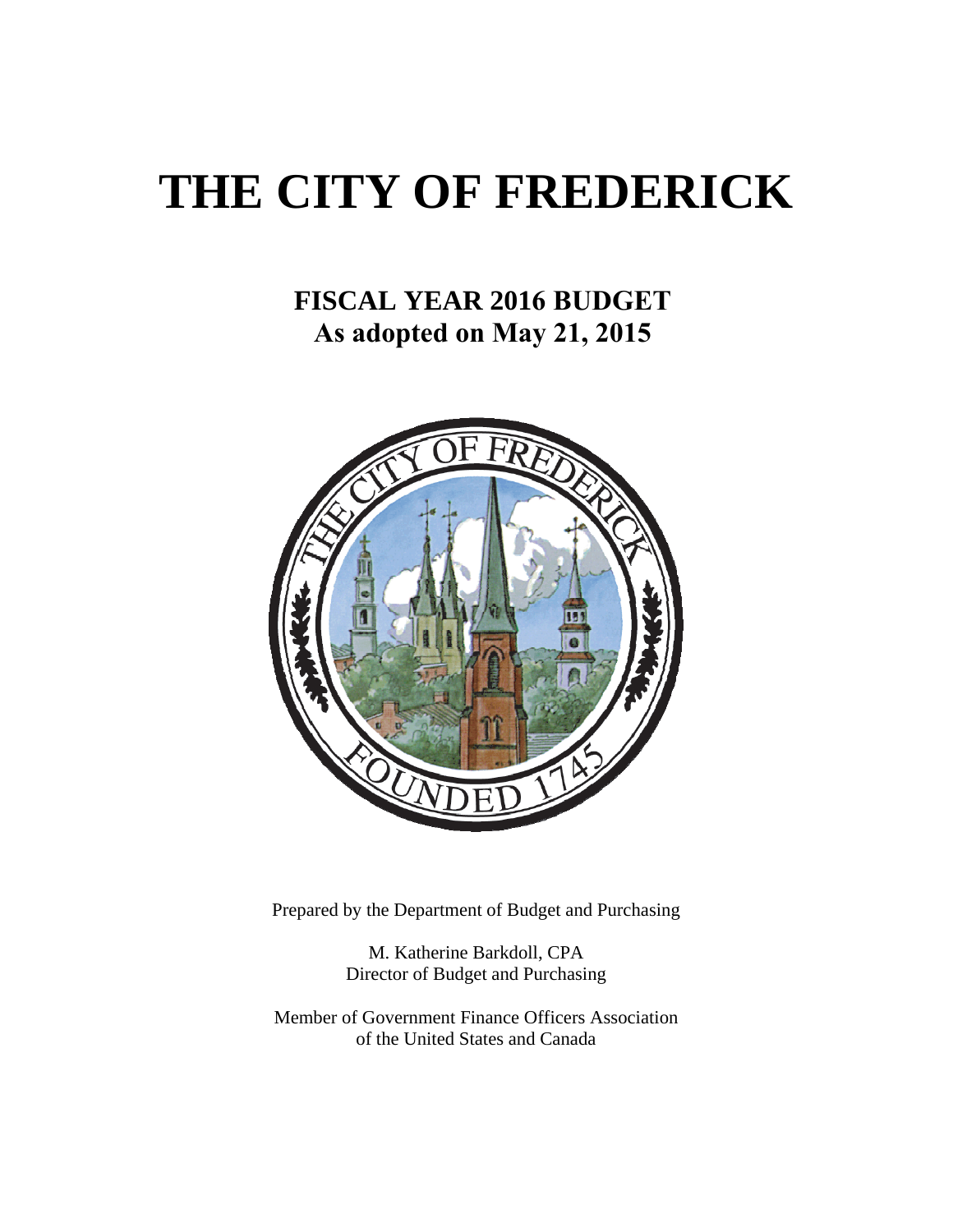# **General Fund**

| 0000 | <b>Unassigned Revenue</b>          | $1 - 2$   |
|------|------------------------------------|-----------|
| 1111 | Mayor & Board                      | $3 - 6$   |
| 1121 | <b>Legal Services</b>              | $7-9$     |
| 1211 | <b>Election Board</b>              | 10        |
| 1221 | Finance                            | $11 - 13$ |
| 1222 | Purchasing                         | $14 - 16$ |
| 1223 | <b>Budget</b>                      | $17 - 18$ |
| 1231 | <b>Information Technology</b>      | 19-21     |
| 1232 | Geographic Information Systems     | $22 - 23$ |
| 1233 | <b>Audio Visual</b>                | 24-25     |
| 1241 | <b>Human Resources</b>             | 26-29     |
| 1242 | Safety                             | 30-32     |
| 1251 | Planning                           | 33-35     |
| 1253 | <b>Code Enforcement</b>            | 36-38     |
| 1262 | <b>Facility Maintenance</b>        | 39-41     |
| 1263 | <b>Facility Administration</b>     | 42-44     |
| 1264 | <b>Municipal Annex</b>             | 45-46     |
| 1271 | <b>Community Promotion</b>         | 47        |
| 1272 | <b>Special Events</b>              | 48-49     |
| 2111 | Police                             | 50-60     |
| 2211 | Fire & Rescue                      | 61        |
| 2311 | <b>Building Inspection</b>         | 62-66     |
| 2312 | <b>Electrical Inspection</b>       | 67-69     |
| 2313 | <b>DPW</b> Projects                | 70-72     |
| 3111 | <b>Public Works Administration</b> | 73-76     |
| 3112 | Vehicle & Equipment Maintenance    | 77-79     |
| 3121 | Engineering                        | 80-83     |
| 3421 | <b>Waste Collection</b>            | 84-87     |
| 3511 | <b>Street Maintenance</b>          | 88-90     |
| 3512 | <b>Snow Removal</b>                | 91-92     |
| 3521 | Street Lights & Traffic Signals    | 93-96     |
| 3522 | Traffic Lines & Signs              | 97-100    |
| 3721 | <b>Bus Service</b>                 | 101       |
| 4111 | <b>Grounds Maintenance</b>         | 102-105   |
| 4112 | <b>Grove Stadium</b>               | 106-107   |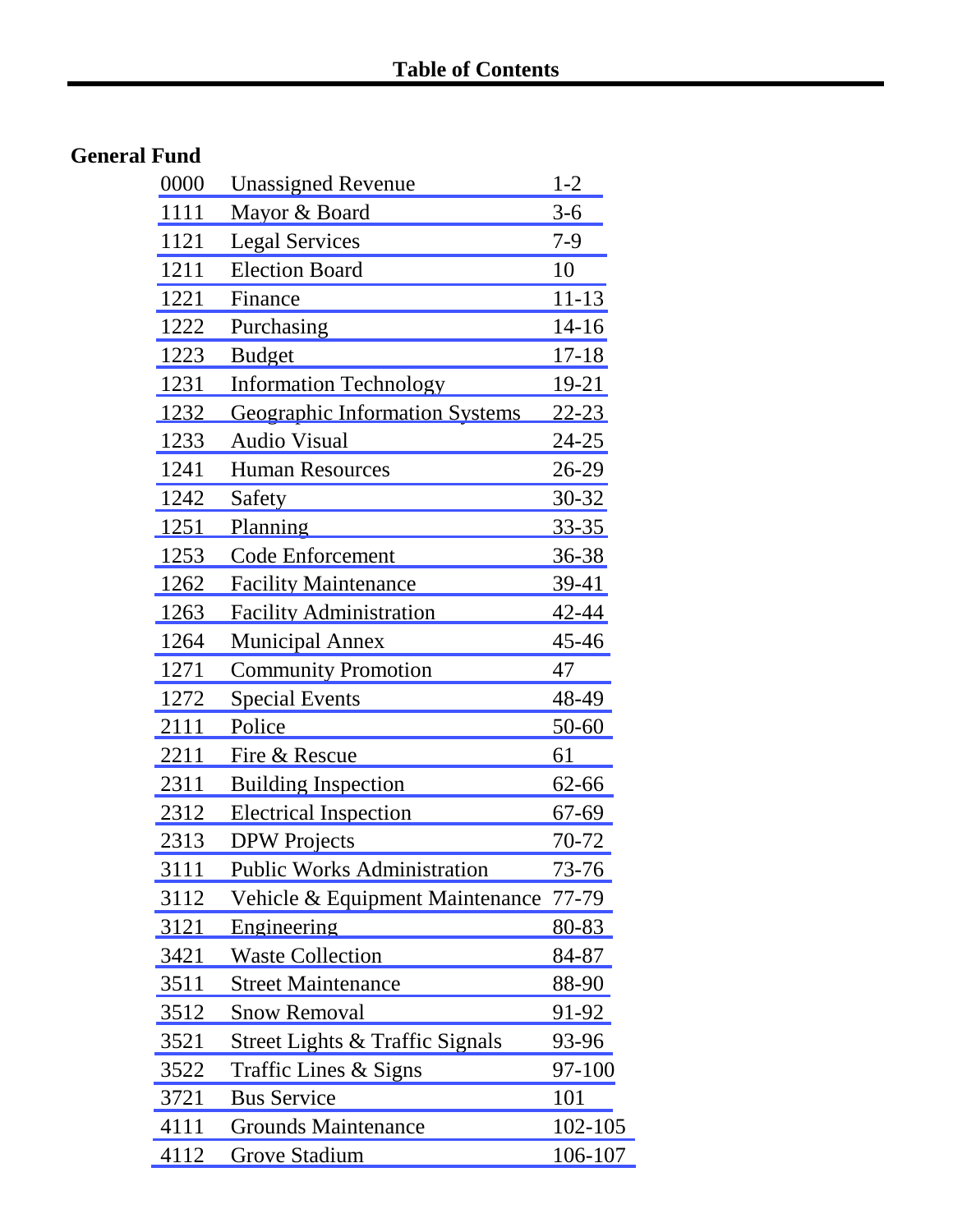|                               | 4211 | <b>Recreation Centers</b>                        | 108-111 |
|-------------------------------|------|--------------------------------------------------|---------|
|                               | 4212 | <b>Burck Street Center</b>                       | 112     |
|                               | 4222 | <b>Summer Playgrounds</b>                        | 113-114 |
|                               | 4231 | <b>Swimming Pools</b>                            | 115-116 |
|                               | 5112 | <b>Community Development</b>                     | 117     |
|                               | 5411 | <b>Economic Development</b>                      | 118-121 |
|                               | 6111 | <b>FCAA</b>                                      | 122-127 |
|                               | 8111 | <b>General Obligation Debt</b>                   | 128     |
|                               | 8112 | <b>State Loans</b>                               | 129     |
|                               | 8114 | <b>TIF Bonds</b>                                 | 130     |
|                               | 9111 | <b>Operating Transfers</b>                       | 131     |
|                               | 9211 | Contingency                                      | 132     |
|                               | 9999 | <b>Fund Balance</b>                              | 133     |
|                               |      | <b>Controlled Dangerous Substance (CDS) Fund</b> |         |
|                               | 0000 | <b>Unassigned Revenue</b>                        | 134     |
|                               | 2112 | <b>CDS</b> Enforcement                           | 135-136 |
| <b>Weinberg Center Fund</b>   |      |                                                  |         |
|                               | 0000 | <b>Unassigned Revenue</b>                        | 137     |
|                               |      | 4911 Weinberg Center                             | 138-141 |
|                               |      | 4912 Weinberg Board                              | 142     |
| <b>Community Development</b>  |      |                                                  |         |
|                               | 0000 | <b>Unassigned Revenue</b>                        | 143     |
|                               | 5111 | <b>Community Development</b>                     | 144-145 |
|                               | 9111 | <b>Operating Transfers</b>                       | 146     |
| <b>City Housing</b>           |      |                                                  |         |
|                               | 0000 | <b>Unassigned Revenue</b>                        | 147     |
|                               | 5131 | <b>City Housing</b>                              | 148     |
| <b>Rental Operations Fund</b> |      |                                                  |         |
|                               | 0000 | <b>Unassigned Revenue</b>                        | 149     |
|                               | 5121 | <b>Rental Operations</b>                         | 150-151 |
|                               | 9999 | <b>Fund Balance</b>                              | 152     |
|                               |      |                                                  |         |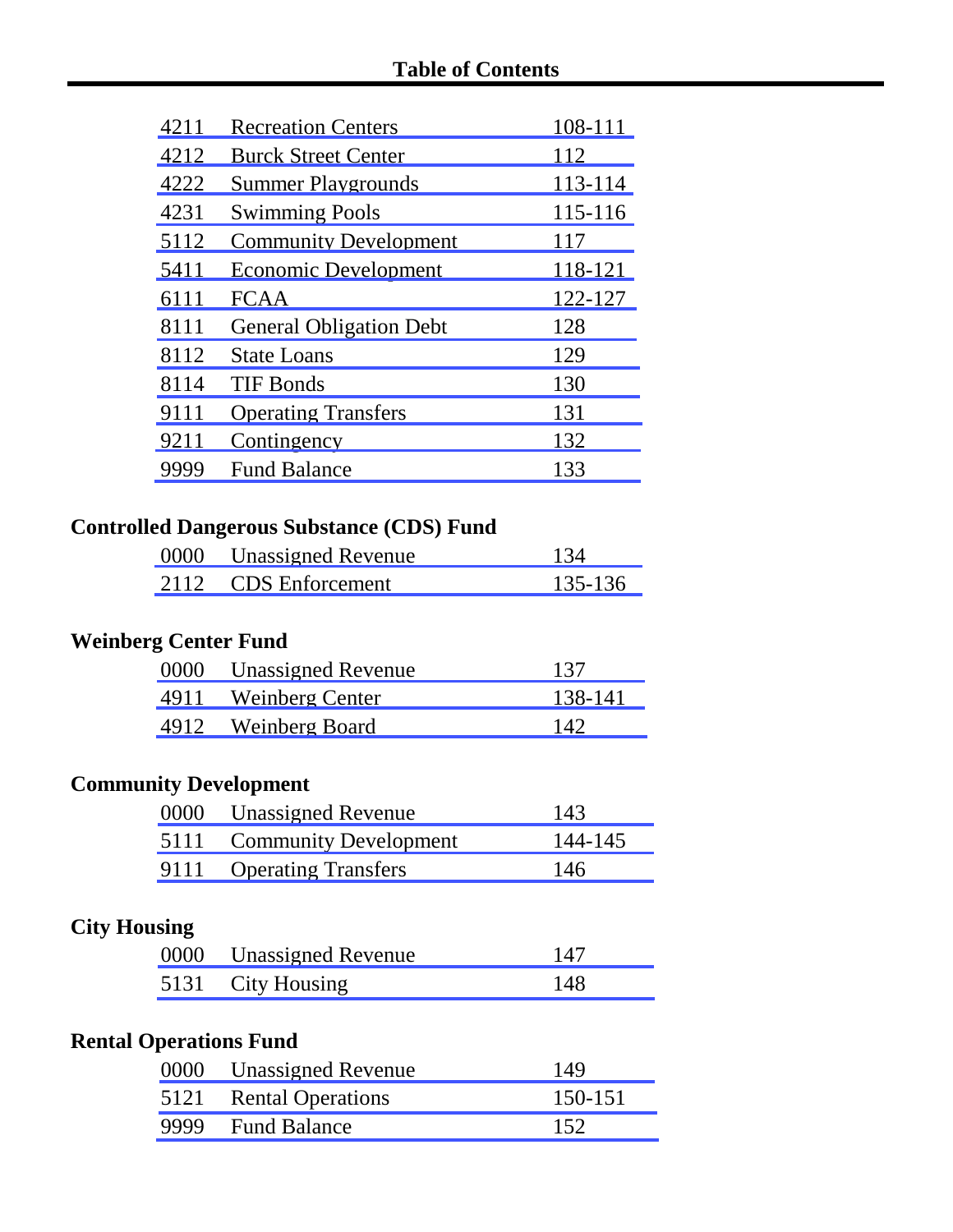## **Water & Sewer Fund**

| 0000 | <b>Unassigned Revenue</b>      | 153     |
|------|--------------------------------|---------|
| 1221 | Finance                        | 154-155 |
| 2321 | Plumbing Inspection            | 156-158 |
| 3311 | <b>Water Service</b>           | 159-163 |
| 3321 | <b>Water Quality</b>           | 164-166 |
| 3331 | Water Treatment                | 167-172 |
| 3411 | <b>Wastewater Treatment</b>    | 173-177 |
| 3412 | <b>Sewer Maintenance</b>       | 178-181 |
| 3413 | Inflow & Infiltration          | 182-184 |
| 3414 | <b>Plant Maintenance</b>       | 185-188 |
| 8111 | <b>General Obligation Debt</b> | 189     |
| 8112 | <b>State Loans</b>             | 190     |
| 9111 | <b>Operating Transfers</b>     | 191     |
| 9211 | Contingency                    | 192     |

# **Golf Course Fund**

|      | 0000 Unassigned Revenue        | 193     |
|------|--------------------------------|---------|
|      | 4511 Golf Course Maintenance   | 194-196 |
|      | 4512 Golf Course Clubhouse     | 197-199 |
|      | 4513 Golf Course Restaurant    | 200-201 |
| 8111 | <b>General Obligation Debt</b> | 202     |
|      | 9111 Operating Transfers       | 203     |
|      |                                |         |

# **Airport Fund**

| 0000 Unassigned Revenue        | 204     |
|--------------------------------|---------|
| 3711 Airport                   | 205-207 |
| 3712 Air Traffic Control Tower | 208     |
| 8111 General Obligation Debt   | 209     |
| 9111 Operating Transfers       | 210     |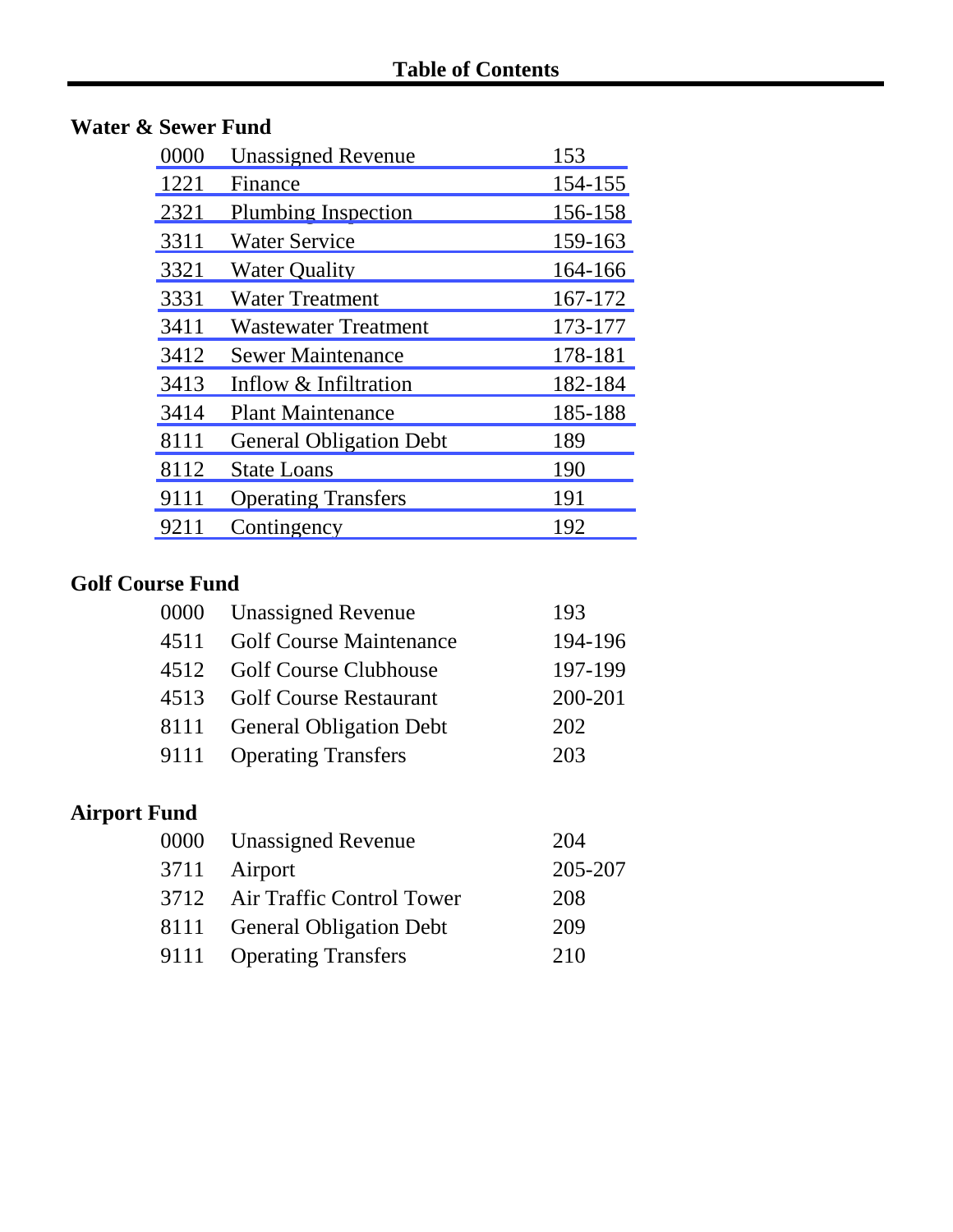# **Parking Fund**

| 0000 | <b>Unassigned Revenue</b>          | 211     |
|------|------------------------------------|---------|
| 3611 | <b>Public Parking</b>              | 212-215 |
| 3621 | <b>Church Street Deck</b>          | 216-218 |
| 3622 | <b>Court Street Deck</b>           | 219-221 |
| 3623 | <b>Carroll Creek Deck</b>          | 222-224 |
| 3624 | <b>West Patrick Street Deck</b>    | 225-227 |
| 3625 | <b>East All Saints Street Deck</b> | 228-230 |
| 8111 | <b>General Obligation Debt</b>     | 231     |
| 9111 | <b>Operating Transfers</b>         | 232     |
| 9211 | Contingency                        | 233     |

## **Stormwater Fund**

| 0000 | <b>Unassigned Revenue</b>      | 234     |
|------|--------------------------------|---------|
| 3422 | <b>Street Sweeping</b>         | 235-236 |
| 3531 | <b>Stormwater Management</b>   | 237-240 |
| 8111 | <b>General Obligation Debt</b> | 241     |
| 9111 | <b>Operating Transfers</b>     | 242     |
| 9211 | Contingency                    | 243     |
| 9999 | <b>Fund Balance</b>            | 244     |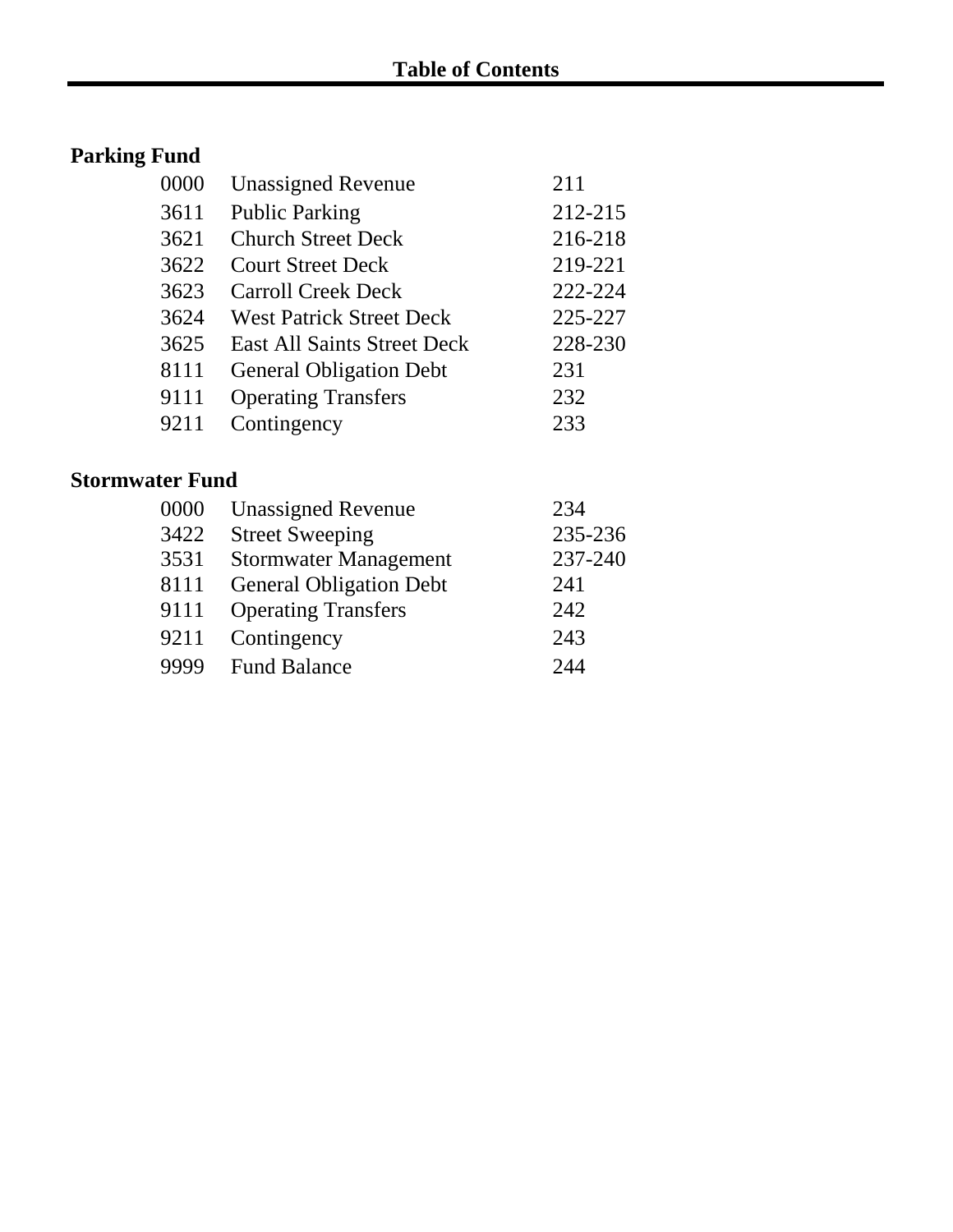#### **The City of Frederick Working Budget Report 2016, Working, Details, Adopted Budget** From Account: 001-0000 To Account: 001-0000

<span id="page-5-0"></span>

| <b>Segments/Accounts</b>                  |                                                                           | <b>Budget Request</b> | 2015 Adopted                                   | 2015 Actuals | 2014 Actuals   | 2013 Actuals |
|-------------------------------------------|---------------------------------------------------------------------------|-----------------------|------------------------------------------------|--------------|----------------|--------------|
| [GL TYPE] REVENUE<br>[DEPT/DIV] 0000: NA  |                                                                           |                       |                                                |              |                |              |
|                                           | 001-0000-000-3010000 : Beginning Fund Balance / Unencumbered              | 10,250,582            | 8,858,517                                      | $\mathbf 0$  | 0              | $\Omega$     |
| Type<br>ONE-TIME                          | <b>Narrative</b><br>Use of Fund Balance<br>Rainy Day Fund                 |                       | Amount<br>1,128,257<br>9,122,325<br>10,250,582 |              |                |              |
|                                           | 001-0000-000-3110110 : Property Taxes / Real Estate                       | 48,844,467            | 46,797,003                                     | 46,925,749   | 45,489,312     | 44,451,519   |
|                                           | 001-0000-000-3110195 : Property Taxes / Tax Credits                       | $-60,000$             | $-25,000$                                      | $-39,691$    | $-7,943$       | $\Omega$     |
|                                           | 001-0000-000-3110196 : Property Taxes / Additions                         | 75,000                | 75,000                                         | 98,699       | 464            | $-6$         |
|                                           | 001-0000-000-3110197 : Property Taxes / Real Estate Tax Abatements        | $-10,000$             | $-10,000$                                      | $-11,939$    | $-19,242$      | $-32,684$    |
|                                           | 001-0000-000-3110198 : Property Taxes / Discount Allowance                | $-300,000$            | $-300,000$                                     | $-318,905$   | $-308,334$     | $-295,906$   |
|                                           | 001-0000-000-3110199 : Property Taxes / Interest/Penalty                  | 400,000               | 350,000                                        | 407,497      | 405,869        | 419,093      |
|                                           | 001-0000-000-3110201 : Property Taxes / Utilities & RR                    | 1,098,950             | 1,033,850                                      | 1,048,366    | 1,074,435      | 1,054,968    |
|                                           | 001-0000-000-3110202 : Property Taxes / Domestic Corp                     | 300,748               | 343,877                                        | 336,883      | 344,775        | 358,561      |
|                                           | 001-0000-000-3110203 : Property Taxes / Foreign Corp                      | 441,588               | 356,375                                        | 484,152      | 497,624        | 476,626      |
|                                           | 001-0000-000-3110204 : Property Taxes / Unincorporated                    | 84,764                | 12,242                                         | 86,682       | 44,255         | 21,218       |
|                                           | 001-0000-000-3110205 : Property Taxes / Domestic LLC                      | 254,189               | 211,863                                        | 263,371      | 197,991        | 348,922      |
|                                           | 001-0000-000-3110206 : Property Taxes / Foreign LLC                       | 569,315               | 851,764                                        | 705,301      | 466,924        | 1,162,567    |
|                                           | 001-0000-000-3110207 : Property Taxes / Domestic LLP                      | 848                   | 448                                            | 957          | 1,046          | 785          |
|                                           | 001-0000-000-3110208 : Property Taxes / Domestic LP                       | 1,870                 | 2,280                                          | 1,792        | 1,589          | 1,924        |
|                                           | 001-0000-000-3110209 : Property Taxes / Foreign LP                        | 16,027                | 12,701                                         | 22,766       | 26,947         | 22,411       |
|                                           | 001-0000-000-3110296 : Personal Prop. Tax Additions                       | 50,000                | 50,000                                         | 202,184      | 118,218        | 198,433      |
|                                           | 001-0000-000-3110297 : Property Taxes / Abatements                        | $-150,000$            | $-150,000$                                     | 87,417       | $-1, 156, 560$ | $-194,212$   |
|                                           | 001-0000-000-3110298 : Personal Prop. Tax Discounts                       | $-30,000$             | $-30,000$                                      | $-22,890$    | $-23,014$      | $-30,319$    |
|                                           | 001-0000-000-3110299 : Personal Prop. Tax Interest/Penalty                | 5,000                 | 5,000                                          | 2,102        | 1,831          | 5,698        |
|                                           | 001-0000-000-3120101 : Other Than Assessed Value / PILOT - Privately Owne | 1,275                 | 1,275                                          | 1,476        | 1,441          | 1,527        |
| 001-0000-000-3120102 : Brac Zone Payments |                                                                           | 40,000                | $\mathbf 0$                                    | 20,639       | 39,992         | $\Omega$     |
|                                           | 001-0000-000-3130101 : Incremental Real Estate / 1999 TIF Bond            | 1,086,468             | 1,034,874                                      | 1,040,872    | 1,016,562      | 1,034,874    |
|                                           | 001-0000-000-3150001 : Income Taxes / Personal Income Taxes               | 7,227,412             | 6,970,276                                      | 7,373,159    | 7,010,102      | 6,796,948    |
|                                           | 001-0000-000-3160001 : Business Taxes / Admissions & Amusements           | 375,000               | 400,000                                        | 272,614      | 373,826        | 382,553      |
|                                           | 001-0000-000-3160002 : Business Taxes / Gross Receipts                    | 24,000                | 24,000                                         | 36,812       | 15,293         | 22,786       |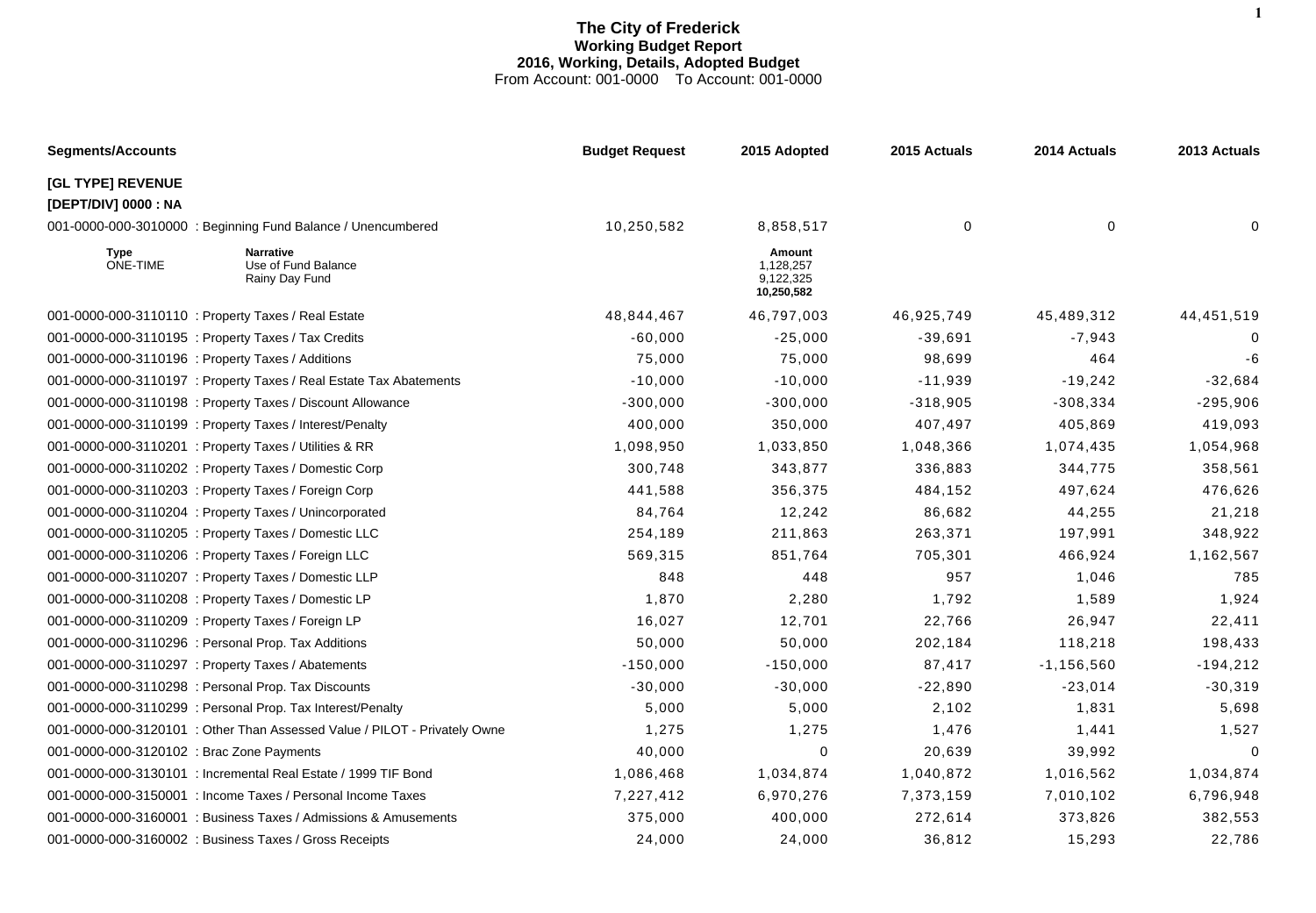| <b>Segments/Accounts</b>                                                | <b>Budget Request</b> | 2015 Adopted  | 2015 Actuals  | 2014 Actuals    | 2013 Actuals  |
|-------------------------------------------------------------------------|-----------------------|---------------|---------------|-----------------|---------------|
| 001-0000-000-3210001: Business Licenses/Permits / Alcoholic Beverages   | $\Omega$              | $\Omega$      | 0             | 0               | 59,883        |
| 001-0000-000-3210002: Business Licenses/Permits / Traders Licenses      | 150,000               | 150,000       | 155,213       | 158,543         | 150,122       |
| 001-0000-000-3230001 : Communications / Cable Television                | 1,061,209             | 1,001,950     | 1,068,761     | 1,014,438       | 963,141       |
| 001-0000-000-3370301: Frederick County / Financial Corporation          | 43,210                | 43,210        | 43,210        | 43,210          | 43,210        |
| 001-0000-000-3390301: Housing Authority / Payment In Lieu of Taxes      | 30,000                | 30,000        | 45,314        | 40,814          | 35,762        |
| 001-0000-000-3610001 : Interest Earnings / Investment Interest          | 60,000                | 80,000        | 62,377        | 88,612          | 100,853       |
| 001-0000-000-3610002 : Interest Earnings / Other Interest               | 2,700                 | 2,700         | 2,700         | 2,700           | 2,700         |
| 001-0000-000-3630001 : Donations                                        |                       | ∩             | 0             | 0               | 414,909       |
| 001-0000-000-3640001: Commissions / 1854 Print Sales                    | 0                     | $\Omega$      | 30            | 45              | 45            |
| 001-0000-000-3690001 : Miscellaneous / Other Misc. Receipts             | 100                   | 100           | 19            | 87              | 476           |
| 001-0000-000-3690002 : Miscellaneous / Discounts Earned                 | 1,000                 | 1,000         | 1,511         | 1,963           | 3,466         |
| 001-0000-000-3910001 : General Long-Term Oblig. / Debt Proceeds         | 0                     | 0             | 0             | 0               | 12,828,000    |
| 001-0000-000-3910002 : General Long-Term Oblig. / Debt Issue Premium    | 0                     | ∩             | 0             | $\Omega$        | 2,522,611     |
| 001-0000-000-3920106 : Inter-Fund Transfers / Transfer from H.C.D.      | $\Omega$              | ∩             | 60,000        | 25,500          | 25,203        |
| 001-0000-000-3920404 : Transfer-Park Impact Fee                         |                       | 85,000        | 63,848        | $\Omega$        |               |
| 001-0000-000-3920602 : Inter-Fund Transfers / Transfer from Water/Sewer | 2,150,000             | 2,150,000     | 2,150,000     | 1,897,500       | 1,650,000     |
| 001-0000-000-3920605 : Inter-Fund Transfers / Transfer from Parking     | 235,000               | 195,000       | 195,000       | 172,500         | 150,000       |
| 001-0000-000-3920607 : Inter-Fund Transfers / Transfer from Storm Water | 150,000               | 80,000        | 80,000        | 54,625          | 47,500        |
| [DEPT/DIV] SubTotal: 0000: NA                                           | $-74,480,722$         | $-70,695,305$ | $-62,954,048$ | $-59, 113, 940$ | $-75,206,167$ |
| [GL TYPE] SubTotal: REVENUE                                             | $-74,480,722$         | $-70,695,305$ | $-62,954,048$ | $-59, 113, 940$ | $-75,206,167$ |
| <b>Grand Total</b>                                                      | $-74,480,722$         | $-70,695,305$ | $-62,954,048$ | $-59, 113, 940$ | $-75,206,167$ |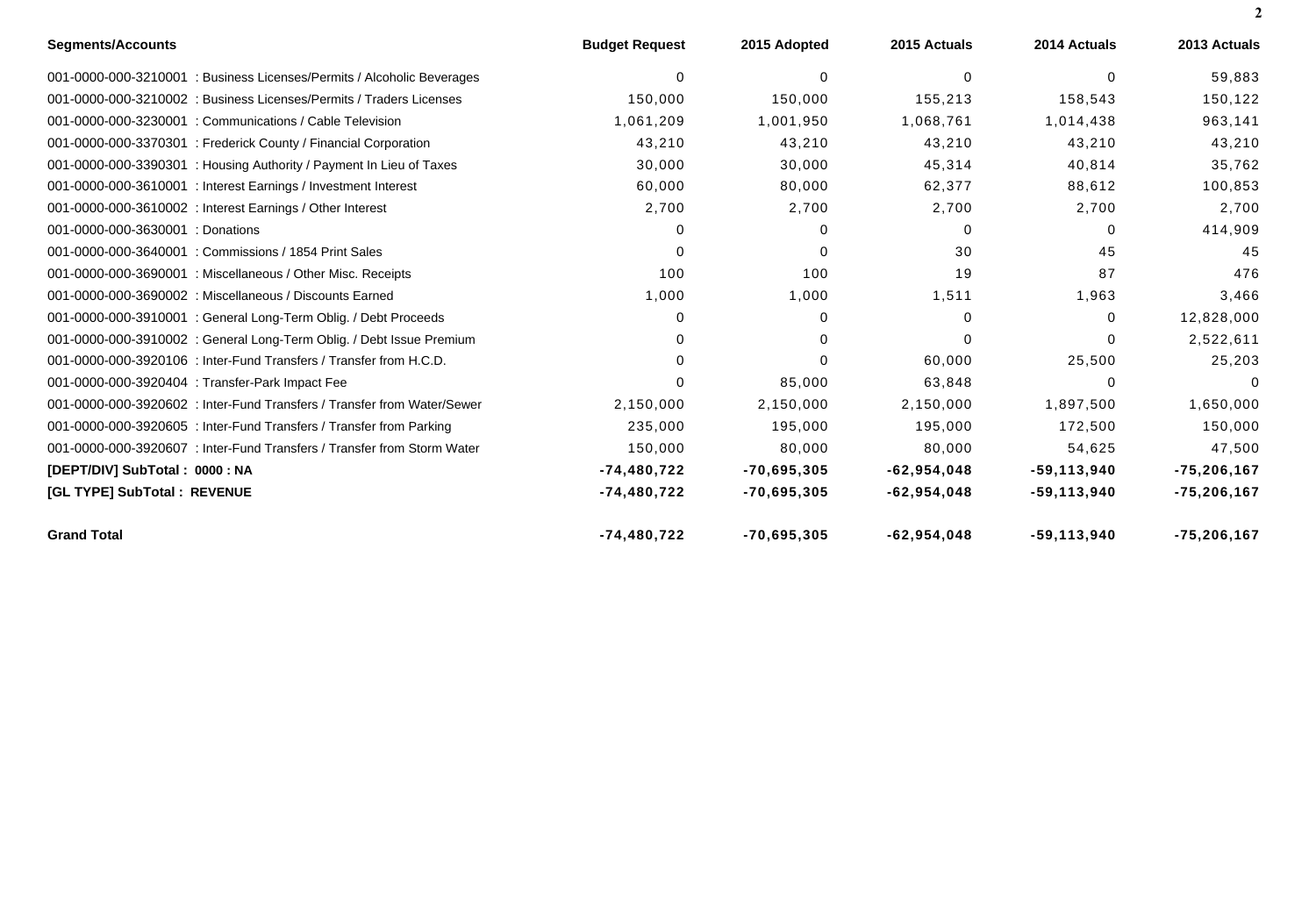#### **The City of Frederick Working Budget Report 2016, Working, Details, Adopted Budget** From Account: 001-1111 To Account: 001-1111

<span id="page-7-0"></span>

| <b>Segments/Accounts</b>                                                  | <b>Budget Request</b> | 2015 Adopted | 2015 Actuals | 2014 Actuals | 2013 Actuals |
|---------------------------------------------------------------------------|-----------------------|--------------|--------------|--------------|--------------|
| [GL TYPE] REVENUE                                                         |                       |              |              |              |              |
| [DEPT/DIV] 1111 : Mayor's Office                                          |                       |              |              |              |              |
| 001-1111-000-3930002 : Capital Asset Disposition / Insurance Reimbursemen | 0                     | $\Omega$     | 3,308        | 0            | $\Omega$     |
| 001-1111-121-3311200 : Federal / General Govt. / Op Indirect              | 0                     | 0            | 0            | 0            | 463          |
| 001-1111-121-3411001 : Training Fees / Frederick Leadership               | 0                     | 0            | 0            | 220          | $\mathbf 0$  |
| 001-1111-121-3690001 : Miscellaneous / Other Misc. Receipts               | 100                   | 100          | 376          | 238          | 111          |
| [DEPT/DIV] SubTotal: 1111: Mayor's Office                                 | $-100$                | $-100$       | $-3,684$     | $-458$       | $-574$       |
| [GL TYPE] SubTotal: REVENUE                                               | $-100$                | $-100$       | $-3,684$     | $-458$       | $-574$       |
| [GL TYPE] EXPENSE                                                         |                       |              |              |              |              |
| [DEPT/DIV] 1111 : Mayor's Office                                          |                       |              |              |              |              |
| 001-1111-111-5310100 : Supplies / General Supplies                        | 0                     | 0            | 747          | 3,996        | 793          |
| 001-1111-111-5620100 : Travel / Transportation                            | 0                     | 0            | 0            | 165          | 143          |
| 001-1111-111-5621100 : Dues/Registration Fees                             | 0                     | 0            | 215          | 315          | 1,129        |
| 001-1111-111-5622100 : Travel / Lodging                                   | 0                     | $\Omega$     | 0            | 0            | 295          |
| 001-1111-111-5660000 : Donations                                          | 0                     | $\Omega$     | $\Omega$     | $\Omega$     | 1,000        |
| 001-1111-121-5121100 : Salaries - Full Time / Productive Time             | 295,202               | 286,161      | 253,577      | 256,730      | 234,898      |
| 001-1111-121-5121200 : Salaries - Full Time / Vacation                    | 0                     | 0            | 11,103       | 11,180       | 17,413       |
| 001-1111-121-5121300 : Salaries - Full Time / Sick                        | 0                     | $\Omega$     | 6,669        | 15,266       | 3,329        |
| 001-1111-121-5121400 : Salaries - Full Time / Holiday                     | $\Omega$              | $\Omega$     | 11,802       | 12,331       | 11,376       |
| 001-1111-121-5121500 : Salaries - Full Time / Other Leave                 | 0                     | 0            | 2,178        | 2,957        | 4,224        |
| 001-1111-121-5141300 : Overtime / Premium Overtime                        | 0                     | $\Omega$     | 174          | 159          | 113          |
| 001-1111-121-5150000 : Executive/Legislative / Salaries - Perm Part Time  | 129,485               | 128,995      | 128,500      | 128,796      | 158,305      |
| 001-1111-121-5170000 : Special Allowance                                  | 0                     | 0            | 0            | 3,300        | 0            |
| 001-1111-121-5210000 : Executive/Legislative / Workmen's Compensation     | 1,938                 | 1,846        | 1,892        | 1,777        | 1,299        |
| 001-1111-121-5221100 : FICA / Social Security                             | 26,332                | 25,742       | 24,279       | 25,387       | 25,163       |
| 001-1111-121-5221200 : FICA / Medicare                                    | 6,161                 | 6,020        | 5,678        | 5,937        | 5,885        |
| 001-1111-121-5264100 : Health Insurance / Retirees $>= 65$                | 20,587                | 14,795       | 16,456       | 14,384       | 15,994       |
| 001-1111-121-5266100 : Health Insurance / CIGNA                           | 63,685                | 35,213       | 58,057       | 51,324       | 51,784       |
| 001-1111-121-5266200 : Health Insurance / CIGNA - Retirees                | 18,072                | 25,675       | 20,880       | 23,431       | 23,861       |
| 001-1111-121-5266300 : Health Insurance / OPEB Payment                    | 45,897                | 44,935       | 44,935       | 49,753       | 53,811       |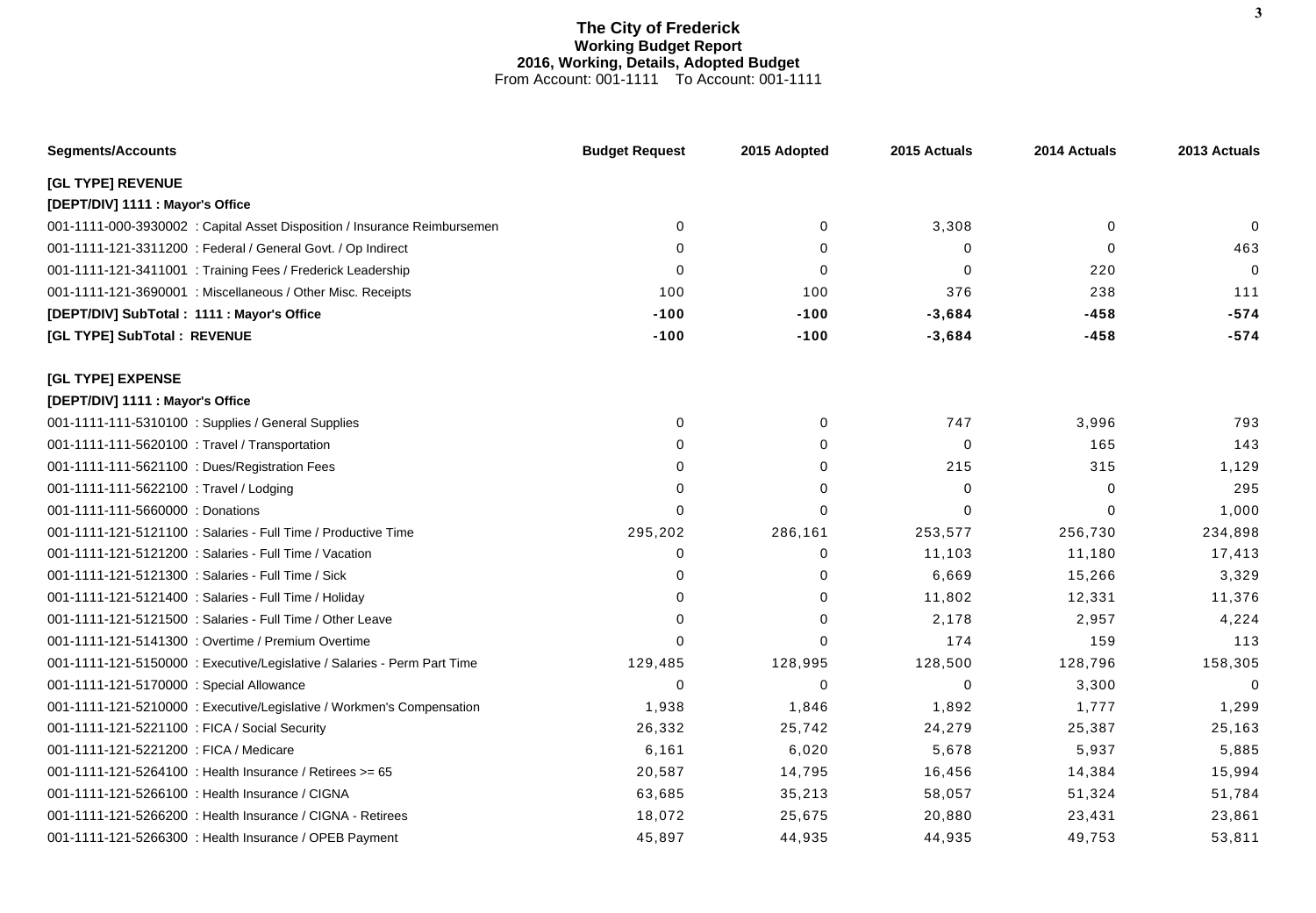| <b>Segments/Accounts</b>                                                             |                                                                                                                                                                                                                                      | <b>Budget Request</b> | 2015 Adopted                                             | 2015 Actuals | 2014 Actuals | 2013 Actuals |
|--------------------------------------------------------------------------------------|--------------------------------------------------------------------------------------------------------------------------------------------------------------------------------------------------------------------------------------|-----------------------|----------------------------------------------------------|--------------|--------------|--------------|
|                                                                                      | 001-1111-121-5266500 : OPEB Retirement Health Savings Plan                                                                                                                                                                           | 0                     | 0                                                        | 2,500        | 625          | 0            |
|                                                                                      | 001-1111-121-5267200 : Health Insurance / Aetna Dental - Emp                                                                                                                                                                         | 0                     | 0                                                        | 16           | $-21$        | 22           |
| 001-1111-121-5267900 : Vision - Emp                                                  |                                                                                                                                                                                                                                      | 0                     | $\mathbf 0$                                              | 7            | -4           | 5            |
|                                                                                      | 001-1111-121-5268100 : Health Insurance / Disability                                                                                                                                                                                 | 923                   | 524                                                      | 704          | 697          | 648          |
| 001-1111-121-5269100 : Health Insurance / Life                                       |                                                                                                                                                                                                                                      | 1,393                 | 1,562                                                    | 1,109        | 1,144        | 1,182        |
|                                                                                      | 001-1111-121-5282500 : Retirement / 25 Year Plan                                                                                                                                                                                     | 42,556                | 44,499                                                   | 44,499       | 117,713      | 128,140      |
|                                                                                      | 001-1111-121-5283000 : Retirement / 30 Year Plan                                                                                                                                                                                     | 49,897                | 45,901                                                   | 45,901       | 70,511       | 61,735       |
|                                                                                      | 001-1111-121-5284000: Retirement / Supplement Savings Fees                                                                                                                                                                           | 76                    | 287                                                      | 241          | 254          | 243          |
| 001-1111-121-5291300 : Misc Benefits / Other                                         |                                                                                                                                                                                                                                      | 3,492                 | 3,492                                                    | 3,492        | 3,686        | 4,224        |
|                                                                                      | 001-1111-121-5310100 : Supplies / General Supplies                                                                                                                                                                                   | 15,150                | 11,025                                                   | 2,908        | 13,435       | 8,973        |
| Type<br><b>RECURRING</b><br><b>RECURRING</b><br><b>RECURRING</b><br><b>RECURRING</b> | Narrative<br>Office supplies & City Vehicle Maintenance/Parts<br><b>Flowers</b><br>City's Annual Legislative Breakfast<br>Frederick News Post Online Subscription<br>Employee picnic                                                 |                       | Amount<br>10,500<br>300<br>250<br>100<br>4,000<br>15,150 |              |              |              |
|                                                                                      | 001-1111-121-5310300: Supplies / Clothing/Uniforms                                                                                                                                                                                   | 0                     | 0                                                        | 0            | 0            | 120          |
| 001-1111-121-5330100 : Energy / Fuel & Oil                                           |                                                                                                                                                                                                                                      | 2,100                 | 2,100                                                    | 1,122        | 1,657        | 1,986        |
| Type<br><b>RECURRING</b>                                                             | <b>Narrative</b><br>Fuel for City Hall Vehicles                                                                                                                                                                                      |                       | Amount<br>2,100<br>2,100                                 |              |              |              |
|                                                                                      | 001-1111-121-5410000 : Executive/Legislative / Professional Services                                                                                                                                                                 | 3,028                 | 25,028                                                   | 39,174       | 2,733        | 3,341        |
| Type<br><b>RECURRING</b><br><b>RECURRING</b>                                         | Narrative<br>Interpreters for Public Meetings for Persons that are deaf. \$104.00 per 2 hours plus 52.00<br>for each additional hour<br>Towing of City Hall Vehicles<br>Vehicle emissions testing for City Hall vehicles 2 @ \$14.00 |                       | Amount<br>2,500<br>500<br>28<br>3,028                    |              |              |              |
|                                                                                      | 001-1111-121-5520100 : Repair and Maint. Service / General Repair/Maint.                                                                                                                                                             | 1,000                 | 1,000                                                    | 55           | 58           | 17           |
| Type<br><b>RECURRING</b>                                                             | <b>Narrative</b><br>City Hall Vehicle Maintenance                                                                                                                                                                                    |                       | Amount<br>1,000<br>1,000                                 |              |              |              |
|                                                                                      | 001-1111-121-5520200 : Repair and Maint. Service / Maintenance Contracts                                                                                                                                                             | 3,000                 | 3,000                                                    | 1,167        | 996          | 2,934        |
| Type<br><b>RECURRING</b><br><b>RECURRING</b>                                         | <b>Narrative</b><br>Savin Copier Contract<br><b>Shared Copier</b>                                                                                                                                                                    |                       | Amount<br>2,000<br>1,000<br>3,000                        |              |              |              |
|                                                                                      | 001-1111-121-5610100 : Communications / Telephone                                                                                                                                                                                    | 13,635                | 13,635                                                   | 9,636        | 8,666        | 7,968        |
| Type<br><b>RECURRING</b><br><b>RECURRING</b><br><b>RECURRING</b>                     | <b>Narrative</b><br>Mayor's Office - Mayor, Aldermen, EA - cell phones<br>Frederick County Voice/Landlines<br>Monthly service cost for the Ipads for Mayor, EA & Aldermen                                                            |                       | Amount<br>3,500<br>5,360<br>4,775                        |              |              |              |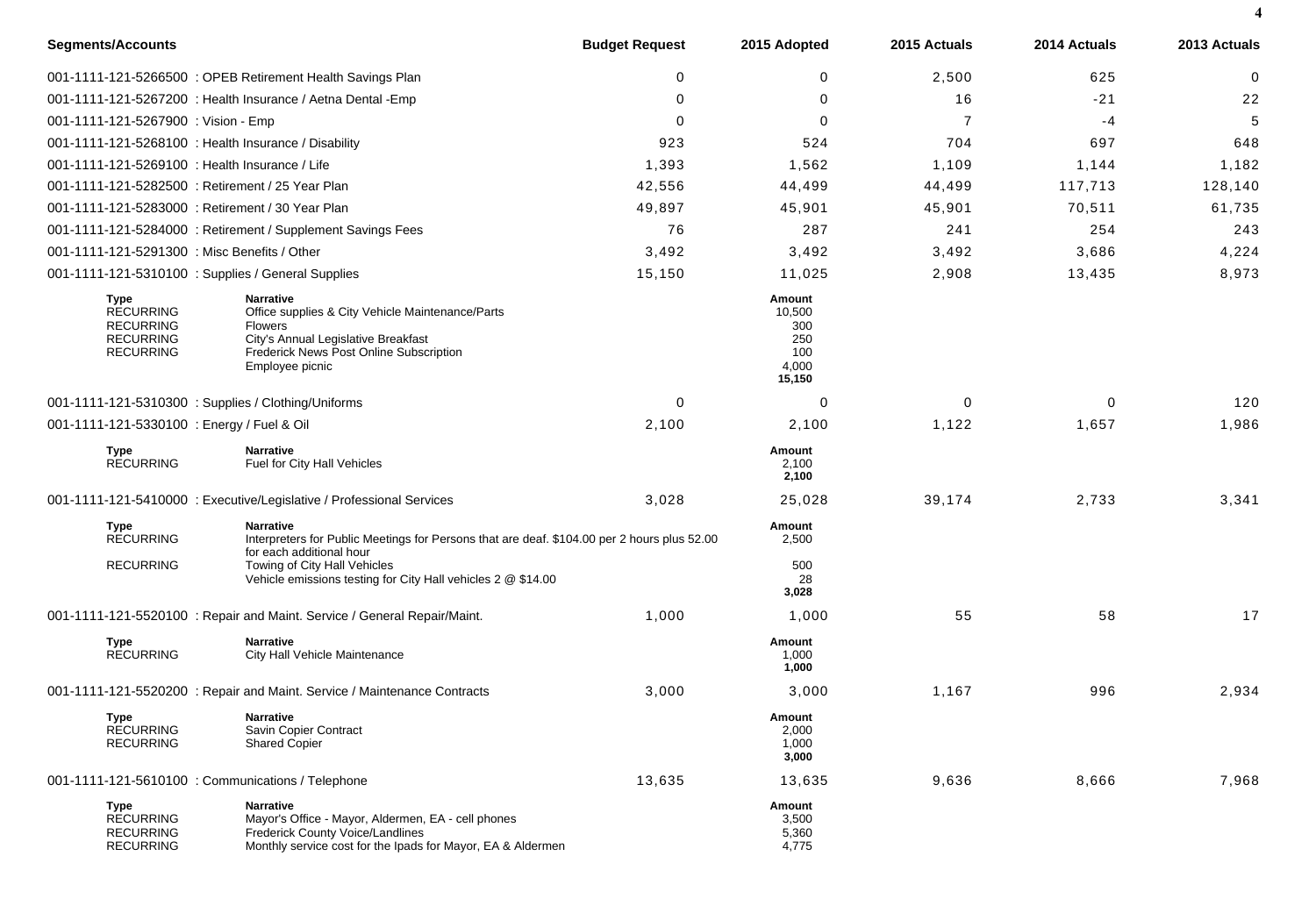| <b>Segments/Accounts</b>                                                                                                                                                                                                                                                                                                                |                                                                                                                                                                                                                                                                                                                                                                                                                                                                                                                                                                                                                                                                                                                                                                                                        | <b>Budget Request</b> | 2015 Adopted                                                                                                                                      | 2015 Actuals | 2014 Actuals | 2013 Actuals |
|-----------------------------------------------------------------------------------------------------------------------------------------------------------------------------------------------------------------------------------------------------------------------------------------------------------------------------------------|--------------------------------------------------------------------------------------------------------------------------------------------------------------------------------------------------------------------------------------------------------------------------------------------------------------------------------------------------------------------------------------------------------------------------------------------------------------------------------------------------------------------------------------------------------------------------------------------------------------------------------------------------------------------------------------------------------------------------------------------------------------------------------------------------------|-----------------------|---------------------------------------------------------------------------------------------------------------------------------------------------|--------------|--------------|--------------|
|                                                                                                                                                                                                                                                                                                                                         |                                                                                                                                                                                                                                                                                                                                                                                                                                                                                                                                                                                                                                                                                                                                                                                                        |                       | 13,635                                                                                                                                            |              |              |              |
|                                                                                                                                                                                                                                                                                                                                         | 001-1111-121-5610200 : Communications / Postage                                                                                                                                                                                                                                                                                                                                                                                                                                                                                                                                                                                                                                                                                                                                                        | 300                   | 300                                                                                                                                               | 143          | 289          | 424          |
| <b>Type</b>                                                                                                                                                                                                                                                                                                                             | <b>Narrative</b><br>Mailings (fed ex, returns, etc.)                                                                                                                                                                                                                                                                                                                                                                                                                                                                                                                                                                                                                                                                                                                                                   |                       | Amount<br>300<br>300                                                                                                                              |              |              |              |
| 001-1111-121-5620100 : Travel / Transportation                                                                                                                                                                                                                                                                                          |                                                                                                                                                                                                                                                                                                                                                                                                                                                                                                                                                                                                                                                                                                                                                                                                        | 250                   | 400                                                                                                                                               | 55           | 227          | 196          |
| Type<br><b>RECURRING</b>                                                                                                                                                                                                                                                                                                                | <b>Narrative</b><br>Mayors Office Mileage to attend meetings using personal vehicles                                                                                                                                                                                                                                                                                                                                                                                                                                                                                                                                                                                                                                                                                                                   |                       | Amount<br>250<br>250                                                                                                                              |              |              |              |
|                                                                                                                                                                                                                                                                                                                                         | 001-1111-121-5621100 : Travel / Dues/Registration Fees                                                                                                                                                                                                                                                                                                                                                                                                                                                                                                                                                                                                                                                                                                                                                 | 93,695                | 87,296                                                                                                                                            | 85,868       | 85,994       | 84,080       |
| <b>Type</b><br><b>RECURRING</b><br><b>RECURRING</b><br><b>RECURRING</b><br><b>RECURRING</b><br><b>RECURRING</b><br><b>RECURRING</b><br><b>RECURRING</b><br><b>RECURRING</b><br><b>RECURRING</b><br>ONE-TIME<br><b>RECURRING</b><br><b>RECURRING</b><br><b>RECURRING</b><br>ONE-TIME<br>ONE-TIME<br><b>RECURRING</b><br><b>RECURRING</b> | <b>Narrative</b><br><b>WASHCOG Dues</b><br><b>MML Dues</b><br>Maryland Mayor's Association Dues<br>Frederick County Chapter MML Dues<br><b>MML Public Works Dues</b><br><b>Arbor Day Dues</b><br><b>Tree City Dues</b><br>MML Fall Registration x 6 includes 5% increase<br>Maryland Mayor's Conference Registration includes 5% increase<br>Leadership Frederick for (2)<br>MML Frederick County Chapter Legislative Dinner<br>MML Booth Registration inludes 5% increase<br>MML Summer Conference Registration for (5) (Registration of the booth takes care of<br>booth attendant $+ 1$ ) \$435.00 x 5 includes 5% increase<br>Chamber Legislative Breakfast for 6<br>Chamber Public Safety Awards Breakfast \$27 x 6<br>MML Legislative Reception Sponsorship<br>MML Summer Conference Sponsorship |                       | Amount<br>47,760<br>35,500<br>65<br>315<br>80<br>25<br>25<br>2,610<br>130<br>2,550<br>210<br>250<br>2,175<br>100<br>150<br>250<br>1,500<br>93,695 |              |              |              |
| 001-1111-121-5622100 : Travel / Lodging                                                                                                                                                                                                                                                                                                 |                                                                                                                                                                                                                                                                                                                                                                                                                                                                                                                                                                                                                                                                                                                                                                                                        | 6,500                 | 2,850                                                                                                                                             | 2,391        | 2,171        | 1,618        |
| Type<br><b>RECURRING</b><br><b>RECURRING</b><br><b>RECURRING</b>                                                                                                                                                                                                                                                                        | <b>Narrative</b><br>Hotel for Maryland Mayor's Association Conference<br>Hotel Stay for Mayor + (6) for the MML Summer Conference<br>Hotel Stay for Mayor + (6) for MML Fall Conference                                                                                                                                                                                                                                                                                                                                                                                                                                                                                                                                                                                                                |                       | Amount<br>200<br>4,200<br>2,100<br>6,500                                                                                                          |              |              |              |
| 001-1111-121-5623100 : Travel / Meals/Food                                                                                                                                                                                                                                                                                              |                                                                                                                                                                                                                                                                                                                                                                                                                                                                                                                                                                                                                                                                                                                                                                                                        | 250                   | 250                                                                                                                                               | 0            | 0            | 25           |
|                                                                                                                                                                                                                                                                                                                                         | 001-1111-121-5630000: Executive/Legislative / Advertising                                                                                                                                                                                                                                                                                                                                                                                                                                                                                                                                                                                                                                                                                                                                              | 0                     | 0                                                                                                                                                 | 0            | 50           | 0            |
|                                                                                                                                                                                                                                                                                                                                         | 001-1111-121-5640000: Executive/Legislative / Printing & Binding                                                                                                                                                                                                                                                                                                                                                                                                                                                                                                                                                                                                                                                                                                                                       | 0                     | $\mathbf 0$                                                                                                                                       | 0            | 415          | 2,455        |
| <b>Type</b>                                                                                                                                                                                                                                                                                                                             | <b>Narrative</b>                                                                                                                                                                                                                                                                                                                                                                                                                                                                                                                                                                                                                                                                                                                                                                                       |                       | Amount<br>O                                                                                                                                       |              |              |              |
|                                                                                                                                                                                                                                                                                                                                         | 001-1111-121-5650000 : Executive/Legislative / Insurance                                                                                                                                                                                                                                                                                                                                                                                                                                                                                                                                                                                                                                                                                                                                               | 85,413                | 82,822                                                                                                                                            | 76,830       | 57,338       | 73,301       |
|                                                                                                                                                                                                                                                                                                                                         | 001-1111-121-5660000: Executive/Legislative / Donations                                                                                                                                                                                                                                                                                                                                                                                                                                                                                                                                                                                                                                                                                                                                                | 0                     | 0                                                                                                                                                 | 0            | 300          | 0            |
|                                                                                                                                                                                                                                                                                                                                         | 001-1111-121-5740200 : Machinery & Equipment / Machinery                                                                                                                                                                                                                                                                                                                                                                                                                                                                                                                                                                                                                                                                                                                                               | 0                     | $\Omega$                                                                                                                                          | 0            | 0            | 7,600        |
| [DEPT/DIV] SubTotal: 1111: Mayor's Office                                                                                                                                                                                                                                                                                               |                                                                                                                                                                                                                                                                                                                                                                                                                                                                                                                                                                                                                                                                                                                                                                                                        | 930,017               | 895,353                                                                                                                                           | 904,960      | 976,122      | 1,002,052    |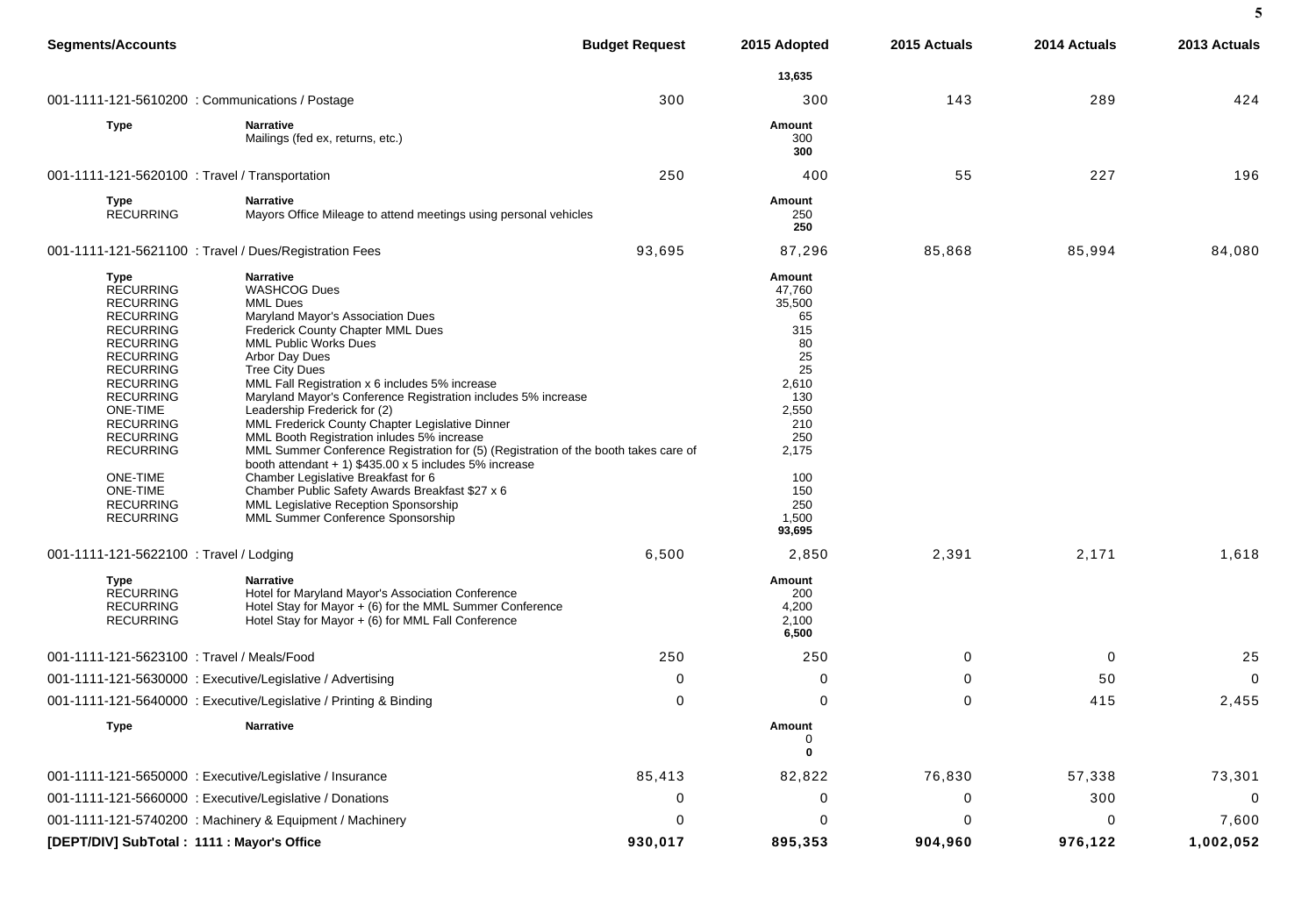| <b>Segments/Accounts</b>    | <b>Budget Request</b> | 2015 Adopted | 2015 Actuals | 2014 Actuals | 2013 Actuals |
|-----------------------------|-----------------------|--------------|--------------|--------------|--------------|
| [GL TYPE] SubTotal: EXPENSE | 930,017               | 895,353      | 904,960      | 976.122      | .002.052     |
| <b>Grand Total</b>          | 929,917               | 895,253      | 901,276      | 975,664      | ,001,478     |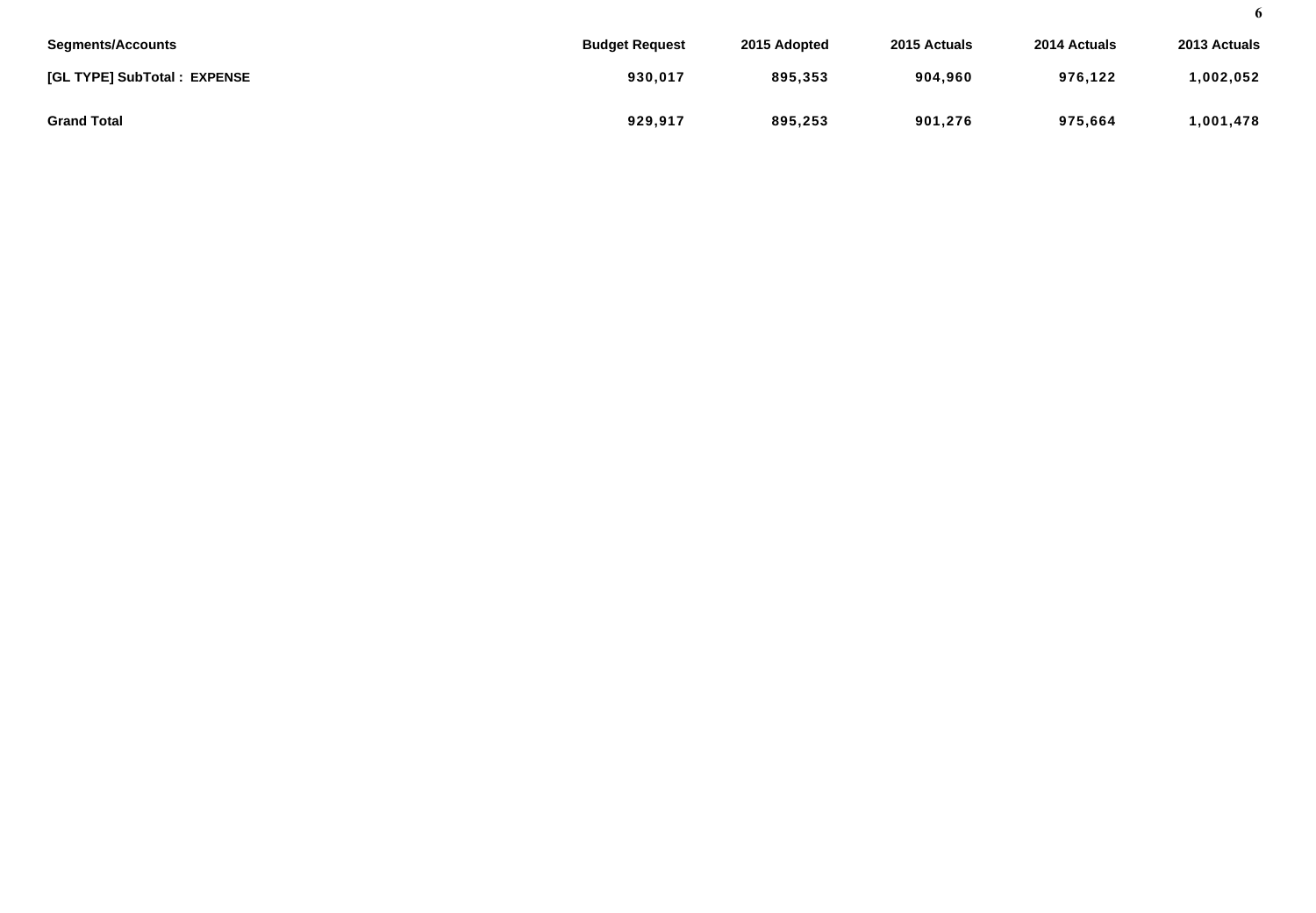#### **The City of Frederick Working Budget Report 2016, Working, Details, Adopted Budget** From Account: 001-1121 To Account: 001-1121

<span id="page-11-0"></span>

| <b>Segments/Accounts</b>                                                                    |                                                                                                                                                                                  | <b>Budget Request</b> | 2015 Adopted                           | 2015 Actuals | 2014 Actuals | 2013 Actuals |
|---------------------------------------------------------------------------------------------|----------------------------------------------------------------------------------------------------------------------------------------------------------------------------------|-----------------------|----------------------------------------|--------------|--------------|--------------|
| [GL TYPE] REVENUE                                                                           |                                                                                                                                                                                  |                       |                                        |              |              |              |
| [DEPT/DIV] 1121 : Legal Services                                                            |                                                                                                                                                                                  |                       |                                        |              |              |              |
|                                                                                             | 001-1121-151-3415001 : General Government / Legal Review Fee                                                                                                                     | 10,000                | 10,000                                 | 8,200        | 10,800       | 10,400       |
|                                                                                             | 001-1121-151-3690001 : Miscellaneous / Other Misc. Receipts                                                                                                                      | 50                    | 50                                     | 976          | 300          | 238          |
| [DEPT/DIV] SubTotal: 1121 : Legal Services                                                  |                                                                                                                                                                                  | $-10,050$             | $-10,050$                              | $-9,176$     | $-11,100$    | $-10,638$    |
| [GL TYPE] SubTotal: REVENUE                                                                 |                                                                                                                                                                                  | $-10,050$             | $-10,050$                              | $-9,176$     | $-11,100$    | $-10,638$    |
| [GL TYPE] EXPENSE                                                                           |                                                                                                                                                                                  |                       |                                        |              |              |              |
| [DEPT/DIV] 1121 : Legal Services                                                            |                                                                                                                                                                                  |                       |                                        |              |              |              |
|                                                                                             | 001-1121-151-5121100 : Salaries - Full Time / Productive Time                                                                                                                    | 463,471               | 443,480                                | 375,939      | 363,122      | 344,723      |
| 001-1121-151-5121200 : Salaries - Full Time / Vacation                                      |                                                                                                                                                                                  | 0                     | 0                                      | 30,649       | 30,258       | 28,346       |
| 001-1121-151-5121300 : Salaries - Full Time / Sick                                          |                                                                                                                                                                                  | 0                     | 0                                      | 11,334       | 6,612        | 9,016        |
| 001-1121-151-5121400 : Salaries - Full Time / Holiday                                       |                                                                                                                                                                                  | 0                     | 0                                      | 20,343       | 19,555       | 19,380       |
|                                                                                             | 001-1121-151-5121500 : Salaries - Full Time / Other Leave                                                                                                                        | $\Omega$              | $\Omega$                               | 5,431        | 7,043        | 6,308        |
| 001-1121-151-5170000 : Special Allowance                                                    |                                                                                                                                                                                  | 0                     | $\Omega$                               | 0            | 9,000        | 0            |
|                                                                                             | 001-1121-151-5210000 : Executive/Legislative / Workmen's Compensation                                                                                                            | 1,696                 | 1,615                                  | 1,655        | 1,554        | 1,137        |
| 001-1121-151-5221100 : FICA / Social Security                                               |                                                                                                                                                                                  | 28,210                | 27,221                                 | 26,146       | 25,476       | 23,745       |
| 001-1121-151-5221200 : FICA / Medicare                                                      |                                                                                                                                                                                  | 6,721                 | 6,429                                  | 6,143        | 5,993        | 5,589        |
|                                                                                             | 001-1121-151-5264100 : Health Insurance / Retirees >= 65                                                                                                                         | 10,293                | 9,863                                  | 9,162        | 8,479        | 7,997        |
| 001-1121-151-5266100 : Health Insurance / CIGNA                                             |                                                                                                                                                                                  | 46,306                | 43,688                                 | 49,501       | 47,645       | 47,356       |
|                                                                                             | 001-1121-151-5266300 : Health Insurance / OPEB Payment                                                                                                                           | 22,949                | 22,467                                 | 22,467       | 22,615       | 22,422       |
|                                                                                             | 001-1121-151-5267200 : Health Insurance / Aetna Dental - Emp                                                                                                                     | $\Omega$              | $\Omega$                               | $-1$         | 0            | $-46$        |
| 001-1121-151-5268100 : Health Insurance / Disability                                        |                                                                                                                                                                                  | 1,426                 | 1,061                                  | 983          | 949          | 912          |
| 001-1121-151-5269100 : Health Insurance / Life                                              |                                                                                                                                                                                  | 2,810                 | 772                                    | 1,193        | 1,177        | 1,144        |
| 001-1121-151-5282500 : Retirement / 25 Year Plan                                            |                                                                                                                                                                                  | 25,048                | 25,802                                 | 25,802       | 23,081       | 22,882       |
| 001-1121-151-5283000 : Retirement / 30 Year Plan                                            |                                                                                                                                                                                  | 60,814                | 63,946                                 | 63,946       | 35,256       | 27,438       |
| 001-1121-151-5291300 : Misc Benefits / Other                                                |                                                                                                                                                                                  | 5,820                 | 5,820                                  | 5,917        | 5,820        | 5,472        |
| 001-1121-151-5310100 : Supplies / General Supplies                                          |                                                                                                                                                                                  | 6,160                 | 5,980                                  | 4,922        | 5,459        | 4,774        |
| <b>Type</b><br><b>RECURRING</b><br><b>RECURRING</b><br><b>RECURRING</b><br><b>RECURRING</b> | <b>Narrative</b><br>Office supplies (paper, pens, file folders, etc.)<br>Maryland Annotated Code<br>Maryland Guide to Zoning Supplement<br>Fair Labor Standards Handbook Updates |                       | Amount<br>2,500<br>2,800<br>150<br>540 |              |              |              |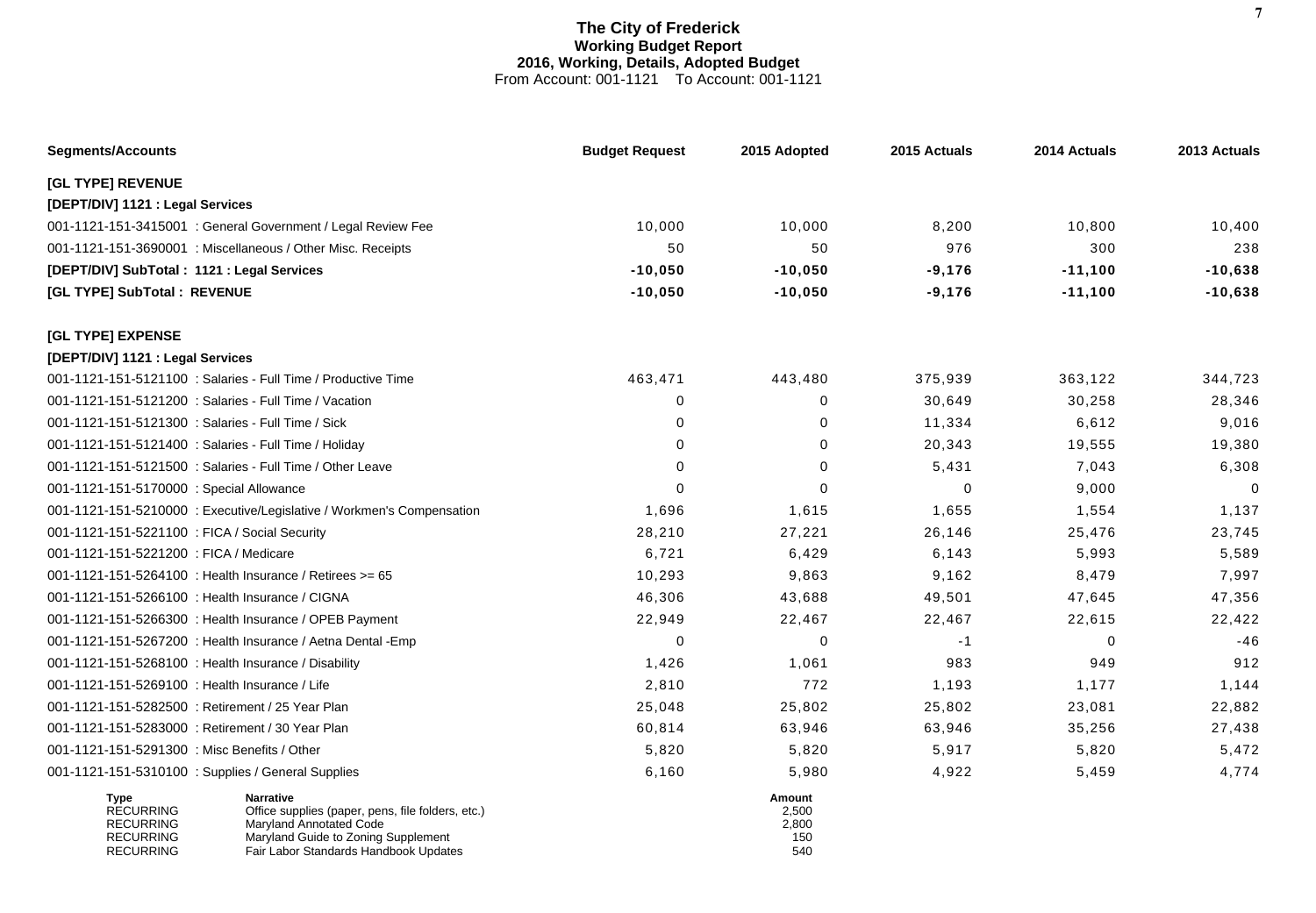| <b>Segments/Accounts</b>                                                                                                                                                                                                         |                                                                                                                                                                                                                                                                                                                                                                                                                                                                                                       | <b>Budget Request</b> | 2015 Adopted                                                                                | 2015 Actuals | 2014 Actuals | 2013 Actuals |
|----------------------------------------------------------------------------------------------------------------------------------------------------------------------------------------------------------------------------------|-------------------------------------------------------------------------------------------------------------------------------------------------------------------------------------------------------------------------------------------------------------------------------------------------------------------------------------------------------------------------------------------------------------------------------------------------------------------------------------------------------|-----------------------|---------------------------------------------------------------------------------------------|--------------|--------------|--------------|
| <b>RECURRING</b><br><b>RECURRING</b>                                                                                                                                                                                             | Maryland Rules Commentary Supplement<br>Maryland Pleading Causes of Action Supplement                                                                                                                                                                                                                                                                                                                                                                                                                 |                       | 110<br>60<br>6,160                                                                          |              |              |              |
|                                                                                                                                                                                                                                  | 001-1121-151-5410000 : Executive/Legislative / Professional Services                                                                                                                                                                                                                                                                                                                                                                                                                                  | 10,740                | 13,300                                                                                      | 9,406        | 10,344       | 10,851       |
| Type<br><b>RECURRING</b><br><b>RECURRING</b><br><b>RECURRING</b><br><b>RECURRING</b>                                                                                                                                             | <b>Narrative</b><br>Filing fees, depositions, transcripts, expert witnesses, trial exhibits, etc.<br>Westlaw renewal<br>Westlaw ancillary charges<br>Collections - locator/process services                                                                                                                                                                                                                                                                                                           |                       | Amount<br>500<br>9,240<br>300<br>700<br>10,740                                              |              |              |              |
|                                                                                                                                                                                                                                  | 001-1121-151-5411100 : Professional Services / Legal Service Fees                                                                                                                                                                                                                                                                                                                                                                                                                                     | 75,000                | 75,000                                                                                      | 19,694       | 49,164       | 57,641       |
| Type<br><b>RECURRING</b>                                                                                                                                                                                                         | <b>Narrative</b><br>Outside counsel: administrative hearings, consultations, litigation/mediation                                                                                                                                                                                                                                                                                                                                                                                                     |                       | Amount<br>75,000<br>75,000                                                                  |              |              |              |
|                                                                                                                                                                                                                                  | 001-1121-151-5570000 : Executive/Legislative / Licenses/Permits                                                                                                                                                                                                                                                                                                                                                                                                                                       | 0                     | 0                                                                                           | 20           | 11           | 551          |
| 001-1121-151-5610100 : Communications / Telephone                                                                                                                                                                                |                                                                                                                                                                                                                                                                                                                                                                                                                                                                                                       | 4,096                 | 4,576                                                                                       | 2,851        | 3,623        | 2,716        |
| <b>Type</b><br><b>RECURRING</b>                                                                                                                                                                                                  | <b>Narrative</b><br>Landlines and monthly service fee for one iPhone                                                                                                                                                                                                                                                                                                                                                                                                                                  |                       | Amount<br>4,096<br>4,096                                                                    |              |              |              |
| 001-1121-151-5610200 : Communications / Postage                                                                                                                                                                                  |                                                                                                                                                                                                                                                                                                                                                                                                                                                                                                       | 600                   | 600                                                                                         | 271          | 260          | 360          |
| 001-1121-151-5620100 : Travel / Transportation                                                                                                                                                                                   |                                                                                                                                                                                                                                                                                                                                                                                                                                                                                                       | 100                   | 50                                                                                          | 249          | 32           | 0            |
| Type<br><b>RECURRING</b>                                                                                                                                                                                                         | Narrative<br>Parking fees & tolls                                                                                                                                                                                                                                                                                                                                                                                                                                                                     |                       | Amount<br>100<br>100                                                                        |              |              |              |
|                                                                                                                                                                                                                                  | 001-1121-151-5621100 : Travel / Dues/Registration Fees                                                                                                                                                                                                                                                                                                                                                                                                                                                | 4,210                 | 4,210                                                                                       | 2,929        | 4,125        | 3,263        |
| Type<br><b>RECURRING</b><br><b>RECURRING</b><br><b>RECURRING</b><br><b>RECURRING</b><br><b>RECURRING</b><br><b>RECURRING</b><br><b>RECURRING</b><br><b>RECURRING</b><br><b>RECURRING</b><br><b>RECURRING</b><br><b>RECURRING</b> | <b>Narrative</b><br><b>Client Protection Fund</b><br>Maryland State Bar Association dues<br>Frederick County Bar Association dues<br>International Municipal Lawyers Association dues<br>6 Frederick County Bar membership meetings for 3 attorneys @ \$10 each<br>Maryland Municipal Attorneys Association dues<br>5 audio conferences<br>Annual employment law seminar<br>2 other local training events<br>Maryland Chiefs of Police Association dues<br>Maryland Municipal Clerks Association dues |                       | Amount<br>450<br>480<br>375<br>865<br>180<br>150<br>500<br>350<br>700<br>110<br>50<br>4,210 |              |              |              |
|                                                                                                                                                                                                                                  | 001-1121-151-5630000: Executive/Legislative / Advertising                                                                                                                                                                                                                                                                                                                                                                                                                                             | 1,750                 | 1,750                                                                                       | 217          | 1,526        | 1,419        |
| Type<br>RECURRING<br><b>RECURRING</b>                                                                                                                                                                                            | <b>Narrative</b><br>Standard charter changes<br><b>Budget</b>                                                                                                                                                                                                                                                                                                                                                                                                                                         |                       | Amount<br>1,600<br>150<br>1,750                                                             |              |              |              |
|                                                                                                                                                                                                                                  | 001-1121-151-5640000: Executive/Legislative / Printing & Binding                                                                                                                                                                                                                                                                                                                                                                                                                                      | 8,900                 | 7,400                                                                                       | 4,793        | 9,582        | 4,596        |
| Type<br>RECURRING                                                                                                                                                                                                                | Narrative<br>2 standard charter/code supplements                                                                                                                                                                                                                                                                                                                                                                                                                                                      |                       | Amount<br>7,200                                                                             |              |              |              |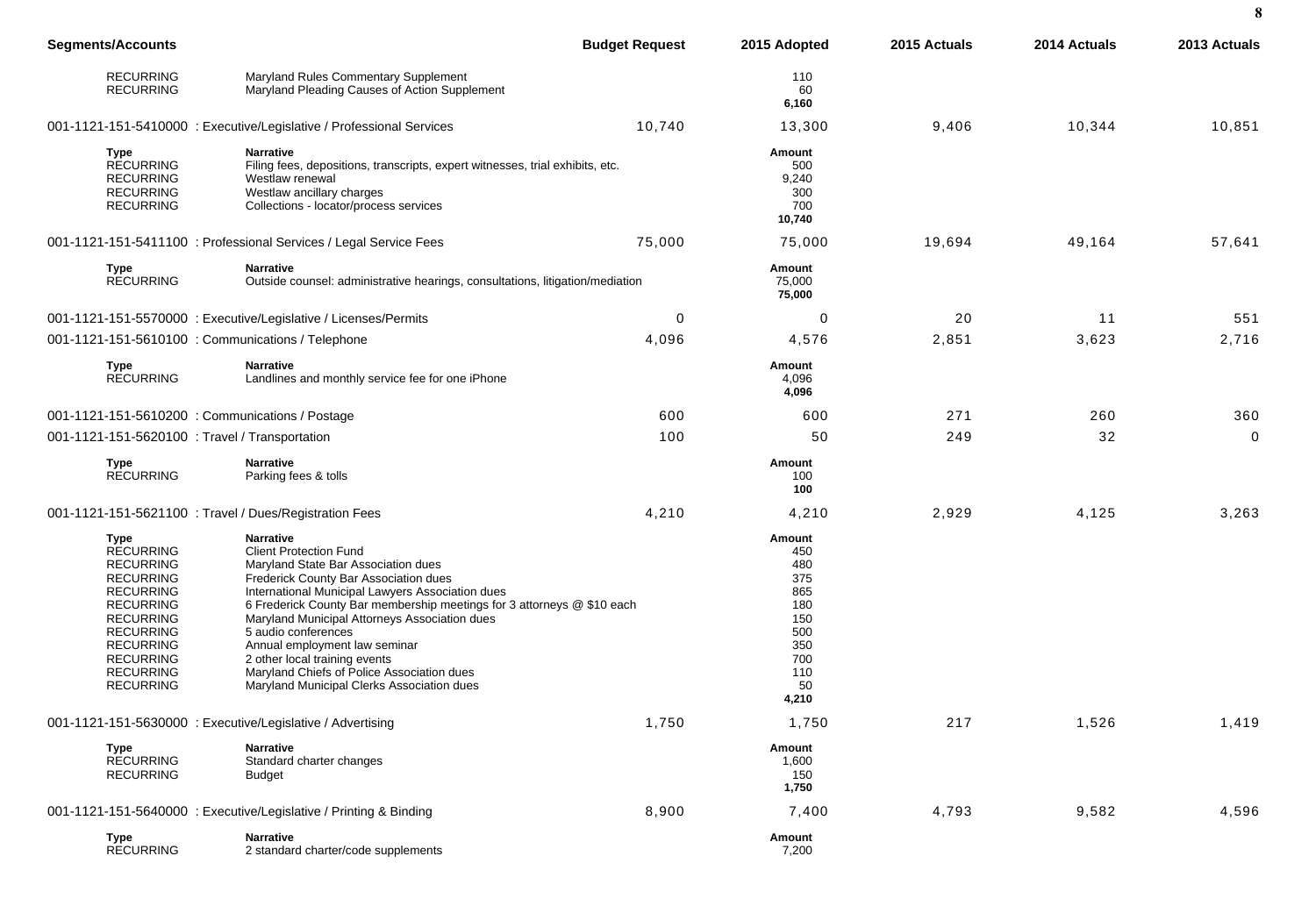| <b>Segments/Accounts</b>                  |                                                                         | <b>Budget Request</b> | 2015 Adopted          | 2015 Actuals | 2014 Actuals | 2013 Actuals |
|-------------------------------------------|-------------------------------------------------------------------------|-----------------------|-----------------------|--------------|--------------|--------------|
| <b>RECURRING</b><br><b>RECURRING</b>      | Kinko's, etc. duplication costs<br>Municode OrdLink Services - 23 links |                       | 200<br>1,500<br>8,900 |              |              |              |
|                                           | 001-1121-151-5650000: Executive/Legislative / Insurance                 | 2.023                 | 1.780                 | .805         | 1.715        | 1,593        |
| [DEPT/DIV] SubTotal: 1121: Legal Services |                                                                         | 789.143               | 766.810               | 703,767      | 699.476      | 661,585      |
| [GL TYPE] SubTotal: EXPENSE               |                                                                         | 789.143               | 766.810               | 703,767      | 699.476      | 661,585      |
| <b>Grand Total</b>                        |                                                                         | 779.093               | 756.760               | 694,591      | 688.376      | 650,947      |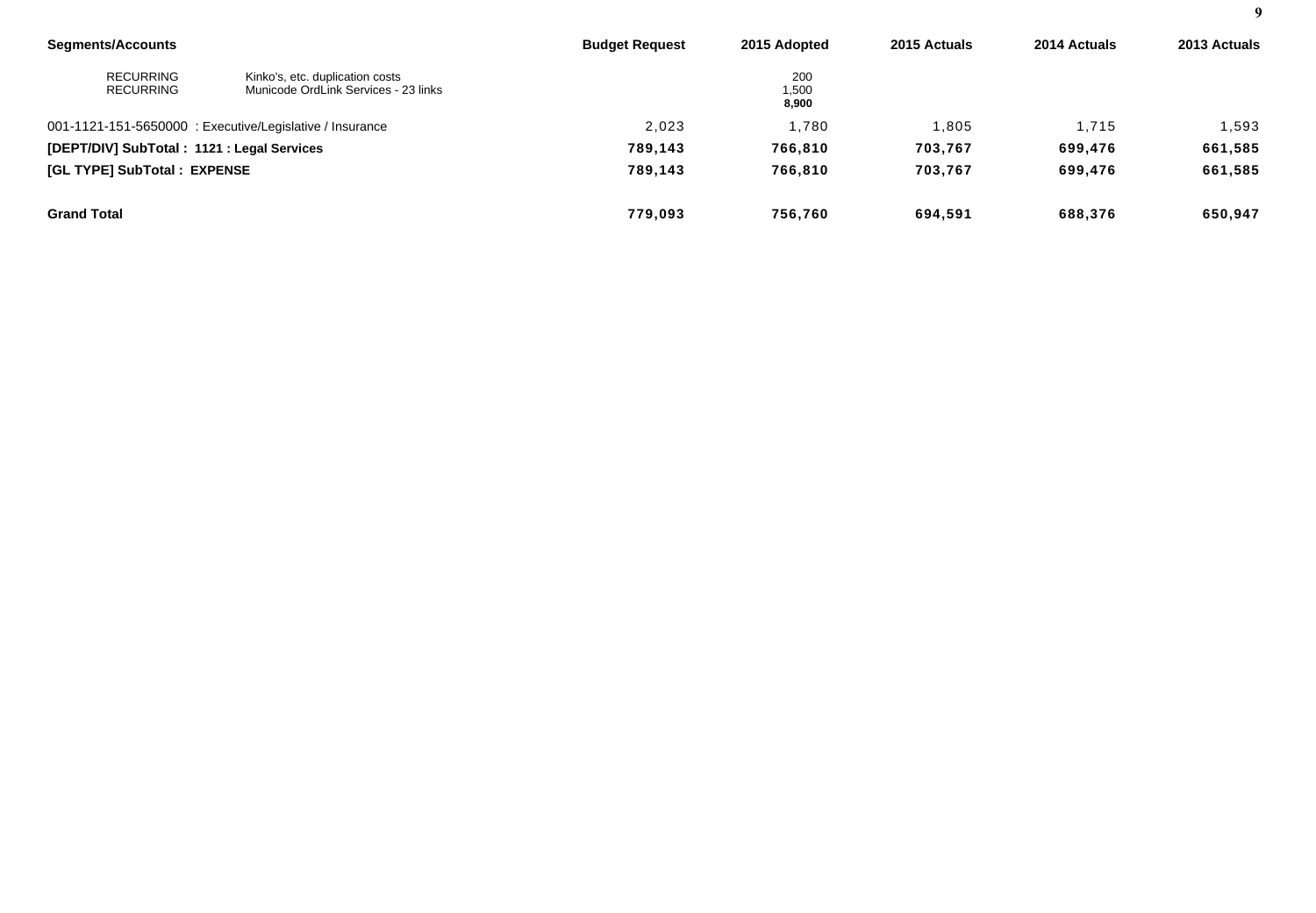#### **The City of Frederick Working Budget Report 2016, Working, Details, Adopted Budget** From Account: 001-1211 To Account: 001-1211

<span id="page-14-0"></span>

| <b>Segments/Accounts</b>                                     | <b>Budget Request</b> | 2015 Adopted | 2015 Actuals | 2014 Actuals | 2013 Actuals |
|--------------------------------------------------------------|-----------------------|--------------|--------------|--------------|--------------|
| [GL TYPE] EXPENSE                                            |                       |              |              |              |              |
| [DEPT/DIV] 1211 : Election Board                             |                       |              |              |              |              |
| 001-1211-131-5160000 : Salaries - Seasonal                   |                       | $\Omega$     | $\Omega$     | 10,378       |              |
| 001-1211-131-5221100 : Social Security                       |                       | ∩            | $\Omega$     | 643          | 0            |
| 001-1211-131-5221200 : Medicare                              |                       |              | 0            | 150          | 0            |
| 001-1211-131-5310100 : Supplies / General Supplies           |                       | ∩            | 0            | 2,332        | 49           |
| 001-1211-131-5410000: Administration / Professional Services | 3,500                 | 3,500        | $\Omega$     | 80,207       | 2,000        |
| 001-1211-131-5540200: Rentals / Equipment and Vehicles       |                       | $\Omega$     | 0            | 2,200        | 0            |
| 001-1211-131-5610100 : Communications / Telephone            |                       | ∩            | $\Omega$     | 97           | $\Omega$     |
| 001-1211-131-5610200 : Communications / Postage              |                       |              | 22           | 3,210        | 103          |
| 001-1211-131-5620100 : Travel / Transportation               |                       |              | 0            | 140          | $\Omega$     |
| 001-1211-131-5630000 : Administration / Advertising          |                       | n            | $\Omega$     | 4,000        | 0            |
| 001-1211-131-5640000: Administration / Printing & Binding    |                       | n            | $\Omega$     | 1,453        | 0            |
| 001-1211-131-5650000 : Administration / Insurance            | 12                    | 10           | 9            | 9            | 10           |
| [DEPT/DIV] SubTotal: 1211: Election Board                    | 3,512                 | 3,510        | 31           | 104,819      | 2,162        |
| [GL TYPE] SubTotal: EXPENSE                                  | 3,512                 | 3,510        | 31           | 104,819      | 2,162        |
| <b>Grand Total</b>                                           | 3,512                 | 3,510        | 31           | 104,819      | 2,162        |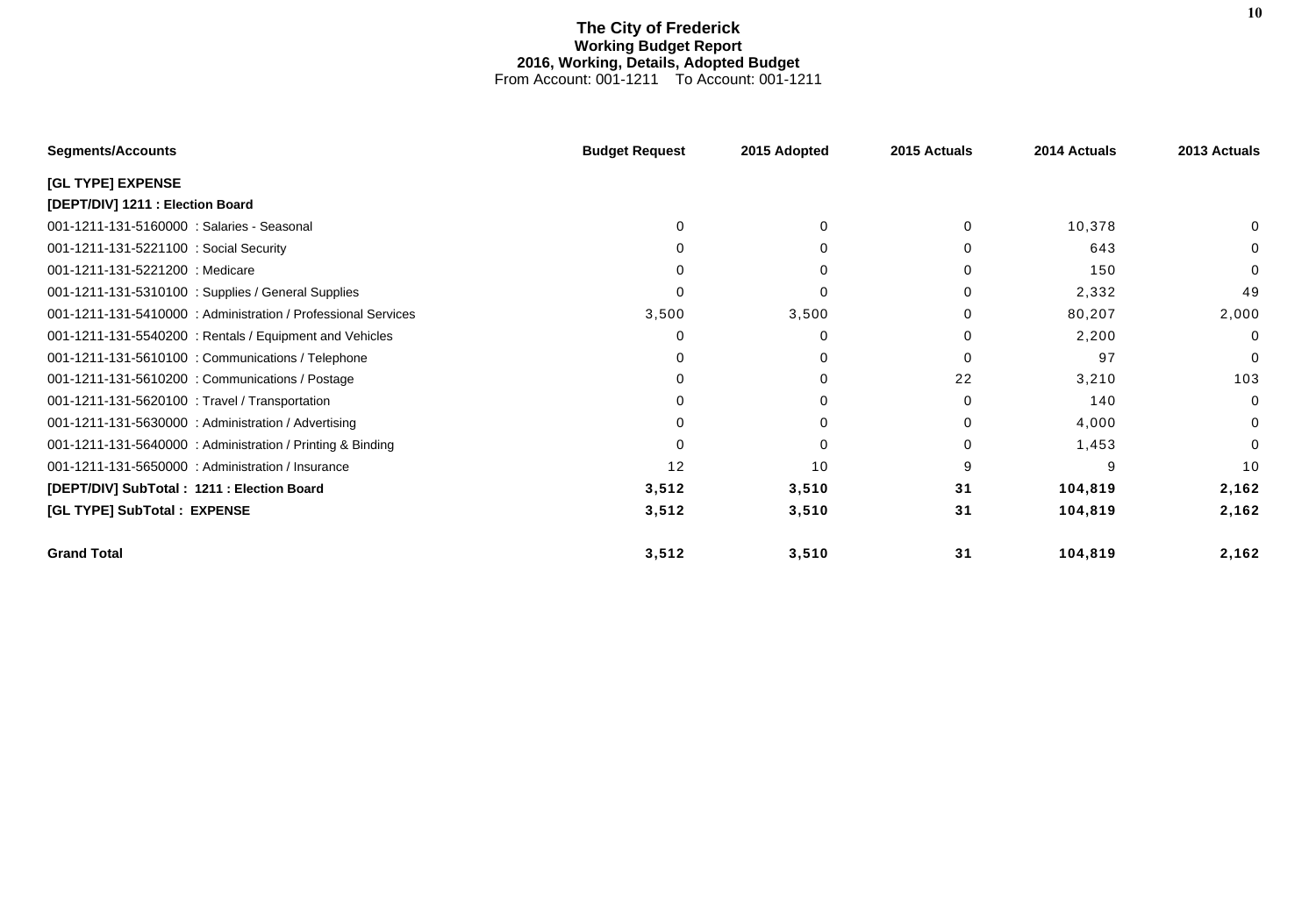#### **The City of Frederick Working Budget Report 2016, Working, Details, Adopted Budget** From Account: 001-1221 To Account: 001-1221

<span id="page-15-0"></span>

| <b>Segments/Accounts</b>                                      | <b>Budget Request</b> | 2015 Adopted | 2015 Actuals | 2014 Actuals | 2013 Actuals |
|---------------------------------------------------------------|-----------------------|--------------|--------------|--------------|--------------|
| [GL TYPE] REVENUE                                             |                       |              |              |              |              |
| [DEPT/DIV] 1221 : Finance                                     |                       |              |              |              |              |
| 001-1221-141-3311200 : Federal / General Govt. / Op Indirect  | 0                     | 0            | $\mathbf 0$  | 0            | 405          |
| 001-1221-141-3690001 : Miscellaneous / Other Misc. Receipts   | 1,300                 | 2,400        | 1,216        | 1,228        | 5,571        |
| 001-1221-141-3691001 : Miscellaneous / Cash Over/(Short)      | 0                     | 0            | $-4$         | 60           | $-24$        |
| 001-1221-141-3691002 : Miscellaneous / Returned Check Fees    | 2,250                 | 2,500        | 2,550        | 2,695        | 3,265        |
| [DEPT/DIV] SubTotal: 1221: Finance                            | $-3,550$              | $-4,900$     | $-3,762$     | $-3,983$     | $-9,217$     |
| [GL TYPE] SubTotal: REVENUE                                   | $-3,550$              | $-4,900$     | $-3,762$     | $-3,983$     | $-9,217$     |
| [GL TYPE] EXPENSE                                             |                       |              |              |              |              |
| [DEPT/DIV] 1221 : Finance                                     |                       |              |              |              |              |
| 001-1221-141-5121100 : Salaries - Full Time / Productive Time | 558,092               | 534,518      | 461,778      | 493,023      | 460,370      |
| 001-1221-141-5121200 : Salaries - Full Time / Vacation        | 0                     | 0            | 35,212       | 41,811       | 33,960       |
| 001-1221-141-5121300 : Salaries - Full Time / Sick            | 0                     | $\Omega$     | 9,806        | 7,309        | 11,675       |
| 001-1221-141-5121400 : Salaries - Full Time / Holiday         | 0                     | 0            | 24,067       | 26,468       | 23,838       |
| 001-1221-141-5121500 : Salaries - Full Time / Other Leave     | 0                     | $\Omega$     | 3,604        | 7,584        | 6,488        |
| 001-1221-141-5170000 : Special Allowance                      | 0                     | 0            | $\Omega$     | 12,750       | $\mathbf 0$  |
| 001-1221-141-5210000: Administration / Workmen's Compensation | 1,931                 | 1,839        | 1,884        | 2,019        | 1,478        |
| 001-1221-141-5221100 : FICA / Social Security                 | 32,918                | 31,756       | 29,518       | 32,498       | 29,860       |
| 001-1221-141-5221200 : FICA / Medicare                        | 8,092                 | 7,751        | 7,098        | 7,801        | 7,178        |
| 001-1221-141-5264100 : Health Insurance / Retirees >= 65      | 13,451                | 12,825       | 11,944       | 12,592       | 14,241       |
| 001-1221-141-5266100 : Health Insurance / CIGNA               | 87,300                | 96,265       | 94,864       | 102,793      | 101,306      |
| 001-1221-141-5266200 : Health Insurance / CIGNA - Retirees    | 18,437                | 17,462       | 17,637       | 18,051       | 24,845       |
| 001-1221-141-5266300 : Health Insurance / OPEB Payment        | 47,809                | 62,908       | 62,908       | 65,584       | 69,507       |
| 001-1221-141-5267200 : Health Insurance / Aetna Dental - Emp  | 0                     | 0            | $-2$         | $-1$         | 42           |
| 001-1221-141-5267900 : Vision - Emp                           | 0                     | 0            | $-1$         | $-1$         | -3           |
| 001-1221-141-5268100 : Health Insurance / Disability          | 1,724                 | 1,299        | 1,329        | 1,415        | 1,350        |
| 001-1221-141-5269100 : Health Insurance / Life                | 2,146                 | 1,526        | 1,718        | 2,145        | 2,163        |
| 001-1221-141-5282500: Retirement / 25 Year Plan               | 92,114                | 95,023       | 95,023       | 109,635      | 120,132      |
| 001-1221-141-5283000 : Retirement / 30 Year Plan              | 61,987                | 66,172       | 66,172       | 42,307       | 34,297       |
| 001-1221-141-5284000: Retirement / Supplement Savings Fees    | 3,510                 | 3,426        | 3,075        | 3,029        | 2,729        |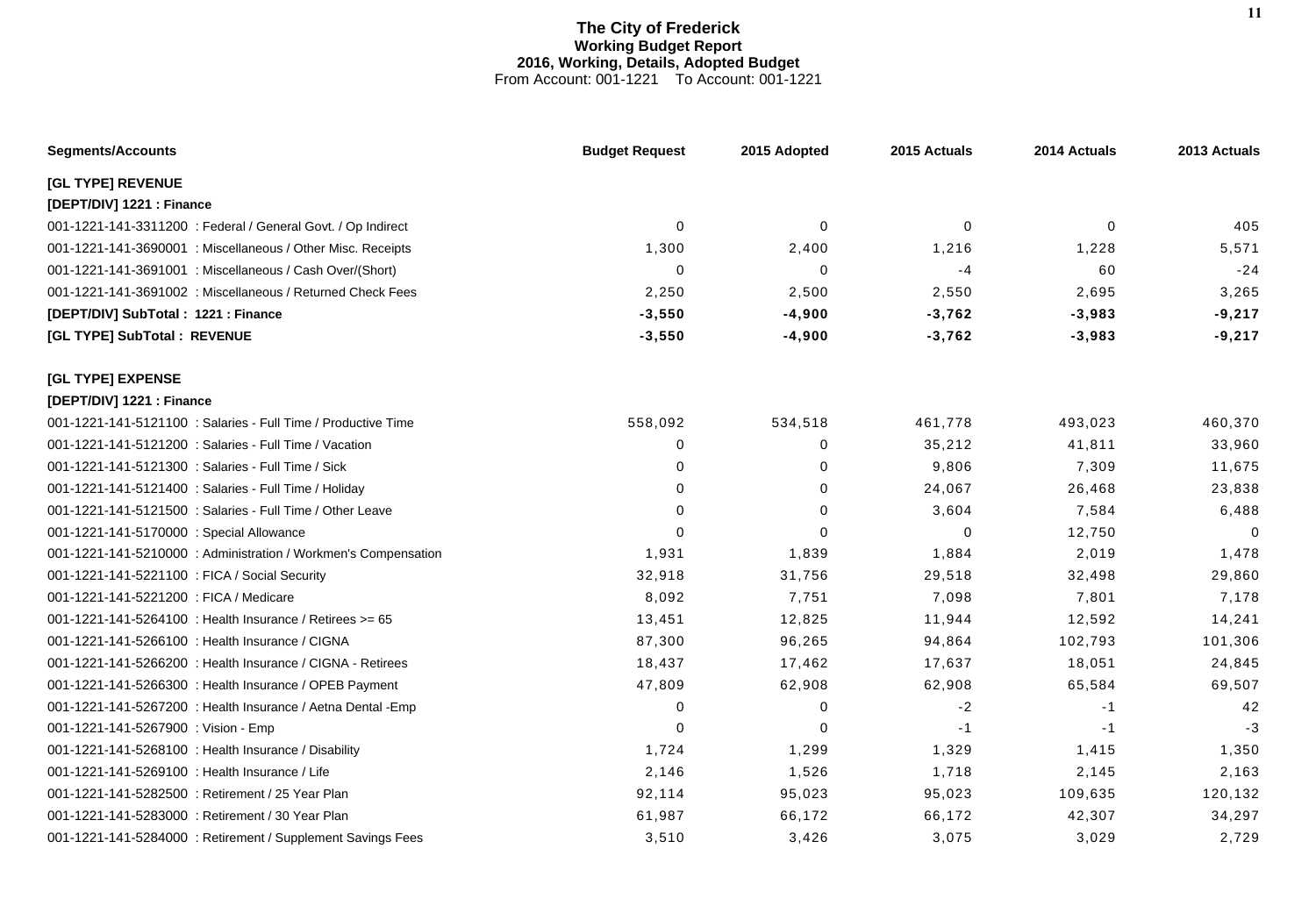| <b>Segments/Accounts</b>                                                                                                                                                                                                                                                                                                                                                    |                                                                                                                                                                                                                                                                                                                                                                                                                                                                                                                                                                                                                 | <b>Budget Request</b> | 2015 Adopted                                                                                                                                              | 2015 Actuals | 2014 Actuals | 2013 Actuals |
|-----------------------------------------------------------------------------------------------------------------------------------------------------------------------------------------------------------------------------------------------------------------------------------------------------------------------------------------------------------------------------|-----------------------------------------------------------------------------------------------------------------------------------------------------------------------------------------------------------------------------------------------------------------------------------------------------------------------------------------------------------------------------------------------------------------------------------------------------------------------------------------------------------------------------------------------------------------------------------------------------------------|-----------------------|-----------------------------------------------------------------------------------------------------------------------------------------------------------|--------------|--------------|--------------|
|                                                                                                                                                                                                                                                                                                                                                                             | 001-1221-141-5291300 : Misc Benefits / Other                                                                                                                                                                                                                                                                                                                                                                                                                                                                                                                                                                    | 6,984                 | 6,984                                                                                                                                                     | 6,984        | 8,022        | 7,200        |
|                                                                                                                                                                                                                                                                                                                                                                             | 001-1221-141-5310100 : Supplies / General Supplies                                                                                                                                                                                                                                                                                                                                                                                                                                                                                                                                                              | 14,014                | 11,175                                                                                                                                                    | 12,815       | 9,682        | 13,755       |
| <b>Type</b><br><b>RECURRING</b><br><b>RECURRING</b><br><b>RECURRING</b><br><b>RECURRING</b><br><b>RECURRING</b><br><b>RECURRING</b><br><b>RECURRING</b><br><b>RECURRING</b><br><b>RECURRING</b><br><b>RECURRING</b><br><b>RECURRING</b><br><b>RECURRING</b><br><b>RECURRING</b><br><b>RECURRING</b><br><b>RECURRING</b><br><b>RECURRING</b><br><b>RECURRING</b><br>ONE-TIME | <b>Narrative</b><br>Forms (1099s, W2s, Etc.)<br>Checks, Disbursements (10K)<br>Checks, Payroll (4K)<br>Stubs, Payroll (16K)<br>Personal Property Tax Bills (4K)<br>Personal Property Tax Envelopes (4K)<br>Window Envelopes (10K)<br>Reverse Flap Envelopes (20K)<br><b>Return Address Envelopes</b><br>Copier/Fax Supplies (toner, etc.)<br><b>Printer Paper</b><br>Single Audit Handbook<br><b>GASB Publications</b><br><b>Other Publications</b><br>Various Office Supplies<br>Replacement Calculators/Office Equipment<br><b>Deposit Slips/Bags</b><br>Dual Monitor and Graphics Card (8), 24" - 6, 27" - 2 |                       | Amount<br>750<br>760<br>600<br>1,104<br>600<br>280<br>510<br>1,420<br>75<br>200<br>1,500<br>575<br>300<br>1,000<br>1,200<br>750<br>150<br>2,240<br>14,014 |              |              |              |
|                                                                                                                                                                                                                                                                                                                                                                             | 001-1221-141-5410000: Administration / Professional Services                                                                                                                                                                                                                                                                                                                                                                                                                                                                                                                                                    | 434,626               | 388,721                                                                                                                                                   | 113,602      | 93,370       | 87,600       |
| Type<br><b>RECURRING</b><br>ONE-TIME<br><b>RECURRING</b><br><b>RECURRING</b><br><b>RECURRING</b><br><b>RECURRING</b><br><b>RECURRING</b><br><b>RECURRING</b>                                                                                                                                                                                                                | <b>Narrative</b><br><b>Audit Fees</b><br><b>Audit Fees New Software</b><br><b>Banking Services</b><br>Document Disposal<br>Certificate of Achievement CAFR<br><b>Electronic Payment</b><br><b>Credit Card Service</b><br>Other (Arbitrage Calculations, etc.)                                                                                                                                                                                                                                                                                                                                                   |                       | Amount<br>70,000<br>10,000<br>48,000<br>1,000<br>600<br>26<br>300,000<br>5,000<br>434,626                                                                 |              |              |              |
|                                                                                                                                                                                                                                                                                                                                                                             | 001-1221-141-5411100 : Professional Services / Legal Service Fees                                                                                                                                                                                                                                                                                                                                                                                                                                                                                                                                               | 15,000                | 15,000                                                                                                                                                    | 8,406        | 5,702        | 11,422       |
| Type<br><b>RECURRING</b>                                                                                                                                                                                                                                                                                                                                                    | <b>Narrative</b><br><b>Bond Counsel Services</b>                                                                                                                                                                                                                                                                                                                                                                                                                                                                                                                                                                |                       | Amount<br>15,000<br>15,000                                                                                                                                |              |              |              |
|                                                                                                                                                                                                                                                                                                                                                                             | 001-1221-141-5520100 : Repair and Maint. Service / General Repair/Maint.                                                                                                                                                                                                                                                                                                                                                                                                                                                                                                                                        | 300                   | 300                                                                                                                                                       | 0            | $\mathbf 0$  | $\mathbf 0$  |
| <b>Type</b>                                                                                                                                                                                                                                                                                                                                                                 | <b>Narrative</b><br>Office machine repairs                                                                                                                                                                                                                                                                                                                                                                                                                                                                                                                                                                      |                       | Amount<br>300<br>300                                                                                                                                      |              |              |              |
|                                                                                                                                                                                                                                                                                                                                                                             | 001-1221-141-5610100 : Communications / Telephone                                                                                                                                                                                                                                                                                                                                                                                                                                                                                                                                                               | 4,580                 | 4,740                                                                                                                                                     | 3,467        | 4,353        | 3,591        |
| <b>Type</b><br><b>RECURRING</b><br><b>RECURRING</b>                                                                                                                                                                                                                                                                                                                         | Narrative<br>County Telephone System<br>Cell                                                                                                                                                                                                                                                                                                                                                                                                                                                                                                                                                                    |                       | Amount<br>3,800<br>780<br>4,580                                                                                                                           |              |              |              |
|                                                                                                                                                                                                                                                                                                                                                                             | 001-1221-141-5610200 : Communications / Postage                                                                                                                                                                                                                                                                                                                                                                                                                                                                                                                                                                 | 10,290                | 10,560                                                                                                                                                    | 7,594        | 7,723        | 7,351        |
| Type<br><b>RECURRING</b>                                                                                                                                                                                                                                                                                                                                                    | Narrative<br>Checks (10K)                                                                                                                                                                                                                                                                                                                                                                                                                                                                                                                                                                                       |                       | Amount<br>4,900                                                                                                                                           |              |              |              |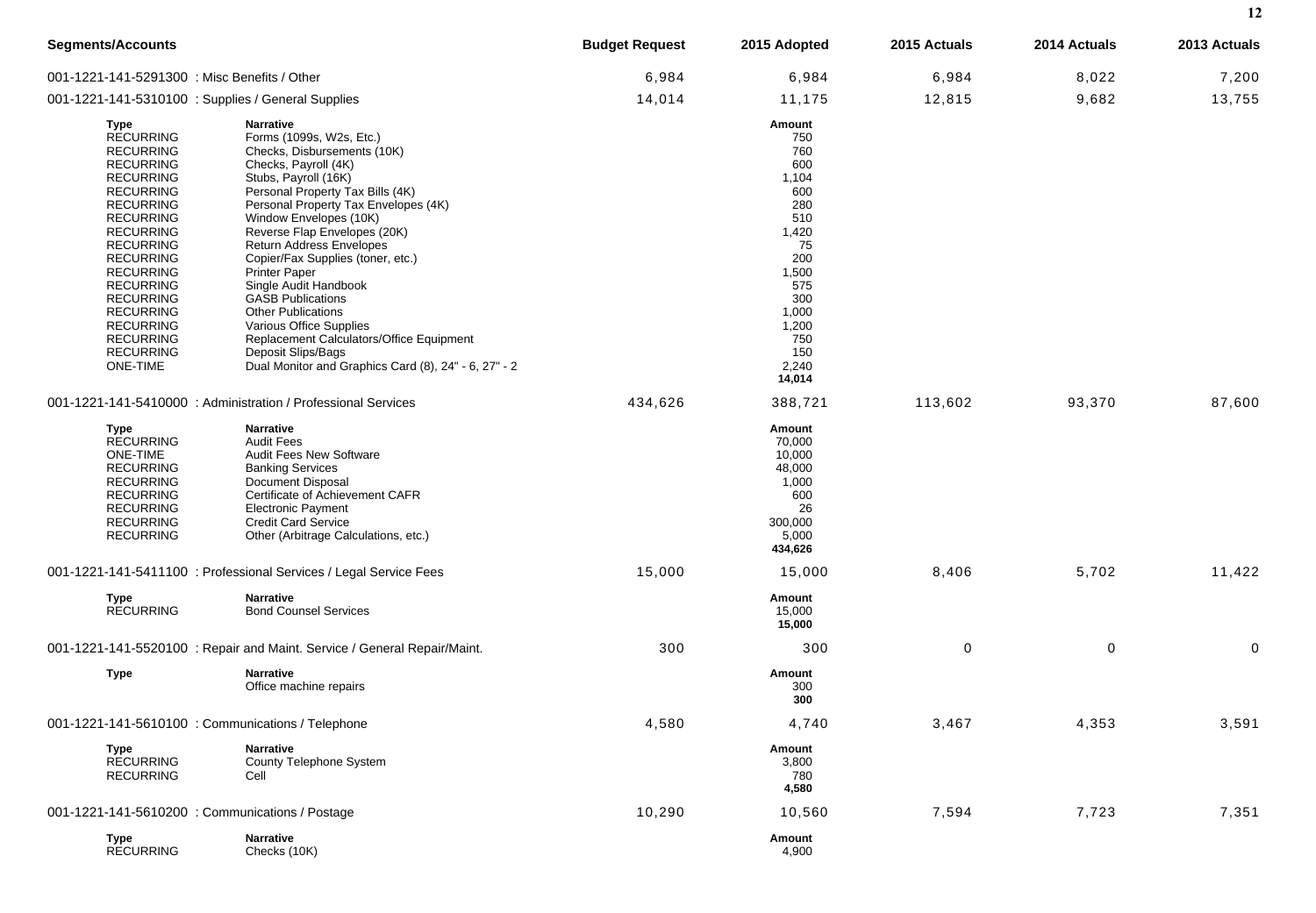| <b>Segments/Accounts</b>                                                                                 |                                                                                                                                                                                                                          | <b>Budget Request</b> | 2015 Adopted                                             | 2015 Actuals | 2014 Actuals | 2013 Actuals |
|----------------------------------------------------------------------------------------------------------|--------------------------------------------------------------------------------------------------------------------------------------------------------------------------------------------------------------------------|-----------------------|----------------------------------------------------------|--------------|--------------|--------------|
| <b>RECURRING</b><br><b>RECURRING</b><br><b>RECURRING</b>                                                 | Invoices/Bills MR (6K)<br>Invoices/Bills Taxes (4K)<br>Other Correspondence                                                                                                                                              |                       | 2,940<br>1,960<br>490<br>10,290                          |              |              |              |
| 001-1221-141-5620100 : Travel / Transportation                                                           |                                                                                                                                                                                                                          | 1,050                 | 950                                                      | 451          | 506          | 629          |
| Type<br><b>RECURRING</b><br><b>RECURRING</b>                                                             | <b>Narrative</b><br><b>MDGFOA Conference</b><br><b>GFOA Conference</b><br>Other Conferences/Trainings                                                                                                                    |                       | Amount<br>100<br>750<br>200<br>1,050                     |              |              |              |
| 001-1221-141-5621100 : Travel / Dues/Registration Fees                                                   |                                                                                                                                                                                                                          | 2,955                 | 2,810                                                    | 2,324        | 2,693        | 2,139        |
| Type<br><b>RECURRING</b><br><b>RECURRING</b><br><b>RECURRING</b><br><b>RECURRING</b><br><b>RECURRING</b> | <b>Narrative</b><br><b>MDGFOA Memberships</b><br><b>MDGFOA Registrations</b><br><b>GFOA Memberships</b><br><b>GFOA Registrations Annual Conference</b><br><b>GFOA Pre-conference Sessions</b><br>Other Seminars/Training |                       | Amount<br>80<br>900<br>650<br>450<br>375<br>500<br>2,955 |              |              |              |
| 001-1221-141-5622100 : Travel / Lodging                                                                  |                                                                                                                                                                                                                          | 1,600                 | 1,600                                                    | 1,149        | 1,104        | 896          |
| Type<br><b>RECURRING</b><br><b>RECURRING</b>                                                             | <b>Narrative</b><br><b>MDGFOA Conference</b><br><b>GFOA Conference</b>                                                                                                                                                   |                       | Amount<br>350<br>1,250<br>1,600                          |              |              |              |
| 001-1221-141-5623100 : Travel / Meals/Food                                                               |                                                                                                                                                                                                                          | 290                   | 290                                                      | 104          | 156          | 148          |
| Type<br><b>RECURRING</b><br><b>RECURRING</b><br><b>RECURRING</b>                                         | <b>Narrative</b><br><b>MDGFOA Conference</b><br><b>GFOA Conference</b><br>Other Seminars/Training                                                                                                                        |                       | Amount<br>40<br>200<br>50<br>290                         |              |              |              |
| 001-1221-141-5630000: Administration / Advertising                                                       |                                                                                                                                                                                                                          | $\mathbf 0$           | 250                                                      | $\mathbf 0$  | 652          | 613          |
| 001-1221-141-5640000: Administration / Printing & Binding                                                |                                                                                                                                                                                                                          | 750                   | 750                                                      | 613          | 1,667        | 1,709        |
| Type<br><b>RECURRING</b>                                                                                 | <b>Narrative</b><br><b>Financial Statements</b>                                                                                                                                                                          |                       | Amount<br>750<br>750                                     |              |              |              |
| 001-1221-141-5650000 : Administration / Insurance                                                        |                                                                                                                                                                                                                          | 3,528                 | 3,104                                                    | 3,144        | 2,991        | 2,777        |
| [DEPT/DIV] SubTotal: 1221: Finance                                                                       |                                                                                                                                                                                                                          | 1,425,478             | 1,380,004                                                | 1,088,287    | 1,127,433    | 1,085,286    |
| [GL TYPE] SubTotal: EXPENSE                                                                              |                                                                                                                                                                                                                          | 1,425,478             | 1,380,004                                                | 1,088,287    | 1,127,433    | 1,085,286    |
| <b>Grand Total</b>                                                                                       |                                                                                                                                                                                                                          | 1,421,928             | 1,375,104                                                | 1,084,525    | 1,123,450    | 1,076,069    |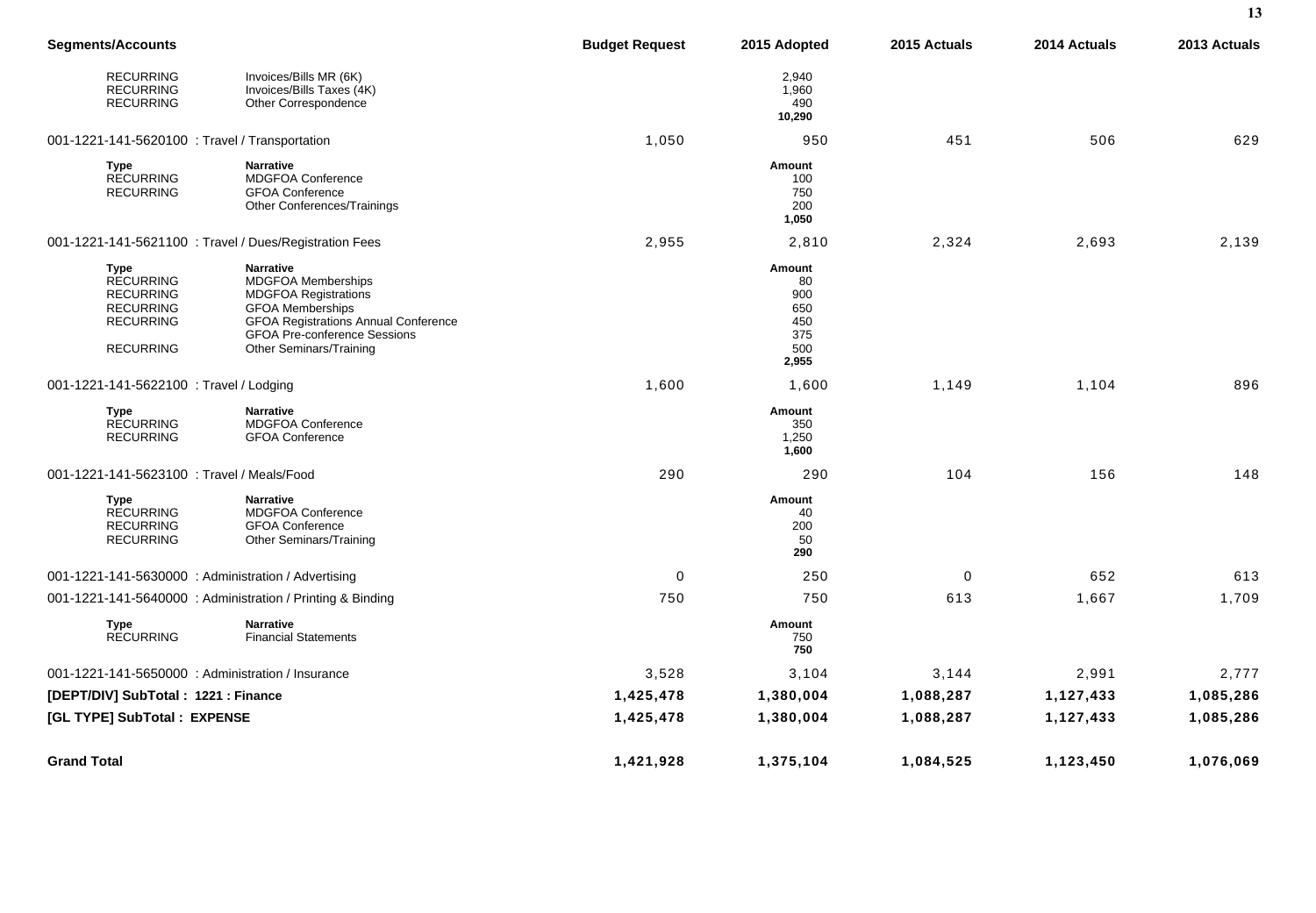#### **The City of Frederick Working Budget Report 2016, Working, Details, Adopted Budget** From Account: 001-1222 To Account: 001-1222

<span id="page-18-0"></span>

| <b>Segments/Accounts</b>                                         | <b>Budget Request</b> | 2015 Adopted | 2015 Actuals | 2014 Actuals   | 2013 Actuals |
|------------------------------------------------------------------|-----------------------|--------------|--------------|----------------|--------------|
| [GL TYPE] REVENUE                                                |                       |              |              |                |              |
| [DEPT/DIV] 1222 : Purchasing                                     |                       |              |              |                |              |
| 001-1222-142-3311200 : Federal / General Govt. / Op Indirect     | $\Omega$              | $\Omega$     | $\mathbf 0$  | $\mathbf 0$    | 389          |
| 001-1222-142-3690001 : Miscellaneous / Other Misc. Receipts      | 2,000                 | 2,000        | 1,752        | 1,963          | 1,057        |
| [DEPT/DIV] SubTotal: 1222: Purchasing                            | $-2,000$              | $-2,000$     | $-1,752$     | $-1,963$       | $-1,446$     |
| [GL TYPE] SubTotal: REVENUE                                      | $-2,000$              | $-2,000$     | $-1,752$     | $-1,963$       | $-1,446$     |
| [GL TYPE] EXPENSE                                                |                       |              |              |                |              |
| [DEPT/DIV] 1222 : Purchasing                                     |                       |              |              |                |              |
| 001-1222-142-5121100 : Salaries - Full Time / Productive Time    | 381,822               | 378,196      | 301,260      | 332,898        | 332,908      |
| 001-1222-142-5121200 : Salaries - Full Time / Vacation           | 0                     | 0            | 31,895       | 37,705         | 34,205       |
| 001-1222-142-5121300 : Salaries - Full Time / Sick               | 0                     | 0            | 12,749       | 25,336         | 11,516       |
| 001-1222-142-5121400 : Salaries - Full Time / Holiday            | 0                     | 0            | 16,933       | 19,310         | 18,175       |
| 001-1222-142-5121500 : Salaries - Full Time / Other Leave        | 0                     | $\Omega$     | 3,141        | 8,090          | 7,203        |
| 001-1222-142-5141300 : Overtime / Premium Overtime               | 500                   | 500          | 418          | 822            | 23           |
| 001-1222-142-5150000: Administration / Salaries - Perm Part Time | $\Omega$              | $\Omega$     | 268          | 2,787          | 670          |
| 001-1222-142-5160000: Administration / Salaries - Seasonal       | 4,320                 | 4,320        | 430          | 910            | 356          |
| 001-1222-142-5170000 : Special Allowance                         | 0                     | 0            | 0            | 9,750          | 0            |
| 001-1222-142-5210000: Administration / Workmen's Compensation    | 26,502                | 25,240       | 25,871       | 24,458         | 17,882       |
| 001-1222-142-5221100 : FICA / Social Security                    | 23,971                | 23,748       | 21,880       | 26,025         | 24,443       |
| 001-1222-142-5221200 : FICA / Medicare                           | 5,606                 | 5,553        | 5,117        | 6,087          | 5,717        |
| 001-1222-142-5266100 : Health Insurance / CIGNA                  | 42,807                | 44,632       | 41,793       | 47,056         | 42,114       |
| 001-1222-142-5266200 : Health Insurance / CIGNA - Retirees       | 9,401                 | 8,896        | 11,148       | 8,119          | 8,268        |
| 001-1222-142-5266300 : Health Insurance / OPEB Payment           | 17,211                | 22,467       | 22,467       | 24,877         | 24,664       |
| 001-1222-142-5266500 : OPEB Retirement Health Savings Plan       | 0                     | 0            | 2,292        | $\pmb{0}$      | 0            |
| 001-1222-142-5267200 : Health Insurance / Aetna Dental - Emp     | 0                     | 0            | $-4$         | $-15$          | -1           |
| 001-1222-142-5267900 : Vision - Emp                              | O                     | $\Omega$     | $-21$        | $\overline{2}$ | 3            |
| 001-1222-142-5268100 : Health Insurance / Disability             | 1,242                 | 970          | 814          | 961            | 961          |
| 001-1222-142-5269100 : Health Insurance / Life                   | 586                   | 583          | 484          | 585            | 612          |
| 001-1222-142-5282500: Retirement / 25 Year Plan                  | 36,669                | 37,410       | 37,410       | 40,392         | 40,118       |
| 001-1222-142-5283000 : Retirement / 30 Year Plan                 | 33,707                | 44,123       | 44,123       | 35,256         | 34,347       |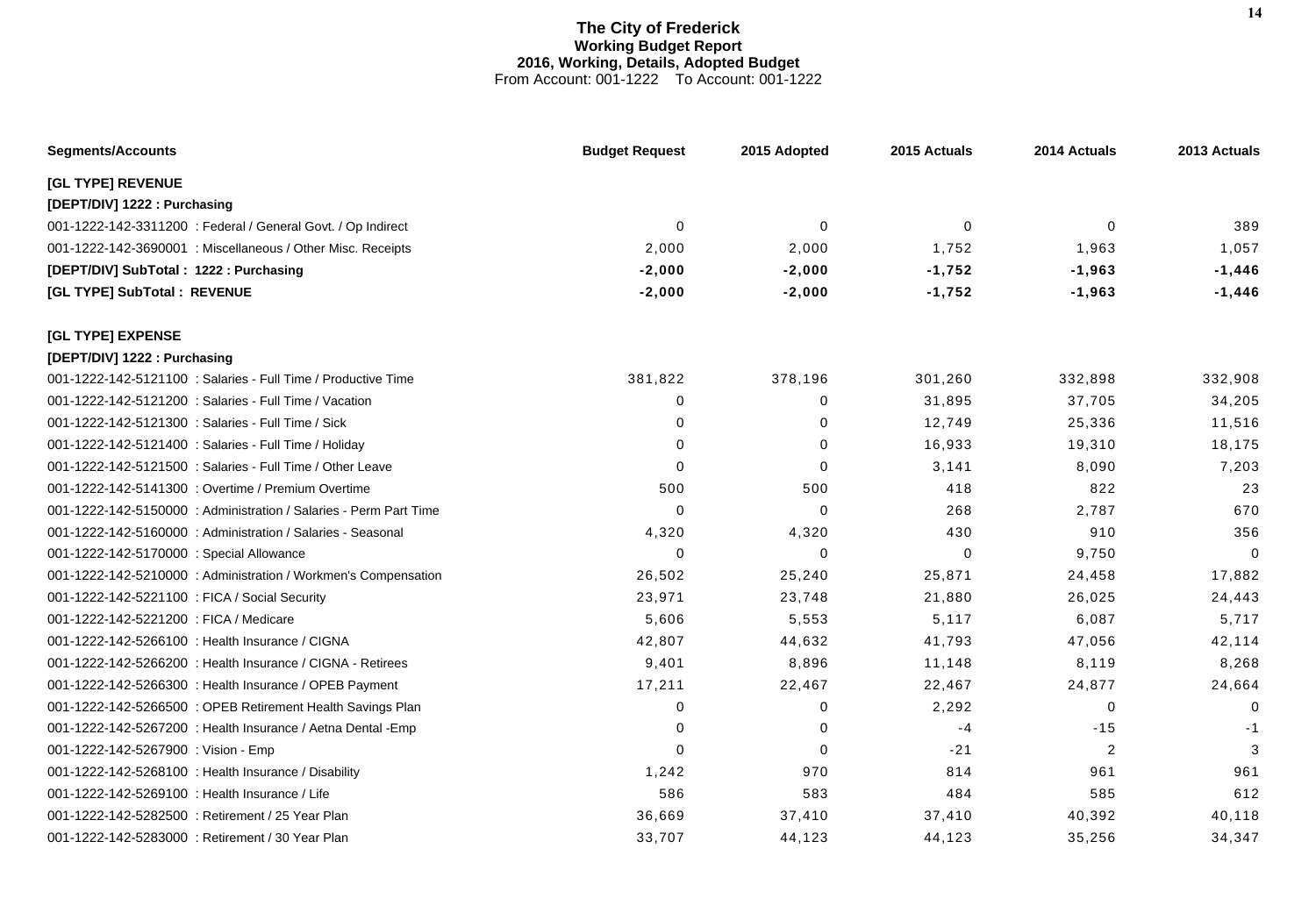| <b>Segments/Accounts</b>                                         |                                                                                                                                                                                                                                                                                                                                                                | <b>Budget Request</b> | 2015 Adopted                                  | 2015 Actuals | 2014 Actuals | 2013 Actuals |
|------------------------------------------------------------------|----------------------------------------------------------------------------------------------------------------------------------------------------------------------------------------------------------------------------------------------------------------------------------------------------------------------------------------------------------------|-----------------------|-----------------------------------------------|--------------|--------------|--------------|
| 001-1222-142-5291300 : Misc Benefits / Other                     |                                                                                                                                                                                                                                                                                                                                                                | 0                     | 0                                             | 0            | 1,153        | 576          |
|                                                                  | 001-1222-142-5310100 : Supplies / General Supplies                                                                                                                                                                                                                                                                                                             | 6,000                 | 4,400                                         | 4,046        | 2,993        | 3,018        |
| <b>Type</b>                                                      | <b>Narrative</b><br>two Hand Trucks for warehouse, label maker for warehouse, paper shredder Maintenance<br>items for Mail/Warehouse Delivery Truck Ink Ribbon Toner Stickers for Postage Machine<br><b>Misc Office Supplies</b>                                                                                                                               |                       | Amount<br>6,000                               |              |              |              |
|                                                                  |                                                                                                                                                                                                                                                                                                                                                                |                       | 6,000                                         |              |              |              |
|                                                                  | 001-1222-142-5310300: Supplies / Clothing/Uniforms                                                                                                                                                                                                                                                                                                             | 500                   | 750                                           | 567          | 375          | 230          |
| 001-1222-142-5330100 : Energy / Fuel & Oil                       |                                                                                                                                                                                                                                                                                                                                                                | 3,000                 | 2,500                                         | 1,234        | 1,420        | 2,389        |
| Type                                                             | <b>Narrative</b><br>Mail Currier/Warehouse Delivery Truck                                                                                                                                                                                                                                                                                                      |                       | Amount<br>3,000<br>3,000                      |              |              |              |
|                                                                  | 001-1222-142-5410000: Administration / Professional Services                                                                                                                                                                                                                                                                                                   | 300                   | 300                                           | 91           | 217          | 90           |
| <b>Type</b>                                                      | <b>Narrative</b><br><b>Occupation Health Services</b>                                                                                                                                                                                                                                                                                                          |                       | Amount<br>300<br>300                          |              |              |              |
|                                                                  | 001-1222-142-5520100: Repair and Maint. Service / General Repair/Maint.                                                                                                                                                                                                                                                                                        | 13,500                | 17,700                                        | 57,350       | 18,761       | 2,458        |
| <b>Type</b>                                                      | <b>Narrative</b><br>MISC Repairs- Gas Pumps Replacement of three pumping mechanisms, hoses filters<br>-warehouse equipment-dock plates- dept vehicle misc repairs -roll-up doors, over head<br>crane, electric pallet jack.                                                                                                                                    |                       | Amount<br>13,500                              |              |              |              |
|                                                                  |                                                                                                                                                                                                                                                                                                                                                                |                       | 13,500                                        |              |              |              |
|                                                                  | 001-1222-142-5520200 : Repair and Maint. Service / Maintenance Contracts                                                                                                                                                                                                                                                                                       | 4,795                 | 5,125                                         | 1,789        | 1,967        | 385          |
| Type<br>ONE-TIME<br>ONE-TIME<br>ONE-TIME<br>ONE-TIME<br>ONE-TIME | <b>Narrative</b><br>Pallet Jack Inspection<br>Hoist/Crane Inspection<br>Shannon Business Systems/Hasler Financial Services (postage machine-printer-scale)<br>Loading Dock Door and Plates<br>Surveys/Maintenance/Tests for City Fueling System/pumps/storage tanks Spill Buckets<br>test, ATG Certification, Pressure Decay test Quarterly annual site survey |                       | Amount<br>100<br>595<br>1,600<br>200<br>2,300 |              |              |              |
|                                                                  |                                                                                                                                                                                                                                                                                                                                                                |                       | 4,795                                         |              |              |              |
|                                                                  | 001-1222-142-5540200: Rentals / Equipment and Vehicles                                                                                                                                                                                                                                                                                                         | 5,404                 | 5,969                                         | 4,409        | 4,599        | 6,391        |
| Type                                                             | <b>Narrative</b><br>Mail Machine Equipment Rental IM480RWP30DW6 -IM480 MAILING SYSTEM IMDWP4-<br>DYNAMIC WEIGHING PLATFORM FOR IM480 IMWP30- IM 30LB WEIGHING<br><b>PLATFORM</b>                                                                                                                                                                               |                       | Amount<br>5,404                               |              |              |              |
|                                                                  |                                                                                                                                                                                                                                                                                                                                                                |                       | 5.404                                         |              |              |              |
|                                                                  | 001-1222-142-5570000: Administration / Licenses/Permits                                                                                                                                                                                                                                                                                                        | 400                   | 400                                           | 220          | 0            | 0            |
| <b>Type</b>                                                      | <b>Narrative</b><br>1st Class Bulk Mail Permit - \$200 (water bills, etc.) 3rd Class Bulk Mail Permit - \$200 (used<br>for water quality reports)                                                                                                                                                                                                              |                       | Amount<br>400                                 |              |              |              |
|                                                                  |                                                                                                                                                                                                                                                                                                                                                                |                       | 400                                           |              |              |              |
|                                                                  | 001-1222-142-5610100 : Communications / Telephone                                                                                                                                                                                                                                                                                                              | 3,000                 | 3,000                                         | 3,075        | 2,813        | 2,881        |
| <b>Type</b>                                                      | <b>Narrative</b><br>Frederick County - 7 lines 2 fax machines one line is a dedicated line for the Mail Machine.                                                                                                                                                                                                                                               |                       | Amount<br>3,000                               |              |              |              |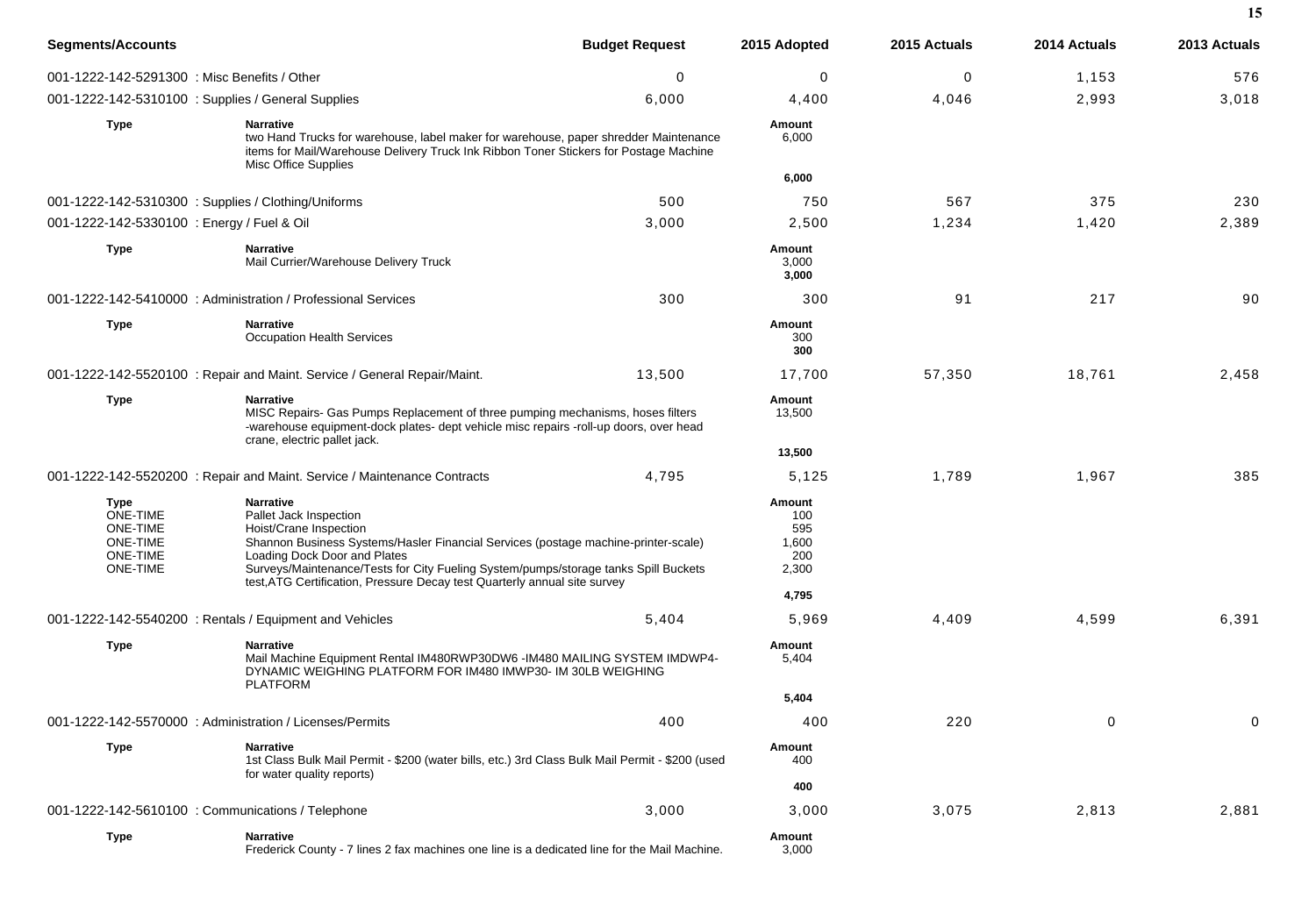| <b>Segments/Accounts</b>                       |                                                                                                                                                                                                                                                                                        | <b>Budget Request</b>                                                  | 2015 Adopted             | 2015 Actuals | 2014 Actuals | 2013 Actuals |
|------------------------------------------------|----------------------------------------------------------------------------------------------------------------------------------------------------------------------------------------------------------------------------------------------------------------------------------------|------------------------------------------------------------------------|--------------------------|--------------|--------------|--------------|
|                                                |                                                                                                                                                                                                                                                                                        |                                                                        | 3,000                    |              |              |              |
|                                                | 001-1222-142-5610200 : Communications / Postage                                                                                                                                                                                                                                        | 500                                                                    | 500                      | 339          | 537          | 418          |
| 001-1222-142-5620100 : Travel / Transportation |                                                                                                                                                                                                                                                                                        | 550                                                                    | 400                      | 0            | 0            | 31           |
| <b>Type</b>                                    | Narrative<br><b>NIGP National Forum</b>                                                                                                                                                                                                                                                |                                                                        | Amount<br>550<br>550     |              |              |              |
|                                                | 001-1222-142-5621100 : Travel / Dues/Registration Fees                                                                                                                                                                                                                                 | 2,315                                                                  | 2,435                    | 3,420        | 2,965        | 736          |
| <b>Type</b><br>ONE-TIME                        | <b>Narrative</b><br>NIGP yearly Dues 345.00-Kandi Keisha Chuck Maryland Chapter of NIGP 45.00 Sams<br>Club Yearly Membership for the City \$50.00 NIGP Certification for Keisha \$900.00/prep<br>class, application fee and test NIGP National Forum Registration/5days \$890.00/5days |                                                                        | Amount<br>2,315          |              |              |              |
|                                                |                                                                                                                                                                                                                                                                                        |                                                                        | 2,315                    |              |              |              |
| 001-1222-142-5622100 : Travel / Lodging        |                                                                                                                                                                                                                                                                                        | 1,188                                                                  | $\Omega$                 | $\mathbf 0$  | $\mathbf 0$  | 0            |
| Type                                           | <b>Narrative</b>                                                                                                                                                                                                                                                                       | NIGP National Forum Kansas City Mo Marriott Conference Center 6 nights |                          |              |              |              |
| 001-1222-142-5623100 : Travel / Meals/Food     |                                                                                                                                                                                                                                                                                        | 305                                                                    | 0                        | $\mathbf 0$  | $\mathbf 0$  | 0            |
| <b>Type</b>                                    | <b>Narrative</b><br>based on 2015 GSA Per Diem rate for Kansas City MO 61.00 per day 5 days                                                                                                                                                                                            |                                                                        | Amount<br>305<br>305     |              |              |              |
|                                                | 001-1222-142-5630000 : Administration / Advertising                                                                                                                                                                                                                                    | 1,500                                                                  | 1,500                    | 1,355        | 1,485        | 0            |
| <b>Type</b>                                    | <b>Narrative</b><br>Misc advertising for formal solicitations average add runs approximately between \$254.52<br>and \$339.36, 3 day run.                                                                                                                                              |                                                                        | Amount<br>1,500          |              |              |              |
|                                                |                                                                                                                                                                                                                                                                                        |                                                                        | 1,500                    |              |              |              |
|                                                | 001-1222-142-5650000 : Administration / Insurance                                                                                                                                                                                                                                      | 5,652                                                                  | 4,790                    | 5,162        | 4,820        | 4,896        |
|                                                | 001-1222-142-5690000 : Administration / Miscellaneous                                                                                                                                                                                                                                  | 5,000                                                                  | 5,000                    | 4,649        | 5,269        | $-1,413$     |
| <b>Type</b>                                    | <b>Narrative</b><br>Yearly Inventory adjustment                                                                                                                                                                                                                                        |                                                                        | Amount<br>5,000<br>5,000 |              |              |              |
|                                                | 001-1222-142-5740100 : Machinery & Equipment / Vehicles                                                                                                                                                                                                                                | $\mathbf 0$                                                            | 6,432                    | 0            | 0            | 0            |
|                                                | 001-1222-142-5740200 : Machinery & Equipment / Machinery                                                                                                                                                                                                                               | $\Omega$                                                               | 0                        | 6,432        | 0            | 0            |
| [DEPT/DIV] SubTotal: 1222: Purchasing          |                                                                                                                                                                                                                                                                                        | 638,253                                                                | 657,839                  | 674,606      | 700,785      | 627,270      |
| [GL TYPE] SubTotal: EXPENSE                    |                                                                                                                                                                                                                                                                                        | 638,253                                                                | 657,839                  | 674,606      | 700,785      | 627,270      |
| <b>Grand Total</b>                             |                                                                                                                                                                                                                                                                                        | 636,253                                                                | 655,839                  | 672,854      | 698,822      | 625,824      |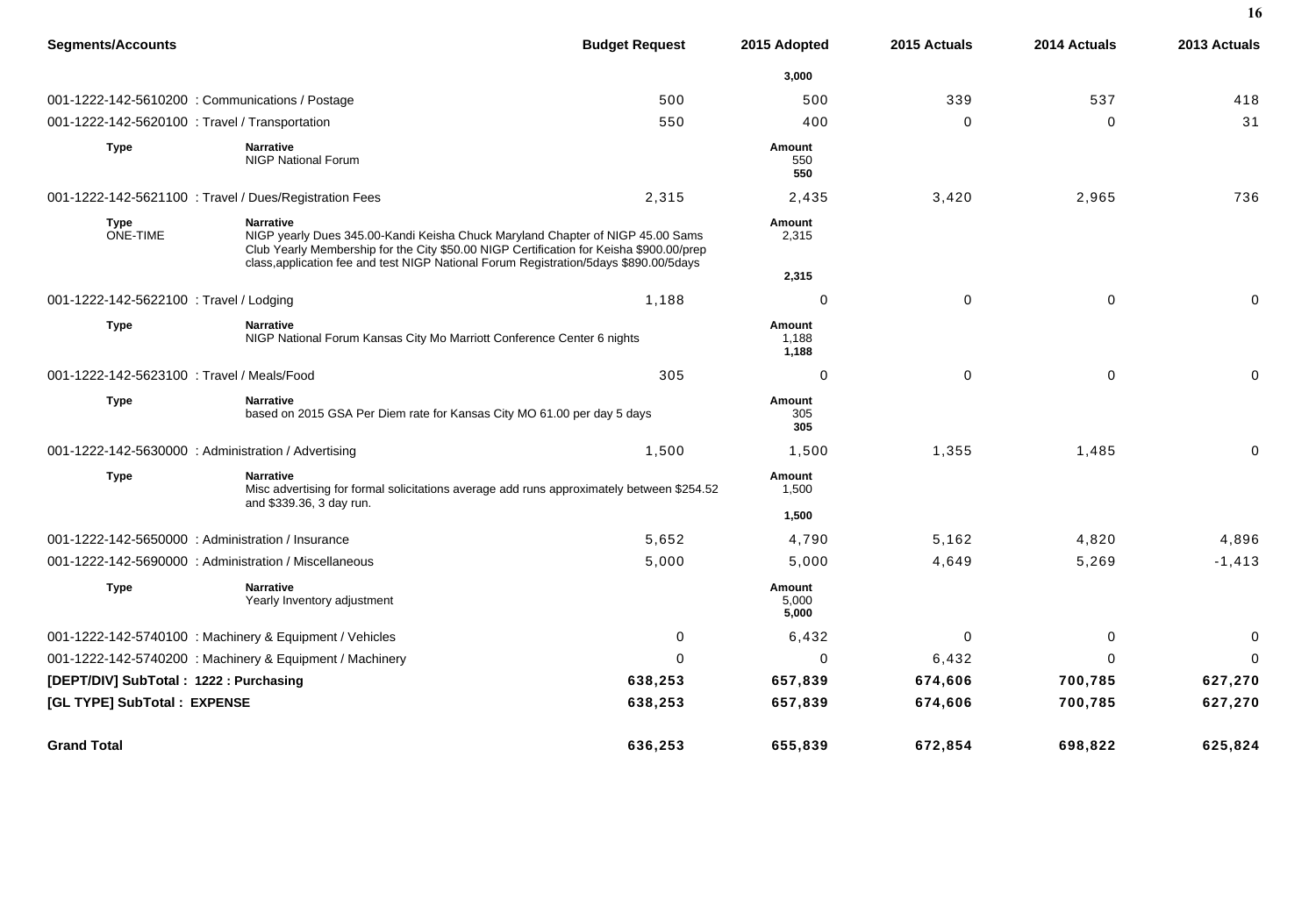#### **The City of Frederick Working Budget Report 2016, Working, Details, Adopted Budget** From Account: 001-1223 To Account: 001-1223

<span id="page-21-0"></span>

| <b>Segments/Accounts</b>                                 |                                                                        | <b>Budget Request</b> | 2015 Adopted         | 2015 Actuals | 2014 Actuals | 2013 Actuals |
|----------------------------------------------------------|------------------------------------------------------------------------|-----------------------|----------------------|--------------|--------------|--------------|
| [GL TYPE] EXPENSE                                        |                                                                        |                       |                      |              |              |              |
| [DEPT/DIV] 1223 : Budgeting                              |                                                                        |                       |                      |              |              |              |
| 001-1223-143-5121100 : Productive Time                   |                                                                        | 140,073               | 134,027              | 113,579      | 0            | 0            |
| 001-1223-143-5121200 : Vacation                          |                                                                        | 0                     | 0                    | 8,239        | $\mathbf 0$  | $\Omega$     |
| 001-1223-143-5121300 : Sick                              |                                                                        | 0                     | 0                    | 5,035        | 0            | $\Omega$     |
| 001-1223-143-5121400 : Holiday                           |                                                                        | 0                     | $\Omega$             | 6,124        | $\Omega$     | $\Omega$     |
| 001-1223-143-5121500 : Other Leave                       |                                                                        | $\Omega$              | $\Omega$             | 1,145        | $\Omega$     | $\Omega$     |
|                                                          | 001-1223-143-5210000: Administration / Workmen's Compensation          | 546                   | 520                  | 534          | $\mathbf 0$  | $\Omega$     |
| 001-1223-143-5221100 : Social Security                   |                                                                        | 8,685                 | 8,310                | 7,905        | $\Omega$     | $\Omega$     |
| 001-1223-143-5221200 : Medicare                          |                                                                        | 2,031                 | 1,943                | 1,849        | 0            | $\Omega$     |
| 001-1223-143-5266100 : CIGNA                             |                                                                        | 13,131                | 12,378               | 14,409       | $\mathbf 0$  | $\Omega$     |
| 001-1223-143-5266300 : OPEB Payment                      |                                                                        | 3,825                 | 4,493                | 4,493        | $\mathbf 0$  | 0            |
| 001-1223-143-5268100 : Disability                        |                                                                        | 427                   | 318                  | 278          | $\mathbf 0$  | $\Omega$     |
| 001-1223-143-5269100 : Life                              |                                                                        | 597                   | 169                  | 154          | $\mathbf 0$  | $\Omega$     |
| 001-1223-143-5282500 : 25 Year Plan                      |                                                                        | 34,042                | 35,067               | 35,067       | $\Omega$     | 0            |
| 001-1223-143-5291300 : Misc Benefits / Other             |                                                                        | 2,328                 | 2,328                | 2,328        | $\mathbf 0$  | $\mathbf 0$  |
| 001-1223-143-5310100 : Supplies / General Supplies       |                                                                        | 500                   | 500                  | 500          | $\mathbf 0$  | $\mathbf 0$  |
| Type<br><b>RECURRING</b>                                 | <b>Narrative</b><br>General office supplies - paper, binders, dividers |                       | Amount<br>500<br>500 |              |              |              |
| 001-1223-143-5410000 : Professional Services             |                                                                        | 600                   | 600                  | 550          | $\pmb{0}$    | 0            |
| Type<br><b>RECURRING</b>                                 | <b>Narrative</b><br>GFOA budget awards program                         |                       | Amount<br>600<br>600 |              |              |              |
| 001-1223-143-5570000 : Administration / Licenses/Permits |                                                                        | 0                     | $\Omega$             | 56           | 0            | $\Omega$     |
| 001-1223-143-5610100 : Telephone                         |                                                                        | 720                   | 720                  | 574          | $\mathbf 0$  | $\mathbf 0$  |
| <b>Type</b>                                              | Narrative<br>County telephone system                                   |                       | Amount<br>720<br>720 |              |              |              |
| 001-1223-143-5610200 : Postage                           |                                                                        | 100                   | 100                  | 77           | $\pmb{0}$    | $\Omega$     |
| Type<br><b>RECURRING</b>                                 | Narrative<br>General correspondence                                    |                       | Amount<br>100<br>100 |              |              |              |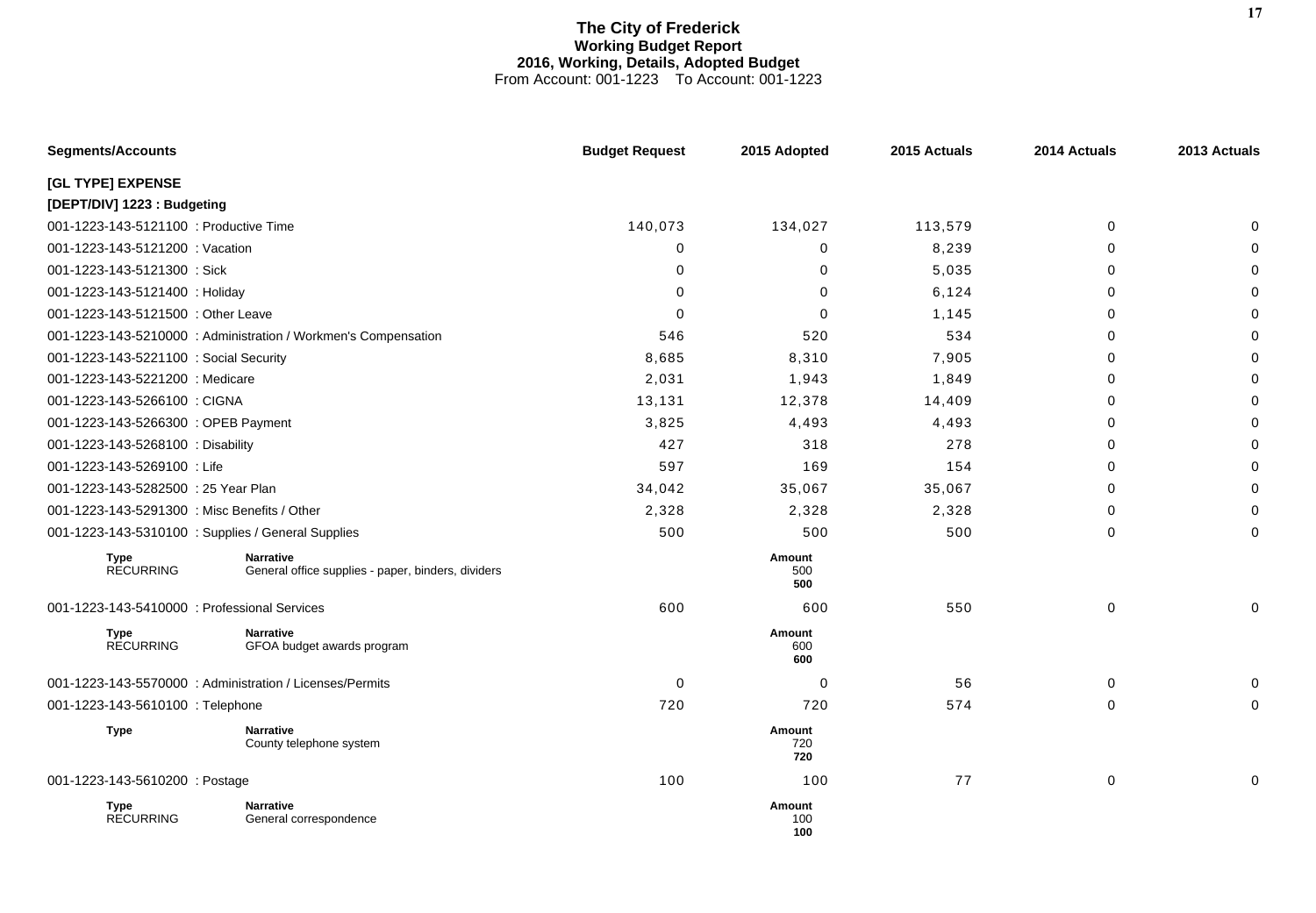| <b>Segments/Accounts</b>                                                                                        |                                                                                                                                                       | <b>Budget Request</b> | 2015 Adopted                                   | 2015 Actuals | 2014 Actuals | 2013 Actuals |
|-----------------------------------------------------------------------------------------------------------------|-------------------------------------------------------------------------------------------------------------------------------------------------------|-----------------------|------------------------------------------------|--------------|--------------|--------------|
| 001-1223-143-5620100 : Transportation                                                                           |                                                                                                                                                       | 400                   | 400                                            | $\pmb{0}$    | 0            | 0            |
| Type<br><b>RECURRING</b>                                                                                        | <b>Narrative</b><br><b>GFOA Trainings</b>                                                                                                             |                       | Amount<br>400<br>400                           |              |              |              |
| 001-1223-143-5621100 : Dues/Registration Fees                                                                   |                                                                                                                                                       | 855                   | 855                                            | 905          | 0            | 0            |
| <b>Type</b><br><b>RECURRING</b><br><b>RECURRING</b><br><b>RECURRING</b><br><b>RECURRING</b><br><b>RECURRING</b> | <b>Narrative</b><br>MDGFOA Membership<br><b>MDGFOA Registrations</b><br>On-Line CPE Training<br><b>MACPA Membership</b><br><b>CPA License Renewal</b> |                       | Amount<br>40<br>330<br>125<br>310<br>50<br>855 |              |              |              |
| 001-1223-143-5622100 : Lodging                                                                                  |                                                                                                                                                       | 350                   | 350                                            | 376          | 0            | 0            |
| Type<br><b>RECURRING</b>                                                                                        | Narrative<br>GFOA training                                                                                                                            |                       | Amount<br>350<br>350                           |              |              |              |
| 001-1223-143-5623100 : Meals/Food                                                                               |                                                                                                                                                       | 80                    | 80                                             | $\pmb{0}$    | 0            | $\pmb{0}$    |
| Type<br><b>RECURRING</b>                                                                                        | Narrative<br><b>GFOA Training</b>                                                                                                                     |                       | Amount<br>80<br>80                             |              |              |              |
| 001-1223-143-5630000: Advertising                                                                               |                                                                                                                                                       | 350                   | 350                                            | 383          | 0            | $\pmb{0}$    |
| Type<br><b>RECURRING</b>                                                                                        | <b>Narrative</b><br>Constant yield advertisement                                                                                                      |                       | Amount<br>350<br>350                           |              |              |              |
| 001-1223-143-5640000: Printing & Binding                                                                        |                                                                                                                                                       | 1,250                 | 1,250                                          | 995          | 0            | 0            |
| <b>Type</b><br><b>RECURRING</b><br><b>RECURRING</b>                                                             | <b>Narrative</b><br><b>Budget books</b><br>CIP books                                                                                                  |                       | Amount<br>1,000<br>250<br>1,250                |              |              |              |
| 001-1223-143-5650000 : Insurance                                                                                |                                                                                                                                                       | 851                   | 710                                            | 763          | 0            | 0            |
| [DEPT/DIV] SubTotal: 1223: Budgeting                                                                            |                                                                                                                                                       | 211,741               | 205,468                                        | 206,318      | 0            | 0            |
| [GL TYPE] SubTotal: EXPENSE                                                                                     |                                                                                                                                                       | 211,741               | 205,468                                        | 206,318      | $\mathbf 0$  | 0            |
| <b>Grand Total</b>                                                                                              |                                                                                                                                                       | 211,741               | 205,468                                        | 206,318      | 0            | 0            |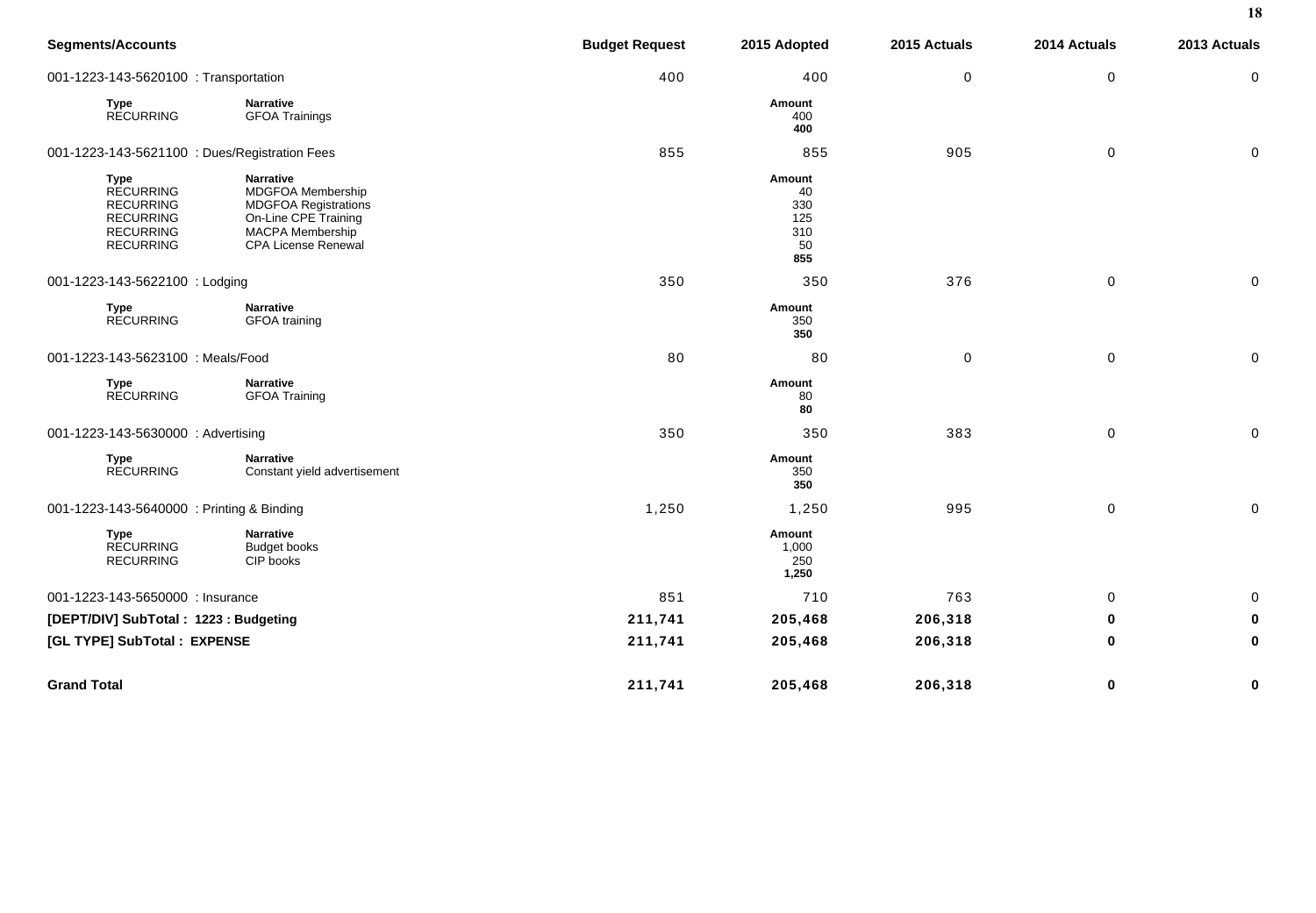#### **The City of Frederick Working Budget Report 2016, Working, Details, Adopted Budget** From Account: 001-1231 To Account: 001-1231

<span id="page-23-0"></span>

| <b>Segments/Accounts</b>                       |                                                                                                                                        | <b>Budget Request</b> | 2015 Adopted                                | 2015 Actuals   | 2014 Actuals | 2013 Actuals |
|------------------------------------------------|----------------------------------------------------------------------------------------------------------------------------------------|-----------------------|---------------------------------------------|----------------|--------------|--------------|
| [GL TYPE] REVENUE                              |                                                                                                                                        |                       |                                             |                |              |              |
| [DEPT/DIV] 1231 : Information Technology       |                                                                                                                                        |                       |                                             |                |              |              |
|                                                | 001-1231-182-3690001 : Miscellaneous / Other Misc. Receipts                                                                            | 0                     | $\mathbf 0$                                 | 5,782          | 86           | 1,080        |
|                                                | [DEPT/DIV] SubTotal: 1231: Information Technology                                                                                      | 0                     | 0                                           | $-5,782$       | -86          | $-1,080$     |
| [GL TYPE] SubTotal: REVENUE                    |                                                                                                                                        | $\mathbf 0$           | $\mathbf 0$                                 | $-5,782$       | -86          | $-1,080$     |
| [GL TYPE] EXPENSE                              |                                                                                                                                        |                       |                                             |                |              |              |
| [DEPT/DIV] 1231 : Information Technology       |                                                                                                                                        |                       |                                             |                |              |              |
|                                                | 001-1231-182-5121100 : Salaries - Full Time / Productive Time                                                                          | 287,800               | 277,859                                     | 228,727        | 223,474      | 223,149      |
|                                                | 001-1231-182-5121200 : Salaries - Full Time / Vacation                                                                                 | 0                     | 0                                           | 18,105         | 17,878       | 14,442       |
|                                                | 001-1231-182-5121300 : Salaries - Full Time / Sick                                                                                     | $\Omega$              | $\Omega$                                    | 7,594          | 8,952        | 6,512        |
|                                                | 001-1231-182-5121400 : Salaries - Full Time / Holiday                                                                                  | 0                     | $\Omega$                                    | 12,240         | 12,253       | 11,904       |
|                                                | 001-1231-182-5121500 : Salaries - Full Time / Other Leave                                                                              | 0                     | 0                                           | 2,999          | 3,770        | 4,439        |
| 001-1231-182-5170000 : Special Allowance       |                                                                                                                                        | 0                     | $\Omega$                                    | 0              | 6,300        | $\Omega$     |
|                                                | 001-1231-182-5210000: Administration / Workmen's Compensation                                                                          | 821                   | 782                                         | 800            | 750          | 551          |
| 001-1231-182-5221100 : FICA / Social Security  |                                                                                                                                        | 17,844                | 17,227                                      | 15,524         | 15,866       | 15,256       |
| 001-1231-182-5221200 : FICA / Medicare         |                                                                                                                                        | 4,174                 | 4,028                                       | 3,630          | 3,710        | 3,568        |
|                                                | 001-1231-182-5266100 : Health Insurance / CIGNA                                                                                        | 51,417                | 51,914                                      | 47,612         | 48,433       | 43,745       |
|                                                | 001-1231-182-5266300 : Health Insurance / OPEB Payment                                                                                 | 16,064                | 18,873                                      | 18,873         | 18,997       | 14,350       |
|                                                | 001-1231-182-5266500 : OPEB Retirement Health Savings Plan                                                                             | 0                     | 0                                           | 2,083          | $\mathbf 0$  | 0            |
|                                                | 001-1231-182-5267200 : Health Insurance / Aetna Dental -Emp                                                                            | 0                     | $\Omega$                                    | 48             | $-12$        | -6           |
| 001-1231-182-5267900 : Vision - Emp            |                                                                                                                                        | $\Omega$              | $\Omega$                                    | $\overline{2}$ | -1           | $\Omega$     |
|                                                | 001-1231-182-5268100 : Health Insurance / Disability                                                                                   | 905                   | 685                                         | 700            | 686          | 676          |
| 001-1231-182-5269100 : Health Insurance / Life |                                                                                                                                        | 404                   | 350                                         | 336            | 334          | 328          |
|                                                | 001-1231-182-5282500 : Retirement / 25 Year Plan                                                                                       | 19,377                | 20,425                                      | 20,425         | 17,311       | 5,721        |
|                                                | 001-1231-182-5283000 : Retirement / 30 Year Plan                                                                                       | 32,336                | 33,985                                      | 33,985         | 11,987       | 18,521       |
| 001-1231-182-5291300 : Misc Benefits / Other   |                                                                                                                                        | 4,889                 | 4,889                                       | 4,792          | 4,986        | 4,982        |
|                                                | 001-1231-182-5310100 : Supplies / General Supplies                                                                                     | 78,000                | 69,000                                      | 55,430         | 81,467       | 95,329       |
| <b>Type</b>                                    | <b>Narrative</b><br>PC Upgrades of Lenovo M71 Machines<br>Hard Drive Replacements<br>Spare PC and Server Components<br>Office Supplies |                       | Amount<br>38,000<br>4,000<br>5,000<br>5,000 |                |              |              |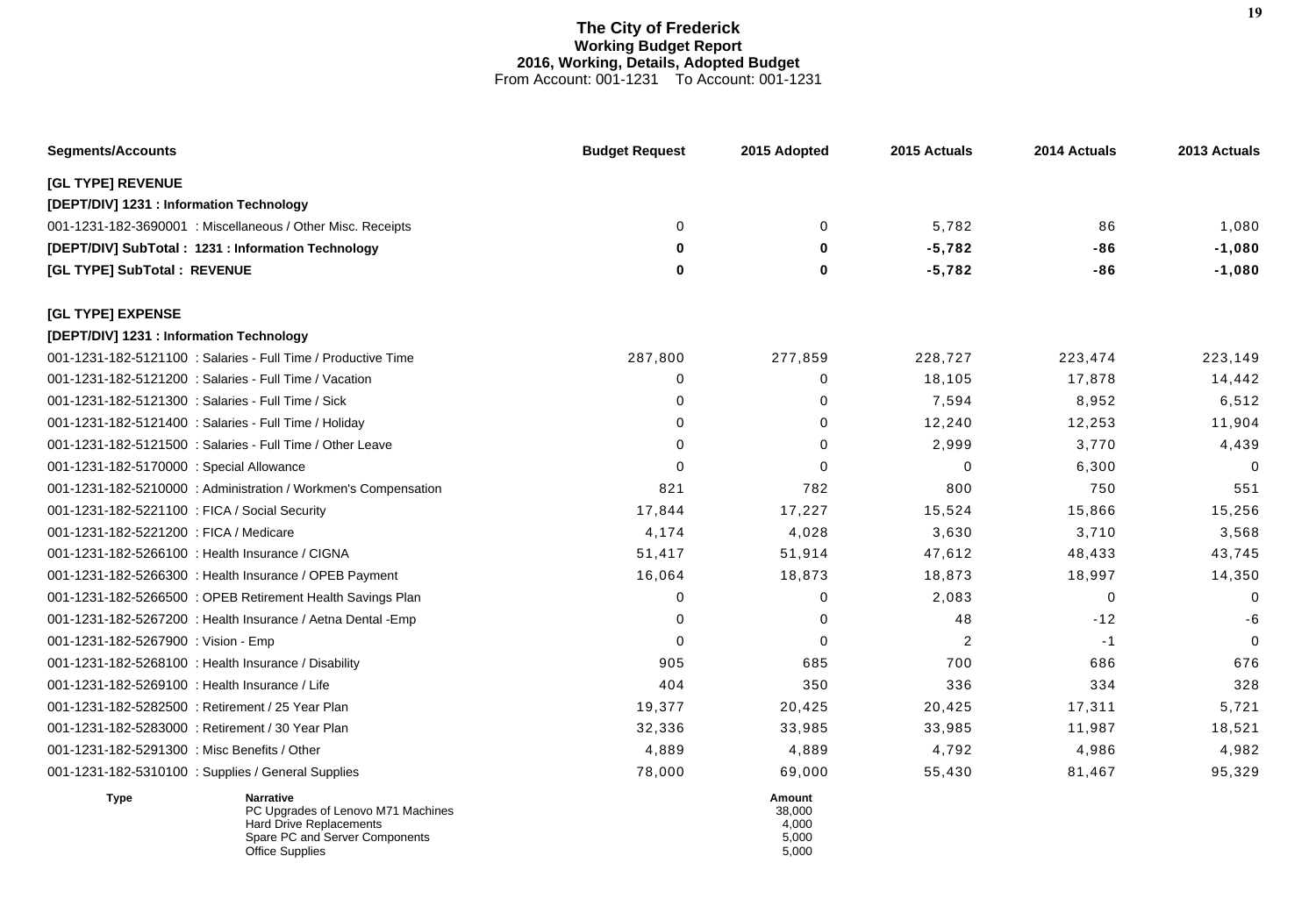| <b>Segments/Accounts</b> |                                                                                                                                                                                                                                                                                                                                                                                                                                                                                                                                                                                | <b>Budget Request</b> | 2015 Adopted                                                                                                                                                                                                     | 2015 Actuals | 2014 Actuals | 2013 Actuals |
|--------------------------|--------------------------------------------------------------------------------------------------------------------------------------------------------------------------------------------------------------------------------------------------------------------------------------------------------------------------------------------------------------------------------------------------------------------------------------------------------------------------------------------------------------------------------------------------------------------------------|-----------------------|------------------------------------------------------------------------------------------------------------------------------------------------------------------------------------------------------------------|--------------|--------------|--------------|
|                          | <b>Windows Server Upgrades</b><br>Field Laptops and devices<br>Innoprise work management software license                                                                                                                                                                                                                                                                                                                                                                                                                                                                      |                       | 10,000<br>6,000<br>10,000<br>78,000                                                                                                                                                                              |              |              |              |
|                          | 001-1231-182-5310300: Supplies / Clothing/Uniforms                                                                                                                                                                                                                                                                                                                                                                                                                                                                                                                             | 500                   | 500                                                                                                                                                                                                              | 1,069        | 0            | 370          |
| <b>Type</b>              | Narrative<br>Safety Shoes (4)                                                                                                                                                                                                                                                                                                                                                                                                                                                                                                                                                  |                       | Amount<br>500<br>500                                                                                                                                                                                             |              |              |              |
|                          | 001-1231-182-5410000: Administration / Professional Services                                                                                                                                                                                                                                                                                                                                                                                                                                                                                                                   | 53,000                | 30,000                                                                                                                                                                                                           | 19,668       | 25,666       | 11,423       |
| <b>Type</b>              | Narrative<br><b>Cabling Support</b><br>Misc Software Support<br>Microsoft Software Support<br>Onsite Virtualization and Server Support<br><b>Website Refresh</b><br>Innoprise work management                                                                                                                                                                                                                                                                                                                                                                                  |                       | Amount<br>3,000<br>3,000<br>4,000<br>20,000<br>10,000<br>13,000<br>53,000                                                                                                                                        |              |              |              |
|                          | 001-1231-182-5520100 : Repair and Maint. Service / General Repair/Maint.                                                                                                                                                                                                                                                                                                                                                                                                                                                                                                       | 0                     | 0                                                                                                                                                                                                                | 104          | 0            | 0            |
|                          | 001-1231-182-5520200: Repair and Maint. Service / Maintenance Contracts                                                                                                                                                                                                                                                                                                                                                                                                                                                                                                        | 404,300               | 405,300                                                                                                                                                                                                          | 392,096      | 378,830      | 296,608      |
| <b>Type</b>              | <b>Narrative</b><br><b>Qwest Internet Service</b><br>Innoprise Enterprise Database<br>Verizon<br>HTE Var (AS400 hardware)<br>Printer and Copier Maintenance<br><b>GTA Firewall</b><br><b>GraniteXP Sewer Software</b><br>Paragon Finance Software<br><b>Emerson UPS</b><br>Swift Email Collocation<br>Coraid Storage System<br>Nexsan Storage System<br>VMWare Server Maintenance<br><b>Symantec Antivirus</b><br>Barracuda Webfilter<br><b>JJKeller Software</b><br>Barracuda Spam Filter<br>Scriptlogic<br>Civicplus Website Maintenance<br>Wireless for Municipal Buildings |                       | Amount<br>46,000<br>105,000<br>23,000<br>17,000<br>75,000<br>8,000<br>4,000<br>18,500<br>9,000<br>30,000<br>10,000<br>10,000<br>15,000<br>3,000<br>7,000<br>1,800<br>8,000<br>7,500<br>4,000<br>2,500<br>404,300 |              |              |              |
|                          | 001-1231-182-5610100 : Communications / Telephone                                                                                                                                                                                                                                                                                                                                                                                                                                                                                                                              | 13,750                | 13,750                                                                                                                                                                                                           | 11,085       | 13,814       | 10,270       |
| <b>Type</b>              | <b>Narrative</b><br>Phone Lines - 5<br>Smart Phones - 5<br>Ipads - $3$<br><b>Circuit Fees</b><br>Misc Access Card Fees                                                                                                                                                                                                                                                                                                                                                                                                                                                         |                       | Amount<br>1,500<br>6,000<br>2,100<br>2,000<br>2,150<br>13,750                                                                                                                                                    |              |              |              |
|                          | 001-1231-182-5610200 : Communications / Postage                                                                                                                                                                                                                                                                                                                                                                                                                                                                                                                                | 50                    | 50                                                                                                                                                                                                               | $\mathbf 0$  | $\mathbf 0$  | 26           |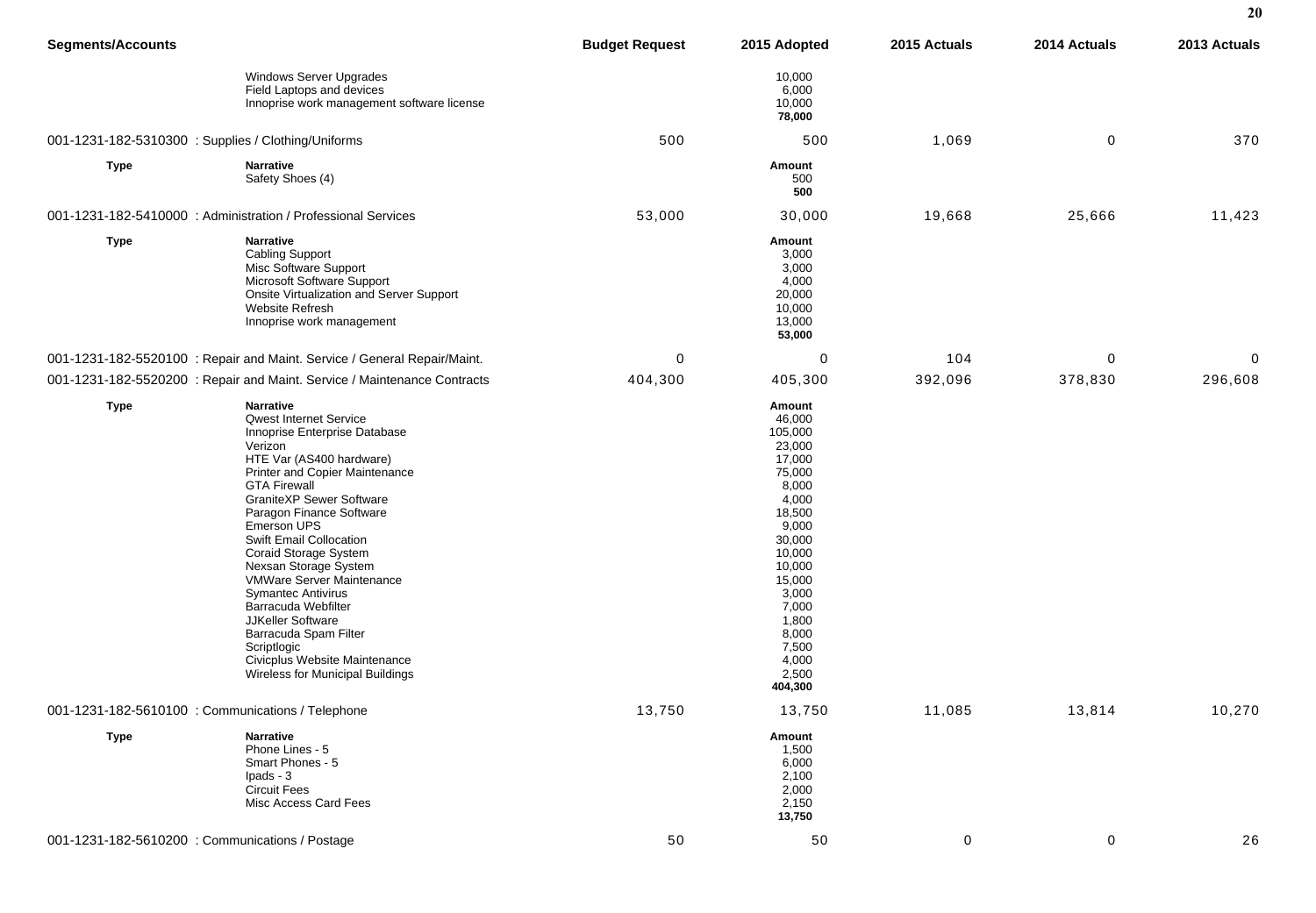| <b>Segments/Accounts</b>                       |                                                          | <b>Budget Request</b> | 2015 Adopted               | 2015 Actuals | 2014 Actuals | 2013 Actuals |
|------------------------------------------------|----------------------------------------------------------|-----------------------|----------------------------|--------------|--------------|--------------|
| 001-1231-182-5620100 : Travel / Transportation |                                                          | 2,000                 | 2,000                      | 58           | 71           | 233          |
|                                                | 001-1231-182-5621100 : Travel / Dues/Registration Fees   | 10,000                | 10,000                     | 275          | 7,594        | 366          |
| <b>Type</b>                                    | <b>Narrative</b><br>SAN and Network Training             |                       | Amount<br>10,000<br>10,000 |              |              |              |
|                                                | 001-1231-182-5650000 : Administration / Insurance        | 7,305                 | 6,334                      | 3,432        | 3,236        | 3,144        |
|                                                | 001-1231-182-5740200 : Machinery & Equipment / Machinery | 30,000                | 70,000                     | 16,663       | 32,980       | 34,899       |
| <b>Type</b>                                    | <b>Narrative</b><br><b>DPW Server Update</b>             |                       | Amount<br>30,000<br>30,000 |              |              |              |
|                                                | [DEPT/DIV] SubTotal: 1231: Information Technology        | 1,034,936             | 1,037,951                  | 918,355      | 939,332      | 820,806      |
| [GL TYPE] SubTotal: EXPENSE                    |                                                          | 1,034,936             | 1,037,951                  | 918,355      | 939,332      | 820,806      |
| <b>Grand Total</b>                             |                                                          | 1,034,936             | 1,037,951                  | 912,573      | 939,246      | 819,726      |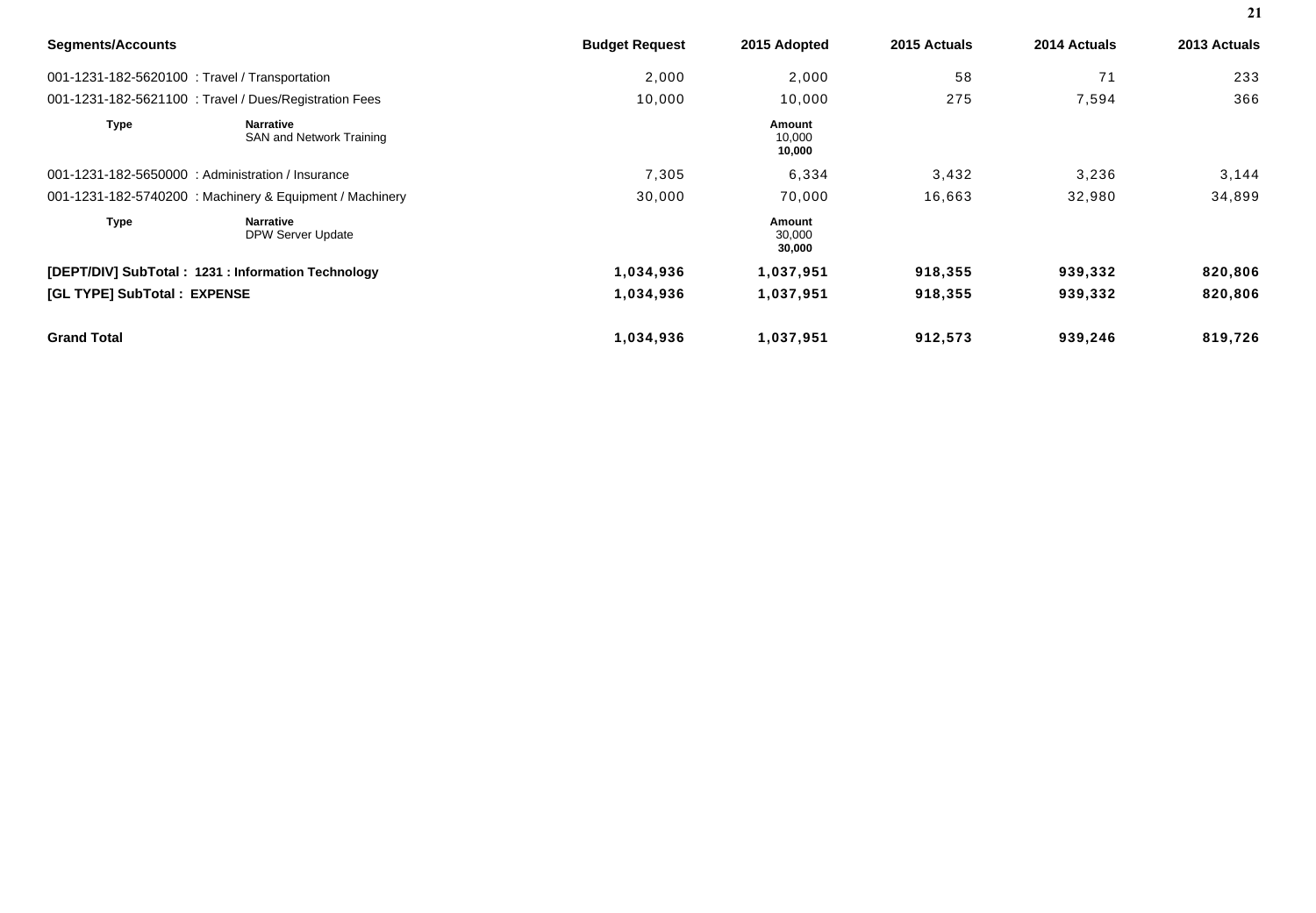#### **The City of Frederick Working Budget Report 2016, Working, Details, Adopted Budget** From Account: 001-1232 To Account: 001-1232

<span id="page-26-0"></span>

| <b>Segments/Accounts</b>                                                                                                              | <b>Budget Request</b> | 2015 Adopted                                                 | 2015 Actuals | 2014 Actuals | 2013 Actuals |
|---------------------------------------------------------------------------------------------------------------------------------------|-----------------------|--------------------------------------------------------------|--------------|--------------|--------------|
| [GL TYPE] REVENUE                                                                                                                     |                       |                                                              |              |              |              |
| [DEPT/DIV] 1232 : Geographic Info. System                                                                                             |                       |                                                              |              |              |              |
| 001-1232-183-3690001 : Miscellaneous / Other Misc. Receipts                                                                           | 0                     | $\Omega$                                                     | 105          | 0            | 750          |
| [DEPT/DIV] SubTotal: 1232 : Geographic Info. System                                                                                   | $\bf{0}$              | $\bf{0}$                                                     | $-105$       | $\mathbf{0}$ | $-750$       |
| [GL TYPE] SubTotal: REVENUE                                                                                                           | $\bf{0}$              | $\bf{0}$                                                     | $-105$       | 0            | $-750$       |
| [GL TYPE] EXPENSE                                                                                                                     |                       |                                                              |              |              |              |
| [DEPT/DIV] 1232 : Geographic Info. System                                                                                             |                       |                                                              |              |              |              |
| 001-1232-183-5121100 : Salaries - Full Time / Productive Time                                                                         | 135,498               | 129,701                                                      | 108,259      | 101,473      | 102,743      |
| 001-1232-183-5121200 : Salaries - Full Time / Vacation                                                                                | 0                     | 0                                                            | 9,074        | 11,086       | 7,324        |
| 001-1232-183-5121300 : Salaries - Full Time / Sick                                                                                    | 0                     | $\Omega$                                                     | 5,354        | 4,296        | 4,229        |
| 001-1232-183-5121400 : Salaries - Full Time / Holiday                                                                                 | $\Omega$              | $\Omega$                                                     | 5,699        | 5,722        | 5,502        |
| 001-1232-183-5121500 : Salaries - Full Time / Other Leave                                                                             | 0                     | $\Omega$                                                     | 1,359        | 2,173        | 1,943        |
| 001-1232-183-5170000 : Special Allowance                                                                                              | 0                     | $\Omega$                                                     | $\mathbf 0$  | 3,300        | $\Omega$     |
| 001-1232-183-5210000: Administration / Workmen's Compensation                                                                         | 482                   | 459                                                          | 471          | 442          | 324          |
| 001-1232-183-5221100 : FICA / Social Security                                                                                         | 8,401                 | 8,041                                                        | 7,595        | 7,733        | 7,147        |
| 001-1232-183-5221200 : FICA / Medicare                                                                                                | 1,965                 | 1,881                                                        | 1,776        | 1,809        | 1,671        |
| 001-1232-183-5266100 : Health Insurance / CIGNA                                                                                       | 19,930                | 7,910                                                        | 18,155       | 7,427        | 17,093       |
| 001-1232-183-5266300 : Health Insurance / OPEB Payment                                                                                | 5,737                 | 3,595                                                        | 3,595        | 6,785        | 6,726        |
| 001-1232-183-5267200 : Health Insurance / Aetna Dental - Emp                                                                          | $\Omega$              | $\mathbf{0}$                                                 | 0            | $-1$         | $\Omega$     |
| 001-1232-183-5268100 : Health Insurance / Disability                                                                                  | 438                   | 332                                                          | 305          | 258          | 289          |
| 001-1232-183-5269100 : Health Insurance / Life                                                                                        | 200                   | 163                                                          | 162          | 156          | 153          |
| 001-1232-183-5282500 : Retirement / 25 Year Plan                                                                                      | 26,735                | 27,540                                                       | 27,540       | 21,927       | 21,738       |
| 001-1232-183-5283000 : Retirement / 30 Year Plan                                                                                      | 4,138                 | 4,349                                                        | 4,349        | 2,115        | 2,058        |
| 001-1232-183-5291300 : Misc Benefits / Other                                                                                          | 2,561                 | 2,561                                                        | 2,561        | 2,561        | 2,534        |
| 001-1232-183-5310100 : Supplies / General Supplies                                                                                    | 9,000                 | 9,000                                                        | 13,998       | 1,493        | 16,216       |
| Narrative<br><b>Type</b><br>Plotter Ink<br><b>Plotter Printheads</b><br><b>Plotter Paper</b><br><b>Misc Supplies</b><br>Misc Software |                       | Amount<br>3,000<br>2,000<br>2,000<br>1,000<br>1,000<br>9,000 |              |              |              |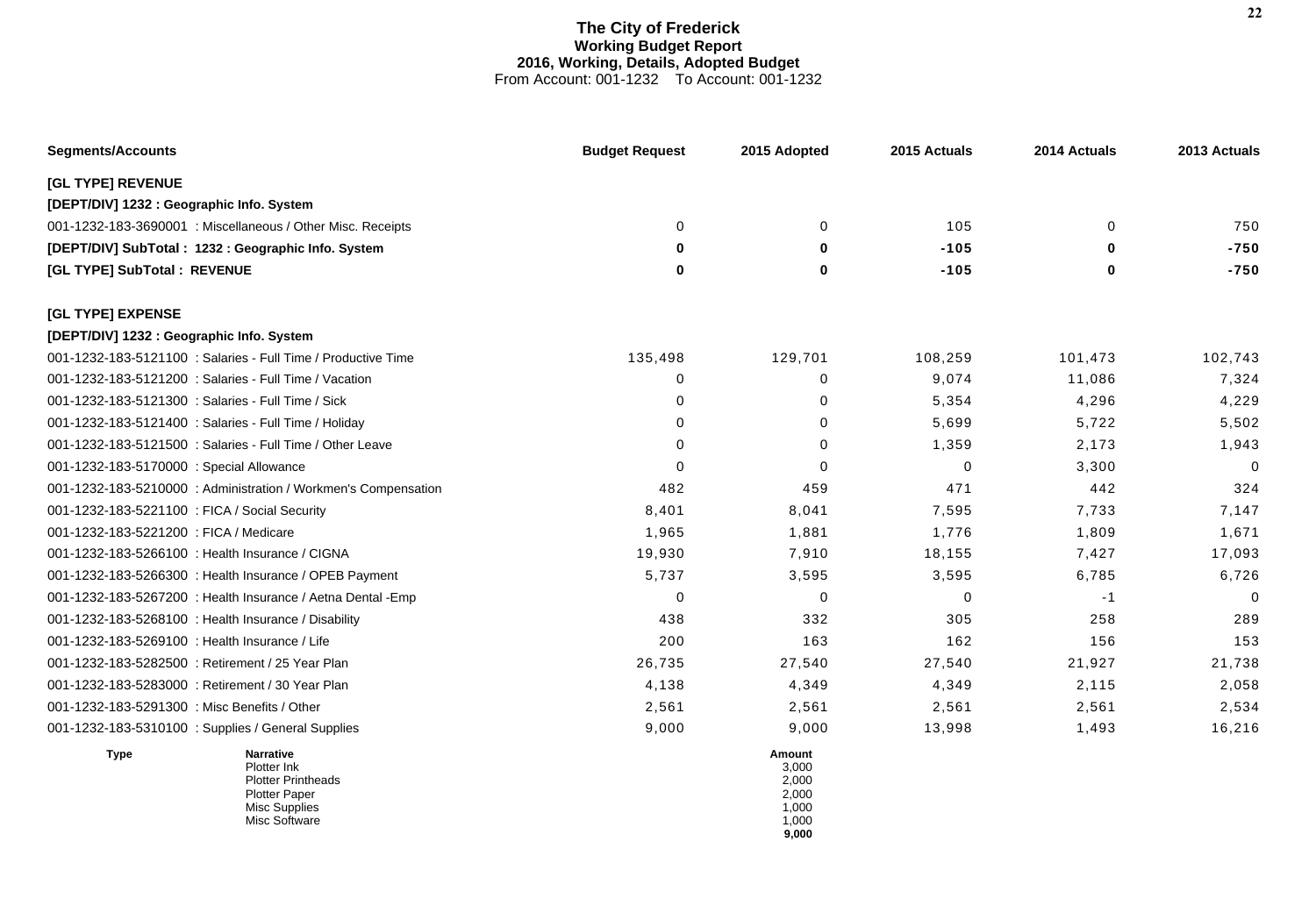| <b>Segments/Accounts</b>                       |                                                                                                                                      | <b>Budget Request</b> | 2015 Adopted                                                              | 2015 Actuals | 2014 Actuals | 2013 Actuals |
|------------------------------------------------|--------------------------------------------------------------------------------------------------------------------------------------|-----------------------|---------------------------------------------------------------------------|--------------|--------------|--------------|
|                                                | 001-1232-183-5410000 : Administration / Professional Services                                                                        | 0                     | $\mathbf 0$                                                               | 0            | 39           | 0            |
|                                                | 001-1232-183-5520200 : Repair and Maint. Service / Maintenance Contracts                                                             | 50,000                | 50,627                                                                    | 24,288       | 24,150       | 25,150       |
| <b>Type</b>                                    | <b>Narrative</b><br><b>ArcGIS Server</b><br>Pictometry flyover<br>ArcInfo<br>ArcView<br>Large Format Plotter<br>Large Format Scanner |                       | Amount<br>15,000<br>15,000<br>13,000<br>2,500<br>2,500<br>2,000<br>50,000 |              |              |              |
|                                                | 001-1232-183-5610100 : Communications / Telephone                                                                                    | 1,980                 | 1,980                                                                     | 2,826        | 2,753        | 2,795        |
| <b>Type</b>                                    | <b>Narrative</b><br>Phone Lines - 3<br>Smart Phone - 1                                                                               |                       | Amount<br>900<br>1,080<br>1,980                                           |              |              |              |
|                                                | 001-1232-183-5610200 : Communications / Postage                                                                                      | 250                   | 250                                                                       | 0            | 0            | 0            |
| 001-1232-183-5620100 : Travel / Transportation |                                                                                                                                      | 800                   | 800                                                                       | 0            | 52           | 120          |
|                                                | 001-1232-183-5621100 : Travel / Dues/Registration Fees                                                                               | 7,500                 | 7,500                                                                     | 0            | 1,010        | 2,195        |
| <b>Type</b>                                    | <b>Narrative</b><br><b>ESRI Training</b><br>State GIS Conference                                                                     |                       | Amount<br>6,000<br>1,500<br>7,500                                         |              |              |              |
| 001-1232-183-5622100 : Travel / Lodging        |                                                                                                                                      | 1,000                 | 1,000                                                                     | 0            | 0            | 0            |
| 001-1232-183-5623100 : Travel / Meals/Food     |                                                                                                                                      | 200                   | 200                                                                       | $\Omega$     | $\Omega$     | 0            |
|                                                | 001-1232-183-5650000 : Administration / Insurance                                                                                    | 1,344                 | 1,183                                                                     | 1,198        | 1,140        | 1,058        |
|                                                | 001-1232-183-5740200 : Machinery & Equipment / Machinery                                                                             | $\Omega$              | $\Omega$                                                                  | $\Omega$     | $\Omega$     | 4,900        |
|                                                | [DEPT/DIV] SubTotal: 1232 : Geographic Info. System                                                                                  | 278,159               | 259,072                                                                   | 238,564      | 209,899      | 233,908      |
| [GL TYPE] SubTotal: EXPENSE                    |                                                                                                                                      | 278,159               | 259,072                                                                   | 238,564      | 209,899      | 233,908      |
| <b>Grand Total</b>                             |                                                                                                                                      | 278,159               | 259,072                                                                   | 238,459      | 209,899      | 233,158      |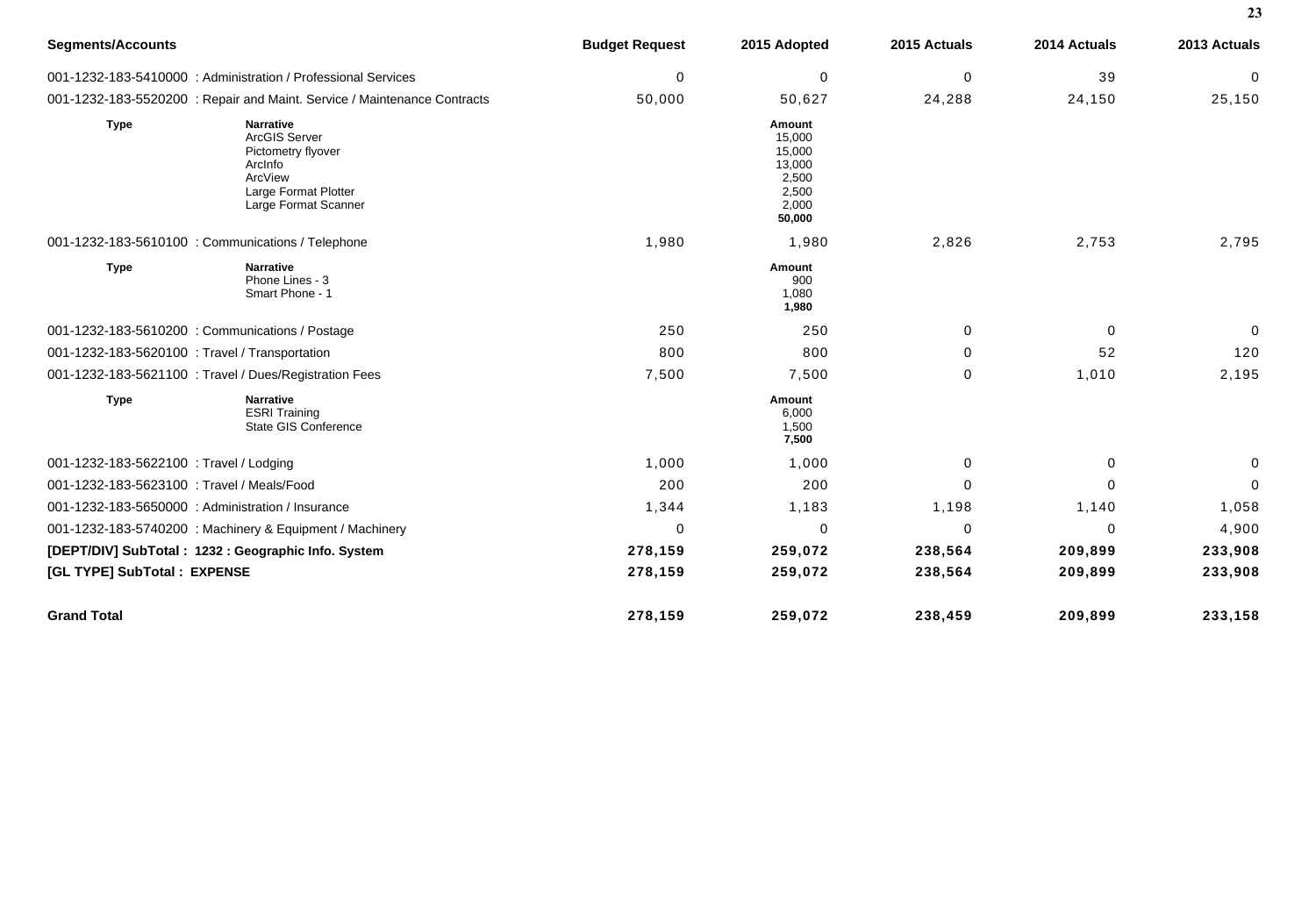#### **The City of Frederick Working Budget Report 2016, Working, Details, Adopted Budget** From Account: 001-1233 To Account: 001-1233

<span id="page-28-0"></span>

| <b>Segments/Accounts</b>                                                |                                                            | <b>Budget Request</b> | 2015 Adopted             | 2015 Actuals | 2014 Actuals | 2013 Actuals |
|-------------------------------------------------------------------------|------------------------------------------------------------|-----------------------|--------------------------|--------------|--------------|--------------|
| [GL TYPE] REVENUE                                                       |                                                            |                       |                          |              |              |              |
| [DEPT/DIV] 1233 : Audio Visual                                          |                                                            |                       |                          |              |              |              |
| 001-1233-184-3690001 : Miscellaneous / Other Misc. Receipts             |                                                            | 0                     | $\Omega$                 | 120          | 458          | $\mathbf{0}$ |
| [DEPT/DIV] SubTotal: 1233 : Audio Visual                                |                                                            | 0                     | $\bf{0}$                 | $-120$       | $-458$       | 0            |
| [GL TYPE] SubTotal: REVENUE                                             |                                                            | $\mathbf 0$           | $\bf{0}$                 | $-120$       | $-458$       | 0            |
| [GL TYPE] EXPENSE                                                       |                                                            |                       |                          |              |              |              |
| [DEPT/DIV] 1233 : Audio Visual                                          |                                                            |                       |                          |              |              |              |
| 001-1233-184-5121100 : Salaries - Full-time / Productive Time           |                                                            | 88,409                | 86,147                   | 73,858       | 69,613       | 39,086       |
| 001-1233-184-5121200 : Vacation                                         |                                                            | 0                     | $\Omega$                 | 2,518        | 2,405        | 1,908        |
| 001-1233-184-5121300: Sick                                              |                                                            | 0                     | $\Omega$                 | 2,808        | 2,136        | 169          |
| 001-1233-184-5121400 : Holiday                                          |                                                            | 0                     | 0                        | 3,876        | 3,945        | 2,024        |
| 001-1233-184-5121500 : Salaries - Full-Time / Other Leave               |                                                            | 0                     | $\Omega$                 | 1,276        | 1,158        | 809          |
| 001-1233-184-5150000 : Salaries - Perm Part Time                        |                                                            | 0                     | $\Omega$                 | 0            | 0            | 17,277       |
| 001-1233-184-5170000 : Special Allowance                                |                                                            | 0                     | $\Omega$                 | 0            | 3,000        | $\mathbf 0$  |
| 001-1233-184-5210000 : Administration / Workmen's Compensation          |                                                            | 25                    | 24                       | 24           | 23           | 16           |
| 001-1233-184-5221100 : Social Security                                  |                                                            | 5,482                 | 5,341                    | 4,726        | 4,839        | 3,658        |
| 001-1233-184-5221200 : Medicare                                         |                                                            | 1,282                 | 1,249                    | 1,105        | 1,132        | 856          |
| 001-1233-184-5266100 : Health Insurance / CIGNA                         |                                                            | 23,318                | 12,848                   | 21,231       | 9,666        | 5,799        |
| 001-1233-184-5266300 : OPEB Payment                                     |                                                            | 7,650                 | 8,987                    | 8,987        | 4,523        | 4,484        |
| 001-1233-184-5266500 : OPEB Retirement Health Savings Plan              |                                                            | 0                     | 0                        | 2,500        | 208          | 0            |
| 001-1233-184-5267200 : Aetna Dental - Emp                               |                                                            | 0                     | $\Omega$                 | $-4$         | $-37$        | $\Omega$     |
| 001-1233-184-5267900 : Vision - Emp                                     |                                                            | $\Omega$              | $\Omega$                 | $-1$         | 2            | $\Omega$     |
| 001-1233-184-5268100 : Health Insurance / Disability                    |                                                            | 292                   | 226                      | 233          | 228          | 122          |
| 001-1233-184-5269100 : Health Insurance / Life                          |                                                            | 979                   | 109                      | 445          | 96           | 55           |
| 001-1233-184-5282500 : 25 Year Plan                                     |                                                            | 2.450                 | $\Omega$                 | 0            | $\Omega$     | 11,441       |
| 001-1233-184-5283000 : 30 Year Plan                                     |                                                            | 7,406                 | 7,784                    | 7,784        | 7,051        | 0            |
| 001-1233-184-5291300 : Misc Benefits / Other                            |                                                            | 1,164                 | 2,328                    | 1,164        | 2,037        | 2,304        |
| 001-1233-184-5310100 : General Supplies                                 |                                                            | 24,100                | 24,100                   | 30,105       | 23,350       | 22,903       |
| <b>Narrative</b><br><b>Type</b><br><b>RECURRING</b><br><b>RECURRING</b> | <b>Security Camera Equipment</b><br><b>Office Supplies</b> |                       | Amount<br>2,000<br>2,100 |              |              |              |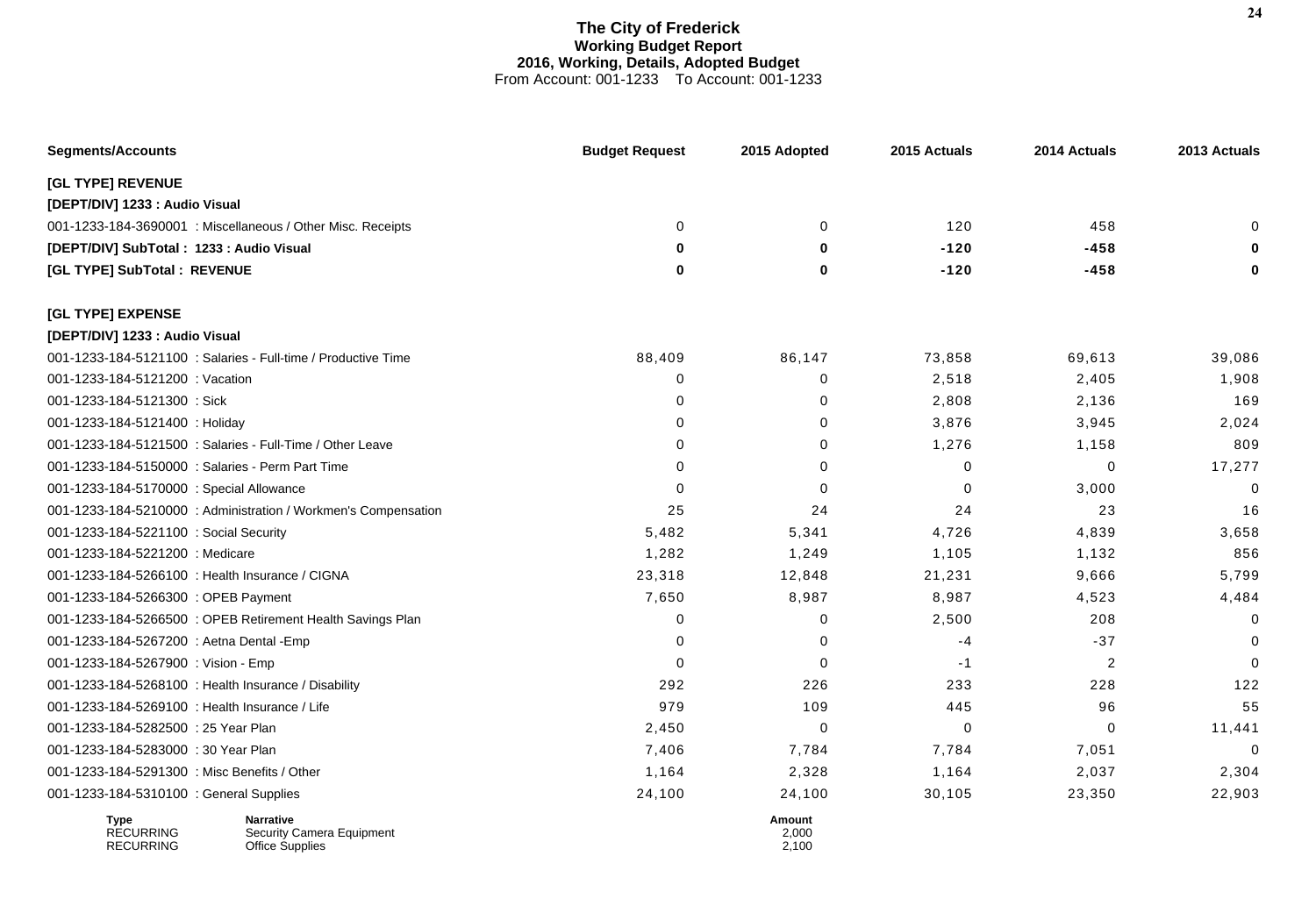| <b>Segments/Accounts</b>                                         |                                                            | <b>Budget Request</b> | 2015 Adopted                        | 2015 Actuals | 2014 Actuals | 2013 Actuals |
|------------------------------------------------------------------|------------------------------------------------------------|-----------------------|-------------------------------------|--------------|--------------|--------------|
| <b>RECURRING</b>                                                 | AV Gear/Equipment                                          |                       | 20,000<br>24,100                    |              |              |              |
| 001-1233-184-5330100 : Fuel & Oil                                |                                                            | 700                   | 700                                 | 192          | 316          | 148          |
| Type<br><b>RECURRING</b><br><b>RECURRING</b><br><b>RECURRING</b> | Narrative<br>Fuel<br>Oil<br>Other                          |                       | Amount<br>600<br>50<br>50<br>700    |              |              |              |
| 001-1233-184-5410000 : Professional Services                     |                                                            | 26,400                | 26,400                              | 23,401       | 26,146       | 23,423       |
| Type<br><b>RECURRING</b><br><b>RECURRING</b>                     | Narrative<br><b>Granicus Payments</b><br>OmniMusic Account |                       | Amount<br>25,400<br>1,000<br>26,400 |              |              |              |
| 001-1233-184-5520100 : General Repair/Maint.                     |                                                            | 7,000                 | 7,000                               | 720          | 540          | 425          |
| Type<br><b>RECURRING</b><br><b>RECURRING</b>                     | Narrative<br><b>Equipment Repair</b><br>Vehicle Repair     |                       | Amount<br>5,000<br>2,000<br>7,000   |              |              |              |
| 001-1233-184-5610100 : Communications / Telephone                |                                                            | 1,010                 | 1,010                               | 686          | 643          | 644          |
| Type<br><b>RECURRING</b><br><b>RECURRING</b>                     | Narrative<br>Cell<br>Land                                  |                       | Amount<br>650<br>360<br>1,010       |              |              |              |
| 001-1233-184-5610200 : Communications / Postage                  |                                                            | 200                   | 200                                 | $\pmb{0}$    | 83           | $\mathbf 0$  |
| Type<br><b>RECURRING</b>                                         | Narrative<br>Shipping for Repairs                          |                       | Amount<br>200<br>200                |              |              |              |
| 001-1233-184-5620100 : Transportation                            |                                                            | 100                   | 100                                 | 41           | $\pmb{0}$    | 61           |
| <b>Type</b>                                                      | <b>Narrative</b><br>Metro Passes                           |                       | <b>Amount</b><br>100<br>100         |              |              |              |
|                                                                  | 001-1233-184-5621100 : Travel / Dues/Registration Fees     | 200                   | 200                                 | 169          | $\pmb{0}$    | 0            |
| <b>Type</b>                                                      | Narrative<br>Training                                      |                       | Amount<br>200<br>200                |              |              |              |
| 001-1233-184-5650000 : Administration / Insurance                |                                                            | 312                   | 274                                 | 277          | 264          | 245          |
|                                                                  | 001-1233-184-5740200 : Machinery & Equipment / Machinery   | 0                     | 0                                   | 28,723       | 0            | 8,803        |
| [DEPT/DIV] SubTotal: 1233 : Audio Visual                         |                                                            | 198,479               | 185,027                             | 216,844      | 163,367      | 146,660      |
| [GL TYPE] SubTotal: EXPENSE                                      |                                                            | 198,479               | 185,027                             | 216,844      | 163,367      | 146,660      |
| <b>Grand Total</b>                                               |                                                            | 198,479               | 185,027                             | 216,724      | 162,909      | 146,660      |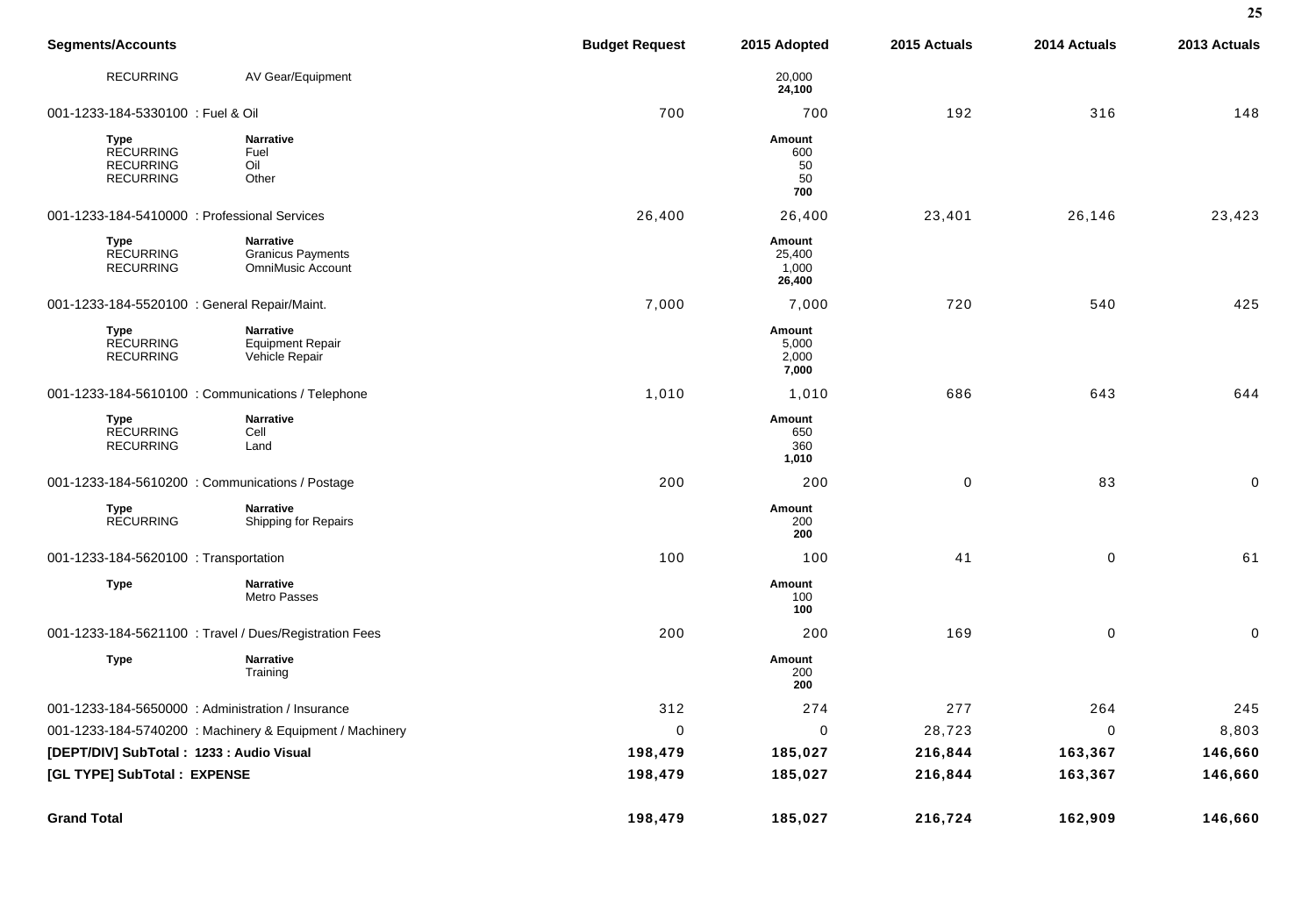#### **The City of Frederick Working Budget Report 2016, Working, Details, Adopted Budget** From Account: 001-1241 To Account: 001-1241

<span id="page-30-0"></span>

| <b>Segments/Accounts</b>                                         | <b>Budget Request</b> | 2015 Adopted | 2015 Actuals | 2014 Actuals | 2013 Actuals |
|------------------------------------------------------------------|-----------------------|--------------|--------------|--------------|--------------|
| [GL TYPE] REVENUE                                                |                       |              |              |              |              |
| [DEPT/DIV] 1241 : Human Resources                                |                       |              |              |              |              |
| 001-1241-161-3690001 : Miscellaneous / Other Misc. Receipts      | 300                   | 300          | 3,899        | 2,528        | 17,280       |
| [DEPT/DIV] SubTotal: 1241: Human Resources                       | $-300$                | $-300$       | $-3,899$     | $-2,528$     | $-17,280$    |
| [GL TYPE] SubTotal: REVENUE                                      | $-300$                | $-300$       | $-3,899$     | $-2,528$     | $-17,280$    |
| [GL TYPE] EXPENSE                                                |                       |              |              |              |              |
| [DEPT/DIV] 1241 : Human Resources                                |                       |              |              |              |              |
| 001-1241-161-5121100 : Salaries - Full Time / Productive Time    | 416,808               | 402,185      | 350,929      | 262,793      | 244,706      |
| 001-1241-161-5121200 : Salaries - Full Time / Vacation           | 0                     | $\Omega$     | 22,574       | 18,450       | 21,853       |
| 001-1241-161-5121300 : Salaries - Full Time / Sick               | 0                     | 0            | 7,092        | 20,541       | 7,418        |
| 001-1241-161-5121400 : Salaries - Full Time / Holiday            | 0                     | 0            | 18,323       | 13,376       | 13,454       |
| 001-1241-161-5121500 : Salaries - Full Time / Other Leave        | $\Omega$              | $\Omega$     | 3,220        | 4,250        | 4,069        |
| 001-1241-161-5141100 : Overtime / Regular Overtime               | 0                     | 0            | $\Omega$     | 112          | 1,251        |
| 001-1241-161-5150000: Administration / Salaries - Perm Part Time | $\Omega$              | $\Omega$     | 288          | $\Omega$     | $\Omega$     |
| 001-1241-161-5170000 : Special Allowance                         | $\Omega$              | $\Omega$     | $\mathbf 0$  | 7,500        | $\Omega$     |
| 001-1241-161-5210000: Administration / Workmen's Compensation    | 1,177                 | 1,121        | 1,148        | 1,077        | 788          |
| 001-1241-161-5221100 : FICA / Social Security                    | 25,843                | 24,935       | 23,417       | 19,246       | 17,167       |
| 001-1241-161-5221200 : FICA / Medicare                           | 6,044                 | 5,830        | 5,477        | 4,501        | 4,015        |
| 001-1241-161-5264100 : Health Insurance / Retirees $>= 65$       | 17,221                | 4,932        | 15,273       | 7,366        | 3,998        |
| 001-1241-161-5266100 : Health Insurance / CIGNA                  | 45,265                | 42,160       | 42,432       | 29,115       | 25,767       |
| 001-1241-161-5266200 : Health Insurance / CIGNA - Retirees       | 0                     | 26,403       | 50           | 16,662       | 24,538       |
| 001-1241-161-5266300 : Health Insurance / OPEB Payment           | 30,598                | 26,961       | 26,961       | 27,138       | 26,906       |
| 001-1241-161-5266500 : OPEB Retirement Health Savings Plan       | 0                     | $\Omega$     | 2,500        | 417          | $\mathbf 0$  |
| 001-1241-161-5267200 : Health Insurance / Aetna Dental - Emp     | 0                     | 0            | 42           | $-57$        | -1           |
| 001-1241-161-5267900 : Vision - Emp                              | 0                     | $\Omega$     | $\mathbf 0$  | $-5$         | $\Omega$     |
| 001-1241-161-5268100 : Health Insurance / Disability             | 1,298                 | 758          | 901          | 708          | 654          |
| 001-1241-161-5269100 : Health Insurance / Life                   | 1,023                 | 807          | 819          | 721          | 687          |
| 001-1241-161-5282500 : Retirement / 25 Year Plan                 | 33,038                | 32,046       | 32,046       | 34,621       | 34,323       |
| 001-1241-161-5283000 : Retirement / 30 Year Plan                 | 53,579                | 41,672       | 41,672       | 35,256       | 34,297       |
| 001-1241-161-5291300 : Misc Benefits / Other                     | 6,984                 | 6,984        | 6,984        | 6,092        | 5,760        |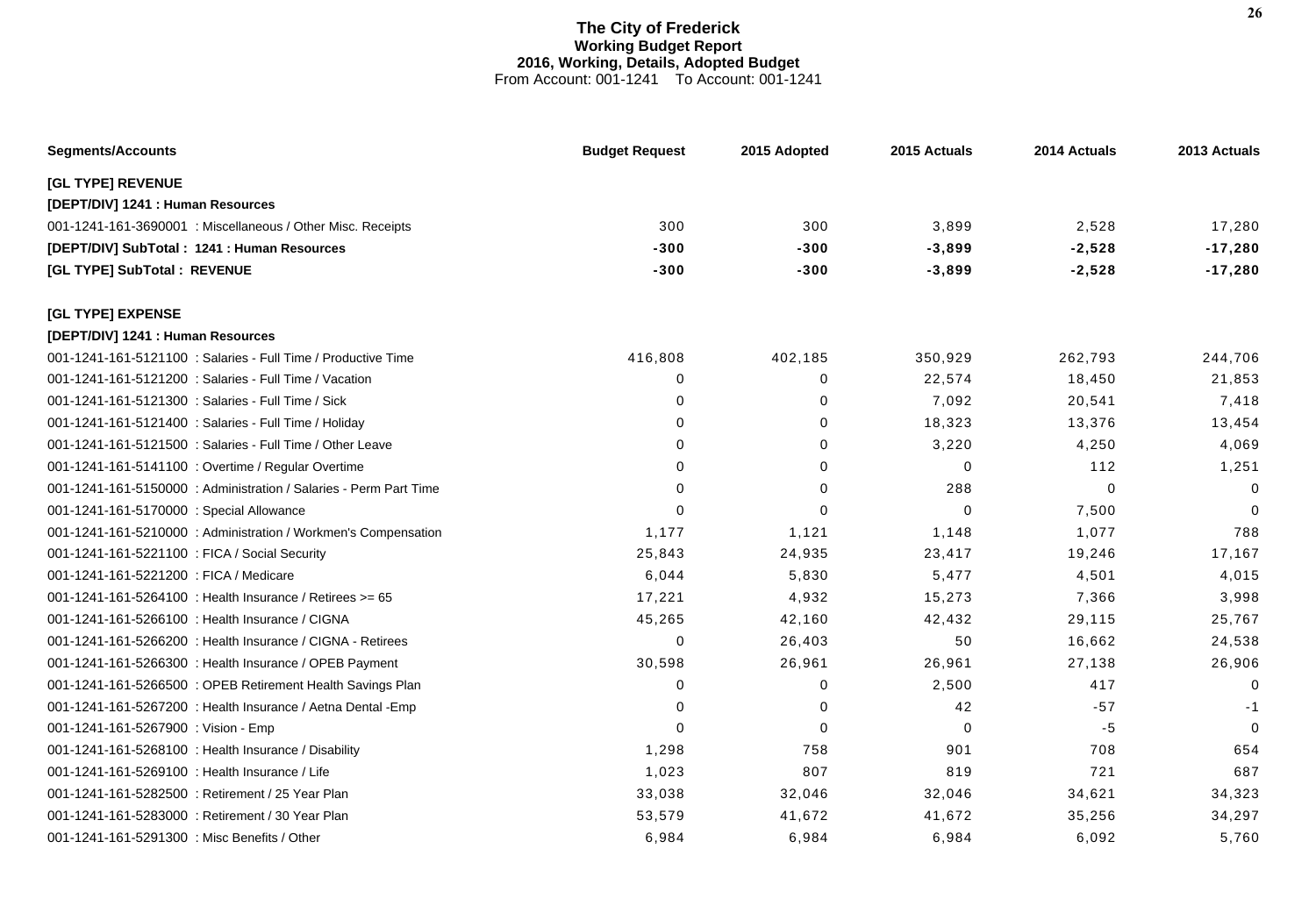| <b>Segments/Accounts</b>                                                                                                                                                                                                 |                                                                                                                                                                                                                                                                                                                                                                                                                                                                                                                                                                                                                                                                                                                                                                                                                                                                                                                                                                                                                   | <b>Budget Request</b> | 2015 Adopted                                                                                                                           | 2015 Actuals | 2014 Actuals | 2013 Actuals |
|--------------------------------------------------------------------------------------------------------------------------------------------------------------------------------------------------------------------------|-------------------------------------------------------------------------------------------------------------------------------------------------------------------------------------------------------------------------------------------------------------------------------------------------------------------------------------------------------------------------------------------------------------------------------------------------------------------------------------------------------------------------------------------------------------------------------------------------------------------------------------------------------------------------------------------------------------------------------------------------------------------------------------------------------------------------------------------------------------------------------------------------------------------------------------------------------------------------------------------------------------------|-----------------------|----------------------------------------------------------------------------------------------------------------------------------------|--------------|--------------|--------------|
| 001-1241-161-5310100 : Supplies / General Supplies                                                                                                                                                                       |                                                                                                                                                                                                                                                                                                                                                                                                                                                                                                                                                                                                                                                                                                                                                                                                                                                                                                                                                                                                                   | 11,012                | 7,635                                                                                                                                  | 9,716        | 6,162        | 5,473        |
| Type<br><b>RECURRING</b><br><b>RECURRING</b><br><b>RECURRING</b><br>ONE-TIME<br>ONE-TIME<br>ONE-TIME<br><b>RECURRING</b><br>ONE-TIME<br>ONE-TIME<br>ONE-TIME                                                             | <b>Narrative</b><br>General office supplies<br>Central Stock (envelopes, etc.)<br>Labor Law Posters (required for compliance)<br>Sir Speedy (1000 x \$54 - 50 x 43.83 x 2) - business cards<br>ID Badge Dual-Sided Printer and Software<br><b>Cut Printer and Software</b><br><b>Service Award Pins</b><br>Security Screens (Monitor)<br>CSP Enterprise - 2 Acrobat XI Pro<br>NeoGov Kiosk Investment                                                                                                                                                                                                                                                                                                                                                                                                                                                                                                                                                                                                             |                       | Amount<br>4,250<br>800<br>1,350<br>192<br>4,596<br>$-4,596$<br>400<br>450<br>770<br>2,800<br>11,012                                    |              |              |              |
| 001-1241-161-5310300: Supplies / Clothing/Uniforms                                                                                                                                                                       |                                                                                                                                                                                                                                                                                                                                                                                                                                                                                                                                                                                                                                                                                                                                                                                                                                                                                                                                                                                                                   | 0                     | 0                                                                                                                                      | 700          | $\mathbf 0$  | 0            |
|                                                                                                                                                                                                                          | 001-1241-161-5410000: Administration / Professional Services                                                                                                                                                                                                                                                                                                                                                                                                                                                                                                                                                                                                                                                                                                                                                                                                                                                                                                                                                      | 101,361               | 103,670                                                                                                                                | 92,278       | 30,791       | 101,005      |
| Type<br><b>RECURRING</b><br><b>RECURRING</b><br><b>RECURRING</b><br><b>RECURRING</b><br>ONE-TIME<br><b>RECURRING</b><br><b>RECURRING</b><br><b>RECURRING</b><br><b>RECURRING</b><br><b>RECURRING</b><br><b>RECURRING</b> | <b>Narrative</b><br>CIGNA EAP Services \$1.60 PEPM (849 x 1.60 = \$1358 x 12)<br>TASC Flexible Spending Administration - Healthcare, Dependent Care, Limited<br>healthcare--73 participants x \$4 x 12<br>Unemployment Tax Services (administration of unemployment claims)<br>Bolton Partners - Benefits Consulting (retainer/dependent audit/RFP assistance/ACA<br>Compliance)<br><b>Adjust Bolton Partners</b><br>Boomershine Consulting - Actuarial Services (Annual valuations, pension benefit<br>statements, Benefit Calculations, audit assistance, plan administration/consulting<br>assistance, GASB 67, 68 requirements, OPEB valuation, other studies)<br>Adjust Boomershine<br>Whiteford, Taylor, Preston (Legal services related primarily to pension plans)<br>Adjust WTP<br>http://www.HR.BLR.com (5 users) (solution for employment compliance/HR library) - 12<br>months<br>Cintas Document Service (onsite services)<br>NEOGOV (Recruiting--Insight)<br>NEOGOV (Performance Tracking Software) |                       | Amount<br>16,301<br>3,504<br>850<br>43,000<br>$-15,000$<br>25,000<br>$-5,000$<br>12,500<br>$-2,500$<br>2,895<br>858<br>9,523<br>25,000 |              |              |              |
| <b>RECURRING</b><br><b>RECURRING</b><br><b>RECURRING</b>                                                                                                                                                                 | Cut performance tracking software<br>NEOGOV (Onboarding Software)<br>Cut onboarding software<br>J.J. Keller FMLA Manager (2-user annual license fee)<br>Learning Portal - Thousands of learning topics, leadership and line manager topics--cost                                                                                                                                                                                                                                                                                                                                                                                                                                                                                                                                                                                                                                                                                                                                                                  |                       | $-25,000$<br>14,600<br>$-14,600$<br>1,230<br>21,177                                                                                    |              |              |              |
| <b>RECURRING</b><br><b>RECURRING</b>                                                                                                                                                                                     | estimate based on 585 user license (FT + Reg PT) x \$36.20/user/year<br>Adjust Learning Portal<br>Diversity/EEO Plan<br>Cut outsourcing EEO Plan<br>Survey Monkey                                                                                                                                                                                                                                                                                                                                                                                                                                                                                                                                                                                                                                                                                                                                                                                                                                                 |                       | $-14,177$<br>4,400<br>$-4,400$<br>1,200<br>101,361                                                                                     |              |              |              |
|                                                                                                                                                                                                                          | 001-1241-161-5520100 : Repair and Maint. Service / General Repair/Maint.                                                                                                                                                                                                                                                                                                                                                                                                                                                                                                                                                                                                                                                                                                                                                                                                                                                                                                                                          | 0                     | 0                                                                                                                                      | 0            | 0            | 101          |
|                                                                                                                                                                                                                          | 001-1241-161-5520200: Repair and Maint. Service / Maintenance Contracts                                                                                                                                                                                                                                                                                                                                                                                                                                                                                                                                                                                                                                                                                                                                                                                                                                                                                                                                           | 0                     | 1,814                                                                                                                                  | $\mathbf 0$  | $\mathbf 0$  | 950          |
| 001-1241-161-5610100 : Communications / Telephone                                                                                                                                                                        |                                                                                                                                                                                                                                                                                                                                                                                                                                                                                                                                                                                                                                                                                                                                                                                                                                                                                                                                                                                                                   | 4,313                 | 3,698                                                                                                                                  | 2,821        | 2,877        | 2,460        |
| Type<br><b>RECURRING</b>                                                                                                                                                                                                 | <b>Narrative</b><br>7 current lines                                                                                                                                                                                                                                                                                                                                                                                                                                                                                                                                                                                                                                                                                                                                                                                                                                                                                                                                                                               |                       | Amount<br>4,313<br>4,313                                                                                                               |              |              |              |
| 001-1241-161-5610200 : Communications / Postage                                                                                                                                                                          |                                                                                                                                                                                                                                                                                                                                                                                                                                                                                                                                                                                                                                                                                                                                                                                                                                                                                                                                                                                                                   | 2,603                 | 2,154                                                                                                                                  | 1,115        | 1,410        | 1,498        |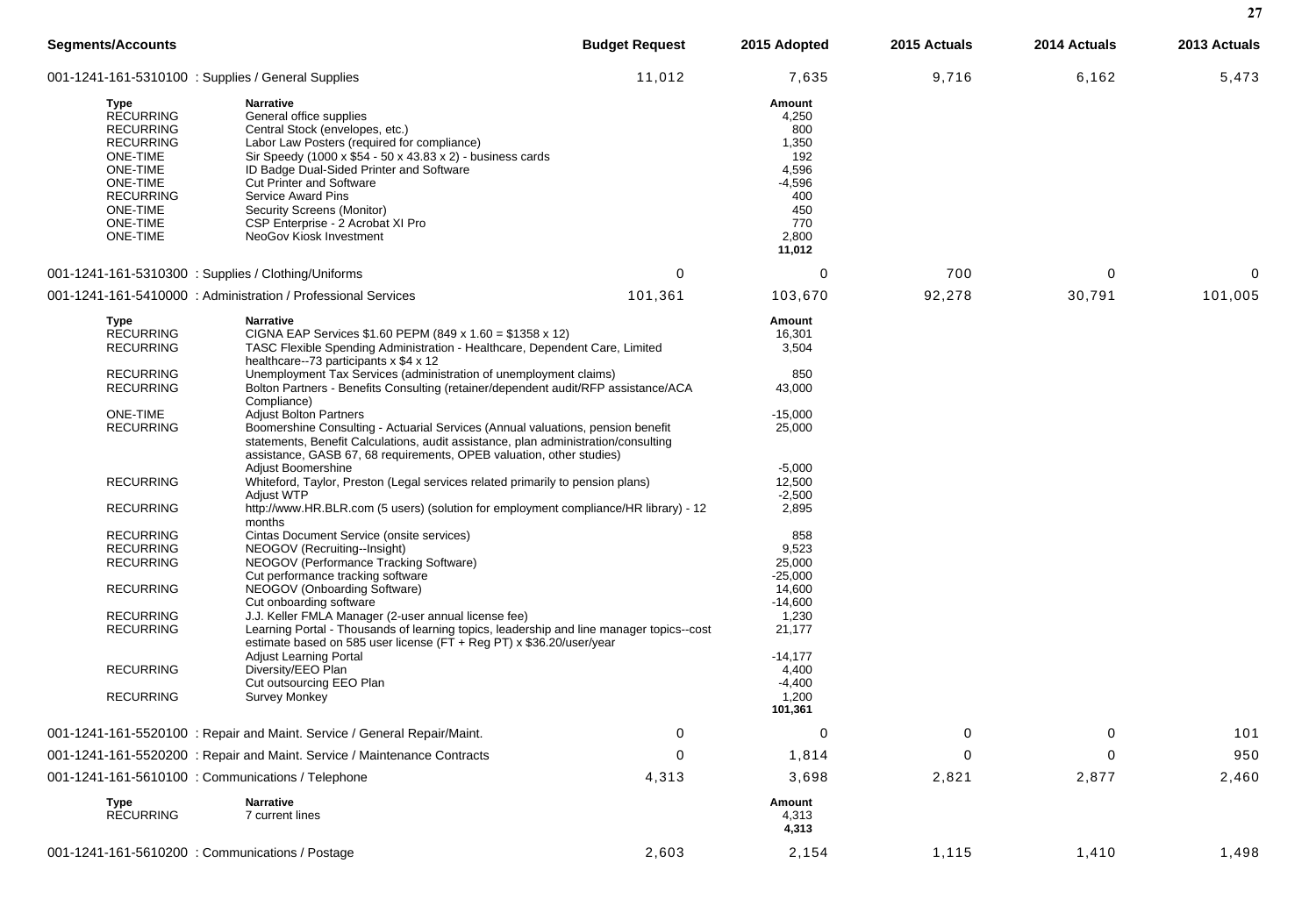| <b>Segments/Accounts</b>                       |                                                                                                                                           | <b>Budget Request</b> | 2015 Adopted      | 2015 Actuals | 2014 Actuals | 2013 Actuals |
|------------------------------------------------|-------------------------------------------------------------------------------------------------------------------------------------------|-----------------------|-------------------|--------------|--------------|--------------|
| Type                                           | <b>Narrative</b>                                                                                                                          |                       | Amount            |              |              |              |
| <b>RECURRING</b>                               | May Retiree Open Enrollment > Age 65                                                                                                      |                       | 98                |              |              |              |
| <b>RECURRING</b>                               | May Retiree OE < Retiree Age 65                                                                                                           |                       | 196               |              |              |              |
| <b>RECURRING</b>                               | Sept OE > Age 65 Medicare Advantage -- 155 X .49                                                                                          |                       | 85                |              |              |              |
| <b>RECURRING</b>                               | <b>Employee Pension Benefit Statements -</b>                                                                                              |                       | 260               |              |              |              |
| <b>RECURRING</b>                               | Unplanned mailing                                                                                                                         |                       | 245               |              |              |              |
| <b>RECURRING</b>                               | Life Insurance Conversion for Termed Employees                                                                                            |                       | 80                |              |              |              |
| <b>RECURRING</b><br><b>RECURRING</b>           | COBRA Notification letters (required for compliance) - 150 x .49<br>Supplemental Savings Required Minimum Distribution                    |                       | 74<br>60          |              |              |              |
| <b>RECURRING</b>                               | Certified Mail, misc. (retiree payouts, etc.)                                                                                             |                       | 98                |              |              |              |
| <b>RECURRING</b>                               | FMLA communications (required for compliance)                                                                                             |                       | 225               |              |              |              |
| <b>RECURRING</b>                               | Term/Vested Calculation communications                                                                                                    |                       | 225               |              |              |              |
| <b>RECURRING</b>                               | Misc. FEDEX                                                                                                                               |                       | 80                |              |              |              |
| <b>RECURRING</b>                               | <b>ACA Exchange</b>                                                                                                                       |                       | 245               |              |              |              |
| <b>RECURRING</b>                               | <b>ACA Active Unknown Mailer</b>                                                                                                          |                       | 29                |              |              |              |
| <b>RECURRING</b>                               | <b>General Postage</b>                                                                                                                    |                       | 252               |              |              |              |
| <b>RECURRING</b>                               | Creditable Coverage Notification < Age 65 (mandated)                                                                                      |                       | 57                |              |              |              |
| <b>RECURRING</b>                               | Open Enrollment - Active Employees                                                                                                        |                       | 245               |              |              |              |
| ONE-TIME                                       | <b>ACA - Additional Benefit Mailer</b>                                                                                                    |                       | 49                |              |              |              |
|                                                |                                                                                                                                           |                       | 2,603             |              |              |              |
| 001-1241-161-5620100 : Travel / Transportation |                                                                                                                                           | 1,147                 | 950               | 979          | 1,791        | 69           |
| Type<br><b>ONE-TIME</b>                        | <b>Narrative</b><br>Misc. transportation to Mid-Atlantic Wellness Council, CIGNA Forum, other                                             |                       | Amount<br>2,295   |              |              |              |
|                                                | seminars/workshops, airport mileage, airfare (Annual SHRM Conf./MD SHRM Conf.),<br>airport parking, taxi/shuttle expense                  |                       |                   |              |              |              |
|                                                | Cut 1 attendee to annual conference                                                                                                       |                       | $-1,148$<br>1,147 |              |              |              |
|                                                | 001-1241-161-5621100 : Travel / Dues/Registration Fees                                                                                    | 9,334                 | 9,047             | 3,463        | 7,085        | 2,653        |
| Type                                           | <b>Narrative</b>                                                                                                                          |                       | Amount            |              |              |              |
| <b>RECURRING</b>                               | SHRM National - annual dues x 2                                                                                                           |                       | 370               |              |              |              |
| <b>RECURRING</b>                               | Local Govt. Personnel Assoc. - Annual Membership                                                                                          |                       | 400               |              |              |              |
| <b>RECURRING</b>                               | Seminars for staff on HR Compliance/legal requirements for the ever-changing compliance<br>issues in Human Resources (\$400 x 6 seminars) |                       | 2,400             |              |              |              |
| <b>RECURRING</b>                               | Human Resource Assoc. of Natl Capt Area - Survey                                                                                          |                       | 700               |              |              |              |
| <b>RECURRING</b>                               | MML - Survey                                                                                                                              |                       | 450               |              |              |              |
| <b>RECURRING</b>                               | CompData (Survey)                                                                                                                         |                       | 569               |              |              |              |
| <b>RECURRING</b>                               | <b>FCSHRM Annual Membership</b>                                                                                                           |                       | 100               |              |              |              |
| <b>ONE-TIME</b>                                | <b>FCSHRM Meeting Cost</b>                                                                                                                |                       | 400               |              |              |              |
| <b>ONE-TIME</b>                                | Maryland Annual SHRM Conference Registration                                                                                              |                       | 950               |              |              |              |
| ONE-TIME                                       | National SHRM Conference<br>Cut one attendee                                                                                              |                       | 3,180<br>$-1,680$ |              |              |              |
| <b>ONE-TIME</b>                                | SHRM - CP                                                                                                                                 |                       | 1,100             |              |              |              |
| <b>ONE-TIME</b>                                | WELCOA - Wellness Membership                                                                                                              |                       | 395               |              |              |              |
|                                                |                                                                                                                                           |                       | 9,334             |              |              |              |
| 001-1241-161-5622100 : Travel / Lodging        |                                                                                                                                           | 1,655                 | 825               | 0            | 867          | 0            |
| Type                                           | <b>Narrative</b>                                                                                                                          |                       | Amount            |              |              |              |
| ONE-TIME                                       | Lodging: SHRM 2016 Annual Conf. - 5 nights - MD SHRM Conf. (OC, MD) Lodging: \$365                                                        |                       | 2,580             |              |              |              |
|                                                | $(2 \text{ nights}) \times 2$                                                                                                             |                       |                   |              |              |              |
|                                                | Cut for one attendee to national confernce                                                                                                |                       | -925<br>1,655     |              |              |              |
|                                                |                                                                                                                                           |                       |                   |              |              |              |
| 001-1241-161-5623100 : Travel / Meals/Food     |                                                                                                                                           | 360                   | 206               | $\mathbf 0$  | 321          | $\mathbf{0}$ |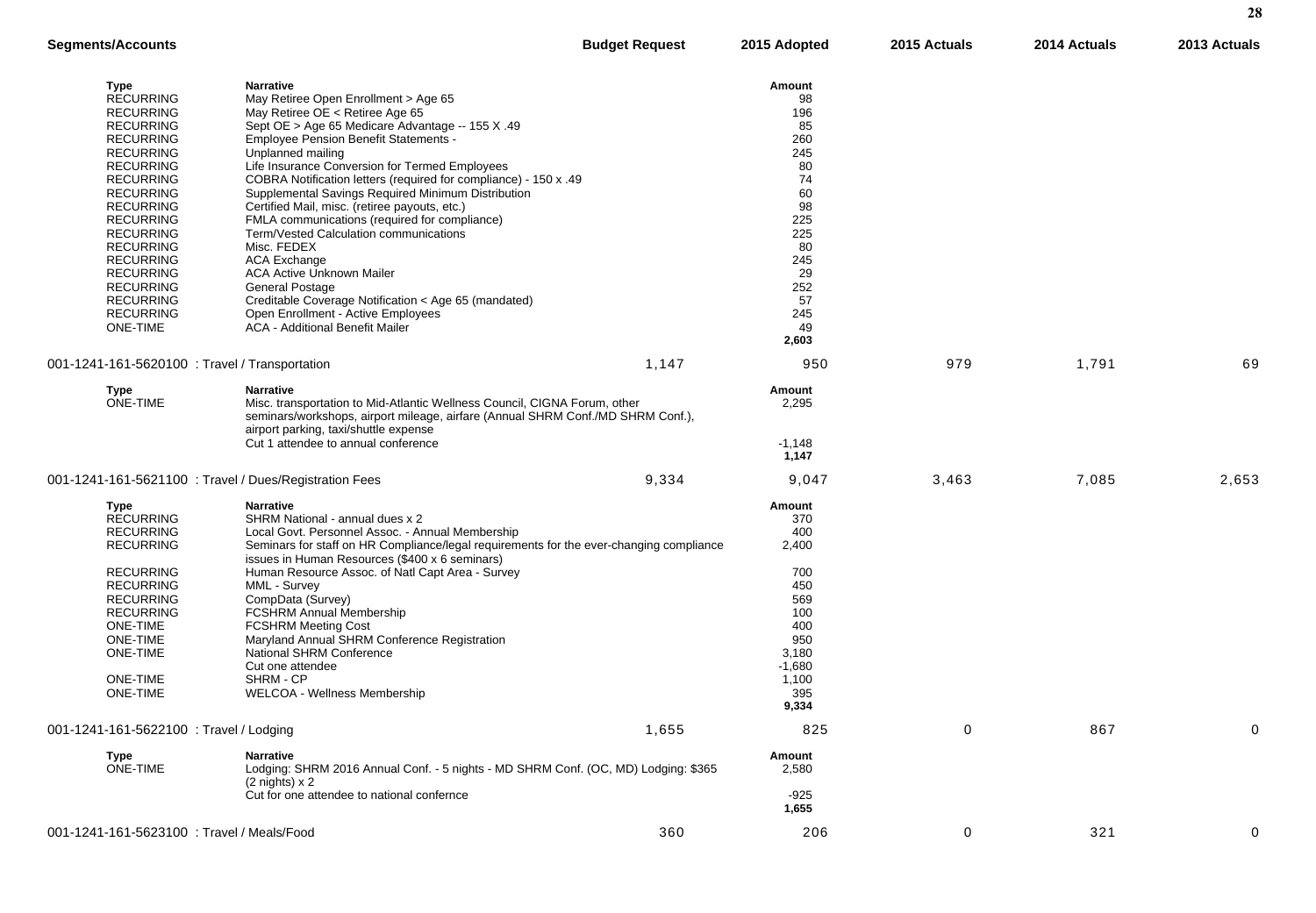| <b>Segments/Accounts</b>        |                                                                                                                                                                                                       | <b>Budget Request</b> | 2015 Adopted                           | 2015 Actuals | 2014 Actuals | 2013 Actuals |
|---------------------------------|-------------------------------------------------------------------------------------------------------------------------------------------------------------------------------------------------------|-----------------------|----------------------------------------|--------------|--------------|--------------|
| <b>Type</b><br><b>ONE-TIME</b>  | <b>Narrative</b><br>Meals: Annual SHRM Conference + MD Annual SHRM Conference Dates TBD (Fall 2015)<br>Cut for one attendee to national conference and adjust to approved per diem of \$40 per<br>day |                       | Amount<br>1,600<br>$-1,240$            |              |              |              |
|                                 |                                                                                                                                                                                                       |                       | 360                                    |              |              |              |
|                                 | 001-1241-161-5630000 : Administration / Advertising                                                                                                                                                   | 15,000                | 13,110                                 | 14,131       | 10,248       | 5,567        |
| <b>Type</b><br><b>RECURRING</b> | <b>Narrative</b><br>Recruiting and other misc advertising<br>Reduce advertising                                                                                                                       |                       | Amount<br>20,000<br>$-5,000$<br>15,000 |              |              |              |
|                                 | 001-1241-161-5640000: Administration / Printing & Binding                                                                                                                                             | 1,039                 | 1,039                                  | 225          | 187          | 279          |
| Type                            | <b>Narrative</b><br>Employment applications                                                                                                                                                           |                       | Amount<br>1,039<br>1,039               |              |              |              |
|                                 | 001-1241-161-5650000 : Administration / Insurance                                                                                                                                                     | 30,452                | 30,251                                 | 20,091       | 26,069       | 18,573       |
|                                 | 001-1241-161-5740200 : Machinery & Equipment / Machinery                                                                                                                                              | 0                     | $\Omega$                               | 7,501        | 0            | $\Omega$     |
|                                 | [DEPT/DIV] SubTotal: 1241: Human Resources                                                                                                                                                            | 817,154               | 791,193                                | 755,168      | 597,688      | 610,278      |
| [GL TYPE] SubTotal: EXPENSE     |                                                                                                                                                                                                       | 817,154               | 791,193                                | 755,168      | 597,688      | 610,278      |
| <b>Grand Total</b>              |                                                                                                                                                                                                       | 816,854               | 790,893                                | 751,269      | 595,160      | 592,998      |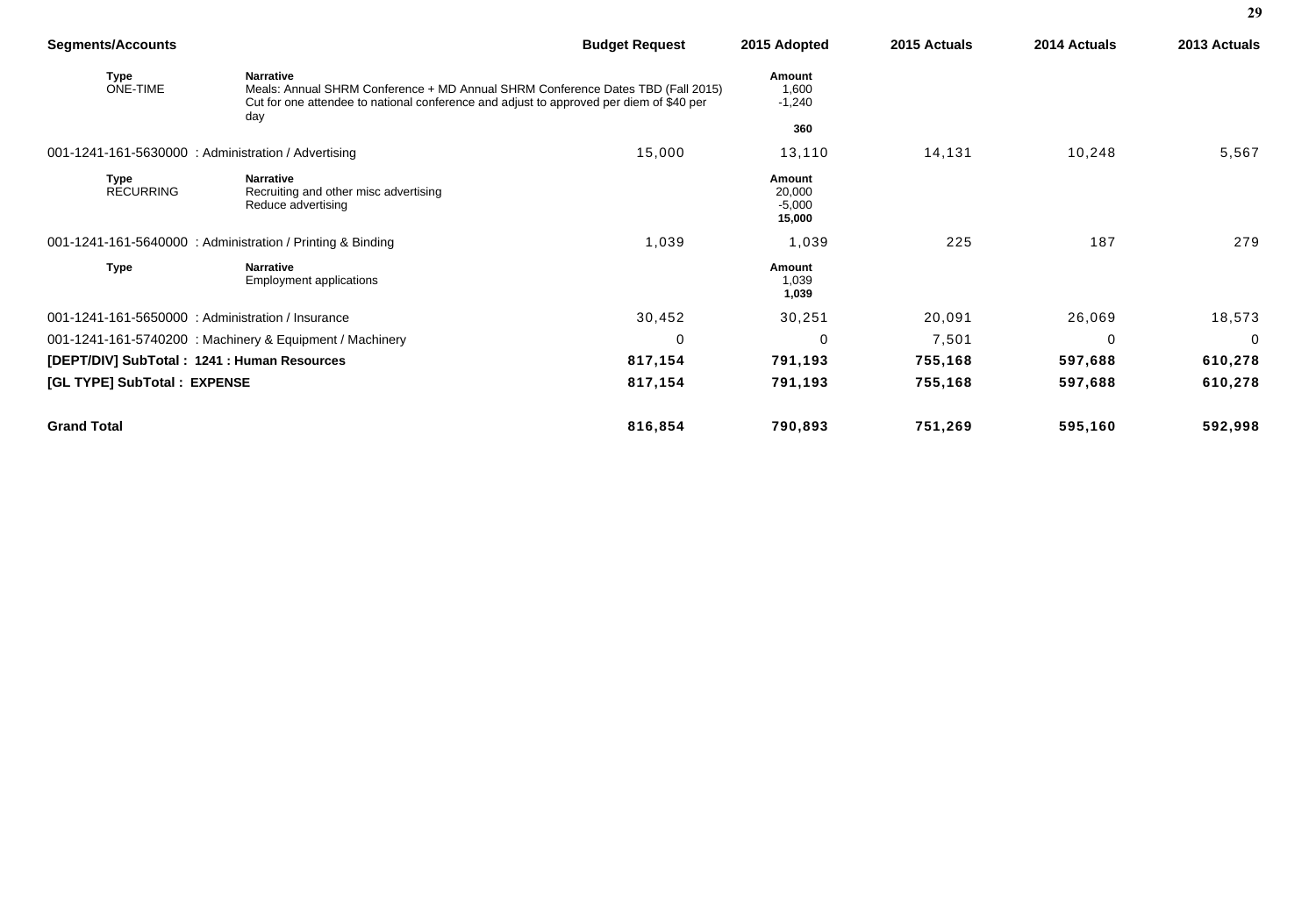#### **The City of Frederick Working Budget Report 2016, Working, Details, Adopted Budget** From Account: 001-1242 To Account: 001-1242

<span id="page-34-0"></span>

| <b>Segments/Accounts</b>                                      | <b>Budget Request</b> | 2015 Adopted             | 2015 Actuals | 2014 Actuals | 2013 Actuals |
|---------------------------------------------------------------|-----------------------|--------------------------|--------------|--------------|--------------|
| [GL TYPE] REVENUE                                             |                       |                          |              |              |              |
| [DEPT/DIV] 1242 : Safety                                      |                       |                          |              |              |              |
| 001-1242-162-3400002 : Public Works / Labor                   | 0                     | $\mathbf{0}$             | 0            | 40           | 0            |
| 001-1242-162-3690001 : Miscellaneous / Other Misc. Receipts   | 2,000                 | 2,000                    | 0            | $\mathbf 0$  | 780          |
| Narrative<br>Type<br><b>RECURRING</b><br>Cigna reimbursement  |                       | Amount<br>2,000<br>2,000 |              |              |              |
| [DEPT/DIV] SubTotal: 1242: Safety                             | $-2,000$              | $-2,000$                 | 0            | -40          | $-780$       |
| [GL TYPE] SubTotal: REVENUE                                   | $-2,000$              | $-2,000$                 | $\bf{0}$     | -40          | $-780$       |
| [GL TYPE] EXPENSE                                             |                       |                          |              |              |              |
| [DEPT/DIV] 1242 : Safety                                      |                       |                          |              |              |              |
| 001-1242-162-5121100 : Salaries - Full Time / Productive Time | 111,917               | 135,378                  | 62,325       | 92,435       | 99,975       |
| 001-1242-162-5121200 : Salaries - Full Time / Vacation        | 0                     | 0                        | 18,964       | 9,246        | 10,732       |
| 001-1242-162-5121300 : Salaries - Full Time / Sick            | 0                     | $\Omega$                 | 35,667       | 21,020       | 8,722        |
| 001-1242-162-5121400 : Salaries - Full Time / Holiday         | $\Omega$              | $\Omega$                 | 5,473        | 5,953        | 5,526        |
| 001-1242-162-5121500 : Salaries - Full Time / Other Leave     | 0                     | 0                        | 936          | 1,896        | 1,952        |
| 001-1242-162-5141300 : Premium Overtime                       | 0                     | 0                        | 332          | 0            | 0            |
| 001-1242-162-5150000 : Salaries - Perm Part Time              | 40,881                | 40,168                   | 36,850       | 36,458       | 0            |
| 001-1242-162-5170000 : Special Allowance                      | 0                     | 0                        | 0            | 5,700        | 0            |
| 001-1242-162-5210000: Administration / Workmen's Compensation | 8,075                 | 7,690                    | 7,882        | 7,401        | 5,412        |
| 001-1242-162-5221100 : FICA / Social Security                 | 9,473                 | 10,883                   | 9,288        | 9,976        | 7,164        |
| 001-1242-162-5221200 : FICA / Medicare                        | 2,215                 | 2,545                    | 2,172        | 2,333        | 1,675        |
| 001-1242-162-5264100 : Retirees >= 65                         | 0                     | $\Omega$                 | 916          | 0            | 0            |
| 001-1242-162-5266100 : Health Insurance / CIGNA               | 28,274                | 26,757                   | 22,628       | 25,161       | 24,242       |
| 001-1242-162-5266200 : Health Insurance / CIGNA - Retirees    | 0                     | $\mathbf 0$              | 2,111        | 0            | 0            |
| 001-1242-162-5266300 : Health Insurance / OPEB Payment        | 7,650                 | 8,987                    | 8,987        | 9,046        | 8,968        |
| 001-1242-162-5267200 : Health Insurance / Aetna Dental -Emp   | 0                     | $\mathbf{0}$             | 10           | 0            | $\Omega$     |
| 001-1242-162-5268100 : Health Insurance / Disability          | 435                   | 325                      | 282          | 326          | 320          |
| 001-1242-162-5269100 : Health Insurance / Life                | 210                   | 171                      | 167          | 163          | 160          |
| 001-1242-162-5282500 : Retirement / 25 Year Plan              | 11,321                | 11,662                   | 11,662       | 11,540       | 11,441       |
| 001-1242-162-5283000 : Retirement / 30 Year Plan              | 14,559                | 15,301                   | 15,301       | 7,051        | 6,859        |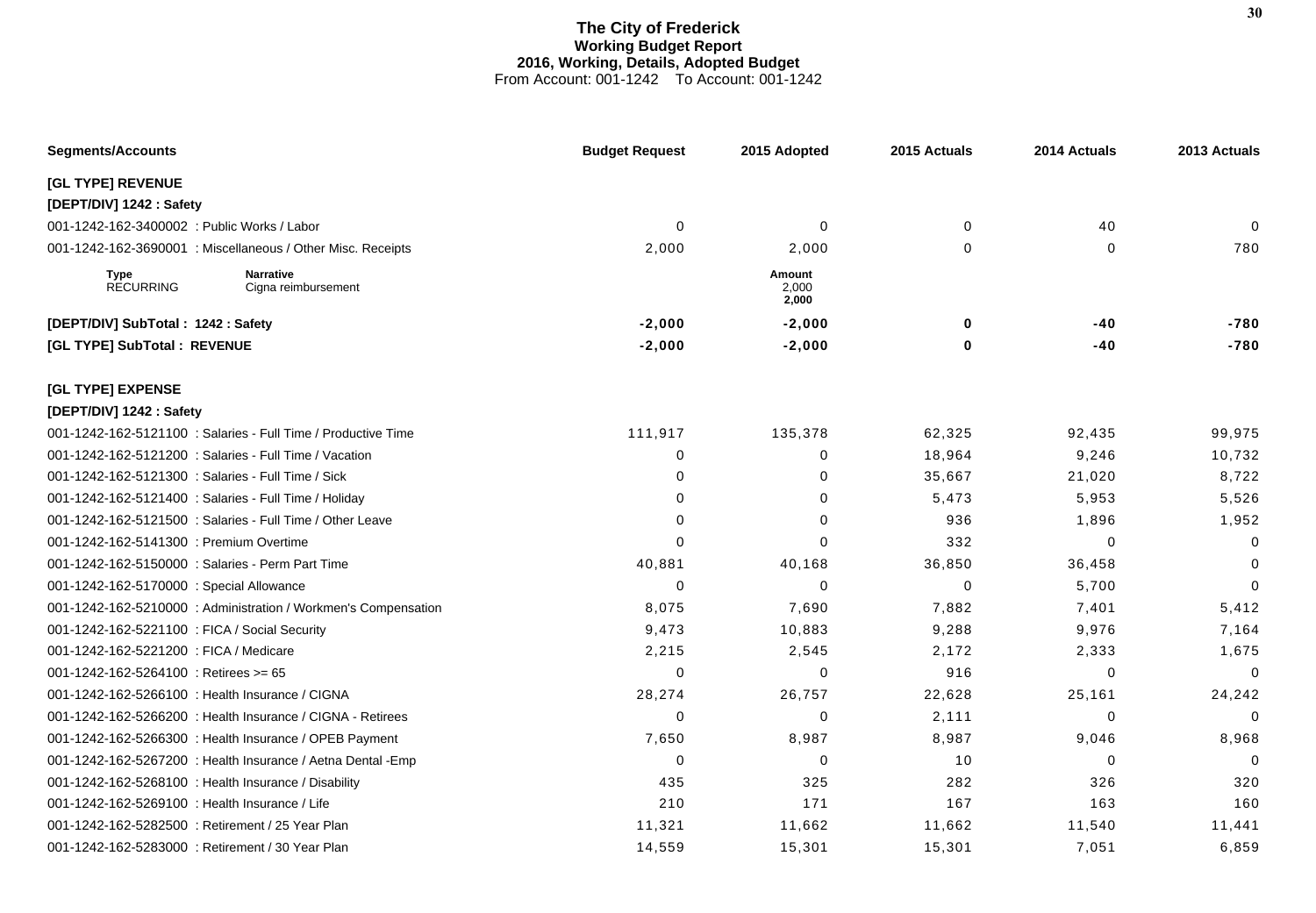| <b>Segments/Accounts</b>                              |                                                                                                                                          | <b>Budget Request</b>                                                                                                                                         | 2015 Adopted                                | 2015 Actuals | 2014 Actuals | 2013 Actuals |
|-------------------------------------------------------|------------------------------------------------------------------------------------------------------------------------------------------|---------------------------------------------------------------------------------------------------------------------------------------------------------------|---------------------------------------------|--------------|--------------|--------------|
| 001-1242-162-5291300 : Misc Benefits / Other          |                                                                                                                                          | 2,328                                                                                                                                                         | 3,492                                       | 1,843        | 3,783        | 2,304        |
|                                                       | 2,500<br>001-1242-162-5291500 : Misc Benefits / Employee Incentive                                                                       |                                                                                                                                                               | 2,500                                       | 0            | 0            | 0            |
| Type<br><b>RECURRING</b><br>ONE-TIME                  | <b>Narrative</b>                                                                                                                         | Safety and Health Day/Open Enrollment & Luncheon - to be reimbursed by CIGNA<br>Msc Incentives, i.e. Safe Driver Awards, ESC Participation Appreciation, etc. |                                             |              |              |              |
|                                                       | 001-1242-162-5310100 : Supplies / General Supplies                                                                                       | 1,200                                                                                                                                                         | 700                                         | 1,330        | 1,890        | 553          |
| Type<br><b>RECURRING</b><br>ONE-TIME                  | <b>Narrative</b><br><b>General Office Supplies</b><br><b>AED Trainer</b>                                                                 |                                                                                                                                                               | Amount<br>700<br>500<br>1,200               |              |              |              |
|                                                       | 001-1242-162-5310300: Supplies / Clothing/Uniforms                                                                                       | 125                                                                                                                                                           | 125                                         | 125          | 250          | 125          |
| Type<br><b>RECURRING</b>                              | Narrative<br>Work boots                                                                                                                  |                                                                                                                                                               | Amount<br>125<br>125                        |              |              |              |
| 001-1242-162-5330100 : Energy / Fuel & Oil            |                                                                                                                                          | 450                                                                                                                                                           | 450                                         | 0            | 181          | 0            |
|                                                       | 001-1242-162-5410000: Administration / Professional Services                                                                             | 0                                                                                                                                                             | 0                                           | 64           | 33           | 0            |
|                                                       | 001-1242-162-5610100 : Communications / Telephone                                                                                        | 2,350                                                                                                                                                         | 2,350                                       | 1,203        | 1,669        | 1,356        |
| 25<br>001-1242-162-5610200 : Communications / Postage |                                                                                                                                          |                                                                                                                                                               | 25                                          | 58           | 20           | 21           |
| 001-1242-162-5620100 : Travel / Transportation        |                                                                                                                                          | 925                                                                                                                                                           | 375                                         | 811          | 0            | 0            |
| Type<br><b>ONE-TIME</b><br>ONE-TIME                   | <b>Narrative</b><br>Reimbursement mileage for Tennesse Safety and Health Conference & Expo<br>Cut one attendee<br><b>OSHA Conference</b> |                                                                                                                                                               | Amount<br>750<br>$-375$<br>550<br>925       |              |              |              |
|                                                       | 001-1242-162-5621100 : Travel / Dues/Registration Fees                                                                                   | 1,080                                                                                                                                                         | 625                                         | 515          | 989          | 22           |
| Type<br><b>RECURRING</b><br>ONE-TIME                  | <b>Narrative</b><br>Registration Fee Tennessee Conference and Expo Dues PESA<br>Cut one attendee<br><b>OSHA Conference</b>               |                                                                                                                                                               | Amount<br>1,300<br>$-650$<br>430<br>1,080   |              |              |              |
| 001-1242-162-5622100 : Travel / Lodging               |                                                                                                                                          | 2,017                                                                                                                                                         | 1,020                                       | 559          | 720          | 0            |
| Type<br>ONE-TIME<br>ONE-TIME                          | <b>Narrative</b><br>Tennessee Safety and Health Conference and Expo<br>Cut one attendee<br>OSHA Conference                               |                                                                                                                                                               | Amount<br>2,500<br>$-1,250$<br>767<br>2,017 |              |              |              |
| 560<br>001-1242-162-5623100 : Travel / Meals/Food     |                                                                                                                                          | 400                                                                                                                                                           | 260                                         | 92           | 0            |              |
| Type<br><b>RECURRING</b><br>ONE-TIME                  | <b>Narrative</b><br>Meal Allowance<br>cut one attendee<br>Meal Allowance - OSHA Conference                                               |                                                                                                                                                               | Amount<br>800<br>$-400$<br>160              |              |              |              |
|                                                       | 001-1242-162-5650000 : Administration / Insurance                                                                                        | 1,866                                                                                                                                                         | 560<br>1,582                                | 1,705        | 1,682        | 1,618        |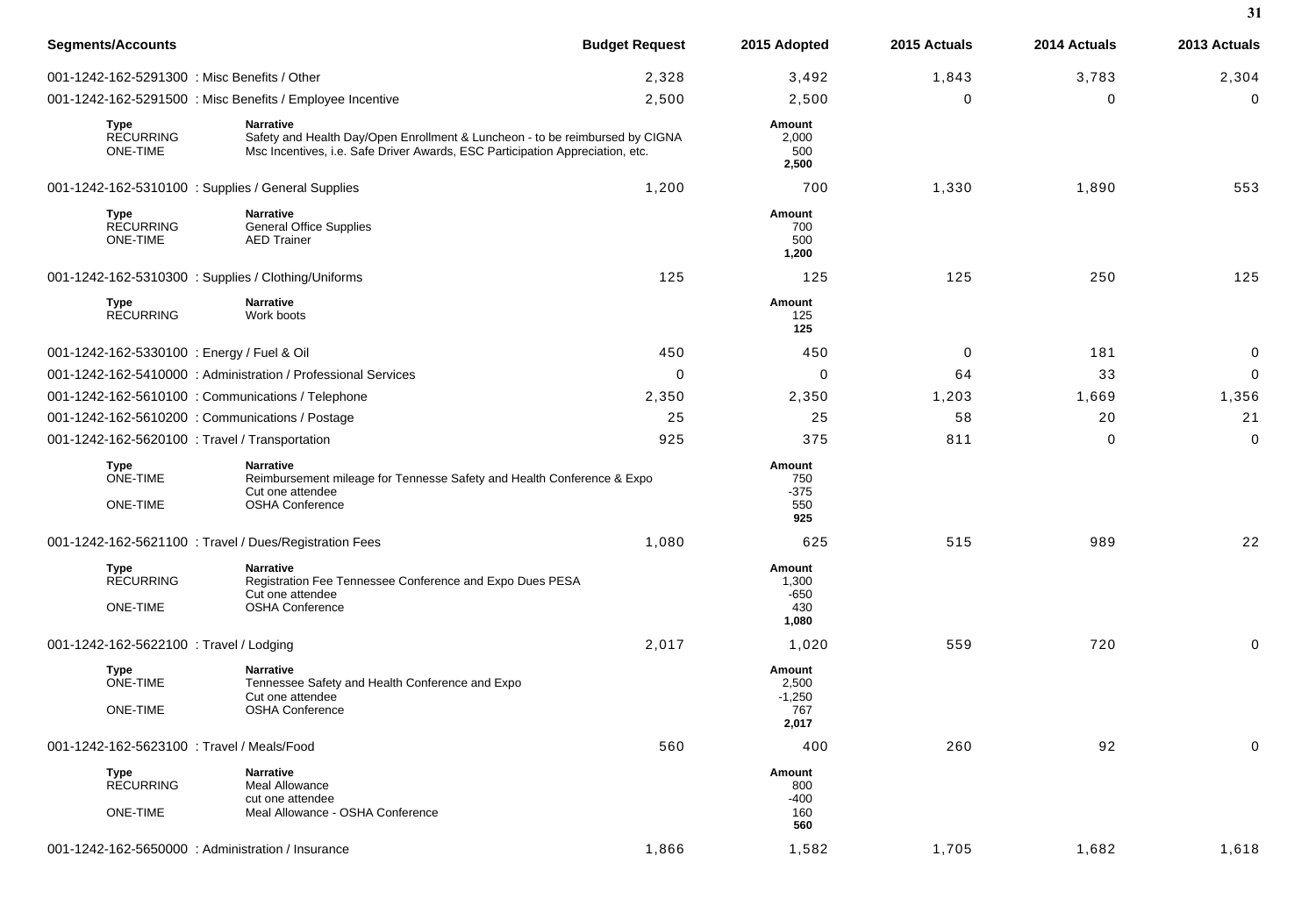| <b>Segments/Accounts</b>                                         | <b>Budget Request</b> | 2015 Adopted       | 2015 Actuals       | 2014 Actuals       | 2013 Actuals       |
|------------------------------------------------------------------|-----------------------|--------------------|--------------------|--------------------|--------------------|
| [DEPT/DIV] SubTotal: 1242: Safety<br>[GL TYPE] SubTotal: EXPENSE | 250,436<br>250,436    | 273,511<br>273.511 | 250,426<br>250.426 | 257,014<br>257.014 | 199,147<br>199,147 |
| <b>Grand Total</b>                                               | 248,436               | 271,511            | 250,426            | 256,974            | 198,367            |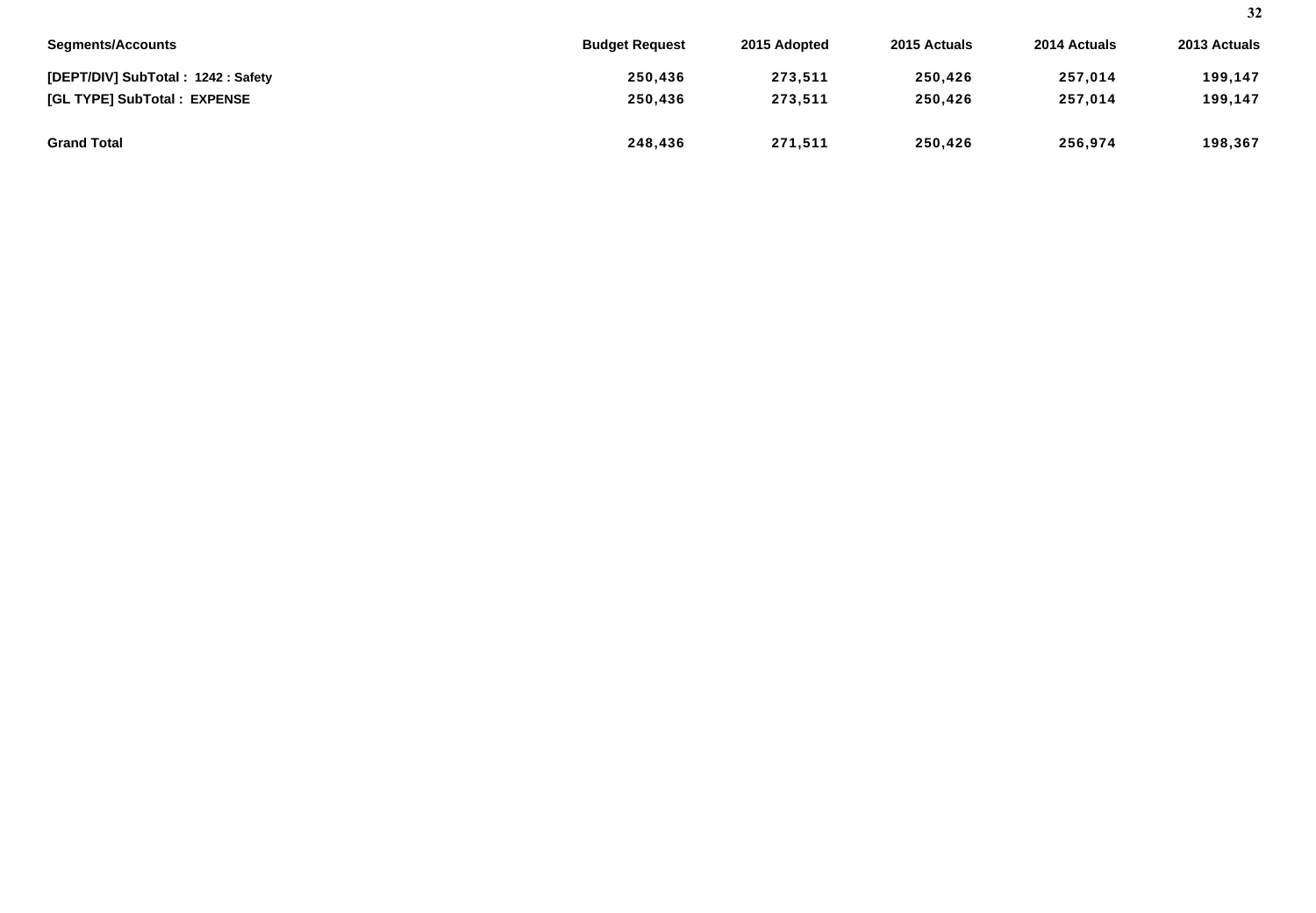# **The City of Frederick Working Budget Report 2016, Working, Details, Adopted Budget** From Account: 001-1251 To Account: 001-1251

| <b>Segments/Accounts</b>                                             | <b>Budget Request</b> | 2015 Adopted | 2015 Actuals | 2014 Actuals | 2013 Actuals |
|----------------------------------------------------------------------|-----------------------|--------------|--------------|--------------|--------------|
| [GL TYPE] REVENUE                                                    |                       |              |              |              |              |
| [DEPT/DIV] 1251 : Planning                                           |                       |              |              |              |              |
| 001-1251-171-3221701 : Zoning Permits / Paving Permit                | 1,000                 | 1,472        | 1,280        | 320          | 576          |
| 001-1251-171-3311101 : Federal Governmental / Other Federal Grants   | 0                     | 0            | 0            | 13,000       | 0            |
| 001-1251-171-3312100 : Federal Grants - Project                      | 0                     | $\mathbf{0}$ | 0            | 0            | 25,000       |
| 001-1251-171-3341101 : State of Maryland / Other State Grants        | $\Omega$              | $\Omega$     | $\Omega$     | 20,000       | $\mathbf 0$  |
| 001-1251-171-3417001 : General Government / Filing Fees              | 250,000               | 211,000      | 223,831      | 193,731      | 230,542      |
| 001-1251-171-3417002 : General Government / H.P.C. Filing Fees       | 40,250                | 40,250       | 18,935       | 15,925       | 10,305       |
| 001-1251-171-3417003 : General Government / Forest Conservation Fees | 35,000                | 33,415       | 12,365       | 19,122       | 9,204        |
| 001-1251-171-3417004 : General Government / Recording Fees           | 3,000                 | 7,625        | 1,950        | 1,350        | 1,050        |
| 001-1251-171-3417005 : General Government / Water Service Review Fee | 0                     | 0            | 0            | 0            | 39,250       |
| 001-1251-171-3630001 : Donations/Contributions / Donations           | 5,000                 | 7,678        | 5,237        | 3,663        | 1,595        |
| 001-1251-171-3690000: Miscellaneous / Other Sources - Project        | 1,000                 | 1,783        | 0            | $\Omega$     | $\Omega$     |
| 001-1251-171-3690001 : Miscellaneous / Other Misc. Receipts          | 1,000                 | 2,884        | 385          | 478          | 1,832        |
| [DEPT/DIV] SubTotal: 1251: Planning                                  | $-336,250$            | $-306, 107$  | $-263,983$   | $-267,589$   | $-319,354$   |
| [GL TYPE] SubTotal: REVENUE                                          | $-336,250$            | $-306, 107$  | $-263,983$   | $-267,589$   | $-319,354$   |
| [GL TYPE] EXPENSE                                                    |                       |              |              |              |              |
| [DEPT/DIV] 1251 : Planning                                           |                       |              |              |              |              |
| 001-1251-171-5121100 : Salaries - Full Time / Productive Time        | 848,627               | 836,737      | 685,224      | 604,145      | 542,224      |
| 001-1251-171-5121200 : Salaries - Full Time / Vacation               | 0                     | 0            | 48,072       | 51,232       | 44,179       |
| 001-1251-171-5121300 : Salaries - Full Time / Sick                   | 0                     | 0            | 48,738       | 24,689       | 27,020       |
| 001-1251-171-5121400 : Salaries - Full Time / Holiday                | 0                     | $\Omega$     | 37,128       | 32,793       | 30,175       |
| 001-1251-171-5121500 : Salaries - Full Time / Other Leave            | $\Omega$              | 0            | 6,284        | 12,374       | 13,343       |
| 001-1251-171-5150000 : Administration / Salaries - Perm Part Time    | $\Omega$              | $\Omega$     | 28,345       | 31,212       | 28,165       |
| 001-1251-171-5170000 : Special Allowance                             | 0                     | $\Omega$     | $\mathbf{0}$ | 16,650       | 0            |
| 001-1251-171-5210000: Administration / Workmen's Compensation        | 2,628                 | 2,503        | 2,565        | 2,412        | 1,761        |
| 001-1251-171-5221100 : FICA / Social Security                        | 51,936                | 51,444       | 49,939       | 45,692       | 40,150       |
| 001-1251-171-5221200 : FICA / Medicare                               | 12,305                | 12,132       | 11,679       | 10,687       | 9,390        |
| 001-1251-171-5264100 : Health Insurance / Retirees >= 65             | 9,355                 | 8,925        | 8,309        | 7,626        | 7,164        |
| 001-1251-171-5266100 : Health Insurance / CIGNA                      | 121,428               | 106,905      | 118,897      | 92,164       | 84,441       |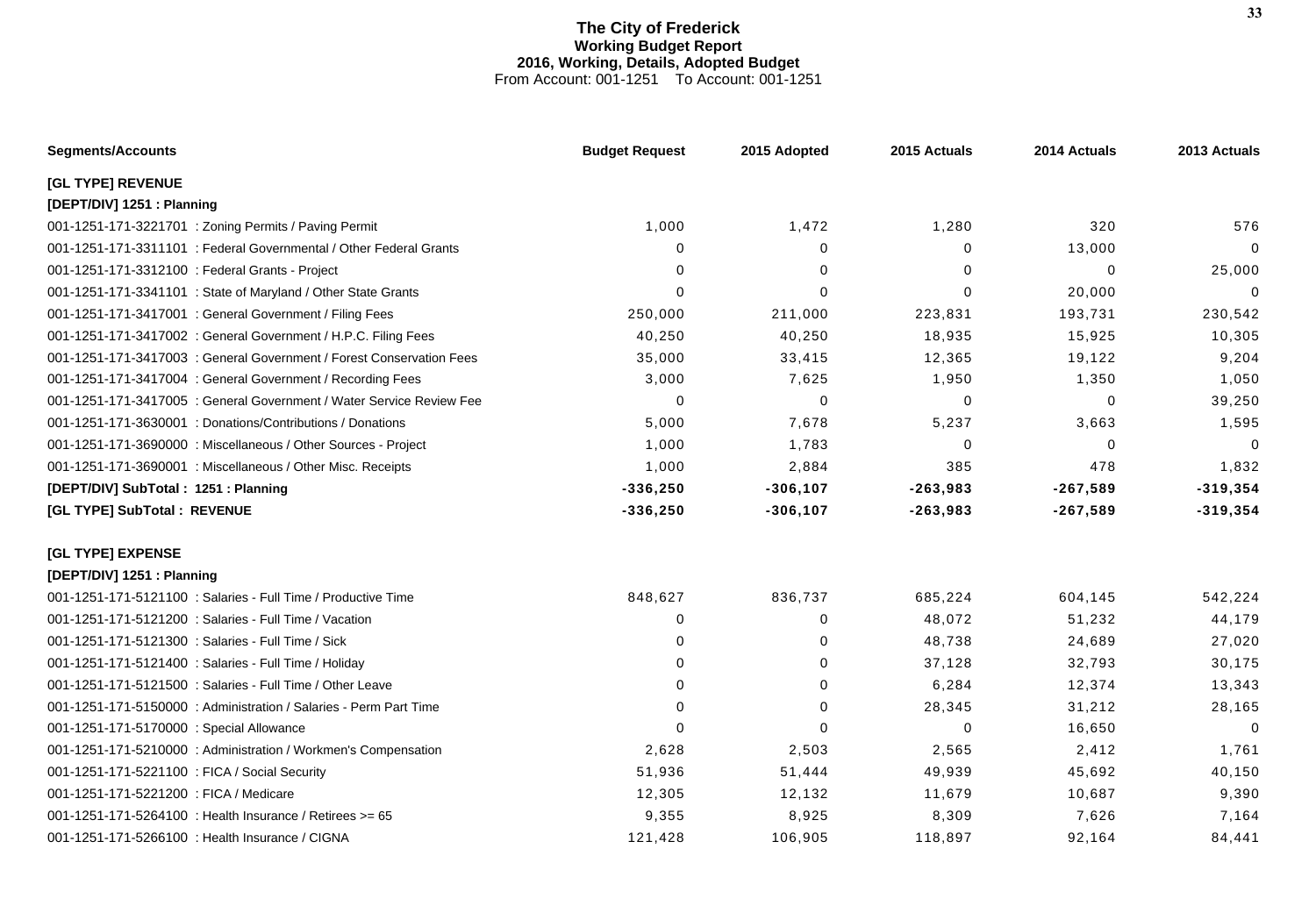| <b>Segments/Accounts</b>                                                             |                                                                                                                                                                                            | <b>Budget Request</b> | 2015 Adopted                                            | 2015 Actuals | 2014 Actuals | 2013 Actuals |
|--------------------------------------------------------------------------------------|--------------------------------------------------------------------------------------------------------------------------------------------------------------------------------------------|-----------------------|---------------------------------------------------------|--------------|--------------|--------------|
|                                                                                      | 001-1251-171-5266200 : Health Insurance / CIGNA - Retirees                                                                                                                                 | 9,036                 | 8,566                                                   | 8,644        | 7,817        | 7,961        |
|                                                                                      | 001-1251-171-5266300 : Health Insurance / OPEB Payment                                                                                                                                     | 47,809                | 42,688                                                  | 42,688       | 42,969       | 50,896       |
|                                                                                      | 001-1251-171-5266500 : OPEB Retirement Health Savings Plan                                                                                                                                 | 0                     | 0                                                       | 5,000        | 1,458        | 0            |
|                                                                                      | 001-1251-171-5267200 : Health Insurance / Aetna Dental - Emp                                                                                                                               | 0                     | 0                                                       | 12           | $-16$        | $-1$         |
| 001-1251-171-5267900 : Vision - Emp                                                  |                                                                                                                                                                                            | 0                     | $\Omega$                                                | $-15$        | -5           | $\mathbf 0$  |
|                                                                                      | 001-1251-171-5268100 : Health Insurance / Disability                                                                                                                                       | 2,690                 | 1,869                                                   | 1,953        | 1,672        | 1,533        |
| 001-1251-171-5269100 : Health Insurance / Life                                       |                                                                                                                                                                                            | 2,628                 | 1,399                                                   | 2,112        | 1,983        | 1,916        |
| 001-1251-171-5282500 : Retirement / 25 Year Plan                                     |                                                                                                                                                                                            | 69,829                | 55,500                                                  | 55,500       | 46,162       | 45,764       |
| 001-1251-171-5283000 : Retirement / 30 Year Plan                                     |                                                                                                                                                                                            | 98,078                | 93,675                                                  | 93,675       | 66,986       | 65,165       |
| 001-1251-171-5291300 : Misc Benefits / Other                                         |                                                                                                                                                                                            | 15,714                | 16,878                                                  | 15,423       | 14,247       | 13,187       |
|                                                                                      | 001-1251-171-5310100 : Supplies / General Supplies                                                                                                                                         | 4,100                 | 5,500                                                   | 8,387        | 6,172        | 5,015        |
| Type<br><b>RECURRING</b>                                                             | <b>Narrative</b><br>Office supplies consumed at \$300.00 per month<br>Winstar Van #832 is on a fleet maintenance (repairs at 500/yr)                                                       |                       | Amount<br>3,600<br>500<br>4,100                         |              |              |              |
| 001-1251-171-5330100 : Energy / Fuel & Oil                                           |                                                                                                                                                                                            | 250                   | 250                                                     | 127          | 157          | 457          |
| Type<br><b>RECURRING</b>                                                             | <b>Narrative</b><br>Gas for van 832                                                                                                                                                        |                       | Amount<br>250<br>250                                    |              |              |              |
|                                                                                      | 001-1251-171-5410000: Administration / Professional Services                                                                                                                               | 98,500                | 88,700                                                  | 24,058       | 9,003        | 25,165       |
| Type<br><b>RECURRING</b><br><b>RECURRING</b>                                         | <b>Narrative</b><br>Stipends for Planning (6 members for 2 MTG per month at \$25.00 per MTG)<br>Stipends for Zoning Board of Appeals (6 members for 2 MTG per month at \$25.00 per<br>MTG) |                       | Amount<br>3,600<br>3,600                                |              |              |              |
| <b>RECURRING</b>                                                                     | Stipends for Historic Preserversation Commission (8 members for 2 MTG per month at \$25                                                                                                    |                       | 4,800                                                   |              |              |              |
| <b>RECURRING</b><br><b>RECURRING</b>                                                 | per MTG)<br><b>Archeology Consultant</b><br>Interpreter for Planning, Board of Zoning Appeals, Historic Preserveration, Mayor and<br><b>Board Hearings</b>                                 |                       | 3,000<br>3,000                                          |              |              |              |
| <b>RECURRING</b><br><b>RECURRING</b><br><b>RECURRING</b><br><b>RECURRING</b>         | Drug Testing<br>Consultants for East Frederick Rising and Golden Mile<br>Reduce consultants for EFR and GMA<br>Maryland Historical Trust Grant<br>Municipal Code for Updates of LMC        |                       | 500<br>50,000<br>$-25,000$<br>5,000<br>50,000<br>98,500 |              |              |              |
|                                                                                      | 001-1251-171-5520100 : Repair and Maint. Service / General Repair/Maint.                                                                                                                   | 500                   | 500                                                     | 0            | $\Omega$     |              |
| Type<br><b>RECURRING</b>                                                             | Narrative<br>#832 Windstar van is on a fleet maintenance                                                                                                                                   |                       | Amount<br>500<br>500                                    |              |              |              |
|                                                                                      | 001-1251-171-5520200 : Repair and Maint. Service / Maintenance Contracts                                                                                                                   | 7,000                 | 7,000                                                   | 0            | 0            | 2,034        |
| Type<br><b>RECURRING</b><br><b>RECURRING</b><br><b>RECURRING</b><br><b>RECURRING</b> | <b>Narrative</b><br>High volume 8060 Copier<br>ESRI - Maintenance Contract for 1 ARC-editor License (GIS)<br>Savin Fax Machine 816<br>Laserjet 4050 Printer                                |                       | Amount<br>4,000<br>2,000<br>500<br>500                  |              |              |              |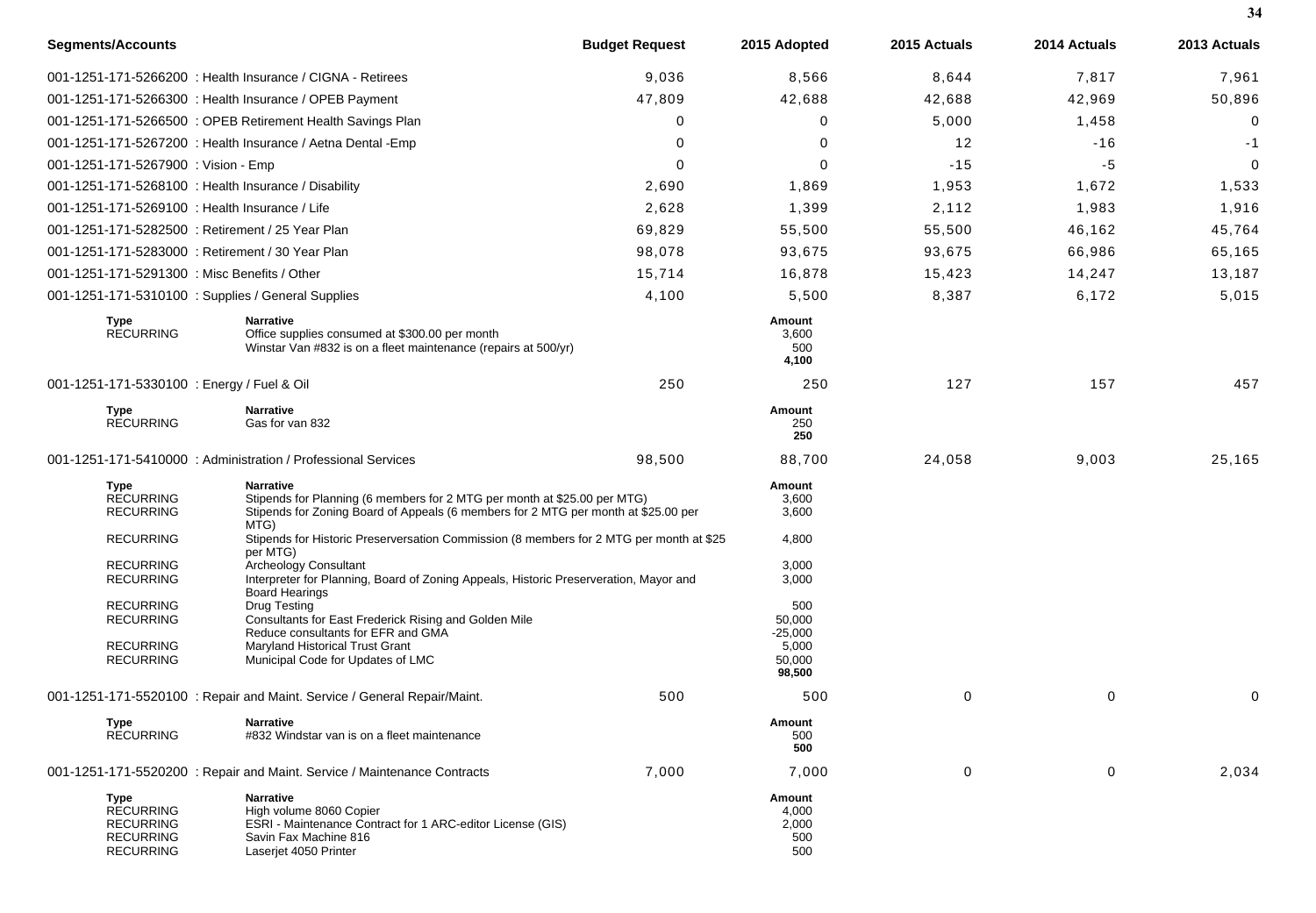| <b>Segments/Accounts</b>                                                                                                                                                                                                                                                                     |                                                                                                                                                                                                                                                                                                                                                                                                                                                                                                                                                                                                                                                         | <b>Budget Request</b> | 2015 Adopted                                                                                                                   | 2015 Actuals | 2014 Actuals | 2013 Actuals |
|----------------------------------------------------------------------------------------------------------------------------------------------------------------------------------------------------------------------------------------------------------------------------------------------|---------------------------------------------------------------------------------------------------------------------------------------------------------------------------------------------------------------------------------------------------------------------------------------------------------------------------------------------------------------------------------------------------------------------------------------------------------------------------------------------------------------------------------------------------------------------------------------------------------------------------------------------------------|-----------------------|--------------------------------------------------------------------------------------------------------------------------------|--------------|--------------|--------------|
|                                                                                                                                                                                                                                                                                              |                                                                                                                                                                                                                                                                                                                                                                                                                                                                                                                                                                                                                                                         |                       | 7,000                                                                                                                          |              |              |              |
| 001-1251-171-5570000: Administration / Licenses/Permits                                                                                                                                                                                                                                      |                                                                                                                                                                                                                                                                                                                                                                                                                                                                                                                                                                                                                                                         | 50                    | 0                                                                                                                              | $\pmb{0}$    | 31           | 0            |
| 001-1251-171-5610100 : Communications / Telephone                                                                                                                                                                                                                                            |                                                                                                                                                                                                                                                                                                                                                                                                                                                                                                                                                                                                                                                         | 4,178                 | 5,200                                                                                                                          | 4,692        | 4,617        | 4,220        |
| 001-1251-171-5610200 : Communications / Postage                                                                                                                                                                                                                                              |                                                                                                                                                                                                                                                                                                                                                                                                                                                                                                                                                                                                                                                         | 3,000                 | 1,500                                                                                                                          | 670          | 2,535        | 792          |
| 001-1251-171-5620100 : Travel / Transportation                                                                                                                                                                                                                                               |                                                                                                                                                                                                                                                                                                                                                                                                                                                                                                                                                                                                                                                         | 800                   | 800                                                                                                                            | 1,304        | 581          | 126          |
| 001-1251-171-5621100 : Travel / Dues/Registration Fees                                                                                                                                                                                                                                       |                                                                                                                                                                                                                                                                                                                                                                                                                                                                                                                                                                                                                                                         | 17,900                | 17,100                                                                                                                         | 4,557        | 6,440        | 4,357        |
| Type<br><b>RECURRING</b><br><b>RECURRING</b><br><b>RECURRING</b><br><b>RECURRING</b><br><b>RECURRING</b><br><b>RECURRING</b><br><b>RECURRING</b><br><b>RECURRING</b><br><b>RECURRING</b><br><b>RECURRING</b><br><b>RECURRING</b><br><b>RECURRING</b><br><b>RECURRING</b><br><b>RECURRING</b> | <b>Narrative</b><br>APA membership for 5 at 500/ea<br>AICP for 5 at 600/ea<br>Maryland Association Historic District Commission per year<br>National Alliance of Preservation Commission membership per yr<br>National Trust FRO Historic Preservation membership per yr<br>Floodplain Management Membership per yr<br>ASFMI Renewal membership (Floodpain) per yr<br>Training for PC, ZBA, HPC Member per yr<br>Local conferences (1 conference for 12 staff members at \$200 per conference)<br>International Society of Arboriculture (ISA) membership per yr<br>ASFPM<br><b>APA Conference</b><br>Misc Training<br>Training for Sustainable Manager |                       | Amount<br>2,000<br>2,400<br>1,500<br>300<br>200<br>200<br>500<br>2,400<br>5,000<br>300<br>200<br>600<br>1,500<br>800<br>17,900 |              |              |              |
| 001-1251-171-5622100 : Travel / Lodging                                                                                                                                                                                                                                                      |                                                                                                                                                                                                                                                                                                                                                                                                                                                                                                                                                                                                                                                         | 450                   | 450                                                                                                                            | 3,165        | 0            | 0            |
| Type<br><b>RECURRING</b>                                                                                                                                                                                                                                                                     | <b>Narrative</b><br><b>APA Conference</b>                                                                                                                                                                                                                                                                                                                                                                                                                                                                                                                                                                                                               |                       | Amount<br>450<br>450                                                                                                           |              |              |              |
| 001-1251-171-5623100 : Travel / Meals/Food                                                                                                                                                                                                                                                   |                                                                                                                                                                                                                                                                                                                                                                                                                                                                                                                                                                                                                                                         | 300                   | 300                                                                                                                            | 666          | 0            | 245          |
| 001-1251-171-5630000 : Administration / Advertising                                                                                                                                                                                                                                          |                                                                                                                                                                                                                                                                                                                                                                                                                                                                                                                                                                                                                                                         | 14,000                | 12,000                                                                                                                         | 8,611        | 7,183        | 6,886        |
| Type<br><b>RECURRING</b>                                                                                                                                                                                                                                                                     | <b>Narrative</b><br>Advertising for Planning, HPC, and ZBA ads in Frederick News Post                                                                                                                                                                                                                                                                                                                                                                                                                                                                                                                                                                   |                       | Amount<br>14,000<br>14,000                                                                                                     |              |              |              |
|                                                                                                                                                                                                                                                                                              | 001-1251-171-5640000 : Administration / Printing & Binding                                                                                                                                                                                                                                                                                                                                                                                                                                                                                                                                                                                              | 11,000                | 13,000                                                                                                                         | 3,079        | 13,425       | 4,940        |
| Type<br><b>RECURRING</b><br><b>RECURRING</b><br><b>RECURRING</b><br><b>RECURRING</b>                                                                                                                                                                                                         | <b>Narrative</b><br><b>Green Initiative Committee</b><br><b>Bicycle and Pedestrian Advisory Committee</b><br><b>Miscellaneous Printing</b><br>Small Staff Review Signs for Planning                                                                                                                                                                                                                                                                                                                                                                                                                                                                     |                       | Amount<br>2,000<br>3,000<br>3,000<br>3,000<br>11,000                                                                           |              |              |              |
| 001-1251-171-5650000 : Administration / Insurance                                                                                                                                                                                                                                            |                                                                                                                                                                                                                                                                                                                                                                                                                                                                                                                                                                                                                                                         | 4,700                 | 4,075                                                                                                                          | 4,230        | 3,993        | 3,849        |
| [DEPT/DIV] SubTotal: 1251: Planning                                                                                                                                                                                                                                                          |                                                                                                                                                                                                                                                                                                                                                                                                                                                                                                                                                                                                                                                         | 1,458,791             | 1,395,596                                                                                                                      | 1,333,718    | 1,169,086    | 1,072,519    |
| [GL TYPE] SubTotal: EXPENSE                                                                                                                                                                                                                                                                  |                                                                                                                                                                                                                                                                                                                                                                                                                                                                                                                                                                                                                                                         | 1,458,791             | 1,395,596                                                                                                                      | 1,333,718    | 1,169,086    | 1,072,519    |
| <b>Grand Total</b>                                                                                                                                                                                                                                                                           |                                                                                                                                                                                                                                                                                                                                                                                                                                                                                                                                                                                                                                                         | 1,122,541             | 1,089,489                                                                                                                      | 1,069,735    | 901,497      | 753,165      |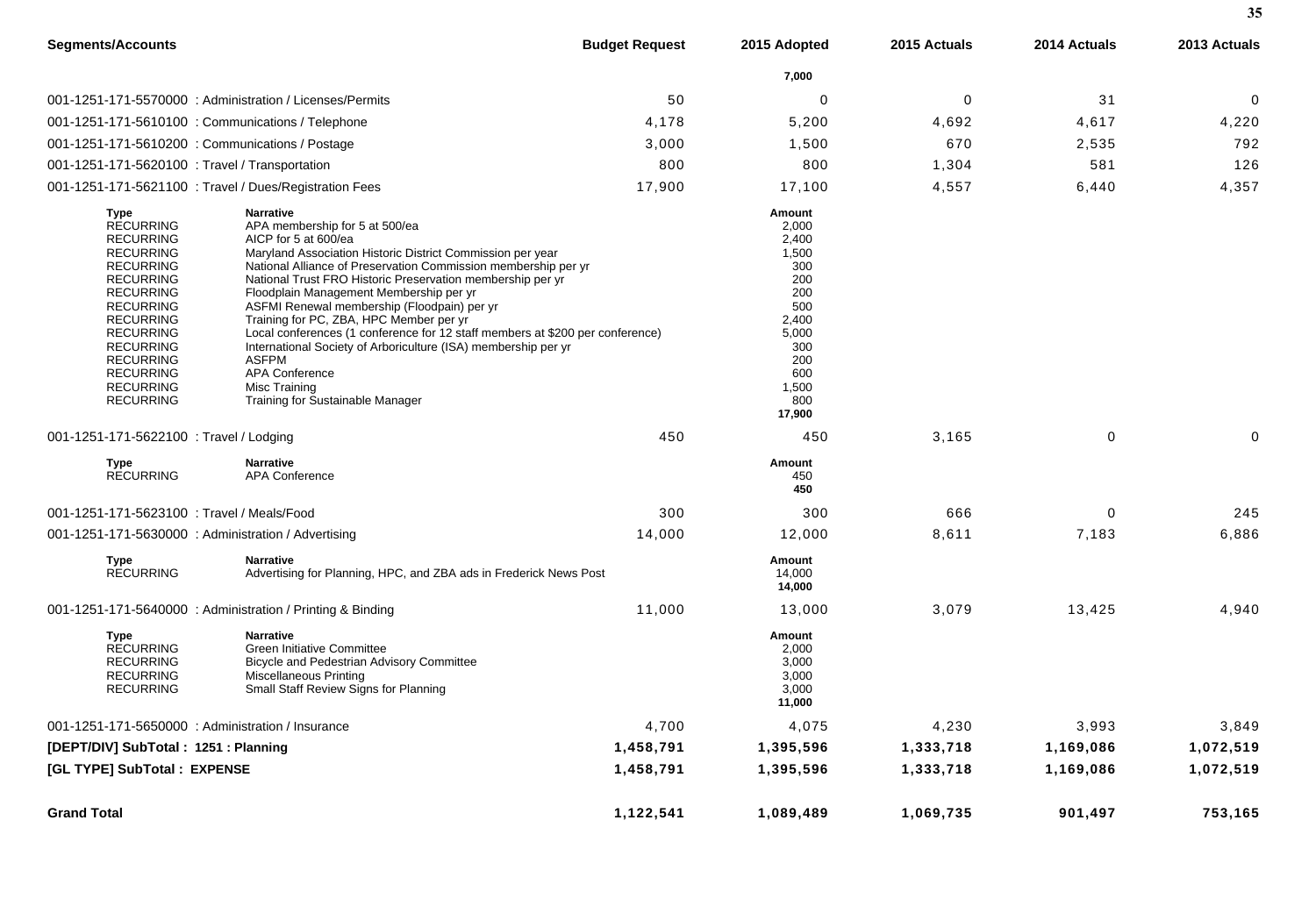# **The City of Frederick Working Budget Report 2016, Working, Details, Adopted Budget** From Account: 001-1253 To Account: 001-1253

| <b>Segments/Accounts</b>                               |                                                                                                                            | <b>Budget Request</b> | 2015 Adopted               | 2015 Actuals | 2014 Actuals | 2013 Actuals |
|--------------------------------------------------------|----------------------------------------------------------------------------------------------------------------------------|-----------------------|----------------------------|--------------|--------------|--------------|
| [GL TYPE] REVENUE                                      |                                                                                                                            |                       |                            |              |              |              |
| [DEPT/DIV] 1253 : Code Enforcement                     |                                                                                                                            |                       |                            |              |              |              |
|                                                        | 001-1253-172-3222311 : Special Requests / Building Appeals Board                                                           | 100                   | 100                        | $\mathbf 0$  | $\mathbf 0$  | $\mathbf 0$  |
| Type<br><b>RECURRING</b>                               | <b>Narrative</b><br>Appeal Requests to Building Appeals Board (\$25.00 per hearing)                                        |                       | Amount<br>100<br>100       |              |              |              |
| 001-1253-172-3400003: Public Works / Overhead          |                                                                                                                            | 3,000                 | 3,000                      | 6,976        | 2,410        | 3,032        |
| <b>Type</b><br><b>RECURRING</b>                        | <b>Narrative</b><br>Administrative Charges on Job Reports - Code Enforcement has processed 118 Job<br>Reports during 2013. |                       | Amount<br>3,000            |              |              |              |
|                                                        |                                                                                                                            |                       | 3,000                      |              |              |              |
| 001-1253-172-3510001 : General / Municipal Infractions |                                                                                                                            | 30,000                | 30,000                     | 9,400        | 7,925        | 2,500        |
| Type<br><b>RECURRING</b>                               | <b>Narrative</b><br>Fines collected from the issuance of Civil Citations                                                   |                       | Amount<br>30,000<br>30,000 |              |              |              |
|                                                        | 001-1253-172-3690001 : Miscellaneous / Other Misc. Receipts                                                                | 50                    | 50                         | 16           | 137          | 2            |
| <b>Type</b><br><b>RECURRING</b>                        | <b>Narrative</b><br>PIA Requests for Code Enforcement                                                                      |                       | Amount<br>50<br>50         |              |              |              |
| [DEPT/DIV] SubTotal: 1253: Code Enforcement            |                                                                                                                            | $-33,150$             | $-33,150$                  | $-16,392$    | $-10,472$    | $-5,534$     |
| [GL TYPE] SubTotal: REVENUE                            |                                                                                                                            | $-33,150$             | $-33,150$                  | $-16,392$    | $-10,472$    | $-5,534$     |
| [GL TYPE] EXPENSE                                      |                                                                                                                            |                       |                            |              |              |              |
| [DEPT/DIV] 1253 : Code Enforcement                     |                                                                                                                            |                       |                            |              |              |              |
|                                                        | 001-1253-172-5121100 : Salaries - Full Time / Productive Time                                                              | 408,904               | 359,435                    | 282,096      | 293,133      | 269,240      |
| 001-1253-172-5121200 : Salaries - Full Time / Vacation |                                                                                                                            | 0                     | 0                          | 24,994       | 20,077       | 19,067       |
| 001-1253-172-5121300 : Salaries - Full Time / Sick     |                                                                                                                            | 0                     | 0                          | 18,494       | 11,427       | 17,199       |
| 001-1253-172-5121400 : Salaries - Full Time / Holiday  |                                                                                                                            | 0                     | $\Omega$                   | 16,598       | 15,904       | 15,262       |
|                                                        | 001-1253-172-5121500 : Salaries - Full Time / Other Leave                                                                  | $\Omega$              | $\Omega$                   | 5,101        | 5,426        | 5,970        |
| 001-1253-172-5141300 : Overtime / Premium Overtime     |                                                                                                                            | 5,000                 | 5,000                      | 2,252        | 4,276        | 1,537        |
|                                                        | 001-1253-172-5150000: Administration / Salaries - Perm Part Time                                                           | 19,619                | 18,792                     | 20,260       | 17,821       | 14,506       |
| 001-1253-172-5170000 : Special Allowance               |                                                                                                                            | $\mathbf 0$           | 0                          | 0            | 11,400       | $\mathbf 0$  |
|                                                        | 001-1253-172-5210000: Administration / Workmen's Compensation                                                              | 23,739                | 22,609                     | 23,175       | 21,761       | 15,910       |
| 001-1253-172-5221100 : FICA / Social Security          |                                                                                                                            | 26,878                | 23,760                     | 21,749       | 22,383       | 20,385       |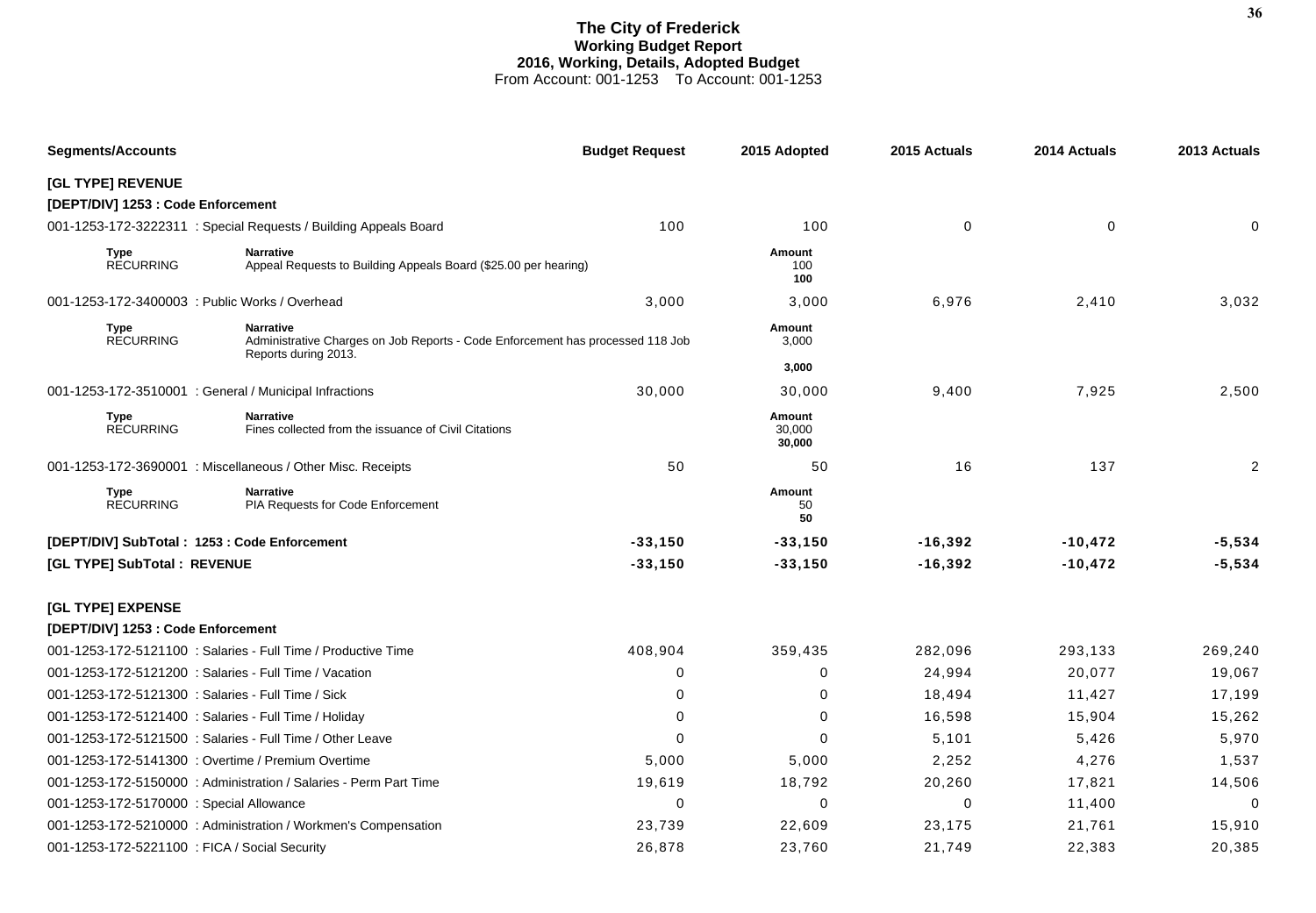| <b>Segments/Accounts</b>                                         |                                                                                                                                                                  | <b>Budget Request</b> | 2015 Adopted                                    | 2015 Actuals   | 2014 Actuals | 2013 Actuals |
|------------------------------------------------------------------|------------------------------------------------------------------------------------------------------------------------------------------------------------------|-----------------------|-------------------------------------------------|----------------|--------------|--------------|
| 001-1253-172-5221200 : FICA / Medicare                           |                                                                                                                                                                  | 6,285                 | 5,556                                           | 5,086          | 5,235        | 4,767        |
|                                                                  | 001-1253-172-5266100 : Health Insurance / CIGNA                                                                                                                  | 63,719                | 60,313                                          | 55,644         | 56,744       | 46,314       |
|                                                                  | 001-1253-172-5266200 : Health Insurance / CIGNA - Retirees                                                                                                       | 21,999                | 20,824                                          | 21,045         | 19,004       | 19,353       |
|                                                                  | 001-1253-172-5266300 : Health Insurance / OPEB Payment                                                                                                           | 19,124                | 22,467                                          | 22,467         | 22,615       | 17,937       |
|                                                                  | 001-1253-172-5267200 : Health Insurance / Aetna Dental - Emp                                                                                                     | 0                     | 0                                               | $\overline{2}$ | 0            | $-14$        |
| 001-1253-172-5267900 : Vision - Emp                              |                                                                                                                                                                  | $\Omega$              | $\Omega$                                        | 10             | $\Omega$     | $-4$         |
|                                                                  | 001-1253-172-5268100 : Health Insurance / Disability                                                                                                             | 1,264                 | 947                                             | 806            | 786          | 743          |
| 001-1253-172-5269100 : Health Insurance / Life                   |                                                                                                                                                                  | 669                   | 666                                             | 505            | 557          | 514          |
|                                                                  | 001-1253-172-5270000: Administration / Unemployment                                                                                                              | $\mathbf 0$           | $\mathbf 0$                                     | 0              | $-1,160$     | $-2,200$     |
|                                                                  | 001-1253-172-5282500: Retirement / 25 Year Plan                                                                                                                  | 83,140                | 84,407                                          | 84,407         | 69,243       | 57,205       |
|                                                                  | 001-1253-172-5283000 : Retirement / 30 Year Plan                                                                                                                 | 17,417                | 18,311                                          | 18,311         | 21,153       | 20,579       |
| 001-1253-172-5291300 : Misc Benefits / Other                     |                                                                                                                                                                  | 9,312                 | 9,312                                           | 9,118          | 9,312        | 8,832        |
|                                                                  | 001-1253-172-5310100 : Supplies / General Supplies                                                                                                               | 4,732                 | 5,295                                           | 5,939          | 4,536        | 5,363        |
| Type<br><b>RECURRING</b><br><b>RECURRING</b><br><b>RECURRING</b> | Narrative<br><b>Office Supplies</b><br>Printing of NOV Forms<br>Miscellaneous Supplies (Tires, Batteries, etc.)<br>2015 Edition of IPMC (20 copies @ \$38.00 ea) |                       | Amount<br>1,928<br>1,544<br>500<br>760<br>4,732 |                |              |              |
|                                                                  | 001-1253-172-5310300: Supplies / Clothing/Uniforms                                                                                                               | 3,851                 | 1,750                                           | 4,310          | 1,000        | 602          |
| Type<br><b>RECURRING</b><br><b>RECURRING</b>                     | <b>Narrative</b><br>Uniform Shirts/Pants/Coats<br>Boots (6 @ \$ 125 Ea)                                                                                          |                       | Amount<br>3,101<br>750<br>3,851                 |                |              |              |
|                                                                  | 001-1253-172-5310400: Supplies / Photographic Supplies                                                                                                           | 200                   | 200                                             | 196            | $\Omega$     | 140          |
| 001-1253-172-5330100 : Energy / Fuel & Oil                       |                                                                                                                                                                  | 7,536                 | 7,536                                           | 3,562          | 4,354        | 4,884        |
| Type<br><b>RECURRING</b>                                         | <b>Narrative</b><br>Code Enforcement has a fleet of (7) vehicles.                                                                                                |                       | Amount<br>7,536<br>7,536                        |                |              |              |
|                                                                  | 001-1253-172-5410000: Administration / Professional Services                                                                                                     | 2,000                 | 2,000                                           | 406            | 1,169        | 5,645        |
| Type<br><b>RECURRING</b>                                         | Narrative<br><b>Structural Engineering Assessments</b>                                                                                                           |                       | Amount<br>2,000<br>2,000                        |                |              |              |
|                                                                  | 001-1253-172-5520100: Repair and Maint. Service / General Repair/Maint.                                                                                          | 1,500                 | 1,500                                           | 984            | 875          | 320          |
| Type<br><b>RECURRING</b>                                         | <b>Narrative</b><br>Vehicle Repairs                                                                                                                              |                       | Amount<br>1,500<br>1,500                        |                |              |              |
|                                                                  | 001-1253-172-5520200: Repair and Maint. Service / Maintenance Contracts                                                                                          | 0                     | 0                                               | 0              | 1,759        | 2,024        |
|                                                                  | 001-1253-172-5570000 : Administration / Licenses/Permits                                                                                                         | 378                   | 480                                             | 400            | 210          | 50           |
| <b>Type</b><br><b>RECURRING</b>                                  | <b>Narrative</b><br>(2) Inspectors to take Disaster Response Exam (\$ 189.00 ea)                                                                                 |                       | Amount<br>378                                   |                |              |              |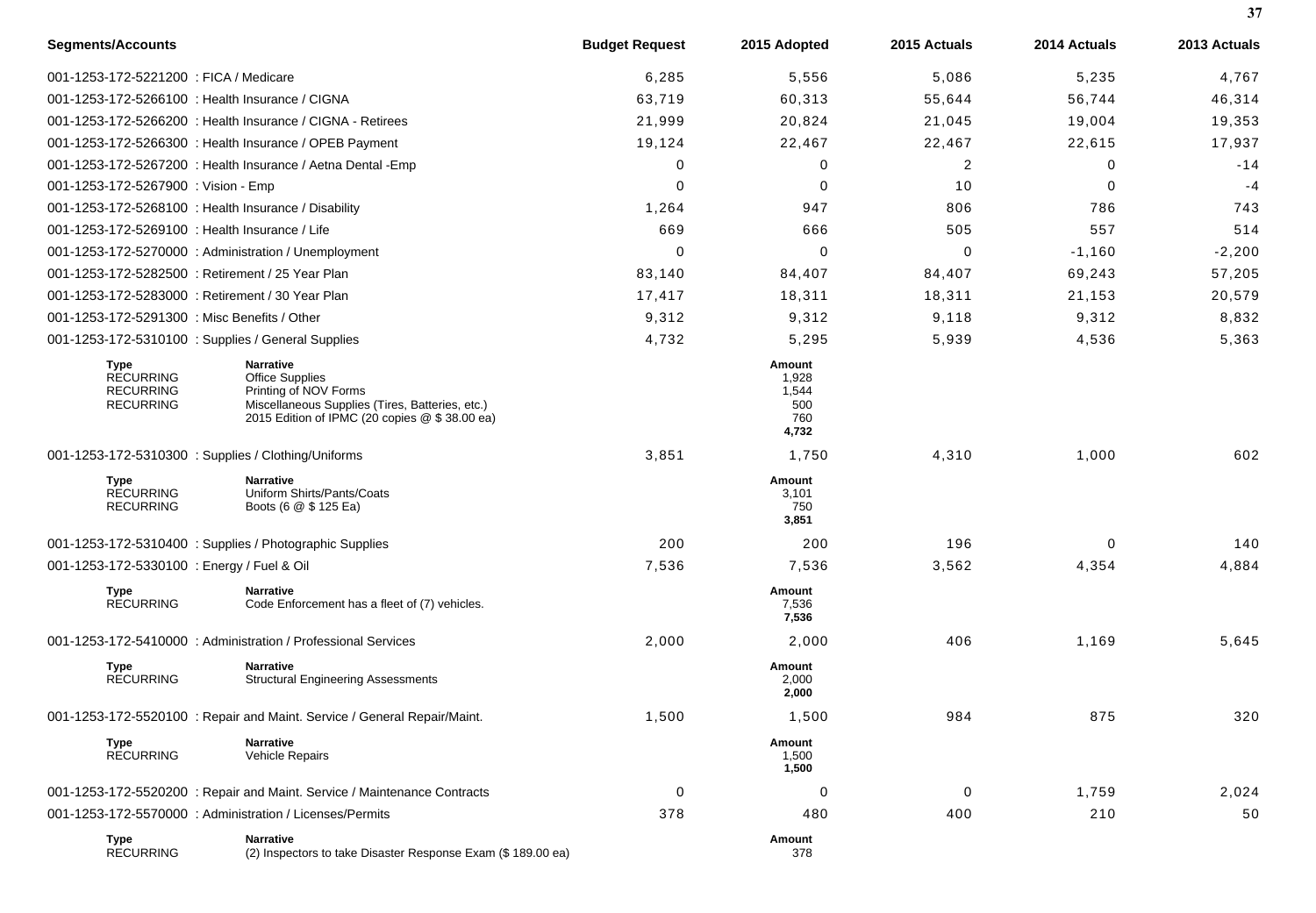| <b>Segments/Accounts</b>                                                                    |                                                                                                                                                          | <b>Budget Request</b> | 2015 Adopted                                    | 2015 Actuals | 2014 Actuals | 2013 Actuals |
|---------------------------------------------------------------------------------------------|----------------------------------------------------------------------------------------------------------------------------------------------------------|-----------------------|-------------------------------------------------|--------------|--------------|--------------|
|                                                                                             |                                                                                                                                                          |                       | 378                                             |              |              |              |
| 001-1253-172-5610100 : Communications / Telephone                                           |                                                                                                                                                          | 8,080                 | 9,848                                           | 9,014        | 6,481        | 7,560        |
| <b>Type</b><br><b>RECURRING</b><br><b>RECURRING</b><br><b>RECURRING</b><br><b>RECURRING</b> | <b>Narrative</b><br>Basic Telephone Service (\$24.70x10x12)<br>Cell Phone Cost (\$55.00x7x12)<br>Fax Line Charge (\$24.70x12)<br>Miscellaneous Equipment |                       | Amount<br>2.964<br>4,620<br>296<br>200<br>8,080 |              |              |              |
| 001-1253-172-5610200 : Communications / Postage                                             |                                                                                                                                                          | 3,000                 | 3,000                                           | 1,701        | 1,182        | 813          |
| <b>Type</b><br><b>RECURRING</b><br><b>RECURRING</b>                                         | <b>Narrative</b><br>Certified Restricted Mail (145x\$11.54)<br>Regular Mail                                                                              |                       | Amount<br>1,673<br>1,327<br>3,000               |              |              |              |
| 001-1253-172-5621100 : Travel / Dues/Registration Fees                                      |                                                                                                                                                          | 225                   | 225                                             | 150          | 716          | 50           |
| <b>Type</b><br><b>RECURRING</b><br><b>RECURRING</b>                                         | <b>Narrative</b><br>CEZOA Membership Renewal for Inspectors (\$25.00x7)<br>General Registration and Dues                                                 |                       | Amount<br>175<br>50<br>225                      |              |              |              |
| 001-1253-172-5630000 : Administration / Advertising                                         |                                                                                                                                                          | 200                   | 200                                             | 0            | $\mathbf 0$  | 0            |
| 001-1253-172-5640000: Administration / Printing & Binding                                   |                                                                                                                                                          | 500                   | 500                                             | 0            | $\mathbf 0$  | 0            |
| <b>Type</b><br><b>RECURRING</b>                                                             | <b>Narrative</b><br><b>Updating of City Code Books</b>                                                                                                   |                       | Amount<br>500<br>500                            |              |              |              |
| 001-1253-172-5650000 : Administration / Insurance                                           |                                                                                                                                                          | 6,978                 | 5,895                                           | 6,388        | 5,955        | 6,089        |
| 001-1253-172-5740100 : Machinery & Equipment / Vehicles                                     |                                                                                                                                                          | $\Omega$              | $\Omega$                                        | $\Omega$     | 32,304       | $\Omega$     |
| [DEPT/DIV] SubTotal: 1253: Code Enforcement                                                 |                                                                                                                                                          | 746,249               | 690,828                                         | 665,170      | 687,638      | 586,642      |
| [GL TYPE] SubTotal: EXPENSE                                                                 |                                                                                                                                                          | 746,249               | 690,828                                         | 665,170      | 687,638      | 586,642      |
| <b>Grand Total</b>                                                                          |                                                                                                                                                          | 713,099               | 657,678                                         | 648,778      | 677,166      | 581,108      |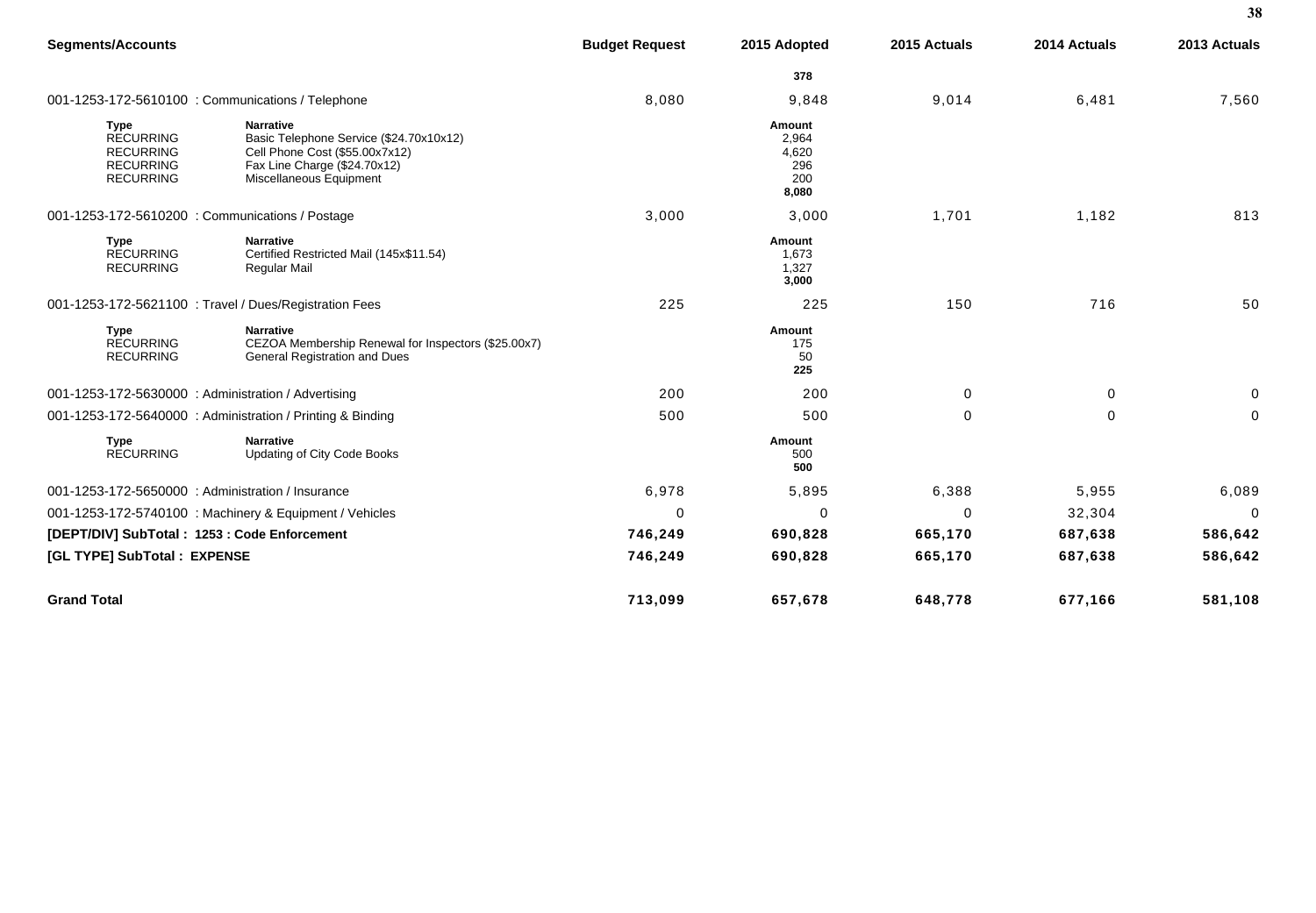# **The City of Frederick Working Budget Report 2016, Working, Details, Adopted Budget** From Account: 001-1262 To Account: 001-1262

| <b>Segments/Accounts</b>                                      | <b>Budget Request</b> | 2015 Adopted | 2015 Actuals | 2014 Actuals | 2013 Actuals |
|---------------------------------------------------------------|-----------------------|--------------|--------------|--------------|--------------|
| [GL TYPE] REVENUE                                             |                       |              |              |              |              |
| [DEPT/DIV] 1262 : Facility Maintenance                        |                       |              |              |              |              |
| 001-1262-181-3311200 : Federal / General Govt. / Op Indirect  | $\mathbf 0$           | $\mathbf{0}$ | 0            | 0            | 11,343       |
| 001-1262-181-3400001 : Public Works / Equipmental Rental      | $\Omega$              | 0            | 0            | 0            | 568          |
| 001-1262-181-3400002 : Public Works / Labor                   | $\Omega$              | $\Omega$     | 0            | $\Omega$     | 655          |
| 001-1262-181-3400003: Public Works / Overhead                 | 0                     | $\Omega$     | 0            | 0            | 122          |
| 001-1262-181-3690001 : Miscellaneous / Other Misc. Receipts   | 0                     | $\Omega$     | 404          | 763          | 31           |
| [DEPT/DIV] SubTotal: 1262 : Facility Maintenance              | 0                     | 0            | $-404$       | $-763$       | $-12,719$    |
| [GL TYPE] SubTotal: REVENUE                                   | 0                     | $\bf{0}$     | $-404$       | $-763$       | $-12,719$    |
| [GL TYPE] EXPENSE                                             |                       |              |              |              |              |
| [DEPT/DIV] 1262 : Facility Maintenance                        |                       |              |              |              |              |
| 001-1262-181-5121100 : Salaries - Full Time / Productive Time | 513,295               | 492,320      | 394,995      | 375,357      | 379,882      |
| 001-1262-181-5121200 : Salaries - Full Time / Vacation        | 0                     | $\Omega$     | 33,797       | 45,092       | 32,463       |
| 001-1262-181-5121300 : Salaries - Full Time / Sick            | 0                     | $\Omega$     | 13,943       | 15,200       | 24,677       |
| 001-1262-181-5121400 : Salaries - Full Time / Holiday         | 0                     | $\Omega$     | 22,376       | 21,739       | 21,199       |
| 001-1262-181-5121500 : Salaries - Full Time / Other Leave     | $\Omega$              | $\Omega$     | 5,422        | 7,949        | 7,156        |
| 001-1262-181-5141200 : Overtime / Standby                     | $\Omega$              | $\Omega$     | 0            | 0            | 144          |
| 001-1262-181-5141300 : Overtime / Premium Overtime            | 2,500                 | 2,500        | 185          | 596          | 1,335        |
| 001-1262-181-5170000 : Special Allowance                      | O                     | 0            | 0            | 15,300       | $\Omega$     |
| 001-1262-181-5210000: Administration / Workmen's Compensation | 16,781                | 15,982       | 16,382       | 15,383       | 11,246       |
| 001-1262-181-5221100 : FICA / Social Security                 | 31,979                | 30,680       | 27,006       | 27,747       | 26,604       |
| 001-1262-181-5221200 : FICA / Medicare                        | 7,480                 | 7,175        | 6,316        | 6,489        | 6,222        |
| 001-1262-181-5264100 : Health Insurance / Retirees >= 65      | 15,440                | 14,795       | 13,743       | 12,719       | 8,330        |
| 001-1262-181-5266100 : Health Insurance / CIGNA               | 104,526               | 105,900      | 94,028       | 96,927       | 99,701       |
| 001-1262-181-5266200 : Health Insurance / CIGNA - Retirees    | 36,850                | 34,901       | 35,251       | 29,897       | 32,354       |
| 001-1262-181-5266300 : Health Insurance / OPEB Payment        | 50,487                | 50,327       | 50,327       | 50,658       | 50,225       |
| 001-1262-181-5267200 : Health Insurance / Aetna Dental -Emp   | 0                     | 0            | 51           | $-34$        | $\Omega$     |
| 001-1262-181-5267900 : Vision - Emp                           | 0                     | $\Omega$     | $-4$         | 0            | $\Omega$     |
| 001-1262-181-5268100 : Health Insurance / Disability          | 1,691                 | 1,281        | 1,156        | 1,129        | 1,189        |
| 001-1262-181-5269100 : Health Insurance / Life                | 1,291                 | 1,047        | 1,035        | 992          | 918          |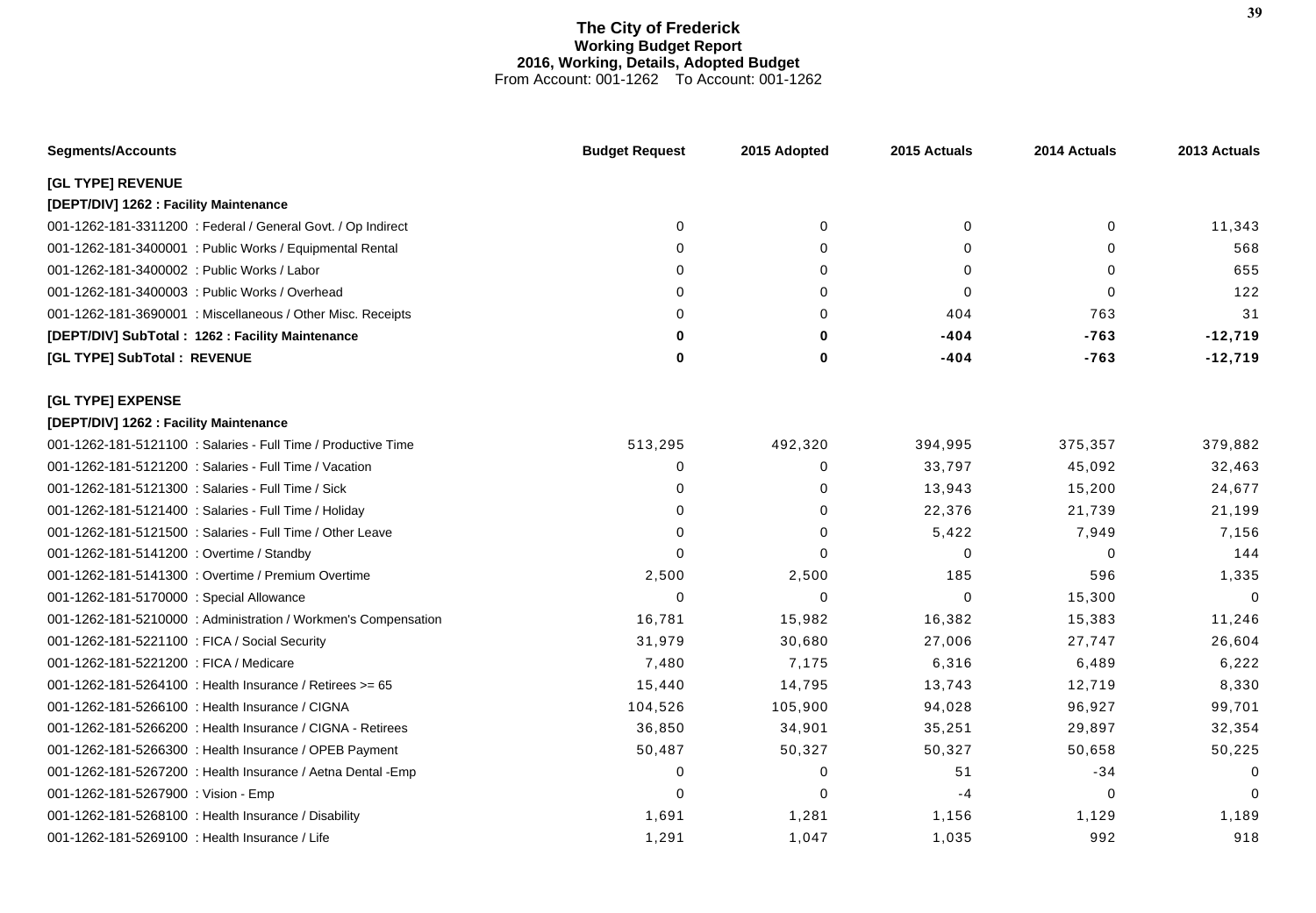| <b>Segments/Accounts</b>                                                                                                                                                                 |                                                                                                                                                                                                                                                                                                                                                                                                                                                                                 | <b>Budget Request</b> | 2015 Adopted                                                                              | 2015 Actuals | 2014 Actuals | 2013 Actuals |
|------------------------------------------------------------------------------------------------------------------------------------------------------------------------------------------|---------------------------------------------------------------------------------------------------------------------------------------------------------------------------------------------------------------------------------------------------------------------------------------------------------------------------------------------------------------------------------------------------------------------------------------------------------------------------------|-----------------------|-------------------------------------------------------------------------------------------|--------------|--------------|--------------|
|                                                                                                                                                                                          | 001-1262-181-5282500 : Retirement / 25 Year Plan                                                                                                                                                                                                                                                                                                                                                                                                                                | 122,328               | 125,962                                                                                   | 125,962      | 103,864      | 91,528       |
|                                                                                                                                                                                          | 001-1262-181-5283000 : Retirement / 30 Year Plan                                                                                                                                                                                                                                                                                                                                                                                                                                | 16,167                | 17,033                                                                                    | 17,033       | 29,615       | 28,810       |
|                                                                                                                                                                                          | 001-1262-181-5310100 : Supplies / General Supplies                                                                                                                                                                                                                                                                                                                                                                                                                              | 15,900                | 15,900                                                                                    | 14,714       | 14,746       | 13,627       |
| Type<br><b>RECURRING</b><br><b>RECURRING</b><br><b>RECURRING</b><br><b>RECURRING</b><br><b>RECURRING</b><br><b>RECURRING</b><br><b>RECURRING</b><br><b>RECURRING</b><br><b>RECURRING</b> | <b>Narrative</b><br>Maint.& Repair of 9 vehicles (oil, tires, engine, etc)<br>Blades, Bits, Drivers (Masonry, wood, metal)<br>Small hand & power tool replacement<br>Power hand tool repair parts<br>(3) replacement doors (1) building E-1, (2) building E-2 \$1000.00 each<br>Non-power hand tool replacement<br>Office Supplies & IT Repair/Maint.<br>Paint, Sealers, Adhesives, Stains, Solvents, Ect.<br>Fasteners (screws, Bolts, Nails, Anchors & DPW Fascility Projects |                       | Amount<br>5,000<br>2,200<br>500<br>500<br>3,000<br>400<br>800<br>1,000<br>2,500<br>15,900 |              |              |              |
|                                                                                                                                                                                          | 001-1262-181-5310300: Supplies / Clothing/Uniforms                                                                                                                                                                                                                                                                                                                                                                                                                              | 3,250                 | 2,750                                                                                     | 1,461        | 2,729        | 2,047        |
| Type<br><b>RECURRING</b><br><b>RECURRING</b>                                                                                                                                             | <b>Narrative</b><br>Boot 60% of Dept.<br>Uniform Replacement for 10 remaining POS \$200.00 each.                                                                                                                                                                                                                                                                                                                                                                                |                       | Amount<br>750<br>2,500<br>3,250                                                           |              |              |              |
| 001-1262-181-5330100 : Energy / Fuel & Oil                                                                                                                                               |                                                                                                                                                                                                                                                                                                                                                                                                                                                                                 | 13,000                | 13,000                                                                                    | 10,118       | 13,003       | 13,236       |
| Type<br><b>RECURRING</b>                                                                                                                                                                 | <b>Narrative</b><br>Monthly Fuel & Oil Cost (\$1083.00/month per Vehicle)                                                                                                                                                                                                                                                                                                                                                                                                       |                       | Amount<br>13,000<br>13,000                                                                |              |              |              |
|                                                                                                                                                                                          | 001-1262-181-5340000 : Administration / Chemicals                                                                                                                                                                                                                                                                                                                                                                                                                               | 600                   | 600                                                                                       | 500          | 0            | 500          |
| Type<br><b>RECURRING</b>                                                                                                                                                                 | <b>Narrative</b><br><b>Graffiti Removers/Construction Chemicals</b>                                                                                                                                                                                                                                                                                                                                                                                                             |                       | Amount<br>600<br>600                                                                      |              |              |              |
|                                                                                                                                                                                          | 001-1262-181-5410000: Administration / Professional Services                                                                                                                                                                                                                                                                                                                                                                                                                    | 600                   | 600                                                                                       | 764          | 570          | 484          |
| Type<br><b>RECURRING</b>                                                                                                                                                                 | <b>Narrative</b><br>Random drug/alcohol testing, DOT physicals, respirator fit test, & Towing.                                                                                                                                                                                                                                                                                                                                                                                  |                       | Amount<br>600<br>600                                                                      |              |              |              |
|                                                                                                                                                                                          | 001-1262-181-5520100 : Repair and Maint. Service / General Repair/Maint.                                                                                                                                                                                                                                                                                                                                                                                                        | 6,000                 | 6,000                                                                                     | 839          | 5,201        | 2,707        |
| Type<br><b>RECURRING</b><br><b>RECURRING</b><br><b>RECURRING</b>                                                                                                                         | <b>Narrative</b><br>Build. E-1 Repair services (Garage Doors, Glass Roof, HVAC, ect.)<br>Dept. Vehicle Repair, (9 vehicles)<br>Annual Service/Calibration of shop equipment                                                                                                                                                                                                                                                                                                     |                       | Amount<br>1,500<br>2,500<br>2,000<br>6,000                                                |              |              |              |
|                                                                                                                                                                                          | 001-1262-181-5520200: Repair and Maint. Service / Maintenance Contracts                                                                                                                                                                                                                                                                                                                                                                                                         | 0                     | 725                                                                                       | 0            | 0            | 741          |
|                                                                                                                                                                                          | 001-1262-181-5540200: Rentals / Equipment and Vehicles                                                                                                                                                                                                                                                                                                                                                                                                                          | 0                     | 0                                                                                         | 1,900        | 0            | 0            |
|                                                                                                                                                                                          | 001-1262-181-5570000 : Administration / Licenses/Permits                                                                                                                                                                                                                                                                                                                                                                                                                        | 0                     | 0                                                                                         | 0            | 100          | $\Omega$     |
|                                                                                                                                                                                          | 001-1262-181-5610100 : Communications / Telephone                                                                                                                                                                                                                                                                                                                                                                                                                               | 1,100                 | 525                                                                                       | 330          | 394          | 520          |
| Type<br><b>RECURRING</b><br><b>RECURRING</b>                                                                                                                                             | <b>Narrative</b><br>One office phone @ \$43.75 per month<br>cell phone/supervisor                                                                                                                                                                                                                                                                                                                                                                                               |                       | Amount<br>525<br>575<br>1,100                                                             |              |              |              |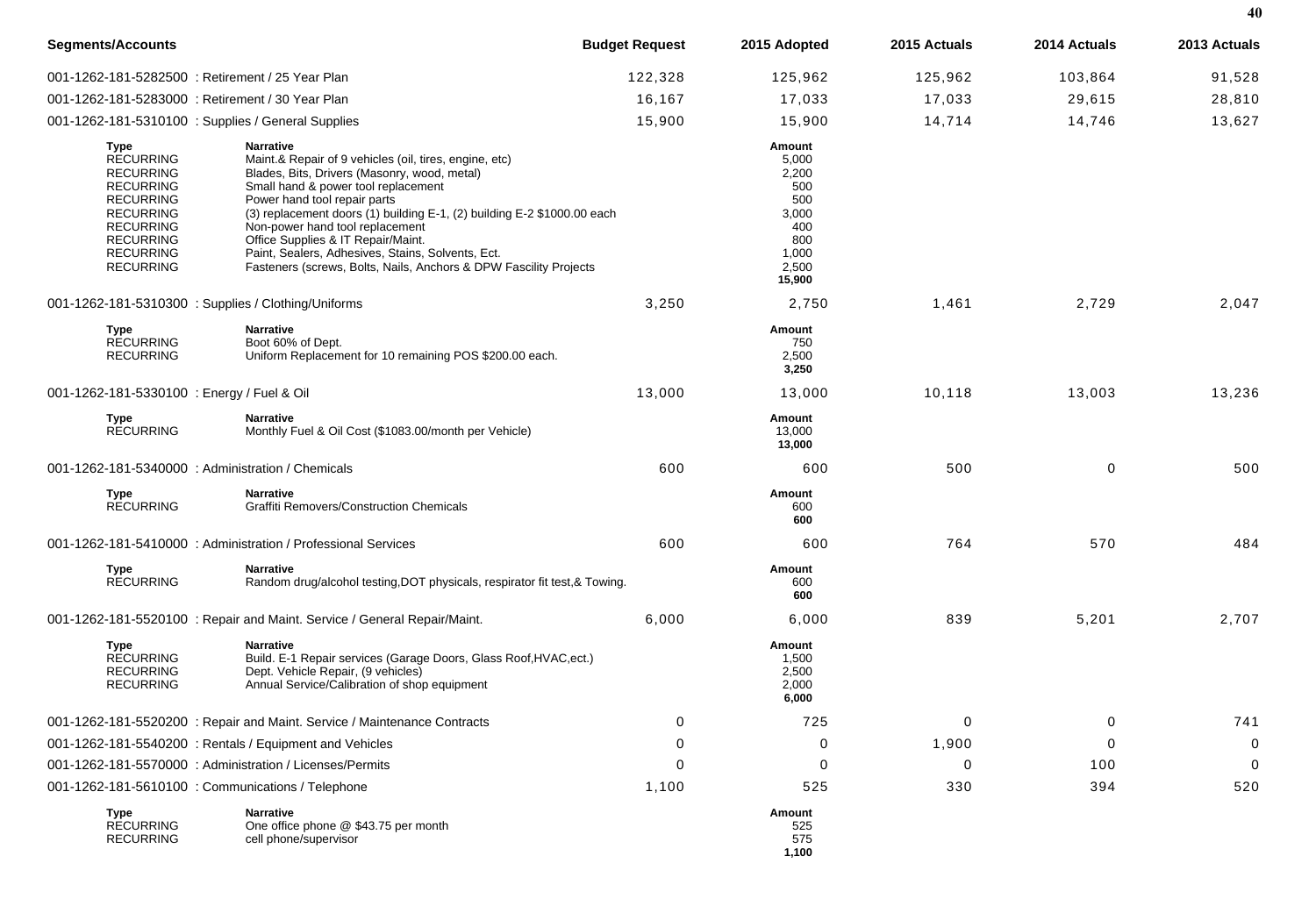| <b>Segments/Accounts</b>                       |                                                                                                                                                                                                   | <b>Budget Request</b> | 2015 Adopted                                 | 2015 Actuals | 2014 Actuals   | 2013 Actuals |
|------------------------------------------------|---------------------------------------------------------------------------------------------------------------------------------------------------------------------------------------------------|-----------------------|----------------------------------------------|--------------|----------------|--------------|
| 001-1262-181-5620100 : Travel / Transportation |                                                                                                                                                                                                   | 100                   | 100                                          | 4            | $\overline{7}$ | 6            |
| <b>Type</b><br><b>RECURRING</b>                | <b>Narrative</b><br>Travel tolls (for trans to and from training)                                                                                                                                 |                       | Amount<br>100<br>100                         |              |                |              |
| 001-1262-181-5623100 : Travel / Meals/Food     |                                                                                                                                                                                                   | 300                   | 300                                          | $\pmb{0}$    | 0              | 0            |
| <b>Type</b><br><b>RECURRING</b>                | <b>Narrative</b><br>Meals out of town seminars                                                                                                                                                    |                       | Amount<br>300<br>300                         |              |                |              |
|                                                | 001-1262-181-5650000 : Administration / Insurance                                                                                                                                                 | 13,839                | 11,628                                       | 12,711       | 11,825         | 12,238       |
| 001-1262-181-5740100 : Vehicles                |                                                                                                                                                                                                   | 0                     | 0                                            | 0            | 89,888         | 0            |
| <b>Type</b><br>ONE-TIME<br>ONE-TIME            | <b>Narrative</b><br>Replace 2001 Ford LD Pick up/with new Chevy 2500HD crew cab 4WD<br>Replace 2000 van #132/ with new Chevy 3500HD reg.cab/utility body, 4WD<br>Move to vehicle contingency fund |                       | Amount<br>40,000<br>40,000<br>$-80,000$<br>0 |              |                |              |
|                                                | [DEPT/DIV] SubTotal: 1262 : Facility Maintenance                                                                                                                                                  | 975,504               | 952,031                                      | 902,345      | 995,082        | 870,089      |
| [GL TYPE] SubTotal: EXPENSE                    |                                                                                                                                                                                                   | 975,504               | 952,031                                      | 902,345      | 995,082        | 870,089      |
| <b>Grand Total</b>                             |                                                                                                                                                                                                   | 975,504               | 952,031                                      | 901,941      | 994,319        | 857,370      |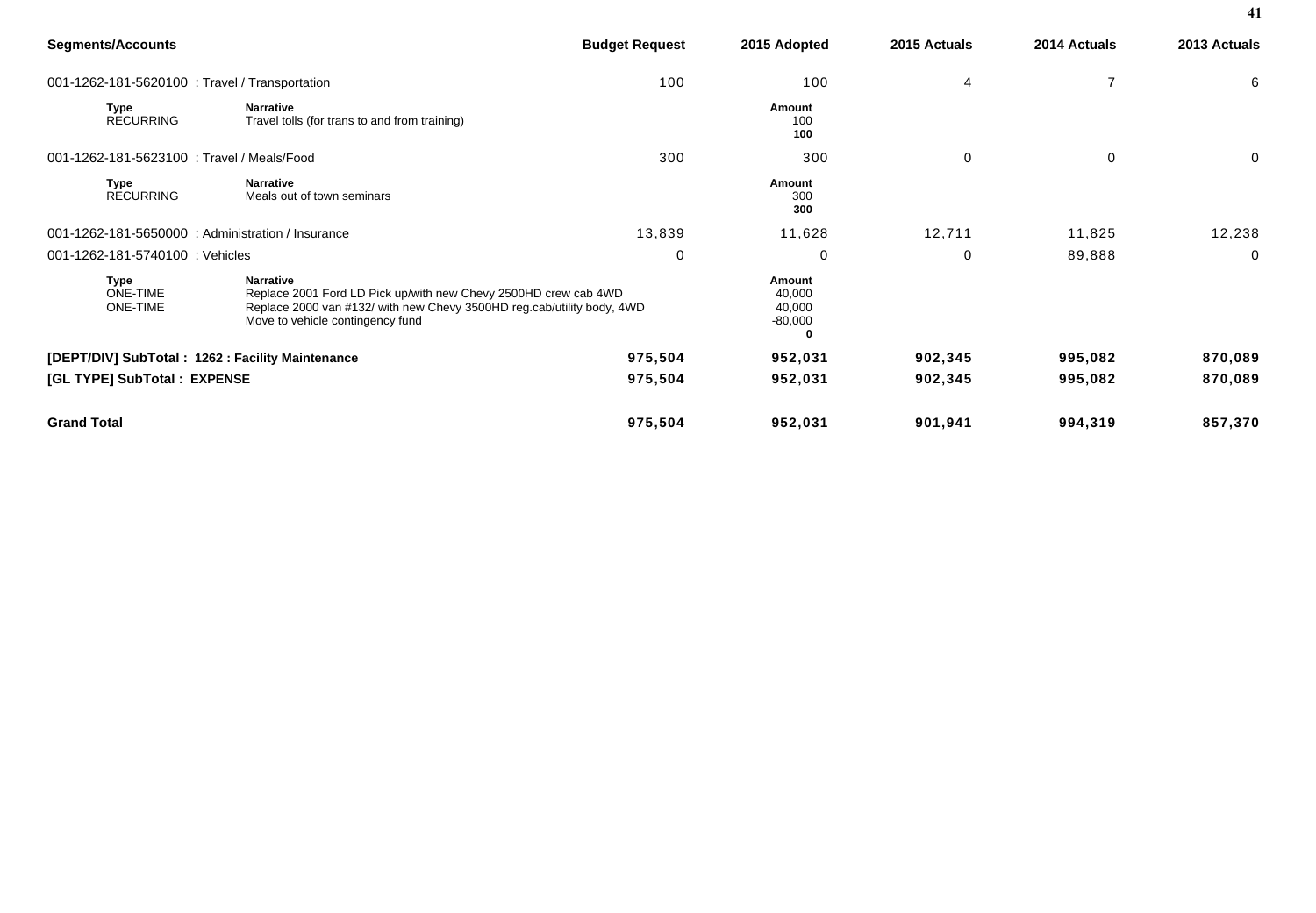# **The City of Frederick Working Budget Report 2016, Working, Details, Adopted Budget** From Account: 001-1263 To Account: 001-1263

| <b>Segments/Accounts</b>                       |                                                                          | <b>Budget Request</b> | 2015 Adopted | 2015 Actuals | 2014 Actuals | 2013 Actuals |
|------------------------------------------------|--------------------------------------------------------------------------|-----------------------|--------------|--------------|--------------|--------------|
| [GL TYPE] REVENUE                              |                                                                          |                       |              |              |              |              |
| [DEPT/DIV] 1263 : Asset Management             |                                                                          |                       |              |              |              |              |
|                                                | 001-1263-000-3930001: Capital Asset Disposition / Sale of Gen. Cap. Asse | 0                     | $\Omega$     | $\mathbf 0$  | 15,000       | $\Omega$     |
|                                                | 001-1263-181-3400004 : Concessions / City Hall Concessions               | $\Omega$              | $\Omega$     | 74           | 33           | 76           |
| 001-1263-181-3621001 : Rentals / Rents         |                                                                          | 250,000               | 250,000      | 270,495      | 270,758      | 277,892      |
|                                                | 001-1263-181-3621101 : Rents - Other Recreation / Adventist Property     | 10,000                | 12,000       | 10,055       | 10,374       | 11,629       |
|                                                | 001-1263-181-3690001 : Miscellaneous / Other Misc. Receipts              | 0                     | 0            | 0            | $\mathbf 1$  | 1,037        |
|                                                | [DEPT/DIV] SubTotal: 1263: Asset Management                              | $-260,000$            | $-262,000$   | $-280,624$   | $-296, 166$  | $-290,634$   |
| [GL TYPE] SubTotal: REVENUE                    |                                                                          | $-260,000$            | $-262,000$   | $-280,624$   | $-296,166$   | $-290,634$   |
| [GL TYPE] EXPENSE                              |                                                                          |                       |              |              |              |              |
| [DEPT/DIV] 1263 : Asset Management             |                                                                          |                       |              |              |              |              |
|                                                | 001-1263-181-5121100 : Salaries - Full Time / Productive Time            | 74,909                | 71,871       | 60,030       | 55,530       | 56,051       |
|                                                | 001-1263-181-5121200 : Salaries - Full Time / Vacation                   | 0                     | $\Omega$     | 5,127        | 7,041        | 5,763        |
|                                                | 001-1263-181-5121300 : Salaries - Full Time / Sick                       | 0                     | 0            | 2,777        | 2,354        | 2,104        |
|                                                | 001-1263-181-5121400 : Salaries - Full Time / Holiday                    | 0                     | $\Omega$     | 3,280        | 3,164        | 3,144        |
|                                                | 001-1263-181-5121500 : Salaries - Full Time / Other Leave                | 0                     | $\Omega$     | 687          | 1,048        | 1,070        |
|                                                | 001-1263-181-5150000: Administration / Salaries - Perm Part Time         | $\Omega$              | $\Omega$     | 0            | 0            | 7,053        |
| 001-1263-181-5170000 : Special Allowance       |                                                                          | 0                     | 0            | 0            | 1,500        | $\mathbf 0$  |
|                                                | 001-1263-181-5210000: Administration / Workmen's Compensation            | 4,199                 | 3,999        | 4,097        | 3,850        | 2,814        |
| 001-1263-181-5221100 : FICA / Social Security  |                                                                          | 4,644                 | 4,456        | 4,174        | 4,117        | 4,403        |
| 001-1263-181-5221200 : FICA / Medicare         |                                                                          | 1,086                 | 1,042        | 976          | 963          | 1,030        |
|                                                | 001-1263-181-5264100 : Health Insurance / Retirees >= 65                 | 6,750                 | 6,360        | 5,959        | 5,291        | 4,880        |
|                                                | 001-1263-181-5266100 : Health Insurance / CIGNA                          | 14,137                | 13,378       | 12,882       | 12,581       | 12,475       |
|                                                | 001-1263-181-5266300 : Health Insurance / OPEB Payment                   | 11,474                | 8,987        | 8,987        | 9,046        | 8,968        |
|                                                | 001-1263-181-5268100 : Health Insurance / Disability                     | 231                   | 174          | 180          | 175          | 174          |
| 001-1263-181-5269100 : Health Insurance / Life |                                                                          | 245                   | 197          | 196          | 193          | 192          |
|                                                | 001-1263-181-5282500: Retirement / 25 Year Plan                          | 2,576                 | 2,665        | 2,665        | 11,540       | 11,441       |
|                                                | 001-1263-181-5283000: Retirement / 30 Year Plan                          | 11,499                | 12,087       | 12,087       | 7,051        | 6,859        |
|                                                | 001-1263-181-5310100 : Supplies / General Supplies                       | 24,800                | 25,350       | 25,307       | 23,936       | 11,195       |
| <b>Type</b>                                    | <b>Narrative</b>                                                         |                       | Amount       |              |              |              |

RECURRING Roofing; Locks/Hardware; Ceiling Tiles; Paint; Light Bulbs; Filters 10,000 Roofing; 10,000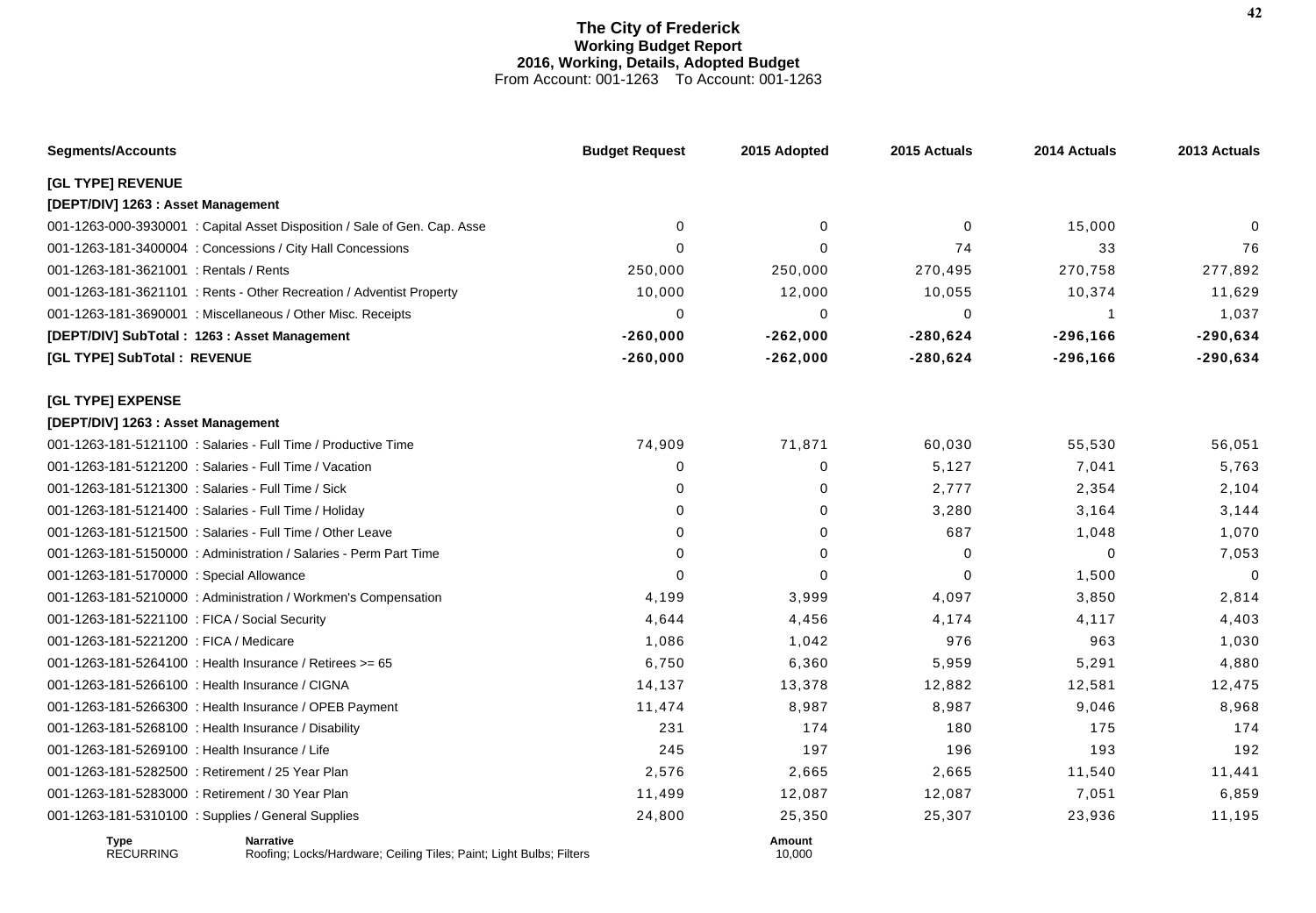| <b>Segments/Accounts</b>                                                                                                                         |                                                                                                                                                                                                                                                                                                                           | <b>Budget Request</b> | 2015 Adopted                                                                    | 2015 Actuals | 2014 Actuals | 2013 Actuals |
|--------------------------------------------------------------------------------------------------------------------------------------------------|---------------------------------------------------------------------------------------------------------------------------------------------------------------------------------------------------------------------------------------------------------------------------------------------------------------------------|-----------------------|---------------------------------------------------------------------------------|--------------|--------------|--------------|
| <b>RECURRING</b><br><b>RECURRING</b>                                                                                                             | Office supplies<br>Misc parts (HVAC Systems: Belts, Bearings, etc.) for various facilities under 1263 - City<br>Hall, Marc Train Station, Trinity School, and Fishing Creek. Two thru wall units for TS.                                                                                                                  |                       | 500<br>10,000                                                                   |              |              |              |
| <b>RECURRING</b>                                                                                                                                 | Janitorial supplies (CH & MARC)                                                                                                                                                                                                                                                                                           |                       | 4,300<br>$\Omega$<br>24,800                                                     |              |              |              |
| 001-1263-181-5310300: Supplies / Clothing/Uniforms                                                                                               |                                                                                                                                                                                                                                                                                                                           | 0                     | 150                                                                             | 115          | 23           | 95           |
| 001-1263-181-5330100 : Energy / Fuel & Oil                                                                                                       |                                                                                                                                                                                                                                                                                                                           | 800                   | 800                                                                             | $\mathbf 0$  | $\Omega$     | $\Omega$     |
| 001-1263-181-5330200 : Energy / Electricity                                                                                                      |                                                                                                                                                                                                                                                                                                                           | 110,000               | 110,000                                                                         | 105,121      | 109,644      | 112,102      |
| 001-1263-181-5330300 : Energy / Natural Gas                                                                                                      |                                                                                                                                                                                                                                                                                                                           | 12,000                | 12,000                                                                          | 13,183       | 14,285       | 9,537        |
| 001-1263-181-5330400 : Energy / Heating Fuel                                                                                                     |                                                                                                                                                                                                                                                                                                                           | 600                   | 600                                                                             | 1,114        | $\mathbf 0$  | 1,918        |
|                                                                                                                                                  | 001-1263-181-5410000 : Administration / Professional Services                                                                                                                                                                                                                                                             | 15,000                | 60,000                                                                          | 45,618       | 4,873        | 15,551       |
| Type<br><b>RECURRING</b>                                                                                                                         | <b>Narrative</b><br>Appraisals                                                                                                                                                                                                                                                                                            |                       | Amount<br>15,000<br>15,000                                                      |              |              |              |
|                                                                                                                                                  | 001-1263-181-5510200 : Cleaning Services / Custodial Services                                                                                                                                                                                                                                                             | 49,000                | 49,000                                                                          | 23,252       | 40,327       | 40,669       |
| Type<br><b>RECURRING</b><br><b>RECURRING</b>                                                                                                     | <b>Narrative</b><br>Cleaning at City Hall 3x per week (to include up to 4 emergency cleanings) CH<br>Cleaning at MARC Train Station 2x per day 5x per week (to include up to 4 emergency<br>cleanings)                                                                                                                    |                       | Amount<br>31,000<br>18,000                                                      |              |              |              |
|                                                                                                                                                  |                                                                                                                                                                                                                                                                                                                           |                       | 49,000                                                                          |              |              |              |
|                                                                                                                                                  | 001-1263-181-5520100 : Repair and Maint. Service / General Repair/Maint.                                                                                                                                                                                                                                                  | 35,925                | 128,250                                                                         | 30,978       | 335,429      | 97,470       |
| Type<br><b>RECURRING</b><br><b>RECURRING</b><br><b>RECURRING</b><br><b>RECURRING</b><br><b>RECURRING</b><br><b>RECURRING</b><br><b>RECURRING</b> | Narrative<br>Roof Repair<br>Sprinkler Repair<br>Locks/Security, Doors/Hardware, Glass Replacement<br>Plumbing/Electrical<br>Cleaning of Heat Exchanger Plates at City Hall<br>Backflow Preventer Annual Inspections at City Hall, Delaplaine Center and Civil War<br>Museum<br>Master plumber services for Trinity school |                       | Amount<br>7,000<br>5,500<br>6,000<br>2,500<br>8,000<br>1,925<br>5,000<br>35,925 |              |              |              |
|                                                                                                                                                  | 001-1263-181-5520200: Repair and Maint. Service / Maintenance Contracts                                                                                                                                                                                                                                                   | 21.517                | 20,929                                                                          | 10,569       | 13,323       | 12,117       |
| Type<br><b>RECURRING</b>                                                                                                                         | <b>Narrative</b><br>Elevator Maintenance (CH, CWM; Annual Smoke Detector & Recall Testing; Fire Alarm                                                                                                                                                                                                                     |                       | Amount<br>8,000                                                                 |              |              |              |
| <b>RECURRING</b><br><b>RECURRING</b><br><b>RECURRING</b>                                                                                         | Testing; Sprinkler Inspections; Security Monitoring CH & MARC; AED Maintenance @ CH<br>Exterminating (termite and pest control) for various facilities<br>Water Treatment for Boiler/Cooling Tower @ CH<br>Annual UPS & Leibert Maintenance                                                                               |                       | 1,920<br>1,197<br>10,400<br>21,517                                              |              |              |              |
|                                                                                                                                                  | 001-1263-181-5540200: Rentals / Equipment and Vehicles                                                                                                                                                                                                                                                                    | 1,000                 | 1,000                                                                           | 0            | 0            | 1,706        |
| <b>Type</b><br>ONE-TIME                                                                                                                          | Narrative<br>Lift rental, etc.                                                                                                                                                                                                                                                                                            |                       | Amount<br>1,000<br>1,000                                                        |              |              |              |
|                                                                                                                                                  | 001-1263-181-5560100 : Property Services / Water/Sewer Service                                                                                                                                                                                                                                                            | 1,000                 | 1,000                                                                           | 1,395        | 2,243        | 1,177        |
|                                                                                                                                                  | 001-1263-181-5561100 : Property Services / Storm Water Mgmt Service                                                                                                                                                                                                                                                       | 500                   | 500                                                                             | 348          | 419          | 640          |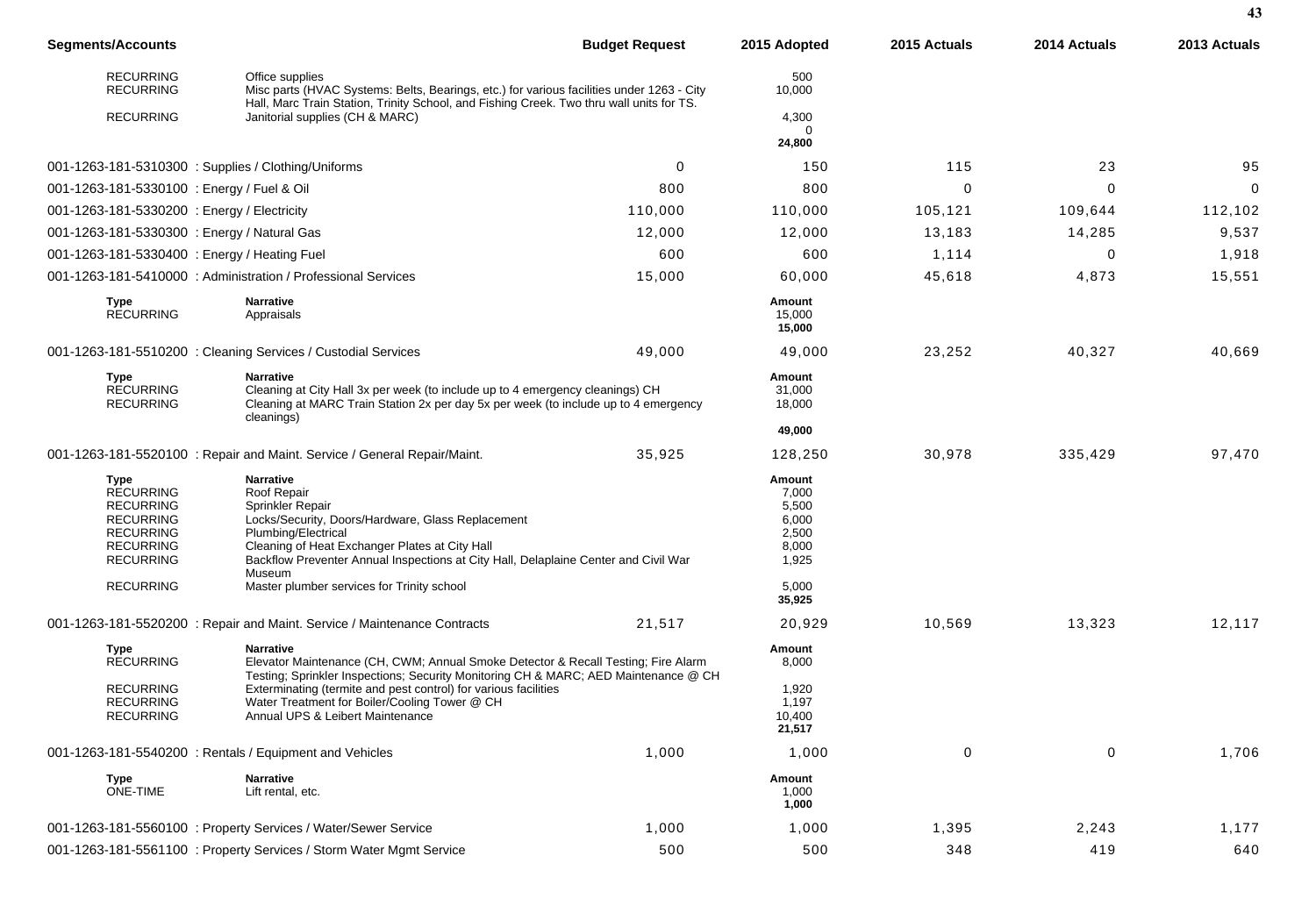| <b>Segments/Accounts</b>                               |                                                                                                                                                                 | <b>Budget Request</b> | 2015 Adopted                                         | 2015 Actuals | 2014 Actuals | 2013 Actuals |
|--------------------------------------------------------|-----------------------------------------------------------------------------------------------------------------------------------------------------------------|-----------------------|------------------------------------------------------|--------------|--------------|--------------|
|                                                        | 001-1263-181-5562100 : Property Services / Solid Waste Benefit Charg                                                                                            | 5,085                 | 5,080                                                | 5,088        | 4,955        | 5,080        |
| 001-1263-181-5590000 : Administration / Taxes          |                                                                                                                                                                 | 14,434                | 4,674                                                | 10,169       | 15,450       | 4,630        |
| <b>Type</b><br><b>RECURRING</b>                        | <b>Narrative</b><br>21-434442 - 9523 Gambrill Park Road<br>02-024098 - New Design Road<br>02-589823 - 212 S. Jefferson Street<br>21-589820 - Gambrill Park Road |                       | Amount<br>2,344<br>5,994<br>4,134<br>1,962<br>14,434 |              |              |              |
| 001-1263-181-5610100 : Communications / Telephone      |                                                                                                                                                                 | 5,500                 | 5,500                                                | 4,016        | 5,606        | 4,876        |
| <b>Type</b><br><b>RECURRING</b>                        | <b>Narrative</b><br>land lines, elevator fire lines, cell phone                                                                                                 |                       | Amount<br>5,500<br>5,500                             |              |              |              |
| 001-1263-181-5610200 : Communications / Postage        |                                                                                                                                                                 | 150                   | 150                                                  | 103          | 57           | 35           |
| <b>Type</b>                                            | <b>Narrative</b><br>Postage necessary for letters, mailings, etc.                                                                                               |                       | Amount<br>150<br>150                                 |              |              |              |
| 001-1263-181-5620100 : Travel / Transportation         |                                                                                                                                                                 | 100                   | 100                                                  | 0            | 41           | 20           |
| <b>Type</b><br><b>RECURRING</b>                        | <b>Narrative</b><br>Response to emergencies after hours / Parking fees for annual facilities conference                                                         |                       | Amount<br>100<br>100                                 |              |              |              |
| 001-1263-181-5621100 : Travel / Dues/Registration Fees |                                                                                                                                                                 | 0                     | $\mathbf 0$                                          | 110          | 219          | 0            |
| 001-1263-181-5630000 : Advertising                     |                                                                                                                                                                 | 0                     | $\Omega$                                             | 0            | $\mathbf 0$  | 467          |
| 001-1263-181-5650000 : Administration / Insurance      |                                                                                                                                                                 | 28,162                | 27,035                                               | 27,668       | 26,204       | 10,939       |
| [DEPT/DIV] SubTotal: 1263: Asset Management            |                                                                                                                                                                 | 457,323               | 577,334                                              | 428,258      | 722,478      | 458,645      |
| [GL TYPE] SubTotal: EXPENSE                            |                                                                                                                                                                 | 457,323               | 577,334                                              | 428,258      | 722,478      | 458,645      |
| <b>Grand Total</b>                                     |                                                                                                                                                                 | 197,323               | 315,334                                              | 147,634      | 426,312      | 168,011      |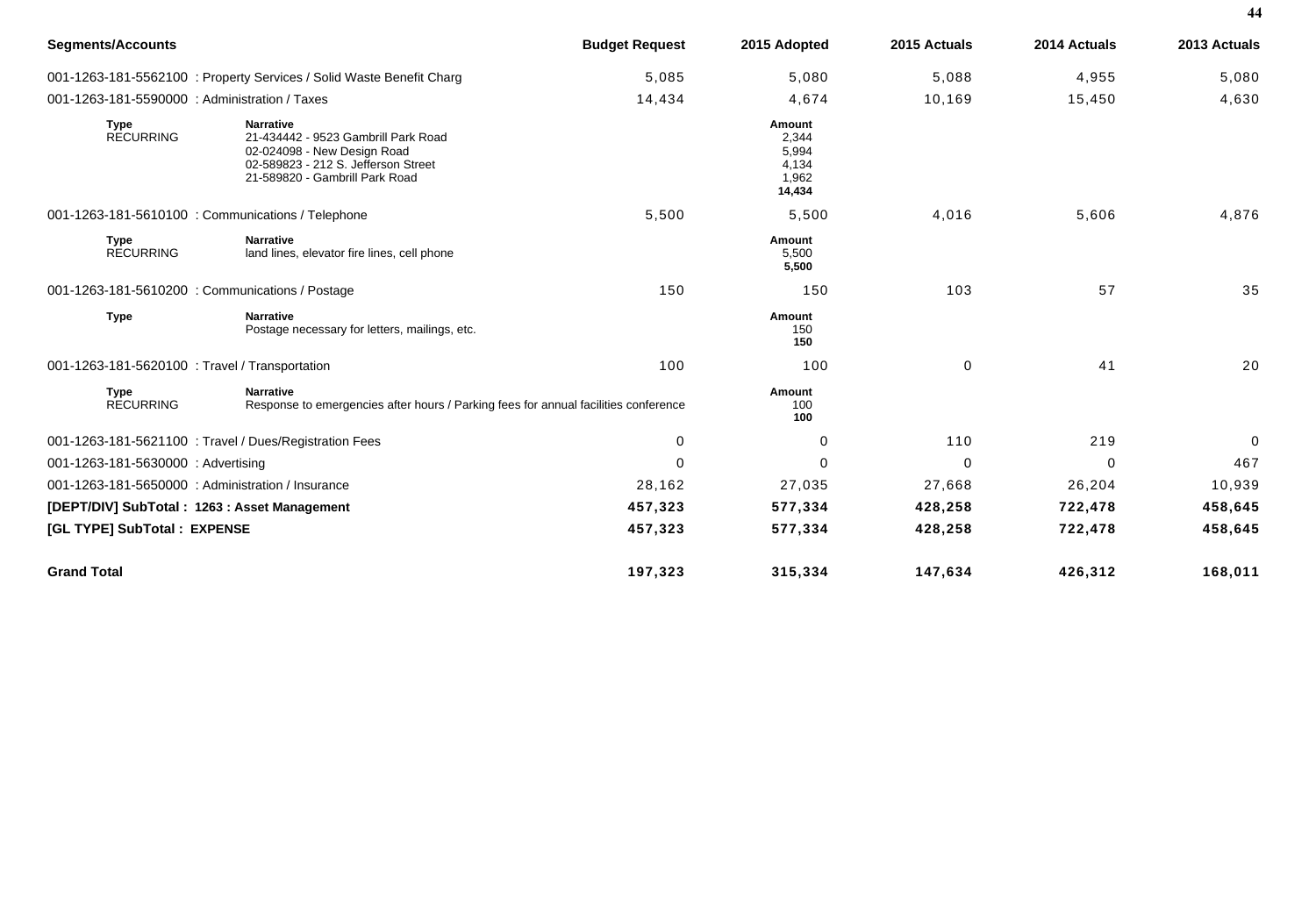# **The City of Frederick Working Budget Report 2016, Working, Details, Adopted Budget** From Account: 001-1264 To Account: 001-1264

| <b>Segments/Accounts</b>                                         |                                                                                                                                                                                                                                                            | <b>Budget Request</b> | 2015 Adopted                      | 2015 Actuals | 2014 Actuals | 2013 Actuals |
|------------------------------------------------------------------|------------------------------------------------------------------------------------------------------------------------------------------------------------------------------------------------------------------------------------------------------------|-----------------------|-----------------------------------|--------------|--------------|--------------|
| [GL TYPE] EXPENSE                                                |                                                                                                                                                                                                                                                            |                       |                                   |              |              |              |
| [DEPT/DIV] 1264 : Municipal Annex                                |                                                                                                                                                                                                                                                            |                       |                                   |              |              |              |
|                                                                  | 001-1264-181-5310100 : Supplies / General Supplies                                                                                                                                                                                                         | 10,750                | 10.750                            | 8,126        | 6,451        | 6,277        |
| Type<br><b>RECURRING</b><br><b>RECURRING</b><br><b>RECURRING</b> | <b>Narrative</b><br>Light Bulbs/Fixtures; Paint; Ceiling Tiles; Locks/Hardware; and Roof Supplies (Caulk)<br><b>Janitorial Supplies</b><br>Miscellaneous HVAC Supplies (Filters, switches, blowers, etc.) The system is aging and<br>will need more parts. |                       | Amount<br>2,700<br>3,850<br>4,200 |              |              |              |
|                                                                  |                                                                                                                                                                                                                                                            |                       | 10,750                            |              |              |              |
| 001-1264-181-5330200 : Energy / Electricity                      |                                                                                                                                                                                                                                                            | 50,000                | 50,000                            | 54,053       | 57,911       | 52,862       |
|                                                                  | 001-1264-181-5510200 : Cleaning Services / Custodial Services                                                                                                                                                                                              | 30,000                | 30,000                            | 13,279       | 25,900       | 26,159       |
| <b>Type</b><br><b>RECURRING</b>                                  | <b>Narrative</b><br>Cleaning (including 4 emergency cleanings)                                                                                                                                                                                             |                       | Amount<br>30,000<br>30,000        |              |              |              |
|                                                                  | 001-1264-181-5520100 : Repair and Maint. Service / General Repair/Maint.                                                                                                                                                                                   | 34,000                | 11,000                            | 19,766       | 8,004        | 4,612        |
| <b>Type</b><br><b>RECURRING</b><br><b>RECURRING</b>              | <b>Narrative</b><br>Plumbing/Electrical/HVAC (2 thru wall units; backflow preventer annual inspections<br>Roof Repair; Doors/Locks/Hardware; Glass Replacement; Security Equipment Repair;<br>Sprinkler Repair                                             |                       | Amount<br>7,000<br>5,000          |              |              |              |
| <b>ONE-TIME</b>                                                  | Upgrade automated HVAC System Software.                                                                                                                                                                                                                    |                       | 22,000<br>34,000                  |              |              |              |
|                                                                  | 001-1264-181-5520200 : Repair and Maint. Service / Maintenance Contracts                                                                                                                                                                                   | 13,101                | 13,101                            | 8,850        | 3,383        | 3,234        |
| <b>Type</b><br><b>RECURRING</b>                                  | <b>Narrative</b><br>Elevator Maintenance; Annual Smoke & Recall Testing; Fire Alarm Testing; Security<br>Monitoring; AED Maintenance; Sprinkler Inspections                                                                                                |                       | Amount<br>4,725                   |              |              |              |
| <b>RECURRING</b>                                                 | Exterminating<br>HVAC Equipment Service Agreement - Includes rooftop unit Spring & Fall Maintenance;<br>Mid Summer Maintenance, Mid Winter Maintenance; and Building Automation Control<br>Services                                                        |                       | 420<br>7,956                      |              |              |              |
|                                                                  |                                                                                                                                                                                                                                                            |                       | 13,101                            |              |              |              |
|                                                                  | 001-1264-181-5540100 : Rentals / Land and Buildings                                                                                                                                                                                                        | 270,000               | 270,000                           | 270,000      | 270,000      | 270,000      |
|                                                                  | 001-1264-181-5560100: Property Services / Water/Sewer Service                                                                                                                                                                                              | 4,500                 | 4,500                             | 5,706        | 4,515        | 4,359        |
|                                                                  | 001-1264-181-5561100 : Property Services / Storm Water Mgmt Service                                                                                                                                                                                        | 300                   | 300                               | 257          | 196          | 267          |
|                                                                  | 001-1264-181-5562100 : Property Services / Solid Waste Benefit Charg                                                                                                                                                                                       | 168                   | 168                               | 168          | 168          | 168          |
|                                                                  | 001-1264-181-5650000 : Administration / Insurance                                                                                                                                                                                                          | 6,164                 | 5,756                             | 5,750        | 5,560        | 3,083        |
| [DEPT/DIV] SubTotal: 1264: Municipal Annex                       |                                                                                                                                                                                                                                                            | 418,983               | 395,575                           | 385,955      | 382,088      | 371,021      |
| [GL TYPE] SubTotal: EXPENSE                                      |                                                                                                                                                                                                                                                            | 418.983               | 395,575                           | 385.955      | 382.088      | 371,021      |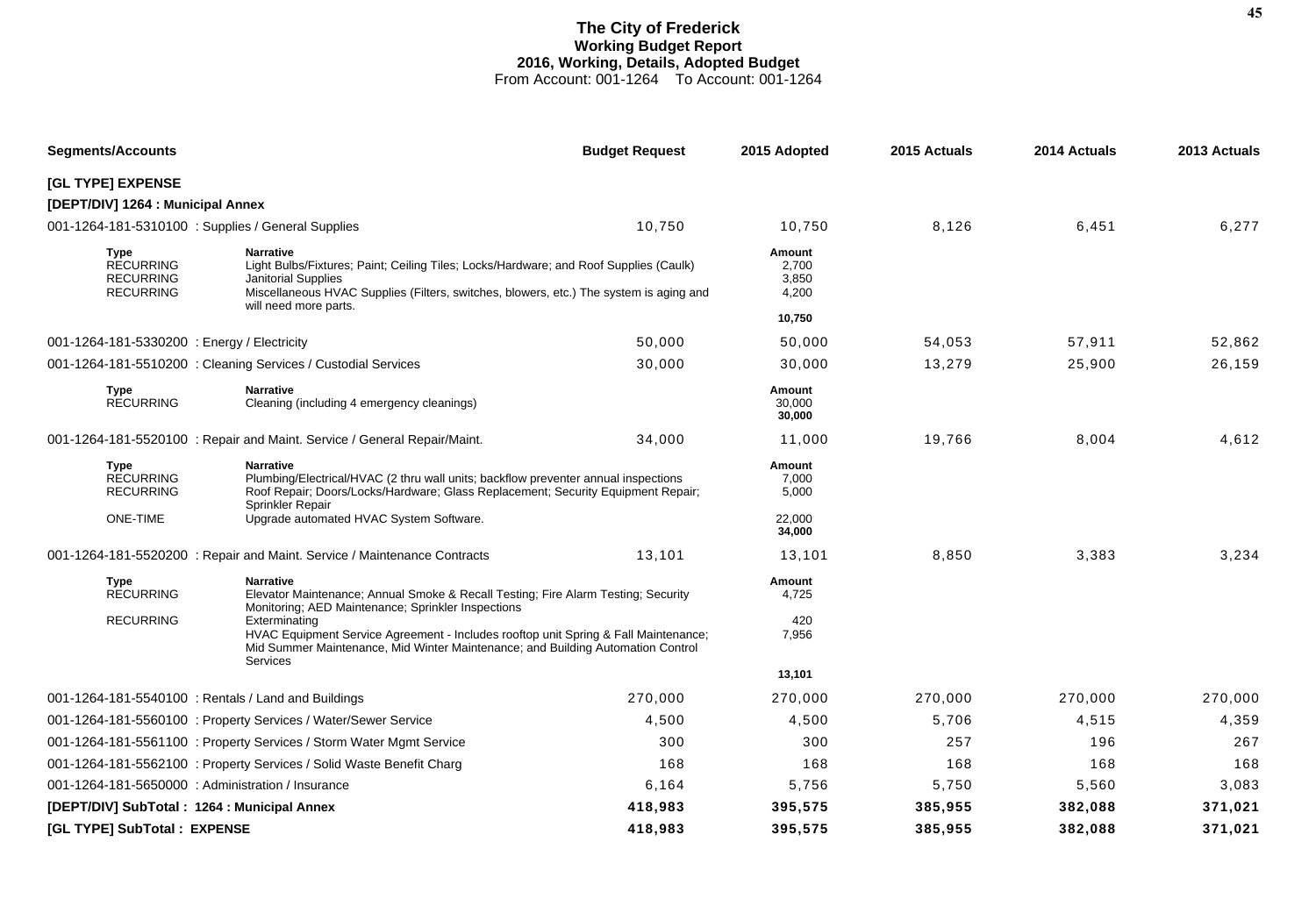| <b>Segments/Accounts</b> | <b>Budget Request</b> | 2015 Adopted | 2015 Actuals | 2014 Actuals | 2013 Actuals |
|--------------------------|-----------------------|--------------|--------------|--------------|--------------|
| <b>Grand Total</b>       | 418.983               | 395.575      | 385.955      | 382.088      | 371,021      |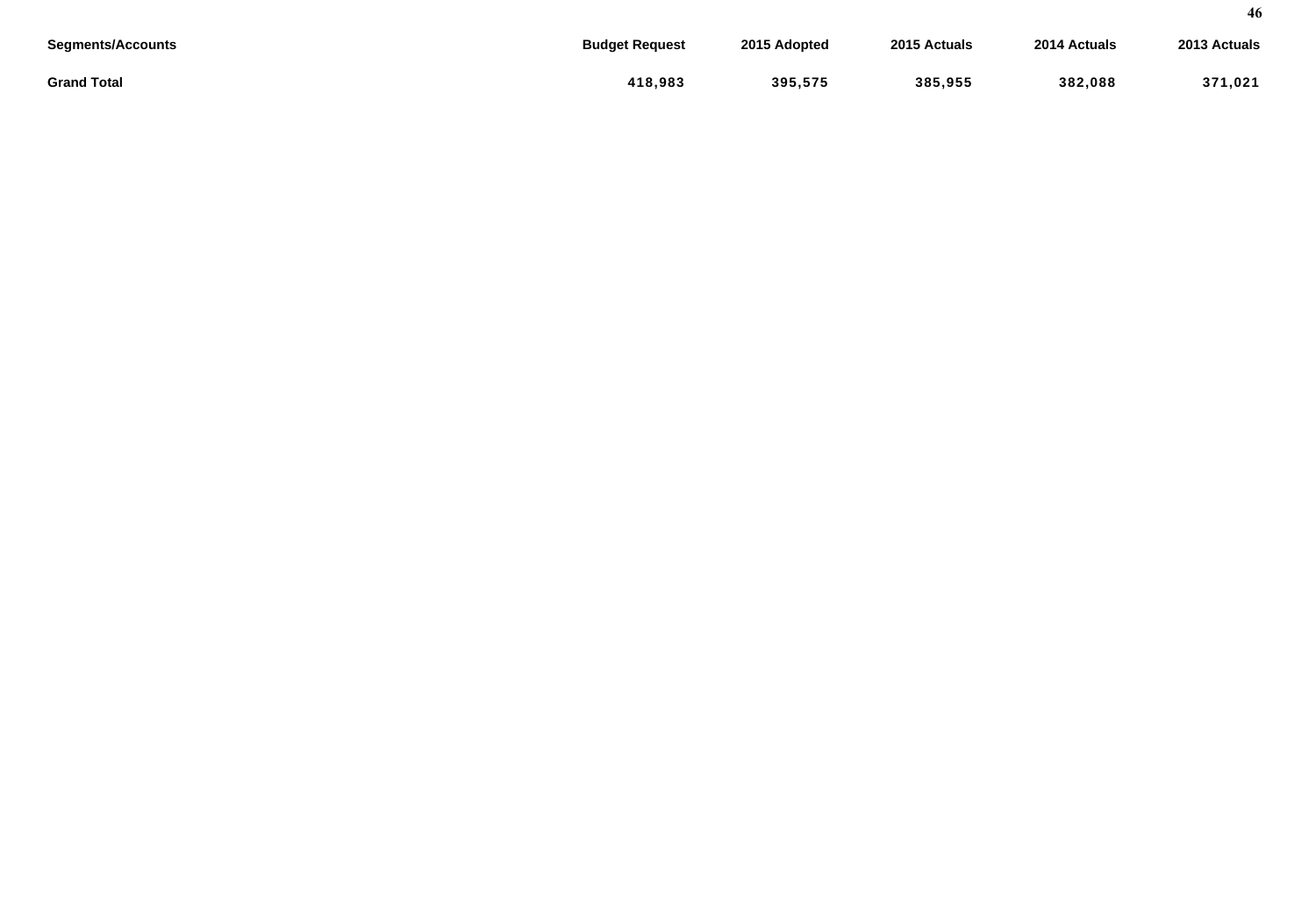# **The City of Frederick Working Budget Report 2016, Working, Details, Adopted Budget** From Account: 001-1271 To Account: 001-1271

| <b>Segments/Accounts</b>                                                                                       |                                                                                                                          | <b>Budget Request</b> | 2015 Adopted                                                     | 2015 Actuals | 2014 Actuals | 2013 Actuals |
|----------------------------------------------------------------------------------------------------------------|--------------------------------------------------------------------------------------------------------------------------|-----------------------|------------------------------------------------------------------|--------------|--------------|--------------|
| [GL TYPE] EXPENSE                                                                                              |                                                                                                                          |                       |                                                                  |              |              |              |
| [DEPT/DIV] 1271 : Community Promotion                                                                          |                                                                                                                          |                       |                                                                  |              |              |              |
|                                                                                                                | 001-1271-191-5310100 : Supplies / General Supplies                                                                       | $\mathbf 0$           | 0                                                                | 346          | 788          | 0            |
|                                                                                                                | 001-1271-191-5410000: Administration / Professional Services                                                             | 6,000                 | 6,000                                                            | 6,252        | 7,002        | 5,110        |
| <b>Type</b>                                                                                                    | <b>Narrative</b><br><b>Carillonneur Remuneration</b>                                                                     |                       | Amount<br>6,000<br>6,000                                         |              |              |              |
|                                                                                                                | 001-1271-191-5520100 : Repair and Maint. Service / General Repair/Maint.                                                 | 2,150                 | 2,150                                                            | 0            | 2,150        | 2,075        |
| <b>Type</b>                                                                                                    | <b>Narrative</b><br><b>Carillon Maintenance</b>                                                                          |                       | Amount<br>2,150<br>2,150                                         |              |              |              |
|                                                                                                                | 001-1271-191-5540100 : Rentals / Land and Buildings                                                                      | 0                     | $\Omega$                                                         | 88           | 231          | 203          |
|                                                                                                                | 001-1271-191-5540200: Rentals / Equipment and Vehicles                                                                   | 0                     | $\Omega$                                                         | 0            | 1,881        | $\Omega$     |
|                                                                                                                | 001-1271-191-5570000: Administration / Licenses/Permits                                                                  | 2,150                 | 2,150                                                            | 2,440        | 2,363        | 2,299        |
|                                                                                                                | 001-1271-191-5640000: Administration / Printing & Binding                                                                | $\Omega$              | $\Omega$                                                         | 0            | 0            | 40           |
|                                                                                                                | 001-1271-191-5650000 : Administration / Insurance                                                                        | 220                   | 193                                                              | 195          | 186          | 172          |
|                                                                                                                | 001-1271-191-5660000 : Administration / Donations                                                                        | 94,000                | 70,000                                                           | 65,000       | 65,000       | 55,000       |
| <b>Type</b><br><b>RECURRING</b><br><b>RECURRING</b><br><b>RECURRING</b><br><b>RECURRING</b><br><b>ONE-TIME</b> | <b>Narrative</b><br>Delaplaine<br><b>Flowers over Frederick</b><br><b>NACs</b><br>Child Advocacy Center<br>Safe and Sane |                       | Amount<br>50,000<br>10,000<br>25,000<br>5,000<br>4,000<br>94,000 |              |              |              |
|                                                                                                                | [DEPT/DIV] SubTotal: 1271: Community Promotion                                                                           | 104,520               | 80,493                                                           | 74,321       | 79,601       | 64,899       |
| [GL TYPE] SubTotal: EXPENSE                                                                                    |                                                                                                                          | 104,520               | 80,493                                                           | 74,321       | 79,601       | 64,899       |
| <b>Grand Total</b>                                                                                             |                                                                                                                          | 104,520               | 80,493                                                           | 74,321       | 79,601       | 64,899       |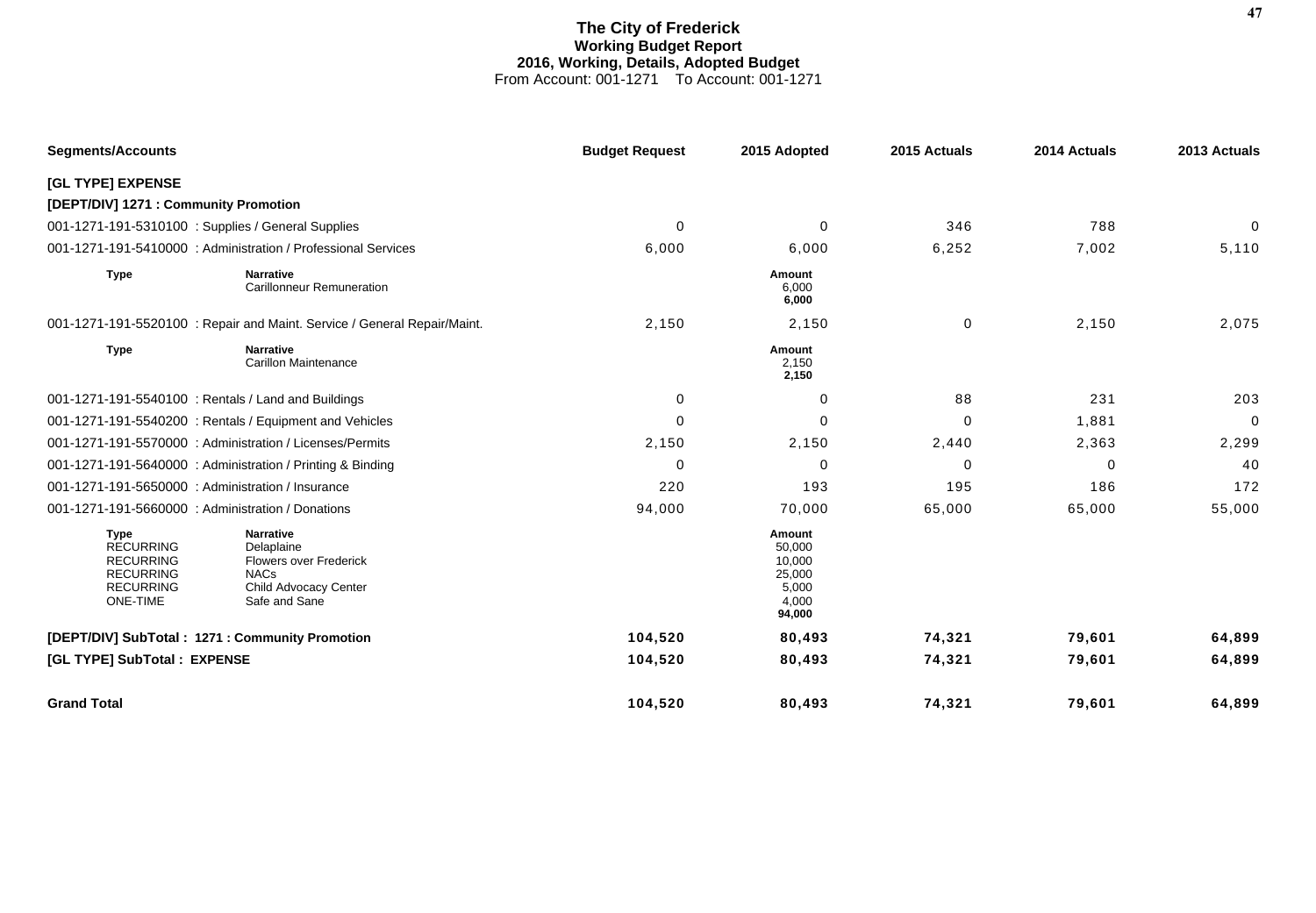# **The City of Frederick Working Budget Report 2016, Working, Details, Adopted Budget** From Account: 001-1272 To Account: 001-1272

| <b>Segments/Accounts</b>                                                | <b>Budget Request</b> | 2015 Adopted | 2015 Actuals | 2014 Actuals | 2013 Actuals |
|-------------------------------------------------------------------------|-----------------------|--------------|--------------|--------------|--------------|
| [GL TYPE] EXPENSE                                                       |                       |              |              |              |              |
| [DEPT/DIV] 1272 : Special Events                                        |                       |              |              |              |              |
| 001-1272-192-5121100 : Salaries - Full Time / Productive Time           | 125,524               | 120,130      | 103,958      | 92,291       | 96,478       |
| 001-1272-192-5121200 : Salaries - Full Time / Vacation                  | 0                     | 0            | 6,045        | 6,503        | 5,850        |
| 001-1272-192-5121300 : Salaries - Full Time / Sick                      | 0                     | $\Omega$     | 3,409        | 9,950        | 2,630        |
| 001-1272-192-5121400 : Salaries - Full Time / Holiday                   | 0                     | 0            | 5,195        | 4,925        | 5,179        |
| 001-1272-192-5121500 : Salaries - Full Time / Other Leave               | $\Omega$              | $\Omega$     | 1,299        | 1,661        | 2,162        |
| 001-1272-192-5141300 : Overtime / Premium Overtime                      | $\Omega$              | $\Omega$     | 0            | 0            | 222          |
| 001-1272-192-5160000 : Salaries - Seasonal                              | 0                     | $\Omega$     | 0            | 6,098        | $\Omega$     |
| 001-1272-192-5170000 : Special Allowance                                | O                     | $\Omega$     | $\Omega$     | 3,375        | $\Omega$     |
| 001-1272-192-5210000: Administration / Workmen's Compensation           | 652                   | 621          | 637          | 596          | 437          |
| 001-1272-192-5221100 : FICA / Social Security                           | 7.783                 | 7,448        | 6,562        | 7,316        | 6,941        |
| 001-1272-192-5221200 : FICA / Medicare                                  | 1,820                 | 1,742        | 1,535        | 1,711        | 1,624        |
| 001-1272-192-5264100 : Health Insurance / Retirees >= 65                | 4,208                 | 3,993        | 3,728        | 3,386        | 3,165        |
| 001-1272-192-5266100 : Health Insurance / CIGNA                         | 23,318                | 22,082       | 21,231       | 22,247       | 24,242       |
| 001-1272-192-5266300 : Health Insurance / OPEB Payment                  | 11,474                | 13,480       | 13,480       | 13,569       | 13,452       |
| 001-1272-192-5267200 : Health Insurance / Aetna Dental - Emp            | 0                     | 0            | 0            | 4            | $\Omega$     |
| 001-1272-192-5267900 : Vision - Emp                                     | $\Omega$              | $\Omega$     | 0            | -1           | $\Omega$     |
| 001-1272-192-5268100 : Health Insurance / Disability                    | 407                   | 314          | 312          | 303          | 297          |
| 001-1272-192-5269100 : Health Insurance / Life                          | 317                   | 258          | 256          | 251          | 248          |
| 001-1272-192-5282500 : Retirement / 25 Year Plan                        | 32,531                | 34,105       | 34,105       | 34,621       | 45,764       |
| 001-1272-192-5310100 : Supplies / General Supplies                      | 7,500                 | 5,000        | 4,420        | 4,743        | 5,595        |
| 001-1272-192-5410000: Administration / Professional Services            | 0                     | $\Omega$     | 0            | 127          |              |
| 001-1272-192-5520200: Repair and Maint. Service / Maintenance Contracts | 0                     | 1,200        | 0            | $\mathbf 0$  | 924          |
| 001-1272-192-5540200: Rentals / Equipment and Vehicles                  | 800                   | 1,200        | 519          | 404          | 1,630        |
| 001-1272-192-5610100 : Communications / Telephone                       | 1,500                 | 2,000        | 1,404        | 1,503        | 1,508        |
| 001-1272-192-5620100 : Travel / Transportation                          | 150                   | 150          | 0            | 0            | $\Omega$     |
| 001-1272-192-5650000 : Administration / Insurance                       | 876                   | 770          | 779          | 742          | 690          |
| [DEPT/DIV] SubTotal: 1272 : Special Events                              | 218,860               | 214,493      | 208,874      | 216,325      | 219,038      |
| [GL TYPE] SubTotal: EXPENSE                                             | 218.860               | 214,493      | 208.874      | 216.325      | 219,038      |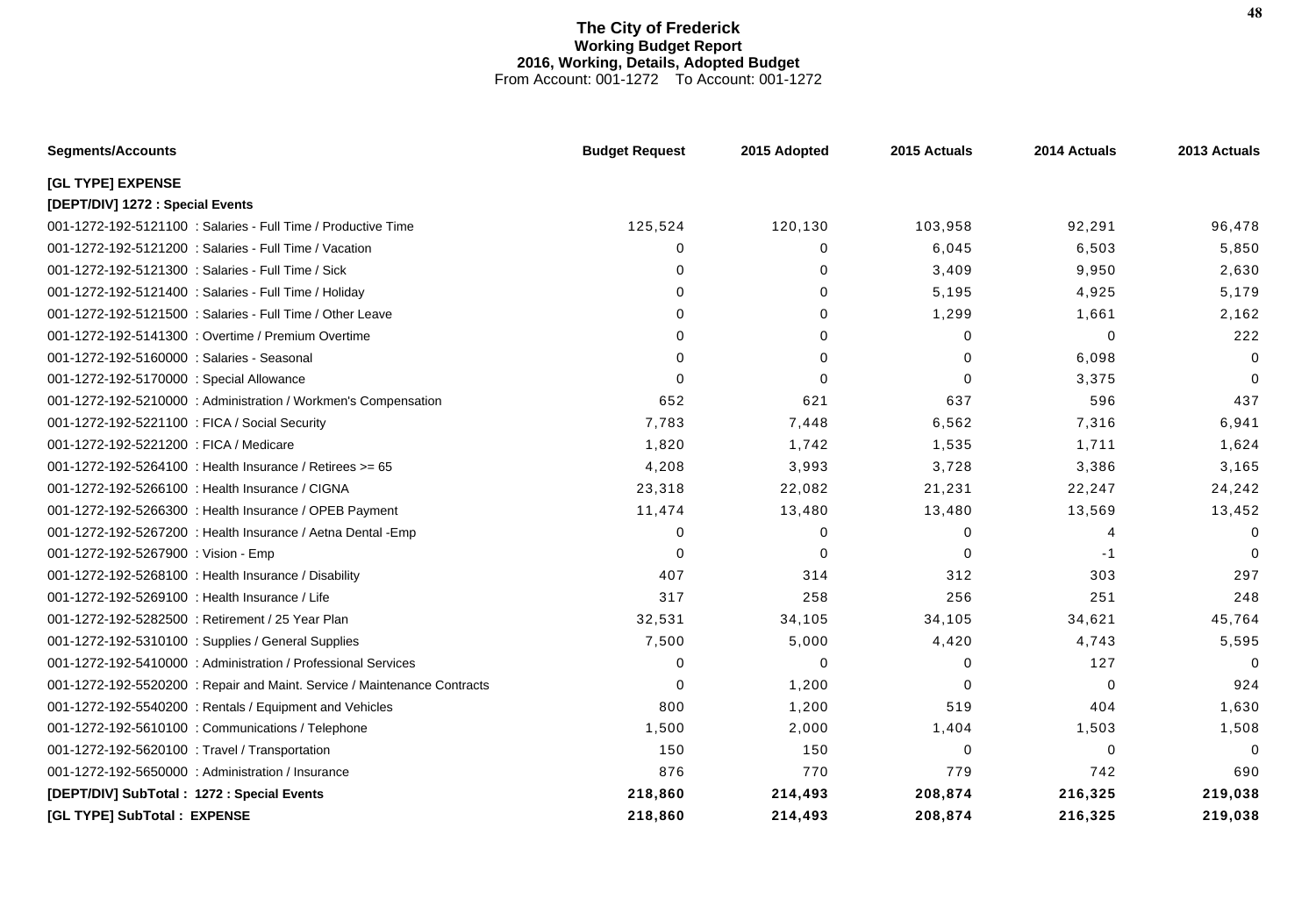| <b>Segments/Accounts</b> | <b>Budget Request</b> | 2015 Adopted | 2015 Actuals | 2014 Actuals | 2013 Actuals |
|--------------------------|-----------------------|--------------|--------------|--------------|--------------|
| <b>Grand Total</b>       | 218,860               | 214.493      | 208.874      | 216.325      | 219,038      |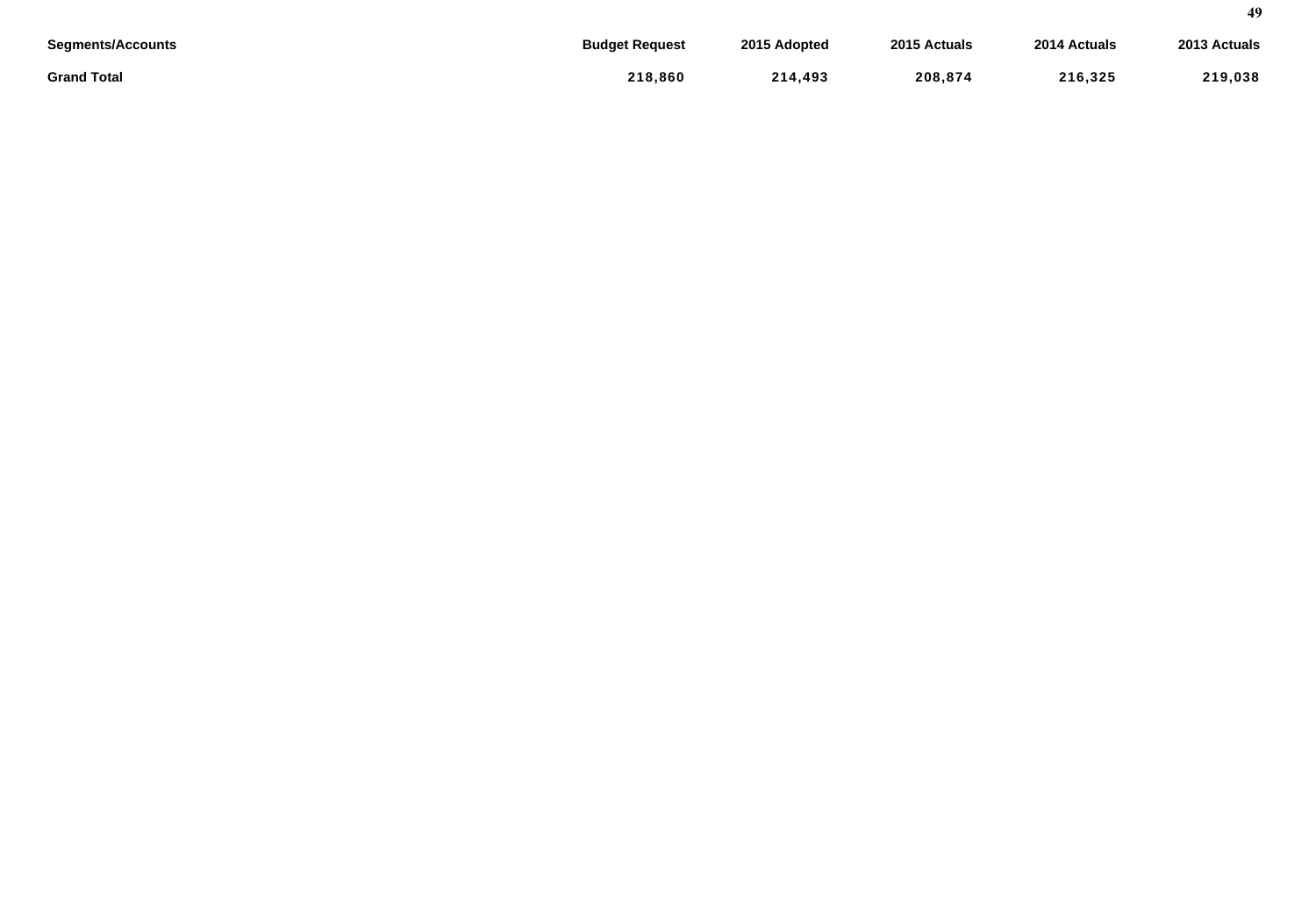# **The City of Frederick Working Budget Report 2016, Working, Details, Adopted Budget** From Account: 001-2111 To Account: 001-2111

| <b>Segments/Accounts</b>                                                  | <b>Budget Request</b> | 2015 Adopted | 2015 Actuals | 2014 Actuals | 2013 Actuals |
|---------------------------------------------------------------------------|-----------------------|--------------|--------------|--------------|--------------|
| [GL TYPE] REVENUE                                                         |                       |              |              |              |              |
| [DEPT/DIV] 2111 : Police                                                  |                       |              |              |              |              |
| 001-2111-000-3930001 : Capital Asset Disposition / Sale of Gen. Cap. Asse | 3,500                 | 3,500        | $\mathbf 0$  | 32,314       | 4,000        |
| 001-2111-000-3930002 : Capital Asset Disposition / Insurance Reimbursemen | 5,000                 | 5,000        | 17,804       | 6,660        | 18,211       |
| 001-2111-211-3212101 : Business Licenses/Permits / Prof. & Occupational   | 13,680                | 13,680       | 15,570       | 10,855       | 13,680       |
| 001-2111-211-3312100 : Intergovernmental / Federal Grants - Project       | 0                     | 0            | 86,268       | 104,368      | 138,838      |
| 001-2111-211-3312101 : Federal Governmental / Other Federal Grants        | 25,000                | 25,000       | 24,311       | 106,190      | 7,086        |
| 001-2111-211-3342100 : Intergovernmental / State Grants - Project         | 265,000               | 265,000      | 287,479      | 378,024      | 217,921      |
| 001-2111-211-3342101 : State of Maryland / Grant for Public Safety        | 672,095               | 672,095      | 1,075,553    | 1,075,079    | 264,285      |
| 001-2111-211-3342102 : State of Maryland / Police Supplemental            | 145,000               | 145,000      | 0            | 0            | 148,050      |
| 001-2111-211-3342104 : State of Maryland / Police Municipal               | 260,000               | 260,000      | $\mathbf 0$  | $\Omega$     | 269,100      |
| 001-2111-211-3342105 : State of Maryland / Other State Grants             | 0                     | 0            | 2,630        | $\Omega$     | $\mathbf 0$  |
| 001-2111-211-3421001 : Public Safety / Police Services                    | 30,000                | 30,000       | 42,493       | 30,911       | 33,709       |
| 001-2111-211-3421002 : Public Safety / Police Academy Training            | $\mathbf 0$           | 0            | 21,000       | 10,500       | $\Omega$     |
| 001-2111-211-3510001 : General / Municipal Infractions                    | 1,500                 | 1,500        | 800          | 1,255        | 3,660        |
| 001-2111-211-3512101 : General / Red Light Cameras                        | 350,000               | 385,000      | 324,433      | 357,364      | 307,794      |
| 001-2111-211-3512102 : General / False Alarm Fees                         | 30,000                | 30,000       | 46,985       | 69,015       | 65,630       |
| 001-2111-211-3512103 : General / Speed Camera Citations                   | 685,000               | 850,000      | 626,846      | 688,067      | 880,343      |
| 001-2111-211-3621001 : Rentals / Rents                                    | 10,000                | 10,000       | 2,520        | 8,330        | 12,830       |
| 001-2111-211-3690001 : Miscellaneous / Other Misc. Receipts               | 17,500                | 12,500       | 13,638       | 17,116       | 13,551       |
| [DEPT/DIV] SubTotal: 2111: Police                                         | $-2,513,275$          | $-2,708,275$ | $-2,588,330$ | $-2,896,048$ | $-2,398,688$ |
| [GL TYPE] SubTotal: REVENUE                                               | $-2,513,275$          | $-2,708,275$ | $-2,588,330$ | $-2,896,048$ | $-2,398,688$ |
| [GL TYPE] EXPENSE                                                         |                       |              |              |              |              |
| [DEPT/DIV] 2111 : Police                                                  |                       |              |              |              |              |
| 001-2111-211-5121100 : Salaries - Full Time / Productive Time             | 12,523,497            | 12,327,681   | 10,044,859   | 9,704,096    | 9,342,057    |
| 001-2111-211-5121200 : Salaries - Full Time / Vacation                    | 0                     | 0            | 878,197      | 688,686      | 752,525      |
| 001-2111-211-5121300 : Salaries - Full Time / Sick                        | $\mathbf 0$           | 0            | 326,610      | 361,720      | 280,653      |
| 001-2111-211-5121400 : Salaries - Full Time / Holiday                     | 0                     | $\Omega$     | 608,763      | 569,262      | 547,662      |
| 001-2111-211-5121500 : Salaries - Full Time / Other Leave                 | 0                     | $\Omega$     | 106,032      | 147,005      | 105,442      |
| 001-2111-211-5141100 : Overtime / Regular Overtime                        | 59,712                | 59,712       | 70,080       | 58,411       | 54,558       |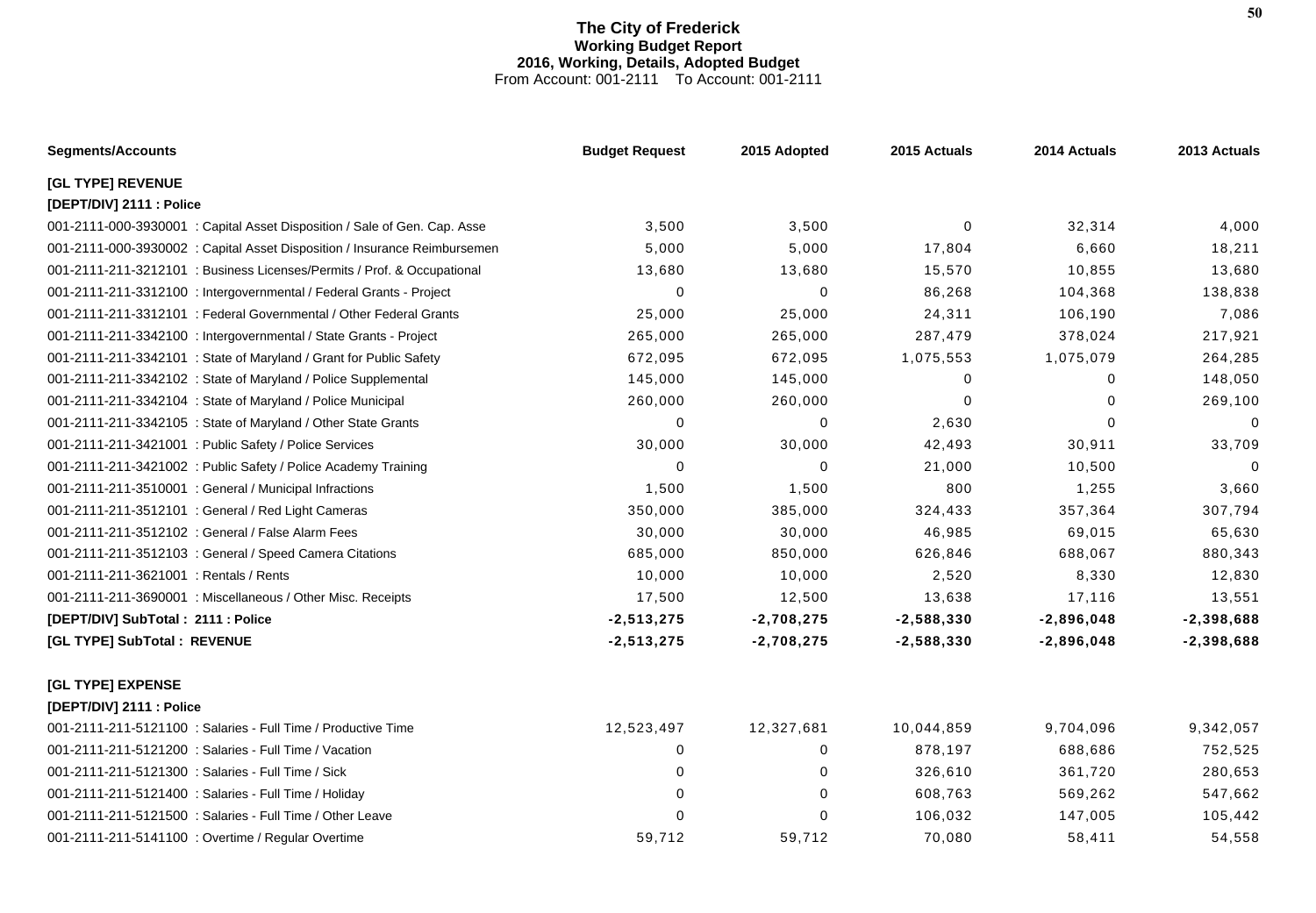| <b>Segments/Accounts</b>                                                            |                                                                                                                                                                                                                                                                               | <b>Budget Request</b> | 2015 Adopted                           | 2015 Actuals | 2014 Actuals | 2013 Actuals |
|-------------------------------------------------------------------------------------|-------------------------------------------------------------------------------------------------------------------------------------------------------------------------------------------------------------------------------------------------------------------------------|-----------------------|----------------------------------------|--------------|--------------|--------------|
| 001-2111-211-5141200 : Overtime / Standby                                           |                                                                                                                                                                                                                                                                               | 17,654                | 17.654                                 | 15,796       | 11,317       | 14,191       |
|                                                                                     | 001-2111-211-5141300 : Overtime / Premium Overtime                                                                                                                                                                                                                            | 312,000               | 312,000                                | 646,363      | 505,769      | 448,540      |
| 001-2111-211-5141400 : Overtime / Court Time                                        |                                                                                                                                                                                                                                                                               | 370,000               | 370,000                                | 384,416      | 345,800      | 353,156      |
|                                                                                     | 001-2111-211-5141500 : Overtime / Grant Reimbursable                                                                                                                                                                                                                          | 30,000                | 30,000                                 | 90,856       | 147,618      | 119,863      |
|                                                                                     | 001-2111-211-5150000 : Police / Salaries - Perm Part Time                                                                                                                                                                                                                     | 206,099               | 205,388                                | 131,963      | 72,847       | 54,967       |
|                                                                                     | 001-2111-211-5170000 : Police / Special Allowance                                                                                                                                                                                                                             | 46,212                | 46,212                                 | 39,414       | 300,054      | 37,814       |
|                                                                                     | 001-2111-211-5210000: Police / Workmen's Compensation                                                                                                                                                                                                                         | 500,405               | 476,576                                | 486,137      | 456,455      | 334,368      |
| 001-2111-211-5221100 : FICA / Social Security                                       |                                                                                                                                                                                                                                                                               | 837,642               | 825,753                                | 780,429      | 757,207      | 706,719      |
| 001-2111-211-5221200 : FICA / Medicare                                              |                                                                                                                                                                                                                                                                               | 196,260               | 193,411                                | 182,796      | 177,404      | 165,962      |
|                                                                                     | 001-2111-211-5264100 : Health Insurance / Retirees >= 65                                                                                                                                                                                                                      | 192,329               | 164,839                                | 168,293      | 139,911      | 129,712      |
|                                                                                     | 001-2111-211-5266100 : Health Insurance / CIGNA                                                                                                                                                                                                                               | 1,888,402             | 1,768,399                              | 1,727,962    | 1,683,077    | 1,600,093    |
|                                                                                     | 001-2111-211-5266200 : Health Insurance / CIGNA - Retirees                                                                                                                                                                                                                    | 1,337,145             | 1,217,110                              | 1,286,387    | 1,118,487    | 1,087,427    |
|                                                                                     | 001-2111-211-5266300 : Health Insurance / OPEB Payment                                                                                                                                                                                                                        | 1,017,385             | 1,020,018                              | 1,020,018    | 1,022,202    | 986,545      |
|                                                                                     | 001-2111-211-5266500 : OPEB Retirement Health Savings Plan                                                                                                                                                                                                                    | 0                     | 0                                      | 18,958       | 4,375        | 0            |
|                                                                                     | 001-2111-211-5267200 : Health Insurance / Aetna Dental - Emp                                                                                                                                                                                                                  | 0                     | $\Omega$                               | 78           | $-77$        | $-36$        |
| 001-2111-211-5267900 : Vision - Emp                                                 |                                                                                                                                                                                                                                                                               | 0                     | $\Omega$                               | $-48$        | $-30$        | 5            |
|                                                                                     | 001-2111-211-5268100 : Health Insurance / Disability                                                                                                                                                                                                                          | 37,781                | 28,066                                 | 27,371       | 26,257       | 25,304       |
| 001-2111-211-5269100 : Health Insurance / Life                                      |                                                                                                                                                                                                                                                                               | 30,526                | 22,584                                 | 24,673       | 23,325       | 23,022       |
| 001-2111-211-5270000 : Police / Unemployment                                        |                                                                                                                                                                                                                                                                               | 0                     | $\Omega$                               | 6,569        | $\mathbf 0$  | 2,093        |
|                                                                                     | 001-2111-211-5282200 : Retirement / 22 Year Plan                                                                                                                                                                                                                              | 4,919,968             | 4,823,368                              | 4,823,368    | 5,067,852    | 5,987,197    |
|                                                                                     | 001-2111-211-5282500 : Retirement / 25 Year Plan                                                                                                                                                                                                                              | 489,884               | 492,844                                | 492,844      | 528,561      | 501,126      |
|                                                                                     | 001-2111-211-5283000 : Retirement / 30 Year Plan                                                                                                                                                                                                                              | 119,097               | 114,260                                | 114,260      | 190,382      | 198,918      |
|                                                                                     | 001-2111-211-5284000: Retirement / Supplement Savings Fees                                                                                                                                                                                                                    | 11,900                | 11,475                                 | 9,918        | 10,194       | 9,282        |
| 001-2111-211-5291300 : Misc Benefits / Other                                        |                                                                                                                                                                                                                                                                               | 6,984                 | 9,312                                  | 6,984        | 9,424        | 8,064        |
|                                                                                     | 001-2111-211-5310100 : Supplies / General Supplies                                                                                                                                                                                                                            | 374,298               | 393,581                                | 439,553      | 593,016      | 404,193      |
| Type<br><b>ONE-TIME</b><br><b>RECURRING</b><br><b>RECURRING</b><br><b>RECURRING</b> | <b>Narrative</b><br>Stock Simulator Solution (Replace Solution for PBT simulators)<br>Traffic Vests/Flashlight wands (Replace worn/unserviceable vests & wands)<br>Flashlights (Replace used/worn product)<br>Bicycle Supplies (Repair worn/damaged bicycle patrol equipment) |                       | Amount<br>200<br>500<br>3,000<br>3,000 |              |              |              |

| <b>RECURRING</b> | Bicycle Supplies (Repair worn/damaged bicycle patrol equipment)                                     | 3,000  |
|------------------|-----------------------------------------------------------------------------------------------------|--------|
| <b>RECURRING</b> | E-Tix paper (replacement paper for E-Tix units, \$83.40 per case of tweleve rolls)                  | 3.500  |
| <b>RECURRING</b> | Outreach activity supplies-Promotional Items (Youth Police Academy, community event &<br>PAL items) | 500    |
| <b>RECURRING</b> | Crime prevention equipment & supplies                                                               | 500    |
| <b>RECURRING</b> | Special event supplies (water, coolers, tent, misc supplies)                                        | 1.500  |
| <b>RECURRING</b> | MCU equipment & supplies                                                                            | 1.000  |
| <b>RECURRING</b> | Departmental Vehicle Repairs                                                                        | 60,000 |
| <b>RECURRING</b> | MVA Registration (Cost to register new vehicles)                                                    | 3.000  |
| <b>RECURRING</b> | GREAT materials (expansion of Elementary school program and supplies)                               | 1.000  |
| <b>RECURRING</b> | Air Filtration Replacement Filters                                                                  | 800    |
| <b>RECURRING</b> | H9NA Wireless Headsets (5 replacement headsets for communications staff)                            | 910    |
| <b>RECURRING</b> | <b>Replacement Computer Monitors</b>                                                                | 5,500  |
| <b>RECURRING</b> | Subscriber Radio Acc (batteries/case/misc)                                                          | 9.000  |
|                  |                                                                                                     |        |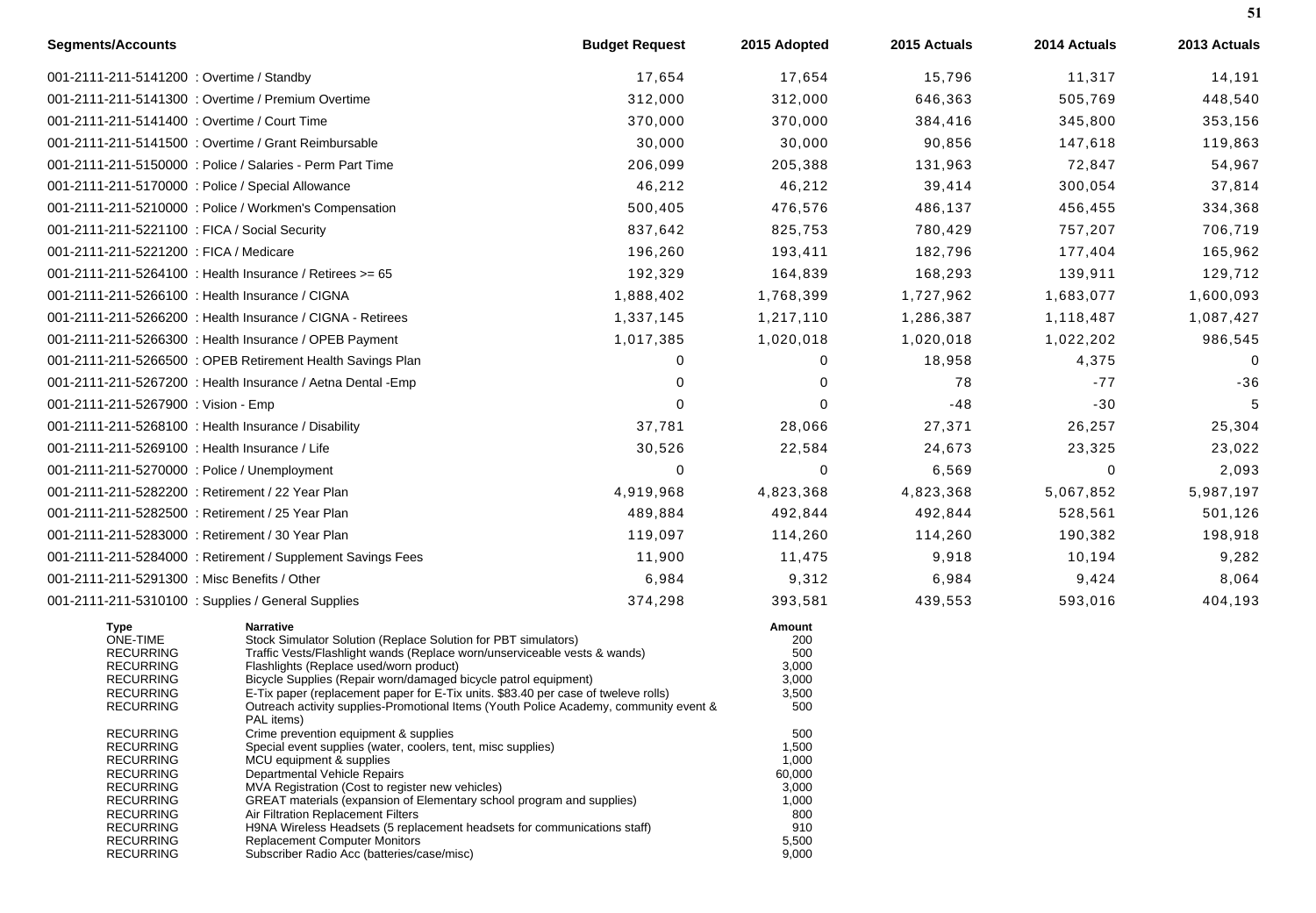| <b>Segments/Accounts</b> | <b>Budget Request</b>                                                                                                        | 2015 Adopted | 2015 Actuals | 2014 Actuals | 2013 Actuals |
|--------------------------|------------------------------------------------------------------------------------------------------------------------------|--------------|--------------|--------------|--------------|
|                          | Reduce subscriber radio accessories                                                                                          | $-2,000$     |              |              |              |
| <b>RECURRING</b>         | Radio Network Spare Parts                                                                                                    | 2,000        |              |              |              |
| <b>RECURRING</b>         | Verizon Cellphone accessories                                                                                                | 2,000        |              |              |              |
| <b>RECURRING</b>         | Computer supplies                                                                                                            | 1,500        |              |              |              |
| <b>RECURRING</b>         | Neighborhood Watch Signs (10 signs @ \$50ea - occasionally requested by active groups)                                       | 500          |              |              |              |
| <b>RECURRING</b>         | Sniper Data Books - books are used to record detailed info regarding bullets fired from the                                  | 200          |              |              |              |
|                          | rifle. Data includes weather, range and round count - purchase of 4 books)                                                   |              |              |              |              |
| <b>RECURRING</b>         | Lithium batteries (3V batteries are the power supply to weapon mounted lights and<br>EOTEC's)                                | 1,000        |              |              |              |
| <b>RECURRING</b>         | Printer Supplies (mapping printer for crime analysis)                                                                        | 3,000        |              |              |              |
| <b>RECURRING</b>         | Photocopy Paper/Office Supplies/Cleaning Supplies/Hardware Supplies (City Stock)                                             | 30,000       |              |              |              |
| <b>RECURRING</b>         | Office Supplies (Outside Vendors)                                                                                            | 45,000       |              |              |              |
| <b>RECURRING</b>         | Building Repairs - Hanson Requests (DPW)                                                                                     | 10,000       |              |              |              |
|                          | Reduce building repairs                                                                                                      | $-2,000$     |              |              |              |
| <b>RECURRING</b>         | Defensive Tactics Training Equipment                                                                                         | 3,000        |              |              |              |
|                          |                                                                                                                              |              |              |              |              |
|                          | Reduce defensive tactics supplies                                                                                            | $-500$       |              |              |              |
| <b>RECURRING</b>         | Physical Training Equipment (purchase replacement items; resistance bands, strike bags,<br>kettle bells, etc.)               | 1,000        |              |              |              |
| <b>RECURRING</b>         | Protective Mask Cartridges (cartridges for protective masks)                                                                 | 1,000        |              |              |              |
| <b>RECURRING</b>         | Refreshments (programs held at Training - CPA, wet labs during SFST training, practical<br>scenarios and Academy Family Day) | 2,500        |              |              |              |
| <b>RECURRING</b>         |                                                                                                                              | 2,000        |              |              |              |
|                          | <b>Weapon Cleaning Supplies</b>                                                                                              |              |              |              |              |
| <b>RECURRING</b>         | Crime Scene Processing Supplies (All Supplies for Processing Crime Scene, collecting<br>and packaging)                       | 13,500       |              |              |              |
|                          | Reduce crime scene processing supplies                                                                                       | $-2,000$     |              |              |              |
| <b>ONE-TIME</b>          | Bimetric Portable Fingerprint Reader (2 - for use during deaths and Unknown Person ID's)                                     | 1,000        |              |              |              |
| <b>RECURRING</b>         | Vehicle Stripping (Stripping for 5 vehicles)                                                                                 | 2,500        |              |              |              |
| <b>RECURRING</b>         | Lockout Kits (20 - required equipment to unlock vehicles)                                                                    | 1,200        |              |              |              |
|                          | Defensive Tactic Wrestling Mats (Training - replacement of surrent mats that are in a state                                  |              |              |              |              |
| <b>ONE-TIME</b>          | of disrepair and the potential of injury exists)                                                                             | 4,100        |              |              |              |
| <b>ONE-TIME</b>          | Barcode Printers (2)                                                                                                         | 1,000        |              |              |              |
|                          |                                                                                                                              |              |              |              |              |
| <b>ONE-TIME</b>          | Specialized Rockhopper Comp Police Issued Bicycles (15)                                                                      | 19,350       |              |              |              |
|                          | Reduce Rockhopper bicycles                                                                                                   | $-10,320$    |              |              |              |
| <b>RECURRING</b>         | Barcode Printer Accessories (Labels and ribbon)                                                                              | 700          |              |              |              |
| <b>RECURRING</b>         | Alternate Light Source (2 CSU Kits)                                                                                          | 1,310        |              |              |              |
| <b>RECURRING</b>         | <b>LED Lights</b>                                                                                                            | 400          |              |              |              |
| <b>RECURRING</b>         | Transport Belts (for extractions)                                                                                            | 300          |              |              |              |
| <b>RECURRING</b>         | <b>Instant GSR Kits</b>                                                                                                      | 500          |              |              |              |
| <b>RECURRING</b>         | <b>Equipment and Electronics</b>                                                                                             | 7,100        |              |              |              |
|                          | Reduce equipment and electronics                                                                                             | $-3,000$     |              |              |              |
| ONE-TIME                 | Primary arms 3X magnifiers w/mounts (16) (SRT-extend the capabilities of our current rifle                                   | 4,000        |              |              |              |
|                          | platform by giving us 3x magnification for open air operations)                                                              |              |              |              |              |
|                          | Remove primary arms 3X magnifiers                                                                                            | $-4,000$     |              |              |              |
| <b>RECURRING</b>         | Flashlight wands - 5.11 ATAC R1 wands (40)                                                                                   | 600          |              |              |              |
| <b>RECURRING</b>         | Specialized Batteries for flashlights                                                                                        | 2,000        |              |              |              |
| <b>ONE-TIME</b>          | Zak Tool - Window punch tool (12)                                                                                            | 120          |              |              |              |
| <b>ONE-TIME</b>          | Piccolo SLM Noise Meters (2)                                                                                                 | 1,144        |              |              |              |
| <b>RECURRING</b>         | DRE Equipment Kit                                                                                                            | 425          |              |              |              |
| <b>RECURRING</b>         | PBT Repair and Parts                                                                                                         | 500          |              |              |              |
| <b>RECURRING</b>         | Intoximeter EC/IR II mouth pieces                                                                                            | 1,000        |              |              |              |
| <b>RECURRING</b>         | Kustom Signal Falcon HR Radar Guns - 12 Portable Handheld Units (begin phasing out                                           | 12,372       |              |              |              |
|                          | aging units)                                                                                                                 |              |              |              |              |
|                          | Reduce Radar Guns                                                                                                            | $-2,062$     |              |              |              |
| <b>RECURRING</b>         | Shield 12 Speed Sentry - 2 portable Radar Speed Displays Utilized as traffic calming                                         | 9,400        |              |              |              |
|                          | devices as well as data collecting devices                                                                                   |              |              |              |              |
| <b>ONE-TIME</b>          | Monarch Key electronic System - Electronic key management for 280 vehicles                                                   | 14,590       |              |              |              |
|                          | Remove monarch key electronic system                                                                                         | $-14,500$    |              |              |              |
| <b>ONE-TIME</b>          | 70" LED TV - Replace outdated PPT Projector in SOD                                                                           | 2,000        |              |              |              |
| <b>ONE-TIME</b>          | Nikon Binoculars - 2 to provide enhanced observation during surveillance operations                                          | 600          |              |              |              |
|                          |                                                                                                                              |              |              |              |              |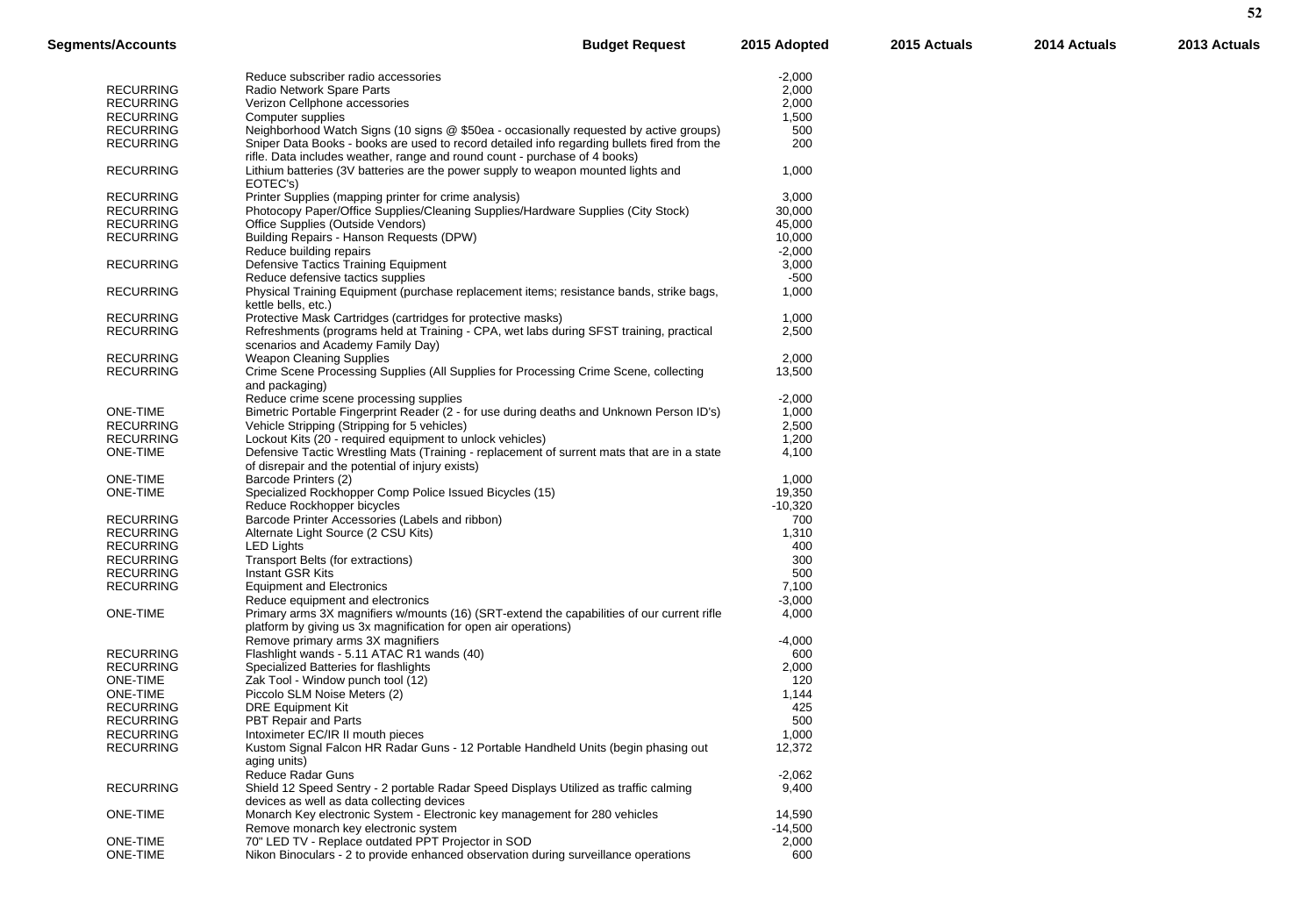| <b>Segments/Accounts</b>             | <b>Budget Request</b>                                                                                                                                           | 2015 Adopted      | 2015 Actuals | 2014 Actuals | 2013 Actuals |
|--------------------------------------|-----------------------------------------------------------------------------------------------------------------------------------------------------------------|-------------------|--------------|--------------|--------------|
| <b>RECURRING</b>                     | Hearing Board Materials - cost associated with preparing and conducting admin hearings                                                                          | 1,000             |              |              |              |
| <b>RECURRING</b>                     | Software - Unexpected Requests                                                                                                                                  | 5,000             |              |              |              |
|                                      | Reduce software - unexpected requests                                                                                                                           | $-2,000$          |              |              |              |
| <b>ONE-TIME</b>                      | Dual Channel Classroom Poles - (2-new channel poles to continue upgrade to computer<br>lab (power/network))                                                     | 500               |              |              |              |
| ONE-TIME                             | Scantron Test Scanner and Scorer - Score entry-level testing. Will reduce the cost of entry<br>level tests if we score them ourselves.                          | 5,000             |              |              |              |
| <b>RECURRING</b>                     | Gamber-Johnson CF-53 Computer Docking Stations (10)                                                                                                             | 5,400             |              |              |              |
| <b>RECURRING</b>                     | Desktop computers (50)                                                                                                                                          | 33,750            |              |              |              |
|                                      | Reduce desktop computers                                                                                                                                        | -23,625           |              |              |              |
| <b>RECURRING</b>                     | Panasonic CF-53 ruggedized laptop computers (20)                                                                                                                | 50,000            |              |              |              |
| <b>RECURRING</b>                     | Office furniture - SOD building (complete configuration of office space to include 20 new                                                                       | 57,000            |              |              |              |
|                                      | workstations/chairs)                                                                                                                                            |                   |              |              |              |
|                                      | Reduce office furniture                                                                                                                                         | -42,000           |              |              |              |
| <b>RECURRING</b><br><b>RECURRING</b> | Office furniture - replacement of office furniture for personnel department<br>Speed boxes (6)                                                                  | 5,134<br>19,200   |              |              |              |
|                                      |                                                                                                                                                                 | 374,298           |              |              |              |
|                                      |                                                                                                                                                                 |                   |              |              |              |
|                                      | 3,985<br>001-2111-211-5310200 : Supplies / Medical Supplies                                                                                                     | 13,700            | 13,161       | 488          | 0            |
| Type                                 | <b>Narrative</b>                                                                                                                                                | Amount            |              |              |              |
| <b>RECURRING</b>                     | <b>CPR Mouth Pieces</b>                                                                                                                                         | 400               |              |              |              |
| <b>RECURRING</b>                     | First Aid Supplies (replacement of first aid materials used while on duty)                                                                                      | 2,000             |              |              |              |
| <b>RECURRING</b>                     | Drug Test Kits<br>Reduce drug test kits                                                                                                                         | 9,000<br>$-9,000$ |              |              |              |
| <b>RECURRING</b>                     | AED Supplies (replacement electrode assembly when and AED is ued during an                                                                                      | 325               |              |              |              |
|                                      | emergency, First Aid Traning Pads, etc.)                                                                                                                        |                   |              |              |              |
| <b>RECURRING</b>                     | Individual Patrol Officer First Aid Kit (20 new Officer kits)                                                                                                   | 960               |              |              |              |
| <b>RECURRING</b>                     | CPR Certificates (related to new CPR Certification Program)                                                                                                     | 300               |              |              |              |
|                                      |                                                                                                                                                                 | 3,985             |              |              |              |
|                                      | 001-2111-211-5310300: Supplies / Clothing/Uniforms<br>132,825                                                                                                   | 88,020            | 112,548      | 102,927      | 113,898      |
| Type                                 | Narrative                                                                                                                                                       | Amount            |              |              |              |
| <b>RECURRING</b>                     | Uniformed Auxiliary (replacement and purchase of new uniforms/equipment)                                                                                        | 2,500             |              |              |              |
|                                      | Reduce auxiliary                                                                                                                                                | $-500$            |              |              |              |
| <b>RECURRING</b>                     | PAL uniform items                                                                                                                                               | 1,500             |              |              |              |
| <b>RECURRING</b>                     | <b>Dispatcher Uniforms</b>                                                                                                                                      | 3,000             |              |              |              |
|                                      | Reduce dispatcher uniforms                                                                                                                                      | $-500$            |              |              |              |
| <b>RECURRING</b><br><b>ONE-TIME</b>  | SRT uniform equipment (misc.cost to maintain required equipment for 15 officers)<br>Urban Digital SRT BDU's (purchase 2 set and 1 combat shirt for 15 officers) | 1,500<br>2,000    |              |              |              |
| <b>RECURRING</b>                     | SRT shirts (2 winter & 2 summer per officer)                                                                                                                    | 1,000             |              |              |              |
| <b>RECURRING</b>                     | SOD uniforms (shirts & and sweatshirts - To include both SCT and DPT Units)                                                                                     | 1,000             |              |              |              |
| <b>RECURRING</b>                     | Quartermaster replacements (badges, pins, patches, etc.)                                                                                                        | 5,000             |              |              |              |
| <b>RECURRING</b>                     | Quartermaster Uniform Replacement (non specialized unit uniforms)                                                                                               | 15,000            |              |              |              |
| <b>RECURRING</b>                     | Uniform & Equipment for the new officers (uniforms, polo shirts, jackets, Physical Training                                                                     | 15,000            |              |              |              |
|                                      | and DT clothing, Sam Browne duty belt, duty holster, double mag pouch, Mk3 holder, belt                                                                         |                   |              |              |              |
|                                      | keepers, 2 pocket glove pouch, monadnock 21" fristion lock baton, ASP sidebreak                                                                                 |                   |              |              |              |
|                                      | scabbard baton, handcuffs and cuff case, etc.)<br>Reduce academy uniforms                                                                                       | $-4,500$          |              |              |              |
| <b>RECURRING</b>                     | Ballistic Vests (replace 29 existing due to expire and 20 new recruit vests - \$1,230.                                                                          | 60,270            |              |              |              |
|                                      | Includes new vest, concealable carrier, 1 external uniform and 1 external tactical)                                                                             |                   |              |              |              |
| <b>ONE-TIME</b>                      | 5.11 lined packable jacket w/identifiable panels for CID (15 @ \$57ea)                                                                                          | 855               |              |              |              |
| <b>ONE-TIME</b>                      | Rain/wet weather jackets (145 officers/11 aux officers @ \$44ea)                                                                                                | 7,000             |              |              |              |
|                                      | Remove rain/wet weather jackets                                                                                                                                 | $-7,000$          |              |              |              |
| ONE-TIME                             | Training Cuffs (assist with DT and practical instruction at academy)                                                                                            | 900               |              |              |              |
| <b>RECURRING</b>                     | PASGT Kevlar helmet replacements (\$350 x 10)                                                                                                                   | 3,500             |              |              |              |
| ONE-TIME                             | Second Chance Custom External Outer Carrier for body Armor, 15 @ \$118.40 each<br>Remove second chance carriers                                                 | 1,776<br>$-1,776$ |              |              |              |
|                                      |                                                                                                                                                                 |                   |              |              |              |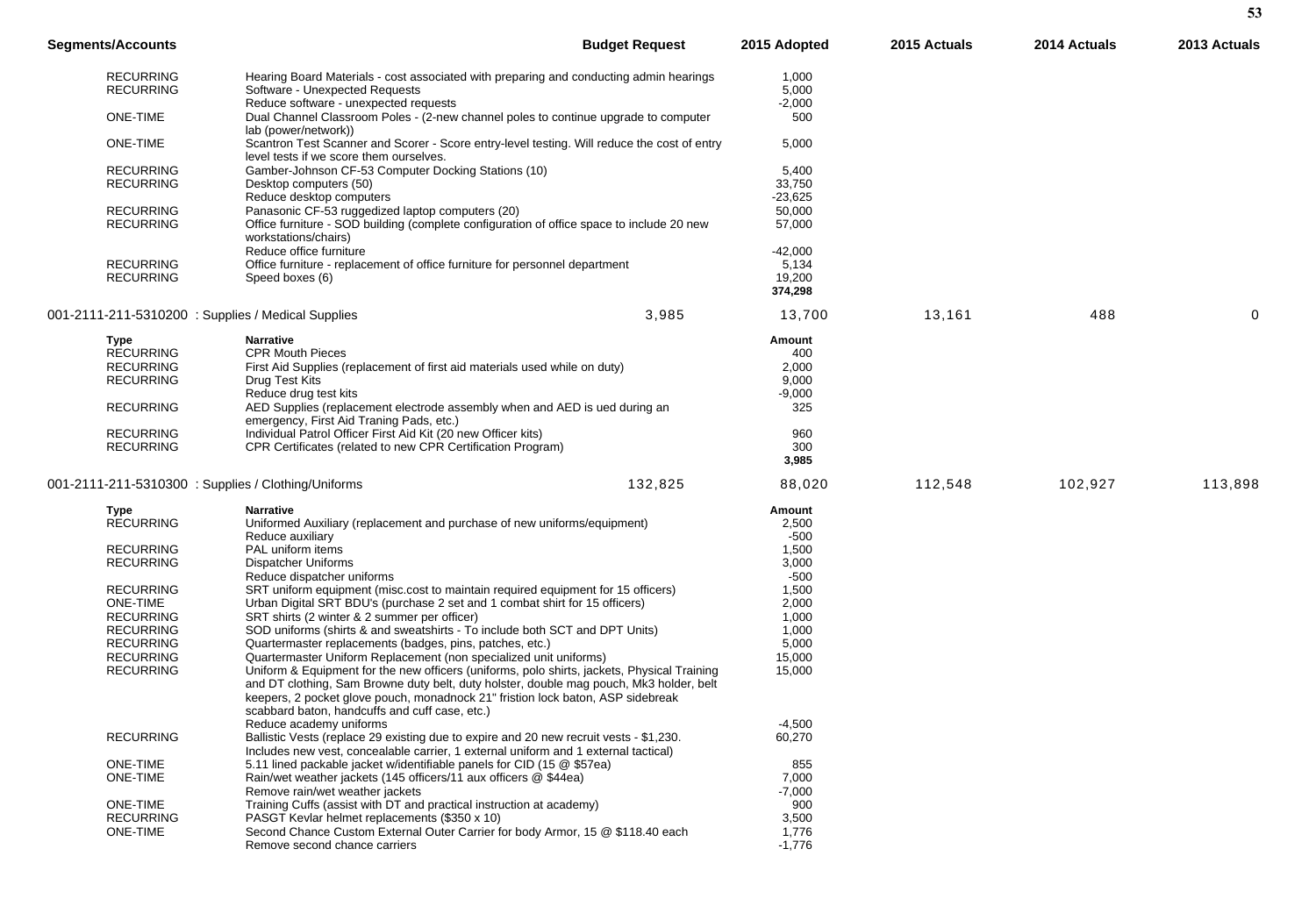| <b>Segments/Accounts</b>                                                                                                     |                                                                                                                                                                                                                                                       | <b>Budget Request</b> | 2015 Adopted                                                    | 2015 Actuals | 2014 Actuals | 2013 Actuals |
|------------------------------------------------------------------------------------------------------------------------------|-------------------------------------------------------------------------------------------------------------------------------------------------------------------------------------------------------------------------------------------------------|-----------------------|-----------------------------------------------------------------|--------------|--------------|--------------|
| <b>RECURRING</b>                                                                                                             | Tactical vest replacement - 8 current tactical vests are expiring during the FY16 cycle.<br>These will need to be replaced                                                                                                                            |                       | 16,000                                                          |              |              |              |
| <b>RECURRING</b><br>ONE-TIME                                                                                                 | Ballistic Plates (Level 3) - 8 sets that will expire FY16<br>School Crossing Guard Equipment/Vests (Raincoats, stop signs, vests)                                                                                                                     |                       | 8,800<br>500<br>132,825                                         |              |              |              |
|                                                                                                                              | 001-2111-211-5310400: Supplies / Photographic Supplies                                                                                                                                                                                                | 4,500                 | 1,499                                                           | 1,499        | 0            | 0            |
| Type<br>ONE-TIME<br><b>RECURRING</b>                                                                                         | <b>Narrative</b><br>Replacement cost for CID & Crime Scene Cameras - Includes camera's in patrol<br>Remove cameras<br>4 Squad Crime Scene Camera's - camera's to outfit squad level techs                                                             |                       | Amount<br>10,000<br>$-10,000$<br>4,500<br>4,500                 |              |              |              |
|                                                                                                                              | 001-2111-211-5310500: Supplies / Weapons/Ammo/Etc.                                                                                                                                                                                                    | 148,308               | 128,515                                                         | 96,773       | 132,103      | 30,462       |
| Type<br><b>RECURRING</b>                                                                                                     | <b>Narrative</b><br>9 mm ammo (316,000 rounds - entry level training, open range, SRT, Department night<br>and day qualifications, in-service, etc.)                                                                                                  |                       | Amount<br>76,000                                                |              |              |              |
| <b>RECURRING</b><br><b>RECURRING</b>                                                                                         | .223 ammo (64,000 rounds - entry level training, SRT training, open range training, etc.)<br>.308 match ammo (8,000 rounds quarterly qualification, cold bore shots & training)<br>General ammo cut                                                   |                       | 50,000<br>8,000<br>$-20,000$                                    |              |              |              |
| <b>RECURRING</b><br><b>RECURRING</b>                                                                                         | Inert OC spray - Various Models - Training Canisters<br>MK3, MK6 & MK9 OC spray (100 canisters of duty spray, 50 canisters of SOD/CID OC<br>Spray)                                                                                                    |                       | 1,200<br>2,500                                                  |              |              |              |
| <b>RECURRING</b><br><b>RECURRING</b><br><b>RECURRING</b>                                                                     | X26P Taser (5 x \$1255.50 - replacement of inoperable taser's)<br>Taser 21' Cartridges (100 x \$23.55ea - replacement of used cartridges)<br>X26 Taser DPMS (10 x \$35ea - replacement of expended cartridges)                                        |                       | 6,278<br>2,355<br>350                                           |              |              |              |
| ONE-TIME                                                                                                                     | Sniper Rifles - Replace current set of rifles. Current are 7-10yrs old (4 rifles @ \$4k ea)<br>Reduce sniper rifles                                                                                                                                   |                       | 16,000<br>$-8,000$                                              |              |              |              |
| ONE-TIME<br>ONE-TIME                                                                                                         | 40mm Penn Arms Single launchers (this platform would replace our 37mm launchers)<br>Remington 870 Express Tactical Shotgun (Replace current old shotguns that are beginning<br>to malfunction. 16 guns @ \$800ea)                                     |                       | 2,000<br>12,800                                                 |              |              |              |
| <b>RECURRING</b>                                                                                                             | Remove tactical shotguns<br>Explosive breaching initial purchase - initial purchase needed to conduct explosive<br>breaching. Following yrs would require much less to maintain inventory                                                             |                       | $-12,800$<br>5,000                                              |              |              |              |
| <b>RECURRING</b>                                                                                                             | Remove explosive breaching<br>Chemical munitions/LLIM/NFDD replacement (Munition purchases based on the status of<br>the current inventory and ensuring we have adequate supplies to deal with the critical<br>incidents SRT is required to resolve.) |                       | $-5,000$<br>3,500                                               |              |              |              |
| <b>RECURRING</b>                                                                                                             | Weapon Replacement Parts (Provides for replacements of unserviceable equipment such<br>as firing pins, etc.)                                                                                                                                          |                       | 5,000                                                           |              |              |              |
| ONE-TIME                                                                                                                     | Reduce weapon replacement parts<br>Taser X26P DPMS (Purchase of DPMS to be used as spares in case of<br>malfunction/damage)                                                                                                                           |                       | $-1,000$<br>125                                                 |              |              |              |
| <b>RECURRING</b>                                                                                                             | 12 Gauge and 12 Gauge SIMS (5,250 rounds for annual qualifications and entry level<br>operations)                                                                                                                                                     |                       | 4,000                                                           |              |              |              |
|                                                                                                                              |                                                                                                                                                                                                                                                       |                       | 148,308                                                         |              |              |              |
| 001-2111-211-5330100 : Energy / Fuel & Oil                                                                                   |                                                                                                                                                                                                                                                       | 350,000               | 350,000                                                         | 287,829      | 370,975      | 352,588      |
| Type<br><b>RECURRING</b><br><b>RECURRING</b><br><b>RECURRING</b><br><b>RECURRING</b><br><b>RECURRING</b><br><b>RECURRING</b> | <b>Narrative</b><br><b>CID</b><br>Human Resources<br><b>Technical Services</b><br>PSU<br>Planning<br>Patrol                                                                                                                                           |                       | Amount<br>28,000<br>6,000<br>5,000<br>3,000<br>8,000<br>235,000 |              |              |              |
| <b>RECURRING</b><br><b>RECURRING</b>                                                                                         | Training<br><b>Community Services</b>                                                                                                                                                                                                                 |                       | 10,000<br>20,000                                                |              |              |              |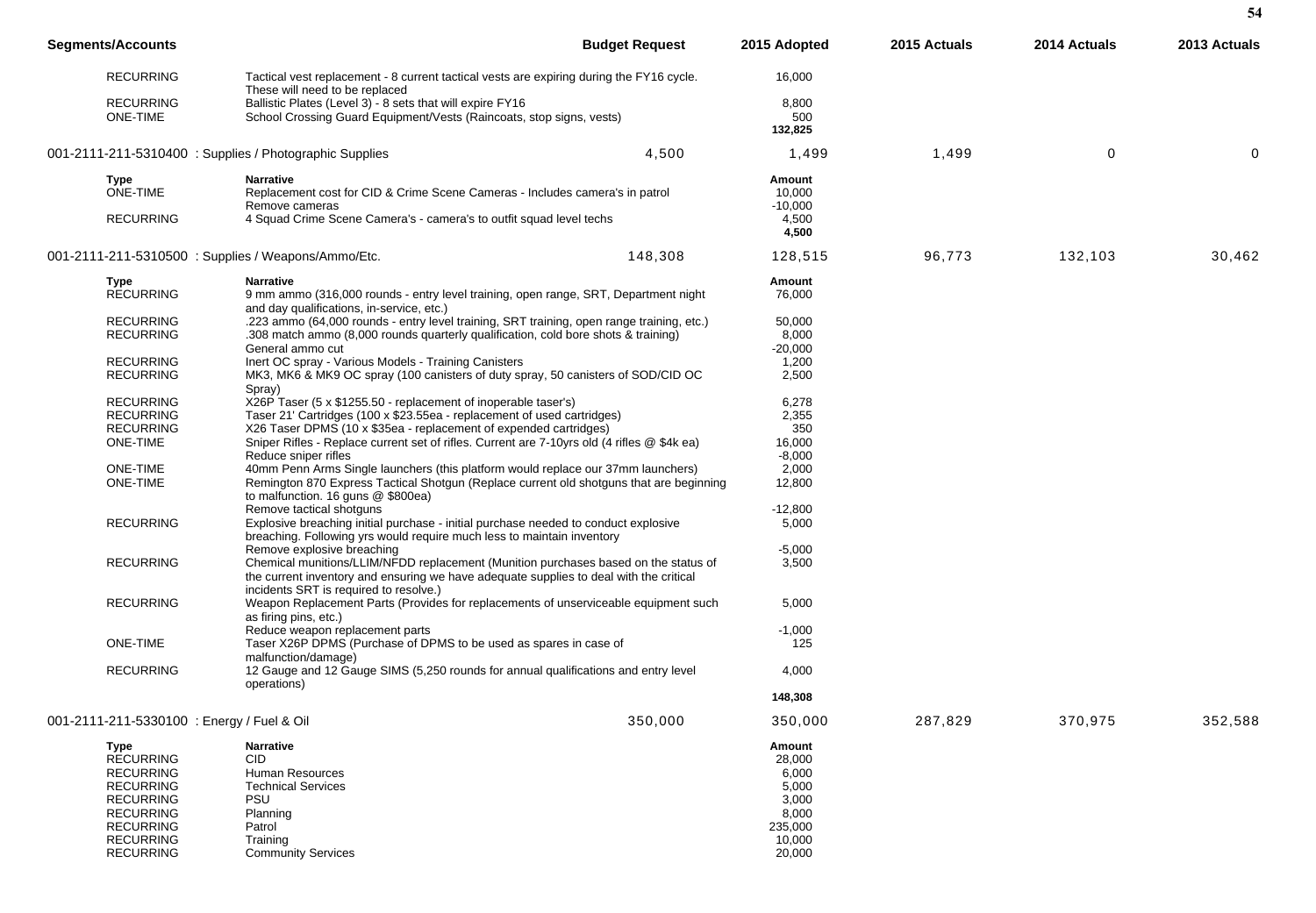| <b>Segments/Accounts</b>                                                                                                                                                                                                                                                                                                                                        |                                                                                                                                                                                                                                                                                                                                                                                                                                                                                                                                                                                                                                                                                                                                                                                                                                                                                                                                                                                                                                                                                       | <b>Budget Request</b> | 2015 Adopted                                                                                                                                                                               | 2015 Actuals | 2014 Actuals | 2013 Actuals |
|-----------------------------------------------------------------------------------------------------------------------------------------------------------------------------------------------------------------------------------------------------------------------------------------------------------------------------------------------------------------|---------------------------------------------------------------------------------------------------------------------------------------------------------------------------------------------------------------------------------------------------------------------------------------------------------------------------------------------------------------------------------------------------------------------------------------------------------------------------------------------------------------------------------------------------------------------------------------------------------------------------------------------------------------------------------------------------------------------------------------------------------------------------------------------------------------------------------------------------------------------------------------------------------------------------------------------------------------------------------------------------------------------------------------------------------------------------------------|-----------------------|--------------------------------------------------------------------------------------------------------------------------------------------------------------------------------------------|--------------|--------------|--------------|
| <b>RECURRING</b>                                                                                                                                                                                                                                                                                                                                                | SOD                                                                                                                                                                                                                                                                                                                                                                                                                                                                                                                                                                                                                                                                                                                                                                                                                                                                                                                                                                                                                                                                                   |                       | 35,000<br>350,000                                                                                                                                                                          |              |              |              |
| 001-2111-211-5330200 : Energy / Electricity                                                                                                                                                                                                                                                                                                                     |                                                                                                                                                                                                                                                                                                                                                                                                                                                                                                                                                                                                                                                                                                                                                                                                                                                                                                                                                                                                                                                                                       | 42,000                | 42,000                                                                                                                                                                                     | 31,184       | 33,854       | 33,171       |
| Type<br><b>RECURRING</b><br><b>RECURRING</b>                                                                                                                                                                                                                                                                                                                    | <b>Narrative</b><br>Electricity for all buildings other than HQ<br>request by Water Dept to share electricity cost for Vernon Ave site                                                                                                                                                                                                                                                                                                                                                                                                                                                                                                                                                                                                                                                                                                                                                                                                                                                                                                                                                |                       | Amount<br>40,000<br>2,000<br>42,000                                                                                                                                                        |              |              |              |
| 001-2111-211-5330300 : Energy / Natural Gas                                                                                                                                                                                                                                                                                                                     |                                                                                                                                                                                                                                                                                                                                                                                                                                                                                                                                                                                                                                                                                                                                                                                                                                                                                                                                                                                                                                                                                       | 15,650                | 12,650                                                                                                                                                                                     | 9,343        | 9,677        | 7,253        |
| Type<br><b>RECURRING</b><br><b>RECURRING</b><br><b>RECURRING</b>                                                                                                                                                                                                                                                                                                | <b>Narrative</b><br>CSD-propane for Mobile Command Unit<br>Training - cost to heat the multipurpose building<br>Propane for Vernon Ave. site generator (1000 Gallons)                                                                                                                                                                                                                                                                                                                                                                                                                                                                                                                                                                                                                                                                                                                                                                                                                                                                                                                 |                       | Amount<br>150<br>15,000<br>500<br>15,650                                                                                                                                                   |              |              |              |
|                                                                                                                                                                                                                                                                                                                                                                 | 001-2111-211-5410000: Police / Professional Services                                                                                                                                                                                                                                                                                                                                                                                                                                                                                                                                                                                                                                                                                                                                                                                                                                                                                                                                                                                                                                  | 981,812               | 967,939                                                                                                                                                                                    | 724,790      | 765,684      | 927,099      |
| <b>Type</b><br><b>RECURRING</b><br><b>RECURRING</b><br><b>RECURRING</b><br><b>RECURRING</b><br><b>RECURRING</b><br><b>RECURRING</b><br><b>RECURRING</b><br><b>RECURRING</b><br><b>RECURRING</b><br><b>RECURRING</b><br><b>RECURRING</b><br><b>RECURRING</b><br><b>RECURRING</b><br><b>RECURRING</b><br><b>RECURRING</b><br><b>RECURRING</b><br><b>RECURRING</b> | <b>Narrative</b><br>Red Light Camera Program<br><b>Towing Fees</b><br>Speed Camera Fees<br>Pre-Employment Physicals-Sworn<br>Pre-Employment Physicals-Civilian<br>Civilian Volunteers (Auxiliary) - USD Comar 7 drug screening<br><b>Blood Borne Pathogen Training</b><br>Credit Bureau Checks<br>Psychological Services (Pre-Employment, Fit for Duty and Specialized Assignments)<br>Language Interpreting<br>EVOC Training (Entry level and Inservice)<br>Outside Instructor Fees (Inservice leadership/communication training)<br>Reduce outside instructor fees<br>Nurses Fees (Sex Assault Cases)<br>Certification of Noise Abatment Equipment (Calibration of 2 existing units and 2 new units)<br><b>Uniform Alterations</b><br>Reduce uniform alterations<br>Transportation of files to Archives (State of MD requires that a certified vendor from their<br>list tansport files to the Archives)<br>IIT Support-Frederick County (includes CAD/RMS. local and area network, personal<br>computers and office automation - based on contract between city and county for IIT |                       | Amount<br>200,000<br>10,000<br>450,000<br>36,000<br>7,780<br>675<br>500<br>2,250<br>17,050<br>15,000<br>25,000<br>5,000<br>$-2,000$<br>500<br>920<br>3,000<br>$-1,000$<br>1,000<br>140,800 |              |              |              |
| <b>RECURRING</b><br><b>RECURRING</b><br><b>RECURRING</b><br><b>RECURRING</b><br><b>RECURRING</b><br><b>RECURRING</b><br><b>RECURRING</b><br><b>RECURRING</b><br><b>RECURRING</b><br><b>RECURRING</b><br><b>RECURRING</b><br><b>RECURRING</b><br><b>RECURRING</b><br><b>RECURRING</b><br><b>RECURRING</b><br><b>RECURRING</b><br><b>RECURRING</b>                | services)<br>140 Logons for METERS/NCIC (state fees to CJIS)<br>Credit Card/Cell Phone Tracking<br>Radar Certification @ \$78 per unit<br>Vehicle Titling (Fleet Vehicles - State required)<br>Vehicle Stripping (Labor)<br>Entry-Level Written Test and Study Guides (PU)<br>Medical Exams - Pre-Employment for Crossing Guards<br>Medical Exams - Fit for Duty/Return to Work<br>Drug Tests (Random/Reasonable Suspicion)<br>Twin Rix Hep Immunizations (new sworn employees)<br>Hep "B" Immunization/Booster (new and current sworn)<br>Hep "A" 1st & 2nd doses (new and imcumbent sworn)<br><b>Respirator Fit Test</b><br>Respirator Clearance Physical<br><b>Pulmonary Function Test</b><br>Transcription (used for time sensitive internals)<br>Chemical Tests for DUI/DWI blood kits                                                                                                                                                                                                                                                                                           |                       | 15,360<br>5,000<br>3,276<br>3,000<br>1,000<br>9,650<br>735<br>2,080<br>1,700<br>2,700<br>1,500<br>3,400<br>9,940<br>1,485<br>1,011<br>1,000<br>500                                         |              |              |              |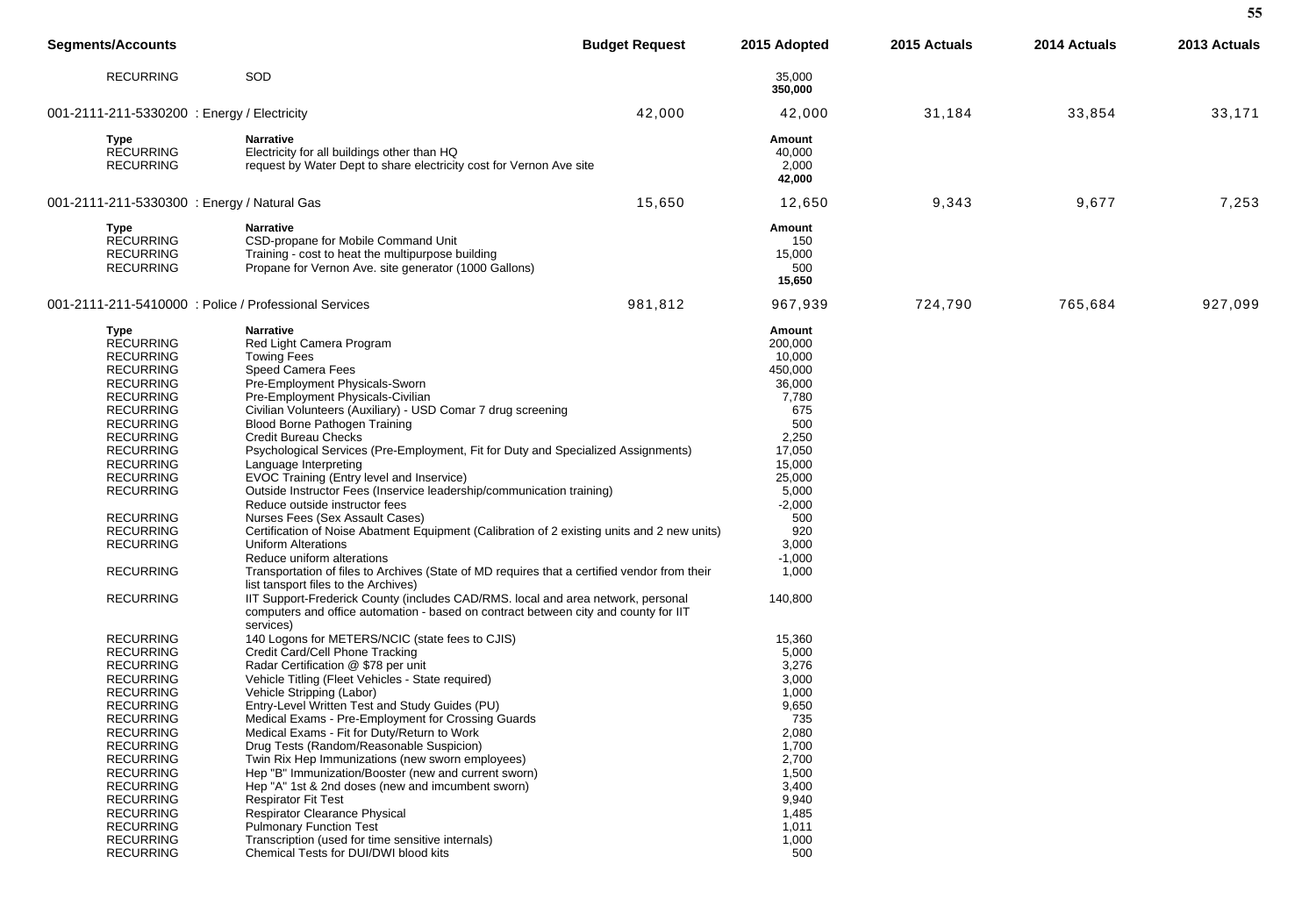| <b>Segments/Accounts</b>                                                                                 |                                                                                                                                                                                                                                                                                                   | <b>Budget Request</b> | 2015 Adopted                                                 | 2015 Actuals | 2014 Actuals | 2013 Actuals |
|----------------------------------------------------------------------------------------------------------|---------------------------------------------------------------------------------------------------------------------------------------------------------------------------------------------------------------------------------------------------------------------------------------------------|-----------------------|--------------------------------------------------------------|--------------|--------------|--------------|
| ONE-TIME                                                                                                 | Architect Design (Design and Engineer 2nd Story of Main training Building to Maximize<br>Space)                                                                                                                                                                                                   |                       | 10,000                                                       |              |              |              |
| <b>RECURRING</b><br><b>RECURRING</b>                                                                     | Remove architect design<br>Polygraph Examination (20 police applicant examinations @\$300ea)<br>Medical Exams - Incumbent Periodic<br>Remove medical exams                                                                                                                                        |                       | $-10,000$<br>6,000<br>57,255<br>$-57,255$<br>981,812         |              |              |              |
|                                                                                                          | 001-2111-211-5411100 : Professional Services / Legal Service Fees                                                                                                                                                                                                                                 | 0                     | 0                                                            | 0            | 0            | 312          |
| 001-2111-211-5510100 : Cleaning Services / Disposal Fees                                                 |                                                                                                                                                                                                                                                                                                   | 5,302                 | 1,400                                                        | 78           | 213          | 540          |
| <b>Type</b><br><b>RECURRING</b>                                                                          | <b>Narrative</b><br>Landfill Fees (destruction of property for Records at County Dump and bulk trash pick-up<br>for Training)                                                                                                                                                                     |                       | Amount<br>1,500                                              |              |              |              |
| <b>RECURRING</b><br><b>RECURRING</b>                                                                     | Wheelabrato Fee (Fee for incineration of CDS evidence)<br>Biomedical Waste Service, Inc. (Disposal of Biohazard materials)                                                                                                                                                                        |                       | 102<br>3,700<br>5,302                                        |              |              |              |
|                                                                                                          | 001-2111-211-5510200 : Cleaning Services / Custodial Services                                                                                                                                                                                                                                     | $\mathbf 0$           | 33,698                                                       | 10,709       | 30,198       | 31,915       |
|                                                                                                          | 001-2111-211-5520100: Repair and Maint. Service / General Repair/Maint.                                                                                                                                                                                                                           | 143,875               | 151,294                                                      | 58,362       | 50,341       | 59,209       |
| Type<br><b>RECURRING</b>                                                                                 | <b>Narrative</b><br>Repairs to Equipment (Radar, noise abatement, office, etc.)<br>Remove repairs to equipment                                                                                                                                                                                    |                       | Amount<br>3,000<br>$-3,000$                                  |              |              |              |
| <b>RECURRING</b><br><b>RECURRING</b>                                                                     | PBT repairs and parts<br>Repairs to office's not covered by city<br>Reduce repairs to office not covered by city                                                                                                                                                                                  |                       | 1,500<br>10,000<br>$-2,000$                                  |              |              |              |
| <b>RECURRING</b><br><b>RECURRING</b>                                                                     | Target System repair & maintenance<br>Vehicle repairs (Performed by outside vendors, Brekford, Auto Craft, etc.)<br>Reduce vehicle repairs                                                                                                                                                        |                       | 2,500<br>15,000<br>$-7,500$                                  |              |              |              |
| <b>RECURRING</b>                                                                                         | Outside Vehicle Repairs (Due to expiration of the manufacturers warranty for most dept<br>vehicles - Performed by City Shop)                                                                                                                                                                      |                       | 30,000                                                       |              |              |              |
| <b>RECURRING</b><br><b>RECURRING</b>                                                                     | Reduce vehicle repairs<br>General Equipment Repairs (Patrol and Specialized unit repair)<br><b>Tires</b>                                                                                                                                                                                          |                       | $-2,000$<br>5,000<br>30,000                                  |              |              |              |
| <b>RECURRING</b><br><b>RECURRING</b>                                                                     | Motorcycle Repairs<br>Radio Equipment repair not covered by contract                                                                                                                                                                                                                              |                       | 3,000<br>16,000                                              |              |              |              |
| <b>RECURRING</b>                                                                                         | Generator Repair/Service - Vernon Ave site                                                                                                                                                                                                                                                        |                       | 5,875                                                        |              |              |              |
| <b>RECURRING</b><br><b>RECURRING</b>                                                                     | Maintenance fees for misc electronic equipment (ie pole cam, maxi-beams, EOTEC's)<br>Maintenance testing and repairs to Sprinkler system (CID)                                                                                                                                                    |                       | 2,000<br>700                                                 |              |              |              |
| <b>RECURRING</b>                                                                                         | MCU Maintenance - (Beckley's)                                                                                                                                                                                                                                                                     |                       | 7,500                                                        |              |              |              |
|                                                                                                          | Reduce MCU maintenance                                                                                                                                                                                                                                                                            |                       | $-1,000$                                                     |              |              |              |
| <b>RECURRING</b><br>ONE-TIME                                                                             | Segway of Annapolis (Segway Repairs and Maintenance)<br>2FA 2 Factor Authentication (Required by FBI for CJIS - FPD's cost)                                                                                                                                                                       |                       | 2,500<br>13,000                                              |              |              |              |
| <b>RECURRING</b>                                                                                         | Service Contract for 24 bicycles (Cover all labor and parts to the fleet of 24 bicycles -<br>Bicycle Escape)                                                                                                                                                                                      |                       | 3,800                                                        |              |              |              |
| <b>RECURRING</b>                                                                                         | Cost to seal coat parking lot/re-stripe (parking lot at training has significant damage and is<br>in need of repair)                                                                                                                                                                              |                       | 8,000                                                        |              |              |              |
|                                                                                                          |                                                                                                                                                                                                                                                                                                   |                       | 143,875                                                      |              |              |              |
|                                                                                                          | 001-2111-211-5520200 : Repair and Maint. Service / Maintenance Contracts                                                                                                                                                                                                                          | 147,377               | 112,878                                                      | 117,105      | 97,038       | 34,512       |
| Type<br><b>RECURRING</b><br><b>RECURRING</b><br><b>RECURRING</b><br><b>RECURRING</b><br><b>RECURRING</b> | Narrative<br>Pest Control (CID, SOD, Comm Services)<br>DeLage Landen Copier Fees - Maintenance Contract<br>Power DMS Software - management system<br>Remove power DMS software<br>CACE Annual Maintenance Fee (Accreditation program software)<br>Tracker Evidence Manager Annual Maintenance Fee |                       | Amount<br>600<br>15,000<br>2,000<br>$-2,000$<br>130<br>5,000 |              |              |              |
|                                                                                                          |                                                                                                                                                                                                                                                                                                   |                       |                                                              |              |              |              |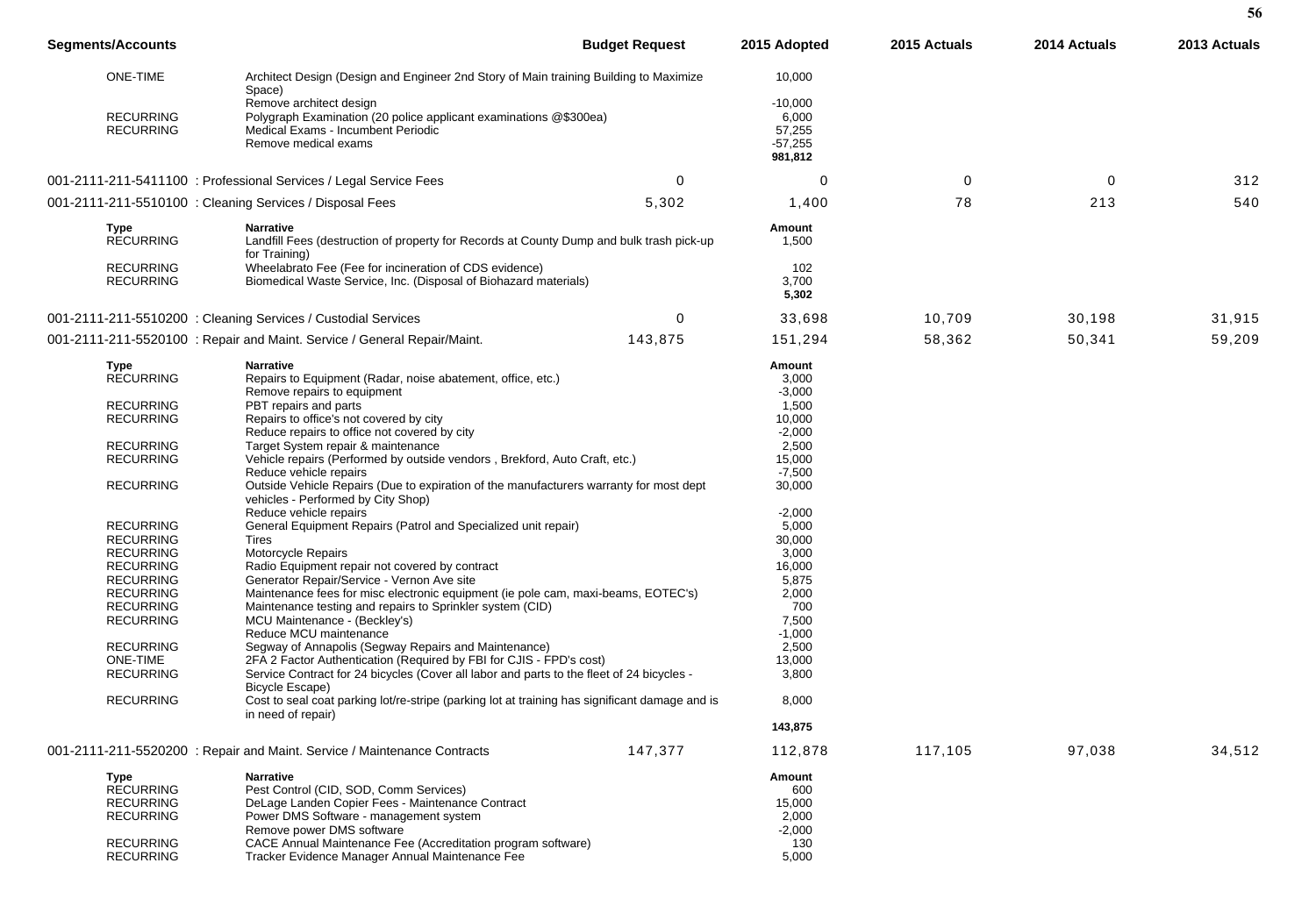| <b>Segments/Accounts</b>                            |                                                                                                                 | <b>Budget Request</b> | 2015 Adopted | 2015 Actuals | 2014 Actuals | 2013 Actuals |
|-----------------------------------------------------|-----------------------------------------------------------------------------------------------------------------|-----------------------|--------------|--------------|--------------|--------------|
| <b>RECURRING</b>                                    | Cintas Contract (Shredding of sensitive document and materials)                                                 |                       | 4,000        |              |              |              |
| <b>RECURRING</b>                                    | AIM Maintenance Contract                                                                                        |                       | 2,500        |              |              |              |
| <b>RECURRING</b>                                    | SharePoint - Annual Maintenance and design                                                                      |                       | 5,000        |              |              |              |
| <b>RECURRING</b>                                    | Crown Pointe: Computer Software support/subscription (Skills Manager, Training Manager<br>and Document Manager) |                       | 3,200        |              |              |              |
| <b>RECURRING</b>                                    | Ti Training Simulator warranty                                                                                  |                       | 1,500        |              |              |              |
| <b>RECURRING</b>                                    | Alarm System Monitoring (Training)                                                                              |                       | 300          |              |              |              |
| <b>RECURRING</b>                                    | Physio-Control annual maintenance agreement                                                                     |                       | 4,000        |              |              |              |
| <b>RECURRING</b>                                    | Lexis Nexis Accurint for Law Enforcement                                                                        |                       | 8,500        |              |              |              |
| <b>RECURRING</b>                                    | TLO Premium (People finding investigative tool)                                                                 |                       | 1,400        |              |              |              |
| <b>RECURRING</b>                                    | Glessner Alarm Fee (CID)                                                                                        |                       | 300          |              |              |              |
| <b>RECURRING</b>                                    | Encase Forensic V7 (Software Upgrade)                                                                           |                       | 3,200        |              |              |              |
| <b>RECURRING</b>                                    | Encase Forensic V7 Maintenance Contract                                                                         |                       |              |              |              |              |
|                                                     |                                                                                                                 |                       | 599          |              |              |              |
| <b>RECURRING</b>                                    | Encase Portable V3 w/1yr maintenance                                                                            |                       | 645          |              |              |              |
| <b>RECURRING</b>                                    | Purple Language Service Company                                                                                 |                       | 1,500        |              |              |              |
| <b>RECURRING</b>                                    | Crime Reports.com                                                                                               |                       | 2,500        |              |              |              |
| <b>RECURRING</b>                                    | <b>Voice Radio Contract</b>                                                                                     |                       | 37,500       |              |              |              |
| <b>RECURRING</b>                                    | Intertech Security Maintenance Contract (Door Access System)                                                    |                       | 1,920        |              |              |              |
| <b>RECURRING</b>                                    | CritiCall Dispatcher Testing Software (Shared with County - FPD Portion)                                        |                       | 1,225        |              |              |              |
| <b>RECURRING</b>                                    | Identicomm Technologies - ID card printer service plan and WIN7 Software Upgrade<br>program                     |                       | 1,220        |              |              |              |
| <b>RECURRING</b>                                    | NEOGOV - online application software                                                                            |                       | 4,000        |              |              |              |
| ONE-TIME                                            | NEOGOV - Perform Eval Software program                                                                          |                       | 7,500        |              |              |              |
| <b>RECURRING</b>                                    | GoDaddy.com (Recruiting website domains and website)                                                            |                       | 1,000        |              |              |              |
| <b>RECURRING</b>                                    | <b>ESRI Maintenance Fee</b>                                                                                     |                       | 500          |              |              |              |
| <b>RECURRING</b>                                    | MSAB, Inc. Annual Maintenance Contract                                                                          |                       | 2,995        |              |              |              |
| ONE-TIME                                            | Carolina Crisis Software (Victim Assistance Management System)                                                  |                       | 1,500        |              |              |              |
| ONE-TIME                                            | CapWin - Annual Agreement software program to exist with the E-Tix software                                     |                       | 11,440       |              |              |              |
| <b>RECURRING</b>                                    | <b>MCM Software</b>                                                                                             |                       | 700          |              |              |              |
| <b>RECURRING</b>                                    | <b>XRY License Renewal</b>                                                                                      |                       | 2,995        |              |              |              |
| <b>RECURRING</b>                                    |                                                                                                                 |                       | 890          |              |              |              |
|                                                     | Manage engine Service Help desk Software annual renewal fee                                                     |                       |              |              |              |              |
| <b>RECURRING</b><br><b>RECURRING</b>                | Identicomm Industries Annual Service Contract                                                                   |                       | 698          |              |              |              |
|                                                     | ATAC\RAIDS Software Maintenance                                                                                 |                       | 1,500        |              |              |              |
| <b>RECURRING</b>                                    | Cloudspace Mobile Software Maintenance Agreement                                                                |                       | 900          |              |              |              |
| <b>RECURRING</b>                                    | Cellbrite Upgrade Contract                                                                                      |                       | 1,000        |              |              |              |
| <b>RECURRING</b>                                    | Parabens Device Seizure Software                                                                                |                       | 250          |              |              |              |
| <b>RECURRING</b>                                    | E-Tix Maintenance Contract                                                                                      |                       | 6,270        |              |              |              |
| <b>RECURRING</b>                                    | 3SI GPS Annual Usage Fee - Pays for the annual service fee to allow us to use our 4 3SI<br><b>GPS Trackers</b>  |                       | 1,500        |              |              |              |
|                                                     |                                                                                                                 |                       | 147,377      |              |              |              |
| 001-2111-211-5540100 : Rentals / Land and Buildings |                                                                                                                 | 222,471               | 222,471      | 217,795      | 194,888      | 193,403      |
| Type                                                | <b>Narrative</b>                                                                                                |                       | Amount       |              |              |              |
| <b>RECURRING</b>                                    | CSD                                                                                                             |                       | 28,070       |              |              |              |
| <b>RECURRING</b>                                    | <b>CID</b>                                                                                                      |                       | 30,011       |              |              |              |
| <b>RECURRING</b>                                    | SOD                                                                                                             |                       | 37,390       |              |              |              |
| <b>RECURRING</b>                                    | Headquarters                                                                                                    |                       | 125,000      |              |              |              |
| <b>RECURRING</b>                                    | UHAUL Storage Unit (Storage of Criminal Files for Records Department due to lack of                             |                       | 2,000        |              |              |              |
|                                                     | storage at HQ)                                                                                                  |                       |              |              |              |              |
|                                                     |                                                                                                                 |                       | 222,471      |              |              |              |
|                                                     | 001-2111-211-5540200: Rentals / Equipment and Vehicles                                                          | 23,000                | 22,325       | 21,348       | 1,742        | 16,753       |
| Type                                                | Narrative                                                                                                       |                       | Amount       |              |              |              |
| <b>RECURRING</b>                                    | General Rental Equipment (unforseen criminal issues)                                                            |                       | 2,500        |              |              |              |
| <b>RECURRING</b>                                    | Avatar Robot Lease                                                                                              |                       | 5,500        |              |              |              |
| <b>RECURRING</b>                                    | <b>WPS Copier Rentals</b>                                                                                       |                       | 15,000       |              |              |              |
|                                                     |                                                                                                                 |                       | 23,000       |              |              |              |
|                                                     |                                                                                                                 |                       |              |              |              |              |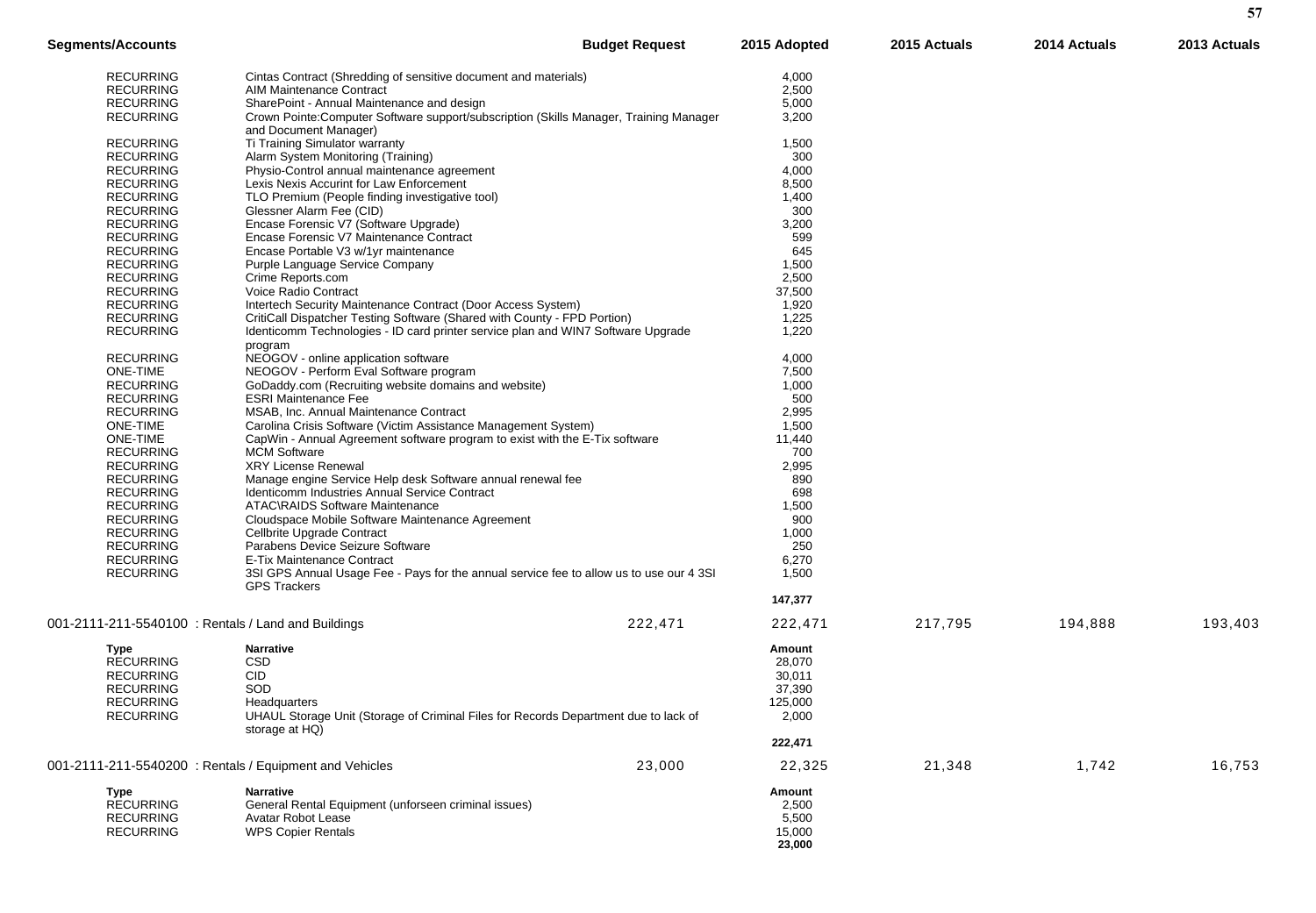| <b>Segments/Accounts</b>                                                                                        |                                                                                                                                                                                                                                                                                                                                                                            | <b>Budget Request</b> | 2015 Adopted                                                              | 2015 Actuals | 2014 Actuals | 2013 Actuals |
|-----------------------------------------------------------------------------------------------------------------|----------------------------------------------------------------------------------------------------------------------------------------------------------------------------------------------------------------------------------------------------------------------------------------------------------------------------------------------------------------------------|-----------------------|---------------------------------------------------------------------------|--------------|--------------|--------------|
| 001-2111-211-5570000 : Police / Licenses/Permits                                                                |                                                                                                                                                                                                                                                                                                                                                                            | 200                   | 200                                                                       | 0            | 1,620        | 211          |
| Type<br><b>RECURRING</b>                                                                                        | <b>Narrative</b><br>Misc Licenses and Permits                                                                                                                                                                                                                                                                                                                              |                       | Amount<br>200<br>$\mathbf 0$<br>200                                       |              |              |              |
| 001-2111-211-5610100 : Communications / Telephone                                                               |                                                                                                                                                                                                                                                                                                                                                                            | 179,750               | 168,800                                                                   | 146,413      | 119,862      | 145,432      |
| <b>Type</b><br><b>RECURRING</b><br><b>RECURRING</b><br><b>RECURRING</b><br><b>RECURRING</b><br><b>RECURRING</b> | <b>Narrative</b><br>Frederick County - Dial Tone<br>Verizon - POTS, NAWAS and leased radio circuits<br>Verizon CDMA Data Access (Needed for mobile access of MDT's)<br><b>Verizon Communications</b><br>Callyo Lines & Minutes (Enhance Officer safety during undercover operations)                                                                                       |                       | Amount<br>58,000<br>12,000<br>58,500<br>50,500<br>750<br>179,750          |              |              |              |
| 001-2111-211-5610200 : Communications / Postage                                                                 |                                                                                                                                                                                                                                                                                                                                                                            | 15,000                | 13,000                                                                    | 10,014       | 7,392        | 9,482        |
| Type<br><b>RECURRING</b>                                                                                        | Narrative<br>Postage/Mail (USPA/FEDEX (Increase due to Applicant process/Recruiting and mass<br>mailings)                                                                                                                                                                                                                                                                  |                       | Amount<br>20,000                                                          |              |              |              |
|                                                                                                                 | Reduce postage                                                                                                                                                                                                                                                                                                                                                             |                       | $-5,000$<br>15,000                                                        |              |              |              |
| 001-2111-211-5620100 : Travel / Transportation                                                                  |                                                                                                                                                                                                                                                                                                                                                                            | 4,500                 | 4,500                                                                     | 2,956        | 4,374        | 2,660        |
| Type<br><b>RECURRING</b>                                                                                        | <b>Narrative</b><br>Training/Classes/Seminars etc.                                                                                                                                                                                                                                                                                                                         |                       | Amount<br>4,500<br>4,500                                                  |              |              |              |
| 001-2111-211-5621100 : Travel / Dues/Registration Fees                                                          |                                                                                                                                                                                                                                                                                                                                                                            | 30,000                | 30,000                                                                    | 24,027       | 28,399       | 26,166       |
| Type<br><b>RECURRING</b>                                                                                        | <b>Narrative</b><br>Training Registration/Tuition (Instructor cert for OC spray, taser, EVOC, general instructor,<br>firearms, PT, First Aid, Controlled Force Instructors, SRT, CIT, Leadership Development,<br>CSI, grant writing courses, etc.)                                                                                                                         |                       | Amount<br>30,000                                                          |              |              |              |
|                                                                                                                 |                                                                                                                                                                                                                                                                                                                                                                            |                       | 30,000                                                                    |              |              |              |
| 001-2111-211-5622100 : Travel / Lodging                                                                         |                                                                                                                                                                                                                                                                                                                                                                            | 6,500                 | 6,500                                                                     | 3,763        | 2,915        | 2,883        |
| <b>Type</b><br><b>RECURRING</b>                                                                                 | <b>Narrative</b><br>Division member lodging at training seminars                                                                                                                                                                                                                                                                                                           |                       | Amount<br>6,500<br>6,500                                                  |              |              |              |
| 001-2111-211-5623100 : Travel / Meals/Food                                                                      |                                                                                                                                                                                                                                                                                                                                                                            | 3,000                 | 3,000                                                                     | 2,423        | 3,253        | 1,779        |
| Type<br><b>RECURRING</b>                                                                                        | Narrative<br>Division member per diem (cost for dept members to attend outside training)                                                                                                                                                                                                                                                                                   |                       | Amount<br>3,000<br>3,000                                                  |              |              |              |
| 001-2111-211-5630000: Police / Advertising                                                                      |                                                                                                                                                                                                                                                                                                                                                                            | 10,000                | 8,500                                                                     | 4,614        | 4,004        | 2,447        |
| Type<br><b>RECURRING</b><br><b>RECURRING</b><br><b>RECURRING</b><br><b>RECURRING</b><br><b>RECURRING</b>        | <b>Narrative</b><br>Community Relations Advertising (misc programs, Frederick Most Wanted, etc.)<br>Job Fair Registration Fees<br>Reduce job fair registration fees<br>PR-Media EEO Journal (Each quarterly posting is \$250)<br>Maryland Job Network.com (1/2 the total annual fee of \$8k wihch we split with city HR)<br>PSA's (for use during noticeable crime trends) |                       | Amount<br>1,000<br>5,000<br>$-2,000$<br>1,000<br>4,000<br>1,000<br>10,000 |              |              |              |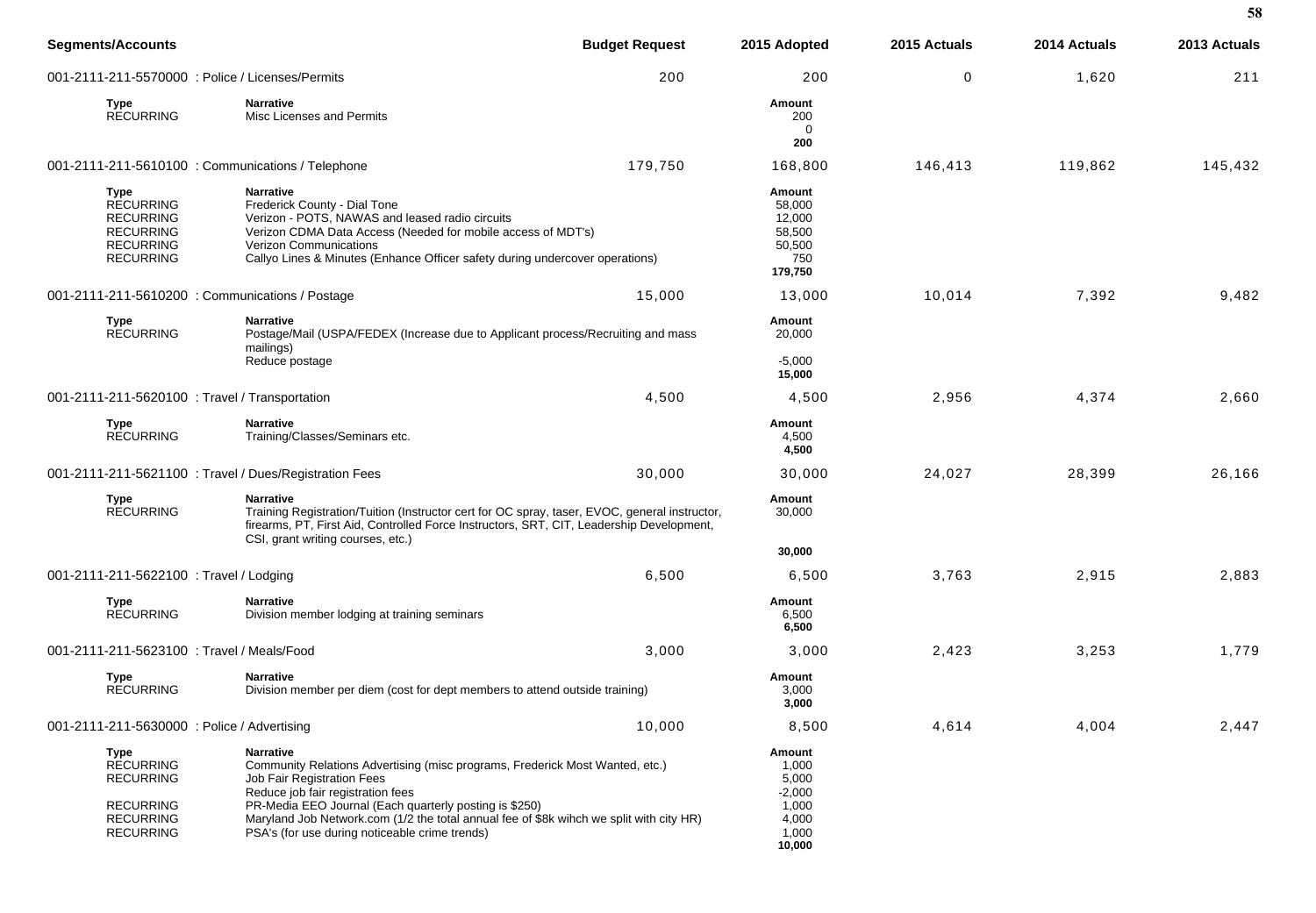| <b>Segments/Accounts</b>                                         |                                                                                                                                                                                                                                                                                                               | <b>Budget Request</b> | 2015 Adopted                                            | 2015 Actuals | 2014 Actuals | 2013 Actuals |
|------------------------------------------------------------------|---------------------------------------------------------------------------------------------------------------------------------------------------------------------------------------------------------------------------------------------------------------------------------------------------------------|-----------------------|---------------------------------------------------------|--------------|--------------|--------------|
| 001-2111-211-5640000: Police / Printing & Binding                |                                                                                                                                                                                                                                                                                                               | 13,260                | 10,500                                                  | 1,398        | 5,925        | 4,374        |
| Type<br><b>RECURRING</b><br><b>RECURRING</b><br><b>RECURRING</b> | <b>Narrative</b><br>Printing of Department materials - brochures, manuals and fliers, etc.<br>Maryland Criminal Law/MV Handbooks<br>Public Information Brochures/Fliers (for distribution at community events & during crime<br>trends - Tip cards, gang pamplets, brochures)<br>Reduce public info brochures |                       | Amount<br>5,000<br>7,260<br>2,000<br>$-1,000$<br>13,260 |              |              |              |
| 001-2111-211-5650000 : Police / Insurance                        |                                                                                                                                                                                                                                                                                                               | 358.858               | 323,384                                                 | 318,519      | 269,826      | 308,369      |
| 001-2111-211-5660000 : Police / Donations                        |                                                                                                                                                                                                                                                                                                               | 87,906                | 87,906                                                  | 139,651      | 93,791       | 114,715      |
| Type<br><b>RECURRING</b>                                         | <b>Narrative</b><br>State Grant for SAO to reimburse county                                                                                                                                                                                                                                                   |                       | Amount<br>87,906<br>$\Omega$<br>87,906                  |              |              |              |
| 001-2111-211-5740100 : Machinery & Equipment / Vehicles          |                                                                                                                                                                                                                                                                                                               | 295,885               | 363,375                                                 | 361,616      | 322,547      | 248,543      |
| Type<br><b>RECURRING</b>                                         | <b>Narrative</b><br>Unmarked Ford Interceptor Sedan Police Vehicles (replace 3 - \$29,815.66 each Price<br>includes up-fitting. These vehicles are expected to exceed 125,000 miles)                                                                                                                          |                       | Amount<br>89,447                                        |              |              |              |
| <b>RECURRING</b>                                                 | Reduce unmarked sedan<br>Marked Ford Interceptor Sedan Police Vehicles (replace 12 marked patrol division vehicles<br>expected to exceed 125,000 miles, cost includes up-fitting)                                                                                                                             |                       | $-29,816$<br>446,508                                    |              |              |              |
| <b>RECURRING</b>                                                 | Reduce unmarked sedans<br>Marked Ford Interceptor Utility Police Vehicles (replace 1 K9 vehicle that are expected to<br>exceed 125,000 miles)                                                                                                                                                                 |                       | $-260,463$<br>37,209                                    |              |              |              |
| <b>ONE-TIME</b>                                                  | Panel Van (1 Crime Scene Unit) One of their vehicles is currently 14 years old.                                                                                                                                                                                                                               |                       | 35,000                                                  |              |              |              |
| <b>ONE-TIME</b>                                                  | Remove panel van<br>2015 Ford Explorer 4WD 6cy (Replace of again DEU Vehicle to be used for undercover<br>surveillance, prisoner transport and service of search warrants)                                                                                                                                    |                       | $-35,000$<br>32,245                                     |              |              |              |
| ONE-TIME                                                         | Remove Ford explorer<br>i2 SE Segway (add 2 additional to existing units - Segways have become an invaluable<br>tool to community policing)                                                                                                                                                                   |                       | $-32,245$<br>13,000                                     |              |              |              |
|                                                                  |                                                                                                                                                                                                                                                                                                               |                       | 295,885                                                 |              |              |              |
| 001-2111-211-5740200 : Machinery & Equipment / Machinery         |                                                                                                                                                                                                                                                                                                               | 25,716                | 13,500                                                  | 6,699        | 99,500       | 48,479       |
| Type<br><b>RECURRING</b><br><b>RECURRING</b>                     | <b>Narrative</b><br>K9 (replacement cost due to death, injury or retirement) - 2015 Replacement Cost<br>Remove K9<br>APX 6500 Mobile Radios (15)                                                                                                                                                              |                       | Amount<br>13,680<br>$-13,680$<br>77,149                 |              |              |              |
| <b>RECURRING</b>                                                 | Reduce radios<br>APX 6000 Portable Radios (10)<br>Remove radios                                                                                                                                                                                                                                               |                       | $-51,433$<br>52,740<br>$-52,740$<br>25,716              |              |              |              |
|                                                                  | 001-2111-211-5740300: Machinery & Equipment / Furniture/Fixtures                                                                                                                                                                                                                                              | 4,000                 | 0                                                       | 0            | 0            | 46,445       |
| <b>Type</b><br>ONE-TIME<br><b>ONE-TIME</b>                       | <b>Narrative</b><br>Property Storage Lockers (Replace current lockers that are old, breaking and not secure)<br>Reduce property storage lockers<br><b>Electronic Gate for Training</b><br>Remove electronic gate                                                                                              |                       | Amount<br>7,000<br>$-3,000$<br>5,000<br>$-5,000$        |              |              |              |
| [DEPT/DIV] SubTotal: 2111: Police                                |                                                                                                                                                                                                                                                                                                               | 28,780,860            | 4,000<br>28, 111, 797                                   | 27,684,516   | 27,474,143   | 27,044,522   |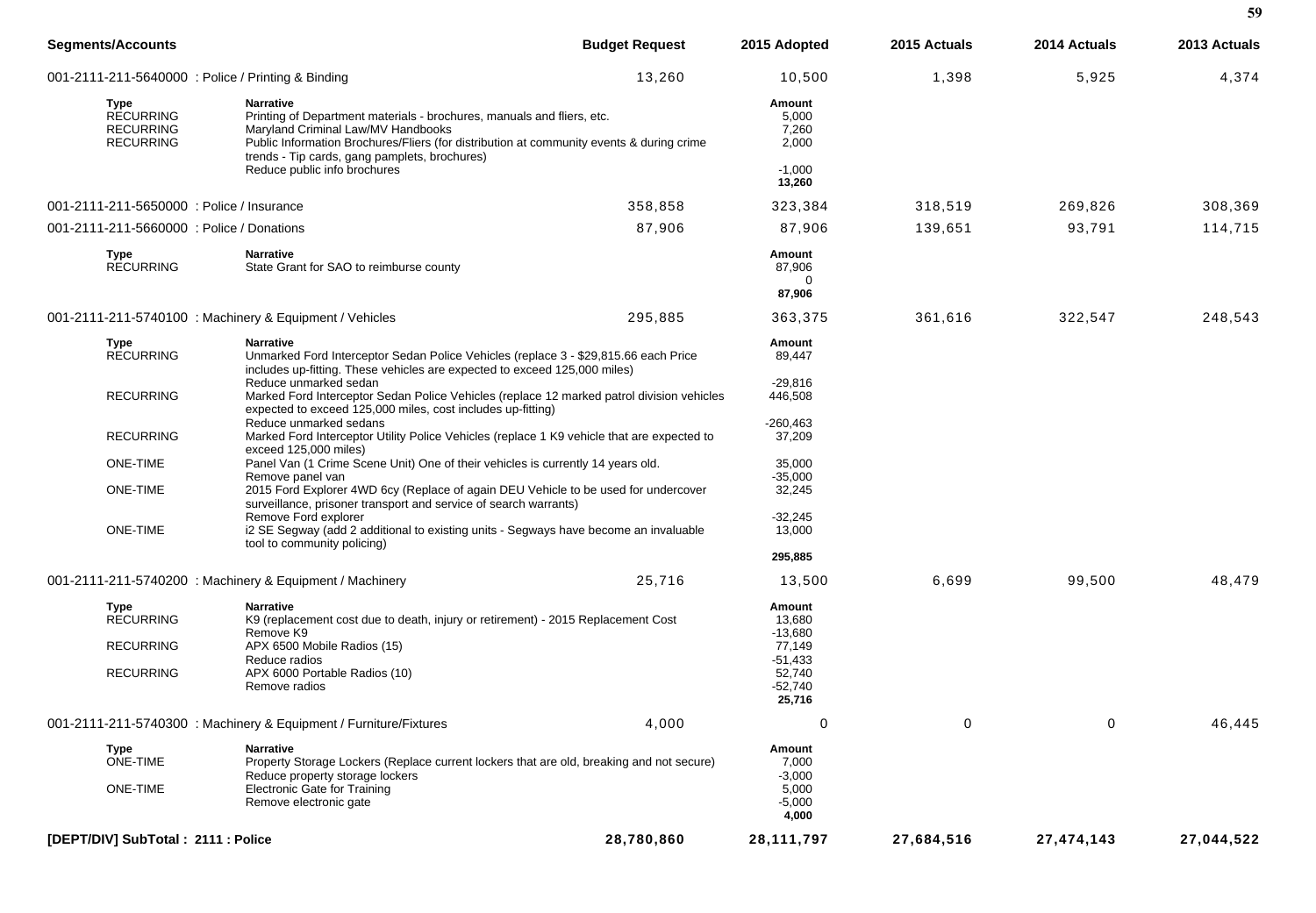| <b>Segments/Accounts</b>    | <b>Budget Request</b> | 2015 Adopted | 2015 Actuals | 2014 Actuals | 2013 Actuals |
|-----------------------------|-----------------------|--------------|--------------|--------------|--------------|
| [GL TYPE] SubTotal: EXPENSE | 28,780,860            | 28.111.797   | 27.684.516   | 27.474.143   | 27.044.522   |
| <b>Grand Total</b>          | 26,267,585            | 25,403,522   | 25,096,186   | 24.578.095   | 24,645,834   |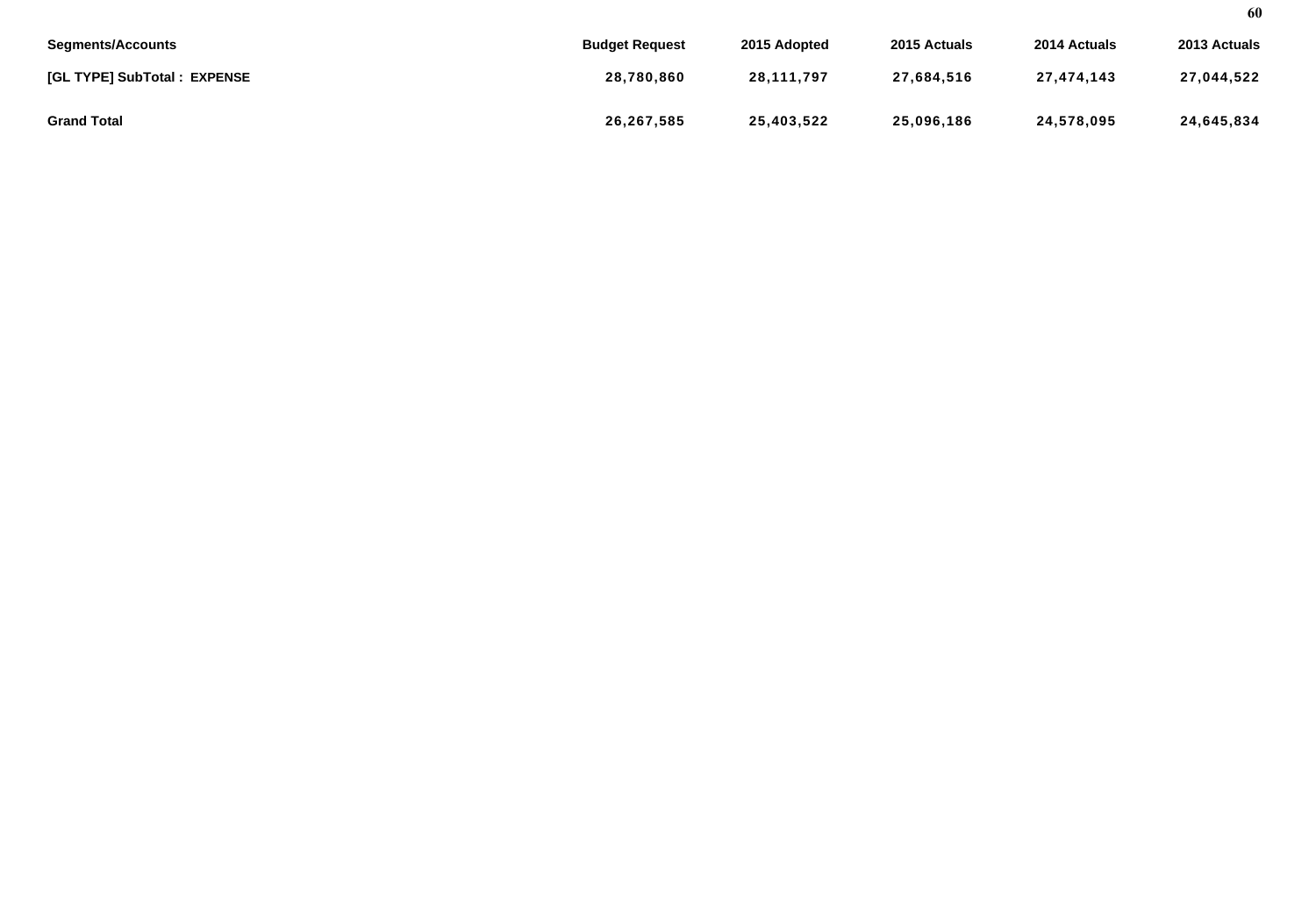# **The City of Frederick Working Budget Report 2016, Working, Details, Adopted Budget** From Account: 001-2211 To Account: 001-2211

| <b>Segments/Accounts</b>                                               | <b>Budget Request</b> | 2015 Adopted | 2015 Actuals | 2014 Actuals | 2013 Actuals |
|------------------------------------------------------------------------|-----------------------|--------------|--------------|--------------|--------------|
| [GL TYPE] REVENUE                                                      |                       |              |              |              |              |
| [DEPT/DIV] 2211 : Fire                                                 |                       |              |              |              |              |
| 001-2211-221-3372101: Frederick County / County Assumed Costs          | 41,000                | 176,933      | 31,959       | 68,388       | 165,105      |
| [DEPT/DIV] SubTotal: 2211 : Fire                                       | $-41,000$             | $-176,933$   | $-31,959$    | $-68,388$    | $-165, 105$  |
| [GL TYPE] SubTotal: REVENUE                                            | $-41,000$             | $-176,933$   | $-31,959$    | $-68,388$    | $-165, 105$  |
| [GL TYPE] EXPENSE                                                      |                       |              |              |              |              |
| [DEPT/DIV] 2211 : Fire                                                 |                       |              |              |              |              |
| 001-2211-221-5264100 : Health Insurance / Retirees >= 65               | 10,293                | 9,863        | 7,992        | 8,479        | 7,997        |
| 001-2211-221-5266300 : Health Insurance / OPEB Payment                 | 7,650                 | 8,987        | 8,987        | 4,523        | 0            |
| 001-2211-221-5269100 : Health Insurance / Life                         | 2,264                 | 1,812        | 1,812        | 1.776        | 1,385        |
| 001-2211-221-5282500 : Retirement / 25 Year Plan                       | 270,035               | 266,070      | 266,070      | 326,959      | 320,428      |
| 001-2211-221-5284000: Retirement / Supplement Savings Fees             | 444                   | 462          | 390          | 408          | 391          |
| 001-2211-221-5562100 : Water/Sewer Service / Solid Waste Benefit Charg | $\Omega$              | 336          | $\mathbf 0$  | $\Omega$     | 336          |
| 001-2211-221-5650000 : Fire / Insurance                                | 1,052                 | 926          | 940          | 891          | 828          |
| [DEPT/DIV] SubTotal: 2211 : Fire                                       | 291,738               | 288,456      | 286,191      | 343,036      | 331,365      |
| [GL TYPE] SubTotal: EXPENSE                                            | 291,738               | 288,456      | 286,191      | 343,036      | 331,365      |
| <b>Grand Total</b>                                                     | 250,738               | 111,523      | 254,232      | 274,648      | 166,260      |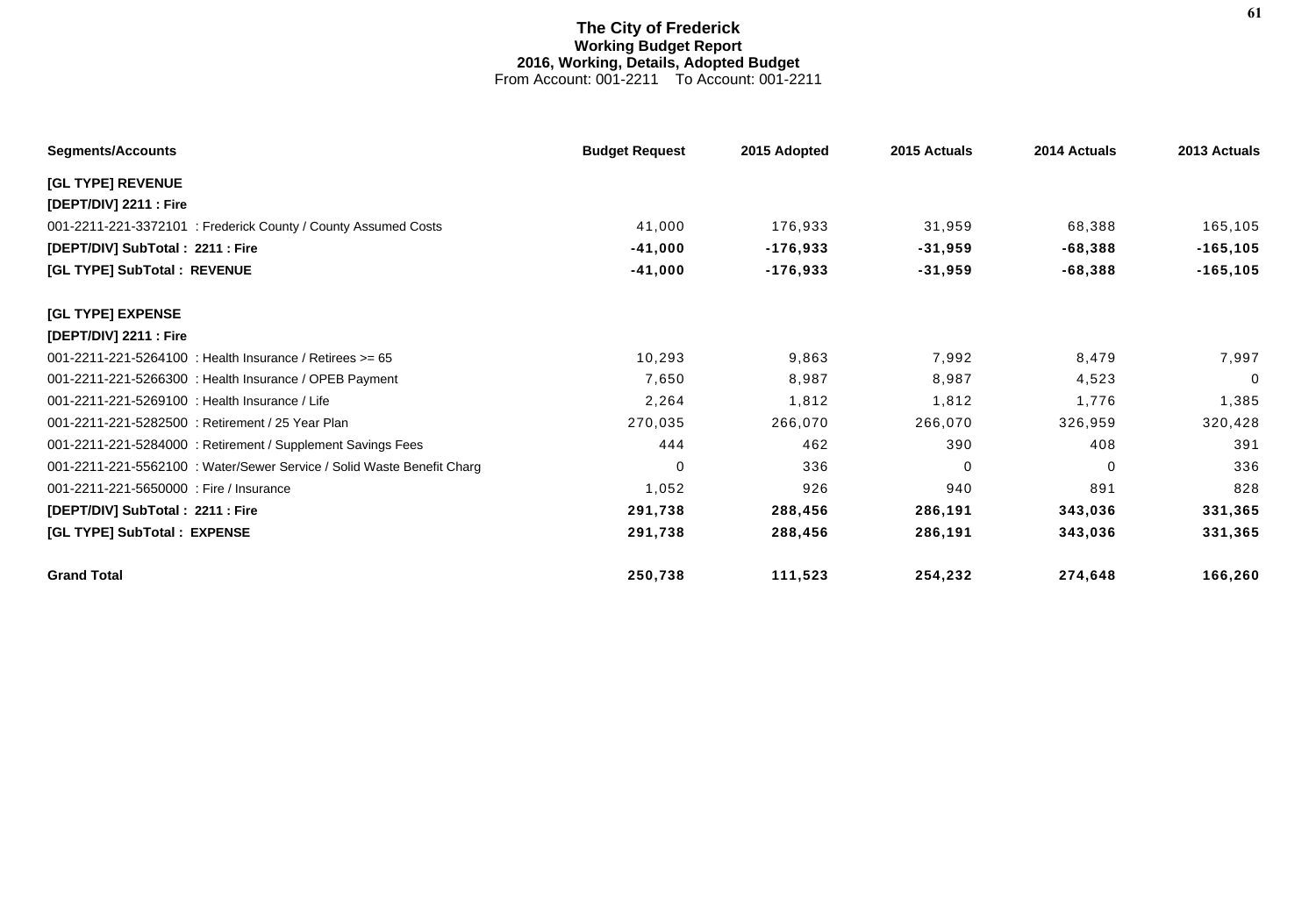# **The City of Frederick Working Budget Report 2016, Working, Details, Adopted Budget** From Account: 001-2311 To Account: 001-2311

| <b>Segments/Accounts</b>              |                                                                                                                                      | <b>Budget Request</b> | 2015 Adopted                 | 2015 Actuals | 2014 Actuals | 2013 Actuals |
|---------------------------------------|--------------------------------------------------------------------------------------------------------------------------------------|-----------------------|------------------------------|--------------|--------------|--------------|
| [GL TYPE] REVENUE                     |                                                                                                                                      |                       |                              |              |              |              |
| [DEPT/DIV] 2311 : Building Inspection |                                                                                                                                      |                       |                              |              |              |              |
|                                       | 001-2311-000-3930001 : Capital Asset Disposition / Sale of Gen. Cap. Asse                                                            | $\mathbf 0$           | $\mathbf 0$                  | 0            | $\mathbf 0$  | 6,435        |
|                                       | 001-2311-231-3222201 : Fire Code Plan Review / Fire Protection Permits                                                               | 180,000               | 235,000                      | 221,549      | 170,392      | 163,638      |
| Type<br><b>RECURRING</b>              | <b>Narrative</b><br>PROJECTION METHOD: HISTORICAL REVIEW                                                                             |                       | Amount<br>180,000<br>180,000 |              |              |              |
|                                       | 001-2311-231-3222301 : Non-business Lic./Permits / Building Permits                                                                  | 690,000               | 775,000                      | 911,387      | 635,201      | 644,157      |
| Type<br><b>RECURRING</b>              | <b>Narrative</b><br>- RESIDENTIAL & COMMERCIAL - PROJECTION METHOD: HISTORICAL REVIEW                                                |                       | Amount<br>690,000<br>690,000 |              |              |              |
|                                       | 001-2311-231-3222302 : Building Permits / Reinspection Fee                                                                           | 300                   | 300                          | $\mathbf 0$  | $\mathbf 0$  | $\Omega$     |
| Type<br><b>RECURRING</b>              | <b>Narrative</b><br>- BUILDING REINSPECTION FEE FOR RESIDENTIAL AND COMMERCIAL PROJECTS -<br>PROJECTION METHOD ESTIMATED OCCURRANCES |                       | Amount<br>300                |              |              |              |
|                                       |                                                                                                                                      |                       | 300                          |              |              |              |
|                                       | 001-2311-231-3222305 : Permit Fees / Sidewalk Cafe Permit                                                                            | 700                   | 800                          | 1,088        | 1,088        | 256          |
| <b>Type</b><br><b>RECURRING</b>       | <b>Narrative</b><br>- FEE SCHEDULE: - NEW PERMIT: \$128.00 - RENEWEL PERMIT: \$64.00 -<br>PROJECTION METHOD: HISTORICAL REVIEW       |                       | Amount<br>700                |              |              |              |
|                                       |                                                                                                                                      |                       | 700                          |              |              |              |
|                                       | 001-2311-231-3222310 : Special Requests / Permit Extension Requests                                                                  | 3,000                 | 3,000                        | 3,850        | 2,600        | 3,150        |
| Type<br><b>RECURRING</b>              | <b>Narrative</b><br>- PROJECTION METHOD: HISTORICAL REVIEW                                                                           |                       | Amount<br>3,000<br>3.000     |              |              |              |
|                                       | 001-2311-231-3222311 : Special Requests / Building Appeals Board                                                                     | 200                   | 200                          | $\mathbf 0$  | $\mathbf 0$  | $\mathbf 0$  |
| Type<br><b>RECURRING</b>              | <b>Narrative</b><br>- PROJECTION METHOD: HISTORICAL REVIEW                                                                           |                       | Amount<br>200<br>200         |              |              |              |
|                                       | 001-2311-231-3222312 : Non-business Lic./Permits / Vending Permits - HDC                                                             | 25                    | 50                           | 25           | 25           | 50           |
| Type<br><b>RECURRING</b>              | <b>Narrative</b><br>- VENDING MACHINE FEE SCHEDULE: FEE PER PROPERTY - \$25.00 - PROJECTION<br>METHOD: # OF PROPERTIES - 2           |                       | Amount<br>25                 |              |              |              |
|                                       |                                                                                                                                      |                       | 25                           |              |              |              |
|                                       | 001-2311-231-3222313 : Non-business Lic./Permits / Vendors/Peddlers Licen                                                            | 3,000                 | 2,500                        | 2,075        | 3,000        | 2,650        |
| <b>Type</b><br><b>RECURRING</b>       | <b>Narrative</b><br>- PROJECTION METHOD: HISTORICAL REVIEW                                                                           |                       | Amount<br>3,000              |              |              |              |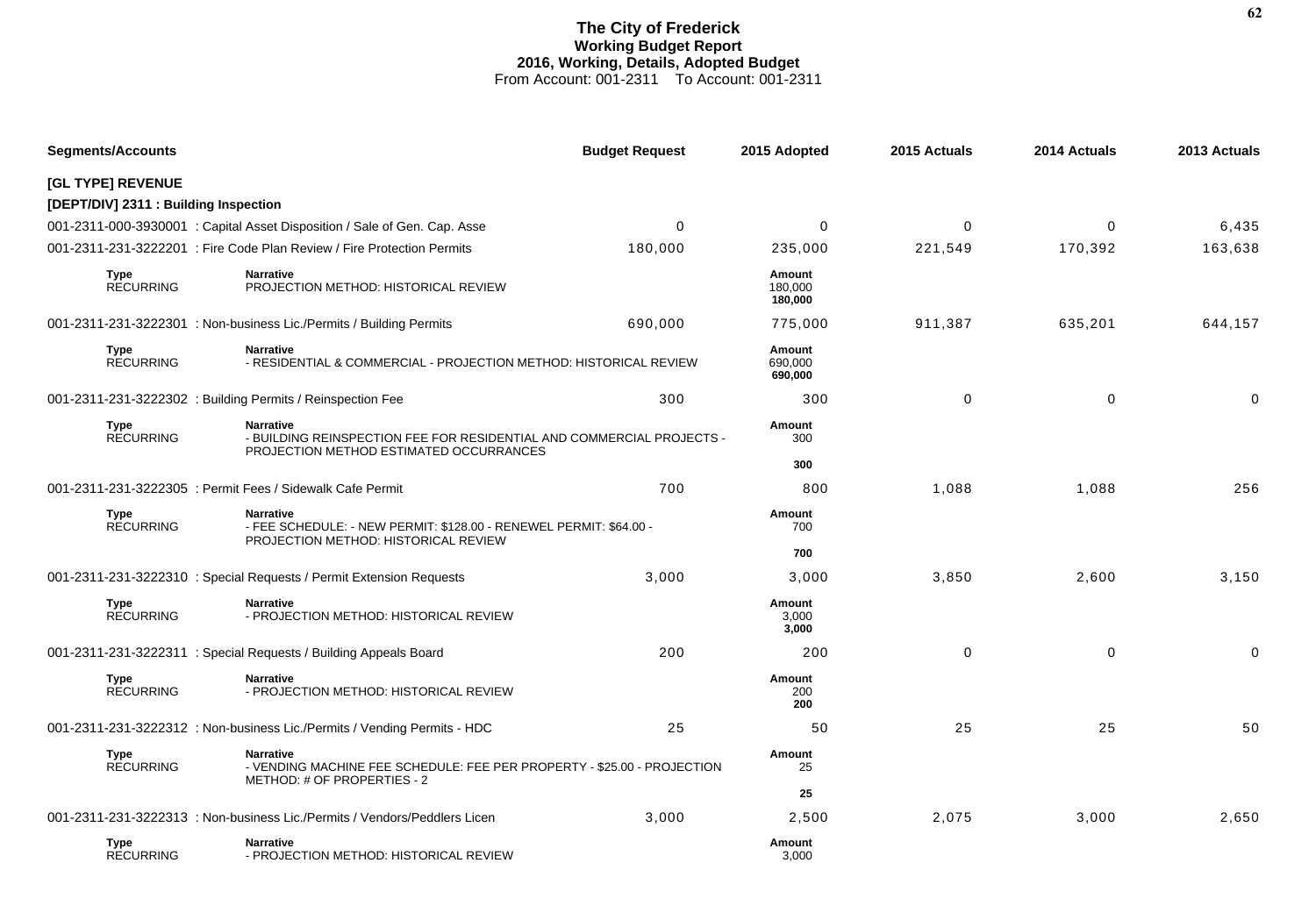| <b>Segments/Accounts</b>                      |                                                                                                                                                                                                                       | <b>Budget Request</b> | 2015 Adopted                 | 2015 Actuals   | 2014 Actuals | 2013 Actuals |
|-----------------------------------------------|-----------------------------------------------------------------------------------------------------------------------------------------------------------------------------------------------------------------------|-----------------------|------------------------------|----------------|--------------|--------------|
|                                               |                                                                                                                                                                                                                       |                       | 3,000                        |                |              |              |
| 001-2311-231-3222314 : Permit Transfer        |                                                                                                                                                                                                                       | 0                     | $\Omega$                     | 560            | 0            | 0            |
|                                               | 001-2311-231-3312200 : Federal / Public Safety / Op indirect                                                                                                                                                          | $\Omega$              | $\Omega$                     | 0              | $\mathbf 0$  | 1,317        |
|                                               | 001-2311-231-3400004 : Concessions / Vending Machines                                                                                                                                                                 | 300                   | 300                          | 125            | $-47$        | 61           |
| Type<br><b>RECURRING</b>                      | Narrative<br>- MUNICIPAL OFFICE ANNEX BUILDING - CONCESSION - COKE VENDING MACHINE<br>- COMMENTS: PROFITS FROM COKE MACHINE @ MOA BUILDING TO BE USED<br>TOWARD SPECIAL EVENTS/HOLIDAY FUNCTIONS FOR MOA BLDG. DEPTS. |                       | Amount<br>300<br>300         |                |              |              |
|                                               | 001-2311-231-3422001 : Non-business Lic./Permits / Fire Code Plan Review                                                                                                                                              | 130,000               | 110,000                      | 149,791        | 219,444      | 132,778      |
| Type<br><b>RECURRING</b>                      | <b>Narrative</b><br>- PROJECTION METHOD: HISTORICAL REVIEW                                                                                                                                                            |                       | Amount<br>130,000<br>130,000 |                |              |              |
|                                               | 001-2311-231-3690001 : Miscellaneous / Other Misc. Receipts                                                                                                                                                           | 500                   | 500                          | 532            | 455          | 4,934        |
| <b>Type</b><br><b>RECURRING</b>               | Narrative<br>- BUILDING DEPARTMENT F.O.I.A. COPIES, ETC - PROJECTION METHOD:<br><b>HISTORICAL REVIEW</b>                                                                                                              |                       | Amount<br>500                |                |              |              |
|                                               |                                                                                                                                                                                                                       |                       | 500                          |                |              |              |
|                                               | [DEPT/DIV] SubTotal: 2311: Building Inspection                                                                                                                                                                        | $-1,008,025$          | $-1, 127, 650$               | $-1, 290, 982$ | $-1,032,158$ | $-959,426$   |
| [GL TYPE] SubTotal: REVENUE                   |                                                                                                                                                                                                                       | $-1,008,025$          | $-1, 127, 650$               | $-1,290,982$   | $-1,032,158$ | $-959,426$   |
| [GL TYPE] EXPENSE                             |                                                                                                                                                                                                                       |                       |                              |                |              |              |
| [DEPT/DIV] 2311 : Building Inspection         |                                                                                                                                                                                                                       |                       |                              |                |              |              |
|                                               | 001-2311-231-5121100 : Salaries - Full Time / Productive Time                                                                                                                                                         | 692,613               | 668,261                      | 544,244        | 530,156      | 476,423      |
|                                               | 001-2311-231-5121200 : Salaries - Full Time / Vacation                                                                                                                                                                | 0                     | $\Omega$                     | 44,102         | 40,696       | 40,972       |
|                                               | 001-2311-231-5121300 : Salaries - Full Time / Sick                                                                                                                                                                    | 0                     | 0                            | 7,363          | 11,731       | 12,206       |
|                                               | 001-2311-231-5121400 : Salaries - Full Time / Holiday                                                                                                                                                                 | 0                     | $\Omega$                     | 28,679         | 28,940       | 25,773       |
|                                               | 001-2311-231-5121500 : Salaries - Full Time / Other Leave                                                                                                                                                             | $\Omega$              | $\Omega$                     | 6,541          | 8,255        | 9,930        |
|                                               | 001-2311-231-5141300 : Overtime / Premium Overtime                                                                                                                                                                    | 3,000                 | 3,000                        | 1,320          | 1,716        | 1,966        |
|                                               | 001-2311-231-5150000: Inspections/Code / Salaries - Perm Part Time                                                                                                                                                    | 13,602                | 13,029                       | 12,516         | 13,440       | 11,270       |
| 001-2311-231-5170000 : Special Allowance      |                                                                                                                                                                                                                       | $\Omega$              | $\Omega$                     | 0              | 14,100       | 0            |
|                                               | 001-2311-231-5210000: Inspections/Code / Workmen's Compensation                                                                                                                                                       | 33,541                | 31,944                       | 32,744         | 30,748       | 22,480       |
| 001-2311-231-5221100 : FICA / Social Security |                                                                                                                                                                                                                       | 43,971                | 42,427                       | 38,048         | 38,506       | 34,429       |
| 001-2311-231-5221200 : FICA / Medicare        |                                                                                                                                                                                                                       | 10,286                | 9,922                        | 8,898          | 9,005        | 8,052        |
|                                               | 001-2311-231-5264100 : Health Insurance / Retirees >= 65                                                                                                                                                              | 5,147                 | 4,932                        | 4,581          | 4,240        | 3,998        |
|                                               | 001-2311-231-5266100 : Health Insurance / CIGNA                                                                                                                                                                       | 91,803                | 93,256                       | 89,109         | 90,270       | 78,476       |
|                                               | 001-2311-231-5266200 : Health Insurance / CIGNA - Retirees                                                                                                                                                            | 37,651                | 38,670                       | 36,018         | 34,135       | 35,938       |
|                                               | 001-2311-231-5266300 : Health Insurance / OPEB Payment                                                                                                                                                                | 35,953                | 51,225                       | 51,225         | 51,563       | 46,637       |
|                                               | 001-2311-231-5266500 : OPEB Retirement Health Savings Plan                                                                                                                                                            | 0                     | 0                            | 5,000          | 1,875        | 0            |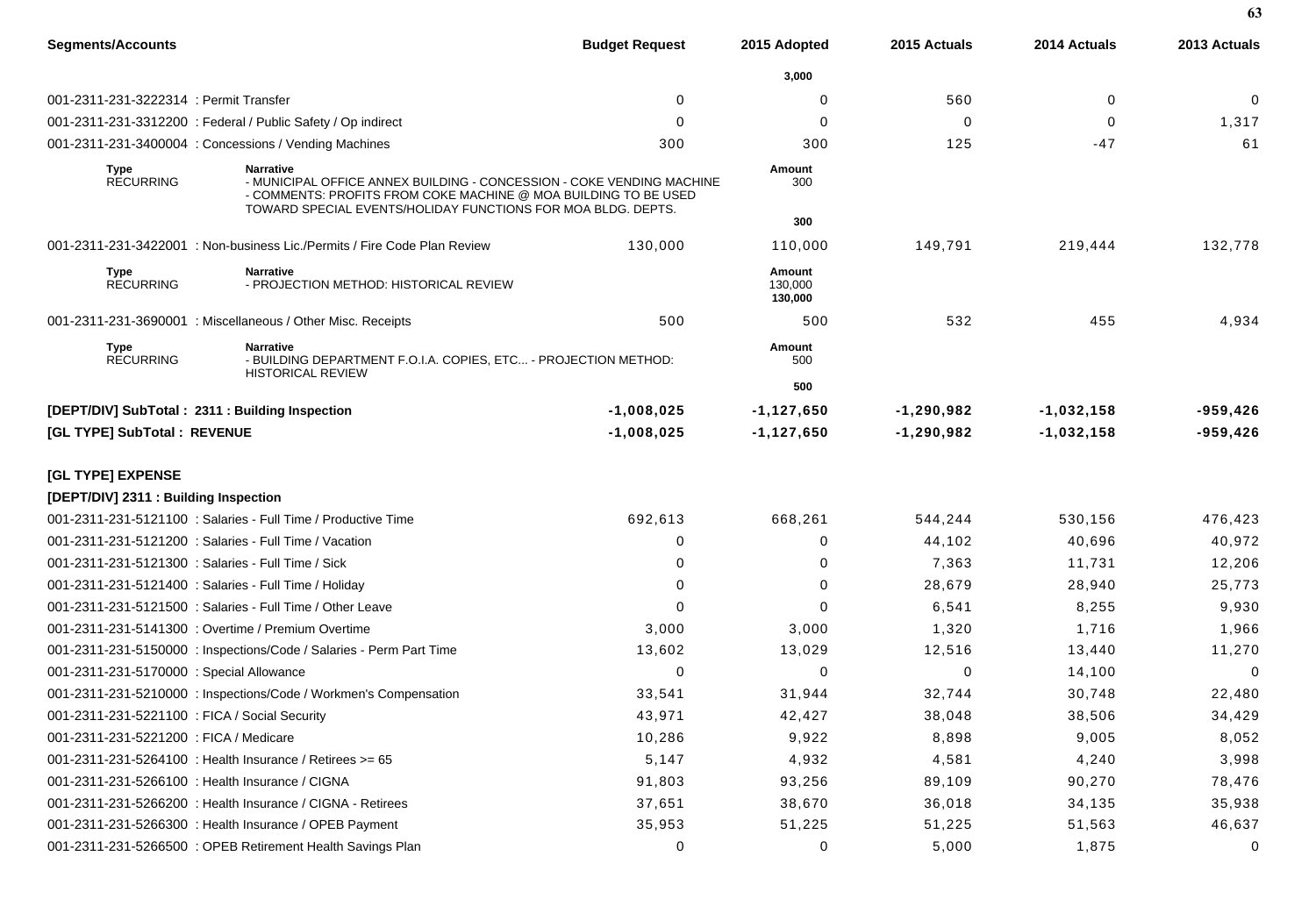| <b>Segments/Accounts</b>                                                |                                                                                                                                                                          | <b>Budget Request</b> | 2015 Adopted                      | 2015 Actuals | 2014 Actuals | 2013 Actuals |
|-------------------------------------------------------------------------|--------------------------------------------------------------------------------------------------------------------------------------------------------------------------|-----------------------|-----------------------------------|--------------|--------------|--------------|
|                                                                         | 001-2311-231-5267200 : Health Insurance / Aetna Dental - Emp                                                                                                             | 0                     | $\Omega$                          | $-18$        | $-23$        | $-10$        |
| 001-2311-231-5267900 : Vision - Emp                                     |                                                                                                                                                                          | $\Omega$              | $\Omega$                          | 0            | $\mathbf{1}$ | 0            |
|                                                                         | 001-2311-231-5268100 : Health Insurance / Disability                                                                                                                     | 2,004                 | 1,655                             | 1,448        | 1,467        | 1,353        |
| 001-2311-231-5269100 : Health Insurance / Life                          |                                                                                                                                                                          | 1,534                 | 1,375                             | 1,253        | 1,194        | 1,127        |
|                                                                         | 001-2311-231-5270000: Inspections/Code / Unemployment                                                                                                                    | 0                     | $\Omega$                          | 12,900       | 9,460        | 0            |
|                                                                         | 001-2311-231-5282500 : Retirement / 25 Year Plan                                                                                                                         | 186,192               | 208,033                           | 208,033      | 143,102      | 130,428      |
|                                                                         | 001-2311-231-5283000: Retirement / 30 Year Plan                                                                                                                          | 15,757                | 15,915                            | 15,915       | 21,153       | 13,718       |
|                                                                         | 001-2311-231-5284000: Retirement / Supplement Savings Fees                                                                                                               | 590                   | 607                               | 515          | 537          | 512          |
| 001-2311-231-5291300 : Misc Benefits / Other                            |                                                                                                                                                                          | 9,778                 | 12,106                            | 11,330       | 11,427       | 10,540       |
|                                                                         | 001-2311-231-5310100 : Supplies / General Supplies                                                                                                                       | 13,900                | 14,500                            | 9,096        | 7,706        | 12,457       |
| Type                                                                    | Narrative                                                                                                                                                                |                       | Amount                            |              |              |              |
| <b>RECURRING</b>                                                        | - GEN'L OFFICE SUPPLIES NEEDED FOR THE OPERATION OF PERMITTING<br>PROCESS, AS WELL AS MISCELLANEOUS COMPUTER SOFTWARE, OFFICE<br>FURNITURE & FIELD AND CAMERA EQUIPMENT. |                       | 9,100                             |              |              |              |
| <b>RECURRING</b>                                                        | - MATERIALS FOR IN-HOUSE REPAIR - 7 VEHICLES @ APPROX \$500/EA (INCLUDES<br>TIRES, OIL/FILTER, ETC.)                                                                     |                       | 3,500                             |              |              |              |
| <b>RECURRING</b><br><b>RECURRING</b><br><b>RECURRING</b>                | - NEW / UPDATED BLDG CODE REF MATERIALS<br>- UPDATED NFPA FIRE CODE REFERENCE MATERIALS<br>- MOA BLDG FUNCTIONS FROM COKE / VENDING MACHINE PROFITS (I.E. HOLIDAY        |                       | 500<br>500<br>300                 |              |              |              |
|                                                                         | LUNCHEONS FOR MOA BLDG.)                                                                                                                                                 |                       | 13,900                            |              |              |              |
|                                                                         | 001-2311-231-5310300: Supplies / Clothing/Uniforms                                                                                                                       | 1,375                 | 375                               | 742          | 854          | 375          |
| Type<br><b>RECURRING</b>                                                | <b>Narrative</b><br>- SAFETY BOOTS (3 @ \$125/EA.) INCREASE DUE TO RAINGEAR FOR INCLEMENT                                                                                |                       | Amount<br>1,375                   |              |              |              |
|                                                                         | <b>WEATHER</b>                                                                                                                                                           |                       | 1,375                             |              |              |              |
| 001-2311-231-5330100 : Energy / Fuel & Oil                              |                                                                                                                                                                          | 6,000                 | 6,200                             | 4,135        | 5,394        | 5,356        |
| Type<br><b>RECURRING</b>                                                | <b>Narrative</b><br>- 7 VEHICLES @ APPROX \$71/MO EA.VEHICLE X 12                                                                                                        |                       | Amount<br>6,000<br>6,000          |              |              |              |
|                                                                         | 001-2311-231-5410000 : Inspections/Code / Professional Services                                                                                                          | 500                   | 500                               | 616          | 268          | 404          |
| <b>Type</b><br><b>RECURRING</b><br><b>RECURRING</b><br><b>RECURRING</b> | <b>Narrative</b><br>- 7 VEHICLES @ \$14/EA. FOR EMISSIONS<br>- CORPORATE HEALTH SERVICES<br>- INTERPRETER SERVICES                                                       |                       | Amount<br>98<br>228<br>174<br>500 |              |              |              |
|                                                                         | 001-2311-231-5520100: Repair and Maint. Service / General Repair/Maint.                                                                                                  | 3,000                 | 3,000                             | 131          | 75           | 1,720        |
| Type<br><b>RECURRING</b><br><b>RECURRING</b>                            | <b>Narrative</b><br>- 7 VEHICLES (AT VARIOUS AGES & CONDITIONS)<br>- DIGITAL RADIO REPAIRS                                                                               |                       | Amount<br>2,400<br>600<br>3,000   |              |              |              |
|                                                                         | 001-2311-231-5520200: Repair and Maint. Service / Maintenance Contracts                                                                                                  | 500                   | 1,000                             | 0            | 250          | 2,060        |
| <b>Type</b><br><b>RECURRING</b>                                         | <b>Narrative</b><br>- 2 FAX MACHINES & NON-CONTRACTED PRINTER REPAIRS                                                                                                    |                       | Amount<br>500                     |              |              |              |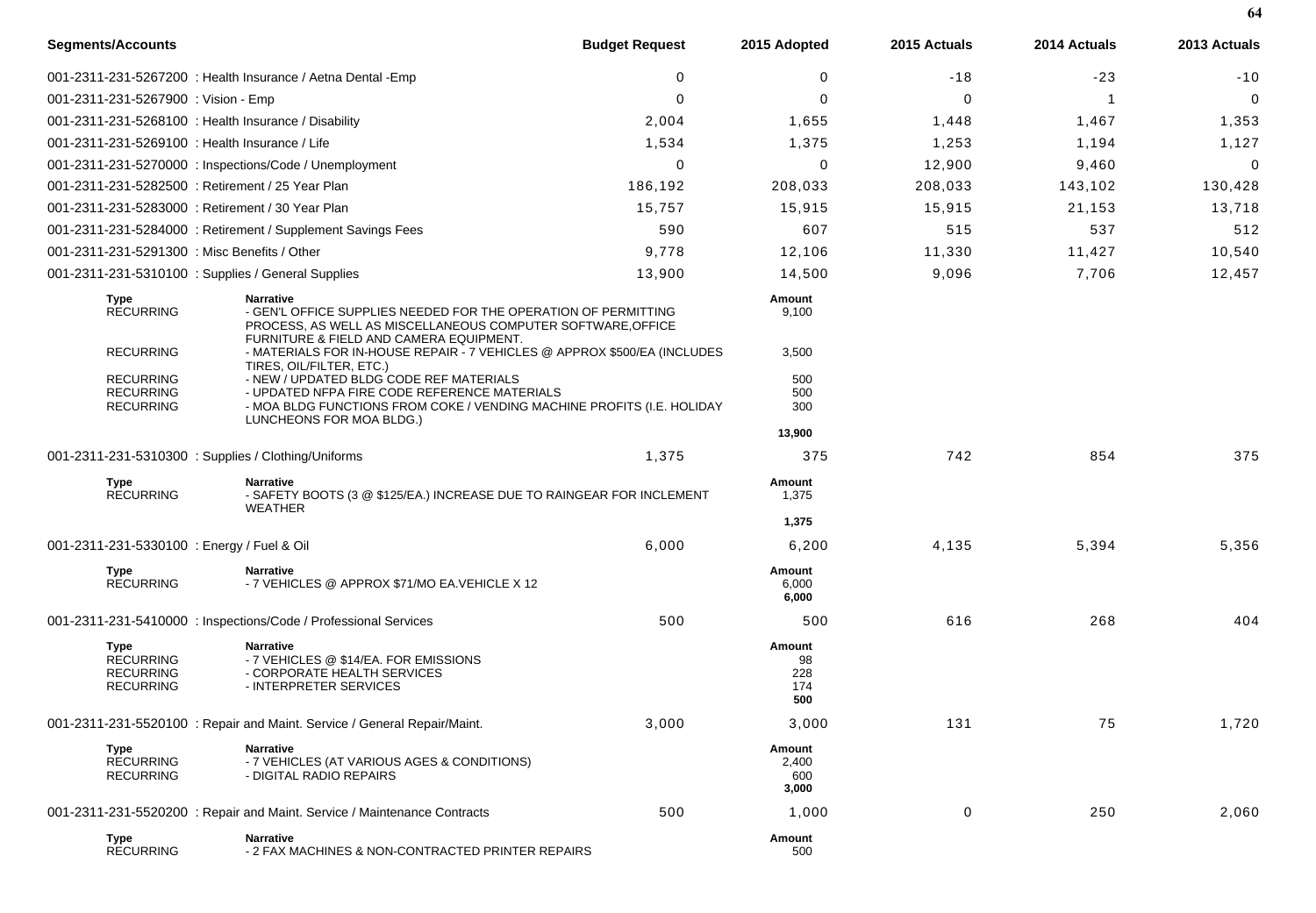| <b>Segments/Accounts</b>                                                             |                                                                                                                                                                                                                                                                                                          | <b>Budget Request</b> | 2015 Adopted                               | 2015 Actuals | 2014 Actuals   | 2013 Actuals |
|--------------------------------------------------------------------------------------|----------------------------------------------------------------------------------------------------------------------------------------------------------------------------------------------------------------------------------------------------------------------------------------------------------|-----------------------|--------------------------------------------|--------------|----------------|--------------|
|                                                                                      |                                                                                                                                                                                                                                                                                                          |                       | 500                                        |              |                |              |
|                                                                                      | 001-2311-231-5570000 : Inspections/Code / Licenses/Permits                                                                                                                                                                                                                                               | 1,300                 | 1,300                                      | 76           | 195            | 528          |
| Type<br><b>RECURRING</b><br><b>RECURRING</b><br><b>RECURRING</b><br><b>RECURRING</b> | <b>Narrative</b><br>- MD PE LICENSE RENEWAL FOR 1 FIRE PROTECTION ENGINEER<br>-4+ I.C.C. CERTIFICATION RENEWALS PLANS REVIEWER & BUILDING INSPECTORS<br>- 1 ARCHITECTUAL LICENSE RENEWAL FOR 1 PLANS REVIEWER<br>- 4 REQUIRED CERTIFICATION CLASSES FOR PLANS REVIEWERS & BLDG<br>INSPECTORS @ \$180/EA. |                       | Amount<br>100<br>400<br>80<br>720<br>1,300 |              |                |              |
| 001-2311-231-5610100 : Communications / Telephone                                    |                                                                                                                                                                                                                                                                                                          | 11,500                | 15,000                                     | 12,767       | 13,024         | 10,421       |
| Type<br><b>RECURRING</b>                                                             | <b>Narrative</b><br>- OFFICE PHONES -(INCLUDES USAGE, EQUIPMENT & CHANGES, AS NEEDED)-<br>CELLPHONES - (INCLUDES COST OF REPLACEMENT EQUIPMENT, BATTERIES,<br>ETC.)                                                                                                                                      |                       | Amount<br>11,500                           |              |                |              |
|                                                                                      |                                                                                                                                                                                                                                                                                                          |                       | 11,500                                     |              |                |              |
| 001-2311-231-5610200 : Communications / Postage                                      |                                                                                                                                                                                                                                                                                                          | 2,600                 | 1,600                                      | 2,003        | 1,701          | 1,188        |
| Type<br><b>RECURRING</b>                                                             | Narrative<br>- POSTAGE                                                                                                                                                                                                                                                                                   |                       | Amount<br>2,600<br>2,600                   |              |                |              |
| 001-2311-231-5621100 : Travel / Dues/Registration Fees                               |                                                                                                                                                                                                                                                                                                          | 2,990                 | 2,990                                      | 1,782        | 1,129          | 1,641        |
| Type<br><b>RECURRING</b><br><b>RECURRING</b>                                         | <b>Narrative</b><br>- INT'L CODE COUNCIL MEMBERSHIP (INSPECTORS / PLANS REVIEWERS)<br>- NATIONAL FIRE PROTECTION ASSOCIATION MEMBERSHIP (INSPECTORS/PLAN<br>REVIEWERS)                                                                                                                                   |                       | Amount<br>200<br>150                       |              |                |              |
| <b>RECURRING</b>                                                                     | - MD BLDG OFFICIALS ASSOCIATION MEMBERSHIP (INSPECTORS/PLAN<br>REVIEWERS)                                                                                                                                                                                                                                |                       | 200                                        |              |                |              |
| <b>RECURRING</b><br><b>RECURRING</b><br><b>RECURRING</b><br><b>RECURRING</b>         | - AMERICAN FIRE SPRINKLER ASSOCIATION MEMBERSHIP<br>- INT'L CODE COUNCIL SEMINARS & TRAINING INSPECTORS & PLANS REVIWERS<br>- MD BLDG OFFICIALS ASSOC SEMINARS FOR INSPECTORS & PLANS REVIEWERS<br><b>OTHER TRAINING</b>                                                                                 |                       | 100<br>1,040<br>700<br>600<br>2,990        |              |                |              |
| 001-2311-231-5630000: Advertising                                                    |                                                                                                                                                                                                                                                                                                          | 1,200                 | 1,200                                      | 2,046        | 1,098          | 429          |
| Type<br><b>RECURRING</b>                                                             | Narrative<br>- COST OF ADVERTISING FOR NEW HIRE(S).<br>Reduce advertising                                                                                                                                                                                                                                |                       | Amount<br>2,400<br>$-1,200$<br>1,200       |              |                |              |
| 001-2311-231-5650000 : Inspections/Code / Insurance                                  |                                                                                                                                                                                                                                                                                                          | 13,011                | 10,960                                     | 11,926       | 11,111         | 11,434       |
| 001-2311-231-5740100 : Machinery & Equipment / Vehicles                              |                                                                                                                                                                                                                                                                                                          | $\Omega$              | $\overline{\mathbf{0}}$                    | $\Omega$     | $\overline{0}$ | 80,664       |
|                                                                                      | 001-2311-231-5740200 : Machinery & Equipment / Machinery                                                                                                                                                                                                                                                 | 12,600                | $\Omega$                                   | 4,780        | 0              | 0            |
| <b>Type</b>                                                                          | <b>Narrative</b><br>INCREASE DUE TO REPLACEMENT OF 8 YR OLD COPIER/PRINTER/SCANNER<br>WHICH PARTS ARE HARD TO FIND                                                                                                                                                                                       |                       | Amount<br>12,600                           |              |                |              |
|                                                                                      |                                                                                                                                                                                                                                                                                                          |                       | 12,600                                     |              |                |              |
| [DEPT/DIV] SubTotal: 2311: Building Inspection                                       |                                                                                                                                                                                                                                                                                                          | 1,253,898             | 1,254,982                                  | 1,211,864    | 1,140,499      | 1,094,895    |
| [GL TYPE] SubTotal: EXPENSE                                                          |                                                                                                                                                                                                                                                                                                          | 1,253,898             | 1,254,982                                  | 1,211,864    | 1,140,499      | 1,094,895    |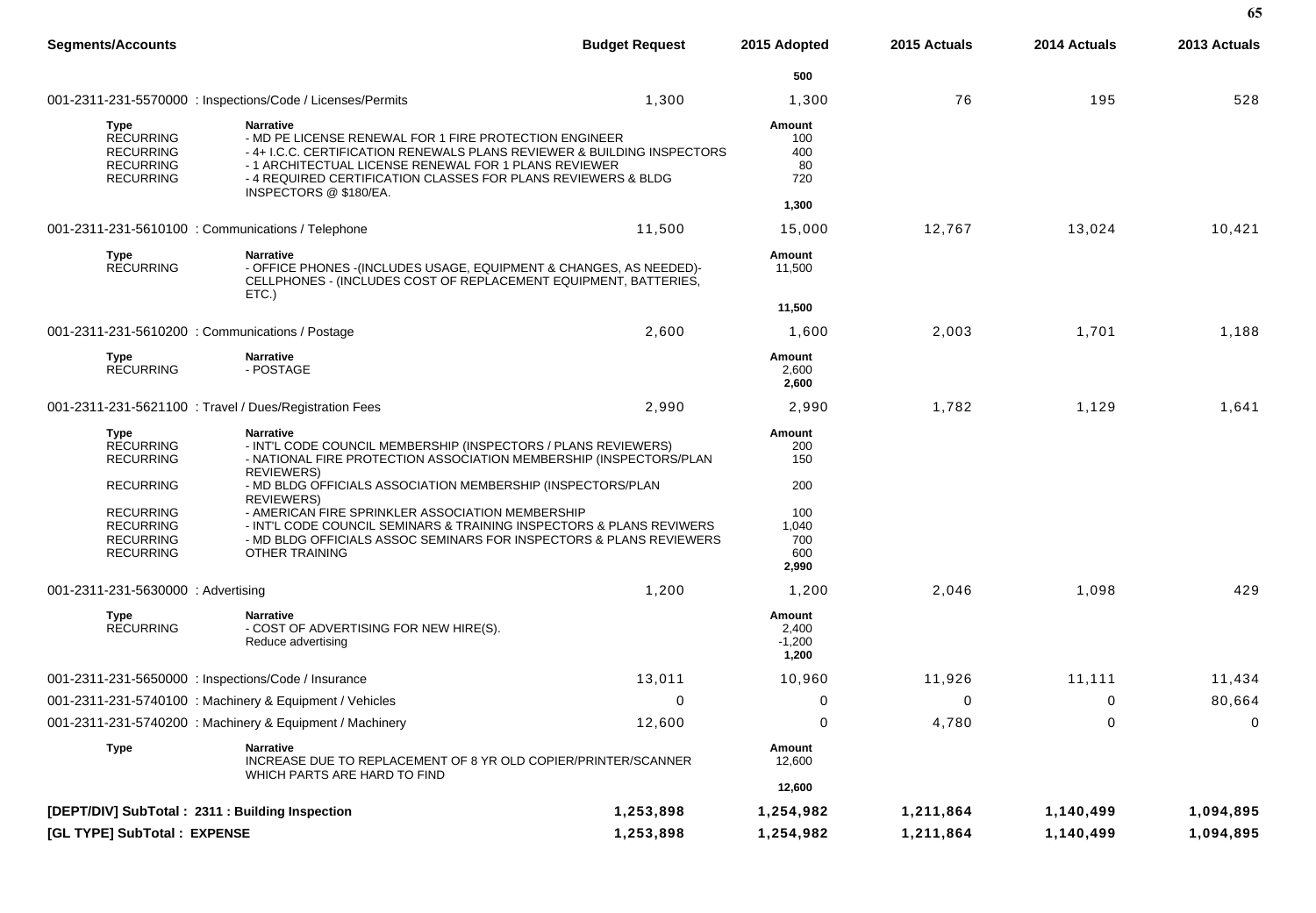| <b>Segments/Accounts</b> | <b>Budget Reguest</b> | 2015 Adopted | 2015 Actuals | 2014 Actuals | 2013 Actuals |
|--------------------------|-----------------------|--------------|--------------|--------------|--------------|
| <b>Grand Total</b>       | 245,873               | 127,332      | $-79,118$    | 108,341      | 135,469      |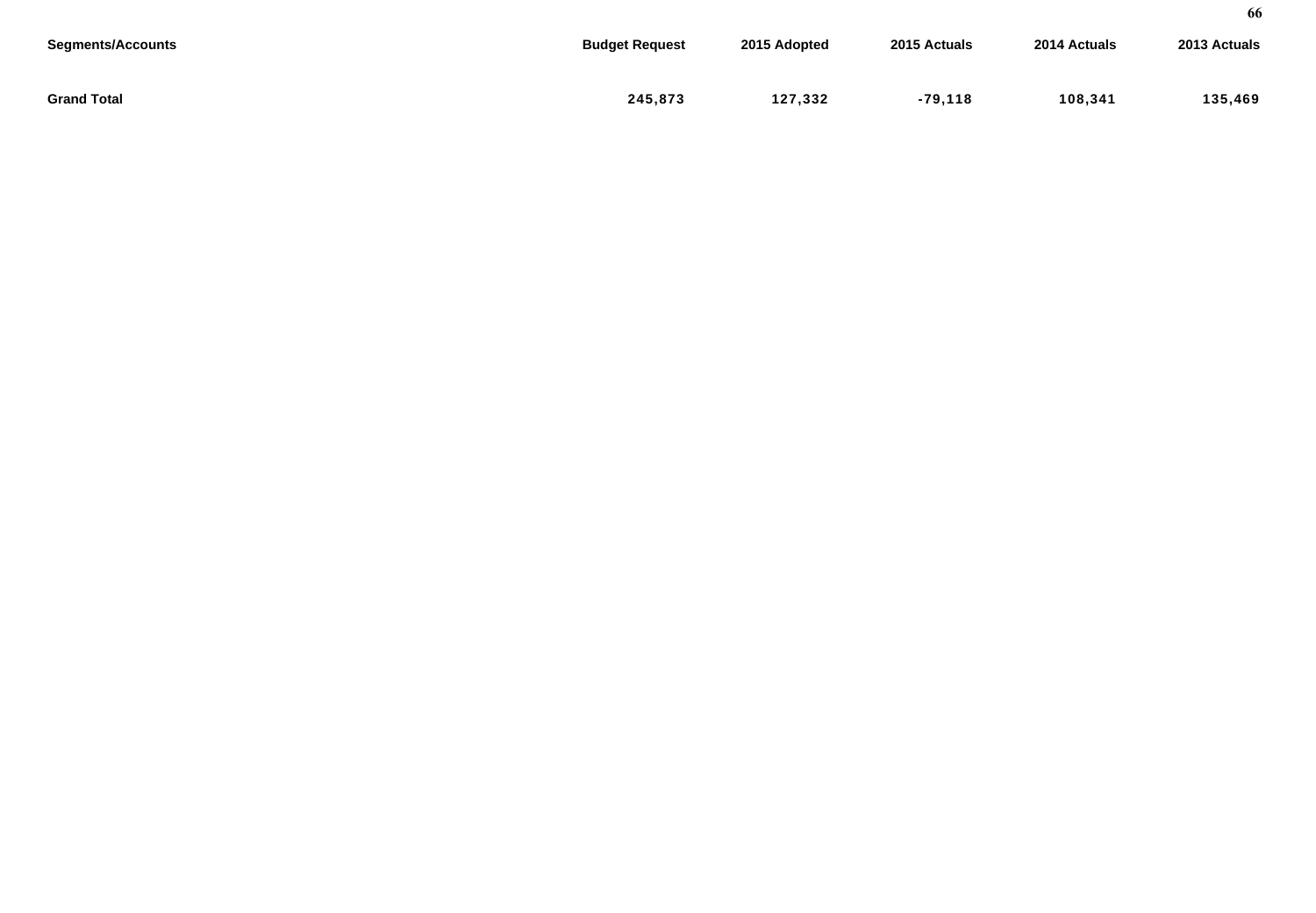# **The City of Frederick Working Budget Report 2016, Working, Details, Adopted Budget** From Account: 001-2312 To Account: 001-2312

| <b>Segments/Accounts</b>                                                                                                                                                                 |                                                                                                                                  | <b>Budget Request</b> | 2015 Adopted      | 2015 Actuals | 2014 Actuals | 2013 Actuals |
|------------------------------------------------------------------------------------------------------------------------------------------------------------------------------------------|----------------------------------------------------------------------------------------------------------------------------------|-----------------------|-------------------|--------------|--------------|--------------|
| [GL TYPE] REVENUE                                                                                                                                                                        |                                                                                                                                  |                       |                   |              |              |              |
| [DEPT/DIV] 2312 : Electrical Inspection                                                                                                                                                  |                                                                                                                                  |                       |                   |              |              |              |
|                                                                                                                                                                                          | 001-2312-000-3930001 : Capital Asset Disposition / Sale of Gen. Cap. Asse                                                        | $\Omega$              | $\mathbf{0}$      | $\Omega$     | $\Omega$     | 1,260        |
|                                                                                                                                                                                          | 001-2312-233-3212302 : Business Licenses/Permits / Electrical Licenses                                                           | 70,000                | 9,000             | 15,120       | 85,730       | 9,210        |
| <b>Narrative</b><br><b>Type</b><br><b>RECURRING</b><br>- PROJECTION METHOD: HISTORICAL REVIEW - COMMENTS: ELECTRICAL<br>LICENSE RENEWALS ARE EVERY OTHER YEAR. FY16 IS A LICENSING YEAR. |                                                                                                                                  |                       | Amount<br>70,000  |              |              |              |
|                                                                                                                                                                                          |                                                                                                                                  |                       | 70,000            |              |              |              |
|                                                                                                                                                                                          | 001-2312-233-3222306 : Non-business Lic./Permits / Electrical Permits                                                            | 160,000               | 170,000           | 256,841      | 226,461      | 159,618      |
| <b>Type</b><br><b>RECURRING</b>                                                                                                                                                          | <b>Narrative</b><br>- ELECTRICAL PERMITING FEES FOR RESIDENTIAL & COMMERICIAL PROJECTS -<br>PROJECTION METHOD: HISTORICAL REVIEW |                       | Amount<br>160,000 |              |              |              |
|                                                                                                                                                                                          |                                                                                                                                  |                       | 160,000           |              |              |              |
| 001-2312-233-3222307 : Electrical Permits / Electrical Reinsp. Fee                                                                                                                       |                                                                                                                                  | 1,500                 | 1,500             | 525          | 2,975        | 1,575        |
| <b>Type</b><br><b>RECURRING</b>                                                                                                                                                          | <b>Narrative</b><br>- ELECTRICAL RE-INSPECTION FEE FOR RESIDENTIAL AND COMMERCIAL                                                |                       | Amount<br>1,500   |              |              |              |
|                                                                                                                                                                                          | PROJECTS - PROJECTION METHOD: HISTORICAL REVIEW                                                                                  |                       | 1,500             |              |              |              |
| 001-2312-233-3222314 : Permit Transfer                                                                                                                                                   |                                                                                                                                  | 200                   | 200               | 400          | 200          | 80           |
| 001-2312-233-3510001 : General / Municipal Infractions                                                                                                                                   |                                                                                                                                  | 300                   | 300               | $\Omega$     | 0            | $\mathbf 0$  |
| <b>Type</b><br><b>RECURRING</b>                                                                                                                                                          | <b>Narrative</b><br>- ELECTRICAL INSPECTION - MUNICIPAL INFRACTIONS PER OCCURANCE -<br>PROJECTION METHOD: HISTORICAL REVIEW      |                       |                   |              |              |              |
|                                                                                                                                                                                          |                                                                                                                                  |                       | 300               |              |              |              |
| [DEPT/DIV] SubTotal: 2312 : Electrical Inspection                                                                                                                                        |                                                                                                                                  | $-232,000$            | $-181,000$        | $-272,886$   | $-315,366$   | $-171,743$   |
| [GL TYPE] SubTotal: REVENUE                                                                                                                                                              |                                                                                                                                  | $-232,000$            | $-181,000$        | $-272,886$   | $-315,366$   | $-171,743$   |
| [GL TYPE] EXPENSE                                                                                                                                                                        |                                                                                                                                  |                       |                   |              |              |              |
| [DEPT/DIV] 2312 : Electrical Inspection                                                                                                                                                  |                                                                                                                                  |                       |                   |              |              |              |
| 001-2312-233-5121100 : Salaries - Full Time / Productive Time                                                                                                                            |                                                                                                                                  | 165,756               | 189,570           | 127,431      | 149,280      | 145,509      |
| 001-2312-233-5121200 : Salaries - Full Time / Vacation                                                                                                                                   |                                                                                                                                  | 0                     | 0                 | 12,586       | 21,713       | 14,504       |
| 001-2312-233-5121300 : Salaries - Full Time / Sick                                                                                                                                       |                                                                                                                                  | 0                     | $\Omega$          | 1,650        | 7,254        | 9,995        |
| 001-2312-233-5121400 : Salaries - Full Time / Holiday                                                                                                                                    |                                                                                                                                  | 0                     | $\Omega$          | 6,968        | 8,388        | 8,386        |
| 001-2312-233-5121500 : Salaries - Full Time / Other Leave                                                                                                                                |                                                                                                                                  | $\Omega$              | $\Omega$          | 1,771        | 4,212        | 3,142        |
| 001-2312-233-5141300 : Overtime / Premium Overtime                                                                                                                                       |                                                                                                                                  | 300                   | 300               | 54           | 998          | 983          |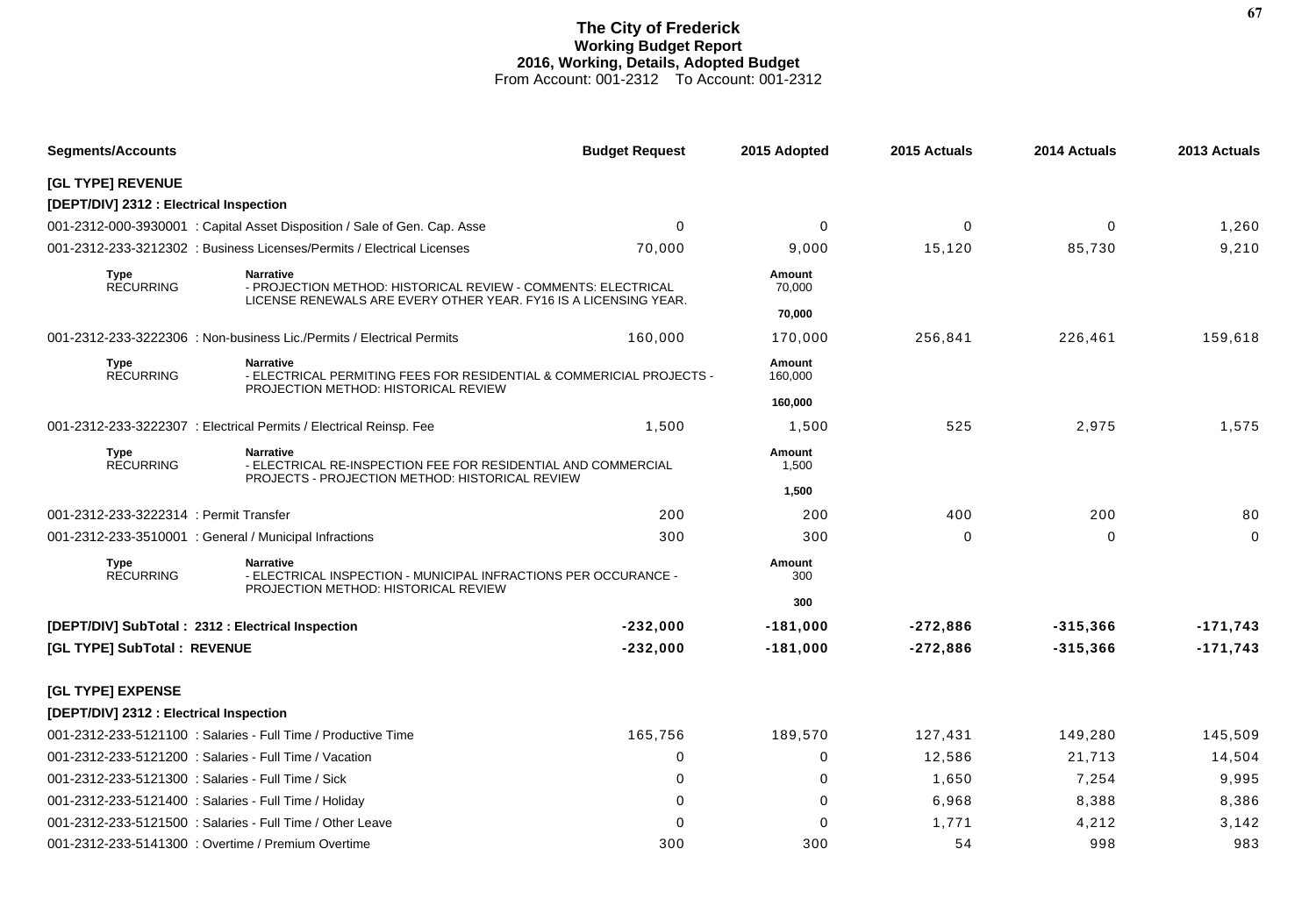| <b>Segments/Accounts</b>                       |                                                                                                                                                                                                 | <b>Budget Request</b> | 2015 Adopted             | 2015 Actuals | 2014 Actuals | 2013 Actuals |
|------------------------------------------------|-------------------------------------------------------------------------------------------------------------------------------------------------------------------------------------------------|-----------------------|--------------------------|--------------|--------------|--------------|
| 001-2312-233-5170000 : Special Allowance       |                                                                                                                                                                                                 | $\mathbf 0$           | $\Omega$                 | 0            | 4,200        | $\mathbf 0$  |
|                                                | 001-2312-233-5210000: Inspections/Code / Workmen's Compensation                                                                                                                                 | 14,813                | 14,108                   | 14,462       | 13,580       | 9,929        |
| 001-2312-233-5221100 : FICA / Social Security  |                                                                                                                                                                                                 | 10,295                | 11.772                   | 8,682        | 11,413       | 10,597       |
| 001-2312-233-5221200 : FICA / Medicare         |                                                                                                                                                                                                 | 2,407                 | 2,753                    | 2,030        | 2,669        | 2,478        |
|                                                | 001-2312-233-5266100 : Health Insurance / CIGNA                                                                                                                                                 | 41,988                | 42,019                   | 33,930       | 39,531       | 38,083       |
| 001-2312-233-5266200 : CIGNA - Retirees        |                                                                                                                                                                                                 | 22,055                | $\Omega$                 | 21,099       | 0            | 0            |
|                                                | 001-2312-233-5266300 : Health Insurance / OPEB Payment                                                                                                                                          | 14,534                | 12,582                   | 12,582       | 12,664       | 12,556       |
|                                                | 001-2312-233-5266500 : OPEB Retirement Health Savings Plan                                                                                                                                      | 0                     | 0                        | 1,667        | 0            | 0            |
|                                                | 001-2312-233-5267200 : Health Insurance / Aetna Dental - Emp                                                                                                                                    | 0                     | 0                        | 3            | $\Omega$     | 0            |
| 001-2312-233-5267900 : Vision - Emp            |                                                                                                                                                                                                 | $\Omega$              | $\Omega$                 | $-1$         | $\Omega$     | $\Omega$     |
|                                                | 001-2312-233-5268100 : Health Insurance / Disability                                                                                                                                            | 533                   | 466                      | 396          | 466          | 466          |
| 001-2312-233-5269100 : Health Insurance / Life |                                                                                                                                                                                                 | 332                   | 239                      | 286          | 229          | 229          |
|                                                | 001-2312-233-5282500 : Retirement / 25 Year Plan                                                                                                                                                | 40,713                | 50,080                   | 50,080       | 32,313       | 32,035       |
| 001-2312-233-5291300 : Misc Benefits / Other   |                                                                                                                                                                                                 | 4,423                 | 3,259                    | 3,065        | 3,259        | 3,226        |
|                                                | 001-2312-233-5310100 : Supplies / General Supplies                                                                                                                                              | 1,800                 | 1,800                    | 2,292        | 926          | 1,817        |
| Type<br><b>RECURRING</b>                       | <b>Narrative</b><br>- GEN'L OFFICE SUPPLIES NEEDED FOR THE OPERATION OF THE PERMITTING<br>PROCESS AS WELL AS MISCELLANEOUS COMPUTER SOFTWARE, OFFICE<br>FURNITURE & FIELD AND CAMERA EQUIPMENT. |                       | Amount<br>1,000          |              |              |              |
| <b>RECURRING</b>                               | - MATERIALS FOR IN-HOUSE REPAIR - 2 VEHICLES @ APPROX \$400/EA (INCLUDES<br>TIRES, OIL/FILTER, ETC.)                                                                                            |                       | 800                      |              |              |              |
|                                                |                                                                                                                                                                                                 |                       | 1,800                    |              |              |              |
|                                                | 001-2312-233-5310300: Supplies / Clothing/Uniforms                                                                                                                                              | 500                   | 250                      | 250          | 359          | 125          |
| <b>Type</b><br><b>RECURRING</b>                | <b>Narrative</b><br>- SAFETY BOOTS - 2 @ \$125/EA. INCREASE DUE TO RAINGEAR FOR INCLEMENT<br>WEATHER                                                                                            |                       | Amount<br>500            |              |              |              |
|                                                |                                                                                                                                                                                                 |                       | 500                      |              |              |              |
| 001-2312-233-5330100 : Energy / Fuel & Oil     |                                                                                                                                                                                                 | 1,900                 | 2,900                    | 1,864        | 2,457        | 2,298        |
| Type<br><b>RECURRING</b>                       | <b>Narrative</b><br>- 2 VEHICLES @ \$79/EA PER MO X 12.                                                                                                                                         |                       | Amount<br>1,900<br>1,900 |              |              |              |
|                                                | 001-2312-233-5410000 : Inspections/Code / Professional Services                                                                                                                                 | 78                    | 78                       | 78           | 72           | 70           |
| Type<br><b>RECURRING</b><br><b>RECURRING</b>   | <b>Narrative</b><br>- 2 VEHICLES @ \$14/EA FOR EMISSIONS<br>- CORPORATE HEALTH SERVICES                                                                                                         |                       | Amount<br>28<br>50<br>78 |              |              |              |
|                                                | 001-2312-233-5520100 : Repair and Maint. Service / General Repair/Maint.                                                                                                                        | 1,200                 | 1,200                    | 219          | 55           | 425          |
| Type<br><b>RECURRING</b>                       | <b>Narrative</b><br>- 2 VEHICLES AT VARIOUS AGES / CONDITIONS: APPROX 25% DECREASE DUE TO<br>PURCHASE OF NEW VEHICLE.                                                                           |                       | Amount<br>1,000          |              |              |              |
| <b>RECURRING</b>                               | - DIGITAL RADIO REPAIR                                                                                                                                                                          |                       | 200<br>1,200             |              |              |              |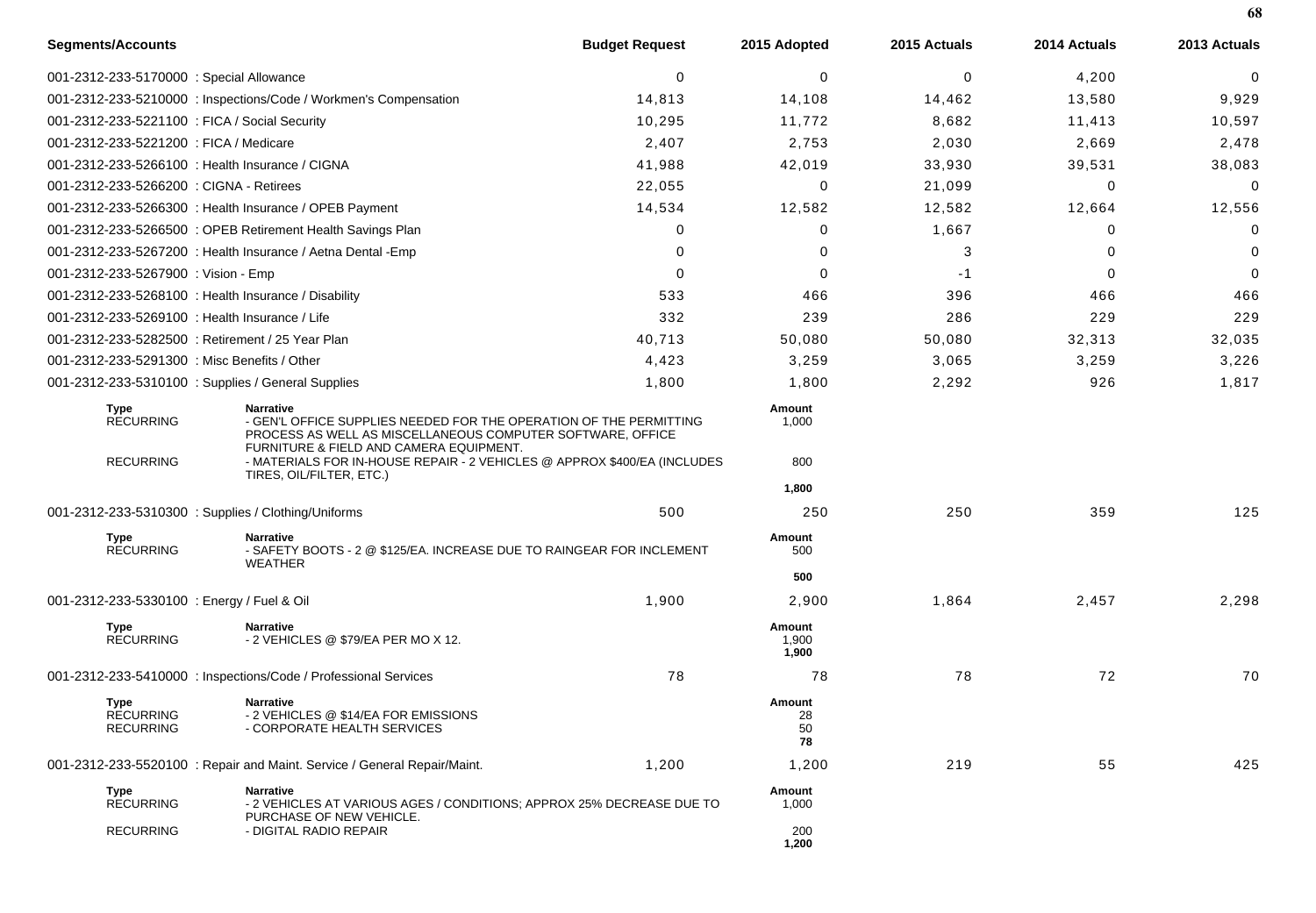| <b>Segments/Accounts</b>                            |                                                                                                                                                                     | <b>Budget Request</b> | 2015 Adopted                       | 2015 Actuals | 2014 Actuals | 2013 Actuals |
|-----------------------------------------------------|---------------------------------------------------------------------------------------------------------------------------------------------------------------------|-----------------------|------------------------------------|--------------|--------------|--------------|
|                                                     | 001-2312-233-5570000: Inspections/Code / Licenses/Permits                                                                                                           | $\Omega$              | 0                                  | 0            | 0            | 100          |
|                                                     | 001-2312-233-5610100 : Communications / Telephone                                                                                                                   | 1,350                 | 1,600                              | 1,341        | 2,048        | 1,285        |
| <b>Type</b><br><b>RECURRING</b>                     | <b>Narrative</b><br>- OFFICE PHONES (INCLUDES USAGE, EQUIPMENT & CHANGES AS NEEDED.) -<br>CELLPHONES - (INCLUDES COST OF REPLACEMENT EQUIPMENT, BATTERIES,<br>ETC.) |                       | Amount<br>1,350                    |              |              |              |
|                                                     |                                                                                                                                                                     |                       | 1,350                              |              |              |              |
|                                                     | 001-2312-233-5610200 : Communications / Postage                                                                                                                     | 550                   | 550                                | 595          | 424          | 467          |
| <b>Type</b><br><b>RECURRING</b>                     | <b>Narrative</b><br>- POSTAGE                                                                                                                                       |                       | Amount<br>550<br>550               |              |              |              |
|                                                     | 001-2312-233-5621100 : Travel / Dues/Registration Fees                                                                                                              | 865                   | 535                                | 529          | 325          | $\Omega$     |
| <b>Type</b><br><b>RECURRING</b><br><b>RECURRING</b> | <b>Narrative</b><br>IAEI MEMBERSHIP ELECTRICAL INSPECTORS ASSOCIATION MEMBERSHIP<br>- NEC SEMINAR                                                                   |                       | Amount<br>300<br>565<br>865        |              |              |              |
|                                                     | 001-2312-233-5650000 : Inspections/Code / Insurance                                                                                                                 | 3,338                 | 2,815                              | 3,060        | 2,849        | 2,926        |
| 001-2312-233-5740100 : Vehicles                     |                                                                                                                                                                     | $\Omega$              | $\Omega$                           | 0            | $\mathbf 0$  | 40,332       |
| <b>Type</b><br>ONE-TIME                             | <b>Narrative</b><br>- REPLACING TRUCK # 822 DUE TO AGE & INCREASING MAINTENANCE COST.<br>Move to vehicle contingency fund                                           |                       | Amount<br>30,000<br>$-30,000$<br>O |              |              |              |
|                                                     | [DEPT/DIV] SubTotal: 2312 : Electrical Inspection                                                                                                                   | 329,730               | 338,876                            | 308,969      | 321,684      | 341,963      |
| [GL TYPE] SubTotal: EXPENSE                         |                                                                                                                                                                     | 329,730               | 338,876                            | 308,969      | 321,684      | 341,963      |
| <b>Grand Total</b>                                  |                                                                                                                                                                     | 97,730                | 157,876                            | 36,083       | 6,318        | 170,220      |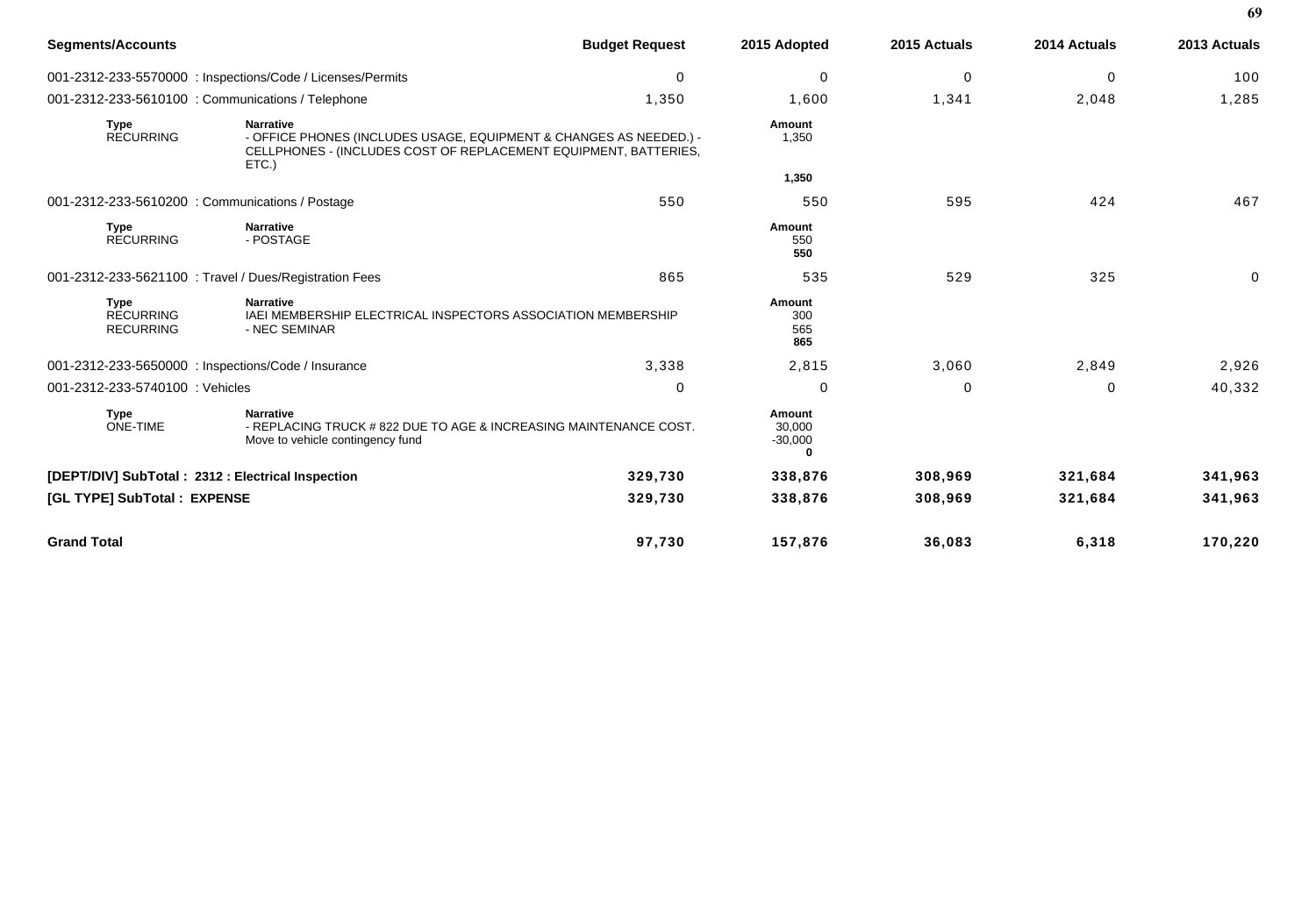# **The City of Frederick Working Budget Report 2016, Working, Details, Adopted Budget** From Account: 001-2313 To Account: 001-2313

| <b>Segments/Accounts</b>                                         | <b>Budget Request</b> | 2015 Adopted | 2015 Actuals | 2014 Actuals | 2013 Actuals |
|------------------------------------------------------------------|-----------------------|--------------|--------------|--------------|--------------|
| [GL TYPE] REVENUE                                                |                       |              |              |              |              |
| [DEPT/DIV] 2313 : DPW Projects                                   |                       |              |              |              |              |
| 001-2313-234-3400002 : Public Works / Labor                      | 0                     | $\Omega$     | 0            | 536          | 1,280        |
| 001-2313-234-3423001: Public Safety / Development Inspection     | 400,000               | 400,000      | 288,062      | 444,395      | 316,490      |
| [DEPT/DIV] SubTotal: 2313: DPW Projects                          | $-400,000$            | $-400,000$   | $-288,062$   | $-444,931$   | $-317,770$   |
| [GL TYPE] SubTotal: REVENUE                                      | $-400,000$            | $-400,000$   | $-288,062$   | $-444,931$   | $-317,770$   |
| [GL TYPE] EXPENSE                                                |                       |              |              |              |              |
| [DEPT/DIV] 2313 : DPW Projects                                   |                       |              |              |              |              |
| 001-2313-234-5121100 : Salaries - Full Time / Productive Time    | 289,276               | 279,692      | 221,612      | 195,376      | 191,571      |
| 001-2313-234-5121200 : Salaries - Full Time / Vacation           | 0                     | 0            | 21,005       | 18,888       | 18,408       |
| 001-2313-234-5121300 : Salaries - Full Time / Sick               | 0                     | 0            | 5,929        | 3,118        | 3,936        |
| 001-2313-234-5121400 : Salaries - Full Time / Holiday            | 0                     | 0            | 12,807       | 12,433       | 11,906       |
| 001-2313-234-5121500 : Salaries - Full Time / Other Leave        | 0                     | 0            | 2,424        | 4,354        | 5,062        |
| 001-2313-234-5141100 : Overtime / Regular Overtime               | 0                     | $\Omega$     | 21           | 0            | 5            |
| 001-2313-234-5141300 : Overtime / Premium Overtime               | 2,500                 | 2,500        | 1,080        | 701          | $\Omega$     |
| 001-2313-234-5170000 : Special Allowance                         | 0                     | 0            | 0            | 7,500        | $\Omega$     |
| 001-2313-234-5210000 : Inspections/Code / Workmen's Compensation | 17,203                | 16,384       | 16,794       | 15,770       | 11,529       |
| 001-2313-234-5221100 : FICA / Social Security                    | 18,090                | 17,340       | 15,480       | 14,434       | 13,734       |
| 001-2313-234-5221200 : FICA / Medicare                           | 4,231                 | 4,055        | 3,620        | 3,376        | 3,212        |
| 001-2313-234-5264100 : Health Insurance / Retirees >= 65         | 11,702                | 11,056       | 10,345       | 8,015        | 3,157        |
| 001-2313-234-5266100 : Health Insurance / CIGNA                  | 40,804                | 31,634       | 39,508       | 29,440       | 23,208       |
| 001-2313-234-5266200 : Health Insurance / CIGNA - Retirees       | 40,848                | 38,662       | 39,076       | 39,299       | 57,802       |
| 001-2313-234-5266300 : Health Insurance / OPEB Payment           | 34,423                | 35,948       | 35,948       | 31,661       | 26,906       |
| 001-2313-234-5266500 : OPEB Retirement Health Savings Plan       | 0                     | 0            | 2,500        | 1,458        | 0            |
| 001-2313-234-5267200 : Health Insurance / Aetna Dental -Emp      | 0                     | $\Omega$     | $-4$         | 27           | -8           |
| 001-2313-234-5267900 : Vision - Emp                              | 0                     | 0            | $-1$         | 25           | $\Omega$     |
| 001-2313-234-5268100 : Health Insurance / Disability             | 942                   | 714          | 677          | 620          | 566          |
| 001-2313-234-5269100 : Health Insurance / Life                   | 965                   | 779          | 775          | 1,187        | 1,178        |
| 001-2313-234-5282500: Retirement / 25 Year Plan                  | 54,213                | 55,993       | 55,993       | 46,162       | 45,764       |
| 001-2313-234-5283000 : Retirement / 30 Year Plan                 | 38,637                | 41,013       | 41,013       | 35,256       | 27,438       |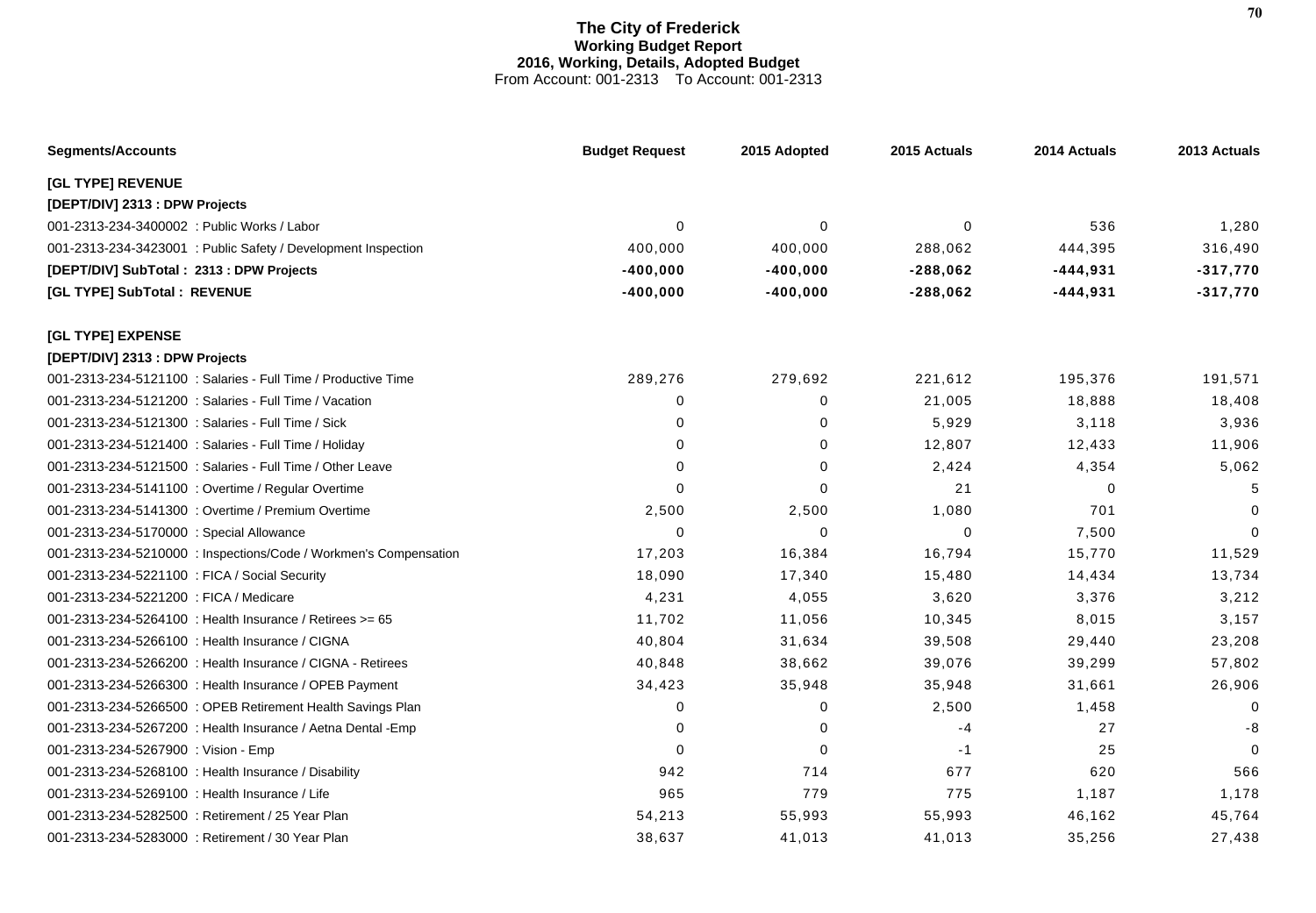| <b>Segments/Accounts</b>                                                     |                                                                                                                                                                                                                                                                                                                                                                                | <b>Budget Request</b> | 2015 Adopted                       | 2015 Actuals | 2014 Actuals | 2013 Actuals |
|------------------------------------------------------------------------------|--------------------------------------------------------------------------------------------------------------------------------------------------------------------------------------------------------------------------------------------------------------------------------------------------------------------------------------------------------------------------------|-----------------------|------------------------------------|--------------|--------------|--------------|
|                                                                              | 001-2313-234-5310100 : Supplies / General Supplies                                                                                                                                                                                                                                                                                                                             | 3,500                 | 7,000                              | 4,592        | 4,915        | 6,819        |
| Type<br><b>RECURRING</b>                                                     | <b>Narrative</b><br>Desk or other supplies to include file folders, writing equipment, calendars, tape, rulers,<br>pads, inks, clips, etc.                                                                                                                                                                                                                                     |                       | Amount<br>800                      |              |              |              |
| <b>RECURRING</b><br><b>RECURRING</b><br><b>RECURRING</b><br><b>RECURRING</b> | Copier/paper products to include letter, legal, ledger, colored, stock paper<br>Field/Operating equipment for inspectors (paint, measuring equipment, batteries)<br>Reference materials for inspectors (training materials/books, specs, codes, etc.)<br>Materials for Vehicle Maintenance/Repairs performed in-house (i.e. tires, oil/filter, etc. (4<br>vehicles @ \$400/ea) |                       | 500<br>350<br>250<br>1,600         |              |              |              |
|                                                                              |                                                                                                                                                                                                                                                                                                                                                                                |                       | 3,500                              |              |              |              |
|                                                                              | 001-2313-234-5310300: Supplies / Clothing/Uniforms                                                                                                                                                                                                                                                                                                                             | 1,000                 | 1,000                              | 788          | 620          | 562          |
| Type<br><b>RECURRING</b><br><b>RECURRING</b>                                 | <b>Narrative</b><br>Safety Boots for Inspectors (4 Inspectors @ \$125/ea)<br>Miscellenous protective/safety clothing needed for Inspectors such as hats, gloves, safty<br>goggles, etc. (4 Inspectors @ \$125/ea)                                                                                                                                                              |                       | Amount<br>500<br>500               |              |              |              |
|                                                                              |                                                                                                                                                                                                                                                                                                                                                                                |                       | 1,000                              |              |              |              |
| 001-2313-234-5330100 : Energy / Fuel & Oil                                   |                                                                                                                                                                                                                                                                                                                                                                                | 6,000                 | 6,000                              | 5,496        | 5,874        | 5,503        |
| Type<br><b>RECURRING</b>                                                     | <b>Narrative</b><br>Fuel for 4 vehicle @ approx \$125/mo ea (\$125 x 4 = \$500 x 12 mo = \$6000)                                                                                                                                                                                                                                                                               |                       | Amount<br>6,000<br>6,000           |              |              |              |
|                                                                              | 001-2313-234-5410000 : Inspections/Code / Professional Services                                                                                                                                                                                                                                                                                                                | 550                   | 550                                | 113          | 384          | 702          |
| Type<br><b>RECURRING</b><br><b>RECURRING</b><br><b>RECURRING</b>             | <b>Narrative</b><br>Vehicle Emissions (4 $@$ \$25/ea = \$100)<br>Corporate Health Services: Random testing, etc.<br>DOT Physical Exam/DOT card for 2 inspectors (2 $@$ approx \$100/ea = \$250)                                                                                                                                                                                |                       | Amount<br>100<br>200<br>250<br>550 |              |              |              |
|                                                                              | 001-2313-234-5520100: Repair and Maint. Service / General Repair/Maint.                                                                                                                                                                                                                                                                                                        | 3,500                 | 3,500                              | 223          | 1,950        | 130          |
| <b>Type</b><br><b>RECURRING</b>                                              | <b>Narrative</b><br>Engine Repair for older vehicles. Want to prepare for any potential major cost of repair (3<br>@ \$1000/ea = \$3000) 1 - 2007 Chevy Trailblazer (805) 2 - 2008 Chevy Trailblazers (804 &                                                                                                                                                                   |                       | Amount<br>3,000                    |              |              |              |
| <b>RECURRING</b>                                                             | 806)<br>Alignments for 4 vehicles due to rough usage on construction sites (4 @ \$125) NOTE:<br>Current Project Fleet 1 - 2013 GMC PU (810) 1 - 2007 Chevy Trailblazer (805) 2 - 2008<br>Chevy Trailblazers (804 & 806)                                                                                                                                                        |                       | 500                                |              |              |              |
|                                                                              |                                                                                                                                                                                                                                                                                                                                                                                |                       | 3,500                              |              |              |              |
|                                                                              | 001-2313-234-5520200: Repair and Maint. Service / Maintenance Contracts                                                                                                                                                                                                                                                                                                        | 0                     | 0                                  | 0            | 0            | 297          |
|                                                                              | 001-2313-234-5610100 : Communications / Telephone                                                                                                                                                                                                                                                                                                                              | 4,800                 | 5,220                              | 5,201        | 3,871        | 2,739        |
| Type<br><b>RECURRING</b>                                                     | Narrative<br>5 Smartphones for 4 Inspectors and Dept Head (Approx \$325/mo x 12 = \$3900) Note: Air<br>cards and their charges (for connection of field-use laptops to internet) have been<br>eliminated since cellphones replaced with smartphones                                                                                                                            |                       | Amount<br>3,900                    |              |              |              |
| <b>RECURRING</b>                                                             | 3 office phones & FAX (\$25 ea/mo = \$75 x 12 = \$900)                                                                                                                                                                                                                                                                                                                         |                       | 900<br>4,800                       |              |              |              |
|                                                                              | 001-2313-234-5610200 : Communications / Postage                                                                                                                                                                                                                                                                                                                                | 240                   | 240                                | 134          | 69           | 84           |
| Type<br><b>RECURRING</b>                                                     | <b>Narrative</b><br>Approx $$20/mo \times 12 = $240$                                                                                                                                                                                                                                                                                                                           |                       | Amount<br>240<br>240               |              |              |              |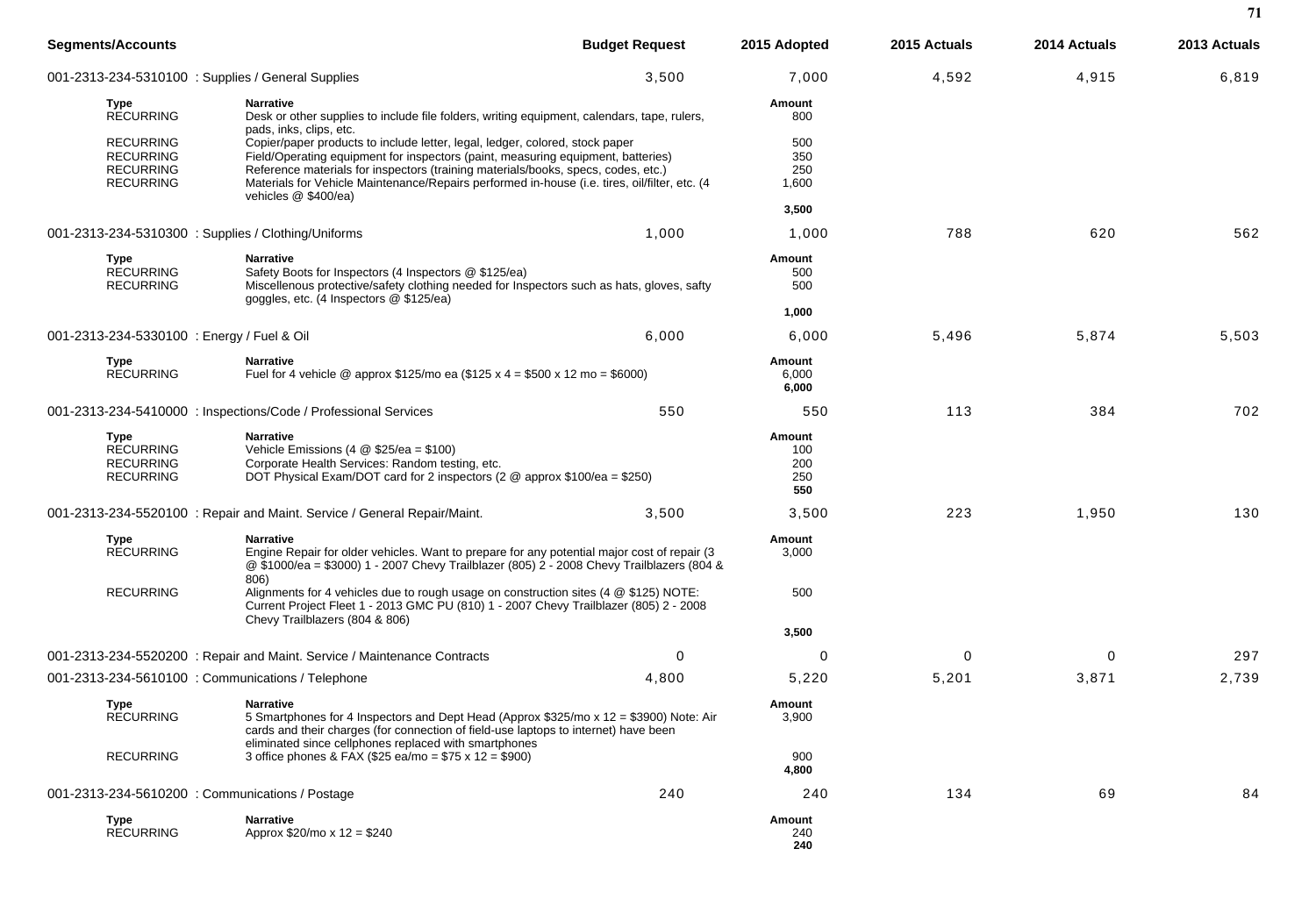| <b>Segments/Accounts</b>                                        |                                                                                                                                                                                                                                                                                                                                                              | <b>Budget Request</b> | 2015 Adopted                 | 2015 Actuals | 2014 Actuals | 2013 Actuals |
|-----------------------------------------------------------------|--------------------------------------------------------------------------------------------------------------------------------------------------------------------------------------------------------------------------------------------------------------------------------------------------------------------------------------------------------------|-----------------------|------------------------------|--------------|--------------|--------------|
| 001-2313-234-5620100 : Travel / Transportation                  |                                                                                                                                                                                                                                                                                                                                                              | 100                   | 100                          | 0            | 6            | $\mathbf 0$  |
| <b>Type</b><br><b>RECURRING</b>                                 | <b>Narrative</b><br>Minimal amount for any travel charges incurred (i.e. tolls, etc)                                                                                                                                                                                                                                                                         |                       | Amount<br>100<br>100         |              |              |              |
|                                                                 | 001-2313-234-5621100 : Travel / Dues/Registration Fees                                                                                                                                                                                                                                                                                                       | 2,900                 | 560                          | 384          | 570          | 25           |
| Type<br><b>RECURRING</b><br><b>RECURRING</b><br><b>ONE-TIME</b> | <b>Narrative</b><br>MDE Water Sampling Registration (1 Inspector $@$ \$50/ea = \$50)<br>Hot Mix Asphalt Training/Certification (1 Inspector $@$ \$150/ea = \$150)<br>NASSCO Pipeline Assessment and Conditional Program Training/Certification (3<br>Inspectors @900/each). This training is for inspectors' certification in assessing various<br>pipeline. |                       | Amount<br>50<br>150<br>2,700 |              |              |              |
|                                                                 |                                                                                                                                                                                                                                                                                                                                                              |                       | 2,900                        |              |              |              |
| 001-2313-234-5623100: Travel / Meals/Food                       |                                                                                                                                                                                                                                                                                                                                                              | $\mathbf 0$           | 0                            | 28           | $\Omega$     | $\Omega$     |
| 001-2313-234-5630000: Advertising                               |                                                                                                                                                                                                                                                                                                                                                              | $\Omega$              | 0                            | $\Omega$     | 560          | 349          |
|                                                                 | 001-2313-234-5650000 : Inspections/Code / Insurance                                                                                                                                                                                                                                                                                                          | 9,147                 | 7,683                        | 8,404        | 7,818        | 8,097        |
|                                                                 | 001-2313-234-5740100 : Machinery & Equipment / Vehicles                                                                                                                                                                                                                                                                                                      | $\Omega$              | 0                            | 0            | 30,399       | $\Omega$     |
|                                                                 | 001-2313-234-5740200 : Machinery & Equipment / Machinery                                                                                                                                                                                                                                                                                                     | 11,213                | 0                            | 0            | $\Omega$     | $\mathbf 0$  |
| <b>Type</b><br><b>ONE-TIME</b>                                  | <b>Narrative</b><br>Replacement Copier/Scanner/Printer                                                                                                                                                                                                                                                                                                       |                       | Amount<br>11,213<br>11,213   |              |              |              |
| [DEPT/DIV] SubTotal: 2313: DPW Projects                         |                                                                                                                                                                                                                                                                                                                                                              | 596,784               | 567,623                      | 551,965      | 526,136      | 470,681      |
| [GL TYPE] SubTotal: EXPENSE                                     |                                                                                                                                                                                                                                                                                                                                                              | 596,784               | 567,623                      | 551,965      | 526,136      | 470,681      |
| <b>Grand Total</b>                                              |                                                                                                                                                                                                                                                                                                                                                              | 196,784               | 167,623                      | 263,903      | 81,205       | 152,911      |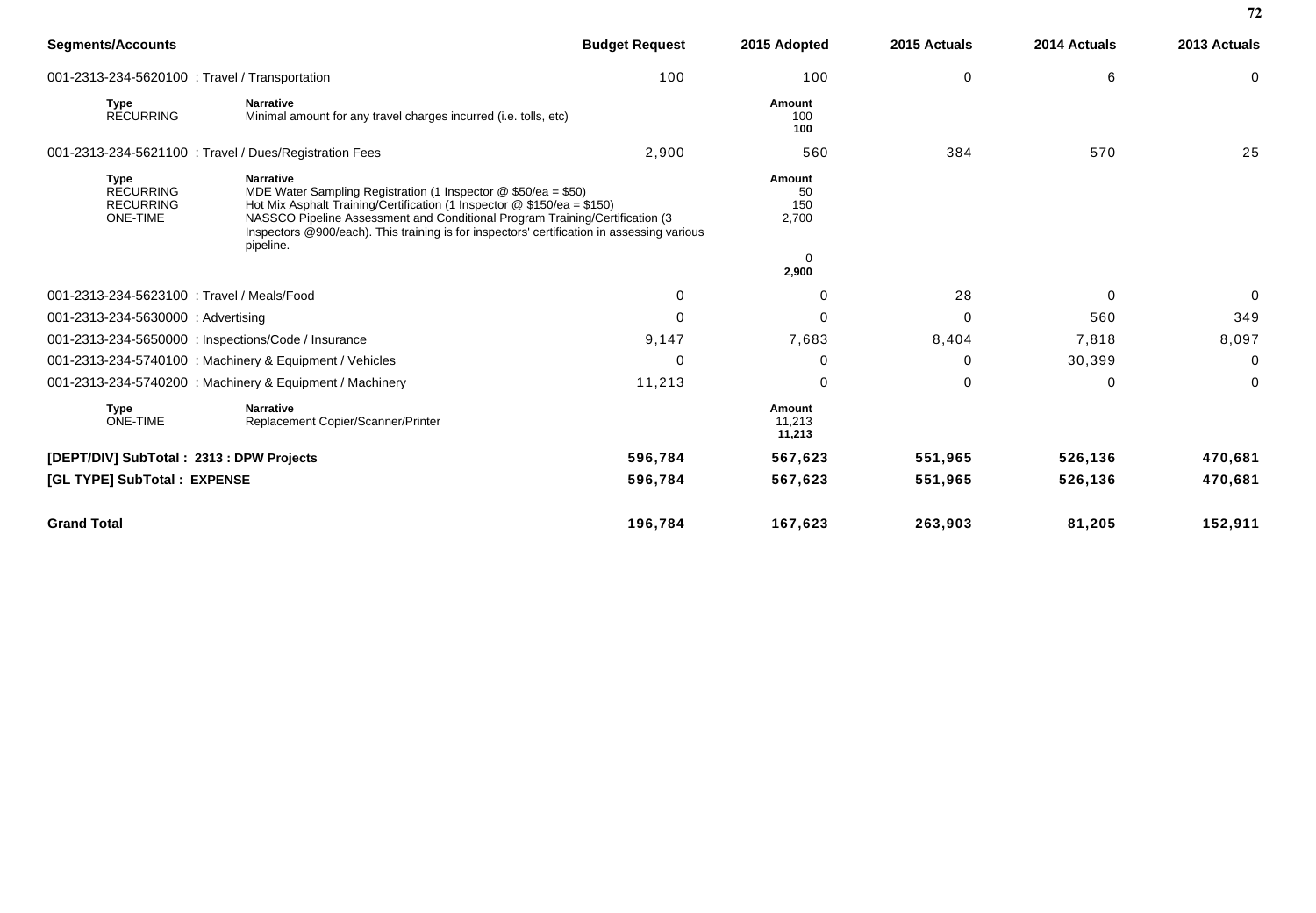# **The City of Frederick Working Budget Report 2016, Working, Details, Adopted Budget** From Account: 001-3111 To Account: 001-3111

| <b>Segments/Accounts</b>                                         | <b>Budget Request</b> | 2015 Adopted | 2015 Actuals | 2014 Actuals | 2013 Actuals |
|------------------------------------------------------------------|-----------------------|--------------|--------------|--------------|--------------|
| [GL TYPE] REVENUE                                                |                       |              |              |              |              |
| [DEPT/DIV] 3111 : General Administration                         |                       |              |              |              |              |
| 001-3111-311-3313200 : Federal / Public Works / Op Indirect      | 0                     | 0            | 0            | 0            | 5,163        |
| 001-3111-311-3400004 : Concessions / Vending Machines            | 0                     | 0            | 200          | $\Omega$     | $\Omega$     |
| 001-3111-311-3690001 : Miscellaneous / Other Misc. Receipts      | $\Omega$              | 0            | 32           | 109          | 11           |
| [DEPT/DIV] SubTotal: 3111 : General Administration               | ŋ                     | 0            | $-232$       | $-109$       | $-5,174$     |
| [GL TYPE] SubTotal: REVENUE                                      | 0                     | 0            | $-232$       | $-109$       | $-5,174$     |
| [GL TYPE] EXPENSE                                                |                       |              |              |              |              |
| [DEPT/DIV] 3111 : General Administration                         |                       |              |              |              |              |
| 001-3111-311-5121100 : Salaries - Full Time / Productive Time    | 399,355               | 383,815      | 321,273      | 273,085      | 247,817      |
| 001-3111-311-5121200 : Salaries - Full Time / Vacation           | 0                     | 0            | 35,955       | 25,363       | 21,303       |
| 001-3111-311-5121300 : Salaries - Full Time / Sick               | 0                     | 0            | 12,386       | 6,696        | 10,677       |
| 001-3111-311-5121400 : Salaries - Full Time / Holiday            | $\Omega$              | 0            | 17,381       | 14,152       | 13,618       |
| 001-3111-311-5121500 : Salaries - Full Time / Other Leave        | $\Omega$              | $\Omega$     | 3,054        | 4,463        | 4,172        |
| 001-3111-311-5141300 : Overtime / Premium Overtime               | 20,800                | 20,800       | 20,021       | 19,594       | 17,068       |
| 001-3111-311-5150000: Administration / Salaries - Perm Part Time | 184,146               | 183,443      | 160,390      | 186,199      | 161,879      |
| 001-3111-311-5170000 : Special Allowance                         | 0                     | 0            | 0            | 17,700       | 0            |
| 001-3111-311-5210000: Administration / Workmen's Compensation    | 13,349                | 12,713       | 13,033       | 12,235       | 8,946        |
| 001-3111-311-5221100 : FICA / Social Security                    | 37,466                | 36,460       | 33,628       | 32,563       | 28,066       |
| 001-3111-311-5221200 : FICA / Medicare                           | 8,762                 | 8,527        | 7,865        | 7,616        | 6,563        |
| 001-3111-311-5264100 : Health Insurance / Retirees >= 65         | 46,460                | 39,417       | 42,446       | 33,637       | 31,568       |
| 001-3111-311-5266100 : Health Insurance / CIGNA                  | 61,337                | 54,255       | 55,306       | 48,260       | 44,257       |
| 001-3111-311-5266200 : Health Insurance / CIGNA - Retirees       | 44,438                | 51,331       | 44,671       | 46,845       | 47,705       |
| 001-3111-311-5266300 : Health Insurance / OPEB Payment           | 69,611                | 53,922       | 53,922       | 54,276       | 53,811       |
| 001-3111-311-5266500 : OPEB Retirement Health Savings Plan       | 0                     | $\Omega$     | 2,708        | 1,667        | $\Omega$     |
| 001-3111-311-5267200 : Health Insurance / Aetna Dental - Emp     | 0                     | 0            | 4            | $-11$        | 0            |
| 001-3111-311-5267900 : Vision - Emp                              | $\Omega$              | 0            | 5            | $\mathbf 0$  | $\Omega$     |
| 001-3111-311-5268100 : Health Insurance / Disability             | 1,250                 | 837          | 866          | 715          | 681          |
| 001-3111-311-5269100 : Health Insurance / Life                   | 2,034                 | 1,436        | 1,338        | 1,247        | 1,224        |
| 001-3111-311-5270000: Administration / Unemployment              | 0                     | 0            | 0            | 0            | $-166$       |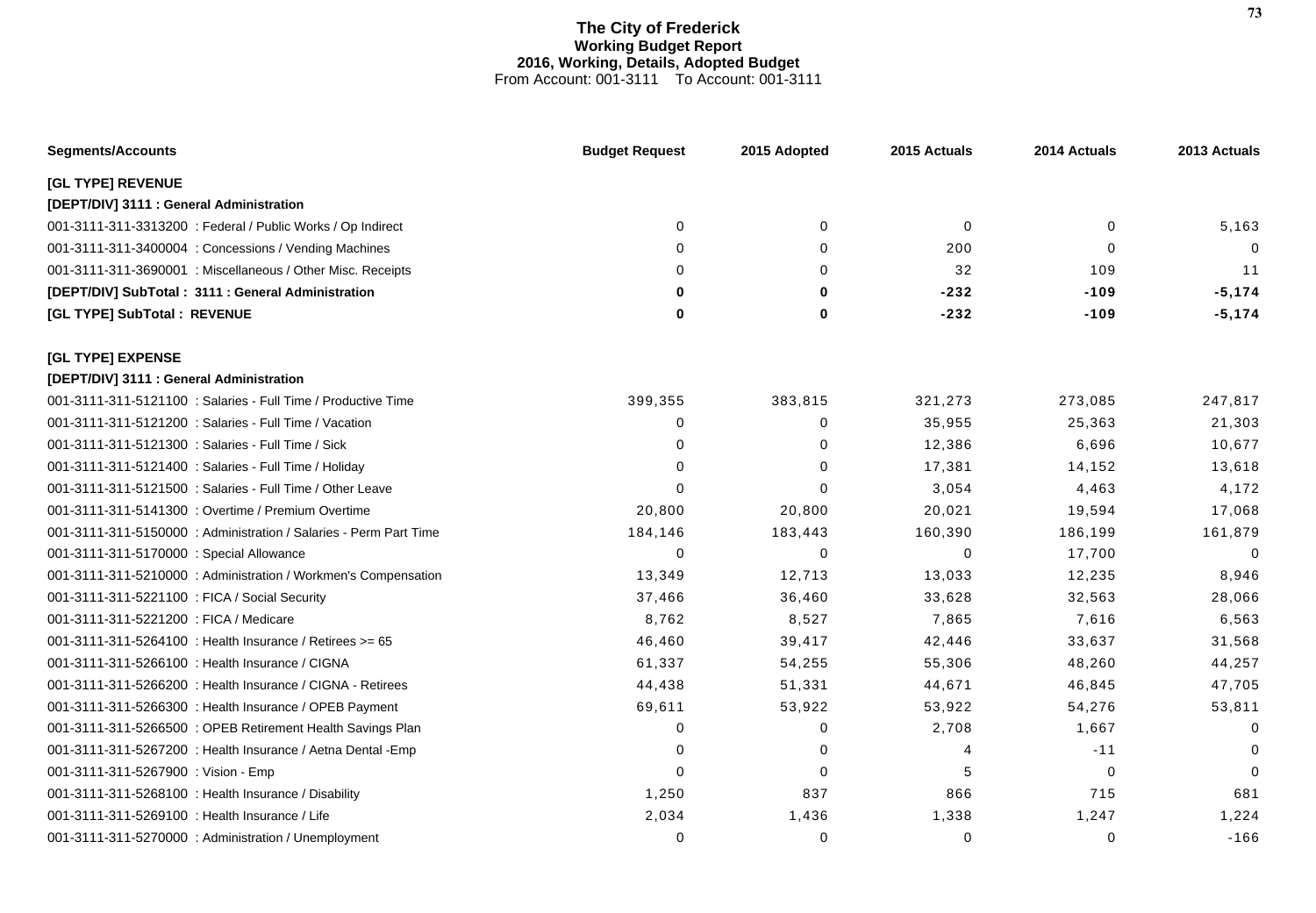| <b>Segments/Accounts</b>                     |                                                                                                                                                                                                                                                                       | <b>Budget Request</b> | 2015 Adopted               | 2015 Actuals | 2014 Actuals | 2013 Actuals |
|----------------------------------------------|-----------------------------------------------------------------------------------------------------------------------------------------------------------------------------------------------------------------------------------------------------------------------|-----------------------|----------------------------|--------------|--------------|--------------|
|                                              | 001-3111-311-5282500 : Retirement / 25 Year Plan                                                                                                                                                                                                                      | 73,251                | 75,733                     | 75,733       | 69,243       | 80,087       |
|                                              | 001-3111-311-5283000 : Retirement / 30 Year Plan                                                                                                                                                                                                                      | 69,843                | 65,245                     | 65,245       | 76,152       | 74,082       |
|                                              | 001-3111-311-5284000: Retirement / Supplement Savings Fees                                                                                                                                                                                                            | 455                   | 490                        | 407          | 433          | 422          |
| 001-3111-311-5291300 : Misc Benefits / Other |                                                                                                                                                                                                                                                                       | 931                   | 932                        | 931          | 194          | $\mathbf 0$  |
|                                              | 001-3111-311-5310100 : Supplies / General Supplies                                                                                                                                                                                                                    | 43,030                | 39,615                     | 48,725       | 33,723       | 40,282       |
| Type                                         | Narrative                                                                                                                                                                                                                                                             |                       | Amount                     |              |              |              |
| <b>RECURRING</b>                             | BUILDING REPAIR AND MAINTENANCE SUPPLIES FOR FACILITY; FIRE ALARMS,<br>BOILERS, HVAC PARTS, CEILING TILES, WINDOWS, FLOORING, LIGHTING,<br>SPRINKLER SYSTEM, PAINT, CONCRETE, DOORS, AIR COMPRESSORS, FLOOR<br>MATS, KITCHEN, RESTROOM AND LOCKER ROOM FIXTURES, ETC. |                       | 20,700                     |              |              |              |
| <b>RECURRING</b>                             | HOUSEKEEPING / CLEANING SUPPLIES: KITCHENS, RESTROOMS, LOCKER<br>ROOMS, LOBBY, GUARD SHACK, OFFICES. INCLUDES CLEANING AGENTS, GREEN<br>PAPER GOODS, RAGS, FLOOR WAX, BUFFER PADS, ETC. \$5400.00                                                                     |                       | 5,400                      |              |              |              |
| ONE-TIME                                     | CLEANING EQUIPMENT REPLACEMENTS: Buffer \$2000                                                                                                                                                                                                                        |                       | 2,000                      |              |              |              |
| <b>RECURRING</b>                             | AUDIO VISUAL & TRAINING ROOM SUPPLIES - MISC. EQUIPMENT, (I.E. SPEAKERS,<br>OVERHEAD PROJECTOR, ETC.), DRY ERASE BOARD, SUPPLIES                                                                                                                                      |                       | 1,500                      |              |              |              |
| <b>RECURRING</b>                             | VEHICLE REPAIR & MAINTENANCE PARTS FOR 3 VEHICLES - TIRES, FLUIDS,                                                                                                                                                                                                    |                       | 2,800                      |              |              |              |
|                                              | FILTERS, ETC. Watch person truck high mileage and wear & tear - tires 2 -3 x year. \$1500<br>Deputy and Director cars - \$700 each                                                                                                                                    |                       |                            |              |              |              |
| <b>RECURRING</b>                             | DPW FACILITY COPIER / FAX SUPPLIES - USED BY MULTIPLE DEPARTMENTS                                                                                                                                                                                                     |                       | 180                        |              |              |              |
| <b>RECURRING</b>                             | WATCH PERSON SUPPLIES: FLASH LIGHTS, SALT, ABSORBENT, SMALL TOOLS,<br>BARRICADES, CONES, BIRD BANGER AMMO, SHOVELS; TRASH BAGS, BROOMS,<br>FABRIC SOFTENER (BUBBLES IN FOUNTAINS); PADLOCKS, GLOVES, RIBBON<br>(TAGGING LIGHTS), G.P.S., MISC. ETC.                   |                       | 2,600                      |              |              |              |
| <b>RECURRING</b>                             | DEPARTMENT OFFICE SUPPLIES: LAMINATING EQUIPMENT, NOTEBOOKS, PENS,<br>MARKERS, TAPE, PAPER, NOTEPADS, MOUSE PADS, MISC. COMPUTER SUPPLIES,<br>CALENDARS, FOLDERS, HOLE PUNCH, NO PARKING SIGNS, PAPER CUTTER,<br>MISC. ETC.                                           |                       | 3,400                      |              |              |              |
| <b>RECURRING</b>                             | POLK DIRECTORIES - 1 COMMUNICATIONS + 1 FOR AA'S TO SHARE \$450                                                                                                                                                                                                       |                       | 900                        |              |              |              |
| <b>RECURRING</b>                             | REPLACEMENT KITCHEN, CONFERENCE AND TRAINING ROOM AMENITIES - I.E.<br>MICROWAVES, TOASTER OVEN, CLOCKS, ETC.                                                                                                                                                          |                       | 950                        |              |              |              |
| <b>RECURRING</b>                             | General office supplies - Director of DPW & PROJECT MANAGER                                                                                                                                                                                                           |                       | 2,600<br>43,030            |              |              |              |
|                                              | 001-3111-311-5310300: Supplies / Clothing/Uniforms                                                                                                                                                                                                                    | 3,625                 | 3,345                      | 4,134        | 1,862        | 1,703        |
| Type                                         | <b>Narrative</b>                                                                                                                                                                                                                                                      |                       | Amount                     |              |              |              |
| <b>RECURRING</b><br><b>RECURRING</b>         | 8-9 watch persons boots as needed: Boots \$125 each (estimate 5 WP will need this year)<br>Uniforms \$500 each for new employee (estimate 2 - due to turnover nature of this PT<br>position)                                                                          |                       | 625<br>1,000               |              |              |              |
| <b>RECURRING</b><br><b>RECURRING</b>         | Replacement clothing items as needed - average \$250 each x 7<br>Boots and clothing - Director of DPW                                                                                                                                                                 |                       | 1,750<br>250<br>3,625      |              |              |              |
| 001-3111-311-5330100 : Energy / Fuel & Oil   |                                                                                                                                                                                                                                                                       | 28,950                | 28,104                     | 19,793       | 25,596       | 25,892       |
| Type<br><b>RECURRING</b>                     | <b>Narrative</b><br>Fuel for the Director, Deputy car and watch person truck.                                                                                                                                                                                         |                       | Amount<br>28,950<br>28,950 |              |              |              |
| 001-3111-311-5330200 : Energy / Electricity  |                                                                                                                                                                                                                                                                       | 123,064               | 119,480                    | 75,017       | 89,248       | 111,018      |
| 001-3111-311-5330300 : Energy / Natural Gas  |                                                                                                                                                                                                                                                                       | 66,950                | 66,950                     | 61,073       | 67,079       | 57,012       |
|                                              | 001-3111-311-5410000: Administration / Professional Services                                                                                                                                                                                                          | 4,820                 | 5,320                      | 426          | 3,159        | 1,622        |
| Type                                         | Narrative                                                                                                                                                                                                                                                             |                       | Amount                     |              |              |              |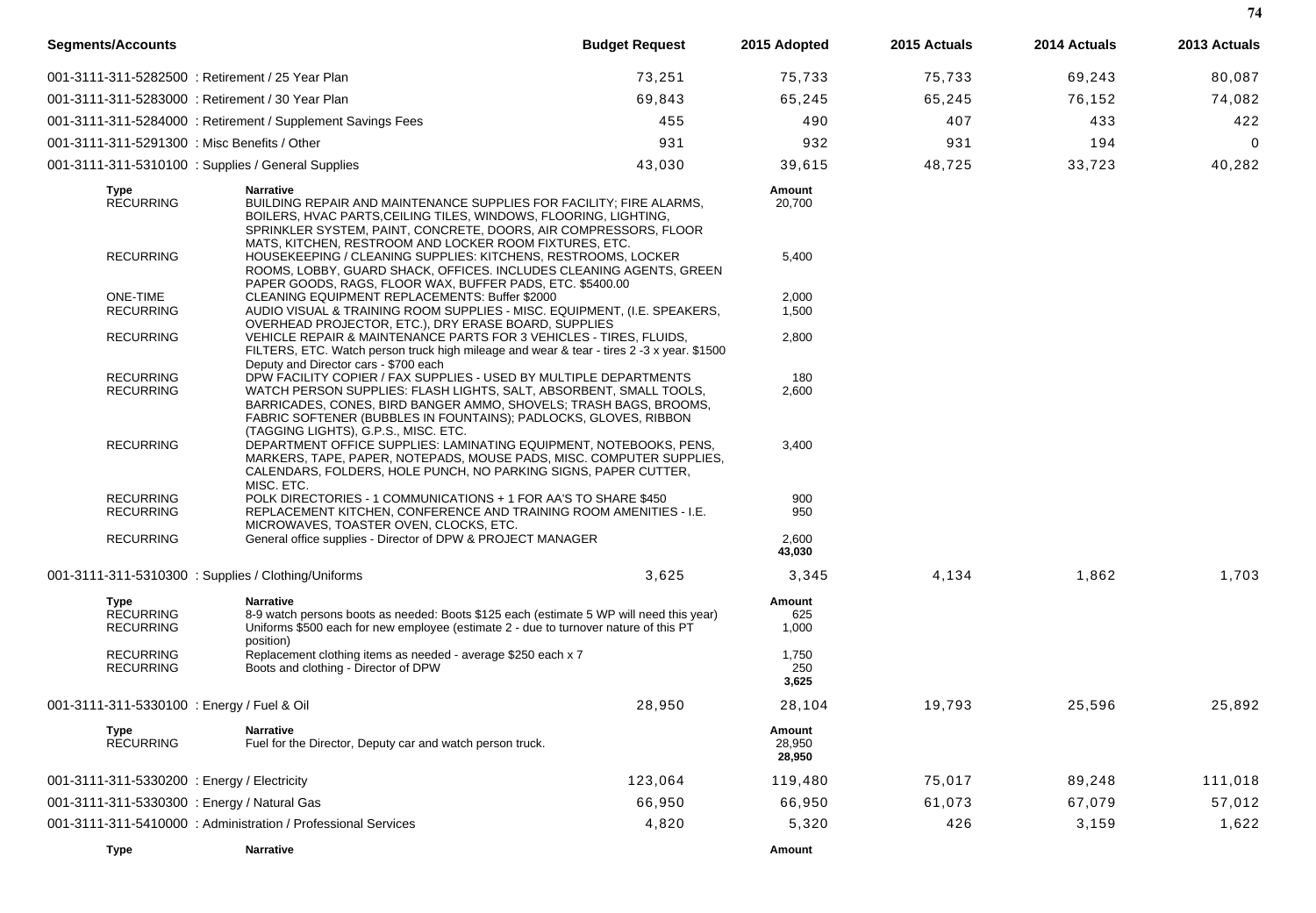| <b>Segments/Accounts</b>                                                                                                                                                    |                                                                                                                                                                                                                                                                                                                                                                                                                                                                                                                                                             | <b>Budget Request</b> | 2015 Adopted                                                                             | 2015 Actuals | 2014 Actuals | 2013 Actuals |
|-----------------------------------------------------------------------------------------------------------------------------------------------------------------------------|-------------------------------------------------------------------------------------------------------------------------------------------------------------------------------------------------------------------------------------------------------------------------------------------------------------------------------------------------------------------------------------------------------------------------------------------------------------------------------------------------------------------------------------------------------------|-----------------------|------------------------------------------------------------------------------------------|--------------|--------------|--------------|
| <b>RECURRING</b><br><b>RECURRING</b><br><b>RECURRING</b>                                                                                                                    | Pre-employment Physicals & Drug Screens<br>Humane Animal Removal for DPW facility<br>Towing                                                                                                                                                                                                                                                                                                                                                                                                                                                                 |                       | 2,920<br>1,400<br>500<br>4,820                                                           |              |              |              |
|                                                                                                                                                                             | 001-3111-311-5520100 : Repair and Maint. Service / General Repair/Maint.                                                                                                                                                                                                                                                                                                                                                                                                                                                                                    | 46,300                | 55,000                                                                                   | 49,684       | 23,779       | 5,298        |
| <b>Type</b><br><b>RECURRING</b><br><b>RECURRING</b><br><b>RECURRING</b><br><b>RECURRING</b><br><b>RECURRING</b><br><b>RECURRING</b>                                         | <b>Narrative</b><br>OUTSIDE REPAIRS / WATCH PERSON TRUCK, DIRECTOR & DEPUTY CAR<br>OUTSIDE REPAIRS/REPLACEMENT WINDOW/DOOR INSTALLS<br>OUTSIDE REPAIRS / SERVICE ON AGING SPRINKLER SYSTEM<br>OUTSIDE REPAIRS / SERVICE ON THE HVAC<br>OUTSIDE REPAIRS TO THE FIRE ALARMS SYSTEMS<br>WINDOW WASHING - ENTIRE DPW FACILITY                                                                                                                                                                                                                                   |                       | Amount<br>1,800<br>12,700<br>4,100<br>19,800<br>4,300<br>3,600<br>46,300                 |              |              |              |
|                                                                                                                                                                             | 001-3111-311-5520200: Repair and Maint. Service / Maintenance Contracts                                                                                                                                                                                                                                                                                                                                                                                                                                                                                     | 60,025                | 54,825                                                                                   | 48,997       | 46,955       | 43,240       |
| <b>Type</b><br><b>RECURRING</b><br><b>RECURRING</b><br><b>RECURRING</b><br><b>RECURRING</b><br><b>RECURRING</b><br><b>RECURRING</b><br><b>RECURRING</b><br><b>RECURRING</b> | <b>Narrative</b><br>SERVICE CONTRACTS FOR DPW FACILITY: PUBLIC WORKS OPERATIONS COPIER<br>(USED BY ALL DEPARTMENTS) - REPAIRS AND MAINTENANCE<br>CITY-WIDE NON POLICE DEPARTMENT TWO-WAY RADIOS - MAINTENANCE<br>MOTOROLA SOLE SOURCE<br>PWO HVAC - JOHNSON CONTROLS<br>PWO FIRE EXTINGUISHERS YEARLY TEST AND MAINTENANCE -<br>PWO PEST CONTROL - monthly misc. pest control and annual termite treatment<br>A.E.D.'S YEARLY TEST. MAINTENANCE & SUPPLIES \$425 X 3 AED'S<br>PWO SPRINKLER SYSTEM<br>MAINTENANCE CONTRACT FOR THE CLEANING EQUIPMENT \$800 |                       | Amount<br>1,550<br>35,500<br>14,000<br>2,400<br>1,800<br>1,275<br>2,700<br>800<br>60,025 |              |              |              |
| 001-3111-311-5540200: Rentals / Equipment and Vehicles                                                                                                                      |                                                                                                                                                                                                                                                                                                                                                                                                                                                                                                                                                             | 3,900                 | 3,900                                                                                    | 3,783        | 3,481        | 3,497        |
| Type<br><b>RECURRING</b>                                                                                                                                                    | <b>Narrative</b><br>PWO COPIER (USED BY ALL DEPARTMENTS)- WORD PROCESSING                                                                                                                                                                                                                                                                                                                                                                                                                                                                                   |                       | Amount<br>3,900<br>3,900                                                                 |              |              |              |
|                                                                                                                                                                             | 001-3111-311-5562100: Property Services / Solid Waste Benefit Charg                                                                                                                                                                                                                                                                                                                                                                                                                                                                                         | 1,932                 | 2,000                                                                                    | 1,932        | 1,932        | 1,932        |
| 001-3111-311-5570000 : Administration / Licenses/Permits                                                                                                                    |                                                                                                                                                                                                                                                                                                                                                                                                                                                                                                                                                             | 200                   | 200                                                                                      | 76           | 31           | 20           |
| Type<br><b>RECURRING</b><br><b>RECURRING</b>                                                                                                                                | <b>Narrative</b><br>NOTARY PUBLIC<br>PE Licenses - Director of DPW                                                                                                                                                                                                                                                                                                                                                                                                                                                                                          |                       | Amount<br>100<br>100<br>200                                                              |              |              |              |
| 001-3111-311-5610100 : Communications / Telephone                                                                                                                           |                                                                                                                                                                                                                                                                                                                                                                                                                                                                                                                                                             | 13,250                | 15,050                                                                                   | 9,319        | 9,409        | 8,435        |
| Type<br><b>RECURRING</b><br><b>RECURRING</b><br><b>RECURRING</b><br><b>RECURRING</b><br><b>RECURRING</b>                                                                    | Narrative<br>FREDERICK COUNTY LANDLINES<br>Reduce county landlines<br><b>VERIZON EMERGENCY LANDLINES</b><br>Reduce verizon<br>DEPARTMENT SMART PHONES - DEPUTY, DEPARTMENT SUPERVISOR, WATCH<br><b>PERSON</b><br>Telephone, cell, and ipad - Director of DPW<br>AIR CARD FOR WATCH PERSON & DEPARTMENT SUPERVISOR LAPTOP'S 2 @<br>\$50/MONTH                                                                                                                                                                                                                |                       | Amount<br>5,000<br>$-1,000$<br>6,900<br>$-2,000$<br>950<br>2,200<br>1,200                |              |              |              |
|                                                                                                                                                                             |                                                                                                                                                                                                                                                                                                                                                                                                                                                                                                                                                             |                       | 13,250                                                                                   |              |              |              |
| 001-3111-311-5610200 : Communications / Postage                                                                                                                             |                                                                                                                                                                                                                                                                                                                                                                                                                                                                                                                                                             | 50                    | 50                                                                                       | 62           | 3            | $7^{\circ}$  |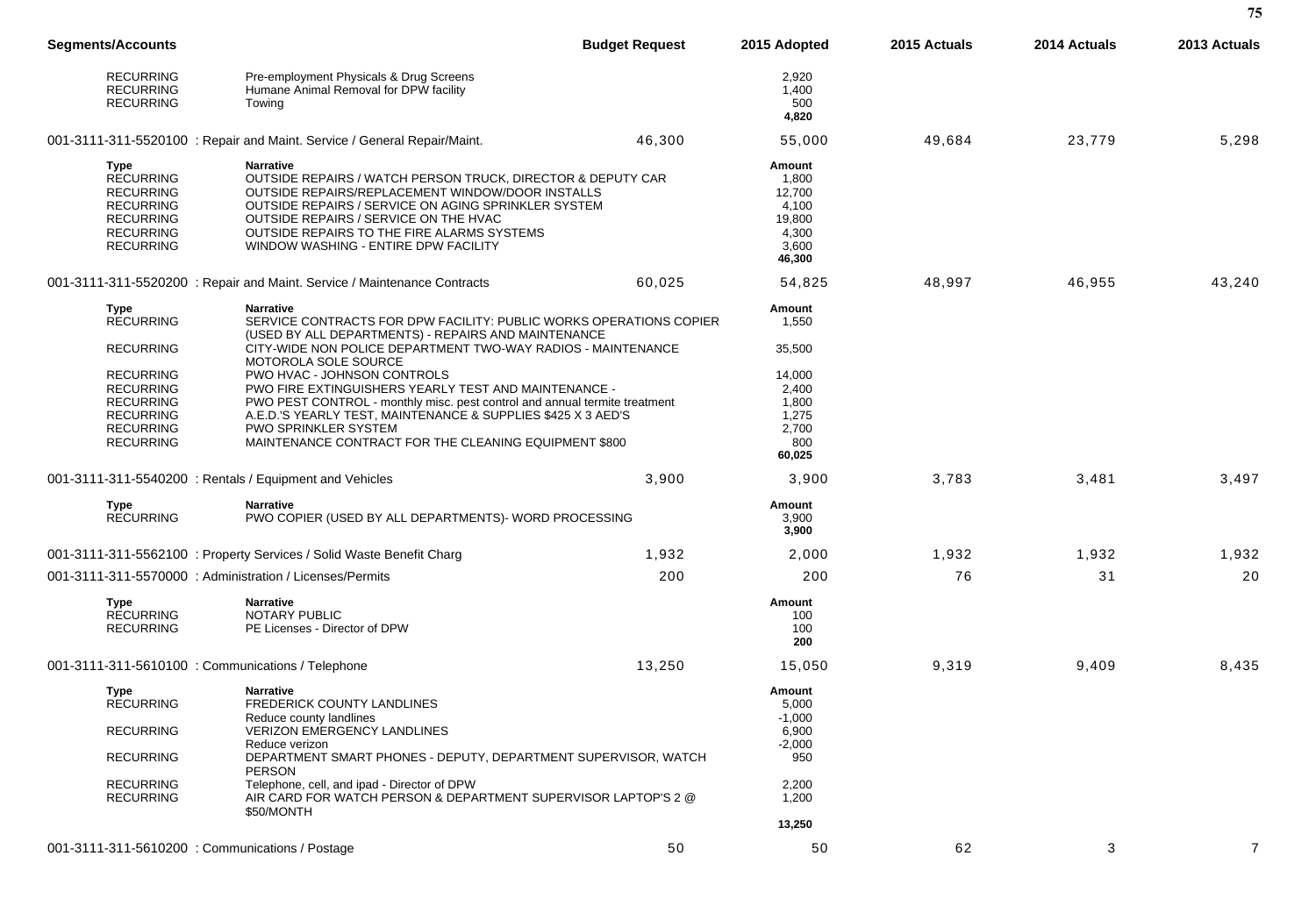| <b>Segments/Accounts</b>                                |                                                                                                                                                                          | <b>Budget Request</b> | 2015 Adopted                      | 2015 Actuals | 2014 Actuals | 2013 Actuals |
|---------------------------------------------------------|--------------------------------------------------------------------------------------------------------------------------------------------------------------------------|-----------------------|-----------------------------------|--------------|--------------|--------------|
| Type<br><b>RECURRING</b>                                | Narrative<br><b>POSTAGE</b>                                                                                                                                              |                       | Amount<br>50<br>50                |              |              |              |
| 001-3111-311-5620100 : Travel / Transportation          |                                                                                                                                                                          | 150                   | 150                               | 140          | 0            | 0            |
| <b>Type</b><br><b>RECURRING</b>                         | <b>Narrative</b><br>Director of DPW                                                                                                                                      |                       | Amount<br>150<br>150              |              |              |              |
| 001-3111-311-5621100 : Travel / Dues/Registration Fees  |                                                                                                                                                                          | 3,500                 | 2,750                             | 1,173        | 73           | 0            |
| Type<br><b>RECURRING</b><br><b>RECURRING</b>            | <b>Narrative</b><br>ASCE/NSPE, MDSPE Conference, PE Continuing Ed<br><b>OUTSIDE TRAINING - MISC.</b>                                                                     |                       | Amount<br>2,500<br>1,000<br>3,500 |              |              |              |
| 001-3111-311-5622100 : Lodging                          |                                                                                                                                                                          | 500                   | 500                               | 0            | 0            | 0            |
| <b>Type</b><br><b>RECURRING</b>                         | <b>Narrative</b><br>Director of DPW                                                                                                                                      |                       | Amount<br>500<br>500              |              |              |              |
| 001-3111-311-5623100 : Travel / Meals/Food              |                                                                                                                                                                          | 400                   | 250                               | 36           | $\mathbf 0$  | $\mathbf 0$  |
| Type<br><b>RECURRING</b><br><b>RECURRING</b>            | <b>Narrative</b><br>Director of DPW<br>Meals while attending 3 day Facility Conference in March. Will be traveling with Facilities &<br>Building Maintenance supervisor. |                       | Amount<br>250<br>150<br>400       |              |              |              |
| 001-3111-311-5650000 : Administration / Insurance       |                                                                                                                                                                          | 16,922                | 15,295                            | 15,689       | 15,304       | 11,803       |
| 001-3111-311-5740100 : Machinery & Equipment / Vehicles |                                                                                                                                                                          | 0                     | 0                                 | 0            | 36,226       | $\mathbf 0$  |
| <b>Type</b><br>ONE-TIME                                 | <b>Narrative</b><br>REPLACEMENT VEHICLE FOR THE DEPUTY DIRECTOR - 4 OR ALL-WHEEL DRIVE<br>ONE TON PICK-UP                                                                |                       | Amount<br>40,000                  |              |              |              |
|                                                         | Move to vehicle contingency fund                                                                                                                                         |                       | $-40,000$<br>$\Omega$             |              |              |              |
|                                                         | 001-3111-311-5740200 : Machinery & Equipment / Machinery                                                                                                                 | 0                     | 9,800                             | 4,780        | 9,867        | 187,466      |
| [DEPT/DIV] SubTotal: 3111 : General Administration      |                                                                                                                                                                          | 1,451,056             | 1,411,940                         | 1,313,407    | 1,300,051    | 1,353,007    |
| [GL TYPE] SubTotal: EXPENSE                             |                                                                                                                                                                          | 1,451,056             | 1,411,940                         | 1,313,407    | 1,300,051    | 1,353,007    |
| <b>Grand Total</b>                                      |                                                                                                                                                                          | 1,451,056             | 1,411,940                         | 1,313,175    | 1,299,942    | 1,347,833    |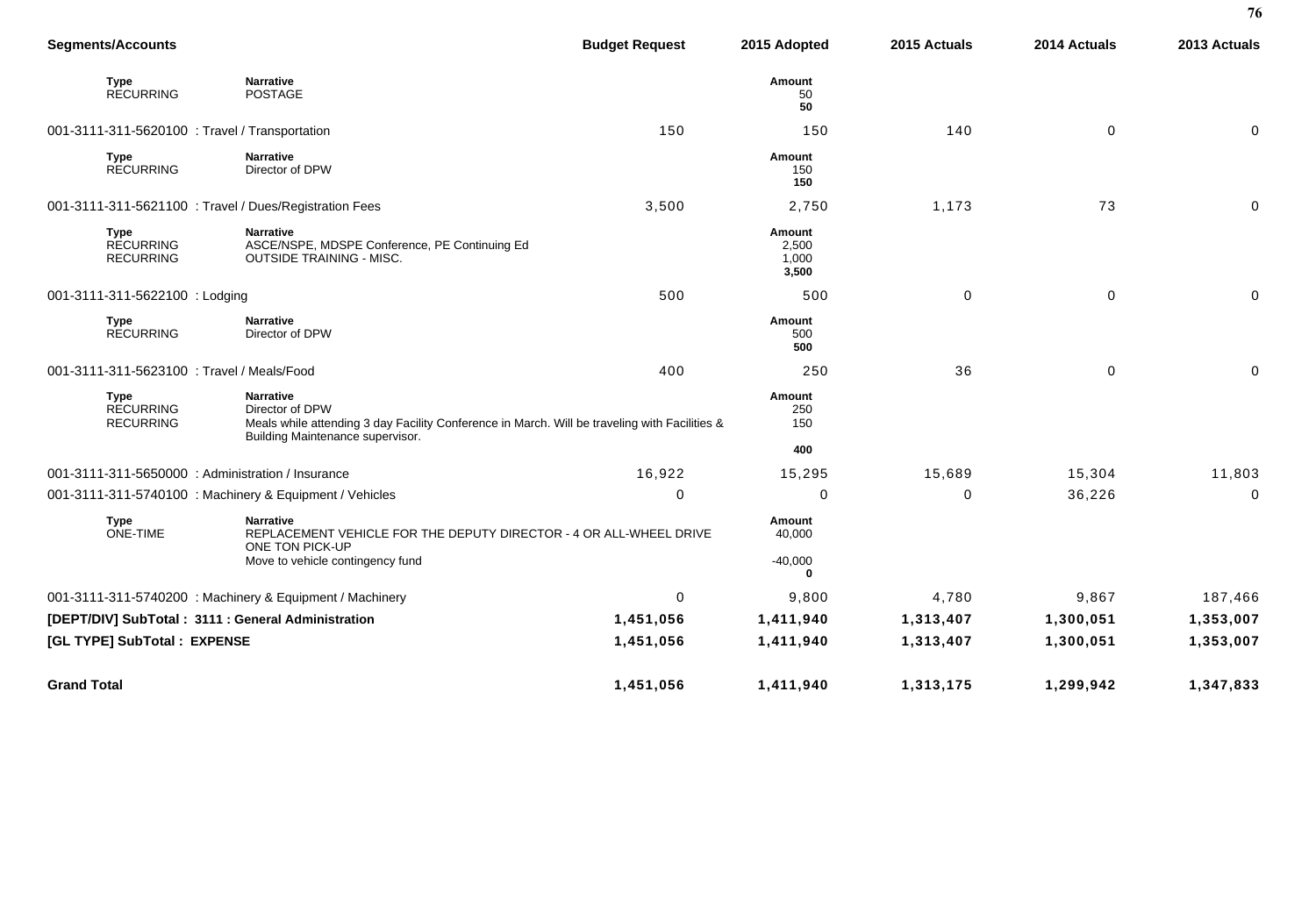# **The City of Frederick Working Budget Report 2016, Working, Details, Adopted Budget** From Account: 001-3112 To Account: 001-3112

| <b>Segments/Accounts</b>                                                 | <b>Budget Request</b> | 2015 Adopted | 2015 Actuals | 2014 Actuals | 2013 Actuals |
|--------------------------------------------------------------------------|-----------------------|--------------|--------------|--------------|--------------|
| [GL TYPE] REVENUE                                                        |                       |              |              |              |              |
| [DEPT/DIV] 3112 : Maintenance - Equip/Mach                               |                       |              |              |              |              |
| 001-3112-000-3930001: Capital Asset Disposition / Sale of Gen. Cap. Asse | $\mathbf 0$           | $\Omega$     | 1,170        | 2,400        | $\Omega$     |
| 001-3112-313-3313200 : Federal / Public Works / Op Indirect              | 0                     | $\Omega$     | 0            | $\mathbf 0$  | 752          |
| 001-3112-313-3690001 : Miscellaneous / Other Misc. Receipts              | 0                     | 0            | 2,964        | 1,822        | 2,243        |
| [DEPT/DIV] SubTotal: 3112: Maintenance - Equip/Mach                      | 0                     | $\bf{0}$     | $-4, 134$    | $-4,222$     | $-2,995$     |
| [GL TYPE] SubTotal: REVENUE                                              | 0                     | $\bf{0}$     | $-4, 134$    | $-4,222$     | $-2,995$     |
| [GL TYPE] EXPENSE                                                        |                       |              |              |              |              |
| [DEPT/DIV] 3112 : Maintenance - Equip/Mach                               |                       |              |              |              |              |
| 001-3112-313-5121100 : Salaries - Full Time / Productive Time            | 481,411               | 463,555      | 353,425      | 336,496      | 329,119      |
| 001-3112-313-5121200 : Salaries - Full Time / Vacation                   | 0                     | 0            | 35,971       | 32,320       | 30,614       |
| 001-3112-313-5121300 : Salaries - Full Time / Sick                       | 0                     | $\Omega$     | 19,496       | 16,941       | 21,864       |
| 001-3112-313-5121400 : Salaries - Full Time / Holiday                    | 0                     | $\Omega$     | 21,102       | 19,545       | 19,312       |
| 001-3112-313-5121500 : Salaries - Full Time / Other Leave                | 0                     | $\Omega$     | 6,147        | 7,701        | 9,538        |
| 001-3112-313-5141200 : Overtime / Standby                                | $\Omega$              | $\Omega$     | 0            | $\Omega$     | 181          |
| 001-3112-313-5141300 : Overtime / Premium Overtime                       | 3,000                 | 3,000        | 2,880        | 4,031        | 1,270        |
| 001-3112-313-5150000 : Salaries - Perm Part Time                         | 23,406                | 22,654       | 15,516       | 0            | 0            |
| 001-3112-313-5170000 : Special Allowance                                 | 0                     | 0            | 0            | 13,500       | $\Omega$     |
| 001-3112-313-5210000: Administration / Workmen's Compensation            | 11,294                | 10,756       | 10,915       | 10,250       | 7,492        |
| 001-3112-313-5221100 : FICA / Social Security                            | 31,483                | 30,331       | 25,880       | 24,473       | 23,577       |
| 001-3112-313-5221200 : FICA / Medicare                                   | 7,364                 | 7,093        | 6,053        | 5,724        | 5,514        |
| 001-3112-313-5264100 : Health Insurance / Retirees >= 65                 | 0                     | 4,932        | 0            | 2,745        | 3,998        |
| 001-3112-313-5266100 : Health Insurance / CIGNA                          | 107,994               | 102,238      | 96,344       | 96,123       | 103,134      |
| 001-3112-313-5266200 : Health Insurance / CIGNA - Retirees               | 55,771                | 62,079       | 56,481       | 56,654       | 57,694       |
| 001-3112-313-5266300 : Health Insurance / OPEB Payment                   | 45,897                | 62,908       | 62,908       | 67,845       | 62,780       |
| 001-3112-313-5266500 : OPEB Retirement Health Savings Plan               | 0                     | 0            | 2,500        | 1,042        | $\Omega$     |
| 001-3112-313-5267200 : Health Insurance / Aetna Dental - Emp             | 0                     | $\Omega$     | 41           | $-1$         | $-12$        |
| 001-3112-313-5268100 : Health Insurance / Disability                     | 1,596                 | 1,120        | 1,126        | 1,075        | 1,149        |
| 001-3112-313-5269100 : Health Insurance / Life                           | 1,518                 | 1,543        | 1,210        | 1,246        | 1,303        |
| 001-3112-313-5282500 : Retirement / 25 Year Plan                         | 138,281               | 135,213      | 135,213      | 138,486      | 137,293      |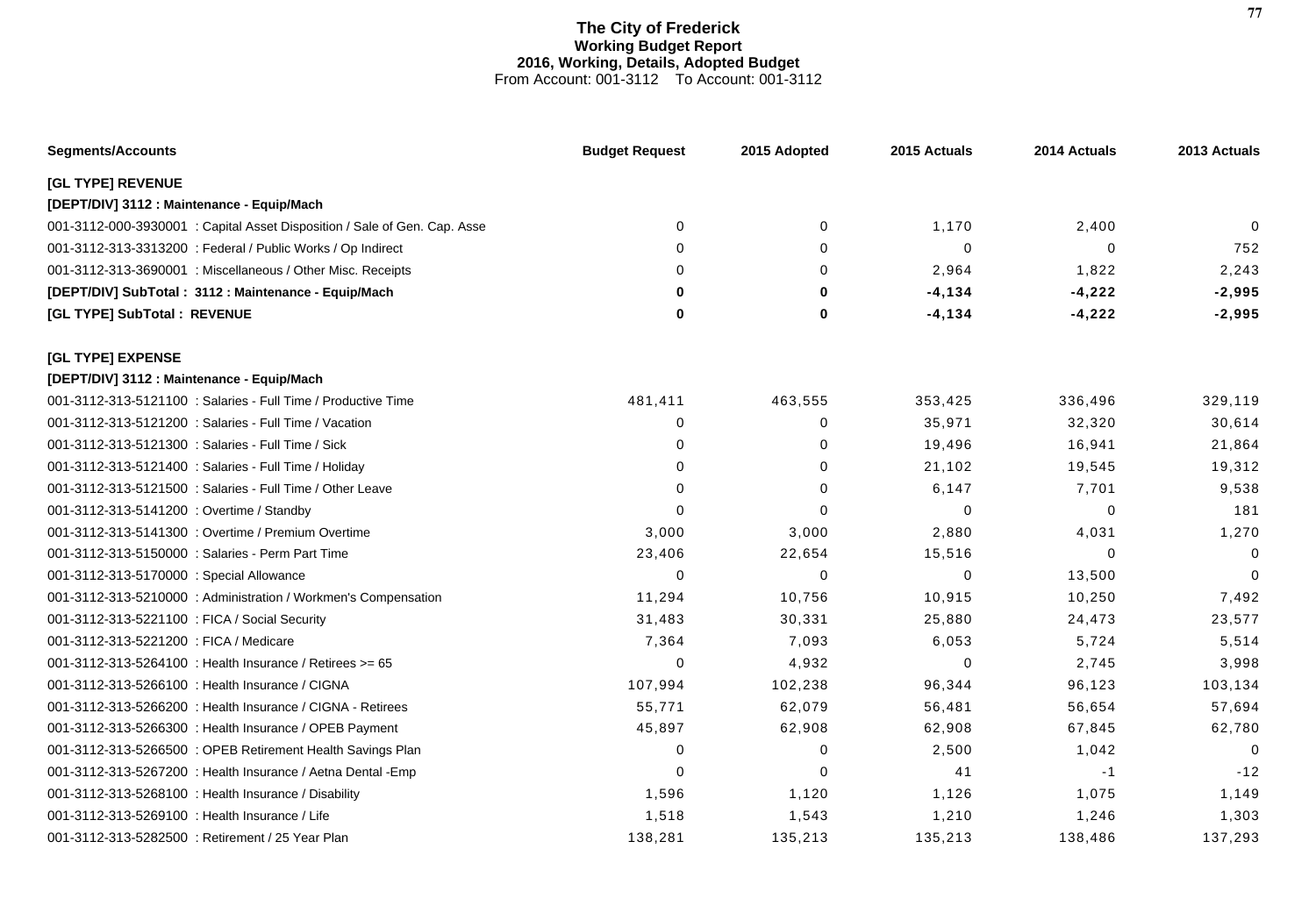| <b>Segments/Accounts</b>                                                                                 |                                                                                                                                                                                                                                                     | <b>Budget Request</b> | 2015 Adopted                                                                         | 2015 Actuals | 2014 Actuals | 2013 Actuals |
|----------------------------------------------------------------------------------------------------------|-----------------------------------------------------------------------------------------------------------------------------------------------------------------------------------------------------------------------------------------------------|-----------------------|--------------------------------------------------------------------------------------|--------------|--------------|--------------|
| 001-3112-313-5283000 : Retirement / 30 Year Plan                                                         |                                                                                                                                                                                                                                                     | 22,761                | 23,988                                                                               | 23,988       | 49,358       | 41,156       |
| 001-3112-313-5310100 : Supplies / General Supplies                                                       |                                                                                                                                                                                                                                                     | 40,000                | 35,000                                                                               | 42,631       | 46,220       | 49,310       |
| Type<br><b>RECURRING</b><br><b>RECURRING</b><br><b>RECURRING</b><br><b>RECURRING</b><br><b>RECURRING</b> | <b>Narrative</b><br>Shop Supplies (rags, first aid supplies, hand tools, etc)<br>Welding Supplies (rods, steel, etc)<br>Repalcement Parts for Department Fleet @ Loaner Fleet<br>Misc. Office Supplies (ink, paper, etc)<br>Misc. Cleaning Supplies |                       | Amount<br>18,000<br>10,000<br>7,000<br>3,000<br>2,000<br>40,000                      |              |              |              |
| 001-3112-313-5310300: Supplies / Clothing/Uniforms                                                       |                                                                                                                                                                                                                                                     | 4,125                 | 3,250                                                                                | 3,533        | 3,112        | 3,140        |
| Type<br><b>RECURRING</b><br><b>RECURRING</b>                                                             | <b>Narrative</b><br>Uniforms (11 @ \$250/ person)<br>Safety Shoes (11 @ \$125)                                                                                                                                                                      |                       | Amount<br>2,750<br>1,375<br>4,125                                                    |              |              |              |
| 001-3112-313-5330100 : Energy / Fuel & Oil                                                               |                                                                                                                                                                                                                                                     | 4,000                 | 3,800                                                                                | 3,576        | 4,225        | 3,725        |
| <b>Type</b><br><b>RECURRING</b>                                                                          | <b>Narrative</b><br>Fuel & oil for Department Fleet                                                                                                                                                                                                 |                       | Amount<br>4,000<br>4,000                                                             |              |              |              |
| 001-3112-313-5340000 : Administration / Chemicals                                                        |                                                                                                                                                                                                                                                     | 7,000                 | 7,000                                                                                | 4,164        | 6,354        | 4,300        |
| <b>Type</b><br><b>RECURRING</b><br><b>RECURRING</b>                                                      | <b>Narrative</b><br>Carwash Chemicals - De-greaser<br>Carwash Detergent                                                                                                                                                                             |                       | Amount<br>4,000<br>3,000<br>7,000                                                    |              |              |              |
|                                                                                                          | 001-3112-313-5410000 : Administration / Professional Services                                                                                                                                                                                       | 12,500                | 9,500                                                                                | 1,071        | 5,417        | 4,155        |
| <b>Type</b><br><b>RECURRING</b><br><b>RECURRING</b><br><b>RECURRING</b><br><b>RECURRING</b>              | Narrative<br>Drug Screening (10 @ \$200)<br>Testing/ Inspection of Forklift 7 Cranes<br>Safety Kleen (Parts Washer, Tank Services)<br>Cleanout & Disposal of Three Phase Seperater                                                                  |                       | Amount<br>2,000<br>1,500<br>5,000<br>4,000<br>12,500                                 |              |              |              |
|                                                                                                          | 001-3112-313-5510100 : Cleaning Services / Disposal Fees                                                                                                                                                                                            | 7,000                 | 7,000                                                                                | 4,770        | 3,378        | 2,860        |
| Type<br><b>RECURRING</b>                                                                                 | Narrative<br>Oil/ Filter/ Antifreeze, etc Disposal                                                                                                                                                                                                  |                       | Amount<br>7,000<br>7,000                                                             |              |              |              |
|                                                                                                          | 001-3112-313-5520100 : Repair and Maint. Service / General Repair/Maint.                                                                                                                                                                            | 20,450                | 26,500                                                                               | 13,628       | 9,260        | 17,851       |
| Type<br><b>RECURRING</b><br><b>RECURRING</b><br><b>RECURRING</b><br><b>RECURRING</b>                     | Narrative<br>Repair Bay Doors (15)<br><b>AED Maintenance Contract</b><br>Shop Equipment Repairs<br>Reduce equipment repairs<br>Outside Repairs to Department fleet & Loaner Vehicles<br>Radio for New Vehicle<br>Move radio to vehicle contingency  |                       | Amount<br>4,500<br>450<br>12,000<br>$-4,000$<br>7,500<br>5,000<br>$-5,000$<br>20,450 |              |              |              |
|                                                                                                          | 001-3112-313-5520200 : Repair and Maint. Service / Maintenance Contracts                                                                                                                                                                            | 26,945                | 26,600                                                                               | 10,757       | 9,120        | 8,854        |
| Type                                                                                                     | Narrative                                                                                                                                                                                                                                           |                       | Amount                                                                               |              |              |              |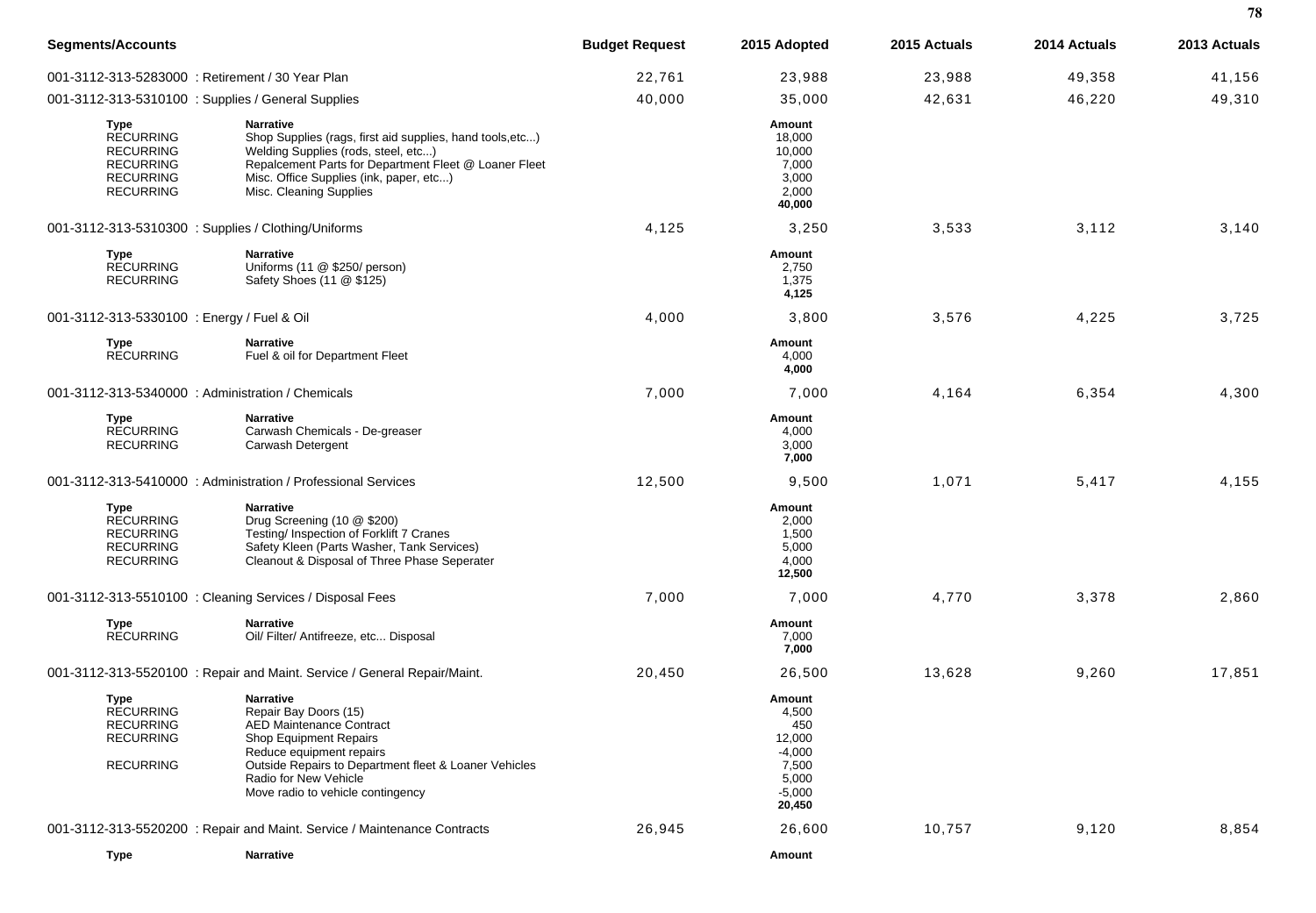| <b>Segments/Accounts</b>                                                                                                                                                                             |                                                                                                                                                                                                                                                                                                                                                                                                                                            | <b>Budget Request</b> | 2015 Adopted                                                                                   | 2015 Actuals | 2014 Actuals | 2013 Actuals |
|------------------------------------------------------------------------------------------------------------------------------------------------------------------------------------------------------|--------------------------------------------------------------------------------------------------------------------------------------------------------------------------------------------------------------------------------------------------------------------------------------------------------------------------------------------------------------------------------------------------------------------------------------------|-----------------------|------------------------------------------------------------------------------------------------|--------------|--------------|--------------|
| <b>RECURRING</b><br><b>RECURRING</b><br><b>RECURRING</b><br><b>RECURRING</b><br><b>RECURRING</b><br><b>RECURRING</b><br><b>RECURRING</b><br><b>RECURRING</b><br><b>RECURRING</b><br><b>RECURRING</b> | Identifix<br>Collective Data (Fleet Maintenance)<br>System Diagnastic & equipment Upgrades tools, Scanners, Laptop<br>Bay Door Maintenance (Inspection, Adjustments)<br>International ISIS for Class 6, 7, 8 Trucks<br><b>Welding Tanks Leasing</b><br><b>GM Fleet Equipment Updates</b><br>GMGM (SIS & TIS2WEB - Updates, Downloads for reprogramming)<br>Pressure Cleaning System Service<br>AED Yearly Maintenance and Service Contract |                       | 2,000<br>5,500<br>3,500<br>1,500<br>1,300<br>1,200<br>6,300<br>2,500<br>2,800<br>345<br>26,945 |              |              |              |
|                                                                                                                                                                                                      | 001-3112-313-5540200: Rentals / Equipment and Vehicles                                                                                                                                                                                                                                                                                                                                                                                     | 750                   | 750                                                                                            | $\mathbf 0$  | $\mathbf 0$  | 0            |
|                                                                                                                                                                                                      | 001-3112-313-5570000: Administration / Licenses/Permits                                                                                                                                                                                                                                                                                                                                                                                    | 1,200                 | 1,200                                                                                          | 71           | 135          | 0            |
| <b>Type</b>                                                                                                                                                                                          | <b>Narrative</b><br><b>ASE Re-certification</b>                                                                                                                                                                                                                                                                                                                                                                                            |                       | Amount<br>1,200<br>1,200                                                                       |              |              |              |
|                                                                                                                                                                                                      | 001-3112-313-5610100 : Communications / Telephone                                                                                                                                                                                                                                                                                                                                                                                          | 5,000                 | 5,000                                                                                          | 3,659        | 3,895        | 4,262        |
|                                                                                                                                                                                                      | 001-3112-313-5610200 : Communications / Postage                                                                                                                                                                                                                                                                                                                                                                                            | 50                    | 50                                                                                             | 32           | 7            | 17           |
| 001-3112-313-5620100 : Travel / Transportation                                                                                                                                                       |                                                                                                                                                                                                                                                                                                                                                                                                                                            | 500                   | 500                                                                                            | 0            | $\Omega$     | $\Omega$     |
|                                                                                                                                                                                                      | 001-3112-313-5621100 : Travel / Dues/Registration Fees                                                                                                                                                                                                                                                                                                                                                                                     | 2,400                 | 2,400                                                                                          | 4,848        | 1,362        | 483          |
|                                                                                                                                                                                                      | 001-3112-313-5650000 : Administration / Insurance                                                                                                                                                                                                                                                                                                                                                                                          | 12,999                | 11,284                                                                                         | 12,183       | 11,397       | 10,877       |
| 001-3112-313-5740100 : Vehicles                                                                                                                                                                      |                                                                                                                                                                                                                                                                                                                                                                                                                                            | $\Omega$              | $\Omega$                                                                                       | $\mathbf 0$  | 33,976       | 0            |
| <b>Type</b><br>ONE-TIME                                                                                                                                                                              | <b>Narrative</b><br>Replace #194 (250,000+ miles)<br>Move to vehicle contingency fund                                                                                                                                                                                                                                                                                                                                                      |                       | Amount<br>35,000<br>$-35,000$<br>0                                                             |              |              |              |
|                                                                                                                                                                                                      | 001-3112-313-5740200 : Machinery & Equipment / Machinery                                                                                                                                                                                                                                                                                                                                                                                   | $\Omega$              | $\Omega$                                                                                       | 0            | 11,723       | 11,807       |
|                                                                                                                                                                                                      | [DEPT/DIV] SubTotal: 3112: Maintenance - Equip/Mach                                                                                                                                                                                                                                                                                                                                                                                        | 1,076,695             | 1,071,244                                                                                      | 982,119      | 1,035,135    | 978,617      |
| [GL TYPE] SubTotal: EXPENSE                                                                                                                                                                          |                                                                                                                                                                                                                                                                                                                                                                                                                                            | 1,076,695             | 1,071,244                                                                                      | 982,119      | 1,035,135    | 978,617      |
| <b>Grand Total</b>                                                                                                                                                                                   |                                                                                                                                                                                                                                                                                                                                                                                                                                            | 1,076,695             | 1,071,244                                                                                      | 977,985      | 1,030,913    | 975,622      |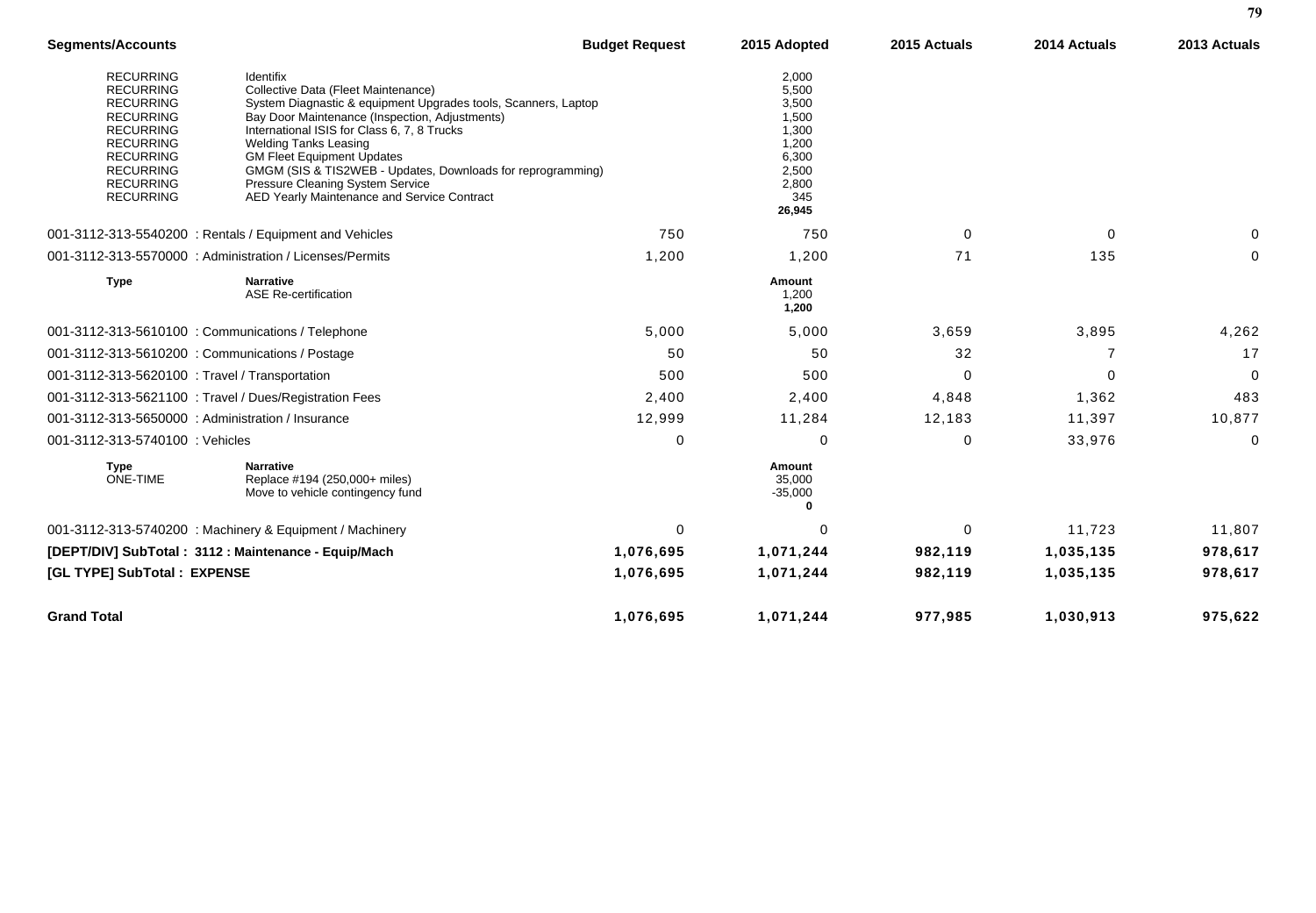# **The City of Frederick Working Budget Report 2016, Working, Details, Adopted Budget** From Account: 001-3121 To Account: 001-3121

| <b>Segments/Accounts</b>                      |                                                                      | <b>Budget Request</b> | 2015 Adopted               | 2015 Actuals | 2014 Actuals | 2013 Actuals |
|-----------------------------------------------|----------------------------------------------------------------------|-----------------------|----------------------------|--------------|--------------|--------------|
| [GL TYPE] REVENUE                             |                                                                      |                       |                            |              |              |              |
| [DEPT/DIV] 3121 : Engineering                 |                                                                      |                       |                            |              |              |              |
|                                               | 001-3121-312-3223101 : Permit Fees / Road Closure Permit Fees        | 4,500                 | 4,500                      | 4,450        | 5,800        | 3,975        |
|                                               | 001-3121-312-3313200 : Federal / Public Works / Op Indirect          | O                     | $\Omega$                   | 0            | $\Omega$     | 27           |
|                                               | 001-3121-312-3431001 : General Government / Development Review Fees  | 150,000               | 150,000                    | 125,000      | 134,050      | 122,675      |
|                                               | 001-3121-312-3431002 : General Government / Water Service Review Fee | 50,000                | 50,000                     | 28,386       | 50,050       | 0            |
| <b>Type</b><br><b>RECURRING</b>               | <b>Narrative</b><br>Water and Sewer Service Contract Processing      |                       | Amount<br>50,000<br>50,000 |              |              |              |
|                                               | 001-3121-312-3690001 : Miscellaneous / Other Misc. Receipts          | 300                   | 300                        | 23           | 1,316        | 745          |
| [DEPT/DIV] SubTotal: 3121: Engineering        |                                                                      | $-204,800$            | $-204,800$                 | $-157,859$   | $-191,216$   | $-127,422$   |
| [GL TYPE] SubTotal: REVENUE                   |                                                                      | $-204,800$            | $-204,800$                 | $-157,859$   | $-191,216$   | $-127,422$   |
| [GL TYPE] EXPENSE                             |                                                                      |                       |                            |              |              |              |
| [DEPT/DIV] 3121 : Engineering                 |                                                                      |                       |                            |              |              |              |
|                                               | 001-3121-312-5121100 : Salaries - Full Time / Productive Time        | 833,399               | 834,219                    | 681,939      | 574,745      | 654,875      |
|                                               | 001-3121-312-5121200 : Salaries - Full Time / Vacation               | 0                     | 0                          | 53,270       | 62,257       | 57,236       |
|                                               | 001-3121-312-5121300 : Salaries - Full Time / Sick                   | 0                     | $\Omega$                   | 25,060       | 21,621       | 38,381       |
|                                               | 001-3121-312-5121400 : Salaries - Full Time / Holiday                | 0                     | $\Omega$                   | 37,310       | 33,486       | 36,969       |
|                                               | 001-3121-312-5121500 : Salaries - Full Time / Other Leave            | $\Omega$              | $\Omega$                   | 13,403       | 15,441       | 14,669       |
|                                               | 001-3121-312-5150000: Administration / Salaries - Perm Part Time     | $\Omega$              | $\Omega$                   | 0            | 46,858       | $\Omega$     |
| 001-3121-312-5170000 : Special Allowance      |                                                                      | 0                     | $\Omega$                   | 0            | 18,750       | $\Omega$     |
|                                               | 001-3121-312-5210000: Administration / Workmen's Compensation        | 73,831                | 70,315                     | 72,080       | 67,679       | 49,480       |
| 001-3121-312-5221100 : FICA / Social Security |                                                                      | 51,672                | 51,721                     | 47,942       | 45,507       | 47,003       |
| 001-3121-312-5221200 : FICA / Medicare        |                                                                      | 12,084                | 12,096                     | 11,212       | 10,642       | 10,992       |
|                                               | 001-3121-312-5264100 : Health Insurance / Retirees >= 65             | 13,563                | 8,925                      | 12,037       | 7,929        | 6,101        |
|                                               | 001-3121-312-5266100 : Health Insurance / CIGNA                      | 90,143                | 95,216                     | 84,332       | 87,543       | 88,609       |
|                                               | 001-3121-312-5266200 : Health Insurance / CIGNA - Retirees           | 22,055                | 29,443                     | 22,539       | 26,219       | 30,236       |
|                                               | 001-3121-312-5266300 : Health Insurance / OPEB Payment               | 47,809                | 56,168                     | 56,168       | 52,015       | 51,569       |
|                                               | 001-3121-312-5266500 : OPEB Retirement Health Savings Plan           | 0                     | $\Omega$                   | 4,375        | 208          | $\Omega$     |
|                                               | 001-3121-312-5267200 : Health Insurance / Aetna Dental -Emp          | 0                     | $\Omega$                   | 3            | 81           | -1           |
|                                               | 001-3121-312-5268100 : Health Insurance / Disability                 | 2,590                 | 1,879                      | 1,840        | 1,687        | 1,850        |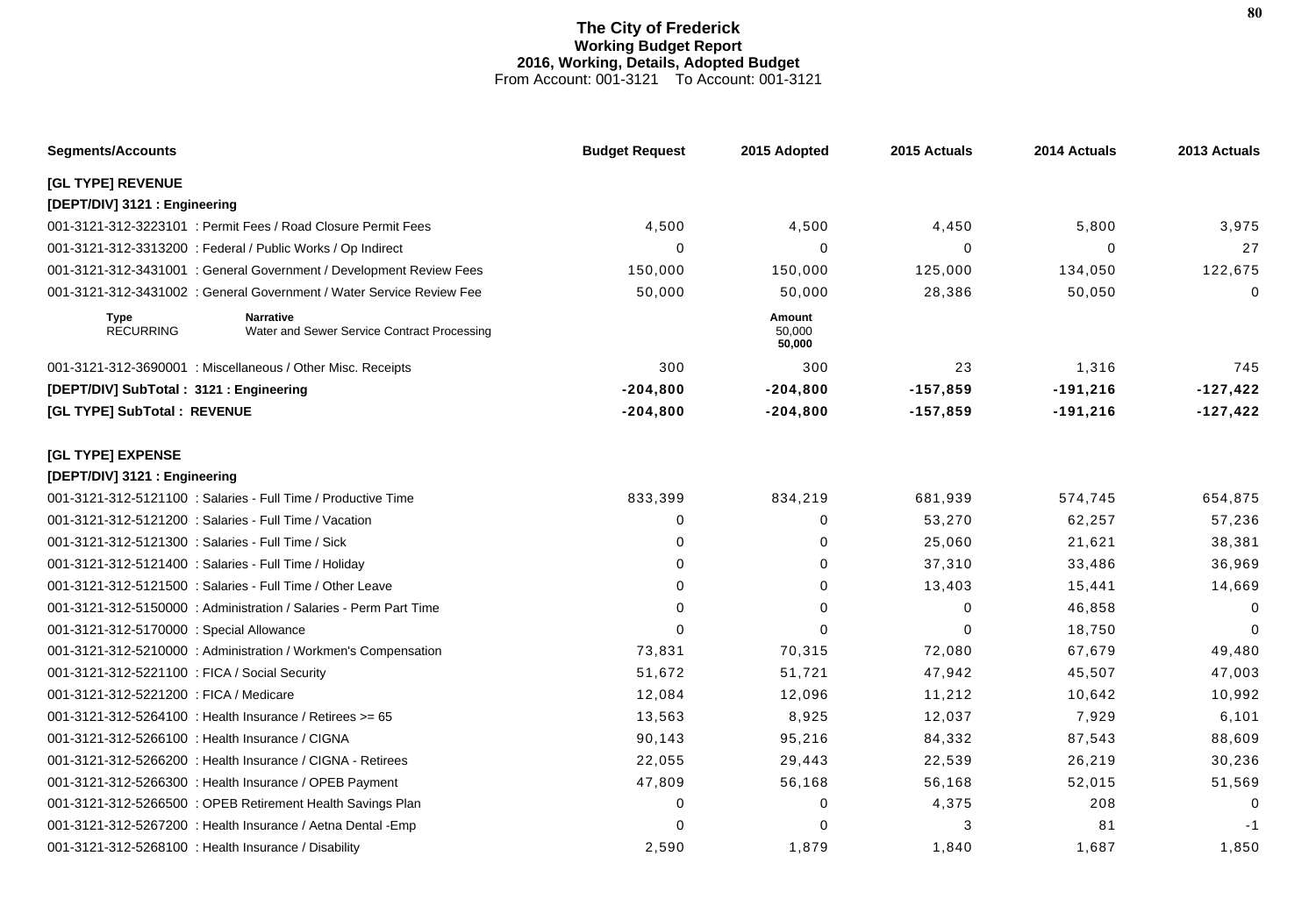| <b>Segments/Accounts</b>                                                                                 |                                                                                                                                                                                                                                                                                                                          | <b>Budget Request</b> | 2015 Adopted                                                              | 2015 Actuals | 2014 Actuals | 2013 Actuals |
|----------------------------------------------------------------------------------------------------------|--------------------------------------------------------------------------------------------------------------------------------------------------------------------------------------------------------------------------------------------------------------------------------------------------------------------------|-----------------------|---------------------------------------------------------------------------|--------------|--------------|--------------|
| 001-3121-312-5269100 : Health Insurance / Life                                                           |                                                                                                                                                                                                                                                                                                                          | 2,050                 | 1,506                                                                     | 1,613        | 1,239        | 1,666        |
| 001-3121-312-5282500 : Retirement / 25 Year Plan                                                         |                                                                                                                                                                                                                                                                                                                          | 91,398                | 71,991                                                                    | 71,991       | 57,702       | 57,205       |
| 001-3121-312-5283000 : Retirement / 30 Year Plan                                                         |                                                                                                                                                                                                                                                                                                                          | 96,456                | 112,931                                                                   | 112,931      | 81,088       | 78,883       |
| 001-3121-312-5291300 : Misc Benefits / Other                                                             |                                                                                                                                                                                                                                                                                                                          | 14,550                | 14,550                                                                    | 14,162       | 14,162       | 14,400       |
| 001-3121-312-5310100 : Supplies / General Supplies                                                       |                                                                                                                                                                                                                                                                                                                          | 9,500                 | 10,500                                                                    | 8,027        | 15,521       | 25,146       |
| Type<br><b>RECURRING</b><br><b>RECURRING</b><br><b>RECURRING</b><br><b>RECURRING</b><br><b>RECURRING</b> | <b>Narrative</b><br><b>Supplies for Staff Members</b><br>Large Format Mylar, Paper and Ink<br>Survey Stakes, Monuments, Caps, Rebar<br>Plotter Paper and Ink<br>Vehicles (4) Oil Filters, Parts<br>General reduction based on FY 15 YTD requirements                                                                     |                       | Amount<br>7,000<br>800<br>700<br>1,000<br>1,000<br>$-1,000$<br>9,500      |              |              |              |
| 001-3121-312-5310300 : Supplies / Clothing/Uniforms                                                      |                                                                                                                                                                                                                                                                                                                          | 500                   | 500                                                                       | 1,010        | 647          | 569          |
| <b>Type</b><br><b>RECURRING</b>                                                                          | <b>Narrative</b><br>Boots for Survey Field Crew (4 x 125.00)                                                                                                                                                                                                                                                             |                       | Amount<br>500<br>500                                                      |              |              |              |
| 001-3121-312-5330100 : Energy / Fuel & Oil                                                               |                                                                                                                                                                                                                                                                                                                          | 1,800                 | 1,800                                                                     | 1,083        | 1,034        | 1,628        |
| Type<br><b>RECURRING</b>                                                                                 | <b>Narrative</b><br>Fuel for 5 department vehicles                                                                                                                                                                                                                                                                       |                       | Amount<br>1,800<br>1,800                                                  |              |              |              |
|                                                                                                          | 001-3121-312-5390000 : Administration / Items Purchased - Resale                                                                                                                                                                                                                                                         | 500                   | 500                                                                       | $\pmb{0}$    | 0            | 0            |
| Type<br><b>RECURRING</b>                                                                                 | <b>Narrative</b><br>Binders for City Specs and Details                                                                                                                                                                                                                                                                   |                       | Amount<br>500<br>500                                                      |              |              |              |
|                                                                                                          | 001-3121-312-5410000 : Administration / Professional Services                                                                                                                                                                                                                                                            | 13,900                | 20,400                                                                    | 21,682       | 30,088       | 33,710       |
| Type<br><b>RECURRING</b><br><b>RECURRING</b><br><b>RECURRING</b><br><b>RECURRING</b><br><b>RECURRING</b> | <b>Narrative</b><br><b>Engineering Services and Testing</b><br>Drawing and document scanning for archiving<br>CORP OHS Physicals/Testing, etc.<br><b>Traffic Engineering Consultant</b><br>Synchro and Simtraffic and 2 year support<br>Reduction of engineering testing requirements and scanning of archived documents |                       | Amount<br>5,000<br>5,000<br>400<br>10,000<br>3,500<br>$-10,000$<br>13,900 |              |              |              |
|                                                                                                          | 001-3121-312-5520100: Repair and Maint. Service / General Repair/Maint.                                                                                                                                                                                                                                                  | 3,300                 | 2,500                                                                     | 800          | 339          | 106          |
| Type<br><b>RECURRING</b><br><b>RECURRING</b><br>ONE-TIME                                                 | Narrative<br>Survey Equipment - Annual Calibration<br>Reduce required calibration (to be performed in FY 15)<br>Vehicle Maintenance, repairs, Tires, Etc.<br>Radio and Striping for Replacement of Vehicle 834                                                                                                           |                       | Amount<br>1,500<br>$-1,000$<br>1,000<br>1,800<br>3,300                    |              |              |              |
|                                                                                                          | 001-3121-312-5520200 : Repair and Maint. Service / Maintenance Contracts                                                                                                                                                                                                                                                 | 17,100                | 20,100                                                                    | 8,685        | 2,456        | 1,055        |
| Type<br><b>RECURRING</b><br><b>RECURRING</b>                                                             | <b>Narrative</b><br>Large Format Scanner/Copier Contract<br><b>HP Plotter Maintenance Contract</b>                                                                                                                                                                                                                       |                       | Amount<br>3,500<br>500                                                    |              |              |              |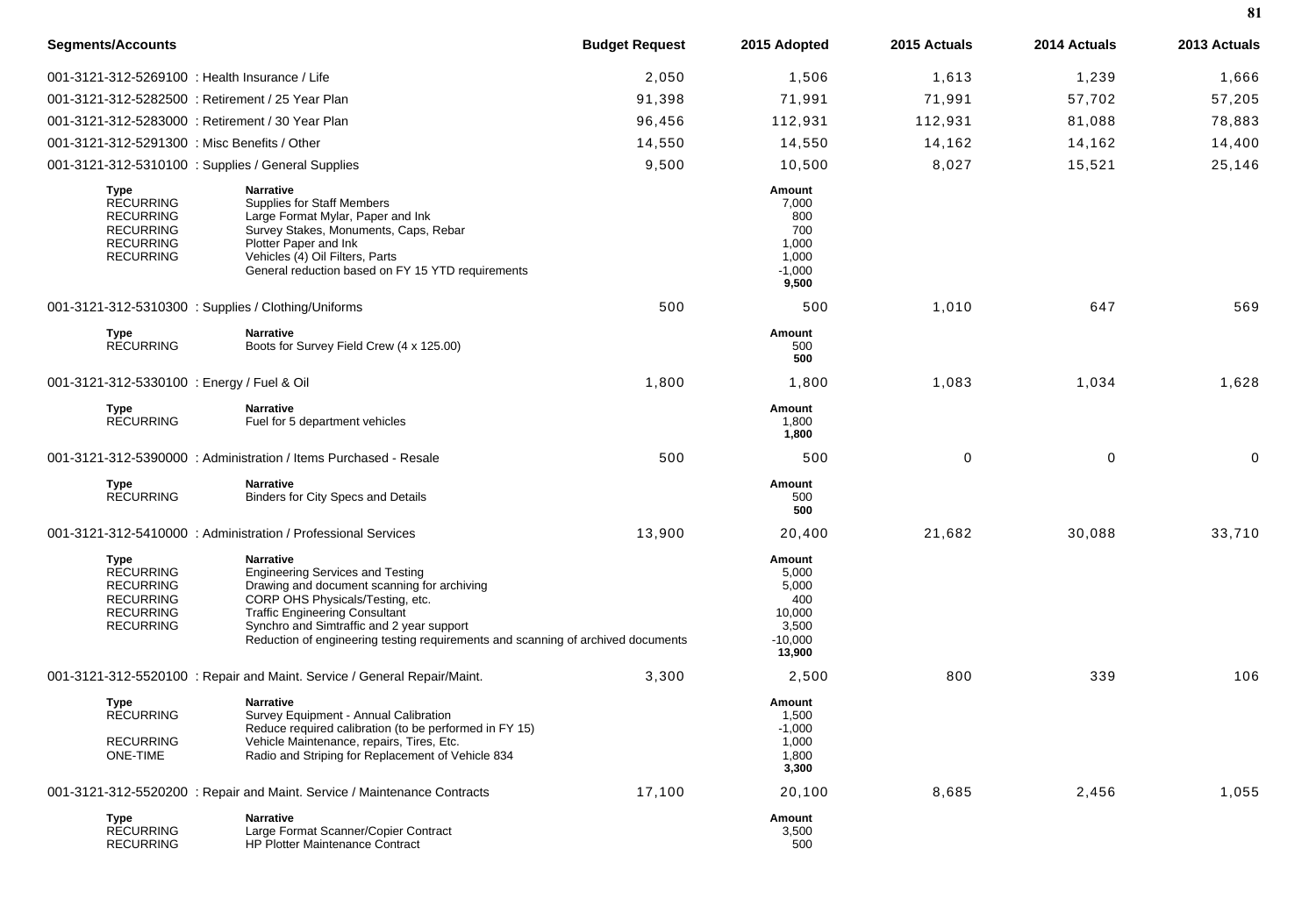| <b>Segments/Accounts</b>                                                                                                                                                                                         |                                                                                                                                                                                                                                                                                                                                                                                                                                                                                                                                                                                                                                                                                                                       | <b>Budget Request</b> | 2015 Adopted                                                                                     | 2015 Actuals   | 2014 Actuals | 2013 Actuals |
|------------------------------------------------------------------------------------------------------------------------------------------------------------------------------------------------------------------|-----------------------------------------------------------------------------------------------------------------------------------------------------------------------------------------------------------------------------------------------------------------------------------------------------------------------------------------------------------------------------------------------------------------------------------------------------------------------------------------------------------------------------------------------------------------------------------------------------------------------------------------------------------------------------------------------------------------------|-----------------------|--------------------------------------------------------------------------------------------------|----------------|--------------|--------------|
| <b>RECURRING</b><br><b>RECURRING</b><br><b>RECURRING</b><br><b>RECURRING</b>                                                                                                                                     | Loyola / Leica Surveying Rovers - Annual Subscription<br>MWH Soft Water Modeling Software - Annual Subscription<br>DLT Solutions Autocad Software - Annual Subscription<br>Transoft Solutions Autoturn Software - Annual Subscription<br>General reduction based on FY 15 YTD requirements                                                                                                                                                                                                                                                                                                                                                                                                                            |                       | 5,000<br>1,300<br>7,000<br>800<br>$-1,000$<br>17,100                                             |                |              |              |
| 001-3121-312-5540200: Rentals / Equipment and Vehicles                                                                                                                                                           |                                                                                                                                                                                                                                                                                                                                                                                                                                                                                                                                                                                                                                                                                                                       | 0                     | 0                                                                                                | 0              | 0            | 222          |
| 001-3121-312-5570000 : Administration / Licenses/Permits                                                                                                                                                         |                                                                                                                                                                                                                                                                                                                                                                                                                                                                                                                                                                                                                                                                                                                       | 680                   | 680                                                                                              | 76             | 244          | 304          |
| Type<br><b>RECURRING</b><br><b>RECURRING</b>                                                                                                                                                                     | <b>Narrative</b><br>PLS Surveyors (2 at 200.00)<br>Prof. Engineer License Renewals (4 x 70)                                                                                                                                                                                                                                                                                                                                                                                                                                                                                                                                                                                                                           |                       | Amount<br>400<br>280<br>680                                                                      |                |              |              |
| 001-3121-312-5610100 : Communications / Telephone                                                                                                                                                                |                                                                                                                                                                                                                                                                                                                                                                                                                                                                                                                                                                                                                                                                                                                       | 9,800                 | 10,800                                                                                           | 8,422          | 7,666        | 7,787        |
| Type<br><b>RECURRING</b><br><b>RECURRING</b>                                                                                                                                                                     | <b>Narrative</b><br>Monthly Billing Costs for 15 staff members<br>Cell Phone Costs for 3 staff members<br>General reduction based on FY 15 YTD requirements                                                                                                                                                                                                                                                                                                                                                                                                                                                                                                                                                           |                       | Amount<br>9,000<br>1,800<br>$-1,000$<br>9,800                                                    |                |              |              |
| 001-3121-312-5610200 : Communications / Postage                                                                                                                                                                  |                                                                                                                                                                                                                                                                                                                                                                                                                                                                                                                                                                                                                                                                                                                       | 600                   | 600                                                                                              | 281            | 437          | 267          |
| Type<br><b>RECURRING</b>                                                                                                                                                                                         | <b>Narrative</b><br>Postage and Certified Mail Expenses                                                                                                                                                                                                                                                                                                                                                                                                                                                                                                                                                                                                                                                               |                       | Amount<br>600<br>600                                                                             |                |              |              |
| 001-3121-312-5620100 : Travel / Transportation                                                                                                                                                                   |                                                                                                                                                                                                                                                                                                                                                                                                                                                                                                                                                                                                                                                                                                                       | 400                   | 400                                                                                              | $\overline{7}$ | 15           | 309          |
| Type<br><b>RECURRING</b>                                                                                                                                                                                         | Narrative<br>Mileage, Parking, Tolls for Conferences, etc.                                                                                                                                                                                                                                                                                                                                                                                                                                                                                                                                                                                                                                                            |                       | Amount<br>400<br>400                                                                             |                |              |              |
| 001-3121-312-5621100 : Travel / Dues/Registration Fees                                                                                                                                                           |                                                                                                                                                                                                                                                                                                                                                                                                                                                                                                                                                                                                                                                                                                                       | 9,083                 | 9,336                                                                                            | 4,927          | 4,526        | 3,460        |
| Type<br><b>RECURRING</b><br><b>RECURRING</b><br><b>RECURRING</b><br><b>RECURRING</b><br><b>RECURRING</b><br><b>RECURRING</b><br><b>RECURRING</b><br><b>RECURRING</b><br><b>RECURRING</b><br>ONE-TIME<br>ONE-TIME | <b>Narrative</b><br>Natl Society of Professional Engineers (NSPE) Dues<br>American Society of Civil Engineers (ASCE) Dues<br>MD Association of Floodplain & Stormwater Managers (MAFSM) x2 and American Society<br>of Floodplain Managers (ASFPM) Dues (x2)<br>MD Society of Surveyors (MSS) Conference Registration Fees (x2) Required for licensure<br>Institute of Traffic Engineer Dues<br>MD Society of Surveyors Dues (2 PLS at \$205 each, 2 staff at \$70 each)<br>National Society of Professional Surveyors Dues<br>Continuing education classes for Engineers - required for licensure<br>MD Society of Professional Engineers (MSS) Dues AND Conference (x2)<br>PE Test Application Fee<br>PE Prep Course |                       | Amount<br>253<br>245<br>400<br>900<br>265<br>550<br>300<br>4,000<br>800<br>275<br>1,095<br>9,083 |                |              |              |
| 001-3121-312-5622100 : Travel / Lodging                                                                                                                                                                          |                                                                                                                                                                                                                                                                                                                                                                                                                                                                                                                                                                                                                                                                                                                       | 900                   | 900                                                                                              | 0              | 646          | 296          |
| Type<br><b>RECURRING</b><br><b>RECURRING</b>                                                                                                                                                                     | <b>Narrative</b><br>MD Society of Surveyors Conference (x2) Required for Licensure<br>Institute of Traffic Engineers Conference                                                                                                                                                                                                                                                                                                                                                                                                                                                                                                                                                                                       |                       | Amount<br>600<br>300<br>900                                                                      |                |              |              |
| 001-3121-312-5623100 : Travel / Meals/Food                                                                                                                                                                       |                                                                                                                                                                                                                                                                                                                                                                                                                                                                                                                                                                                                                                                                                                                       | 60                    | 60                                                                                               | 0              | 56           | $\mathbf 0$  |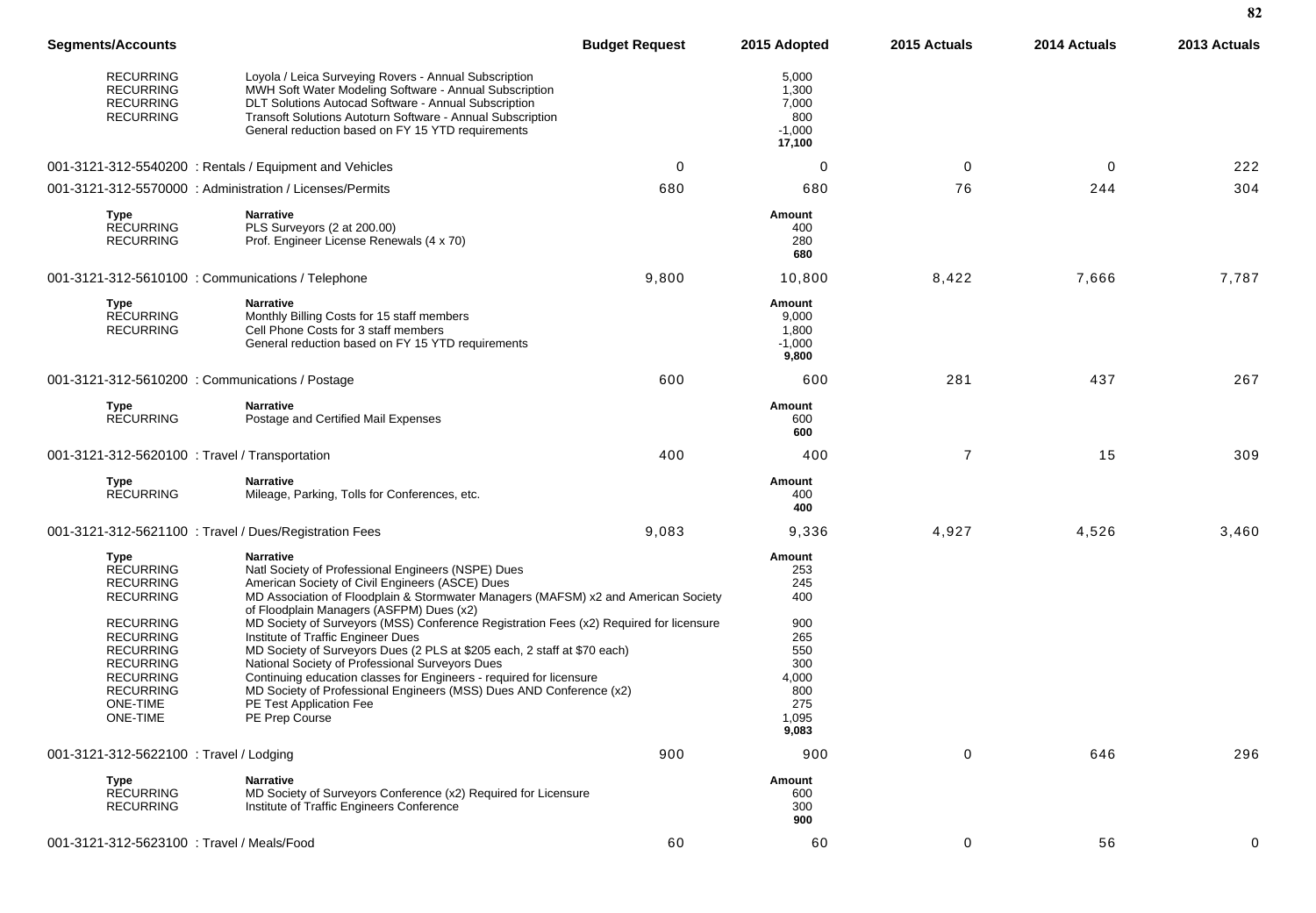|                    | <b>Segments/Accounts</b>                            |                                                                                                                                                                  | <b>Budget Request</b> | 2015 Adopted                    | 2015 Actuals | 2014 Actuals | 2013 Actuals |
|--------------------|-----------------------------------------------------|------------------------------------------------------------------------------------------------------------------------------------------------------------------|-----------------------|---------------------------------|--------------|--------------|--------------|
|                    | <b>Type</b><br><b>ONE-TIME</b>                      | <b>Narrative</b><br>Emergency Mgmt. Institute - Free Training however meal ticket is mandatory                                                                   |                       | Amount<br>60<br>60              |              |              |              |
|                    | 001-3121-312-5630000 : Administration / Advertising |                                                                                                                                                                  | 500                   | 400                             | 566          | 281          | 311          |
|                    | <b>Type</b><br><b>RECURRING</b>                     | <b>Narrative</b><br><b>Public Notices</b>                                                                                                                        |                       | Amount<br>500<br>500            |              |              |              |
|                    |                                                     | 001-3121-312-5640000: Administration / Printing & Binding                                                                                                        | 1,300                 | 800                             | 584          | 0            | 803          |
|                    | <b>Type</b><br><b>RECURRING</b><br><b>ONE-TIME</b>  | <b>Narrative</b><br>Plan and Report Reproduction (In House Design Projects)<br>Community Outreach - Floodplain and SWM Outreach Flyers                           |                       | Amount<br>300<br>1,000<br>1,300 |              |              |              |
|                    | 001-3121-312-5650000 : Administration / Insurance   |                                                                                                                                                                  | 8,195                 | 7,028                           | 7,429        | 6,977        | 6,898        |
|                    | 001-3121-312-5740100 : Vehicles                     |                                                                                                                                                                  | $\Omega$              | 0                               | 0            | 24,802       | $\mathbf{0}$ |
|                    | <b>Type</b><br><b>ONE-TIME</b>                      | <b>Narrative</b><br>Replacement of Vehicle 834. 834 is a 2002 Chevy Malibu with 120,000 miles on it. A<br>four-wheel drive vehicle is requested for site visits. |                       | Amount<br>30,000                |              |              |              |
|                    | Move to vehicle contingency fund                    |                                                                                                                                                                  |                       | $-30,000$                       |              |              |              |
|                    | [DEPT/DIV] SubTotal: 3121 : Engineering             |                                                                                                                                                                  | 1,429,718             | 1,448,264                       | 1,387,786    | 1,322,594    | 1,322,994    |
|                    | [GL TYPE] SubTotal: EXPENSE                         |                                                                                                                                                                  | 1,429,718             | 1,448,264                       | 1,387,786    | 1,322,594    | 1,322,994    |
| <b>Grand Total</b> |                                                     |                                                                                                                                                                  | 1,224,918             | 1,243,464                       | 1,229,927    | 1,131,378    | 1,195,572    |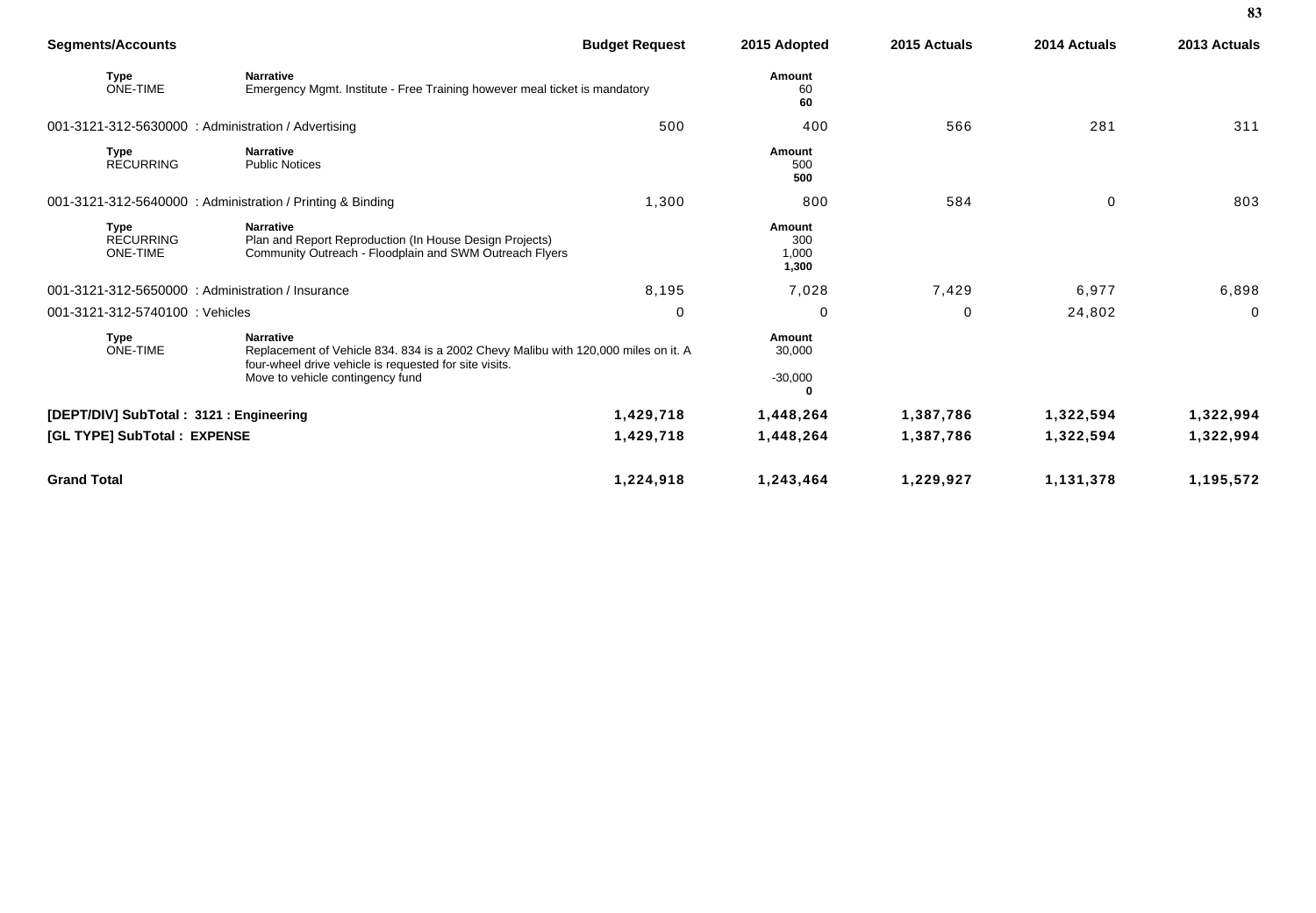# **The City of Frederick Working Budget Report 2016, Working, Details, Adopted Budget** From Account: 001-3421 To Account: 001-3421

| <b>Segments/Accounts</b>                                                  | <b>Budget Request</b> | 2015 Adopted | 2015 Actuals | 2014 Actuals | 2013 Actuals |
|---------------------------------------------------------------------------|-----------------------|--------------|--------------|--------------|--------------|
| [GL TYPE] REVENUE                                                         |                       |              |              |              |              |
| [DEPT/DIV] 3421 : Waste Collection                                        |                       |              |              |              |              |
| 001-3421-000-3930001 : Capital Asset Disposition / Sale of Gen. Cap. Asse | 0                     | 0            | 3,780        | 0            | O            |
| 001-3421-341-3313200 : Federal / Public Works / Op Indirect               | 0                     | $\Omega$     | 0            | 0            | 15,214       |
| 001-3421-341-3400001 : Equipmental Rental                                 | 0                     | $\Omega$     | 134          | 0            | $\Omega$     |
| 001-3421-341-3400002 : Labor                                              | 0                     | $\Omega$     | 88           | 0            | $\Omega$     |
| 001-3421-341-3400003 : Overhead                                           | $\Omega$              | $\Omega$     | 42           | $\Omega$     | $\Omega$     |
| 001-3421-341-3434001 : Public Works / Waste Collection                    | 109,200               | 109,200      | 113,533      | 94,237       | 128,438      |
| 001-3421-341-3434002 : Waste Collection / Supplemental Service            | 1,980                 | 1,980        | 3,136        | 1,863        | 2,050        |
| 001-3421-341-3434004 : Trash Containers / Commercial                      | 1,200                 | 1,200        | 2,730        | 1,966        | 1,202        |
| 001-3421-341-3434005 : Trash Containers / Residential                     | 1,500                 | 1,500        | 773          | 1,545        | 1,803        |
| 001-3421-341-3690001 : Miscellaneous / Other Misc. Receipts               | 500                   | 500          | 2,177        | 1,683        | 1,504        |
| [DEPT/DIV] SubTotal: 3421: Waste Collection                               | $-114,380$            | $-114,380$   | $-126,393$   | $-101,294$   | $-150,211$   |
| [GL TYPE] SubTotal: REVENUE                                               | $-114,380$            | $-114,380$   | $-126,393$   | $-101, 294$  | $-150,211$   |
| [GL TYPE] EXPENSE                                                         |                       |              |              |              |              |
| [DEPT/DIV] 3421 : Waste Collection                                        |                       |              |              |              |              |
| 001-3421-341-5121100 : Salaries - Full Time / Productive Time             | 1,011,235             | 975,459      | 770,437      | 790,152      | 775,455      |
| 001-3421-341-5121200 : Salaries - Full Time / Vacation                    | 0                     | 0            | 74,510       | 67,011       | 59,060       |
| 001-3421-341-5121300 : Salaries - Full Time / Sick                        | 0                     | $\Omega$     | 49,633       | 24,456       | 19,823       |
| 001-3421-341-5121400 : Salaries - Full Time / Holiday                     | 0                     | $\Omega$     | 42,899       | 40,215       | 41,250       |
| 001-3421-341-5121500 : Salaries - Full Time / Other Leave                 | 0                     | $\Omega$     | 11,117       | 11,970       | 15,017       |
| 001-3421-341-5141200 : Overtime / Standby                                 | $\Omega$              | $\Omega$     | 0            | $\Omega$     | 338          |
| 001-3421-341-5141300 : Overtime / Premium Overtime                        | 25,000                | 25,000       | 51,714       | 61,308       | 55,713       |
| 001-3421-341-5150000 : Sanitation Services / Salaries - Perm Part Time    | 3,000                 | 3,000        | 0            | $\mathbf 0$  | 0            |
| 001-3421-341-5170000 : Special Allowance                                  | $\Omega$              | $\Omega$     | $\Omega$     | 33,300       | $\Omega$     |
| 001-3421-341-5210000: Sanitation Services / Workmen's Compensation        | 144,318               | 137,446      | 140,893      | 132,292      | 96,720       |
| 001-3421-341-5221100 : FICA / Social Security                             | 64,433                | 62,216       | 57,198       | 59,910       | 55,871       |
| 001-3421-341-5221200 : FICA / Medicare                                    | 15,070                | 14,551       | 13,377       | 14,011       | 13,067       |
| 001-3421-341-5264100 : Health Insurance / Retirees $>= 65$                | 24,795                | 23,719       | 22,916       | 20,345       | 19,645       |
| 001-3421-341-5266100 : Health Insurance / CIGNA                           | 218,200               | 202,445      | 195,343      | 192,993      | 192,475      |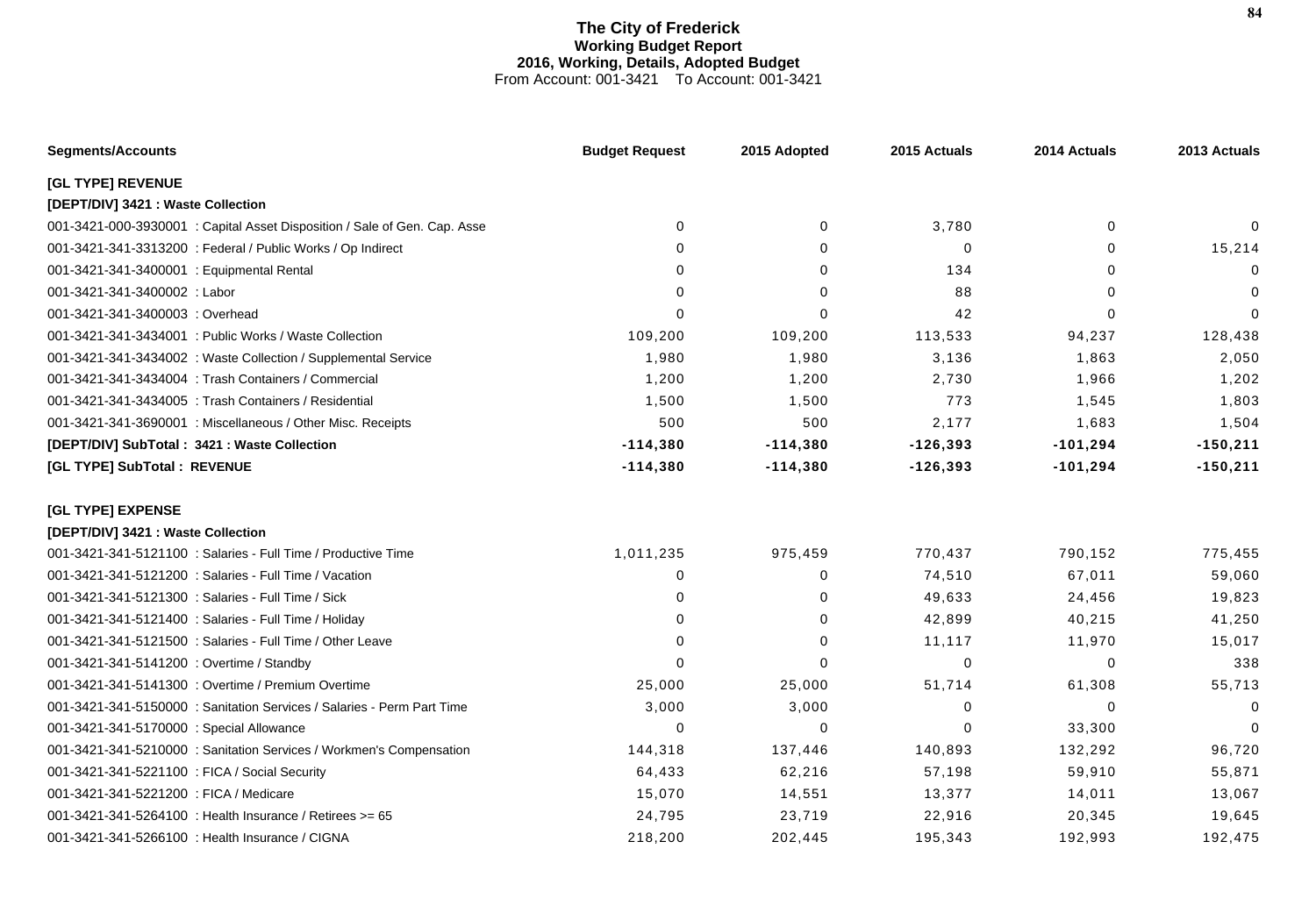| <b>Segments/Accounts</b>                                                                                                                                                                                                                                                                                                                                 |                                                                                                                                                                                                                                                                                                                                                                                                                                                                                                                                                                                                                                                                                                                                                                                                                                                                                                                                                                                                                                                                                                                                                                                                                                                                                                                          | <b>Budget Request</b> | 2015 Adopted                                                                                                                                                  | 2015 Actuals | 2014 Actuals | 2013 Actuals   |
|----------------------------------------------------------------------------------------------------------------------------------------------------------------------------------------------------------------------------------------------------------------------------------------------------------------------------------------------------------|--------------------------------------------------------------------------------------------------------------------------------------------------------------------------------------------------------------------------------------------------------------------------------------------------------------------------------------------------------------------------------------------------------------------------------------------------------------------------------------------------------------------------------------------------------------------------------------------------------------------------------------------------------------------------------------------------------------------------------------------------------------------------------------------------------------------------------------------------------------------------------------------------------------------------------------------------------------------------------------------------------------------------------------------------------------------------------------------------------------------------------------------------------------------------------------------------------------------------------------------------------------------------------------------------------------------------|-----------------------|---------------------------------------------------------------------------------------------------------------------------------------------------------------|--------------|--------------|----------------|
|                                                                                                                                                                                                                                                                                                                                                          | 001-3421-341-5266200 : Health Insurance / CIGNA - Retirees                                                                                                                                                                                                                                                                                                                                                                                                                                                                                                                                                                                                                                                                                                                                                                                                                                                                                                                                                                                                                                                                                                                                                                                                                                                               | 55,723                | 34,969                                                                                                                                                        | 51,145       | 40,082       | 25,865         |
|                                                                                                                                                                                                                                                                                                                                                          | 001-3421-341-5266300 : Health Insurance / OPEB Payment                                                                                                                                                                                                                                                                                                                                                                                                                                                                                                                                                                                                                                                                                                                                                                                                                                                                                                                                                                                                                                                                                                                                                                                                                                                                   | 104,033               | 99,755                                                                                                                                                        | 99,755       | 95,888       | 99,551         |
|                                                                                                                                                                                                                                                                                                                                                          | 001-3421-341-5266500 : OPEB Retirement Health Savings Plan                                                                                                                                                                                                                                                                                                                                                                                                                                                                                                                                                                                                                                                                                                                                                                                                                                                                                                                                                                                                                                                                                                                                                                                                                                                               | 0                     | 0                                                                                                                                                             | 3,542        | 1,458        | 0              |
|                                                                                                                                                                                                                                                                                                                                                          | 001-3421-341-5267200 : Health Insurance / Aetna Dental - Emp                                                                                                                                                                                                                                                                                                                                                                                                                                                                                                                                                                                                                                                                                                                                                                                                                                                                                                                                                                                                                                                                                                                                                                                                                                                             | 0                     | $\Omega$                                                                                                                                                      | $-13$        | $-21$        | $-45$          |
| 001-3421-341-5267900 : Vision - Emp                                                                                                                                                                                                                                                                                                                      |                                                                                                                                                                                                                                                                                                                                                                                                                                                                                                                                                                                                                                                                                                                                                                                                                                                                                                                                                                                                                                                                                                                                                                                                                                                                                                                          | $\mathbf 0$           | $\Omega$                                                                                                                                                      | 28           | -6           | $\overline{2}$ |
|                                                                                                                                                                                                                                                                                                                                                          | 001-3421-341-5268100 : Health Insurance / Disability                                                                                                                                                                                                                                                                                                                                                                                                                                                                                                                                                                                                                                                                                                                                                                                                                                                                                                                                                                                                                                                                                                                                                                                                                                                                     | 3,378                 | 2,491                                                                                                                                                         | 2,382        | 2,296        | 2,247          |
| 001-3421-341-5269100 : Health Insurance / Life                                                                                                                                                                                                                                                                                                           |                                                                                                                                                                                                                                                                                                                                                                                                                                                                                                                                                                                                                                                                                                                                                                                                                                                                                                                                                                                                                                                                                                                                                                                                                                                                                                                          | 2,286                 | 1,868                                                                                                                                                         | 1,834        | 1,725        | 1,610          |
|                                                                                                                                                                                                                                                                                                                                                          | 001-3421-341-5270000 : Sanitation Services / Unemployment                                                                                                                                                                                                                                                                                                                                                                                                                                                                                                                                                                                                                                                                                                                                                                                                                                                                                                                                                                                                                                                                                                                                                                                                                                                                | 0                     | 0                                                                                                                                                             | 1,732        | 0            | 0              |
|                                                                                                                                                                                                                                                                                                                                                          | 001-3421-341-5282500 : Retirement / 25 Year Plan                                                                                                                                                                                                                                                                                                                                                                                                                                                                                                                                                                                                                                                                                                                                                                                                                                                                                                                                                                                                                                                                                                                                                                                                                                                                         | 71,479                | 64,403                                                                                                                                                        | 64,403       | 80,783       | 45,764         |
|                                                                                                                                                                                                                                                                                                                                                          | 001-3421-341-5283000 : Retirement / 30 Year Plan                                                                                                                                                                                                                                                                                                                                                                                                                                                                                                                                                                                                                                                                                                                                                                                                                                                                                                                                                                                                                                                                                                                                                                                                                                                                         | 124,624               | 127,063                                                                                                                                                       | 127,063      | 142,433      | 159,138        |
|                                                                                                                                                                                                                                                                                                                                                          | 001-3421-341-5310100 : Supplies / General Supplies                                                                                                                                                                                                                                                                                                                                                                                                                                                                                                                                                                                                                                                                                                                                                                                                                                                                                                                                                                                                                                                                                                                                                                                                                                                                       | 113,000               | 108,100                                                                                                                                                       | 103,883      | 163,523      | 100,300        |
| Type<br><b>RECURRING</b><br><b>RECURRING</b><br><b>RECURRING</b><br><b>RECURRING</b><br><b>RECURRING</b><br><b>RECURRING</b><br><b>RECURRING</b><br><b>RECURRING</b><br><b>RECURRING</b><br><b>RECURRING</b><br><b>RECURRING</b><br><b>RECURRING</b><br><b>RECURRING</b><br><b>RECURRING</b><br><b>RECURRING</b><br><b>RECURRING</b><br><b>RECURRING</b> | <b>Narrative</b><br>MISC REPAIRS ON AUTOMATED TRUCK ARMS<br>HYDRAULIC PUMP FOR AUTOMATED TRKS (2 PAIR YR @ \$2650.00)<br><b>OFFICE SUPPLIES</b><br>SMALL TOOLS-TRUCK MAINTENANCE AND REPAIR HAMMERS, SCREW DRIVERS,<br>HAND WRENCHES, SHOVELS, BROOMS, GREASE GUNS ETC.<br>PPE MISC-VESTS, RAINGEAR AND GLOVES. CREW WORKS OUTSIDE ENTIRE<br>SHIFT IN ALL WEATHER (INCREASED WEAR AND TEAR)<br>TRUCK REPAIR PARTS-ENTIRE FLEET 6 REAR LOAD PACKERS, 7 AUTOMATED<br>TRUCKS AND 2 PICKUP TRUCKS (3/4 TON). FLOOR WEAR AND TEAR,<br>REFURBISHING PACKER BLADES, HYDRAULIC OIL TANKS AND HOSES, BEARINGS,<br>SHINS ETC.<br>PACKER ROLLERS-\$1200.00 X 6<br>BRAKES-\$1100.00 X 10 TRKS (REPLACED ANNUALLY)<br>H-BEAMS \$2000.00 X 1 TRUCKS<br>TIRE REPLACEMENT-ENTIRE FLEET STATE TIRE CONTRACT-BEST PRICING<br><b>BATTERIES</b><br>REPLACEMENT HOSES FOR AIR COMPRESSOR<br>PREVENTATIVE MAINTENANCE AND GENERAL REPAIR-FANS, SWITCHES, BULBS,<br>LIGHTS, HANDLES ETC. (15 VEHICLES)<br>GENERAL HOUSEKEEPING-PLASTIC BAGS, PAPER TOWELS, HAND SANITIZER,<br>DEGREASER, WHITE MARKER PAINT (NUMBER TOTERS)<br>DUMPSTER REPAIR'S TO INCLUDE WELDING-\$325 EACH<br>CORRAL REPAIR-GATES AND WALLS<br>TOTER PURCHASE FOR CONTINUOS IMPLEMENTATION OF 1 X WEEK<br>COLLECTION 300 @ \$60.00 EACH BUDGETED AMOUNT FOR 96 GALLON TOTER |                       | Amount<br>7,000<br>5,300<br>1,000<br>1,000<br>2,000<br>30,000<br>8,000<br>11,000<br>2,000<br>20,000<br>3,500<br>200<br>2,000<br>1,000<br>500<br>500<br>18,000 |              |              |                |
|                                                                                                                                                                                                                                                                                                                                                          |                                                                                                                                                                                                                                                                                                                                                                                                                                                                                                                                                                                                                                                                                                                                                                                                                                                                                                                                                                                                                                                                                                                                                                                                                                                                                                                          |                       | 113,000                                                                                                                                                       |              |              |                |
|                                                                                                                                                                                                                                                                                                                                                          | 001-3421-341-5310300: Supplies / Clothing/Uniforms                                                                                                                                                                                                                                                                                                                                                                                                                                                                                                                                                                                                                                                                                                                                                                                                                                                                                                                                                                                                                                                                                                                                                                                                                                                                       | 11,500                | 10,350                                                                                                                                                        | 8,968        | 7,785        | 9,106          |
| Type<br><b>RECURRING</b><br><b>RECURRING</b>                                                                                                                                                                                                                                                                                                             | <b>Narrative</b><br>REQUIRED-2 PAIR EACH EMPLOYEE. STEEL/COMPOSITE TOE BOOTS. \$125.00 EA<br>X 23 EMPLOYEES X 2 TIMES PER YEAR (NATURE OF JOB REQUIREMENTS)<br>REQUIRED UNIFORMS \$250.00 X 23 EMPLOYEES                                                                                                                                                                                                                                                                                                                                                                                                                                                                                                                                                                                                                                                                                                                                                                                                                                                                                                                                                                                                                                                                                                                 |                       | Amount<br>5,750<br>5,750<br>11,500                                                                                                                            |              |              |                |
|                                                                                                                                                                                                                                                                                                                                                          | 001-3421-341-5310400: Supplies / Photographic Supplies                                                                                                                                                                                                                                                                                                                                                                                                                                                                                                                                                                                                                                                                                                                                                                                                                                                                                                                                                                                                                                                                                                                                                                                                                                                                   | 50                    | 100                                                                                                                                                           | 0            | 0            | 0              |
| Type<br><b>RECURRING</b>                                                                                                                                                                                                                                                                                                                                 | Narrative<br>POST ACCIDENT/INCIDENT DAMAGE/COMPLAINT INVESTIGATION AND EVIDENCE<br><b>PHOTOS</b>                                                                                                                                                                                                                                                                                                                                                                                                                                                                                                                                                                                                                                                                                                                                                                                                                                                                                                                                                                                                                                                                                                                                                                                                                         |                       | Amount<br>50                                                                                                                                                  |              |              |                |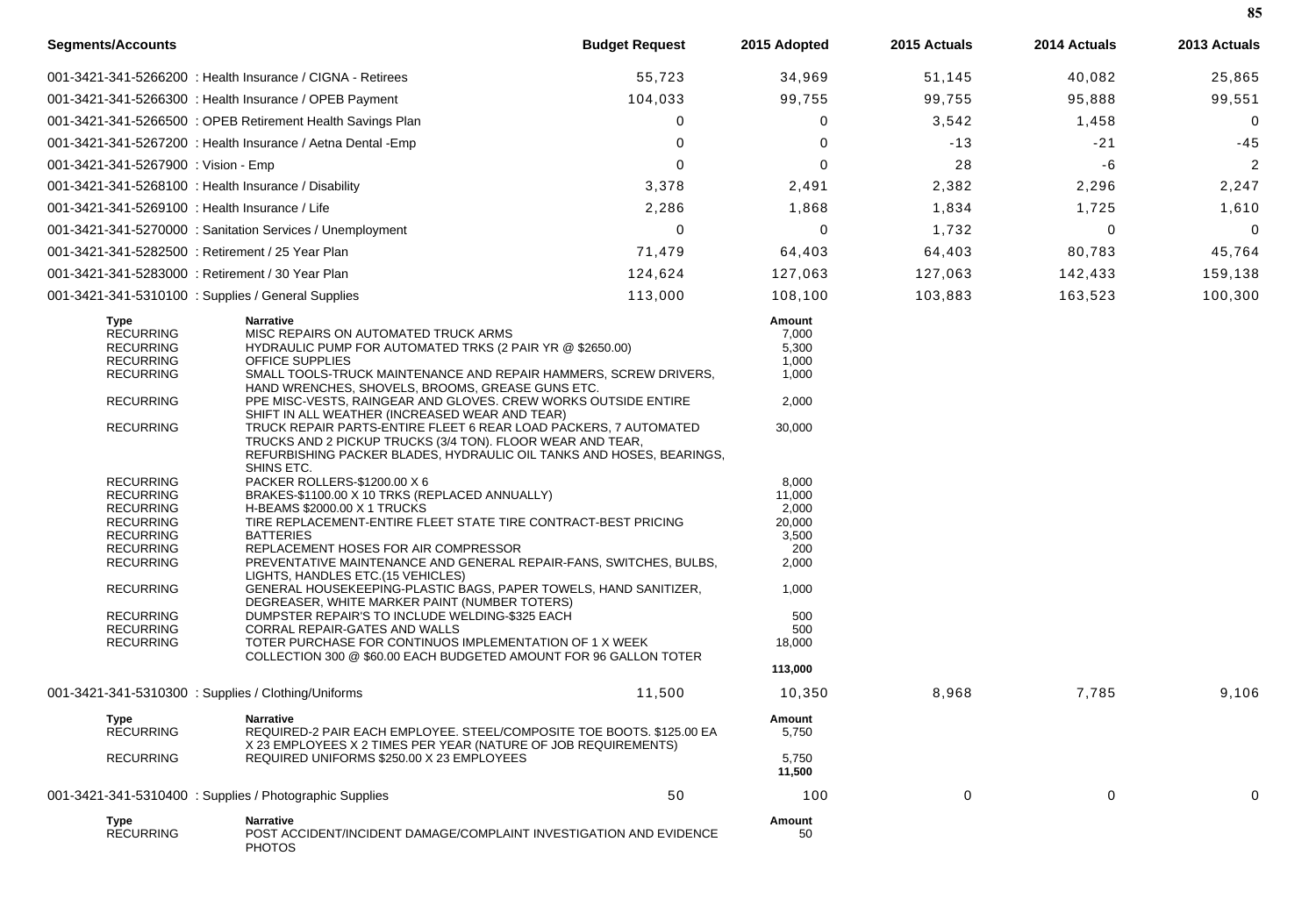| <b>Segments/Accounts</b>                                                                                                                                                                                    |                                                                                                                                                   | <b>Budget Request</b> | 2015 Adopted                     | 2015 Actuals | 2014 Actuals | 2013 Actuals |
|-------------------------------------------------------------------------------------------------------------------------------------------------------------------------------------------------------------|---------------------------------------------------------------------------------------------------------------------------------------------------|-----------------------|----------------------------------|--------------|--------------|--------------|
|                                                                                                                                                                                                             |                                                                                                                                                   |                       | 50                               |              |              |              |
| 001-3421-341-5330100 : Energy / Fuel & Oil                                                                                                                                                                  |                                                                                                                                                   | 160,000               | 160,000                          | 115,224      | 156,915      | 166,309      |
| Type<br><b>RECURRING</b>                                                                                                                                                                                    | <b>Narrative</b><br>FUEL FOR 13 DIESEL TRUCKS AND 2 GASOLINE TRUCKS 300 GAL. OF UNLEADED<br>GASOLINE PER MONTH 3622 GAL. OF DIESEL FUEL PER MONTH |                       | Amount<br>160,000                |              |              |              |
|                                                                                                                                                                                                             |                                                                                                                                                   |                       | 160,000                          |              |              |              |
|                                                                                                                                                                                                             | 001-3421-341-5390000 : Sanitation Services / Items Purchased - Resale                                                                             | 5,000                 | 5,000                            | 0            | $\mathbf 0$  | $\Omega$     |
| <b>Narrative</b><br>Type<br><b>RECURRING</b><br>BULK ORDERS ARE PLACED TO REPLENISH SOLD CARTS. NOTE:COST TO CITY<br>and CHARGE TO RESIDENT/BUSINESS 64 GALLON-\$46.00/\$86.00 96<br>GALLON-\$56.00/\$91.00 |                                                                                                                                                   |                       | Amount<br>5,000                  |              |              |              |
|                                                                                                                                                                                                             |                                                                                                                                                   |                       | 5,000                            |              |              |              |
|                                                                                                                                                                                                             | 001-3421-341-5410000: Sanitation Services / Professional Services                                                                                 | 5,000                 | 5,000                            | 5,183        | 2,682        | 5,170        |
| Type<br><b>RECURRING</b>                                                                                                                                                                                    | <b>Narrative</b><br>OCCUPATIONAL HEALTH SERVICES (OHS-RANDOM DRUG AND ALCOHOL<br>TESTING; NEW EMPLOYEE PRE-EMPLOYMENT PHYSICALS AND TESTS; DOT    |                       | Amount<br>4,000                  |              |              |              |
| <b>RECURRING</b>                                                                                                                                                                                            | PHYSICALS FOR CDL DRIVERS (13)-\$4000.00<br>PRECISION TOWING-\$1000.00                                                                            |                       | 1,000<br>5,000                   |              |              |              |
| 1,300,000<br>001-3421-341-5510100 : Cleaning Services / Disposal Fees                                                                                                                                       |                                                                                                                                                   | 1,300,000             | 1,245,721                        | 1,281,143    | 1.457.285    |              |
| Type<br><b>RECURRING</b>                                                                                                                                                                                    | <b>Narrative</b><br>AVERAGE MONTHLY LANDFILL COSTS (\$108,000.00) X 12 MONTHS                                                                     |                       | Amount<br>1,300,000<br>1,300,000 |              |              |              |
|                                                                                                                                                                                                             | 001-3421-341-5520100 : Repair and Maint. Service / General Repair/Maint.                                                                          | 20,000                | 15,000                           | 26,493       | 34,871       | 21,229       |
| Type<br><b>RECURRING</b>                                                                                                                                                                                    | <b>Narrative</b><br>FLEET BREAKDOWN AND REPAIRS-CONTRACTED OUT (VEHICLE MAINTENANCE<br>STAFF CAN NOT PERFORM WORK)                                |                       | Amount<br>20,000                 |              |              |              |
|                                                                                                                                                                                                             |                                                                                                                                                   |                       | 20,000                           |              |              |              |
|                                                                                                                                                                                                             | 001-3421-341-5570000 : Sanitation Services / Licenses/Permits                                                                                     | 500                   | 500                              | 0            | $\mathbf 0$  | 0            |
| Type<br><b>RECURRING</b>                                                                                                                                                                                    | <b>Narrative</b><br>VEHICLE LICENSE AND REGISTRATIONS FOR TRUCK FLEET: 6 AUTOMATED<br>TRUCKS 7 REAR LOAD PACKER TRUCKS 2 PICKUP TRUCKS            |                       | Amount<br>500                    |              |              |              |
|                                                                                                                                                                                                             |                                                                                                                                                   |                       | 500                              |              |              |              |
| 001-3421-341-5610100 : Communications / Telephone                                                                                                                                                           |                                                                                                                                                   | 1,500                 | 1,600                            | 1,259        | 1,297        | 977          |
| Type<br><b>RECURRING</b>                                                                                                                                                                                    | <b>Narrative</b><br>CELL PHONE-FOREMAN FREDERICK COUNTY GOVERNMENT-LANDLINE<br>PHONE/EXT.                                                         |                       | Amount<br>1,500                  |              |              |              |
|                                                                                                                                                                                                             |                                                                                                                                                   |                       | 1,500                            |              |              |              |
| 001-3421-341-5610200 : Communications / Postage                                                                                                                                                             |                                                                                                                                                   | 150                   | 250                              | 90           | 10           | 17           |
| Type<br>RECURRING                                                                                                                                                                                           | <b>Narrative</b><br>VIOLATIONS & NOTICES-REGULAR MAILING \$.44 VIOLATION TICKETS-CERTIFIED<br>MAILING @ \$6.34 EACH                               |                       | Amount<br>150                    |              |              |              |
|                                                                                                                                                                                                             |                                                                                                                                                   |                       | 150                              |              |              |              |
|                                                                                                                                                                                                             | 001-3421-341-5621100 : Travel / Dues/Registration Fees                                                                                            | 3,500                 | 3,500                            | 200          | 195          | $\mathbf{0}$ |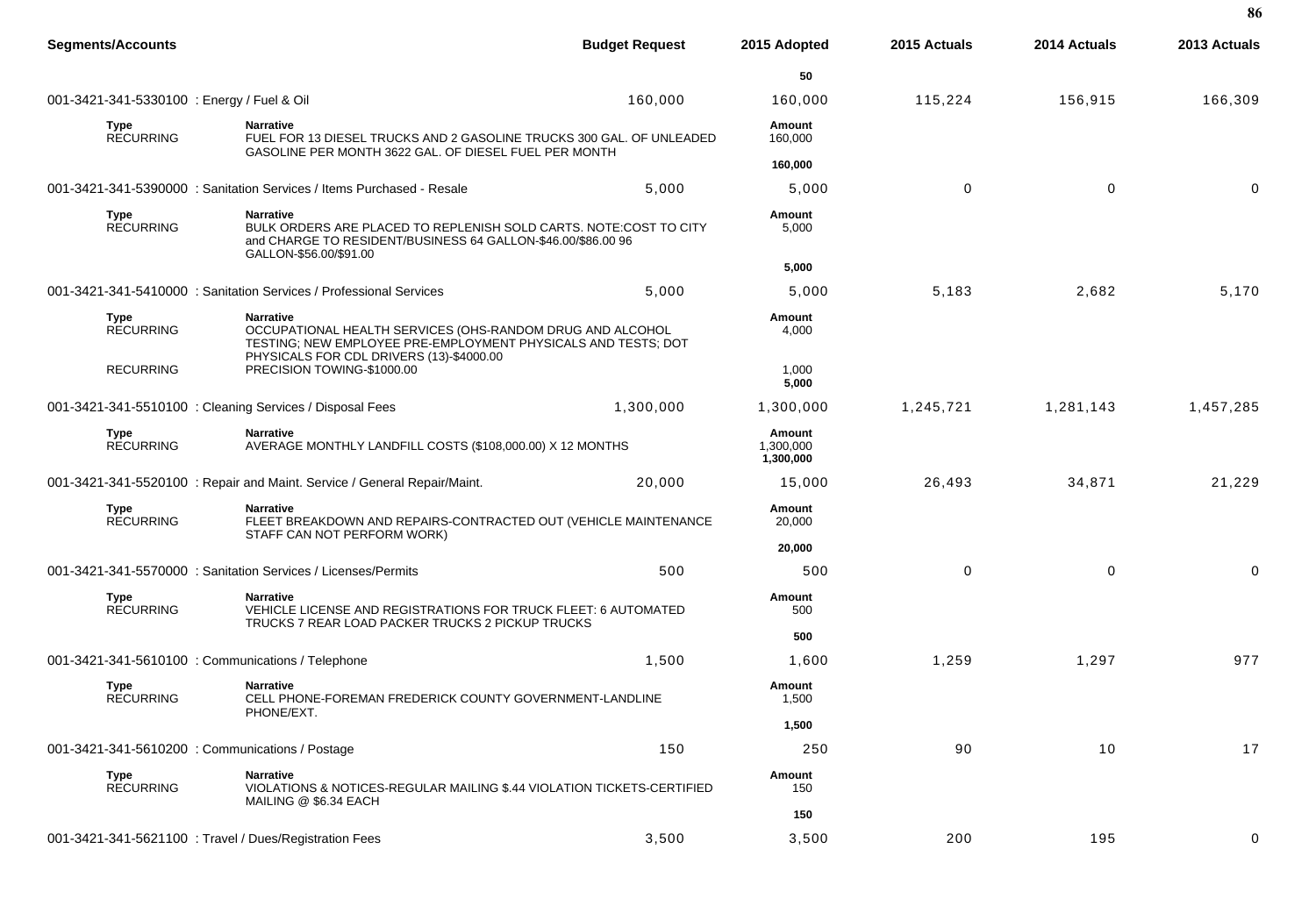| Segments/Accounts                                   |                                                                                                                                                                                         | <b>Budget Request</b> | 2015 Adopted                      | 2015 Actuals | 2014 Actuals | 2013 Actuals |
|-----------------------------------------------------|-----------------------------------------------------------------------------------------------------------------------------------------------------------------------------------------|-----------------------|-----------------------------------|--------------|--------------|--------------|
| <b>Type</b><br><b>RECURRING</b><br><b>RECURRING</b> | <b>Narrative</b><br>SWANA (Solid Waste Association of North America) dues and certification testing.<br>Logistics classes                                                               |                       | Amount<br>1,000<br>2,500<br>3,500 |              |              |              |
|                                                     | 001-3421-341-5630000: Sanitation Services / Advertising                                                                                                                                 | 500                   | 1,000                             | 0            | 297          | 597          |
| <b>Type</b><br><b>RECURRING</b>                     | <b>Narrative</b><br>ADVERTISING FOR 1 X WEEK AND/OR PILOT PROGRAMS                                                                                                                      |                       | Amount<br>500<br>500              |              |              |              |
|                                                     | 001-3421-341-5640000: Sanitation Services / Printing & Binding                                                                                                                          | 500                   | 500                               | 0            | $\mathbf 0$  | 0            |
| <b>Type</b><br><b>RECURRING</b>                     | <b>Narrative</b><br>PRINTING COSTS FOR FLYERS-1 X WEEK AND/OR PILOT PROGRAMS                                                                                                            |                       | Amount<br>500<br>500              |              |              |              |
|                                                     | 001-3421-341-5650000 : Sanitation Services / Insurance                                                                                                                                  | 33,434                | 28,554                            | 30,554       | 28,620       | 28,102       |
|                                                     | 001-3421-341-5740100 : Machinery & Equipment / Vehicles                                                                                                                                 | 75,000                | $\Omega$                          | 288,200      | 0            | 241,144      |
| <b>Type</b><br><b>ONE-TIME</b>                      | <b>Narrative</b><br>Heavy Duty Pickup with Utility Dump. Allows flexibility in Waste collection for regular<br>routes, new dense planned communities and for use during Special events. |                       | Amount<br>60,000                  |              |              |              |
| <b>ONE-TIME</b>                                     | Remove heavy duty pickup<br>Replace lift arms for automated refuse trucks (114, 115 and 116) @ \$25,000 each                                                                            |                       | $-60.000$<br>75.000<br>75,000     |              |              |              |
| [DEPT/DIV] SubTotal: 3421: Waste Collection         |                                                                                                                                                                                         | 3,597,208             | 3,413,839                         | 3,607,683    | 3,489,939    | 3,708,802    |
| [GL TYPE] SubTotal: EXPENSE                         |                                                                                                                                                                                         | 3,597,208             | 3,413,839                         | 3,607,683    | 3,489,939    | 3,708,802    |
| <b>Grand Total</b>                                  |                                                                                                                                                                                         | 3,482,828             | 3,299,459                         | 3,481,290    | 3,388,645    | 3,558,591    |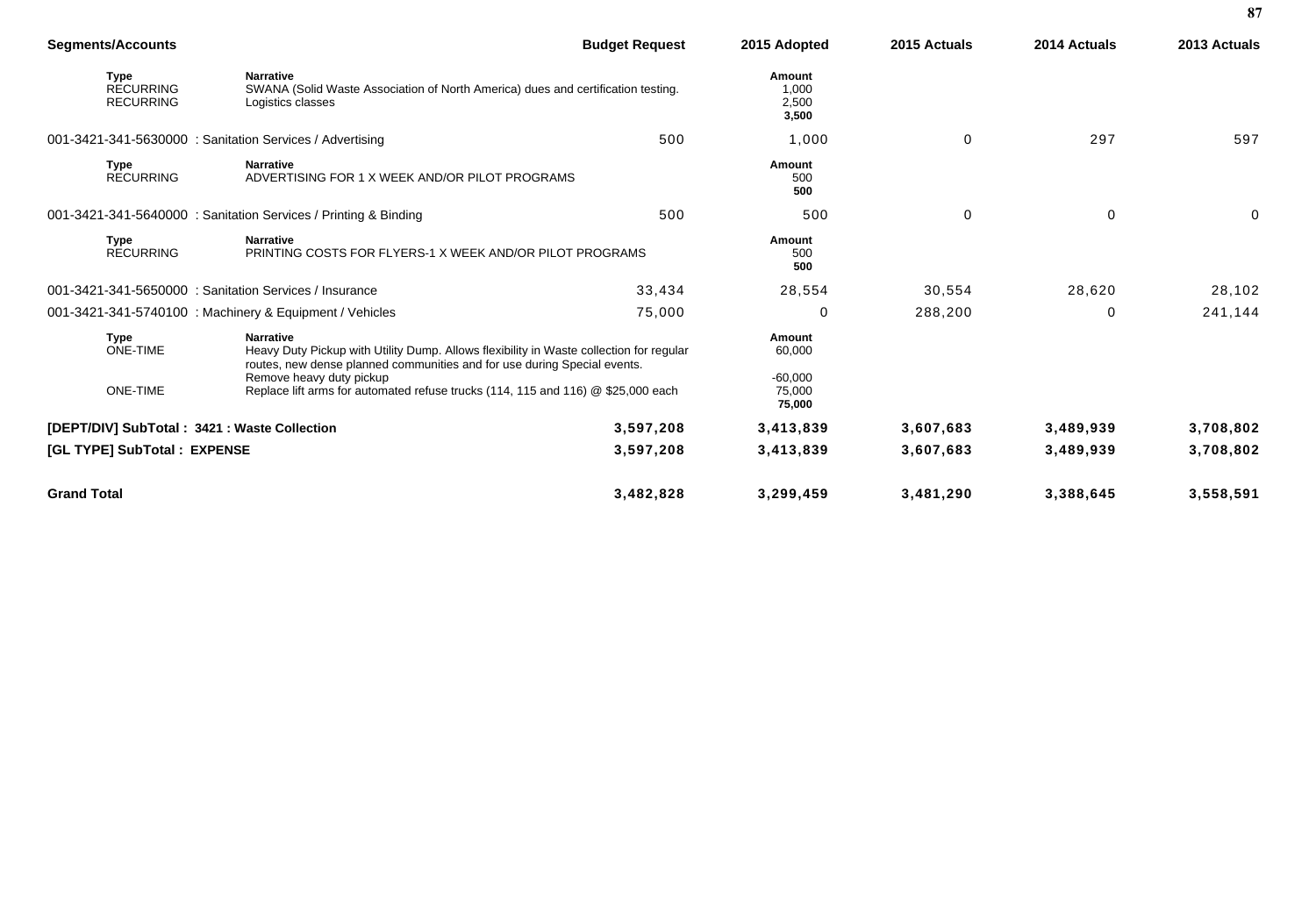# **The City of Frederick Working Budget Report 2016, Working, Details, Adopted Budget** From Account: 001-3511 To Account: 001-3511

| <b>Segments/Accounts</b>                                                  | <b>Budget Request</b> | 2015 Adopted | 2015 Actuals | 2014 Actuals | 2013 Actuals |
|---------------------------------------------------------------------------|-----------------------|--------------|--------------|--------------|--------------|
| [GL TYPE] REVENUE                                                         |                       |              |              |              |              |
| [DEPT/DIV] 3511 : Street Maintenance                                      |                       |              |              |              |              |
| 001-3511-000-3930001 : Capital Asset Disposition / Sale of Gen. Cap. Asse | $\Omega$              | $\Omega$     | $\Omega$     | 45,738       | 6,030        |
| 001-3511-341-3434003 : Waste Collection / Bulk Trash Collection           | 1,000                 | 1,000        | 1,560        | 1,588        | 896          |
| 001-3511-351-3313200 : Federal / Public Works / Op Indirect               | 0                     | 0            | 0            | 0            | 60,727       |
| 001-3511-351-3343101 : Transportation / Highway Users Revenue             | 1,548,169             | 1,530,000    | 1,601,567    | 1,398,773    | 424,682      |
| 001-3511-351-3373105 : Other County Grants                                | 0                     | $\Omega$     | 59,204       | 0            | $\mathbf 0$  |
| 001-3511-351-3690001 : Miscellaneous / Other Misc. Receipts               | 90,000                | 90,000       | 28,766       | 44,458       | 46,985       |
| 001-3511-351-3930002 : Capital Asset Disposition / Insurance Reimbursemen | $\Omega$              | $\Omega$     | 1,313        | $\Omega$     | $\Omega$     |
| [DEPT/DIV] SubTotal: 3511: Street Maintenance                             | $-1,639,169$          | $-1,621,000$ | $-1,692,410$ | $-1,490,557$ | $-539,320$   |
| [GL TYPE] SubTotal: REVENUE                                               | $-1,639,169$          | $-1,621,000$ | $-1,692,410$ | $-1,490,557$ | $-539,320$   |
| [GL TYPE] EXPENSE                                                         |                       |              |              |              |              |
| [DEPT/DIV] 3511 : Street Maintenance                                      |                       |              |              |              |              |
| 001-3511-351-5121100 : Salaries - Full Time / Productive Time             | 645,557               | 640,286      | 469,343      | 434,223      | 470,881      |
| 001-3511-351-5121200 : Salaries - Full Time / Vacation                    | 0                     | $\Omega$     | 46,353       | 51,301       | 42,634       |
| 001-3511-351-5121300 : Salaries - Full Time / Sick                        | 0                     | $\Omega$     | 19,374       | 19,022       | 17,833       |
| 001-3511-351-5121400 : Salaries - Full Time / Holiday                     | 0                     | $\Omega$     | 28,377       | 27,442       | 27,438       |
| 001-3511-351-5121500 : Salaries - Full Time / Other Leave                 | 0                     | $\Omega$     | 8,249        | 9,892        | 11,143       |
| 001-3511-351-5141300 : Overtime / Premium Overtime                        | 3,500                 | 3,500        | 2,835        | 2,437        | 5,620        |
| 001-3511-351-5170000 : Special Allowance                                  | $\Omega$              | $\Omega$     | $\Omega$     | 16,800       | $\Omega$     |
| 001-3511-351-5210000: Streets/Traffic / Workmen's Compensation            | 99,476                | 94,739       | 97,116       | 91,186       | 66,668       |
| 001-3511-351-5221100 : FICA / Social Security                             | 40,242                | 39,915       | 32,590       | 32,427       | 33,606       |
| 001-3511-351-5221200 : FICA / Medicare                                    | 9,410                 | 9,336        | 7,622        | 7,584        | 7,859        |
| 001-3511-351-5264100 : Health Insurance / Retirees $>= 65$                | 66,508                | 73,973       | 63,454       | 63,594       | 58,557       |
| 001-3511-351-5266100 : Health Insurance / CIGNA                           | 123,018               | 111,777      | 112,074      | 102,759      | 97,673       |
| 001-3511-351-5266200 : Health Insurance / CIGNA - Retirees                | 77,826                | 65,119       | 72,886       | 62,686       | 66,486       |
| 001-3511-351-5266300 : Health Insurance / OPEB Payment                    | 104,033               | 90,768       | 90,768       | 91,365       | 90,583       |
| 001-3511-351-5267200 : Health Insurance / Aetna Dental -Emp               | 0                     | 0            | $-1$         | 101          | 106          |
| 001-3511-351-5267900 : Vision - Emp                                       | 0                     | 0            | $\Omega$     | 59           | 43           |
| 001-3511-351-5268100 : Health Insurance / Disability                      | 2,120                 | 1,565        | 1,502        | 1,457        | 1,481        |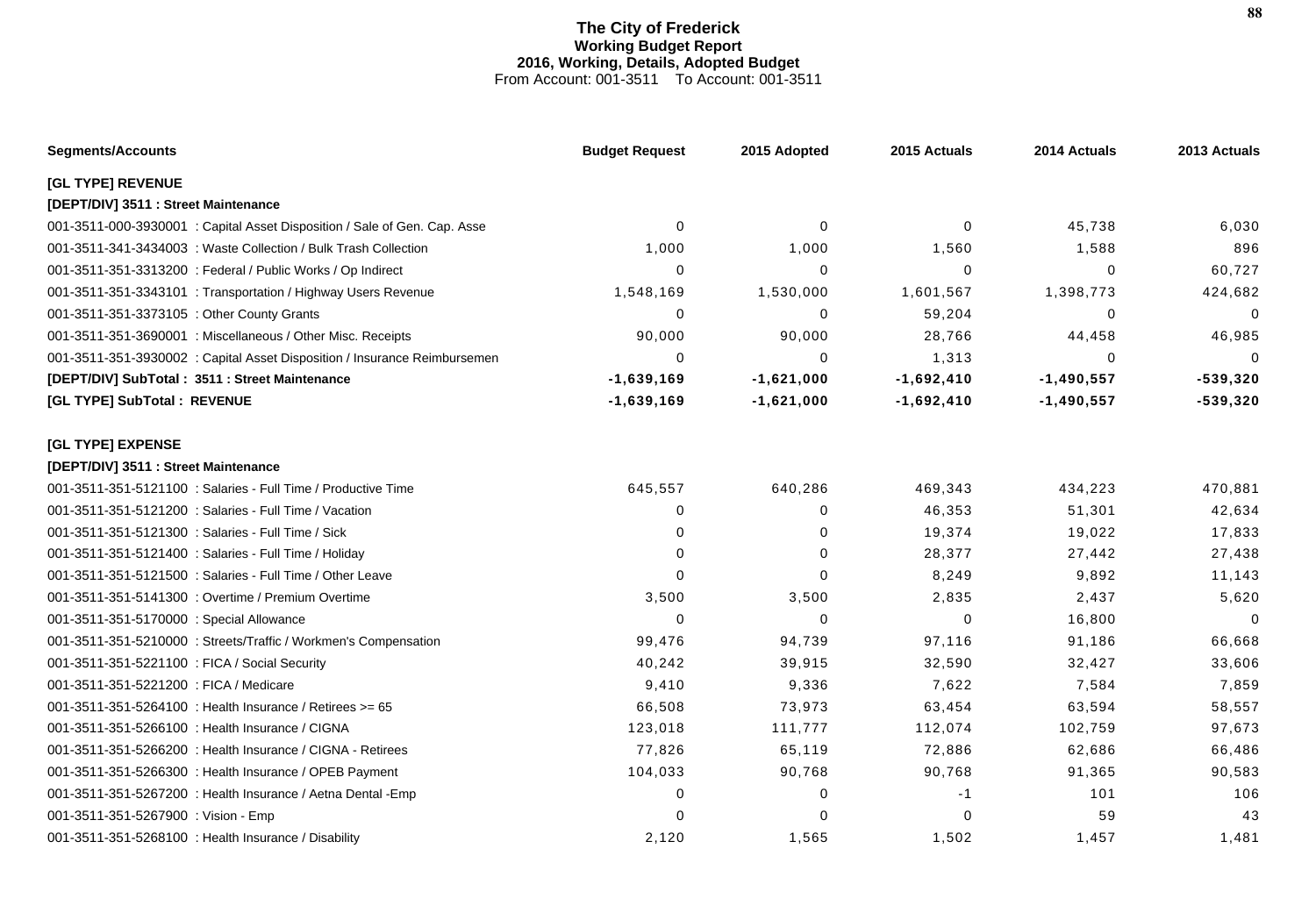| <b>Segments/Accounts</b>                                                                                                                                                    |                                                                                                                                                                                                                                                                                                                                                                                                                                     | <b>Budget Request</b> | 2015 Adopted                                                                                             | 2015 Actuals | 2014 Actuals | 2013 Actuals |
|-----------------------------------------------------------------------------------------------------------------------------------------------------------------------------|-------------------------------------------------------------------------------------------------------------------------------------------------------------------------------------------------------------------------------------------------------------------------------------------------------------------------------------------------------------------------------------------------------------------------------------|-----------------------|----------------------------------------------------------------------------------------------------------|--------------|--------------|--------------|
| 001-3511-351-5269100 : Health Insurance / Life                                                                                                                              |                                                                                                                                                                                                                                                                                                                                                                                                                                     | 2,622                 | 2,299                                                                                                    | 2,133        | 1,935        | 2,027        |
|                                                                                                                                                                             | 001-3511-351-5270000: Streets/Traffic / Unemployment                                                                                                                                                                                                                                                                                                                                                                                | $\Omega$              | $\Omega$                                                                                                 | 757          | 0            | 0            |
|                                                                                                                                                                             | 001-3511-351-5282500 : Retirement / 25 Year Plan                                                                                                                                                                                                                                                                                                                                                                                    | 260,505               | 264,567                                                                                                  | 264,567      | 276,971      | 274,586      |
|                                                                                                                                                                             | 001-3511-351-5283000 : Retirement / 30 Year Plan                                                                                                                                                                                                                                                                                                                                                                                    | 2,295                 | 2,415                                                                                                    | 2,415        | 15,512       | 8,231        |
|                                                                                                                                                                             | 001-3511-351-5284000: Retirement / Supplement Savings Fees                                                                                                                                                                                                                                                                                                                                                                          | 0                     | $\Omega$                                                                                                 | 0            | 0            | 1,461        |
|                                                                                                                                                                             | 001-3511-351-5310100 : Supplies / General Supplies                                                                                                                                                                                                                                                                                                                                                                                  | 141,000               | 146,000                                                                                                  | 115,765      | 121,470      | 118,668      |
| <b>Type</b><br><b>RECURRING</b><br><b>RECURRING</b><br><b>RECURRING</b><br><b>RECURRING</b><br><b>RECURRING</b><br><b>RECURRING</b><br><b>RECURRING</b><br><b>RECURRING</b> | <b>Narrative</b><br>Misc. Asphalt (hold & cold)<br>Misc. Crushed Stone<br>Misc. Concrete<br>Work Zone Supplies (cones, signs, barrels, etc)<br>Misc. Small Tools/ Equipment (tampers, saws, etc)<br>Repair Parts 33 Vehicles & Various Equipment(It. bulbs, tires, hoses, etc)<br>Bridge Repairs per Inspection Reports for 42 Bridges (rails, hardware, etc)<br>Reduce bridge repairs<br>General Supplies (hand tools, paper, etc) |                       | Amount<br>80,000<br>4,000<br>6,000<br>3,000<br>6,000<br>20,000<br>25,000<br>$-5,000$<br>2,000<br>141,000 |              |              |              |
|                                                                                                                                                                             | 001-3511-351-5310300: Supplies / Clothing/Uniforms                                                                                                                                                                                                                                                                                                                                                                                  | 4,500                 | 3,900                                                                                                    | 3,384        | 3,146        | 3,333        |
| Type<br><b>RECURRING</b><br><b>RECURRING</b>                                                                                                                                | <b>Narrative</b><br>Uniforms (12 @ \$250/ person)<br>Boots (12 @ \$125/ person)                                                                                                                                                                                                                                                                                                                                                     |                       | Amount<br>3,000<br>1,500<br>4,500                                                                        |              |              |              |
| 001-3511-351-5330100 : Energy / Fuel & Oil                                                                                                                                  |                                                                                                                                                                                                                                                                                                                                                                                                                                     | 65,000                | 70,000                                                                                                   | 56,322       | 63,319       | 65,556       |
| Type<br><b>RECURRING</b>                                                                                                                                                    | <b>Narrative</b><br>Fuel & Oil (33 on road & 12 off road plus small equipment)<br>Reduce fuel and oil                                                                                                                                                                                                                                                                                                                               |                       | Amount<br>70,000<br>$-5,000$<br>65,000                                                                   |              |              |              |
|                                                                                                                                                                             | 001-3511-351-5390000: Streets/Traffic / Items Purchased - Resale                                                                                                                                                                                                                                                                                                                                                                    | 100,000               | 100,000                                                                                                  | 45,259       | 108,784      | 104,888      |
| Type<br><b>RECURRING</b><br><b>RECURRING</b><br><b>RECURRING</b><br><b>RECURRING</b>                                                                                        | <b>Narrative</b><br>4" Concrete Sidewalk<br>6" Concrete Sidewalk<br>4" FHD Sidewalk<br>6" FHD Sidewalk                                                                                                                                                                                                                                                                                                                              |                       | Amount<br>70,000<br>12,000<br>15,000<br>3,000<br>100,000                                                 |              |              |              |
|                                                                                                                                                                             | 001-3511-351-5410000: Streets/Traffic / Professional Services                                                                                                                                                                                                                                                                                                                                                                       | 2,400                 | 2,400                                                                                                    | 1,780        | 915          | 2,074        |
| Type<br><b>RECURRING</b>                                                                                                                                                    | <b>Narrative</b><br>12@ \$200 DOT Drug Screening/ Phyicals                                                                                                                                                                                                                                                                                                                                                                          |                       | Amount<br>2,400<br>2,400                                                                                 |              |              |              |
|                                                                                                                                                                             | 001-3511-351-5510100 : Cleaning Services / Disposal Fees                                                                                                                                                                                                                                                                                                                                                                            | 2,280                 | 2,280                                                                                                    | 25,618       | 769          | 684          |
| Type<br><b>RECURRING</b><br><b>RECURRING</b>                                                                                                                                | <b>Narrative</b><br>Special Bulk Collections (20 Ton @ \$76/ Ton)<br>Standard Disposal (10 Ton @ \$76/ Ton)                                                                                                                                                                                                                                                                                                                         |                       | Amount<br>1,520<br>760<br>2,280                                                                          |              |              |              |
|                                                                                                                                                                             | 001-3511-351-5520100: Repair and Maint. Service / General Repair/Maint.                                                                                                                                                                                                                                                                                                                                                             | 298,000               | 332,500                                                                                                  | 879,132      | 622,599      | 1,781,601    |
| <b>Type</b>                                                                                                                                                                 | Narrative                                                                                                                                                                                                                                                                                                                                                                                                                           |                       | Amount                                                                                                   |              |              |              |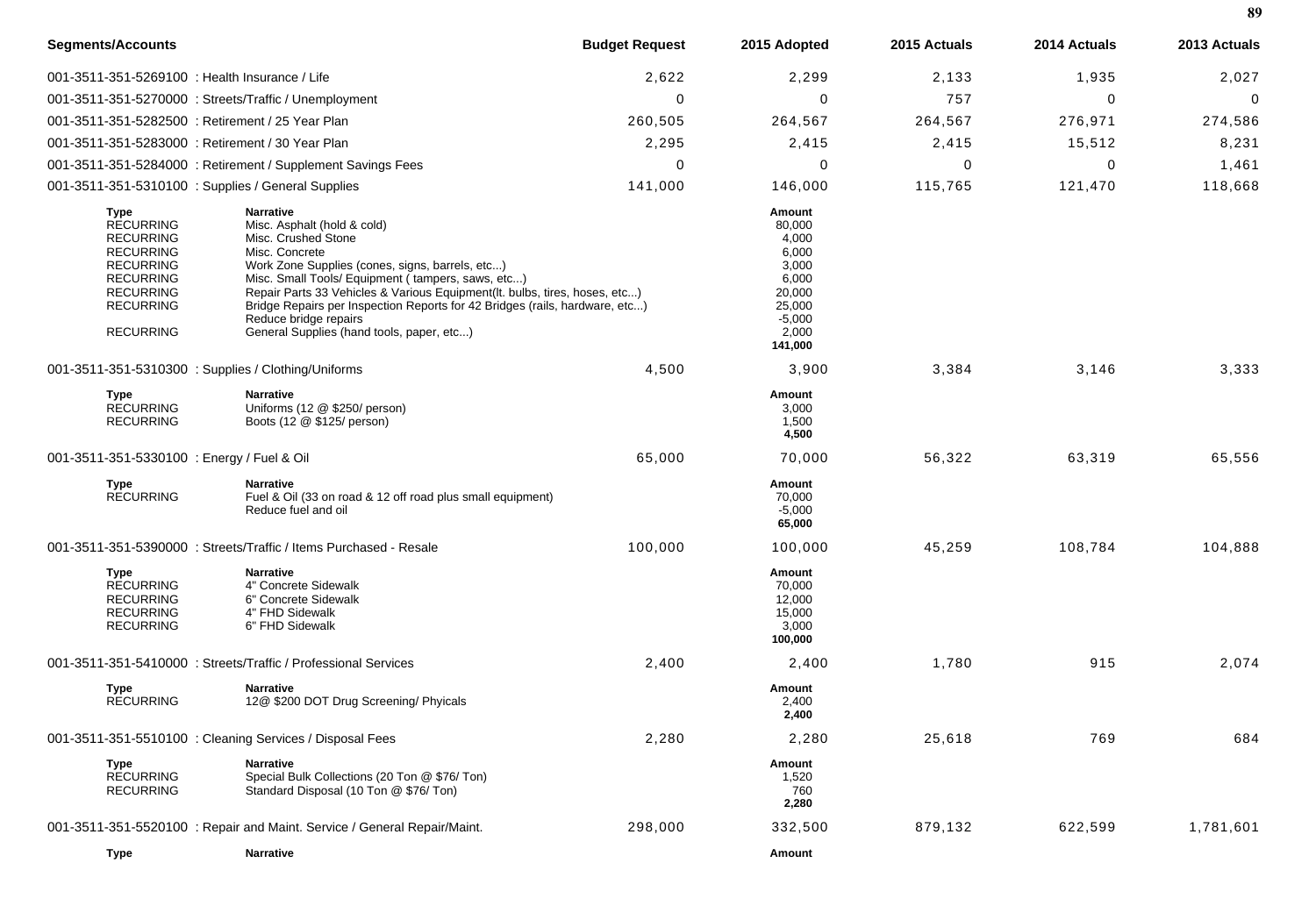| <b>Segments/Accounts</b>                                                                                             |                                                                                                                                                                                                                                                                               | <b>Budget Request</b> | 2015 Adopted                                                                  | 2015 Actuals | 2014 Actuals | 2013 Actuals |
|----------------------------------------------------------------------------------------------------------------------|-------------------------------------------------------------------------------------------------------------------------------------------------------------------------------------------------------------------------------------------------------------------------------|-----------------------|-------------------------------------------------------------------------------|--------------|--------------|--------------|
| <b>RECURRING</b><br><b>RECURRING</b><br><b>RECURRING</b><br><b>RECURRING</b><br><b>RECURRING</b><br><b>RECURRING</b> | <b>ADA Compliant Ramps</b><br>Permanent Patch Asphalt (600 cubic yards @ \$105/ cubic yard)<br><b>Bridge Repairs per Inspection Reports</b><br>Crack sealant<br>Concrete/ Sidewalk Curb Repairs<br>Outside Repairs to 33 Veicles and Variuos Equipment<br><b>Tree Removal</b> |                       | 30,000<br>63,000<br>40,000<br>75,000<br>40,000<br>20,000<br>30,000<br>298,000 |              |              |              |
| 001-3511-351-5570000: Streets/Traffic / Licenses/Permits                                                             |                                                                                                                                                                                                                                                                               | 100                   | 100                                                                           | 0            | 700          | 200          |
| 001-3511-351-5610100 : Communications / Telephone                                                                    |                                                                                                                                                                                                                                                                               | 2,500                 | 3,500                                                                         | 1,963        | 1,316        | 1,406        |
| Type<br><b>RECURRING</b>                                                                                             | <b>Narrative</b><br>phone Service for three (3) Cell Phones and two (2) Office phones                                                                                                                                                                                         |                       | Amount<br>2,500<br>2,500                                                      |              |              |              |
| 001-3511-351-5610200 : Communications / Postage                                                                      |                                                                                                                                                                                                                                                                               | 20                    | 20                                                                            | 23           | 2            | 33           |
| 001-3511-351-5620100 : Travel / Transportation                                                                       |                                                                                                                                                                                                                                                                               | 0                     | 0                                                                             | 0            | 40           | $\mathbf 0$  |
| 001-3511-351-5621100 : Travel / Dues/Registration Fees                                                               |                                                                                                                                                                                                                                                                               | 75                    | 75                                                                            | 80           | 165          | 2,525        |
| 001-3511-351-5630000: Streets/Traffic / Advertising                                                                  |                                                                                                                                                                                                                                                                               | 200                   | 200                                                                           | 200          | $\Omega$     | 193          |
| 001-3511-351-5650000 : Streets/Traffic / Insurance                                                                   |                                                                                                                                                                                                                                                                               | 74,913                | 64,741                                                                        | 65,380       | 54,595       | 55,618       |
| 001-3511-351-5740100 : Machinery & Equipment / Vehicles                                                              |                                                                                                                                                                                                                                                                               | 0                     | 0                                                                             | 0            | 662,821      | 114,130      |
|                                                                                                                      | 001-3511-351-5740200 : Machinery & Equipment / Machinery                                                                                                                                                                                                                      | 65,000                | 50,000                                                                        | 41,335       | 259,404      | 9,500        |
| Type<br>ONE-TIME                                                                                                     | <b>Narrative</b><br>Replacement Body for 2003 Dump Truck (Current body has severe rust but Chassis is in<br>good shape. This is for a "V" Bottom truck #420)                                                                                                                  |                       | Amount<br>50,000                                                              |              |              |              |
|                                                                                                                      | Replacement Body for 2002 Dump Truck (Current body has severe rust but Chassis is in<br>good shape. This is for truck #406)                                                                                                                                                   |                       | 35,000                                                                        |              |              |              |
| <b>ONE-TIME</b>                                                                                                      | Remove replacement body for 2002 dump truck<br>New Trailer for Street Saw<br>Remove trailer for street saw<br>Replacement Clam Bucket                                                                                                                                         |                       | $-35,000$<br>7,000<br>$-7,000$<br>15,000<br><sup>0</sup>                      |              |              |              |
|                                                                                                                      |                                                                                                                                                                                                                                                                               |                       | 65,000                                                                        |              |              |              |
| [DEPT/DIV] SubTotal: 3511: Street Maintenance                                                                        |                                                                                                                                                                                                                                                                               | 2,193,100             | 2,175,975                                                                     | 2,558,655    | 3,208,798    | 3,545,325    |
| [GL TYPE] SubTotal: EXPENSE                                                                                          |                                                                                                                                                                                                                                                                               | 2,193,100             | 2,175,975                                                                     | 2,558,655    | 3,208,798    | 3,545,325    |
| <b>Grand Total</b>                                                                                                   |                                                                                                                                                                                                                                                                               | 553,931               | 554,975                                                                       | 866,245      | 1,718,241    | 3,006,005    |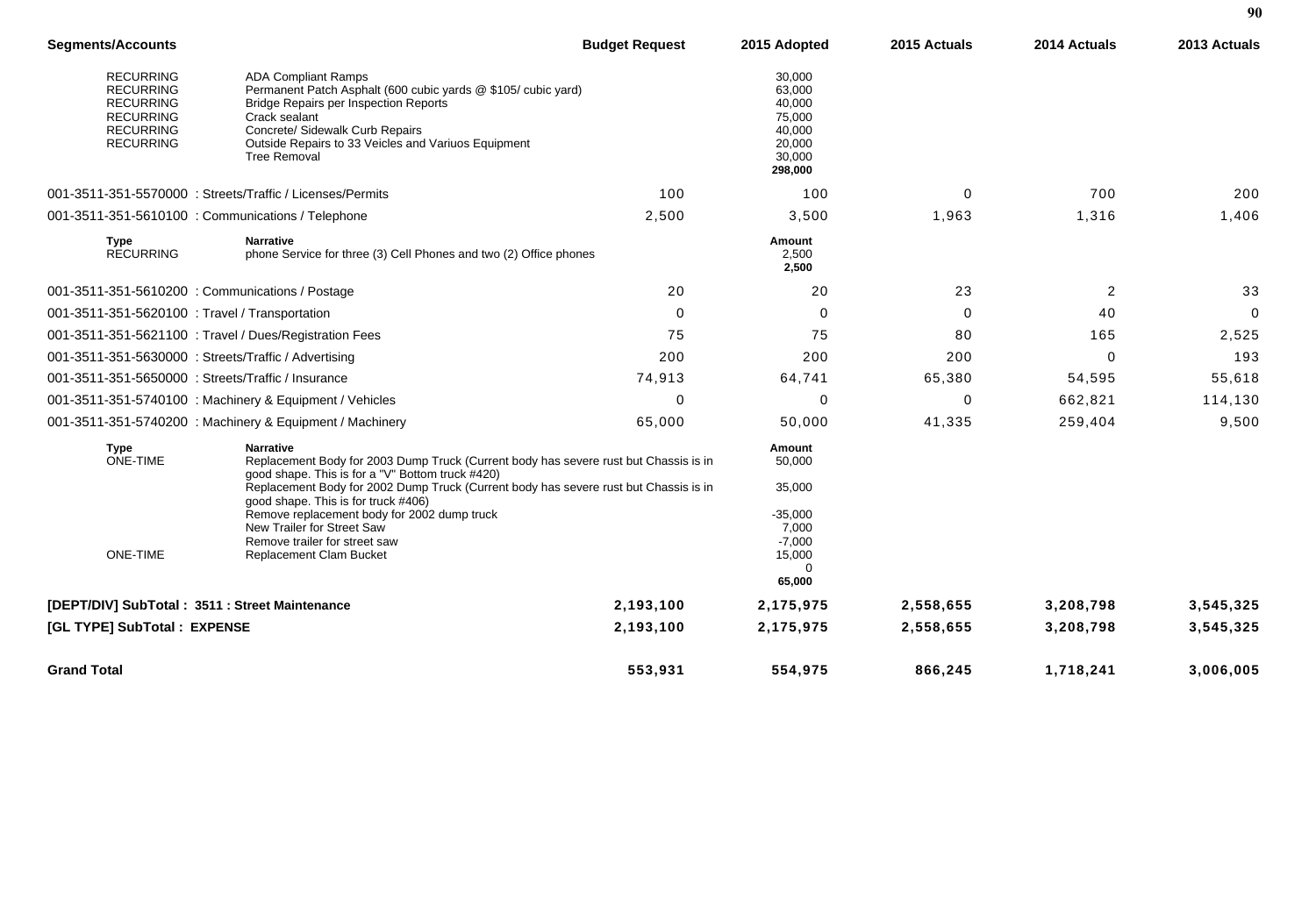## **The City of Frederick Working Budget Report 2016, Working, Details, Adopted Budget** From Account: 001-3512 To Account: 001-3512

| <b>Segments/Accounts</b>                                                                                 |                                                                                                                                                                                                                                                                        | <b>Budget Request</b> | 2015 Adopted                                                   | 2015 Actuals | 2014 Actuals | 2013 Actuals   |
|----------------------------------------------------------------------------------------------------------|------------------------------------------------------------------------------------------------------------------------------------------------------------------------------------------------------------------------------------------------------------------------|-----------------------|----------------------------------------------------------------|--------------|--------------|----------------|
| [GL TYPE] REVENUE                                                                                        |                                                                                                                                                                                                                                                                        |                       |                                                                |              |              |                |
| [DEPT/DIV] 3512 : Snow Removal                                                                           |                                                                                                                                                                                                                                                                        |                       |                                                                |              |              |                |
|                                                                                                          | 001-3512-352-3690001 : Miscellaneous / Other Misc. Receipts                                                                                                                                                                                                            | 0                     | $\Omega$                                                       | 593          | 0            | 396            |
| [DEPT/DIV] SubTotal: 3512: Snow Removal                                                                  |                                                                                                                                                                                                                                                                        | 0                     | $\bf{0}$                                                       | $-593$       | 0            | $-396$         |
| [GL TYPE] SubTotal: REVENUE                                                                              |                                                                                                                                                                                                                                                                        | 0                     | $\bf{0}$                                                       | $-593$       | $\bf{0}$     | $-396$         |
| [GL TYPE] EXPENSE                                                                                        |                                                                                                                                                                                                                                                                        |                       |                                                                |              |              |                |
| [DEPT/DIV] 3512 : Snow Removal                                                                           |                                                                                                                                                                                                                                                                        |                       |                                                                |              |              |                |
|                                                                                                          | 001-3512-352-5121100 : Salaries - Full Time / Productive Time                                                                                                                                                                                                          | 0                     | $\Omega$                                                       | 164,754      | 243,049      | 63,210         |
| 001-3512-352-5141200 : Overtime / Standby                                                                |                                                                                                                                                                                                                                                                        | 20,000                | 20,000                                                         | 14,662       | 20,215       | 12,826         |
| 001-3512-352-5141300 : Overtime / Premium Overtime                                                       |                                                                                                                                                                                                                                                                        | 65,000                | 65,000                                                         | 119,940      | 183,414      | 27,650         |
|                                                                                                          | 001-3512-352-5150000: Streets/Traffic / Salaries - Perm Part Time                                                                                                                                                                                                      | 1,000                 | 1,000                                                          | 323          | 705          | 213            |
|                                                                                                          | 001-3512-352-5160000: Streets/Traffic / Salaries - Seasonal                                                                                                                                                                                                            | 1,000                 | 1,000                                                          | 200          | 0            | 0              |
|                                                                                                          | 001-3512-352-5210000: Streets/Traffic / Workmen's Compensation                                                                                                                                                                                                         | 14,667                | 13,969                                                         | 14,319       | 13,446       | 9,831          |
| 001-3512-352-5221100 : FICA / Social Security                                                            |                                                                                                                                                                                                                                                                        | 5,394                 | 5,394                                                          | 17,330       | 26,046       | 6,009          |
| 001-3512-352-5221200 : FICA / Medicare                                                                   |                                                                                                                                                                                                                                                                        | 1,263                 | 1,263                                                          | 4,053        | 6,091        | 1,405          |
| 001-3512-352-5291300 : Misc Benefits / Other                                                             |                                                                                                                                                                                                                                                                        | $\Omega$              | $\Omega$                                                       | 0            | 0            | $\overline{1}$ |
| 001-3512-352-5310100 : Supplies / General Supplies                                                       |                                                                                                                                                                                                                                                                        | 37,500                | 37,500                                                         | 46,509       | 143,367      | 34,937         |
| Type<br><b>RECURRING</b><br><b>RECURRING</b><br><b>RECURRING</b><br><b>RECURRING</b><br><b>RECURRING</b> | <b>Narrative</b><br>Repair & Maintenance Supplies (cutting edges, spinners, hoses, etc)<br>General Supplies (bolts, pins, wire, etc)<br>Replacement of Hydraulic Pumps (4 @ \$1500 each)<br>Plow Frame Replacement (2 @ \$1500 each)<br><b>Replacement Snow Blower</b> |                       | Amount<br>20.000<br>6,000<br>6,000<br>3,000<br>2,500<br>37,500 |              |              |                |
| 001-3512-352-5330100 : Energy / Fuel & Oil                                                               |                                                                                                                                                                                                                                                                        | 15,000                | 12,000                                                         | 25,517       | 64,038       | 10,514         |
| Type<br><b>RECURRING</b>                                                                                 | <b>Narrative</b><br>Fuel & Oil for 20 Dump Trucks, 22 pickup trucks, 5 Loaders, 5 Backhoes, 2 Skid Loaders,<br>12 Snow Blowers, 4 Small Tractors and 2 Slat Spreaders.                                                                                                 |                       | Amount<br>15,000                                               |              |              |                |
|                                                                                                          |                                                                                                                                                                                                                                                                        |                       | 15,000                                                         |              |              |                |
| 001-3512-352-5340000 : Streets/Traffic / Chemicals                                                       |                                                                                                                                                                                                                                                                        | 219,000               | 141,000                                                        | 268,158      | 265,517      | 135,442        |
| Type<br><b>RECURRING</b><br><b>RECURRING</b>                                                             | <b>Narrative</b><br>Bulk Rock Salt (3000 tons @ \$65/ ton)<br>Bag De-Icer for use on Carroll Creek, Parking Decks and All Other City Facilities. (3000<br>bags @ \$8/ bag)                                                                                             |                       | Amount<br>195,000<br>24,000                                    |              |              |                |
|                                                                                                          |                                                                                                                                                                                                                                                                        |                       | 219.000                                                        |              |              |                |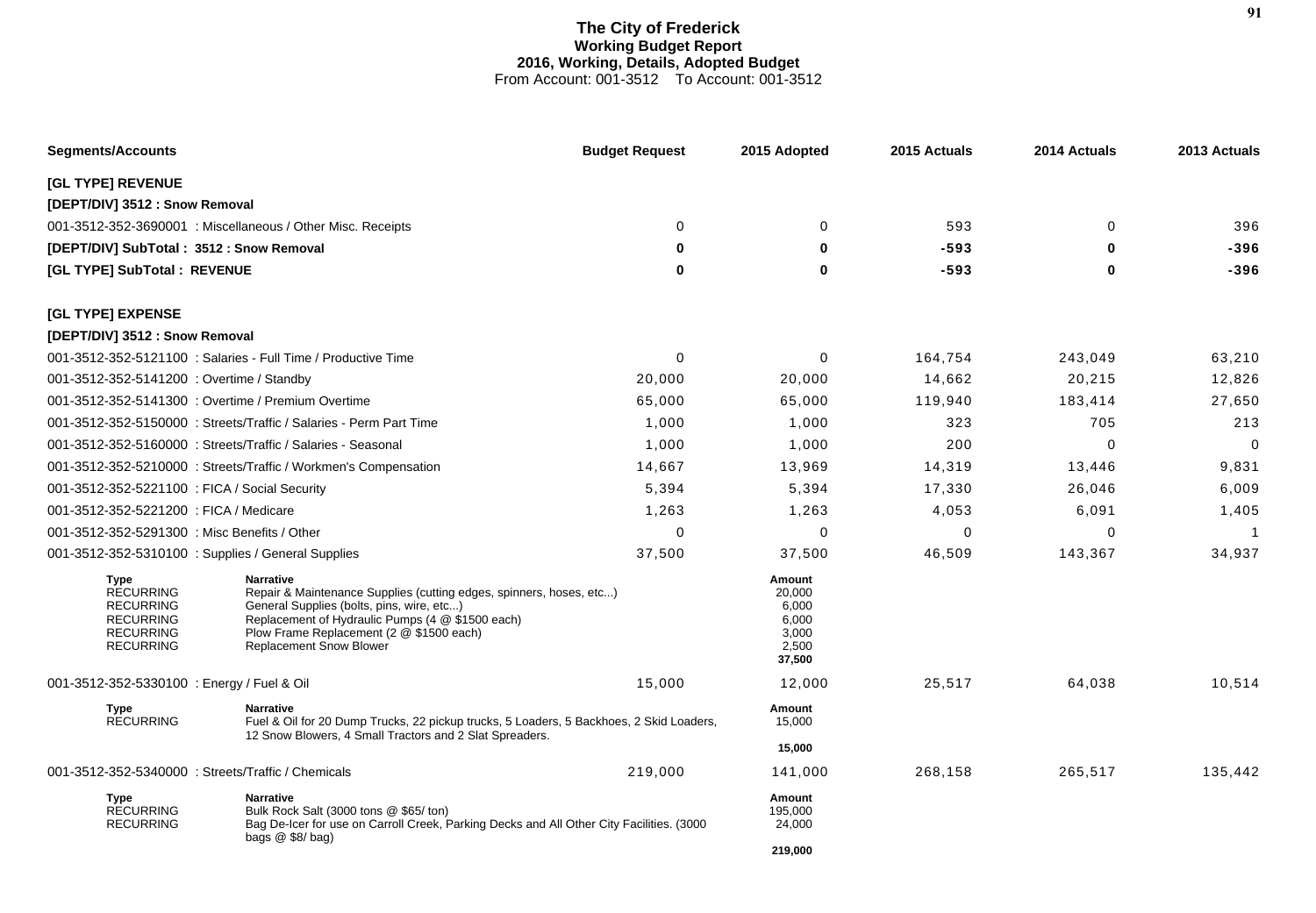| <b>Segments/Accounts</b>                |                                                                                                                                                                                                                                              | <b>Budget Request</b> | 2015 Adopted                                                | 2015 Actuals | 2014 Actuals | 2013 Actuals |
|-----------------------------------------|----------------------------------------------------------------------------------------------------------------------------------------------------------------------------------------------------------------------------------------------|-----------------------|-------------------------------------------------------------|--------------|--------------|--------------|
|                                         | 001-3512-352-5410000: Streets/Traffic / Professional Services                                                                                                                                                                                | 0                     | 0                                                           | 10,845       | 50,444       | $\mathbf 0$  |
|                                         | 001-3512-352-5520100: Repair and Maint. Service / General Repair/Maint.                                                                                                                                                                      | 20,000                | 20,000                                                      | 1,385        | 3,000        | $\mathbf 0$  |
| <b>Type</b><br><b>RECURRING</b>         | <b>Narrative</b><br>Outside repairs to Vehicles, Plows and Spreaders. (Increased to cover estimated                                                                                                                                          |                       | Amount<br>20,000                                            |              |              |              |
|                                         | deductibles.)                                                                                                                                                                                                                                |                       | 20,000                                                      |              |              |              |
| 001-3512-352-5630000: Advertising       |                                                                                                                                                                                                                                              | 0                     | $\Omega$                                                    | 0            | 297          | $\Omega$     |
|                                         | 001-3512-352-5650000: Streets/Traffic / Insurance                                                                                                                                                                                            | 1,549                 | 1,415                                                       | 1,321        | 9,345        | 1,249        |
|                                         | 001-3512-352-5740200 : Machinery & Equipment / Machinery                                                                                                                                                                                     | 40,000                | $\Omega$                                                    | $\Omega$     | 65,026       | $\Omega$     |
| <b>Type</b>                             | <b>Narrative</b><br>Plows for Replacement Pick Up Trucks<br>Move plows for replacement pick up trucks to contingency<br>Replacement Plows & Spreaders for two Dump Trucks (\$15,000 each set)<br>Replacement Plows for Pickups (\$5000 each) |                       | Amount<br>15,000<br>$-15,000$<br>30,000<br>10,000<br>40,000 |              |              |              |
| [DEPT/DIV] SubTotal: 3512: Snow Removal |                                                                                                                                                                                                                                              | 441,373               | 319,541                                                     | 689,316      | 1,094,000    | 303,287      |
| [GL TYPE] SubTotal: EXPENSE             |                                                                                                                                                                                                                                              | 441,373               | 319,541                                                     | 689,316      | 1,094,000    | 303,287      |
| <b>Grand Total</b>                      |                                                                                                                                                                                                                                              | 441,373               | 319,541                                                     | 688,723      | 1,094,000    | 302,891      |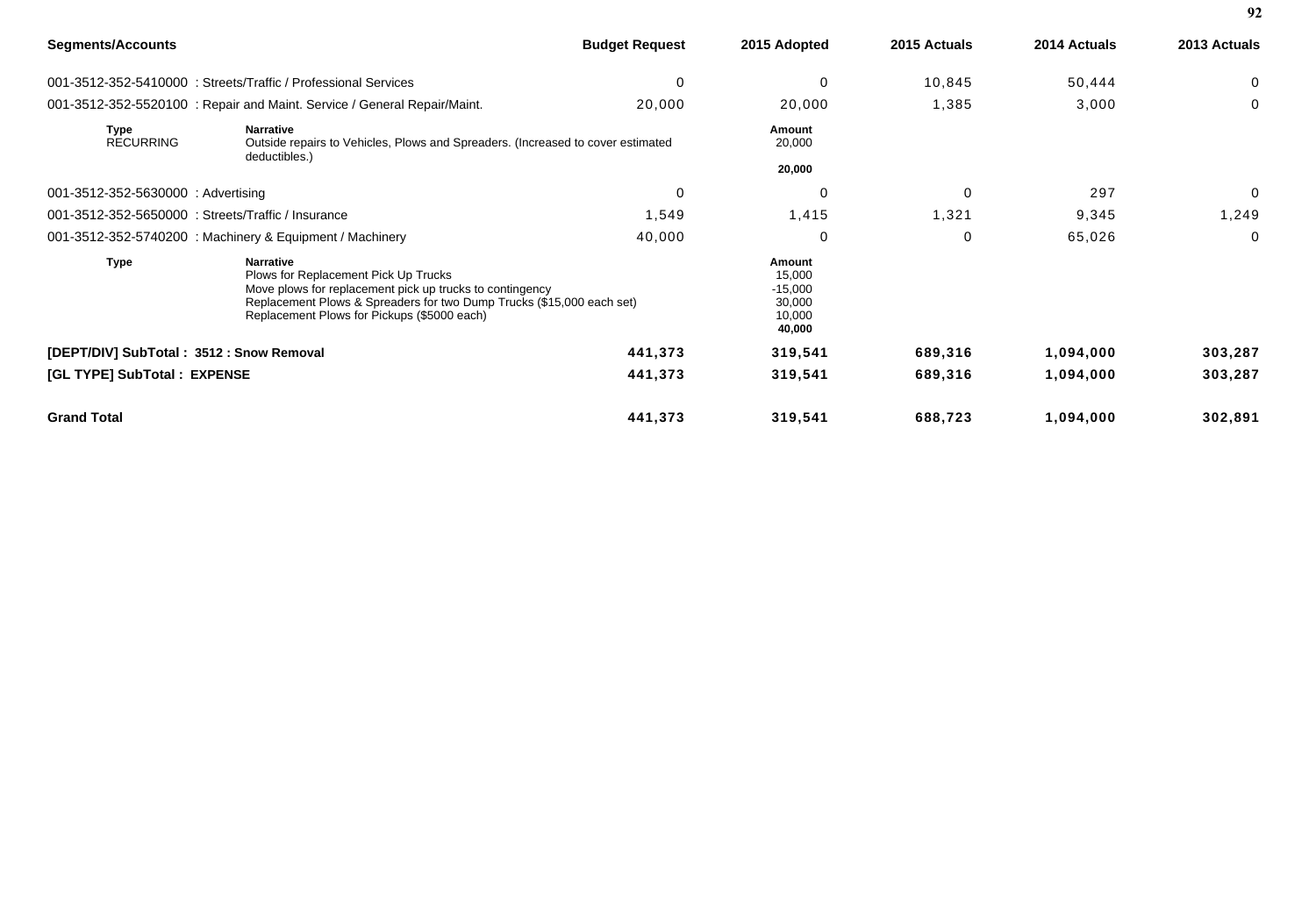# **The City of Frederick Working Budget Report 2016, Working, Details, Adopted Budget** From Account: 001-3521 To Account: 001-3521

| <b>Segments/Accounts</b>                                                 | <b>Budget Request</b> | 2015 Adopted | 2015 Actuals | 2014 Actuals | 2013 Actuals     |
|--------------------------------------------------------------------------|-----------------------|--------------|--------------|--------------|------------------|
| [GL TYPE] REVENUE                                                        |                       |              |              |              |                  |
| [DEPT/DIV] 3521 : Street Lights/Signals                                  |                       |              |              |              |                  |
| 001-3521-000-3930001: Capital Asset Disposition / Sale of Gen. Cap. Asse | $\mathbf 0$           | $\Omega$     | 4,410        | 2,655        | $\mathbf 0$      |
| 001-3521-353-3223501 : Non-business Lic./Permits / Banner Permits        | 300                   | 300          | 575          | 525          | 450              |
| 001-3521-353-3313200 : Federal / Public Works / Op Indirect              | 0                     | 0            | $\mathbf 0$  | 0            | 35,512           |
| 001-3521-353-3400001: Public Works / Equipmental Rental                  | 5,000                 | 5,000        | 11,319       | 1,433        | 7,679            |
| 001-3521-353-3400002 : Public Works / Labor                              | 4,000                 | 4,000        | 9,090        | 1,629        | 6,469            |
| 001-3521-353-3400003: Public Works / Overhead                            | 2,000                 | 2,000        | 4,940        | 1,641        | 3,430            |
| 001-3521-353-3621001 : Rentals / Rents                                   | 0                     | $\Omega$     | $\mathbf 0$  | 0            | $-16$            |
| 001-3521-353-3690001 : Miscellaneous / Other Misc. Receipts              | 300                   | 300          | 3,961        | 4,259        | 3,809            |
| [DEPT/DIV] SubTotal: 3521: Street Lights/Signals                         | $-11,600$             | $-11,600$    | $-34,295$    | $-12, 142$   | $-57,333$        |
| [GL TYPE] SubTotal: REVENUE                                              | $-11,600$             | $-11,600$    | $-34,295$    | $-12,142$    | $-57,333$        |
|                                                                          |                       |              |              |              |                  |
| [GL TYPE] EXPENSE                                                        |                       |              |              |              |                  |
| [DEPT/DIV] 3521 : Street Lights/Signals                                  |                       |              |              |              |                  |
| 001-3521-353-5121100 : Salaries - Full Time / Productive Time            | 736,651               | 713,627      | 560,443      | 502,246      | 540,118          |
| 001-3521-353-5121200 : Salaries - Full Time / Vacation                   | 0                     | 0            | 54,975       | 54,012       | 52,735           |
| 001-3521-353-5121300 : Salaries - Full Time / Sick                       | 0                     | $\Omega$     | 22,786       | 40,280       | 17,951           |
| 001-3521-353-5121400 : Salaries - Full Time / Holiday                    | 0                     | 0            | 31,942       | 30,286       | 29,914           |
| 001-3521-353-5121500 : Salaries - Full Time / Other Leave                | $\Omega$              | 0            | 11,484       | 12,737       | 14,484           |
| 001-3521-353-5141200 : Overtime / Standby                                | 22,000                | 22,000       | 15,797       | 15,329       | 18,093           |
| 001-3521-353-5141300 : Overtime / Premium Overtime                       | 18,000                | 18,000       | 10,563       | 13,215       | 17,223           |
| 001-3521-353-5170000 : Special Allowance                                 | 0                     | 0            | $\Omega$     | 19,800       | $\mathbf 0$      |
| 001-3521-353-5210000: Streets/Traffic / Workmen's Compensation           | 14,746                | 14,044       | 14,395       | 13,519       | 9,883            |
| 001-3521-353-5221100 : FICA / Social Security                            | 48,153                | 46,723       | 39,820       | 39,280       | 39,134           |
| 001-3521-353-5221200 : FICA / Medicare                                   | 11,260                | 10,927       | 9,313        | 9,186        | 9,152            |
| 001-3521-353-5264100 : Health Insurance / Retirees $>= 65$               | 3,046                 | 2,910        | 2,707        | 2,473        | 5,481            |
| 001-3521-353-5266100 : Health Insurance / CIGNA                          | 149,110               | 156,824      | 146,191      | 145,031      | 150,772          |
| 001-3521-353-5266200 : Health Insurance / CIGNA - Retirees               | 37,651                | 35,630       | 36,018       | 32,516       | 33,113           |
| 001-3521-353-5266300 : Health Insurance / OPEB Payment                   | 49,339                | 59,314       | 59,314       | 64,227       | 63,677           |
| 001-3521-353-5266500 : OPEB Retirement Health Savings Plan               | 0                     | 0            | 4,583        | 1,875        | $\boldsymbol{0}$ |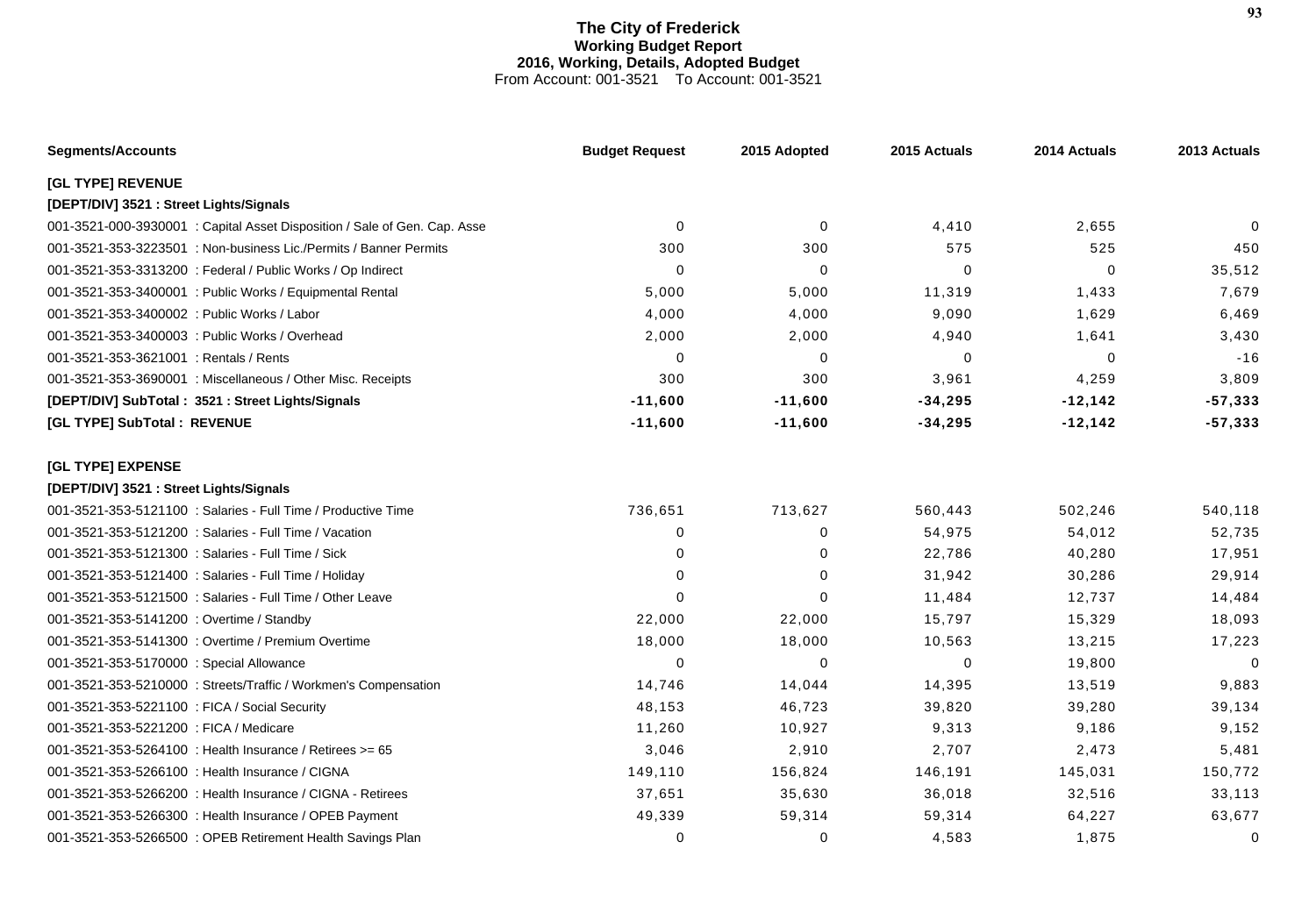| <b>Segments/Accounts</b>                                                                                                                                                                                                                                                                                  |                                                                                                                                                                                                                                                                                                                                                                                                                                                                                                                                                                                                                                                                                                                                                                                                                                                                                                                                                                                                                                                                                                                                                                                                                                                                                                                                                                                                         | <b>Budget Request</b> | 2015 Adopted                                                                                                                                                                                     | 2015 Actuals | 2014 Actuals | 2013 Actuals |
|-----------------------------------------------------------------------------------------------------------------------------------------------------------------------------------------------------------------------------------------------------------------------------------------------------------|---------------------------------------------------------------------------------------------------------------------------------------------------------------------------------------------------------------------------------------------------------------------------------------------------------------------------------------------------------------------------------------------------------------------------------------------------------------------------------------------------------------------------------------------------------------------------------------------------------------------------------------------------------------------------------------------------------------------------------------------------------------------------------------------------------------------------------------------------------------------------------------------------------------------------------------------------------------------------------------------------------------------------------------------------------------------------------------------------------------------------------------------------------------------------------------------------------------------------------------------------------------------------------------------------------------------------------------------------------------------------------------------------------|-----------------------|--------------------------------------------------------------------------------------------------------------------------------------------------------------------------------------------------|--------------|--------------|--------------|
|                                                                                                                                                                                                                                                                                                           | 001-3521-353-5267200 : Health Insurance / Aetna Dental - Emp                                                                                                                                                                                                                                                                                                                                                                                                                                                                                                                                                                                                                                                                                                                                                                                                                                                                                                                                                                                                                                                                                                                                                                                                                                                                                                                                            | 0                     | 0                                                                                                                                                                                                | 34           | 43           | 0            |
| 001-3521-353-5267900 : Vision - Emp                                                                                                                                                                                                                                                                       |                                                                                                                                                                                                                                                                                                                                                                                                                                                                                                                                                                                                                                                                                                                                                                                                                                                                                                                                                                                                                                                                                                                                                                                                                                                                                                                                                                                                         | $\mathbf 0$           | $\Omega$                                                                                                                                                                                         | 15           | $-8$         | $\mathbf 0$  |
| 001-3521-353-5268100 : Health Insurance / Disability                                                                                                                                                                                                                                                      |                                                                                                                                                                                                                                                                                                                                                                                                                                                                                                                                                                                                                                                                                                                                                                                                                                                                                                                                                                                                                                                                                                                                                                                                                                                                                                                                                                                                         | 2,282                 | 1,743                                                                                                                                                                                            | 1,692        | 1,655        | 1,669        |
| 001-3521-353-5269100 : Health Insurance / Life                                                                                                                                                                                                                                                            |                                                                                                                                                                                                                                                                                                                                                                                                                                                                                                                                                                                                                                                                                                                                                                                                                                                                                                                                                                                                                                                                                                                                                                                                                                                                                                                                                                                                         | 1,340                 | 1,112                                                                                                                                                                                            | 1,086        | 1,037        | 1,041        |
| 001-3521-353-5270000 : Streets/Traffic / Unemployment                                                                                                                                                                                                                                                     |                                                                                                                                                                                                                                                                                                                                                                                                                                                                                                                                                                                                                                                                                                                                                                                                                                                                                                                                                                                                                                                                                                                                                                                                                                                                                                                                                                                                         | 0                     | $\mathbf 0$                                                                                                                                                                                      | $\mathbf 0$  | 2,919        | 2,502        |
| 001-3521-353-5282500 : Retirement / 25 Year Plan                                                                                                                                                                                                                                                          |                                                                                                                                                                                                                                                                                                                                                                                                                                                                                                                                                                                                                                                                                                                                                                                                                                                                                                                                                                                                                                                                                                                                                                                                                                                                                                                                                                                                         | 149,126               | 154,736                                                                                                                                                                                          | 154,736      | 126,945      | 114,411      |
| 001-3521-353-5283000 : Retirement / 30 Year Plan                                                                                                                                                                                                                                                          |                                                                                                                                                                                                                                                                                                                                                                                                                                                                                                                                                                                                                                                                                                                                                                                                                                                                                                                                                                                                                                                                                                                                                                                                                                                                                                                                                                                                         | 30,863                | 39,410                                                                                                                                                                                           | 39,410       | 36,666       | 42,528       |
| 001-3521-353-5310100 : Supplies / General Supplies                                                                                                                                                                                                                                                        |                                                                                                                                                                                                                                                                                                                                                                                                                                                                                                                                                                                                                                                                                                                                                                                                                                                                                                                                                                                                                                                                                                                                                                                                                                                                                                                                                                                                         | 208,300               | 193,785                                                                                                                                                                                          | 234,485      | 205,534      | 196,240      |
| <b>Type</b><br><b>RECURRING</b><br><b>RECURRING</b><br><b>RECURRING</b><br><b>RECURRING</b><br><b>RECURRING</b><br><b>RECURRING</b><br><b>RECURRING</b><br><b>RECURRING</b><br><b>RECURRING</b><br><b>RECURRING</b><br>ONE-TIME<br><b>ONE-TIME</b><br>ONE-TIME<br><b>ONE-TIME</b><br>ONE-TIME<br>ONE-TIME | <b>Narrative</b><br>Street light repair and maintanance supplies to maintain 9,000+ street lights<br>Average to replace Hit and Run poles<br>Traffic signal repair and maintenance supplies; To maintain 77 traffic intersections.<br>Example; to replace 1 hit and run cabinet \$30,000.<br>Department Fleet repair/Maint Supplies; 9 Vehicles & 5 off Road pieces of equipment.<br>Primary Power repair and Maintenance Supplies; High voltage Line Repair; Repair &<br>Replacement of Transformers And other High Voltage Gear<br>Department Office / Administrative Supplies; Paper, Pins, Printer ink, Notebooks, Etc.<br>Operation & Safety Supplies; Purchase of High Voltage Gloves, Sleeves, Blankets<br>Harness, Etc.<br>Christmas Tree Lighting and Control replacement - Downtown<br>LED Traffic / Pedestrian signal Replacement About 6 Traffic Signals And 14 Peds@ \$450<br>EA<br>Maintain Video Traffic Detection Cameras, Power Suplies and curcuit Boards<br>replacement of 5 rusted out 30' steel poles and 8 rotted utility poles<br>replacement of 10 obsolete time clocks that control street lights<br>Installation of video detection at 3 intersections<br>Remove video detection<br>Add light to crosswalk Willow RD per engineering<br>Add light to crosswalk Old camp per engineering<br>Replacement of outdated batteries to the school zone lights<br>Utility pole puller |                       | Amount<br>18,900<br>21,000<br>35,000<br>15,475<br>24,405<br>4,500<br>6,520<br>15,000<br>9,000<br>20,000<br>14,000<br>4,000<br>45,000<br>$-45,000$<br>4,000<br>4,000<br>8,000<br>4,500<br>208,300 |              |              |              |
| 001-3521-353-5310300: Supplies / Clothing/Uniforms                                                                                                                                                                                                                                                        |                                                                                                                                                                                                                                                                                                                                                                                                                                                                                                                                                                                                                                                                                                                                                                                                                                                                                                                                                                                                                                                                                                                                                                                                                                                                                                                                                                                                         | 17,450                | 13,048                                                                                                                                                                                           | 3,882        | 4,368        | 3,999        |
| Type<br><b>RECURRING</b><br><b>RECURRING</b><br>ONE-TIME<br><b>ONE-TIME</b>                                                                                                                                                                                                                               | Narrative<br>Safety Toe shoes \$125 x 14 Employees<br>Uniforms - \$350.00 x 14 required to be 100% cotton clothing to be NFP 70E compliant<br>FR rated rain gear to be NFP 70E compliant -\$700 x 14<br>Outfit 1 new employee                                                                                                                                                                                                                                                                                                                                                                                                                                                                                                                                                                                                                                                                                                                                                                                                                                                                                                                                                                                                                                                                                                                                                                           |                       | Amount<br>1,750<br>4,900<br>9,800<br>1,000<br>17,450                                                                                                                                             |              |              |              |
| 001-3521-353-5330100 : Energy / Fuel & Oil                                                                                                                                                                                                                                                                |                                                                                                                                                                                                                                                                                                                                                                                                                                                                                                                                                                                                                                                                                                                                                                                                                                                                                                                                                                                                                                                                                                                                                                                                                                                                                                                                                                                                         | 30,000                | 30,000                                                                                                                                                                                           | 24,059       | 31,790       | 28,156       |
| Type<br><b>RECURRING</b>                                                                                                                                                                                                                                                                                  | <b>Narrative</b><br>9 Department Vehicles and 5 Pieces of Equipment Bucket Trucks; Utility Vans; Car; 3/4<br>Ton Pickups; 5 pieces of Equipment                                                                                                                                                                                                                                                                                                                                                                                                                                                                                                                                                                                                                                                                                                                                                                                                                                                                                                                                                                                                                                                                                                                                                                                                                                                         |                       | Amount<br>30,000                                                                                                                                                                                 |              |              |              |
| 001-3521-353-5330200 : Energy / Electricity                                                                                                                                                                                                                                                               |                                                                                                                                                                                                                                                                                                                                                                                                                                                                                                                                                                                                                                                                                                                                                                                                                                                                                                                                                                                                                                                                                                                                                                                                                                                                                                                                                                                                         | 715,000               | 30,000<br>715,000                                                                                                                                                                                | 605,618      | 672,744      | 684,963      |
| Type<br><b>RECURRING</b><br><b>RECURRING</b>                                                                                                                                                                                                                                                              | <b>Narrative</b><br>Projected Costs: Electricity To Power over 9,000 Lights and 72 Traffic Intersections<br>New Developments & Streets;                                                                                                                                                                                                                                                                                                                                                                                                                                                                                                                                                                                                                                                                                                                                                                                                                                                                                                                                                                                                                                                                                                                                                                                                                                                                 |                       | Amount<br>700,000<br>15,000<br>715,000                                                                                                                                                           |              |              |              |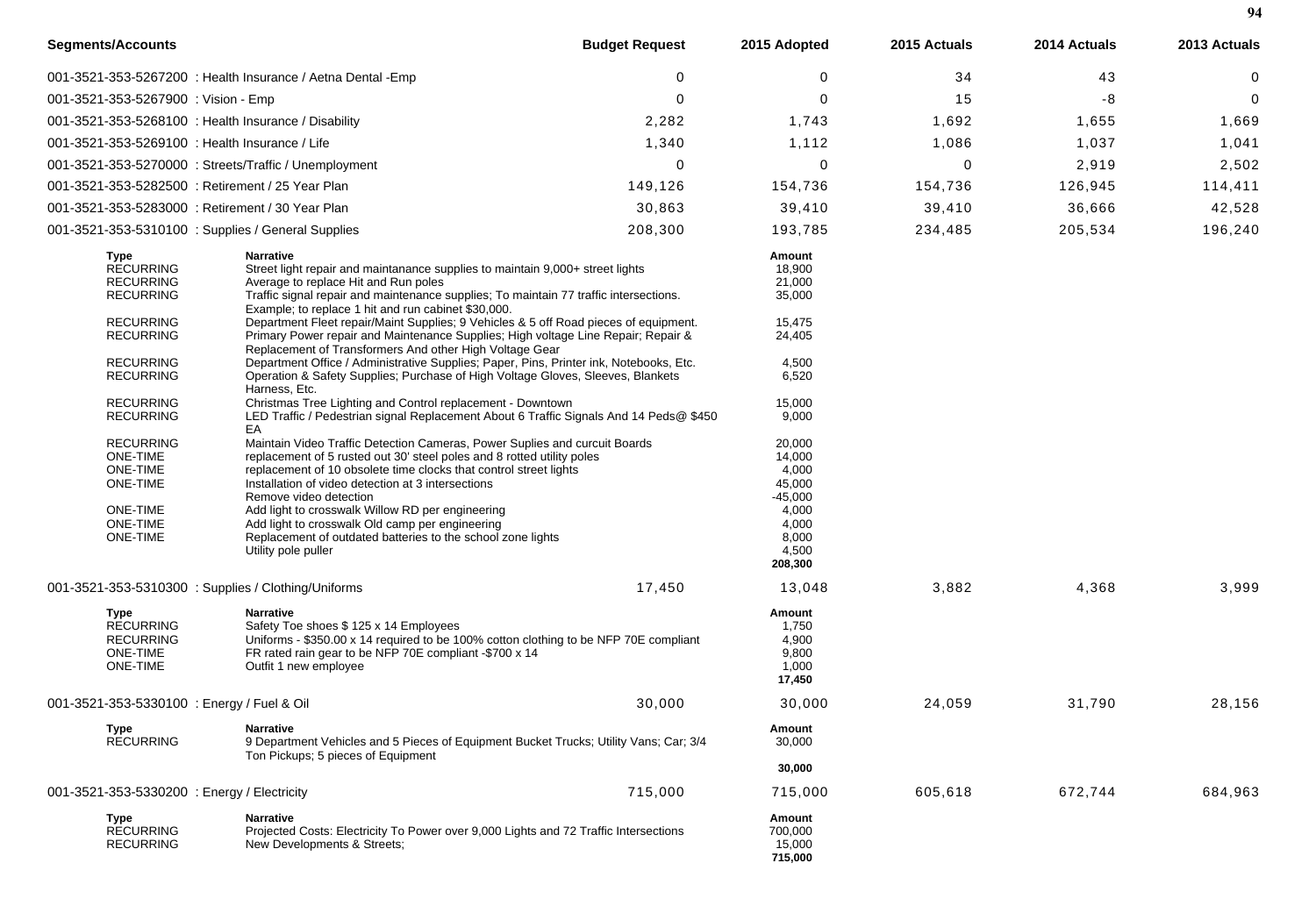| <b>Budget Request</b>                                                                                                                                                                                                         | 2015 Adopted                                                                         | 2015 Actuals | 2014 Actuals | 2013 Actuals |
|-------------------------------------------------------------------------------------------------------------------------------------------------------------------------------------------------------------------------------|--------------------------------------------------------------------------------------|--------------|--------------|--------------|
| 28,780                                                                                                                                                                                                                        | 33,154                                                                               | 4,213        | 20,577       | 2,742        |
| Dielectric Gloves/Sleeves/Line Blanket tested To 20,000 Volts.<br>CDL Physicals And Drug Testing 14 CDL Physicals and Random Drug Tests<br>Stripping of new truck 530 and 535 cut if truck not funded \$450X2                 | Amount<br>12,250<br>6,325<br>5,000<br>700<br>3,605<br>900<br>850<br>$-850$<br>28,780 |              |              |              |
| 25,350                                                                                                                                                                                                                        | 25,350                                                                               | 16,652       | 20,943       | 5,664        |
| Traffic Control Equipment. Repairs-Due to Storm Damage & Voltage spikes<br>Vehicle Repair Including Tire repair/replace 9 Vehicles(Various Types) & 5 Pieces Of<br>Repair Of o/2 Gas And Air Monitor For Confined Space Entry | Amount<br>10,000<br>15,000<br>350                                                    |              |              |              |
|                                                                                                                                                                                                                               | 50,000<br>$-50,000$<br>25,350                                                        |              |              |              |
| 0                                                                                                                                                                                                                             | 0                                                                                    | 4,950        | 0            | 0            |
| 0                                                                                                                                                                                                                             | $\Omega$                                                                             | 0            | 317          | $\mathbf 0$  |
| 750                                                                                                                                                                                                                           | 750                                                                                  | 200          | 150          | 300          |
|                                                                                                                                                                                                                               | Amount<br>700<br>50<br>200<br>$-200$<br>750                                          |              |              |              |
| 11,100                                                                                                                                                                                                                        | 9,600                                                                                | 9,352        | 6,838        | 4,983        |
|                                                                                                                                                                                                                               | Amount<br>5,760<br>990<br>600<br>3,750<br>11,100                                     |              |              |              |
| 300                                                                                                                                                                                                                           | 300                                                                                  | 47           | 72           | 208          |
|                                                                                                                                                                                                                               | Amount<br>300<br>300                                                                 |              |              |              |
| 0                                                                                                                                                                                                                             | 0                                                                                    | 0            | 75           | 40           |
| 4,000                                                                                                                                                                                                                         | 2,000                                                                                | 30           | 1,500        | 0            |
| New continuing education requirements for all master electrician. Seminars And Training;<br>Additional HVAC & Traffic Training To Keep Up With Ever Changing Technology.                                                      | Amount<br>4,000                                                                      |              |              |              |
|                                                                                                                                                                                                                               |                                                                                      | 4,000        |              |              |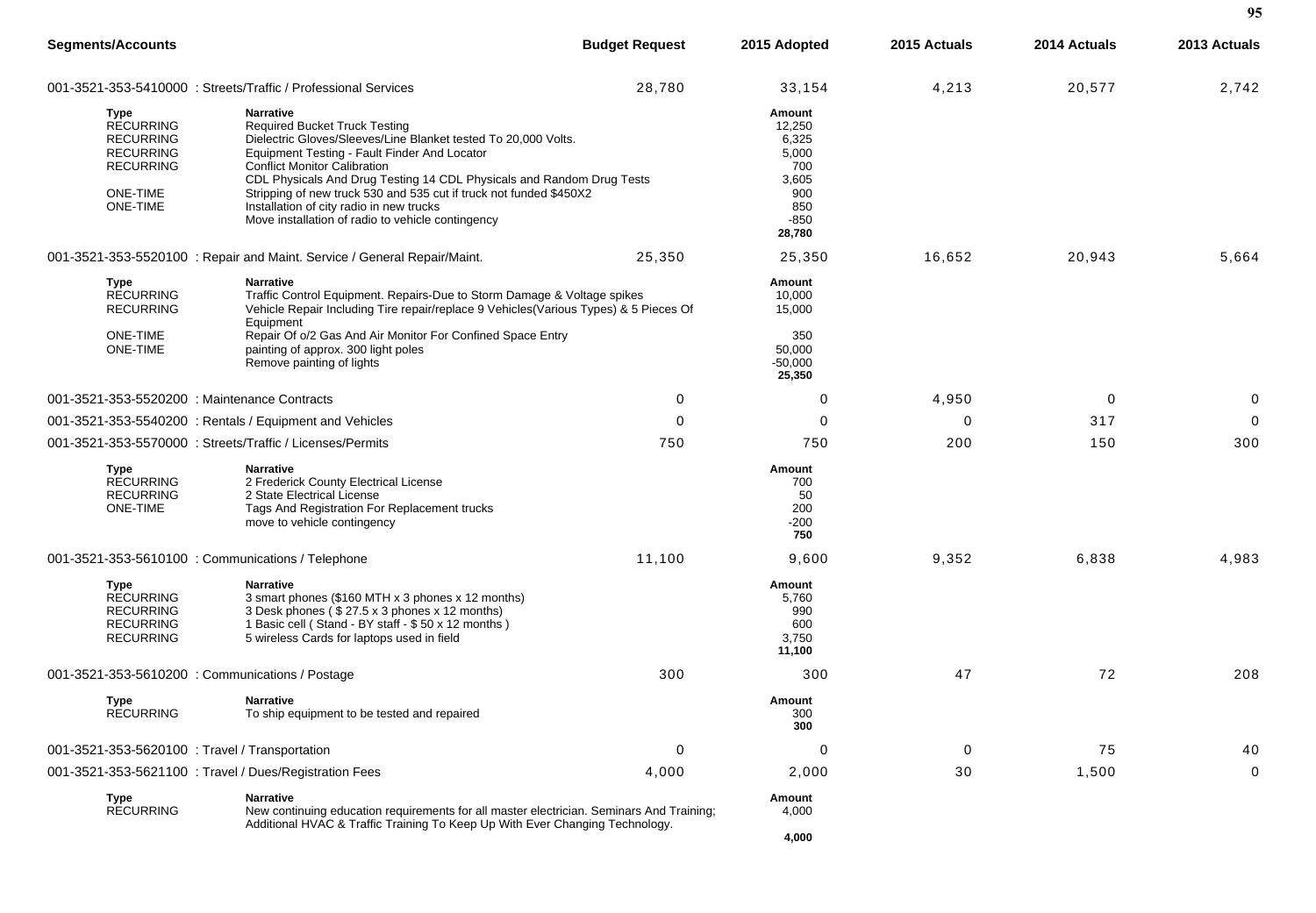| Segments/Accounts                 |                                                                                                                                                                          | <b>Budget Request</b> | 2015 Adopted                              | 2015 Actuals | 2014 Actuals | 2013 Actuals |
|-----------------------------------|--------------------------------------------------------------------------------------------------------------------------------------------------------------------------|-----------------------|-------------------------------------------|--------------|--------------|--------------|
| 001-3521-353-5630000: Advertising |                                                                                                                                                                          | 0                     | 0                                         | 443          | 0            | 235          |
|                                   | 001-3521-353-5640000: Streets/Traffic / Printing & Binding                                                                                                               | 275                   | 275                                       | $\mathbf 0$  | 0            | $\mathbf 0$  |
| <b>Type</b><br><b>RECURRING</b>   | <b>Narrative</b><br>printing of Christmas light notification door hangers                                                                                                |                       | Amount<br>275<br>275                      |              |              |              |
|                                   | 001-3521-353-5650000: Streets/Traffic / Insurance                                                                                                                        | 20,916                | 18,168                                    | 18,917       | 18,001       | 17,214       |
|                                   | 001-3521-353-5740100 : Machinery & Equipment / Vehicles                                                                                                                  | 0                     | 0                                         | 310,543      | 67,538       | $\mathbf 0$  |
| <b>Type</b><br>ONE-TIME           | <b>Narrative</b><br>Per Vehicle Replacement List Replacement Of truck #530<br>Per Vehicle Replacement List Replacement Of truck #535<br>Move to vehicle contingency fund |                       | Amount<br>132,000<br>40,000<br>$-172,000$ |              |              |              |
|                                   | 001-3521-353-5740200 : Machinery & Equipment / Machinery                                                                                                                 | $\Omega$              | 50,000                                    | 49,398       | 20,500       | 16,022       |
|                                   | [DEPT/DIV] SubTotal: 3521: Street Lights/Signals                                                                                                                         | 2,335,788             | 2,368,430                                 | 2,500,093    | 2,236,216    | 2,124,647    |
| [GL TYPE] SubTotal: EXPENSE       |                                                                                                                                                                          | 2,335,788             | 2,368,430                                 | 2,500,093    | 2,236,216    | 2,124,647    |
| <b>Grand Total</b>                |                                                                                                                                                                          | 2,324,188             | 2,356,830                                 | 2,465,798    | 2,224,074    | 2,067,314    |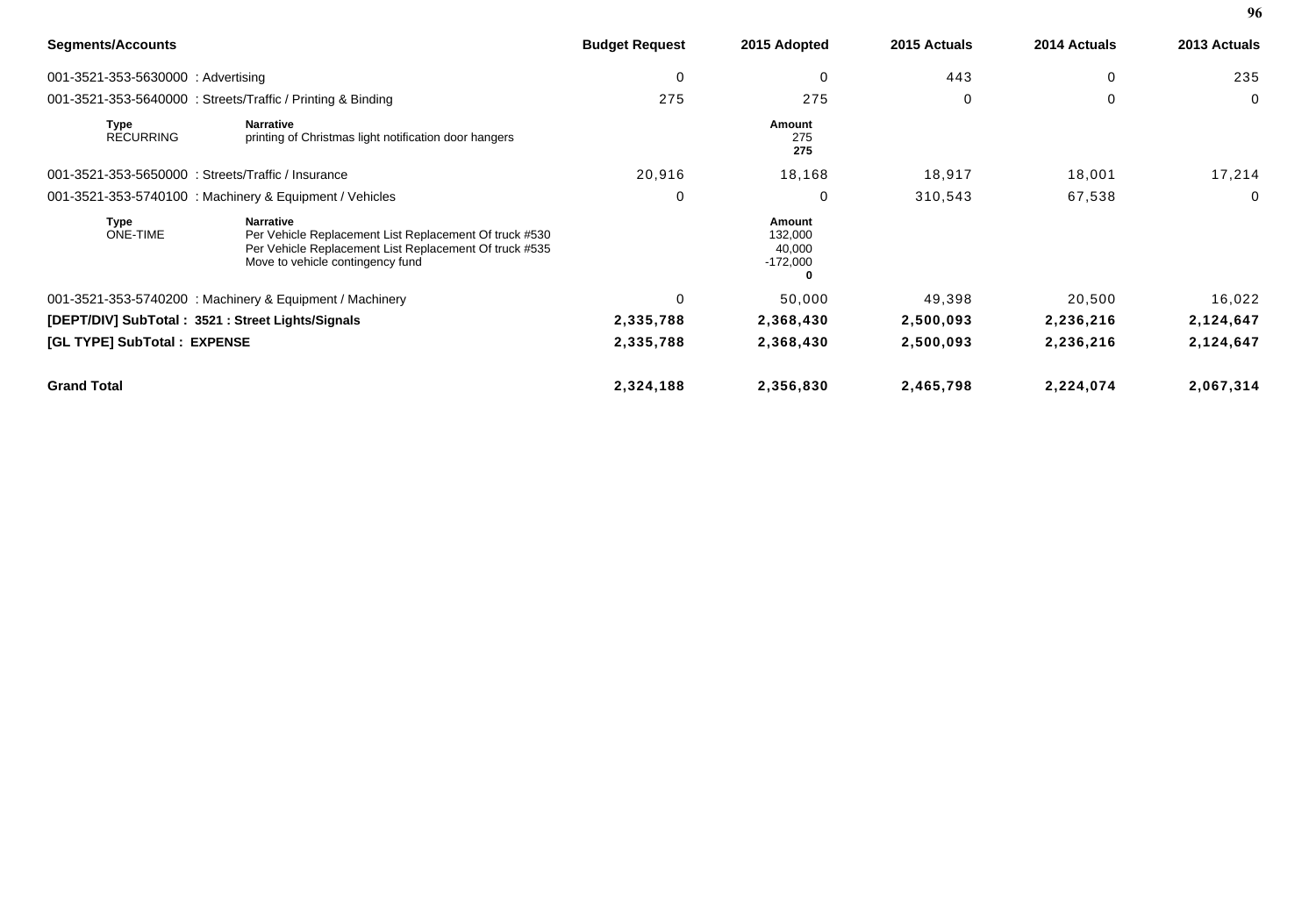### **The City of Frederick Working Budget Report 2016, Working, Details, Adopted Budget** From Account: 001-3522 To Account: 001-3522

| <b>Segments/Accounts</b>                                                 | <b>Budget Request</b> | 2015 Adopted | 2015 Actuals | 2014 Actuals | 2013 Actuals |
|--------------------------------------------------------------------------|-----------------------|--------------|--------------|--------------|--------------|
| [GL TYPE] REVENUE                                                        |                       |              |              |              |              |
| [DEPT/DIV] 3522 : Traffic Lines/Signs                                    |                       |              |              |              |              |
| 001-3522-354-3313200 : Federal / Public Works / Op Indirect              | $\Omega$              | $\Omega$     | $\Omega$     | $\Omega$     | 5,423        |
| 001-3522-354-3400001 : Public Works / Equipmental Rental                 | 100                   | 100          | 54           | 19,345       | 189          |
| 001-3522-354-3400002 : Public Works / Labor                              | 100                   | 100          | 102          | $-164$       | 390          |
| 001-3522-354-3400003 : Public Works / Overhead                           | 100                   | 100          | 29           | $-44$        | 104          |
| 001-3522-354-3690001 : Miscellaneous / Other Misc. Receipts              | 50                    | 50           | 2,188        | 100          | 35           |
| 001-3522-354-3930001: Capital Asset Disposition / Sale of Gen. Cap. Asse | 0                     | 0            | $\mathbf{0}$ | 2,520        | 1,710        |
| [DEPT/DIV] SubTotal: 3522: Traffic Lines/Signs                           | $-350$                | $-350$       | $-2,373$     | $-21,757$    | $-7,851$     |
| [GL TYPE] SubTotal: REVENUE                                              | $-350$                | $-350$       | $-2,373$     | $-21,757$    | $-7,851$     |
| [GL TYPE] EXPENSE                                                        |                       |              |              |              |              |
| [DEPT/DIV] 3522 : Traffic Lines/Signs                                    |                       |              |              |              |              |
| 001-3522-354-5121100 : Salaries - Full Time / Productive Time            | 222,626               | 213,137      | 155,109      | 144,213      | 152,479      |
| 001-3522-354-5121200 : Salaries - Full Time / Vacation                   | 0                     | 0            | 13,550       | 14,535       | 14,686       |
| 001-3522-354-5121300 : Salaries - Full Time / Sick                       | 0                     | $\Omega$     | 12,458       | 9,762        | 25,571       |
| 001-3522-354-5121400 : Salaries - Full Time / Holiday                    | $\Omega$              | $\Omega$     | 9,791        | 9,004        | 9,404        |
| 001-3522-354-5121500 : Salaries - Full Time / Other Leave                | 0                     | 0            | 6,641        | 4,952        | 4,192        |
| 001-3522-354-5141200 : Overtime / Standby                                | 0                     | $\Omega$     | 0            | 0            | 31           |
| 001-3522-354-5141300 : Overtime / Premium Overtime                       | 1,000                 | 1,000        | 482          | 481          | 1,333        |
| 001-3522-354-5160000: Streets/Traffic / Salaries - Seasonal              | 7,500                 | 7,500        | 6,655        | 0            | 4,720        |
| 001-3522-354-5170000 : Special Allowance                                 | $\Omega$              | $\Omega$     | $\Omega$     | 6,300        | $\Omega$     |
| 001-3522-354-5210000: Streets/Traffic / Workmen's Compensation           | 35,708                | 34,008       | 34,862       | 32,733       | 23,932       |
| 001-3522-354-5221100 : FICA / Social Security                            | 14,330                | 13,742       | 12,314       | 11,450       | 12,658       |
| 001-3522-354-5221200 : FICA / Medicare                                   | 3,353                 | 3,215        | 2,880        | 2,678        | 2,960        |
| 001-3522-354-5264100 : Health Insurance / Retirees >= 65                 | 15,951                | 11,110       | 14,190       | 11,114       | 8,989        |
| 001-3522-354-5266100 : Health Insurance / CIGNA                          | 16,862                | 9,556        | 15,316       | 11,967       | 21,804       |
| 001-3522-354-5266200 : Health Insurance / CIGNA - Retirees               | 71,162                | 71,145       | 68,075       | 63,503       | 46,717       |
| 001-3522-354-5266300 : Health Insurance / OPEB Payment                   | 40,160                | 18,873       | 18,873       | 23,520       | 23,318       |
| 001-3522-354-5266500 : OPEB Retirement Health Savings Plan               | 0                     | 0            | 2,500        | 1,250        | 0            |
| 001-3522-354-5267200 : Health Insurance / Aetna Dental -Emp              | 0                     | 0            | $\Omega$     | 0            | 22           |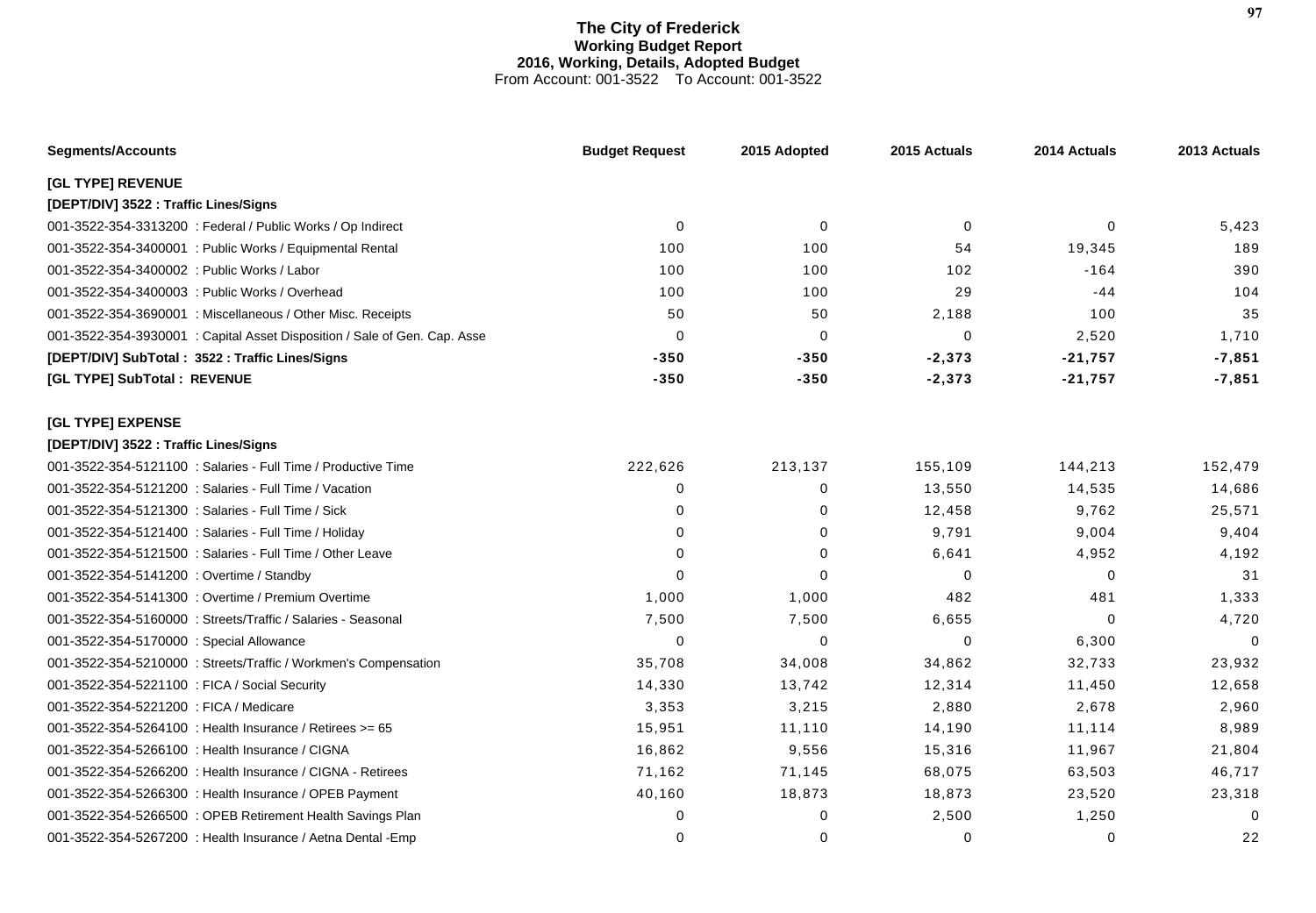| <b>Segments/Accounts</b>                                                                                                                 |                                                                                                                                                                                                                                                                                                                                                                                                                                                              | <b>Budget Request</b> | 2015 Adopted                                                  | 2015 Actuals | 2014 Actuals | 2013 Actuals |
|------------------------------------------------------------------------------------------------------------------------------------------|--------------------------------------------------------------------------------------------------------------------------------------------------------------------------------------------------------------------------------------------------------------------------------------------------------------------------------------------------------------------------------------------------------------------------------------------------------------|-----------------------|---------------------------------------------------------------|--------------|--------------|--------------|
| 001-3522-354-5267900 : Vision - Emp                                                                                                      |                                                                                                                                                                                                                                                                                                                                                                                                                                                              | 0                     | $\mathbf 0$                                                   | 0            | 0            | 9            |
|                                                                                                                                          | 001-3522-354-5268100 : Health Insurance / Disability                                                                                                                                                                                                                                                                                                                                                                                                         | 739                   | 562                                                           | 422          | 372          | 418          |
| 001-3522-354-5269100 : Health Insurance / Life                                                                                           |                                                                                                                                                                                                                                                                                                                                                                                                                                                              | 729                   | 588                                                           | 586          | 564          | 581          |
|                                                                                                                                          | 001-3522-354-5270000 : Streets/Traffic / Unemployment                                                                                                                                                                                                                                                                                                                                                                                                        | 0                     | 0                                                             | 0            | 0            | 736          |
|                                                                                                                                          | 001-3522-354-5282500 : Retirement / 25 Year Plan                                                                                                                                                                                                                                                                                                                                                                                                             | 63,840                | 65,814                                                        | 65,814       | 69,243       | 45,764       |
|                                                                                                                                          | 001-3522-354-5283000 : Retirement / 30 Year Plan                                                                                                                                                                                                                                                                                                                                                                                                             | 9,342                 | 9,870                                                         | 9,870        | 15,512       | 15,091       |
|                                                                                                                                          | 001-3522-354-5310100 : Supplies / General Supplies                                                                                                                                                                                                                                                                                                                                                                                                           | 177,100               | 183,660                                                       | 146,311      | 108,511      | 111,604      |
| Type<br><b>RECURRING</b>                                                                                                                 | <b>Narrative</b><br>500 NEW SIGNS TO INCREASE FEDERAL COMPLIANCE WITH NEW REGULATION.<br>COST OF SIGN VARIES FROM \$42 - \$160 DEPENDING ON Material, Type And Size Of                                                                                                                                                                                                                                                                                       |                       | Amount<br>30,000                                              |              |              |              |
| <b>RECURRING</b>                                                                                                                         | Sign.<br>Sign Material- Repair And Maintenance, Of existing: Total Street Sign Inventory Is 30,000+.<br>Cost To Replace Depends On Type, Size And Materials.                                                                                                                                                                                                                                                                                                 |                       | 23,000                                                        |              |              |              |
| <b>RECURRING</b><br><b>RECURRING</b>                                                                                                     | Pavement Marking Materials (Thermoplastic/ Paint)<br>Vehicle Maint. / Repair: 5 Work Trucks; 2 paint Machines; 2 Thermoplastic Machines And 1<br>Line grinder                                                                                                                                                                                                                                                                                                |                       | 45,000<br>8,000                                               |              |              |              |
| <b>RECURRING</b><br><b>RECURRING</b><br><b>RECURRING</b><br><b>RECURRING</b><br><b>RECURRING</b><br><b>RECURRING</b><br><b>RECURRING</b> | Small Equip./ Tools Emergency Barricades, Cones ETC.<br>General Office Supplies-Printer Inc, Paper, Notebooks, Fax Tonner, Pens ETC.<br>Replace In Street Signs<br>Replace Traffic Barriers (Type 3 Barricades And Flex Post)<br>In-house Wayfinding Repairs<br>Bike Lanes Repair Required By State Grant<br>Additional Requests By Traffic Engineer For Sign And Pavement Markings, Changes At<br>Intersections ETC. - Citizen Driven Requests And Concerns |                       | 3,000<br>2,500<br>3,600<br>1,000<br>18,000<br>1,500<br>30,000 |              |              |              |
| <b>RECURRING</b><br>ONE-TIME                                                                                                             | Re-stripping of 2 city parks parking lots<br>New and unknown shared path signs and stripping<br><b>Bicycle Friendly Community signs</b>                                                                                                                                                                                                                                                                                                                      |                       | 8,000<br>2,500<br>1,000<br>177,100                            |              |              |              |
|                                                                                                                                          | 001-3522-354-5310300: Supplies / Clothing/Uniforms                                                                                                                                                                                                                                                                                                                                                                                                           | 2,250                 | 1,950                                                         | 1,216        | 1,125        | 1,707        |
| Type<br><b>RECURRING</b><br><b>RECURRING</b>                                                                                             | <b>Narrative</b><br>Uniforms For 6 Employee's - \$250 X 6<br>Safety Toe Shoes For 6 Employee's - 125 X 6                                                                                                                                                                                                                                                                                                                                                     |                       | Amount<br>1,500<br>750<br>2,250                               |              |              |              |
| 001-3522-354-5330100 : Energy / Fuel & Oil                                                                                               |                                                                                                                                                                                                                                                                                                                                                                                                                                                              | 9,500                 | 9,500                                                         | 6,294        | 5,976        | 8,889        |
| Type<br><b>RECURRING</b>                                                                                                                 | <b>Narrative</b><br>5 Vehicles; 2 Paint Machines; 2 Thermoplastic Machines And 1 Line Grinder                                                                                                                                                                                                                                                                                                                                                                |                       | Amount<br>9,500<br>9,500                                      |              |              |              |
|                                                                                                                                          | 001-3522-354-5410000 : Streets/Traffic / Professional Services                                                                                                                                                                                                                                                                                                                                                                                               | 1,545                 | 1,545                                                         | 213          | 646          | 705          |
| Type<br><b>RECURRING</b><br>ONE-TIME<br>ONE-TIME                                                                                         | <b>Narrative</b><br>Pre Employment Testing/ 3 CDL Drivers/ Random Dug And Alcohol Testing (6 Employees)<br>Stripping of new trucks<br>Move to vehicle contingency<br>Installation of city radio in new trucks<br>Move to vehicle contingency                                                                                                                                                                                                                 |                       | Amount<br>1,545<br>900<br>$-900$<br>850<br>$-850$<br>1,545    |              |              |              |
|                                                                                                                                          | 001-3522-354-5510100: Cleaning Services / Disposal Fees                                                                                                                                                                                                                                                                                                                                                                                                      | 2,000                 | 2,000                                                         | 0            | 0            | 462          |
| Type                                                                                                                                     | <b>Narrative</b>                                                                                                                                                                                                                                                                                                                                                                                                                                             |                       | Amount                                                        |              |              |              |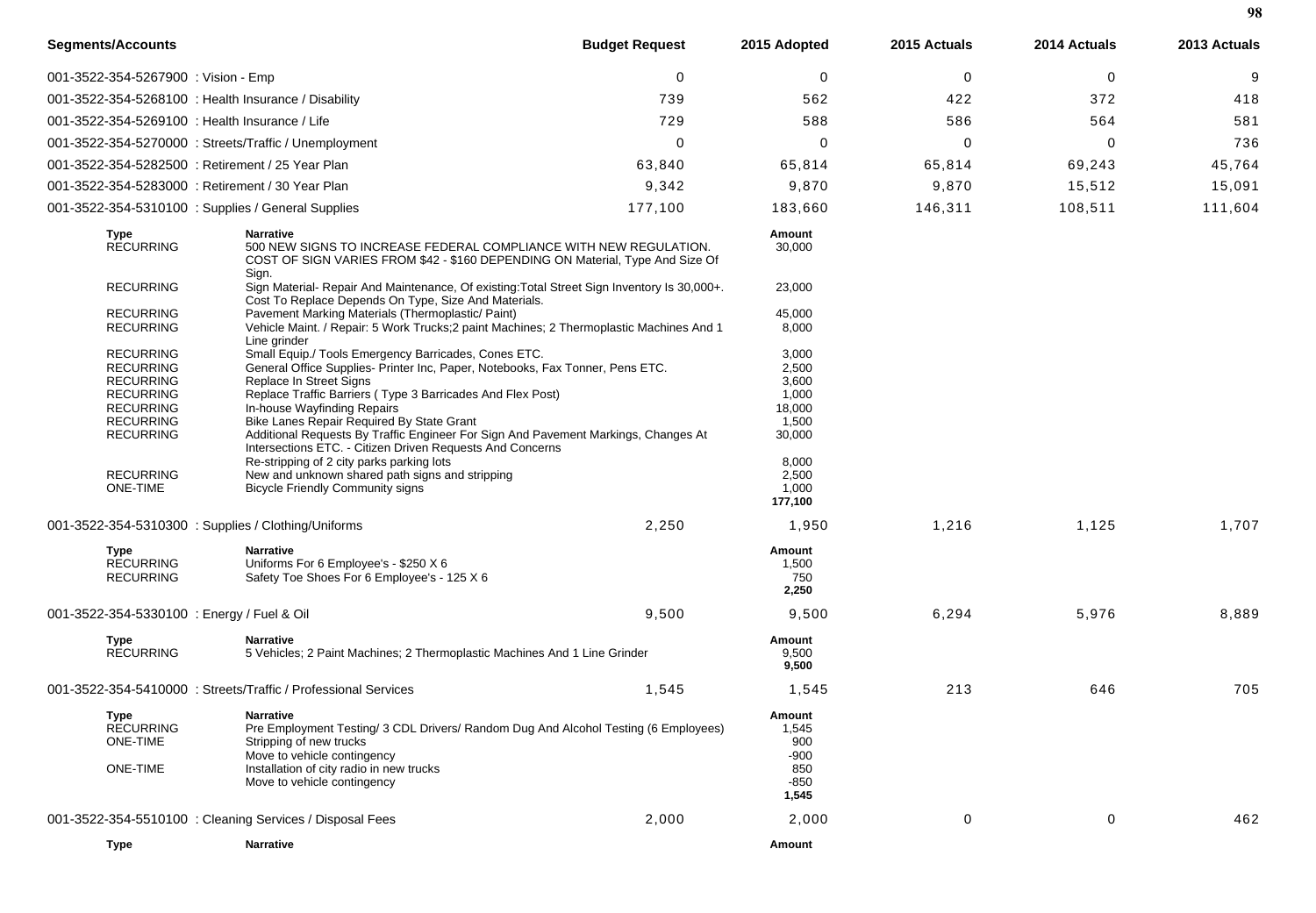| <b>Segments/Accounts</b>                                         |                                                                                                                                                                                                                                               | <b>Budget Request</b> | 2015 Adopted                                                                  | 2015 Actuals | 2014 Actuals | 2013 Actuals |
|------------------------------------------------------------------|-----------------------------------------------------------------------------------------------------------------------------------------------------------------------------------------------------------------------------------------------|-----------------------|-------------------------------------------------------------------------------|--------------|--------------|--------------|
| <b>RECURRING</b>                                                 | Disposal Of Waste Paint - Must Be Disposed Of In An Environmentally Friendly Manner<br>(EPA Standard).                                                                                                                                        |                       | 2,000                                                                         |              |              |              |
|                                                                  |                                                                                                                                                                                                                                               |                       | 2,000                                                                         |              |              |              |
|                                                                  | 001-3522-354-5520100: Repair and Maint. Service / General Repair/Maint.                                                                                                                                                                       | 215,000               | 45,000                                                                        | 36,674       | 4,224        | 255          |
| Type<br><b>RECURRING</b>                                         | <b>Narrative</b><br>Outside Repairs Of Trucks And Equipment: 5 Service Trucks, 2 Paint Machines, 2<br>Thermoplastic Machines And 1 Line Grinder                                                                                               |                       | Amount<br>5,000                                                               |              |              |              |
| <b>RECURRING</b><br><b>RECURRING</b>                             | Outsourced Wayfinding Sign repairs<br>Painting of long-lines                                                                                                                                                                                  |                       | 40,000<br>170,000<br>215,000                                                  |              |              |              |
|                                                                  | 001-3522-354-5520200: Repair and Maint. Service / Maintenance Contracts                                                                                                                                                                       | 425                   | 325                                                                           | 0            | 345          | 0            |
| Type<br><b>RECURRING</b>                                         | <b>Narrative</b><br><b>AED Maintance Contract</b>                                                                                                                                                                                             |                       | Amount<br>425<br>425                                                          |              |              |              |
| 001-3522-354-5570000: Streets/Traffic / Licenses/Permits         |                                                                                                                                                                                                                                               | 3,100                 | 2,000                                                                         | 0            | 0            | 0            |
| <b>Type</b><br>ONE-TIME                                          | <b>Narrative</b><br>Tags For Replacement Of Trucks<br>move to vehicle contingency<br>Licenses for GIS tracking program                                                                                                                        |                       | Amount<br>200<br>$-200$<br>2,100                                              |              |              |              |
| <b>RECURRING</b>                                                 | License For CAD Track                                                                                                                                                                                                                         |                       | 1,000<br>3,100                                                                |              |              |              |
| 001-3522-354-5610100 : Communications / Telephone                |                                                                                                                                                                                                                                               | 5,200                 | 5,200                                                                         | 2,961        | 2,212        | 2,408        |
| Type<br><b>RECURRING</b><br><b>RECURRING</b><br><b>RECURRING</b> | <b>Narrative</b><br>2 Desk Phone And Fax Machine<br>1- Smart Phone<br>4 Wireless Cards - For Laptops Used In The Field                                                                                                                        |                       | Amount<br>1,000<br>1,200<br>3,000<br>5,200                                    |              |              |              |
| 001-3522-354-5610200 : Postage                                   |                                                                                                                                                                                                                                               | 100                   | 100                                                                           | $\mathbf 0$  | $\mathbf 0$  | 0            |
| Type<br><b>RECURRING</b>                                         | <b>Narrative</b><br>To Ship Equipment For Repair And Testing                                                                                                                                                                                  |                       | Amount<br>100<br>100                                                          |              |              |              |
| 001-3522-354-5621100 : Travel / Dues/Registration Fees           |                                                                                                                                                                                                                                               | 2,000                 | 2,000                                                                         | 0            | 1,000        | 0            |
| Type<br><b>RECURRING</b>                                         | Narrative<br>Seminars And Training On New CAD And GIS Programs                                                                                                                                                                                |                       | Amount<br>2,000<br>2,000                                                      |              |              |              |
| 001-3522-354-5630000: Advertising                                |                                                                                                                                                                                                                                               | 0                     | 0                                                                             | 0            | 0            | 257          |
| 001-3522-354-5650000 : Streets/Traffic / Insurance               |                                                                                                                                                                                                                                               | 8,545                 | 7,398                                                                         | 7,734        | 7,371        | 7,203        |
|                                                                  | 001-3522-354-5740100 : Machinery & Equipment / Vehicles                                                                                                                                                                                       | 0                     | $\Omega$                                                                      | 0            | 29,930       | $\mathbf{0}$ |
| Type<br><b>ONE-TIME</b><br>ONE-TIME<br>ONE-TIME                  | <b>Narrative</b><br>Per Vehicle Replacement List Replacement Of Vehicle 551<br>Per Vehicle Replacement List Replacement Of Vehicle 550<br>Thermoplastic pumper truck<br>Remove thermoplastic pumper truck<br>Move to vehicle contingency fund |                       | Amount<br>90,000<br>40,000<br>450,000<br>$-450,000$<br>$-130,000$<br>$\bf{0}$ |              |              |              |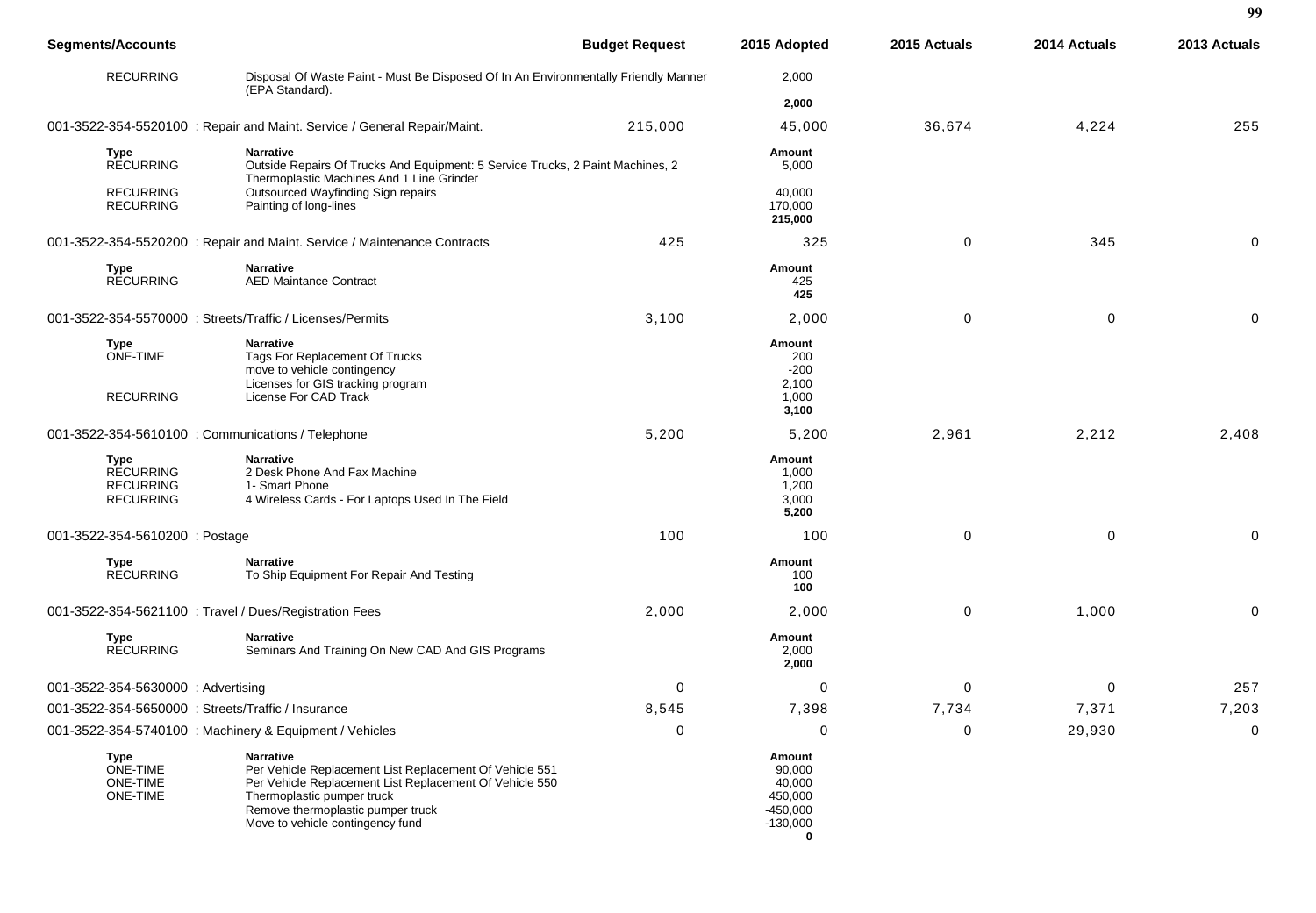| <b>Segments/Accounts</b>                                 | <b>Budget Request</b> | 2015 Adopted | 2015 Actuals | 2014 Actuals | 2013 Actuals |
|----------------------------------------------------------|-----------------------|--------------|--------------|--------------|--------------|
| 001-3522-354-5740200 : Machinery & Equipment / Machinery |                       | 14.000       | 18,998       | 20.898       | 25,264       |
| [DEPT/DIV] SubTotal: 3522 : Traffic Lines/Signs          | 930.067               | 734.798      | 670.789      | 615,391      | 574,169      |
| [GL TYPE] SubTotal: EXPENSE                              | 930.067               | 734.798      | 670.789      | 615.391      | 574,169      |
| <b>Grand Total</b>                                       | 929,717               | 734.448      | 668,416      | 593.634      | 566,318      |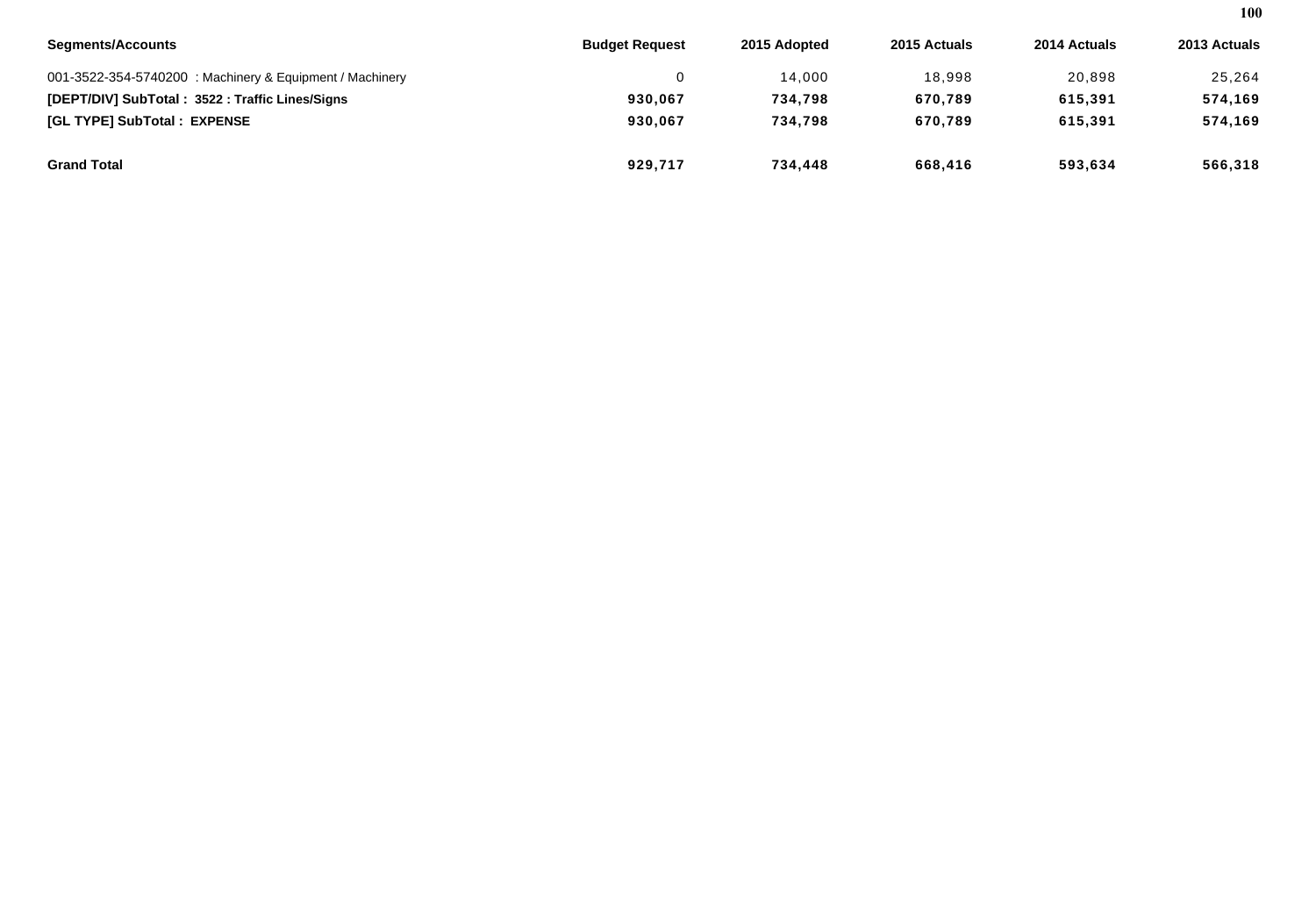# **The City of Frederick Working Budget Report 2016, Working, Details, Adopted Budget** From Account: 001-3721 To Account: 001-3721

| <b>Segments/Accounts</b>                          | <b>Budget Request</b> | 2015 Adopted | 2015 Actuals | 2014 Actuals | 2013 Actuals |
|---------------------------------------------------|-----------------------|--------------|--------------|--------------|--------------|
| [GL TYPE] EXPENSE                                 |                       |              |              |              |              |
| [DEPT/DIV] 3721 : Bus Maintenance                 |                       |              |              |              |              |
| 001-3721-372-5269100: Health Insurance / Life     | 266                   | 213          | 213          | 213          | 311          |
| 001-3721-372-5282500 : Retirement / 25 Year Plan  | 11,800                | 12.206       | 12,206       | 23.081       | 22,882       |
| 001-3721-372-5283000 : Retirement / 30 Year Plan  | 0                     | 0            | 0            | 7,051        | 6,859        |
| 001-3721-372-5650000 : Transportation / Insurance | 146                   | 128          | 128          | 122          | 115          |
| [DEPT/DIV] SubTotal: 3721 : Bus Maintenance       | 12,212                | 12,547       | 12,547       | 30,467       | 30,167       |
| [GL TYPE] SubTotal: EXPENSE                       | 12.212                | 12,547       | 12,547       | 30,467       | 30,167       |
| <b>Grand Total</b>                                | 12,212                | 12,547       | 12,547       | 30,467       | 30,167       |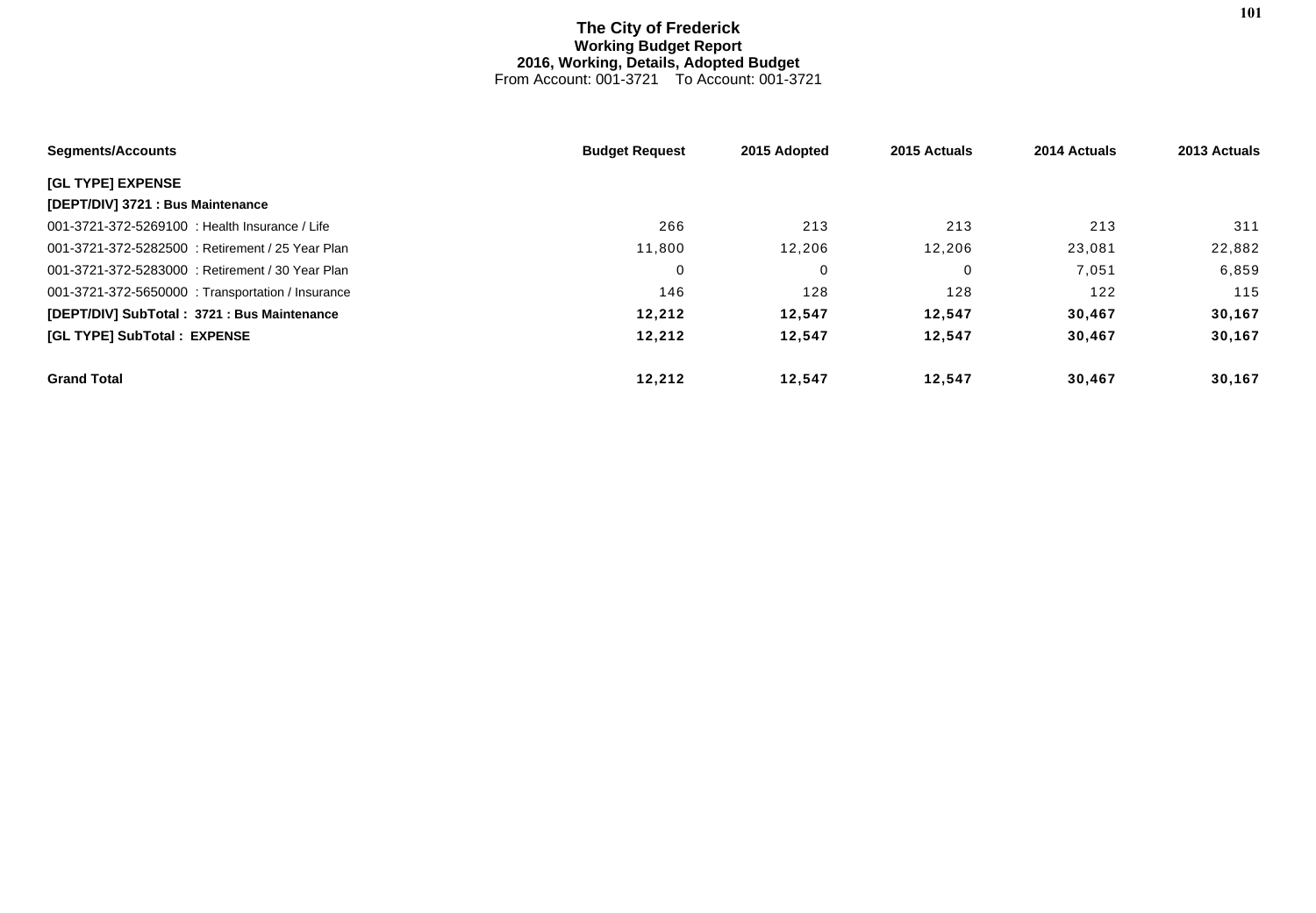# **The City of Frederick Working Budget Report 2016, Working, Details, Adopted Budget** From Account: 001-4111 To Account: 001-4111

| <b>Segments/Accounts</b>                      |                                                                           | <b>Budget Request</b> | 2015 Adopted               | 2015 Actuals | 2014 Actuals | 2013 Actuals |
|-----------------------------------------------|---------------------------------------------------------------------------|-----------------------|----------------------------|--------------|--------------|--------------|
| [GL TYPE] REVENUE                             |                                                                           |                       |                            |              |              |              |
| [DEPT/DIV] 4111 : Grounds Maintenance         |                                                                           |                       |                            |              |              |              |
|                                               | 001-4111-000-3930001: Capital Asset Disposition / Sale of Gen. Cap. Asse  | 0                     | 0                          | 0            | 22,943       | 1,080        |
|                                               | 001-4111-000-3930002 : Capital Asset Disposition / Insurance Reimbursemen | 0                     | 0                          | 1,237        | 9,625        |              |
|                                               | 001-4111-511-3315200 : Federal / Recreation / Op Indirect                 | 0                     | 0                          | 0            | 0            | 76,758       |
|                                               | 001-4111-511-3345102 : State of Maryland / Other State Grants             | 83,000                | 0                          | 0            | 26,975       | 35,000       |
| <b>Type</b><br><b>ONE-TIME</b>                | <b>Narrative</b><br>Grant for kiosk at Memorial Park                      |                       | Amount<br>83,000<br>83,000 |              |              |              |
|                                               | 001-4111-511-3400001 : Public Works / Equipmental Rental                  | 2,600                 | 65,002                     | 2,824        | 25,648       | 30,240       |
| 001-4111-511-3400002 : Public Works / Labor   |                                                                           | 9,520                 | 7,271                      | 8,623        | 8,177        | 29,647       |
|                                               | 001-4111-511-3400003: Public Works / Overhead                             | 1,230                 | 1,181                      | 576          | 294          | 172          |
|                                               | 001-4111-511-3630001 : Donations/Contributions / Donations                | 0                     | $\Omega$                   | 2,113        | 15,000       | 48,653       |
|                                               | 001-4111-511-3690001 : Miscellaneous / Other Misc. Receipts               | 0                     | $\Omega$                   | 5,317        | 4,488        | 10,147       |
|                                               | [DEPT/DIV] SubTotal: 4111: Grounds Maintenance                            | $-96,350$             | $-73,454$                  | $-20,690$    | $-113,150$   | $-231,697$   |
| [GL TYPE] SubTotal: REVENUE                   |                                                                           | $-96,350$             | $-73,454$                  | $-20,690$    | $-113,150$   | $-231,697$   |
| [GL TYPE] EXPENSE                             |                                                                           |                       |                            |              |              |              |
| [DEPT/DIV] 4111 : Grounds Maintenance         |                                                                           |                       |                            |              |              |              |
|                                               | 001-4111-511-5121100 : Salaries - Full Time / Productive Time             | 1,143,492             | 1,129,559                  | 843,232      | 807,831      | 824,529      |
|                                               | 001-4111-511-5121200 : Salaries - Full Time / Vacation                    | 0                     | $\Omega$                   | 105,562      | 90,902       | 80,792       |
|                                               | 001-4111-511-5121300 : Salaries - Full Time / Sick                        | 0                     | $\Omega$                   | 43,581       | 23,175       | 44,072       |
|                                               | 001-4111-511-5121400 : Salaries - Full Time / Holiday                     | $\Omega$              | $\Omega$                   | 51,495       | 48,929       | 48,792       |
|                                               | 001-4111-511-5121500 : Salaries - Full Time / Other Leave                 | 0                     | $\Omega$                   | 13,358       | 15,406       | 17,120       |
| 001-4111-511-5141200 : Overtime / Standby     |                                                                           | 800                   | 800                        | 780          | 221          | 683          |
|                                               | 001-4111-511-5141300 : Overtime / Premium Overtime                        | 41,400                | 41,400                     | 36,426       | 27,052       | 27,117       |
|                                               | 001-4111-511-5160000 : Parks / Salaries - Seasonal                        | 5,280                 | 5,280                      | 5,280        | 1,890        | 3,856        |
| 001-4111-511-5170000 : Special Allowance      |                                                                           | 0                     | 0                          | 0            | 37,500       | $\mathbf 0$  |
|                                               | 001-4111-511-5210000 : Parks / Workmen's Compensation                     | 38,560                | 36,965                     | 37,891       | 35,579       | 26,012       |
| 001-4111-511-5221100 : FICA / Social Security |                                                                           | 73,840                | 72,978                     | 62,846       | 60,422       | 59,891       |
| 001-4111-511-5221200 : FICA / Medicare        |                                                                           | 17,460                | 17,066                     | 14,698       | 14,131       | 14,007       |
|                                               | 001-4111-511-5264100 : Health Insurance / Retirees $>= 65$                | 48,181                | 46,050                     | 43,222       | 40,237       | 41,259       |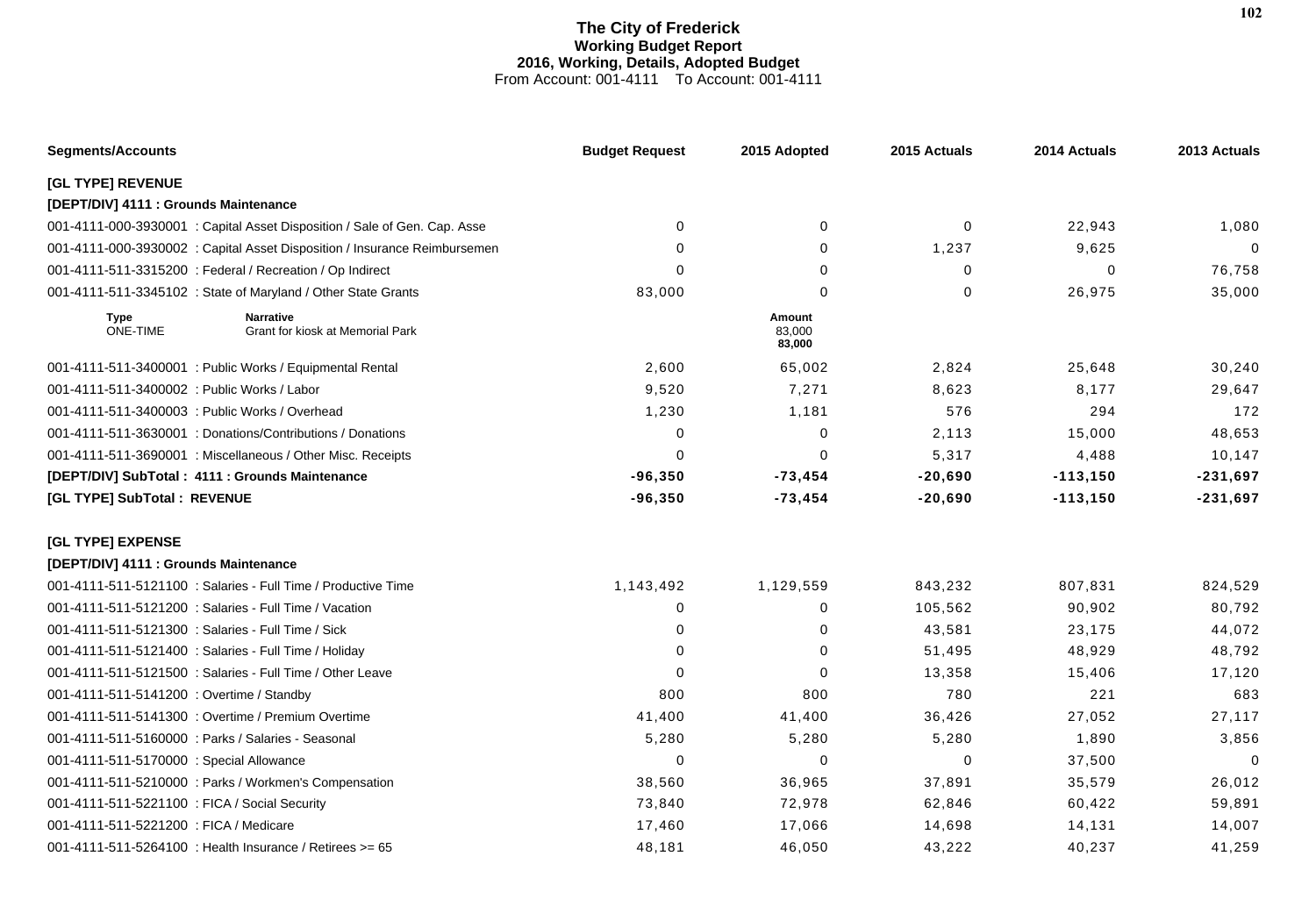| <b>Segments/Accounts</b>                                                                                                                                                                                                                                                                                                                                                                                                                                                               |                                                                                                                                                                                                                                                                                                                                                                                                                                                                                                                                                                                                                                                                                                                                                                                                                                                                                  | <b>Budget Request</b> | 2015 Adopted                                                                                                                                                                                                                                                                                                        | 2015 Actuals | 2014 Actuals | 2013 Actuals |
|----------------------------------------------------------------------------------------------------------------------------------------------------------------------------------------------------------------------------------------------------------------------------------------------------------------------------------------------------------------------------------------------------------------------------------------------------------------------------------------|----------------------------------------------------------------------------------------------------------------------------------------------------------------------------------------------------------------------------------------------------------------------------------------------------------------------------------------------------------------------------------------------------------------------------------------------------------------------------------------------------------------------------------------------------------------------------------------------------------------------------------------------------------------------------------------------------------------------------------------------------------------------------------------------------------------------------------------------------------------------------------|-----------------------|---------------------------------------------------------------------------------------------------------------------------------------------------------------------------------------------------------------------------------------------------------------------------------------------------------------------|--------------|--------------|--------------|
|                                                                                                                                                                                                                                                                                                                                                                                                                                                                                        | 001-4111-511-5266100 : Health Insurance / CIGNA                                                                                                                                                                                                                                                                                                                                                                                                                                                                                                                                                                                                                                                                                                                                                                                                                                  | 278,336               | 256,488                                                                                                                                                                                                                                                                                                             | 253,774      | 244,093      | 223,224      |
|                                                                                                                                                                                                                                                                                                                                                                                                                                                                                        | 001-4111-511-5266200 : Health Insurance / CIGNA - Retirees                                                                                                                                                                                                                                                                                                                                                                                                                                                                                                                                                                                                                                                                                                                                                                                                                       | 151,469               | 134,868                                                                                                                                                                                                                                                                                                             | 142,802      | 123,082      | 129,650      |
|                                                                                                                                                                                                                                                                                                                                                                                                                                                                                        | 001-4111-511-5266300 : Health Insurance / OPEB Payment                                                                                                                                                                                                                                                                                                                                                                                                                                                                                                                                                                                                                                                                                                                                                                                                                           | 156,815               | 143,791                                                                                                                                                                                                                                                                                                             | 143,791      | 149,260      | 156,950      |
|                                                                                                                                                                                                                                                                                                                                                                                                                                                                                        | 001-4111-511-5266500 : OPEB Retirement Health Savings Plan                                                                                                                                                                                                                                                                                                                                                                                                                                                                                                                                                                                                                                                                                                                                                                                                                       | 0                     | 0                                                                                                                                                                                                                                                                                                                   | 3,125        | 417          | 0            |
|                                                                                                                                                                                                                                                                                                                                                                                                                                                                                        | 001-4111-511-5267200 : Health Insurance / Aetna Dental -Emp                                                                                                                                                                                                                                                                                                                                                                                                                                                                                                                                                                                                                                                                                                                                                                                                                      | 0                     | 0                                                                                                                                                                                                                                                                                                                   | -3           | -2           | -6           |
|                                                                                                                                                                                                                                                                                                                                                                                                                                                                                        |                                                                                                                                                                                                                                                                                                                                                                                                                                                                                                                                                                                                                                                                                                                                                                                                                                                                                  |                       |                                                                                                                                                                                                                                                                                                                     |              |              |              |
| 001-4111-511-5267900 : Vision - Emp                                                                                                                                                                                                                                                                                                                                                                                                                                                    |                                                                                                                                                                                                                                                                                                                                                                                                                                                                                                                                                                                                                                                                                                                                                                                                                                                                                  | $\Omega$              | $\Omega$                                                                                                                                                                                                                                                                                                            | 2            | 0            | $\sqrt{5}$   |
|                                                                                                                                                                                                                                                                                                                                                                                                                                                                                        | 001-4111-511-5268100 : Health Insurance / Disability                                                                                                                                                                                                                                                                                                                                                                                                                                                                                                                                                                                                                                                                                                                                                                                                                             | 3,900                 | 2,910                                                                                                                                                                                                                                                                                                               | 2,803        | 2,724        | 2,660        |
| 001-4111-511-5269100 : Health Insurance / Life                                                                                                                                                                                                                                                                                                                                                                                                                                         |                                                                                                                                                                                                                                                                                                                                                                                                                                                                                                                                                                                                                                                                                                                                                                                                                                                                                  | 4,138                 | 3,129                                                                                                                                                                                                                                                                                                               | 3,192        | 3,087        | 3,200        |
| 001-4111-511-5270000 : Parks / Unemployment                                                                                                                                                                                                                                                                                                                                                                                                                                            |                                                                                                                                                                                                                                                                                                                                                                                                                                                                                                                                                                                                                                                                                                                                                                                                                                                                                  | 0                     | 0                                                                                                                                                                                                                                                                                                                   | $\mathbf 0$  | 0            | 9,235        |
|                                                                                                                                                                                                                                                                                                                                                                                                                                                                                        | 001-4111-511-5282500 : Retirement / 25 Year Plan                                                                                                                                                                                                                                                                                                                                                                                                                                                                                                                                                                                                                                                                                                                                                                                                                                 | 277,966               | 275,110                                                                                                                                                                                                                                                                                                             | 275,110      | 346,214      | 331,792      |
|                                                                                                                                                                                                                                                                                                                                                                                                                                                                                        | 001-4111-511-5283000 : Retirement / 30 Year Plan                                                                                                                                                                                                                                                                                                                                                                                                                                                                                                                                                                                                                                                                                                                                                                                                                                 | 89,150                | 91,520                                                                                                                                                                                                                                                                                                              | 91,520       | 84,614       | 102,891      |
|                                                                                                                                                                                                                                                                                                                                                                                                                                                                                        | 001-4111-511-5310100 : Supplies / General Supplies                                                                                                                                                                                                                                                                                                                                                                                                                                                                                                                                                                                                                                                                                                                                                                                                                               | 280,980               | 258,130                                                                                                                                                                                                                                                                                                             | 292,493      | 243,254      | 203,807      |
| Type<br><b>RECURRING</b><br><b>RECURRING</b><br><b>RECURRING</b><br><b>RECURRING</b><br><b>ONE-TIME</b><br><b>RECURRING</b><br><b>RECURRING</b><br><b>RECURRING</b><br><b>RECURRING</b><br><b>RECURRING</b><br><b>RECURRING</b><br><b>RECURRING</b><br><b>RECURRING</b><br><b>RECURRING</b><br><b>RECURRING</b><br><b>RECURRING</b><br><b>RECURRING</b><br>ONE-TIME<br><b>RECURRING</b><br><b>ONE-TIME</b><br><b>RECURRING</b><br><b>RECURRING</b><br>ONE-TIME<br>ONE-TIME<br>ONE-TIME | Narrative<br>Safety mulch<br>Small tools<br>Grass seed<br>Vehicle / equipment repairs<br>Construction (kiosk @ Memorial Grounds)<br>Cleaning supplies<br>Landscape mulch<br>Office supplies<br><b>Street trees</b><br>Park trees - replacement<br>Small tools - Art/Hort<br>Landscaping replacement<br>CCUP landscaping - annual flowers, replacements & mulch<br>Diamond mix<br>Reduce diamond mix<br>Top dressing<br>Remove top dressing<br>Mound clay<br>Reduce mound clay<br>Miscellaneous playground equipment repairs<br>Reduce supplies to repair playgrounds<br>Soccer goals<br>Reduce soccer goals<br>Turface<br>McCurdy Field - miscellaneous equipment<br>Dog Waste Products for 20+ dispensers<br><b>Bell Tower roof materials</b><br>Max Kehne Park Pump Station Building Replacement<br>Lucas Village (Sagner) walkways<br>Stonegate Park pavilion roof & plumbing |                       | Amount<br>20,000<br>7,000<br>3,200<br>73,000<br>40,000<br>30,000<br>2,000<br>1,000<br>20,000<br>4,800<br>4,800<br>3,800<br>3,800<br>3,500<br>$-500$<br>5,250<br>$-5,250$<br>1,280<br>$-400$<br>25,000<br>$-10,000$<br>12,000<br>$-5,000$<br>1,200<br>3,500<br>5,000<br>2,000<br>15,000<br>8,000<br>7,000<br>280,980 |              |              |              |
|                                                                                                                                                                                                                                                                                                                                                                                                                                                                                        | 001-4111-511-5310300: Supplies / Clothing/Uniforms                                                                                                                                                                                                                                                                                                                                                                                                                                                                                                                                                                                                                                                                                                                                                                                                                               | 9,600                 | 8,750                                                                                                                                                                                                                                                                                                               | 11,486       | 7,491        | 6,644        |
| 001-4111-511-5330100 : Energy / Fuel & Oil                                                                                                                                                                                                                                                                                                                                                                                                                                             |                                                                                                                                                                                                                                                                                                                                                                                                                                                                                                                                                                                                                                                                                                                                                                                                                                                                                  | 95,000                | 95,000                                                                                                                                                                                                                                                                                                              | 62,696       | 77,616       | 86,567       |
| 001-4111-511-5330200 : Energy / Electricity                                                                                                                                                                                                                                                                                                                                                                                                                                            |                                                                                                                                                                                                                                                                                                                                                                                                                                                                                                                                                                                                                                                                                                                                                                                                                                                                                  | 160,000               | 145,000                                                                                                                                                                                                                                                                                                             | 115,357      | 122,784      | 123,474      |
| 001-4111-511-5330300 : Energy / Natural Gas                                                                                                                                                                                                                                                                                                                                                                                                                                            |                                                                                                                                                                                                                                                                                                                                                                                                                                                                                                                                                                                                                                                                                                                                                                                                                                                                                  | 2,000                 | 1,500                                                                                                                                                                                                                                                                                                               | 1,344        | 1,351        | 1,017        |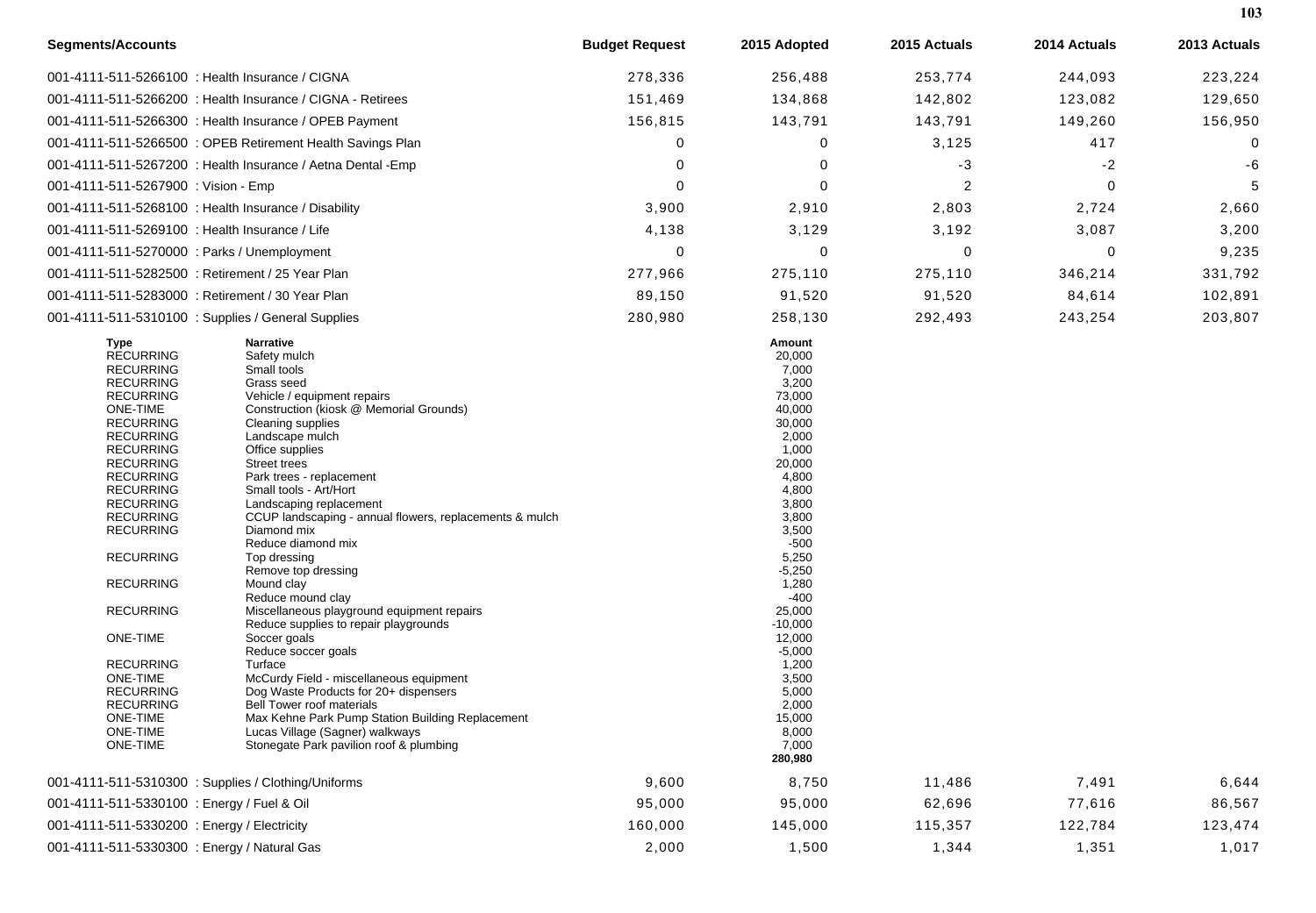| <b>Segments/Accounts</b>                                                                                                                                                                                                                                                          |                                                                                                                                                                                                                                                                                                                                                                                                                                                                                                        | <b>Budget Request</b> | 2015 Adopted                                                                                                                                                                   | 2015 Actuals | 2014 Actuals | 2013 Actuals |
|-----------------------------------------------------------------------------------------------------------------------------------------------------------------------------------------------------------------------------------------------------------------------------------|--------------------------------------------------------------------------------------------------------------------------------------------------------------------------------------------------------------------------------------------------------------------------------------------------------------------------------------------------------------------------------------------------------------------------------------------------------------------------------------------------------|-----------------------|--------------------------------------------------------------------------------------------------------------------------------------------------------------------------------|--------------|--------------|--------------|
| 001-4111-511-5340000 : Parks / Chemicals                                                                                                                                                                                                                                          |                                                                                                                                                                                                                                                                                                                                                                                                                                                                                                        | 12,900                | 10,000                                                                                                                                                                         | 15,829       | 8,905        | 9,070        |
| 001-4111-511-5410000 : Parks / Professional Services                                                                                                                                                                                                                              |                                                                                                                                                                                                                                                                                                                                                                                                                                                                                                        | 27,700                | 12,644                                                                                                                                                                         | 8,842        | 12,885       | 9,499        |
| <b>Type</b><br><b>RECURRING</b><br><b>RECURRING</b><br><b>RECURRING</b><br><b>RECURRING</b><br>ONE-TIME                                                                                                                                                                           | <b>Narrative</b><br>Aquatic Management - Whittier Lake<br><b>DOT Physicals</b><br>Random Drug Tests<br>Work Step Physicals<br>Carroll Creek Suspension Bridge Engineers Report                                                                                                                                                                                                                                                                                                                         |                       | Amount<br>10,000<br>2,000<br>500<br>200<br>15,000<br>27,700                                                                                                                    |              |              |              |
|                                                                                                                                                                                                                                                                                   | 001-4111-511-5510100 : Cleaning Services / Disposal Fees                                                                                                                                                                                                                                                                                                                                                                                                                                               | 6,000                 | 8,000                                                                                                                                                                          | 6,566        | 4,634        | 5,235        |
| 001-4111-511-5510300 : Cleaning Services / Lawn Care                                                                                                                                                                                                                              |                                                                                                                                                                                                                                                                                                                                                                                                                                                                                                        | 21,440                | 5,000                                                                                                                                                                          | 5,845        | 6,657        | 3,479        |
|                                                                                                                                                                                                                                                                                   | 001-4111-511-5520100 : Repair and Maint. Service / General Repair/Maint.                                                                                                                                                                                                                                                                                                                                                                                                                               | 160,500               | 115,000                                                                                                                                                                        | 117,356      | 65,592       | 128,300      |
| Type<br><b>RECURRING</b><br><b>RECURRING</b><br><b>RECURRING</b><br><b>RECURRING</b><br><b>RECURRING</b><br><b>RECURRING</b><br><b>RECURRING</b><br><b>RECURRING</b><br><b>RECURRING</b><br>ONE-TIME<br><b>ONE-TIME</b><br><b>RECURRING</b><br><b>ONE-TIME</b><br><b>ONE-TIME</b> | Narrative<br>Collision / body repair<br>Tires<br><b>Heavy Equipment</b><br><b>Miscellaneous</b><br>Mural maintenance<br>Organic debris - grinding<br>General repair - Art/Hort<br>Miscellaneous fountain repairs at Whittier Lake<br>Miscellaneous playground equipment repairs<br><b>Bell Tower Roof</b><br>Carroll Creek Suspension Bridge Repairs<br>Carroll Creek Fountains (6)<br>(2) Radio Changeovers<br>Move to vehicle contingency<br>(2) new vehicle striping<br>Move to vehicle contingency |                       | Amount<br>2,000<br>10,000<br>15,000<br>30,000<br>5,000<br>10,000<br>20,000<br>2,500<br>20,000<br>3,000<br>35,000<br>8,000<br>1,000<br>$-1,000$<br>1,000<br>$-1,000$<br>160,500 |              |              |              |
|                                                                                                                                                                                                                                                                                   | 001-4111-511-5520200 : Repair and Maint. Service / Maintenance Contracts                                                                                                                                                                                                                                                                                                                                                                                                                               | 13,725                | 14,300                                                                                                                                                                         | 1,984        | 11,993       | 3,869        |
| Type<br><b>RECURRING</b><br><b>RECURRING</b><br><b>RECURRING</b><br><b>RECURRING</b>                                                                                                                                                                                              | <b>Narrative</b><br>Annual AED Maintenance<br>Carroll Creek - irrigation<br>Staley Field House & Harmon Building - pest control<br>Staley Field House, McCurdy, etc. - annual fire extinguisher inspection                                                                                                                                                                                                                                                                                             |                       | Amount<br>425<br>12,000<br>800<br>500<br>13,725                                                                                                                                |              |              |              |
| 001-4111-511-5540100 : Rentals / Land and Buildings                                                                                                                                                                                                                               |                                                                                                                                                                                                                                                                                                                                                                                                                                                                                                        | 2,000                 | 9,000                                                                                                                                                                          | 0            | 9,000        | 9,000        |
| Type<br>ONE-TIME                                                                                                                                                                                                                                                                  | Narrative<br>Bell Tower Roof - crane rental                                                                                                                                                                                                                                                                                                                                                                                                                                                            |                       | Amount<br>2,000<br>2,000                                                                                                                                                       |              |              |              |
|                                                                                                                                                                                                                                                                                   | 001-4111-511-5540200: Rentals / Equipment and Vehicles                                                                                                                                                                                                                                                                                                                                                                                                                                                 | 13,500                | 12,000                                                                                                                                                                         | 5,048        | 6,841        | 7,335        |
| Type<br><b>RECURRING</b><br><b>RECURRING</b>                                                                                                                                                                                                                                      | <b>Narrative</b><br>Miscellaneous rentals<br>Port-O-Pots                                                                                                                                                                                                                                                                                                                                                                                                                                               |                       | Amount<br>3,500<br>10,000<br>13,500                                                                                                                                            |              |              |              |
|                                                                                                                                                                                                                                                                                   | 001-4111-511-5560100: Water/Sewer Service / Water/Sewer Service                                                                                                                                                                                                                                                                                                                                                                                                                                        | 1,000                 | 1,000                                                                                                                                                                          | 727          | 649          | 620          |
|                                                                                                                                                                                                                                                                                   | 001-4111-511-5561100 : Water/Sewer Service / Storm Water Mgmt Service                                                                                                                                                                                                                                                                                                                                                                                                                                  | 1,200                 | 1,200                                                                                                                                                                          | 229          | 767          | 1,266        |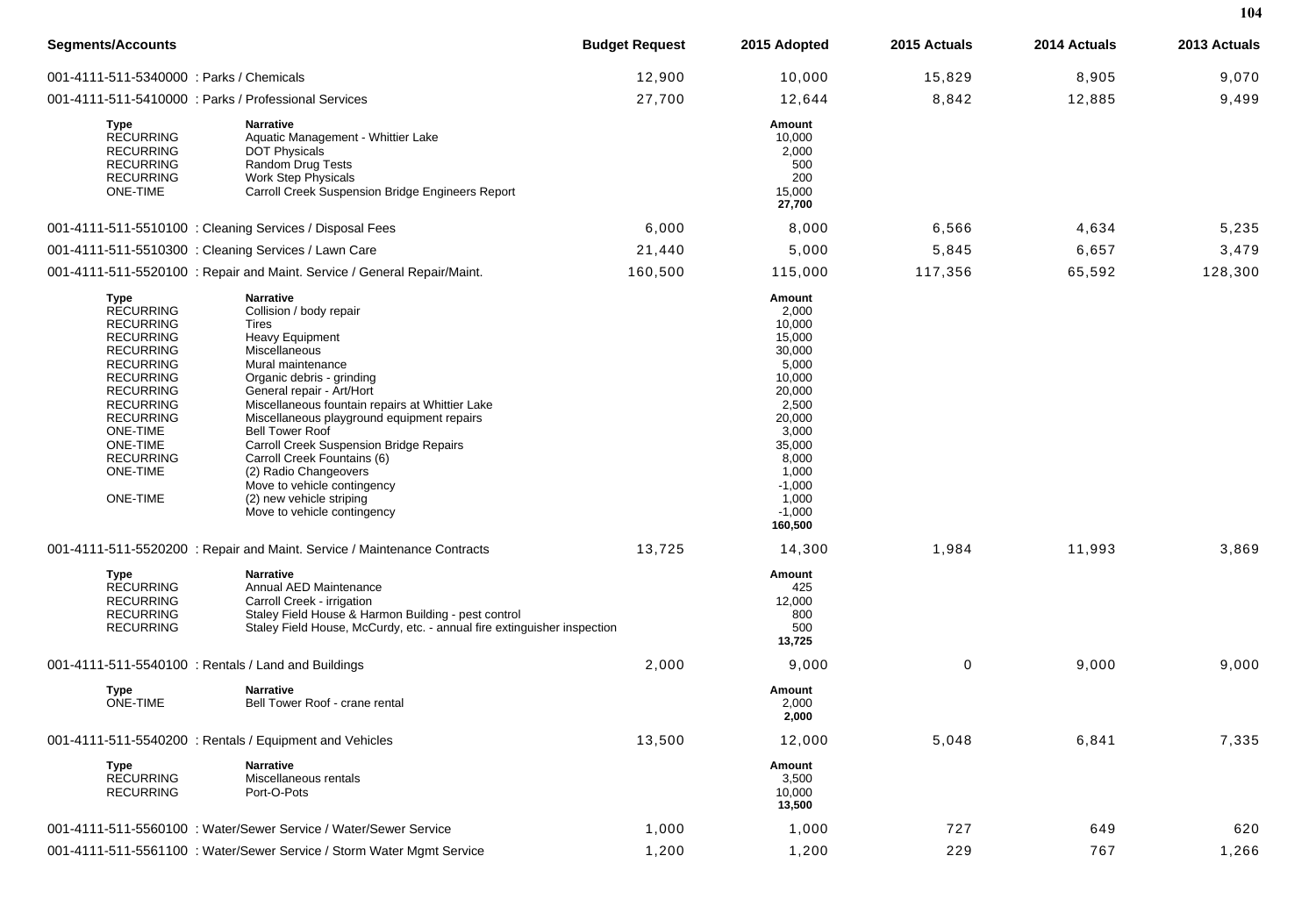| <b>Segments/Accounts</b>                                                                                                                                     |                                                                                                                                                                                                                                                                                                                                                                                                                                                                                              | <b>Budget Request</b> | 2015 Adopted                                                                                                                         | 2015 Actuals | 2014 Actuals | 2013 Actuals |
|--------------------------------------------------------------------------------------------------------------------------------------------------------------|----------------------------------------------------------------------------------------------------------------------------------------------------------------------------------------------------------------------------------------------------------------------------------------------------------------------------------------------------------------------------------------------------------------------------------------------------------------------------------------------|-----------------------|--------------------------------------------------------------------------------------------------------------------------------------|--------------|--------------|--------------|
| 001-4111-511-5562100 : Water/Sewer Service / Solid Waste Benefit Charg                                                                                       |                                                                                                                                                                                                                                                                                                                                                                                                                                                                                              | 1,700                 | 1,700                                                                                                                                | 1,641        | 1,641        | 1,641        |
|                                                                                                                                                              | 001-4111-511-5570000 : Parks / Licenses/Permits                                                                                                                                                                                                                                                                                                                                                                                                                                              | 100                   | 350                                                                                                                                  | 0            | 100          | 100          |
|                                                                                                                                                              | 001-4111-511-5610100 : Communications / Telephone                                                                                                                                                                                                                                                                                                                                                                                                                                            | 6,000                 | 7,000                                                                                                                                | 6,186        | 5,679        | 5,790        |
|                                                                                                                                                              | 001-4111-511-5610200 : Communications / Postage                                                                                                                                                                                                                                                                                                                                                                                                                                              | 50                    | 50                                                                                                                                   | 23           | 28           | 24           |
|                                                                                                                                                              | 001-4111-511-5621100 : Travel / Dues/Registration Fees                                                                                                                                                                                                                                                                                                                                                                                                                                       | 1,100                 | 1,100                                                                                                                                | 883          | 648          | 975          |
| 001-4111-511-5630000: Parks / Advertising                                                                                                                    |                                                                                                                                                                                                                                                                                                                                                                                                                                                                                              | 750                   | 750                                                                                                                                  | 297          | 382          | 636          |
| Type<br><b>RECURRING</b>                                                                                                                                     | <b>Narrative</b><br>advertising for bids                                                                                                                                                                                                                                                                                                                                                                                                                                                     |                       | Amount<br>750<br>750                                                                                                                 |              |              |              |
| 001-4111-511-5650000 : Parks / Insurance                                                                                                                     |                                                                                                                                                                                                                                                                                                                                                                                                                                                                                              | 99,476                | 92,100                                                                                                                               | 89,353       | 90,220       | 66,386       |
|                                                                                                                                                              | 001-4111-511-5730000: Parks / Impvts Other Than Bldgs.                                                                                                                                                                                                                                                                                                                                                                                                                                       | 140,500               | 168,500                                                                                                                              | 338,901      | 178,611      | 34,854       |
| Type<br><b>ONE-TIME</b><br><b>ONE-TIME</b><br><b>ONE-TIME</b><br><b>ONE-TIME</b><br><b>ONE-TIME</b><br><b>ONE-TIME</b><br><b>ONE-TIME</b><br><b>ONE-TIME</b> | <b>Narrative</b><br>City Hall Fountain Reconstruction<br>Remove City Hall Fountain Reconstruction<br>Memorial Grounds Informational Kiosk<br>Park Bathrooms - various fixtures & plumbing repairs<br>Wetherburne Park - tennis court replacement<br>Loats Park - backstop replacement<br>Remove backstop replacement<br>Max Kehne Park - baseball backstop replacement<br>Remove backstop replacement<br>McCurdy Field - PA system replacement<br>Baker Park Bandshell - speaker replacement |                       | Amount<br>98,000<br>$-98,000$<br>30,000<br>3,500<br>84,000<br>6,000<br>$-6,000$<br>12,000<br>$-12,000$<br>15,000<br>8,000<br>140,500 |              |              |              |
|                                                                                                                                                              | 001-4111-511-5740100 : Machinery & Equipment / Vehicles                                                                                                                                                                                                                                                                                                                                                                                                                                      | 0                     | $\mathbf 0$                                                                                                                          | 0            | 283,210      | 38,040       |
| Type<br><b>ONE-TIME</b><br><b>ONE-TIME</b>                                                                                                                   | <b>Narrative</b><br>(2) Pickup trucks - replace #220 & #255<br>Remove 1 pickup truck<br>(1) Trailer - replace gooseneck<br>Move to vehicle contingency fund                                                                                                                                                                                                                                                                                                                                  |                       | Amount<br>94,000<br>$-47,000$<br>8,000<br>$-55,000$<br>$\mathbf 0$                                                                   |              |              |              |
|                                                                                                                                                              | 001-4111-511-5740200 : Machinery & Equipment / Machinery                                                                                                                                                                                                                                                                                                                                                                                                                                     | 13,000                | 20,000                                                                                                                               | 17,663       | 429,736      | 34,643       |
| <b>Type</b><br><b>ONE-TIME</b><br><b>ONE-TIME</b><br>ONE-TIME                                                                                                | <b>Narrative</b><br>(2) Toro Workman Work Carts - replacements<br>Remove work carts<br>(1) Toro Groundmaster Mower - replace 5111<br>Remove mower<br>Memorial Grounds Kiosk Touchscreen                                                                                                                                                                                                                                                                                                      |                       | Amount<br>24,000<br>$-24,000$<br>64,000<br>$-64,000$<br>13,000<br>13,000                                                             |              |              |              |
|                                                                                                                                                              | [DEPT/DIV] SubTotal: 4111: Grounds Maintenance                                                                                                                                                                                                                                                                                                                                                                                                                                               | 3,401,008             | 3,245,988                                                                                                                            | 3,275,236    | 3,727,438    | 2,930,002    |
| [GL TYPE] SubTotal: EXPENSE                                                                                                                                  |                                                                                                                                                                                                                                                                                                                                                                                                                                                                                              | 3,401,008             | 3,245,988                                                                                                                            | 3,275,236    | 3,727,438    | 2,930,002    |
| <b>Grand Total</b>                                                                                                                                           |                                                                                                                                                                                                                                                                                                                                                                                                                                                                                              | 3,304,658             | 3,172,534                                                                                                                            | 3,254,546    | 3,614,288    | 2,698,305    |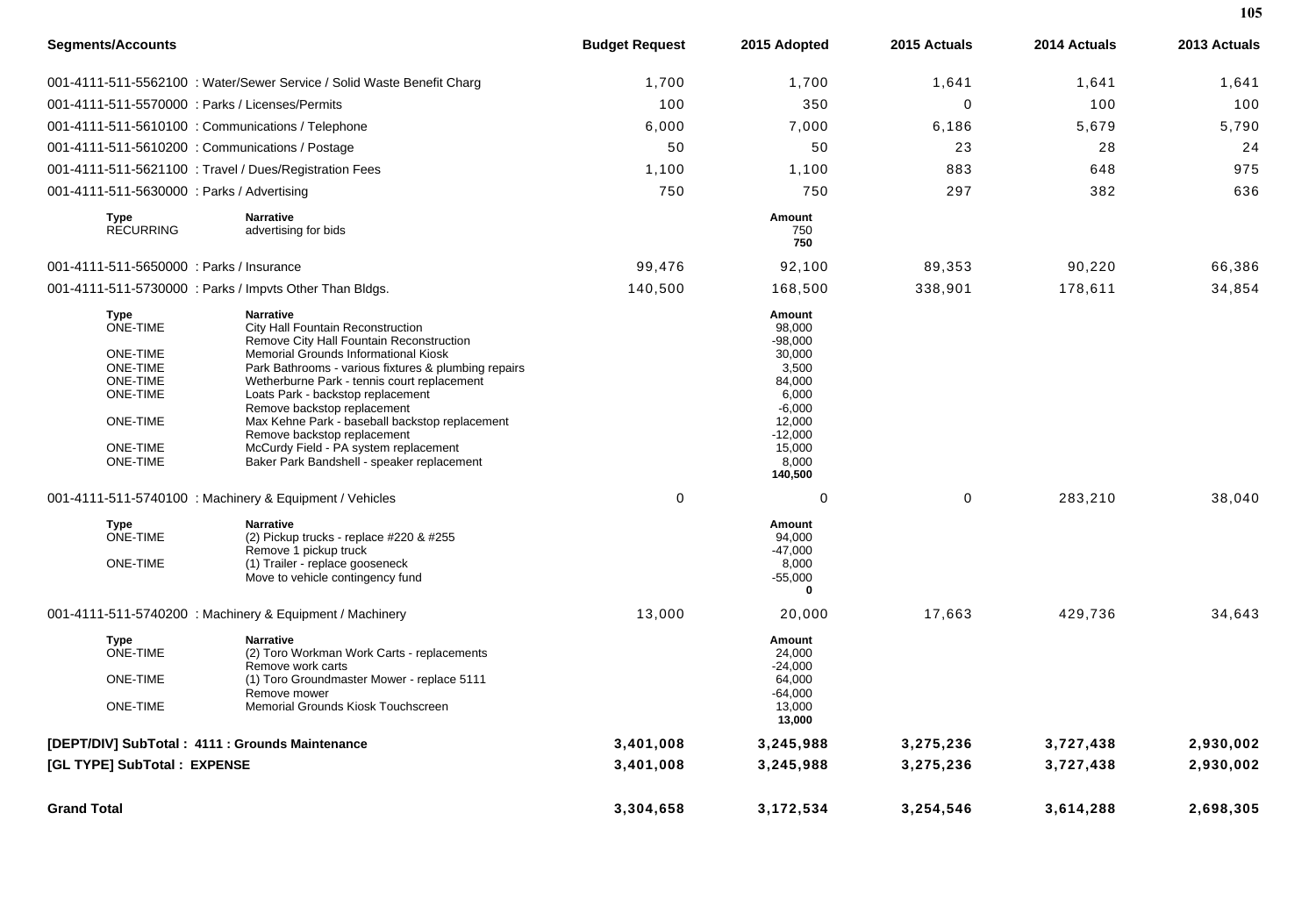# **The City of Frederick Working Budget Report 2016, Working, Details, Adopted Budget** From Account: 001-4112 To Account: 001-4112

| <b>Segments/Accounts</b>                                                             |                                                                                                                                                                                                                                | <b>Budget Request</b> | 2015 Adopted                                                                      | 2015 Actuals | 2014 Actuals | 2013 Actuals |
|--------------------------------------------------------------------------------------|--------------------------------------------------------------------------------------------------------------------------------------------------------------------------------------------------------------------------------|-----------------------|-----------------------------------------------------------------------------------|--------------|--------------|--------------|
| [GL TYPE] REVENUE                                                                    |                                                                                                                                                                                                                                |                       |                                                                                   |              |              |              |
| [DEPT/DIV] 4112 : Harry Grove Stadium                                                |                                                                                                                                                                                                                                |                       |                                                                                   |              |              |              |
| 001-4112-551-3621502 : Rentals / Rents - Grove Stadium                               |                                                                                                                                                                                                                                | 225,450               | 225,450                                                                           | 200,560      | 194,933      | 203,278      |
|                                                                                      | 001-4112-551-3690001 : Miscellaneous / Other Misc. Receipts                                                                                                                                                                    | 0                     | 0                                                                                 | 2,500        | 35           | $\Omega$     |
| [DEPT/DIV] SubTotal: 4112: Harry Grove Stadium                                       |                                                                                                                                                                                                                                | $-225,450$            | $-225,450$                                                                        | $-203,060$   | $-194,968$   | $-203,278$   |
| [GL TYPE] SubTotal: REVENUE                                                          |                                                                                                                                                                                                                                | $-225,450$            | $-225,450$                                                                        | $-203,060$   | $-194,968$   | $-203,278$   |
| [GL TYPE] EXPENSE                                                                    |                                                                                                                                                                                                                                |                       |                                                                                   |              |              |              |
| [DEPT/DIV] 4112 : Harry Grove Stadium                                                |                                                                                                                                                                                                                                |                       |                                                                                   |              |              |              |
| 001-4112-551-5310100 : Supplies / General Supplies                                   |                                                                                                                                                                                                                                | 13,000                | 11,000                                                                            | 18,688       | 17,658       | 9,503        |
| Type<br><b>RECURRING</b><br><b>RECURRING</b>                                         | <b>Narrative</b><br>Light Bulbs/Fixtures; Paint; Ceiling Tiles; Locks/Hardware; Roofing Supplies (caulk)<br>Miscellaneous Parts (Electric, Plumbing, HVAC - Filters)                                                           |                       | Amount<br>8,000<br>5,000<br>13,000                                                |              |              |              |
| 001-4112-551-5330200 : Energy / Electricity                                          |                                                                                                                                                                                                                                | 110,000               | 110,000                                                                           | 93,553       | 82,964       | 92,308       |
| 001-4112-551-5410000 : Parks / Professional Services                                 |                                                                                                                                                                                                                                | $\Omega$              | 0                                                                                 | $\Omega$     | 145          | $\Omega$     |
|                                                                                      | 001-4112-551-5520100 : Repair and Maint. Service / General Repair/Maint.                                                                                                                                                       | 56,500                | 48,500                                                                            | 45,016       | 15,443       | 11,364       |
| Type<br><b>RECURRING</b><br><b>RECURRING</b><br><b>RECURRING</b><br><b>RECURRING</b> | <b>Narrative</b><br>Plumbing; Electrical; HVAC Repair<br>Roof Repair<br>Sprinkler Repair<br>Locks/Security; Doors/Hardware<br>Handicap Lift Repair<br>New Aluminum Counter Shutters (roll up doors)<br>Master plumber services |                       | Amount<br>7,000<br>4,000<br>5,000<br>2,500<br>3,000<br>15,000<br>20,000<br>56,500 |              |              |              |
|                                                                                      | 001-4112-551-5520200 : Repair and Maint. Service / Maintenance Contracts                                                                                                                                                       | 9,478                 | 1,928                                                                             | 1,040        | 160          | 1.700        |
| Type<br><b>RECURRING</b><br><b>RECURRING</b>                                         | Narrative<br>Handicap Lift Maintenance<br>Sprinkler Inspections<br>Backflow preventer inspections<br>Scoreboard & Videoboard Maintenance                                                                                       |                       | Amount<br>1,528<br>400<br>550<br>7,000<br>9,478                                   |              |              |              |
| 001-4112-551-5540200 : Equipment and Vehicles                                        |                                                                                                                                                                                                                                | 5,000                 | 5,000                                                                             | 5,254        | 3,860        | $\mathbf{0}$ |
| <b>Type</b>                                                                          | <b>Narrative</b><br>Lift Rental for Scoreboard and Videoboard<br>Reduce lift rental                                                                                                                                            |                       | Amount<br>10,000<br>$-5,000$<br>5,000                                             |              |              |              |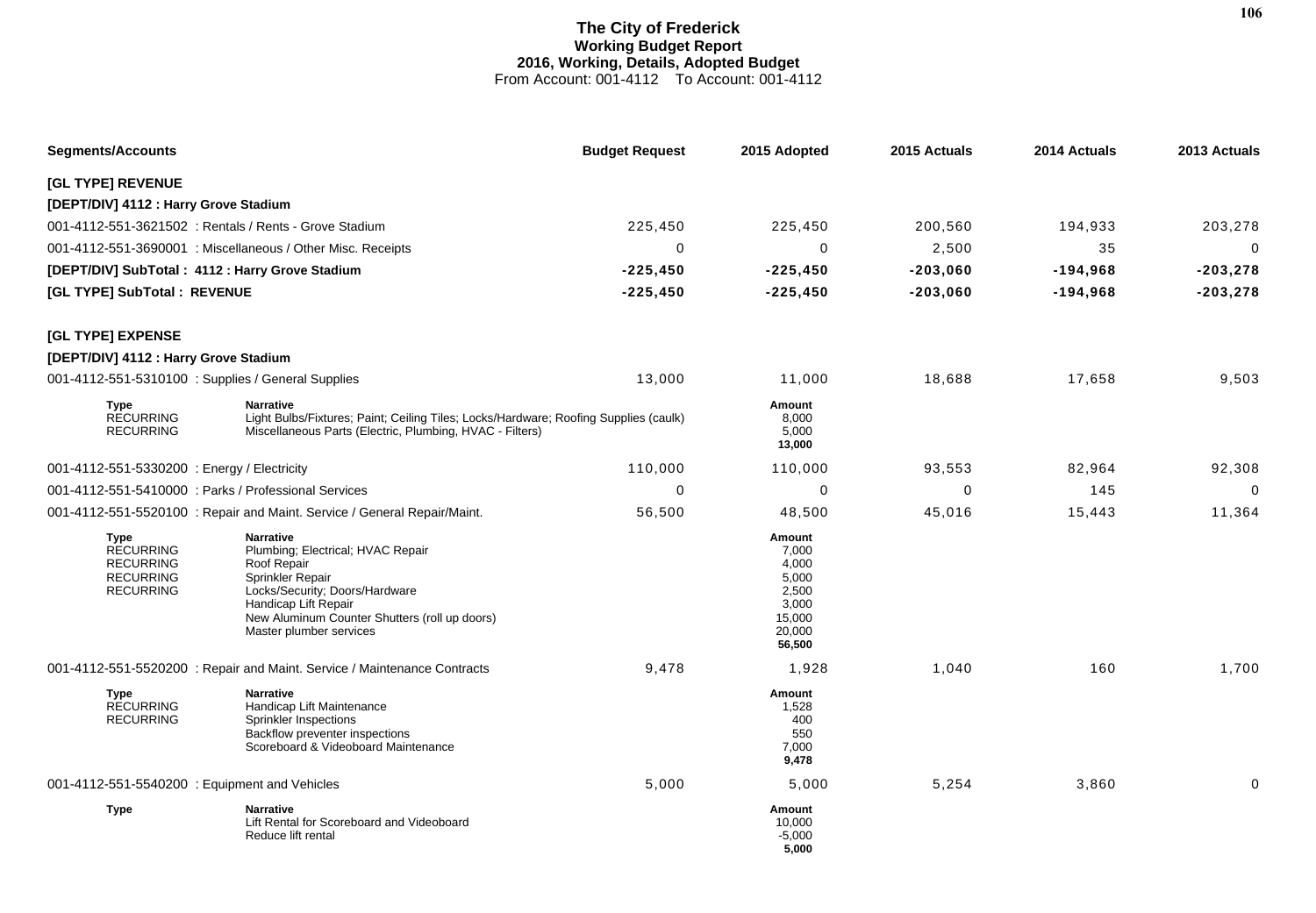| <b>Segments/Accounts</b>                 |                                                                       | <b>Budget Request</b> | 2015 Adopted         | 2015 Actuals | 2014 Actuals | 2013 Actuals |
|------------------------------------------|-----------------------------------------------------------------------|-----------------------|----------------------|--------------|--------------|--------------|
|                                          | 001-4112-551-5560100: Water/Sewer Service / Water/Sewer Service       | 15,100                | 15,100               | 13,759       | 11,589       | 10,446       |
|                                          | 001-4112-551-5561100 : Water/Sewer Service / Storm Water Mgmt Service | 14,500                | 14,500               | 7,712        | 11,214       | 15,020       |
|                                          | 001-4112-551-5610100: Communications / Telephone                      | 350                   | 350                  | 489          | 415          | 490          |
| Type                                     | <b>Narrative</b><br><b>Fire Alarm Lines</b>                           |                       | Amount<br>350<br>350 |              |              |              |
|                                          | 001-4112-551-5610200 : Communications / Postage                       | 0                     | 0                    | 223          | $\mathbf{0}$ | $\mathbf 0$  |
| 001-4112-551-5650000 : Parks / Insurance |                                                                       | 8,860                 | 8,374                | 8,343        | 8,087        | 9,343        |
|                                          | [DEPT/DIV] SubTotal: 4112: Harry Grove Stadium                        | 232,788               | 214,752              | 194,077      | 151,535      | 150,174      |
| [GL TYPE] SubTotal: EXPENSE              |                                                                       | 232,788               | 214,752              | 194,077      | 151,535      | 150,174      |
| <b>Grand Total</b>                       |                                                                       | 7,338                 | $-10,698$            | $-8,983$     | $-43, 433$   | $-53,104$    |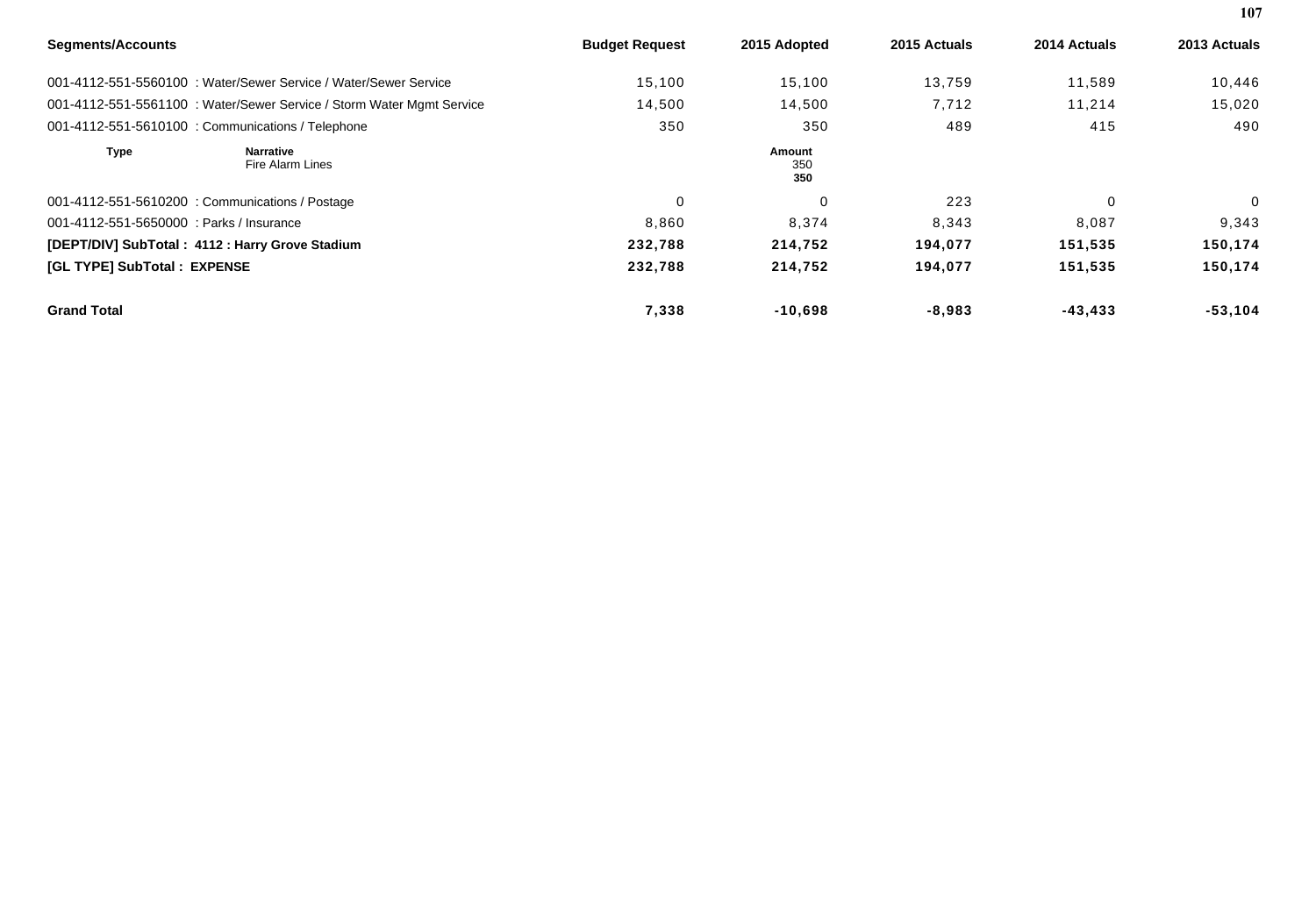# **The City of Frederick Working Budget Report 2016, Working, Details, Adopted Budget** From Account: 001-4211 To Account: 001-4211

| <b>Segments/Accounts</b>                                                  | <b>Budget Request</b> | 2015 Adopted | 2015 Actuals | 2014 Actuals | 2013 Actuals |
|---------------------------------------------------------------------------|-----------------------|--------------|--------------|--------------|--------------|
| [GL TYPE] REVENUE                                                         |                       |              |              |              |              |
| [DEPT/DIV] 4211 : Recreation Centers                                      |                       |              |              |              |              |
| 001-4211-531-3215201 : Special Activities / Dog Park Licensing            | 750                   | 750          | 1,438        | 1,023        | 2,408        |
| 001-4211-531-3222101 : Non-business Lic./Permits / Parade Permits         | 4,500                 | 4,300        | 3,650        | 4,750        | 4,428        |
| 001-4211-531-3400004 : Concessions / Vending Machines                     | 500                   | 400          | 417          | 310          | 251          |
| 001-4211-531-3400005 : Recreation / Pro-Shop Sales                        | 3,200                 | 3,500        | 2,961        | 3,187        | 2,031        |
| 001-4211-531-3400010 : Concessions / Skate Park                           | $\mathbf 0$           | $\Omega$     | $\Omega$     | 2,351        | 5,263        |
| 001-4211-531-3452001 : Recreation / Special Activities                    | 269,964               | 288,000      | 194,255      | 214,951      | 234,380      |
| 001-4211-531-3452002 : Special Activities / Carriage Rides                | 11,500                | 11,500       | 13,370       | 11,354       | 11,174       |
| 001-4211-531-3452003 : Special Activities / Skate Park Fees               | 5,040                 | 6,840        | 39           | 5,839        | 13,097       |
| 001-4211-531-3452004 : Recreation Center / Memberships                    | 210,000               | 192,000      | 217,781      | 205,503      | 210,009      |
| 001-4211-531-3515101: Park Violations / Park Enforcement Fines            | 0                     | 0            | 0            | $\mathbf 0$  | 737          |
| 001-4211-531-3621501 : Rentals / Rents - Armory                           | 32,000                | 32,000       | 26,706       | 25,550       | 31,492       |
| 001-4211-531-3621503 : Rentals / Rents - Other Recreation                 | 110,000               | 105,000      | 110,426      | 149,613      | 164,597      |
| 001-4211-531-3621504 : Rents - Other Recreation / Whittier Recreation Ctr | 20,000                | 19,795       | 17,511       | 20,991       | 18,673       |
| 001-4211-531-3621505 : Rents - Other Recreation / TJ Middle Recreation Ct | 18,780                | 18,300       | 21,947       | 18,849       | 18,271       |
| 001-4211-531-3621507 : Rents - Other Recreation / Lincoln Elem. Rec Ctr   | 20,090                | 18,140       | 23,240       | 21,785       | 16,129       |
| 001-4211-531-3630001 : Donations/Contributions / Donations                | 2,000                 | 0            | 2            | 250          | $\Omega$     |
| 001-4211-531-3690001 : Miscellaneous / Other Misc. Receipts               | $\mathbf 0$           | 0            | 2,277        | 110          | 158          |
| [DEPT/DIV] SubTotal: 4211: Recreation Centers                             | $-708,324$            | $-700,525$   | $-636,020$   | $-686,416$   | $-733,098$   |
| [GL TYPE] SubTotal: REVENUE                                               | $-708,324$            | $-700,525$   | $-636,020$   | $-686, 416$  | $-733,098$   |
| [GL TYPE] EXPENSE                                                         |                       |              |              |              |              |
| [DEPT/DIV] 4211 : Recreation Centers                                      |                       |              |              |              |              |
| 001-4211-531-5121100 : Salaries - Full Time / Productive Time             | 430,355               | 418,871      | 346,197      | 339,846      | 323,609      |
| 001-4211-531-5121200 : Salaries - Full Time / Vacation                    | 0                     | 0            | 34,449       | 34,896       | 31,573       |
| 001-4211-531-5121300 : Salaries - Full Time / Sick                        | 0                     | $\Omega$     | 13,045       | 7,455        | 9,294        |
| 001-4211-531-5121400 : Salaries - Full Time / Holiday                     | 0                     | 0            | 18,964       | 18,250       | 18,022       |
| 001-4211-531-5121500 : Salaries - Full Time / Other Leave                 | 0                     | 0            | 3,841        | 6,088        | 8,091        |
| 001-4211-531-5141300 : Overtime / Premium Overtime                        | O                     | $\Omega$     | 4            | 175          | 102          |
| 001-4211-531-5150000 : Recreation / Salaries - Perm Part Time             | 246,945               | 234,139      | 201,177      | 161,971      | 189,672      |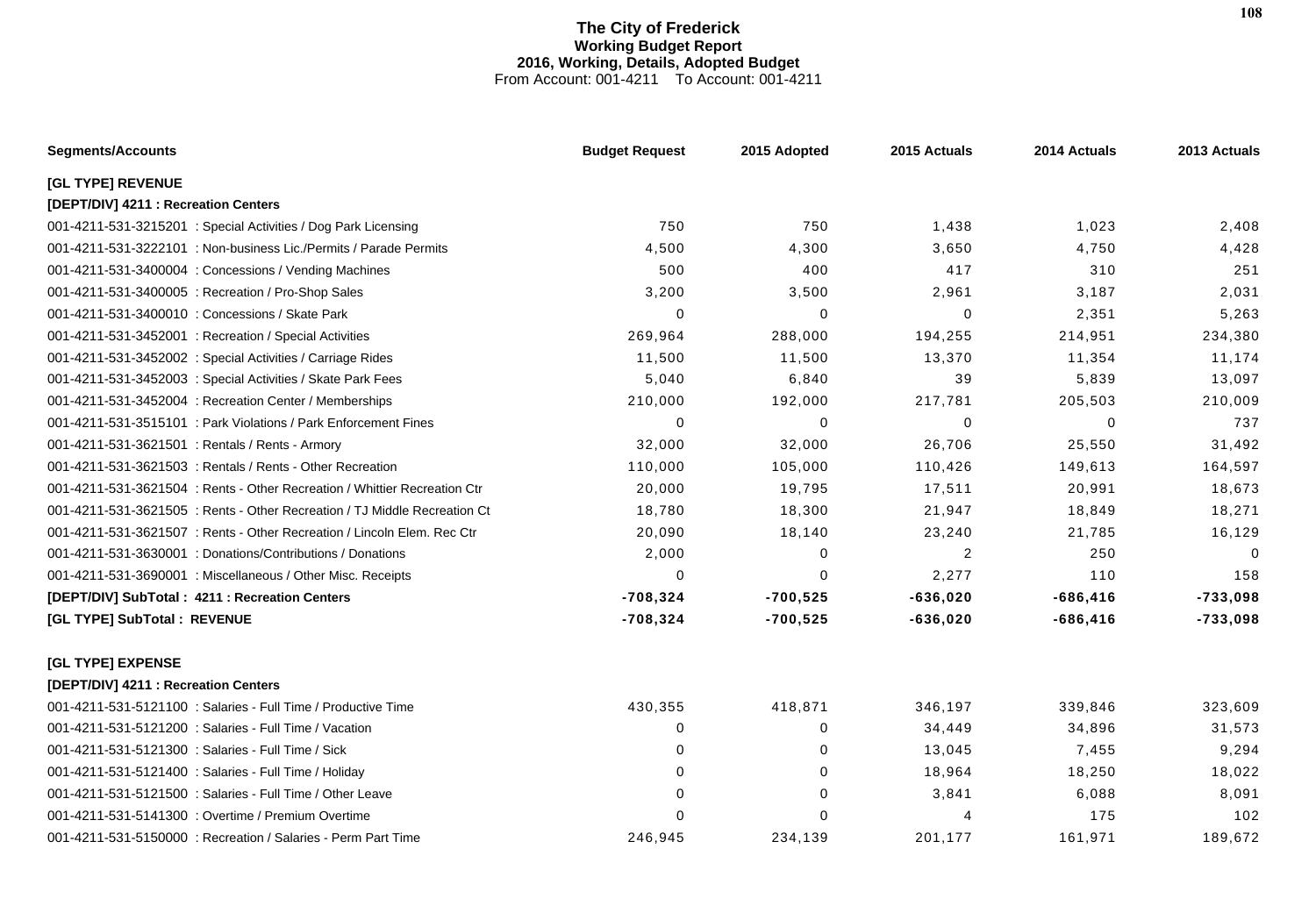| <b>Segments/Accounts</b>                                                                                                                                             |                                                                                                                                                                                                              | <b>Budget Request</b> | 2015 Adopted                                                                          | 2015 Actuals | 2014 Actuals | 2013 Actuals |
|----------------------------------------------------------------------------------------------------------------------------------------------------------------------|--------------------------------------------------------------------------------------------------------------------------------------------------------------------------------------------------------------|-----------------------|---------------------------------------------------------------------------------------|--------------|--------------|--------------|
| 001-4211-531-5160000 : Recreation / Salaries - Seasonal                                                                                                              |                                                                                                                                                                                                              | 16,635                | 19,964                                                                                | 12,941       | 57,163       | 43,591       |
| 001-4211-531-5170000 : Special Allowance                                                                                                                             |                                                                                                                                                                                                              | 0                     | 0                                                                                     | 0            | 10,275       | 0            |
|                                                                                                                                                                      | 001-4211-531-5210000 : Recreation / Workmen's Compensation                                                                                                                                                   | 18,680                | 17,790                                                                                | 18,235       | 17,123       | 12,520       |
| 001-4211-531-5221100 : FICA / Social Security                                                                                                                        |                                                                                                                                                                                                              | 42,833                | 41,725                                                                                | 38,400       | 38,809       | 38,113       |
| 001-4211-531-5221200 : FICA / Medicare                                                                                                                               |                                                                                                                                                                                                              | 10,062                | 9,757                                                                                 | 8,981        | 9,077        | 8,914        |
|                                                                                                                                                                      | 001-4211-531-5264100 : Health Insurance / Retirees >= 65                                                                                                                                                     | 20,412                | 19,552                                                                                | 17,795       | 16,426       | 11,466       |
| 001-4211-531-5266100 : Health Insurance / CIGNA                                                                                                                      |                                                                                                                                                                                                              | 26,319                | 24,880                                                                                | 25,151       | 24,635       | 23,695       |
|                                                                                                                                                                      | 001-4211-531-5266200 : Health Insurance / CIGNA - Retirees                                                                                                                                                   | 22,055                | 20,878                                                                                | 21,099       | 19,053       | 27,343       |
|                                                                                                                                                                      | 001-4211-531-5266300 : Health Insurance / OPEB Payment                                                                                                                                                       | 30,598                | 22,467                                                                                | 22,467       | 22,615       | 26,906       |
|                                                                                                                                                                      | 001-4211-531-5266500 : OPEB Retirement Health Savings Plan                                                                                                                                                   | 0                     | 0                                                                                     | 2,500        | 417          | 0            |
|                                                                                                                                                                      | 001-4211-531-5267200 : Health Insurance / Aetna Dental - Emp                                                                                                                                                 | 0                     | 0                                                                                     | 2            | $-18$        | 0            |
| 001-4211-531-5267900 : Vision - Emp                                                                                                                                  |                                                                                                                                                                                                              | 0                     | 0                                                                                     |              | -8           | $\mathbf 0$  |
| 001-4211-531-5268100 : Health Insurance / Disability                                                                                                                 |                                                                                                                                                                                                              | 1,354                 | 1,024                                                                                 | 876          | 858          | 825          |
| 001-4211-531-5269100 : Health Insurance / Life                                                                                                                       |                                                                                                                                                                                                              | 1,311                 | 954                                                                                   | 1,403        | 1,395        | 1,374        |
| 001-4211-531-5270000 : Recreation / Unemployment                                                                                                                     |                                                                                                                                                                                                              | 0                     | 0                                                                                     | 351          | 181          | $-1,380$     |
| 001-4211-531-5282500 : Retirement / 25 Year Plan                                                                                                                     |                                                                                                                                                                                                              | 55,288                | 74,776                                                                                | 74,776       | 115,405      | 102,970      |
| 001-4211-531-5283000 : Retirement / 30 Year Plan                                                                                                                     |                                                                                                                                                                                                              | 59,092                | 65,671                                                                                | 65,671       | 70,511       | 68,594       |
|                                                                                                                                                                      | 001-4211-531-5284000: Retirement / Supplement Savings Fees                                                                                                                                                   |                       | -1                                                                                    | -1           |              |              |
| 001-4211-531-5310100 : Supplies / General Supplies                                                                                                                   |                                                                                                                                                                                                              | 41,074                | 52,308                                                                                | 41,473       | 41,438       | 41,880       |
| Type<br><b>RECURRING</b><br><b>RECURRING</b><br><b>RECURRING</b><br><b>RECURRING</b><br><b>RECURRING</b><br><b>RECURRING</b><br><b>RECURRING</b><br><b>RECURRING</b> | Narrative<br>Front Desk & Fitness Center<br>Youth sports<br>Satellite Sites & craft<br>Adult sports & Halloween<br>Maintenance & cleaning<br>Office supplies<br>Miscellaneous<br><b>Creek Special Events</b> |                       | Amount<br>3,600<br>9,650<br>4,824<br>7,800<br>13,500<br>1,000<br>500<br>200<br>41,074 |              |              |              |
| 001-4211-531-5310200 : Supplies / Medical Supplies                                                                                                                   |                                                                                                                                                                                                              | 500                   | 400                                                                                   | 50           | 273          | 611          |
| 001-4211-531-5310300 : Supplies / Clothing/Uniforms                                                                                                                  |                                                                                                                                                                                                              | 15,195                | 14,385                                                                                | 13,528       | 13,151       | 9,617        |
| Type<br><b>RECURRING</b><br><b>RECURRING</b><br><b>RECURRING</b><br><b>RECURRING</b><br><b>RECURRING</b>                                                             | Narrative<br>Front Desk & Fitness Staff<br>Youth Sports Uniforms<br><b>Satellite Site Staff Shirts</b><br>Softball & Volleyball Award Shirts<br>Maintenance Staff                                            |                       | Amount<br>315<br>10,550<br>1,105<br>2,825<br>400<br>15,195                            |              |              |              |
| 001-4211-531-5330100 : Energy / Fuel & Oil                                                                                                                           |                                                                                                                                                                                                              | 1,000                 | 1,000                                                                                 | 349          | 255          | 933          |
| 001-4211-531-5330200 : Energy / Electricity                                                                                                                          |                                                                                                                                                                                                              | 55,000                | 60,000                                                                                | 46,032       | 50,672       | 53,586       |
| 001-4211-531-5330300 : Energy / Natural Gas                                                                                                                          |                                                                                                                                                                                                              | 20,000                | 30,000                                                                                | 16,482       | 14,801       | 30,458       |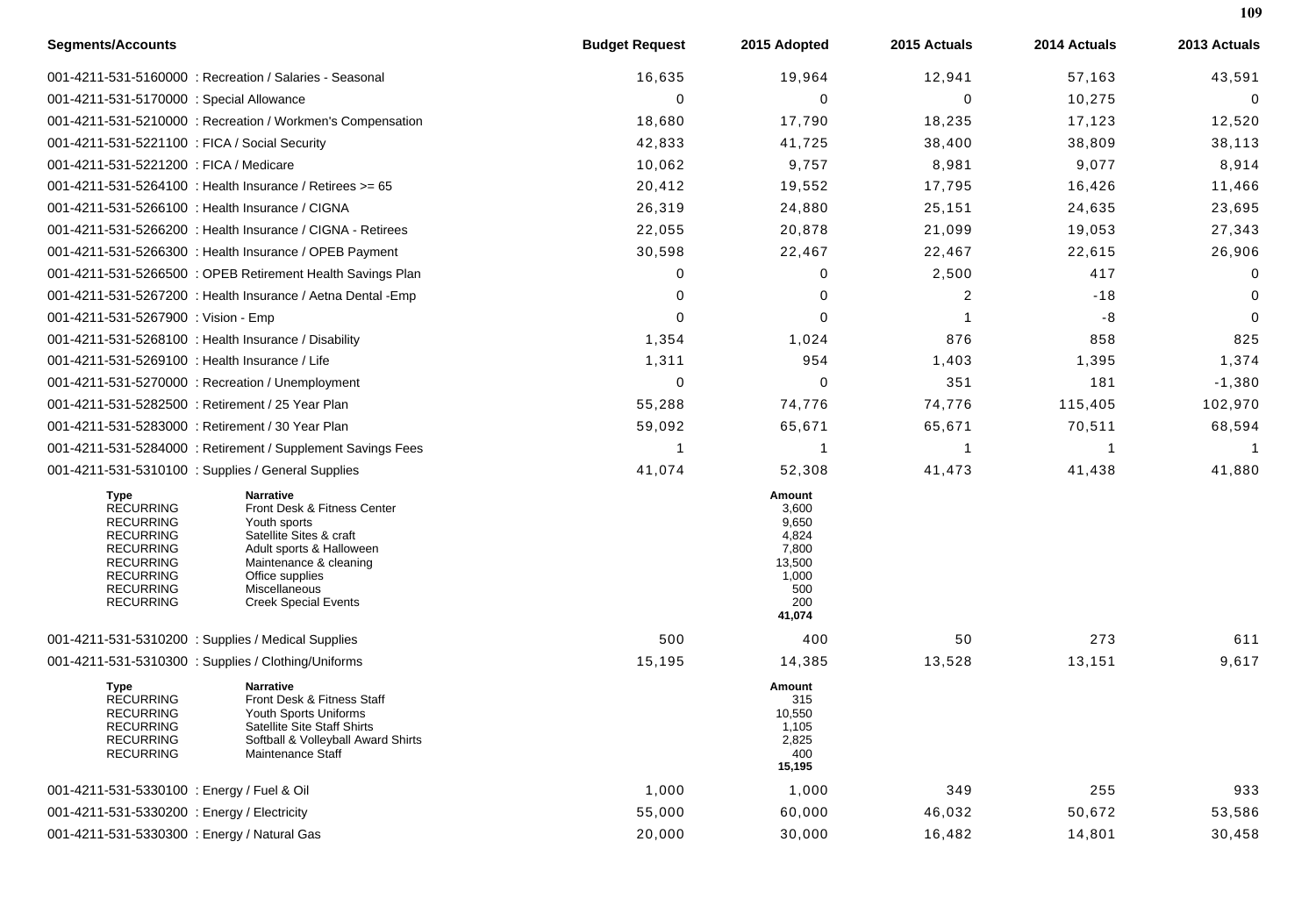| <b>Segments/Accounts</b>                                                                                                                                                                                                                             |                                                                                                                                                                                                                                                                                                                                                                               | <b>Budget Request</b> | 2015 Adopted                                                                                                                      | 2015 Actuals | 2014 Actuals | 2013 Actuals |
|------------------------------------------------------------------------------------------------------------------------------------------------------------------------------------------------------------------------------------------------------|-------------------------------------------------------------------------------------------------------------------------------------------------------------------------------------------------------------------------------------------------------------------------------------------------------------------------------------------------------------------------------|-----------------------|-----------------------------------------------------------------------------------------------------------------------------------|--------------|--------------|--------------|
|                                                                                                                                                                                                                                                      | 001-4211-531-5390000 : Recreation / Items Purchased - Resale                                                                                                                                                                                                                                                                                                                  | 1,455                 | 1,615                                                                                                                             | 2,216        | 3,007        | 3,840        |
|                                                                                                                                                                                                                                                      | 001-4211-531-5410000 : Recreation / Professional Services                                                                                                                                                                                                                                                                                                                     | 109,504               | 109,190                                                                                                                           | 89,670       | 87,972       | 81,663       |
| Type<br><b>RECURRING</b><br><b>RECURRING</b><br><b>RECURRING</b><br><b>RECURRING</b><br><b>RECURRING</b><br><b>RECURRING</b><br><b>RECURRING</b><br><b>RECURRING</b><br><b>RECURRING</b><br><b>RECURRING</b><br><b>RECURRING</b><br><b>RECURRING</b> | <b>Narrative</b><br>Fitness equipment<br><b>Basketball officials</b><br>Soccer officials<br><b>Contractual for Fitness Classes</b><br>Language Camps & Immersion<br>Carriage Contract<br><b>Contractual Dance Classes</b><br><b>Fencing Contractual</b><br>Volleyball officials<br>Softball umpires<br>Softball Coordinator<br>Miscellaneous Contractual Programs             |                       | Amount<br>6,270<br>1,700<br>4,000<br>12,434<br>1,700<br>9,010<br>6,800<br>13,400<br>2,700<br>14,714<br>1,600<br>35,176<br>109,504 |              |              |              |
|                                                                                                                                                                                                                                                      | 001-4211-531-5520100 : Repair and Maint. Service / General Repair/Maint.                                                                                                                                                                                                                                                                                                      | 87,500                | 44,700                                                                                                                            | 64,397       | 36,086       | 20,241       |
| Type<br><b>RECURRING</b><br><b>RECURRING</b><br><b>RECURRING</b><br><b>RECURRING</b><br><b>ONE-TIME</b><br><b>ONE-TIME</b><br><b>ONE-TIME</b><br><b>ONE-TIME</b><br><b>ONE-TIME</b>                                                                  | <b>Narrative</b><br><b>Fitness Equipment</b><br>Miscellaneous building repairs<br><b>HVAC</b><br>Gym floor resurfacing<br>Remove gym floor resurfacing<br>Roof Repairs<br>Front Door repairs (at Fitness Center)<br><b>Babysitting Room Carpet Replacement</b><br>Multipurpose Room Basement Floor Replacement<br>Kitchen Tile Replacement<br>Remove kitchen tile replacement |                       | Amount<br>4,000<br>4,000<br>10,000<br>7,900<br>$-7,900$<br>51,000<br>3,800<br>1,700<br>13,000<br>2,500<br>$-2,500$<br>87,500      |              |              |              |
|                                                                                                                                                                                                                                                      | 001-4211-531-5520200: Repair and Maint. Service / Maintenance Contracts                                                                                                                                                                                                                                                                                                       | 24,100                | 26,500                                                                                                                            | 15,927       | 17,015       | 18,758       |
| Type<br><b>RECURRING</b><br><b>RECURRING</b><br><b>RECURRING</b><br><b>RECURRING</b><br><b>RECURRING</b><br><b>RECURRING</b><br><b>RECURRING</b><br><b>RECURRING</b><br><b>RECURRING</b>                                                             | Narrative<br>Copier<br>Elevator<br><b>Fire Protection</b><br>Pest Control - Talley<br><b>HVAC</b><br>Peak<br>Fitness Center equipment<br>Rescue One training<br>WiFi for entire building                                                                                                                                                                                      |                       | Amount<br>1,000<br>2,400<br>4,500<br>700<br>8,500<br>3,250<br>1,725<br>325<br>1,700<br>24,100                                     |              |              |              |
|                                                                                                                                                                                                                                                      | 001-4211-531-5540100 : Rentals / Land and Buildings                                                                                                                                                                                                                                                                                                                           | 15,000                | 15,000                                                                                                                            | 9,244        | 9,806        | 12,052       |
| Type<br><b>RECURRING</b>                                                                                                                                                                                                                             | <b>Narrative</b><br>Energy Reimbursement Costs for Satellite Sites - Whittier, Lincoln, TJ Middle                                                                                                                                                                                                                                                                             |                       | Amount<br>15,000<br>15,000                                                                                                        |              |              |              |
|                                                                                                                                                                                                                                                      | 001-4211-531-5540200: Rentals / Equipment and Vehicles                                                                                                                                                                                                                                                                                                                        | 1,450                 | 1,450                                                                                                                             | 1,317        | 694          | 2,338        |
| Type<br><b>RECURRING</b>                                                                                                                                                                                                                             | <b>Narrative</b><br>Port-o-pots                                                                                                                                                                                                                                                                                                                                               |                       | Amount<br>1,450<br>1,450                                                                                                          |              |              |              |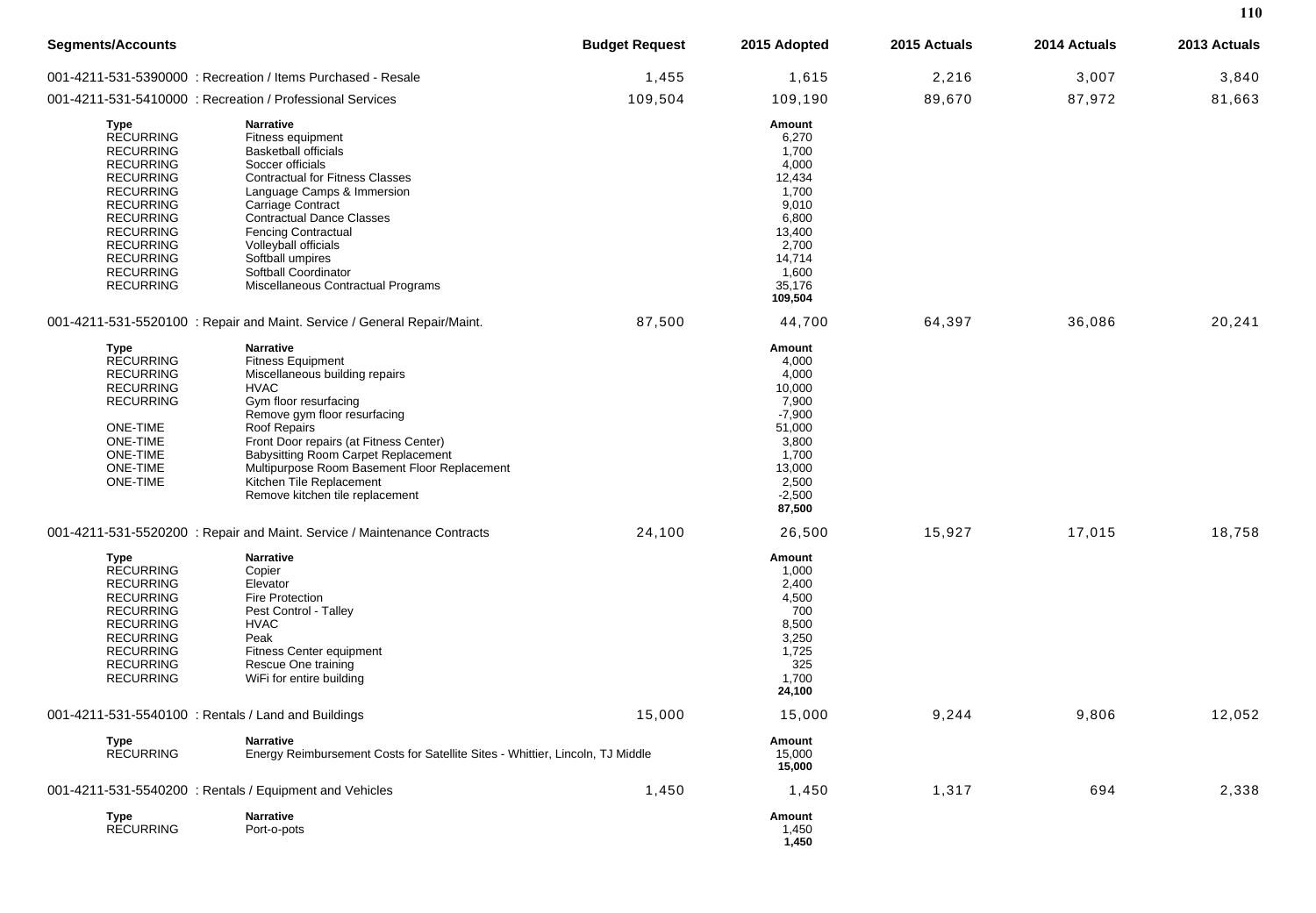| <b>Segments/Accounts</b>                          |                                                                                                                                | <b>Budget Request</b> | 2015 Adopted                         | 2015 Actuals | 2014 Actuals | 2013 Actuals |
|---------------------------------------------------|--------------------------------------------------------------------------------------------------------------------------------|-----------------------|--------------------------------------|--------------|--------------|--------------|
|                                                   | 001-4211-531-5562100 : Water/Sewer Service / Solid Waste Benefit Charg                                                         | 0                     | 462                                  | 462          | 462          | 462          |
|                                                   | 001-4211-531-5570000 : Recreation / Licenses/Permits                                                                           | 0                     | 50                                   | $\mathbf 0$  | $\mathbf 0$  | $\mathbf 0$  |
|                                                   | 001-4211-531-5610100 : Communications / Telephone                                                                              | 9,020                 | 9,470                                | 8,959        | 7,881        | 8,051        |
|                                                   | 001-4211-531-5610200 : Communications / Postage                                                                                | 400                   | 446                                  | 296          | 415          | 350          |
| 001-4211-531-5620100 : Travel / Transportation    |                                                                                                                                | 586                   | 300                                  | 254          | 296          | 199          |
|                                                   | 001-4211-531-5621100 : Travel / Dues/Registration Fees                                                                         | 535                   | 535                                  | 497          | 150          | $-93$        |
| 001-4211-531-5630000 : Recreation / Advertising   |                                                                                                                                | 23,090                | 19,290                               | 18,845       | 12,890       | 10,420       |
|                                                   | 001-4211-531-5640000 : Recreation / Printing & Binding                                                                         | 15,000                | 15,000                               | 16,178       | 15,020       | 14,266       |
| <b>Type</b><br><b>RECURRING</b>                   | <b>Narrative</b><br>Quarterly brochures (4)                                                                                    |                       | Amount<br>15,000<br>15,000           |              |              |              |
| 001-4211-531-5650000 : Recreation / Insurance     |                                                                                                                                | 9,825                 | 8,794                                | 9,017        | 8,755        | 7,263        |
|                                                   | 001-4211-531-5740200 : Machinery & Equipment / Machinery                                                                       | 42,000                | 51,003                               | 49,999       | 0            | $\Omega$     |
| <b>Type</b><br><b>ONE-TIME</b><br><b>ONE-TIME</b> | <b>Narrative</b><br>New cardio equipment for Fitness Center - 2nd half (1st half funded in FY15).<br>Drop down curtain for gym |                       | Amount<br>32,000<br>10,000<br>42,000 |              |              |              |
|                                                   | [DEPT/DIV] SubTotal: 4211: Recreation Centers                                                                                  | 1,454,174             | 1,434,347                            | 1,333,519    | 1,293,638    | 1,262,190    |
| [GL TYPE] SubTotal: EXPENSE                       |                                                                                                                                | 1,454,174             | 1,434,347                            | 1,333,519    | 1,293,638    | 1,262,190    |
| <b>Grand Total</b>                                |                                                                                                                                | 745,850               | 733,822                              | 697,499      | 607,222      | 529,092      |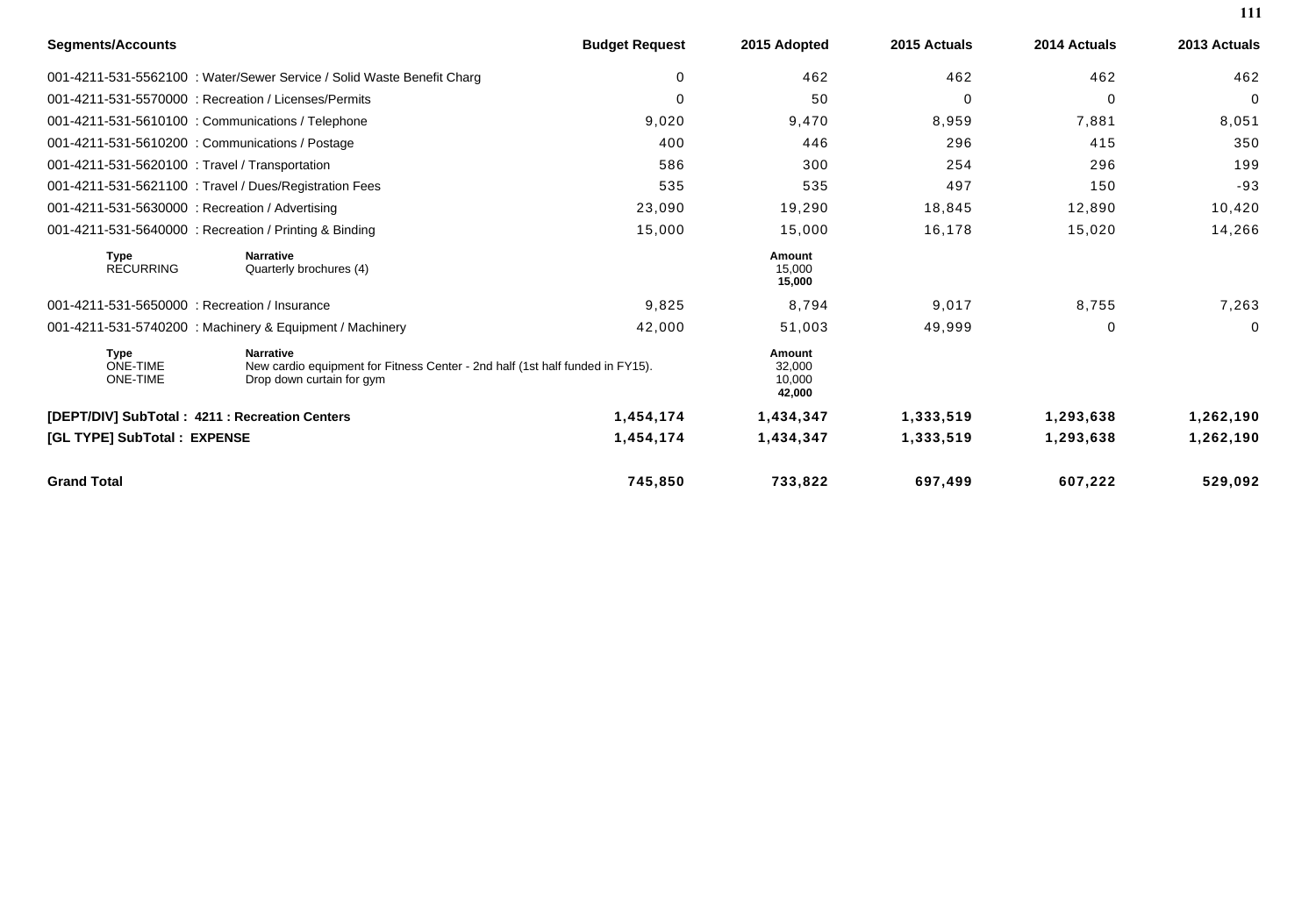# **The City of Frederick Working Budget Report 2016, Working, Details, Adopted Budget** From Account: 001-4212 To Account: 001-4212

| <b>Segments/Accounts</b>                           |                                                                                             | <b>Budget Request</b> | 2015 Adopted                        | 2015 Actuals | 2014 Actuals | 2013 Actuals |
|----------------------------------------------------|---------------------------------------------------------------------------------------------|-----------------------|-------------------------------------|--------------|--------------|--------------|
| [GL TYPE] REVENUE                                  |                                                                                             |                       |                                     |              |              |              |
| [DEPT/DIV] 4212 : Burck Street Youth Center        |                                                                                             |                       |                                     |              |              |              |
|                                                    | 001-4212-531-3621506 : Rents - Other Recreation / Burck Street Center                       | 3,000                 | 0                                   | 0            | 0            | 0            |
|                                                    | [DEPT/DIV] SubTotal: 4212: Burck Street Youth Center                                        | $-3,000$              | 0                                   | 0            | 0            | 0            |
| [GL TYPE] SubTotal: REVENUE                        |                                                                                             | $-3,000$              | 0                                   | 0            | 0            | 0            |
| [GL TYPE] EXPENSE                                  |                                                                                             |                       |                                     |              |              |              |
| [DEPT/DIV] 4212 : Burck Street Youth Center        |                                                                                             |                       |                                     |              |              |              |
|                                                    | 001-4212-531-5310100 : Supplies / General Supplies                                          | 500                   | 1,000                               | 510          | 67           | 772          |
| 001-4212-531-5330200 : Energy / Electricity        |                                                                                             | 6,000                 | 7,500                               | 5,747        | 6,494        | 7,232        |
| 001-4212-531-5330300 : Energy / Natural Gas        |                                                                                             | 3,500                 | 3,800                               | 2,865        | 3,121        | 3,024        |
|                                                    | 001-4212-531-5520100 : Repair and Maint. Service / General Repair/Maint.                    | 17,000                | 10,000                              | 103          | 2,910        | 9,185        |
| <b>Type</b><br><b>ONE-TIME</b><br><b>RECURRING</b> | <b>Narrative</b><br>Pressure treated wooden ramp for ADA compliance<br><b>Miscellaneous</b> |                       | Amount<br>12,000<br>5,000<br>17,000 |              |              |              |
|                                                    | 001-4212-531-5520200 : Repair and Maint. Service / Maintenance Contracts                    | 1,200                 | 0                                   | 0            | $\mathbf 0$  | $\Omega$     |
|                                                    | 001-4212-531-5610100 : Communications / Telephone                                           | 900                   | 900                                 | 840          | 914          | 848          |
|                                                    | [DEPT/DIV] SubTotal: 4212: Burck Street Youth Center                                        | 29,100                | 23,200                              | 10,065       | 13,506       | 21,061       |
| [GL TYPE] SubTotal: EXPENSE                        |                                                                                             | 29,100                | 23,200                              | 10,065       | 13,506       | 21,061       |
| <b>Grand Total</b>                                 |                                                                                             | 26,100                | 23,200                              | 10,065       | 13,506       | 21,061       |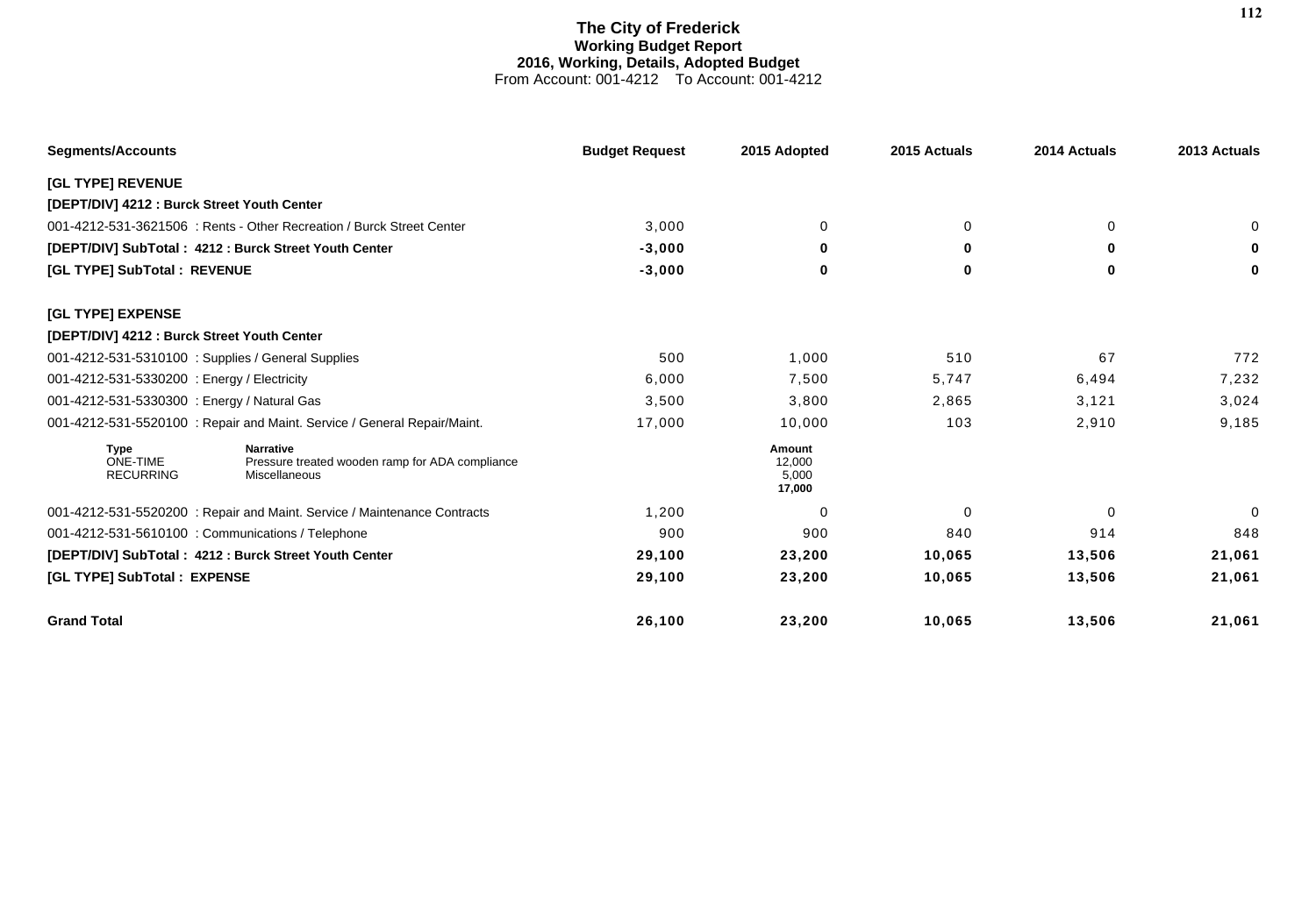## **The City of Frederick Working Budget Report 2016, Working, Details, Adopted Budget** From Account: 001-4222 To Account: 001-4222

| <b>Segments/Accounts</b>                                         | <b>Budget Request</b> | 2015 Adopted | 2015 Actuals | 2014 Actuals | 2013 Actuals   |
|------------------------------------------------------------------|-----------------------|--------------|--------------|--------------|----------------|
| [GL TYPE] REVENUE                                                |                       |              |              |              |                |
| [DEPT/DIV] 4222 : Summer Playground Program                      |                       |              |              |              |                |
| 001-4222-532-3453001: Parks Programs / Playground Program        | 8,960                 | 7,500        | 9,160        | 8,120        | 5,885          |
| 001-4222-532-3453002 : Parks Programs / Angels in the Park Prog. | 0                     | $\Omega$     | $\Omega$     | 0            | 4,003          |
| 001-4222-532-3453003 : Parks Programs / Whittier Recreation Ctr. | 18,000                | 22,000       | 19,547       | 16,534       | 18,688         |
| 001-4222-532-3453004 : Parks Programs / Talley Day Camp          | 29,000                | 35,245       | 23,664       | 27,509       | 32,811         |
| 001-4222-532-3453005 : Parks Programs / Sports Camps             | 9,400                 | 17,592       | 5,845        | 7,610        | 5,085          |
| 001-4222-532-3453006 : Parks Programs / Counselor in Training    | 4,000                 | 3,200        | 4,668        | 3,784        | 2,640          |
| 001-4222-532-3690001 : Miscellaneous / Other Misc. Receipts      | 0                     | 0            | $\Omega$     | 0            | $\overline{7}$ |
| [DEPT/DIV] SubTotal: 4222: Summer Playground Program             | $-69,360$             | $-85,537$    | $-62,884$    | $-63,557$    | $-69, 119$     |
| [GL TYPE] SubTotal: REVENUE                                      | $-69,360$             | $-85,537$    | $-62,884$    | $-63,557$    | $-69, 119$     |
| [GL TYPE] EXPENSE                                                |                       |              |              |              |                |
| [DEPT/DIV] 4222 : Summer Playground Program                      |                       |              |              |              |                |
| 001-4222-532-5121100 : Salaries - Full Time / Productive Time    | 19,108                | 19,035       | 15,541       | 15,659       | 15,331         |
| 001-4222-532-5121200 : Salaries - Full Time / Vacation           | $\Omega$              | $\Omega$     | 2,042        | 2,042        | 2,042          |
| 001-4222-532-5121300 : Salaries - Full Time / Sick               | 0                     | 0            | 394          | 232          | 214            |
| 001-4222-532-5121400 : Salaries - Full Time / Holiday            | 0                     | 0            | 875          | 875          | 875            |
| 001-4222-532-5121500 : Salaries - Full Time / Other Leave        | 0                     | $\Omega$     | 164          | 226          | 499            |
| 001-4222-532-5150000 : Recreation / Salaries - Perm Part Time    | $\Omega$              | $\Omega$     | $\Omega$     | $\Omega$     | 26             |
| 001-4222-532-5160000 : Recreation / Salaries - Seasonal          | 59,994                | 59,994       | 49,198       | 43,824       | 51,008         |
| 001-4222-532-5170000 : Special Allowance                         | 0                     | 0            | $\mathbf 0$  | 375          | $\Omega$       |
| 001-4222-532-5210000 : Recreation / Workmen's Compensation       | 3,133                 | 2,984        | 3,060        | 2,873        | 2,099          |
| 001-4222-532-5221100 : FICA / Social Security                    | 4,905                 | 4,900        | 4,214        | 3,906        | 4,325          |
| 001-4222-532-5221200 : FICA / Medicare                           | 1,147                 | 1,146        | 986          | 914          | 1,012          |
| 001-4222-532-5268100 : Health Insurance / Disability             | 61                    | 47           | 34           | 34           | 34             |
| 001-4222-532-5269100 : Health Insurance / Life                   | 30                    | 24           | 24           | 24           | 24             |
| 001-4222-532-5270000: Unemployment                               | $\mathbf 0$           | $\Omega$     | $-4$         | $-4$         | $-6$           |
| 001-4222-532-5310100 : Supplies / General Supplies               | 6,500                 | 5,000        | 4,901        | 7,511        | 10,438         |
| 001-4222-532-5310200 : Supplies / Medical Supplies               | 125                   | 125          | 125          | 150          | 264            |
| 001-4222-532-5310300: Supplies / Clothing/Uniforms               | 3,600                 | 3,600        | 2,089        | 3,048        | 276            |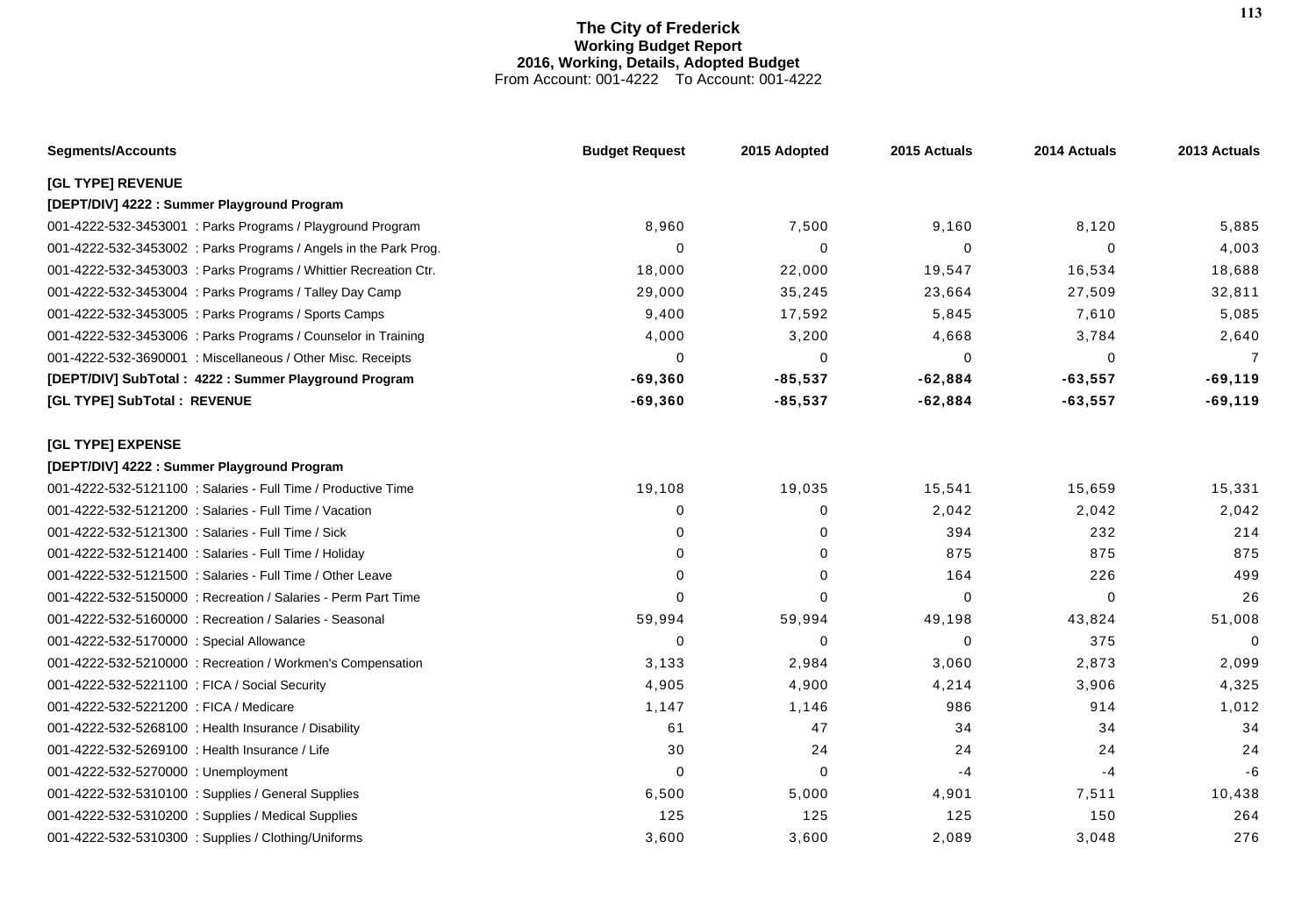| <b>Segments/Accounts</b>                                                                    |                                                                                    | <b>Budget Request</b> | 2015 Adopted                                      | 2015 Actuals | 2014 Actuals | 2013 Actuals |
|---------------------------------------------------------------------------------------------|------------------------------------------------------------------------------------|-----------------------|---------------------------------------------------|--------------|--------------|--------------|
| 001-4222-532-5330100 : Energy / Fuel & Oil                                                  |                                                                                    | 450                   | 630                                               | 430          | 354          | 348          |
|                                                                                             | 001-4222-532-5410000 : Recreation / Professional Services                          | 8,000                 | 12,915                                            | 3,758        | 3,247        | 2,612        |
| <b>Type</b><br><b>RECURRING</b><br><b>RECURRING</b><br><b>RECURRING</b><br><b>RECURRING</b> | <b>Narrative</b><br>Sports Camps<br>New Hires<br>Camp field trips<br>Miscellaneous |                       | Amount<br>3,000<br>850<br>1,381<br>2,769<br>8,000 |              |              |              |
|                                                                                             | 001-4222-532-5520100: Repair and Maint. Service / General Repair/Maint.            | 600                   | 250                                               | 0            | 0            | 0            |
|                                                                                             | 001-4222-532-5610100: Communications / Telephone                                   | 200                   | 200                                               | 0            | 0            | 0            |
|                                                                                             | 001-4222-532-5610200 : Communications / Postage                                    | 100                   | 147                                               | 147          | 258          | 200          |
| 001-4222-532-5620100 : Travel / Transportation                                              |                                                                                    | 700                   | 700                                               | 701          | 700          | 791          |
| 001-4222-532-5630000: Advertising                                                           |                                                                                    | 1,000                 | 1,000                                             | 813          | 488          | 240          |
|                                                                                             | 001-4222-532-5640000: Recreation / Printing & Binding                              | 100                   | 100                                               | 0            | 30           | 0            |
| 001-4222-532-5650000 : Recreation / Insurance                                               |                                                                                    | 352                   | 310                                               | 314          | 297          | 277          |
|                                                                                             | [DEPT/DIV] SubTotal: 4222: Summer Playground Program                               | 110,105               | 113,107                                           | 89,806       | 87,063       | 92,929       |
| [GL TYPE] SubTotal: EXPENSE                                                                 |                                                                                    | 110,105               | 113,107                                           | 89,806       | 87,063       | 92,929       |
| <b>Grand Total</b>                                                                          |                                                                                    | 40,745                | 27,570                                            | 26,922       | 23,506       | 23,810       |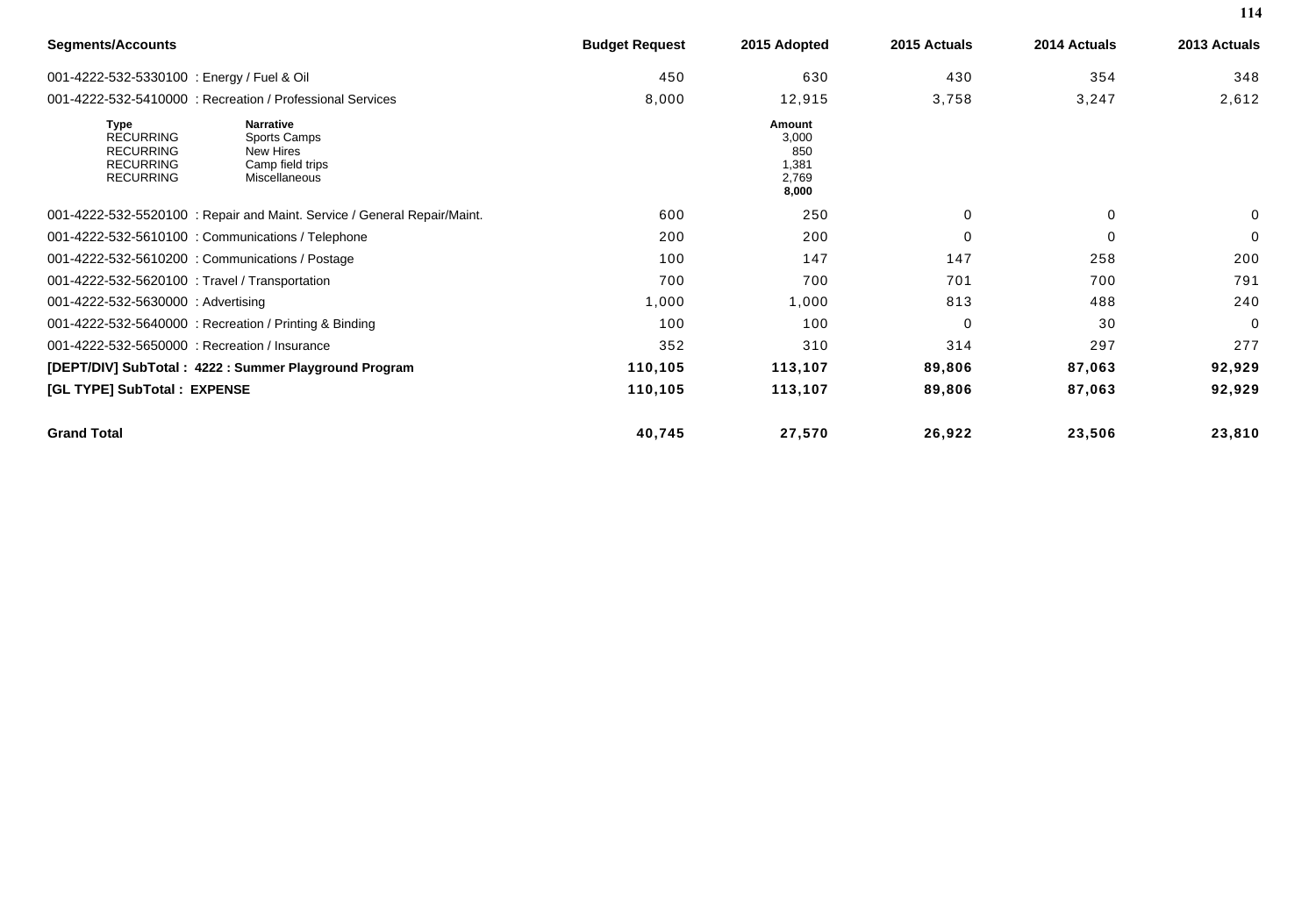# **The City of Frederick Working Budget Report 2016, Working, Details, Adopted Budget** From Account: 001-4231 To Account: 001-4231

| <b>Segments/Accounts</b>                                         |                                                                           | <b>Budget Request</b> | 2015 Adopted                                   | 2015 Actuals | 2014 Actuals | 2013 Actuals |
|------------------------------------------------------------------|---------------------------------------------------------------------------|-----------------------|------------------------------------------------|--------------|--------------|--------------|
| [GL TYPE] REVENUE                                                |                                                                           |                       |                                                |              |              |              |
| [DEPT/DIV] 4231 : Swimming Pools                                 |                                                                           |                       |                                                |              |              |              |
|                                                                  | 001-4231-533-3400004 : Recreation / Concessions                           | 29,000                | 29,000                                         | 21,499       | 28,073       | 25,704       |
|                                                                  | 001-4231-533-3454001 : Recreation / Swimming Pool - Diggs                 | 20,000                | 20,000                                         | 16,902       | 18,287       | 19,778       |
|                                                                  | 001-4231-533-3454002 : Recreation / Swimming Pool - Baker                 | 108,500               | 105,000                                        | 92,121       | 108,145      | 99,449       |
|                                                                  | 001-4231-533-3454003 : Recreation / Swim Instruction/Team Fee             | 18,500                | 21,900                                         | 18,748       | 17,962       | 18,438       |
|                                                                  | 001-4231-533-3454004 : Recreation / Pool Equipment Rentals                | 1,200                 | 1,200                                          | 1,080        | 1,245        | 1,107        |
|                                                                  | 001-4231-533-3930002 : Capital Asset Disposition / Insurance Reimbursemen | 0                     | $\Omega$                                       | $\Omega$     | $\Omega$     | 1,437        |
| [DEPT/DIV] SubTotal: 4231: Swimming Pools                        |                                                                           | $-177,200$            | $-177,100$                                     | $-150,350$   | $-173,712$   | $-165,913$   |
| [GL TYPE] SubTotal: REVENUE                                      |                                                                           | $-177,200$            | $-177,100$                                     | $-150,350$   | $-173,712$   | $-165,913$   |
| [GL TYPE] EXPENSE                                                |                                                                           |                       |                                                |              |              |              |
| [DEPT/DIV] 4231 : Swimming Pools                                 |                                                                           |                       |                                                |              |              |              |
|                                                                  | 001-4231-533-5121100 : Salaries - Full Time / Productive Time             | 19,078                | 18,715                                         | 14,942       | 14,739       | 14,222       |
|                                                                  | 001-4231-533-5121200 : Salaries - Full Time / Vacation                    | 0                     | 0                                              | 1,077        | 1,757        | 1,505        |
|                                                                  | 001-4231-533-5121300 : Salaries - Full Time / Sick                        | 0                     | 0                                              | 1,676        | 499          | 581          |
|                                                                  | 001-4231-533-5121400 : Salaries - Full Time / Holiday                     | 0                     | 0                                              | 860          | 829          | 803          |
|                                                                  | 001-4231-533-5121500 : Salaries - Full Time / Other Leave                 | $\Omega$              | $\Omega$                                       | 163          | 191          | 280          |
|                                                                  | 001-4231-533-5160000 : Recreation / Salaries - Seasonal                   | 48,000                | 48,000                                         | 41,597       | 43,008       | 44,502       |
| Type<br><b>RECURRING</b><br><b>RECURRING</b><br><b>RECURRING</b> | <b>Narrative</b><br>Supervisors<br>Concessions<br>Swim Instructors        |                       | Amount<br>18,772<br>16,255<br>12,973<br>48,000 |              |              |              |
| 001-4231-533-5170000 : Special Allowance                         |                                                                           | 0                     | $\Omega$                                       | $\Omega$     | 375          | 0            |
|                                                                  | 001-4231-533-5210000 : Recreation / Workmen's Compensation                | 2,292                 | 2,183                                          | 2,237        | 2,100        | 1,536        |
| 001-4231-533-5221100 : FICA / Social Security                    |                                                                           | 4,159                 | 4,136                                          | 3,740        | 3,807        | 3,838        |
| 001-4231-533-5221200 : FICA / Medicare                           |                                                                           | 973                   | 967                                            | 875          | 890          | 898          |
|                                                                  | 001-4231-533-5268100 : Health Insurance / Disability                      | 61                    | 45                                             | 33           | 32           | 31           |
| 001-4231-533-5269100 : Health Insurance / Life                   |                                                                           | 29                    | 24                                             | 23           | 23           | 22           |
|                                                                  | 001-4231-533-5310100 : Supplies / General Supplies                        | 12,000                | 13,100                                         | 17,678       | 19,602       | 14,168       |
| <b>Type</b><br><b>RECURRING</b>                                  | <b>Narrative</b><br>General pool supplies                                 |                       | Amount<br>6,000                                |              |              |              |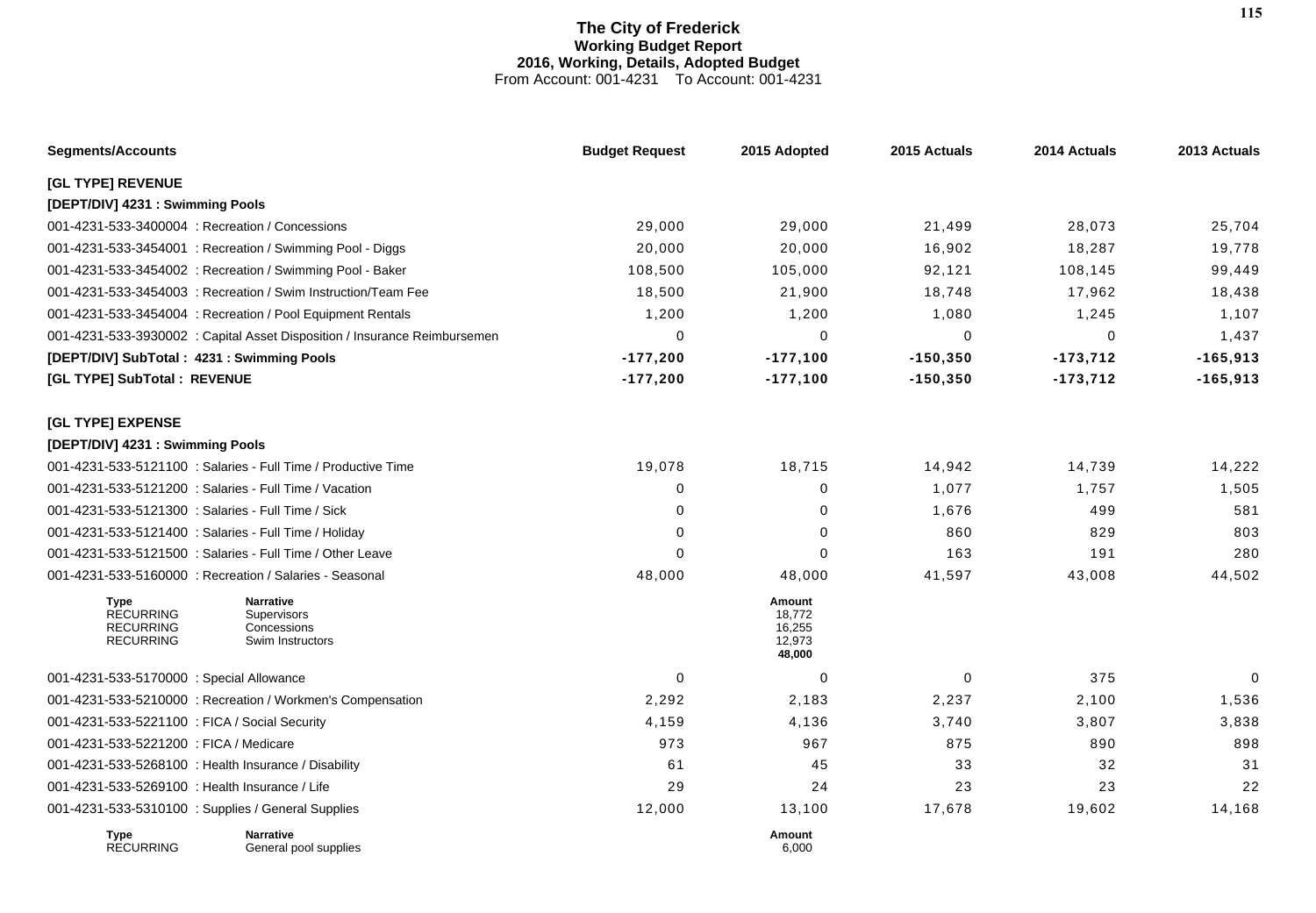| <b>Segments/Accounts</b>                                                                    |                                                                                                           | <b>Budget Request</b> | 2015 Adopted                                          | 2015 Actuals | 2014 Actuals | 2013 Actuals |
|---------------------------------------------------------------------------------------------|-----------------------------------------------------------------------------------------------------------|-----------------------|-------------------------------------------------------|--------------|--------------|--------------|
| <b>ONE-TIME</b>                                                                             | Chairs                                                                                                    |                       | 6,000<br>12,000                                       |              |              |              |
| 001-4231-533-5330200 : Energy / Electricity                                                 |                                                                                                           | 15,000                | 13,000                                                | 12,842       | 14,743       | 12,626       |
|                                                                                             | 001-4231-533-5390000 : Recreation / Items Purchased - Resale                                              | 17,000                | 18,000                                                | 14,545       | 15,706       | 16,691       |
|                                                                                             | 001-4231-533-5410000 : Recreation / Professional Services                                                 | 140,625               | 125,250                                               | 125,850      | 123,788      | 126,679      |
| <b>Type</b><br><b>RECURRING</b><br><b>RECURRING</b><br><b>RECURRING</b><br><b>RECURRING</b> | <b>Narrative</b><br>Pool Management Contract<br>New hires<br>Red Cross & training<br><b>AED Equipment</b> |                       | Amount<br>135,025<br>500<br>3,000<br>2.100<br>140,625 |              |              |              |
|                                                                                             | 001-4231-533-5520100 : Repair and Maint. Service / General Repair/Maint.                                  | 106,000               | 11,000                                                | 9,469        | 11,224       | 17,122       |
| Type<br><b>RECURRING</b><br><b>ONE-TIME</b><br><b>ONE-TIME</b>                              | <b>Narrative</b><br>General<br>Whitecoat @ Thomas Pool<br>Diggs wall replacement                          |                       | Amount<br>11,000<br>75,000<br>20,000<br>106,000       |              |              |              |
|                                                                                             | 001-4231-533-5520200 : Repair and Maint. Service / Maintenance Contracts                                  | 300                   | 300                                                   | 200          | 265          | 312          |
|                                                                                             | 001-4231-533-5570000 : Recreation / Licenses/Permits                                                      | 700                   | 700                                                   | 0            | 0            | 0            |
|                                                                                             | 001-4231-533-5610100 : Communications / Telephone                                                         | 2,500                 | 2,500                                                 | 2,764        | 2,523        | 2,567        |
|                                                                                             | 001-4231-533-5621100 : Travel / Dues/Registration Fees                                                    | $\Omega$              | 0                                                     | 0            | 60           | 52           |
|                                                                                             | 001-4231-533-5640000 : Recreation / Printing & Binding                                                    | 300                   | 300                                                   | 86           | 301          | 233          |
| 001-4231-533-5650000 : Recreation / Insurance                                               |                                                                                                           | 3,686                 | 3,438                                                 | 3,435        | 3,319        | 1,865        |
| [DEPT/DIV] SubTotal: 4231: Swimming Pools                                                   |                                                                                                           | 372,703               | 261,658                                               | 254,092      | 259,781      | 260,533      |
| [GL TYPE] SubTotal: EXPENSE                                                                 |                                                                                                           | 372,703               | 261,658                                               | 254,092      | 259,781      | 260,533      |
| <b>Grand Total</b>                                                                          |                                                                                                           | 195,503               | 84,558                                                | 103,742      | 86,069       | 94,620       |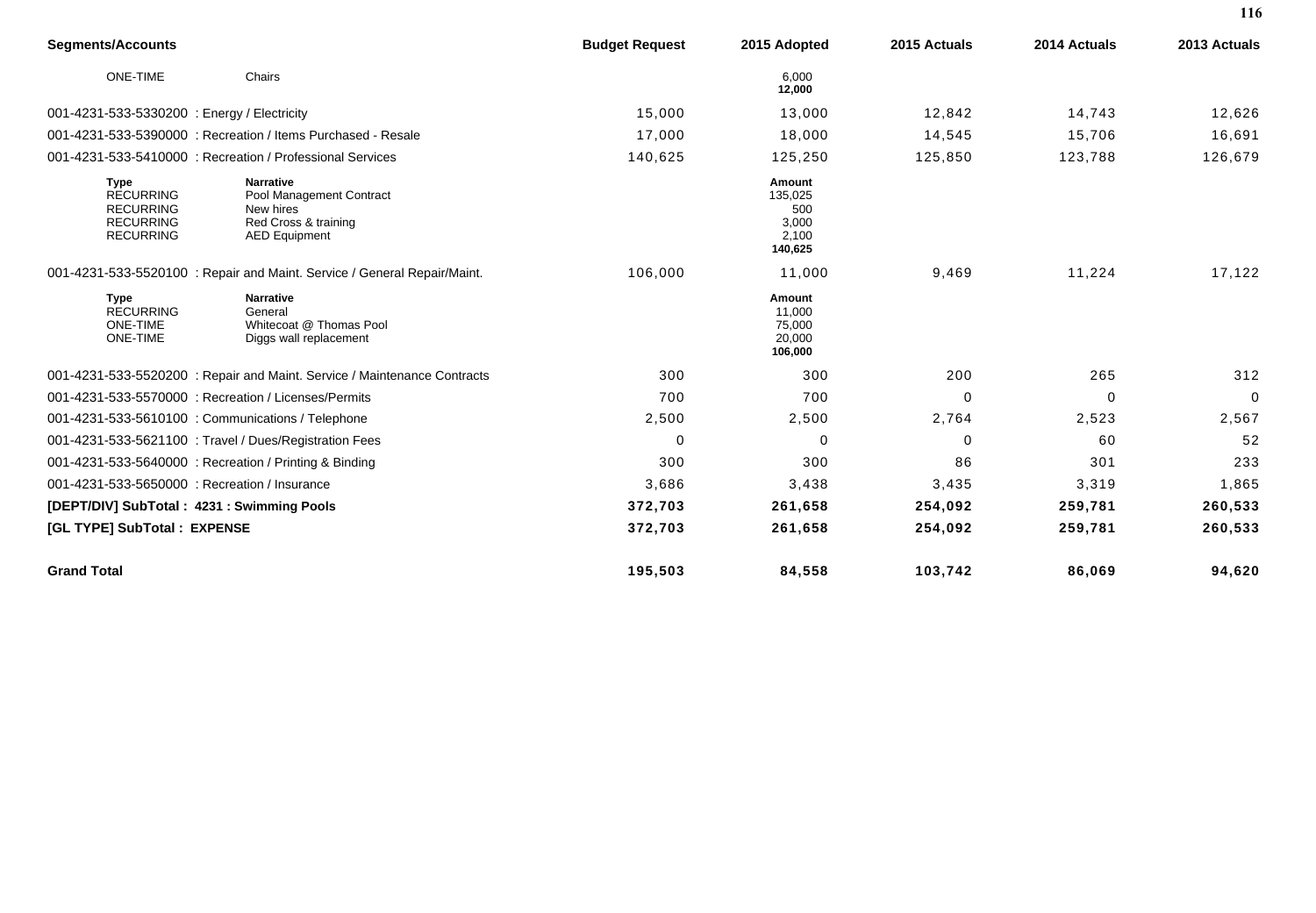# **The City of Frederick Working Budget Report 2016, Working, Details, Adopted Budget** From Account: 001-5112 To Account: 001-5112

| <b>Segments/Accounts</b>                                      | <b>Budget Request</b> | 2015 Adopted | 2015 Actuals | 2014 Actuals | 2013 Actuals |
|---------------------------------------------------------------|-----------------------|--------------|--------------|--------------|--------------|
| <b>IGL TYPEI EXPENSE</b>                                      |                       |              |              |              |              |
| [DEPT/DIV] 5112 : Community Development                       |                       |              |              |              |              |
| 001-5112-611-5264100 : Health Insurance / Retirees $\ge$ = 65 | 5,075                 | 4,860        | 7,246        | 4,175        | 3,935        |
| 001-5112-611-5266200 : Health Insurance / CIGNA - Retirees    | 18,801                | 17,792       | 12,647       | 16,237       | 16,535       |
| 001-5112-611-5266300 : Health Insurance / OPEB Payment        | 11,474                | 8,987        | 8,987        | 9,046        | 8,968        |
| 001-5112-611-5269100 : Health Insurance / Life                | 266                   | 213          | 213          | 213          | 213          |
| 001-5112-611-5282500: Retirement / 25 Year Plan               | 34,363                | 35,481       | 35,481       | 23,081       | 22,882       |
| 001-5112-611-5283000: Retirement / 30 Year Plan               | 1,603                 | 1,696        | 1,696        | 7,051        | 6,859        |
| 001-5112-611-5284000: Retirement / Supplement Savings Fees    | 1,040                 | 1,055        | 901          | 933          | 857          |
| 001-5112-611-5650000 : Urban Dev. & Housing / Insurance       | 234                   | 207          | 210          | 199          | 184          |
| [DEPT/DIV] SubTotal: 5112: Community Development              | 72,856                | 70,291       | 67,381       | 60,935       | 60,433       |
| [GL TYPE] SubTotal: EXPENSE                                   | 72,856                | 70,291       | 67,381       | 60,935       | 60,433       |
| <b>Grand Total</b>                                            | 72,856                | 70,291       | 67,381       | 60,935       | 60,433       |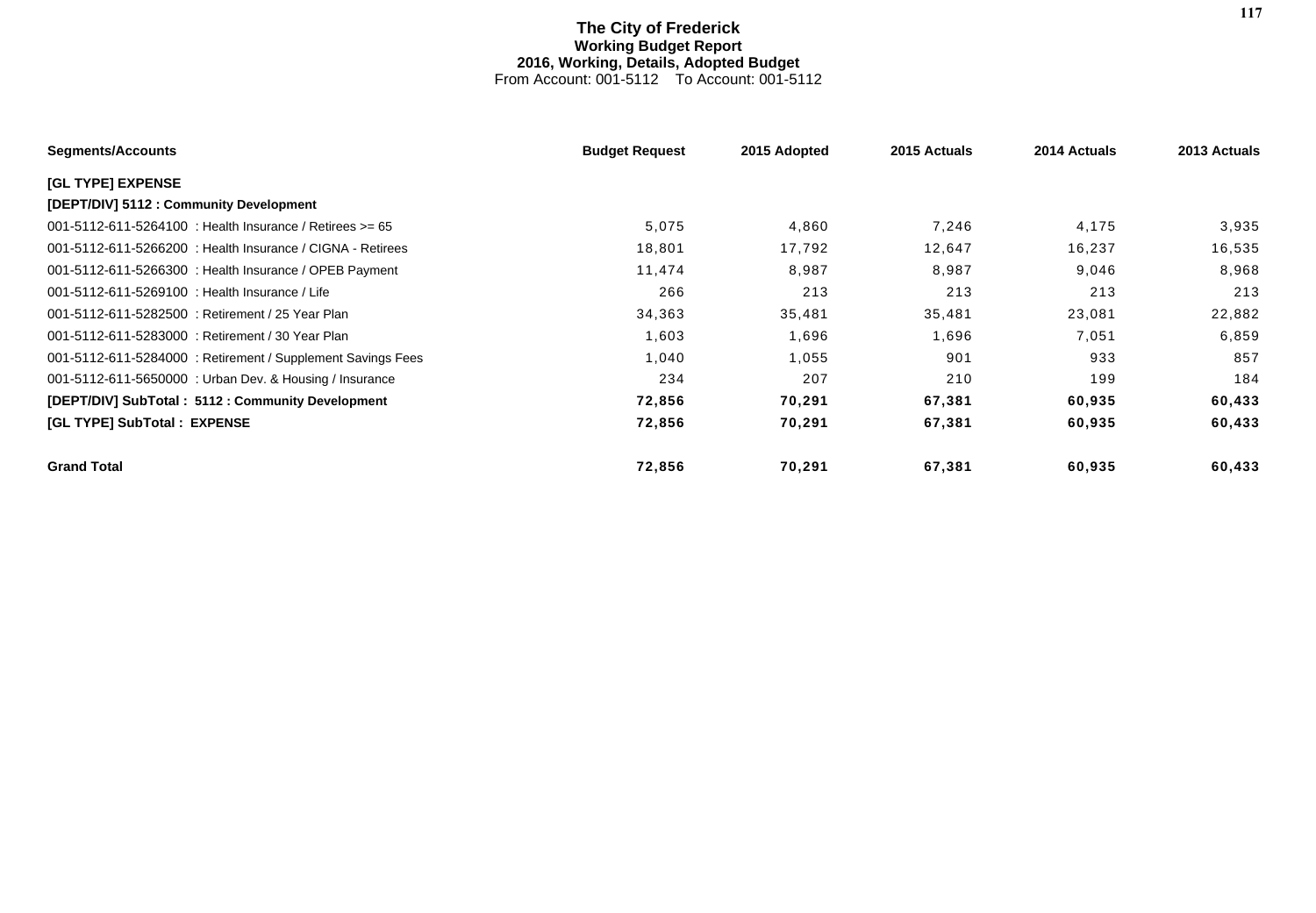# **The City of Frederick Working Budget Report 2016, Working, Details, Adopted Budget** From Account: 001-5411 To Account: 001-5411

| <b>Segments/Accounts</b>                                             | <b>Budget Request</b> | 2015 Adopted | 2015 Actuals | 2014 Actuals | 2013 Actuals |
|----------------------------------------------------------------------|-----------------------|--------------|--------------|--------------|--------------|
| [GL TYPE] REVENUE                                                    |                       |              |              |              |              |
| [DEPT/DIV] 5411 : Economic Development                               |                       |              |              |              |              |
| 001-5411-711-3228101 : Non-business Lic./Permits / Filming Permit    | 0                     | 0            | 600          | 1,100        | 1,300        |
| 001-5411-711-3313500 : Intergovernmental / Federal Grants - Project  | 0                     | 0            | 0            | $\Omega$     | 13,394       |
| 001-5411-711-3343500 : Intergovernmental / State Grants - Project    | 0                     | 0            | 0            | 41,470       | 0            |
| 001-5411-711-3347100 : State Grants - Project                        | 0                     | $\Omega$     | 0            | 8,530        | $\mathbf 0$  |
| 001-5411-711-3630001 : Donations/Contributions / Donations           | 0                     | 0            | 9,150        | 6,875        | 8,342        |
| 001-5411-711-3690001 : Miscellaneous / Other Misc. Receipts          | 0                     | 0            | $\mathbf 0$  | 0            | 100          |
| [DEPT/DIV] SubTotal: 5411: Economic Development                      | 0                     | $\bf{0}$     | $-9,750$     | $-57,975$    | $-23,136$    |
| [GL TYPE] SubTotal: REVENUE                                          | $\bf{0}$              | $\bf{0}$     | $-9,750$     | $-57,975$    | $-23,136$    |
| [GL TYPE] EXPENSE                                                    |                       |              |              |              |              |
| [DEPT/DIV] 5411 : Economic Development                               |                       |              |              |              |              |
| 001-5411-711-5121100 : Salaries - Full Time / Productive Time        | 303,980               | 294,763      | 259,008      | 202,464      | 173,279      |
| 001-5411-711-5121200 : Salaries - Full Time / Vacation               | 0                     | 0            | 9,930        | 8,512        | 18,105       |
| 001-5411-711-5121300 : Salaries - Full Time / Sick                   | 0                     | 0            | 5,005        | 2,280        | 2,796        |
| 001-5411-711-5121400 : Salaries - Full Time / Holiday                | 0                     | 0            | 12,223       | 9,541        | 9,550        |
| 001-5411-711-5121500 : Salaries - Full Time / Other Leave            | 0                     | $\Omega$     | 2,237        | 2,028        | 3,555        |
| 001-5411-711-5170000 : Special Allowance                             | 0                     | 0            | 0            | 3,000        | 0            |
| 001-5411-711-5210000 : Economic Development / Workmen's Compensation | 859                   | 818          | 839          | 785          | 576          |
| 001-5411-711-5221100 : FICA / Social Security                        | 18,846                | 18,274       | 17,450       | 13,598       | 12,146       |
| 001-5411-711-5221200 : FICA / Medicare                               | 4,408                 | 4,274        | 4,081        | 3,180        | 2,841        |
| 001-5411-711-5266100 : Health Insurance / CIGNA                      | 6,759                 | 37,066       | 8,714        | 19,706       | 26,146       |
| 001-5411-711-5266300 : Health Insurance / OPEB Payment               | 3,825                 | 8,987        | 8,987        | 9,046        | 5,157        |
| 001-5411-711-5266500 : OPEB Retirement Health Savings Plan           | 0                     | 0            | 2,500        | 208          | $\mathbf 0$  |
| 001-5411-711-5267200 : Health Insurance / Aetna Dental -Emp          | 0                     | $\Omega$     | 15           | -4           | $\Omega$     |
| 001-5411-711-5267900 : Vision - Emp                                  | 0                     | $\Omega$     | 8            | -1           | $\Omega$     |
| 001-5411-711-5268100 : Health Insurance / Disability                 | 911                   | 536          | 560          | 490          | 449          |
| 001-5411-711-5269100 : Health Insurance / Life                       | 913                   | 371          | 733          | 641          | 1,009        |
| 001-5411-711-5282500: Retirement / 25 Year Plan                      | 44,811                | 47,301       | 47,301       | 11,540       | 11,441       |
| 001-5411-711-5283000 : Retirement / 30 Year Plan                     | 17,133                | 7,824        | 7,824        | 14,102       | 13,718       |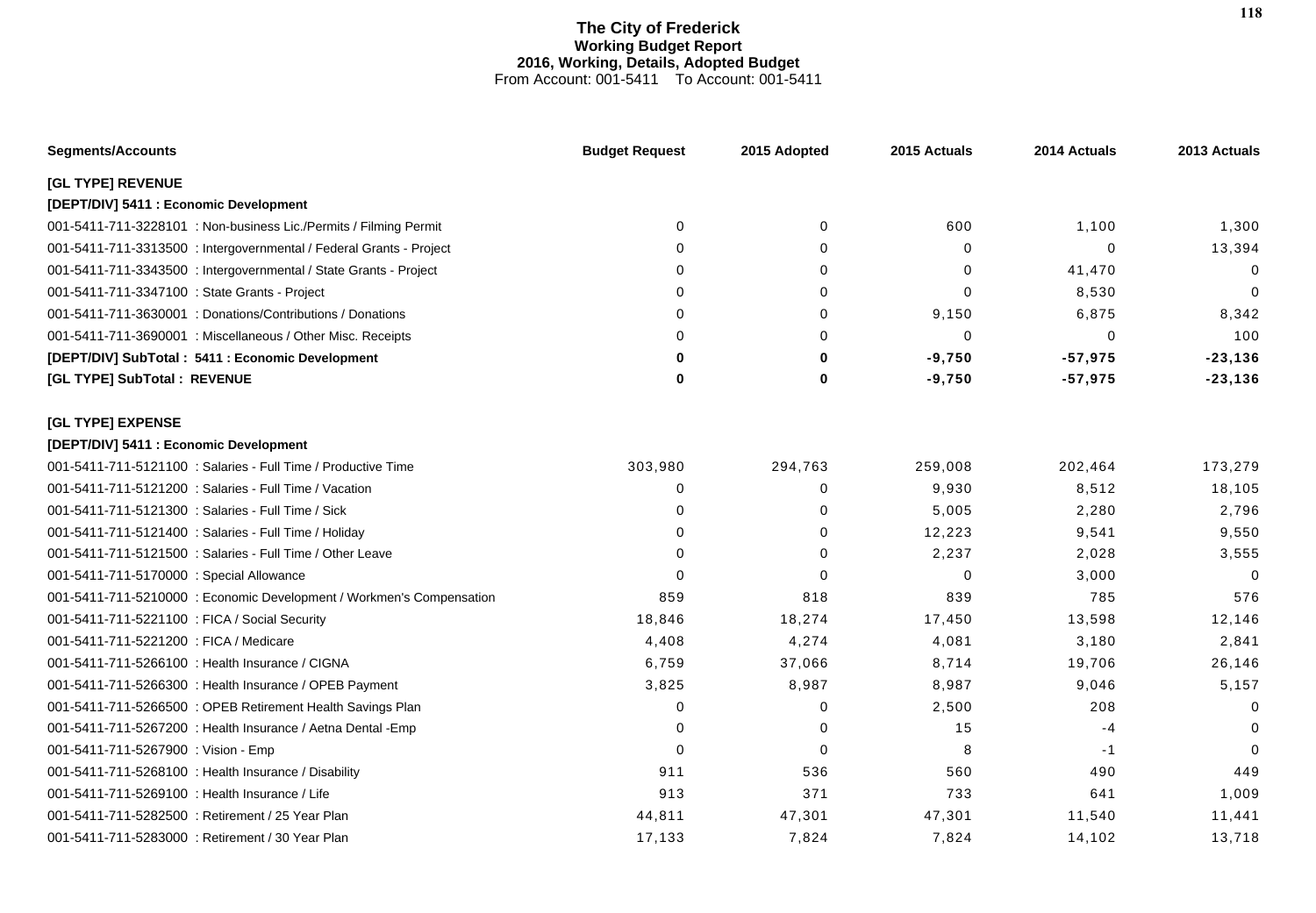| <b>Segments/Accounts</b>                                                                                                                                                                                                                    |                                                                                                                                                                                                                                                                                                                                                                                                                         | <b>Budget Request</b> | 2015 Adopted                                                                                                                                               | 2015 Actuals | 2014 Actuals | 2013 Actuals |
|---------------------------------------------------------------------------------------------------------------------------------------------------------------------------------------------------------------------------------------------|-------------------------------------------------------------------------------------------------------------------------------------------------------------------------------------------------------------------------------------------------------------------------------------------------------------------------------------------------------------------------------------------------------------------------|-----------------------|------------------------------------------------------------------------------------------------------------------------------------------------------------|--------------|--------------|--------------|
| 001-5411-711-5291300 : Misc Benefits / Other                                                                                                                                                                                                |                                                                                                                                                                                                                                                                                                                                                                                                                         | 1,164                 | 1,164                                                                                                                                                      | 1,164        | 1,290        | 1,152        |
| 001-5411-711-5310100 : Supplies / General Supplies                                                                                                                                                                                          |                                                                                                                                                                                                                                                                                                                                                                                                                         | 16,360                | 10,160                                                                                                                                                     | 23,647       | 10,091       | 13,229       |
| <b>Type</b><br><b>RECURRING</b><br><b>RECURRING</b><br><b>RECURRING</b>                                                                                                                                                                     | Narrative<br><b>Office Supplies</b><br><b>Promotional Items</b><br>Misc Local Food Expenses                                                                                                                                                                                                                                                                                                                             |                       | Amount<br>5,560<br>8,300<br>2,500<br>16,360                                                                                                                |              |              |              |
| 001-5411-711-5310300: Supplies / Clothing/Uniforms                                                                                                                                                                                          |                                                                                                                                                                                                                                                                                                                                                                                                                         | 600                   | 600                                                                                                                                                        | 310          | 520          | 0            |
| 001-5411-711-5330100 : Energy / Fuel & Oil                                                                                                                                                                                                  |                                                                                                                                                                                                                                                                                                                                                                                                                         | 0                     | $\mathbf 0$                                                                                                                                                | 95           | 23           | 0            |
| 001-5411-711-5330200 : Energy / Electricity                                                                                                                                                                                                 |                                                                                                                                                                                                                                                                                                                                                                                                                         | 100                   | 100                                                                                                                                                        | 0            | 0            | 0            |
| <b>Type</b><br><b>RECURRING</b>                                                                                                                                                                                                             | <b>Narrative</b><br>Electricity - Mid Atlantic Bio                                                                                                                                                                                                                                                                                                                                                                      |                       | Amount<br>100<br>100                                                                                                                                       |              |              |              |
|                                                                                                                                                                                                                                             | 001-5411-711-5410000 : Economic Development / Professional Services                                                                                                                                                                                                                                                                                                                                                     | 50,700                | 41,420                                                                                                                                                     | 56,020       | 44,915       | 4,715        |
| Type<br><b>RECURRING</b><br><b>RECURRING</b><br><b>RECURRING</b><br><b>RECURRING</b><br><b>RECURRING</b><br><b>RECURRING</b><br><b>RECURRING</b><br><b>RECURRING</b><br><b>ONE-TIME</b><br><b>RECURRING</b><br><b>RECURRING</b><br>ONE-TIME | <b>Narrative</b><br>Design Services - Ad design/booth panels<br>Reduce design services<br><b>ESRI Demographic Data</b><br><b>Constant Contact</b><br>Survey Monkey<br>Sales Force<br>PR Web<br>CoStar<br><b>DED Industry Consultant</b><br>Reduce industry consultant<br>Photography for Marketing tools<br>Reduce photography<br>Adobe software subscriptions<br>Wordpress - New blog<br>Education series set up costs |                       | Amount<br>15,000<br>$-3,000$<br>500<br>620<br>200<br>1,200<br>2,000<br>2,400<br>30,000<br>$-5,000$<br>3,000<br>$-1,000$<br>1,080<br>700<br>3,000<br>50,700 |              |              |              |
|                                                                                                                                                                                                                                             | 001-5411-711-5520200 : Repair and Maint. Service / Maintenance Contracts                                                                                                                                                                                                                                                                                                                                                | 0                     | 0                                                                                                                                                          | 0            | 0            | 2,320        |
| 001-5411-711-5540100 : Rentals / Land and Buildings<br><b>Type</b><br><b>RECURRING</b>                                                                                                                                                      | <b>Narrative</b><br>Building rental for local educational program                                                                                                                                                                                                                                                                                                                                                       | 400                   | 400<br>Amount<br>400<br>400                                                                                                                                | 150          | 300          | 381          |
| 001-5411-711-5540200: Rentals / Equipment and Vehicles                                                                                                                                                                                      |                                                                                                                                                                                                                                                                                                                                                                                                                         | 0                     | 0                                                                                                                                                          | $-148$       | 0            | 2,930        |
| 001-5411-711-5610100 : Communications / Telephone                                                                                                                                                                                           |                                                                                                                                                                                                                                                                                                                                                                                                                         | 3,780                 | 4,400                                                                                                                                                      | 2,807        | 3,164        | 3,006        |
| Type<br><b>RECURRING</b><br><b>RECURRING</b>                                                                                                                                                                                                | Narrative<br>Internal Phone lines for 4<br>Mobile Phones for 3<br>Reduce to FY 15 YTD experience                                                                                                                                                                                                                                                                                                                        |                       | Amount<br>1,500<br>3,000<br>$-720$<br>3,780                                                                                                                |              |              |              |
| 001-5411-711-5610200 : Communications / Postage                                                                                                                                                                                             |                                                                                                                                                                                                                                                                                                                                                                                                                         | 1,250                 | 1,250                                                                                                                                                      | 1,100        | 394          | 437          |
| Type<br><b>RECURRING</b>                                                                                                                                                                                                                    | <b>Narrative</b><br><b>General Postage</b>                                                                                                                                                                                                                                                                                                                                                                              |                       | Amount<br>250                                                                                                                                              |              |              |              |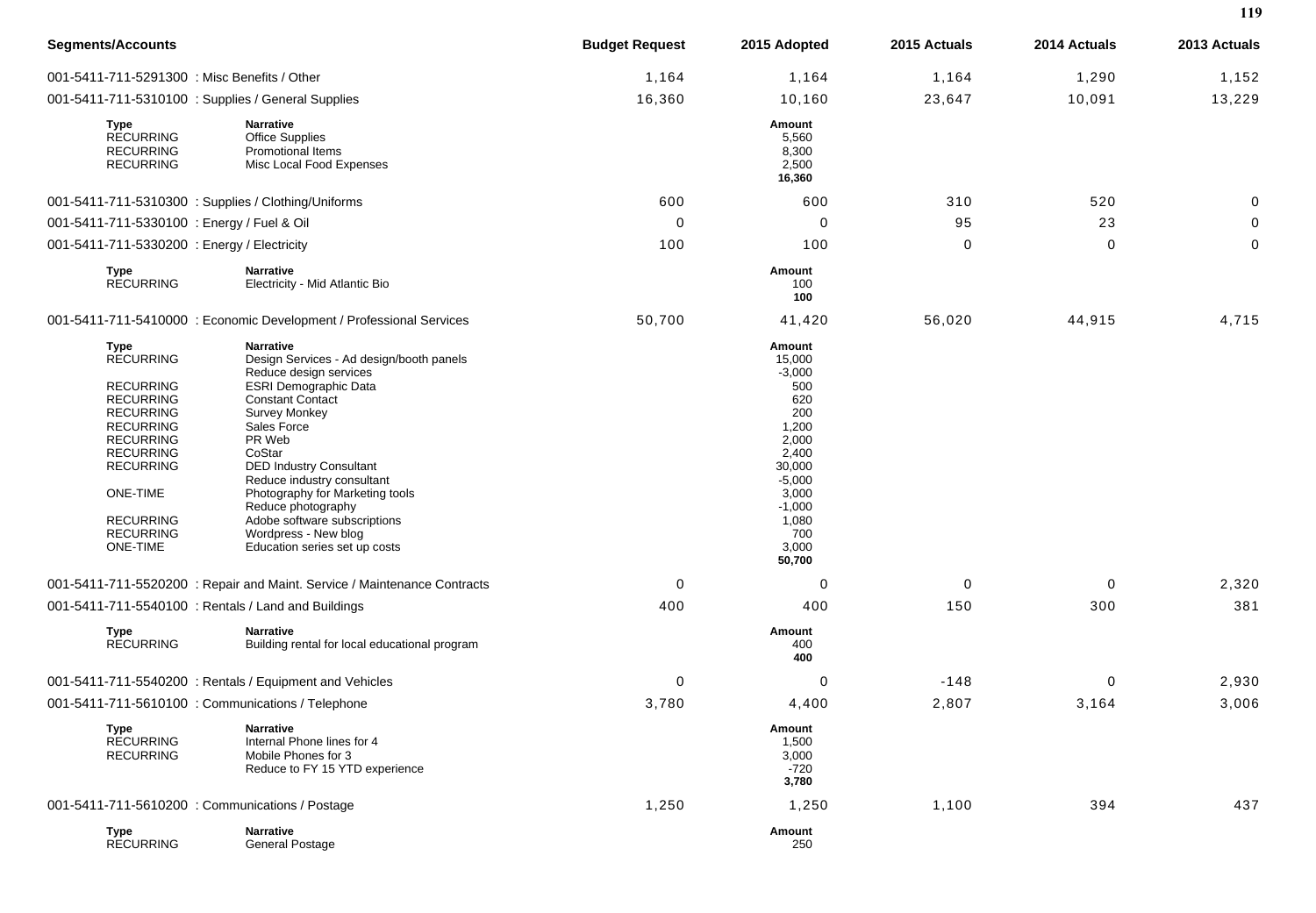| <b>Segments/Accounts</b>                                                                                                          |                                                                                                                                                                                                                                | <b>Budget Request</b> | 2015 Adopted                                                                 | 2015 Actuals | 2014 Actuals | 2013 Actuals |
|-----------------------------------------------------------------------------------------------------------------------------------|--------------------------------------------------------------------------------------------------------------------------------------------------------------------------------------------------------------------------------|-----------------------|------------------------------------------------------------------------------|--------------|--------------|--------------|
| <b>RECURRING</b>                                                                                                                  | <b>Trade Show Shipping</b>                                                                                                                                                                                                     |                       | 1,000<br>1,250                                                               |              |              |              |
| 001-5411-711-5620100 : Travel / Transportation                                                                                    |                                                                                                                                                                                                                                | 4,000                 | 5,600                                                                        | 1,259        | 2,622        | 2,673        |
| Type<br><b>RECURRING</b><br><b>RECURRING</b>                                                                                      | Narrative<br>Airfare<br>Reduce airfare<br>Mileage<br>Reduce mileage                                                                                                                                                            |                       | Amount<br>3,300<br>$-500$<br>1,600<br>$-400$<br>4,000                        |              |              |              |
| 001-5411-711-5621100 : Travel / Dues/Registration Fees                                                                            |                                                                                                                                                                                                                                | 60,648                | 64,320                                                                       | 67,064       | 50,250       | 23,899       |
| Type<br><b>RECURRING</b><br><b>RECURRING</b><br><b>RECURRING</b><br><b>RECURRING</b><br><b>RECURRING</b>                          | Narrative<br>Memberships<br>Sponsorships<br><b>Trade Show Exhibit Fees</b><br><b>Trade Show Registration Fees</b><br><b>Event Registration Fees</b><br>Reduce registration fees                                                |                       | Amount<br>21,153<br>15,000<br>16,900<br>1,945<br>8,650<br>$-3,000$<br>60,648 |              |              |              |
| 001-5411-711-5622100 : Travel / Lodging                                                                                           |                                                                                                                                                                                                                                | 10,925                | 10,150                                                                       | 8,378        | 1,741        | 2,593        |
| Type<br><b>RECURRING</b>                                                                                                          | <b>Narrative</b><br>Lodging for various trade shows                                                                                                                                                                            |                       | Amount<br>10,925<br>10,925                                                   |              |              |              |
| 001-5411-711-5623100 : Travel / Meals/Food                                                                                        |                                                                                                                                                                                                                                | 2,130                 | 2,170                                                                        | 1,496        | 520          | 439          |
| <b>Type</b><br><b>RECURRING</b>                                                                                                   | <b>Narrative</b><br>Meals for various tradeshows                                                                                                                                                                               |                       | Amount<br>2,130<br>2,130                                                     |              |              |              |
| 001-5411-711-5630000: Economic Development / Advertising                                                                          |                                                                                                                                                                                                                                | 10,000                | 30,000                                                                       | 8,559        | 25,592       | 38,138       |
| Type<br><b>RECURRING</b><br><b>RECURRING</b>                                                                                      | <b>Narrative</b><br><b>Recruitment Advertising</b><br><b>Retention Advertising</b><br>Reduce advertising                                                                                                                       |                       | Amount<br>8,000<br>4,000<br>$-2,000$<br>10,000                               |              |              |              |
|                                                                                                                                   | 001-5411-711-5640000: Economic Development / Printing & Binding                                                                                                                                                                | 4,750                 | 750                                                                          | 370          | 1,450        | 2,400        |
| <b>Type</b><br><b>RECURRING</b>                                                                                                   | <b>Narrative</b><br>Misc Printing<br>Reduce printing                                                                                                                                                                           |                       | Amount<br>5,750<br>$-1,000$<br>4,750                                         |              |              |              |
| 001-5411-711-5650000 : Economic Development / Insurance                                                                           |                                                                                                                                                                                                                                | 1,478                 | 1,301                                                                        | 1,317        | 1,253        | 1,163        |
| 001-5411-711-5660000: Economic Development / Donations                                                                            |                                                                                                                                                                                                                                | 244,203               | 205,000                                                                      | 159,828      | 226,074      | 117,998      |
| Type<br>RECURRING<br><b>RECURRING</b><br><b>RECURRING</b><br><b>RECURRING</b><br><b>RECURRING</b><br><b>RECURRING</b><br>ONE-TIME | Narrative<br>Downtown Frederick Partnership<br>Golden Mile Alliance<br>Tourism Council of Frederick County<br>Frederick Business Incubator<br><b>East Frederick Rising</b><br><b>Business Incentive Match Funding</b><br>CREST |                       | Amount<br>65,781<br>15,000<br>23,219<br>50,000<br>5,000<br>70,000<br>15,203  |              |              |              |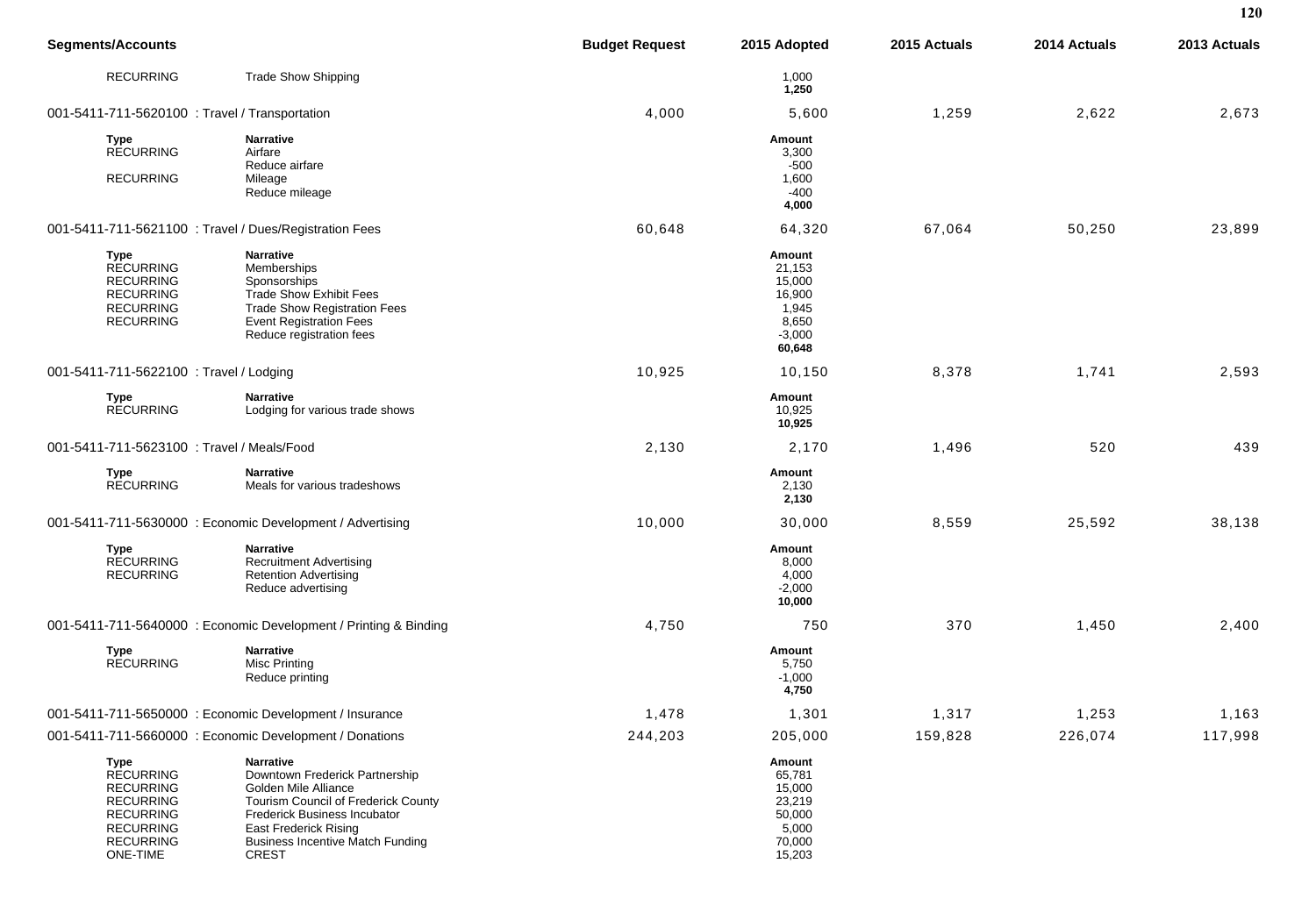| <b>Segments/Accounts</b>                        | <b>Budget Request</b> | 2015 Adopted | 2015 Actuals | 2014 Actuals | 2013 Actuals |
|-------------------------------------------------|-----------------------|--------------|--------------|--------------|--------------|
|                                                 |                       | 244.203      |              |              |              |
| [DEPT/DIV] SubTotal: 5411: Economic Development | 814,933               | 798,999      | 720,831      | 671,315      | 498.241      |
| [GL TYPE] SubTotal: EXPENSE                     | 814,933               | 798.999      | 720,831      | 671,315      | 498,241      |
|                                                 |                       |              |              |              |              |
| <b>Grand Total</b>                              | 814,933               | 798,999      | 711,081      | 613,340      | 475,105      |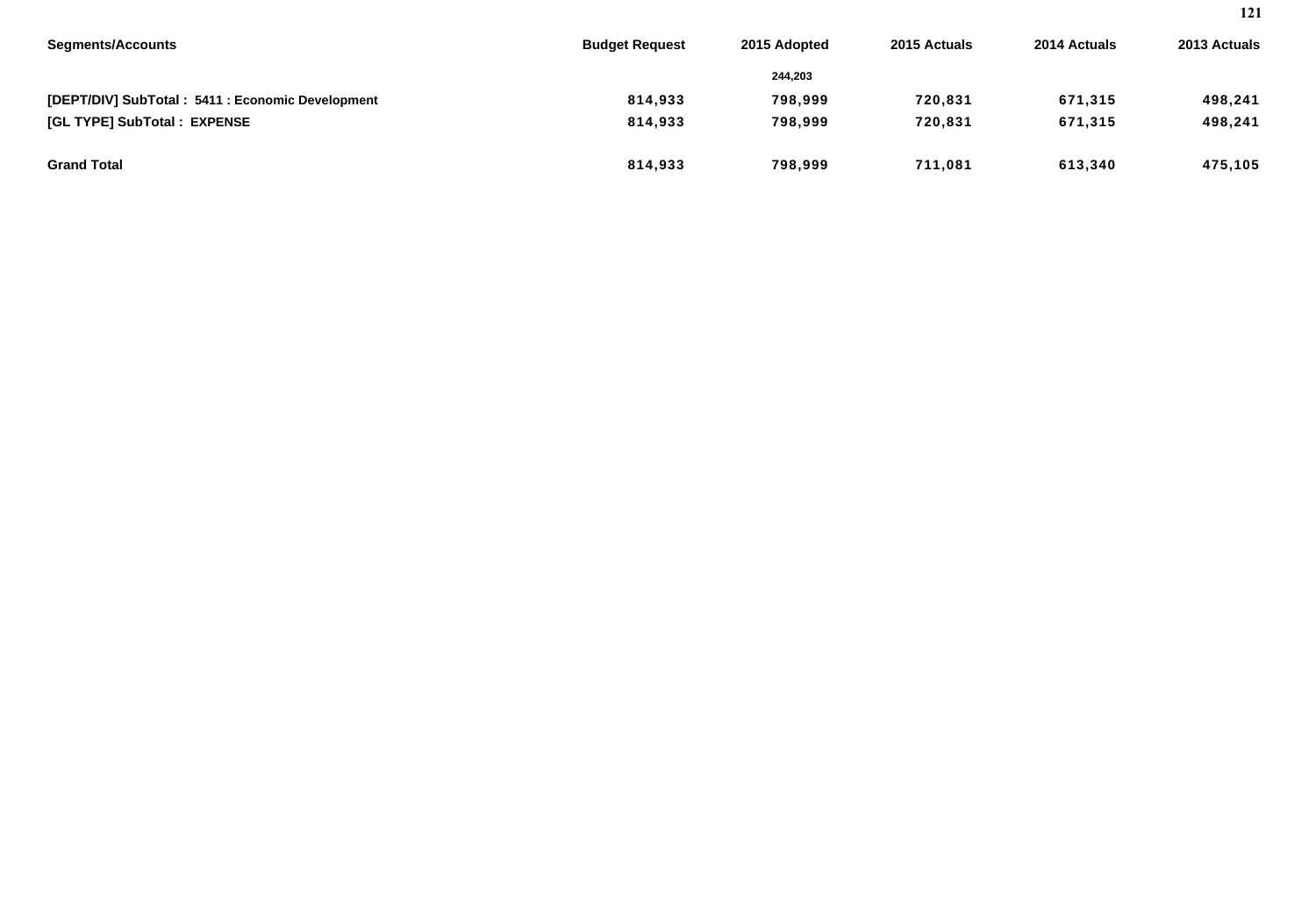| <b>Segments/Accounts</b>                                                                                                                                                                                                                                                                                                             |                                                                                                                                                                                                                                                                                                                                                                                                                                                                                                                                                                                                                                                                             | <b>Budget Request</b> | 2015 Adopted                                                                                                                                                                               | 2015 Actuals | 2014 Actuals | 2013 Actuals |
|--------------------------------------------------------------------------------------------------------------------------------------------------------------------------------------------------------------------------------------------------------------------------------------------------------------------------------------|-----------------------------------------------------------------------------------------------------------------------------------------------------------------------------------------------------------------------------------------------------------------------------------------------------------------------------------------------------------------------------------------------------------------------------------------------------------------------------------------------------------------------------------------------------------------------------------------------------------------------------------------------------------------------------|-----------------------|--------------------------------------------------------------------------------------------------------------------------------------------------------------------------------------------|--------------|--------------|--------------|
| [GL TYPE] REVENUE                                                                                                                                                                                                                                                                                                                    |                                                                                                                                                                                                                                                                                                                                                                                                                                                                                                                                                                                                                                                                             |                       |                                                                                                                                                                                            |              |              |              |
| [DEPT/DIV] 6111 : Community Center                                                                                                                                                                                                                                                                                                   |                                                                                                                                                                                                                                                                                                                                                                                                                                                                                                                                                                                                                                                                             |                       |                                                                                                                                                                                            |              |              |              |
|                                                                                                                                                                                                                                                                                                                                      | 001-6111-000-3930002 : Capital Asset Disposition / Insurance Reimbursemen                                                                                                                                                                                                                                                                                                                                                                                                                                                                                                                                                                                                   | 0                     | 0                                                                                                                                                                                          | 0            | $\mathbf 0$  | 62           |
|                                                                                                                                                                                                                                                                                                                                      | 001-6111-721-3318100 : Intergovernmental / Federal Grants - Project                                                                                                                                                                                                                                                                                                                                                                                                                                                                                                                                                                                                         | 2,580,395             | 2,489,655                                                                                                                                                                                  | 1,457,324    | 1,157,466    | 955,985      |
| Type<br><b>RECURRING</b><br><b>RECURRING</b><br><b>RECURRING</b><br><b>RECURRING</b><br><b>RECURRING</b><br><b>RECURRING</b><br><b>RECURRING</b><br><b>RECURRING</b><br><b>RECURRING</b><br><b>RECURRING</b><br><b>RECURRING</b><br><b>RECURRING</b><br><b>RECURRING</b><br><b>RECURRING</b><br><b>RECURRING</b><br><b>RECURRING</b> | <b>Narrative</b><br>Community Services Block Grant (CSBG)/89<br>Community Development Block Grant (CDBG)/75<br>Projects Assisting Transition from Homelessness (PATH)/82<br>CSBG Green Jobs/282<br>Health Care for the Homeless (HCH)/80<br>Supportive Housing Program I (SHP-I)/74<br>Supportive Housing Program II (SHP-II)/06<br>HUD Housing Counseling/30<br>Emergency Solutions Grant (ESG)/84<br>Summer Food Service Program (SFSP)/69<br>Weatherization Assistance Program (WAP)/71<br>Priority Partners/MA/21<br>National Foreclosure Mitigation Counseling (NFMC)/196<br>Health Connector Program<br>Office of Home Energy Programs<br>At-Risk After School Supper |                       | Amount<br>263,521<br>25,000<br>74,103<br>50,000<br>123,134<br>135,536<br>66,087<br>17,898<br>123,250<br>58,500<br>60,000<br>40,000<br>25,000<br>22,464<br>1,479,350<br>16,552<br>2,580,395 |              |              |              |
|                                                                                                                                                                                                                                                                                                                                      | 001-6111-721-3318201 : OHEP MEAP Bulk Fuel Benefit Grant                                                                                                                                                                                                                                                                                                                                                                                                                                                                                                                                                                                                                    | 0                     | 0                                                                                                                                                                                          | 906.374      | 296,985      | $\Omega$     |
|                                                                                                                                                                                                                                                                                                                                      | 001-6111-721-3348100 : Intergovernmental / State Grants - Project                                                                                                                                                                                                                                                                                                                                                                                                                                                                                                                                                                                                           | 930,759               | 791,034                                                                                                                                                                                    | 1,071,090    | 694,792      | 586,389      |
| Type<br><b>RECURRING</b><br><b>RECURRING</b><br><b>RECURRING</b><br><b>RECURRING</b><br><b>RECURRING</b><br><b>RECURRING</b><br><b>RECURRING</b><br><b>RECURRING</b>                                                                                                                                                                 | <b>Narrative</b><br>SSI/SSDI Outreach Access & Recovery (SOAR)/319<br>Empower Maryland/312<br>Service-Linked Housing Program (SLHP)/72<br>Emergency & Transitional Housing Services (ETHS)/81<br>DHCD Housing Counseling Fund/267<br>Maryland Affordable Housing Trust (MAHT)<br>DHCD Foreclosure Relief Home Repurchase Program<br><b>MCHRC Dental Program</b>                                                                                                                                                                                                                                                                                                             |                       | Amount<br>72,345<br>465,000<br>36,234<br>100,498<br>143.432<br>35,750<br>2,500<br>75,000<br>930,759                                                                                        |              |              |              |
|                                                                                                                                                                                                                                                                                                                                      | 001-6111-721-3378101 : Frederick County / Community Center Grant                                                                                                                                                                                                                                                                                                                                                                                                                                                                                                                                                                                                            | 75,000                | 75,000                                                                                                                                                                                     | 75,000       | 67,209       | 7,791        |
| Type                                                                                                                                                                                                                                                                                                                                 | <b>Narrative</b><br>Frederick County Government/77                                                                                                                                                                                                                                                                                                                                                                                                                                                                                                                                                                                                                          |                       | Amount<br>75,000<br>75,000                                                                                                                                                                 |              |              |              |
|                                                                                                                                                                                                                                                                                                                                      | 001-6111-721-3690000 : Miscellaneous / Other Sources - Project                                                                                                                                                                                                                                                                                                                                                                                                                                                                                                                                                                                                              | 111,396               | 199,835                                                                                                                                                                                    | 151,692      | 334,111      | 217,759      |
| Type<br><b>RECURRING</b><br><b>RECURRING</b>                                                                                                                                                                                                                                                                                         | <b>Narrative</b><br>Friends for Neighborhood Progress (FFNP)/88<br>HECM Fees Paid by Clients/30                                                                                                                                                                                                                                                                                                                                                                                                                                                                                                                                                                             |                       | Amount<br>108,396<br>3,000<br>111,396                                                                                                                                                      |              |              |              |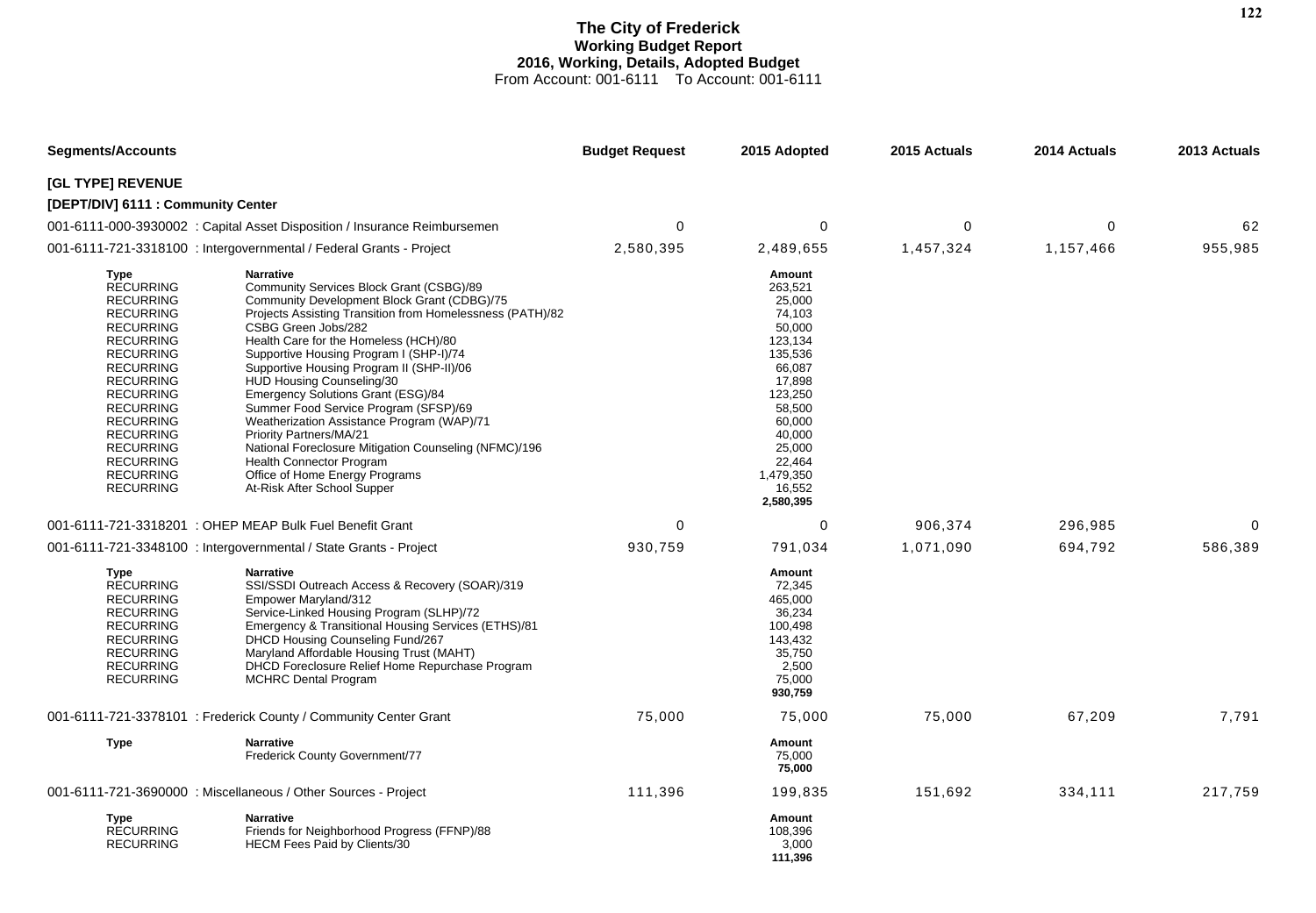| <b>Segments/Accounts</b>                                         |                                                                                                                  | <b>Budget Request</b> | 2015 Adopted                                 | 2015 Actuals | 2014 Actuals | 2013 Actuals |
|------------------------------------------------------------------|------------------------------------------------------------------------------------------------------------------|-----------------------|----------------------------------------------|--------------|--------------|--------------|
|                                                                  | 001-6111-721-3690001 : Miscellaneous / Other Misc. Receipts                                                      | 0                     | 0                                            | 69           | 476          | 7,320        |
| [DEPT/DIV] SubTotal: 6111 : Community Center                     |                                                                                                                  | $-3,697,550$          | $-3,555,524$                                 | $-3,661,549$ | $-2,551,039$ | $-1,775,306$ |
| [GL TYPE] SubTotal: REVENUE                                      |                                                                                                                  | $-3,697,550$          | $-3,555,524$                                 | $-3,661,549$ | $-2,551,039$ | $-1,775,306$ |
| [GL TYPE] EXPENSE                                                |                                                                                                                  |                       |                                              |              |              |              |
| [DEPT/DIV] 6111 : Community Center                               |                                                                                                                  |                       |                                              |              |              |              |
|                                                                  | 001-6111-721-5121100 : Salaries - Full Time / Productive Time                                                    | 1,400,786             | 1,432,043                                    | 1,117,614    | 968,794      | 911,663      |
| 001-6111-721-5121200 : Salaries - Full Time / Vacation           |                                                                                                                  | 0                     | 0                                            | 90,048       | 68,596       | 74,592       |
| 001-6111-721-5121300 : Salaries - Full Time / Sick               |                                                                                                                  | 0                     | 0                                            | 51,268       | 63,225       | 41,071       |
| 001-6111-721-5121400 : Salaries - Full Time / Holiday            |                                                                                                                  | 0                     | $\Omega$                                     | 61,574       | 52,437       | 51,301       |
| 001-6111-721-5121500 : Salaries - Full Time / Other Leave        |                                                                                                                  | 0                     | $\Omega$                                     | 15,783       | 15,083       | 19,439       |
| 001-6111-721-5141300 : Overtime / Premium Overtime               |                                                                                                                  | 36,000                | 36,000                                       | 31,570       | 33,306       | 26,489       |
|                                                                  | 001-6111-721-5150000: Community Action Programs / Salaries - Perm Part T                                         | 394,963               | 382,730                                      | 357,677      | 368,179      | 306,398      |
| 001-6111-721-5170000 : Special Allowance                         |                                                                                                                  | 0                     | 0                                            | 0            | 36,000       | 0            |
|                                                                  | 001-6111-721-5210000 : Community Action Programs / Workmen's Compensation                                        | 39,183                | 37,317                                       | 38,251       | 35,917       | 26,261       |
| 001-6111-721-5221100 : FICA / Social Security                    |                                                                                                                  | 113,399               | 98,039                                       | 101,295      | 95,623       | 84,825       |
| 001-6111-721-5221200 : FICA / Medicare                           |                                                                                                                  | 26,558                | 26,840                                       | 23,689       | 22,364       | 19,838       |
| 001-6111-721-5264100 : Health Insurance / Retirees >= 65         |                                                                                                                  | 8,522                 | 4,932                                        | 6,115        | 4,206        | 3,998        |
| 001-6111-721-5266100 : Health Insurance / CIGNA                  |                                                                                                                  | 207,038               | 142,705                                      | 180,143      | 133,047      | 134,600      |
| 001-6111-721-5266200 : Health Insurance / CIGNA - Retirees       |                                                                                                                  | 36,898                | 35,630                                       | 39,259       | 32,516       | 16,578       |
| 001-6111-721-5266300 : Health Insurance / OPEB Payment           |                                                                                                                  | 103,268               | 89,869                                       | 89,869       | 94,984       | 103,139      |
|                                                                  | 001-6111-721-5266500 : OPEB Retirement Health Savings Plan                                                       | 0                     | 0                                            | 22,219       | 6,667        | 0            |
|                                                                  | 001-6111-721-5267100 : Health Insurance / Aetna Dental - Retirees                                                | 0                     | 0                                            | 0            | 34           | 0            |
|                                                                  | 001-6111-721-5267200 : Health Insurance / Aetna Dental - Emp                                                     | 0                     | 0                                            | 6            | $-37$        | 36           |
| 001-6111-721-5267900 : Vision - Emp                              |                                                                                                                  | 0                     | 0                                            | $-7$         | $-2$         | -8           |
| 001-6111-721-5268100 : Health Insurance / Disability             |                                                                                                                  | 4,565                 | 2,901                                        | 3,016        | 2,541        | 2,459        |
| 001-6111-721-5269100 : Health Insurance / Life                   |                                                                                                                  | 3,243                 | 2,532                                        | 2,619        | 2,318        | 2,241        |
|                                                                  | 001-6111-721-5270000: Community Action Programs / Unemployment                                                   | 0                     | $\Omega$                                     | 4,143        | 17,756       | 8,281        |
| 001-6111-721-5282500 : Retirement / 25 Year Plan                 |                                                                                                                  | 119,887               | 126,050                                      | 124,688      | 184,648      | 146,130      |
| 001-6111-721-5283000: Retirement / 30 Year Plan                  |                                                                                                                  | 132,853               | 114.731                                      | 114,731      | 133,971      | 163,798      |
|                                                                  | 001-6111-721-5284000: Retirement / Supplement Savings Fees                                                       | 528                   | 481                                          | 443          | 425          | 369          |
| 001-6111-721-5291300 : Misc Benefits / Other                     |                                                                                                                  | 30,864                | 29,682                                       | 31,354       | 24,925       | 23,104       |
| Type<br><b>RECURRING</b><br><b>RECURRING</b><br><b>RECURRING</b> | <b>Narrative</b><br>CITY Parking subsidy at \$75 per month<br>Office of Home Energy (OHEP)<br>City parking decks |                       | Amount<br>24,300<br>5,400<br>1,164<br>30,864 |              |              |              |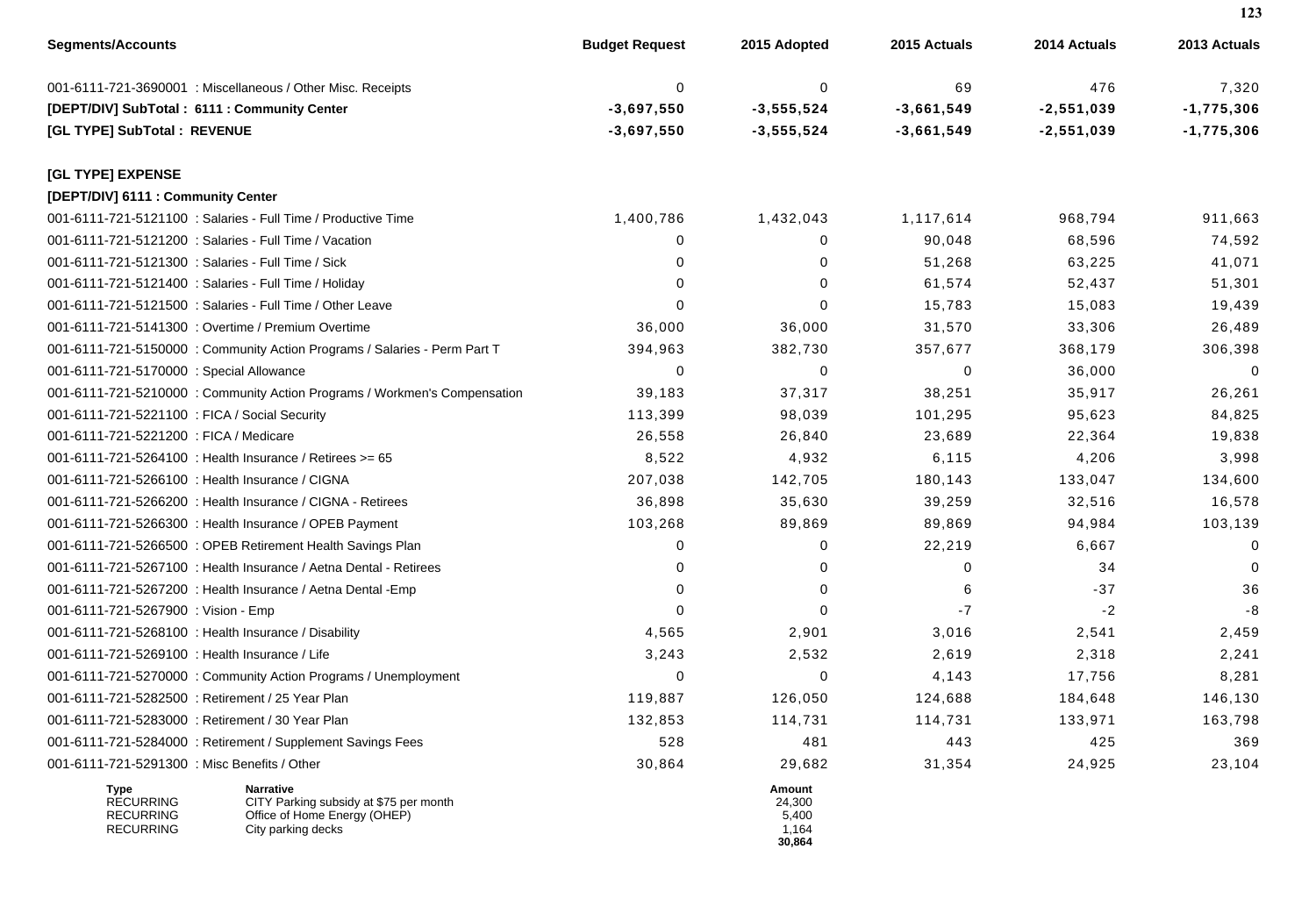| <b>Segments/Accounts</b>                                                                                                                                                                                                         |                                                                                                                                                                                                                                                                                                                                                                                                                                                                                                                                                      | <b>Budget Request</b> | 2015 Adopted                                                                                              | 2015 Actuals | 2014 Actuals | 2013 Actuals |
|----------------------------------------------------------------------------------------------------------------------------------------------------------------------------------------------------------------------------------|------------------------------------------------------------------------------------------------------------------------------------------------------------------------------------------------------------------------------------------------------------------------------------------------------------------------------------------------------------------------------------------------------------------------------------------------------------------------------------------------------------------------------------------------------|-----------------------|-----------------------------------------------------------------------------------------------------------|--------------|--------------|--------------|
| 001-6111-721-5310100 : Supplies / General Supplies                                                                                                                                                                               |                                                                                                                                                                                                                                                                                                                                                                                                                                                                                                                                                      | 123,174               | 113,022                                                                                                   | 169,454      | 214,350      | 163,945      |
| <b>Type</b><br><b>RECURRING</b><br><b>RECURRING</b><br><b>RECURRING</b><br><b>RECURRING</b><br><b>RECURRING</b><br><b>RECURRING</b>                                                                                              | Narrative<br>WEATHERIZATION ASSISTANCE PROGRAM (WAP)<br><b>EMPOWER MARYLAND</b><br><b>CITY</b><br>SUMMER FOOD SERVICE PROGRAM (SFSP)<br>SSI/SSDI OUTREACH ACCESS & RECOVERY (SOAR)<br>OFFICE OF HOME ENERGY PROGRAMS<br>Includes City General Funds and various grant funds for a wide-range of operating<br>supplies including office supplies, cleaning and janitorial supplies, hygiene supplies for<br>clients, laundry and dishwashing detergent, dishes and cookware for the transitional<br>shelters                                          |                       | Amount<br>1,000<br>1,000<br>85,000<br>30,152<br>4,022<br>2,000<br>$\Omega$                                |              |              |              |
|                                                                                                                                                                                                                                  |                                                                                                                                                                                                                                                                                                                                                                                                                                                                                                                                                      |                       | 123,174                                                                                                   |              |              |              |
| 001-6111-721-5310200 : Supplies / Medical Supplies<br>Type<br><b>RECURRING</b>                                                                                                                                                   | Narrative<br>CITY medical supplies and small equipment for the clinic                                                                                                                                                                                                                                                                                                                                                                                                                                                                                | 10,000                | 10,000<br>Amount<br>10,000<br>10,000                                                                      | 14,974       | 13,953       | 14,423       |
| 001-6111-721-5310300: Supplies / Clothing/Uniforms                                                                                                                                                                               |                                                                                                                                                                                                                                                                                                                                                                                                                                                                                                                                                      | 0                     | 0                                                                                                         | 725          | 660          | 1,095        |
| 001-6111-721-5330100 : Energy / Fuel & Oil                                                                                                                                                                                       |                                                                                                                                                                                                                                                                                                                                                                                                                                                                                                                                                      | 30,000                | 25,000                                                                                                    | 12,474       | 16,840       | 19,940       |
| Type<br><b>RECURRING</b>                                                                                                                                                                                                         | <b>Narrative</b><br>CITY Fuel and oil expenditure for all agency vehicles                                                                                                                                                                                                                                                                                                                                                                                                                                                                            |                       | Amount<br>30,000<br>30,000                                                                                |              |              |              |
| 001-6111-721-5330200 : Energy / Electricity                                                                                                                                                                                      |                                                                                                                                                                                                                                                                                                                                                                                                                                                                                                                                                      | 50,000                | 50,000                                                                                                    | 34,491       | 33,184       | 35,186       |
| Type<br><b>RECURRING</b>                                                                                                                                                                                                         | <b>Narrative</b><br>CITY - Includes electricity for three (3) large buildings                                                                                                                                                                                                                                                                                                                                                                                                                                                                        |                       | Amount<br>50,000<br>50,000                                                                                |              |              |              |
| 001-6111-721-5330300 : Energy / Natural Gas                                                                                                                                                                                      |                                                                                                                                                                                                                                                                                                                                                                                                                                                                                                                                                      | 14,000                | 14,000                                                                                                    | 8,237        | 12,324       | 8,655        |
| Type<br><b>RECURRING</b>                                                                                                                                                                                                         | Narrative<br>CITY - Includes gas heating and hot water for four (4) large buildings                                                                                                                                                                                                                                                                                                                                                                                                                                                                  |                       | Amount<br>14,000<br>14,000                                                                                |              |              |              |
|                                                                                                                                                                                                                                  | 001-6111-721-5410000 : Community Action Programs / Professional Services                                                                                                                                                                                                                                                                                                                                                                                                                                                                             | 119,714               | 118,164                                                                                                   | 113,109      | 69,331       | 22,918       |
| Type<br><b>RECURRING</b><br><b>RECURRING</b><br><b>RECURRING</b><br><b>RECURRING</b><br><b>RECURRING</b><br><b>RECURRING</b><br><b>RECURRING</b><br><b>RECURRING</b><br><b>RECURRING</b><br><b>RECURRING</b><br><b>RECURRING</b> | Narrative<br>City/Alarm Monitoring<br><b>ASL Interpreting</b><br><b>ServicePoint Licenses</b><br><b>Medical On-Call Services</b><br>MyWay EMR Licenses<br>Office of Home Energy Program (OHEP) ASL Interpreting<br><b>HUD Planning Grant</b><br><b>Emergency Motel Placements</b><br>Dental program<br>CM In service training<br>Wifi for Transitional Shelters<br>City General Fund expenditure includes fire/security alarm monitoring for 3 buildings, ASL<br>interpreting, medical on-call services, and licenses for ServicePoint and MyWay EMR |                       | Amount<br>1,000<br>1,000<br>8,977<br>2,167<br>8,268<br>500<br>7,584<br>10,000<br>75,000<br>3,000<br>2,218 |              |              |              |
|                                                                                                                                                                                                                                  |                                                                                                                                                                                                                                                                                                                                                                                                                                                                                                                                                      |                       | 119,714                                                                                                   |              |              |              |
| 001-6111-721-5411100 : Legal Service Fees                                                                                                                                                                                        |                                                                                                                                                                                                                                                                                                                                                                                                                                                                                                                                                      | 0                     | 0                                                                                                         | 0            | 2,500        | 0            |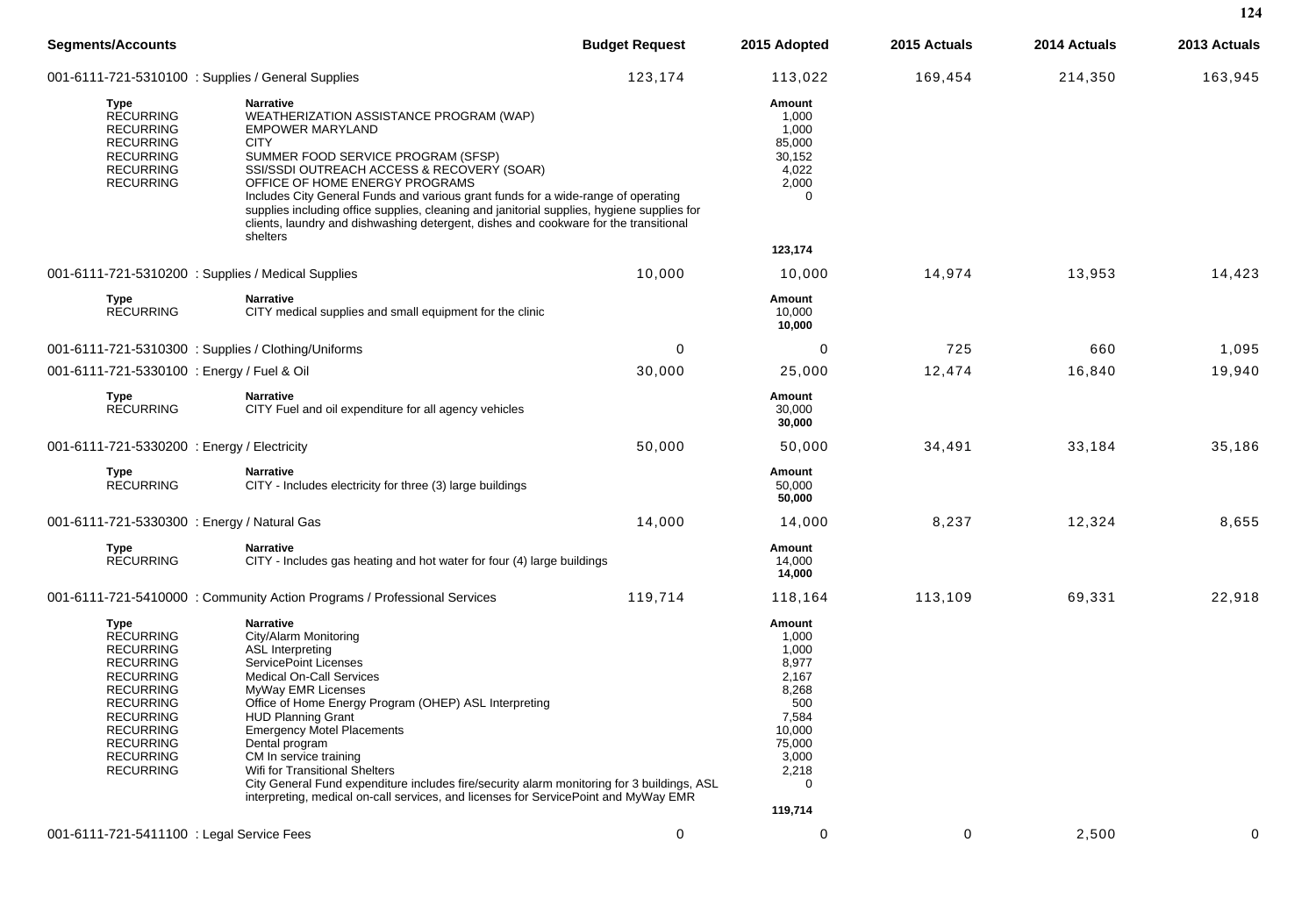| <b>Segments/Accounts</b>                                                             |                                                                                                                                                                                                                                                                                             | <b>Budget Request</b> | 2015 Adopted                                                | 2015 Actuals | 2014 Actuals | 2013 Actuals |
|--------------------------------------------------------------------------------------|---------------------------------------------------------------------------------------------------------------------------------------------------------------------------------------------------------------------------------------------------------------------------------------------|-----------------------|-------------------------------------------------------------|--------------|--------------|--------------|
|                                                                                      | 001-6111-721-5510100 : Cleaning Services / Disposal Fees                                                                                                                                                                                                                                    | 3,000                 | 3,000                                                       | 3,323        | 3,142        | 3,721        |
| Type<br><b>RECURRING</b>                                                             | <b>Narrative</b><br>CITY Includes disposal of medical and hazardous waste and cardboard recycling                                                                                                                                                                                           |                       | Amount<br>3,000<br>3,000                                    |              |              |              |
|                                                                                      | 001-6111-721-5510200 : Cleaning Services / Custodial Services                                                                                                                                                                                                                               | 0                     | 10,000                                                      | 0            | 0            | 0            |
|                                                                                      | 001-6111-721-5520100 : Repair and Maint. Service / General Repair/Maint.                                                                                                                                                                                                                    | 403,345               | 295,100                                                     | 346,699      | 620,735      | 464,628      |
| Type<br><b>RECURRING</b><br><b>RECURRING</b><br><b>RECURRING</b><br><b>RECURRING</b> | <b>Narrative</b><br>WEATHERIZATION ASSISTANCE PROGRAM (WAP)<br><b>EMPOWER MARYLAND</b><br>CITY - Includes City General Fund expenditures for repairs performed by contractors such<br>as roofing, furnace, etc. that cannot be performed by DPW<br>Maryland Affordable Housing Trust (MAHT) |                       | Amount<br>110,100<br>242,495<br>15,000<br>35,750<br>403,345 |              |              |              |
|                                                                                      | 001-6111-721-5520200 : Repair and Maint. Service / Maintenance Contracts                                                                                                                                                                                                                    | 20,000                | 20,000                                                      | 7,030        | 6,992        | 18,945       |
| Type<br><b>RECURRING</b>                                                             | <b>Narrative</b><br>CITY City General Fund expenditure for photocopier maintenance, sprinkler maintenance,<br>furnace maintenance, fire extinguisher maintenance, alarm system maintenance, and pest<br>control.                                                                            |                       | Amount<br>20,000                                            |              |              |              |
|                                                                                      |                                                                                                                                                                                                                                                                                             |                       | 20,000                                                      |              |              |              |
|                                                                                      | 001-6111-721-5520300 : Repair and Maint. Service / Health/Safety Repairs                                                                                                                                                                                                                    | 40,000                | 0                                                           | 5,338        | 0            | 0            |
|                                                                                      | 001-6111-721-5540100 : Rentals / Land and Buildings                                                                                                                                                                                                                                         | 0                     | 3,500                                                       | 236          | 0            | 0            |
|                                                                                      | 001-6111-721-5540200: Rentals / Equipment and Vehicles                                                                                                                                                                                                                                      | 0                     | $\Omega$                                                    | 354          | 2,671        | 249          |
|                                                                                      | 001-6111-721-5560100 : Water/Sewer Service / Water/Sewer Service                                                                                                                                                                                                                            | 2,500                 | 2,500                                                       | 2,315        | 1,584        | 1,238        |
| Type<br><b>RECURRING</b>                                                             | <b>Narrative</b><br>CITY Water and sewer fees for the transitional apartments (leased building)                                                                                                                                                                                             |                       | Amount<br>2,500<br>2,500                                    |              |              |              |
|                                                                                      | 001-6111-721-5561100 : Water/Sewer Service / Storm Water Mgmt Service                                                                                                                                                                                                                       | 55                    | 55                                                          | 25           | 37           | 50           |
| Type<br><b>RECURRING</b>                                                             | <b>Narrative</b><br><b>CITY</b>                                                                                                                                                                                                                                                             |                       | Amount<br>55<br>55                                          |              |              |              |
|                                                                                      | 001-6111-721-5562100 : Water/Sewer Service / Solid Waste Benefit Charg                                                                                                                                                                                                                      | 1,586                 | 1,586                                                       | 606          | 606          | 1,586        |
| <b>Type</b><br><b>RECURRING</b>                                                      | Narrative<br><b>CITY</b>                                                                                                                                                                                                                                                                    |                       | Amount<br>1,586<br>1,586                                    |              |              |              |
|                                                                                      | 001-6111-721-5570000 : Community Action Programs / Licenses/Permits                                                                                                                                                                                                                         | 200                   | 200                                                         | $\Omega$     | 25           | 38           |
| Type<br><b>RECURRING</b>                                                             | <b>Narrative</b><br>CITY Annual professional licensing fees for Nurse Practitioners                                                                                                                                                                                                         |                       | Amount<br>200<br>200                                        |              |              |              |
|                                                                                      | 001-6111-721-5610100 : Communications / Telephone                                                                                                                                                                                                                                           | 42,000                | 42,000                                                      | 37,827       | 36,909       | 32,431       |
| Type<br><b>RECURRING</b>                                                             | <b>Narrative</b><br>CITY Includes expenditure for agency-wide telecommunications such as telephones,<br>cellular telephones, fax machines, and dedicated IT lines                                                                                                                           |                       | Amount<br>37,000                                            |              |              |              |
| <b>RECURRING</b>                                                                     | OFFICE OF HOME ENERGY PROGRAM (OHEP)                                                                                                                                                                                                                                                        |                       | 5,000<br>42,000                                             |              |              |              |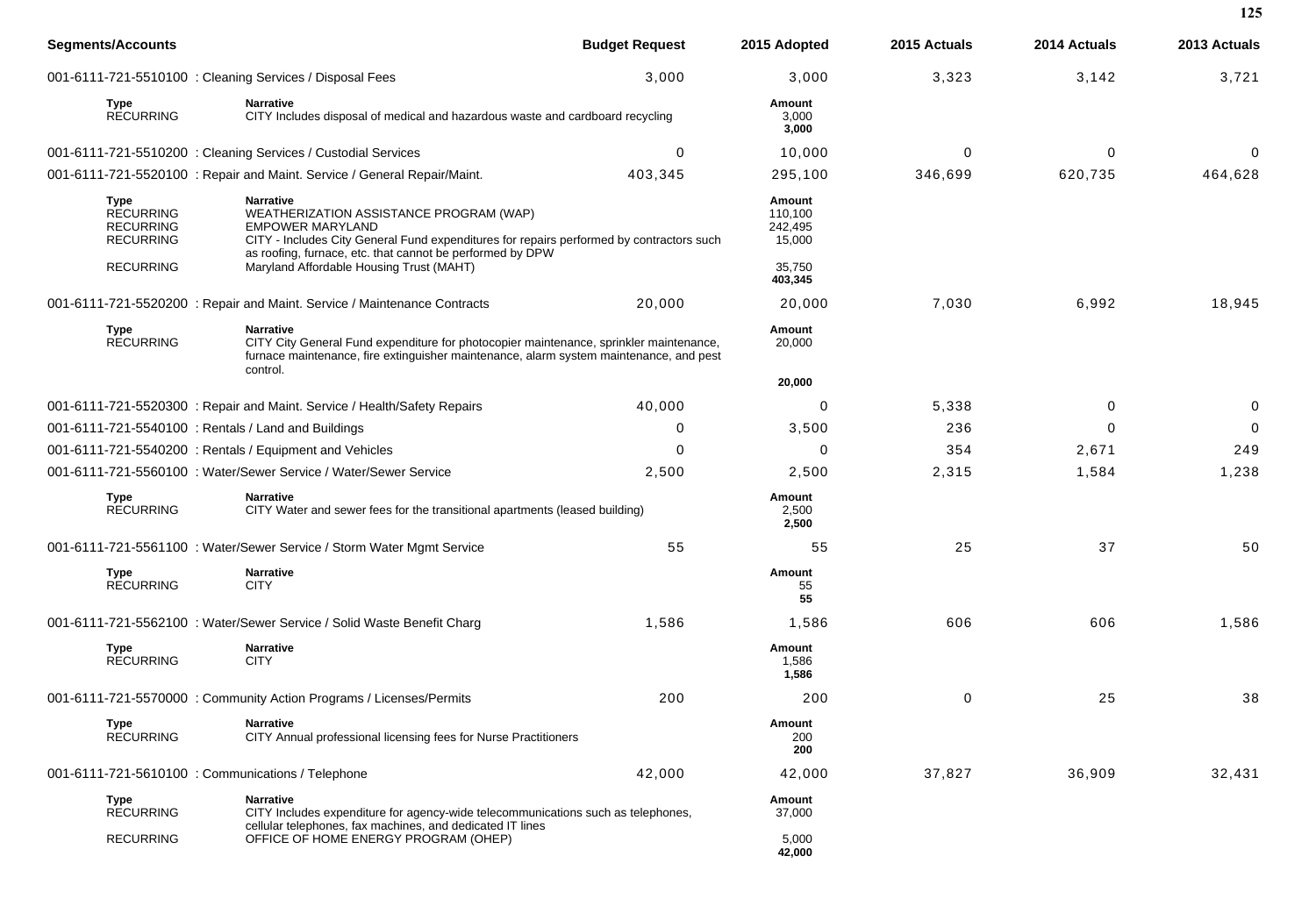| <b>Segments/Accounts</b>                                         |                                                                                                                                                                                                                  | <b>Budget Request</b> | 2015 Adopted                                    | 2015 Actuals | 2014 Actuals | 2013 Actuals |
|------------------------------------------------------------------|------------------------------------------------------------------------------------------------------------------------------------------------------------------------------------------------------------------|-----------------------|-------------------------------------------------|--------------|--------------|--------------|
|                                                                  | 001-6111-721-5610200 : Communications / Postage                                                                                                                                                                  | 13,045                | 13,045                                          | 7,932        | 6,822        | 3,016        |
| Type<br><b>RECURRING</b>                                         | <b>Narrative</b><br>CITY Includes expenditure for all mailings such as grant submissions, mailings to clients,                                                                                                   |                       | Amount<br>4,000                                 |              |              |              |
| <b>RECURRING</b>                                                 | and submission of client applications<br>OFFICE OF HOME ENERGY PROGRAM (OHEP)                                                                                                                                    |                       | 9,045<br>13,045                                 |              |              |              |
|                                                                  | 001-6111-721-5620100 : Travel / Transportation                                                                                                                                                                   | 400                   | 400                                             | 233          | 147          | 833          |
| Type<br><b>RECURRING</b>                                         | <b>Narrative</b><br>Weatherization Includes travel costs for transportation other than agency vehicles                                                                                                           |                       | Amount<br>400<br>400                            |              |              |              |
|                                                                  | 001-6111-721-5621100 : Travel / Dues/Registration Fees                                                                                                                                                           | 2,700                 | 2,700                                           | 13,755       | 900          | 5,180        |
| Type<br><b>RECURRING</b><br><b>RECURRING</b>                     | Narrative<br>Weatherization<br>Office of Home Energy Program (OHEP)<br>Includes funding for conferences and workshops such as Continuing Medical Education,<br>Housing Counseling, and Community Action training |                       | Amount<br>2,000<br>700<br>$\Omega$              |              |              |              |
|                                                                  |                                                                                                                                                                                                                  |                       | 2,700                                           |              |              |              |
| 001-6111-721-5622100 : Travel / Lodging                          |                                                                                                                                                                                                                  | 1,000                 | 1,000                                           | 459          | 0            | 0            |
| Type<br><b>RECURRING</b>                                         | <b>Narrative</b><br>Weatherization Grant-funded for lodging at out-of-town conferences or workshops                                                                                                              |                       | Amount<br>1,000<br>1,000                        |              |              |              |
| 001-6111-721-5623100 : Travel / Meals/Food                       |                                                                                                                                                                                                                  | 500                   | 500                                             | 57           | 0            | 0            |
| Type<br><b>RECURRING</b>                                         | Narrative<br>Weatherization Includes funding for reimbursement of meals during conferences or<br>workshops                                                                                                       |                       | Amount<br>500                                   |              |              |              |
|                                                                  |                                                                                                                                                                                                                  |                       | 500                                             |              |              |              |
|                                                                  | 001-6111-721-5630000: Community Action Programs / Advertising                                                                                                                                                    | 1,100                 | 1,100                                           | 301          | 0            | 1,553        |
| Type<br><b>RECURRING</b>                                         | <b>Narrative</b><br>CITY Includes City General Fund expenditure for annual advertising in Community<br>Resource Guides published by the County Department of Aging and the Mental Health                         |                       | Amount<br>1,100                                 |              |              |              |
|                                                                  | Association                                                                                                                                                                                                      |                       | 1,100                                           |              |              |              |
|                                                                  | 001-6111-721-5650000: Community Action Programs / Insurance                                                                                                                                                      | 78,489                | 69,730                                          | 63,254       | 61,318       | 48,539       |
|                                                                  | 001-6111-721-5660000: Community Action Programs / Donations                                                                                                                                                      | 207,370               | 108,025                                         | 163,740      | 103,786      | 83,950       |
| Type<br><b>RECURRING</b><br><b>RECURRING</b><br><b>RECURRING</b> | Narrative<br><b>EMERGENCY SOLUTIONS GRANT (ESG)</b><br>Emergency and Transitional Housing and Services Program (ETHS)<br><b>RCEHN Emergency Shelter</b>                                                          |                       | Amount<br>80,700<br>89,170<br>37,500<br>207,370 |              |              |              |
| 001-6111-721-5680100 : Utility Assistance                        |                                                                                                                                                                                                                  | 1,100,000             | 1,100,000                                       | 906,373      | 296,986      | 0            |
| Type<br><b>RECURRING</b>                                         | <b>Narrative</b><br>Includes grant funded payments for utility assistance                                                                                                                                        |                       | Amount<br>1.100.000<br>1,100,000                |              |              |              |
|                                                                  | 001-6111-721-5740200 : Machinery & Equipment / Machinery                                                                                                                                                         | 0                     | 20,000                                          | 0            | 8,860        | $\mathbf 0$  |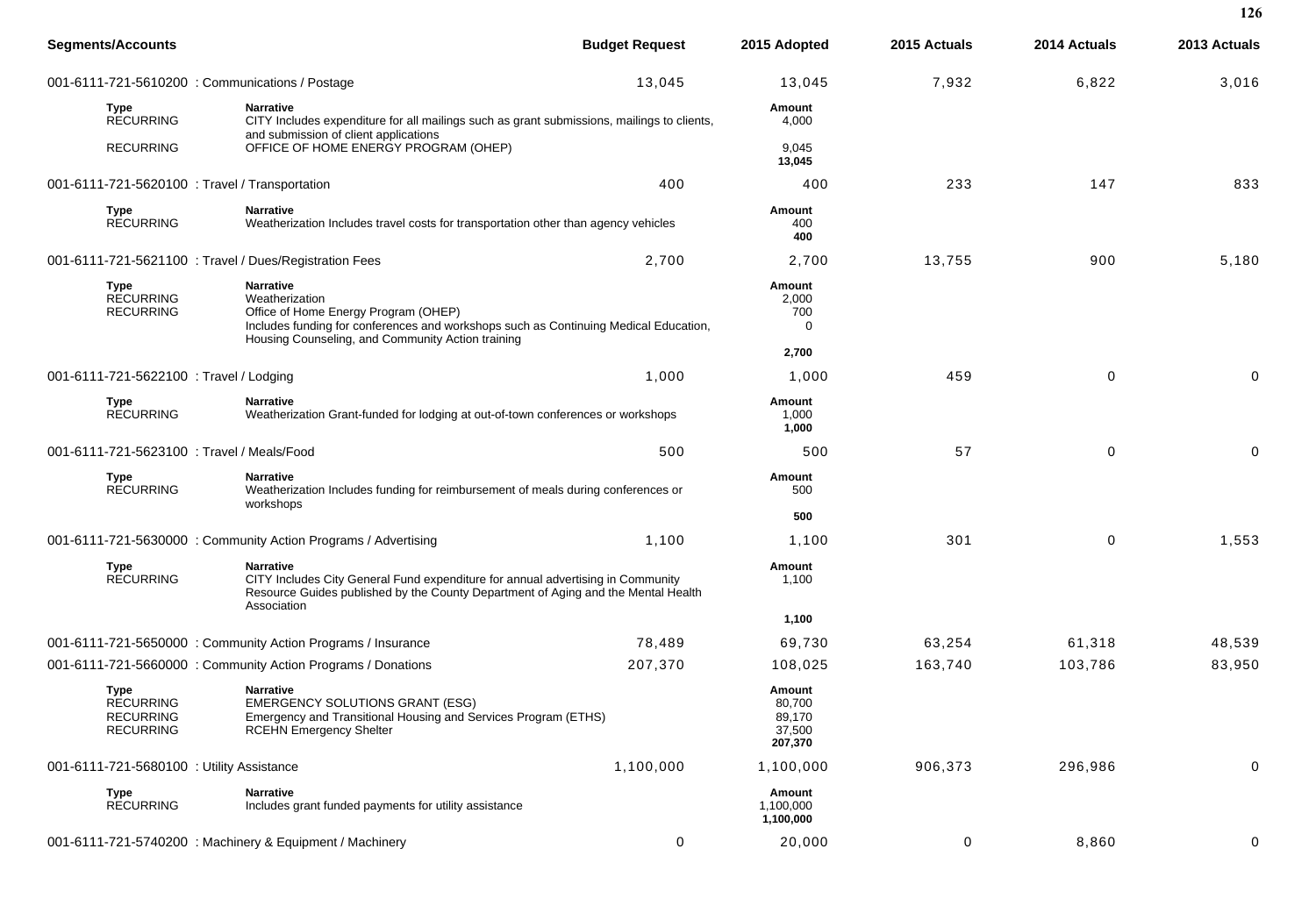| <b>Segments/Accounts</b>                                                   | <b>Budget Reguest</b>  | 2015 Adopted           | 2015 Actuals           | 2014 Actuals           | 2013 Actuals           |
|----------------------------------------------------------------------------|------------------------|------------------------|------------------------|------------------------|------------------------|
| [DEPT/DIV] SubTotal: 6111: Community Center<br>[GL TYPE] SubTotal: EXPENSE | 4,922,733<br>4,922,733 | 4.587.109<br>4.587.109 | 4.420.688<br>4.420.688 | 3,912,185<br>3,912,185 | 3,098,721<br>3,098,721 |
| <b>Grand Total</b>                                                         | 1,225,183              | .031.585               | 759,139                | 361,146. ا             | 1,323,415              |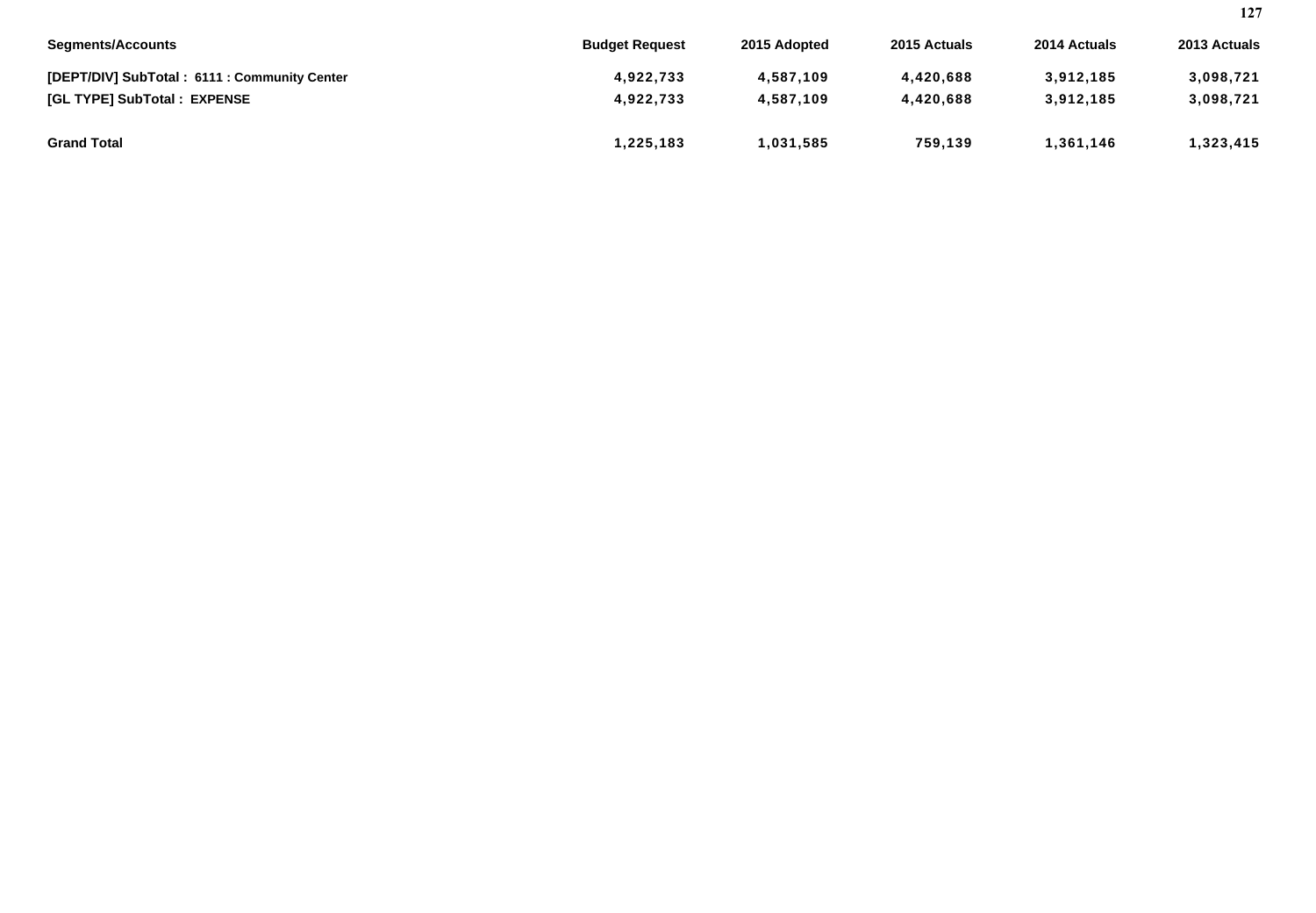# **The City of Frederick Working Budget Report 2016, Working, Details, Adopted Budget** From Account: 001-8111 To Account: 001-8111

| <b>Segments/Accounts</b>                                                                                                            |                                                                                                                                                                                                                                                            | <b>Budget Request</b> | 2015 Adopted                                                  | 2015 Actuals | 2014 Actuals | 2013 Actuals |
|-------------------------------------------------------------------------------------------------------------------------------------|------------------------------------------------------------------------------------------------------------------------------------------------------------------------------------------------------------------------------------------------------------|-----------------------|---------------------------------------------------------------|--------------|--------------|--------------|
| [GL TYPE] EXPENSE                                                                                                                   |                                                                                                                                                                                                                                                            |                       |                                                               |              |              |              |
| [DEPT/DIV] 8111 : Bonded Debt                                                                                                       |                                                                                                                                                                                                                                                            |                       |                                                               |              |              |              |
| 001-8111-811-5810200 : Principal / 02 Issue                                                                                         |                                                                                                                                                                                                                                                            | $\Omega$              | $\Omega$                                                      | 0            | 0            | 1,144,000    |
| 001-8111-811-5810900 : Principal / 09 Issue                                                                                         |                                                                                                                                                                                                                                                            | 2,655,000             | 2,535,000                                                     | 2,535,000    | 2,459,032    | 1,835,000    |
| 001-8111-811-5811100 : Principal / 11 Issue                                                                                         |                                                                                                                                                                                                                                                            | 496,000               | 1,406,000                                                     | 1,406,000    | 1,380,000    | 1,361,000    |
| 001-8111-811-5811300 : Principal / 13 Refunding Bond                                                                                |                                                                                                                                                                                                                                                            | 1,083,000             | 1,032,000                                                     | 1,032,000    | 990,000      | 158,000      |
| 001-8111-821-5820200 : Interest / 02 Issue                                                                                          |                                                                                                                                                                                                                                                            | 0                     | $\Omega$                                                      | 0            | 0            | 314,976      |
| 001-8111-821-5820900 : Interest / 09 Issue                                                                                          |                                                                                                                                                                                                                                                            | 1,926,807             | 2,028,207                                                     | 2,028,206    | 1,980,947    | 1,812,288    |
| 001-8111-821-5821100 : Interest / 11 Taxable Issue                                                                                  |                                                                                                                                                                                                                                                            | 75,118                | 94,138                                                        | 94,138       | 121,998      | 149,408      |
| 001-8111-821-5821300 : Interest / 13 Refunding Bond                                                                                 |                                                                                                                                                                                                                                                            | 499,910               | 542,210                                                       | 542,210      | 577,700      | 53,092       |
| 001-8111-831-5410000 : Other Charges / Professional Services                                                                        |                                                                                                                                                                                                                                                            | 6,568                 | 6,870                                                         | 952          | 1,005        | 156,344      |
| <b>Type</b><br><b>RECURRING</b><br><b>RECURRING</b><br><b>RECURRING</b><br><b>RECURRING</b><br><b>RECURRING</b><br><b>RECURRING</b> | <b>Narrative</b><br>2009 Issue - Paying Agent/Registrar<br>2009 Issue - Out of Pocket Expenses<br>2011 Issue - Paying Agent/Registrar<br>2011 Issue - Out of Pocket Expenses<br>2013 Issue - Paying Agent/Registrar<br>2013 Issue - Out of Pocket Expenses |                       | Amount<br>409<br>2,045<br>528<br>2,636<br>317<br>633<br>6,568 |              |              |              |
|                                                                                                                                     | 001-8111-831-5851300: Refunding Escrow Payment / 2013 Bond Issue                                                                                                                                                                                           | 0                     |                                                               | $\Omega$     | $\Omega$     | 15,197,506   |
| [DEPT/DIV] SubTotal: 8111: Bonded Debt                                                                                              |                                                                                                                                                                                                                                                            | 6,742,403             | 7,644,425                                                     | 7,638,506    | 7,510,682    | 22, 181, 614 |
| [GL TYPE] SubTotal: EXPENSE                                                                                                         |                                                                                                                                                                                                                                                            | 6,742,403             | 7,644,425                                                     | 7,638,506    | 7,510,682    | 22, 181, 614 |
| <b>Grand Total</b>                                                                                                                  |                                                                                                                                                                                                                                                            | 6,742,403             | 7,644,425                                                     | 7,638,506    | 7,510,682    | 22, 181, 614 |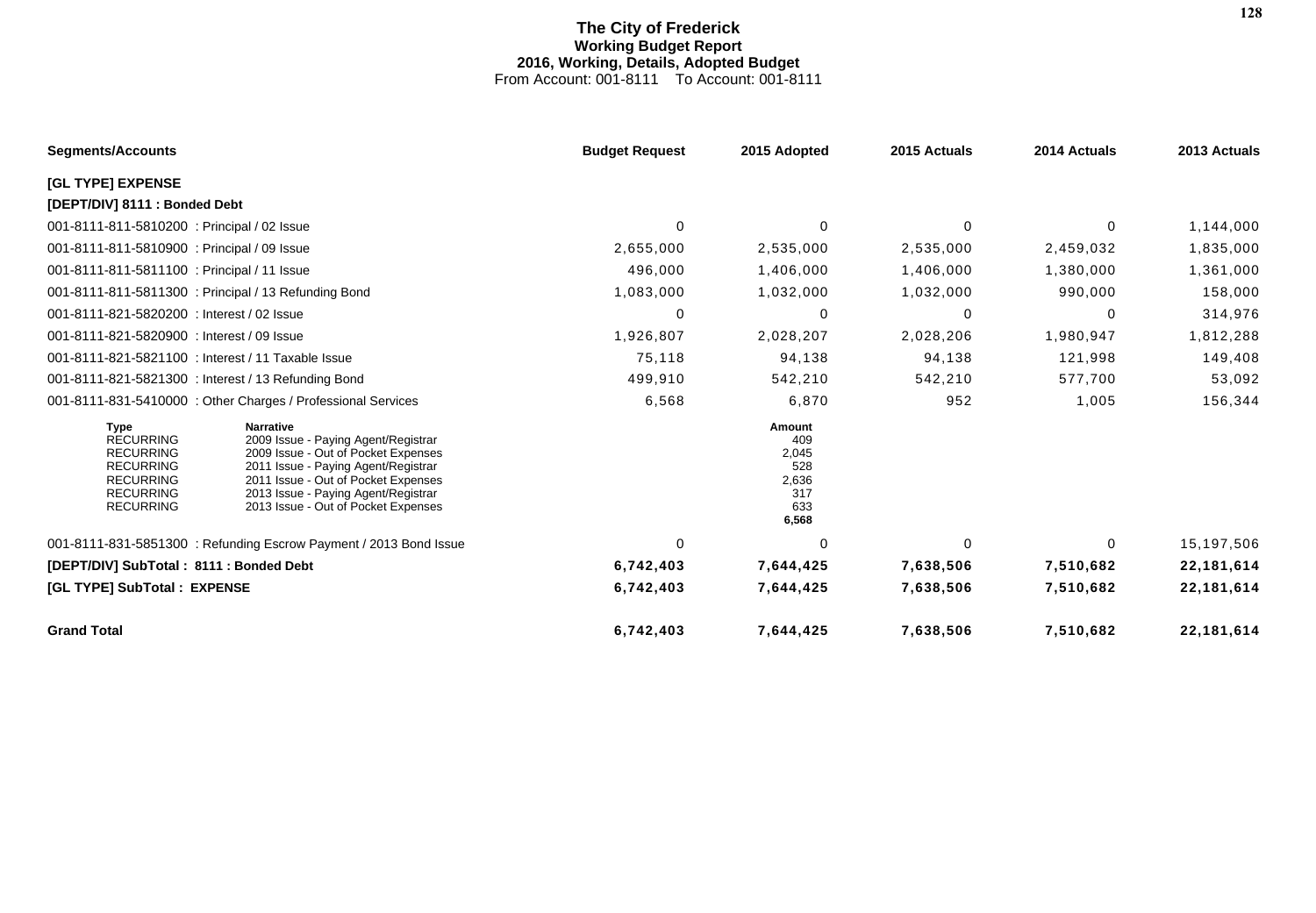# **The City of Frederick Working Budget Report 2016, Working, Details, Adopted Budget** From Account: 001-8112 To Account: 001-8112

| Segments/Accounts                                    | <b>Budget Request</b> | 2015 Adopted | 2015 Actuals | 2014 Actuals | 2013 Actuals |
|------------------------------------------------------|-----------------------|--------------|--------------|--------------|--------------|
| [GL TYPE] EXPENSE                                    |                       |              |              |              |              |
| [DEPT/DIV] 8112 : State Loans                        |                       |              |              |              |              |
| 001-8112-812-5812300 : Principal / Trading Lane Note |                       | 0            | $\Omega$     | 94,188       | 7,708        |
| 001-8112-812-5812900 : Principal / CELP Loan         | 0                     | 0            | 0            | 17,426       | 17,083       |
| 001-8112-822-5822300 : Interest / Trading Lane Note  |                       | $\Omega$     | $\Omega$     | 352          | 5,873        |
| 001-8112-822-5822900 : Interest / CELP Loan          |                       | $\Omega$     | $\Omega$     | 1,412        | 605          |
| [DEPT/DIV] SubTotal: 8112 : State Loans              | 0                     | 0            | 0            | 113,378      | 31,269       |
| [GL TYPE] SubTotal: EXPENSE                          | 0                     | 0            | 0            | 113,378      | 31,269       |
| <b>Grand Total</b>                                   |                       | 0            | 0            | 113,378      | 31,269       |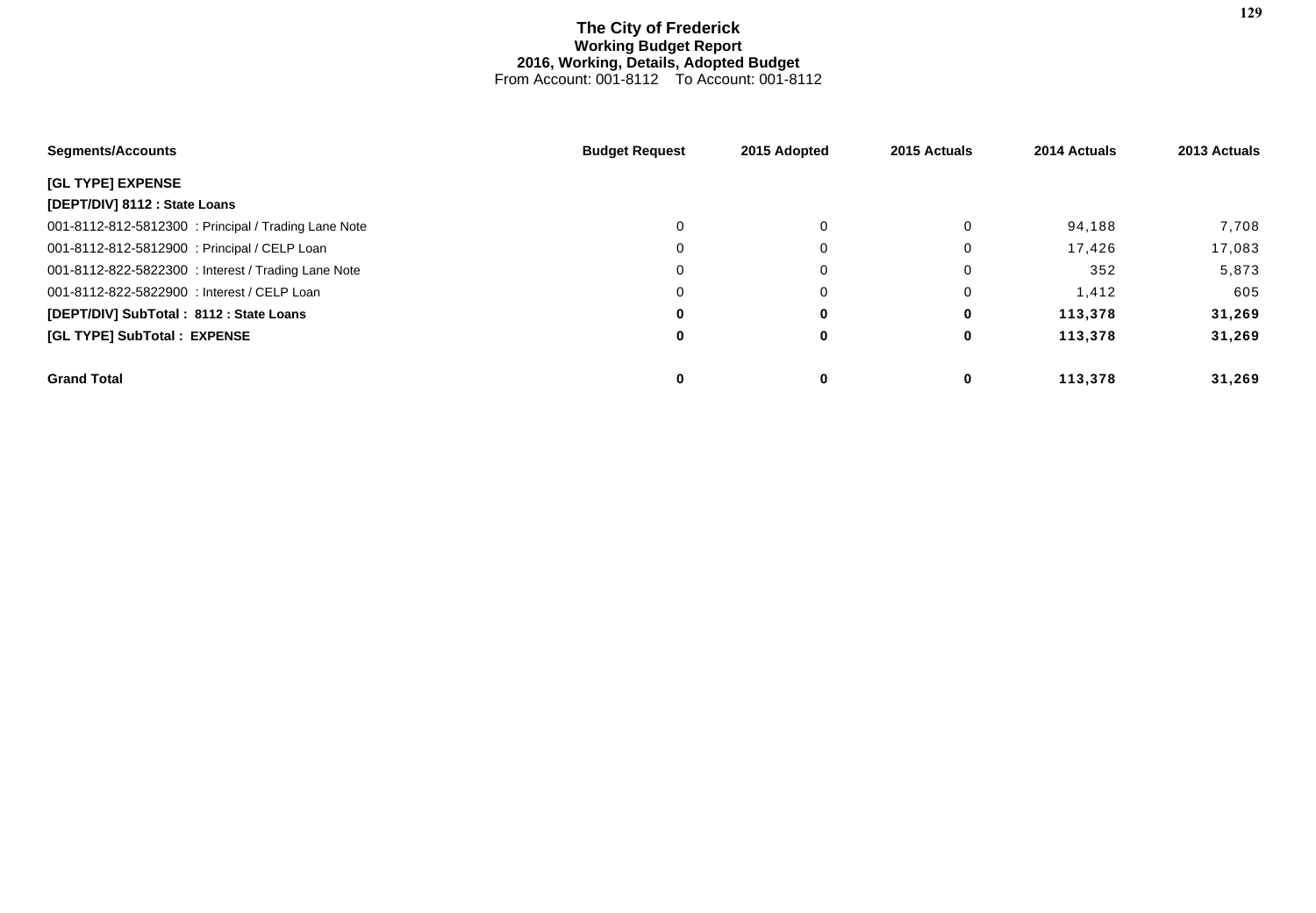# **The City of Frederick Working Budget Report 2016, Working, Details, Adopted Budget** From Account: 001-8114 To Account: 001-8114

| Segments/Accounts                                           | <b>Budget Request</b> | 2015 Adopted | 2015 Actuals | 2014 Actuals | 2013 Actuals |
|-------------------------------------------------------------|-----------------------|--------------|--------------|--------------|--------------|
| [GL TYPE] EXPENSE                                           |                       |              |              |              |              |
| [DEPT/DIV] 8114 : TIF Bonds                                 |                       |              |              |              |              |
| 001-8114-811-5819900 : Principal / 99 Issue                 | 117,860               | 111.242      | 111.241      | 104,994      | 99,098       |
| 001-8114-821-5829900 : Interest / 99 Issue                  | 30,911                | 33.455       | 29.746       | 35,856       | 38,122       |
| 001-8114-831-5410000: Other Charges / Professional Services | 10,000                | 10,000       | 7,344        | 7,073        | 8,675        |
| [DEPT/DIV] SubTotal: 8114 : TIF Bonds                       | 158,771               | 154.697      | 148,331      | 147,923      | 145,895      |
| [GL TYPE] SubTotal: EXPENSE                                 | 158.771               | 154.697      | 148.331      | 147.923      | 145,895      |
| <b>Grand Total</b>                                          | 158.771               | 154.697      | 148.331      | 147.923      | 145.895      |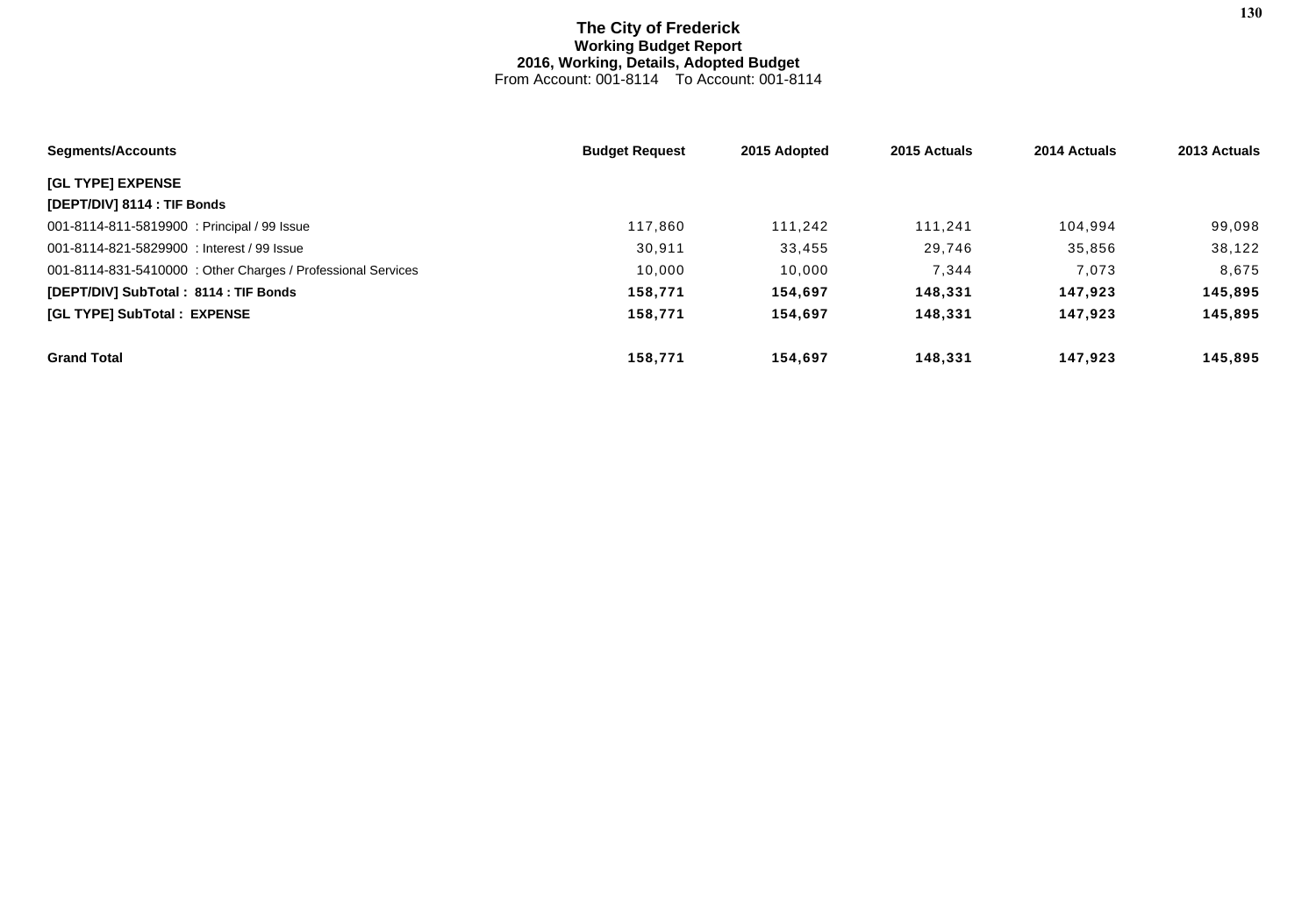# **The City of Frederick Working Budget Report 2016, Working, Details, Adopted Budget** From Account: 001-9111 To Account: 001-9111

| <b>Segments/Accounts</b>                                          |                                                                                           | <b>Budget Request</b> | 2015 Adopted                                           | 2015 Actuals | 2014 Actuals | 2013 Actuals |
|-------------------------------------------------------------------|-------------------------------------------------------------------------------------------|-----------------------|--------------------------------------------------------|--------------|--------------|--------------|
| <b>IGL TYPEI EXPENSE</b><br>[DEPT/DIV] 9111 : Operating Transfers | 001-9111-000-5910000: Transfers Out / Interfund Transfers                                 | 2,708,291             | 892.000                                                | 857.078      | 2,518,559    | 4,264,750    |
| Type<br><b>RECURRING</b><br><b>RECURRING</b><br><b>RECURRING</b>  | <b>Narrative</b><br>Transfer to CIP<br>Transfer to Weinberg<br><b>Transfer to Airport</b> |                       | Amount<br>2,287,500<br>175,501<br>245,290<br>2,708,291 |              |              |              |
| [DEPT/DIV] SubTotal: 9111: Operating Transfers                    |                                                                                           | 2,708,291             | 892,000                                                | 857,078      | 2,518,559    | 4,264,750    |
| [GL TYPE] SubTotal: EXPENSE                                       |                                                                                           | 2,708,291             | 892,000                                                | 857,078      | 2,518,559    | 4,264,750    |
| <b>Grand Total</b>                                                |                                                                                           | 2,708,291             | 892,000                                                | 857,078      | 2,518,559    | 4,264,750    |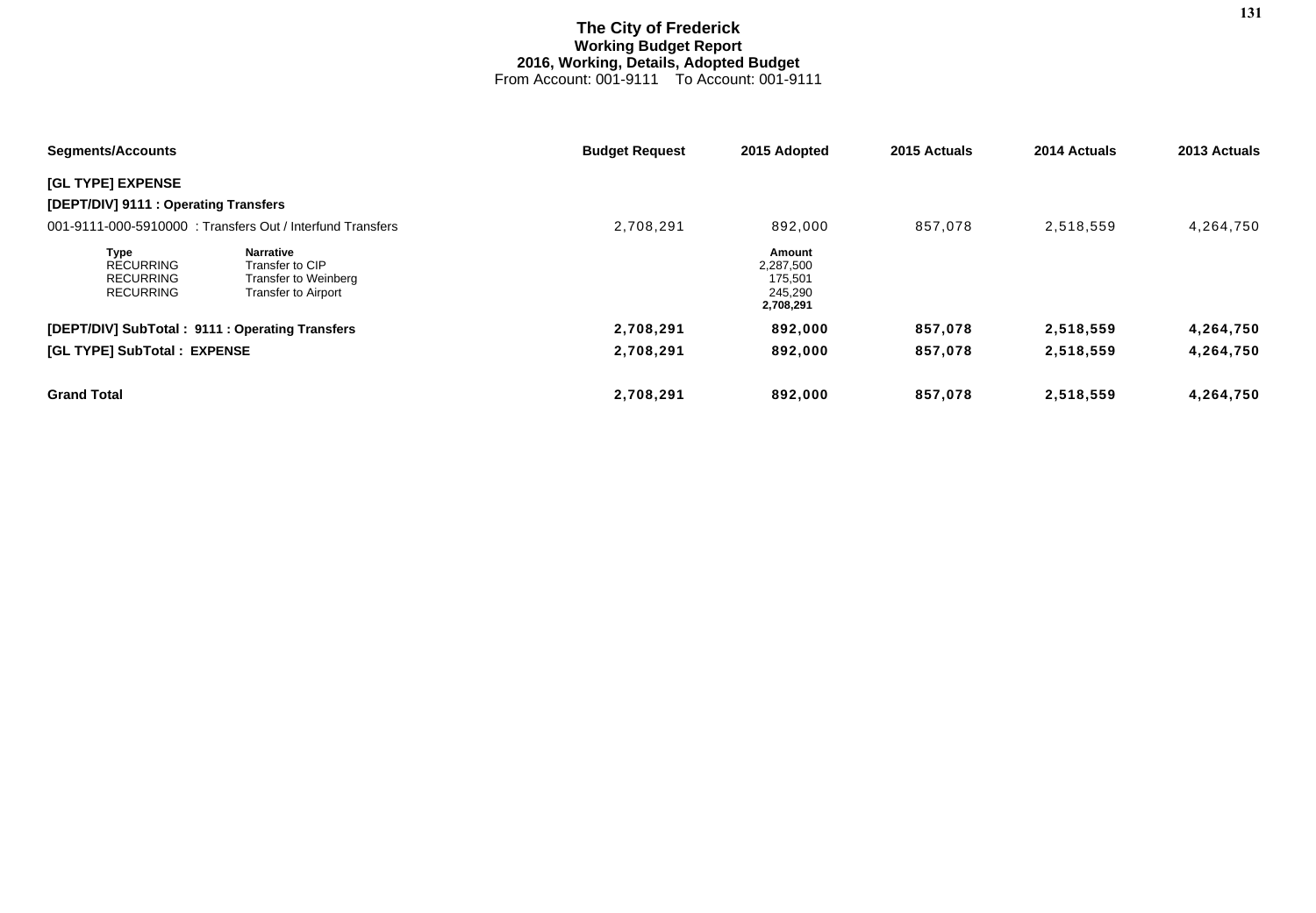# **The City of Frederick Working Budget Report 2016, Working, Details, Adopted Budget** From Account: 001-9211 To Account: 001-9211

| <b>Segments/Accounts</b>                                  | <b>Budget Request</b> | 2015 Adopted | 2015 Actuals | 2014 Actuals | 2013 Actuals |
|-----------------------------------------------------------|-----------------------|--------------|--------------|--------------|--------------|
| <b>IGL TYPEI EXPENSE</b>                                  |                       |              |              |              |              |
| [DEPT/DIV] 9211 : Contingency                             |                       |              |              |              |              |
| 001-9211-000-5920000: Contingency Fund / Contingency Fund | 100.000               | 100.000      | 0            | 0            | $\Omega$     |
| 001-9211-000-5920001 : Contingency Fund - Vehicles        | 350,000               | $\Omega$     | 0            | 0            | 0            |
| [DEPT/DIV] SubTotal: 9211: Contingency                    | 450,000               | 100,000      | 0            | 0            | $\bf{0}$     |
| [GL TYPE] SubTotal: EXPENSE                               | 450,000               | 100,000      | 0            | 0            | 0            |
| <b>Grand Total</b>                                        | 450,000               | 100.000      | 0            | U            | 0            |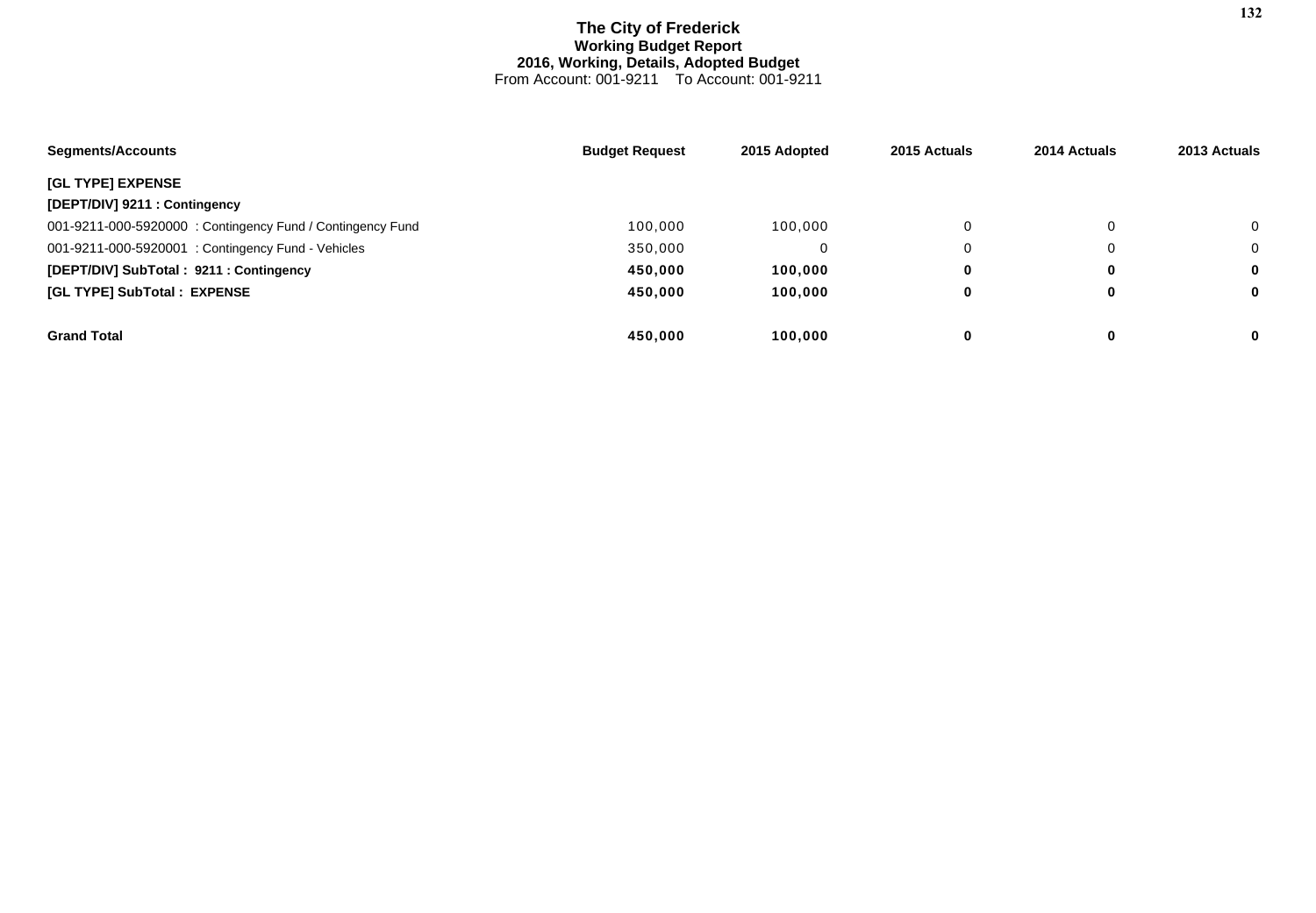# **The City of Frederick Working Budget Report 2016, Working, Details, Adopted Budget** From Account: 001-9999 To Account: 001-9999

| <b>Segments/Accounts</b>                            |                                                              | <b>Budget Request</b> | 2015 Adopted                     | 2015 Actuals | 2014 Actuals | 2013 Actuals |
|-----------------------------------------------------|--------------------------------------------------------------|-----------------------|----------------------------------|--------------|--------------|--------------|
| [GL TYPE] EXPENSE<br>[DEPT/DIV] 9999 : Fund Balance |                                                              |                       |                                  |              |              |              |
|                                                     | 001-9999-000-5990000: Fund Balance / Ending Unenc. Fund Bal. | 9,122,325             | 8,858,517                        | 0            | 0            | 0            |
| <b>Type</b><br>ONE-TIME                             | Narrative<br>Rainy Day Fund                                  |                       | Amount<br>9,122,325<br>9,122,325 |              |              |              |
| [DEPT/DIV] SubTotal: 9999 : Fund Balance            |                                                              | 9,122,325             | 8,858,517                        | 0            | 0            | $\mathbf 0$  |
| [GL TYPE] SubTotal: EXPENSE                         |                                                              | 9,122,325             | 8,858,517                        | 0            | 0            | 0            |
| <b>Grand Total</b>                                  |                                                              | 9,122,325             | 8,858,517                        | 0            | 0            | 0            |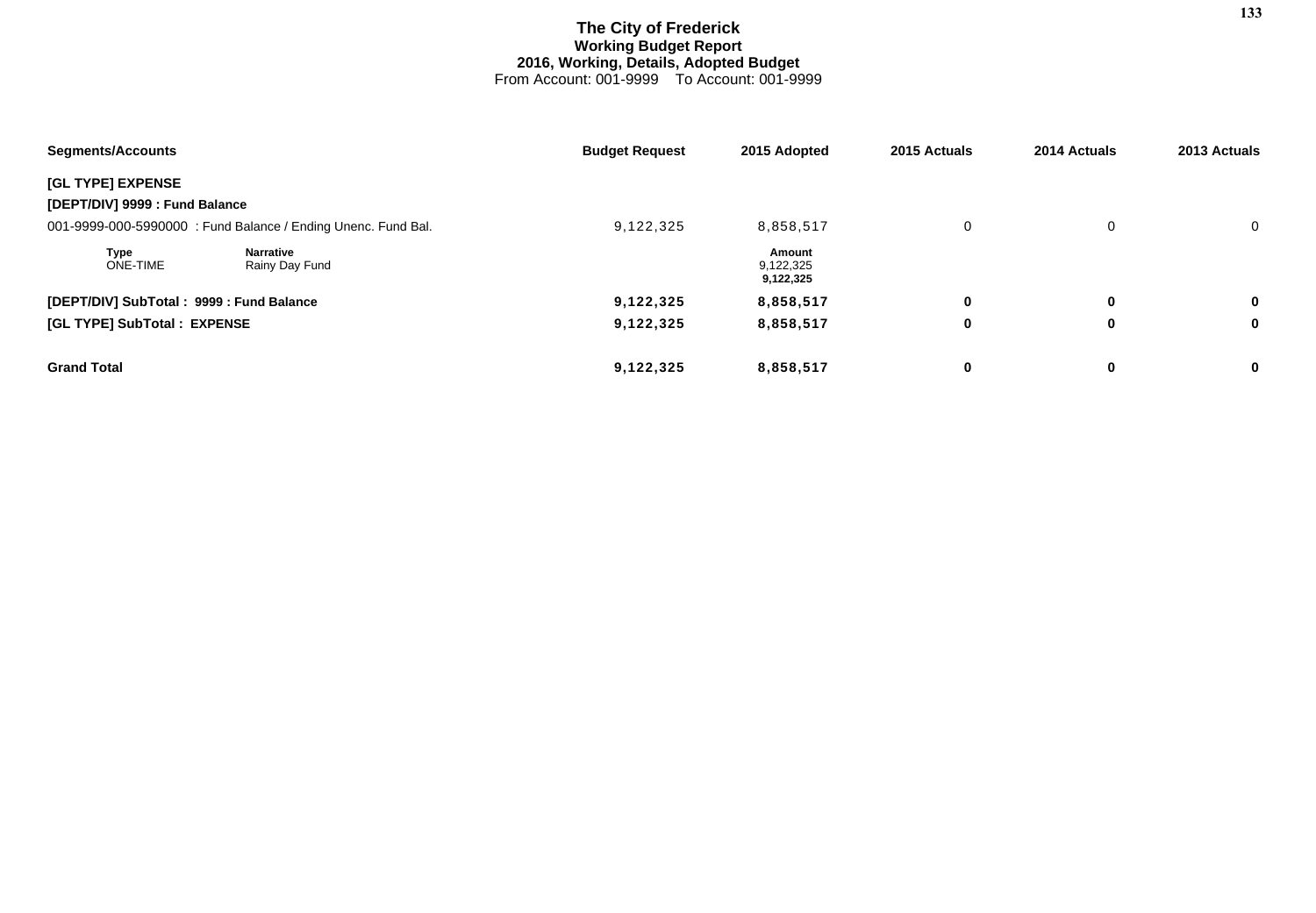# **The City of Frederick Working Budget Report 2016, Working, Details, Adopted Budget** From Account: 103-0000 To Account: 103-0000

| <b>Segments/Accounts</b>                                       | <b>Budget Request</b> | 2015 Adopted | 2015 Actuals | 2014 Actuals | 2013 Actuals |
|----------------------------------------------------------------|-----------------------|--------------|--------------|--------------|--------------|
| [GL TYPE] REVENUE<br>[DEPT/DIV] 0000 : NA                      |                       |              |              |              |              |
| 103-0000-000-3010000 : Beginning Fund Balance / Unencumbered   | 96.548                | 70,152       | 0            | 0            | $\mathbf{0}$ |
| 103-0000-000-3610001 : Interest Earnings / Investment Interest | 0                     | 0            | 299          | 418          | 454          |
| 103-0000-000-3690002 : Miscellaneous / Discounts Earned        | 0                     | 0            | 5            | 6            |              |
| [DEPT/DIV] SubTotal: 0000: NA                                  | $-96.548$             | $-70, 152$   | $-304$       | -424         | $-455$       |
| <b>[GL TYPE] SubTotal: REVENUE</b>                             | $-96.548$             | $-70, 152$   | $-304$       | $-424$       | $-455$       |
| <b>Grand Total</b>                                             | -96,548               | $-70.152$    | $-304$       | -424         | -455         |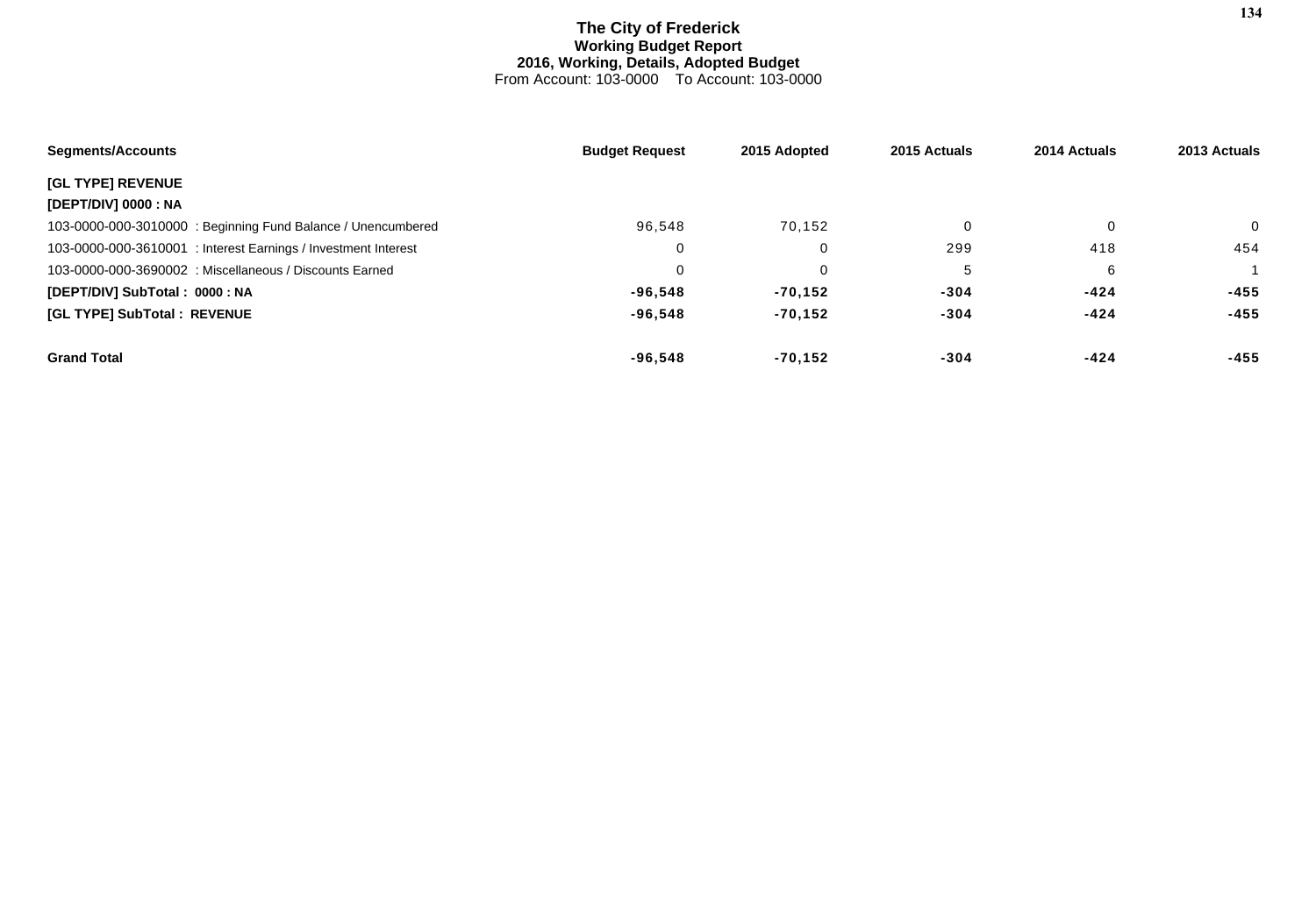# **The City of Frederick Working Budget Report 2016, Working, Details, Adopted Budget** From Account: 103-2112 To Account: 103-2112

| <b>Segments/Accounts</b>                                                                                                                                                       |                                                                                                                                                                                                                                                                                                                                                                                                                                                                                              | <b>Budget Request</b> | 2015 Adopted                                                                              | 2015 Actuals | 2014 Actuals | 2013 Actuals |
|--------------------------------------------------------------------------------------------------------------------------------------------------------------------------------|----------------------------------------------------------------------------------------------------------------------------------------------------------------------------------------------------------------------------------------------------------------------------------------------------------------------------------------------------------------------------------------------------------------------------------------------------------------------------------------------|-----------------------|-------------------------------------------------------------------------------------------|--------------|--------------|--------------|
| [GL TYPE] REVENUE                                                                                                                                                              |                                                                                                                                                                                                                                                                                                                                                                                                                                                                                              |                       |                                                                                           |              |              |              |
| [DEPT/DIV] 2112 : CDS Program                                                                                                                                                  |                                                                                                                                                                                                                                                                                                                                                                                                                                                                                              |                       |                                                                                           |              |              |              |
|                                                                                                                                                                                | 103-2112-000-3930001: Capital Asset Disposition / Sale of Gen. Cap. Asse                                                                                                                                                                                                                                                                                                                                                                                                                     | 0                     | $\mathbf 0$                                                                               | $\mathbf 0$  | 3,427        | $\mathbf 0$  |
|                                                                                                                                                                                | 103-2112-211-3312102 : Federal Governmental / Other Federal Grants                                                                                                                                                                                                                                                                                                                                                                                                                           | $\Omega$              | $\Omega$                                                                                  | $\Omega$     | 19,433       | $\Omega$     |
| 103-2112-211-3522101 : Public Safety / CDS Seized Monies                                                                                                                       |                                                                                                                                                                                                                                                                                                                                                                                                                                                                                              | 40,000                | 40,000                                                                                    | 78,143       | 50,157       | 47,291       |
|                                                                                                                                                                                | 103-2112-211-3522102 : Public Safety / CDS - In-Lieu-Of Seizure                                                                                                                                                                                                                                                                                                                                                                                                                              | 0                     | 0                                                                                         | 500          | $\mathbf 0$  | $\mathbf 0$  |
| [DEPT/DIV] SubTotal: 2112: CDS Program                                                                                                                                         |                                                                                                                                                                                                                                                                                                                                                                                                                                                                                              | $-40,000$             | $-40,000$                                                                                 | $-78,643$    | $-73,017$    | $-47,291$    |
| [GL TYPE] SubTotal: REVENUE                                                                                                                                                    |                                                                                                                                                                                                                                                                                                                                                                                                                                                                                              | $-40,000$             | $-40,000$                                                                                 | $-78,643$    | $-73,017$    | $-47,291$    |
| [GL TYPE] EXPENSE                                                                                                                                                              |                                                                                                                                                                                                                                                                                                                                                                                                                                                                                              |                       |                                                                                           |              |              |              |
| [DEPT/DIV] 2112 : CDS Program                                                                                                                                                  |                                                                                                                                                                                                                                                                                                                                                                                                                                                                                              |                       |                                                                                           |              |              |              |
| 103-2112-211-5310100 : Supplies / General Supplies                                                                                                                             |                                                                                                                                                                                                                                                                                                                                                                                                                                                                                              | 36,562                | 31,200                                                                                    | 26,274       | 16,731       | 13,593       |
| <b>Type</b><br><b>RECURRING</b><br>ONE-TIME<br><b>RECURRING</b><br>ONE-TIME<br><b>RECURRING</b><br><b>ONE-TIME</b><br><b>RECURRING</b><br><b>RECURRING</b><br><b>RECURRING</b> | <b>Narrative</b><br>Canine Food<br>K9 Cage for new vehicle<br>K9 Equipment and Supplies<br>E-collars (K9) 3 K9's already have them, just need to outfit the other two<br>General Operating Supplies - DEU<br>12v HDVR - This can be integrated with a covert camera system already in DEU inventory<br>to allow real-time remote viewing using a desktop PC or smartphone greatly inhancing<br>officer safety.<br><b>Buy Money</b><br>2 Kustom Signal Falcon HR Radar Guns<br>Drug test kits |                       | Amount<br>10,000<br>1,550<br>1,000<br>1,250<br>2,500<br>1,200<br>10,000<br>2.062<br>7,000 |              |              |              |
| 103-2112-211-5330100 : Energy / Fuel & Oil                                                                                                                                     |                                                                                                                                                                                                                                                                                                                                                                                                                                                                                              | 0                     | 36,562<br>0                                                                               | $-73$        | $-122$       | 269          |
| 103-2112-211-5410000 : Police / Professional Services                                                                                                                          |                                                                                                                                                                                                                                                                                                                                                                                                                                                                                              | 42,200                | 33,750                                                                                    | 19,109       | 9,829        | 10,508       |
| <b>Type</b><br><b>RECURRING</b><br><b>RECURRING</b><br><b>RECURRING</b><br><b>RECURRING</b><br><b>RECURRING</b><br><b>RECURRING</b><br><b>RECURRING</b>                        | <b>Narrative</b><br>VEIP Fees (Inspecion of DEU vehicles)<br>Vehicle registration fees for seized vehicles<br>SAO fees for asset forfeiture<br>Annual Vet Services (Vet fees for K9's)<br>Emergency Vet Services (K9)<br>Training and Certification of K9's (Castles K9)<br><b>Technical Surveillance Devices</b>                                                                                                                                                                            |                       | Amount<br>200<br>1,000<br>8,000<br>10,000<br>10,000<br>10.000<br>3,000<br>42,200          |              |              |              |
|                                                                                                                                                                                | 103-2112-211-5520100 : Repair and Maint. Service / General Repair/Maint.                                                                                                                                                                                                                                                                                                                                                                                                                     | 9,500                 | 9,500                                                                                     | 0            | 1,134        | 2,873        |
| Type<br><b>RECURRING</b>                                                                                                                                                       | <b>Narrative</b><br>Maintenance and repairs for DEU Vehicles                                                                                                                                                                                                                                                                                                                                                                                                                                 |                       | Amount<br>7,000                                                                           |              |              |              |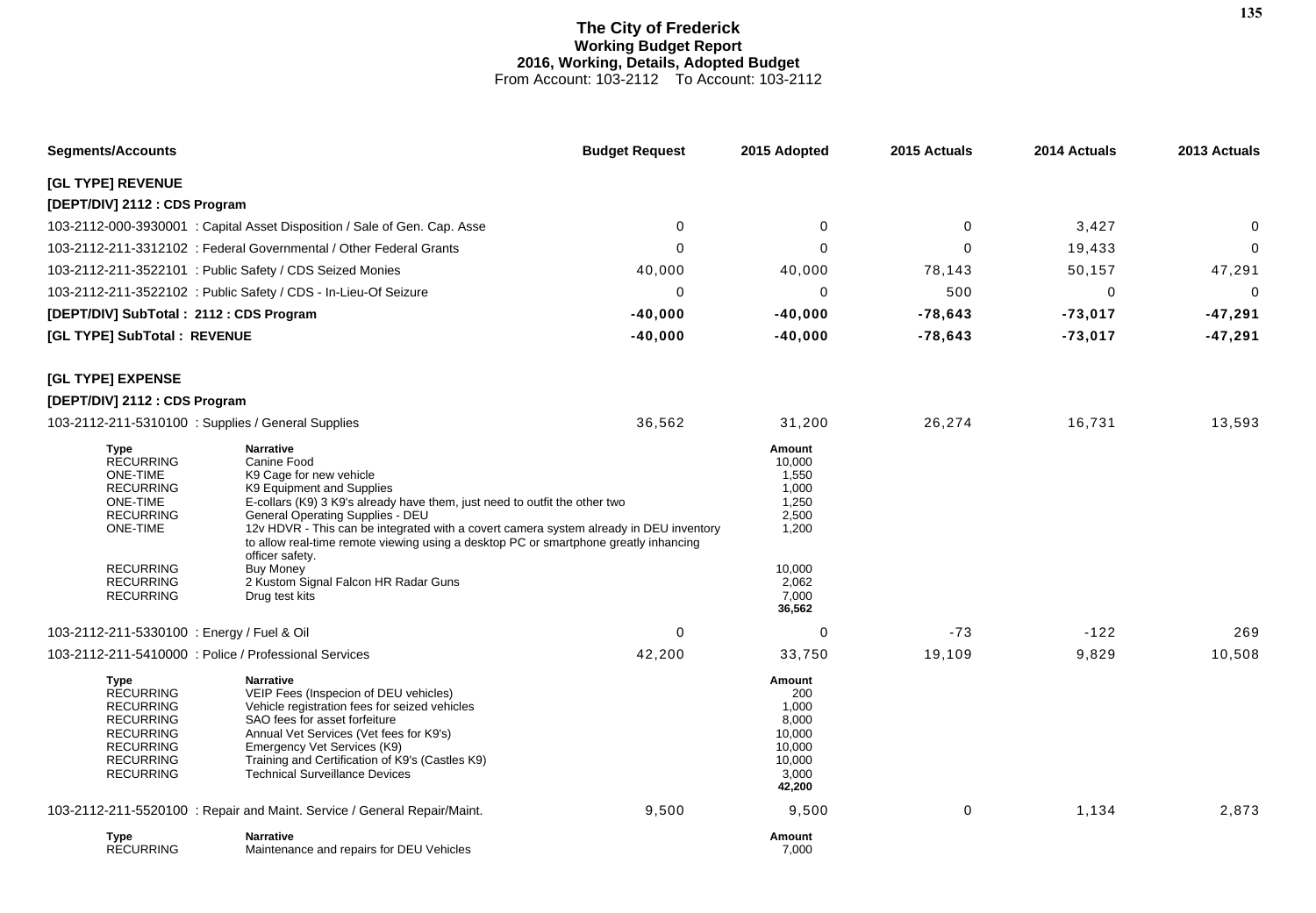| <b>Segments/Accounts</b>                                                                    |                                                                                                                                      | <b>Budget Request</b> | 2015 Adopted                                      | 2015 Actuals | 2014 Actuals | 2013 Actuals |
|---------------------------------------------------------------------------------------------|--------------------------------------------------------------------------------------------------------------------------------------|-----------------------|---------------------------------------------------|--------------|--------------|--------------|
| <b>RECURRING</b>                                                                            | Repairs to DEU technical equipment                                                                                                   |                       | 2,500<br>9,500                                    |              |              |              |
| 103-2112-211-5620100 : Travel / Transportation                                              |                                                                                                                                      | 5,000                 | $\mathbf 0$                                       | 0            | 0            | $\mathbf 0$  |
|                                                                                             | 103-2112-211-5621100 : Travel / Dues/Registration Fees                                                                               | 9,395                 | 5,395                                             | 4,195        | 4,865        | 130          |
| <b>Type</b><br><b>RECURRING</b><br><b>RECURRING</b><br><b>RECURRING</b><br><b>RECURRING</b> | Narrative<br><b>CALEA Annial Fees</b><br><b>CALEA Onsite Fees</b><br><b>CALEA Mock Assessment</b><br>K9 and DEU Specialized Training |                       | Amount<br>4,195<br>1,500<br>200<br>3,500<br>9,395 |              |              |              |
| 103-2112-211-5650000 : Police / Insurance                                                   |                                                                                                                                      | 20,211                | 16,807                                            | 18,681       | 17,294       | 18,300       |
|                                                                                             | 103-2112-211-5740200 : Machinery & Equipment / Machinery                                                                             | 13,680                | 13,500                                            | $\mathbf 0$  | 5,995        | 12,300       |
| <b>Type</b><br><b>RECURRING</b>                                                             | <b>Narrative</b><br>K9 replacement (due to death, injury or retirement)                                                              |                       | Amount<br>13,680<br>13,680                        |              |              |              |
| [DEPT/DIV] SubTotal: 2112: CDS Program                                                      |                                                                                                                                      | 136,548               | 110,152                                           | 68,186       | 55,726       | 57,973       |
| [GL TYPE] SubTotal: EXPENSE                                                                 |                                                                                                                                      | 136,548               | 110,152                                           | 68,186       | 55,726       | 57,973       |
| <b>Grand Total</b>                                                                          |                                                                                                                                      | 96,548                | 70,152                                            | $-10,457$    | $-17,291$    | 10,682       |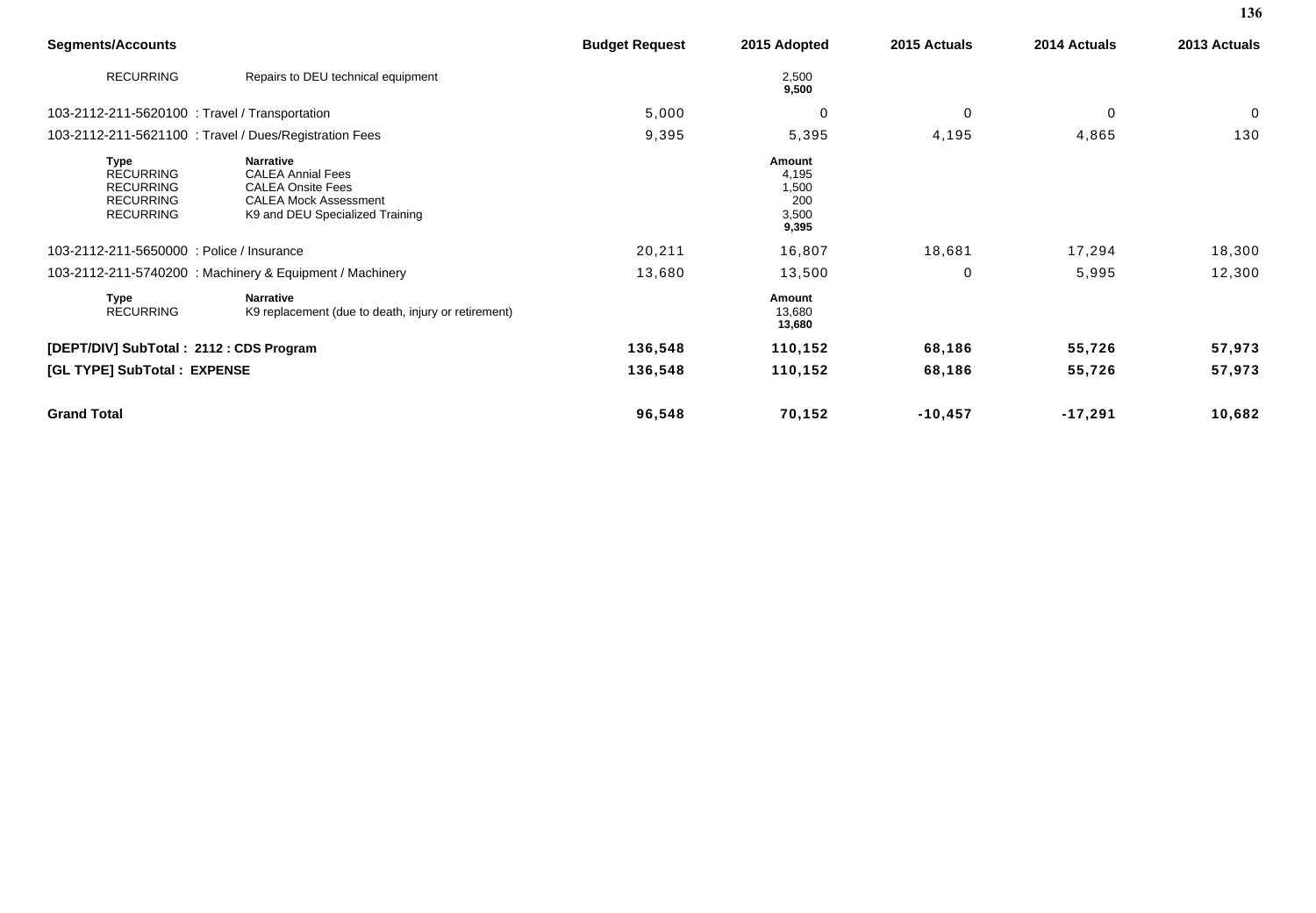# **The City of Frederick Working Budget Report 2016, Working, Details, Adopted Budget** From Account: 105-0000 To Account: 105-0000

| <b>Segments/Accounts</b>                                       | <b>Budget Request</b> | 2015 Adopted | 2015 Actuals | 2014 Actuals | 2013 Actuals |
|----------------------------------------------------------------|-----------------------|--------------|--------------|--------------|--------------|
| <b>IGL TYPEI REVENUE</b><br>[DEPT/DIV] 0000 : NA               |                       |              |              |              |              |
| 105-0000-000-3610001 : Interest Earnings / Investment Interest |                       | 0            | 1,402        | .445         | 1,307        |
| 105-0000-000-3690002 : Miscellaneous / Discounts Earned        |                       | 0            | 103          | 93           | 166          |
| [DEPT/DIV] SubTotal: 0000: NA                                  | 0                     | 0            | $-1,505$     | $-1,538$     | -1,473       |
| [GL TYPE] SubTotal: REVENUE                                    | 0                     | 0            | $-1,505$     | $-1,538$     | -1,473       |
| <b>Grand Total</b>                                             | 0                     | 0            | $-1.505$     | $-1,538$     | $-1,473$     |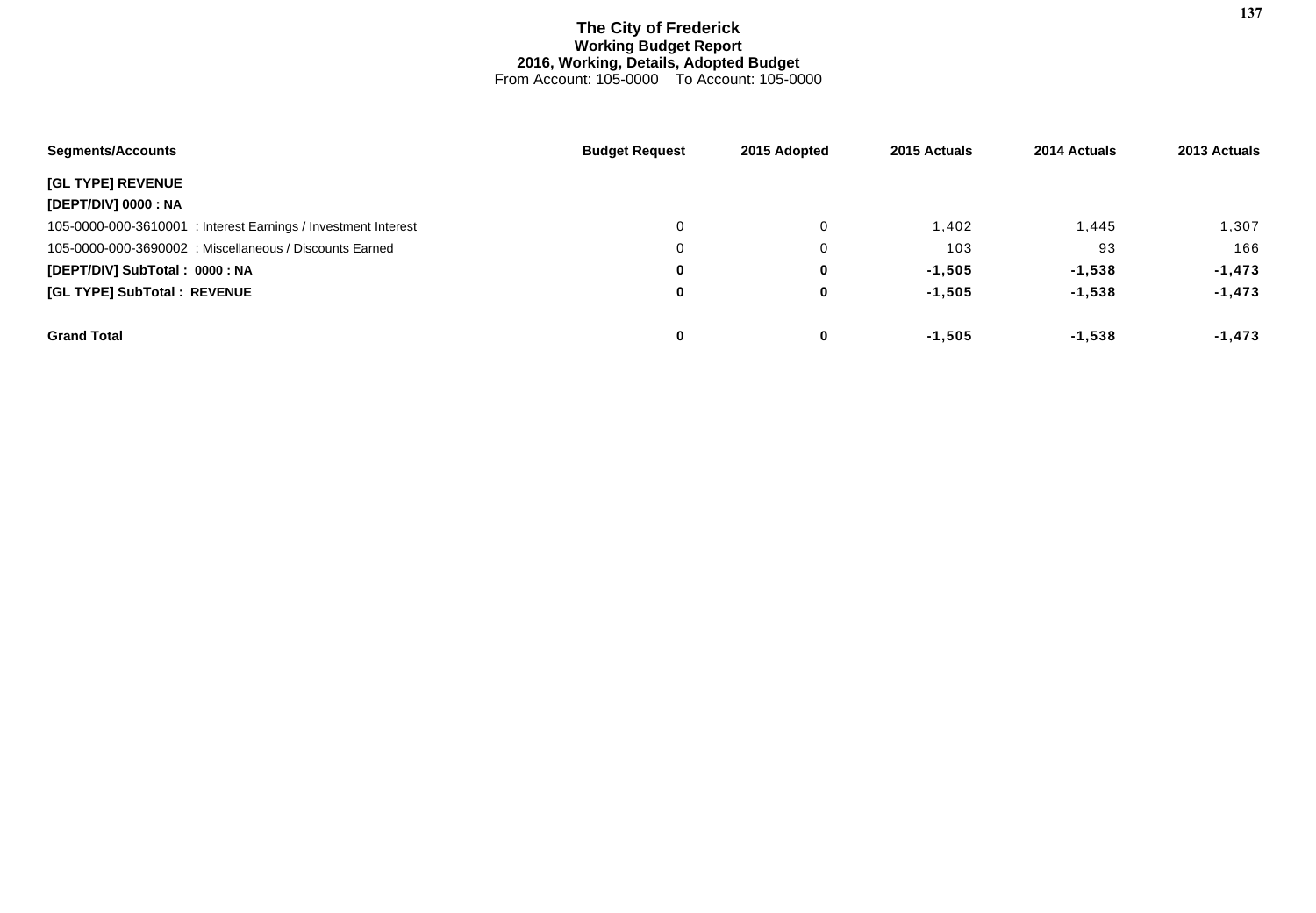# **The City of Frederick Working Budget Report 2016, Working, Details, Adopted Budget** From Account: 105-4911 To Account: 105-4911

| <b>Segments/Accounts</b>                        |                                                                           | <b>Budget Request</b> | 2015 Adopted                        | 2015 Actuals | 2014 Actuals | 2013 Actuals |
|-------------------------------------------------|---------------------------------------------------------------------------|-----------------------|-------------------------------------|--------------|--------------|--------------|
| [GL TYPE] REVENUE                               |                                                                           |                       |                                     |              |              |              |
| [DEPT/DIV] 4911 : Weinberg Center               |                                                                           |                       |                                     |              |              |              |
|                                                 | 105-4911-000-3920001: Inter-Fund Transfers / Transfer from General        | 175,501               | 128,499                             | 93,577       | 111,430      | 190,252      |
|                                                 | 105-4911-000-3930002 : Capital Asset Disposition / Insurance Reimbursemen | 0                     | $\Omega$                            | $\Omega$     | 23,978       |              |
|                                                 | 105-4911-571-3345101 : State of Maryland / Weinberg Center                | 104,860               | 80,000                              | 101.444      | 80,000       | 35,000       |
| Type<br><b>RECURRING</b>                        | <b>Narrative</b><br><b>MSAC</b>                                           |                       | Amount<br>104,860<br>104,860        |              |              |              |
|                                                 | 105-4911-571-3375101 : Frederick County / Other County Grants             | 14,000                | 14,000                              | 19,000       | 13,018       | 11,064       |
| Type<br><b>RECURRING</b><br><b>RECURRING</b>    | <b>Narrative</b><br><b>Arts Council</b><br><b>TRIPP</b>                   |                       | Amount<br>3,000<br>11,000<br>14,000 |              |              |              |
| 105-4911-571-3400006 : Recreation / Advertising |                                                                           | 0                     | 1,000                               | 0            | 0            | 4,100        |
|                                                 | 105-4911-571-3400007 : Concessions / Bar Revenue                          | 37,000                | 25,000                              | 56,688       | 45,868       | 45,640       |
| 105-4911-571-3400008 : Concessions / Candy      |                                                                           | 20,000                | 17,000                              | 31,028       | 23,209       | 20,787       |
|                                                 | 105-4911-571-3400009 : Concessions / Souvenirs                            | 0                     | 250                                 | 57           | 9            | 14           |
|                                                 | 105-4911-571-3455001 : Recreation / Sponsorship/Underwriter               | 250,500               | 250,500                             | 165,906      | 146,974      | 209,929      |
|                                                 | 105-4911-571-3455002 : Recreation / Production Revenue                    | 475,000               | 450,000                             | 558,090      | 502,154      | 421,225      |
|                                                 | 105-4911-571-3455003 : Production Revenue / Bldg Operations Surcharge     | 12,600                | 12,600                              | 16,076       | 13,046       | 13,975       |
|                                                 | 105-4911-571-3455004 : Production Revenue / Technology Surcharge          | 6,200                 | 6,200                               | 8,038        | 6,523        | 6,987        |
|                                                 | 105-4911-571-3455005: Recreation / Weinberg Ctr. Memberships              | 31,667                | 20,000                              | 28,910       | 34,230       | 15,866       |
|                                                 | 105-4911-571-3455006 : Recreation / Weinberg Ctr Percentage               | 65,000                | 65,000                              | 88,959       | 67,655       | 66,504       |
|                                                 | 105-4911-571-3455007 : Recreation / Weinberg Ctr Box Office               | 80,000                | 72,000                              | 115,910      | 87,819       | 84,166       |
|                                                 | 105-4911-571-3455008 : Recreation / Weinberg Ctr Computer Tk.             | 8,500                 | 8,500                               | 10,264       | 8,120        | 8,896        |
|                                                 | 105-4911-571-3455009 : Recreation / Gift Certificates                     | 7,000                 | 4,000                               | 13,611       | 3,603        | 7,508        |
| 105-4911-571-3621001 : Rentals / Rents          |                                                                           | 130,000               | 130,000                             | 129,704      | 137,982      | 128,484      |
|                                                 | 105-4911-571-3630001 : Donations/Contributions / Donations                | 10,000                | 15,000                              | 14,191       | 14,339       | 20,073       |
|                                                 | 105-4911-571-3635501 : Private Organizations / Individual Fundraising     | 8,500                 | 1,500                               | 14,750       | 6,950        | $\mathbf 0$  |
|                                                 | 105-4911-571-3635502 : Private Organizations / Grants                     | 12,000                | 12,000                              | 10,500       | 18,047       | 15,125       |
|                                                 | 105-4911-571-3635503 : Private Organizations / Friends of the Weinberg    | 0                     | 3,000                               | $\Omega$     | 0            | 3,750        |
|                                                 | 105-4911-571-3655501 : Commissions / Commissions                          | 6,000                 | 6,000                               | 7,178        | 6,455        | 5,928        |
|                                                 | 105-4911-571-3690001 : Miscellaneous / Other Misc. Receipts               | 0                     | 0                                   | 583          | 1,438        | 185          |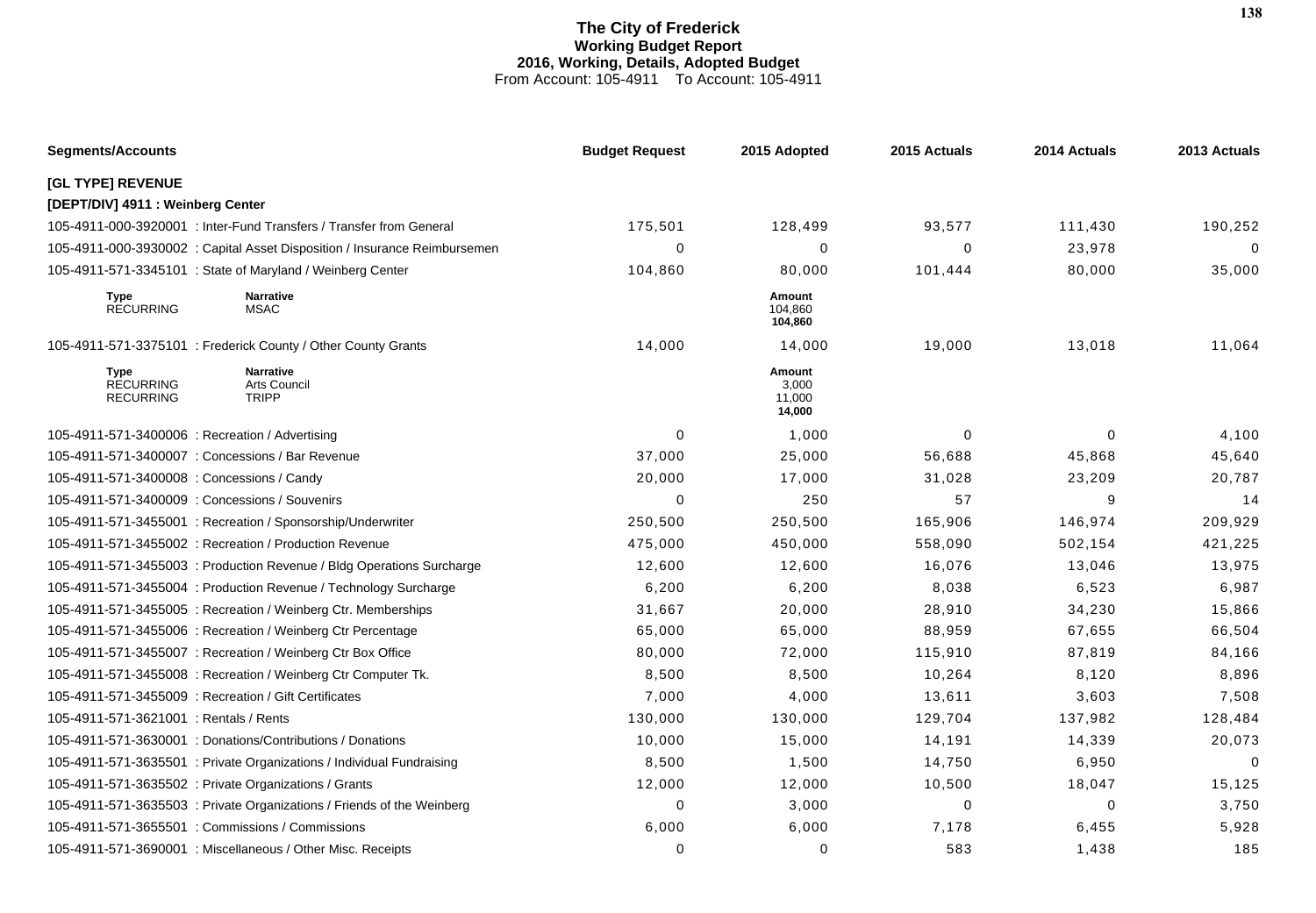| <b>Segments/Accounts</b>                                                                                                                                                                                                                                                      | <b>Budget Request</b> | 2015 Adopted                                                                   | 2015 Actuals | 2014 Actuals | 2013 Actuals   |
|-------------------------------------------------------------------------------------------------------------------------------------------------------------------------------------------------------------------------------------------------------------------------------|-----------------------|--------------------------------------------------------------------------------|--------------|--------------|----------------|
| 105-4911-571-3691001 : Miscellaneous / Cash Over/(Short)                                                                                                                                                                                                                      | 0                     | 0                                                                              | 38           | 0            | 0              |
| [DEPT/DIV] SubTotal: 4911: Weinberg Center                                                                                                                                                                                                                                    | $-1,454,328$          | $-1,322,049$                                                                   | $-1,484,502$ | $-1,352,847$ | $-1, 315, 458$ |
| [GL TYPE] SubTotal: REVENUE                                                                                                                                                                                                                                                   | $-1,454,328$          | $-1,322,049$                                                                   | $-1,484,502$ | $-1,352,847$ | $-1, 315, 458$ |
| [GL TYPE] EXPENSE                                                                                                                                                                                                                                                             |                       |                                                                                |              |              |                |
| [DEPT/DIV] 4911 : Weinberg Center                                                                                                                                                                                                                                             |                       |                                                                                |              |              |                |
| 105-4911-571-5121100 : Salaries - Full Time / Productive Time                                                                                                                                                                                                                 | 256,463               | 249,174                                                                        | 210,595      | 212,476      | 197,810        |
| 105-4911-571-5121200 : Salaries - Full Time / Vacation                                                                                                                                                                                                                        | 0                     | 0                                                                              | 15,829       | 10,682       | 8,340          |
| 105-4911-571-5121300 : Salaries - Full Time / Sick                                                                                                                                                                                                                            | 5,000                 | 0                                                                              | 5,638        | 4,378        | 2,443          |
| 105-4911-571-5121400 : Salaries - Full Time / Holiday                                                                                                                                                                                                                         | 10,000                | 0                                                                              | 10,660       | 10,499       | 9,216          |
| 105-4911-571-5121500 : Salaries - Full Time / Other Leave                                                                                                                                                                                                                     | 3,000                 | 0                                                                              | 1,548        | 2,827        | 2,420          |
| 105-4911-571-5150000: Performing Arts / Salaries - Perm Part Time                                                                                                                                                                                                             | 22,880                | 21,884                                                                         | 18,839       | 15,140       | 14,991         |
| 105-4911-571-5160000: Performing Arts / Salaries - Seasonal                                                                                                                                                                                                                   | 80,000                | 80,000                                                                         | 94,790       | 81,190       | 65,860         |
| 105-4911-571-5170000 : Special Allowance                                                                                                                                                                                                                                      | 0                     | 0                                                                              | 0            | 6,900        | $\Omega$       |
| 105-4911-571-5210000: Performing Arts / Workmen's Compensation                                                                                                                                                                                                                | 8,951                 | 8,525                                                                          | 8,737        | 8,206        | 6,000          |
| 105-4911-571-5221100 : FICA / Social Security                                                                                                                                                                                                                                 | 22,279                | 21,765                                                                         | 20,881       | 20,252       | 17,381         |
| 105-4911-571-5221200 : FICA / Medicare                                                                                                                                                                                                                                        | 5,210                 | 5,090                                                                          | 4,884        | 4,737        | 4,065          |
| 105-4911-571-5264100 : Health Insurance / Retirees >= 65                                                                                                                                                                                                                      | 5,147                 | 4,932                                                                          | 4,581        | 2,908        | $\Omega$       |
| 105-4911-571-5266100 : Health Insurance / CIGNA                                                                                                                                                                                                                               | 44,773                | 28,996                                                                         | 40,807       | 33,667       | 39,339         |
| 105-4911-571-5266200 : Health Insurance / CIGNA - Retirees                                                                                                                                                                                                                    | 0                     | 0                                                                              | 0            | 2,599        | 7,940          |
| 105-4911-571-5266300 : Health Insurance / OPEB Payment                                                                                                                                                                                                                        | 15,299                | 8,987                                                                          | 8,987        | 18,092       | 14,664         |
| 105-4911-571-5267200 : Health Insurance / Aetna Dental - Emp                                                                                                                                                                                                                  | 0                     | 0                                                                              | 0            | 0            | $-64$          |
| 105-4911-571-5268100 : Health Insurance / Disability                                                                                                                                                                                                                          | 820                   | 617                                                                            | 571          | 539          | 534            |
| 105-4911-571-5269100 : Health Insurance / Life                                                                                                                                                                                                                                | 387                   | 314                                                                            | 300          | 300          | 270            |
| 105-4911-571-5282500 : Retirement / 25 Year Plan                                                                                                                                                                                                                              | 53,095                | 54,797                                                                         | 54,797       | 23,081       | 22,004         |
| 105-4911-571-5283000 : Retirement / 30 Year Plan                                                                                                                                                                                                                              | 9,371                 | 11,738                                                                         | 11,738       | 28,205       | 26,385         |
| 105-4911-571-5291300 : Misc Benefits / Other                                                                                                                                                                                                                                  | 5,820                 | 5,820                                                                          | 5,626        | 5,444        | 3,613          |
| 105-4911-571-5310100 : Supplies / General Supplies                                                                                                                                                                                                                            | 40,000                | 60,000                                                                         | 27,678       | 18,924       | 18,092         |
| Type<br>Narrative<br><b>RECURRING</b><br><b>Building Supplies</b><br><b>RECURRING</b><br><b>Office Supplies</b><br><b>RECURRING</b><br>Maintenance Supplies<br><b>RECURRING</b><br><b>Lighting Supplies</b><br><b>RECURRING</b><br><b>General Supplies</b><br>Reduce supplies |                       | Amount<br>10,000<br>7,000<br>10,000<br>18,000<br>15,000<br>$-20,000$<br>40,000 |              |              |                |
| 105-4911-571-5330200 : Energy / Electricity                                                                                                                                                                                                                                   | 27,000                | 27,000                                                                         | 18,195       | 23,812       | 24,315         |
| 105-4911-571-5330300 : Energy / Natural Gas                                                                                                                                                                                                                                   | 15,000                | 15,000                                                                         | 17,654       | 19,213       | 13,136         |
| 105-4911-571-5390100 : Items Purchased - Resale / Bar Supplies                                                                                                                                                                                                                | 18,000                | 16,000                                                                         | 19,086       | 17,498       | 14,983         |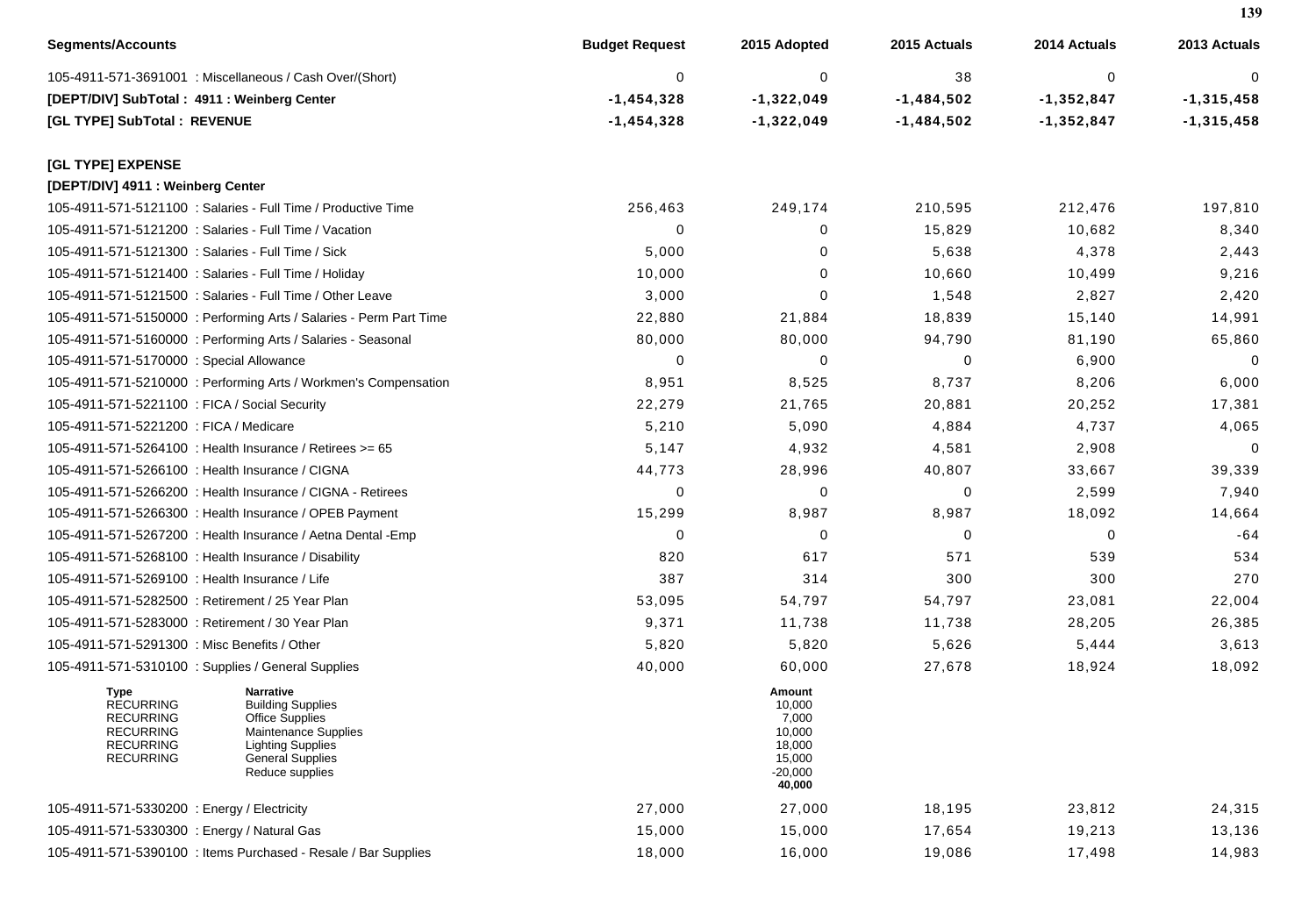| <b>Segments/Accounts</b>                                                                                                            |                                                                                                                                                                      | <b>Budget Request</b> | 2015 Adopted                                                                | 2015 Actuals | 2014 Actuals | 2013 Actuals |
|-------------------------------------------------------------------------------------------------------------------------------------|----------------------------------------------------------------------------------------------------------------------------------------------------------------------|-----------------------|-----------------------------------------------------------------------------|--------------|--------------|--------------|
|                                                                                                                                     | 105-4911-571-5390200 : Items Purchased - Resale / Candy                                                                                                              | 8,000                 | 8,000                                                                       | 6,561        | 5,370        | 7,019        |
|                                                                                                                                     | 105-4911-571-5390300 : Items Purchased - Resale / Souvenirs                                                                                                          | 0                     | 2,000                                                                       | 0            | 1,688        | $\Omega$     |
|                                                                                                                                     | 105-4911-571-5410000: Performing Arts / Professional Services                                                                                                        | 133,000               | 133,000                                                                     | 131,808      | 112,891      | 131,682      |
|                                                                                                                                     | 105-4911-571-5410100 : Professional Services / National Acts                                                                                                         | 380,000               | 380,000                                                                     | 444,710      | 391,369      | 331,047      |
|                                                                                                                                     | 105-4911-571-5510200 : Cleaning Services / Custodial Services                                                                                                        | 31,000                | 31,000                                                                      | 29,622       | 29,169       | 27,959       |
|                                                                                                                                     | 105-4911-571-5520100 : Repair and Maint. Service / General Repair/Maint.                                                                                             | 20,000                | 38,000                                                                      | 3,961        | 9,301        | 37,240       |
| Type<br><b>RECURRING</b><br><b>RECURRING</b><br><b>RECURRING</b><br><b>RECURRING</b><br><b>RECURRING</b>                            | <b>Narrative</b><br>HVAC<br>Heating<br>Painting<br>Roofing<br>General Repair<br>Reduce general maintenance                                                           |                       | Amount<br>15,000<br>5,000<br>5,000<br>7,000<br>6,000<br>$-18,000$<br>20,000 |              |              |              |
|                                                                                                                                     | 105-4911-571-5520200 : Repair and Maint. Service / Maintenance Contracts                                                                                             | 7,500                 | 7,500                                                                       | 2,799        | 3,170        | 6,265        |
| <b>Type</b><br><b>RECURRING</b><br><b>RECURRING</b><br><b>RECURRING</b><br><b>RECURRING</b><br><b>RECURRING</b><br><b>RECURRING</b> | <b>Narrative</b><br>Pest Control<br>Sprinkler Inspection<br><b>HVAC Filter Inspection</b><br><b>Extinguisher Inspection</b><br>Alarm System<br><b>General Repair</b> |                       | Amount<br>400<br>600<br>2,000<br>500<br>500<br>3,500<br>7,500               |              |              |              |
|                                                                                                                                     | 105-4911-571-5540200 : Rentals / Equipment and Vehicles                                                                                                              | 7,000                 | 7,000                                                                       | 17,776       | 6,423        | 6,762        |
|                                                                                                                                     | 105-4911-571-5560100: Water/Sewer Service / Water/Sewer Service                                                                                                      | 2,500                 | 2,500                                                                       | 2,507        | 1,921        | 2,467        |
|                                                                                                                                     | 105-4911-571-5561100 : Water/Sewer Service / Storm Water Mgmt Service                                                                                                | 200                   | 200                                                                         | 179          | 140          | 182          |
|                                                                                                                                     | 105-4911-571-5562100 : Water/Sewer Service / Solid Waste Benefit Charg                                                                                               | 1,125                 | 1,125                                                                       | 1,125        | 1,125        | 1,125        |
|                                                                                                                                     | 105-4911-571-5570000: Performing Arts / Licenses/Permits                                                                                                             | 700                   | 700                                                                         | 296          | 213          | 316          |
| 105-4911-571-5590000 : Performing Arts / Taxes                                                                                      |                                                                                                                                                                      | 588                   | 2,000                                                                       | 588          | 588          | 1,253        |
|                                                                                                                                     | 105-4911-571-5610100 : Communications / Telephone                                                                                                                    | 5,000                 | 5,000                                                                       | 4,610        | 4,775        | 4,738        |
|                                                                                                                                     | 105-4911-571-5610200 : Communications / Postage                                                                                                                      | 8,500                 | 5,500                                                                       | 7,269        | 4,283        | 1,713        |
| 105-4911-571-5620100 : Travel / Transportation                                                                                      |                                                                                                                                                                      | 200                   | 500                                                                         | 98           | 65           | 0            |
|                                                                                                                                     | 105-4911-571-5621100 : Travel / Dues/Registration Fees                                                                                                               | 1,000                 | 2,000                                                                       | 1,985        | 2,825        | 22           |
| 105-4911-571-5622100 : Travel / Lodging                                                                                             |                                                                                                                                                                      | 500                   | 1,000                                                                       | 610          | 529          | $\Omega$     |
| 105-4911-571-5623100 : Travel / Meals/Food                                                                                          |                                                                                                                                                                      | 250                   | 500                                                                         | 56           | 71           | 0            |
|                                                                                                                                     | 105-4911-571-5630000: Performing Arts / Advertising                                                                                                                  | 175,000               | 234,000                                                                     | 186,798      | 159,584      | 208,341      |
|                                                                                                                                     | 105-4911-571-5640000: Performing Arts / Printing & Binding                                                                                                           | 15,000                | 27,000                                                                      | 29,227       | 35,392       | 16,052       |
|                                                                                                                                     | 105-4911-571-5650000 : Performing Arts / Insurance                                                                                                                   | 8,770                 | 8,085                                                                       | 7,974        | 7,899        | 5,545        |
| [DEPT/DIV] SubTotal: 4911: Weinberg Center                                                                                          |                                                                                                                                                                      | 1,454,328             | 1,517,249                                                                   | 1,482,980    | 1,350,360    | 1,303,465    |
| [GL TYPE] SubTotal: EXPENSE                                                                                                         |                                                                                                                                                                      | 1,454,328             | 1,517,249                                                                   | 1,482,980    | 1,350,360    | 1,303,465    |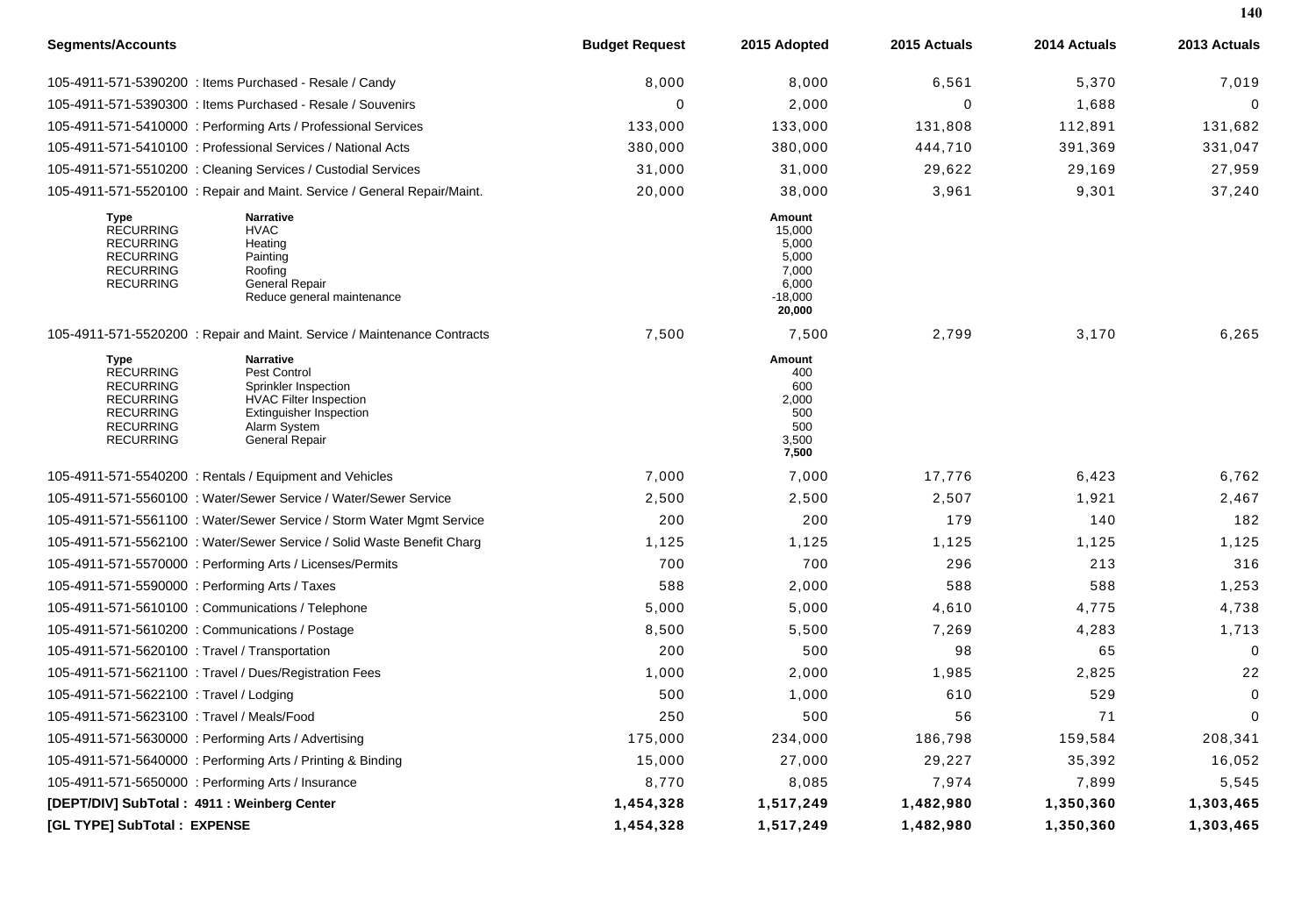| <b>Segments/Accounts</b> | <b>Budget Request</b> | 2015 Adopted | 2015 Actuals | 2014 Actuals | 2013 Actuals |
|--------------------------|-----------------------|--------------|--------------|--------------|--------------|
| <b>Grand Total</b>       |                       | 195,200      | .522         | 2.487        | 1.993        |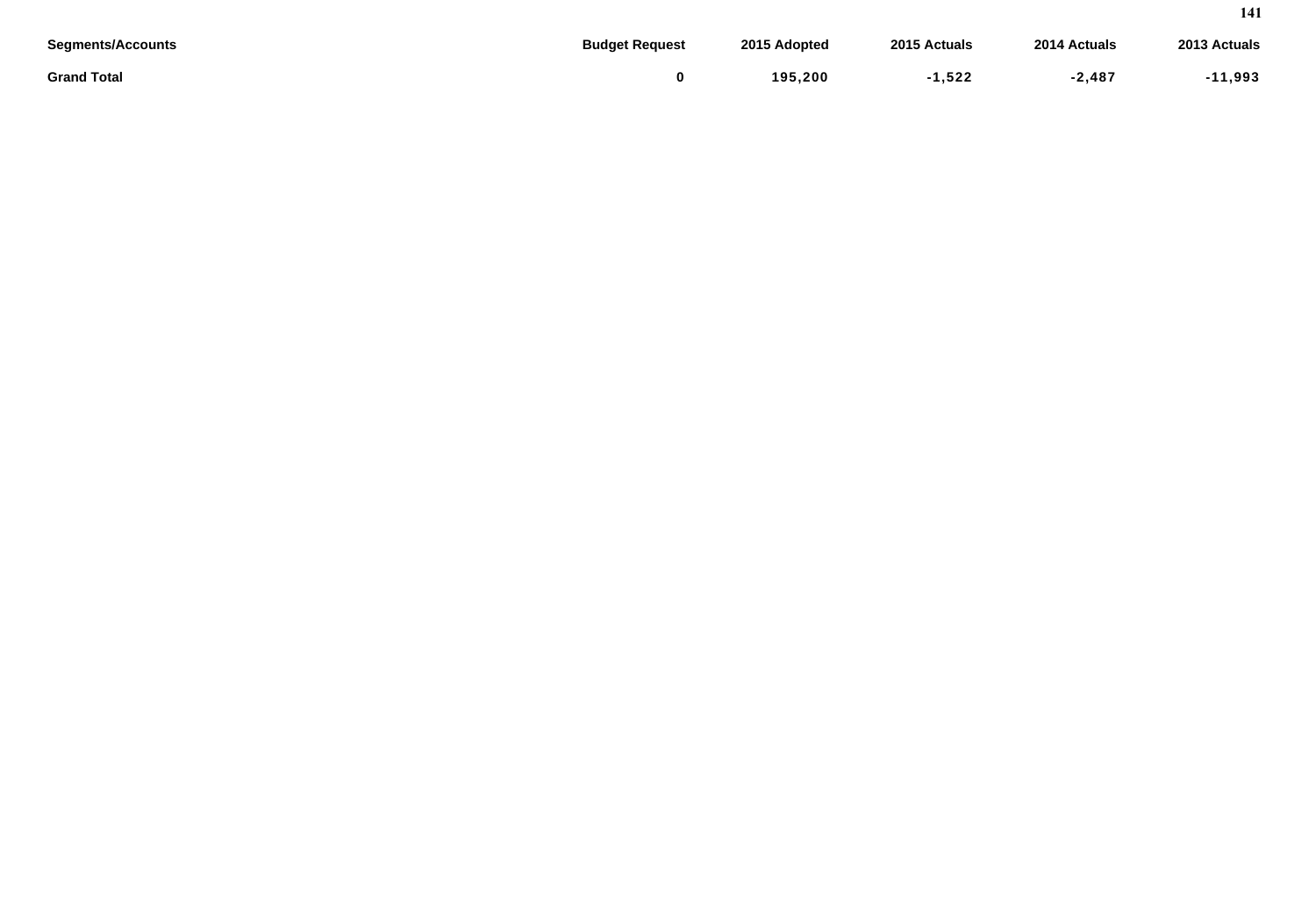# **The City of Frederick Working Budget Report 2016, Working, Details, Adopted Budget** From Account: 105-4912 To Account: 105-4912

| <b>Segments/Accounts</b>                                                 | <b>Budget Request</b> | 2015 Adopted | 2015 Actuals | 2014 Actuals | 2013 Actuals |
|--------------------------------------------------------------------------|-----------------------|--------------|--------------|--------------|--------------|
| [GL TYPE] REVENUE                                                        |                       |              |              |              |              |
| [DEPT/DIV] 4912 : WCA Inc.                                               |                       |              |              |              |              |
| 105-4912-000-3610001 : Interest Earnings / Investment Interest           | 2,000                 | 2,000        | 0            | 0            | 0            |
| 105-4912-571-3630001 : Donations/Contributions / Donations               | 386,400               | 486,600      | 558,141      | 382,811      | 533,419      |
| [DEPT/DIV] SubTotal: 4912: WCA Inc.                                      | $-388,400$            | $-488,600$   | $-558,141$   | $-382,811$   | $-533,419$   |
| [GL TYPE] SubTotal: REVENUE                                              | $-388,400$            | $-488,600$   | $-558,141$   | $-382,811$   | $-533,419$   |
| [GL TYPE] EXPENSE                                                        |                       |              |              |              |              |
| [DEPT/DIV] 4912 : WCA Inc.                                               |                       |              |              |              |              |
| 105-4912-571-5310100 : Supplies / General Supplies                       | 4,000                 | 4,000        | 11,202       | 4,266        | 1,858        |
| 105-4912-571-5410000: Performing Arts / Professional Services            | 170,000               | 75,000       | 254,495      | 207,796      | 216,979      |
| 105-4912-571-5520100 : Repair and Maint. Service / General Repair/Maint. | 200,000               | 200,000      | 16,300       | 5,487        | 114,584      |
| 105-4912-571-5570000: Performing Arts / Licenses/Permits                 | 500                   | 500          | 1,050        | 455          | 460          |
| 105-4912-571-5610200 : Communications / Postage                          | 600                   | 600          | 1,079        | 318          | 440          |
| 105-4912-571-5630000 : Performing Arts / Advertising                     | 8,000                 | 8,000        | 8,076        | 0            | 8,312        |
| 105-4912-571-5640000: Performing Arts / Printing & Binding               | 2,500                 | 2,500        | 3,315        | 844          | 1,761        |
| 105-4912-571-5650000: Performing Arts / Insurance                        | 2,800                 | 2,800        | 2,751        | 2,751        | 2,751        |
| [DEPT/DIV] SubTotal: 4912: WCA Inc.                                      | 388,400               | 293,400      | 298,268      | 221,917      | 347,145      |
| [GL TYPE] SubTotal: EXPENSE                                              | 388,400               | 293,400      | 298,268      | 221,917      | 347,145      |
| <b>Grand Total</b>                                                       | 0                     | $-195,200$   | $-259.873$   | $-160,894$   | $-186,274$   |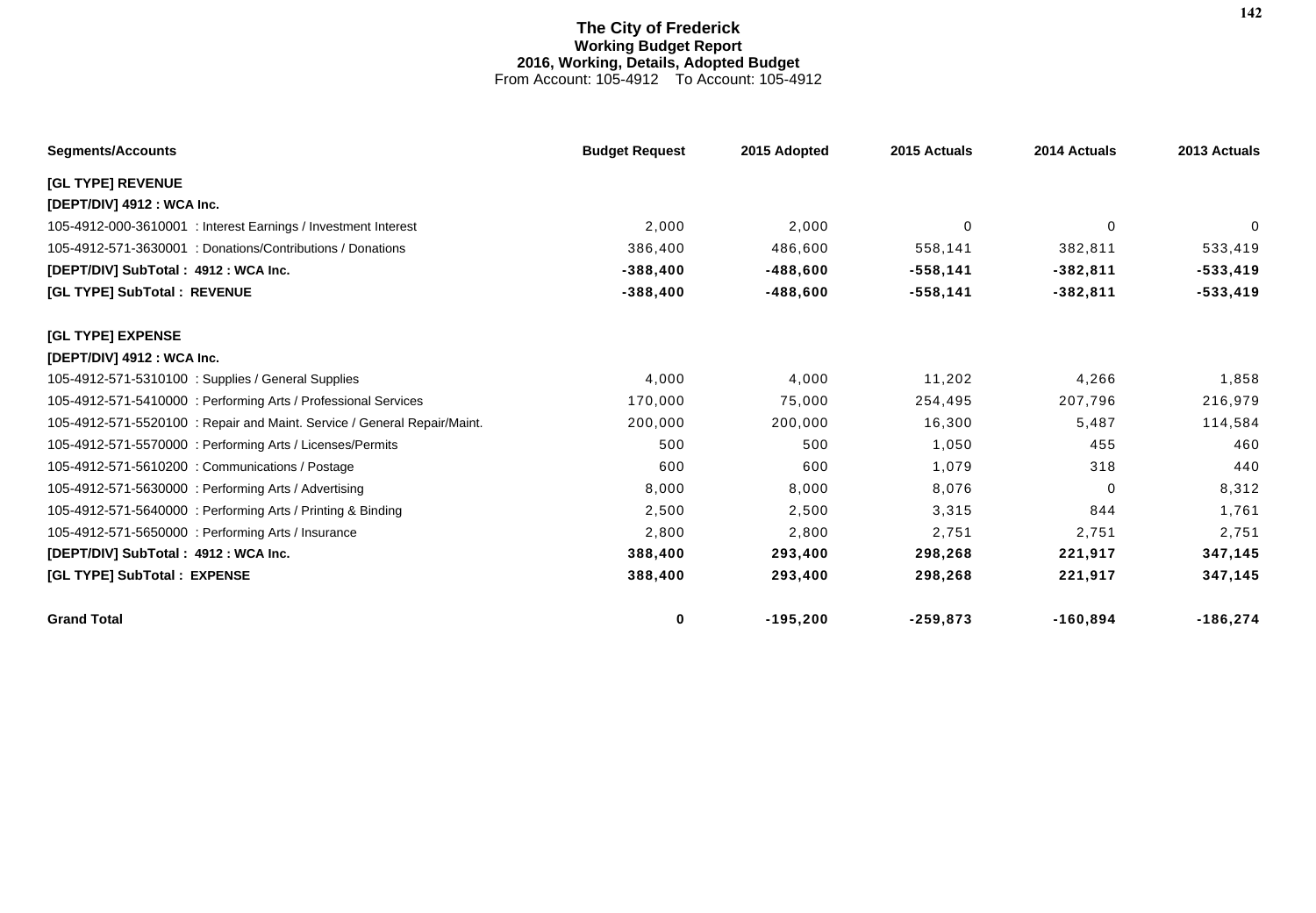# **The City of Frederick Working Budget Report 2016, Working, Details, Adopted Budget** From Account: 106-0000 To Account: 106-0000

| <b>Segments/Accounts</b>                                       | <b>Budget Request</b> | 2015 Adopted | 2015 Actuals | 2014 Actuals | 2013 Actuals |
|----------------------------------------------------------------|-----------------------|--------------|--------------|--------------|--------------|
| [GL TYPE] REVENUE                                              |                       |              |              |              |              |
| [DEPT/DIV] 0000 : NA<br>106-0000-000-3010000: Unencumbered     | 0                     | 16.000       | 0            | 0            | $\mathbf{0}$ |
| 106-0000-000-3610001 : Interest Earnings / Investment Interest | 0                     | 0            | 305          | 465          | 484          |
| [DEPT/DIV] SubTotal: 0000: NA                                  | 0                     | $-16,000$    | $-305$       | $-465$       | $-484$       |
| <b>[GL TYPE] SubTotal: REVENUE</b>                             | 0                     | $-16,000$    | $-305$       | $-465$       | $-484$       |
|                                                                |                       |              |              |              |              |
| <b>Grand Total</b>                                             | 0                     | $-16.000$    | $-305$       | $-465$       | -484         |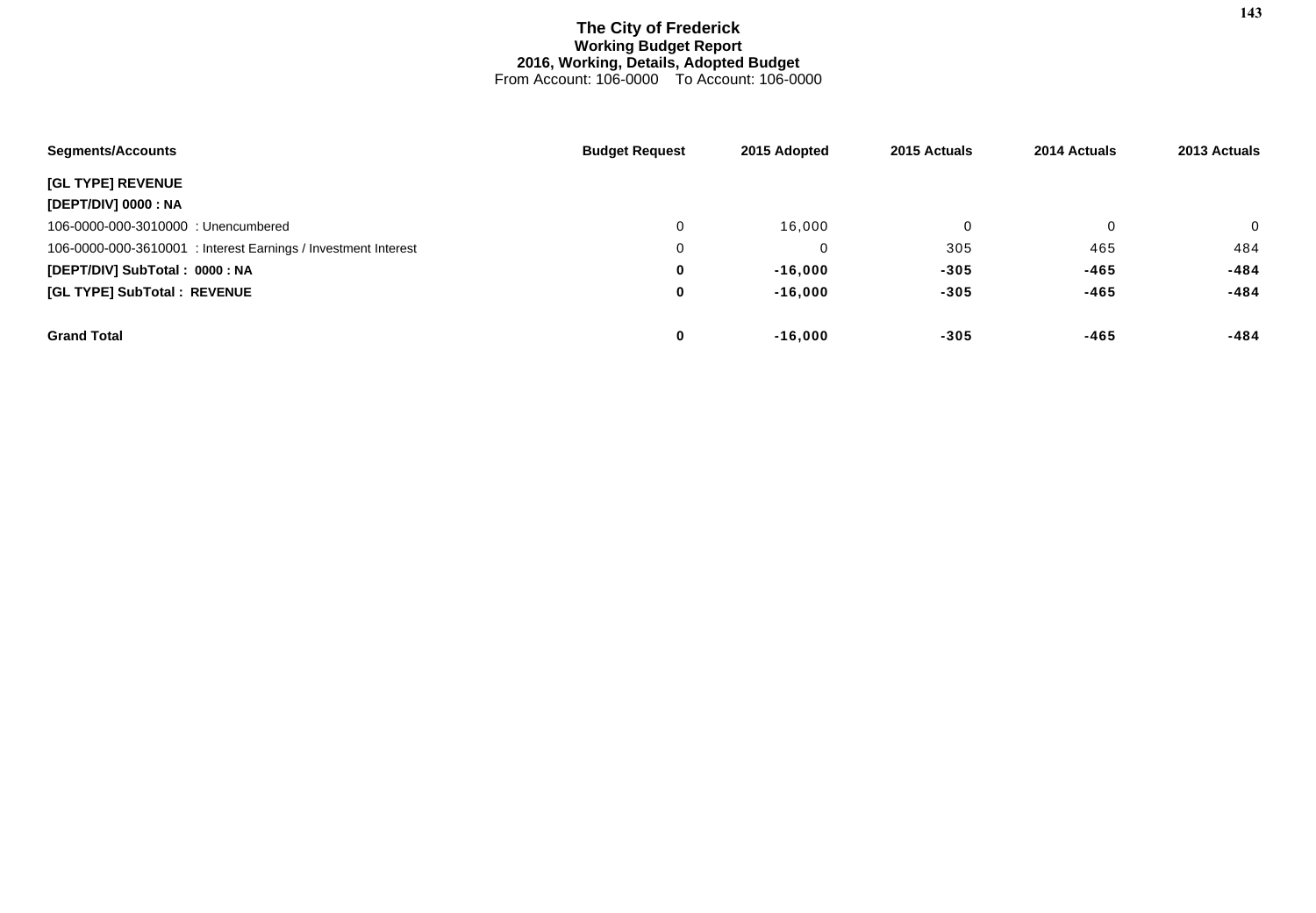# **The City of Frederick Working Budget Report 2016, Working, Details, Adopted Budget** From Account: 106-5111 To Account: 106-5111

| <b>Segments/Accounts</b>                                                             | <b>Budget Request</b> | 2015 Adopted         | 2015 Actuals | 2014 Actuals | 2013 Actuals |
|--------------------------------------------------------------------------------------|-----------------------|----------------------|--------------|--------------|--------------|
| [GL TYPE] REVENUE                                                                    |                       |                      |              |              |              |
| [DEPT/DIV] 5111 : Community Development                                              |                       |                      |              |              |              |
| 106-5111-611-3317101: Federal Governmental / Comm. Dev. Block Grant                  | 285,000               | 310,000              | 598,721      | 210,351      | 187,377      |
| 106-5111-611-3347301 : State of Maryland / State Loan Administration                 | 3,000                 | 3,000                | $\mathbf 0$  | 3,000        | 3,000        |
| 106-5111-611-3690001 : Miscellaneous / Other Misc. Receipts                          | 25,000                | 25,000               | $\mathbf 0$  | 0            | 0            |
| [DEPT/DIV] SubTotal: 5111: Community Development                                     | $-313,000$            | $-338,000$           | $-598,721$   | $-213,351$   | $-190,377$   |
| [GL TYPE] SubTotal: REVENUE                                                          | $-313,000$            | $-338,000$           | $-598,721$   | $-213,351$   | $-190,377$   |
| [GL TYPE] EXPENSE                                                                    |                       |                      |              |              |              |
| [DEPT/DIV] 5111 : Community Development                                              |                       |                      |              |              |              |
| 106-5111-611-5121100 : Salaries - Full Time / Productive Time                        | 61,363                | 58,778               | 47,567       | 45,917       | 46,958       |
| 106-5111-611-5121200 : Salaries - Full Time / Vacation                               | 0                     | 0                    | 4,766        | 3,880        | 3,473        |
| 106-5111-611-5121300 : Salaries - Full Time / Sick                                   | 0                     | 0                    | 2,417        | 3,216        | 2,324        |
| 106-5111-611-5121400 : Salaries - Full Time / Holiday                                | 0                     | $\Omega$             | 2,698        | 2,603        | 2,595        |
| 106-5111-611-5121500 : Salaries - Full Time / Other Leave                            | $\mathbf 0$           | $\mathbf 0$          | 1,321        | 892          | 865          |
| 106-5111-611-5170000 : Special Allowance                                             | $\Omega$              | $\Omega$             | $\mathbf 0$  | 1,500        | $\mathbf{0}$ |
| 106-5111-611-5210000 : Urban Dev. & Housing / Workmen's Compensation                 | 361                   | 344                  | 352          | 331          | 242          |
| 106-5111-611-5221100 : FICA / Social Security                                        | 3,805                 | 3,644                | 3,166        | 3,165        | 3,049        |
| 106-5111-611-5221200 : FICA / Medicare                                               | 890                   | 852                  | 740          | 740          | 713          |
| 106-5111-611-5266100 : Health Insurance / CIGNA                                      | 16,542                | 15,658               | 15,082       | 14,734       | 14,193       |
| 106-5111-611-5268100 : Health Insurance / Disability                                 | 199                   | 152                  | 156          | 152          | 152          |
| 106-5111-611-5269100 : Health Insurance / Life                                       | 92                    | 74                   | 73           | 71           | 71           |
| 106-5111-611-5291300 : Misc Benefits / Other                                         | 1,164                 | 1,164                | 1,164        | 1,164        | 1,152        |
| 106-5111-611-5310100 : Supplies / General Supplies                                   | 500                   | 500                  | 173          | 134          | 356          |
| <b>Narrative</b><br><b>Type</b><br>Miscellaneous office supplies<br><b>RECURRING</b> |                       | Amount<br>500<br>500 |              |              |              |
| 106-5111-611-5410000 : Urban Dev. & Housing / Professional Services                  | 200                   | 200                  | 30,850       | 125          | 193          |
| 106-5111-611-5570000 : Urban Dev. & Housing / Licenses/Permits                       | $\mathbf 0$           | $\mathbf 0$          | $\mathbf 0$  | 0            | 20           |
| 106-5111-611-5610100 : Communications / Telephone                                    | 980                   | 980                  | 1,530        | 923          | 926          |
| 106-5111-611-5610200 : Communications / Postage                                      | 500                   | 500                  | 72           | 67           | 17           |
| 106-5111-611-5620100 : Travel / Transportation                                       | 1,500                 | 1,500                | 90           | 349          | 0            |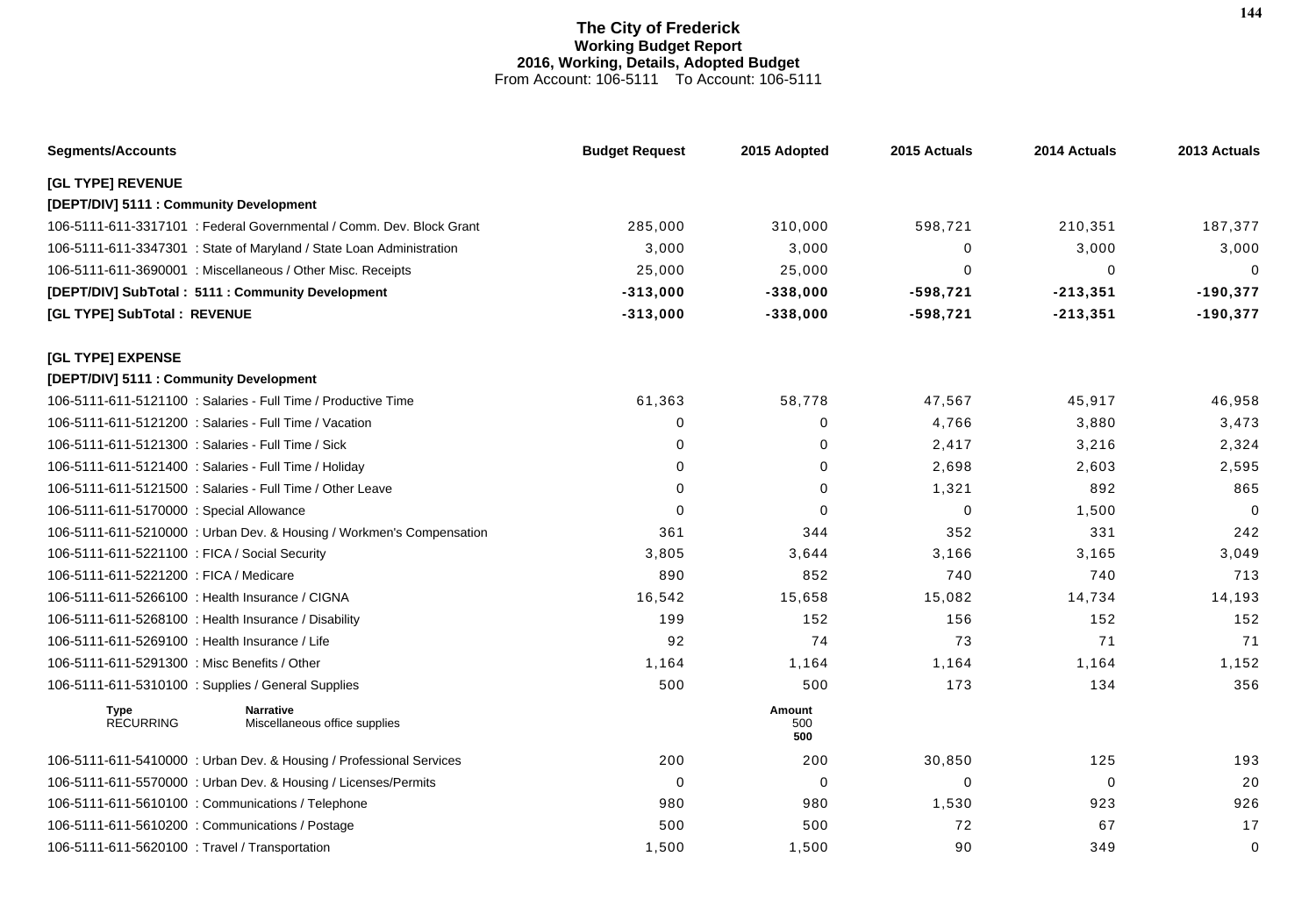| <b>Segments/Accounts</b>                   |                                                                       | <b>Budget Request</b> | 2015 Adopted         | 2015 Actuals | 2014 Actuals | 2013 Actuals |
|--------------------------------------------|-----------------------------------------------------------------------|-----------------------|----------------------|--------------|--------------|--------------|
|                                            | 106-5111-611-5621100 : Travel / Dues/Registration Fees                | 2,000                 | 2,000                | 199          | 374          | 250          |
| 106-5111-611-5622100 : Travel / Lodging    |                                                                       | 1,000                 | 1,000                | $\mathbf 0$  | 463          | 0            |
| 106-5111-611-5623100 : Travel / Meals/Food |                                                                       | 400                   | 400                  | $\mathbf 0$  | 9            | 0            |
|                                            | 106-5111-611-5630000 : Urban Dev. & Housing / Advertising             | 2,500                 | 2,500                | 650          | 650          | 806          |
|                                            | 106-5111-611-5640000 : Urban Dev. & Housing / Printing & Binding      | 250                   | 250                  | $\mathbf 0$  | $\Omega$     | 0            |
| Type<br><b>RECURRING</b>                   | <b>Narrative</b><br><b>Miscellaneous Printing Costs</b>               |                       | Amount<br>250<br>250 |              |              |              |
|                                            | 106-5111-611-5650000 : Urban Dev. & Housing / Insurance               | 2,209                 | 1,950                | 1,976        | 1,882        | 1,703        |
|                                            | 106-5111-611-5660000 : Urban Dev. & Housing / Donations               | 216,545               | 261,554              | 159,967      | 131,861      | 22,500       |
|                                            | 106-5111-611-5750000: Urban Dev. & Housing / Construction in Progress | $\Omega$              | 0                    | 28,625       | 53,917       | 98,010       |
|                                            | [DEPT/DIV] SubTotal: 5111: Community Development                      | 313,000               | 354,000              | 303,634      | 269,119      | 200,568      |
| [GL TYPE] SubTotal: EXPENSE                |                                                                       | 313,000               | 354,000              | 303,634      | 269,119      | 200,568      |
| <b>Grand Total</b>                         |                                                                       | 0                     | 16,000               | $-295.087$   | 55,768       | 10,191       |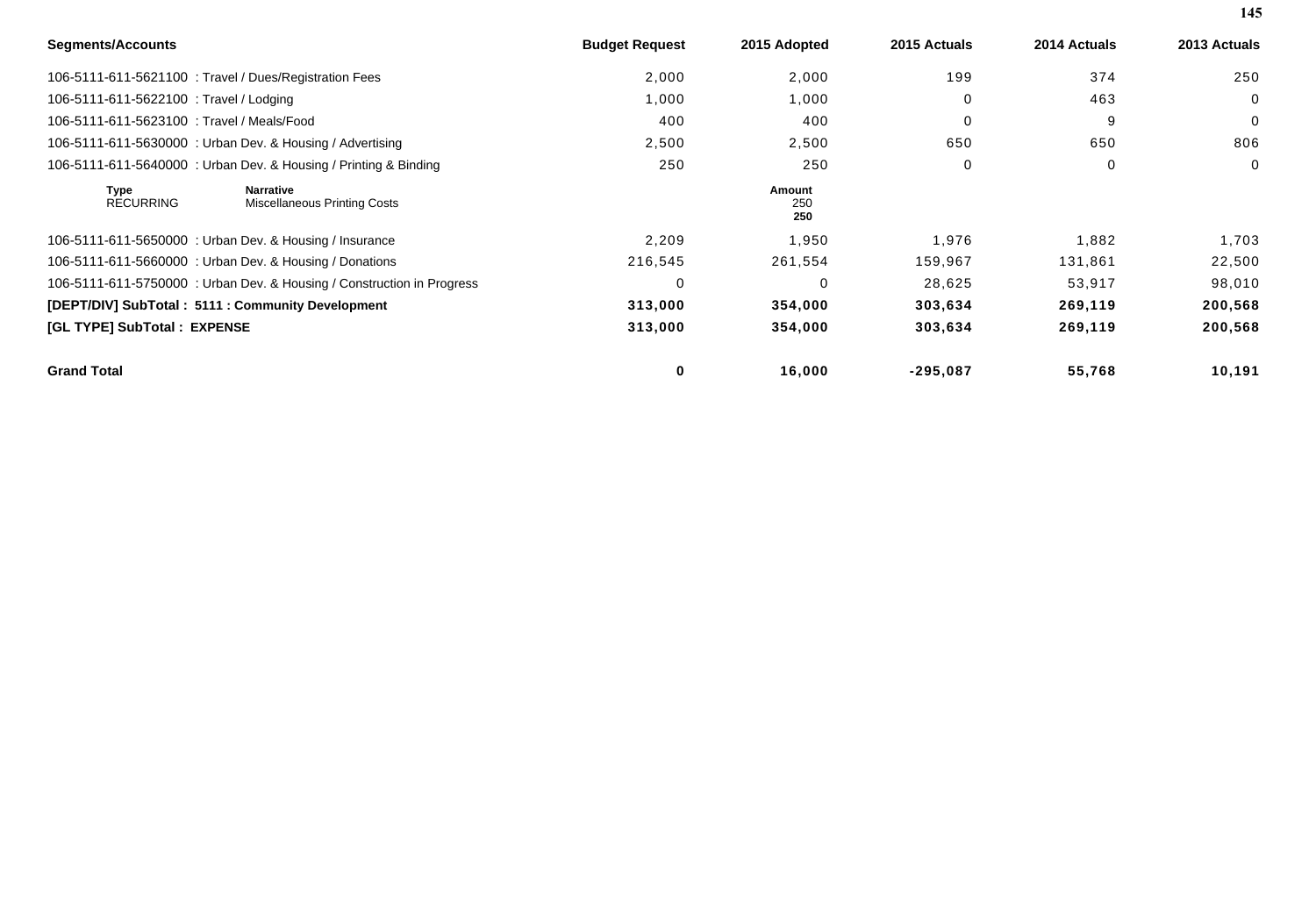# **The City of Frederick Working Budget Report 2016, Working, Details, Adopted Budget** From Account: 106-9111 To Account: 106-9111

| <b>Segments/Accounts</b>                                  | <b>Budget Request</b> | 2015 Adopted | 2015 Actuals | 2014 Actuals | 2013 Actuals |
|-----------------------------------------------------------|-----------------------|--------------|--------------|--------------|--------------|
| <b>IGL TYPEI EXPENSE</b>                                  |                       |              |              |              |              |
| [DEPT/DIV] 9111 : Operating Transfers                     |                       |              |              |              |              |
| 106-9111-000-5910000: Transfers Out / Interfund Transfers |                       | 0            | 60.000       | 25,500       | 25,203       |
| [DEPT/DIV] SubTotal: 9111: Operating Transfers            | 0                     | $\mathbf 0$  | 60.000       | 25,500       | 25,203       |
| [GL TYPE] SubTotal: EXPENSE                               | 0                     | 0            | 60.000       | 25.500       | 25,203       |
| <b>Grand Total</b>                                        | 0                     | $\mathbf{0}$ | 60.000       | 25.500       | 25,203       |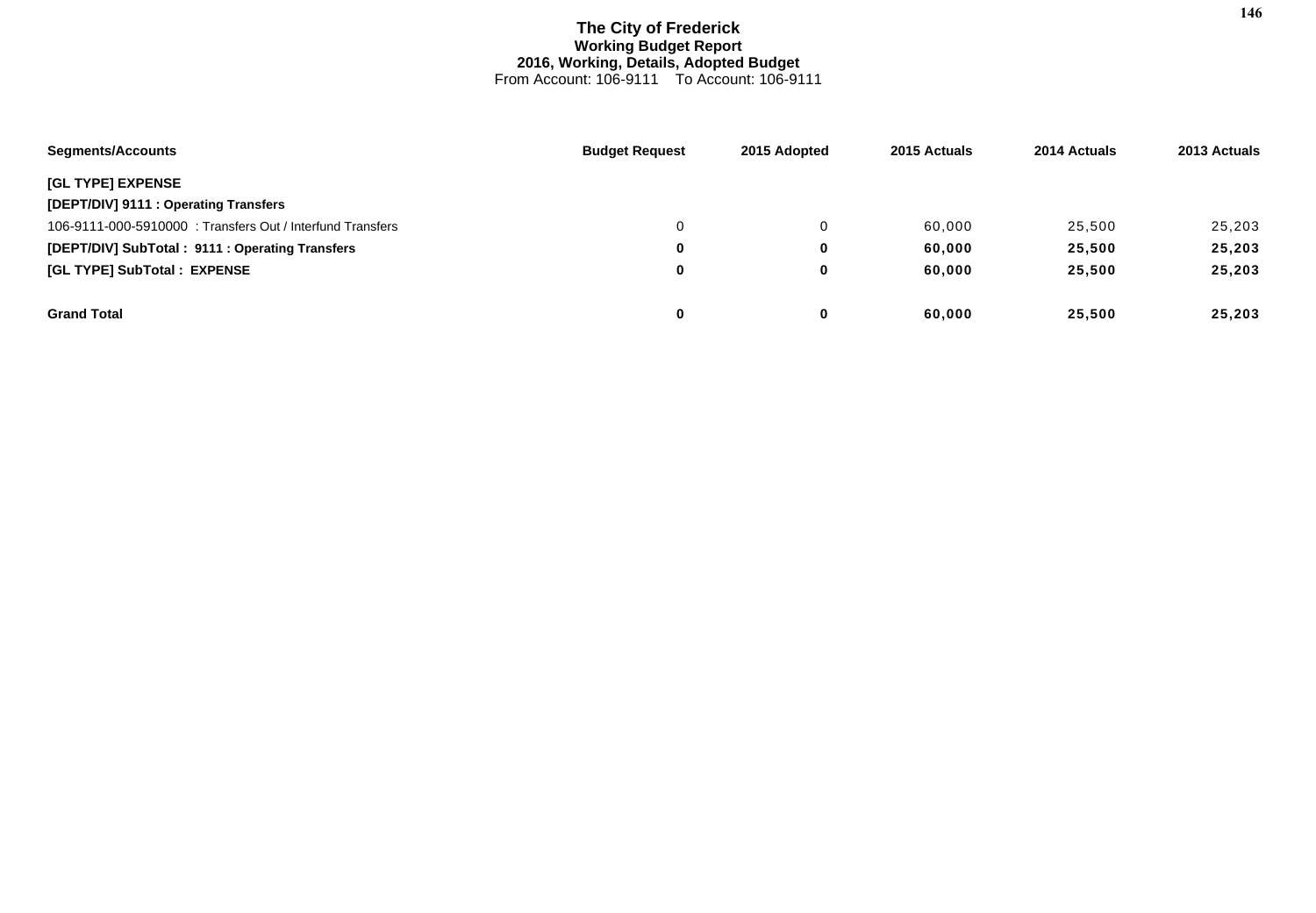# **The City of Frederick Working Budget Report 2016, Working, Details, Adopted Budget** From Account: 107-0000 To Account: 107-0000

| <b>Segments/Accounts</b>                   | <b>Budget Request</b> | 2015 Adopted | 2015 Actuals | 2014 Actuals | 2013 Actuals |
|--------------------------------------------|-----------------------|--------------|--------------|--------------|--------------|
| [GL TYPE] REVENUE<br>[DEPT/DIV] 0000 : NA  |                       |              |              |              |              |
| 107-0000-000-3010000: Unencumbered         | 75,925                | 756,700      | 0            |              | 0            |
| 107-0000-000-3610001 : Investment Interest |                       | $\mathbf{0}$ | .509         | 1,081        | 0            |
| [DEPT/DIV] SubTotal: 0000: NA              | $-75,925$             | $-756,700$   | $-1,509$     | $-1,081$     | 0            |
| [GL TYPE] SubTotal: REVENUE                | $-75,925$             | $-756,700$   | $-1,509$     | $-1,081$     | 0            |
| <b>Grand Total</b>                         | $-75,925$             | $-756.700$   | $-1.509$     | $-1,081$     | 0            |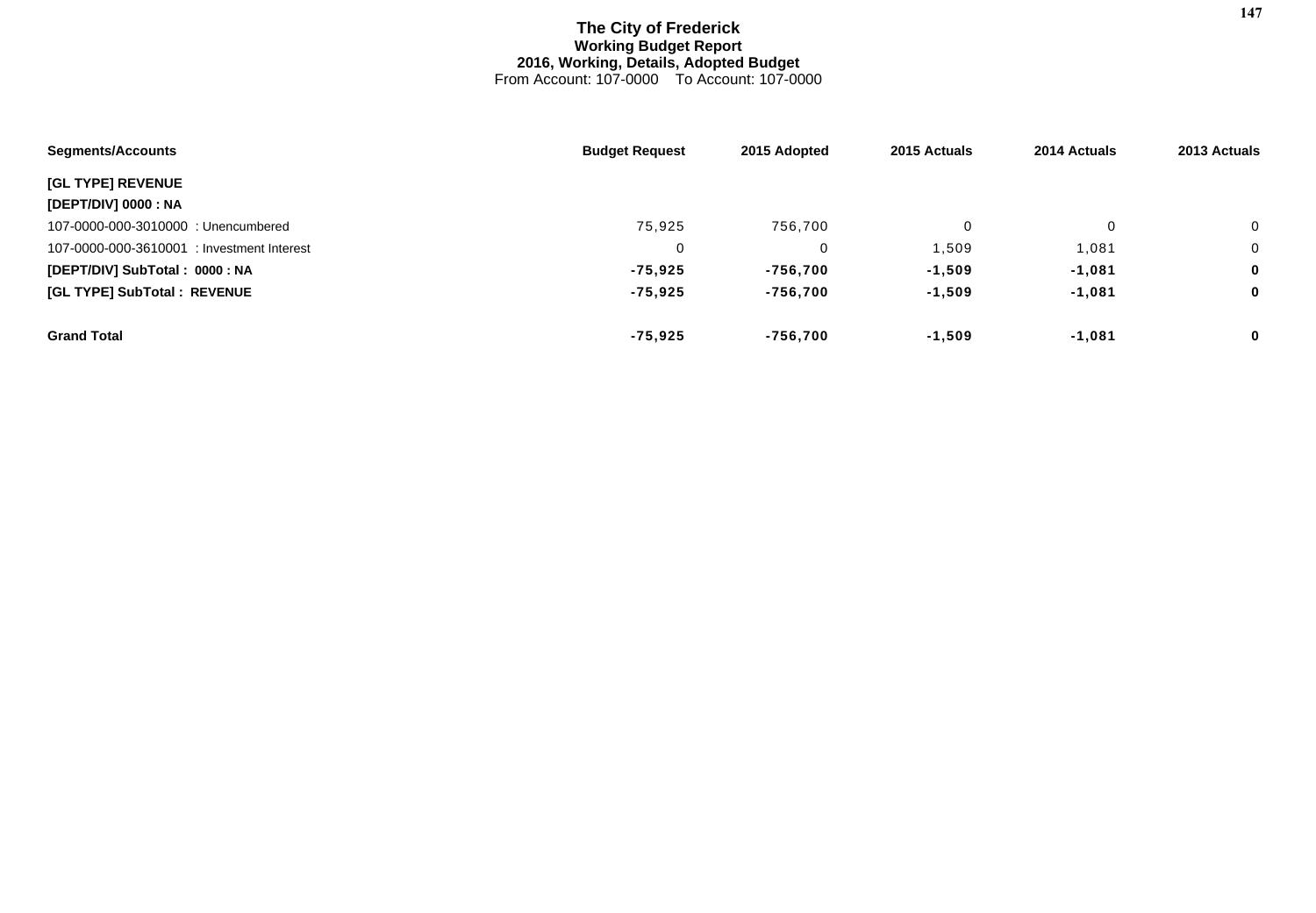# **The City of Frederick Working Budget Report 2016, Working, Details, Adopted Budget** From Account: 107-5131 To Account: 107-5131

| <b>Segments/Accounts</b>                                                                                                             |                                                                                                                                                                                                                                                                                            | <b>Budget Request</b> | 2015 Adopted                                                          | 2015 Actuals      | 2014 Actuals | 2013 Actuals |
|--------------------------------------------------------------------------------------------------------------------------------------|--------------------------------------------------------------------------------------------------------------------------------------------------------------------------------------------------------------------------------------------------------------------------------------------|-----------------------|-----------------------------------------------------------------------|-------------------|--------------|--------------|
| [GL TYPE] REVENUE<br>[DEPT/DIV] 5131 : MPDU Housing<br>107-5131-622-3637001 : MPDU In-Lieu-Of Fee                                    |                                                                                                                                                                                                                                                                                            | 0                     | 0                                                                     | 0                 | 756,700      | 0            |
| [DEPT/DIV] SubTotal: 5131: MPDU Housing                                                                                              |                                                                                                                                                                                                                                                                                            |                       | 0                                                                     | 0                 | $-756,700$   | 0            |
| [GL TYPE] SubTotal: REVENUE                                                                                                          |                                                                                                                                                                                                                                                                                            | 0                     | 0                                                                     | 0                 | $-756,700$   | 0            |
| [GL TYPE] EXPENSE<br>[DEPT/DIV] 5131 : MPDU Housing<br>107-5131-622-5540100 : Land and Buildings<br>107-5131-622-5660000 : Donations |                                                                                                                                                                                                                                                                                            | $\Omega$<br>75,925    | 38,400<br>200,500                                                     | 12,175<br>109,366 | 0<br>0       | 0<br>0       |
| <b>Type</b><br><b>RECURRING</b><br><b>RECURRING</b>                                                                                  | <b>Narrative</b><br>Four (4) Settlement Assistance Grants at \$2,500 each for first-time home buyers.<br>Replace or repair approx 7 furnaces<br>Operating support for RCEHN Emergency Shelter<br>Move RCEHN Shelter donation to General Fund<br>Leasing costs for five Housing First units |                       | Amount<br>10,000<br>15,925<br>37,500<br>$-37,500$<br>50,000<br>75,925 |                   |              |              |
| 107-5131-622-5720000 : Buildings                                                                                                     |                                                                                                                                                                                                                                                                                            | $\Omega$              | 517,800                                                               | 0                 | 0            | 0            |
| [DEPT/DIV] SubTotal: 5131: MPDU Housing                                                                                              |                                                                                                                                                                                                                                                                                            | 75,925                | 756,700                                                               | 121,541           | 0            | 0            |
| [GL TYPE] SubTotal: EXPENSE                                                                                                          |                                                                                                                                                                                                                                                                                            | 75,925                | 756,700                                                               | 121,541           | 0            | 0            |
| <b>Grand Total</b>                                                                                                                   |                                                                                                                                                                                                                                                                                            | 75,925                | 756,700                                                               | 121,541           | $-756,700$   | 0            |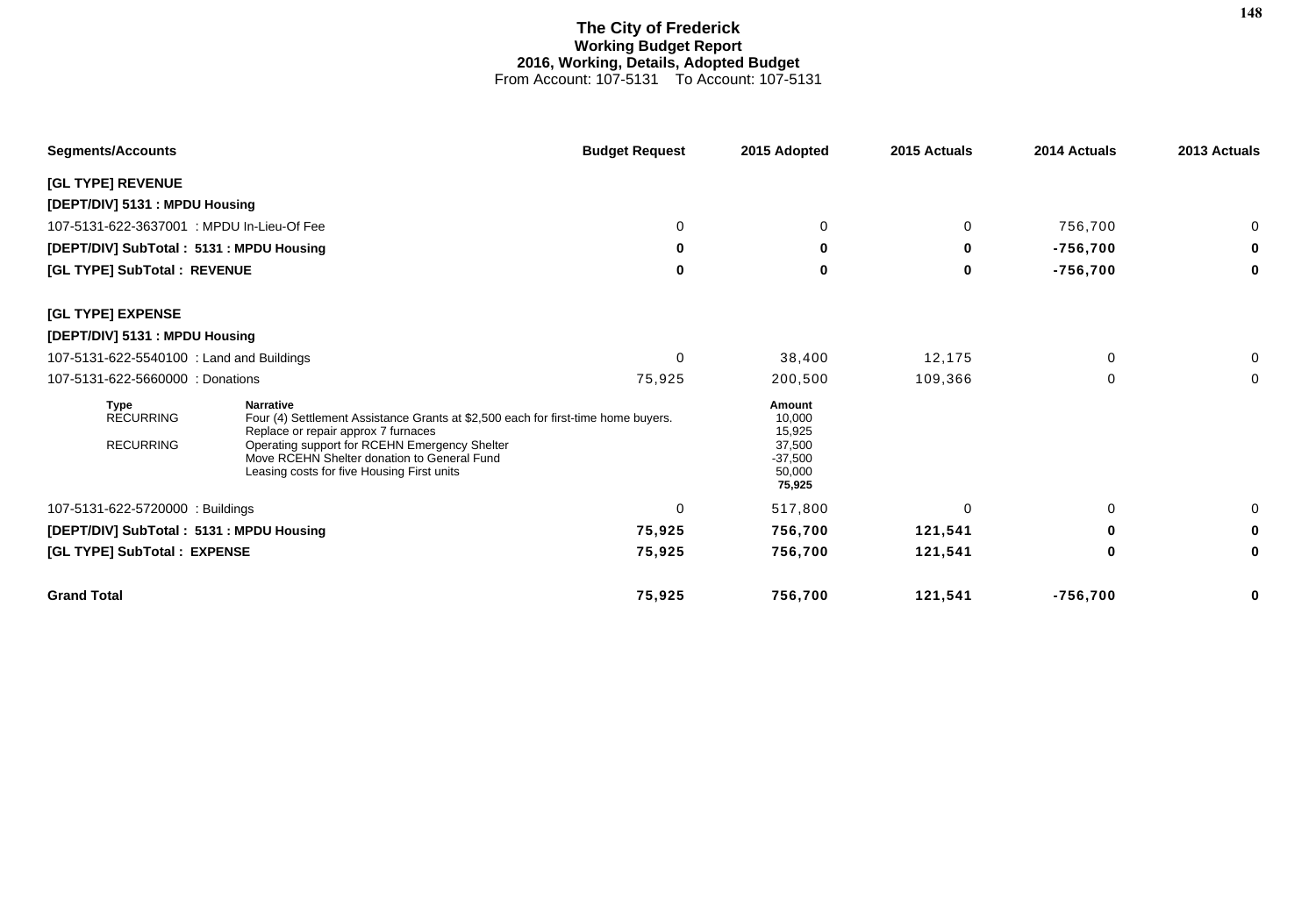# **The City of Frederick Working Budget Report 2016, Working, Details, Adopted Budget** From Account: 601-0000 To Account: 601-0000

| <b>Segments/Accounts</b>                                         | <b>Budget Request</b> | 2015 Adopted | 2015 Actuals | 2014 Actuals | 2013 Actuals   |
|------------------------------------------------------------------|-----------------------|--------------|--------------|--------------|----------------|
| [GL TYPE] REVENUE<br>[DEPT/DIV] 0000 : NA                        |                       |              |              |              |                |
| 601-0000-000-3010000: Beginning Fund Balance / Unencumbered      | 0                     | 2,993        | 0            | 0            | $\overline{0}$ |
| 601-0000-000-3690002 : Miscellaneous / Discounts Earned          | 0                     | 0            | 30           | 0            | $\mathbf 0$    |
| 601-0000-000-3810001: Non-Operating Revenues / Investment Income | 0                     | 0            | 126          | 151          | 170            |
| [DEPT/DIV] SubTotal: 0000: NA                                    | 0                     | $-2,993$     | $-156$       | $-151$       | $-170$         |
| [GL TYPE] SubTotal: REVENUE                                      | 0                     | $-2,993$     | $-156$       | $-151$       | $-170$         |
| <b>Grand Total</b>                                               | 0                     | $-2,993$     | $-156$       | $-151$       | $-170$         |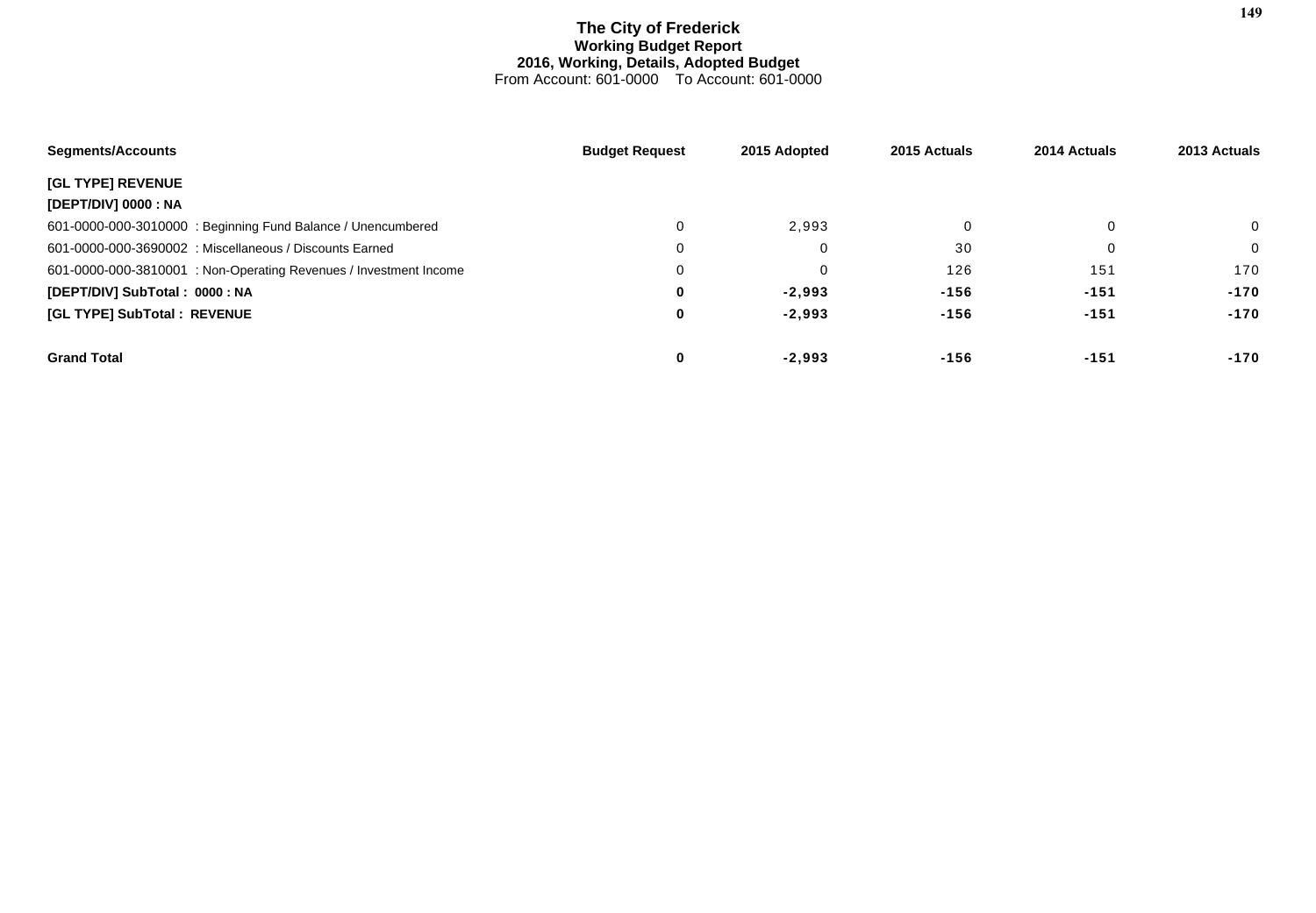# **The City of Frederick Working Budget Report 2016, Working, Details, Adopted Budget** From Account: 601-5121 To Account: 601-5121

| <b>Segments/Accounts</b>                                                | <b>Budget Request</b> | 2015 Adopted               | 2015 Actuals | 2014 Actuals   | 2013 Actuals   |
|-------------------------------------------------------------------------|-----------------------|----------------------------|--------------|----------------|----------------|
| [GL TYPE] REVENUE                                                       |                       |                            |              |                |                |
| [DEPT/DIV] 5121 : Rental Operations                                     |                       |                            |              |                |                |
| 601-5121-621-3400001 : Public Works / Equipmental Rental                | $\Omega$              | $\Omega$                   | $\Omega$     | $\Omega$       | 221            |
| 601-5121-621-3621001 : Rentals / Rents                                  | 9,936                 | 8,064                      | 10,137       | 9,468          | 8,458          |
| <b>Narrative</b><br>Type<br><b>RECURRING</b><br><b>Tenant Rents</b>     |                       | Amount<br>9,936<br>9,936   |              |                |                |
| 601-5121-621-3817101: Non-Operating Revenues / Rent Subsidy             | 33,456                | 31,800                     | 25,120       | 27,523         | 27,795         |
| <b>Narrative</b><br><b>Type</b><br><b>RECURRING</b><br><b>HUD Rents</b> |                       | Amount<br>33,456<br>33,456 |              |                |                |
| [DEPT/DIV] SubTotal: 5121: Rental Operations                            | $-43,392$             | $-39,864$                  | $-35,257$    | $-36,991$      | $-36,474$      |
| [GL TYPE] SubTotal: REVENUE                                             | $-43,392$             | $-39,864$                  | $-35,257$    | $-36,991$      | $-36,474$      |
| [GL TYPE] EXPENSE                                                       |                       |                            |              |                |                |
| [DEPT/DIV] 5121 : Rental Operations                                     |                       |                            |              |                |                |
| 601-5121-621-5121100 : Salaries - Full Time / Productive Time           | 4,334                 | 5,798                      | 3,216        | $\mathbf{0}$   | 13,773         |
| 601-5121-621-5121200 : Salaries - Full Time / Vacation                  | 0                     | $\Omega$                   | 110          | $\mathbf 0$    | 2,062          |
| 601-5121-621-5121300 : Salaries - Full Time / Sick                      | 0                     | $\Omega$                   | 156          | $\mathbf 0$    | 558            |
| 601-5121-621-5121400 : Salaries - Full Time / Holiday                   | 0                     | $\Omega$                   | 175          | $\Omega$       | 953            |
| 601-5121-621-5121500 : Salaries - Full Time / Other Leave               | $\Omega$              | $\Omega$                   | 16           | $\Omega$       | 373            |
| 601-5121-621-5141300 : Overtime / Premium Overtime                      | 0                     | 0                          | 0            | 0              | 62             |
| 601-5121-621-5150000 : Urban Dev. & Housing / Salaries - Perm Part Time | 0                     | $\Omega$                   | 120          | $\mathbf 0$    | $\Omega$       |
| 601-5121-621-5210000 : Urban Dev. & Housing / Workmen's Compensation    | 135                   | 129                        | 131          | 123            | 91             |
| 601-5121-621-5221100 : FICA / Social Security                           | 269                   | 359                        | 198          | $\mathbf 0$    | 996            |
| 601-5121-621-5221200 : FICA / Medicare                                  | 63                    | 84                         | 46           | $\mathbf 0$    | 233            |
| 601-5121-621-5266100 : Health Insurance / CIGNA                         | 2,115                 | $\Omega$                   | 1,433        | $\Omega$       | 4,760          |
| 601-5121-621-5266500 : OPEB Retirement Health Savings Plan              | 0                     | $\Omega$                   | 281          | $\mathbf 0$    | $\Omega$       |
| 601-5121-621-5267200 : Health Insurance / Aetna Dental - Emp            | 0                     | 0                          | $-2$         | 0              | 21             |
| 601-5121-621-5267900 : Vision - Emp                                     | 0                     | 0                          | $-1$         | 0              | $\overline{2}$ |
| 601-5121-621-5268100 : Health Insurance / Disability                    | 15                    | $\mathbf 0$                | 10           | 4              | 51             |
| 601-5121-621-5269100 : Health Insurance / Life                          | 4                     | $\overline{7}$             | 4            | $\overline{2}$ | 22             |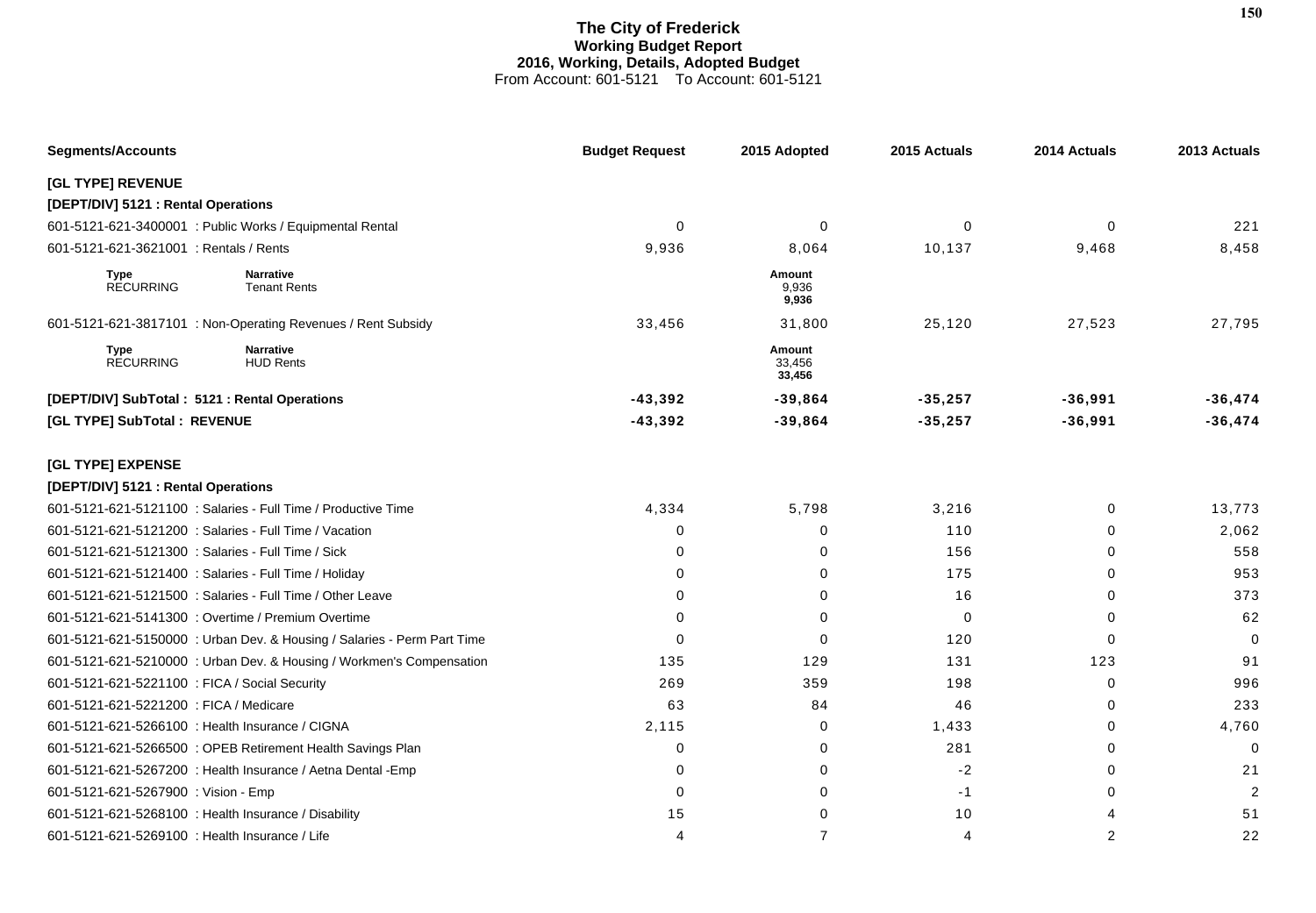| <b>Segments/Accounts</b>                                                                      | <b>Budget Request</b>                                                                   | 2015 Adopted             | 2015 Actuals | 2014 Actuals | 2013 Actuals |
|-----------------------------------------------------------------------------------------------|-----------------------------------------------------------------------------------------|--------------------------|--------------|--------------|--------------|
| 601-5121-621-5282500 : Retirement / 25 Year Plan                                              | 270                                                                                     | 0                        | 1,362        | 0            | 2,531        |
| 601-5121-621-5283000 : Retirement / 30 Year Plan                                              | 0                                                                                       | 0                        | 0            | 0            | 777          |
| 601-5121-621-5291300 : Misc Benefits / Other                                                  | 0                                                                                       | $\mathbf 0$              | 0            | 0            | 168          |
| 601-5121-621-5310100 : Supplies / General Supplies                                            | 1,000                                                                                   | 1,000                    | 10,050       | 469          | 0            |
| <b>Narrative</b><br>Type<br><b>RECURRING</b><br>City                                          |                                                                                         | Amount<br>1,000<br>1,000 |              |              |              |
| 601-5121-621-5330200 : Energy / Electricity                                                   | 500                                                                                     | 500                      | 521          | 303          | 240          |
| <b>Narrative</b><br>Type<br><b>RECURRING</b>                                                  | Electric service for common areas, hot water, exterior safety lighting and laundry room | Amount<br>500<br>500     |              |              |              |
| 601-5121-621-5410000 : Urban Dev. & Housing / Professional Services                           | 1,200                                                                                   | 1,200                    | 1,200        | 1,481        | 3,699        |
| <b>Narrative</b><br><b>Type</b><br><b>RECURRING</b>                                           | Software license for HUD rent calculation and billing                                   | Amount<br>1,200<br>1,200 |              |              |              |
| 601-5121-621-5520100: Repair and Maint. Service / General Repair/Maint.                       | 3,500                                                                                   | 30,000                   | 60,436       | 16,100       | 1,334        |
| <b>Narrative</b><br>Type<br><b>RECURRING</b>                                                  | Maintenance and repairs that cannot be performed by DPW or FCAA staff                   | Amount<br>3,500<br>3,500 |              |              |              |
| 601-5121-621-5520200 : Repair and Maint. Service / Maintenance Contracts                      | 500                                                                                     | 500                      | 0            | 0            | 0            |
| <b>Narrative</b><br>Type<br><b>RECURRING</b><br>Pest extermination                            |                                                                                         | Amount<br>500<br>500     |              |              |              |
| 601-5121-621-5560100 : Water/Sewer Service / Water/Sewer Service                              | 1,800                                                                                   | 1,800                    | 1,365        | 976          | 1,337        |
| <b>Narrative</b><br>Type<br><b>RECURRING</b><br>City water and sewer service for 5 apartments |                                                                                         | Amount<br>1,800<br>1,800 |              |              |              |
| 601-5121-621-5561100 : Water/Sewer Service / Storm Water Mgmt Service                         | 350                                                                                     | 350                      | 316          | 247          | 322          |
| <b>Narrative</b><br><b>Type</b><br><b>RECURRING</b><br>Storm water management fee             |                                                                                         | Amount<br>350<br>350     |              |              |              |
| 601-5121-621-5650000 : Urban Dev. & Housing / Insurance                                       | 1,353                                                                                   | 1,130                    | 1,246        | 1,159        | 1,215        |
| 601-5121-621-5781100 : Depreciation / Buildings                                               | 0                                                                                       | 0                        | 4,520        | 4,520        | 4,520        |
| 601-5121-621-5785100 : Depreciation / Equipment                                               | $\mathbf 0$                                                                             | $\pmb{0}$                | 10,690       | 10,689       | 10,690       |
| [DEPT/DIV] SubTotal: 5121: Rental Operations                                                  | 17,408                                                                                  | 42,857                   | 97,599       | 36,073       | 50,790       |
| [GL TYPE] SubTotal: EXPENSE                                                                   | 17,408                                                                                  | 42,857                   | 97,599       | 36,073       | 50,790       |
| <b>Grand Total</b>                                                                            | $-25,984$                                                                               | 2,993                    | 62,342       | $-918$       | 14,316       |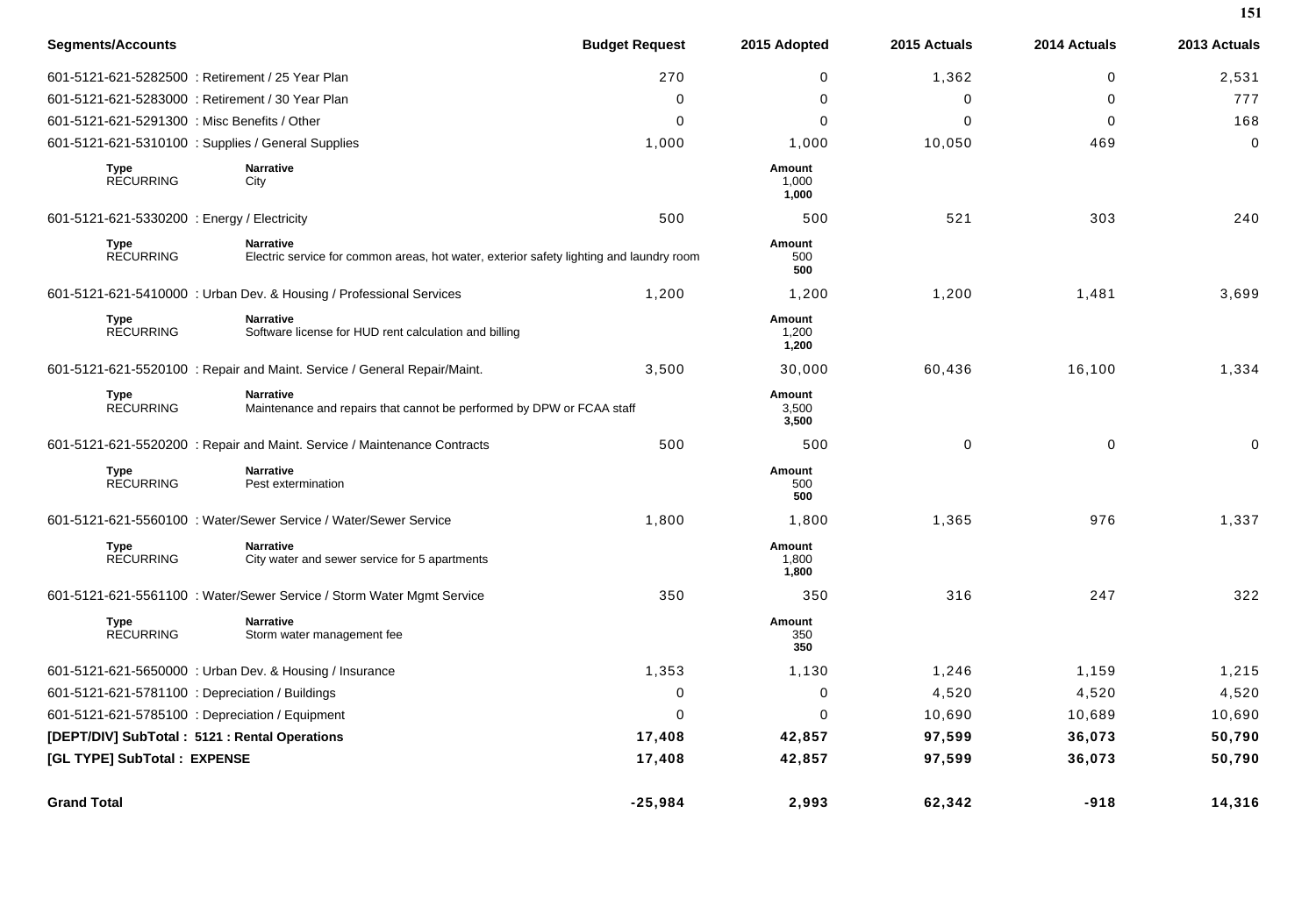# **The City of Frederick Working Budget Report 2016, Working, Details, Adopted Budget** From Account: 601-9999 To Account: 601-9999

| <b>Segments/Accounts</b>                       | <b>Budget Request</b> | 2015 Adopted | 2015 Actuals | 2014 Actuals | 2013 Actuals |
|------------------------------------------------|-----------------------|--------------|--------------|--------------|--------------|
| <b>[GL TYPE] EXPENSE</b>                       |                       |              |              |              |              |
| [DEPT/DIV] 9999 : Fund Balance                 |                       |              |              |              |              |
| 601-9999-000-5990000 : Ending Unenc. Fund Bal. | 25,984                | $\mathbf{0}$ | 0            |              | $\Omega$     |
| [DEPT/DIV] SubTotal: 9999: Fund Balance        | 25,984                | $\bf{0}$     | 0            | 0            | 0            |
| [GL TYPE] SubTotal: EXPENSE                    | 25,984                | $\bf{0}$     | 0            | 0            | 0            |
| <b>Grand Total</b>                             | 25,984                | $\bf{0}$     | 0            | 0            | 0            |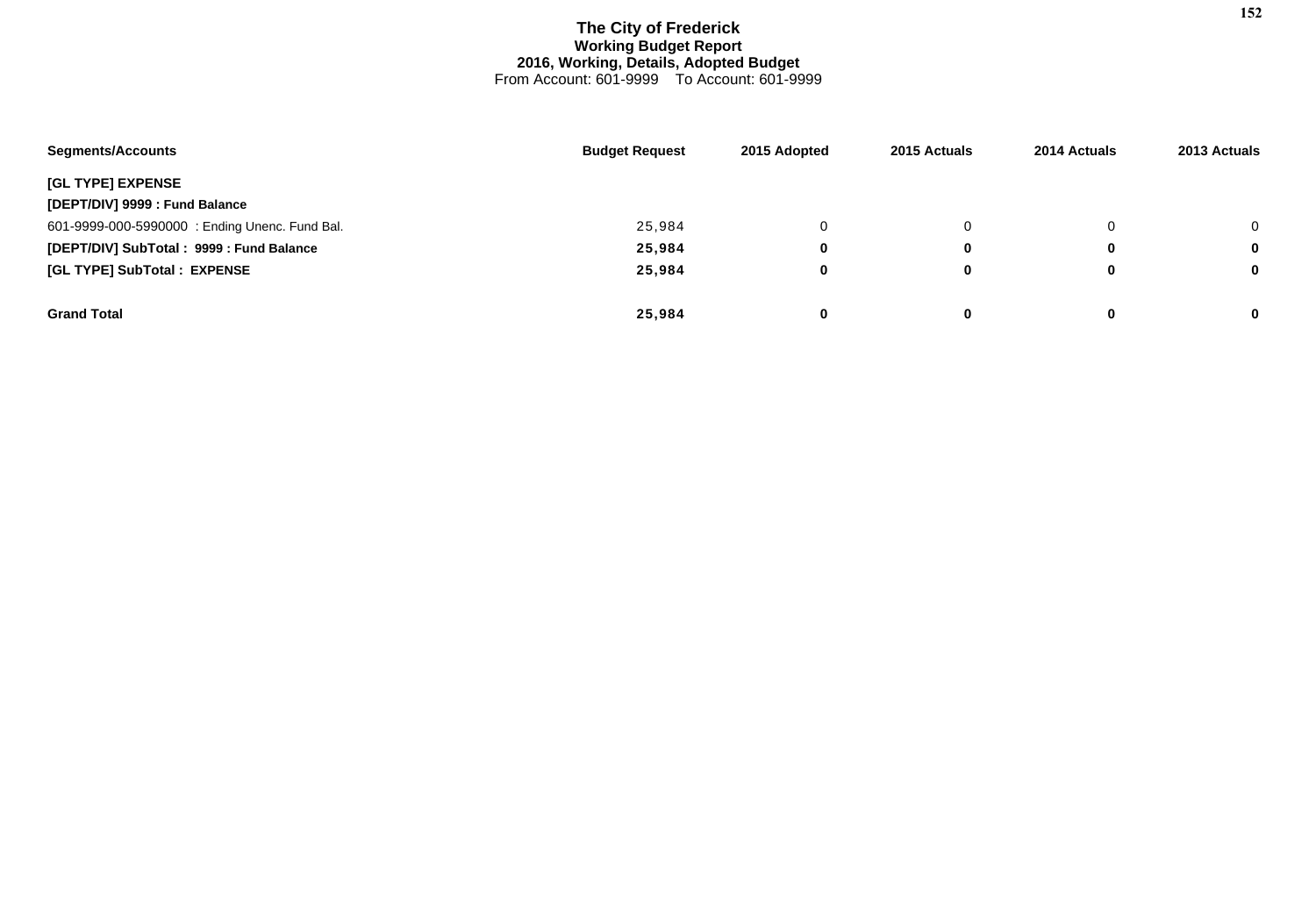# **The City of Frederick Working Budget Report 2016, Working, Details, Adopted Budget** From Account: 602-0000 To Account: 602-0000

| <b>Segments/Accounts</b>                                             | <b>Budget Request</b> | 2015 Adopted | 2015 Actuals | 2014 Actuals | 2013 Actuals |
|----------------------------------------------------------------------|-----------------------|--------------|--------------|--------------|--------------|
| <b>IGL TYPEI REVENUE</b>                                             |                       |              |              |              |              |
| [DEPT/DIV] 0000 : NA                                                 |                       |              |              |              |              |
| 602-0000-000-3010000: Beginning Fund Balance / Unencumbered          | 3,403,113             | 3,597,494    | 0            | 0            | 0            |
| 602-0000-000-3610002 : Interest Earnings / Other Interest            | 0                     | 0            | 56,493       | 58,908       | 59,092       |
| 602-0000-000-3690002 : Miscellaneous / Discounts Earned              | 0                     | 0            | 964          | 1,266        | 1,175        |
| 602-0000-000-3810001: Non-Operating Revenues / Investment Income     | 0                     | 0            | 38,301       | 38,251       | 60,223       |
| 602-0000-000-3910002 : General Long-Term Oblig. / Debt Issue Premium | 0                     | 0            | 575,466      | 575,466      | 576,419      |
| 602-0000-000-3920402 : Inter-Fund Transfers / Water Impact Fees      | 4,023,577             | 2,800,000    | 799,504      | 6,187,200    | 725,043      |
| 602-0000-000-3920403 : Inter-Fund Transfers / Sewer Impact Fees      | 1,280,861             | 3,000,000    | 1,272,952    | 0            | 1,157,198    |
| [DEPT/DIV] SubTotal: 0000: NA                                        | $-8,707,551$          | $-9,397,494$ | $-2,743,680$ | $-6,861,091$ | $-2,579,150$ |
| <b>[GL TYPE] SubTotal: REVENUE</b>                                   | $-8,707,551$          | $-9,397,494$ | $-2,743,680$ | -6,861,091   | $-2,579,150$ |
| <b>Grand Total</b>                                                   | $-8,707,551$          | $-9,397,494$ | $-2,743,680$ | $-6,861,091$ | $-2,579,150$ |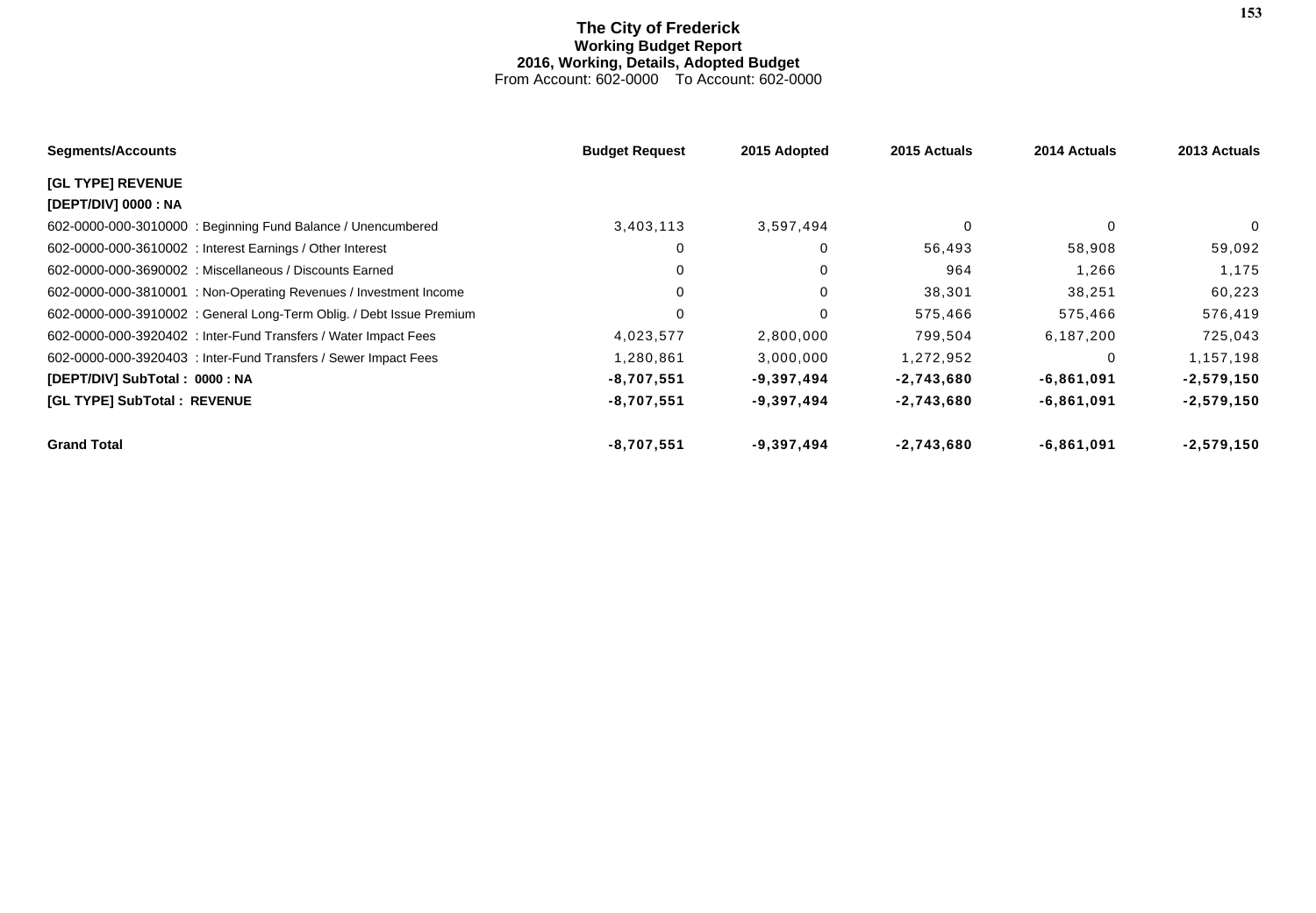# **The City of Frederick Working Budget Report 2016, Working, Details, Adopted Budget** From Account: 602-1221 To Account: 602-1221

| <b>Segments/Accounts</b>                           |                                                               | <b>Budget Request</b> | 2015 Adopted | 2015 Actuals | 2014 Actuals | 2013 Actuals |
|----------------------------------------------------|---------------------------------------------------------------|-----------------------|--------------|--------------|--------------|--------------|
| [GL TYPE] REVENUE                                  |                                                               |                       |              |              |              |              |
| [DEPT/DIV] 1221 : Finance                          |                                                               |                       |              |              |              |              |
|                                                    | 602-1221-141-3690001 : Miscellaneous / Other Misc. Receipts   | $\Omega$              | 0            | 461          | 0            | 0            |
| [DEPT/DIV] SubTotal: 1221: Finance                 |                                                               | 0                     | $\bf{0}$     | $-461$       | 0            | 0            |
| [GL TYPE] SubTotal: REVENUE                        |                                                               | $\bf{0}$              | $\bf{0}$     | $-461$       | 0            | 0            |
| [GL TYPE] EXPENSE                                  |                                                               |                       |              |              |              |              |
| [DEPT/DIV] 1221 : Finance                          |                                                               |                       |              |              |              |              |
|                                                    | 602-1221-141-5121100 : Salaries - Full Time / Productive Time | 144,245               | 138,081      | 117,741      | 112,889      | 105,500      |
|                                                    | 602-1221-141-5121200 : Salaries - Full Time / Vacation        | 0                     | $\Omega$     | 11,463       | 11,218       | 9,156        |
| 602-1221-141-5121300 : Salaries - Full Time / Sick |                                                               | 0                     | 0            | 1,233        | 1,070        | 3,043        |
|                                                    | 602-1221-141-5121400 : Salaries - Full Time / Holiday         | 0                     | 0            | 6,339        | 6,101        | 5,766        |
|                                                    | 602-1221-141-5121500 : Salaries - Full Time / Other Leave     | 0                     | $\Omega$     | 1,213        | 1,986        | 2,061        |
| 602-1221-141-5170000 : Special Allowance           |                                                               | $\Omega$              | $\mathbf 0$  | 0            | 4,500        | $\Omega$     |
|                                                    | 602-1221-141-5210000: Administration / Workmen's Compensation | 504                   | 480          | 491          | 462          | 338          |
| 602-1221-141-5221100 : FICA / Social Security      |                                                               | 8,943                 | 8,561        | 7,799        | 7,826        | 7,087        |
| 602-1221-141-5221200 : FICA / Medicare             |                                                               | 2,092                 | 2,002        | 1,824        | 1,830        | 1,658        |
| 602-1221-141-5266100 : Health Insurance / CIGNA    |                                                               | 30,095                | 28,507       | 27,381       | 26,761       | 25,791       |
|                                                    | 602-1221-141-5266300 : Health Insurance / OPEB Payment        | 11,474                | 13,480       | 13,480       | 13,569       | 10,998       |
|                                                    | 602-1221-141-5266400 : Health Insurance / OPEB Unfunded       | 0                     | 0            | 24,581       | 27,863       | 18,452       |
|                                                    | 602-1221-141-5268100 : Health Insurance / Disability          | 478                   | 363          | 374          | 361          | 346          |
| 602-1221-141-5269100 : Health Insurance / Life     |                                                               | 214                   | 174          | 172          | 166          | 157          |
| 602-1221-141-5282500 : Retirement / 25 Year Plan   |                                                               | 20,285                | 20,895       | 20,895       | 24,457       | $-2,916$     |
| 602-1221-141-5283000 : Retirement / 30 Year Plan   |                                                               | 9,592                 | 10,081       | 10,081       | 7,143        | 2,353        |
| 602-1221-141-5291300 : Misc Benefits / Other       |                                                               | 3,492                 | 2,328        | 2,328        | 2,328        | 2,304        |
|                                                    | 602-1221-141-5310100 : Supplies / General Supplies            | 14,712                | 13,845       | 12,600       | 13,071       | 8,548        |
| <b>Tyno</b>                                        | Narrativo                                                     |                       | Amount       |              |              |              |

| l ype            | Narrative                                | Amount |
|------------------|------------------------------------------|--------|
| <b>RECURRING</b> | Bills/Invoices (80K)                     | 3.800  |
| <b>RECURRING</b> | Second Notices (18K)                     | 120    |
| <b>RECURRING</b> | Window Envelopes Reverse Flap (80K)      | 4.080  |
| <b>RECURRING</b> | Window Envelopes Regular Flap (18K)      | 900    |
| <b>RECURRING</b> | Return Envelopes (80K)                   | 3.812  |
| <b>RECURRING</b> | <b>Other Supplies</b>                    | 800    |
| <b>RECURRING</b> | Replacement Calculators/Office Equipment | 350    |
|                  |                                          |        |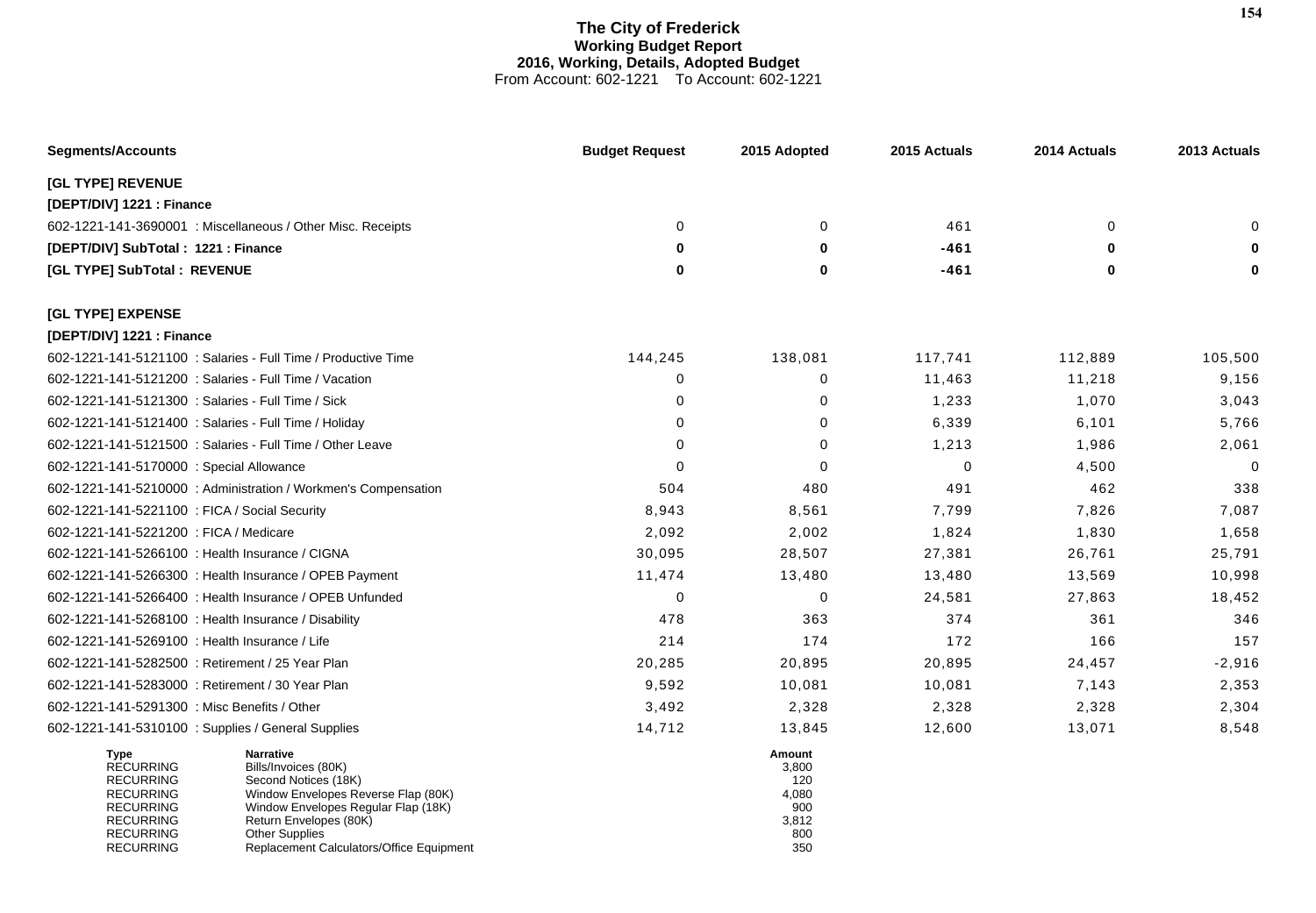|                    | <b>Segments/Accounts</b>                                         |                                                                              | <b>Budget Request</b> | 2015 Adopted                              | 2015 Actuals | 2014 Actuals | 2013 Actuals |
|--------------------|------------------------------------------------------------------|------------------------------------------------------------------------------|-----------------------|-------------------------------------------|--------------|--------------|--------------|
|                    | <b>RECURRING</b><br>ONE-TIME                                     | Two Way Radio Battery<br>Dual Monitor and Graphics Card (3), 24"             |                       | 100<br>750<br>14,712                      |              |              |              |
|                    |                                                                  | 602-1221-141-5520100 : Repair and Maint. Service / General Repair/Maint.     | 250                   | 250                                       | $\pmb{0}$    | $\pmb{0}$    | 0            |
|                    | <b>Type</b>                                                      | <b>Narrative</b><br>Folding/Inserting Machine Wearable Parts                 |                       | Amount<br>250<br>250                      |              |              |              |
|                    |                                                                  | 602-1221-141-5540200 : Rentals / Equipment and Vehicles                      | 3,750                 | 3,600                                     | 3,499        | 3,499        | 2,624        |
|                    | Type<br><b>RECURRING</b>                                         | <b>Narrative</b><br><b>Folding/Inserting Machine</b>                         |                       | Amount<br>3,750<br>3,750                  |              |              |              |
|                    |                                                                  | 602-1221-141-5610100 : Communications / Telephone                            | 800                   | 800                                       | 670          | 758          | 688          |
|                    | <b>Type</b><br><b>RECURRING</b>                                  | <b>Narrative</b><br>County Telephone System                                  |                       | Amount<br>800<br>800                      |              |              |              |
|                    | 602-1221-141-5610200 : Communications / Postage                  |                                                                              | 45,670                | 44,690                                    | 39,646       | 38,365       | 36,981       |
|                    | Type<br><b>RECURRING</b><br><b>RECURRING</b><br><b>RECURRING</b> | <b>Narrative</b><br>Water/Sewer Bills (80K)<br>Second Notices (18K)<br>Other |                       | Amount<br>36,800<br>8,820<br>50<br>45,670 |              |              |              |
|                    | 602-1221-141-5620100 : Transportation                            |                                                                              | 0                     | 0                                         | 18           | 0            | 0            |
|                    |                                                                  | 602-1221-141-5621100 : Travel / Dues/Registration Fees                       | 500                   | 300                                       | $\mathbf 0$  | $\mathbf 0$  | $\mathbf 0$  |
|                    | <b>Type</b>                                                      | Narrative<br>Other Staff Training                                            |                       | Amount<br>500<br>500                      |              |              |              |
|                    | 602-1221-141-5650000 : Administration / Insurance                |                                                                              | 841                   | 740                                       | 750          | 714          | 661          |
|                    |                                                                  | 602-1221-141-5690000 : Administration / Miscellaneous                        | 10,000                | 10,000                                    | 1,889        | $-1,576$     | $-17,713$    |
|                    | <b>Type</b><br><b>RECURRING</b>                                  | <b>Narrative</b><br><b>Inventory Adjustments</b>                             |                       | Amount<br>10,000<br>10,000                |              |              |              |
|                    | [DEPT/DIV] SubTotal: 1221: Finance                               |                                                                              | 307,937               | 299,177                                   | 306,467      | 305,361      | 223,883      |
|                    | [GL TYPE] SubTotal: EXPENSE                                      |                                                                              | 307,937               | 299,177                                   | 306,467      | 305,361      | 223,883      |
| <b>Grand Total</b> |                                                                  |                                                                              | 307,937               | 299,177                                   | 306,006      | 305,361      | 223,883      |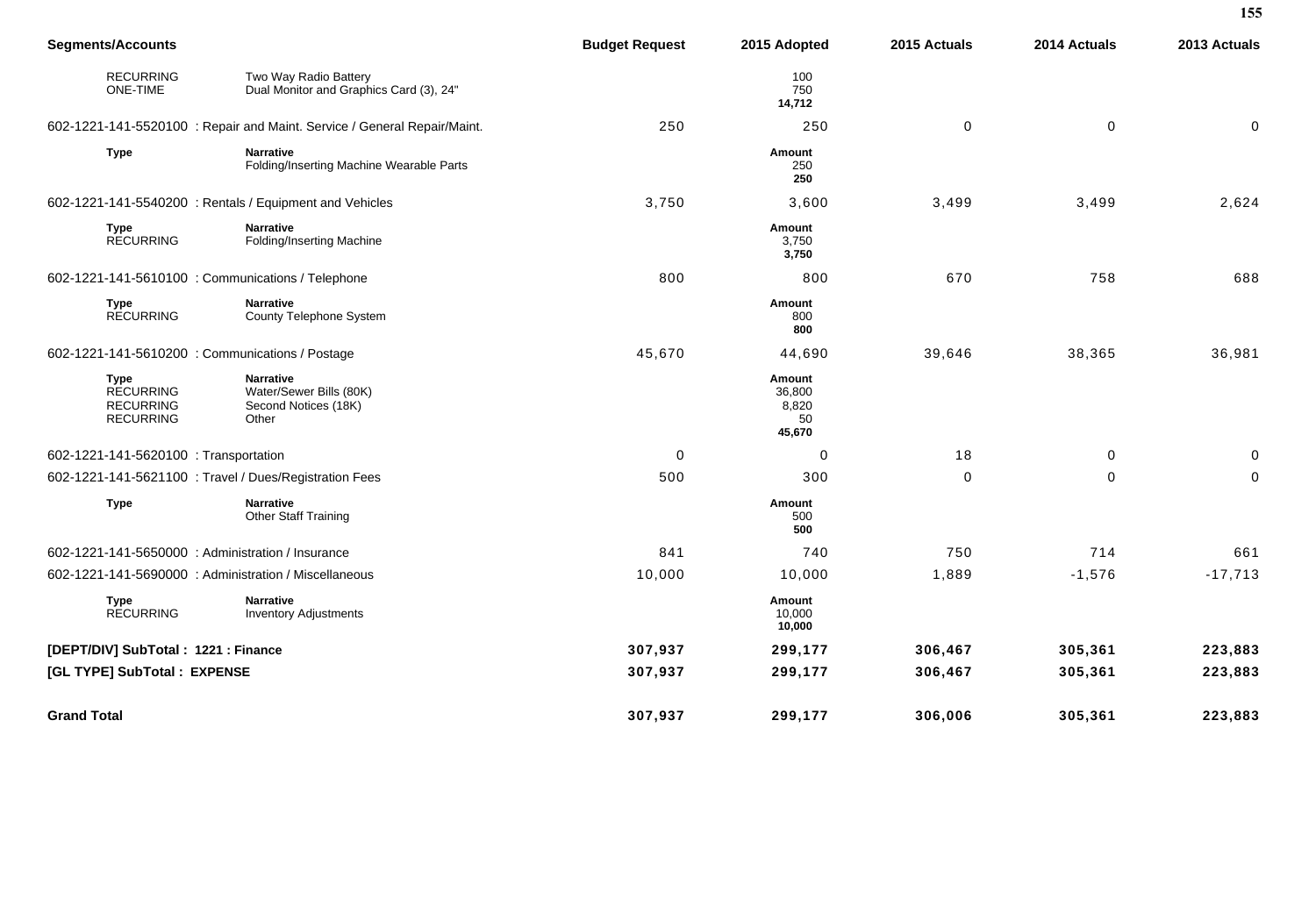# **The City of Frederick Working Budget Report 2016, Working, Details, Adopted Budget** From Account: 602-2321 To Account: 602-2321

| <b>Segments/Accounts</b>                                                                                                                                                                                        |                                                                                                                                 | <b>Budget Request</b> | 2015 Adopted      | 2015 Actuals | 2014 Actuals | 2013 Actuals |
|-----------------------------------------------------------------------------------------------------------------------------------------------------------------------------------------------------------------|---------------------------------------------------------------------------------------------------------------------------------|-----------------------|-------------------|--------------|--------------|--------------|
| [GL TYPE] REVENUE                                                                                                                                                                                               |                                                                                                                                 |                       |                   |              |              |              |
| [DEPT/DIV] 2321 : Plumbing Inspection                                                                                                                                                                           |                                                                                                                                 |                       |                   |              |              |              |
|                                                                                                                                                                                                                 | 602-2321-232-3212301 : Business Licenses/Permits / Prof. & Occupational                                                         | 7,500                 | 36,000            | 35,100       | 12,220       | 36,460       |
| <b>Narrative</b><br><b>Type</b><br><b>RECURRING</b><br>- PLUMBING LICENSES - PROJECTION METHOD: HISTORICAL REVIEW -<br>COMMENTS: PLUMBING LICENSE RENEWALS ARE EVERY OTHER YEAR. FY16 IS<br>NOT LICENSING YEAR. |                                                                                                                                 |                       | Amount<br>7,500   |              |              |              |
|                                                                                                                                                                                                                 |                                                                                                                                 |                       | 7,500             |              |              |              |
|                                                                                                                                                                                                                 | 602-2321-232-3222303 : Non-business Lic./Permits / Building Permits                                                             | 180,000               | 180,000           | 153,640      | 211,928      | 176,390      |
| <b>Type</b><br><b>RECURRING</b>                                                                                                                                                                                 | <b>Narrative</b><br>- PLUMBING INSPECTION - PLUMBING PERMITS - PROJECTION METHOD:<br><b>HISTORICAL REVIEW</b>                   |                       | Amount<br>180,000 |              |              |              |
|                                                                                                                                                                                                                 |                                                                                                                                 |                       | 180,000           |              |              |              |
|                                                                                                                                                                                                                 | 602-2321-232-3222304 : Building Permits / Reinspection Fee                                                                      | 4.000                 | 4,000             | 7,250        | 6,150        | 4,425        |
| <b>Narrative</b><br>Type<br><b>RECURRING</b><br>- PLUMBING RE-INSPECTION FEE FOR RESIDENTIAL AND COMMERCIAL                                                                                                     |                                                                                                                                 |                       | Amount<br>4,000   |              |              |              |
|                                                                                                                                                                                                                 | PROJECTS - PROJECTION METHOD: HISTORICAL REVIEW                                                                                 |                       | 4,000             |              |              |              |
|                                                                                                                                                                                                                 | 602-2321-232-3222308 : Non-business Lic./Permits / Gas Permits                                                                  | 48,000                | 42,500            | 44,517       | 48,549       | 40,887       |
| Type<br><b>RECURRING</b>                                                                                                                                                                                        | <b>Narrative</b><br>- GAS INSPECTION - GAS PERMITS - RESIDENTIAL & COMMERCIAL - PROJECTION<br>METHOD: HISTORICAL REVIEW         |                       | Amount<br>48,000  |              |              |              |
|                                                                                                                                                                                                                 |                                                                                                                                 |                       | 48,000            |              |              |              |
|                                                                                                                                                                                                                 | 602-2321-232-3222309 : Gas Permits / Gas Reinspection Fee                                                                       | 500                   | 500               | 1,525        | 2,100        | 750          |
| <b>Type</b><br><b>RECURRING</b>                                                                                                                                                                                 | <b>Narrative</b><br>- GAS RE-INSPECTION FEE FOR RESIDENTIAL AND COMMERCIAL PROJECTS - -<br>PROJECTION METHOD: HISTORICAL REVIEW |                       | Amount<br>500     |              |              |              |
|                                                                                                                                                                                                                 |                                                                                                                                 |                       | 500               |              |              |              |
|                                                                                                                                                                                                                 | 602-2321-232-3312200 : Federal / Public Safety / Op indirect                                                                    | 0                     | 0                 | 0            | $\mathbf 0$  | 261          |
|                                                                                                                                                                                                                 | 602-2321-232-3510001 : General / Municipal Infractions                                                                          | 300                   | 500               | $\Omega$     | $\Omega$     | 500          |
| <b>Type</b><br><b>RECURRING</b>                                                                                                                                                                                 | <b>Narrative</b><br>- PLUMBING/GAS INSPECTION - MUNICIPAL INFRACTIONS PER OCCURANCE -<br>PROJECTION METHOD: HISTORICAL REVIEW   |                       | Amount<br>300     |              |              |              |
|                                                                                                                                                                                                                 |                                                                                                                                 |                       | 300               |              |              |              |
|                                                                                                                                                                                                                 | 602-2321-232-3930001: Capital Asset Disposition / Sale of Gen. Cap. Asse                                                        | 0                     | 0                 | $\Omega$     | $\mathbf 0$  | 1,260        |
|                                                                                                                                                                                                                 | [DEPT/DIV] SubTotal: 2321: Plumbing Inspection                                                                                  | $-240,300$            | $-263,500$        | $-242,032$   | $-280,947$   | $-260,933$   |
| [GL TYPE] SubTotal: REVENUE                                                                                                                                                                                     |                                                                                                                                 | $-240.300$            | $-263.500$        | $-242.032$   | $-280.947$   | $-260,933$   |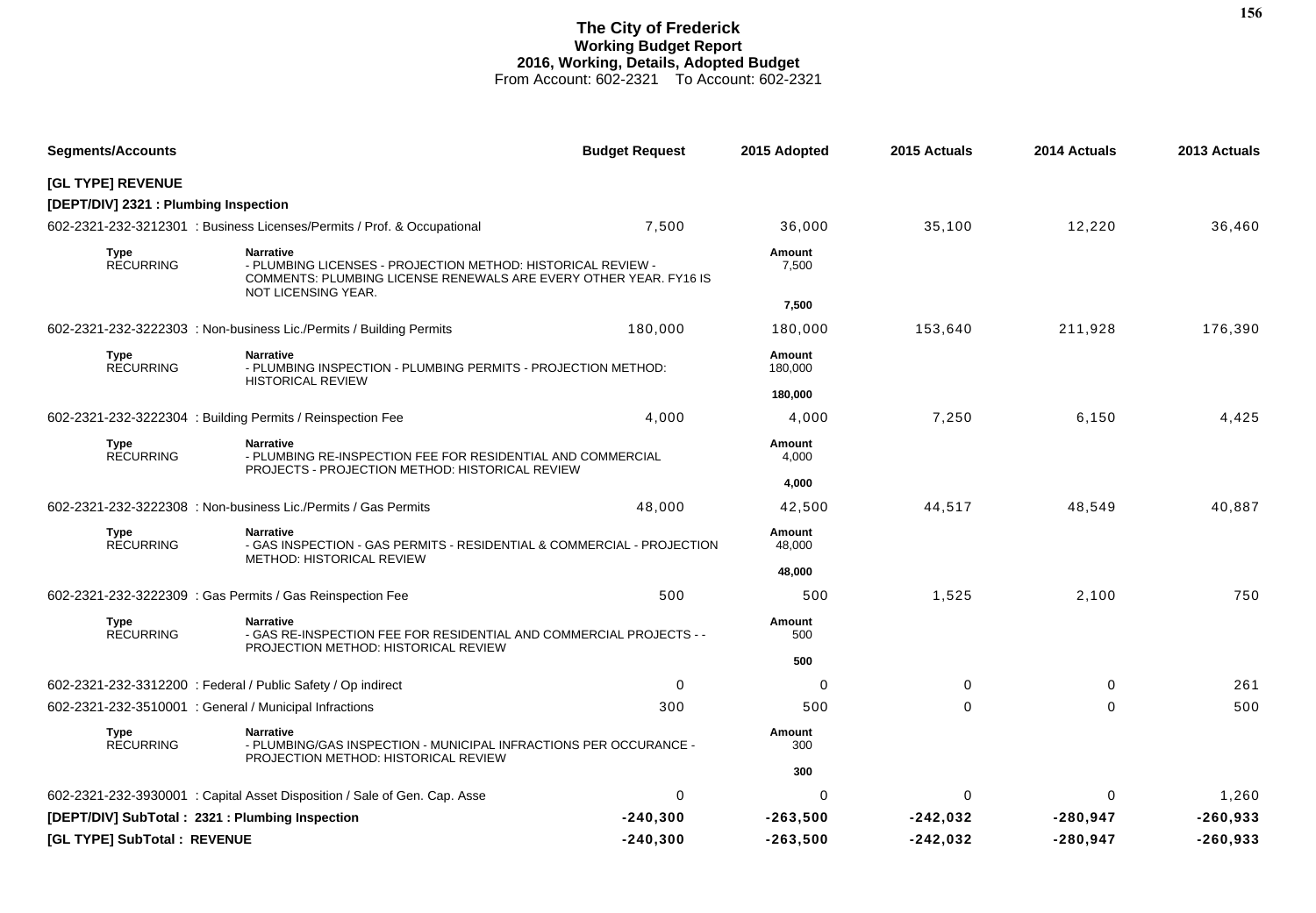| <b>Segments/Accounts</b>                                                                                                                                                                                                   | <b>Budget Request</b> | 2015 Adopted    | 2015 Actuals | 2014 Actuals | 2013 Actuals |
|----------------------------------------------------------------------------------------------------------------------------------------------------------------------------------------------------------------------------|-----------------------|-----------------|--------------|--------------|--------------|
| [GL TYPE] EXPENSE                                                                                                                                                                                                          |                       |                 |              |              |              |
| [DEPT/DIV] 2321 : Plumbing Inspection                                                                                                                                                                                      |                       |                 |              |              |              |
| 602-2321-232-5121100 : Salaries - Full Time / Productive Time                                                                                                                                                              | 145,863               | 169,886         | 133,965      | 137,979      | 134,440      |
| 602-2321-232-5121200 : Salaries - Full Time / Vacation                                                                                                                                                                     | 0                     | 0               | 12,702       | 14,096       | 10,936       |
| 602-2321-232-5121300 : Salaries - Full Time / Sick                                                                                                                                                                         | 0                     | 0               | 2,697        | 2,231        | 3,685        |
| 602-2321-232-5121400 : Salaries - Full Time / Holiday                                                                                                                                                                      | 0                     | $\Omega$        | 7,792        | 7,496        | 7,311        |
| 602-2321-232-5121500 : Salaries - Full Time / Other Leave                                                                                                                                                                  | 0                     | 0               | 1,425        | 2,708        | 2,513        |
| 602-2321-232-5141300 : Overtime / Premium Overtime                                                                                                                                                                         | 300                   | 300             | 54           | 998          | 831          |
| 602-2321-232-5170000 : Special Allowance                                                                                                                                                                                   | $\Omega$              | $\Omega$        | 0            | 4,200        | $\mathbf 0$  |
| 602-2321-232-5210000 : Inspections/Code / Workmen's Compensation                                                                                                                                                           | 12,677                | 12,073          | 12,375       | 11,623       | 8,497        |
| 602-2321-232-5221100 : FICA / Social Security                                                                                                                                                                              | 9,061                 | 10,552          | 9,149        | 9,889        | 9,273        |
| 602-2321-232-5221200 : FICA / Medicare                                                                                                                                                                                     | 2,118                 | 2,468           | 2,140        | 2,313        | 2,169        |
| 602-2321-232-5264100 : Health Insurance / Retirees >= 65                                                                                                                                                                   | 20,587                | 19,726          | 18,324       | 16,958       | 15,994       |
| 602-2321-232-5266100 : Health Insurance / CIGNA                                                                                                                                                                            | 41,988                | 39,739          | 36,435       | 37,379       | 36,011       |
| 602-2321-232-5266200 : Health Insurance / CIGNA - Retirees                                                                                                                                                                 | 0                     | 0               | 7,513        | 0            | 0            |
| 602-2321-232-5266300 : Health Insurance / OPEB Payment                                                                                                                                                                     | 26,008                | 21,569          | 21,569       | 21,711       | 17,597       |
| 602-2321-232-5266400 : Health Insurance / OPEB Unfunded                                                                                                                                                                    | 0                     | $\Omega$        | 13,494       | 27,623       | 14,252       |
| 602-2321-232-5266500 : OPEB Retirement Health Savings Plan                                                                                                                                                                 | 0                     | 0               | 833          | 0            | 0            |
| 602-2321-232-5267200 : Health Insurance / Aetna Dental - Emp                                                                                                                                                               | 0                     | $\Omega$        | $-43$        | $\Omega$     | 0            |
| 602-2321-232-5267900 : Vision - Emp                                                                                                                                                                                        | 0                     | $\Omega$        | $-3$         | $\Omega$     | $\Omega$     |
| 602-2321-232-5268100 : Health Insurance / Disability                                                                                                                                                                       | 569                   | 429             | 424          | 427          | 418          |
| 602-2321-232-5269100 : Health Insurance / Life                                                                                                                                                                             | 531                   | 427             | 427          | 417          | 413          |
| 602-2321-232-5282500 : Retirement / 25 Year Plan                                                                                                                                                                           | 64,355                | 66,382          | 66,382       | 55,394       | 52,810       |
| 602-2321-232-5291300 : Misc Benefits / Other                                                                                                                                                                               | 3,259                 | 3,259           | 3,259        | 3,259        | 3,226        |
| 602-2321-232-5310100 : Supplies / General Supplies                                                                                                                                                                         | 2,032                 | 2,032           | 1,995        | 864          | 1,876        |
| Type<br><b>Narrative</b><br><b>RECURRING</b><br>- GEN'L OFFICE & SUPPLIES NEEDED FOR THE OPERATION OF PERMITTING<br>PROCESS, AS WELL AS MISCELLANEOUS COMPUTER SOFTWARE, OFFICE<br>FURNITURE & FIELD AND CAMERA EQUIPMENT. |                       | Amount<br>1,200 |              |              |              |
| <b>RECURRING</b><br>- MATERIALS FOR IN-HOUSE REPAIR - 2 VEHICLES @ APPROX. \$416/EA (INCLUDES                                                                                                                              |                       | 832             |              |              |              |
| TIRES, OIL/FILTER, ETC.)                                                                                                                                                                                                   |                       | 2,032           |              |              |              |
| 602-2321-232-5310300: Supplies / Clothing/Uniforms                                                                                                                                                                         | 500                   | 250             | 125          | 117          | 125          |
| <b>Narrative</b><br>Type<br><b>RECURRING</b><br>- SAFETY BOOTS - (2 @ \$125/EA) INCREASE DUE TO RAINCOAT FOR INCLEMENT<br>WEATHER                                                                                          |                       | Amount<br>500   |              |              |              |
|                                                                                                                                                                                                                            |                       | 500             |              |              |              |
| 602-2321-232-5330100 : Energy / Fuel & Oil                                                                                                                                                                                 | 2,400                 | 3,400           | 2,317        | 3,143        | 2,853        |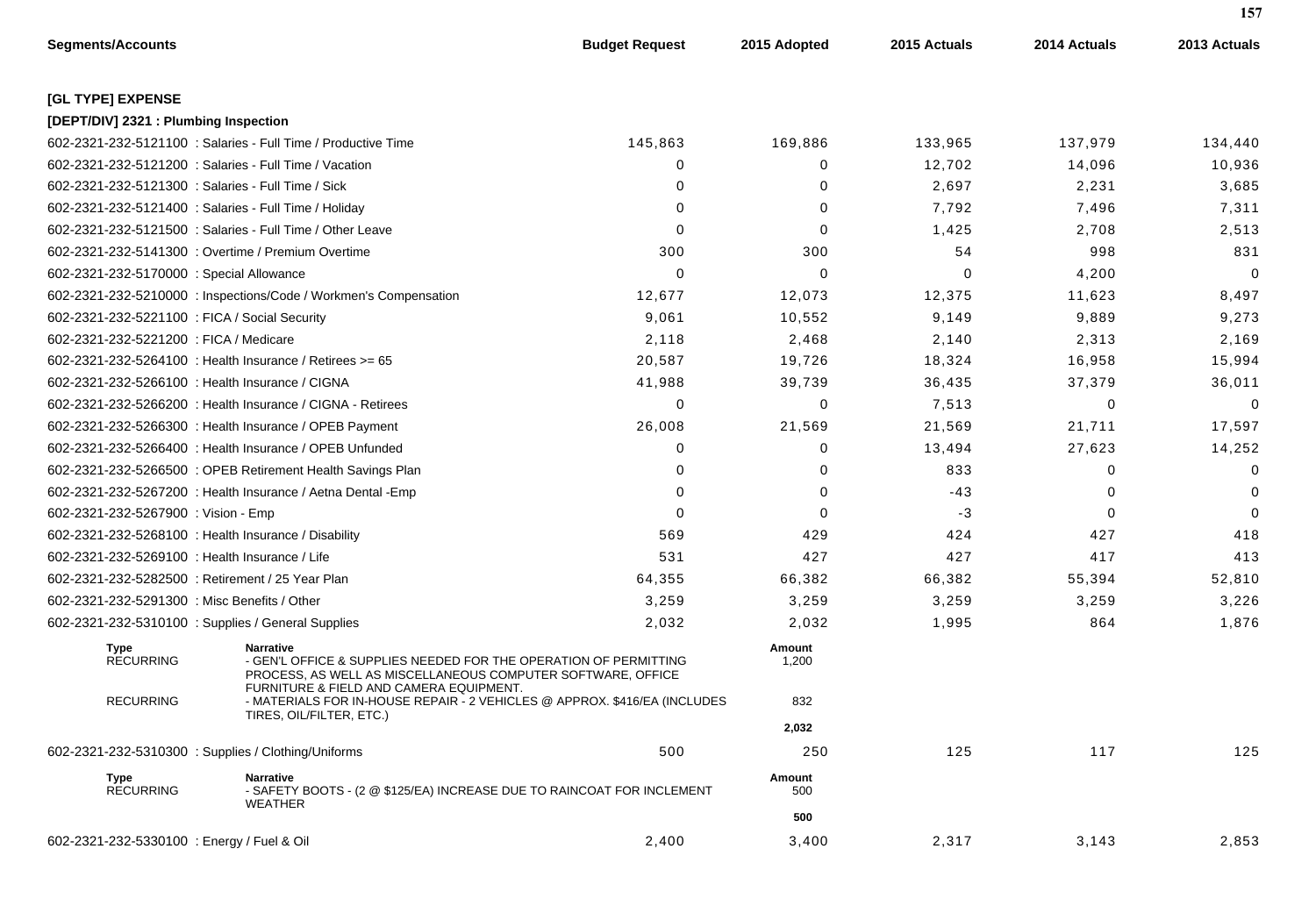|                    | <b>Segments/Accounts</b>                            |                                                                                                                                                                                       | <b>Budget Request</b> | 2015 Adopted                    | 2015 Actuals | 2014 Actuals | 2013 Actuals |
|--------------------|-----------------------------------------------------|---------------------------------------------------------------------------------------------------------------------------------------------------------------------------------------|-----------------------|---------------------------------|--------------|--------------|--------------|
|                    | <b>Type</b><br><b>RECURRING</b>                     | <b>Narrative</b><br>- 2 VEHICLES @ APPROX \$100/EA PER MO X 12                                                                                                                        |                       | Amount<br>2,400<br>2,400        |              |              |              |
|                    |                                                     | 602-2321-232-5410000 : Inspections/Code / Professional Services                                                                                                                       | 78                    | 78                              | 14           | $\pmb{0}$    | 47           |
|                    | <b>Type</b><br><b>RECURRING</b><br><b>RECURRING</b> | <b>Narrative</b><br>- 2 VEHICLES @ \$14/EA FOR EMISSIONS<br>- CORPORATE HEALTH SERVICES                                                                                               |                       | Amount<br>28<br>50<br>78        |              |              |              |
|                    |                                                     | 602-2321-232-5520100 : Repair and Maint. Service / General Repair/Maint.                                                                                                              | 1,200                 | 1,200                           | 0            | 30           | 560          |
|                    | Type<br><b>RECURRING</b><br><b>RECURRING</b>        | <b>Narrative</b><br>- 2 VEHICLES AT VARIOUS AGES/CONDITIONS<br>- DIGITAL RADIO REPAIR                                                                                                 |                       | Amount<br>1,000<br>200<br>1,200 |              |              |              |
|                    | 602-2321-232-5570000 : Licenses/Permits             |                                                                                                                                                                                       | 0                     | 0                               | 0            | 0            | 100          |
|                    | 602-2321-232-5610100 : Communications / Telephone   |                                                                                                                                                                                       | 1,300                 | 1,300                           | 1,297        | 1,413        | 1,008        |
|                    | <b>Type</b><br><b>RECURRING</b>                     | <b>Narrative</b><br>- OFFICE PHONES (INCLUDES USAGE, EQUIPMENT & CHANGES AS NEEDED) -<br>CELLPHONES - (INCLUDES COST OF REPLACEMENT EQUIPMENT, BATTERIES,<br>ETC.)                    |                       | Amount<br>1,300                 |              |              |              |
|                    |                                                     |                                                                                                                                                                                       |                       | 1,300                           |              |              |              |
|                    | 602-2321-232-5610200 : Communications / Postage     |                                                                                                                                                                                       | 425                   | 700                             | 818          | 541          | 657          |
|                    | <b>Type</b><br><b>RECURRING</b>                     | <b>Narrative</b><br>- POSTAGE - FY16 IS NOT A PLUMBING/GAS LICENSING YR.                                                                                                              |                       | Amount<br>425<br>425            |              |              |              |
|                    |                                                     | 602-2321-232-5621100 : Travel / Dues/Registration Fees                                                                                                                                | 500                   | 500                             | 6            | $\mathbf 0$  | 220          |
|                    | <b>Type</b><br><b>RECURRING</b>                     | <b>Narrative</b><br>- MD PLUMBING MECH'L INSPECT ASSOC DUES - INCLUDES SEMINARS/ UPDATES<br>TO PLUMBING/GAS CODES                                                                     |                       | Amount<br>100                   |              |              |              |
|                    | <b>RECURRING</b>                                    | - MD PLUMBING MECH'L INSPECT ASSOC PLUMBING/GAS CODE SEMINAR UPDATE<br>REQUIRED BY STATE OF MD FOR INSPEC LICENSE 2 @ \$200/EA. - NOTE: THE<br>SEMINAR WILL BE HELD IN OCEAN CITY, MD |                       | 400                             |              |              |              |
|                    |                                                     |                                                                                                                                                                                       |                       | 500                             |              |              |              |
|                    | 602-2321-232-5650000 : Inspections/Code / Insurance |                                                                                                                                                                                       | 3,323                 | 2,801                           | 3,046        | 2,837        | 2,915        |
|                    | [DEPT/DIV] SubTotal: 2321: Plumbing Inspection      |                                                                                                                                                                                       | 339,074               | 359,071                         | 360,531      | 365,646      | 330,737      |
|                    | [GL TYPE] SubTotal: EXPENSE                         |                                                                                                                                                                                       | 339,074               | 359,071                         | 360,531      | 365,646      | 330,737      |
| <b>Grand Total</b> |                                                     |                                                                                                                                                                                       | 98,774                | 95,571                          | 118,499      | 84,699       | 69.804       |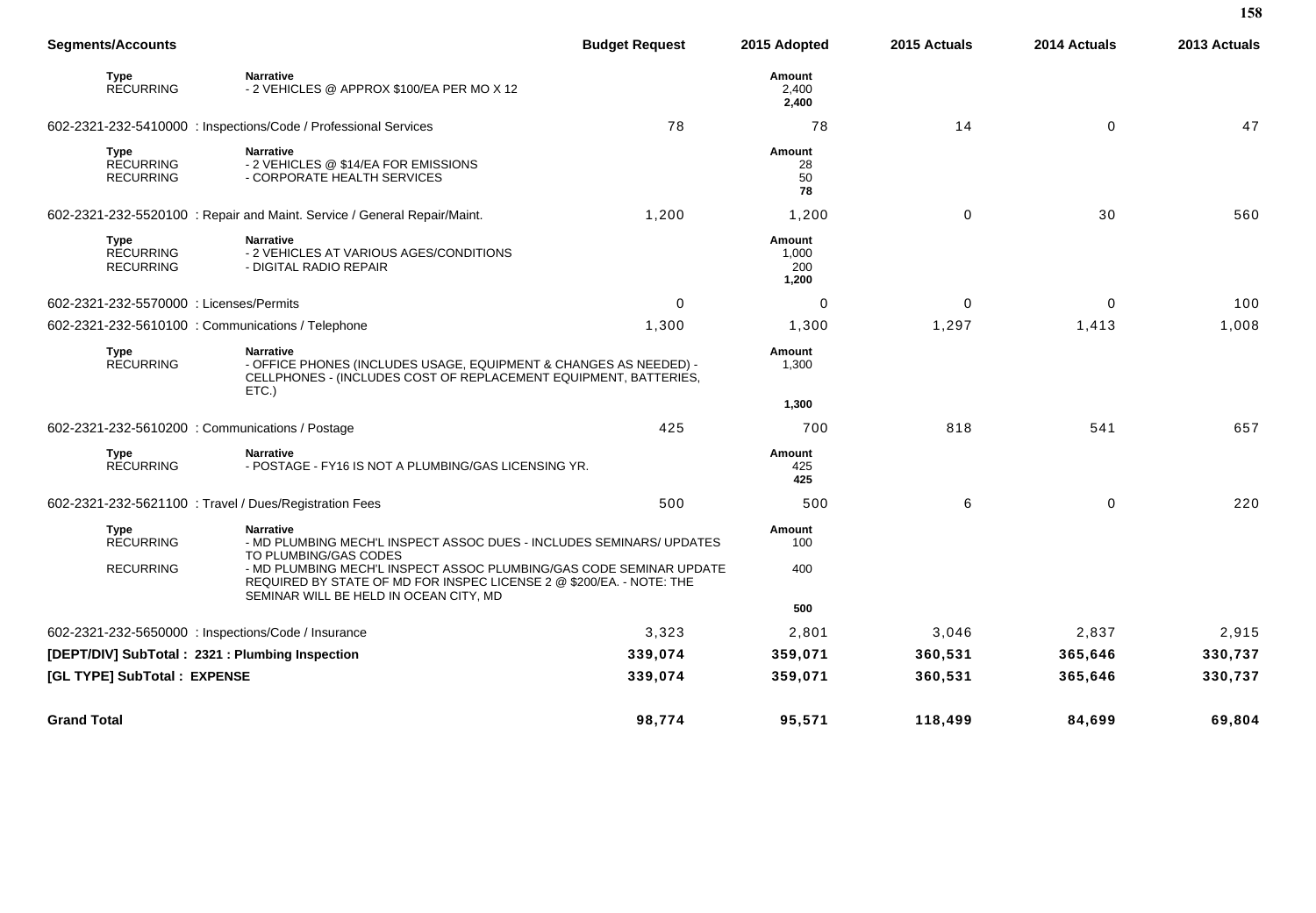# **The City of Frederick Working Budget Report 2016, Working, Details, Adopted Budget** From Account: 602-3311 To Account: 602-3311

| <b>Segments/Accounts</b>                                                  | <b>Budget Request</b> | 2015 Adopted  | 2015 Actuals  | 2014 Actuals    | 2013 Actuals  |
|---------------------------------------------------------------------------|-----------------------|---------------|---------------|-----------------|---------------|
| [GL TYPE] REVENUE                                                         |                       |               |               |                 |               |
| [DEPT/DIV] 3311 : Water Services                                          |                       |               |               |                 |               |
| 602-3311-331-3313200 : Federal / Public Works / Op Indirect               | 0                     | $\Omega$      | $\mathbf 0$   | $\mathbf 0$     | 18,814        |
| 602-3311-331-3400001 : Public Works / Equipmental Rental                  | $\Omega$              | 0             | 3,263         | 1,897           | 2,550         |
| 602-3311-331-3400002 : Public Works / Labor                               | $\Omega$              | $\Omega$      | 4,530         | 2,104           | 4,691         |
| 602-3311-331-3400003 : Public Works / Overhead                            | 0                     | $\Omega$      | 1,902         | 1,100           | 1,548         |
| 602-3311-331-3433002 : Public Works / Water Meter Fee                     | 125,000               | 90,000        | 108,805       | 125,202         | 136,107       |
| 602-3311-331-3433003 : Public Works / Reading Request Fees                | 90,000                | 75,000        | 102,005       | 90,375          | 74,953        |
| 602-3311-331-3433004 : Public Works / Water                               | 12,700,000            | 12,700,000    | 11,885,783    | 11,847,103      | 12,240,024    |
| 602-3311-331-3433005 : Public Works / Water Connection Charge             | 60,000                | 25,000        | 52,812        | 60,762          | 35,125        |
| 602-3311-331-3433006 : Public Works / Water Turn On/Off                   | 75,000                | 75,000        | 84,500        | 69,725          | 81,700        |
| 602-3311-331-3433007 : Water / Wheeling Surcharge                         | 1,290,000             | 960,682       | 1,345,886     | 1,020,990       | 628,680       |
| 602-3311-331-3690001 : Miscellaneous / Other Misc. Receipts               | 0                     | 0             | 8,094         | 8,820           | 4,616         |
| 602-3311-331-3810002 : Non-Operating Revenues / Other Non-Op. Revenue     | 154,080               | 154,080       | 161,748       | 243,053         | 143,611       |
| 602-3311-331-3813301: Non-Operating Revenues / Donated Infrastructure     | 0                     | 0             | 103,725       | 665,385         | 449,440       |
| 602-3311-331-3930001 : Capital Asset Disposition / Sale of Gen. Cap. Asse | 0                     | 0             | 4,680         | 640             | 2,700         |
| 602-3311-331-3930002 : Capital Asset Disposition / Insurance Reimbursemen | 0                     | 0             | 0             | 3,457           | 0             |
| [DEPT/DIV] SubTotal: 3311: Water Services                                 | $-14, 494, 080$       | $-14,079,762$ | $-13,867,733$ | $-14, 140, 613$ | $-13,824,559$ |
| [GL TYPE] SubTotal: REVENUE                                               | $-14, 494, 080$       | $-14,079,762$ | $-13,867,733$ | $-14, 140, 613$ | $-13,824,559$ |
| [GL TYPE] EXPENSE                                                         |                       |               |               |                 |               |
| [DEPT/DIV] 3311 : Water Services                                          |                       |               |               |                 |               |
| 602-3311-331-5121100 : Salaries - Full Time / Productive Time             | 1,098,778             | 994,167       | 796,919       | 692,862         | 657,257       |
| 602-3311-331-5121200 : Salaries - Full Time / Vacation                    | 0                     | 0             | 80,905        | 74,929          | 65,252        |
| 602-3311-331-5121300 : Salaries - Full Time / Sick                        | 0                     | 0             | 27,082        | 25,176          | 21,137        |
| 602-3311-331-5121400 : Salaries - Full Time / Holiday                     | $\Omega$              | $\Omega$      | 44,716        | 39,313          | 37,447        |
| 602-3311-331-5121500 : Salaries - Full Time / Other Leave                 | $\Omega$              | $\Omega$      | 10,645        | 14,200          | 13,025        |
| 602-3311-331-5141200 : Overtime / Standby                                 | 22,000                | 22,000        | 16,372        | 14,641          | 15,197        |
| 602-3311-331-5141300 : Overtime / Premium Overtime                        | 30,000                | 30,000        | 31,254        | 27,061          | 24,940        |
| 602-3311-331-5170000 : Special Allowance                                  | 0                     | $\Omega$      | $\Omega$      | 22,597          | $\Omega$      |
| 602-3311-331-5210000 : Water Services / Workmen's Compensation            | 39,972                | 36,935        | 37,863        | 35,550          | 25,991        |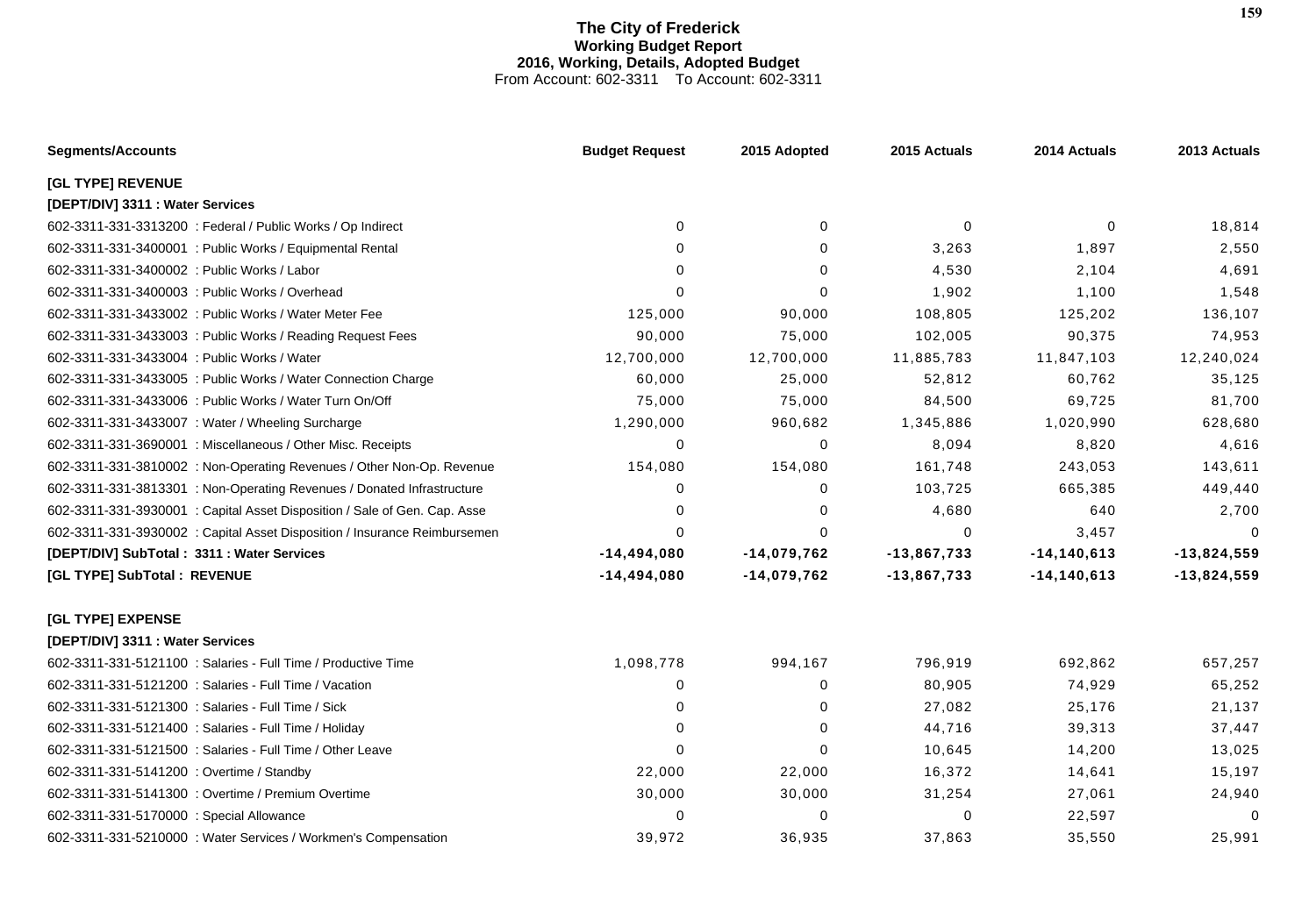| <b>Segments/Accounts</b>                                                                                                                                                         |                                                                                                                                                                                                                                                                                                                                                                                                                                                                                                                                                                             | <b>Budget Request</b> | 2015 Adopted                                                                                            | 2015 Actuals | 2014 Actuals | 2013 Actuals |
|----------------------------------------------------------------------------------------------------------------------------------------------------------------------------------|-----------------------------------------------------------------------------------------------------------------------------------------------------------------------------------------------------------------------------------------------------------------------------------------------------------------------------------------------------------------------------------------------------------------------------------------------------------------------------------------------------------------------------------------------------------------------------|-----------------------|---------------------------------------------------------------------------------------------------------|--------------|--------------|--------------|
| 602-3311-331-5221100 : FICA / Social Security                                                                                                                                    |                                                                                                                                                                                                                                                                                                                                                                                                                                                                                                                                                                             | 71,350                | 64,866                                                                                                  | 58,893       | 53,675       | 49,110       |
| 602-3311-331-5221200 : FICA / Medicare                                                                                                                                           |                                                                                                                                                                                                                                                                                                                                                                                                                                                                                                                                                                             | 16,686                | 15,170                                                                                                  | 13,773       | 12,553       | 11,486       |
|                                                                                                                                                                                  | 602-3311-331-5264100 : Health Insurance / Retirees >= 65                                                                                                                                                                                                                                                                                                                                                                                                                                                                                                                    | 20,587                | 19,726                                                                                                  | 19,104       | 17,624       | 22,324       |
|                                                                                                                                                                                  | 602-3311-331-5266100 : Health Insurance / CIGNA                                                                                                                                                                                                                                                                                                                                                                                                                                                                                                                             | 151,785               | 121,948                                                                                                 | 129,122      | 105,662      | 95,045       |
|                                                                                                                                                                                  | 602-3311-331-5266200 : Health Insurance / CIGNA - Retirees                                                                                                                                                                                                                                                                                                                                                                                                                                                                                                                  | 128,580               | 134,037                                                                                                 | 126,110      | 122,324      | 122,384      |
|                                                                                                                                                                                  | 602-3311-331-5266300 : Health Insurance / OPEB Payment                                                                                                                                                                                                                                                                                                                                                                                                                                                                                                                      | 93,458                | 92,228                                                                                                  | 92,228       | 93,740       | 72,314       |
|                                                                                                                                                                                  | 602-3311-331-5266400 : Health Insurance / OPEB Unfunded                                                                                                                                                                                                                                                                                                                                                                                                                                                                                                                     | 0                     | 0                                                                                                       | 22,965       | 53,010       | $-10,470$    |
|                                                                                                                                                                                  | 602-3311-331-5267200 : Health Insurance / Aetna Dental - Emp                                                                                                                                                                                                                                                                                                                                                                                                                                                                                                                | 0                     | $\Omega$                                                                                                | $-2$         | 3,029        | $-14$        |
| 602-3311-331-5267900 : Vision - Emp                                                                                                                                              |                                                                                                                                                                                                                                                                                                                                                                                                                                                                                                                                                                             | $\Omega$              | $\mathbf 0$                                                                                             | 3            | 5            | 8            |
|                                                                                                                                                                                  | 602-3311-331-5268100 : Health Insurance / Disability                                                                                                                                                                                                                                                                                                                                                                                                                                                                                                                        | 3,489                 | 2,319                                                                                                   | 2,255        | 1,980        | 1,819        |
| 602-3311-331-5269100 : Health Insurance / Life                                                                                                                                   |                                                                                                                                                                                                                                                                                                                                                                                                                                                                                                                                                                             | 3,372                 | 2,308                                                                                                   | 2,181        | 2,146        | 2,062        |
|                                                                                                                                                                                  | 602-3311-331-5282500 : Retirement / 25 Year Plan                                                                                                                                                                                                                                                                                                                                                                                                                                                                                                                            | 234,981               | 242,421                                                                                                 | 242,421      | 236,868      | 225,817      |
|                                                                                                                                                                                  | 602-3311-331-5283000 : Retirement / 30 Year Plan                                                                                                                                                                                                                                                                                                                                                                                                                                                                                                                            | 81,479                | 72,089                                                                                                  | 72,089       | 39,063       | 36,543       |
|                                                                                                                                                                                  | 602-3311-331-5284000: Retirement / Supplement Savings Fees                                                                                                                                                                                                                                                                                                                                                                                                                                                                                                                  | 382                   | 364                                                                                                     | 320          | 291          | 295          |
| 602-3311-331-5291300 : Misc Benefits / Other                                                                                                                                     |                                                                                                                                                                                                                                                                                                                                                                                                                                                                                                                                                                             | 3,422                 | 3,421                                                                                                   | 4,042        | 2,346        | 2,074        |
|                                                                                                                                                                                  | 602-3311-331-5310100 : Supplies / General Supplies                                                                                                                                                                                                                                                                                                                                                                                                                                                                                                                          | 220,400               | 228,500                                                                                                 | 307,950      | 182,511      | 185,450      |
| Type<br><b>RECURRING</b><br><b>RECURRING</b><br><b>RECURRING</b><br><b>RECURRING</b><br><b>RECURRING</b><br><b>RECURRING</b><br><b>RECURRING</b><br><b>RECURRING</b><br>ONE-TIME | Narrative<br>General office supplies for office and field work.<br>Gloves, small tools, hand tools, drills, saws etc.<br>System repair component- Hydrants valves, Main valves, service repairs, Meter vaults.<br>Vehicle & equipment repair.<br>Replacement of stopped meters and transponders approximately 500 units @ \$200 ea.<br>Faculties maintenance-vaults, 6 water tanks, 3 pump stations<br>Traffic cones signs and barricades.<br>Miscellaneous stone<br>New employee supplies - vehicle radio, computer, monitor, laptop, field equipment, office<br>furniture |                       | Amount<br>8,000<br>4,000<br>65,000<br>8,500<br>100,000<br>12,500<br>3,000<br>12,500<br>6,900<br>220,400 |              |              |              |
|                                                                                                                                                                                  | 602-3311-331-5310300: Supplies / Clothing/Uniforms                                                                                                                                                                                                                                                                                                                                                                                                                                                                                                                          | 5,050                 | 4,550                                                                                                   | 3,629        | 6,751        | 3,492        |
| Type<br><b>RECURRING</b><br><b>RECURRING</b><br>ONE-TIME                                                                                                                         | <b>Narrative</b><br>Uniform allowance for 14 employees @ \$200 ea.<br>Boot allowance 14 employees @ \$125 ea.<br>clothing for new position                                                                                                                                                                                                                                                                                                                                                                                                                                  |                       | Amount<br>2,800<br>1,750<br>500<br>5,050                                                                |              |              |              |
| 602-3311-331-5330100 : Energy / Fuel & Oil                                                                                                                                       |                                                                                                                                                                                                                                                                                                                                                                                                                                                                                                                                                                             | 51,500                | 50,000                                                                                                  | 38,846       | 45,830       | 47,095       |
| Type<br><b>RECURRING</b><br><b>RECURRING</b>                                                                                                                                     | <b>Narrative</b><br>This Provides fuel for 14 vehicles of various types one light tower one back. Two air<br>compressors and two emergency generators<br>Fuel for new position vehicle                                                                                                                                                                                                                                                                                                                                                                                      |                       | Amount<br>50,000<br>1,500<br>51,500                                                                     |              |              |              |
| 602-3311-331-5330200 : Energy / Electricity                                                                                                                                      |                                                                                                                                                                                                                                                                                                                                                                                                                                                                                                                                                                             | 100,000               | 100,000                                                                                                 | 100,701      | 95,505       | 103,267      |
| <b>Type</b><br><b>RECURRING</b>                                                                                                                                                  | Narrative<br>Currently running about \$8000 a month this amount provides electricity to six water tanks                                                                                                                                                                                                                                                                                                                                                                                                                                                                     |                       | Amount<br>100,000                                                                                       |              |              |              |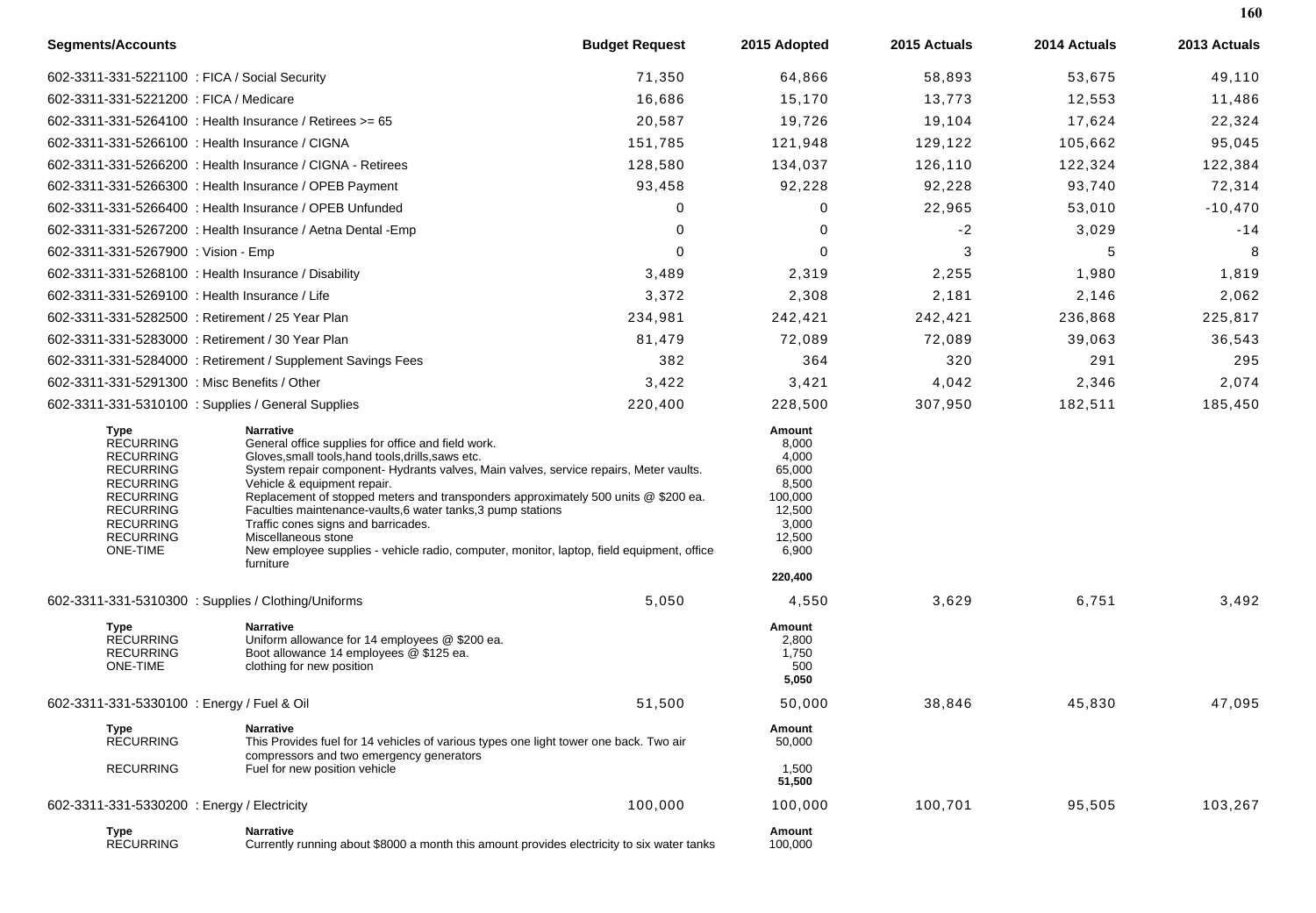| <b>Segments/Accounts</b>                                                                                                                                                                            |                                                                                                                                                                                                                                                                                                                                                                                                                                                                                                                        | <b>Budget Request</b> | 2015 Adopted                                                                                          | 2015 Actuals | 2014 Actuals | 2013 Actuals |
|-----------------------------------------------------------------------------------------------------------------------------------------------------------------------------------------------------|------------------------------------------------------------------------------------------------------------------------------------------------------------------------------------------------------------------------------------------------------------------------------------------------------------------------------------------------------------------------------------------------------------------------------------------------------------------------------------------------------------------------|-----------------------|-------------------------------------------------------------------------------------------------------|--------------|--------------|--------------|
|                                                                                                                                                                                                     | and three water booster pump stations                                                                                                                                                                                                                                                                                                                                                                                                                                                                                  |                       | 100,000                                                                                               |              |              |              |
| 602-3311-331-5340000 : Chemicals                                                                                                                                                                    |                                                                                                                                                                                                                                                                                                                                                                                                                                                                                                                        | 300                   | 300                                                                                                   | 0            | 0            | 193          |
| Type<br><b>RECURRING</b>                                                                                                                                                                            | <b>Narrative</b><br>Hypochlorite to disinfect new mains and boost chlorine and water tanks                                                                                                                                                                                                                                                                                                                                                                                                                             |                       | Amount<br>300<br>300                                                                                  |              |              |              |
|                                                                                                                                                                                                     | 602-3311-331-5390000: Water Services / Items Purchased - Resale                                                                                                                                                                                                                                                                                                                                                                                                                                                        | 178,650               | 178,650                                                                                               | 125,038      | 150,611      | 106,717      |
| Type<br><b>RECURRING</b>                                                                                                                                                                            | <b>Narrative</b><br>Housing market has begun to rebound some but production is still relatively low. There has<br>been an increase in the cost of water meters due to lead free requirement.                                                                                                                                                                                                                                                                                                                           |                       | Amount<br>178,650<br>178,650                                                                          |              |              |              |
| 602-3311-331-5410000 : Water Services / Professional Services                                                                                                                                       |                                                                                                                                                                                                                                                                                                                                                                                                                                                                                                                        | 67,046                | 83,342                                                                                                | 55,783       | 45,030       | 43,629       |
| Type<br><b>RECURRING</b><br><b>RECURRING</b><br><b>RECURRING</b><br><b>RECURRING</b><br><b>RECURRING</b><br><b>RECURRING</b><br><b>RECURRING</b><br><b>RECURRING</b><br>ONE-TIME<br><b>ONE-TIME</b> | <b>Narrative</b><br>Training for nine employees at \$200 each for re-certification of state required licenses.<br>Electrical inspection for three booster stations and six tanks.<br>Vibration analysis three booster stations and six tanks.<br>Hoist inspection three stations \$300 per station.<br>Crane inspection two \$750 ea.<br>DOT physicals and drug testing.<br>Leak detection yearly.<br>Emissions testing.<br>Electrical preventive maintenance and testing.<br>Corporate health services - new position |                       | Amount<br>1,600<br>7,239<br>4,337<br>900<br>1,500<br>1,300<br>40,000<br>70<br>10,000<br>100<br>67,046 |              |              |              |
| 602-3311-331-5510100 : Cleaning Services / Disposal Fees                                                                                                                                            |                                                                                                                                                                                                                                                                                                                                                                                                                                                                                                                        | 200                   | 200                                                                                                   | 0            | 0            | 0            |
| Type<br><b>RECURRING</b>                                                                                                                                                                            | <b>Narrative</b><br>Landfill disposal fees Landfill disposal fees slight increase to cover higher dump fees.                                                                                                                                                                                                                                                                                                                                                                                                           |                       | Amount<br>200<br>200                                                                                  |              |              |              |
|                                                                                                                                                                                                     | 602-3311-331-5520100 : Repair and Maint. Service / General Repair/Maint.                                                                                                                                                                                                                                                                                                                                                                                                                                               | 100,500               | 109,127                                                                                               | 223,498      | 80,490       | 37,533       |
| Type<br><b>RECURRING</b><br><b>RECURRING</b><br><b>RECURRING</b><br><b>RECURRING</b><br><b>RECURRING</b><br><b>RECURRING</b><br>ONE-TIME                                                            | <b>Narrative</b><br>Outside control work for pump stations and tanks<br>Vehicle and equipment 14 vehicles<br>Street restoration due to leaks and repairs. \$105.00 per cubic yard X 650cy<br>Concrete repair due to leaks and repairs<br>Confined space monitors repairs 4 at \$600 each<br>Miscellaneous repairs of equipment pumps saws , tampers etc.<br>radio install / striping for new vehicle                                                                                                                   |                       | Amount<br>2,000<br>9,000<br>68,250<br>11,000<br>2,400<br>7,000<br>850<br>100,500                      |              |              |              |
|                                                                                                                                                                                                     | 602-3311-331-5520200 : Repair and Maint. Service / Maintenance Contracts                                                                                                                                                                                                                                                                                                                                                                                                                                               | 22,382                | 22,382                                                                                                | 8,524        | 7,979        | 2,880        |
| Type<br><b>RECURRING</b><br><b>RECURRING</b><br><b>RECURRING</b><br><b>RECURRING</b><br><b>RECURRING</b><br><b>RECURRING</b><br><b>RECURRING</b><br><b>RECURRING</b><br><b>RECURRING</b>            | <b>Narrative</b><br>PI Badger Meter 2 units at \$750 ea.<br>Harco cathotic protection on three water tanks.<br>Copier machine, fax, water and sewer.<br>MI renewal Badger Meter.<br>Connect meter reading software update.<br>Service agreement Orion hardware and software.<br>Service agreement Orion radix data collector.<br>Service agreement radix loader and charger 2 \$75 ea.<br>Generator maintenance and repair.                                                                                            |                       | Amount<br>1,500<br>1,437<br>1,235<br>4,400<br>1,200<br>3,200<br>1,260<br>150<br>8,000                 |              |              |              |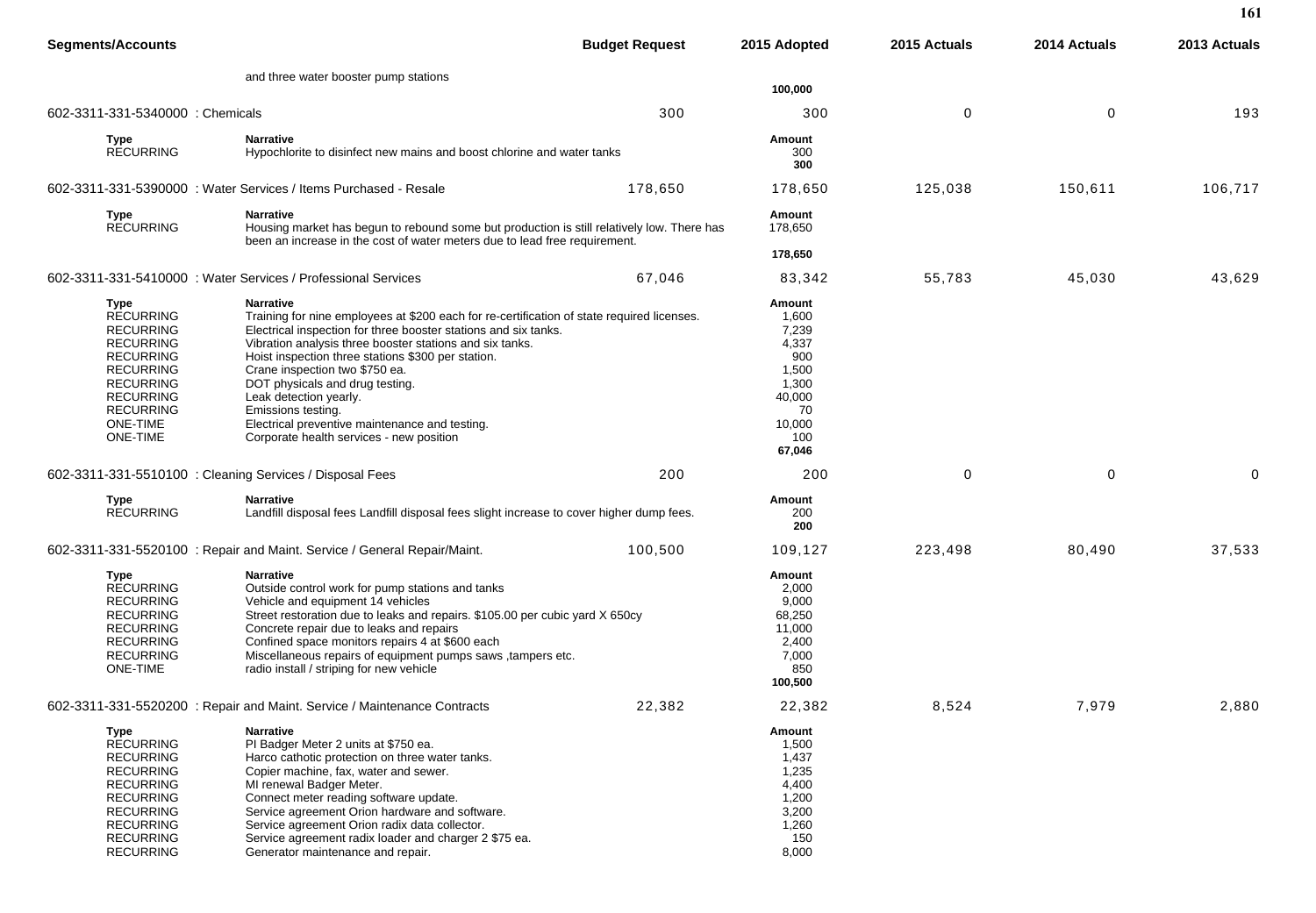| <b>Segments/Accounts</b>                                                                                 |                                                                                                                                                                                                                         | <b>Budget Request</b> | 2015 Adopted                                       | 2015 Actuals | 2014 Actuals | 2013 Actuals |
|----------------------------------------------------------------------------------------------------------|-------------------------------------------------------------------------------------------------------------------------------------------------------------------------------------------------------------------------|-----------------------|----------------------------------------------------|--------------|--------------|--------------|
|                                                                                                          |                                                                                                                                                                                                                         |                       | 22,382                                             |              |              |              |
| 602-3311-331-5540100 : Rentals / Land and Buildings                                                      |                                                                                                                                                                                                                         | 200                   | 200                                                | 132          | 129          | 128          |
| Type<br><b>RECURRING</b>                                                                                 | <b>Narrative</b><br>CSX crossing Hamilton Avenue and South Street                                                                                                                                                       |                       | Amount<br>200<br>200                               |              |              |              |
|                                                                                                          | 602-3311-331-5540200 : Rentals / Equipment and Vehicles                                                                                                                                                                 | 5,000                 | 5,000                                              | 3,936        | 0            | 0            |
| <b>Type</b><br><b>RECURRING</b>                                                                          | Narrative<br>Miscellaneous equipment rentals for trucks, cranes and other equipment due to emergency<br>situations or down equipment.                                                                                   |                       | Amount<br>5,000                                    |              |              |              |
|                                                                                                          |                                                                                                                                                                                                                         |                       | 5,000                                              |              |              |              |
| 602-3311-331-5560100 : Water/Sewer Service                                                               |                                                                                                                                                                                                                         | 0                     | 0                                                  | 627          | 395          | 0            |
| 602-3311-331-5561100 : Storm Water Mgmt Service                                                          |                                                                                                                                                                                                                         | 0                     | $\Omega$                                           | 208          | 105          | 0            |
| 602-3311-331-5562100 : Solid Waste Benefit Charg                                                         |                                                                                                                                                                                                                         | 84                    | 0                                                  | 84           | 0            | 0            |
|                                                                                                          | 602-3311-331-5570000 : Water Services / Licenses/Permits                                                                                                                                                                | 600                   | 600                                                | 685          | 150          | 325          |
| Type<br><b>RECURRING</b>                                                                                 | <b>Narrative</b><br>Renew state licenses four people in \$150 ea.                                                                                                                                                       |                       | Amount<br>600<br>600                               |              |              |              |
| 602-3311-331-5590000 : Water Services / Taxes                                                            |                                                                                                                                                                                                                         | 10,722                | 5,478                                              | 10,037       | 6,422        | 5,257        |
| Type<br><b>RECURRING</b>                                                                                 | <b>Narrative</b><br>02-244268 - Butterfly Lane Water Tower 02-589825 - South Carroll Street 02-590432 - 507<br>Vernon Avenue 13-589864 - Linganore Road Cell Tower Site                                                 |                       | Amount<br>10,722                                   |              |              |              |
|                                                                                                          |                                                                                                                                                                                                                         |                       | 10,722                                             |              |              |              |
| 602-3311-331-5610100 : Communications / Telephone                                                        |                                                                                                                                                                                                                         | 17,100                | 16,500                                             | 18,859       | 16,947       | 16,303       |
| Type<br><b>RECURRING</b><br><b>RECURRING</b><br><b>RECURRING</b><br><b>RECURRING</b>                     | <b>Narrative</b><br>Water Department telephones/autodialers for alarms.<br>Cell phones three at \$50 ea. per month.<br>Data air card for field use of laptop computer \$40 per month.<br>Telephone for new employee     |                       | Amount<br>14,220<br>1,800<br>480<br>600<br>17,100  |              |              |              |
| 602-3311-331-5610200 : Communications / Postage                                                          |                                                                                                                                                                                                                         | 2,000                 | 2,000                                              | 329          | 64           | 202          |
| Type<br><b>RECURRING</b><br><b>RECURRING</b>                                                             | Narrative<br>Miscellaneous postage for sending water meter replacement letters.<br>Leak detection notices and other miscellaneous correspondence.                                                                       |                       | Amount<br>1,000<br>1,000<br>2,000                  |              |              |              |
|                                                                                                          | 602-3311-331-5621100 : Travel / Dues/Registration Fees                                                                                                                                                                  | 2,600                 | 2,100                                              | 773          | 719          | 2,024        |
| Type<br><b>RECURRING</b><br><b>RECURRING</b><br><b>RECURRING</b><br><b>RECURRING</b><br><b>RECURRING</b> | Narrative<br>AWWA Dues 4 at \$100 ea.<br>Maryland rural water Association dues for citywide.<br>State classes required for license renewal.<br>Miscellaneous classes for license renewals.<br>Training for new employee |                       | Amount<br>400<br>500<br>900<br>300<br>500<br>2,600 |              |              |              |
| 602-3311-331-5622100 : Travel / Lodging                                                                  |                                                                                                                                                                                                                         | 800                   | 800                                                | 0            | 0            | 0            |
| Type                                                                                                     | <b>Narrative</b>                                                                                                                                                                                                        |                       | Amount                                             |              |              |              |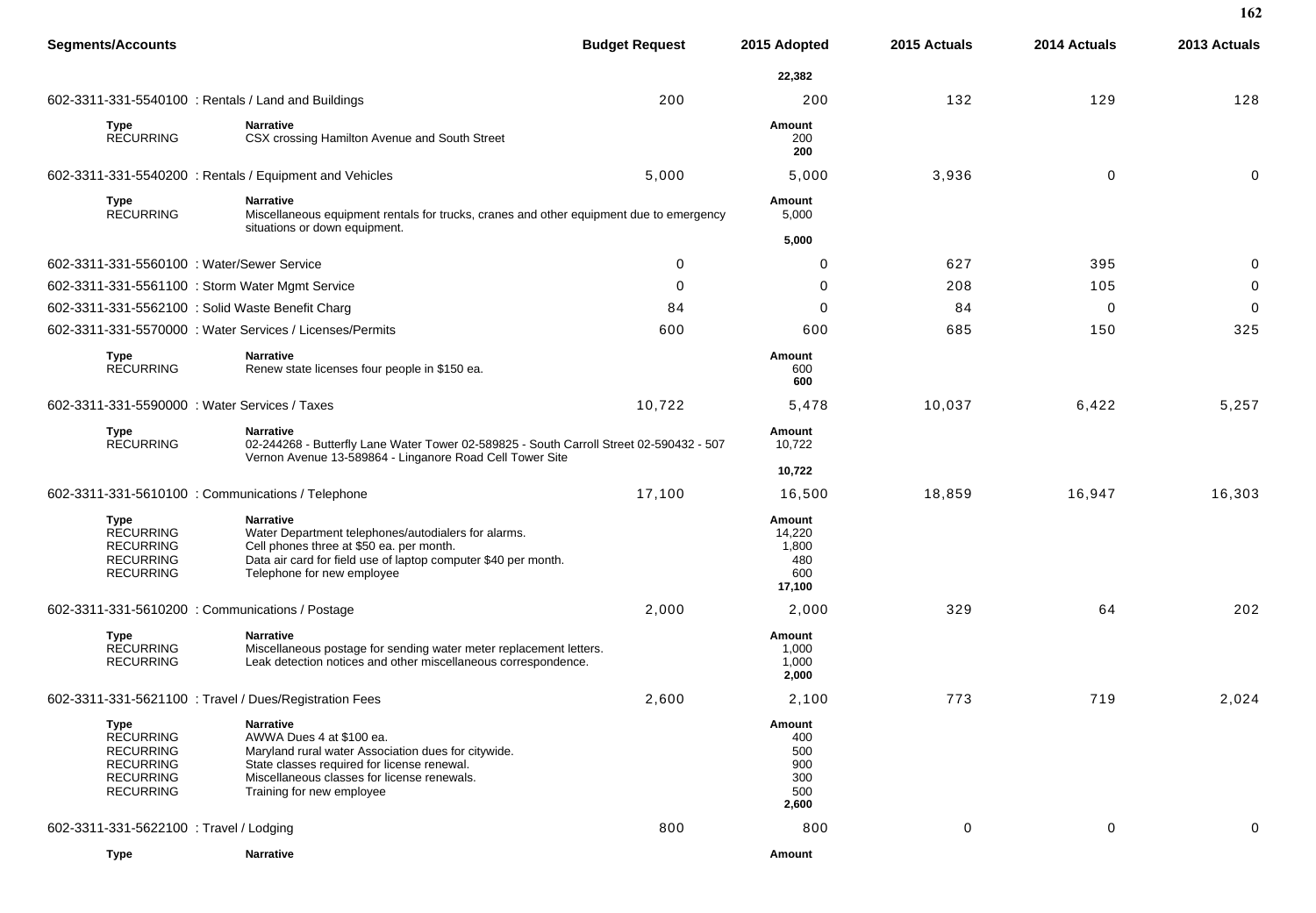| <b>Segments/Accounts</b>                        |                                                                                                                                                            | <b>Budget Request</b> | 2015 Adopted             | 2015 Actuals | 2014 Actuals  | 2013 Actuals  |
|-------------------------------------------------|------------------------------------------------------------------------------------------------------------------------------------------------------------|-----------------------|--------------------------|--------------|---------------|---------------|
| <b>RECURRING</b>                                | Lodging for classes/seminars if classes required an overnight stay 4 at \$200 ea.                                                                          |                       | 800<br>800               |              |               |               |
| 602-3311-331-5623100 : Travel / Meals/Food      |                                                                                                                                                            | 1,000                 | 1,000                    | $\mathbf 0$  | $\pmb{0}$     | 0             |
| <b>Type</b><br><b>RECURRING</b>                 | <b>Narrative</b><br>Food for seminars or conferences.                                                                                                      |                       | Amount<br>1,000<br>1,000 |              |               |               |
|                                                 | 602-3311-331-5630000 : Water Services / Advertising                                                                                                        | 2,000                 | 1,600                    | 0            | 848           | 1,012         |
| Type<br><b>RECURRING</b>                        | <b>Narrative</b><br>Public notification of Hydrant flushing, water loss reduction, watering band during Drought<br>conditions and emergency notifications. |                       | Amount<br>1,600          |              |               |               |
| <b>RECURRING</b>                                | Advertising for new position                                                                                                                               |                       | 400<br>2,000             |              |               |               |
|                                                 | 602-3311-331-5650000 : Water Services / Insurance                                                                                                          | 41.538                | 37,573                   | 38,045       | 38,023        | 31,105        |
|                                                 | 602-3311-331-5740100 : Machinery & Equipment / Vehicles                                                                                                    | 240,000               | 40,000                   | 90,329       | 64,259        | 29,891        |
| <b>Type</b><br>ONE-TIME                         | <b>Narrative</b><br>Replacement of the 1985 crane truck #616 expected to need costly repairs within the next                                               |                       | Amount<br>200,000        |              |               |               |
| <b>ONE-TIME</b>                                 | year.<br>Vehicle for new position                                                                                                                          |                       | 40,000<br>240,000        |              |               |               |
|                                                 | 602-3311-331-5740200 : Machinery & Equipment / Machinery                                                                                                   | $\Omega$              | $\Omega$                 | 0            | 25,019        | 22,450        |
|                                                 | 602-3311-331-5749000 : Machinery & Equipment / Contra-expense                                                                                              | $\Omega$              | $\Omega$                 | $-90,329$    | $-89,278$     | $-52,341$     |
| 602-3311-331-5781100 : Depreciation / Buildings |                                                                                                                                                            | $\Omega$              | 0                        | 19,517       | 19,517        | 23,310        |
|                                                 | 602-3311-331-5783100 : Depreciation / Improvements - Non-Bldgs.                                                                                            | $\Omega$              | $\Omega$                 | 1,420,412    | 1,335,863     | 1,319,355     |
|                                                 | 602-3311-331-5785100 : Depreciation / Equipment                                                                                                            | 0                     | 0                        | 70,942       | 64,472        | 64,670        |
| [DEPT/DIV] SubTotal: 3311: Water Services       |                                                                                                                                                            | 3,069,993             | 2,743,901                | 4,279,815    | 3,789,006     | 3,484,990     |
| [GL TYPE] SubTotal: EXPENSE                     |                                                                                                                                                            | 3,069,993             | 2,743,901                | 4,279,815    | 3,789,006     | 3,484,990     |
| <b>Grand Total</b>                              |                                                                                                                                                            | $-11,424,087$         | $-11, 335, 861$          | $-9,587,918$ | $-10,351,607$ | $-10,339,569$ |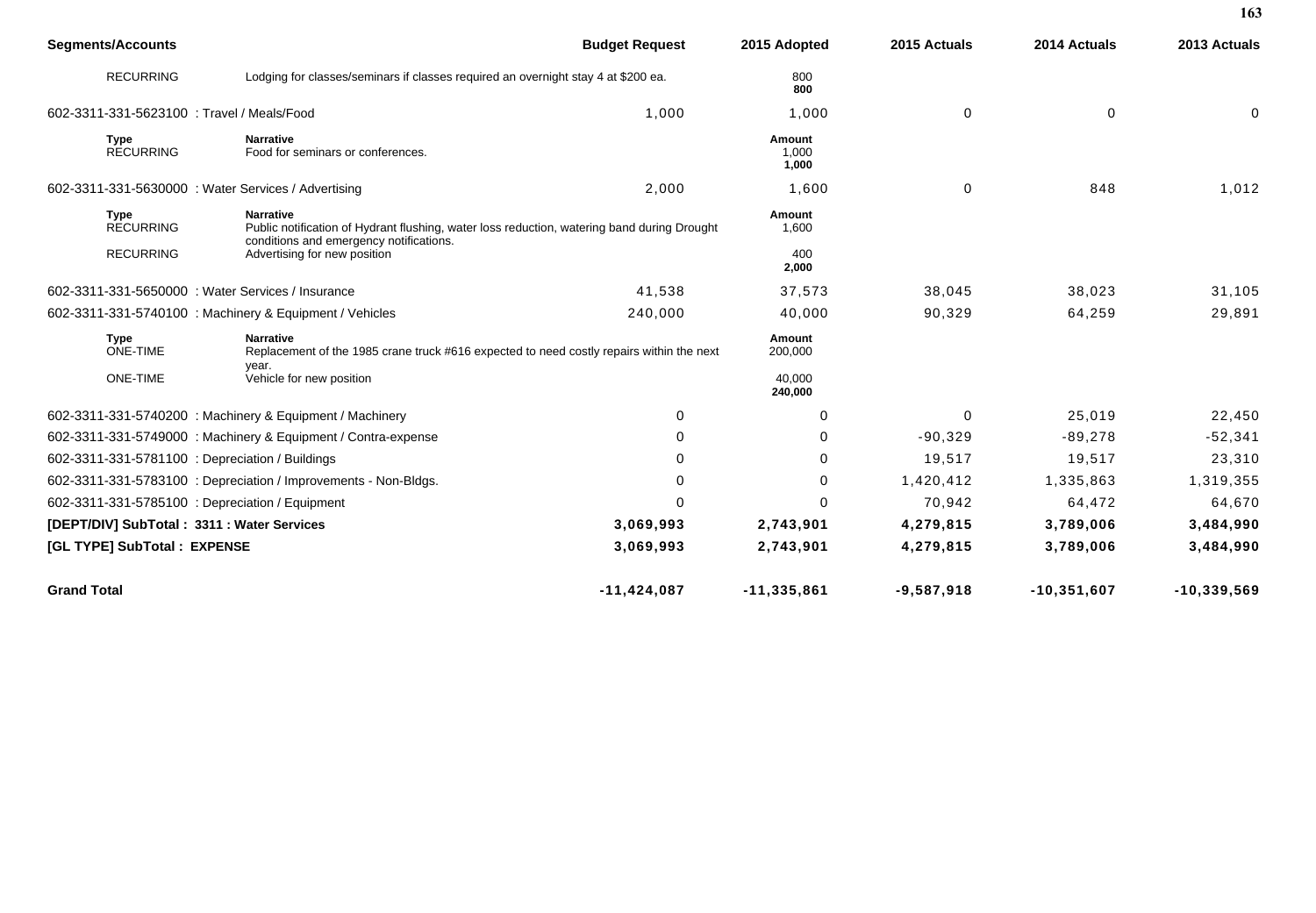# **The City of Frederick Working Budget Report 2016, Working, Details, Adopted Budget** From Account: 602-3321 To Account: 602-3321

| <b>Segments/Accounts</b>                                                                                                                                                     | <b>Budget Request</b> | 2015 Adopted              | 2015 Actuals | 2014 Actuals | 2013 Actuals |
|------------------------------------------------------------------------------------------------------------------------------------------------------------------------------|-----------------------|---------------------------|--------------|--------------|--------------|
| [GL TYPE] REVENUE                                                                                                                                                            |                       |                           |              |              |              |
| [DEPT/DIV] 3321 : Water Quality                                                                                                                                              |                       |                           |              |              |              |
| 602-3321-332-3313200 : Federal / Public Works / Op Indirect                                                                                                                  | 0                     | 0                         | 0            | 0            | 22           |
| [DEPT/DIV] SubTotal: 3321: Water Quality                                                                                                                                     | 0                     | 0                         | 0            | 0            | $-22$        |
| [GL TYPE] SubTotal: REVENUE                                                                                                                                                  | 0                     | 0                         | $\mathbf 0$  | $\bf{0}$     | $-22$        |
| [GL TYPE] EXPENSE                                                                                                                                                            |                       |                           |              |              |              |
| [DEPT/DIV] 3321 : Water Quality                                                                                                                                              |                       |                           |              |              |              |
| 602-3321-332-5121100 : Salaries - Full Time / Productive Time                                                                                                                | 202,687               | 197,412                   | 163,881      | 160,443      | 156,344      |
| 602-3321-332-5121200 : Salaries - Full Time / Vacation                                                                                                                       | 0                     | 0                         | 18,701       | 18,406       | 16,603       |
| 602-3321-332-5121300 : Salaries - Full Time / Sick                                                                                                                           | 0                     | 0                         | 3,754        | 3,731        | 4,699        |
| 602-3321-332-5121400 : Salaries - Full Time / Holiday                                                                                                                        | 0                     | $\Omega$                  | 9,066        | 8,883        | 8,736        |
| 602-3321-332-5121500 : Salaries - Full Time / Other Leave                                                                                                                    | 0                     | $\Omega$                  | 1,838        | 3,126        | 3,080        |
| 602-3321-332-5141300 : Overtime / Premium Overtime                                                                                                                           | 3,750                 | 3,750                     | 6,104        | 4,964        | 3,365        |
| 602-3321-332-5170000 : Special Allowance                                                                                                                                     | 0                     | $\Omega$                  | 0            | 4,687        | $\Omega$     |
| 602-3321-332-5210000 : Water Services / Workmen's Compensation                                                                                                               | 8.826                 | 8,406                     | 8,619        | 8,092        | 5,916        |
| 602-3321-332-5221100 : FICA / Social Security                                                                                                                                | 12,800                | 12,474                    | 12,080       | 12,224       | 11,359       |
| 602-3321-332-5221200 : FICA / Medicare                                                                                                                                       | 2,993                 | 2,917                     | 2,825        | 2,859        | 2,657        |
| 602-3321-332-5266100 : Health Insurance / CIGNA                                                                                                                              | 20,389                | 21,539                    | 19,770       | 21,526       | 20,693       |
| 602-3321-332-5266300 : Health Insurance / OPEB Payment                                                                                                                       | 8,128                 | 9,549                     | 9,549        | 9,611        | 7,791        |
| 602-3321-332-5266400 : Health Insurance / OPEB Unfunded                                                                                                                      | 0                     | 0                         | 17,413       | 19,735       | 12,738       |
| 602-3321-332-5267200 : Health Insurance / Aetna Dental - Emp                                                                                                                 | 0                     | $\Omega$                  | $-14$        | 0            | $\Omega$     |
| 602-3321-332-5267900 : Vision - Emp                                                                                                                                          | 0                     | $\Omega$                  | $-4$         | 0            | $\Omega$     |
| 602-3321-332-5268100 : Health Insurance / Disability                                                                                                                         | 652                   | 497                       | 452          | 443          | 437          |
| 602-3321-332-5269100 : Health Insurance / Life                                                                                                                               | 308                   | 249                       | 248          | 242          | 238          |
| 602-3321-332-5282500 : Retirement / 25 Year Plan                                                                                                                             | 12,783                | 13,167                    | 13,167       | 12,983       | 12,377       |
| 602-3321-332-5283000 : Retirement / 30 Year Plan                                                                                                                             | 23,953                | 25,779                    | 25,779       | 14,102       | 13,192       |
| 602-3321-332-5284000: Retirement / Supplement Savings Fees                                                                                                                   | 1,540                 | 1,346                     | 1,240        | 1,221        | 1,042        |
| 602-3321-332-5310100 : Supplies / General Supplies                                                                                                                           | 28,000                | 26,000                    | 29,277       | 27,338       | 32,747       |
| Type<br><b>Narrative</b><br><b>RECURRING</b><br>Laboratory chemicals, reagents, and related supplies<br><b>RECURRING</b><br>Laboratory testing hardware and related supplies |                       | Amount<br>13,600<br>8,000 |              |              |              |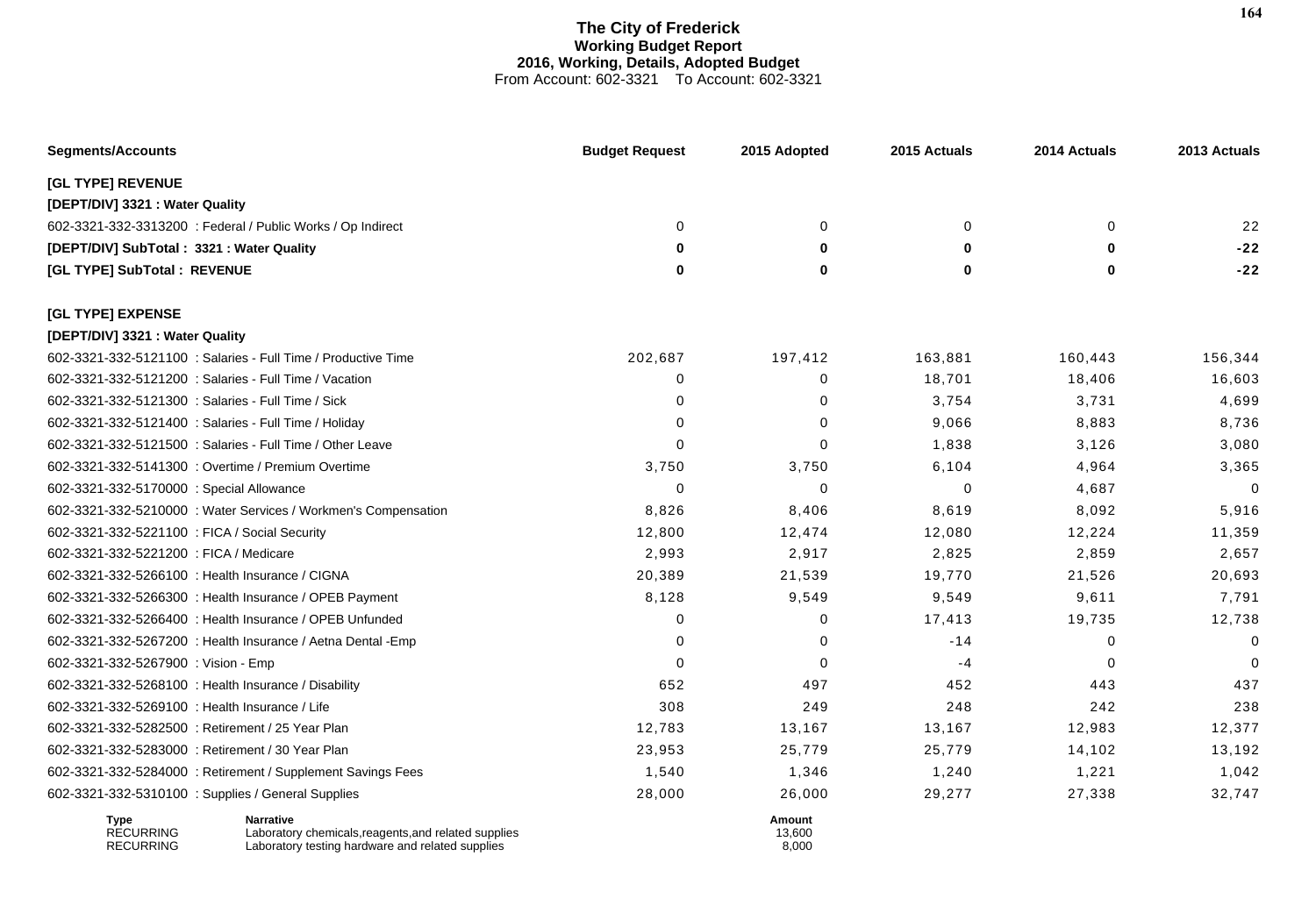| <b>Segments/Accounts</b>                                                                                                                                                                                                 |                                                                                                                                                                                                                                                                                                                                                                                                                                                                                                                                                                                                                                                                                                                                                                                                                       | <b>Budget Request</b> | 2015 Adopted                                                                                                          | 2015 Actuals | 2014 Actuals | 2013 Actuals |
|--------------------------------------------------------------------------------------------------------------------------------------------------------------------------------------------------------------------------|-----------------------------------------------------------------------------------------------------------------------------------------------------------------------------------------------------------------------------------------------------------------------------------------------------------------------------------------------------------------------------------------------------------------------------------------------------------------------------------------------------------------------------------------------------------------------------------------------------------------------------------------------------------------------------------------------------------------------------------------------------------------------------------------------------------------------|-----------------------|-----------------------------------------------------------------------------------------------------------------------|--------------|--------------|--------------|
| <b>RECURRING</b><br><b>RECURRING</b><br>ONE-TIME                                                                                                                                                                         | Administration and cleaning supplies for office and lab areas<br>In-house equipment repair and maintenance needs<br>Spectrophotometer - New Item, Replacement for 1990 model - Drinking Water Program                                                                                                                                                                                                                                                                                                                                                                                                                                                                                                                                                                                                                 |                       | 1,000<br>1,200<br>4,200<br>28,000                                                                                     |              |              |              |
| 602-3321-332-5310300: Supplies / Clothing/Uniforms                                                                                                                                                                       |                                                                                                                                                                                                                                                                                                                                                                                                                                                                                                                                                                                                                                                                                                                                                                                                                       | 500                   | 400                                                                                                                   | 125          | 201          | 0            |
| 602-3321-332-5330100 : Energy / Fuel & Oil                                                                                                                                                                               |                                                                                                                                                                                                                                                                                                                                                                                                                                                                                                                                                                                                                                                                                                                                                                                                                       | 1,200                 | 1,400                                                                                                                 | 914          | 1,121        | 1,435        |
|                                                                                                                                                                                                                          | 602-3321-332-5410000 : Water Services / Professional Services                                                                                                                                                                                                                                                                                                                                                                                                                                                                                                                                                                                                                                                                                                                                                         | 52,500                | 32,650                                                                                                                | 24,683       | 18,102       | 25,575       |
| Type<br><b>RECURRING</b><br><b>RECURRING</b><br><b>RECURRING</b><br><b>RECURRING</b><br><b>RECURRING</b><br><b>RECURRING</b><br><b>RECURRING</b><br><b>RECURRING</b><br><b>RECURRING</b><br>ONE-TIME<br><b>RECURRING</b> | Narrative<br>Chlorine Byproducts Testing - EPA Mandate, Drinking Water<br>Synthetic Organic Chemical Testing - EPA Mandate, Drinking Water<br>Total Organic Carbon Testing - EPA Mandate, Drinking Water<br>Inorganic Chemical Testing - EPA Mandate, Drinking Water<br>Biomonitoring/Toxicity Screening - EPA Mandate, Wastewater Discharge Permit<br>Biosolids Sludge Testing - EPA Mandate, Wastewater Sludge Disposal Permit<br>Toxic Chemical Leaching Procedure (TCLP), Waste Water Sludge Disposal<br>Contingency - Primarily for contract testing needs during WWTP ENR Upgrades<br>LT2 Rule, Cryptosporidium Testing - EPA Mandate, Drinking Water (New)<br>UCMR3 Contaminant Monitoring - EPA Mandate, Drinking Water (New)<br>Lead and Copper Testing - EPA Mandate, Drinking Water - Triennial Recurrence |                       | Amount<br>8,400<br>2,000<br>1,200<br>1,800<br>10,000<br>3,400<br>1,000<br>7,500<br>10,800<br>5,000<br>1,400<br>52,500 |              |              |              |
|                                                                                                                                                                                                                          | 602-3321-332-5520100 : Repair and Maint. Service / General Repair/Maint.                                                                                                                                                                                                                                                                                                                                                                                                                                                                                                                                                                                                                                                                                                                                              | 2,500                 | 2,500                                                                                                                 | 2,339        | 1,970        | 120          |
|                                                                                                                                                                                                                          | 602-3321-332-5520200 : Repair and Maint. Service / Maintenance Contracts                                                                                                                                                                                                                                                                                                                                                                                                                                                                                                                                                                                                                                                                                                                                              | 2,200                 | 2,600                                                                                                                 | 2,514        | 2,279        | 2,224        |
| Type<br><b>RECURRING</b><br><b>RECURRING</b><br><b>RECURRING</b>                                                                                                                                                         | <b>Narrative</b><br>Lab Steam Sterilizer PM. 1 unit - Biannual<br>Lab Balance PM, 3 units - Annual<br>POU Treatment Device PM, 1 unit - Annual                                                                                                                                                                                                                                                                                                                                                                                                                                                                                                                                                                                                                                                                        |                       | Amount<br>1,575<br>375<br>250<br>2,200                                                                                |              |              |              |
|                                                                                                                                                                                                                          | 602-3321-332-5570000 : Water Services / Licenses/Permits                                                                                                                                                                                                                                                                                                                                                                                                                                                                                                                                                                                                                                                                                                                                                              | 250                   | 250                                                                                                                   | 200          | $\mathbf 0$  | 0            |
| Type<br><b>RECURRING</b><br><b>RECURRING</b>                                                                                                                                                                             | <b>Narrative</b><br>MD Sanitarian License Renewal - 2yr period<br>City Vehicle #621 Tag Renewal - Annual                                                                                                                                                                                                                                                                                                                                                                                                                                                                                                                                                                                                                                                                                                              |                       | Amount<br>200<br>50<br>250                                                                                            |              |              |              |
| 602-3321-332-5610100 : Communications / Telephone                                                                                                                                                                        |                                                                                                                                                                                                                                                                                                                                                                                                                                                                                                                                                                                                                                                                                                                                                                                                                       | 1,800                 | 1,900                                                                                                                 | 1,709        | 1,746        | 1,750        |
| 602-3321-332-5610200 : Communications / Postage                                                                                                                                                                          |                                                                                                                                                                                                                                                                                                                                                                                                                                                                                                                                                                                                                                                                                                                                                                                                                       | 6,200                 | 7,000                                                                                                                 | 5,750        | 11,505       | 4,925        |
| Type<br><b>RECURRING</b><br><b>RECURRING</b>                                                                                                                                                                             | <b>Narrative</b><br>Annual Customer Report On Drinking Water Quality (CCR) - EPA Mandate<br>Regular Mail and Shipping of Drinking Water Samples                                                                                                                                                                                                                                                                                                                                                                                                                                                                                                                                                                                                                                                                       |                       | Amount<br>5,100<br>1,100<br>6,200                                                                                     |              |              |              |
| 602-3321-332-5620100 : Travel / Transportation                                                                                                                                                                           |                                                                                                                                                                                                                                                                                                                                                                                                                                                                                                                                                                                                                                                                                                                                                                                                                       | 0                     | 0                                                                                                                     | 0            | 58           | 0            |
| 602-3321-332-5621100 : Travel / Dues/Registration Fees                                                                                                                                                                   |                                                                                                                                                                                                                                                                                                                                                                                                                                                                                                                                                                                                                                                                                                                                                                                                                       | 600                   | 600                                                                                                                   | 467          | 245          | 220          |
| Type<br><b>RECURRING</b><br><b>RECURRING</b><br><b>RECURRING</b>                                                                                                                                                         | <b>Narrative</b><br>Annual AWWA Membership<br>Annual Aquatic Pesticide License Renewal Training - MDE Requirement<br>Allowance for other regulatory training class registrations                                                                                                                                                                                                                                                                                                                                                                                                                                                                                                                                                                                                                                      |                       | Amount<br>250<br>50<br>300<br>600                                                                                     |              |              |              |
| 602-3321-332-5630000 : Water Services / Advertising                                                                                                                                                                      |                                                                                                                                                                                                                                                                                                                                                                                                                                                                                                                                                                                                                                                                                                                                                                                                                       | 1,200                 | 1,800                                                                                                                 | 260          | 519          | 993          |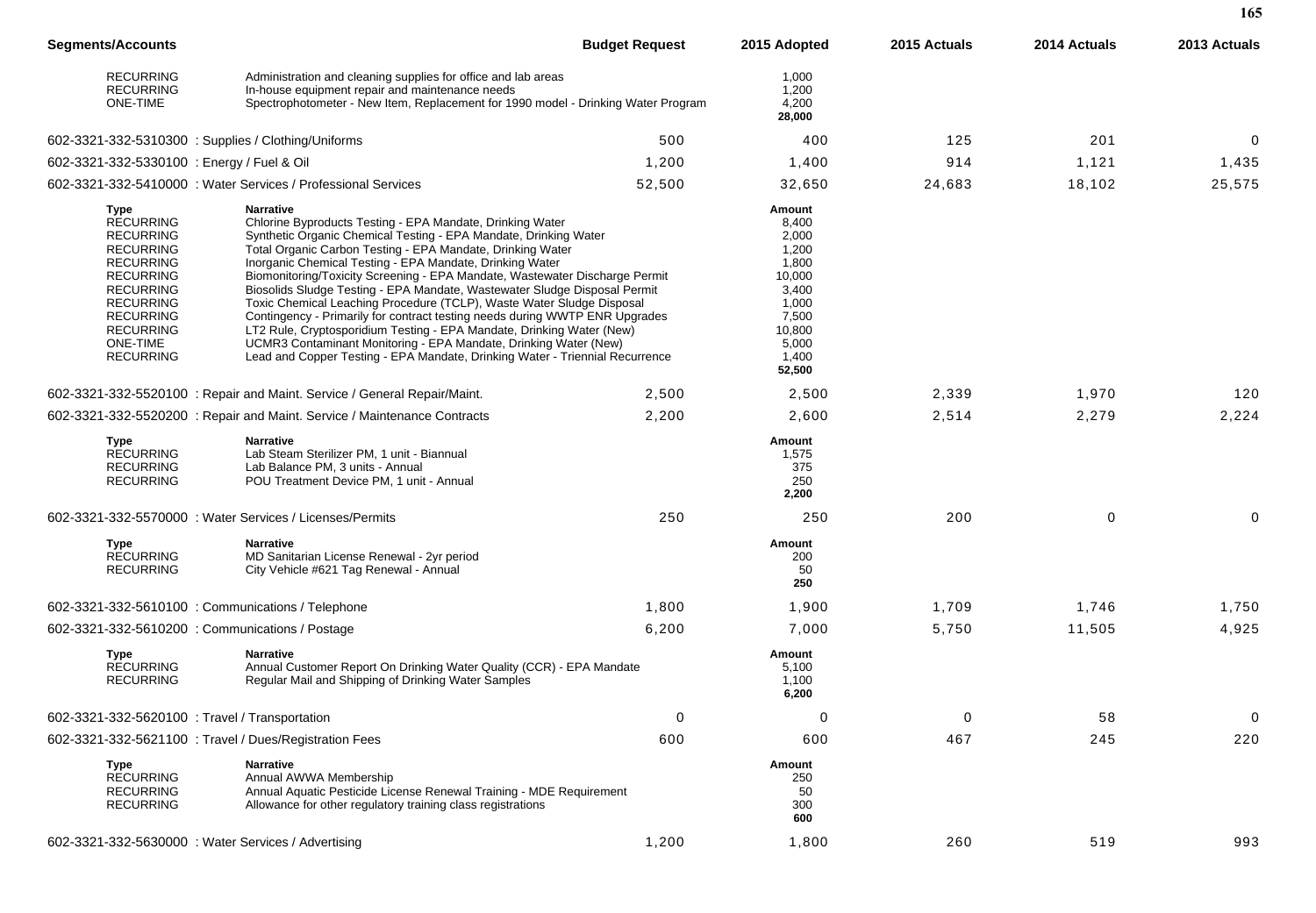| Segments/Accounts                               |                                                                                                             | <b>Budget Request</b> | 2015 Adopted                  | 2015 Actuals | 2014 Actuals | 2013 Actuals |
|-------------------------------------------------|-------------------------------------------------------------------------------------------------------------|-----------------------|-------------------------------|--------------|--------------|--------------|
| Type<br><b>RECURRING</b><br><b>RECURRING</b>    | <b>Narrative</b><br>Annual CCR Availability Ads - EPA Mandate<br>Contingency for Public Notices - DW and WW |                       | Amount<br>600<br>600<br>1,200 |              |              |              |
|                                                 | 602-3321-332-5640000 : Water Services / Printing & Binding                                                  | 4,500                 | 4,400                         | 2,101        | 6,640        | 0            |
| Type<br><b>RECURRING</b>                        | <b>Narrative</b><br>Printing Of Annual Drinking Water Consumer Report (CCR) - EPA Mandate                   |                       | Amount<br>4,500<br>4,500      |              |              |              |
|                                                 | 602-3321-332-5650000 : Water Services / Insurance                                                           | 2,331                 | 1,991                         | 2,119        | 1,987        | 1,985        |
|                                                 | 602-3321-332-5740100 : Machinery & Equipment / Vehicles                                                     |                       | 12,000                        | 0            | 0            | 0            |
|                                                 | 602-3321-332-5740200 : Machinery & Equipment / Machinery                                                    |                       | $\Omega$                      | 9,254        | $\Omega$     | 0            |
|                                                 | 602-3321-332-5749000 : Machinery & Equipment / Contra-expense                                               |                       | $\Omega$                      | $-9,254$     | $\Omega$     | 0            |
| 602-3321-332-5785100 : Depreciation / Equipment |                                                                                                             |                       | $\Omega$                      | 4,330        | 3,008        | 3,008        |
| [DEPT/DIV] SubTotal: 3321: Water Quality        |                                                                                                             | 402,590               | 392,576                       | 391,256      | 383,997      | 356,249      |
| [GL TYPE] SubTotal: EXPENSE                     |                                                                                                             | 402,590               | 392,576                       | 391,256      | 383,997      | 356,249      |
| <b>Grand Total</b>                              |                                                                                                             | 402,590               | 392,576                       | 391,256      | 383,997      | 356,227      |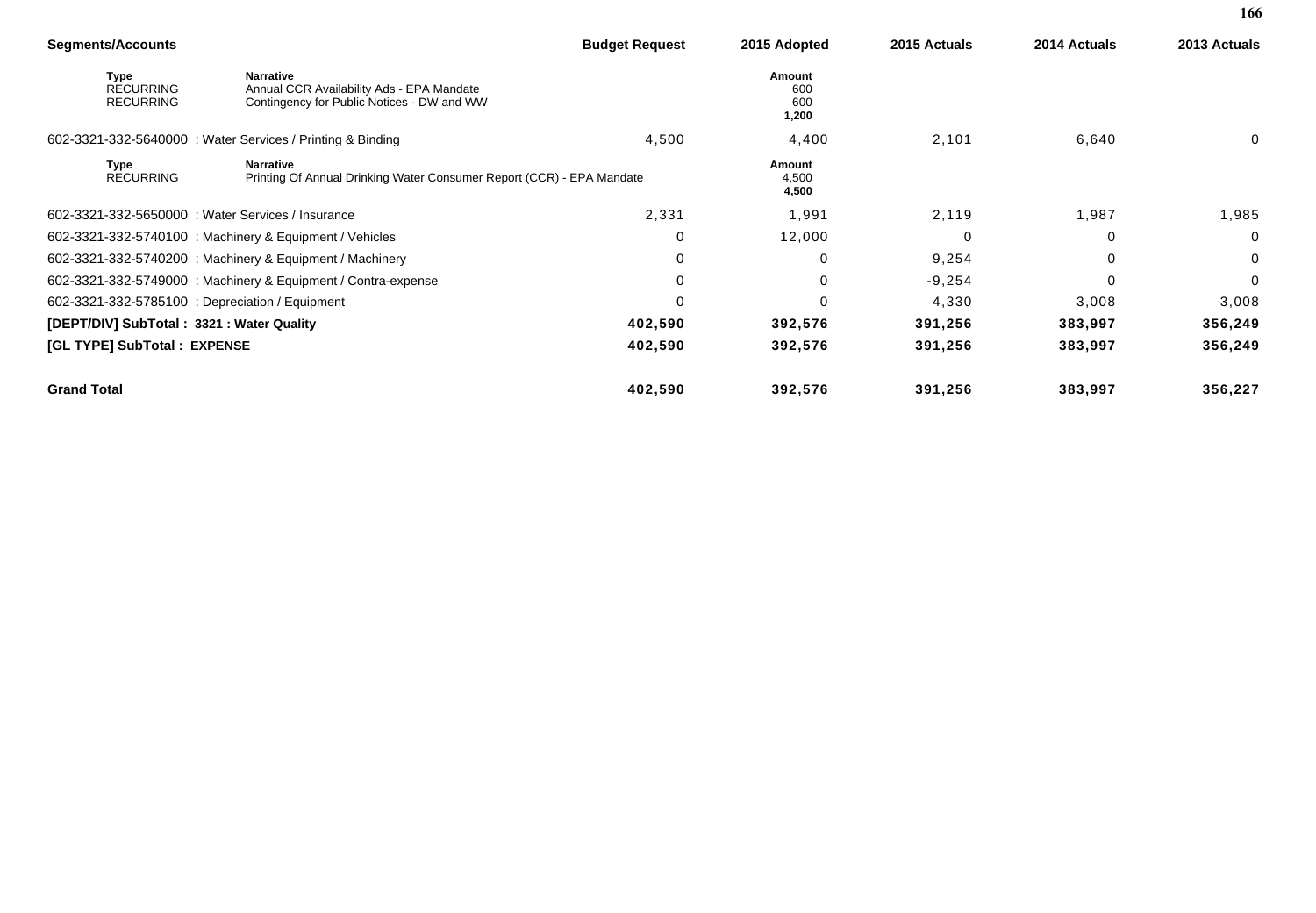# **The City of Frederick Working Budget Report 2016, Working, Details, Adopted Budget** From Account: 602-3331 To Account: 602-3331

| <b>Segments/Accounts</b>                                                 | <b>Budget Request</b> | 2015 Adopted | 2015 Actuals | 2014 Actuals | 2013 Actuals |
|--------------------------------------------------------------------------|-----------------------|--------------|--------------|--------------|--------------|
| [GL TYPE] REVENUE                                                        |                       |              |              |              |              |
| [DEPT/DIV] 3331 : Water Treatment                                        |                       |              |              |              |              |
| 602-3331-333-3313200 : Federal / Public Works / Op Indirect              | $\mathbf{0}$          | $\Omega$     | $\mathbf 0$  | $\mathbf 0$  | 3,002        |
| 602-3331-333-3690001 : Miscellaneous / Other Misc. Receipts              | 7,000                 | 7,000        | 21,064       | 8,535        | 105,572      |
| 602-3331-333-3930001: Capital Asset Disposition / Sale of Gen. Cap. Asse | 0                     | 0            | 580          | 560          | 0            |
| [DEPT/DIV] SubTotal: 3331: Water Treatment                               | $-7,000$              | $-7,000$     | $-21,644$    | $-9,095$     | $-108,574$   |
| [GL TYPE] SubTotal: REVENUE                                              | $-7,000$              | $-7,000$     | $-21,644$    | $-9,095$     | $-108,574$   |
| [GL TYPE] EXPENSE                                                        |                       |              |              |              |              |
| [DEPT/DIV] 3331 : Water Treatment                                        |                       |              |              |              |              |
| 602-3331-333-5121100 : Salaries - Full Time / Productive Time            | 901,037               | 890,536      | 695,559      | 692,850      | 688,370      |
| 602-3331-333-5121200 : Salaries - Full Time / Vacation                   | 0                     | 0            | 53,570       | 56,648       | 52,023       |
| 602-3331-333-5121300 : Salaries - Full Time / Sick                       | 0                     | $\Omega$     | 31,119       | 29,121       | 23,136       |
| 602-3331-333-5121400 : Salaries - Full Time / Holiday                    | 0                     | $\Omega$     | 37,272       | 37,608       | 36,526       |
| 602-3331-333-5121500 : Salaries - Full Time / Other Leave                | 0                     | $\Omega$     | 7,025        | 10,095       | 14,070       |
| 602-3331-333-5141300 : Overtime / Premium Overtime                       | 68,900                | 68,900       | 55,006       | 37,749       | 37,747       |
| 602-3331-333-5170000 : Special Allowance                                 | 0                     | 0            | 0            | 24,487       | 0            |
| 602-3331-333-5210000 : Water Services / Workmen's Compensation           | 43,236                | 41,177       | 42,210       | 39,632       | 28,976       |
| 602-3331-333-5221100 : FICA / Social Security                            | 60,136                | 59,485       | 50,503       | 51,636       | 49,682       |
| 602-3331-333-5221200 : FICA / Medicare                                   | 14,067                | 13,911       | 11,811       | 12,076       | 11,619       |
| 602-3331-333-5264100 : Health Insurance / Retirees $>= 65$               | 37,844                | 46,006       | 33,631       | 35,685       | 35,355       |
| 602-3331-333-5266100 : Health Insurance / CIGNA                          | 165,527               | 156,306      | 144,025      | 137,634      | 114,535      |
| 602-3331-333-5266200 : Health Insurance / CIGNA - Retirees               | 115,382               | 109,224      | 110,377      | 102,285      | 118,200      |
| 602-3331-333-5266300 : Health Insurance / OPEB Payment                   | 108,336               | 95,823       | 95,823       | 91,931       | 74,514       |
| 602-3331-333-5266400 : Health Insurance / OPEB Unfunded                  | 0                     | 0            | 30,726       | 51,197       | $-17,686$    |
| 602-3331-333-5266500 : OPEB Retirement Health Savings Plan               | 0                     | 0            | 7,917        | 1,667        | $\Omega$     |
| 602-3331-333-5267200 : Health Insurance / Aetna Dental -Emp              | 0                     | $\Omega$     | $-96$        | 51           | 5            |
| 602-3331-333-5267900 : Vision - Emp                                      | $\Omega$              | $\Omega$     | 22           | $-7$         | $\Omega$     |
| 602-3331-333-5268100 : Health Insurance / Disability                     | 2,926                 | 2,245        | 1,969        | 1,923        | 1,858        |
| 602-3331-333-5269100 : Health Insurance / Life                           | 2,842                 | 2,082        | 2,288        | 2,298        | 2,397        |
| 602-3331-333-5270000 : Water Services / Unemployment                     | 0                     | 0            | 1,078        | 16,264       | 0            |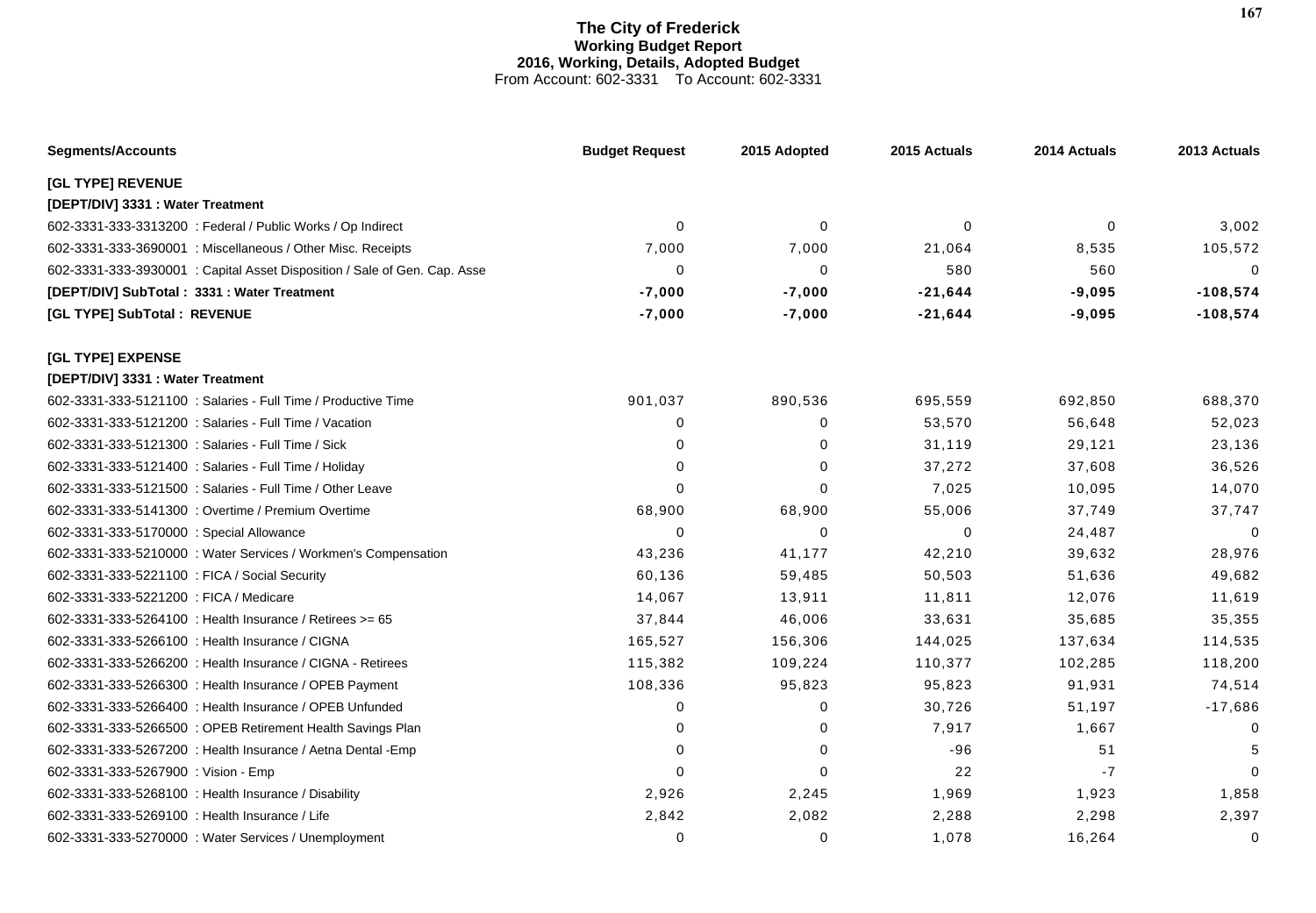| <b>Segments/Accounts</b>                                 |                                                                                                                                                                                                                                                       | <b>Budget Request</b> | 2015 Adopted                             | 2015 Actuals | 2014 Actuals | 2013 Actuals |
|----------------------------------------------------------|-------------------------------------------------------------------------------------------------------------------------------------------------------------------------------------------------------------------------------------------------------|-----------------------|------------------------------------------|--------------|--------------|--------------|
| 602-3331-333-5282500 : Retirement / 25 Year Plan         |                                                                                                                                                                                                                                                       | 239,736               | 248,050                                  | 248,050      | 255,333      | 232,418      |
| 602-3331-333-5283000 : Retirement / 30 Year Plan         |                                                                                                                                                                                                                                                       | 40,128                | 50,579                                   | 50,579       | 36,666       | 47,492       |
| 602-3331-333-5291300 : Misc Benefits / Other             |                                                                                                                                                                                                                                                       | 233                   | 233                                      | 233          | 229          | 230          |
| 602-3331-333-5310100 : Supplies / General Supplies       |                                                                                                                                                                                                                                                       | 196,320               | 137,989                                  | 201,061      | 154,571      | 123,423      |
| Type<br><b>RECURRING</b>                                 | <b>Narrative</b><br>MAINTENANCE SUPPLIES FOR FOUR DEPARTMENTAL VEHICLES (OIL, FLUIDS AND<br>FILTERS) AT \$180.00 EACH.                                                                                                                                |                       | Amount<br>820                            |              |              |              |
| <b>RECURRING</b>                                         | GENERAL OFFICE AND CLEANING SUPPLIES FOR STOCK AND NON-STOCK ITEMS<br>FOR LINGANORE, MONOCACY, FISHING CREEK, L R DINGLE AND BALLENGER<br>CREEK AT \$3,000.00 PER FACILITY.                                                                           |                       | 15,000                                   |              |              |              |
| <b>RECURRING</b>                                         | MISCELLANEOUS EXPENDITURES, ELECTRICAL AND PLUMBING SUPPLIES FOR<br>LINGANORE - \$35,000.00, MONOCACY - \$25,00.00, FISHING CREEK AND L R DINGLE<br>$-$ \$15,000.00                                                                                   |                       | 75,000                                   |              |              |              |
| ONE-TIME                                                 | REPLACE OUT DATED EMERGENCY CHLORINE REPAIR KIT AT LINGANORE AT<br>\$2,500.00 EACH.                                                                                                                                                                   |                       | 2,500                                    |              |              |              |
| ONE-TIME                                                 | RAW WATER PUMP REPLACEMENT PARTS (SHAFTS, COUPLINGS AND BEARINGS)<br>FOR LINGANORE - \$10,000.00 AND MONOCACY - \$13,000.00.                                                                                                                          |                       | 23,000                                   |              |              |              |
| ONE-TIME                                                 | PARTS (DRIVE SPROCKETS, COUPLINGS, BEARINGS, SHAFTS) TO REBUILD<br>LINGANORE BASIN #3 FLOCCULATORS #2 & #3 (PARTS ARE WORE OUT AND<br>NEEDS REPLACED TO PROPERLY TREAT WATER).                                                                        |                       | 36,000                                   |              |              |              |
| ONE-TIME                                                 | REPLACE 10 TRANSMITTERS FOR LINGANORE, MONOCACY, FISHING CREEK AND<br>L R DINGLE AT \$2,600.00 PER FACILITY.                                                                                                                                          |                       | 26,000                                   |              |              |              |
| ONE-TIME                                                 | REPLACE VENTURI METER AND ASSOCIATED PIPING AT LINGANORE (METER<br>INACCURATE AND DIFFICULT TO CALIBRATE)                                                                                                                                             |                       | 15,000                                   |              |              |              |
| ONE-TIME                                                 | CAMERA REPLACEMENT SUPPLIES (1 DVR, 3 CAMERAS, SIGNAL AMPLIFIERS AND<br>POWER SUPPLY) FOR LINGANORE \$2,500.00 AND MONOCACY \$500.00.                                                                                                                 |                       | 3,000                                    |              |              |              |
|                                                          |                                                                                                                                                                                                                                                       |                       | 196,320                                  |              |              |              |
| 602-3331-333-5310300: Supplies / Clothing/Uniforms       |                                                                                                                                                                                                                                                       | 6,600                 | 5,850                                    | 4,240        | 5,354        | 3,301        |
| Type<br><b>RECURRING</b><br><b>RECURRING</b><br>ONE-TIME | <b>Narrative</b><br>CONTRACT UNIFORMS FOR 18 EMPLOYEES AT \$200.00 EACH.<br>REQUIRED SAFETY BOOTS FOR 18 EMPLOYEES AT \$125.00 EACH.<br>REQUIRED SAFETY BOOTS FRO 6 NEW EMPLOYEES AT \$125.00 EACH.                                                   |                       | Amount<br>3,600<br>2,250<br>750<br>6,600 |              |              |              |
| 602-3331-333-5330100 : Energy / Fuel & Oil               |                                                                                                                                                                                                                                                       | 18,800                | 18,800                                   | 11,727       | 14,669       | 19,429       |
| Type<br><b>RECURRING</b><br><b>RECURRING</b>             | <b>Narrative</b><br>DIESEL FUEL FOR THE LINGANORE GENERATOR.<br>FUEL AND OIL FOR FOUR DEPARTMENTAL VEHICLES                                                                                                                                           |                       | Amount<br>13,000<br>5,800<br>18,800      |              |              |              |
| 602-3331-333-5330200 : Energy / Electricity              |                                                                                                                                                                                                                                                       | 375.000               | 375,000                                  | 301.438      | 334,942      | 322,563      |
| Type<br><b>RECURRING</b>                                 | Narrative<br>CONTRACT CHARGE FOR FIXED PRICE UNBUNDLED CAPACITY ENERGY CHARGE<br>(BASED ON \$0.0783 KW/HRS) FOR LINGANORE, MONOCACY, L R DINGLE, FISHING<br>CREEK PLANT. FISHING CREEK CARETAKER HOUSE. FISHING CREEK GARAGE<br>AND BALLENGER CREEK). |                       | Amount<br>375,000                        |              |              |              |
|                                                          |                                                                                                                                                                                                                                                       |                       | 375,000                                  |              |              |              |
| 602-3331-333-5330400 : Energy / Heating Fuel             |                                                                                                                                                                                                                                                       | 6,500                 | 6,500                                    | 6,498        | 7,655        | 4,622        |
| Type<br><b>RECURRING</b><br><b>RECURRING</b>             | <b>Narrative</b><br><b>FISHING CREEK OPERATIONS BUILDING.</b><br>FISHING CREEK CARETAKER RESIDENT.                                                                                                                                                    |                       | Amount<br>3,500<br>3,000                 |              |              |              |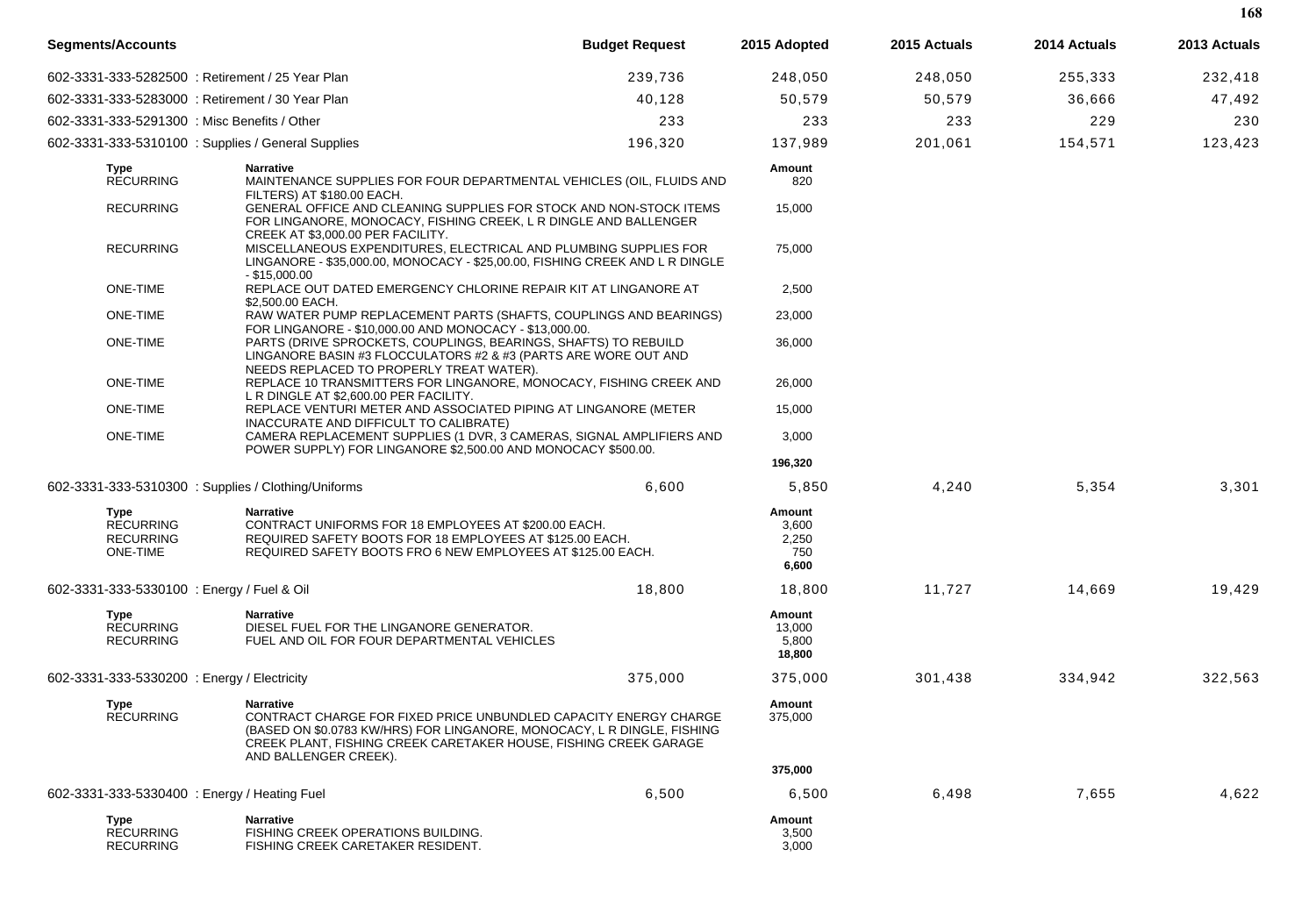| <b>Segments/Accounts</b>                          |                                                                                                                                                                                      | <b>Budget Request</b> | 2015 Adopted                 | 2015 Actuals | 2014 Actuals | 2013 Actuals |
|---------------------------------------------------|--------------------------------------------------------------------------------------------------------------------------------------------------------------------------------------|-----------------------|------------------------------|--------------|--------------|--------------|
|                                                   |                                                                                                                                                                                      |                       | 6,500                        |              |              |              |
| 602-3331-333-5340000 : Water Services / Chemicals |                                                                                                                                                                                      | 603,573               | 618,573                      | 428,625      | 392,131      | 433,709      |
| Type<br><b>RECURRING</b>                          | <b>Narrative</b><br>CHEMICAL ESTIMATE IS BASED ON 5.7 MILLION GALLONS PER DAY OF WATER<br>PRODUCTION.                                                                                |                       | Amount<br>546,330            |              |              |              |
| <b>RECURRING</b>                                  | ANTICIPATED INCREASE OF 7% FOR CPI ESCALATION ALLOWANCE FOR<br>CONTRACT RENEWAL (FY15 WAS 7%)                                                                                        |                       | 38,243                       |              |              |              |
| <b>RECURRING</b>                                  | CHEMICALS FOR BALLENGER CREEK INTERCONNECT (ZINC ORTHRO, CAUSTIC<br>AND SODIUM HYPOCHLORITE).                                                                                        |                       | 15,000                       |              |              |              |
| <b>RECURRING</b>                                  | Remove chemicals for BC Interconnect<br>MISC LAB TESTING CHEMICALS FOR ROUTINE MONITORING (FLUORIDE<br>ANALYZERS, PHOSPHATE ANALYZERS, CHLORINE AND BUFFER SOLUTIONS).               |                       | -15,000<br>19,000<br>603,573 |              |              |              |
|                                                   |                                                                                                                                                                                      |                       |                              |              |              |              |
|                                                   | 602-3331-333-5390000: Water Services / Items Purchased - Resale                                                                                                                      | 3,653,750             | 2,840,250                    | 2,040,560    | 1,687,120    | 1,505,700    |
| Type<br><b>RECURRING</b>                          | Narrative<br>PURCHASE 1,250,000 GALLONS OF WATER PER DAY FROM FREDERICK COUNTY<br>THROUGH BALLENGER CREEK AND/OR EAST COUNTY PUMPING STATION AT<br>\$3.80 PER 1,000 GALLONS OF WATER |                       | Amount<br>1,733,750          |              |              |              |
| <b>RECURRING</b>                                  | READY TO SERVE FEE (PER PRWSA PER ENGINEERING).                                                                                                                                      |                       | 1,920,000<br>3,653,750       |              |              |              |
|                                                   | 602-3331-333-5410000 : Water Services / Professional Services                                                                                                                        | 180,226               | 125,281                      | 94,687       | 105,887      | 45,390       |
| Type                                              | Narrative                                                                                                                                                                            |                       | Amount                       |              |              |              |
| <b>RECURRING</b>                                  | 18 EMPLOYEES (SCBA FIT TESTING, PHYSICAL AND RANDOM DRUG AND<br>ALCOHOL TESTING).                                                                                                    |                       | 3,900                        |              |              |              |
| <b>RECURRING</b>                                  | MONOCACY RIVER QUALITY MONITORING (MDE REQUIREMENT FOR WATER<br>WITHDRAWAL FROM THE MONOCACY RIVER).                                                                                 |                       | 12,000                       |              |              |              |
| <b>RECURRING</b>                                  | ELECTRICAL TESTING AND MAINTENANCE FOR LINGANORE, MONOCACY, L R<br>DINGLE AND FISHING CREEK.                                                                                         |                       | 24,000                       |              |              |              |
| <b>RECURRING</b>                                  | VIBRATION ANALYSIS SERVICE FOR 15 PUMPS AND 2 AIR COMPRESSORS AND<br>LINGANORE AND MONOCACY PLANTS.                                                                                  |                       | 6,626                        |              |              |              |
| <b>RECURRING</b>                                  | MAINTENANCE AND OPERATION OF THE MONOCACY RIVER USGS GAUGING<br>STATION AT MONOCACY BOULEVARD.                                                                                       |                       | 14,700                       |              |              |              |
| <b>RECURRING</b>                                  | BACK FLOW PREVENTION DEVICE INSPECTION/TESTING.                                                                                                                                      |                       | 3,000                        |              |              |              |
| <b>RECURRING</b>                                  | MONTHLY PEST SERVICES FOR FISHING CREEK, MONOCACY AND LINGANORE AT<br>\$25.00 PER SITE PER MONTH.                                                                                    |                       | 1,000                        |              |              |              |
| <b>RECURRING</b>                                  | CONSULTING SERVICES FOR EVALUATION AND SUPPORT FOR STAGE 2<br>DISINFECTION BY-PRODUCTS COMPLIANCE FOR THE WATER TREATMENT<br>PLANTS.                                                 |                       | 100,000                      |              |              |              |
| <b>ONE-TIME</b>                                   | REMOVE AND REPLACE MEDIA IN CARBON AND SEDIMENT FILTER TANKS FOR<br>TEN MOUNTAIN CUSTOMERS AT \$1,500.00.                                                                            |                       | 15,000                       |              |              |              |
|                                                   |                                                                                                                                                                                      |                       | 180,226                      |              |              |              |
|                                                   | 602-3331-333-5510100 : Cleaning Services / Disposal Fees                                                                                                                             | 100                   | 100                          | $\mathbf 0$  | 38           | 0            |
|                                                   | 602-3331-333-5520100: Repair and Maint. Service / General Repair/Maint.                                                                                                              | 353,555               | 380,616                      | 434,662      | 252,379      | 96,807       |
| Type<br><b>RECURRING</b>                          | Narrative<br>FREDERICK CITY WATERSHED MAINTENANCE AND UPKEEP EXPENSES TO<br>MARYLAND DNR FOREST SERVICE.                                                                             |                       | Amount<br>47,660             |              |              |              |
| ONE-TIME                                          | L R DINGLE DEHUMIDIFIER REPLACEMENT (AGE IS 28 YEARS OLD AND<br>DETERIORATED - BEING REPLACED WITH ENERGY EFFICIENT MODEL).                                                          |                       | 35,000                       |              |              |              |
| ONE-TIME                                          | Remove LR Dingle dehumidifier replacement (replaced in FY 15)<br>EXTEND RETAINING WALL AT THE LINGANORE WATER PLANT (SAFETY AND                                                      |                       | $-35,000$<br>9,554           |              |              |              |
| ONE-TIME                                          | SECURITY OF THE BANK WALL).<br>LINGANORE PLANT ROAD RESURFACING (CRACKS, EROSION AND POTHOLES).                                                                                      |                       | 200,000                      |              |              |              |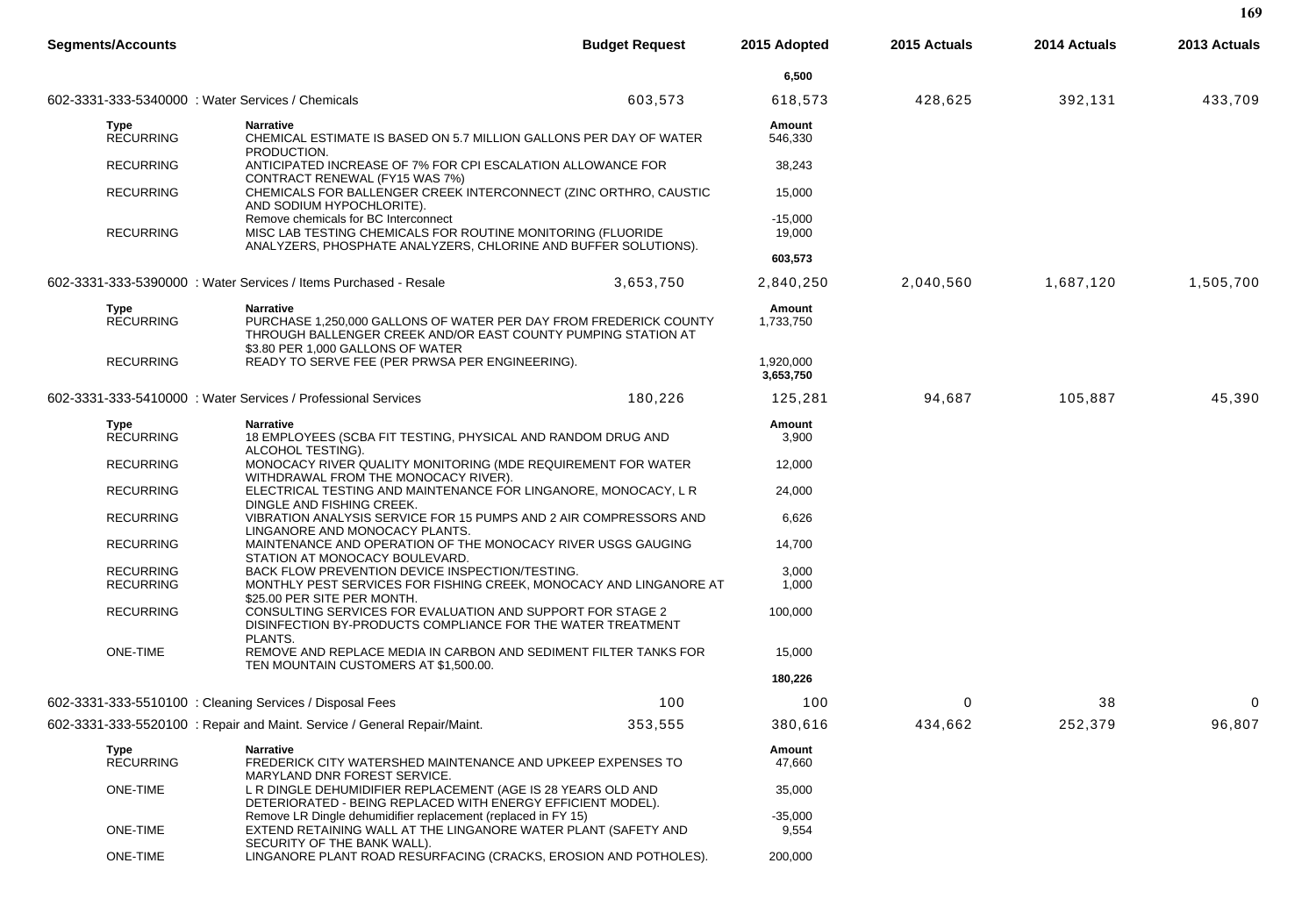| <b>Segments/Accounts</b>             |                                                                                                                                                                                                                                | <b>Budget Request</b> | 2015 Adopted      | 2015 Actuals | 2014 Actuals | 2013 Actuals |
|--------------------------------------|--------------------------------------------------------------------------------------------------------------------------------------------------------------------------------------------------------------------------------|-----------------------|-------------------|--------------|--------------|--------------|
| <b>RECURRING</b>                     | FREDERICK CITY WATERSHED TRAIL CLEAN UP EXPENSE TO MARYLAND DNR<br>FOREST SERVICE (DEBRIS REMOVAL, THE CLEANING UP OF EACH TRAIL AND<br>SPECIAL POINTS OF CONCERN REGARDING THE TRAILS).                                       |                       | 23,341            |              |              |              |
| <b>ONE-TIME</b>                      | DESIGN AND INSTALLATION OF VENTILATION SYSTEM FOR FILTER ROOM 1-6 AT<br>THE LINGANORE WATER PLANT (AIR QUALITY ISSUES SINCE WE HAVE CHANGED                                                                                    |                       | 32,000            |              |              |              |
| <b>ONE-TIME</b>                      | THE CHLORINE APPLICATION POINT TO REDUCE DISINFECTION BY-PRODUCTS).<br>REPLACE THE DETERIORATED FENCE AND GATE WITH NEW FENCING AND<br>AUTOMATIC GATE OPENER AT FISHING CREEK RESERVOIR (IMPROVE SITE<br>SECURITY AND ACCESS). |                       | 20,000            |              |              |              |
|                                      | Remove fence replacement                                                                                                                                                                                                       |                       | $-20,000$         |              |              |              |
| <b>ONE-TIME</b>                      | REPLACE DETERIORATED FENCE AND GATE WITH NEW FENCING AND<br>AUTOMATIC OPENER AT L R DINGLE (IMPROVE SITE SECURITY AND ACCESS).                                                                                                 |                       | 33,362            |              |              |              |
|                                      | Remove fence replacement                                                                                                                                                                                                       |                       | $-33,362$         |              |              |              |
| ONE-TIME<br><b>RECURRING</b>         | INSPECTION OF THE FISHING CREEK DAM TUNNEL WALLS AND STRUCTURE.<br>LAKE LINGANORE MAINTENANCE AND UPKEEP (CLEANING, TURF AND<br><b>VEGETATION CONTROL)</b>                                                                     |                       | 6,000<br>10,000   |              |              |              |
| <b>RECURRING</b>                     | MISCELLANEOUS EXPENDITURES FOR UNEXPECTED REPAIRS                                                                                                                                                                              |                       | 25.000<br>353,555 |              |              |              |
|                                      | 602-3331-333-5520200 : Repair and Maint. Service / Maintenance Contracts                                                                                                                                                       | 37,575                | 36,781            | 34,554       | 31,803       | 18,194       |
| Type                                 | Narrative                                                                                                                                                                                                                      |                       | Amount            |              |              |              |
| <b>RECURRING</b>                     | 18 CHEMICAL SCALE CALIBRATIONS FOR LINGANORE, MONOCACY, FISHING<br>CREEK AND L R DINGLE.                                                                                                                                       |                       | 900               |              |              |              |
| <b>RECURRING</b>                     | LINGANORE ELEVATOR SERVICE AGREEMENT.                                                                                                                                                                                          |                       | 1,720             |              |              |              |
| <b>RECURRING</b>                     | 4 HOIST INSPECTIONS AT LINGANORE AND MONOCACY.                                                                                                                                                                                 |                       | 1,700             |              |              |              |
| <b>RECURRING</b><br><b>RECURRING</b> | SECURITY ALARM CHECK FOR LINGANORE AND MONOCACY.<br>2 AED ANNUAL CHECK AT LINGANORE AND MONOCACY.                                                                                                                              |                       | 890<br>850        |              |              |              |
| <b>RECURRING</b>                     | 25 ANNUAL FIRE EXTINGUISHER INSPECTIONS AT LINGANORE, MONOCACY,<br>FISHING CREEK, L R DINGLE, BALLENGER CREEK                                                                                                                  |                       | 200               |              |              |              |
| <b>RECURRING</b>                     | 4 CHLORINE FEED SYSTEMS MAINTENANCE AT LINGANORE, MONOCACY,<br>FISHING CREEK AND L R DINGLE.                                                                                                                                   |                       | 10,000            |              |              |              |
| <b>RECURRING</b><br><b>RECURRING</b> | SERVICE CONTRACT FOR SAVIN 920 COPIER<br>MAINTENANCE CONTRACT FOR 3 PHOSPHATE ANALYZER AT LINGANORE,                                                                                                                           |                       | 333<br>2,830      |              |              |              |
| <b>RECURRING</b>                     | MONOCACY AND L R DINGLE.<br>MAINTENANCE CONTRACT FOR 3 FLUORIDE ANALYZER AT LINGANORE,                                                                                                                                         |                       | 5,073             |              |              |              |
| <b>RECURRING</b>                     | MONOCACY AND L R DINGLE.<br>11 PRIVATE WATER TREATMENT UNITS - ANNUAL MAINTENANCE FOR MOUNTAIN                                                                                                                                 |                       | 2,700             |              |              |              |
| <b>RECURRING</b>                     | WATER SUPPLY CUSTOMERS.<br>GENERATOR MAINTENANCE (LINGANORE, FISHING CREEK AND BALLENGER<br>CREEK)                                                                                                                             |                       | 9,084             |              |              |              |
| <b>RECURRING</b>                     | ANNUAL ELEVATOR RE-CALL/SHUNT-TRIP & SMOKE TEST (PER NFPA<br>GUIDELINES)                                                                                                                                                       |                       | 165               |              |              |              |
| <b>RECURRING</b>                     | ANNUAL MAINTENANCE FOR FISHING CREEK CARETAKER FURNACE AND 3<br>TREATMENT PLANT FURNACES                                                                                                                                       |                       | 670               |              |              |              |
| <b>RECURRING</b>                     | 10 ANNUAL FLOW TESTING OF SCBA REGULATORS                                                                                                                                                                                      |                       | 460<br>37,575     |              |              |              |
|                                      | 602-3331-333-5540100 : Rentals / Land and Buildings                                                                                                                                                                            | 0                     | 0                 | 1,010        | 1,010        | 1,010        |
|                                      | 602-3331-333-5540200 : Rentals / Equipment and Vehicles                                                                                                                                                                        | 1,045                 | 845               | 488          | 99           | 84           |
| Type                                 | <b>Narrative</b>                                                                                                                                                                                                               |                       | Amount            |              |              |              |
| <b>RECURRING</b>                     | FISHING CREEK CARETAKER PAGER.                                                                                                                                                                                                 |                       | 225               |              |              |              |
| <b>RECURRING</b><br>ONE-TIME         | 2 WELDING LEASED TANKS<br>FLOOR TILE STRIPPER                                                                                                                                                                                  |                       | 170<br>450        |              |              |              |
| <b>RECURRING</b>                     | MISCELLANEOUS UNEXPECTED                                                                                                                                                                                                       |                       | 200<br>1,045      |              |              |              |
|                                      | 602-3331-333-5562100 : Water/Sewer Service / Solid Waste Benefit Charg                                                                                                                                                         | 1,000                 | 1,000             | 1,000        | 1,000        | 1,000        |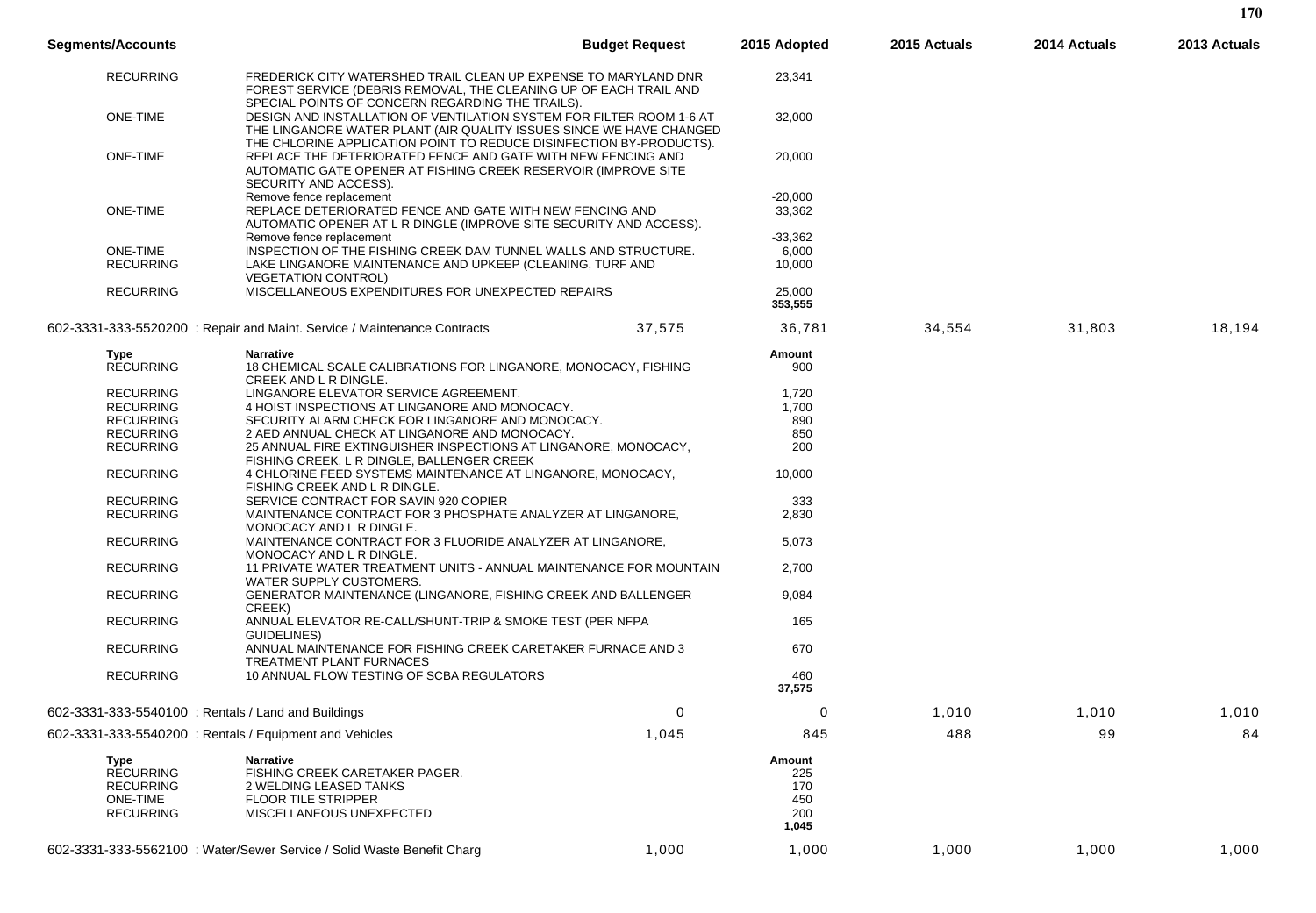| <b>Segments/Accounts</b>                       |                                                                                                                                                         | <b>Budget Request</b> | 2015 Adopted         | 2015 Actuals | 2014 Actuals | 2013 Actuals |
|------------------------------------------------|---------------------------------------------------------------------------------------------------------------------------------------------------------|-----------------------|----------------------|--------------|--------------|--------------|
|                                                | 602-3331-333-5570000 : Water Services / Licenses/Permits                                                                                                | 400                   | 500                  | 400          | 675          | 225          |
| Type<br><b>RECURRING</b>                       | <b>Narrative</b><br>4 REQUIRED WATER LICENSE RENEWALS AT \$100.00 EACH (MDE STATE<br><b>REQUIREMENT</b>                                                 |                       | Amount<br>400        |              |              |              |
|                                                |                                                                                                                                                         |                       | 400                  |              |              |              |
|                                                | 602-3331-333-5610100 : Communications / Telephone                                                                                                       | 28,628                | 27,680               | 9,161        | 13,296       | 17,780       |
| <b>Type</b><br><b>RECURRING</b>                | <b>Narrative</b><br>T1 COMMUNICATION/TELEPHONE LINES AT WATER PLANT FACILITIES AND<br>LINGANORE DAM FLOW-BY VALVE.                                      |                       | Amount<br>17,000     |              |              |              |
| <b>RECURRING</b>                               | 2 DATA CELL PHONES FOR SUPERINTENDENT AND ASSISTANT SUPERINTENDENT                                                                                      |                       | 2,880                |              |              |              |
| <b>RECURRING</b>                               | AT \$120.00 PER MONTH.<br>3 REGULAR CELL PHONE FOR OPERATIONAL STAFF AT \$50.00 PER CELL PER                                                            |                       | 1,800                |              |              |              |
| <b>RECURRING</b>                               | MONTH.<br>COMMUNICATION LINE FOR BALLENGER CREEK INTERCONNECT AT \$500.00 PER                                                                           |                       | 6,000                |              |              |              |
| <b>RECURRING</b>                               | <b>MONTH</b><br>COMCAST BROADBAND COMMUNICATION SERVICE FROM FISHING CREEK TO                                                                           |                       | 948                  |              |              |              |
|                                                | THE MONOCACY PLANT AT \$79.00 PER MONTH FOR THE SCADA SYSTEM.                                                                                           |                       | 28,628               |              |              |              |
|                                                | 602-3331-333-5610200 : Communications / Postage                                                                                                         | 535                   | 535                  | 144          | 102          | 49           |
| Type<br><b>RECURRING</b>                       | Narrative<br>MAILING OF REPORTS TO MDE (12 MONTHLY OPERATING, 2 SEMI-ANNUAL<br>WITHDRAWL REPORTS AND 1 ANNUAL POLYMER CERTIFICATION LETTER).            |                       | Amount<br>35         |              |              |              |
| <b>RECURRING</b>                               | SHIPPING OF PARTS AND EQUIPMENT FOR REPAIRS                                                                                                             |                       | 500<br>535           |              |              |              |
| 602-3331-333-5620100 : Travel / Transportation |                                                                                                                                                         | 100                   | 100                  | 0            | 0            | 0            |
|                                                | 602-3331-333-5621100 : Travel / Dues/Registration Fees                                                                                                  | 3,325                 | 3,175                | 2,575        | 1,875        | 1,592        |
| Type<br><b>RECURRING</b>                       | <b>Narrative</b><br>TRAINING TO MAINTAIN 15 STATE CERTIFIED CLASS IV OPERATOR LICENSES (1<br>CLASS EACH AT \$140).                                      |                       | Amount<br>2,100      |              |              |              |
| <b>RECURRING</b><br><b>RECURRING</b>           | AWWA, WWOA AND MWRA MEMBERSHIP DUES FOR SUPERINTENDENT<br>ANNUAL SHORT COURSE FOR TWO OPERATOR TRAINEE AT WASHINGTON<br>COLLEGE CHESTERTOWN, MD         |                       | 125<br>1,100         |              |              |              |
|                                                |                                                                                                                                                         |                       | 3,325                |              |              |              |
| 602-3331-333-5623100 : Travel / Meals/Food     |                                                                                                                                                         | 125                   | 75                   | 47           | 0            | 0            |
| Type<br><b>RECURRING</b>                       | Narrative<br>MEALS FOR OUT OF TOWN CLASSES/TRAINING                                                                                                     |                       | Amount<br>125<br>125 |              |              |              |
|                                                | 602-3331-333-5630000 : Water Services / Advertising                                                                                                     | 1,000                 | 1,000                | 0            | 1,400        | 509          |
|                                                | 602-3331-333-5650000 : Water Services / Insurance                                                                                                       | 84,783                | 79,478               | 77,839       | 74,592       | 46,534       |
| 602-3331-333-5710000: Land                     |                                                                                                                                                         |                       | -0                   | 0            | 76,273       |              |
| 602-3331-333-5719000 : Contra-expense          |                                                                                                                                                         | 0                     | 0                    | 0            | $-76,273$    |              |
|                                                | 602-3331-333-5740100 : Machinery & Equipment / Vehicles                                                                                                 | ∩                     | 0                    | 36,178       | 31,641       | 0            |
|                                                | 602-3331-333-5740200 : Machinery & Equipment / Machinery                                                                                                | 479,272               | 540,782              | 45,196       | 205,546      | 39,455       |
| Type<br>ONE-TIME                               | <b>Narrative</b><br>REPLACE EXISTING STREAMING CURRENT MONITORS AT THE MONOCACY AND<br>LINGANORE PLANTS(CONTROL AND REPLACEMENT PART ISSUES - THEY HAVE |                       | Amount<br>30,982     |              |              |              |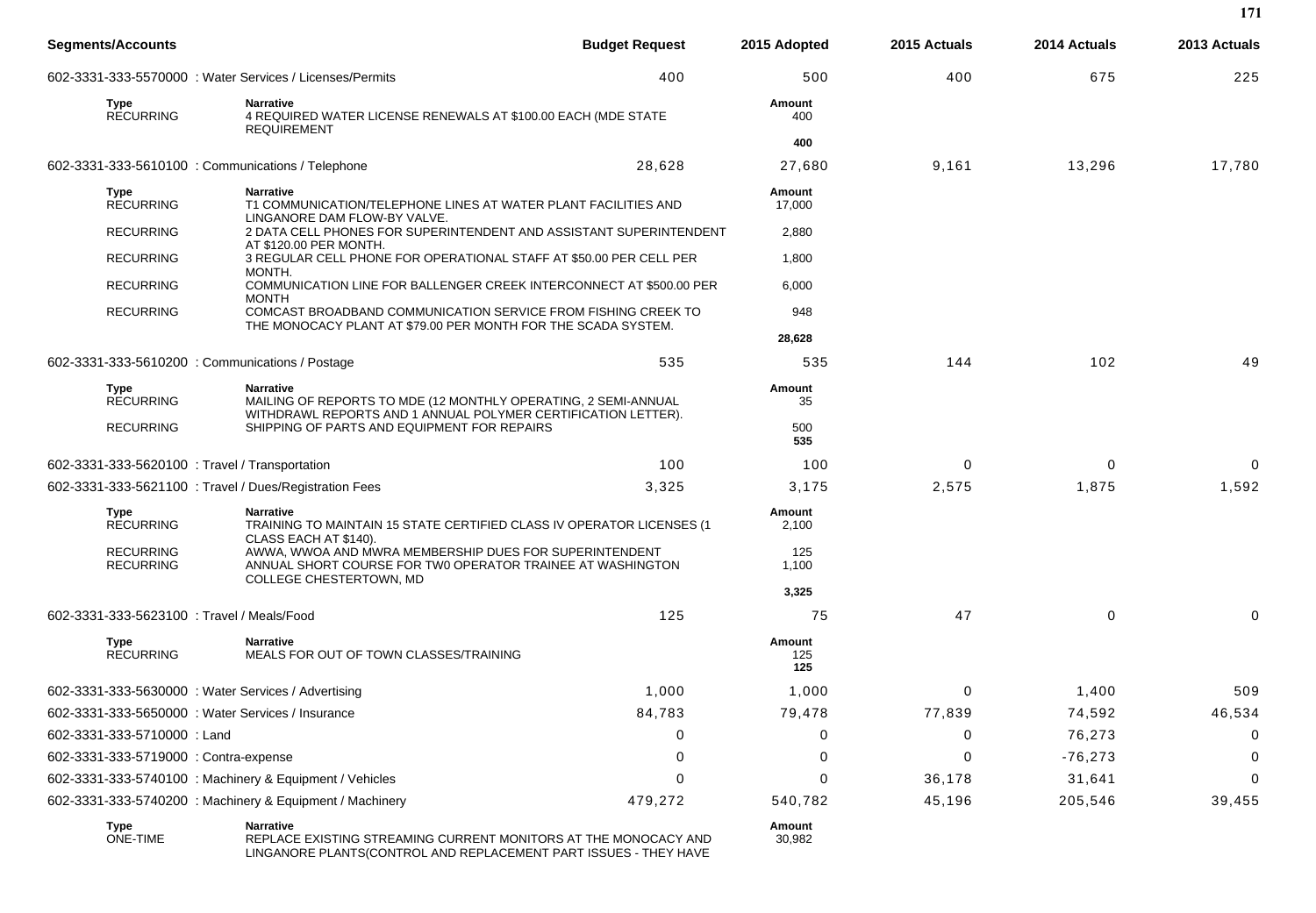| <b>Segments/Accounts</b>                        |                                                                                                                                                                                                                                                                       | <b>Budget Request</b> | 2015 Adopted | 2015 Actuals | 2014 Actuals | 2013 Actuals |
|-------------------------------------------------|-----------------------------------------------------------------------------------------------------------------------------------------------------------------------------------------------------------------------------------------------------------------------|-----------------------|--------------|--------------|--------------|--------------|
| ONE-TIME                                        | REACHED THEIR LIFE EXPECTANCY) AT \$15,491.00 FOR EACH PLANT.<br>REPLACE THE EXISTING 3 FLASH MIXERS AT THE MONOCACY AND LINGANORE<br>PLANTS (WORN OUT AND NEED REPLACED BECAUSE OF THEIR AGE AND                                                                     |                       | 56.340       |              |              |              |
| <b>ONE-TIME</b>                                 | TECHNOLOGY). AT \$18,780.00 EACH.<br>REPLACE THE EXISTING CARBON FEEDER AT THE MONOCACY PLANT (WORN<br>OUT AND NEED REPLACED BECAUSE OF AGE (10 YEARS OLD) AND<br>TECHNOLOGY).                                                                                        |                       | 35.000       |              |              |              |
| <b>ONE-TIME</b>                                 | REPLACE THE EXISTING TRAVELING WATER SCREEN AT THE MONOCACY PLANT<br>(WORN OUT AND NEED REPLACED BECAUSE OF AGE (53 YEARS OLD AND<br>TECHNOLOGY (LAST REHAB/REPAIRS 2007)). UNIT PRICE IS \$225,000.00 AND<br>INSTALLATION PRICE IS \$80,000 (TOTAL PRICE \$305,000). |                       | 305,000      |              |              |              |
| <b>ONE-TIME</b>                                 | PURCHASE TOC PROCESS ANALYZER AT THE MONOCACY AND LINGANORE<br>PLANTS (THIS WILL ALLOW US TO OPTIMIZE AND CONTROL OUR COAGULATION<br>DOSAGE AND HELP REDUCE DISINFECTION BY-PRODUCTS). AT \$25,975.00 FOR<br>EACH PLANT.                                              |                       | 51,950       |              |              |              |
|                                                 |                                                                                                                                                                                                                                                                       |                       | 479,272      |              |              |              |
|                                                 | 602-3331-333-5749000: Machinery & Equipment / Contra-expense                                                                                                                                                                                                          | 0                     | $\Omega$     | $-81,374$    | $-237,187$   | -39,455      |
| 602-3331-333-5781100 : Depreciation / Buildings |                                                                                                                                                                                                                                                                       |                       | $\Omega$     | 111,868      | 111,868      | 111,868      |
|                                                 | 602-3331-333-5783100 : Depreciation / Improvements - Non-Bldgs.                                                                                                                                                                                                       |                       | $\Omega$     | 2,009,924    | 2,005,408    | 2,005,408    |
|                                                 | 602-3331-333-5785100 : Depreciation / Equipment                                                                                                                                                                                                                       |                       | $\Omega$     | 72,000       | 51,434       | 37,133       |
|                                                 | 602-3331-333-5790100 : Fixed Asset Disposal / Loss on Cap. Asset Disp.                                                                                                                                                                                                |                       | $\Omega$     | 4,588        | 0            | $\Omega$     |
| [DEPT/DIV] SubTotal: 3331: Water Treatment      |                                                                                                                                                                                                                                                                       | 7,832,542             | 6,985,467    | 7,559,793    | 6,974,366    | 6,347,797    |
| [GL TYPE] SubTotal: EXPENSE                     |                                                                                                                                                                                                                                                                       | 7,832,542             | 6,985,467    | 7,559,793    | 6,974,366    | 6,347,797    |
| <b>Grand Total</b>                              |                                                                                                                                                                                                                                                                       | 7,825,542             | 6,978,467    | 7,538,149    | 6,965,271    | 6,239,223    |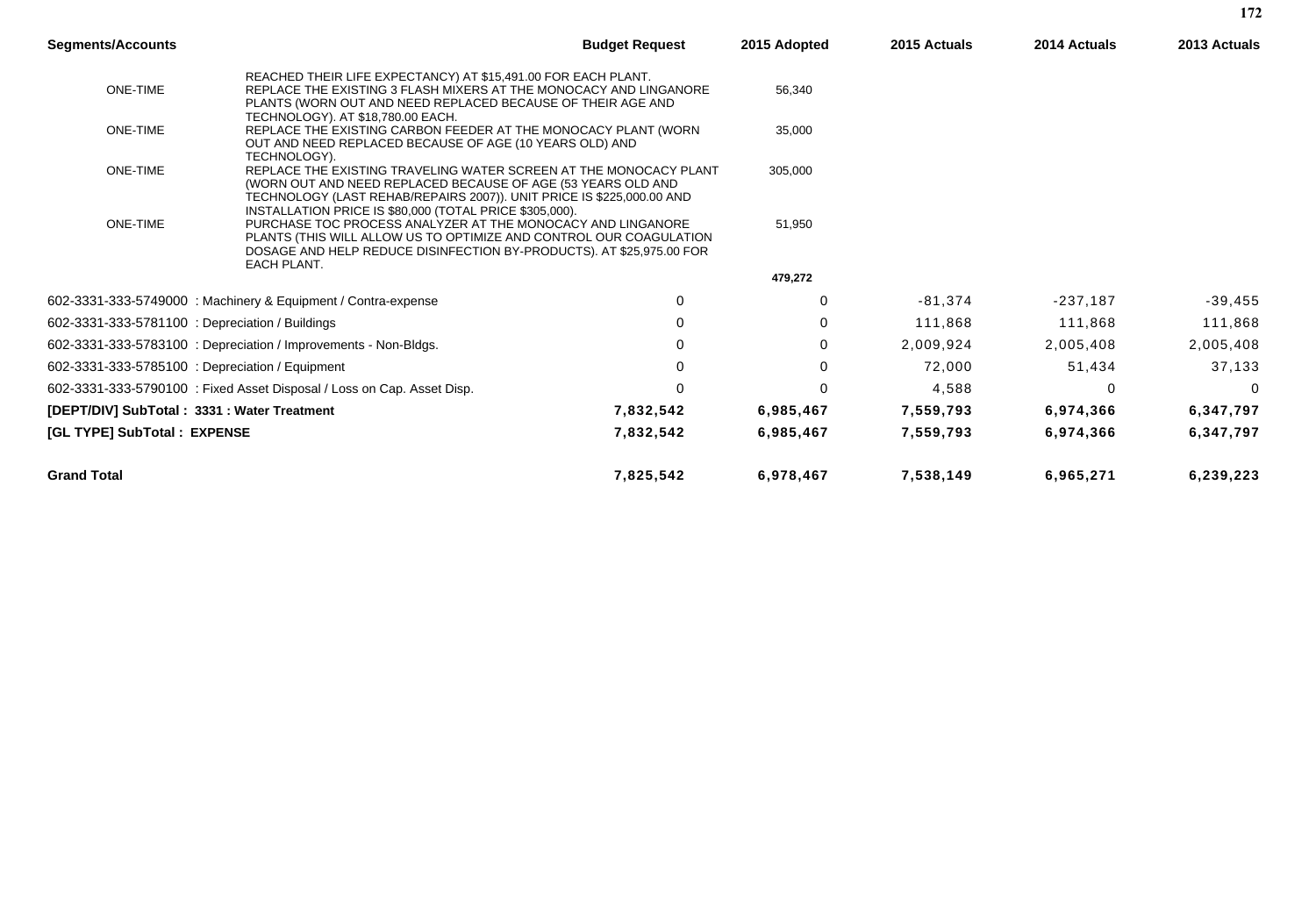# **The City of Frederick Working Budget Report 2016, Working, Details, Adopted Budget** From Account: 602-3411 To Account: 602-3411

| <b>Segments/Accounts</b>                                         |                                                                                                                                                                     | <b>Budget Request</b> | 2015 Adopted                               | 2015 Actuals | 2014 Actuals | 2013 Actuals |
|------------------------------------------------------------------|---------------------------------------------------------------------------------------------------------------------------------------------------------------------|-----------------------|--------------------------------------------|--------------|--------------|--------------|
| [GL TYPE] REVENUE                                                |                                                                                                                                                                     |                       |                                            |              |              |              |
| [DEPT/DIV] 3411 : Wastewater Treatment Plt                       |                                                                                                                                                                     |                       |                                            |              |              |              |
|                                                                  | 602-3411-343-3223401 : Non-business Lic./Permits / Indust. Waste Discharg                                                                                           | 26,235                | 23,760                                     | 26,235       | 23,760       | 22,935       |
| Type<br><b>RECURRING</b><br><b>RECURRING</b><br><b>RECURRING</b> | <b>Narrative</b><br>SIGNIFICANT INDUSTRIAL USERS PERMIT FEE X 2<br>HIGH STRENGTH INDUSTRIAL USERS PERMIT FEE X 20<br>ZERO DISCHARGE INDUSTRIAL USERS PERMIT FEE X 1 |                       | Amount<br>8,910<br>16,500<br>825<br>26,235 |              |              |              |
|                                                                  | 602-3411-343-3223402 : Indust. Waste Discharge / FOG - Fats, Oils, Grease                                                                                           | 14,800                | 11,160                                     | 7,525        | 7,525        | 3,525        |
| Type<br><b>RECURRING</b>                                         | <b>Narrative</b><br>FOG PERMITS: 296                                                                                                                                |                       | Amount<br>14,800<br>14,800                 |              |              |              |
|                                                                  | 602-3411-343-3223403 : FOG - Reinspection Fee                                                                                                                       | $\mathbf 0$           | 0                                          | 900          | $\Omega$     | $\mathbf 0$  |
|                                                                  | 602-3411-343-3313200 : Federal / Public Works / Op Indirect                                                                                                         | 0                     | 0                                          | 0            | 0            | 1,523        |
|                                                                  | 602-3411-343-3400004 : Recreation / Concessions                                                                                                                     | 100                   | 100                                        | 214          | 229          | 165          |
| Type<br><b>RECURRING</b>                                         | <b>Narrative</b><br><b>COKE MACHINE</b>                                                                                                                             |                       | Amount<br>100<br>100                       |              |              |              |
| 602-3411-343-3434103 : Public Works / Sewer                      |                                                                                                                                                                     | 9,700,000             | 9,700,000                                  | 9,313,238    | 9,361,711    | 9,465,003    |
|                                                                  | 602-3411-343-3434104 : Sewer / Sewer Interceptor                                                                                                                    | 50,000                | 50,000                                     | 72,425       | 40,549       | 62,219       |
| Type<br><b>RECURRING</b>                                         | <b>Narrative</b><br>FLOW AGREEMENT OPERATING COSTS                                                                                                                  |                       | Amount<br>50,000<br>50,000                 |              |              |              |
| 602-3411-343-3510001 : Municipal Infractions                     |                                                                                                                                                                     | 0                     | 0                                          | 850          | $\Omega$     | $\Omega$     |
|                                                                  | 602-3411-343-3513401 : Public Works Activities / Indust. Waste Surcharge                                                                                            | 20,000                | 20,000                                     | 136,075      | 21,075       | 34,329       |
| <b>Type</b><br><b>RECURRING</b>                                  | <b>Narrative</b><br><b>SURCHARGE FEES</b>                                                                                                                           |                       | Amount<br>20,000<br>20,000                 |              |              |              |
|                                                                  | 602-3411-343-3690001 : Miscellaneous / Other Misc. Receipts                                                                                                         | 200                   | 200                                        | 56,960       | 2,687        | 6,868        |
|                                                                  | 602-3411-343-3930001: Capital Asset Disposition / Sale of Gen. Cap. Asse                                                                                            | 0                     | $\Omega$                                   | 0            | 2,200        | $\Omega$     |
|                                                                  | 602-3411-343-3930002 : Capital Asset Disposition / Insurance Reimbursemen                                                                                           | 0                     | $\Omega$                                   | 0            | $\mathbf 0$  | 381,732      |
|                                                                  | [DEPT/DIV] SubTotal: 3411: Wastewater Treatment Plt                                                                                                                 | $-9,811,335$          | $-9,805,220$                               | $-9,614,422$ | $-9,459,736$ | $-9,978,299$ |
| [GL TYPE] SubTotal: REVENUE                                      |                                                                                                                                                                     | $-9,811,335$          | $-9.805.220$                               | $-9,614,422$ | $-9,459,736$ | $-9,978,299$ |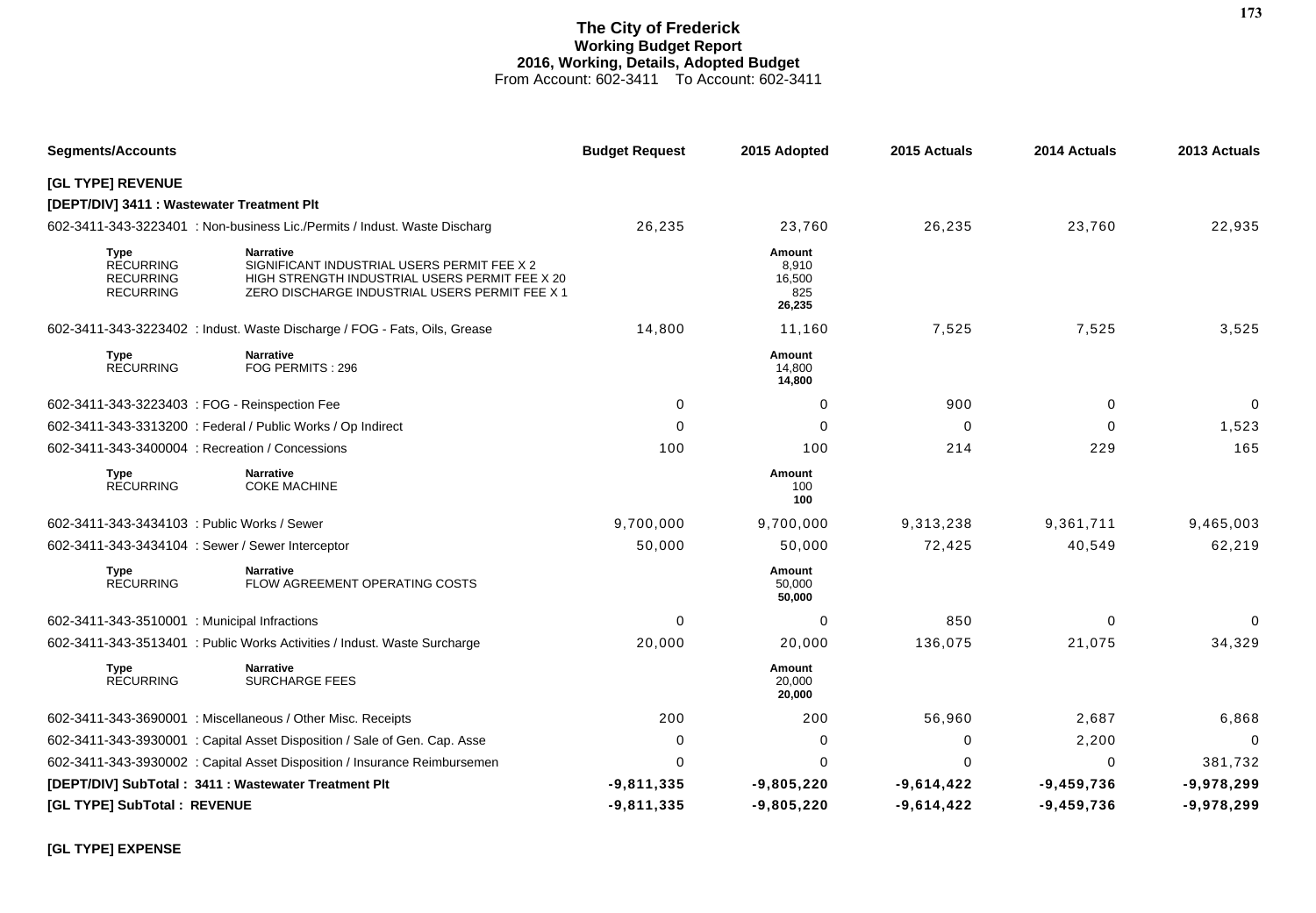| <b>Segments/Accounts</b>                                                                                        |                                                                                                                                                                                                      | <b>Budget Request</b> | 2015 Adopted                                             | 2015 Actuals | 2014 Actuals | 2013 Actuals |
|-----------------------------------------------------------------------------------------------------------------|------------------------------------------------------------------------------------------------------------------------------------------------------------------------------------------------------|-----------------------|----------------------------------------------------------|--------------|--------------|--------------|
| [DEPT/DIV] 3411 : Wastewater Treatment Plt                                                                      |                                                                                                                                                                                                      |                       |                                                          |              |              |              |
|                                                                                                                 | 602-3411-343-5121100 : Salaries - Full Time / Productive Time                                                                                                                                        | 717,786               | 673,762                                                  | 486,039      | 498,829      | 462,233      |
|                                                                                                                 | 602-3411-343-5121200 : Salaries - Full Time / Vacation                                                                                                                                               | 0                     | 0                                                        | 29,290       | 33,002       | 25,529       |
|                                                                                                                 | 602-3411-343-5121300 : Salaries - Full Time / Sick                                                                                                                                                   | 0                     | 0                                                        | 11,839       | 20,361       | 10,479       |
|                                                                                                                 | 602-3411-343-5121400 : Salaries - Full Time / Holiday                                                                                                                                                | $\Omega$              | $\Omega$                                                 | 26,069       | 26,131       | 25,679       |
|                                                                                                                 | 602-3411-343-5121500 : Salaries - Full Time / Other Leave                                                                                                                                            | $\Omega$              | $\Omega$                                                 | 4,115        | 7,587        | 6,648        |
|                                                                                                                 | 602-3411-343-5141300 : Overtime / Premium Overtime                                                                                                                                                   | 64,000                | 62,000                                                   | 51,378       | 65,530       | 56,556       |
| 602-3411-343-5170000 : Special Allowance                                                                        |                                                                                                                                                                                                      | 0                     | $\Omega$                                                 | 0            | 15,337       | $\Omega$     |
|                                                                                                                 | 602-3411-343-5210000 : Sanitation Services / Workmen's Compensation                                                                                                                                  | 19,398                | 17,869                                                   | 18,318       | 17,199       | 12,574       |
| 602-3411-343-5221100 : FICA / Social Security                                                                   |                                                                                                                                                                                                      | 48,471                | 45,620                                                   | 35,469       | 38,905       | 34,938       |
| 602-3411-343-5221200 : FICA / Medicare                                                                          |                                                                                                                                                                                                      | 11,338                | 10,670                                                   | 8,295        | 9,099        | 8,171        |
|                                                                                                                 | 602-3411-343-5264100 : Health Insurance / Retirees >= 65                                                                                                                                             | 34,437                | 37,902                                                   | 32,882       | 32,504       | 27,545       |
|                                                                                                                 | 602-3411-343-5266100 : Health Insurance / CIGNA                                                                                                                                                      | 99,554                | 107,878                                                  | 95,099       | 100,887      | 83,458       |
|                                                                                                                 | 602-3411-343-5266200 : Health Insurance / CIGNA - Retirees                                                                                                                                           | 87,592                | 82,911                                                   | 83,792       | 75,666       | 80,908       |
|                                                                                                                 | 602-3411-343-5266300 : Health Insurance / OPEB Payment                                                                                                                                               | 77,356                | 90,880                                                   | 90,880       | 77,909       | 70,481       |
|                                                                                                                 | 602-3411-343-5266400 : Health Insurance / OPEB Unfunded                                                                                                                                              | $\Omega$              | $\Omega$                                                 | 49,047       | 52,041       | 24,433       |
|                                                                                                                 | 602-3411-343-5266500 : OPEB Retirement Health Savings Plan                                                                                                                                           | $\Omega$              | $\Omega$                                                 | 8,750        | 2,292        | $\Omega$     |
|                                                                                                                 | 602-3411-343-5267200 : Health Insurance / Aetna Dental - Emp                                                                                                                                         | 0                     | $\Omega$                                                 | 86           | $-19$        | 8            |
| 602-3411-343-5267900 : Vision - Emp                                                                             |                                                                                                                                                                                                      | $\Omega$              | $\Omega$                                                 | 25           | 5            | $-10$        |
|                                                                                                                 | 602-3411-343-5268100 : Health Insurance / Disability                                                                                                                                                 | 2,174                 | 1,507                                                    | 1,382        | 1,419        | 1,245        |
| 602-3411-343-5269100 : Health Insurance / Life                                                                  |                                                                                                                                                                                                      | 2,206                 | 2,128                                                    | 1,731        | 1,769        | 1,699        |
|                                                                                                                 | 602-3411-343-5270000 : Sanitation Services / Unemployment                                                                                                                                            | $\Omega$              | $\Omega$                                                 | 21,048       | 421          | 15,050       |
|                                                                                                                 | 602-3411-343-5282500 : Retirement / 25 Year Plan                                                                                                                                                     | 195,574               | 190,047                                                  | 190,047      | 186,090      | 199,412      |
|                                                                                                                 | 602-3411-343-5283000 : Retirement / 30 Year Plan                                                                                                                                                     | 15,952                | 41,034                                                   | 41,034       | 43,012       | 33,640       |
|                                                                                                                 | 602-3411-343-5284000: Retirement / Supplement Savings Fees                                                                                                                                           | 534                   | 509                                                      | 448          | 450          | 413          |
| 602-3411-343-5291300 : Misc Benefits / Other                                                                    |                                                                                                                                                                                                      | 116                   | 116                                                      | 271          | 114          | 115          |
|                                                                                                                 | 602-3411-343-5310100 : Supplies / General Supplies                                                                                                                                                   | 377,400               | 386,500                                                  | 428,515      | 315,728      | 204,622      |
| <b>Type</b><br><b>RECURRING</b><br><b>RECURRING</b><br><b>RECURRING</b><br><b>RECURRING</b><br><b>RECURRING</b> | Narrative<br>PRELIMINARY OPERATIONS - ESTIMATED<br>PRIMARY OPERATIONS - ESTIMATED<br><b>BIOLOGICAL OPERATIONS - ESTIMATED</b><br>SECONDARY OPERATIONS - ESTIMATED<br>EFFLUENT OPERATIONS - ESTIMATED |                       | Amount<br>20,000<br>60,000<br>30,000<br>35,000<br>35,000 |              |              |              |

RECURRING BIOSOLIDS OPERATIONS - ESTIMATED<br>RECURRING MISC OPERATIONS - ESTIMATED 50,000 SO,000 RECURRING MISC OPERATIONS - ESTIMATED 60,000<br>RECURRING OFFICE SUPPLIES 3,000 RECURRING OFFICE SUPPLIES AND SUPPLIES AND SUPPLIES AND SUPPLIES AND SUPPLIES AND SUPPLIES AND SUPPLIES AND SUPPLIES RECURRING HOUSEKEEPING 3,000

ONE-TIME SLUDGE WELL GRINDER REPLACEMENT CUTTER CARTRIDGE **1996 FOR CONSTRUCT 1999**<br>ONE-TIME SILOXANE MEDIA REPLACEMENT 9,000

SILOXANE MEDIA REPLACEMENT

PLANT WIDE SPARE PARTS 50,000<br>Reduce plant wide spare parts 50,000 and 20,000 cm  $-20,000$ Reduce plant wide spare parts<br>SLUDGE WELL GRINDER REPLACEMENT CUTTER CARTRIDGE  $9,000$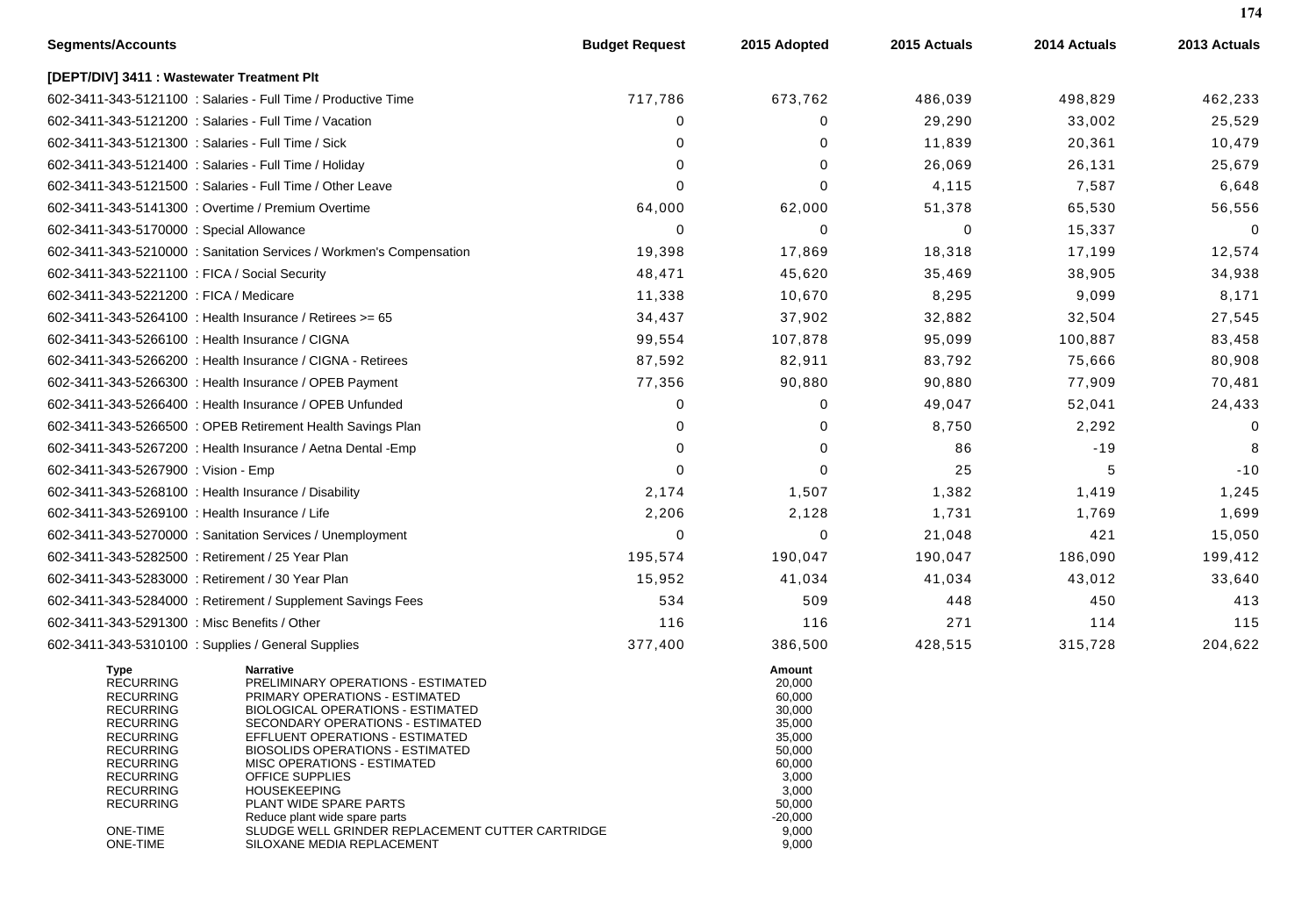| <b>Segments/Accounts</b>                                                                                                                                                                                                                                                                     |                                                                                                                                                                                                                                                                                                                                                                               | <b>Budget Request</b>                                                               | 2015 Adopted                                                                                                                                                           | 2015 Actuals | 2014 Actuals | 2013 Actuals |
|----------------------------------------------------------------------------------------------------------------------------------------------------------------------------------------------------------------------------------------------------------------------------------------------|-------------------------------------------------------------------------------------------------------------------------------------------------------------------------------------------------------------------------------------------------------------------------------------------------------------------------------------------------------------------------------|-------------------------------------------------------------------------------------|------------------------------------------------------------------------------------------------------------------------------------------------------------------------|--------------|--------------|--------------|
| ONE-TIME<br><b>ONE-TIME</b>                                                                                                                                                                                                                                                                  | HYDROGEN SULFIDE MEDIA REPLACEMENT                                                                                                                                                                                                                                                                                                                                            | AV DEPARTMENT NEEDS MOUNTING EQUIPMENT FOR CAMERAS, DVR AND 2<br><b>SIGNAL AMPS</b> |                                                                                                                                                                        |              |              |              |
| <b>ONE-TIME</b><br><b>ONE-TIME</b>                                                                                                                                                                                                                                                           | 5 IPC REPLACEMENTS FOR SCADA CLIENTS THROUGHOUT PLANT<br>New employee supplies: vehicle radio, computer, monitor, laptop for field use, field                                                                                                                                                                                                                                 |                                                                                     | 15,000<br>6,900                                                                                                                                                        |              |              |              |
|                                                                                                                                                                                                                                                                                              | equipment, office furniture                                                                                                                                                                                                                                                                                                                                                   |                                                                                     | 377,400                                                                                                                                                                |              |              |              |
|                                                                                                                                                                                                                                                                                              | 602-3411-343-5310300 : Supplies / Clothing/Uniforms                                                                                                                                                                                                                                                                                                                           | 6,350                                                                               | 4,500                                                                                                                                                                  | 3,199        | 2,956        | 3,533        |
| Type<br><b>RECURRING</b><br><b>RECURRING</b><br><b>RECURRING</b><br><b>RECURRING</b>                                                                                                                                                                                                         | <b>Narrative</b><br><b>CONTRACT UNIFORMS</b><br><b>STEEL TOE BOOTS</b><br>MISC STOCK ITEMS LIKE T-SHIRTS<br>6 in 1 COATS FROM STOCK x 4<br>clothing for new position                                                                                                                                                                                                          |                                                                                     | Amount<br>3,250<br>1,500<br>600<br>500<br>500<br>6,350                                                                                                                 |              |              |              |
| 602-3411-343-5330100 : Energy / Fuel & Oil                                                                                                                                                                                                                                                   |                                                                                                                                                                                                                                                                                                                                                                               | 51,000                                                                              | 49,000                                                                                                                                                                 | 13,604       | 26,964       | 37,755       |
| Type<br><b>RECURRING</b><br><b>RECURRING</b><br><b>RECURRING</b><br><b>RECURRING</b>                                                                                                                                                                                                         | Narrative<br><b>BACKUP GENERATOR FUEL</b><br><b>EQUIPMENT OIL</b><br>VEHICLE AND EQUIPMENT FUEL<br>Fuel for new position vehicle                                                                                                                                                                                                                                              |                                                                                     | Amount<br>39,500<br>6,000<br>4,000<br>1,500<br>51,000                                                                                                                  |              |              |              |
| 602-3411-343-5330200 : Energy / Electricity                                                                                                                                                                                                                                                  |                                                                                                                                                                                                                                                                                                                                                                               | 470,000                                                                             | 520,000                                                                                                                                                                | 492,470      | 454,487      | 466,615      |
| Type<br><b>RECURRING</b>                                                                                                                                                                                                                                                                     | <b>Narrative</b><br>PLANT ELECTRIC                                                                                                                                                                                                                                                                                                                                            |                                                                                     | Amount<br>470,000<br>470,000                                                                                                                                           |              |              |              |
| 602-3411-343-5330300 : Energy / Natural Gas                                                                                                                                                                                                                                                  |                                                                                                                                                                                                                                                                                                                                                                               | 15,000                                                                              | 20,000                                                                                                                                                                 | 21,209       | 22,819       | 5,713        |
| Type<br><b>RECURRING</b>                                                                                                                                                                                                                                                                     | <b>Narrative</b><br>BUILDING HEAT AND BACK UP DIGESTER BIO-SOLIDS HEAT                                                                                                                                                                                                                                                                                                        |                                                                                     | Amount<br>15,000<br>15,000                                                                                                                                             |              |              |              |
|                                                                                                                                                                                                                                                                                              | 602-3411-343-5340000 : Sanitation Services / Chemicals                                                                                                                                                                                                                                                                                                                        | 344,000                                                                             | 308,500                                                                                                                                                                | 184,448      | 152,080      | 150,638      |
| Type<br><b>RECURRING</b><br><b>RECURRING</b><br><b>RECURRING</b><br><b>RECURRING</b><br><b>RECURRING</b><br><b>RECURRING</b><br><b>RECURRING</b><br><b>RECURRING</b><br><b>RECURRING</b><br><b>RECURRING</b><br><b>RECURRING</b><br><b>RECURRING</b><br><b>RECURRING</b><br><b>RECURRING</b> | Narrative<br>BELT FILTER PRESS POLYMER<br>DAFT POLYMER<br><b>COUNTY CHLORINE</b><br><b>SULFUR DIOXIDE</b><br><b>CITY CHLORINE</b><br><b>FERRIC CHLORIDE</b><br>ODOR CONTROL FOR GRIT AND SCREENINGS<br>POLYMER PARTS CLEANER<br>EFFLUENT DEFOAMER<br>HEAT EXCHANGER ADDITIVE<br><b>BNR POLYMER</b><br>SODIUM HYDROXIDE<br>SODIUM HYPOCHLORITE<br>METHANOL<br>Reduce chemicals |                                                                                     | Amount<br>90,000<br>19,000<br>48,000<br>40,000<br>38,000<br>80,000<br>3,000<br>1,500<br>1,500<br>3,000<br>20,000<br>10,000<br>10,000<br>40,000<br>$-60,000$<br>344,000 |              |              |              |
|                                                                                                                                                                                                                                                                                              | 602-3411-343-5410000: Sanitation Services / Professional Services                                                                                                                                                                                                                                                                                                             | 110,252                                                                             | 146,279                                                                                                                                                                | 59,721       | 47,385       | 71,091       |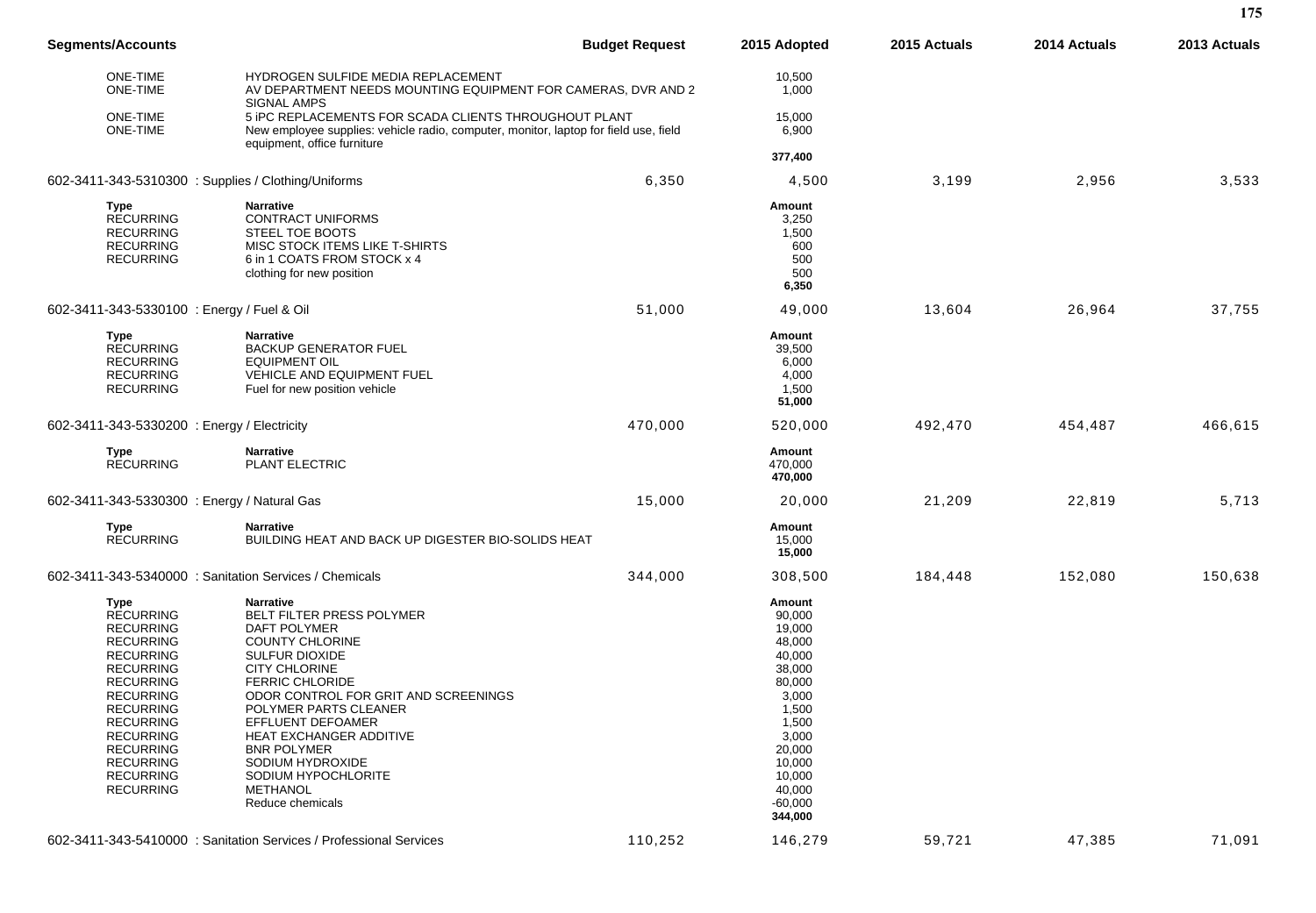| <b>Segments/Accounts</b>                                                                                                                                                                                   |                                                                                                                                                                                                                                                                                                                                                                                              | <b>Budget Request</b> | 2015 Adopted                                                                                                  | 2015 Actuals | 2014 Actuals | 2013 Actuals |
|------------------------------------------------------------------------------------------------------------------------------------------------------------------------------------------------------------|----------------------------------------------------------------------------------------------------------------------------------------------------------------------------------------------------------------------------------------------------------------------------------------------------------------------------------------------------------------------------------------------|-----------------------|---------------------------------------------------------------------------------------------------------------|--------------|--------------|--------------|
| Type<br><b>RECURRING</b><br><b>RECURRING</b><br><b>RECURRING</b><br><b>RECURRING</b><br><b>RECURRING</b><br><b>RECURRING</b><br><b>RECURRING</b><br><b>ONE-TIME</b><br><b>RECURRING</b><br><b>ONE-TIME</b> | <b>Narrative</b><br><b>ELECTRICAL TESTING</b><br>CHLORINE AND SULFUR DIOXIDE EQUIPMENT PM SERVICE<br>PRETREATMENT LAB TESTING<br><b>VIBRATION ANALYSIS</b><br><b>BACKFLOW PREVENTION SERVICE</b><br><b>HOIST INSPECTIONS</b><br>CORPOHS AND WHITE GLOVE TESTING<br>HEADWORKS STUDY TO ADJUST PRETREATMENT LOCAL LIMITS<br><b>BIOGAS ANALYSIS</b><br>Corporate Health Services - new position |                       | Amount<br>25,000<br>12,000<br>13,000<br>7,952<br>2,500<br>2,500<br>2,200<br>40,000<br>5,000<br>100<br>110,252 |              |              |              |
| 602-3411-343-5510100 : Cleaning Services / Disposal Fees                                                                                                                                                   |                                                                                                                                                                                                                                                                                                                                                                                              | 480,000               | 738,000                                                                                                       | 575,268      | 964,208      | 795,296      |
| Type<br><b>RECURRING</b><br><b>RECURRING</b><br><b>RECURRING</b>                                                                                                                                           | <b>Narrative</b><br>SLUDGE DISPOSAL - 10,000 TONS @ ESTIMATED \$44 EACH FOR LAND<br><b>APPLICATION</b><br><b>GRIT REMOVAL</b><br><b>SCREENINGS REMOVAL</b>                                                                                                                                                                                                                                   |                       | Amount<br>440,000<br>20,000<br>20,000<br>480,000                                                              |              |              |              |
|                                                                                                                                                                                                            | 602-3411-343-5520100 : Repair and Maint. Service / General Repair/Maint.                                                                                                                                                                                                                                                                                                                     | 165,850               | 151,500                                                                                                       | 122,037      | 216,403      | 106,109      |
| Type<br><b>RECURRING</b><br><b>RECURRING</b><br><b>RECURRING</b><br><b>ONE-TIME</b>                                                                                                                        | <b>Narrative</b><br>MISC ELECTRICAL EQUIPMENT REPAIRS - ESTIMATED<br>MISC MECHANICAL EQUIPMENT REPAIRS - ESTIMATED<br>REPAIRS EVERY YEAR FOR MISC ITEMS SUCH AS WELDING AND ROOF REPAIR<br>MANUFACTURER ASSISTANCE WITH SILOXANE AND HYDROGEN SULFIDE MEDIA<br><b>REPLACEMENT</b><br>Radio install / striping for new vehicle                                                                |                       | Amount<br>80,000<br>50,000<br>20,000<br>15,000<br>850<br>165,850                                              |              |              |              |
|                                                                                                                                                                                                            | 602-3411-343-5520200 : Repair and Maint. Service / Maintenance Contracts                                                                                                                                                                                                                                                                                                                     | 28,882                | 13,882                                                                                                        | 13,422       | 12,876       | 1,447        |
| Type<br><b>RECURRING</b><br><b>RECURRING</b><br><b>RECURRING</b><br><b>RECURRING</b><br><b>RECURRING</b><br><b>RECURRING</b>                                                                               | <b>Narrative</b><br><b>AED MAINTENANCE</b><br>PEST CONTROL<br>FIRE EXTINGUISHER SERVICE<br><b>GENERATOR MAINTENANCE</b><br><b>GAS CONDITIONING EQUIPMENT MAINTENANCE</b><br>COMBINED HEATING AND POWER GENERATOR MAINTENANCE                                                                                                                                                                 |                       | Amount<br>650<br>450<br>500<br>12,282<br>5,000<br>10,000<br>28,882                                            |              |              |              |
| 602-3411-343-5540200 : Rentals / Equipment and Vehicles                                                                                                                                                    |                                                                                                                                                                                                                                                                                                                                                                                              | 0                     | 0                                                                                                             | 605          | 0            | 15,087       |
|                                                                                                                                                                                                            | 602-3411-343-5562100 : Water/Sewer Service / Solid Waste Benefit Charg                                                                                                                                                                                                                                                                                                                       | 575                   | 633                                                                                                           | 546          | 546          | 546          |
|                                                                                                                                                                                                            | 602-3411-343-5570000 : Sanitation Services / Licenses/Permits                                                                                                                                                                                                                                                                                                                                | 7,000                 | 6,800                                                                                                         | 7,276        | 6,673        | 675          |
| <b>Type</b><br><b>RECURRING</b><br><b>RECURRING</b><br>ONE-TIME                                                                                                                                            | <b>Narrative</b><br>SLUDGE GENERATOR FEE FROM MDE<br><b>OPERATOR LICENSE RENEWALS</b><br><b>OPERATOR LICENSE EXAMS</b>                                                                                                                                                                                                                                                                       |                       | Amount<br>6,000<br>400<br>600<br>7,000                                                                        |              |              |              |
| 602-3411-343-5610100 : Communications / Telephone                                                                                                                                                          |                                                                                                                                                                                                                                                                                                                                                                                              | 13,700                | 13,400                                                                                                        | 11,798       | 12,612       | 12,151       |
| <b>Type</b><br><b>RECURRING</b><br><b>RECURRING</b>                                                                                                                                                        | <b>Narrative</b><br>T1 NETWORK LINE<br><b>LAND LINES</b>                                                                                                                                                                                                                                                                                                                                     |                       | Amount<br>7,500<br>3,000                                                                                      |              |              |              |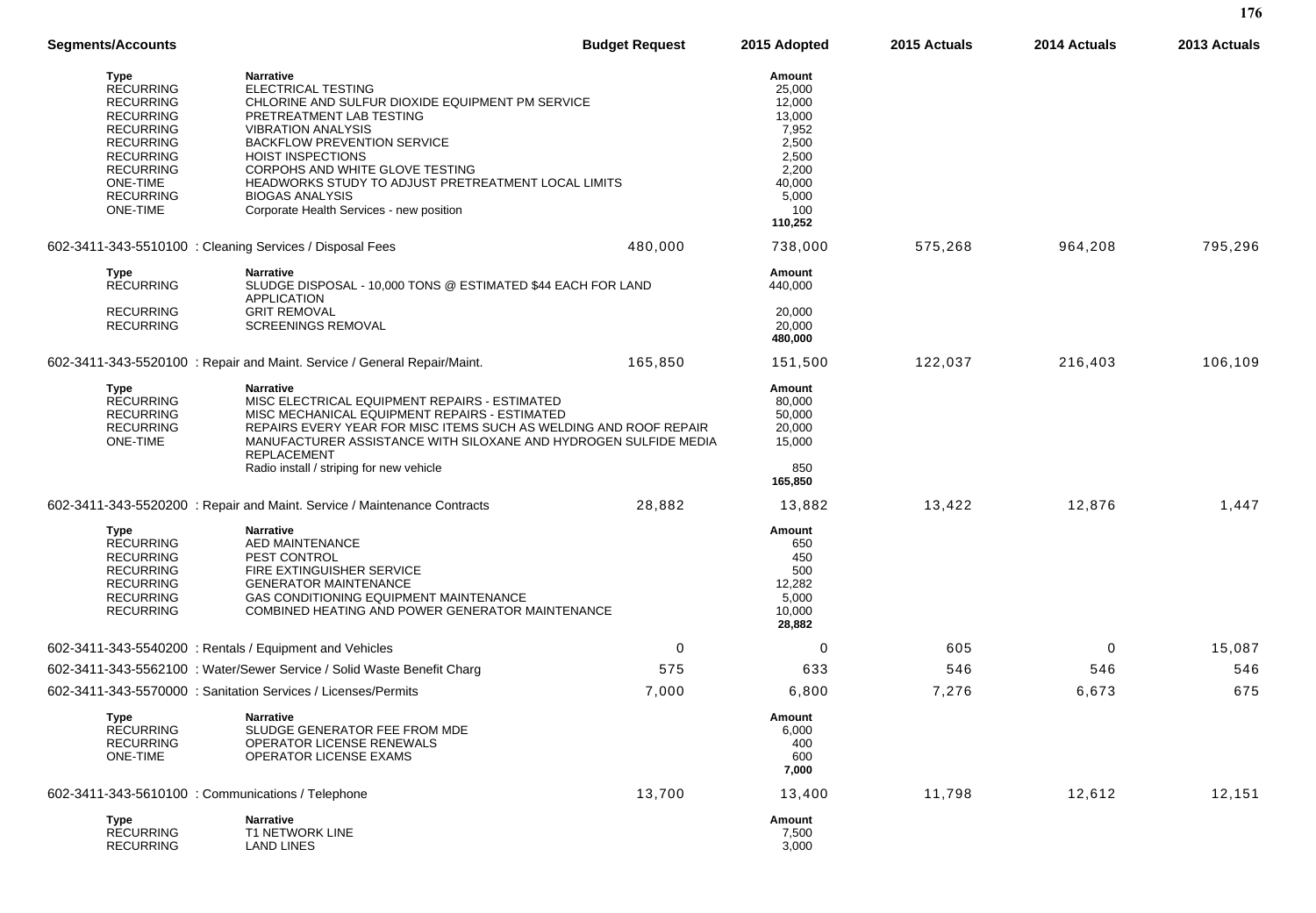| <b>Segments/Accounts</b>                                                                                 |                                                                                                                                                                  | <b>Budget Request</b> | 2015 Adopted                                         | 2015 Actuals | 2014 Actuals | 2013 Actuals |
|----------------------------------------------------------------------------------------------------------|------------------------------------------------------------------------------------------------------------------------------------------------------------------|-----------------------|------------------------------------------------------|--------------|--------------|--------------|
| <b>RECURRING</b><br><b>RECURRING</b>                                                                     | <b>CELLS</b><br>cellphone for new position                                                                                                                       |                       | 2,600<br>600<br>13,700                               |              |              |              |
|                                                                                                          | 602-3411-343-5610200 : Communications / Postage                                                                                                                  | 1,500                 | 1,500                                                | 1,301        | 1,346        | 1,297        |
| Type<br><b>RECURRING</b>                                                                                 | Narrative<br><b>POSTAGE</b>                                                                                                                                      |                       | Amount<br>1,500<br>1,500                             |              |              |              |
| 602-3411-343-5620100 : Travel / Transportation                                                           |                                                                                                                                                                  | $\mathbf 0$           | $\mathbf 0$                                          | 128          | $\mathbf 0$  | $\mathbf 0$  |
|                                                                                                          | 602-3411-343-5621100 : Travel / Dues/Registration Fees                                                                                                           | 5,370                 | 2,870                                                | 2,639        | 3,111        | 953          |
| Type<br><b>RECURRING</b><br><b>RECURRING</b><br><b>RECURRING</b><br><b>RECURRING</b><br><b>RECURRING</b> | <b>Narrative</b><br>CLASSES FOR LICENSE RENEWAL CREDITS<br><b>WWOA TRAINING</b><br><b>WWOA MEMBERSHIPS</b><br><b>WEF MEMBERSHIP</b><br>Training for new position |                       | Amount<br>4,000<br>500<br>260<br>110<br>500<br>5,370 |              |              |              |
| 602-3411-343-5623100 : Travel / Meals/Food                                                               |                                                                                                                                                                  | $\mathbf 0$           | $\mathbf 0$                                          | 36           | $\mathbf 0$  | $\mathbf 0$  |
|                                                                                                          | 602-3411-343-5630000 : Sanitation Services / Advertising                                                                                                         | 500                   | 100                                                  | 594          | 3,623        | 3,878        |
| Type<br><b>RECURRING</b>                                                                                 | <b>Narrative</b><br><b>NOV POSTINGS</b><br>Advertising new position                                                                                              |                       | Amount<br>100<br>400<br>500                          |              |              |              |
|                                                                                                          | 602-3411-343-5650000 : Sanitation Services / Insurance                                                                                                           | 80,124                | 75,250                                               | 77,665       | 76,022       | 46,872       |
|                                                                                                          | 602-3411-343-5739000 : Impvts Other Than Bldgs. / Contra-expense                                                                                                 | 0                     | 0                                                    | 0            | $-8,559$     | 0            |
|                                                                                                          | 602-3411-343-5740100 : Machinery & Equipment / Vehicles                                                                                                          | 40,000                | $\overline{0}$                                       | $\mathbf 0$  | 165,051      | 0            |
| Type<br>ONE-TIME                                                                                         | <b>Narrative</b><br>Vehicle for new position                                                                                                                     |                       | Amount<br>40,000<br>40,000                           |              |              |              |
|                                                                                                          | 602-3411-343-5740200 : Machinery & Equipment / Machinery                                                                                                         | 0                     | $\mathbf 0$                                          | 18,419       | 11,985       | 188,718      |
|                                                                                                          | 602-3411-343-5749000 : Machinery & Equipment / Contra-expense                                                                                                    | 0                     | $\Omega$                                             | $\mathbf 0$  | $-177,036$   | $-188,718$   |
|                                                                                                          | 602-3411-343-5781100 : Depreciation / Buildings                                                                                                                  | 0                     | 0                                                    | 427,011      | 427,011      | 427,011      |
|                                                                                                          | 602-3411-343-5783100 : Depreciation / Improvements - Non-Bldgs.                                                                                                  | 0                     | $\mathbf 0$                                          | 945,860      | 743,249      | 470,542      |
|                                                                                                          | 602-3411-343-5785100 : Depreciation / Equipment                                                                                                                  | 0                     | $\Omega$                                             | 53,925       | 114,447      | 127,652      |
|                                                                                                          | [DEPT/DIV] SubTotal: 3411: Wastewater Treatment Plt                                                                                                              | 3,573,991             | 3,803,547                                            | 4,749,030    | 4,902,527    | 4,130,687    |
| [GL TYPE] SubTotal: EXPENSE                                                                              |                                                                                                                                                                  | 3,573,991             | 3,803,547                                            | 4,749,030    | 4,902,527    | 4,130,687    |
| <b>Grand Total</b>                                                                                       |                                                                                                                                                                  | $-6, 237, 344$        | -6,001,673                                           | $-4,865,392$ | $-4,557,209$ | $-5,847,612$ |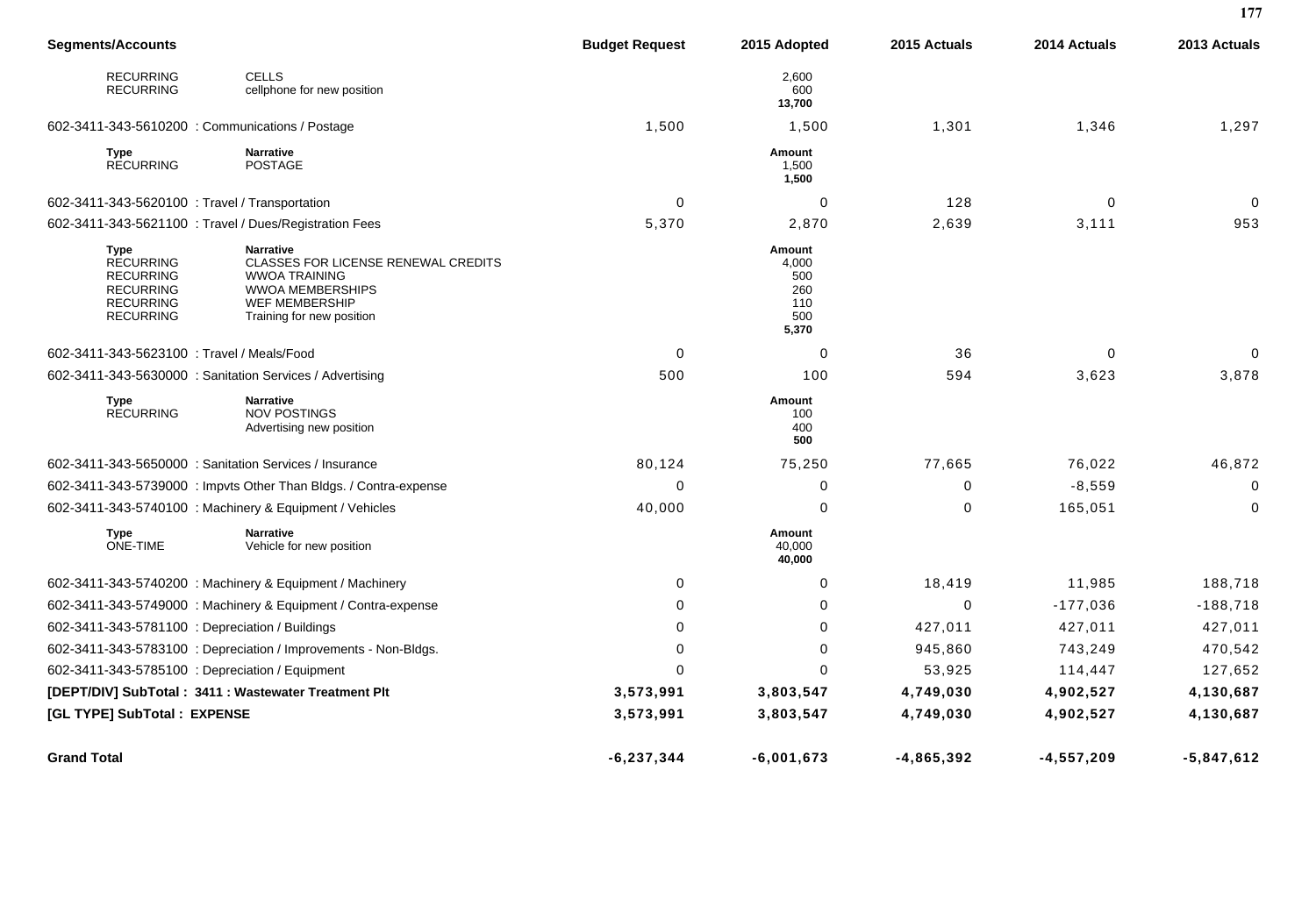# **The City of Frederick Working Budget Report 2016, Working, Details, Adopted Budget** From Account: 602-3412 To Account: 602-3412

| <b>Segments/Accounts</b>                                                                             | <b>Budget Request</b> | 2015 Adopted | 2015 Actuals | 2014 Actuals | 2013 Actuals |
|------------------------------------------------------------------------------------------------------|-----------------------|--------------|--------------|--------------|--------------|
| [GL TYPE] REVENUE                                                                                    |                       |              |              |              |              |
| [DEPT/DIV] 3412 : Sewer Maintenance                                                                  |                       |              |              |              |              |
| 602-3412-344-3313200 : Federal / Public Works / Op Indirect                                          | 0                     | $\Omega$     | 0            | 0            | 10,450       |
| 602-3412-344-3400001 : Public Works / Equipmental Rental                                             | 0                     | $\Omega$     | 2,259        | $\Omega$     | $\Omega$     |
| 602-3412-344-3400002 : Public Works / Labor                                                          | 0                     | 0            | 1,411        | $\Omega$     | 0            |
| 602-3412-344-3400003 : Public Works / Overhead                                                       | 0                     | 0            | 394          | $\Omega$     | $\mathbf 0$  |
| 602-3412-344-3434105 : Public Works / Sewer Connection Charge                                        | 51,320                | 51,320       | 3,250        | 15,520       | 35,548       |
| 602-3412-344-3690001 : Miscellaneous / Other Misc. Receipts                                          | 0                     | 0            | 1,920        | 148          | 317          |
| 602-3412-344-3813401 : Non-Operating Revenues / Donated Infrastructure                               | 0                     | 0            | $\Omega$     | 82,550       | 323,500      |
| 602-3412-344-3930001: Capital Asset Disposition / Sale of Gen. Cap. Asse                             | 0                     | $\Omega$     | $\mathbf{0}$ | 2,250        | 582          |
| [DEPT/DIV] SubTotal: 3412: Sewer Maintenance                                                         | $-51,320$             | $-51,320$    | $-9,234$     | $-100, 468$  | $-370,397$   |
| [GL TYPE] SubTotal: REVENUE                                                                          | $-51,320$             | $-51,320$    | $-9,234$     | $-100, 468$  | $-370,397$   |
| [GL TYPE] EXPENSE                                                                                    |                       |              |              |              |              |
|                                                                                                      |                       |              |              |              |              |
| [DEPT/DIV] 3412 : Sewer Maintenance<br>602-3412-344-5121100 : Salaries - Full Time / Productive Time | 274,509               | 272,851      | 223,791      | 200,629      | 223,718      |
| 602-3412-344-5121200 : Salaries - Full Time / Vacation                                               | 0                     | 0            | 11,430       | 11,728       | 12,656       |
| 602-3412-344-5121300 : Salaries - Full Time / Sick                                                   | 0                     | 0            | 2,868        | 2,802        | 4,085        |
| 602-3412-344-5121400 : Salaries - Full Time / Holiday                                                | $\Omega$              | $\Omega$     | 12,644       | 10,876       | 11,829       |
| 602-3412-344-5121500 : Salaries - Full Time / Other Leave                                            | 0                     | $\Omega$     | 2,715        | 4,023        | 3,953        |
| 602-3412-344-5141200 : Overtime / Standby                                                            | 14,000                | 14,000       | 13,089       | 14,691       | 15,354       |
| 602-3412-344-5141300 : Overtime / Premium Overtime                                                   | 10,000                | 10,000       | 9,034        | 9,836        | 11,114       |
| 602-3412-344-5170000 : Special Allowance                                                             | 0                     | 0            | $\Omega$     | 7,612        | $\mathbf 0$  |
| 602-3412-344-5210000: Sanitation Services / Workmen's Compensation                                   | 28,217                | 26,873       | 27,546       | 25,865       | 18,911       |
| 602-3412-344-5221100 : FICA / Social Security                                                        | 18,508                | 18,406       | 15,716       | 15,022       | 15,950       |
| 602-3412-344-5221200 : FICA / Medicare                                                               | 4,329                 | 4,304        | 3,675        | 3,513        | 3,730        |
| 602-3412-344-5264100 : Retirees >= 65                                                                | 5,147                 | 0            | 3,834        | 0            | $\mathbf 0$  |
| 602-3412-344-5266100 : Health Insurance / CIGNA                                                      | 52,724                | 56,862       | 53,487       | 53,265       | 57,605       |
| 602-3412-344-5266200 : Health Insurance / CIGNA - Retirees                                           | 30,589                | 38,279       | 30,827       | 34,934       | 35,575       |
| 602-3412-344-5266300 : Health Insurance / OPEB Payment                                               | 28,024                | 32,924       | 32,924       | 33,140       | 29,307       |
| 602-3412-344-5266400 : Health Insurance / OPEB Unfunded                                              | 0                     | 0            | 25,377       | 33,251       | 15,899       |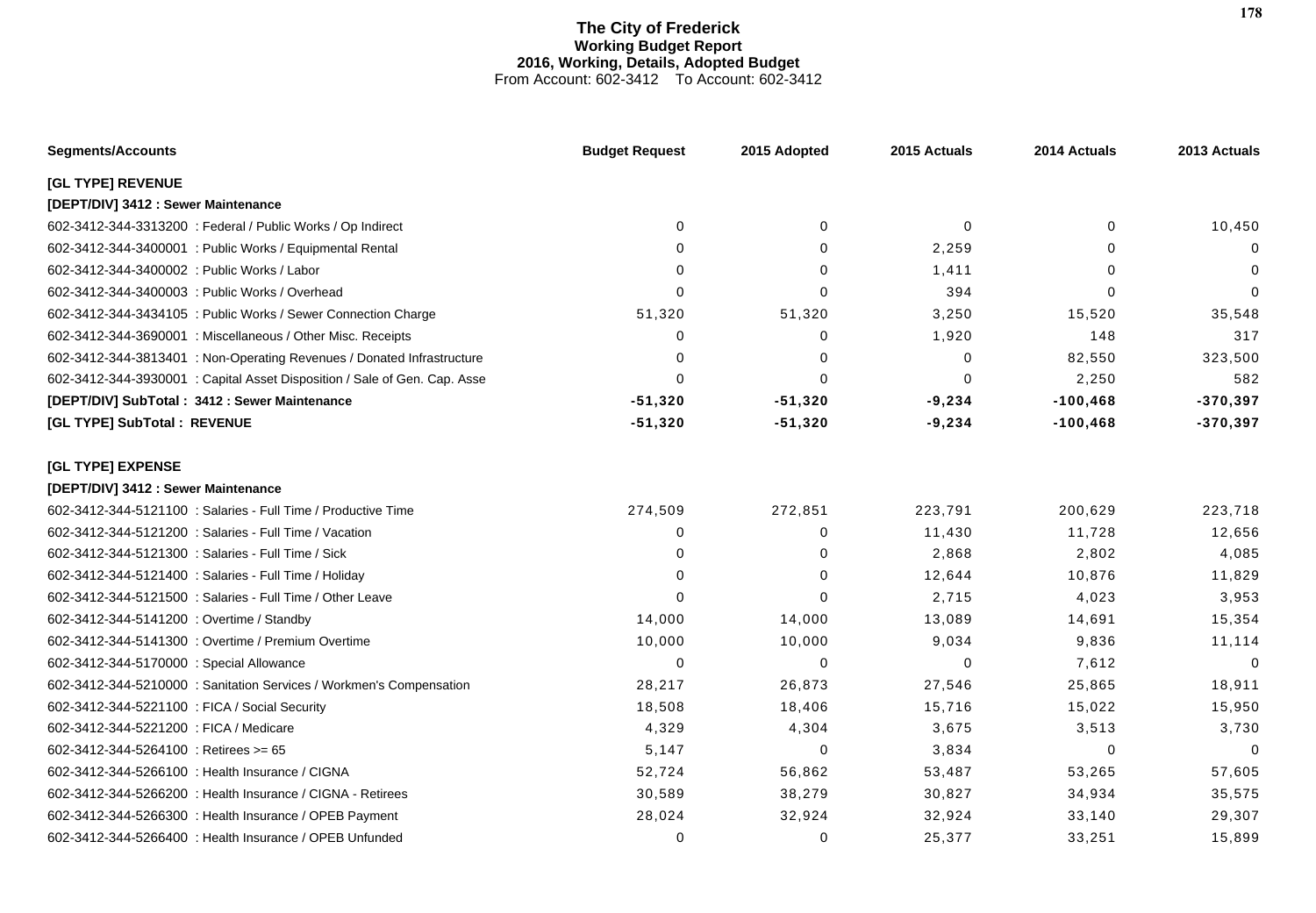| <b>Segments/Accounts</b>                                         |                                                                                                                                                                                                                                                                                                                                                                  | <b>Budget Request</b> | 2015 Adopted                             | 2015 Actuals | 2014 Actuals | 2013 Actuals |
|------------------------------------------------------------------|------------------------------------------------------------------------------------------------------------------------------------------------------------------------------------------------------------------------------------------------------------------------------------------------------------------------------------------------------------------|-----------------------|------------------------------------------|--------------|--------------|--------------|
|                                                                  | 602-3412-344-5266500 : OPEB Retirement Health Savings Plan                                                                                                                                                                                                                                                                                                       | 0                     | $\Omega$                                 | 3,613        | 834          | $\mathbf 0$  |
|                                                                  | 602-3412-344-5267200 : Health Insurance / Aetna Dental - Emp                                                                                                                                                                                                                                                                                                     | 0                     | 0                                        | 46           | 75           | 173          |
| 602-3412-344-5267900 : Vision - Emp                              |                                                                                                                                                                                                                                                                                                                                                                  | 0                     | $\Omega$                                 | 0            | -4           | $\mathbf 0$  |
| 602-3412-344-5268100 : Health Insurance / Disability             |                                                                                                                                                                                                                                                                                                                                                                  | 899                   | 650                                      | 610          | 598          | 642          |
| 602-3412-344-5269100 : Health Insurance / Life                   |                                                                                                                                                                                                                                                                                                                                                                  | 778                   | 664                                      | 629          | 615          | 645          |
| 602-3412-344-5270000 : Unemployment                              |                                                                                                                                                                                                                                                                                                                                                                  | 0                     | 0                                        | 546          | $\Omega$     | $\mathbf 0$  |
| 602-3412-344-5282500 : Retirement / 25 Year Plan                 |                                                                                                                                                                                                                                                                                                                                                                  | 95,507                | 95,461                                   | 95,461       | 97,921       | 93,352       |
| 602-3412-344-5283000 : Retirement / 30 Year Plan                 |                                                                                                                                                                                                                                                                                                                                                                  | 6,627                 | 7,065                                    | 7,065        | 1,410        | 1,319        |
| 602-3412-344-5291300 : Misc Benefits / Other                     |                                                                                                                                                                                                                                                                                                                                                                  | 233                   | 233                                      | 233          | 229          | 230          |
| 602-3412-344-5310100 : Supplies / General Supplies               |                                                                                                                                                                                                                                                                                                                                                                  | 59,300                | 55,300                                   | 50,510       | 71,191       | 48,448       |
| Type<br><b>RECURRING</b><br><b>RECURRING</b>                     | Narrative<br>Maintenance for 9 Sanitary Sewer Stations; pump, electrical, generator and auto dialer<br>parts, 4 pump rebuilds. Increase \$4000 for due to older pumps and pump station repairs<br>SS System maintenance/repairs supplies; 12 repairs at \$2000; cleanout cap replacement<br>120 @ \$25 manhole repairs 1@ 5000; replacemnet camera parts \$2000. |                       | Amount<br>17,000<br>31,800               |              |              |              |
| <b>RECURRING</b>                                                 | Small equipment & tools (replacement shovels, hammers wrenches, screw drivers, cut off<br>saws, new saw blades, safety ropes, cones, barrels & office supplies such as ink,<br>notebooks, pens etc.).                                                                                                                                                            |                       | 4,000                                    |              |              |              |
| <b>RECURRING</b><br><b>RECURRING</b>                             | Maxie rooter required to clear system of heavy root infestation.<br>jet nozzle for Jet truck to effectively clear blockages in system.                                                                                                                                                                                                                           |                       | 2,500<br>4,000<br>59,300                 |              |              |              |
| 602-3412-344-5310300: Supplies / Clothing/Uniforms               |                                                                                                                                                                                                                                                                                                                                                                  | 3,000                 | 1,625                                    | 2,578        | 3,173        | 1,559        |
| Type<br><b>RECURRING</b><br><b>RECURRING</b><br>ONE-TIME         | <b>Narrative</b><br>Uniform replacements for 5 employee's @ \$250 ea.<br>Safety Shoes for 5 employee's @ \$125 ea.<br>New employee \$1000 uniforms and \$125 for boots.                                                                                                                                                                                          |                       | Amount<br>1,250<br>625<br>1,125<br>3,000 |              |              |              |
| 602-3412-344-5330100 : Energy / Fuel & Oil                       |                                                                                                                                                                                                                                                                                                                                                                  | 14,000                | 14,000                                   | 12,289       | 12,594       | 15,056       |
| Type<br><b>RECURRING</b>                                         | <b>Narrative</b><br>Amount to cover 6 vehicles and 8 pump stations.                                                                                                                                                                                                                                                                                              |                       | Amount<br>14,000<br>14,000               |              |              |              |
| 602-3412-344-5330200 : Energy / Electricity                      |                                                                                                                                                                                                                                                                                                                                                                  | 16,000                | 16,000                                   | 15,894       | 16,716       | 15,412       |
| <b>Type</b><br><b>RECURRING</b>                                  | <b>Narrative</b><br>Electric for 9 sewer pump stations.                                                                                                                                                                                                                                                                                                          |                       | Amount<br>16,000<br>16,000               |              |              |              |
| 602-3412-344-5330300 : Energy / Natural Gas                      |                                                                                                                                                                                                                                                                                                                                                                  | 350                   | 350                                      | 271          | 299          | 330          |
| Type<br><b>RECURRING</b>                                         | <b>Narrative</b><br>\$30 per month average for 1 sewer pump station.                                                                                                                                                                                                                                                                                             |                       | Amount<br>350<br>350                     |              |              |              |
| 602-3412-344-5340000 : Sanitation Services / Chemicals           |                                                                                                                                                                                                                                                                                                                                                                  | 1,250                 | 1,250                                    | 959          | 1,564        | 669          |
| Type<br><b>RECURRING</b><br><b>RECURRING</b><br><b>RECURRING</b> | <b>Narrative</b><br>Chemicals for in house root treatment.<br>Tracing dyes.<br>Chemicals for weed control in house.                                                                                                                                                                                                                                              |                       | Amount<br>500<br>250<br>500              |              |              |              |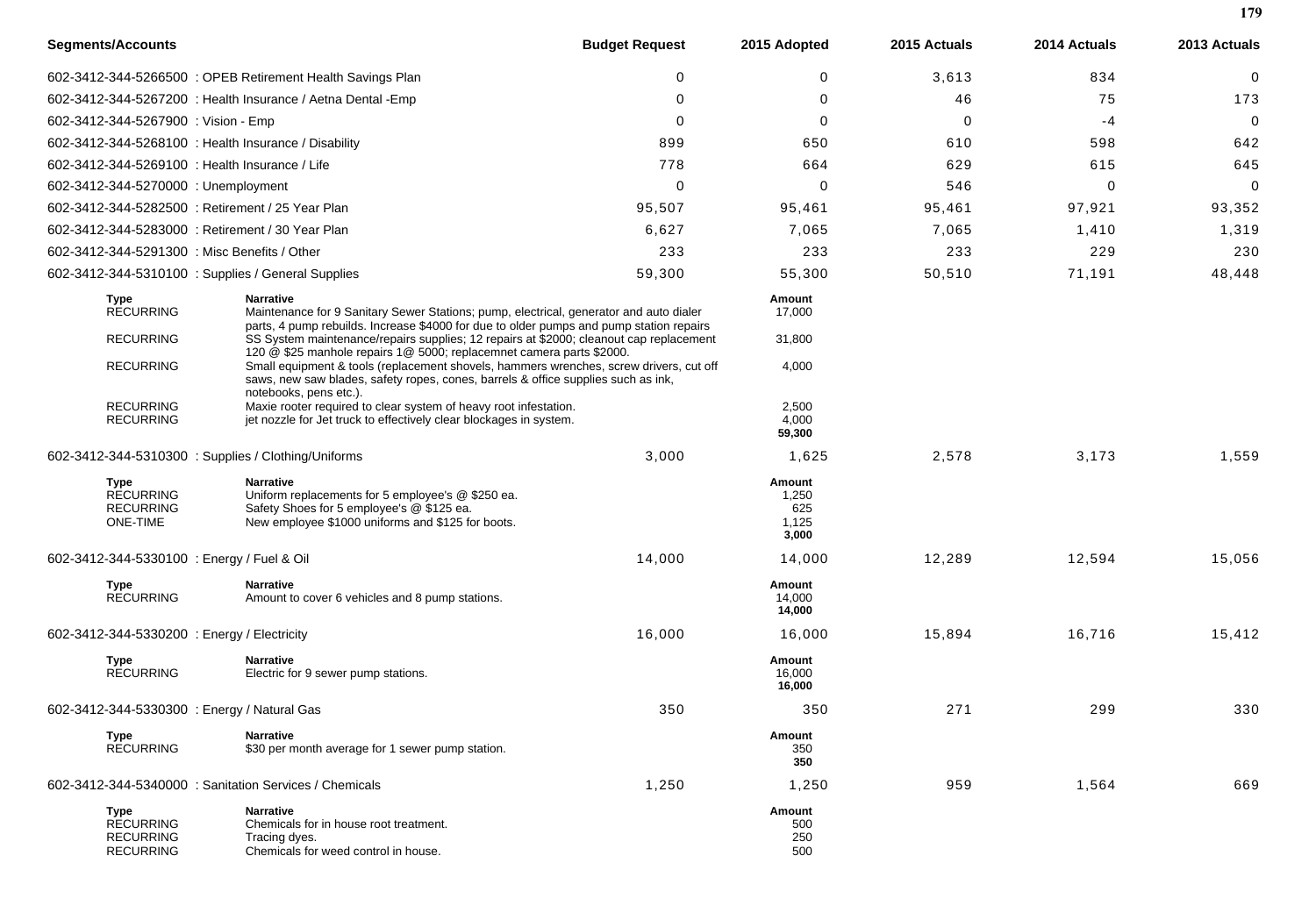| <b>Segments/Accounts</b>                                                                                 |                                                                                                                                                                                                                                                                                                     | <b>Budget Request</b> | 2015 Adopted                                             | 2015 Actuals | 2014 Actuals | 2013 Actuals |
|----------------------------------------------------------------------------------------------------------|-----------------------------------------------------------------------------------------------------------------------------------------------------------------------------------------------------------------------------------------------------------------------------------------------------|-----------------------|----------------------------------------------------------|--------------|--------------|--------------|
|                                                                                                          |                                                                                                                                                                                                                                                                                                     |                       | 1,250                                                    |              |              |              |
|                                                                                                          | 602-3412-344-5390000: Sanitation Services / Items Purchased - Resale                                                                                                                                                                                                                                | 11,100                | 51,320                                                   | 10,546       | 1,074        | 437          |
| Type<br><b>RECURRING</b><br><b>RECURRING</b><br><b>RECURRING</b>                                         | <b>Narrative</b><br>New 6" sewer house connections 6 @ 7260<br>New 8" connection (tap only) 1@ \$600<br>8"manhole tap only 1@ \$600                                                                                                                                                                 |                       | Amount<br>9,900<br>600<br>600<br>11,100                  |              |              |              |
|                                                                                                          | 602-3412-344-5410000: Sanitation Services / Professional Services                                                                                                                                                                                                                                   | 12,150                | 12,050                                                   | 11,051       | 10,955       | 13,340       |
| Type<br><b>RECURRING</b><br><b>RECURRING</b><br><b>RECURRING</b><br><b>RECURRING</b><br><b>RECURRING</b> | <b>Narrative</b><br>Sanitary Sewer pump stations electrical maintenance for 6 stations.<br>Testing and physicals for 9 employees.<br>Sampling water to check for raw sewage.<br>Misc towing cost & VEIP testing for 5 trucks.<br>Hoist Inspection/testing for Amber Meadows pump station.           |                       | Amount<br>10,000<br>1,000<br>350<br>500<br>300<br>12,150 |              |              |              |
|                                                                                                          | 602-3412-344-5520100 : Repair and Maint. Service / General Repair/Maint.                                                                                                                                                                                                                            | 60,200                | 52,200                                                   | 33,345       | 23,455       | 22,293       |
| Type<br><b>RECURRING</b>                                                                                 | <b>Narrative</b><br>Outside Truck/Equipment repairs. Increase \$8000 due to increase in age of pumps in                                                                                                                                                                                             |                       | Amount<br>32,000                                         |              |              |              |
| <b>RECURRING</b><br><b>RECURRING</b>                                                                     | pump station. pumps are being sent out for repairs Average cost is \$5000 per repair<br>Concrete and Blacktop repairs for sewer related excavations.<br>Yearly root control treatment helps to reduce overflows. This is performed in known trouble<br>area throughout the city on a regular basis. |                       | 15,000<br>12,000                                         |              |              |              |
| <b>RECURRING</b>                                                                                         | Calibrating gas detectors used for confined space entry.                                                                                                                                                                                                                                            |                       | 1,200<br>60,200                                          |              |              |              |
|                                                                                                          | 602-3412-344-5520200 : Repair and Maint. Service / Maintenance Contracts                                                                                                                                                                                                                            | 24,000                | 24,000                                                   | 16,018       | 14,747       | 0            |
| Type<br><b>RECURRING</b>                                                                                 | <b>Narrative</b><br>Service for inspection and repairs for generators at 9 sewer pumping stations.                                                                                                                                                                                                  |                       | Amount<br>24,000<br>24,000                               |              |              |              |
|                                                                                                          | 602-3412-344-5570000 : Sanitation Services / Licenses/Permits                                                                                                                                                                                                                                       | 200                   | 200                                                      | 175          | 100          | 400          |
|                                                                                                          | 602-3412-344-5610100 : Communications / Telephone                                                                                                                                                                                                                                                   | 9,300                 | 9,300                                                    | 11,511       | 8,296        | 6,607        |
| <b>Type</b><br><b>RECURRING</b><br><b>RECURRING</b><br><b>RECURRING</b>                                  | Narrative<br>Miss Utility monthly charges.<br>3 office phones & 4 cell phones.<br>5 phone services to 5 sewer pumping station for auto dailers.                                                                                                                                                     |                       | Amount<br>3,100<br>4,000<br>2,200<br>9,300               |              |              |              |
|                                                                                                          | 602-3412-344-5610200 : Communications / Postage                                                                                                                                                                                                                                                     | 300                   | 175                                                      | 254          | 17           | 147          |
| Type<br><b>RECURRING</b>                                                                                 | Narrative<br>Mailing of gas detectors for calibration and repair and mics. shipping of equipment.                                                                                                                                                                                                   |                       | Amount<br>300<br>300                                     |              |              |              |
|                                                                                                          | 602-3412-344-5621100 : Travel / Dues/Registration Fees                                                                                                                                                                                                                                              | 2,000                 | 1,175                                                    | 435          | 313          | 1,340        |
| Type<br><b>RECURRING</b>                                                                                 | <b>Narrative</b><br>Classes/seminars for continuing ed to meet state required license renewal/re certification<br>requirements. These classes cost 109 per class for 3 people - 1 superintendent and 2<br>operators.                                                                                |                       | Amount<br>2,000                                          |              |              |              |
|                                                                                                          |                                                                                                                                                                                                                                                                                                     |                       | 2,000                                                    |              |              |              |
| 602-3412-344-5622100 : Travel / Lodging                                                                  |                                                                                                                                                                                                                                                                                                     | 400                   | 400                                                      | 0            | 0            | 0            |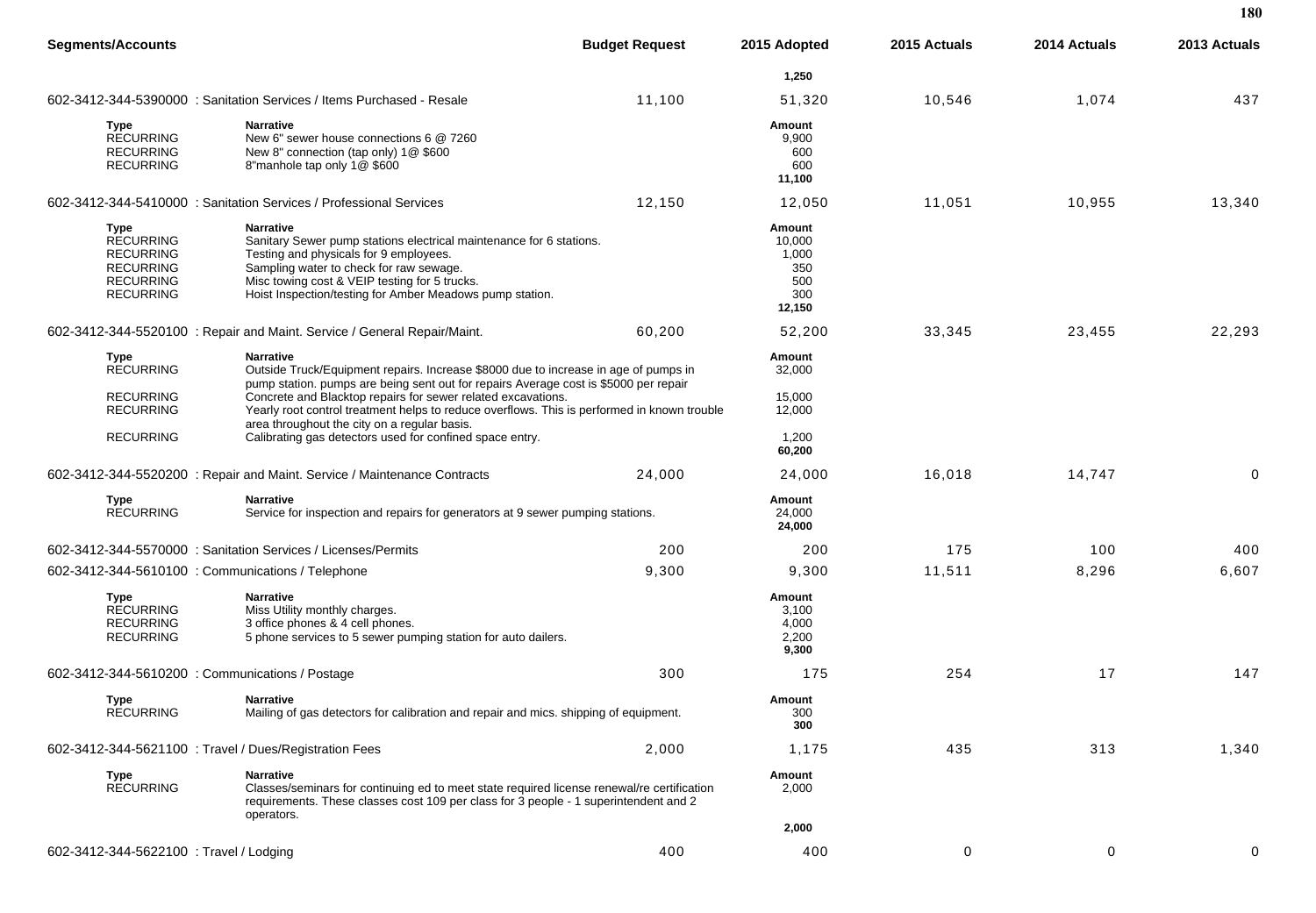| <b>Segments/Accounts</b>                                                                                        |                                                                                                                                                                                                                                                                                                                                                                                                                                                                                                                                                                                                                              | <b>Budget Request</b> | 2015 Adopted                                                                                           | 2015 Actuals | 2014 Actuals | 2013 Actuals |
|-----------------------------------------------------------------------------------------------------------------|------------------------------------------------------------------------------------------------------------------------------------------------------------------------------------------------------------------------------------------------------------------------------------------------------------------------------------------------------------------------------------------------------------------------------------------------------------------------------------------------------------------------------------------------------------------------------------------------------------------------------|-----------------------|--------------------------------------------------------------------------------------------------------|--------------|--------------|--------------|
| <b>Type</b><br><b>RECURRING</b>                                                                                 | <b>Narrative</b><br>Lodging at the WWOA short course or other seminars or classes.                                                                                                                                                                                                                                                                                                                                                                                                                                                                                                                                           |                       | Amount<br>400<br>400                                                                                   |              |              |              |
| 602-3412-344-5623100 : Travel / Meals/Food                                                                      |                                                                                                                                                                                                                                                                                                                                                                                                                                                                                                                                                                                                                              | 200                   | 200                                                                                                    | 0            | $\mathbf 0$  | 0            |
| <b>Type</b><br><b>RECURRING</b>                                                                                 | <b>Narrative</b><br>Meals when taking required courses or classes when meals aren't provided. Misc meals if<br>staff required to work over 10 hours.                                                                                                                                                                                                                                                                                                                                                                                                                                                                         |                       | Amount<br>200                                                                                          |              |              |              |
|                                                                                                                 |                                                                                                                                                                                                                                                                                                                                                                                                                                                                                                                                                                                                                              |                       | 200                                                                                                    |              |              |              |
|                                                                                                                 | 602-3412-344-5650000 : Sanitation Services / Insurance                                                                                                                                                                                                                                                                                                                                                                                                                                                                                                                                                                       | 19,531                | 16,687                                                                                                 | 17,754       | 16,814       | 16,949       |
|                                                                                                                 | 602-3412-344-5690000 : Sanitation Services / Miscellaneous                                                                                                                                                                                                                                                                                                                                                                                                                                                                                                                                                                   | 0                     | $\Omega$                                                                                               | 1,600        | $\Omega$     | $\Omega$     |
|                                                                                                                 | 602-3412-344-5740100 : Machinery & Equipment / Vehicles                                                                                                                                                                                                                                                                                                                                                                                                                                                                                                                                                                      | 0                     | 112,000                                                                                                | 81,453       | 98,235       | 35,868       |
|                                                                                                                 | 602-3412-344-5740200 : Machinery & Equipment / Machinery                                                                                                                                                                                                                                                                                                                                                                                                                                                                                                                                                                     | 57,000                | 24,000                                                                                                 | 21,500       | 10,571       | 0            |
| <b>Type</b><br><b>ONE-TIME</b><br><b>ONE-TIME</b><br><b>ONE-TIME</b><br><b>ONE-TIME</b><br>ONE-TIME<br>ONE-TIME | <b>Narrative</b><br>Replacement emergency generator for Monarch Ridge pump station.<br>Remove replacement generator (purchased in FY 15)<br>Replacement cutters cartridge in the grinders at Amber Meadows pump station. T<br>Replacement cutters cartridge in the grinders at Monarch Ridge pump station.<br>Replacement cutters cartridge in the grinders at Rosenstock pump station.<br>Replacement lateral camera used for sewer backups and our preventive maintenance<br>program to decrease back ups<br>Replacement of VFD's at Amber Meadows pump station<br>Remove replacement of VFD at Amber Meadows pump station |                       | Amount<br>23,000<br>$-23,000$<br>19.000<br>12,000<br>11,000<br>15,000<br>25,000<br>$-25,000$<br>57,000 |              |              |              |
|                                                                                                                 | 602-3412-344-5749000: Machinery & Equipment / Contra-expense                                                                                                                                                                                                                                                                                                                                                                                                                                                                                                                                                                 | 0                     | $\Omega$                                                                                               | $-102,953$   | $-108,806$   | $-35,868$    |
| 602-3412-344-5781100 : Depreciation / Buildings                                                                 |                                                                                                                                                                                                                                                                                                                                                                                                                                                                                                                                                                                                                              | 0                     | 0                                                                                                      | 77,537       | 77,699       | 77,698       |
|                                                                                                                 | 602-3412-344-5783100 : Depreciation / Improvements - Non-Bldgs.                                                                                                                                                                                                                                                                                                                                                                                                                                                                                                                                                              | 0                     | 0                                                                                                      | 490,363      | 491,039      | 489,036      |
|                                                                                                                 | 602-3412-344-5785100 : Depreciation / Equipment                                                                                                                                                                                                                                                                                                                                                                                                                                                                                                                                                                              | $\Omega$              | $\Omega$                                                                                               | 85,114       | 142,697      | 108,852      |
|                                                                                                                 | 602-3412-344-5790100 : Loss on Cap. Asset Disp.                                                                                                                                                                                                                                                                                                                                                                                                                                                                                                                                                                              | 0                     | $\Omega$                                                                                               | 0            | 0            | 3,924        |
|                                                                                                                 | [DEPT/DIV] SubTotal: 3412: Sewer Maintenance                                                                                                                                                                                                                                                                                                                                                                                                                                                                                                                                                                                 | 860,372               | 970,804                                                                                                | 1,415,364    | 1,455,608    | 1,378,544    |
| [GL TYPE] SubTotal: EXPENSE                                                                                     |                                                                                                                                                                                                                                                                                                                                                                                                                                                                                                                                                                                                                              | 860,372               | 970,804                                                                                                | 1,415,364    | 1,455,608    | 1,378,544    |
| <b>Grand Total</b>                                                                                              |                                                                                                                                                                                                                                                                                                                                                                                                                                                                                                                                                                                                                              | 809,052               | 919,484                                                                                                | 1,406,130    | 1,355,140    | 1,008,147    |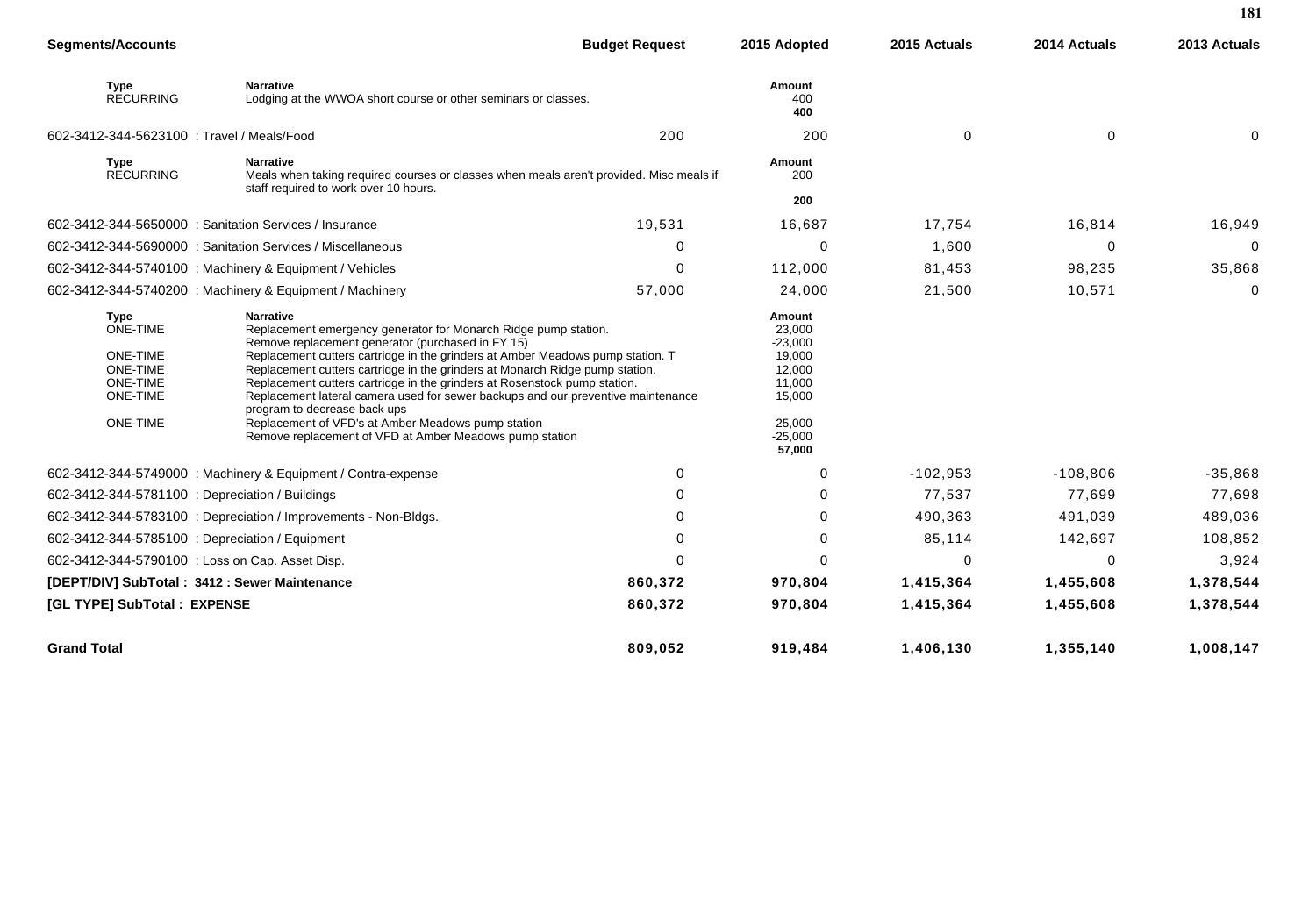# **The City of Frederick Working Budget Report 2016, Working, Details, Adopted Budget** From Account: 602-3413 To Account: 602-3413

| <b>Segments/Accounts</b>                                           | <b>Budget Request</b> | 2015 Adopted | 2015 Actuals | 2014 Actuals | 2013 Actuals |
|--------------------------------------------------------------------|-----------------------|--------------|--------------|--------------|--------------|
| [GL TYPE] REVENUE                                                  |                       |              |              |              |              |
| [DEPT/DIV] 3413 : Inflow & Infiltration                            |                       |              |              |              |              |
| 602-3413-345-3222304 : Building Permits / Reinspection Fee         | 5,000                 | 5,000        | 8,000        | 2,000        | 1,750        |
| 602-3413-345-3313200 : Federal / Public Works / Op Indirect        | 0                     | 0            | $\Omega$     | 0            | 6,379        |
| 602-3413-345-3690001 : Miscellaneous / Other Misc. Receipts        | $\Omega$              | $\Omega$     | $\Omega$     | $\Omega$     | 9            |
| [DEPT/DIV] SubTotal: 3413: Inflow & Infiltration                   | $-5,000$              | $-5,000$     | $-8,000$     | $-2,000$     | $-8,138$     |
| [GL TYPE] SubTotal: REVENUE                                        | $-5,000$              | $-5,000$     | $-8,000$     | $-2,000$     | $-8,138$     |
| [GL TYPE] EXPENSE                                                  |                       |              |              |              |              |
| [DEPT/DIV] 3413 : Inflow & Infiltration                            |                       |              |              |              |              |
| 602-3413-345-5121100 : Salaries - Full Time / Productive Time      | 147,140               | 140,751      | 116,953      | 109,373      | 117,120      |
| 602-3413-345-5121200 : Salaries - Full Time / Vacation             | 0                     | 0            | 10,038       | 6,559        | 9,930        |
| 602-3413-345-5121300 : Salaries - Full Time / Sick                 | 0                     | 0            | 3,625        | 2,811        | 2,057        |
| 602-3413-345-5121400 : Salaries - Full Time / Holiday              | 0                     | 0            | 6,602        | 5,972        | 5,978        |
| 602-3413-345-5121500 : Salaries - Full Time / Other Leave          | 0                     | 0            | 1,746        | 2,139        | 2,699        |
| 602-3413-345-5141200 : Overtime / Standby                          | $\Omega$              | 0            | 536          | 191          | 452          |
| 602-3413-345-5141300 : Overtime / Premium Overtime                 | 1,000                 | 1,000        | 529          | 520          | 1,198        |
| 602-3413-345-5170000 : Special Allowance                           | 0                     | 0            | 0            | 4,717        | $\mathbf 0$  |
| 602-3413-345-5210000: Sanitation Services / Workmen's Compensation | 3,476                 | 3,310        | 3,393        | 3,188        | 2,329        |
| 602-3413-345-5221100 : FICA / Social Security                      | 9,186                 | 8,788        | 7,875        | 7,465        | 7,562        |
| 602-3413-345-5221200 : FICA / Medicare                             | 2,149                 | 2,057        | 1,842        | 1,746        | 1,769        |
| 602-3413-345-5264100 : Health Insurance / Retirees >= 65           | 3,375                 | 7,330        | 4,866        | 6,441        | 6,465        |
| 602-3413-345-5266100 : Health Insurance / CIGNA                    | 42,361                | 33,457       | 34,775       | 32,907       | 40,949       |
| 602-3413-345-5266200 : Health Insurance / CIGNA - Retirees         | 18,801                | 17,792       | 17,986       | 16,237       | 16,535       |
| 602-3413-345-5266300 : Health Insurance / OPEB Payment             | 19,984                | 14,491       | 14,491       | 19,110       | 15,489       |
| 602-3413-345-5266400 : Health Insurance / OPEB Unfunded            | 0                     | $\Omega$     | 3,573        | 16,687       | 2,710        |
| 602-3413-345-5267200 : Health Insurance / Aetna Dental - Emp       | 0                     | $\Omega$     | $-10$        | $-47$        | $-78$        |
| 602-3413-345-5268100 : Health Insurance / Disability               | 495                   | 371          | 351          | 328          | 376          |
| 602-3413-345-5269100 : Health Insurance / Life                     | 482                   | 284          | 389          | 376          | 385          |
| 602-3413-345-5282500 : Retirement / 25 Year Plan                   | 56,424                | 57,750       | 57,750       | 47,604       | 56,386       |
| 602-3413-345-5283000 : Retirement / 30 Year Plan                   | 1,195                 | 1,306        | 1,306        | 705          | 660          |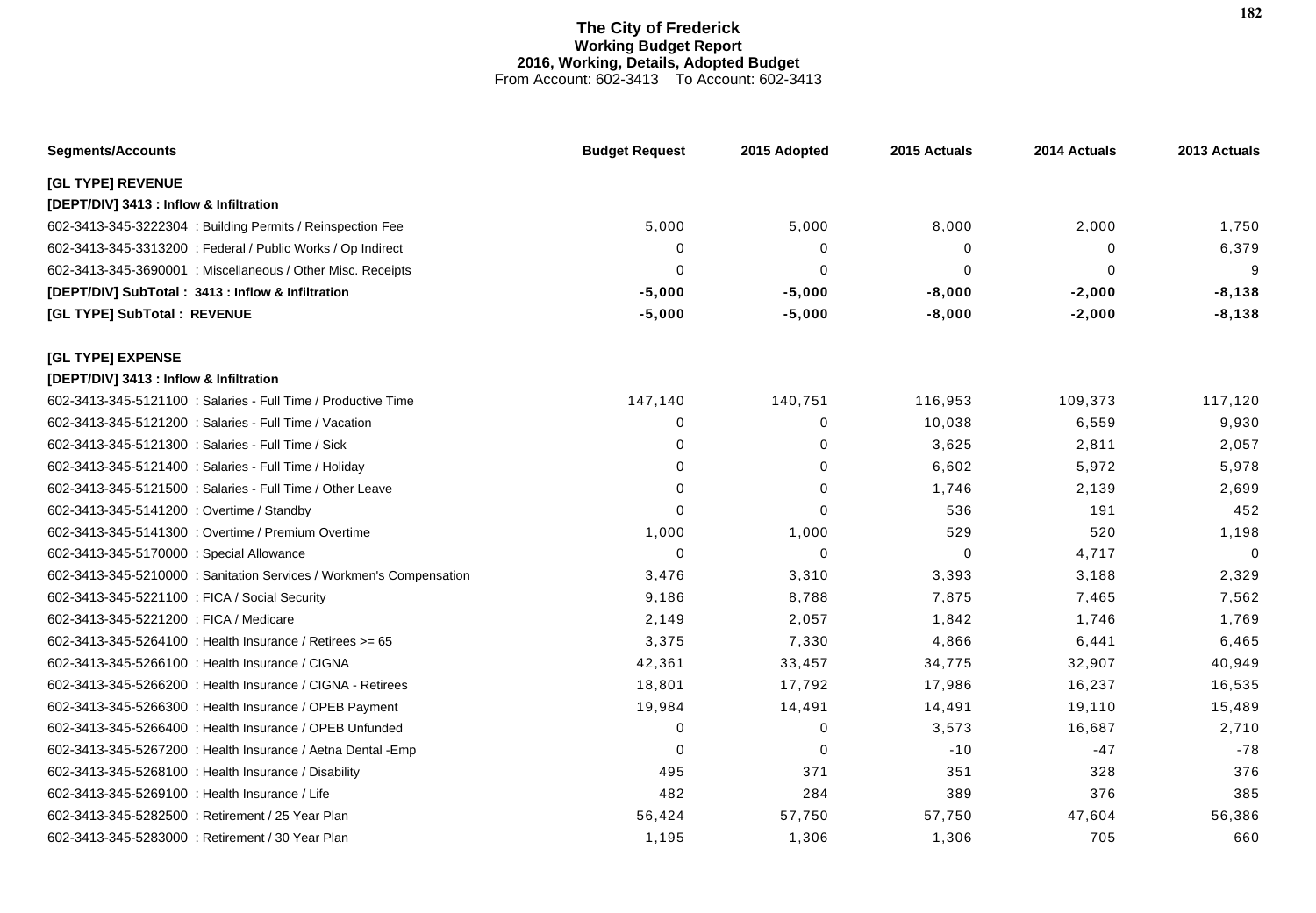| <b>Segments/Accounts</b>                                      |  |                                                                                                                                                                                                                                                   | <b>Budget Request</b> | 2015 Adopted                                 | 2015 Actuals | 2014 Actuals | 2013 Actuals |
|---------------------------------------------------------------|--|---------------------------------------------------------------------------------------------------------------------------------------------------------------------------------------------------------------------------------------------------|-----------------------|----------------------------------------------|--------------|--------------|--------------|
| 602-3413-345-5291300 : Misc Benefits / Other                  |  |                                                                                                                                                                                                                                                   | 116                   | 116                                          | 116          | 114          | 115          |
|                                                               |  | 602-3413-345-5310100 : Supplies / General Supplies                                                                                                                                                                                                | 32,750                | 28,750                                       | 22,659       | 30,267       | 11,648       |
| Type<br><b>RECURRING</b>                                      |  | <b>Narrative</b><br>Repair, Maintenance, Supplies & replacement parts for 4 specialty vehicles to include but<br>not limited to camera lights, pins, cables, tractors, computer related equipment, and a                                          | Amount<br>19,000      |                                              |              |              |              |
| <b>RECURRING</b><br><b>ONE-TIME</b><br><b>ONE-TIME</b>        |  | variety of small misc jetting equipment for jet trucks.<br>General supplies, traffic cones, barrels, signs, small tools, and office supplies.<br>Replacement hose for jet-vac truck.<br>In house repairs to jet truck.                            |                       | 1,750<br>2,000<br>10,000<br>32,750           |              |              |              |
|                                                               |  | 602-3413-345-5310300 : Supplies / Clothing/Uniforms                                                                                                                                                                                               | 1,125                 | 975                                          | 1,322        | 620          | 1,138        |
| Type<br><b>RECURRING</b><br><b>RECURRING</b>                  |  | <b>Narrative</b><br>3 employees @ \$250 ea to maintain uniforms<br>3 employees @ \$125 ea for safety boots                                                                                                                                        |                       | Amount<br>750<br>375<br>1,125                |              |              |              |
| 602-3413-345-5330100 : Energy / Fuel & Oil                    |  |                                                                                                                                                                                                                                                   | 13,000                | 13,000                                       | 6,315        | 6,664        | 11,047       |
| <b>Type</b><br><b>RECURRING</b>                               |  | <b>Narrative</b><br>Cost for 4 large trucks                                                                                                                                                                                                       |                       | Amount<br>13,000<br>13,000                   |              |              |              |
| 602-3413-345-5340000 : Sanitation Services / Chemicals        |  | 650                                                                                                                                                                                                                                               | 650                   | 0                                            | 600          | 937          |              |
| Type<br><b>RECURRING</b><br><b>RECURRING</b>                  |  | <b>Narrative</b><br><b>Tracing Dyes</b><br>In house root treatments on Sewer house connections                                                                                                                                                    |                       | Amount<br>150<br>500<br>650                  |              |              |              |
|                                                               |  | 602-3413-345-5410000: Sanitation Services / Professional Services                                                                                                                                                                                 | 6,400                 | 6,400                                        | 5,149        | 4,908        | 3,290        |
| Type<br><b>RECURRING</b>                                      |  | <b>Narrative</b><br>Software support plan (upgrades and updates for Camera truck software programs) cost 2<br>@ 1800.                                                                                                                             |                       | Amount<br>3,600                              |              |              |              |
| <b>RECURRING</b><br><b>RECURRING</b><br><b>RECURRING</b>      |  | DOT physicals and drug testing.<br>Air time for GPS rover used to help map the City's utilities 12 months @ \$200 per month.<br>Towing and VIEP inspections.                                                                                      |                       | 200<br>2,400<br>200<br>6,400                 |              |              |              |
|                                                               |  | 602-3413-345-5520100 : Repair and Maint. Service / General Repair/Maint.                                                                                                                                                                          | 64,620                | 44,620                                       | 1,274        | 19,437       | 33,769       |
| Type<br><b>RECURRING</b>                                      |  | <b>Narrative</b><br>Outside repairs to 3 trucks (jet truck Jet-vac and camera truck) all 3 are specialty trucks<br>with specialty needs for repairs.                                                                                              |                       | Amount<br>10,000                             |              |              |              |
| <b>RECURRING</b><br>RECURRING<br><b>RECURRING</b><br>ONE-TIME |  | repair/calibrating flow meters avg cost is \$1200 avg sent out is 3.<br>Main line point repairs to reduce I&I in the sewer system.<br>Calibrating gas detectors for confind sace entry meters 3@340<br>Repairs to aging jet truck to extend life. |                       | 3,600<br>30,000<br>1,020<br>20,000<br>64,620 |              |              |              |
|                                                               |  | 602-3413-345-5570000 : Sanitation Services / Licenses/Permits                                                                                                                                                                                     | 200                   | 200                                          | 0            | 0            | 0            |
|                                                               |  | 602-3413-345-5610100 : Communications / Telephone                                                                                                                                                                                                 | 1,368                 | 1,368                                        | 196          | $\mathbf 0$  | $\mathbf{0}$ |
| Type<br><b>RECURRING</b>                                      |  | <b>Narrative</b><br>IT Air Cards for laptop used in the field 3 @ 37.99. This allows our tv crews and service                                                                                                                                     |                       | Amount<br>1,368                              |              |              |              |

**183**

crew to be live in the field helping to update and complete work orders in the field. This

also allows us to do our job more efficiently.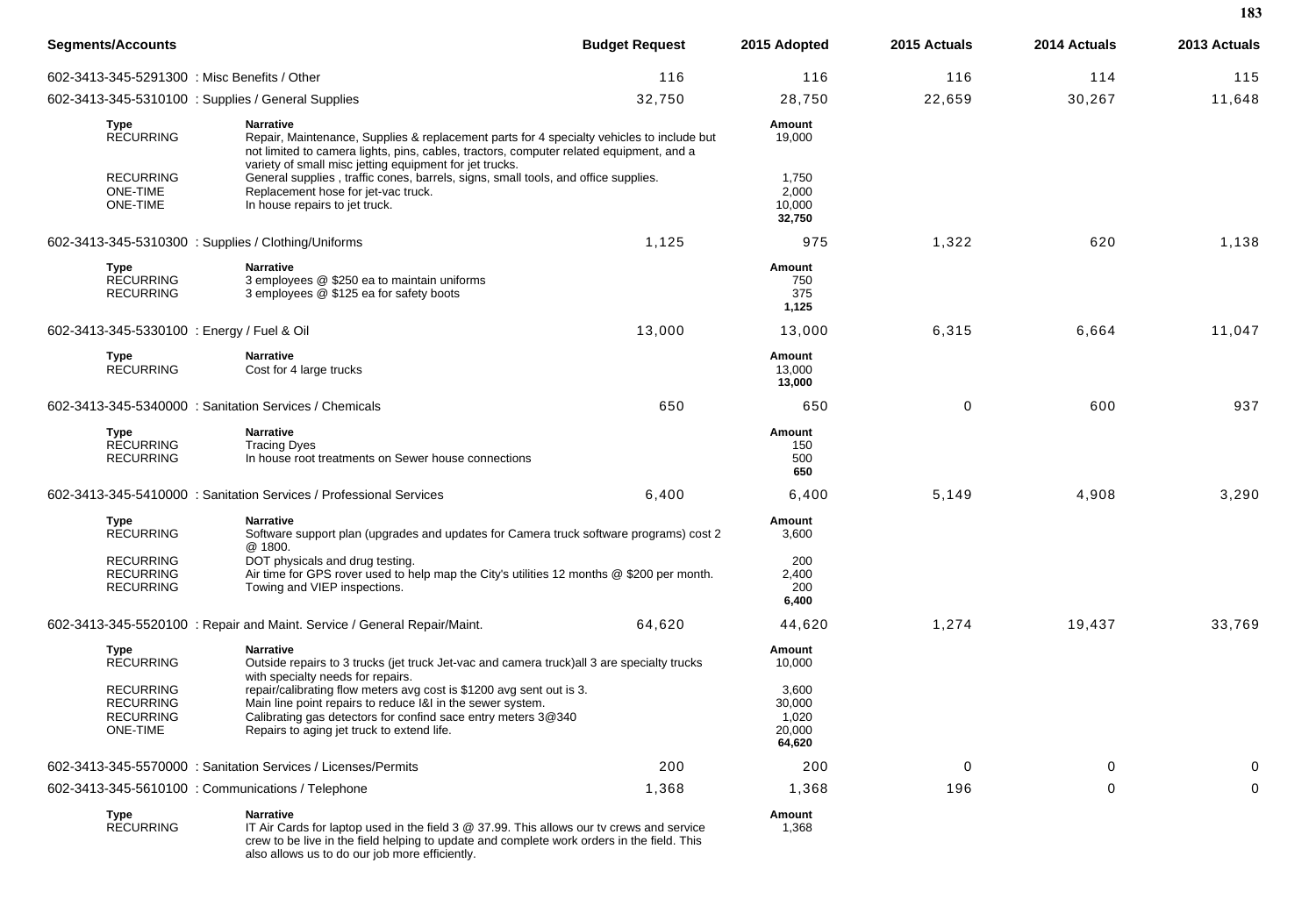| <b>Segments/Accounts</b>                                 |                                                                                                                                                                                                                   | <b>Budget Request</b> | 2015 Adopted         | 2015 Actuals | 2014 Actuals | 2013 Actuals |
|----------------------------------------------------------|-------------------------------------------------------------------------------------------------------------------------------------------------------------------------------------------------------------------|-----------------------|----------------------|--------------|--------------|--------------|
|                                                          |                                                                                                                                                                                                                   |                       | 1,368                |              |              |              |
| 602-3413-345-5610200 : Communications / Postage          |                                                                                                                                                                                                                   | 750                   | 750                  | 119          | 300          | 46           |
| Type<br><b>RECURRING</b>                                 | <b>Narrative</b><br>Postage/shipping for gas detectors and camera repairs.                                                                                                                                        |                       | Amount<br>750<br>750 |              |              |              |
| 602-3413-345-5621100 : Travel / Dues/Registration Fees   |                                                                                                                                                                                                                   | 1,500                 | 1,500                | 1,800        | 300          | 1,340        |
| Type<br><b>RECURRING</b>                                 | <b>Narrative</b><br>Classes/seminars for continuing ed to meet state required license renewal/recertification<br>requirments these classes cost 109 per class for 3 people - 1 superintendent and 2<br>operators. |                       | Amount<br>500        |              |              |              |
| <b>ONE-TIME</b>                                          | Add \$1000 for camera repair classes. Have an employee who handles a lot of in-house<br>repairs on cameras that can benefit from the classes and thus reduce the amount of off site<br>repair needed.             |                       | 1,000                |              |              |              |
|                                                          |                                                                                                                                                                                                                   |                       | 1,500                |              |              |              |
| 602-3413-345-5650000 : Sanitation Services / Insurance   |                                                                                                                                                                                                                   | 5,184                 | 4,394                | 4.732        | 4,434        | 4,554        |
| 602-3413-345-5740200 : Machinery & Equipment / Machinery |                                                                                                                                                                                                                   | 28,000                | $\Omega$             | 0            | 39,475       | 0            |
| <b>Type</b><br>ONE-TIME                                  | <b>Narrative</b><br>Replacement of 3 flo-dar meters, these meters a in our many interceptor leading to the<br>WWTP. They help in identifying $1811 \t{0}$ 14000 x 3= 42,000                                       |                       | Amount<br>42,000     |              |              |              |
| <b>ONE-TIME</b>                                          | Reduce flow meter replacement<br>replacement 7 year old computer for truck 709. this is a specially computer for running<br>CCTV equipment. current one is failing                                                |                       | $-14,000$<br>7,000   |              |              |              |
|                                                          | Remove computer replacement (to be replaced in FY 15)                                                                                                                                                             |                       | $-7,000$<br>28,000   |              |              |              |
|                                                          | 602-3413-345-5749000 : Machinery & Equipment / Contra-expense                                                                                                                                                     | $\Omega$              | $\Omega$             | 0            | $-39,475$    | $\Omega$     |
| 602-3413-345-5785100 : Depreciation / Equipment          |                                                                                                                                                                                                                   | $\Omega$              | $\Omega$             | 62,112       | 63,278       | 62,977       |
| [DEPT/DIV] SubTotal: 3413: Inflow & Infiltration         |                                                                                                                                                                                                                   | 461,731               | 391,410              | 394,410      | 415,951      | 421,832      |
| [GL TYPE] SubTotal: EXPENSE                              |                                                                                                                                                                                                                   | 461,731               | 391,410              | 394,410      | 415,951      | 421,832      |
| <b>Grand Total</b>                                       |                                                                                                                                                                                                                   | 456,731               | 386,410              | 386,410      | 413,951      | 413,694      |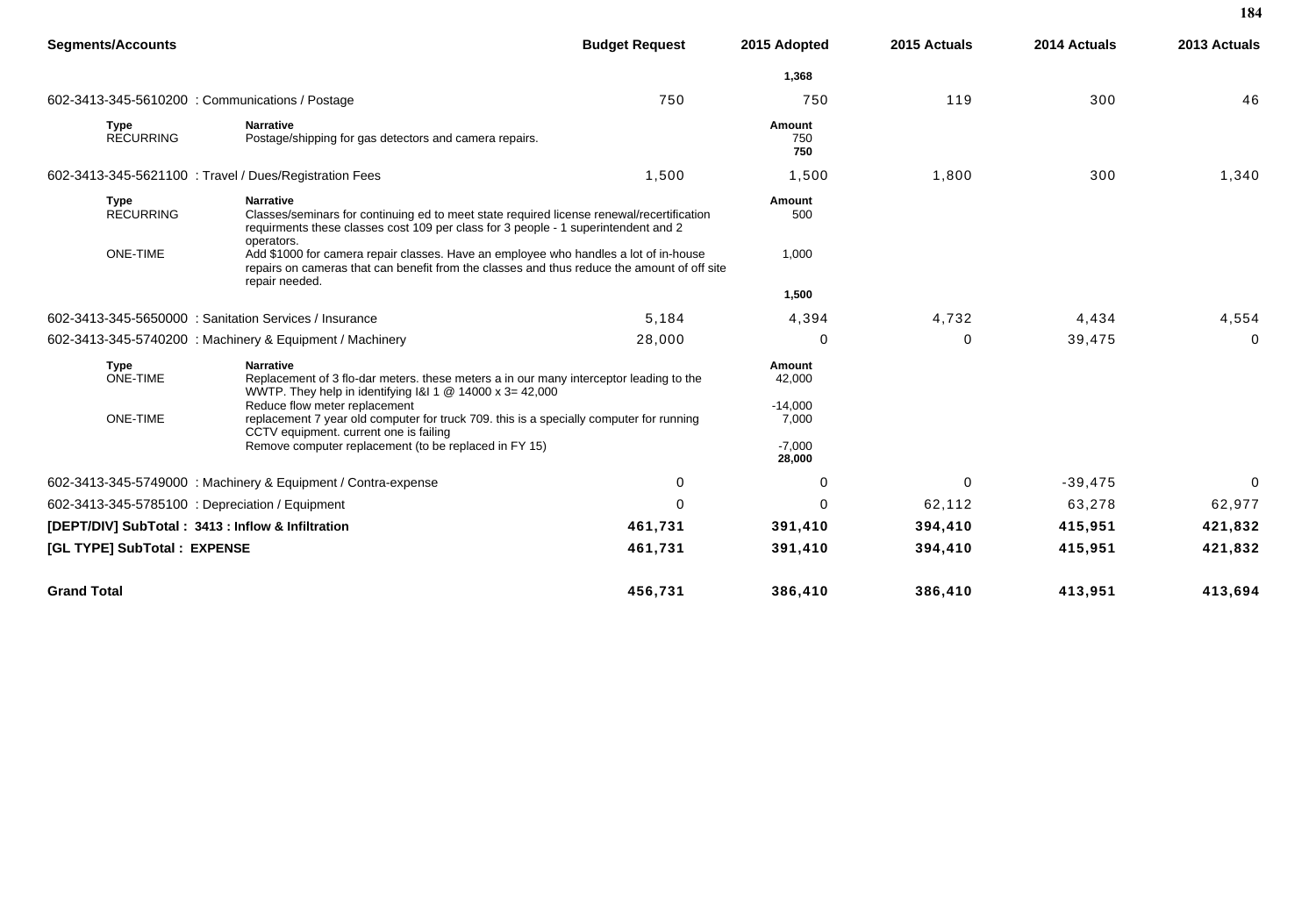# **The City of Frederick Working Budget Report 2016, Working, Details, Adopted Budget** From Account: 602-3414 To Account: 602-3414

| <b>Segments/Accounts</b>                                                 | <b>Budget Request</b> | 2015 Adopted | 2015 Actuals | 2014 Actuals | 2013 Actuals |
|--------------------------------------------------------------------------|-----------------------|--------------|--------------|--------------|--------------|
| [GL TYPE] REVENUE                                                        |                       |              |              |              |              |
| [DEPT/DIV] 3414 : Plant Maintenance                                      |                       |              |              |              |              |
| 602-3414-343-3690001 : Miscellaneous / Other Misc. Receipts              | $\Omega$              | $\Omega$     | 4,526        | 2            | 12           |
| 602-3414-343-3930001: Capital Asset Disposition / Sale of Gen. Cap. Asse | 0                     | 0            | $\Omega$     | $\mathbf 0$  | 990          |
| [DEPT/DIV] SubTotal: 3414 : Plant Maintenance                            | 0                     | 0            | $-4,526$     | -2           | $-1,002$     |
| [GL TYPE] SubTotal: REVENUE                                              | O                     | 0            | $-4,526$     | $-2$         | $-1,002$     |
| [GL TYPE] EXPENSE                                                        |                       |              |              |              |              |
| [DEPT/DIV] 3414 : Plant Maintenance                                      |                       |              |              |              |              |
| 602-3414-343-5121100 : Salaries - Full Time / Productive Time            | 584,852               | 564,180      | 466,525      | 452,159      | 440,801      |
| 602-3414-343-5121200 : Salaries - Full Time / Vacation                   | 0                     | 0            | 49,988       | 47,213       | 44,399       |
| 602-3414-343-5121300 : Salaries - Full Time / Sick                       | 0                     | 0            | 13,209       | 10,632       | 12,649       |
| 602-3414-343-5121400 : Salaries - Full Time / Holiday                    | $\Omega$              | $\Omega$     | 25,586       | 24,924       | 24,875       |
| 602-3414-343-5121500 : Salaries - Full Time / Other Leave                | $\Omega$              | $\Omega$     | 6,312        | 8,483        | 10,112       |
| 602-3414-343-5141200 : Overtime / Standby                                | 23,000                | 23,000       | 16,820       | 16,883       | 20,756       |
| 602-3414-343-5141300 : Overtime / Premium Overtime                       | 37,000                | 37,000       | 37,341       | 40,478       | 35,401       |
| 602-3414-343-5170000 : Special Allowance                                 | $\mathbf 0$           | $\Omega$     | $\Omega$     | 15,187       | $\mathbf 0$  |
| 602-3414-343-5210000 : Sanitation Services / Workmen's Compensation      | 28,551                | 27,191       | 27,875       | 26,171       | 19,134       |
| 602-3414-343-5221100 : FICA / Social Security                            | 39,981                | 38,699       | 35,760       | 35,622       | 33,943       |
| 602-3414-343-5221200 : FICA / Medicare                                   | 9,351                 | 9,052        | 8,363        | 8,331        | 7,938        |
| 602-3414-343-5264100 : Retirees >= 65                                    | 5,147                 | $\Omega$     | 4,207        | $\mathbf 0$  | $\Omega$     |
| 602-3414-343-5266100 : Health Insurance / CIGNA                          | 116,104               | 95,934       | 105,331      | 95,303       | 85,677       |
| 602-3414-343-5266200 : Health Insurance / CIGNA - Retirees               | 0                     | 8,566        | 720          | 7,817        | 7,961        |
| 602-3414-343-5266300 : Health Insurance / OPEB Payment                   | 38,726                | 45,496       | 45,496       | 41,273       | 37,119       |
| 602-3414-343-5266400 : Health Insurance / OPEB Unfunded                  | 0                     | 0            | 78,035       | 76,963       | 54,677       |
| 602-3414-343-5267200 : Health Insurance / Aetna Dental - Emp             | 0                     | 0            | $-62$        | -1           | $-30$        |
| 602-3414-343-5267900 : Vision - Emp                                      | $\Omega$              | 0            | $-11$        | $\Omega$     | -9           |
| 602-3414-343-5268100 : Health Insurance / Disability                     | 1,897                 | 1,438        | 1,395        | 1,388        | 1,326        |
| 602-3414-343-5269100 : Health Insurance / Life                           | 976                   | 818          | 800          | 794          | 778          |
| 602-3414-343-5282500 : Retirement / 25 Year Plan                         | 145,027               | 149,879      | 149,879      | 116,847      | 111,396      |
| 602-3414-343-5283000 : Retirement / 30 Year Plan                         | 1,443                 | 1,526        | 1,526        | 7,051        | 6,596        |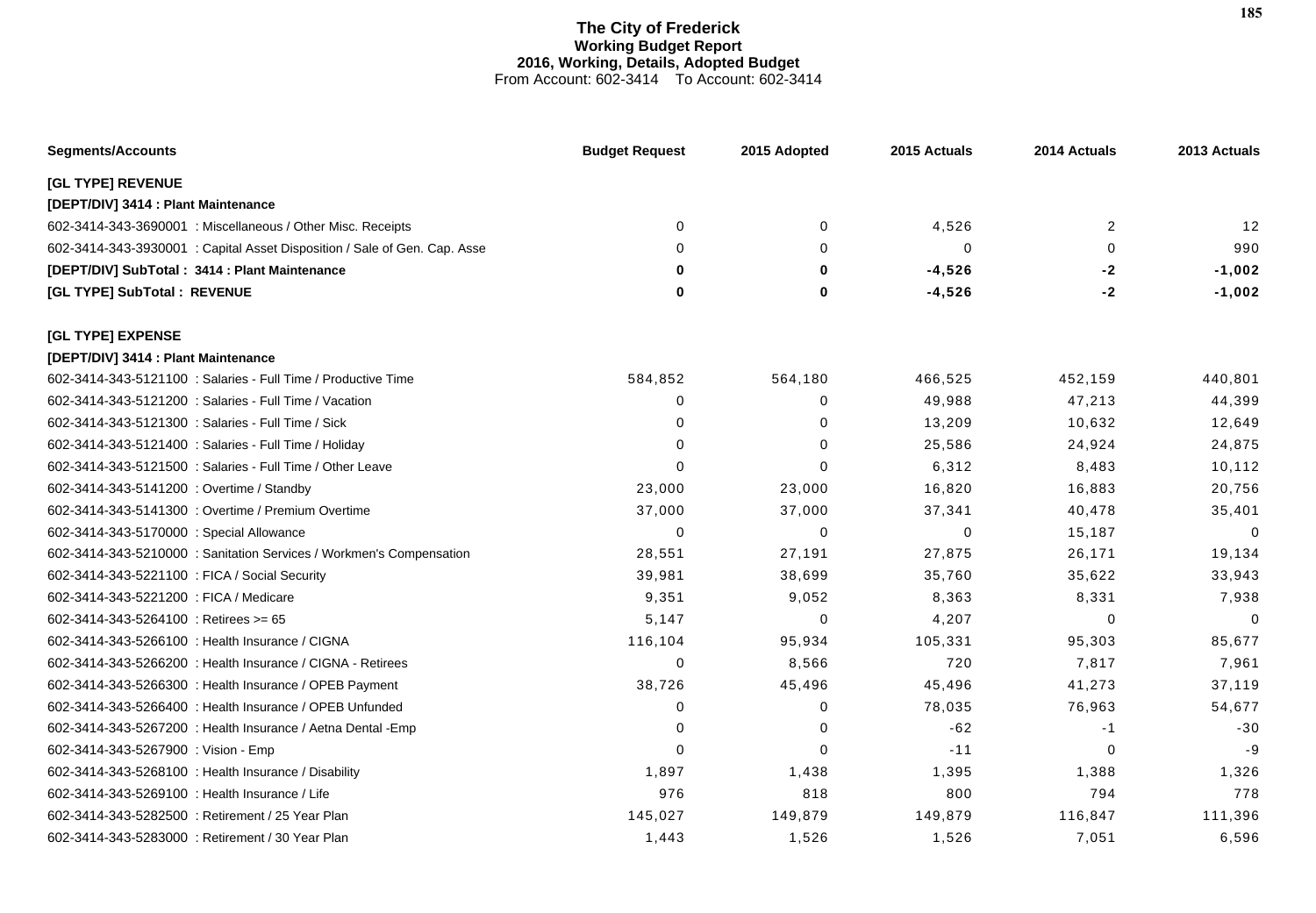| <b>Segments/Accounts</b>                                                             |                                                                                                                                                                                                                                                      | <b>Budget Request</b> | 2015 Adopted                                      | 2015 Actuals | 2014 Actuals | 2013 Actuals |
|--------------------------------------------------------------------------------------|------------------------------------------------------------------------------------------------------------------------------------------------------------------------------------------------------------------------------------------------------|-----------------------|---------------------------------------------------|--------------|--------------|--------------|
|                                                                                      | 602-3414-343-5310100 : Supplies / General Supplies                                                                                                                                                                                                   | 23,000                | 20,000                                            | 14,248       | 20,436       | 23,407       |
| Type<br><b>RECURRING</b>                                                             | <b>Narrative</b><br>Vehicle/equipment repairs and maintenance - eight service trucks, four portable<br>generators, a portable welder, and many miscellaneous small shop machines and power<br>tools.                                                 |                       | Amount<br>3,000                                   |              |              |              |
| <b>RECURRING</b>                                                                     | Tools and Equipment - bits, blades, hand tools, power tools, lifting/rigging equipment, pipe<br>bending and threading equipment, machine tooling, instruments, test equipment, etc.                                                                  |                       | 15,000                                            |              |              |              |
| <b>RECURRING</b>                                                                     | Personal Protective Equipment - Safety Glasses, protective clothing, face shields, gloves,<br>hearing and respiratory protection, hard hats, etc.                                                                                                    |                       | 3,500                                             |              |              |              |
| <b>RECURRING</b>                                                                     | Office Supplies - two offices, ten employees. Paper, pens, binders, toners, office machines,<br>etc.                                                                                                                                                 |                       | 1,500                                             |              |              |              |
|                                                                                      |                                                                                                                                                                                                                                                      |                       | 23,000                                            |              |              |              |
|                                                                                      | 602-3414-343-5310300: Supplies / Clothing/Uniforms                                                                                                                                                                                                   | 3,750                 | 3,250                                             | 1,680        | 3,295        | 1,906        |
| Type<br><b>RECURRING</b><br><b>RECURRING</b>                                         | <b>Narrative</b><br>Contract uniforms for ten employees. Increased from \$200 to \$250/employee.<br>Safety shoes for ten employees.                                                                                                                  |                       | Amount<br>2,500<br>1,250<br>3,750                 |              |              |              |
| 602-3414-343-5330100 : Energy / Fuel & Oil                                           |                                                                                                                                                                                                                                                      | 12,450                | 12,450                                            | 7,770        | 10,342       | 11,220       |
| Type<br><b>RECURRING</b><br><b>RECURRING</b><br><b>RECURRING</b>                     | <b>Narrative</b><br>Fuel for eight service trucks that are used for maintenance activities at thirty six facilities.<br>Fuel for portable generators, compressors, welders, and power tools<br>Hydraulic oils and lubricants for tools and equipment |                       | Amount<br>12,000<br>250<br>200<br>12,450          |              |              |              |
|                                                                                      | 602-3414-343-5340000 : Sanitation Services / Chemicals                                                                                                                                                                                               | 5,000                 | 5,000                                             | 4,938        | 3,556        | 3,997        |
| Type<br><b>RECURRING</b>                                                             | <b>Narrative</b><br>Test gas used for calibration of gas monitoring instruments associated with confined space<br>entry and hot work.                                                                                                                |                       | Amount<br>5,000<br>5,000                          |              |              |              |
|                                                                                      | 602-3414-343-5410000: Sanitation Services / Professional Services                                                                                                                                                                                    | 43,050                | 49,450                                            | 46,415       | 30,004       | 26,087       |
| Type<br><b>RECURRING</b>                                                             | <b>Narrative</b><br>Annual CitectSCADA software support agreement. Includes technical support, software                                                                                                                                              |                       | Amount<br>36,000                                  |              |              |              |
| <b>RECURRING</b>                                                                     | updates, and 1 week on on-site service (audit)<br>Annual Unity/Concept software support agreement. Includes technical support and<br>software updates.                                                                                               |                       | 3,200                                             |              |              |              |
| <b>RECURRING</b>                                                                     | Annual Acronis software support agreement. Includes technical support and software<br>updates.                                                                                                                                                       |                       | 600                                               |              |              |              |
| <b>RECURRING</b><br><b>RECURRING</b><br><b>RECURRING</b><br><b>RECURRING</b>         | Annual fit testing for 10 employees.<br>Physicals, vaccinations, random drug/alcohol testing, and workman's comp related care.<br>Vehicle emmisions testing<br>Hoist inspection and testing for two service vehicles                                 |                       | 700<br>1,500<br>50<br>1,000<br>43,050             |              |              |              |
|                                                                                      | 602-3414-343-5520100 : Repair and Maint. Service / General Repair/Maint.                                                                                                                                                                             | 9,000                 | 9,000                                             | 7,559        | 10,014       | 10,277       |
| Type<br><b>RECURRING</b><br><b>RECURRING</b><br><b>RECURRING</b><br><b>RECURRING</b> | <b>Narrative</b><br>Misc. repairs for eight service vehicles.<br>Misc. repairs for tools, instruments, and equipment<br>PPE inspection, testing, and repair - insulating blankets, hot sticks, etc.<br>Instrument calibration                        |                       | Amount<br>1,000<br>1,500<br>500<br>6,000<br>9,000 |              |              |              |
|                                                                                      | 602-3414-343-5520200 : Repair and Maint. Service / Maintenance Contracts                                                                                                                                                                             | 2,725                 | 2,225                                             | 2,005        | 2,011        | 2,015        |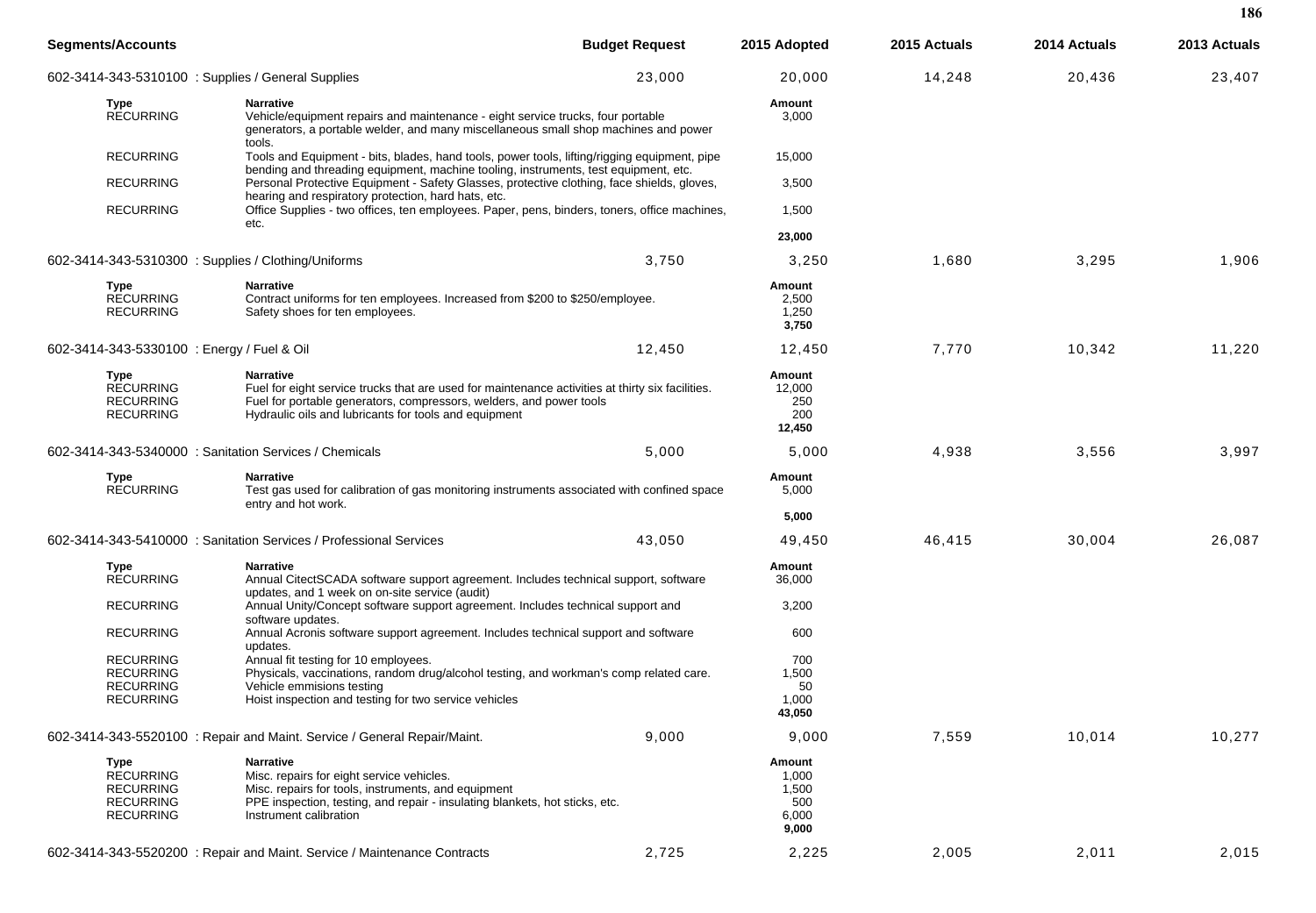| <b>Segments/Accounts</b>                                         |                                                                                                                                                                                                                                                              | <b>Budget Request</b> | 2015 Adopted                             | 2015 Actuals | 2014 Actuals | 2013 Actuals |
|------------------------------------------------------------------|--------------------------------------------------------------------------------------------------------------------------------------------------------------------------------------------------------------------------------------------------------------|-----------------------|------------------------------------------|--------------|--------------|--------------|
| Type<br><b>RECURRING</b><br><b>RECURRING</b>                     | Narrative<br>Annual maintenance contract for five AED's<br>Annual maintenance contract for office machine - Imagerunner 2525 (per Matt Bowman,<br>this needs to remain in my budget because this machine will not be included in the new                     |                       | Amount<br>2,125<br>600                   |              |              |              |
|                                                                  | service agreement)                                                                                                                                                                                                                                           |                       | 2,725                                    |              |              |              |
|                                                                  | 602-3414-343-5570000 : Sanitation Services / Licenses/Permits                                                                                                                                                                                                | 500                   | 800                                      | 370          | 370          | 470          |
| Type<br><b>RECURRING</b>                                         | <b>Narrative</b><br>License fees for renewal of employee licenses for State of Maryland Stationary Engineers<br>and HVAC&R EPA 502.                                                                                                                          |                       | Amount<br>500                            |              |              |              |
|                                                                  |                                                                                                                                                                                                                                                              |                       | 500                                      |              |              |              |
| 602-3414-343-5610100 : Communications / Telephone                |                                                                                                                                                                                                                                                              | 5,750                 | 5,750                                    | 4,547        | 4,510        | 5,000        |
| Type<br><b>RECURRING</b><br><b>RECURRING</b><br><b>RECURRING</b> | <b>Narrative</b><br>Cell phone service for 4 phones.<br>Phone service for eight extensions and two fax lines (County service).<br>Replacement hardware and accessories                                                                                       |                       | Amount<br>2,000<br>3,500<br>250<br>5,750 |              |              |              |
| 602-3414-343-5610200 : Communications / Postage                  |                                                                                                                                                                                                                                                              | 400                   | 400                                      | 223          | 189          | 301          |
| Type<br><b>RECURRING</b>                                         | <b>Narrative</b><br>Shipping expenses related to PPE testing and instrument calibration                                                                                                                                                                      |                       | Amount<br>400<br>400                     |              |              |              |
| 602-3414-343-5620100 : Travel / Transportation                   |                                                                                                                                                                                                                                                              | 500                   | 0                                        | 0            | $\mathbf 0$  | 0            |
| Type<br>ONE-TIME                                                 | Narrative<br>Transportation expenses related to out of town training.                                                                                                                                                                                        |                       | Amount<br>500<br>500                     |              |              |              |
| 602-3414-343-5621100 : Travel / Dues/Registration Fees           |                                                                                                                                                                                                                                                              | 10,750                | 1,000                                    | 249          | 18,410       | 0            |
| Type<br><b>ONE-TIME</b>                                          | <b>Narrative</b><br>Air Conditioning and Refrigeration (American Trainco) A 2-Day Course for Building, Plant &<br>Facility Maintenance Day 1 - Understanding Principles, Components & Systems Day 2 -<br>Maintenance, Troubleshooting & Operating Efficiency |                       | Amount<br>1,000                          |              |              |              |
| <b>ONE-TIME</b>                                                  | Arc Flash Electrical Safety NFPA 70E® (American Trainco) A 2-Day Training Course<br>Based on the NFPA 70E® Standard for Electrical Safety in the Workplace®                                                                                                  |                       | 5,000                                    |              |              |              |
| <b>ONE-TIME</b><br><b>ONE-TIME</b>                               | ELC120 - Electrical Theory & Fundamentals (FCC Tech Center)<br>Instrumentation, Process Measurement & Control (American Trainco) A 2 Day Course for<br>Building, Plant & Facility Maintenance                                                                |                       | 750<br>4,000                             |              |              |              |
|                                                                  |                                                                                                                                                                                                                                                              |                       | 10,750                                   |              |              |              |
| 602-3414-343-5623100 : Travel / Meals/Food                       |                                                                                                                                                                                                                                                              | 120                   | 0                                        | 0            | 0            | 0            |
| <b>Type</b><br><b>ONE-TIME</b>                                   | <b>Narrative</b><br>To cover the cost of lunch for 10 days of "out of town" training (\$12/employee/day) in<br>accordance with the Purchasing Policy.                                                                                                        |                       | Amount<br>120                            |              |              |              |
|                                                                  |                                                                                                                                                                                                                                                              |                       | 120                                      |              |              |              |
| 602-3414-343-5650000 : Sanitation Services / Insurance           |                                                                                                                                                                                                                                                              | 15,698                | 13,203                                   | 14,407       | 13,586       | 13,850       |
|                                                                  | 602-3414-343-5740100 : Machinery & Equipment / Vehicles                                                                                                                                                                                                      | 0                     | 70,000                                   | 0            | 0            | 29,242       |
|                                                                  | 602-3414-343-5740200 : Machinery & Equipment / Machinery                                                                                                                                                                                                     | 16,000                | 0                                        | 10,000       | 0            | 0            |
| Type                                                             | Narrative                                                                                                                                                                                                                                                    |                       | Amount                                   |              |              |              |

**187**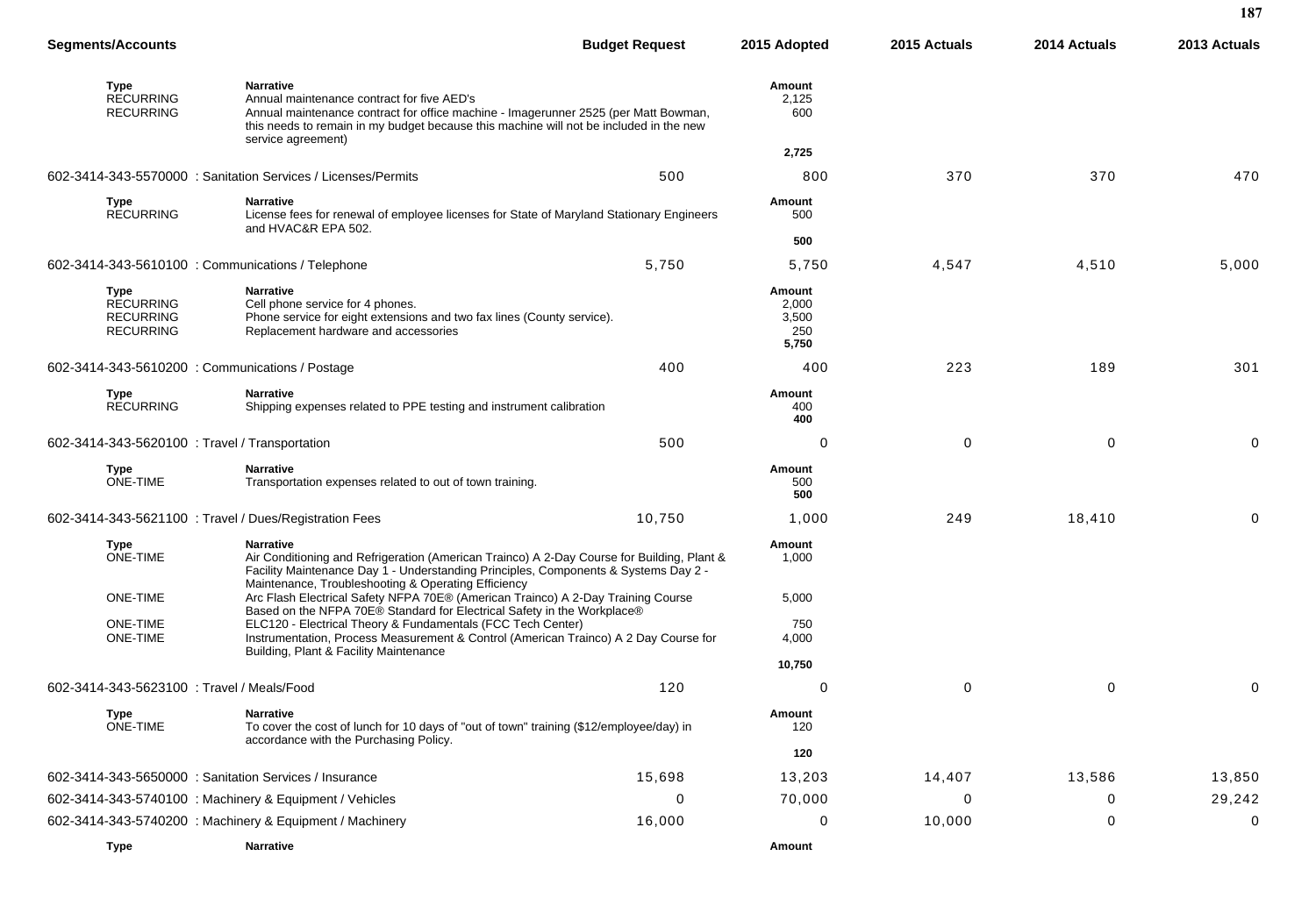| <b>Segments/Accounts</b>                        |                                                                                                          | <b>Budget Request</b> | 2015 Adopted                         | 2015 Actuals | 2014 Actuals | 2013 Actuals |
|-------------------------------------------------|----------------------------------------------------------------------------------------------------------|-----------------------|--------------------------------------|--------------|--------------|--------------|
| <b>ONE-TIME</b>                                 | Pipe camera for internal inspection of piping systems, tanks, and similar areas of the<br>plants.        |                       | 8,000                                |              |              |              |
| <b>ONE-TIME</b><br><b>ONE-TIME</b>              | Remove pipe camera<br>Conduit threading machine (1/2" thru 2")<br>Conduit bending machine (1/2" thru 2") |                       | $-8,000$<br>7,500<br>8,500<br>16,000 |              |              |              |
|                                                 | 602-3414-343-5749000 : Machinery & Equipment / Contra-expense                                            |                       | $\Omega$                             | $-28,419$    | 0            | $-29,242$    |
| 602-3414-343-5785100 : Depreciation / Equipment |                                                                                                          |                       | 0                                    | 24,567       | 20,508       | 31,215       |
| [DEPT/DIV] SubTotal: 3414 : Plant Maintenance   |                                                                                                          | 1,180,748             | 1,195,307                            | 1,185,654    | 1,170,749    | 1,085,244    |
| [GL TYPE] SubTotal: EXPENSE                     |                                                                                                          | 1,180,748             | 1,195,307                            | 1,185,654    | 1,170,749    | 1,085,244    |
| <b>Grand Total</b>                              |                                                                                                          | 1.180.748             | 1.195.307                            | 1.181.128    | 1.170.747    | 1.084.242    |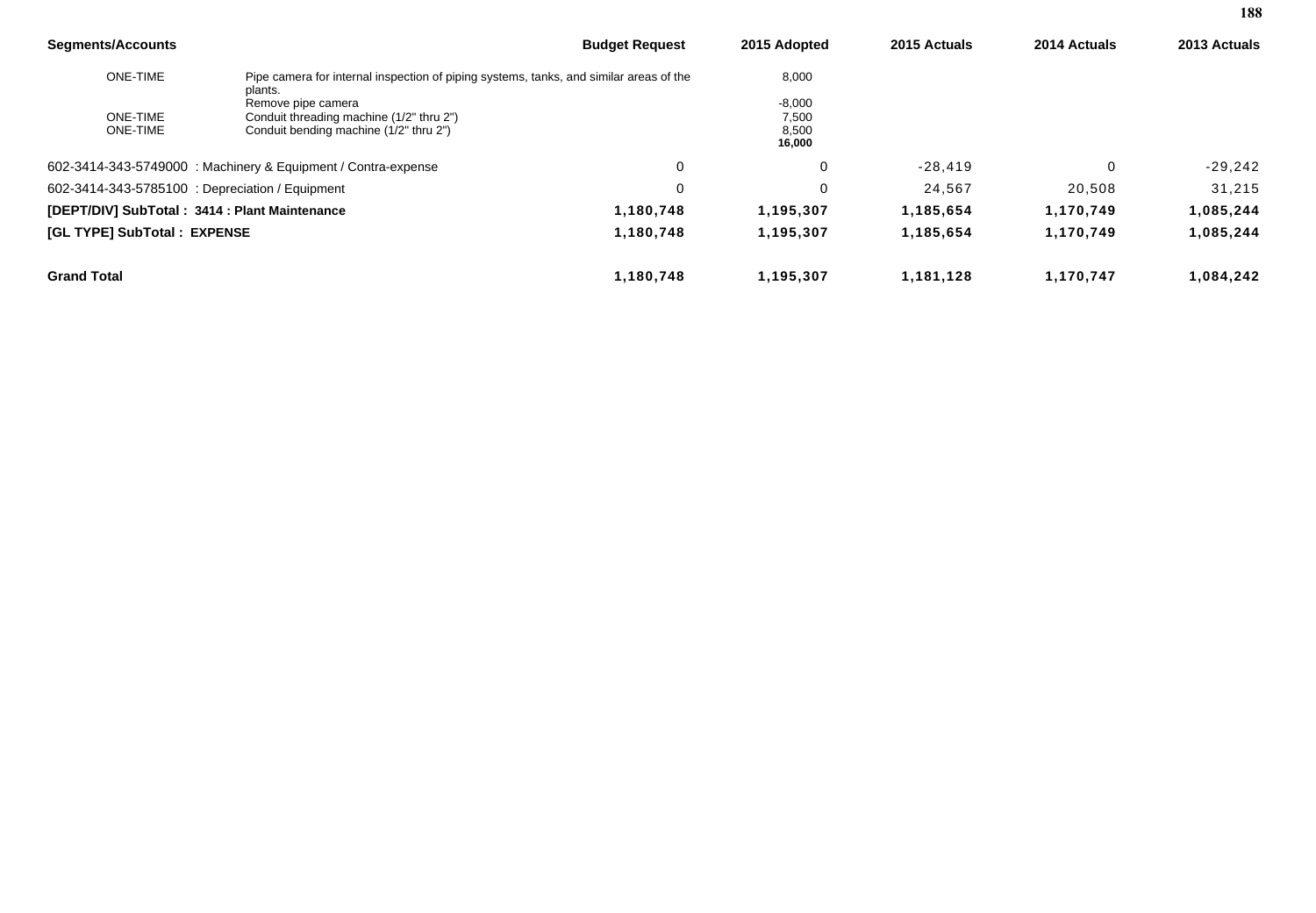# **The City of Frederick Working Budget Report 2016, Working, Details, Adopted Budget** From Account: 602-8111 To Account: 602-8111

| <b>Segments/Accounts</b>                                                                                                                                                                                     |                                                                                                                                                                                                                                                                                                                                                                                                                                                              | <b>Budget Request</b> | 2015 Adopted                                                                                       | 2015 Actuals | 2014 Actuals | 2013 Actuals |
|--------------------------------------------------------------------------------------------------------------------------------------------------------------------------------------------------------------|--------------------------------------------------------------------------------------------------------------------------------------------------------------------------------------------------------------------------------------------------------------------------------------------------------------------------------------------------------------------------------------------------------------------------------------------------------------|-----------------------|----------------------------------------------------------------------------------------------------|--------------|--------------|--------------|
| [GL TYPE] EXPENSE                                                                                                                                                                                            |                                                                                                                                                                                                                                                                                                                                                                                                                                                              |                       |                                                                                                    |              |              |              |
| [DEPT/DIV] 8111 : Bonded Debt                                                                                                                                                                                |                                                                                                                                                                                                                                                                                                                                                                                                                                                              |                       |                                                                                                    |              |              |              |
| 602-8111-811-5810500 : Principal / 05 Issue                                                                                                                                                                  |                                                                                                                                                                                                                                                                                                                                                                                                                                                              | 2,620,000             | 2,530,000                                                                                          | 0            | 0            | 0            |
| 602-8111-811-5810900 : Principal / 09 Issue                                                                                                                                                                  |                                                                                                                                                                                                                                                                                                                                                                                                                                                              | 615,000               | 235,000                                                                                            | 0            | $\Omega$     | 0            |
| 602-8111-811-5811000 : 11 Issue Non Taxable                                                                                                                                                                  |                                                                                                                                                                                                                                                                                                                                                                                                                                                              | 380,000               | 370,000                                                                                            | $\Omega$     | 0            | 0            |
| 602-8111-811-5811100 : 11 Issue                                                                                                                                                                              |                                                                                                                                                                                                                                                                                                                                                                                                                                                              | 250,000               | 535,000                                                                                            | 0            | 0            | 0            |
|                                                                                                                                                                                                              | 602-8111-811-5811300 : Principal / 13 Refunding Bond                                                                                                                                                                                                                                                                                                                                                                                                         | 82,000                | 78,000                                                                                             | $\Omega$     | $\Omega$     | $\mathbf 0$  |
| 602-8111-821-5820200 : Interest / 02 Issue                                                                                                                                                                   |                                                                                                                                                                                                                                                                                                                                                                                                                                                              | $\Omega$              | 0                                                                                                  | $\Omega$     | $\Omega$     | 30,087       |
| 602-8111-821-5820500 : Interest / 05 Issue                                                                                                                                                                   |                                                                                                                                                                                                                                                                                                                                                                                                                                                              | 65,500                | 194,250                                                                                            | 141,542      | 267,683      | 912,896      |
| 602-8111-821-5820900 : Interest / 09 Issue                                                                                                                                                                   |                                                                                                                                                                                                                                                                                                                                                                                                                                                              | 1,929,982             | 1,938,382                                                                                          | 1,935,248    | 1,581,062    | 1,970,913    |
|                                                                                                                                                                                                              | 602-8111-821-5821000 : Interest / 2011 Tax-Exempt Issue                                                                                                                                                                                                                                                                                                                                                                                                      | 201,200               | 212,450                                                                                            | 211,525      | 222,500      | 231,717      |
|                                                                                                                                                                                                              | 602-8111-821-5821100 : Interest / 11 Taxable Issue                                                                                                                                                                                                                                                                                                                                                                                                           | 39,318                | 47,288                                                                                             | 46,376       | 57,216       | 67,833       |
|                                                                                                                                                                                                              | 602-8111-821-5821300 : Interest / 13 Refunding Bond                                                                                                                                                                                                                                                                                                                                                                                                          | 1,279,080             | 1,282,280                                                                                          | 1,281,240    | 1,284,215    | 544,293      |
|                                                                                                                                                                                                              | 602-8111-831-5410000 : Other Charges / Professional Services                                                                                                                                                                                                                                                                                                                                                                                                 | 17,487                | 17,341                                                                                             | 3,369        | 3,318        | 416,306      |
| Type<br><b>RECURRING</b><br><b>RECURRING</b><br><b>RECURRING</b><br><b>RECURRING</b><br><b>RECURRING</b><br><b>RECURRING</b><br><b>RECURRING</b><br><b>RECURRING</b><br><b>RECURRING</b><br><b>RECURRING</b> | <b>Narrative</b><br>2005 Issue - Paying Agent/Registrar<br>2005 Issue - Out of Pocket Expenses<br>2009 Issue - Paying Agent/Registrar<br>2009 Issue - Out of Pocket Expenses<br>2011 Tax Exempt Issue - Paying Agent/Registrar<br>2011 Tax Exempt Issue - Out of Pocket Expenses<br>2011 Taxable Issue - Paying Agent/Registrar<br>2011 Taxable Issue - Out of Pocket Expenses<br>2013 Issue - Paying Agent/Registrar<br>2013 Issue - Out of Pocket Expenses |                       | Amount<br>954<br>2,386<br>376<br>1,876<br>1,000<br>3,000<br>275<br>1,373<br>951<br>5,296<br>17,487 |              |              |              |
|                                                                                                                                                                                                              | 602-8111-831-5831000 : Amort Issuance - 2011 Issues Series B Non Taxable                                                                                                                                                                                                                                                                                                                                                                                     | $\Omega$              | $\Omega$                                                                                           | 7.789        | 7,789        | 7,789        |
|                                                                                                                                                                                                              | 602-8111-831-5831100 : Amort Issuance / 2011 Issue Series A Taxable                                                                                                                                                                                                                                                                                                                                                                                          | $\Omega$              | $\Omega$                                                                                           | 4,186        | 4,186        | 4,186        |
|                                                                                                                                                                                                              | 602-8111-831-5831300 : Amortization Issuance / 2013 Issue                                                                                                                                                                                                                                                                                                                                                                                                    | $\Omega$              | $\Omega$                                                                                           | 163,435      | 163,435      | 163,435      |
| [DEPT/DIV] SubTotal: 8111: Bonded Debt                                                                                                                                                                       |                                                                                                                                                                                                                                                                                                                                                                                                                                                              | 7,479,567             | 7,439,991                                                                                          | 3,794,710    | 3,591,404    | 4,349,455    |
| [GL TYPE] SubTotal: EXPENSE                                                                                                                                                                                  |                                                                                                                                                                                                                                                                                                                                                                                                                                                              | 7,479,567             | 7,439,991                                                                                          | 3,794,710    | 3,591,404    | 4,349,455    |
| <b>Grand Total</b>                                                                                                                                                                                           |                                                                                                                                                                                                                                                                                                                                                                                                                                                              | 7,479,567             | 7,439,991                                                                                          | 3,794,710    | 3,591,404    | 4,349,455    |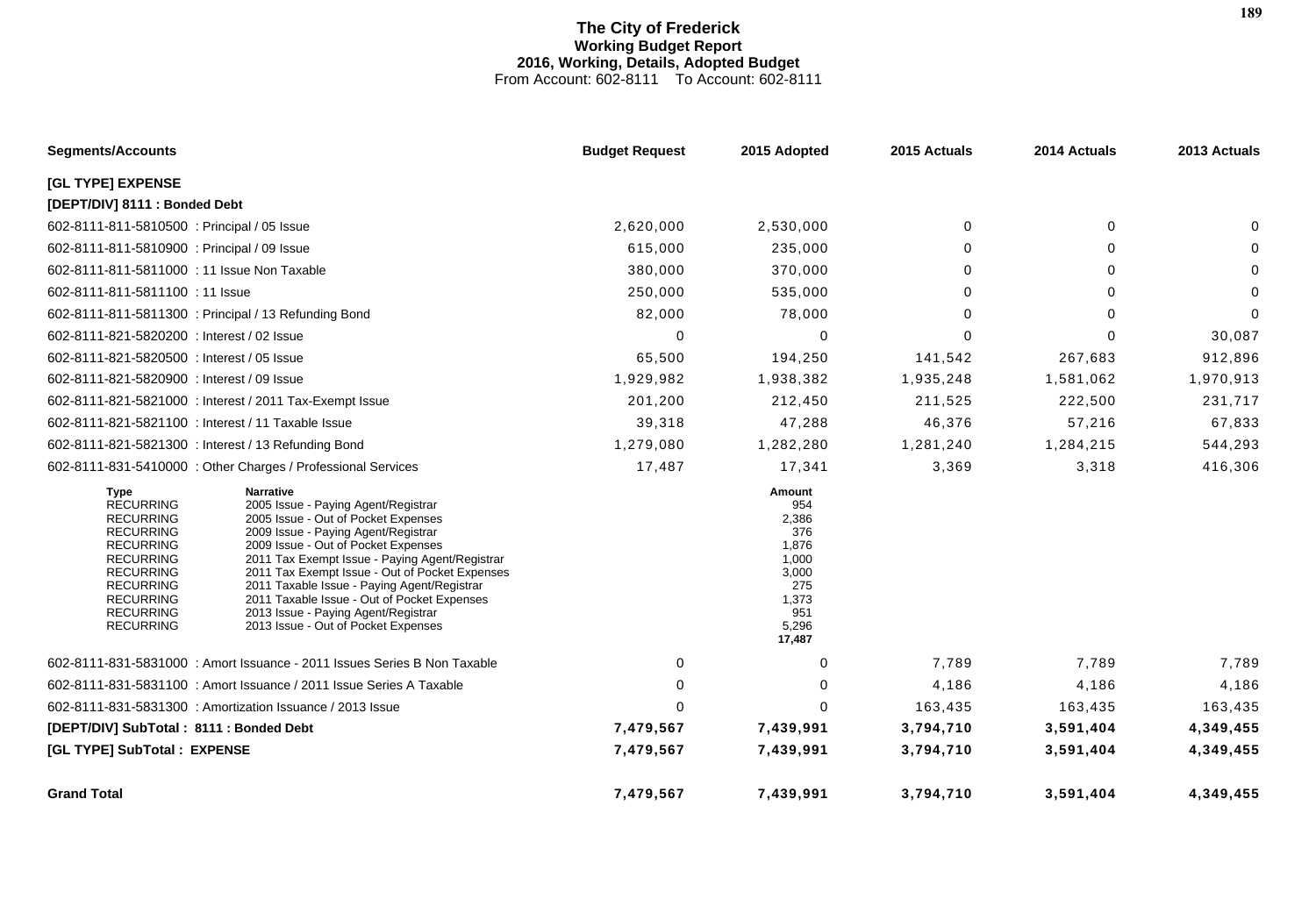# **The City of Frederick Working Budget Report 2016, Working, Details, Adopted Budget** From Account: 602-8112 To Account: 602-8112

| <b>Segments/Accounts</b>                                                |                                                                                                                                             | <b>Budget Request</b> | 2015 Adopted                                   | 2015 Actuals | 2014 Actuals | 2013 Actuals |
|-------------------------------------------------------------------------|---------------------------------------------------------------------------------------------------------------------------------------------|-----------------------|------------------------------------------------|--------------|--------------|--------------|
| [GL TYPE] EXPENSE                                                       |                                                                                                                                             |                       |                                                |              |              |              |
| [DEPT/DIV] 8112 : State Loans                                           |                                                                                                                                             |                       |                                                |              |              |              |
|                                                                         | 602-8112-812-5811200 : Principal / WQ Loan WWTP Solids Proc Rehab 2012                                                                      | 195,069               | 193,521                                        | 0            | 0            | 0            |
|                                                                         | 602-8112-812-5812700 : Principal / Water Quality Loan 2012                                                                                  | 699,816               | 694,265                                        | 0            | 0            | 0            |
|                                                                         | 602-8112-812-5812800 : Principal / WWTP BNR Upgrade Loan                                                                                    | 284,501               | 278,105                                        | 0            | 0            | 0            |
|                                                                         | 602-8112-822-5821200 : Interest / WQ Loan WWTP Solids Proc Rehab 2012                                                                       | 30,084                | 31,633                                         | 23,859       | 14,723       | 2,999        |
|                                                                         | 602-8112-822-5822700 : Interest / Water Quality Loan 2012                                                                                   | 107,928               | 113,482                                        | 106,809      | 94,084       | 70,586       |
|                                                                         | 602-8112-822-5822800 : Interest / WWTP BNR Upgrade Loan                                                                                     | 49,090                | 55,486                                         | 52,820       | 59,133       | 65,304       |
|                                                                         | 602-8112-832-5410000 : Other Charges / Professional Services                                                                                | 66,553                | 66,553                                         | 82,203       | 66,552       | 55,296       |
| <b>Type</b><br><b>RECURRING</b><br><b>RECURRING</b><br><b>RECURRING</b> | <b>Narrative</b><br>BNR Upgrade Loan - 2001<br>Ballenger/McKinney WWTP Loan - 2012 Series<br>Gas House Pike WWTP ENR Upgrade - 2012A Series |                       | Amount<br>16,657<br>38,640<br>11,256<br>66,553 |              |              |              |
| [DEPT/DIV] SubTotal: 8112: State Loans                                  |                                                                                                                                             | 1,433,041             | 1,433,045                                      | 265,691      | 234,492      | 194,185      |
| [GL TYPE] SubTotal: EXPENSE                                             |                                                                                                                                             | 1,433,041             | 1,433,045                                      | 265,691      | 234,492      | 194,185      |
| <b>Grand Total</b>                                                      |                                                                                                                                             | 1,433,041             | 1,433,045                                      | 265,691      | 234,492      | 194,185      |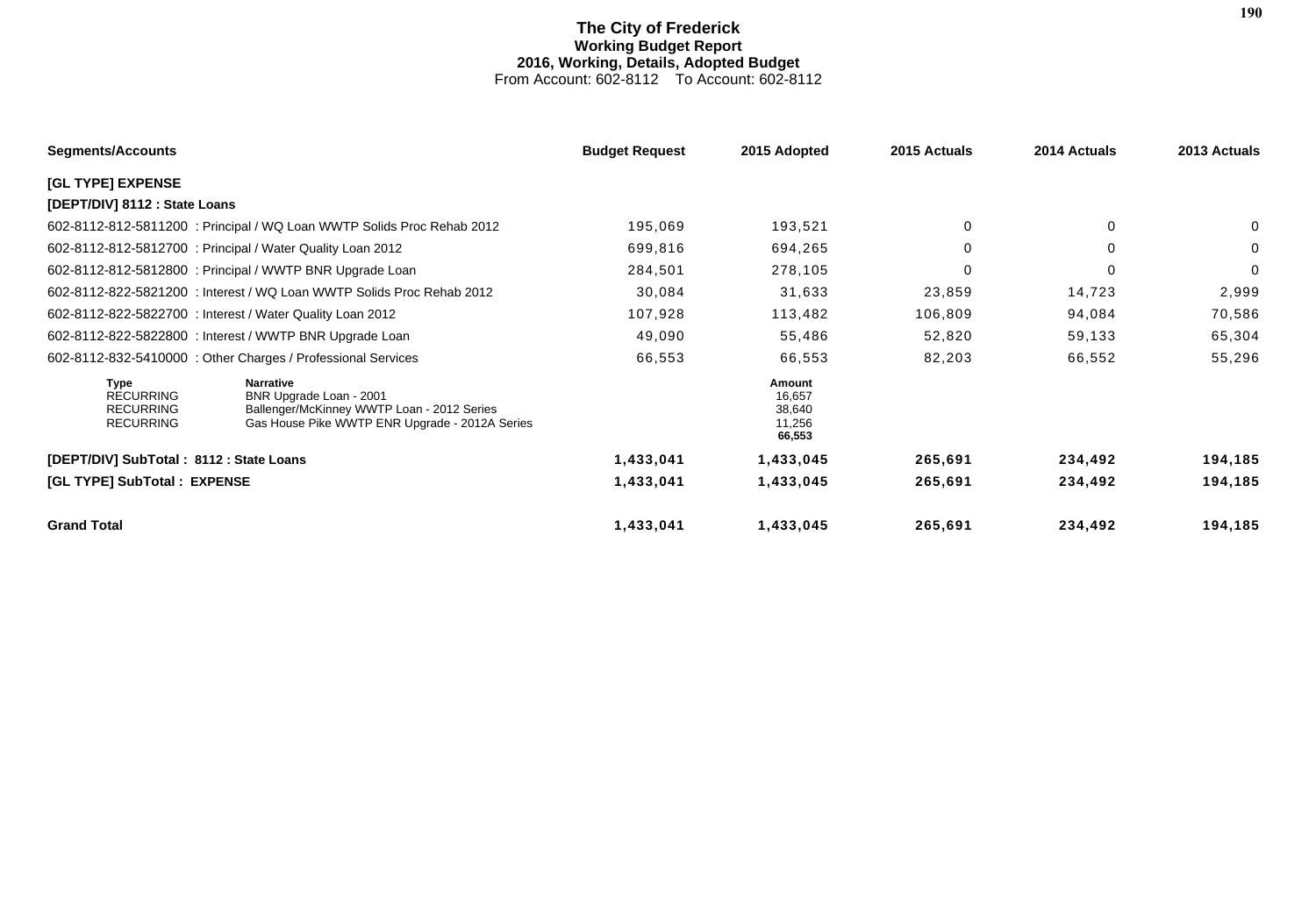# **The City of Frederick Working Budget Report 2016, Working, Details, Adopted Budget** From Account: 602-9111 To Account: 602-9111

| <b>Segments/Accounts</b>                                          |                                                                                           | <b>Budget Request</b> | 2015 Adopted                                  | 2015 Actuals | 2014 Actuals | 2013 Actuals |
|-------------------------------------------------------------------|-------------------------------------------------------------------------------------------|-----------------------|-----------------------------------------------|--------------|--------------|--------------|
| <b>IGL TYPEI EXPENSE</b><br>[DEPT/DIV] 9111 : Operating Transfers | 602-9111-000-5910000: Transfers Out / Interfund Transfers                                 | 6,175,000             | 7.395.000                                     | 2,150,000    | 2.770.953    | 1,695,756    |
| Type<br><b>RECURRING</b><br><b>RECURRING</b>                      | Narrative<br>Transfer to CIP<br>Transfer to General Fund (overhead expense reimbursement) |                       | Amount<br>4,025,000<br>2,150,000<br>6,175,000 |              |              |              |
|                                                                   | [DEPT/DIV] SubTotal: 9111: Operating Transfers                                            | 6,175,000             | 7.395.000                                     | 2,150,000    | 2,770,953    | 1,695,756    |
| [GL TYPE] SubTotal: EXPENSE                                       |                                                                                           | 6,175,000             | 7,395,000                                     | 2,150,000    | 2,770,953    | 1,695,756    |
| <b>Grand Total</b>                                                |                                                                                           | 6,175,000             | 7.395.000                                     | 2,150,000    | 2,770,953    | 1,695,756    |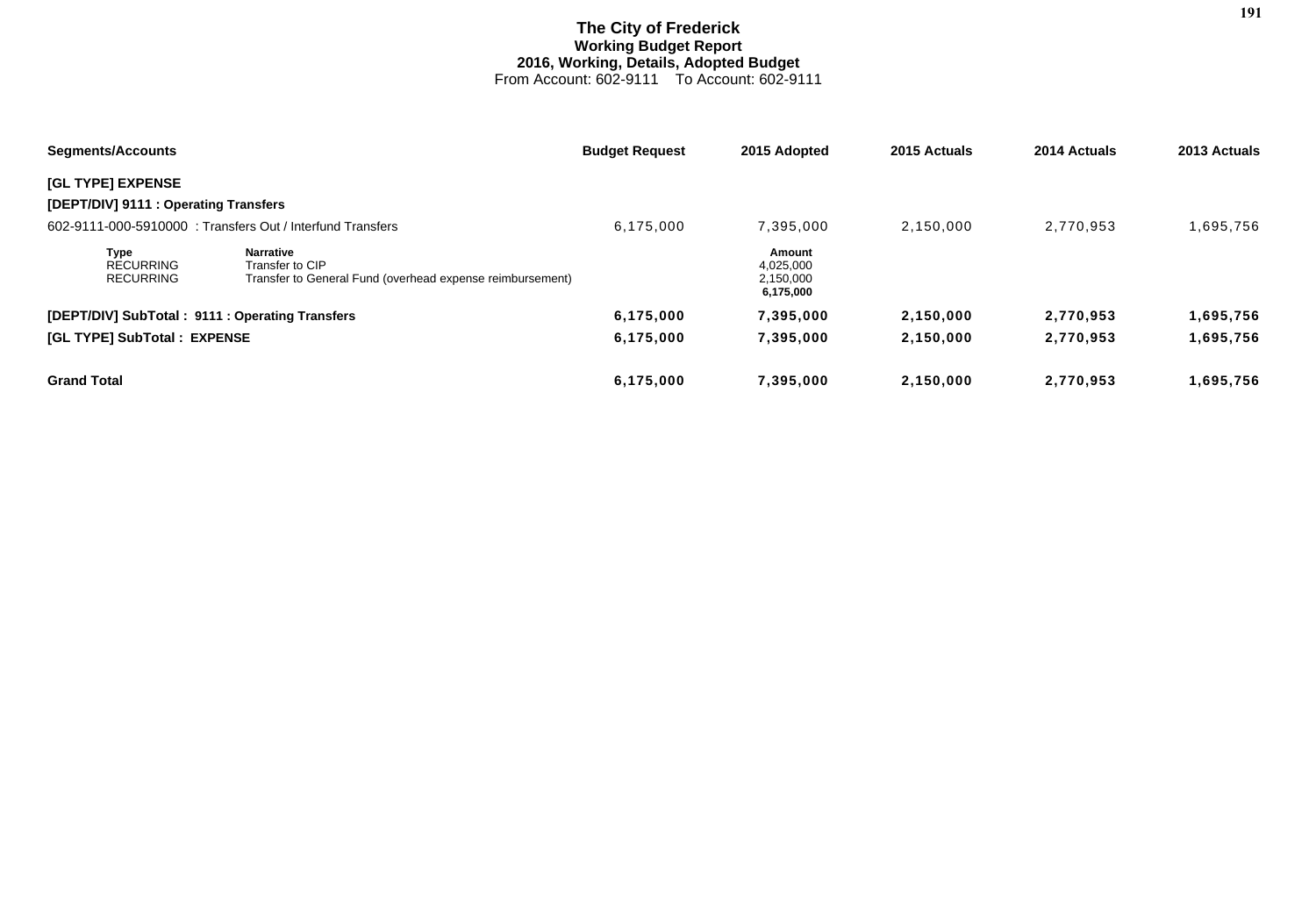# **The City of Frederick Working Budget Report 2016, Working, Details, Adopted Budget** From Account: 602-9211 To Account: 602-9211

| <b>Segments/Accounts</b>                                  | <b>Budget Request</b> | 2015 Adopted | 2015 Actuals | 2014 Actuals | 2013 Actuals |
|-----------------------------------------------------------|-----------------------|--------------|--------------|--------------|--------------|
| <b>IGL TYPEI EXPENSE</b>                                  |                       |              |              |              |              |
| [DEPT/DIV] 9211 : Contingency                             |                       |              |              |              |              |
| 602-9211-000-5920000: Contingency Fund / Contingency Fund | 200.000               | 200,000      | 0            |              | 0            |
| [DEPT/DIV] SubTotal: 9211: Contingency                    | 200,000               | 200,000      | 0            | 0            | 0            |
| [GL TYPE] SubTotal: EXPENSE                               | 200,000               | 200,000      | 0            | 0            | 0            |
| <b>Grand Total</b>                                        | 200,000               | 200.000      | 0            | 0            | 0            |
|                                                           |                       |              |              |              |              |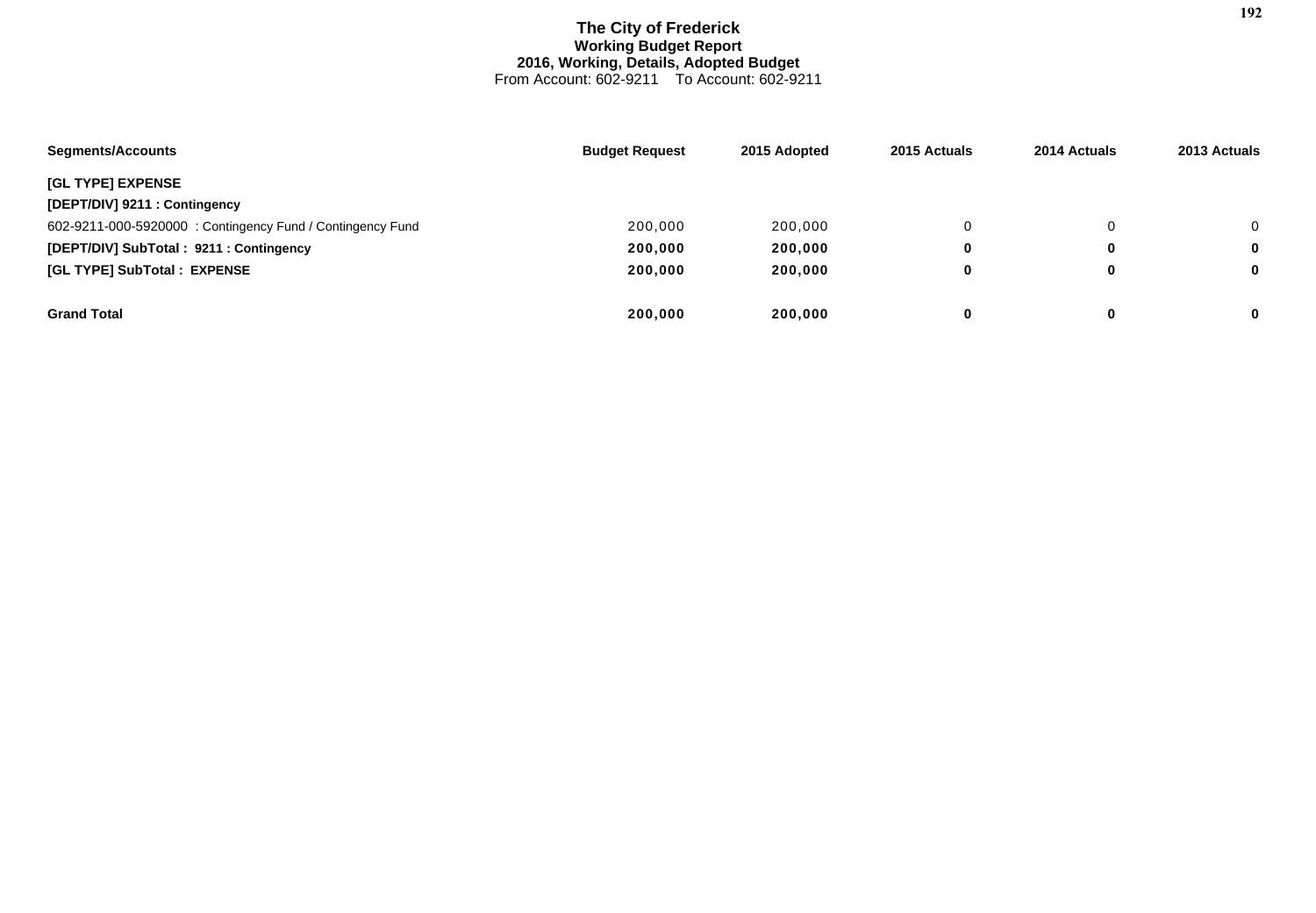### **The City of Frederick Working Budget Report 2016, Working, Details, Adopted Budget** From Account: 603-0000 To Account: 603-0000

| <b>Segments/Accounts</b>                                             | <b>Budget Request</b> | 2015 Adopted | 2015 Actuals | 2014 Actuals | 2013 Actuals |
|----------------------------------------------------------------------|-----------------------|--------------|--------------|--------------|--------------|
| <b>IGL TYPEI REVENUE</b>                                             |                       |              |              |              |              |
| [DEPT/DIV] 0000 : NA                                                 |                       |              |              |              |              |
| 603-0000-000-3690002 : Miscellaneous / Discounts Earned              |                       | $\Omega$     | 1.066        | 3,521        | 2,605        |
| 603-0000-000-3810001: Non-Operating Revenues / Investment Income     |                       | 0            | 0            | 0            | 22           |
| 603-0000-000-3910002 : General Long-Term Oblig. / Debt Issue Premium |                       | 0            | 1,195        | 1,195        | 1,207        |
| 603-0000-000-3920602 : Transfer from Water/Sewer                     |                       | $\Omega$     | 0            | 0            | 45.756       |
| [DEPT/DIV] SubTotal: 0000: NA                                        | 0                     | 0            | $-2.261$     | $-4,716$     | $-49,590$    |
| [GL TYPE] SubTotal: REVENUE                                          | 0                     | 0            | $-2,261$     | $-4,716$     | $-49,590$    |
| <b>Grand Total</b>                                                   | O                     | 0            | $-2.261$     | $-4.716$     | $-49,590$    |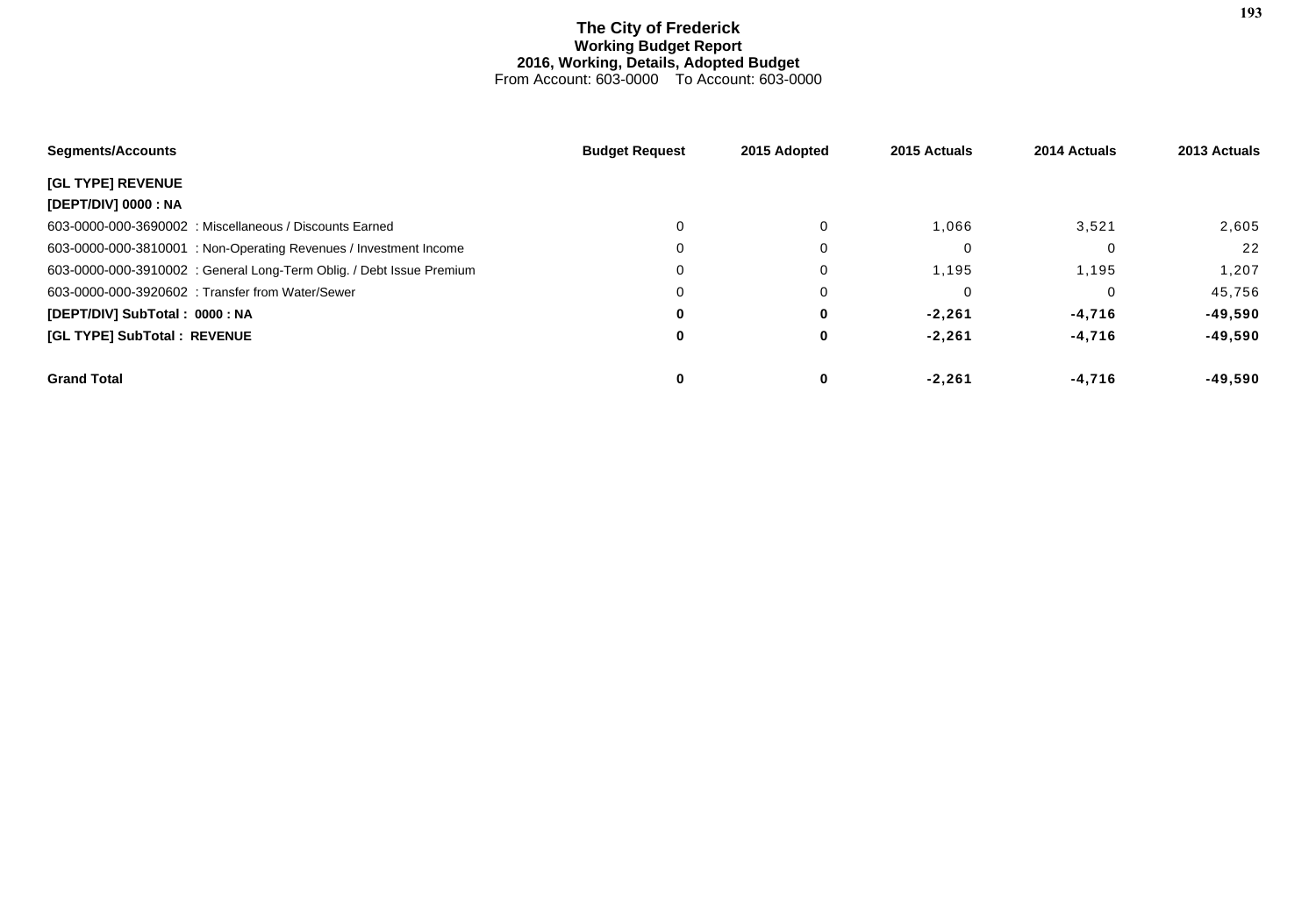# **The City of Frederick Working Budget Report 2016, Working, Details, Adopted Budget** From Account: 603-4511 To Account: 603-4511

| <b>Segments/Accounts</b>                                                                 | <b>Budget Request</b> | 2015 Adopted             | 2015 Actuals | 2014 Actuals | 2013 Actuals |
|------------------------------------------------------------------------------------------|-----------------------|--------------------------|--------------|--------------|--------------|
| [GL TYPE] REVENUE                                                                        |                       |                          |              |              |              |
| [DEPT/DIV] 4511 : Maintenance                                                            |                       |                          |              |              |              |
| 603-4511-534-3690001 : Miscellaneous / Other Misc. Receipts                              | 0                     | $\Omega$                 | 557          | 1,457        | 1,517        |
| [DEPT/DIV] SubTotal: 4511: Maintenance                                                   | 0                     | 0                        | $-557$       | $-1,457$     | $-1,517$     |
| [GL TYPE] SubTotal: REVENUE                                                              | $\bf{0}$              | 0                        | $-557$       | $-1,457$     | $-1,517$     |
| [GL TYPE] EXPENSE                                                                        |                       |                          |              |              |              |
| [DEPT/DIV] 4511 : Maintenance                                                            |                       |                          |              |              |              |
| 603-4511-534-5121100 : Salaries - Full Time / Productive Time                            | 164,861               | 195,436                  | 143,372      | 133,606      | 133,127      |
| 603-4511-534-5121200 : Salaries - Full Time / Vacation                                   | 0                     | 0                        | 7,972        | 7,719        | 4,635        |
| 603-4511-534-5121300 : Salaries - Full Time / Sick                                       | 0                     | $\Omega$                 | $\Omega$     | 819          | 226          |
| 603-4511-534-5121400 : Salaries - Full Time / Holiday                                    | 0                     | $\Omega$                 | 6,187        | 6,392        | 6,223        |
| 603-4511-534-5121500 : Salaries - Full Time / Other Leave                                | $\Omega$              | 0                        | 1,230        | 1,541        | 2,263        |
| 603-4511-534-5160000 : Golf Course / Salaries - Seasonal                                 | 94,500                | 80,000                   | 79,838       | 86,733       | 79,021       |
| 603-4511-534-5170000 : Special Allowance                                                 | 0                     | 0                        | $\mathbf 0$  | 4,500        | $\mathbf 0$  |
| 603-4511-534-5210000 : Golf Course / Workmen's Compensation                              | 6,131                 | 5,839                    | 5,986        | 5,619        | 4,109        |
| 603-4511-534-5221100 : FICA / Social Security                                            | 16,080                | 17,077                   | 13,848       | 14,131       | 13,153       |
| 603-4511-534-5221200 : FICA / Medicare                                                   | 3,761                 | 3,993                    | 3,239        | 3,305        | 3,076        |
| 603-4511-534-5264100 : Health Insurance / Retirees $>= 65$                               | 5,147                 | 4,932                    | 4,581        | 3,241        | 0            |
| 603-4511-534-5266100 : Health Insurance / CIGNA                                          | 39,818                | 44,124                   | 36,274       | 35,443       | 34,149       |
| 603-4511-534-5266200 : Health Insurance / CIGNA - Retirees                               | 0                     | 0                        | 0            | 2,599        | 7,940        |
| 603-4511-534-5266300 : Health Insurance / OPEB Payment                                   | 15,299                | 22,467                   | 22,467       | 22,615       | 18,331       |
| 603-4511-534-5266400 : Health Insurance / OPEB Unfunded                                  | $\mathbf 0$           | 0                        | 36,388       | 40,608       | 24,202       |
| 603-4511-534-5268100 : Health Insurance / Disability                                     | 527                   | 492                      | 409          | 395          | 387          |
| 603-4511-534-5269100 : Health Insurance / Life                                           | 511                   | 780                      | 411          | 403          | 398          |
| 603-4511-534-5270000 : Golf Course / Unemployment                                        | 15,000                | 15,000                   | 14,019       | 11,186       | 12,614       |
| 603-4511-534-5282500 : Retirement / 25 Year Plan                                         | 21,791                | 22,594                   | 22,594       | 57,810       | 52,830       |
| 603-4511-534-5283000 : Retirement / 30 Year Plan                                         | 19,795                | 20,808                   | 20,808       | 49,419       | 50,086       |
| 603-4511-534-5310100 : Supplies / General Supplies                                       | 48,000                | 55,400                   | 43,579       | 54,380       | 42,113       |
| <b>Narrative</b><br><b>Type</b><br><b>RECURRING</b><br>Seeds<br><b>RECURRING</b><br>Sand |                       | Amount<br>9,000<br>5,000 |              |              |              |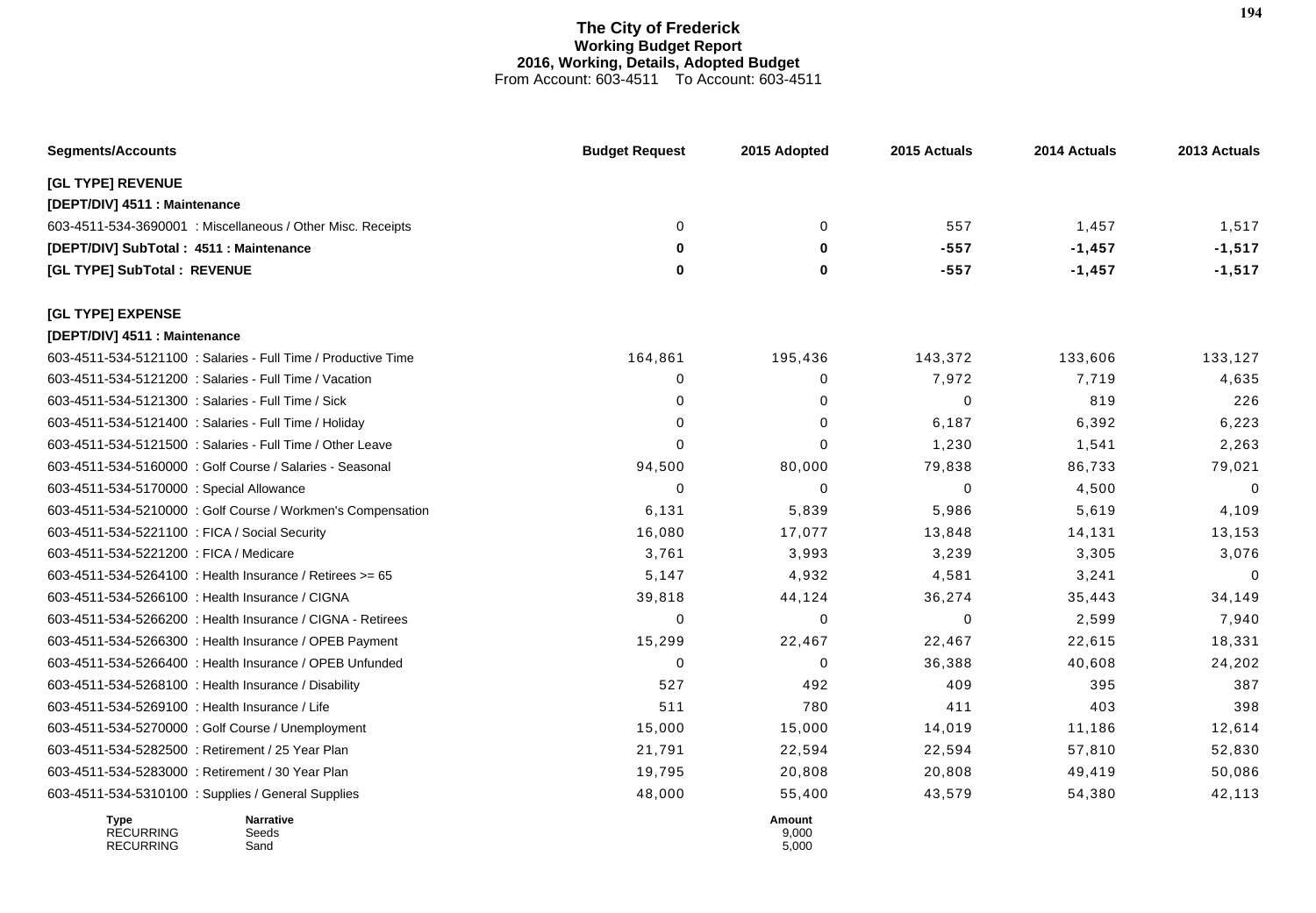| <b>Segments/Accounts</b>                                                                                                                                     |                                                                                                                                             | <b>Budget Request</b> | 2015 Adopted                                                                                | 2015 Actuals | 2014 Actuals | 2013 Actuals |
|--------------------------------------------------------------------------------------------------------------------------------------------------------------|---------------------------------------------------------------------------------------------------------------------------------------------|-----------------------|---------------------------------------------------------------------------------------------|--------------|--------------|--------------|
| <b>RECURRING</b><br><b>RECURRING</b><br><b>RECURRING</b><br><b>RECURRING</b><br><b>RECURRING</b><br><b>RECURRING</b><br><b>RECURRING</b><br><b>RECURRING</b> | Mulch<br>Remove mulch<br>Plant material<br>Small tools<br>Top dressing<br>Sod<br>Office supplies<br>Parts - equipment<br>Parts - irrigation |                       | 4,000<br>$-4,000$<br>5,000<br>2,500<br>15,000<br>2,500<br>2,000<br>3,500<br>3,500<br>48,000 |              |              |              |
| 603-4511-534-5330100 : Energy / Fuel & Oil                                                                                                                   |                                                                                                                                             | 18,250                | 18,000                                                                                      | 15,297       | 18,255       | 18,043       |
| 603-4511-534-5340000 : Golf Course / Chemicals                                                                                                               |                                                                                                                                             | 74,000                | 73,000                                                                                      | 73,631       | 75,772       | 71,197       |
| Type<br><b>RECURRING</b><br><b>RECURRING</b><br><b>RECURRING</b><br><b>RECURRING</b><br><b>RECURRING</b>                                                     | Narrative<br>Fungicide<br>Fertilizer<br>Herbicide<br>Plant growth retardant<br>Miscellaneous                                                |                       | Amount<br>39,074<br>14,090<br>7,562<br>9,700<br>3,574<br>74,000                             |              |              |              |
| 603-4511-534-5410000 : Golf Course / Professional Services                                                                                                   |                                                                                                                                             | 3,250                 | 3,250                                                                                       | 4,874        | 3,507        | 4,603        |
| Type<br><b>RECURRING</b><br><b>RECURRING</b><br><b>RECURRING</b><br><b>RECURRING</b>                                                                         | Narrative<br>Soil Samples<br><b>Internet Service</b><br><b>Irrigation Services</b><br>Misc                                                  |                       | Amount<br>1,200<br>500<br>1,500<br>50<br>3,250                                              |              |              |              |
| 603-4511-534-5510100 : Cleaning Services / Disposal Fees                                                                                                     |                                                                                                                                             | 0                     | 0                                                                                           | 229          | 0            | 0            |
|                                                                                                                                                              | 603-4511-534-5520100 : Repair and Maint. Service / General Repair/Maint.                                                                    | 4,750                 | 62,000                                                                                      | 7,154        | 1,218        | 5,262        |
| Type<br><b>RECURRING</b><br><b>RECURRING</b>                                                                                                                 | Narrative<br><b>Equipment repairs</b><br>Irrigation repairs                                                                                 |                       | Amount<br>2,750<br>2,000<br>4,750                                                           |              |              |              |
|                                                                                                                                                              | 603-4511-534-5560100 : Property Services / Water/Sewer Service                                                                              | 1,000                 | 1,000                                                                                       | 1,374        | 993          | 1,076        |
| 603-4511-534-5570000 : Licenses/Permits                                                                                                                      |                                                                                                                                             | 1,100                 | $\mathbf 0$                                                                                 | 15           | 225          | 0            |
| <b>Type</b><br><b>RECURRING</b><br><b>RECURRING</b><br><b>RECURRING</b>                                                                                      | Narrative<br>Pesticide application<br>Fertilizer application<br><b>Effluent Water License</b>                                               |                       | Amount<br>400<br>300<br>400<br>1,100                                                        |              |              |              |
| 603-4511-534-5610100 : Communications / Telephone                                                                                                            |                                                                                                                                             | 1,900                 | 2,000                                                                                       | 1,649        | 1,769        | 2,574        |
| 603-4511-534-5610200 : Communications / Postage                                                                                                              |                                                                                                                                             | 0                     | $\mathbf 0$                                                                                 | 11           | 14           | 52           |
| 603-4511-534-5620100 : Travel / Transportation                                                                                                               |                                                                                                                                             | 300                   | 300                                                                                         | 268          | 0            | $\mathbf 0$  |
| 603-4511-534-5621100 : Travel / Dues/Registration Fees                                                                                                       |                                                                                                                                             | 2,600                 | 2,075                                                                                       | 1,985        | 1,595        | 260          |
| Type<br><b>RECURRING</b><br><b>RECURRING</b>                                                                                                                 | Narrative<br>Superintendent Association Dues<br><b>Continuing Certification Training</b>                                                    |                       | Amount<br>1,100<br>1,500<br>2,600                                                           |              |              |              |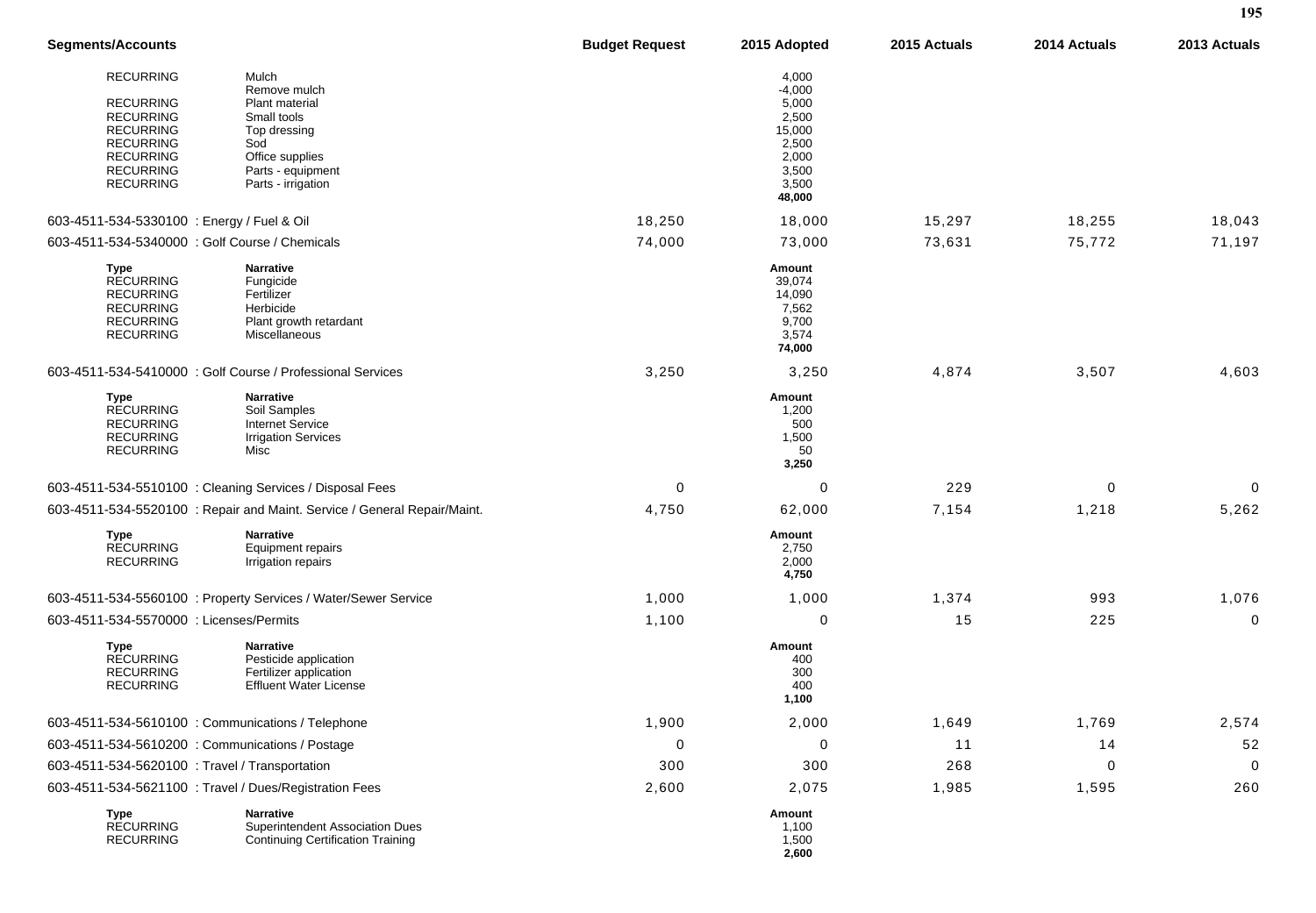| <b>Segments/Accounts</b>                                        | <b>Budget Request</b> | 2015 Adopted | 2015 Actuals | 2014 Actuals | 2013 Actuals |
|-----------------------------------------------------------------|-----------------------|--------------|--------------|--------------|--------------|
| 603-4511-534-5650000 : Golf Course / Insurance                  | 8.355                 | 7,886        | 7,056        | 7,563        | 6,807        |
| 603-4511-534-5740200 : Machinery & Equipment / Machinery        | 25,000                | 35,000       | 31,070       | 39,454       | 45,756       |
| 603-4511-534-5749000: Machinery & Equipment / Contra-expense    | 0                     | 0            | $-31.070$    | $-39.454$    | $-45,756$    |
| 603-4511-534-5783100 : Depreciation / Improvements - Non-Bldgs. | 0                     | 0            | 147.071      | 147,070      | 147,071      |
| 603-4511-534-5785100 : Depreciation / Equipment                 | 0                     | 0            | 24,167       | 36,202       | 46,154       |
| [DEPT/DIV] SubTotal: 4511: Maintenance                          | 591.726               | 693.453      | 747.983      | 836.647      | 791,982      |
| [GL TYPE] SubTotal: EXPENSE                                     | 591,726               | 693,453      | 747,983      | 836,647      | 791,982      |
| <b>Grand Total</b>                                              | 591.726               | 693.453      | 747.426      | 835.190      | 790.465      |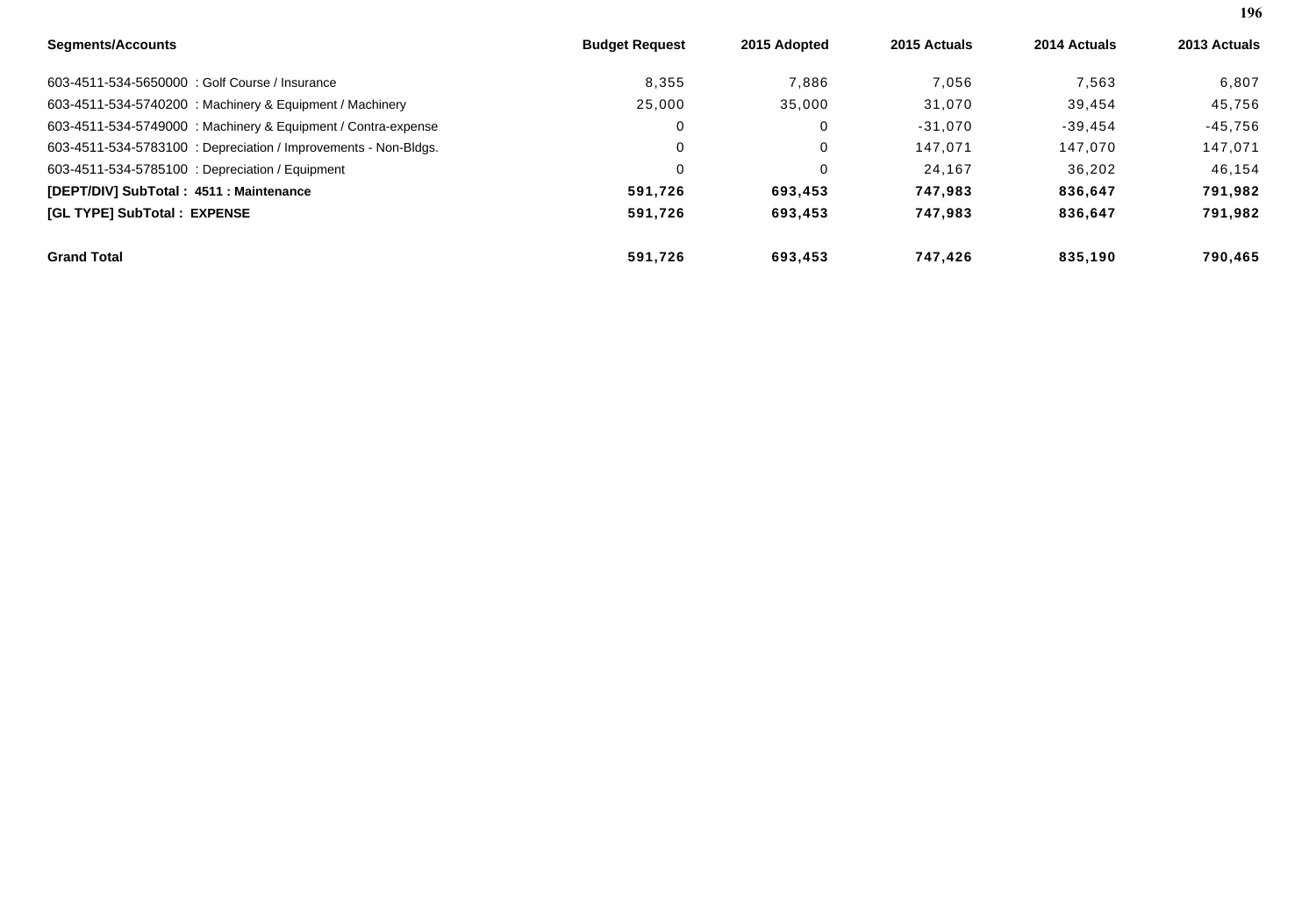# **The City of Frederick Working Budget Report 2016, Working, Details, Adopted Budget** From Account: 603-4512 To Account: 603-4512

| <b>Segments/Accounts</b>                                                  | <b>Budget Request</b> | 2015 Adopted | 2015 Actuals   | 2014 Actuals | 2013 Actuals   |
|---------------------------------------------------------------------------|-----------------------|--------------|----------------|--------------|----------------|
| [GL TYPE] REVENUE                                                         |                       |              |                |              |                |
| [DEPT/DIV] 4512 : Clubhouse                                               |                       |              |                |              |                |
| 603-4512-534-3400005 : Recreation / Pro-Shop Sales                        | 208,500               | 227,000      | 164,102        | 212,865      | 204,920        |
| 603-4512-534-3456001 : Recreation / Greens Fees                           | 717,000               | 732,000      | 642,961        | 687,673      | 714,154        |
| 603-4512-534-3456002 : Recreation / Cart Rentals                          | 307,000               | 410,000      | 284,084        | 290,094      | 294,351        |
| 603-4512-534-3456003 : Recreation / Driving Range                         | 68,500                | 71,000       | 62,555         | 65,208       | 65,514         |
| 603-4512-534-3456004 : Recreation / Special Activities                    | 20,000                | 12,000       | 14,525         | 32,180       | 15,955         |
| 603-4512-534-3456005 : Recreation / Golf Membership                       | 24,000                | $\Omega$     | 26,545         | 0            | 0              |
| 603-4512-534-3690001 : Miscellaneous / Other Misc. Receipts               | 0                     | $\Omega$     | 1,162          | 1,210        | 69,200         |
| 603-4512-534-3691001 : Miscellaneous / Cash Over/(Short)                  | $\Omega$              | $\Omega$     | 185            | $-118$       | $-143$         |
| 603-4512-534-3810002 : Non-Operating Revenues / Other Non-Op. Revenue     | $\Omega$              | $\Omega$     | 0              | 11           | $\Omega$       |
| 603-4512-534-3930002 : Capital Asset Disposition / Insurance Reimbursemen | $\Omega$              | 0            | 0              | 602          | $\Omega$       |
| [DEPT/DIV] SubTotal: 4512: Clubhouse                                      | $-1,345,000$          | $-1,452,000$ | $-1, 196, 119$ | $-1,289,725$ | $-1,363,951$   |
| [GL TYPE] SubTotal: REVENUE                                               | $-1,345,000$          | $-1,452,000$ | $-1, 196, 119$ | $-1,289,725$ | $-1, 363, 951$ |
| [GL TYPE] EXPENSE                                                         |                       |              |                |              |                |
| [DEPT/DIV] 4512 : Clubhouse                                               |                       |              |                |              |                |
| 603-4512-534-5121100 : Salaries - Full Time / Productive Time             | 177,764               | 171,632      | 122,662        | 165,052      | 163,826        |
| 603-4512-534-5121200 : Salaries - Full Time / Vacation                    | 0                     | 0            | $-7,973$       | 8,845        | 10,006         |
| 603-4512-534-5121300 : Salaries - Full Time / Sick                        | 0                     | $\Omega$     | 1,086          | 279          | 0              |
| 603-4512-534-5121400 : Salaries - Full Time / Holiday                     | 0                     | $\Omega$     | 5,235          | 6,838        | 6,101          |
| 603-4512-534-5121500 : Salaries - Full Time / Other Leave                 | $\Omega$              | $\Omega$     | 1,823          | 1,502        | 9,783          |
| 603-4512-534-5160000 : Golf Course / Salaries - Seasonal                  | 87,800                | 87,800       | 93,552         | 81,886       | 88,779         |
| 603-4512-534-5170000 : Special Allowance                                  | 0                     | 0            | 0              | 4,500        | 0              |
| 603-4512-534-5210000 : Golf Course / Workmen's Compensation               | 7,902                 | 7,526        | 7,716          | 7,243        | 5,296          |
| 603-4512-534-5221100 : FICA / Social Security                             | 16,465                | 16,086       | 12,756         | 15,924       | 16,547         |
| 603-4512-534-5221200 : FICA / Medicare                                    | 3,850                 | 3,762        | 2,983          | 3,724        | 3,870          |
| 603-4512-534-5266100 : Health Insurance / CIGNA                           | 27,268                | 25,756       | 26,760         | 31,523       | 28,637         |
| 603-4512-534-5266300 : Health Insurance / OPEB Payment                    | 7,650                 | 13,480       | 13,480         | 9,046        | 10,998         |
| 603-4512-534-5266400 : Health Insurance / OPEB Unfunded                   | 0                     | 0            | 24,581         | 18,575       | 18,060         |
| 603-4512-534-5267200 : Health Insurance / Aetna Dental -Emp               | 0                     | $\Omega$     | 35             | 0            | $\overline{7}$ |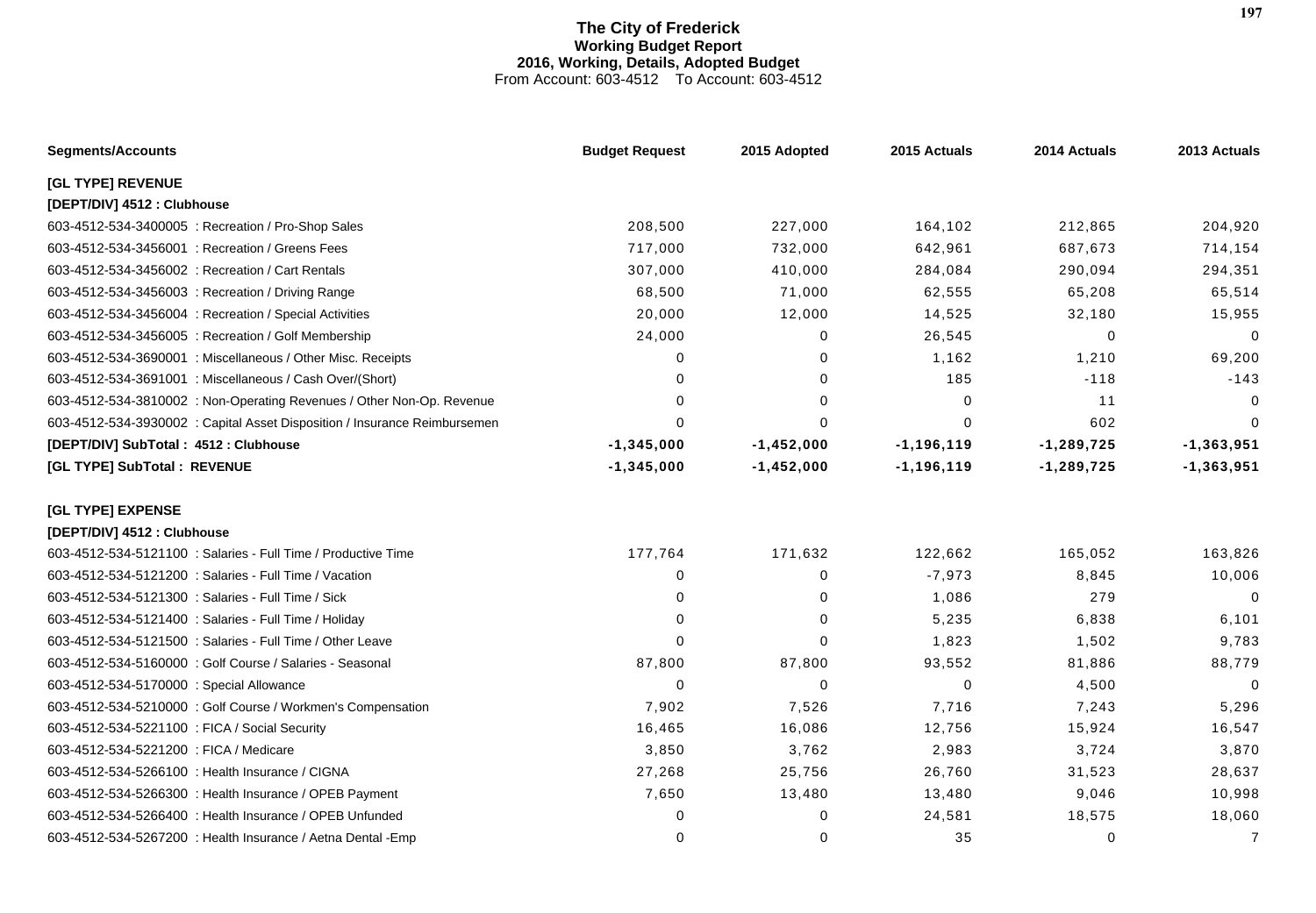| <b>Segments/Accounts</b>                                                                                                                                                                                            |                                                                                                                                                                                                                | <b>Budget Request</b> | 2015 Adopted                                                                                       | 2015 Actuals | 2014 Actuals | 2013 Actuals |
|---------------------------------------------------------------------------------------------------------------------------------------------------------------------------------------------------------------------|----------------------------------------------------------------------------------------------------------------------------------------------------------------------------------------------------------------|-----------------------|----------------------------------------------------------------------------------------------------|--------------|--------------|--------------|
| 603-4512-534-5267900 : Vision - Emp                                                                                                                                                                                 |                                                                                                                                                                                                                | 0                     | $\mathbf 0$                                                                                        | 18           | 0            | $\pmb{0}$    |
| 603-4512-534-5268100 : Health Insurance / Disability                                                                                                                                                                |                                                                                                                                                                                                                | 445                   | 326                                                                                                | 330          | 395          | 400          |
| 603-4512-534-5269100 : Health Insurance / Life                                                                                                                                                                      |                                                                                                                                                                                                                | 213                   | 425                                                                                                | 157          | 196          | 200          |
| 603-4512-534-5270000 : Golf Course / Unemployment                                                                                                                                                                   |                                                                                                                                                                                                                | 0                     | 0                                                                                                  | 7,631        | 2,747        | 2,070        |
| 603-4512-534-5282500 : Retirement / 25 Year Plan                                                                                                                                                                    |                                                                                                                                                                                                                | 12,694                | 13,076                                                                                             | 13,076       | 11,540       | 22,004       |
| 603-4512-534-5283000 : Retirement / 30 Year Plan                                                                                                                                                                    |                                                                                                                                                                                                                | 14,681                | 22,707                                                                                             | 22,707       | 28,205       | 19,789       |
| 603-4512-534-5310100 : Supplies / General Supplies                                                                                                                                                                  |                                                                                                                                                                                                                | 15,600                | 14,150                                                                                             | 15,501       | 11,968       | 329,742      |
| <b>Type</b><br><b>RECURRING</b><br><b>RECURRING</b><br><b>RECURRING</b><br><b>RECURRING</b><br><b>RECURRING</b><br><b>RECURRING</b><br><b>RECURRING</b><br><b>RECURRING</b><br><b>RECURRING</b><br><b>RECURRING</b> | <b>Narrative</b><br>Range Balls<br><b>Tournament Supplies</b><br>Scorecards<br>Pencils<br><b>Office Supplies</b><br><b>Cleaning Supplies</b><br>Range mats<br>Newsletter<br>Pro Shop Displays<br>Miscellaneous |                       | Amount<br>5,000<br>2,100<br>2,200<br>200<br>1,200<br>700<br>2,000<br>700<br>1,000<br>500<br>15,600 |              |              |              |
| 603-4512-534-5330100 : Energy / Fuel & Oil                                                                                                                                                                          |                                                                                                                                                                                                                | 15,750                | 16,000                                                                                             | 14,809       | 15,533       | 17,161       |
| 603-4512-534-5330200 : Energy / Electricity                                                                                                                                                                         |                                                                                                                                                                                                                | 0                     | 0                                                                                                  | 0            | 1,004        | $\mathbf 0$  |
| 603-4512-534-5330300 : Energy / Natural Gas                                                                                                                                                                         |                                                                                                                                                                                                                | 2,600                 | 2,600                                                                                              | 4,242        | 4,141        | 2,579        |
|                                                                                                                                                                                                                     | 603-4512-534-5390000 : Golf Course / Items Purchased - Resale                                                                                                                                                  | 157,500               | 158,000                                                                                            | 115,169      | 165,894      | 155,837      |
| <b>Type</b><br><b>RECURRING</b><br><b>RECURRING</b><br><b>RECURRING</b><br><b>RECURRING</b><br><b>RECURRING</b><br><b>RECURRING</b><br><b>RECURRING</b>                                                             | <b>Narrative</b><br>Golf Balls<br>Golf Clubs<br><b>Golf Apparel</b><br><b>Golf Shoes</b><br>Caps<br>Gloves<br>Towels, umbrellas, tees, sunglasses, etc.                                                        |                       | Amount<br>30,000<br>60,000<br>40,000<br>10,000<br>6,000<br>8,000<br>3,500<br>157,500               |              |              |              |
|                                                                                                                                                                                                                     | 603-4512-534-5410000 : Golf Course / Professional Services                                                                                                                                                     | 37,750                | 38,000                                                                                             | 31,534       | 42,902       | 25,877       |
| <b>Type</b><br><b>RECURRING</b><br><b>RECURRING</b><br><b>RECURRING</b>                                                                                                                                             | <b>Narrative</b><br><b>Credit Card services</b><br>Sales software<br>State of Maryland Golf Handicap Service                                                                                                   |                       | Amount<br>30,250<br>3,500<br>4,000<br>37,750                                                       |              |              |              |
|                                                                                                                                                                                                                     | 603-4512-534-5520100 : Repair and Maint. Service / General Repair/Maint.                                                                                                                                       | 2,500                 | 1,800                                                                                              | 1,428        | 584          | 1,085        |
|                                                                                                                                                                                                                     | 603-4512-534-5520200 : Repair and Maint. Service / Maintenance Contracts                                                                                                                                       | 4,500                 | 1,300                                                                                              | 4,431        | 1,048        | 4,825        |
| <b>Type</b><br><b>RECURRING</b><br><b>RECURRING</b><br><b>RECURRING</b>                                                                                                                                             | <b>Narrative</b><br>Alarm<br><b>Computer Hardware/Software</b><br>Fire Alarm, Sprinkler System, Fire Extinguishers, etc.                                                                                       |                       | Amount<br>500<br>500<br>3,500<br>4,500                                                             |              |              |              |
|                                                                                                                                                                                                                     | 603-4512-534-5560100 : Property Services / Water/Sewer Service                                                                                                                                                 | 1,600                 | 1,550                                                                                              | 2,018        | 1,596        | 1,388        |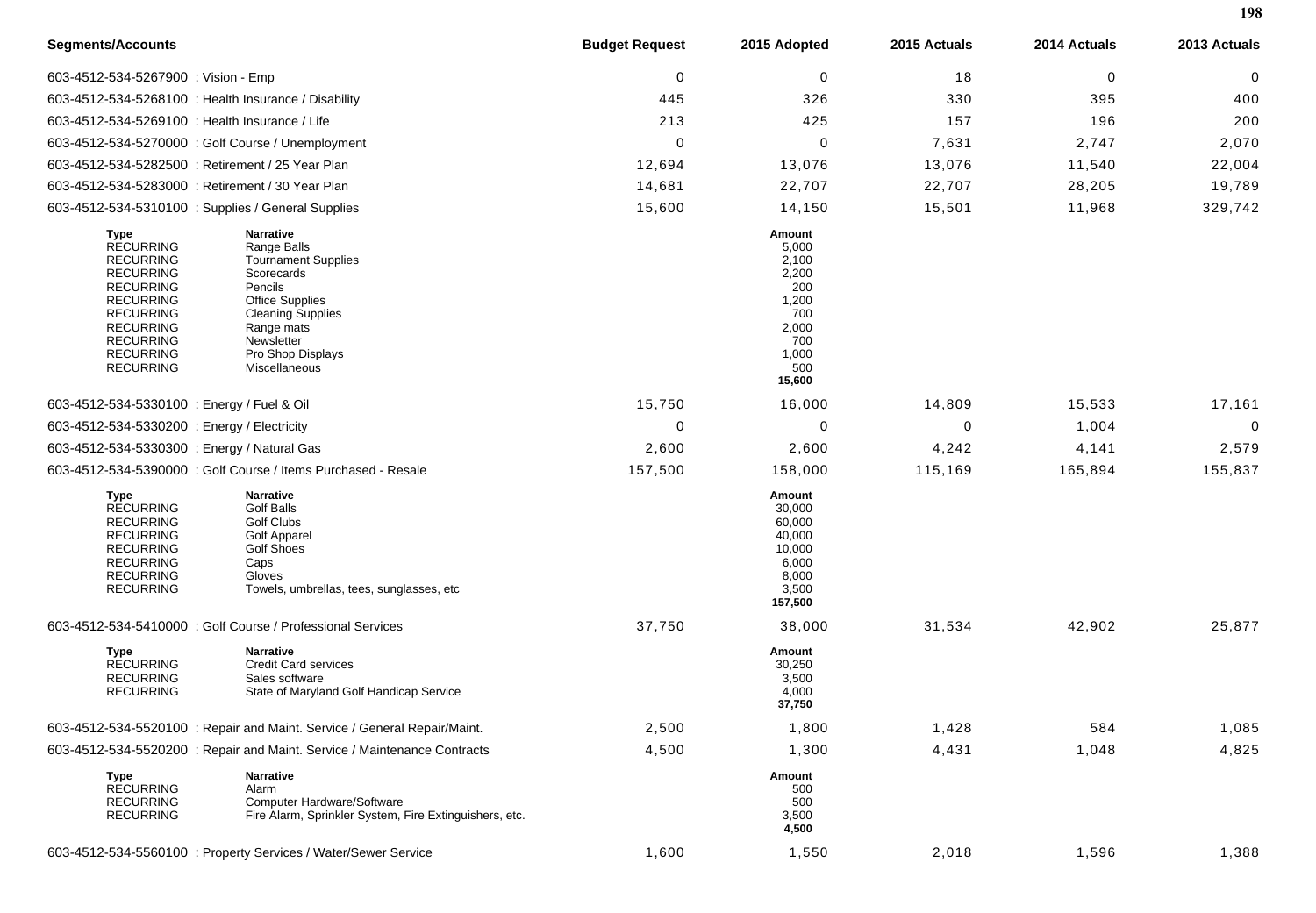| <b>Segments/Accounts</b>                                                                                                            |                                                                                                                                                                                                                   | <b>Budget Request</b> | 2015 Adopted                                                           | 2015 Actuals | 2014 Actuals | 2013 Actuals |
|-------------------------------------------------------------------------------------------------------------------------------------|-------------------------------------------------------------------------------------------------------------------------------------------------------------------------------------------------------------------|-----------------------|------------------------------------------------------------------------|--------------|--------------|--------------|
|                                                                                                                                     | 603-4512-534-5561100 : Property Services / Storm Water Mgmt Service                                                                                                                                               | 6,600                 | 6,800                                                                  | $\mathbf 0$  | 4,484        | 6,040        |
|                                                                                                                                     | 603-4512-534-5562100 : Property Services / Solid Waste Benefit Charg                                                                                                                                              | 200                   | 225                                                                    | 168          | 168          | 168          |
| 603-4512-534-5610100 : Communications / Telephone                                                                                   |                                                                                                                                                                                                                   | 5,100                 | 4,600                                                                  | 4,825        | 5,162        | 4,788        |
| 603-4512-534-5610200 : Communications / Postage                                                                                     |                                                                                                                                                                                                                   | 250                   | 300                                                                    | 286          | 99           | 302          |
| 603-4512-534-5620100 : Travel / Transportation                                                                                      |                                                                                                                                                                                                                   | 500                   | $\mathbf 0$                                                            | 1,120        | 1,197        | 507          |
|                                                                                                                                     | 603-4512-534-5621100 : Travel / Dues/Registration Fees                                                                                                                                                            | 4,900                 | 5,600                                                                  | 1,549        | 1,357        | 4,409        |
| <b>Type</b><br><b>RECURRING</b><br><b>RECURRING</b><br><b>RECURRING</b><br><b>RECURRING</b>                                         | <b>Narrative</b><br>PGA Association Dues (2)<br>Maryland State Golf Association<br><b>USGA</b><br>Continuing Education/Certification                                                                              |                       | Amount<br>1,100<br>600<br>200<br>3,000<br>4,900                        |              |              |              |
| 603-4512-534-5622100 : Travel / Lodging                                                                                             |                                                                                                                                                                                                                   | 1,550                 | 1,600                                                                  | 1,749        | 1,145        | 1,013        |
| 603-4512-534-5630000 : Golf Course / Advertising                                                                                    |                                                                                                                                                                                                                   | 20,000                | 11,000                                                                 | 7,623        | 7,781        | 12,672       |
| <b>Type</b><br><b>RECURRING</b><br><b>RECURRING</b><br><b>RECURRING</b><br><b>RECURRING</b><br><b>RECURRING</b><br><b>RECURRING</b> | <b>Narrative</b><br><b>Frederick News Post</b><br><b>Clear Channel Broadcasting</b><br>Nassau Broadcasting<br>Social Media Sites<br><b>Frederick Magazine</b><br>Montgomery County - various publications & media |                       | Amount<br>4,000<br>2,000<br>2,000<br>2,000<br>4,000<br>6,000<br>20,000 |              |              |              |
| 603-4512-534-5650000 : Golf Course / Insurance                                                                                      |                                                                                                                                                                                                                   | 6,631                 | 6,255                                                                  | 3,795        | 3,638        | 2,617        |
|                                                                                                                                     | 603-4512-534-5783100 : Depreciation / Improvements - Non-Bldgs.                                                                                                                                                   | $\Omega$              | $\Omega$                                                               | 635          | 635          | 635          |
| [DEPT/DIV] SubTotal: 4512: Clubhouse                                                                                                |                                                                                                                                                                                                                   | 640,263               | 632,356                                                                | 559,497      | 668,356      | 978,018      |
| [GL TYPE] SubTotal: EXPENSE                                                                                                         |                                                                                                                                                                                                                   | 640,263               | 632,356                                                                | 559,497      | 668,356      | 978,018      |
| <b>Grand Total</b>                                                                                                                  |                                                                                                                                                                                                                   | $-704,737$            | $-819.644$                                                             | $-636.622$   | $-621.369$   | $-385,933$   |

**199**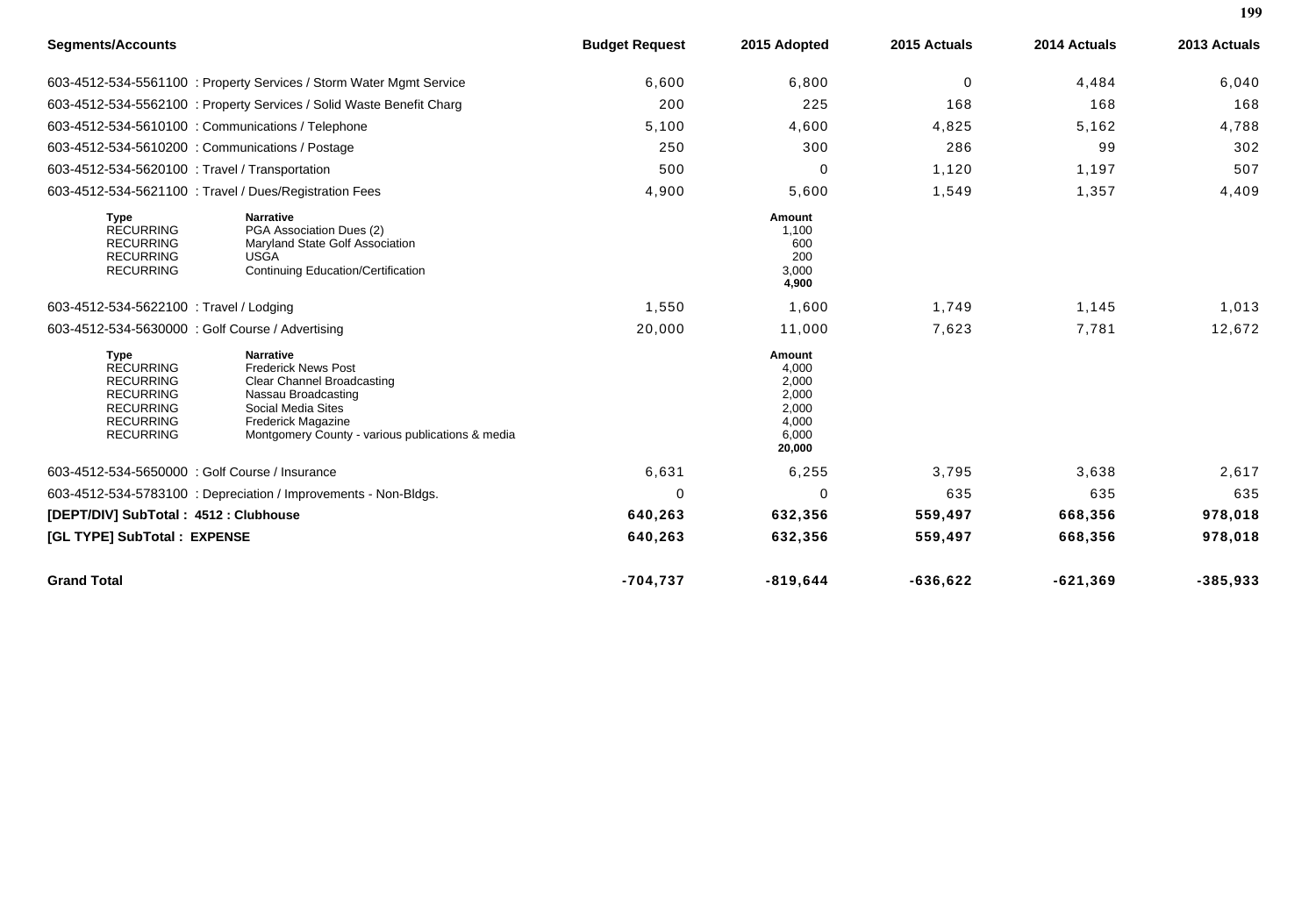# **The City of Frederick Working Budget Report 2016, Working, Details, Adopted Budget** From Account: 603-4513 To Account: 603-4513

| <b>Segments/Accounts</b>                                              | <b>Budget Request</b> | 2015 Adopted | 2015 Actuals | 2014 Actuals | 2013 Actuals |
|-----------------------------------------------------------------------|-----------------------|--------------|--------------|--------------|--------------|
| [GL TYPE] REVENUE                                                     |                       |              |              |              |              |
| [DEPT/DIV] 4513 : Restaurant                                          |                       |              |              |              |              |
| 603-4513-534-3400004 : Recreation / Concessions                       | 30,000                | 232,000      | 100          | 125,882      | 205,394      |
| 603-4513-534-3621001 : Rentals / Rents                                | 0                     | 0            | 24,000       | 4,500        | 0            |
| 603-4513-534-3690001 : Miscellaneous / Other Misc. Receipts           | 0                     | $\Omega$     | 67           | 3,300        | $\Omega$     |
| 603-4513-534-3810002 : Non-Operating Revenues / Other Non-Op. Revenue | $\Omega$              | $\Omega$     | 0            | 21           | $\Omega$     |
| [DEPT/DIV] SubTotal: 4513: Restaurant                                 | $-30,000$             | $-232,000$   | $-24,167$    | $-133,703$   | $-205,394$   |
| [GL TYPE] SubTotal: REVENUE                                           | $-30,000$             | $-232,000$   | $-24,167$    | $-133,703$   | $-205,394$   |
| [GL TYPE] EXPENSE                                                     |                       |              |              |              |              |
| [DEPT/DIV] 4513 : Restaurant                                          |                       |              |              |              |              |
| 603-4513-534-5121100 : Salaries - Full Time / Productive Time         | 0                     | 47,393       | 0            | 20,061       | 34,665       |
| 603-4513-534-5121200 : Salaries - Full Time / Vacation                | 0                     | 0            | 0            | 1,640        | 2,068        |
| 603-4513-534-5121300 : Salaries - Full Time / Sick                    | 0                     | 0            | 0            | 1,191        | 1,289        |
| 603-4513-534-5121400 : Salaries - Full Time / Holiday                 | 0                     | 0            | 0            | 1,562        | 1,874        |
| 603-4513-534-5121500 : Salaries - Full Time / Other Leave             | $\Omega$              | ∩            | $\Omega$     | 312          | 625          |
| 603-4513-534-5160000 : Golf Course / Salaries - Seasonal              | 0                     | 24,000       | $\Omega$     | 14,401       | 25,703       |
| 603-4513-534-5170000 : Special Allowance                              | 0                     | 0            | 0            | 1,500        | 0            |
| 603-4513-534-5210000 : Golf Course / Workmen's Compensation           | 0                     | 1,729        | 1,774        | 1,661        | 1,216        |
| 603-4513-534-5221100 : FICA / Social Security                         | 0                     | 4,427        | 0            | 2,244        | 3,749        |
| 603-4513-534-5221200 : FICA / Medicare                                | 0                     | 1,036        | $\Omega$     | 525          | 877          |
| 603-4513-534-5266100 : Health Insurance / CIGNA                       | 0                     | 15,658       | 0            | 10,078       | 14,193       |
| 603-4513-534-5266300 : Health Insurance / OPEB Payment                | 0                     | 4,493        | 4,493        | 4,523        | 3,666        |
| 603-4513-534-5266400 : Health Insurance / OPEB Unfunded               | 0                     | 0            | 8,193        | 9,288        | 5,381        |
| 603-4513-534-5267200 : Health Insurance / Aetna Dental - Emp          | 0                     | $\Omega$     | 0            | 50           | $\mathbf 0$  |
| 603-4513-534-5268100 : Health Insurance / Disability                  | $\Omega$              | 113          | $\Omega$     | 75           | 113          |
| 603-4513-534-5269100 : Health Insurance / Life                        | 0                     | 60           | 0            | 34           | 51           |
| 603-4513-534-5270000 : Golf Course / Unemployment                     | $\Omega$              | $\Omega$     | $\Omega$     | 999          | 1,225        |
| 603-4513-534-5282500 : Retirement / 25 Year Plan                      | 2,057                 | 2,203        | 2,203        | 11,540       | 11,002       |
| 603-4513-534-5283000 : Retirement / 30 Year Plan                      | $\Omega$              | 9,777        | 9,777        | 21,153       | 19,789       |
| 603-4513-534-5310100 : Supplies / General Supplies                    | 2,200                 | 1,500        | 0            | 2,383        | 299          |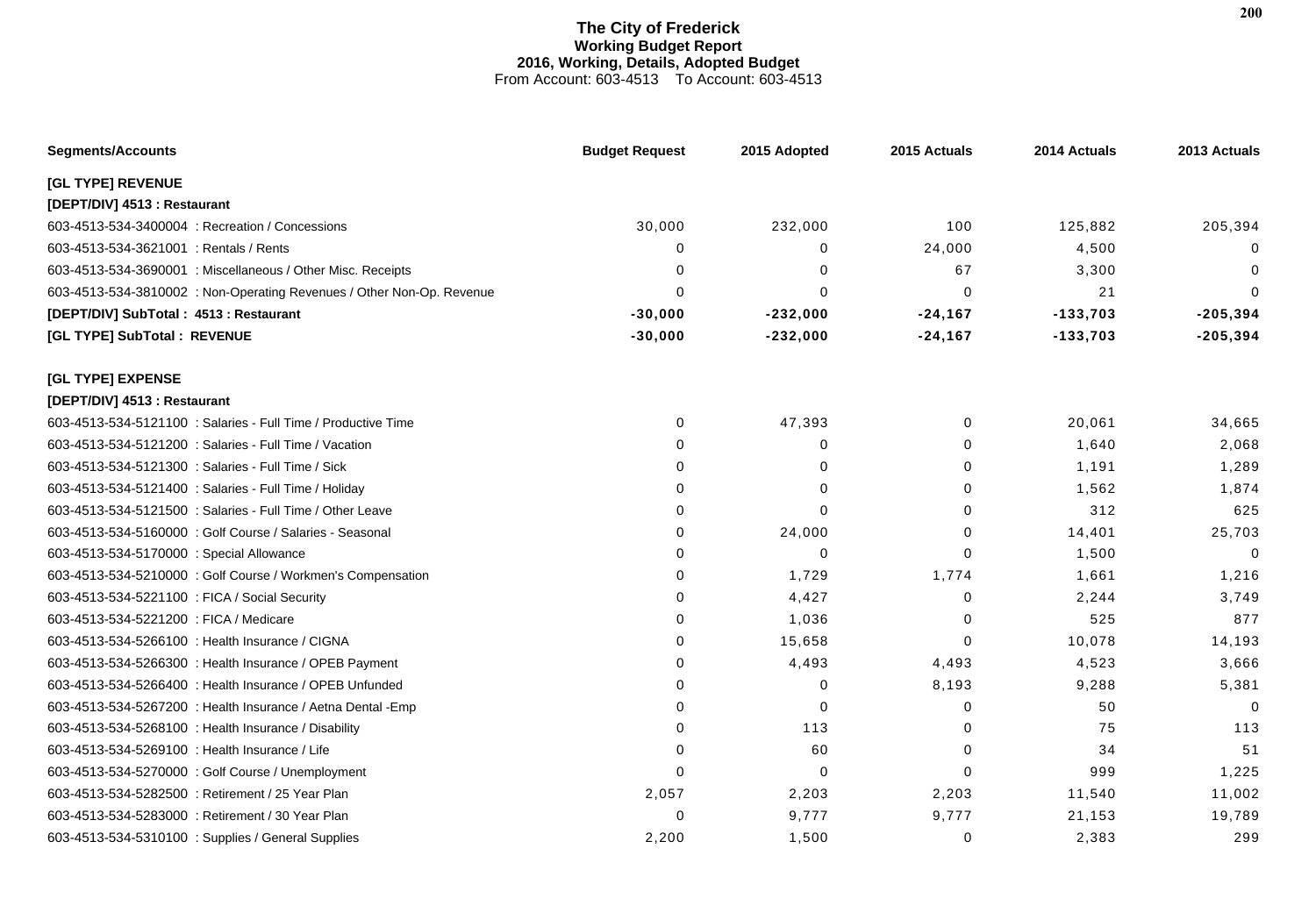| <b>Segments/Accounts</b>                            |                                                                          | <b>Budget Request</b> | 2015 Adopted                    | 2015 Actuals | 2014 Actuals | 2013 Actuals |
|-----------------------------------------------------|--------------------------------------------------------------------------|-----------------------|---------------------------------|--------------|--------------|--------------|
| 603-4513-534-5330200 : Energy / Electricity         |                                                                          | 29,000                | 35,000                          | 29,847       | 29,174       | 31,620       |
|                                                     | 603-4513-534-5390000 : Golf Course / Items Purchased - Resale            | 0                     | 90,000                          | 0            | 54,420       | 78,971       |
|                                                     | 603-4513-534-5410000 : Golf Course / Professional Services               | 0                     | 2,000                           | 178          | 1,597        | 2,183        |
|                                                     | 603-4513-534-5520100 : Repair and Maint. Service / General Repair/Maint. | ,500                  | 900                             | 883          | 895          | 925          |
|                                                     | 603-4513-534-5570000 : Golf Course / Licenses/Permits                    | 1,700                 | 1,950                           | 1,545        | 1,670        | 1,581        |
| <b>Type</b><br><b>RECURRING</b><br><b>RECURRING</b> | <b>Narrative</b><br>Liquor License<br>Tobacco License                    |                       | Amount<br>1,500<br>200<br>1,700 |              |              |              |
|                                                     | 603-4513-534-5610100 : Communications / Telephone                        | 700                   | 900                             | 650          | 764          | 836          |
|                                                     | 603-4513-534-5621100 : Travel / Dues/Registration Fees                   | 0                     | 0                               | 0            | 20           | 22           |
| 603-4513-534-5650000 : Golf Course / Insurance      |                                                                          | 1,154                 | 1,028                           | 945          | 954          | 832          |
|                                                     | 603-4513-534-5785100 : Depreciation / Equipment                          |                       | $\Omega$                        | 2,000        | 2,000        | 2,000        |
| [DEPT/DIV] SubTotal: 4513: Restaurant               |                                                                          | 38,311                | 244,167                         | 62,488       | 196,714      | 246,755      |
| [GL TYPE] SubTotal: EXPENSE                         |                                                                          | 38,311                | 244,167                         | 62,488       | 196,714      | 246,755      |
| <b>Grand Total</b>                                  |                                                                          | 8,311                 | 12,167                          | 38,321       | 63,011       | 41,361       |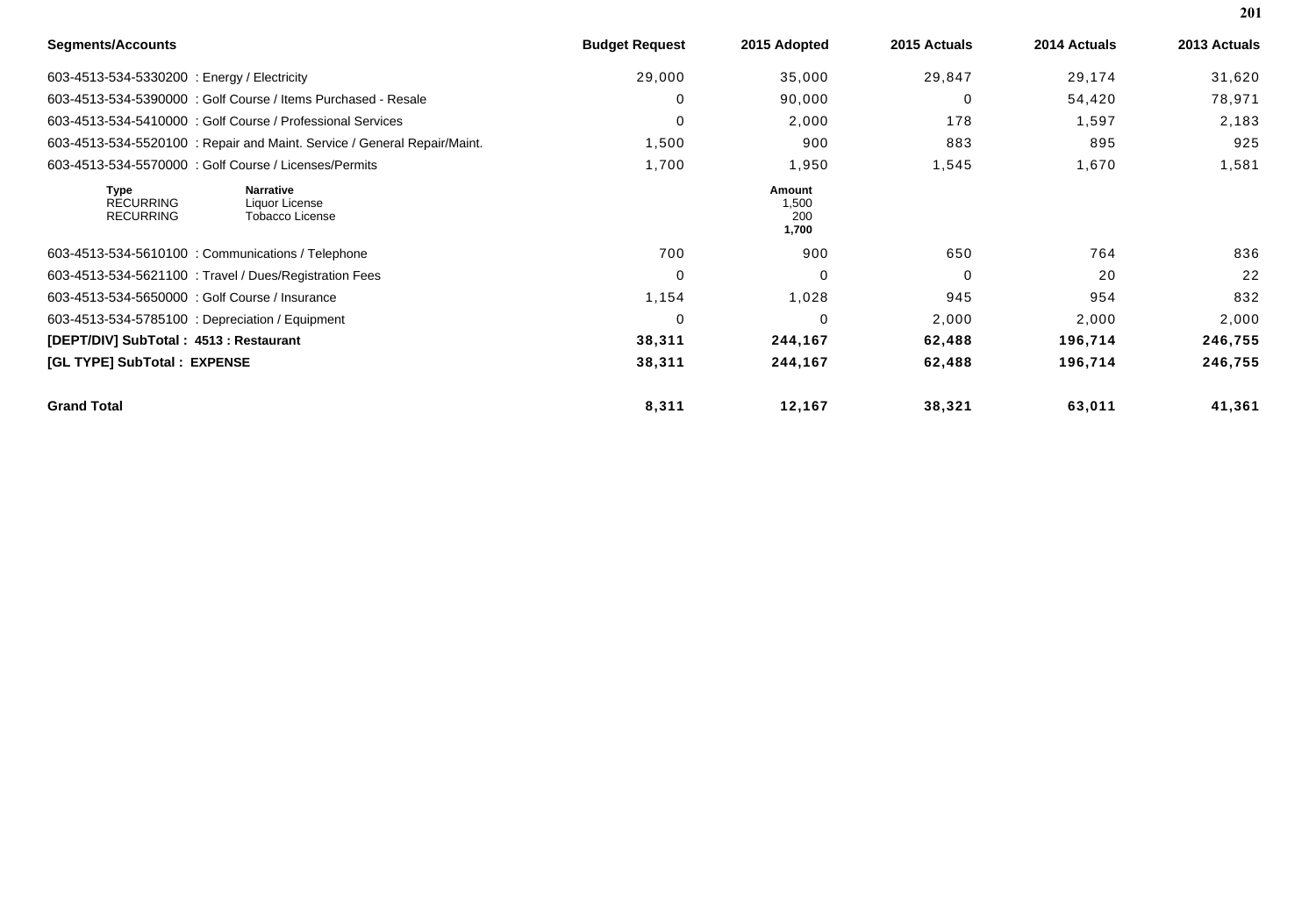# **The City of Frederick Working Budget Report 2016, Working, Details, Adopted Budget** From Account: 603-8111 To Account: 603-8111

| <b>Segments/Accounts</b>                            |                                                                                                | <b>Budget Request</b> | 2015 Adopted            | 2015 Actuals | 2014 Actuals | 2013 Actuals |
|-----------------------------------------------------|------------------------------------------------------------------------------------------------|-----------------------|-------------------------|--------------|--------------|--------------|
| [GL TYPE] EXPENSE                                   |                                                                                                |                       |                         |              |              |              |
| [DEPT/DIV] 8111 : Bonded Debt                       |                                                                                                |                       |                         |              |              |              |
| 603-8111-811-5810900 : Principal / 09 Issue         |                                                                                                | 45,000                | 40,000                  | 0            | 0            | 0            |
| 603-8111-821-5820900 : Interest / 09 Issue          |                                                                                                | 35,769                | 38,023                  | 36,835       | 37,808       | 39,635       |
|                                                     | 603-8111-831-5410000 : Other Charges / Professional Services                                   | 45                    | 46                      | ⇁            |              | 8            |
| <b>Type</b><br><b>RECURRING</b><br><b>RECURRING</b> | <b>Narrative</b><br>2009 Issue - Paying Agent/Registrar<br>2009 Issue - Out of Pocket Expenses |                       | Amount<br>8<br>37<br>45 |              |              |              |
| [DEPT/DIV] SubTotal: 8111: Bonded Debt              |                                                                                                | 80,814                | 78,069                  | 36,842       | 37,815       | 39,643       |
| [GL TYPE] SubTotal: EXPENSE                         |                                                                                                | 80,814                | 78,069                  | 36,842       | 37,815       | 39,643       |
| <b>Grand Total</b>                                  |                                                                                                | 80,814                | 78,069                  | 36,842       | 37,815       | 39,643       |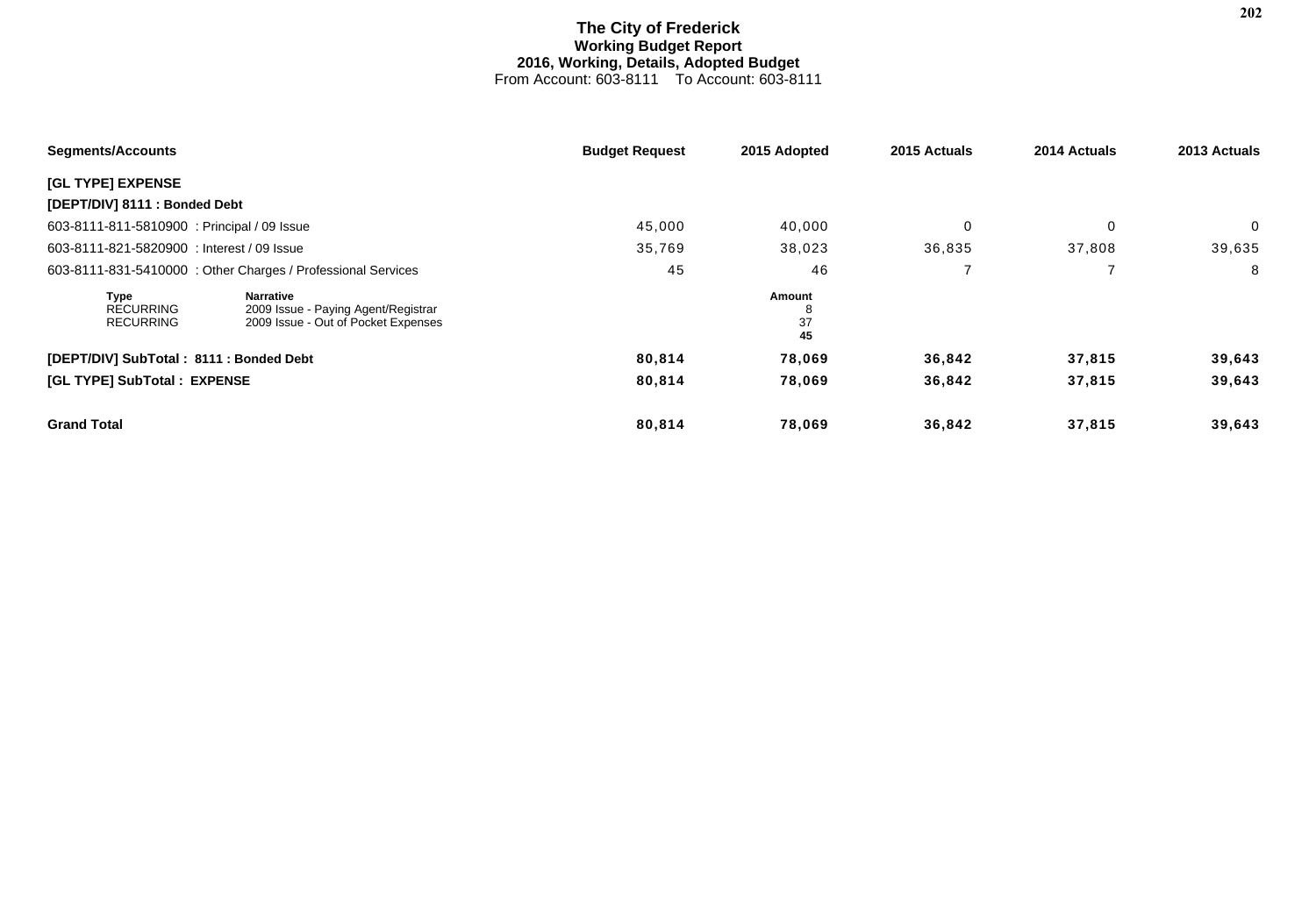# **The City of Frederick Working Budget Report 2016, Working, Details, Adopted Budget** From Account: 603-9111 To Account: 603-9111

| <b>Segments/Accounts</b>                                  | <b>Budget Request</b> | 2015 Adopted | 2015 Actuals | 2014 Actuals | 2013 Actuals |
|-----------------------------------------------------------|-----------------------|--------------|--------------|--------------|--------------|
| <b>IGL TYPEI EXPENSE</b>                                  |                       |              |              |              |              |
| [DEPT/DIV] 9111 : Operating Transfers                     |                       |              |              |              |              |
| 603-9111-000-5910000: Transfers Out / Interfund Transfers | 23.886                | 35.955       | 0            | 0            | $\Omega$     |
| [DEPT/DIV] SubTotal: 9111: Operating Transfers            | 23,886                | 35,955       | 0            | 0            | 0            |
| [GL TYPE] SubTotal: EXPENSE                               | 23,886                | 35,955       | 0            | 0            | 0            |
| <b>Grand Total</b>                                        | 23,886                | 35.955       | 0            | 0            | 0            |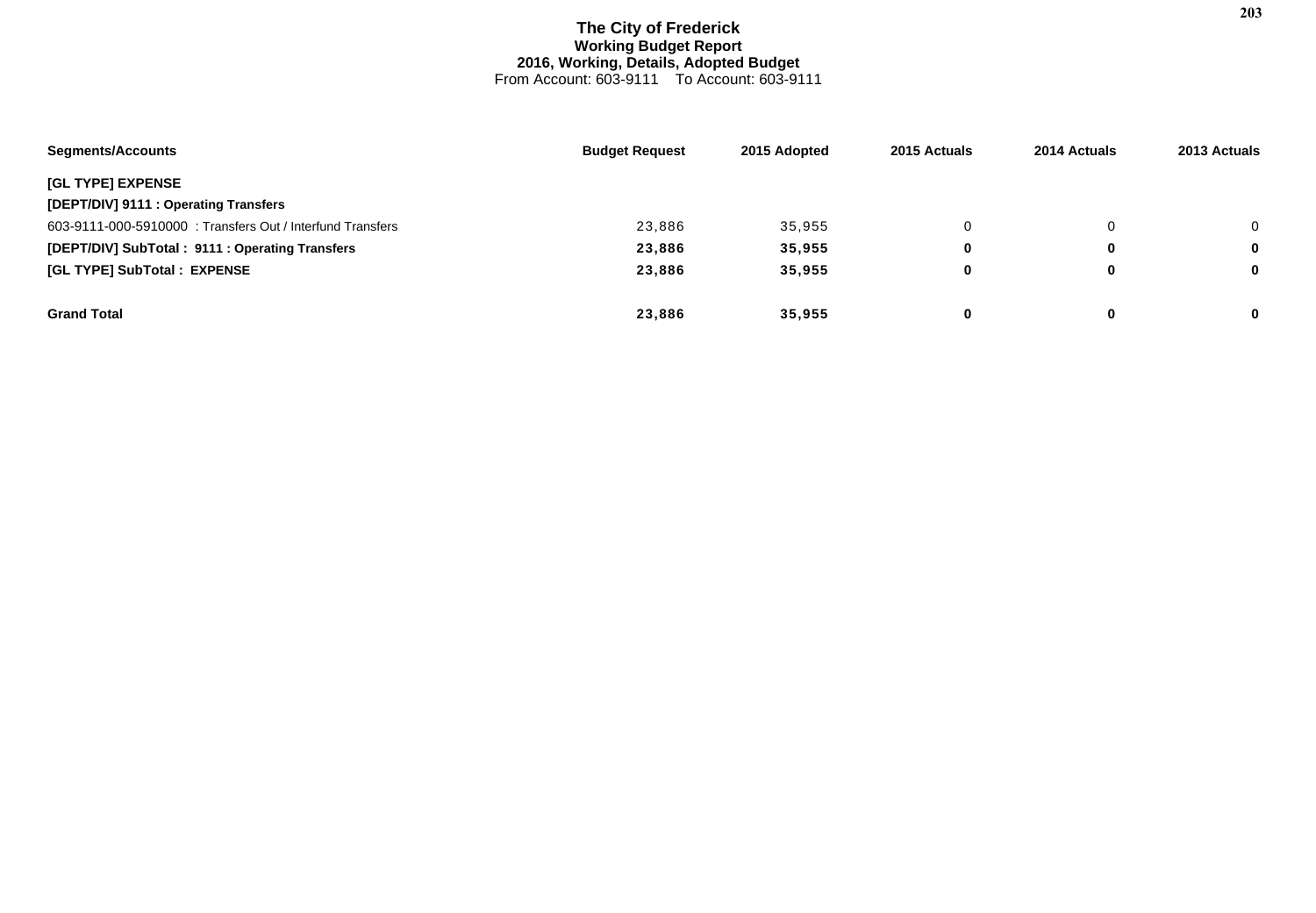#### **The City of Frederick Working Budget Report 2016, Working, Details, Adopted Budget** From Account: 604-0000 To Account: 604-0000

| <b>Segments/Accounts</b>                                                | <b>Budget Request</b> | 2015 Adopted | 2015 Actuals | 2014 Actuals | 2013 Actuals |
|-------------------------------------------------------------------------|-----------------------|--------------|--------------|--------------|--------------|
| <b>IGL TYPEI REVENUE</b>                                                |                       |              |              |              |              |
| [DEPT/DIV] 0000 : NA                                                    |                       |              |              |              |              |
| 604-0000-000-3690002 : Miscellaneous / Discounts Earned                 |                       | 0            | 13           | 14           | 9            |
| 604-0000-000-3810001: Non-Operating Revenues / Investment Income        |                       | 0            | 5,132        | $-6,894$     | 6,181        |
| 604-0000-000-3910002 : General Long-Term Oblig. / Debt Issue Premium    |                       | 0            | 2,381        | 2,381        | 2,381        |
| 604-0000-000-3920001: Inter-Fund Transfers / Transfer from General      | 245,290               | 76.129       | 76,129       | 404,735      | 724,392      |
| 604-0000-000-3920307 : Inter-Fund Transfers / Transfer from Airport CIP | 715,000               | 961.694      | 192.988      | 331,090      | 217,135      |
| [DEPT/DIV] SubTotal: 0000: NA                                           | $-960,290$            | $-1,037,823$ | $-276,643$   | $-731.326$   | $-950,098$   |
| [GL TYPE] SubTotal: REVENUE                                             | $-960,290$            | $-1,037,823$ | $-276,643$   | $-731,326$   | $-950,098$   |
| <b>Grand Total</b>                                                      | $-960.290$            | $-1,037,823$ | $-276.643$   | -731,326     | $-950,098$   |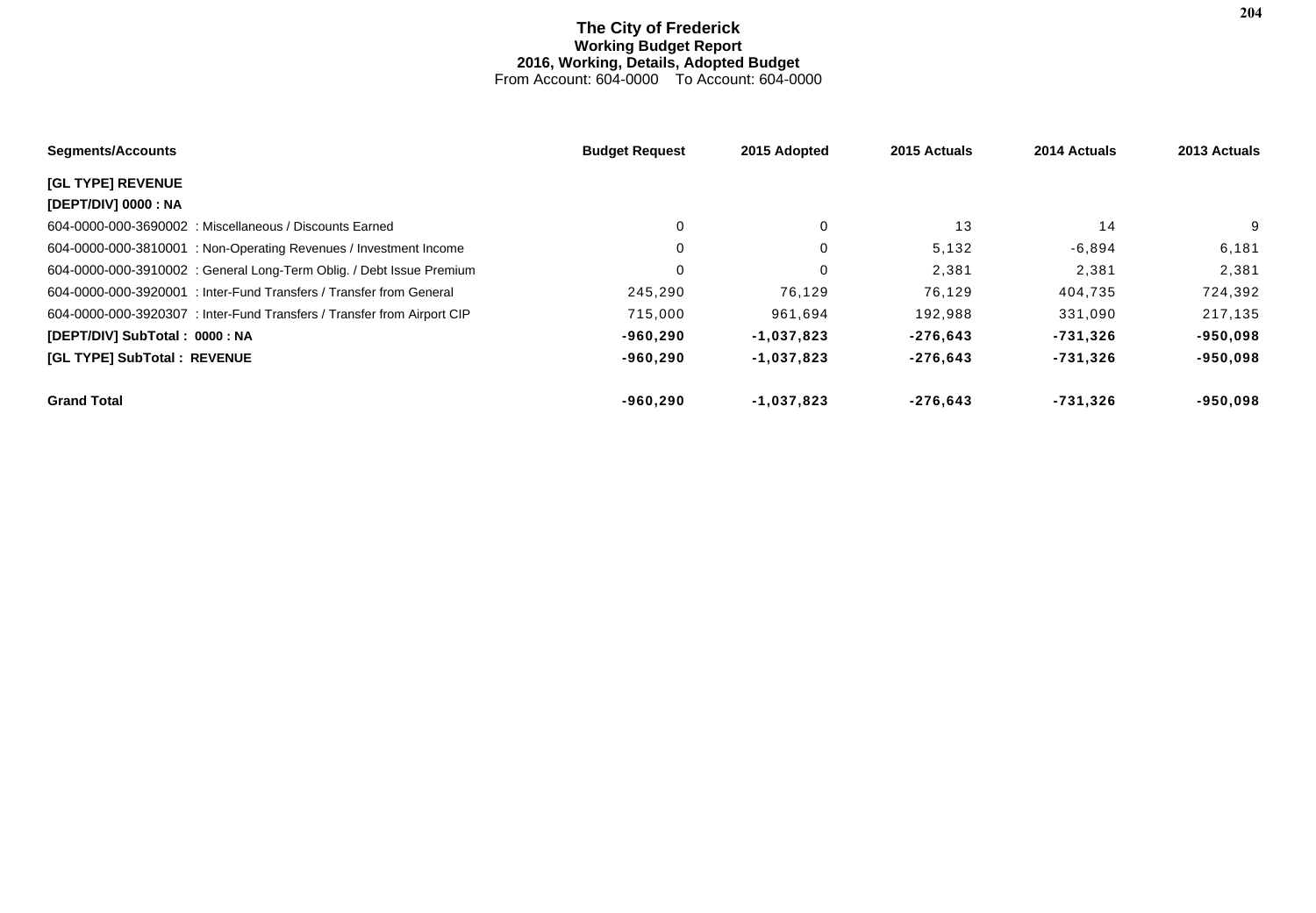# **The City of Frederick Working Budget Report 2016, Working, Details, Adopted Budget** From Account: 604-3711 To Account: 604-3711

| <b>Segments/Accounts</b>                                                                 | <b>Budget Request</b> | 2015 Adopted             | 2015 Actuals | 2014 Actuals   | 2013 Actuals |
|------------------------------------------------------------------------------------------|-----------------------|--------------------------|--------------|----------------|--------------|
| [GL TYPE] REVENUE                                                                        |                       |                          |              |                |              |
| [DEPT/DIV] 3711 : Airport                                                                |                       |                          |              |                |              |
| 604-3711-371-3313200 : Federal / Public Works / Op Indirect                              | 0                     | 0                        | 0            | 0              | 818          |
| 604-3711-371-3343102 : State of Maryland / Other State Grants                            | $\Omega$              | $\Omega$                 | $\Omega$     | 328,652        | 139,916      |
| 604-3711-371-3437001 : Equipmental Rental / Washing Facility                             | 300                   | 300                      | $\Omega$     | 0              | 0            |
| 604-3711-371-3437002 : Public Works / Grass Tie Downs                                    | 0                     | 1,800                    | $-253$       | 3,198          | 5,148        |
| 604-3711-371-3437003 : Public Works / Hard Surface Tie-Down                              | 59,000                | 55,000                   | 54,486       | 49,415         | 61,812       |
| 604-3711-371-3437004 : Public Works / Hangars                                            | 131,000               | 123,240                  | 123,146      | 121,971        | 118,540      |
| 604-3711-371-3437005 : Hangars / North Project                                           | 433,000               | 418,464                  | 417,376      | 415,572        | 418,967      |
| 604-3711-371-3621001 : Rentals / Rents                                                   | 7,200                 | 7,200                    | 21,451       | 22,051         | 28,650       |
| 604-3711-371-3621301 : Public Works / Airport Leases                                     | 294,580               | 273,723                  | 287,116      | 196,245        | 158,326      |
| 604-3711-371-3653701 : Public Works / Fuel & Oil Fees                                    | 40,000                | 40,000                   | 57,573       | 54,384         | 47,500       |
| 604-3711-371-3690001 : Miscellaneous / Other Misc. Receipts                              | 1,000                 | 1,000                    | 1,187        | 1,904          | 34           |
| <b>Narrative</b><br><b>Type</b><br><b>RECURRING</b><br>Fee for commercial use at airport |                       | Amount<br>1,000<br>1,000 |              |                |              |
| 604-3711-371-3930001 : Capital Asset Disposition / Sale of Gen. Cap. Asse                | 0                     | $\Omega$                 | $\mathbf 0$  | $\mathbf 0$    | 2,340        |
| [DEPT/DIV] SubTotal: 3711: Airport                                                       | $-966,080$            | $-920,727$               | $-962,082$   | $-1, 193, 392$ | $-982,051$   |
| [GL TYPE] SubTotal: REVENUE                                                              | $-966,080$            | $-920,727$               | $-962,082$   | $-1, 193, 392$ | $-982,051$   |
| [GL TYPE] EXPENSE                                                                        |                       |                          |              |                |              |
| [DEPT/DIV] 3711 : Airport                                                                |                       |                          |              |                |              |
| 604-3711-371-5121100 : Salaries - Full Time / Productive Time                            | 200,204               | 190,551                  | 167,822      | 147,798        | 163,318      |
| 604-3711-371-5121200 : Salaries - Full Time / Vacation                                   | 0                     | 0                        | 11,161       | 11,039         | 13,399       |
| 604-3711-371-5121300 : Salaries - Full Time / Sick                                       | 0                     | 0                        | 1,202        | 1,671          | 2,440        |
| 604-3711-371-5121400 : Salaries - Full Time / Holiday                                    | 0                     | 0                        | 7,505        | 7,722          | 7,845        |
| 604-3711-371-5121500 : Salaries - Full Time / Other Leave                                | $\Omega$              | $\Omega$                 | 6,369        | 3,570          | 6,347        |
| 604-3711-371-5141200 : Overtime / Standby                                                | 1,500                 | 1,500                    | 0            | 11,973         | $\Omega$     |
| 604-3711-371-5141300 : Overtime / Premium Overtime                                       | 3,600                 | 3,600                    | $\Omega$     | 1,102          | 790          |
| 604-3711-371-5150000 : Salaries - Perm Part Time                                         | 0                     | 0                        | 0            | 801            | $\Omega$     |
| 604-3711-371-5170000 : Special Allowance                                                 | 0                     | $\Omega$                 | $\Omega$     | 3,750          | $\Omega$     |
| 604-3711-371-5210000: Transportation / Workmen's Compensation                            | 18.708                | 17,817                   | 18,262       | 17,149         | 12,537       |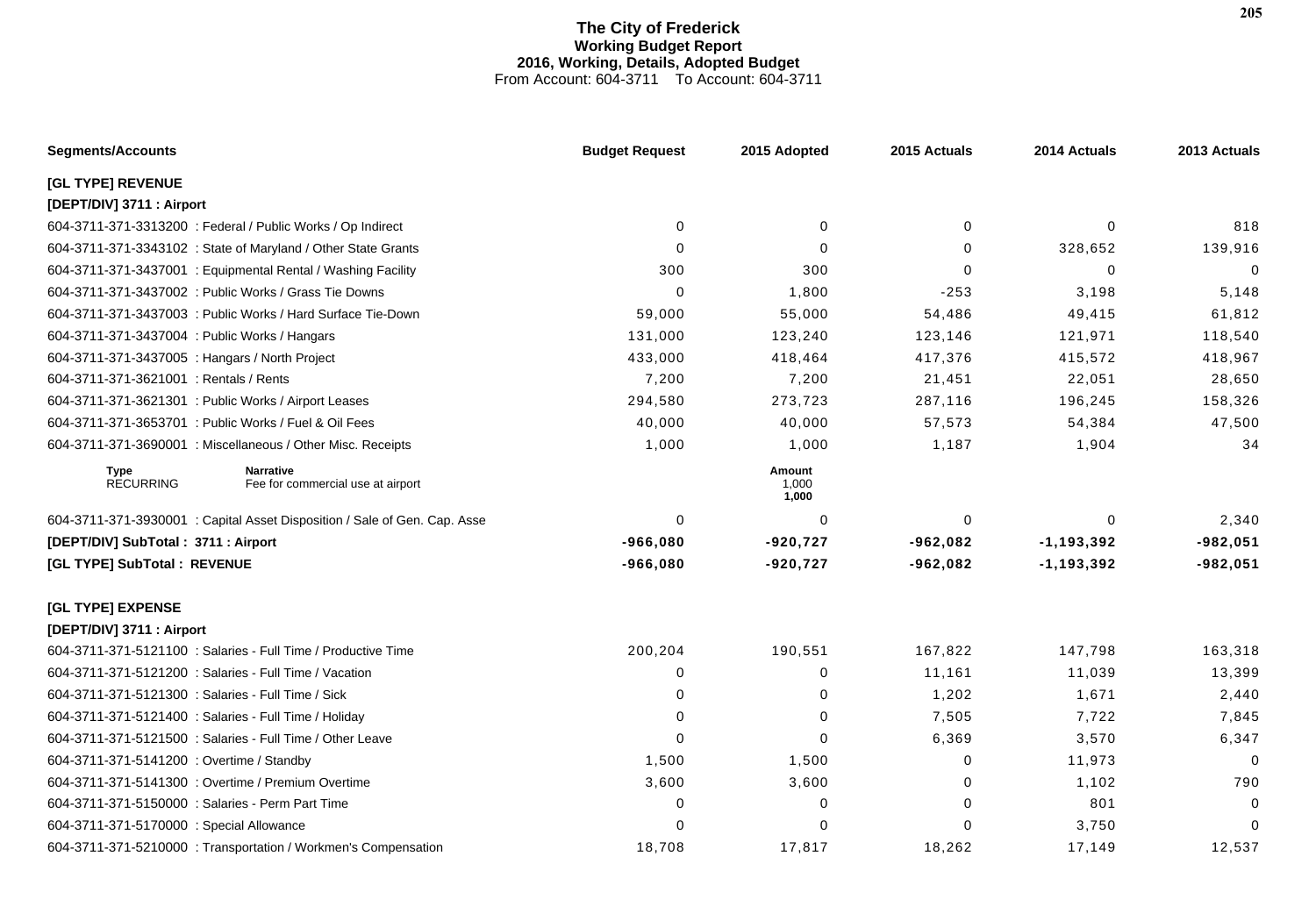| <b>Segments/Accounts</b>                                                 | <b>Budget Request</b> | 2015 Adopted | 2015 Actuals | 2014 Actuals | 2013 Actuals |
|--------------------------------------------------------------------------|-----------------------|--------------|--------------|--------------|--------------|
| 604-3711-371-5221100 : FICA / Social Security                            | 12,729                | 12,130       | 11,561       | 11,342       | 11,600       |
| 604-3711-371-5221200 : FICA / Medicare                                   | 2,978                 | 2,837        | 2,704        | 2,653        | 2,713        |
| 604-3711-371-5264100 : Health Insurance / Retirees >= 65                 | 10,293                | 9,863        | 9,162        | 8,479        | 7,997        |
| 604-3711-371-5266100 : Health Insurance / CIGNA                          | 7,050                 | 20,016       | 6,424        | 9,526        | 11,829       |
| 604-3711-371-5266300 : Health Insurance / OPEB Payment                   | 9,562                 | 11,234       | 11,234       | 11,308       | 9,165        |
| 604-3711-371-5266400 : Health Insurance / OPEB Unfunded                  | 0                     | 0            | 11,323       | 14,741       | 8,708        |
| 604-3711-371-5266500 : OPEB Retirement Health Savings Plan               | 0                     | 0            | 2,500        | 0            | 0            |
| 604-3711-371-5267200 : Health Insurance / Aetna Dental - Emp             | 0                     | 0            | 0            | 9            | $-20$        |
| 604-3711-371-5267900 : Vision - Emp                                      | $\Omega$              | 0            | 0            | $-14$        | 4            |
| 604-3711-371-5268100 : Health Insurance / Disability                     | 548                   | 444          | 324          | 301          | 388          |
| 604-3711-371-5269100 : Health Insurance / Life                           | 393                   | 369          | 316          | 276          | 324          |
| 604-3711-371-5282500 : Retirement / 25 Year Plan                         | 33,072                | 18,412       | 18,412       | 23,112       | 21,459       |
| 604-3711-371-5283000 : Retirement / 30 Year Plan                         | 11,845                | 12,489       | 12,489       | 10,584       | 9,607        |
| 604-3711-371-5291300 : Misc Benefits / Other                             | 582                   | 582          | 582          | 582          | 576          |
| 604-3711-371-5310100 : Supplies / General Supplies                       | 30,000                | 35,000       | 26,755       | 29,500       | 26,166       |
| 604-3711-371-5310300 : Supplies / Clothing/Uniforms                      | 2,000                 | 0            | 865          | 0            | 0            |
| 604-3711-371-5330100 : Energy / Fuel & Oil                               | 10,000                | 10,000       | 10,078       | 8,539        | 3,805        |
| 604-3711-371-5330200 : Energy / Electricity                              | 40,000                | 40,000       | 29,004       | 34,786       | 48,622       |
| 604-3711-371-5330300 : Energy / Natural Gas                              | 1,000                 | 1,000        | 1,270        | 5,277        | 4,510        |
| 604-3711-371-5340000 : Transportation / Chemicals                        | 10,000                | 10,000       | 9,990        | 9,873        | 9,999        |
| 604-3711-371-5410000 : Transportation / Professional Services            | 40,000                | 45,000       | 4,149        | 31,291       | 46,788       |
| 604-3711-371-5510200 : Cleaning Services / Custodial Services            | 2,000                 | 2,000        | 1,660        | 1,690        | 1,380        |
| 604-3711-371-5520100 : Repair and Maint. Service / General Repair/Maint. | 35,000                | 40,000       | 16,910       | 48,217       | 28,939       |
| 604-3711-371-5520200 : Repair and Maint. Service / Maintenance Contracts | 15,000                | 17,000       | 7,014        | 2,738        | 6,055        |
| 604-3711-371-5540200 : Rentals / Equipment and Vehicles                  | 5,000                 | 5,000        | 1,020        | 24,905       | 54,006       |
| 604-3711-371-5560100 : Water/Sewer Service / Water/Sewer Service         | 1,000                 | 1,000        | 1,120        | 2,009        | 1,111        |
| 604-3711-371-5561100 : Water/Sewer Service / Storm Water Mgmt Service    | 6,000                 | 6,000        | 942          | 3,270        | 5,831        |
| 604-3711-371-5562100 : Water/Sewer Service / Solid Waste Benefit Charg   | 8,321                 | 8,000        | 8,321        | 8,321        | 7,448        |
| 604-3711-371-5570000 : Transportation / Licenses/Permits                 | 0                     | 0            | 0            | 100          | 100          |
| 604-3711-371-5590000 : Transportation / Taxes                            | 0                     | 0            | 0            | 7,264        | 7,264        |
| 604-3711-371-5610100 : Communications / Telephone                        | 6,000                 | 6,000        | 4,363        | 5,298        | 4,515        |
| 604-3711-371-5610200 : Communications / Postage                          | 500                   | 500          | 543          | 471          | 301          |
| 604-3711-371-5620100 : Travel / Transportation                           | 400                   | 250          | 0            | 217          | 785          |
| 604-3711-371-5621100 : Travel / Dues/Registration Fees                   | 8,500                 | 8,500        | 6,685        | 3,475        | 4,995        |
| 604-3711-371-5622100 : Travel / Lodging                                  | 1,000                 | 1,000        | 986          | 383          | 640          |
| 604-3711-371-5630000 : Transportation / Advertising                      | 2,000                 | 3,000        | 594          | 721          | 297          |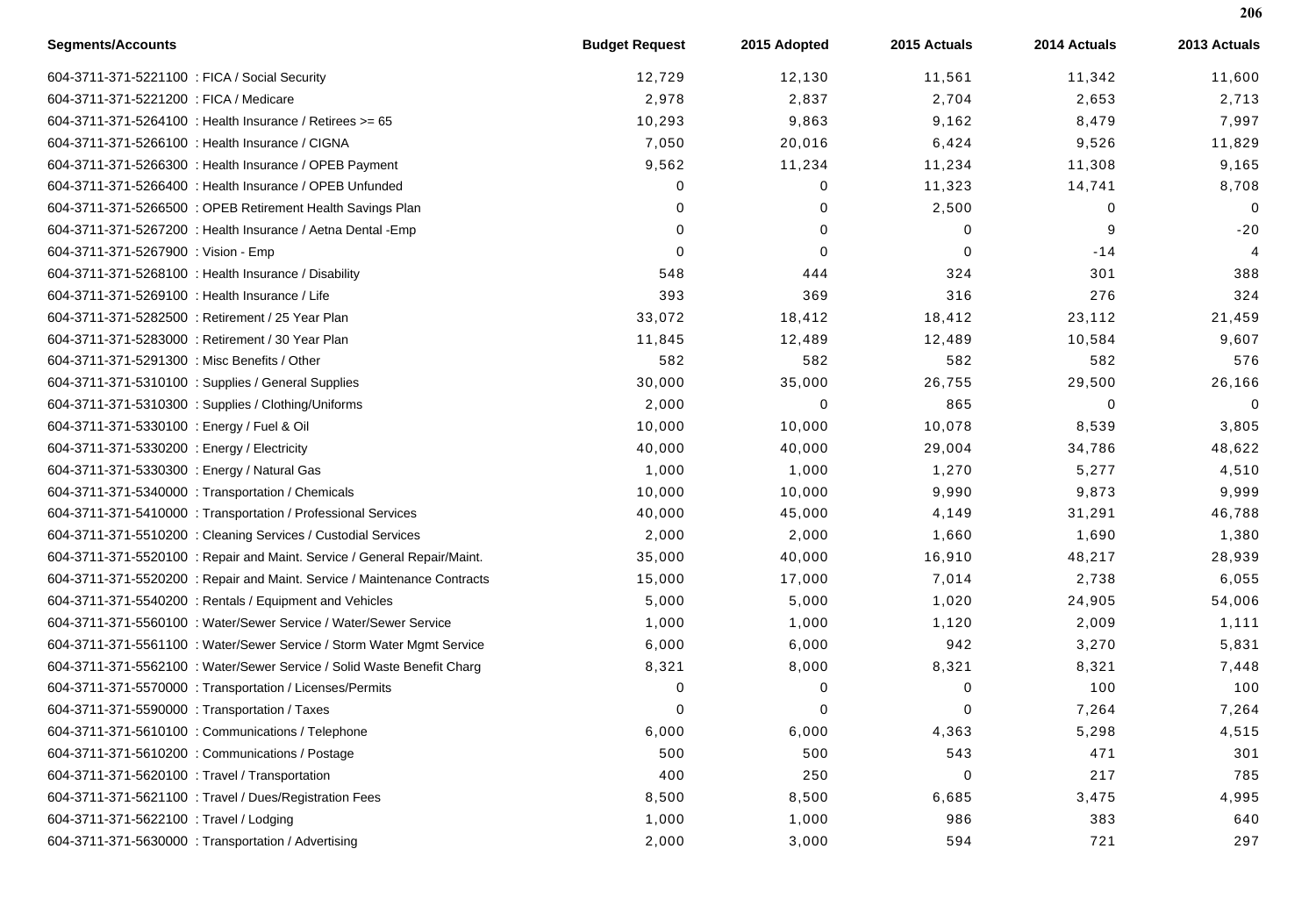| <b>Segments/Accounts</b>                                        | <b>Budget Request</b> | 2015 Adopted | 2015 Actuals | 2014 Actuals | 2013 Actuals   |
|-----------------------------------------------------------------|-----------------------|--------------|--------------|--------------|----------------|
| 604-3711-371-5640000: Transportation / Printing & Binding       | 1.000                 | 3,000        | 0            | 46           | $\overline{0}$ |
| 604-3711-371-5650000 : Transportation / Insurance               | 28,955                | 27,037       | 16,067       | 17.730       | 23,964         |
| 604-3711-371-5740100 : Machinery & equipment / Vehicles         |                       | 0            | 0            | 199,950      | 43,446         |
| 604-3711-371-5740200 : Machinery & Equipment / Machinery        |                       | 0            | 0            | 181,530      | 237,516        |
| 604-3711-371-5749000: Machinery & Equipment / Contra-expense    |                       | $\Omega$     | 0            | $-381,480$   | $-280,962$     |
| 604-3711-371-5781100 : Depreciation / Buildings                 |                       | $\Omega$     | 277,103      | 279,095      | 279,276        |
| 604-3711-371-5783100 : Depreciation / Improvements - Non-Bldgs. |                       | $\mathbf{0}$ | 317,635      | 317,635      | 286,497        |
| 604-3711-371-5785100 : Depreciation / Equipment                 |                       | 0            | 115.552      | 142,030      | 113,114        |
| [DEPT/DIV] SubTotal: 3711: Airport                              | 566,740               | 571,131      | 1,157,978    | 1,284,355    | 1,257,434      |
| [GL TYPE] SubTotal: EXPENSE                                     | 566,740               | 571,131      | 1,157,978    | 1,284,355    | 1,257,434      |
| <b>Grand Total</b>                                              | $-399,340$            | $-349.596$   | 195,896      | 90,963       | 275,383        |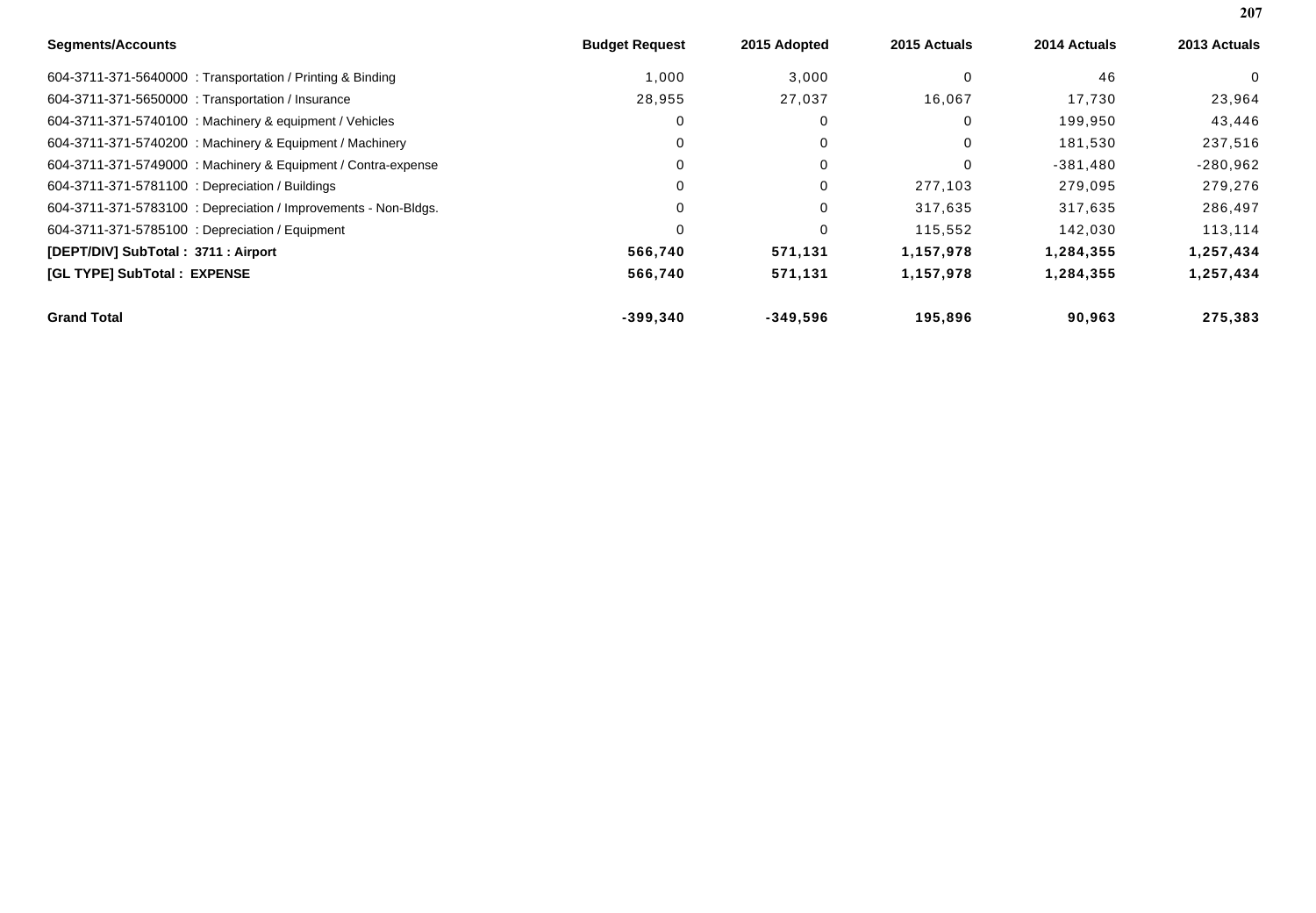# **The City of Frederick Working Budget Report 2016, Working, Details, Adopted Budget** From Account: 604-3712 To Account: 604-3712

| <b>Segments/Accounts</b>                                         |                                                                                                                  | <b>Budget Request</b> | 2015 Adopted                                   | 2015 Actuals | 2014 Actuals | 2013 Actuals |
|------------------------------------------------------------------|------------------------------------------------------------------------------------------------------------------|-----------------------|------------------------------------------------|--------------|--------------|--------------|
| [GL TYPE] EXPENSE                                                |                                                                                                                  |                       |                                                |              |              |              |
| [DEPT/DIV] 3712 : Air Traffic Control Tower                      |                                                                                                                  |                       |                                                |              |              |              |
|                                                                  | 604-3712-371-5310100 : Supplies / General Supplies                                                               | 2,000                 | 2,500                                          | 1,696        | 2,628        | 920          |
| 604-3712-371-5330200 : Energy / Electricity                      |                                                                                                                  | 7,500                 | 7,500                                          | 13,446       | 10,660       | $\Omega$     |
|                                                                  | 604-3712-371-5410000 : Transportation / Professional Services                                                    | 2,000                 | 2,500                                          | 1,477        | 1,447        | 533          |
|                                                                  | 604-3712-371-5510100 : Cleaning Services / Disposal Fees                                                         | 1,500                 | 1,500                                          | 0            | 0            | $\Omega$     |
|                                                                  | 604-3712-371-5510200 : Cleaning Services / Custodial Services                                                    | 4,000                 | 4,000                                          | 2,280        | 2,380        | 1,980        |
| <b>Type</b>                                                      | <b>Narrative</b><br>cleaning service for the building<br>required annual windown cleaning for the cab            |                       | Amount<br>3,000<br>1,000<br>4,000              |              |              |              |
|                                                                  | 604-3712-371-5520100 : Repair and Maint. Service / General Repair/Maint.                                         | 15,000                | 15,000                                         | 8,705        | 1,819        | 2,106        |
|                                                                  | 604-3712-371-5520200 : Repair and Maint. Service / Maintenance Contracts                                         | 35,000                | 45,000                                         | 14,250       | 34,551       | 432          |
| Type<br><b>RECURRING</b><br><b>RECURRING</b><br><b>RECURRING</b> | <b>Narrative</b><br>Avionics contract with Wolen LLC.<br>Elevator contract with Elevator Solutions.<br>Equipment |                       | Amount<br>10,000<br>10.000<br>15,000<br>35,000 |              |              |              |
|                                                                  | 604-3712-371-5560100 : Water/Sewer Service / Water/Sewer Service                                                 | 2,500                 | 2,500                                          | 582          | 467          | 586          |
|                                                                  | 604-3712-371-5610100 : Communications / Telephone                                                                | 4,000                 | 5,000                                          | 2,925        | 2,875        | 3,438        |
| 604-3712-371-5650000 : Insurance                                 |                                                                                                                  | 0                     | $\Omega$                                       | 9,000        | 9,000        | $\Omega$     |
| 604-3712-371-5781100 : Buildings                                 |                                                                                                                  | 0                     | 0                                              | 142,924      | 142,924      | 142,924      |
|                                                                  | [DEPT/DIV] SubTotal: 3712: Air Traffic Control Tower                                                             | 73,500                | 85,500                                         | 197,285      | 208,751      | 152,919      |
| [GL TYPE] SubTotal: EXPENSE                                      |                                                                                                                  | 73,500                | 85,500                                         | 197,285      | 208,751      | 152,919      |
| <b>Grand Total</b>                                               |                                                                                                                  | 73,500                | 85,500                                         | 197,285      | 208,751      | 152,919      |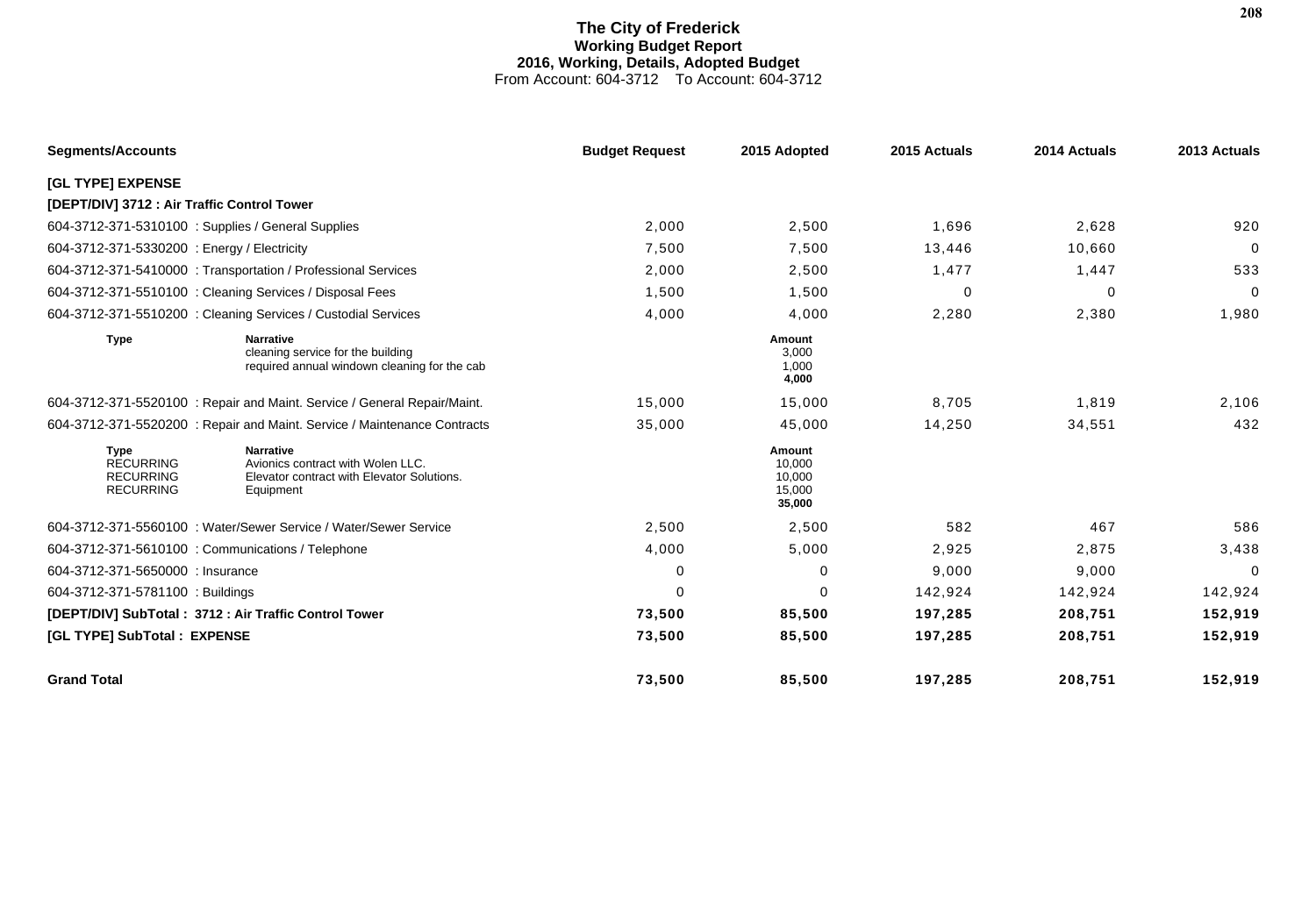# **The City of Frederick Working Budget Report 2016, Working, Details, Adopted Budget** From Account: 604-8111 To Account: 604-8111

| <b>Segments/Accounts</b>                                                                                                                                                                                                                                                    | <b>Budget Request</b> | 2015 Adopted                                        | 2015 Actuals | 2014 Actuals | 2013 Actuals |
|-----------------------------------------------------------------------------------------------------------------------------------------------------------------------------------------------------------------------------------------------------------------------------|-----------------------|-----------------------------------------------------|--------------|--------------|--------------|
| [GL TYPE] EXPENSE                                                                                                                                                                                                                                                           |                       |                                                     |              |              |              |
| [DEPT/DIV] 8111 : Bonded Debt                                                                                                                                                                                                                                               |                       |                                                     |              |              |              |
| 604-8111-811-5811101 : 11 Issue Airport                                                                                                                                                                                                                                     | 250,000               | 245,000                                             | 0            | 0            | 0            |
| 604-8111-811-5811301 : Principal / Airport Note Refunding Bond 13                                                                                                                                                                                                           | 715,000               | 715,000                                             | 0            | 0            | 0            |
| 604-8111-821-5821100 : Interest / 11 Taxable Issue                                                                                                                                                                                                                          | 36,275                | 41,225                                              | 40,817       | 45,675       | 50,433       |
| 604-8111-821-5821301 : Interest / Airport Note Refunding Bond 13                                                                                                                                                                                                            | 226,855               | 242,694                                             | 237,493      | 256,730      | 115,343      |
| 604-8111-831-5410000 : Other Charges / Professional Services                                                                                                                                                                                                                | 8,000                 | 8,000                                               | 725          | 725          | 50,725       |
| <b>Type</b><br><b>Narrative</b><br><b>RECURRING</b><br>2011 Issue - Paying Agent/Registrar<br><b>RECURRING</b><br>2011 Issue - Out of Pocket Expenses<br>2013 Issue - Paying Agent/Registrar<br><b>RECURRING</b><br><b>RECURRING</b><br>2013 Issue - Out of Pocket Expenses |                       | Amount<br>1,000<br>3,000<br>1,000<br>3,000<br>8,000 |              |              |              |
| 604-8111-831-5831100 : 2011 Issue Series A Taxable                                                                                                                                                                                                                          | $\Omega$              | $\Omega$                                            | 4,429        | 4,429        | 4,429        |
| [DEPT/DIV] SubTotal: 8111: Bonded Debt                                                                                                                                                                                                                                      | 1,236,130             | 1,251,919                                           | 283,464      | 307,559      | 220,930      |
| [GL TYPE] SubTotal: EXPENSE                                                                                                                                                                                                                                                 | 1,236,130             | 1,251,919                                           | 283,464      | 307,559      | 220,930      |
| <b>Grand Total</b>                                                                                                                                                                                                                                                          | 1,236,130             | 1,251,919                                           | 283,464      | 307,559      | 220,930      |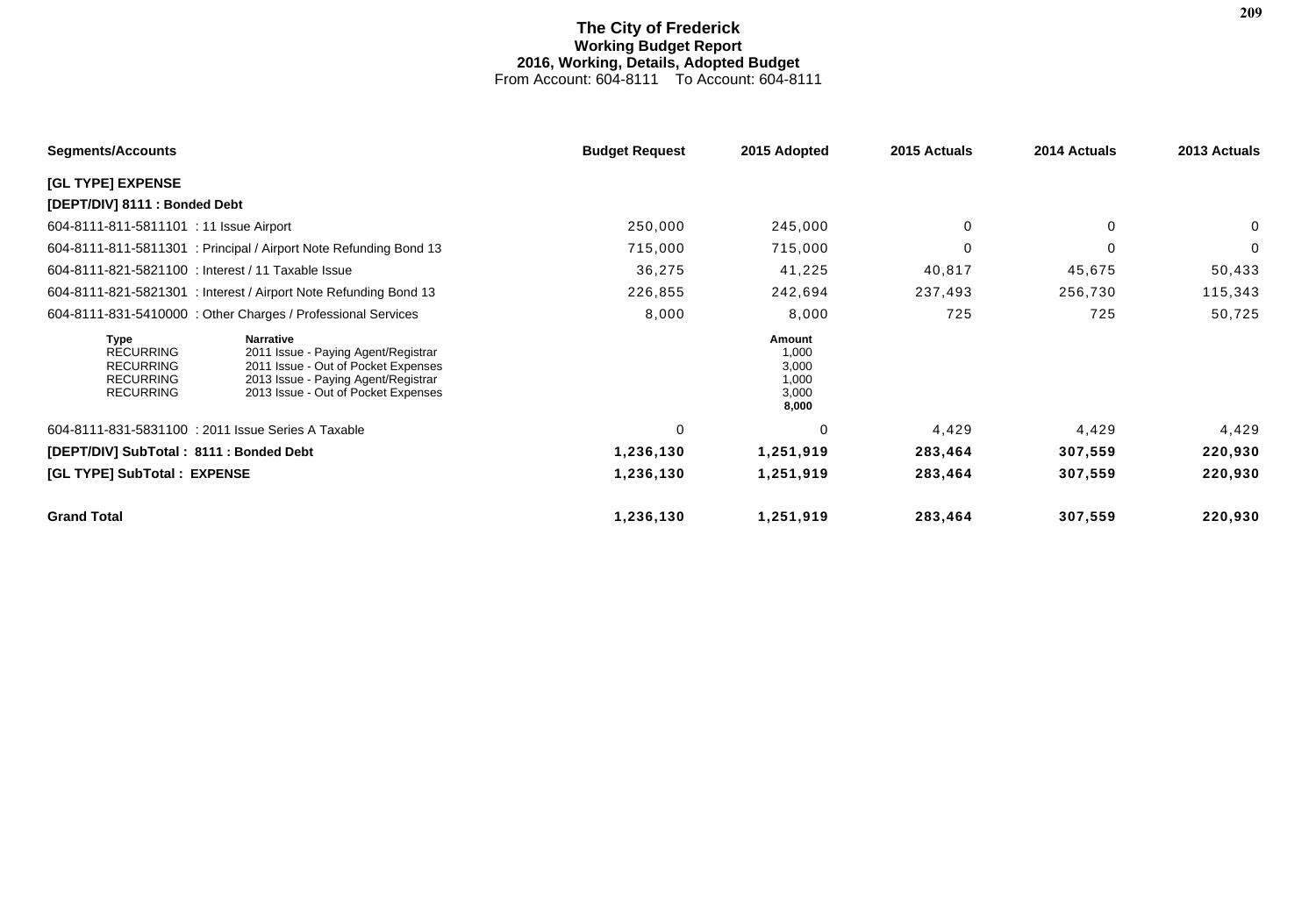# **The City of Frederick Working Budget Report 2016, Working, Details, Adopted Budget** From Account: 604-9111 To Account: 604-9111

| <b>Segments/Accounts</b>                                                                                                |                              | <b>Budget Request</b> | 2015 Adopted               | 2015 Actuals | 2014 Actuals | 2013 Actuals   |
|-------------------------------------------------------------------------------------------------------------------------|------------------------------|-----------------------|----------------------------|--------------|--------------|----------------|
| [GL TYPE] EXPENSE<br>[DEPT/DIV] 9111 : Operating Transfers<br>604-9111-000-5910000: Transfers Out / Interfund Transfers |                              | 50,000                | 50,000                     | 6,380,226    | $\mathbf 0$  | $\overline{0}$ |
| Type                                                                                                                    | Narrative<br>Transfer to CIP |                       | Amount<br>50,000<br>50,000 |              |              |                |
| [DEPT/DIV] SubTotal: 9111: Operating Transfers                                                                          |                              | 50,000                | 50,000                     | 6,380,226    | $\bf{0}$     | $\mathbf 0$    |
| [GL TYPE] SubTotal: EXPENSE                                                                                             |                              | 50,000                | 50,000                     | 6,380,226    | 0            | $\mathbf 0$    |
| <b>Grand Total</b>                                                                                                      |                              | 50.000                | 50.000                     | 6.380.226    | 0            | $\mathbf 0$    |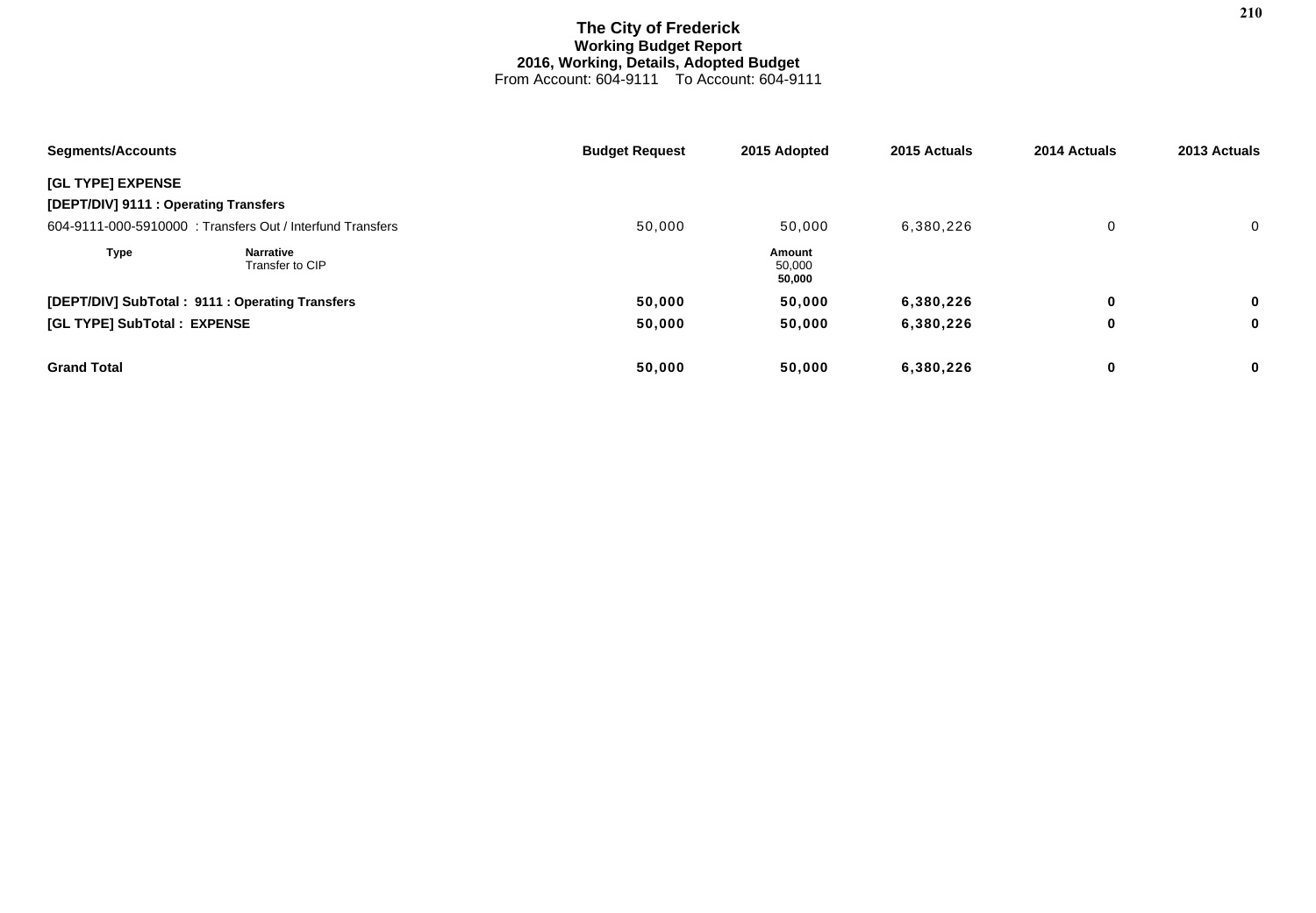### **The City of Frederick Working Budget Report 2016, Working, Details, Adopted Budget** From Account: 605-0000 To Account: 605-0000

| Segments/Accounts                                                       | <b>Budget Request</b> | 2015 Adopted | 2015 Actuals | 2014 Actuals | 2013 Actuals |
|-------------------------------------------------------------------------|-----------------------|--------------|--------------|--------------|--------------|
| <b>IGL TYPEI REVENUE</b>                                                |                       |              |              |              |              |
| [DEPT/DIV] 0000 : NA                                                    |                       |              |              |              |              |
| 605-0000-000-3010000: Beginning Fund Balance / Unencumbered             | 1.040.264             | 221.608      | 0            | $\Omega$     | $\Omega$     |
| 605-0000-000-3690002 : Miscellaneous / Discounts Earned                 | 0                     | 0            | 160          | 64           | 103          |
| 605-0000-000-3810001: Non-Operating Revenues / Investment Income        |                       | 0            | 9,897        | 9,598        | 10,275       |
| 605-0000-000-3910002 : General Long-Term Oblig. / Debt Issue Premium    |                       | $\Omega$     | 123,483      | 123.483      | 123,483      |
| 605-0000-000-3920308 : Inter-Fund Transfers / Transfer from Parking CIP |                       | $\Omega$     | 0            | 0            | 631,375      |
| [DEPT/DIV] SubTotal: 0000: NA                                           | $-1,040,264$          | $-221,608$   | $-133.540$   | $-133, 145$  | $-765,236$   |
| [GL TYPE] SubTotal: REVENUE                                             | $-1,040,264$          | $-221.608$   | $-133.540$   | $-133.145$   | $-765.236$   |
| <b>Grand Total</b>                                                      | $-1.040.264$          | $-221.608$   | $-133.540$   | $-133.145$   | $-765.236$   |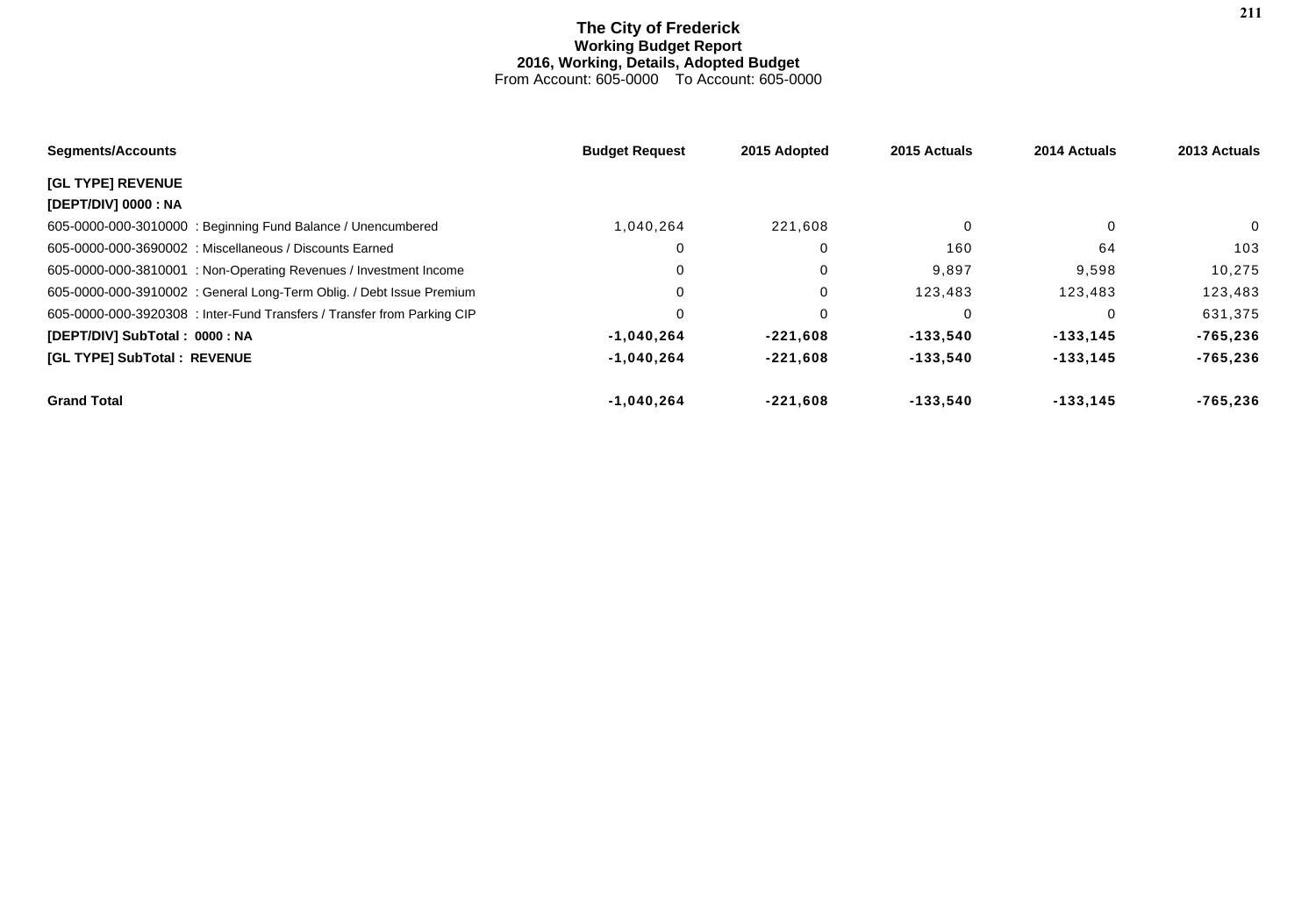### **The City of Frederick Working Budget Report 2016, Working, Details, Adopted Budget** From Account: 605-3611 To Account: 605-3611

| <b>Segments/Accounts</b>                                                |                                                                                                                                                                                                                                                                                                                            | <b>Budget Request</b> | 2015 Adopted                                           | 2015 Actuals | 2014 Actuals | 2013 Actuals |
|-------------------------------------------------------------------------|----------------------------------------------------------------------------------------------------------------------------------------------------------------------------------------------------------------------------------------------------------------------------------------------------------------------------|-----------------------|--------------------------------------------------------|--------------|--------------|--------------|
| [GL TYPE] REVENUE                                                       |                                                                                                                                                                                                                                                                                                                            |                       |                                                        |              |              |              |
| [DEPT/DIV] 3611 : Public Parking                                        |                                                                                                                                                                                                                                                                                                                            |                       |                                                        |              |              |              |
|                                                                         | 605-3611-361-3223601 : Non-business Lic./Permits / Residents Parking Perm                                                                                                                                                                                                                                                  | 21.000                | 13,000                                                 | 27.567       | 24,495       | 24,317       |
| Type<br><b>RECURRING</b><br><b>RECURRING</b><br><b>RECURRING</b>        | <b>Narrative</b><br>1ST PERMIT PER CALENDAR YEAR IF METERED: \$50 X 300<br>1ST PERMIT PER CALENDAR YEAR IF NON-METERED: FREE<br>2ND PERMIT PER CALENDAR YEAR: \$100 X 60 1/2 PRICE IF PURCHASED JULY 1 -<br>DECEMBER 31 FREE PERMIT POLICY IS AIMED AT RESIDENTS ON THE FRINGE OF<br>THE DOWNTOWN. (EST. 240 FREE PERMITS) |                       | Amount<br>15,000<br>$\Omega$<br>6,000<br>21,000        |              |              |              |
|                                                                         |                                                                                                                                                                                                                                                                                                                            |                       |                                                        |              |              |              |
| <b>Type</b><br><b>RECURRING</b><br><b>RECURRING</b><br><b>RECURRING</b> | 605-3611-361-3223602 : Non-business Lic./Permits / No Parking Permits<br><b>Narrative</b><br>ALL DAY AT METERED SPACE: \$8 X 2500<br>ALL DAY AT NON-METERED SPACE: \$1 X 1500<br>PER HOUR AT METERED METERED SPACE: \$1 X 1500                                                                                             | 23,000                | 18.000<br>Amount<br>20,000<br>1,500<br>1,500<br>23,000 | 22,610       | 24,101       | 16,218       |
|                                                                         | 605-3611-361-3436002 : Public Works / Parking Meters                                                                                                                                                                                                                                                                       | 648.440               | 689,988                                                | 641.832      | 647,767      | 636,872      |
| <b>Type</b><br><b>RECURRING</b>                                         | <b>Narrative</b><br>CURRENT AVG. PER WEEK \$12,470.00 X 52 .05 - 3 MINUTES .10 - 6 MINUTES .25 - 15<br>MINUTES 1.00 - 60 MINUTES                                                                                                                                                                                           |                       | Amount<br>648,440                                      |              |              |              |
|                                                                         |                                                                                                                                                                                                                                                                                                                            |                       | 648,440                                                |              |              |              |
|                                                                         | 605-3611-361-3436004 : Parking Programs / Park 'N' Shop                                                                                                                                                                                                                                                                    | 19,032                | 16,630                                                 | 19,022       | 19,752       | 19,781       |
| Type<br><b>RECURRING</b>                                                | <b>Narrative</b><br>CURRENT WEEKLY AVERAGE = \$366,00,00 X 52 weeks                                                                                                                                                                                                                                                        |                       | Amount<br>19,032<br>19,032                             |              |              |              |
|                                                                         | 605-3611-361-3436007 : Parking Meter Supplemental Fee                                                                                                                                                                                                                                                                      | 4.700                 | 4.700                                                  | 6,425        | 4,468        | $\mathbf 0$  |
|                                                                         | 605-3611-361-3513601 : Public Works Activities / Parking Violations                                                                                                                                                                                                                                                        | 660,920               | 714,132                                                | 666,310      | 711,345      | 696,357      |
| Type<br><b>RECURRING</b>                                                | <b>Narrative</b><br>CURRENT AVERAGE PER WEEK: \$12,710.00 X 52 weeks                                                                                                                                                                                                                                                       |                       | Amount<br>660,920<br>660,920                           |              |              |              |
|                                                                         | 605-3611-361-3513602 : Public Works Activities / Parking Scofflaw                                                                                                                                                                                                                                                          | 6,240                 | 11,100                                                 | 7,516        | 10,111       | 10,095       |
| Type<br><b>RECURRING</b>                                                | <b>Narrative</b><br>CURRENT AVG. \$520.00 PER MONTH IN TOWING X 12 MONTHS                                                                                                                                                                                                                                                  |                       | Amount<br>6,240<br>6,240                               |              |              |              |
|                                                                         | 605-3611-362-3436001: Non-business Lic./Permits / Parking Privileges                                                                                                                                                                                                                                                       | 58,740                | 61,980                                                 | 36,236       | 35,090       | 34,899       |
| Type<br><b>RECURRING</b><br><b>RECURRING</b>                            | Narrative<br>NORTH MARKET ST. LOT: \$75 X 39 SPACES X 12 MONTHS<br>CARROLL CREEK LOT: \$97.00 PER MONTH X 10 SPACES X 12 MONTHS                                                                                                                                                                                            |                       | Amount<br>35,100<br>11,640                             |              |              |              |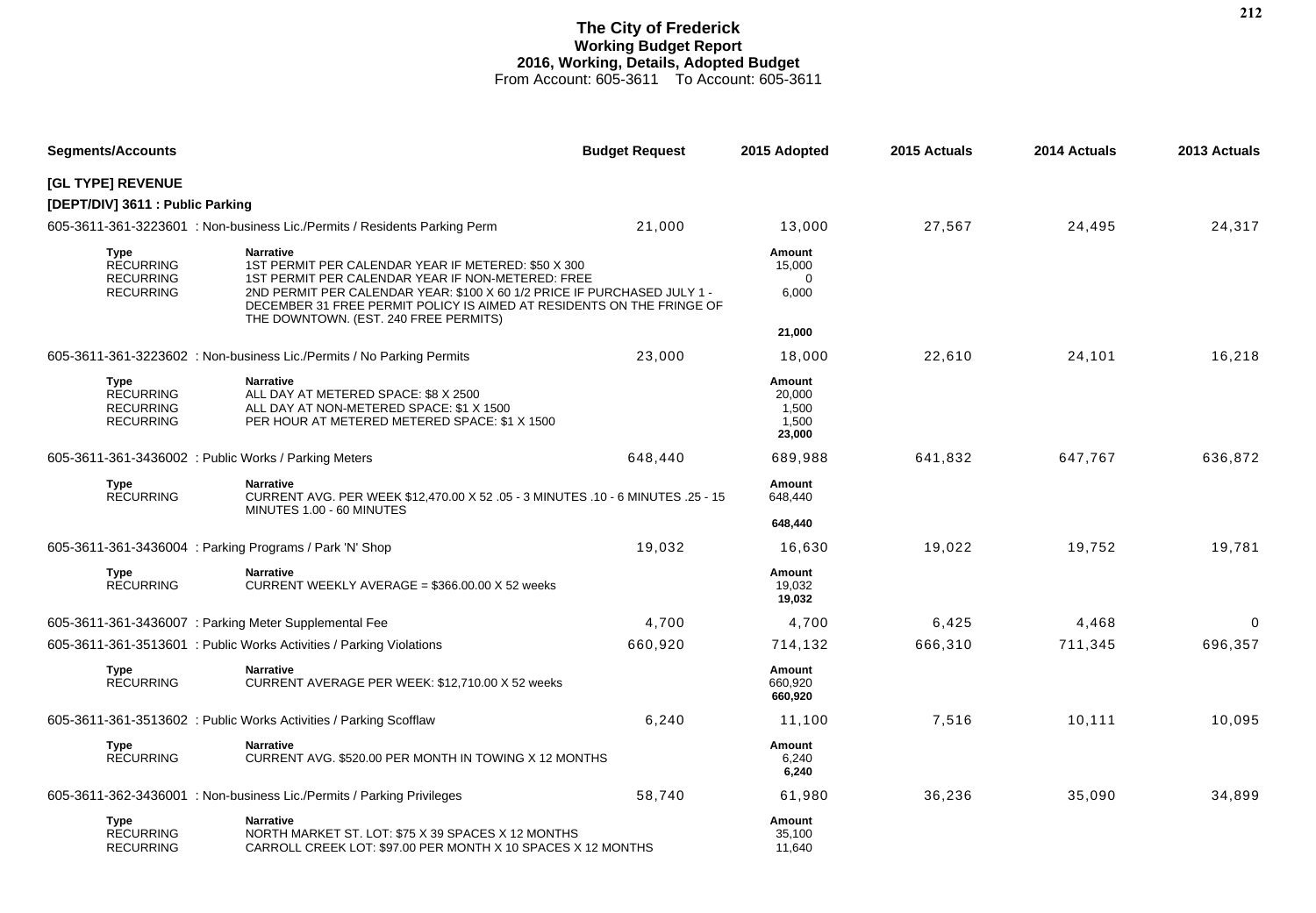| <b>Segments/Accounts</b>                               |                                                                          | <b>Budget Request</b> | 2015 Adopted             | 2015 Actuals | 2014 Actuals | 2013 Actuals |
|--------------------------------------------------------|--------------------------------------------------------------------------|-----------------------|--------------------------|--------------|--------------|--------------|
| <b>RECURRING</b>                                       | MARC TRAIN LOT: \$50 X 20 SPACES X 12 MONTHS                             |                       | 12,000<br>58,740         |              |              |              |
|                                                        | 605-3611-363-3436005 : Parking Programs / Deck Debit Card                | 7,748                 | 3,816                    | 6,091        | 5,101        | 4,247        |
| Type<br><b>RECURRING</b>                               | <b>Narrative</b><br>CURRENT WEEKLY AVERAGE: \$149.00 PER WEEK X 52 WEEKS |                       | Amount<br>7,748<br>7,748 |              |              |              |
| [DEPT/DIV] SubTotal: 3611: Public Parking              |                                                                          | $-1,449,820$          | $-1,533,346$             | $-1,433,609$ | $-1,482,230$ | $-1,442,786$ |
| [GL TYPE] SubTotal: REVENUE                            |                                                                          | $-1,449,820$          | $-1,533,346$             | $-1,433,609$ | $-1,482,230$ | $-1,442,786$ |
|                                                        |                                                                          |                       |                          |              |              |              |
| [GL TYPE] EXPENSE                                      |                                                                          |                       |                          |              |              |              |
| [DEPT/DIV] 3611 : Public Parking                       | 605-3611-361-5121100 : Salaries - Full Time / Productive Time            | 224,918               | 218,452                  | 175,738      | 173,218      | 137,246      |
| 605-3611-361-5121200 : Salaries - Full Time / Vacation |                                                                          | 0                     | 0                        | 17,211       | 16,453       | 13,873       |
| 605-3611-361-5121300 : Salaries - Full Time / Sick     |                                                                          | 0                     | 0                        | 13,377       | 2,314        | 3,448        |
| 605-3611-361-5121400 : Salaries - Full Time / Holiday  |                                                                          | 0                     | 0                        | 10,394       | 8,880        | 7,671        |
|                                                        | 605-3611-361-5121500 : Salaries - Full Time / Other Leave                | 0                     | ∩                        | 2,197        | 3,538        | 3,146        |
| 605-3611-361-5141200 : Overtime / Standby              |                                                                          | 19,816                | 18,872                   | 16,063       | 11,228       | 10,118       |
| 605-3611-361-5141300 : Overtime / Premium Overtime     |                                                                          | 23,745                | 21,757                   | 18,781       | 15,780       | 16,015       |
|                                                        | 605-3611-361-5150000: Parking Facilities / Salaries - Perm Part Time     | 283,557               | 242,057                  | 179,285      | 161,673      | 140,624      |
| 605-3611-361-5170000 : Special Allowance               |                                                                          | 0                     | $\Omega$                 | 0            | 14,100       | 0            |
|                                                        | 605-3611-361-5210000: Parking Facilities / Workmen's Compensation        | 24,989                | 23,799                   | 24,395       | 22,907       | 16,747       |
| 605-3611-361-5221100 : FICA / Social Security          |                                                                          | 34,227                | 31,067                   | 25,737       | 24,365       | 20,013       |
| 605-3611-361-5221200 : FICA / Medicare                 |                                                                          | 8,003                 | 7,269                    | 6,019        | 5,698        | 4,681        |
|                                                        | 605-3611-361-5264100 : Health Insurance / Retirees >= 65                 | 5,147                 | 4,932                    | 4,581        | 4,240        | 3,998        |
| 605-3611-361-5266100 : Health Insurance / CIGNA        |                                                                          | 44,055                | 41,708                   | 40,131       | 34,167       | 23,582       |
|                                                        | 605-3611-361-5266200 : Health Insurance / CIGNA - Retirees               | 18,049                | 17,131                   | 17,266       | 15,634       | 15,921       |
|                                                        | 605-3611-361-5266300 : Health Insurance / OPEB Payment                   | 24,478                | 24,265                   | 24,265       | 19,901       | 16,131       |
|                                                        | 605-3611-361-5266400 : Health Insurance / OPEB Unfunded                  | 0                     | 0                        | 22,401       | 21,051       | 9,449        |
|                                                        | 605-3611-361-5266500 : OPEB Retirement Health Savings Plan               | 0                     | 0                        | 2,500        | 1,667        | 0            |
|                                                        | 605-3611-361-5267200 : Health Insurance / Aetna Dental - Emp             | 0                     | 0                        | -1           | $-18$        | 0            |
| 605-3611-361-5267900 : Vision - Emp                    |                                                                          | 0                     | 0                        | 0            | -7           | 0            |
| 605-3611-361-5268100 : Health Insurance / Disability   |                                                                          | 750                   | 567                      | 532          | 487          | 395          |
| 605-3611-361-5269100 : Health Insurance / Life         |                                                                          | 603                   | 488                      | 485          | 472          | 423          |
| 605-3611-361-5282500 : Retirement / 25 Year Plan       |                                                                          | 40,777                | 41,613                   | 41,613       | 69,428       | 62,742       |
| 605-3611-361-5283000 : Retirement / 30 Year Plan       |                                                                          | 17,800                | 21,616                   | 21,616       | 52,235       | 46,129       |
| 605-3611-361-5310100 : Supplies / General Supplies     |                                                                          | 85,010                | 52,000                   | 49,006       | 41,727       | 29,735       |
| <b>Type</b>                                            | Narrative                                                                |                       | Amount                   |              |              |              |

**213**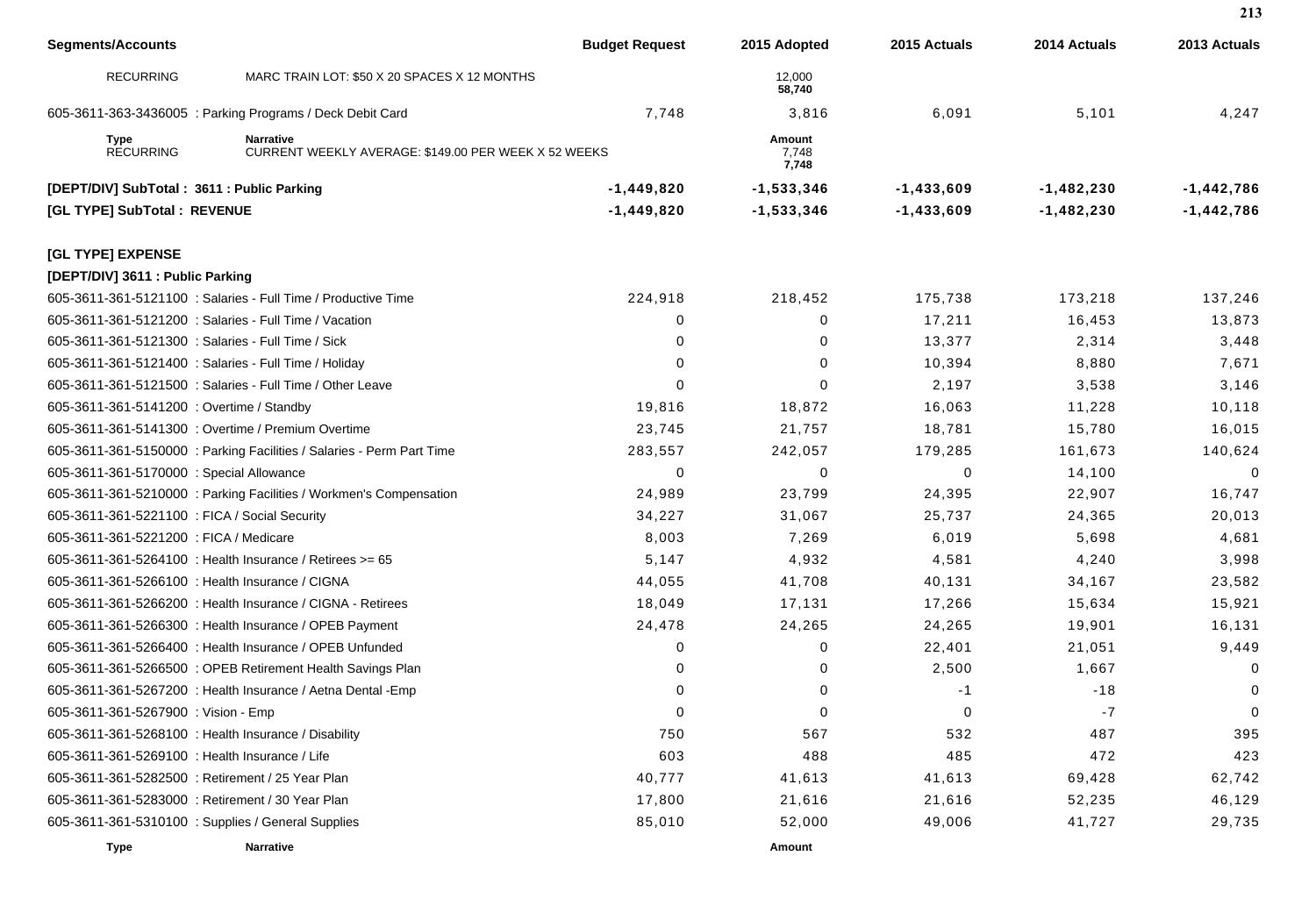| <b>Segments/Accounts</b>                                                                                                   |                                                                                                                                                                                                                                                       | <b>Budget Request</b> | 2015 Adopted                                 | 2015 Actuals | 2014 Actuals | 2013 Actuals |
|----------------------------------------------------------------------------------------------------------------------------|-------------------------------------------------------------------------------------------------------------------------------------------------------------------------------------------------------------------------------------------------------|-----------------------|----------------------------------------------|--------------|--------------|--------------|
| <b>RECURRING</b><br><b>RECURRING</b><br><b>RECURRING</b><br><b>RECURRING</b><br><b>RECURRING</b>                           | PARKING TICKETS AND ENVELOPES FOR ENFORCEMENT<br>PARKING OFFICE SUPPLIES<br>NO PARKING SIGNS<br><b>RESIDENT PERMIT DECALS</b><br>ELECTRONIC PARKING METER EQUIPMENT/INCULUDES BATTERIES/METER                                                         |                       | 30,000<br>2,000<br>4,000<br>500<br>9,000     |              |              |              |
| <b>RECURRING</b><br><b>RECURRING</b><br><b>RECURRING</b><br><b>RECURRING</b><br>ONE-TIME                                   | POLES SLEEVES AND BASES<br><b>VECHICLES PARTS/SUPPLIES</b><br><b>LOTS MAINTAINENCE</b><br>PAINT FOR CURB PAINTING<br>SMALL TOOLS AND EQUIPMENT<br>BUILD 19 COMPUTER APPLICATION UPGRADE FOR CREDIT CARD SERVER FOR<br>FEDERAL CREDIT CARD COMPLIANCE. |                       | 2,500<br>1,000<br>2,000<br>1,000<br>33,010   |              |              |              |
|                                                                                                                            |                                                                                                                                                                                                                                                       |                       | 85,010                                       |              |              |              |
|                                                                                                                            | 605-3611-361-5310300: Supplies / Clothing/Uniforms                                                                                                                                                                                                    | 1,500                 | 1,000                                        | 1,372        | 2,081        | 812          |
| Type<br><b>RECURRING</b>                                                                                                   | <b>Narrative</b><br>ENFORCEMENT OFFICERS, METER TECHNICIAN AND NIGHTLY SECURITY                                                                                                                                                                       |                       | Amount<br>1,500<br>1,500                     |              |              |              |
| 605-3611-361-5330100 : Energy / Fuel & Oil                                                                                 |                                                                                                                                                                                                                                                       | 10,000                | 10,000                                       | 7,213        | 8,953        | 9,385        |
| Type<br>Narrative<br><b>RECURRING</b><br>FUEL/OIL FOR THREE PICKUP TRUCKS/INCLUDES NIGHT SECURITY<br>USE/HISTORICAL REVIEW |                                                                                                                                                                                                                                                       |                       | Amount<br>10,000                             |              |              |              |
|                                                                                                                            |                                                                                                                                                                                                                                                       |                       | 10,000                                       |              |              |              |
|                                                                                                                            | 605-3611-361-5410000: Parking Facilities / Professional Services                                                                                                                                                                                      | 189,039               | 187,872                                      | 154,659      | 136,245      | 126,294      |
| Type<br><b>RECURRING</b>                                                                                                   | <b>Narrative</b><br>PARKING ENFORCEMENT PROCESSING SERVICES/INCLUDES ENFORCEMENT<br>EQUIPMENT, COMPUTERS, NATIONWIDE MVA ACCESS, BACKUP AND TECHNICAL<br>SUPPORT/EXPENSE OFFSET BY REVENUE GENERATED FROM ENFORCEMENT.                                |                       | Amount<br>139,000                            |              |              |              |
| <b>RECURRING</b>                                                                                                           | TOWING FOR SCOFFLAW/EXPENSE TOTALLY RECOUPED FROM REVENUE<br><b>GENERATED FROM TOWING.</b>                                                                                                                                                            |                       | 12,500                                       |              |              |              |
| <b>RECURRING</b>                                                                                                           | COMCAST HIGH SPEED INTERNET SERVICE FOR CREDIT CARD REVENUE<br>SERVICE/INCLUDES IP ADDRESS SERVICE.                                                                                                                                                   |                       | 1,830                                        |              |              |              |
| <b>RECURRING</b><br><b>RECURRING</b><br><b>RECURRING</b>                                                                   | PHYSICAL/DRUG TESTING<br>PARKMOBILE CREDIT CARD FEES - HISTORICAL REVIEW<br>Parking Study as needed                                                                                                                                                   |                       | 709<br>10,000<br>25,000<br>189,039           |              |              |              |
|                                                                                                                            | 605-3611-361-5520100 : Repair and Maint. Service / General Repair/Maint.                                                                                                                                                                              | 17,000                | 15,000                                       | 4,290        | 1,382        | 715          |
| Type<br><b>RECURRING</b><br><b>RECURRING</b><br><b>RECURRING</b>                                                           | <b>Narrative</b><br>REVENUE COMPUTER/EQUIPMENT REPAIR AND SERVICES<br>REPAIR OF DAMAGED AND VANDALIZED PARKING METER HOUSINGS/MECHS<br>RECONDITIONING OF METER HOUSINGS/25% DONE EACH YEAR                                                            |                       | Amount<br>5,000<br>2,000<br>10,000<br>17,000 |              |              |              |
|                                                                                                                            | 605-3611-361-5520200 : Repair and Maint. Service / Maintenance Contracts                                                                                                                                                                              | 1,834                 | 1,667                                        | 1,408        | 1,355        | 1,277        |
| Type<br><b>RECURRING</b><br><b>RECURRING</b>                                                                               | Narrative<br><b>XEROX MAINTAINENCE</b><br>COIN SORTER MAINTAINENCE                                                                                                                                                                                    |                       | Amount<br>910<br>924<br>1,834                |              |              |              |
|                                                                                                                            | 605-3611-361-5540200 : Rentals / Equipment and Vehicles                                                                                                                                                                                               | 300                   | 300                                          | 0            | 0            | 0            |
| Type<br>RECURRING                                                                                                          | <b>Narrative</b><br>RENTALS AS NEEDED                                                                                                                                                                                                                 |                       | Amount<br>300                                |              |              |              |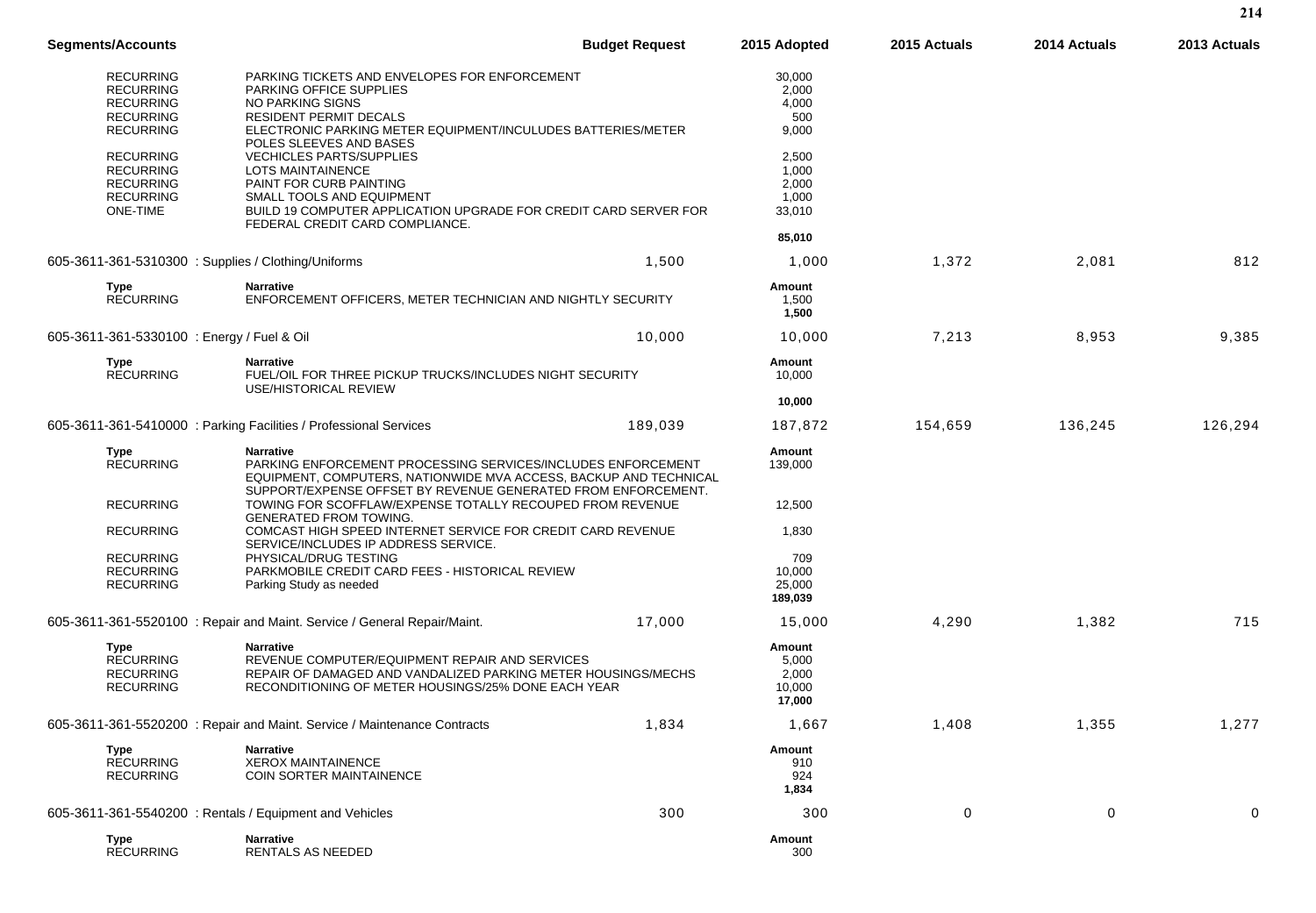| <b>Segments/Accounts</b>                                        |                                                                                                                                                                                                                               | <b>Budget Request</b>                              | 2015 Adopted         | 2015 Actuals | 2014 Actuals | 2013 Actuals |
|-----------------------------------------------------------------|-------------------------------------------------------------------------------------------------------------------------------------------------------------------------------------------------------------------------------|----------------------------------------------------|----------------------|--------------|--------------|--------------|
|                                                                 |                                                                                                                                                                                                                               |                                                    | 300                  |              |              |              |
| 605-3611-361-5610100 : Communications / Telephone               |                                                                                                                                                                                                                               | 750                                                | 750                  | 574          | 467          | 459          |
| Type<br><b>RECURRING</b>                                        | <b>Narrative</b><br>CELL PHONES USED BY SECURITY PERSONNEL                                                                                                                                                                    |                                                    | Amount<br>750<br>750 |              |              |              |
| 605-3611-361-5610200 : Communications / Postage                 |                                                                                                                                                                                                                               | 600                                                | 600                  | 841          | 867          | 771          |
| Type<br><b>RECURRING</b>                                        | <b>Narrative</b><br>INCLUDES ALL POSTAGE NEEDED TO COMPLETE CORRESPONDENCE WITH<br>CUSTOMERS AND VENDORS/INCLUDING SENDBACKS AS WELL AS<br>CORRESPONDENCE WITH PROFESSIONAL AGENCIES AND SHIPPING ON<br>EQUIPMENT FOR REPAIR. |                                                    | Amount<br>600        |              |              |              |
|                                                                 |                                                                                                                                                                                                                               |                                                    | 600                  |              |              |              |
| 605-3611-361-5620100 : Travel / Transportation                  |                                                                                                                                                                                                                               | 1,200                                              | 1,000                | 1,000        | 990          | 864          |
| <b>Type</b><br><b>RECURRING</b>                                 | <b>Narrative</b><br>TRAVEL TO AND FROM ANNUAL INTERNATIONAL PARKING CONVENTION                                                                                                                                                | Amount<br>1,200<br>1,200                           |                      |              |              |              |
| 1,800<br>605-3611-361-5621100 : Travel / Dues/Registration Fees |                                                                                                                                                                                                                               | 1,600                                              | 1,305                | 1,235        | 1,235        |              |
| Type<br><b>RECURRING</b><br><b>RECURRING</b>                    | <b>Narrative</b><br>DUES FOR INTERNATIONAL PARKING INSTITUTE ANNUAL MEMBERSHIP<br>REGISTRATION FOR ANNUAL INTERNATIONAL PARKING INSTITUE PARKING<br><b>CONVENTION</b>                                                         |                                                    | Amount<br>900<br>900 |              |              |              |
|                                                                 |                                                                                                                                                                                                                               |                                                    | 1,800                |              |              |              |
| 1,000<br>605-3611-361-5622100 : Travel / Lodging                |                                                                                                                                                                                                                               | 800                                                | 1,095                | 775          | 833          |              |
| Type<br><b>RECURRING</b>                                        | <b>Narrative</b>                                                                                                                                                                                                              | LODGING FOR FOUR DAYS AT ANNUAL PARKING CONVENTION |                      |              |              |              |
| 605-3611-361-5630000: Parking Facilities / Advertising          |                                                                                                                                                                                                                               | 500                                                | 500                  | 382          | $\mathbf 0$  | 0            |
| Type<br><b>RECURRING</b>                                        | <b>Narrative</b><br>ADVERTISING AS NEEDED                                                                                                                                                                                     |                                                    | Amount<br>500<br>500 |              |              |              |
| 605-3611-361-5650000 : Parking Facilities / Insurance           |                                                                                                                                                                                                                               | 4,982                                              | 4,262                | 4,524        | 4,245        | 4,220        |
| 605-3611-361-5740100 : Machinery & Equipment / Vehicles         |                                                                                                                                                                                                                               | 27,262                                             | 0                    | 0            | 0            | 0            |
| <b>Type</b><br><b>ONE-TIME</b>                                  | <b>Narrative</b><br>2015 Fleet/Non retail Chevrolet Colorado 4WD Ext Cab 128.3" WT 12M53 Per Vehicle<br>Maintenance Shop, this will replace vehicle number 27 which is in need of replacement.                                |                                                    | Amount<br>27,262     |              |              |              |
|                                                                 |                                                                                                                                                                                                                               |                                                    | 27,262               |              |              |              |
| 605-3611-361-5781100 : Depreciation / Buildings                 |                                                                                                                                                                                                                               | 0                                                  | 0                    | 237          | 237          | 237          |
| 605-3611-361-5785100 : Depreciation / Equipment                 |                                                                                                                                                                                                                               | 0                                                  | $\mathbf 0$          | 2,388        | 4,850        | 18,901       |
| [DEPT/DIV] SubTotal: 3611 : Public Parking                      |                                                                                                                                                                                                                               | 1,113,691                                          | 992,944              | 894,880      | 884,820      | 748,090      |
| [GL TYPE] SubTotal: EXPENSE                                     |                                                                                                                                                                                                                               | 1,113,691                                          | 992,944              | 894,880      | 884,820      | 748,090      |
| <b>Grand Total</b>                                              |                                                                                                                                                                                                                               | $-336,129$                                         | $-540,402$           | $-538,729$   | $-597,410$   | $-694,696$   |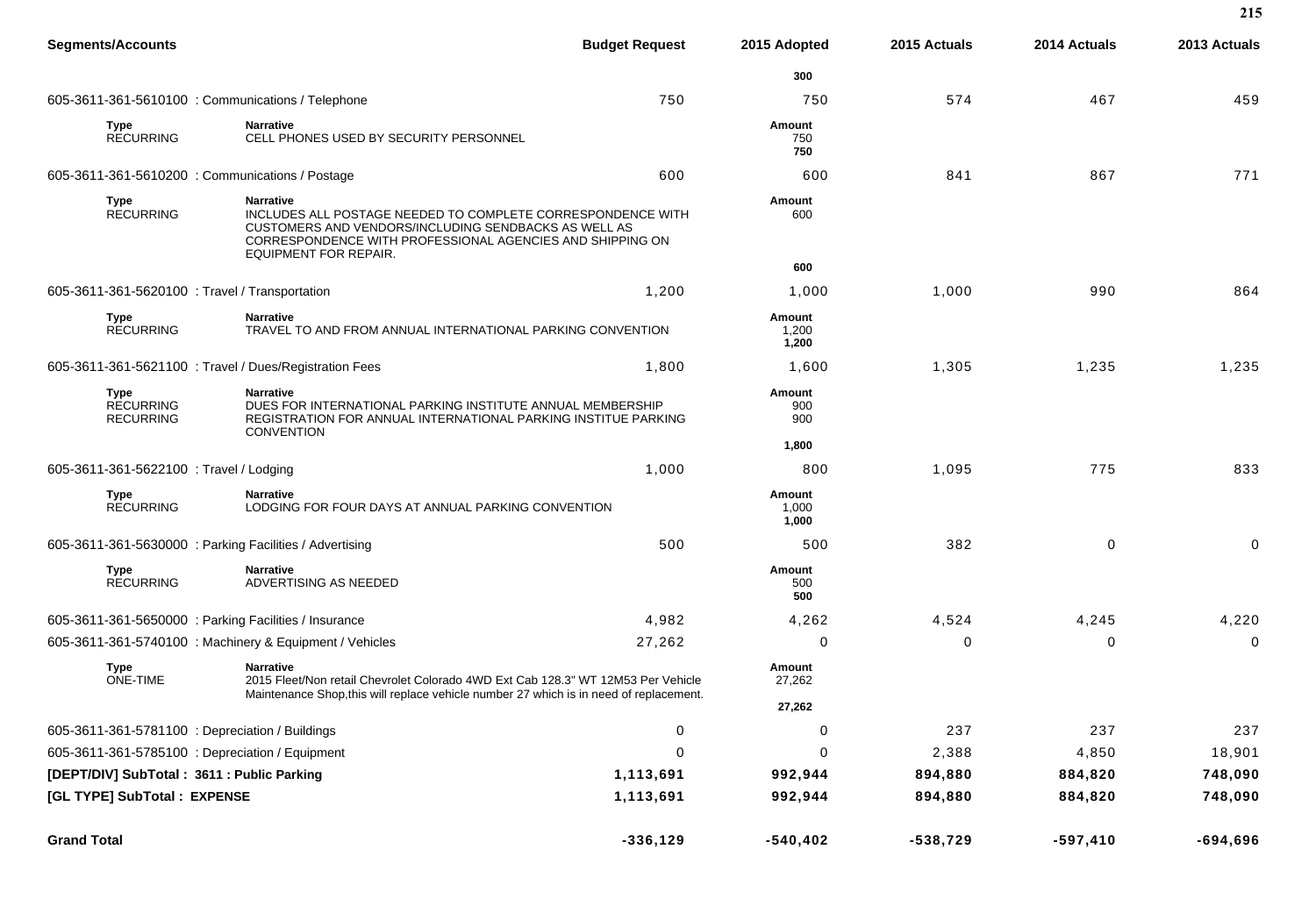## **The City of Frederick Working Budget Report 2016, Working, Details, Adopted Budget** From Account: 605-3621 To Account: 605-3621

| <b>Segments/Accounts</b>                                  |                                                                                                 | <b>Budget Request</b> | 2015 Adopted               | 2015 Actuals | 2014 Actuals | 2013 Actuals |
|-----------------------------------------------------------|-------------------------------------------------------------------------------------------------|-----------------------|----------------------------|--------------|--------------|--------------|
| [GL TYPE] REVENUE                                         |                                                                                                 |                       |                            |              |              |              |
| [DEPT/DIV] 3621 : Church Street Deck                      |                                                                                                 |                       |                            |              |              |              |
|                                                           | 605-3621-363-3373102 : Frederick County / Parking Deck Share                                    | 59,733                | 60,105                     | 47,987       | 78,921       | 33,847       |
| Type<br><b>RECURRING</b>                                  | <b>Narrative</b><br>25% OF OPERATING BUDGET ESTIMATE                                            |                       | Amount<br>59,733<br>59,733 |              |              |              |
| 605-3621-363-3436101 : Public Works / Church Street Deck  |                                                                                                 | 706,992               | 664,152                    | 729,698      | 698,827      | 479,528      |
| <b>Type</b><br><b>RECURRING</b>                           | <b>Narrative</b><br>CURRENT WEEKLY AVERAGE: 13,596 X 52 WEEKS MONTHLY RATE CURRENTLY<br>\$97.00 |                       | Amount<br>706,992          |              |              |              |
|                                                           |                                                                                                 |                       | 706,992                    |              |              |              |
|                                                           | 605-3621-363-3690001 : Miscellaneous / Other Misc. Receipts                                     | 0                     | 0                          | 10           | 12           | 16           |
| [DEPT/DIV] SubTotal: 3621: Church Street Deck             |                                                                                                 | $-766,725$            | $-724, 257$                | $-777,695$   | $-777,760$   | $-513,391$   |
| [GL TYPE] SubTotal: REVENUE                               |                                                                                                 | $-766,725$            | $-724, 257$                | $-777,695$   | $-777,760$   | $-513,391$   |
| [GL TYPE] EXPENSE<br>[DEPT/DIV] 3621 : Church Street Deck |                                                                                                 |                       |                            |              |              |              |
|                                                           | 605-3621-363-5121100 : Salaries - Full Time / Productive Time                                   | 10,697                | 10,656                     | 9,025        | 8,538        | 8,503        |
| 605-3621-363-5121200 : Salaries - Full Time / Vacation    |                                                                                                 | 0                     | $\Omega$                   | 1,266        | 1,225        | 1,143        |
| 605-3621-363-5121300 : Salaries - Full Time / Sick        |                                                                                                 | $\Omega$              | 0                          | 296          | 265          | 316          |
| 605-3621-363-5121400 : Salaries - Full Time / Holiday     |                                                                                                 | 0                     | $\Omega$                   | 490          | 490          | 490          |
| 605-3621-363-5121500 : Salaries - Full Time / Other Leave |                                                                                                 | $\Omega$              | $\Omega$                   | 249          | 392          | 197          |
| 605-3621-363-5141200 : Overtime / Standby                 |                                                                                                 | 997                   | 997                        | $\Omega$     | 697          | 849          |
| 605-3621-363-5141300 : Overtime / Premium Overtime        |                                                                                                 | 300                   | 300                        | 50           | 109          | $\Omega$     |
|                                                           | 605-3621-363-5150000: Parking Facilities / Salaries - Perm Part Time                            | 52,989                | 51,686                     | 42,974       | 41,201       | 43,661       |
| 605-3621-363-5170000 : Special Allowance                  |                                                                                                 | 0                     | 0                          | 0            | 2,160        | $\mathbf 0$  |
|                                                           | 605-3621-363-5210000: Parking Facilities / Workmen's Compensation                               | 4,421                 | 4,210                      | 4,315        | 4,053        | 2,962        |
| 605-3621-363-5221100 : FICA / Social Security             |                                                                                                 | 4,029                 | 3,946                      | 3,332        | 3,380        | 3,385        |
| 605-3621-363-5221200 : FICA / Medicare                    |                                                                                                 | 940                   | 922                        | 779          | 790          | 792          |
| 605-3621-363-5266100 : Health Insurance / CIGNA           |                                                                                                 | 1,980                 | 1,874                      | 1,805        | 1,764        | 1,699        |
| 605-3621-363-5266300 : Health Insurance / OPEB Payment    |                                                                                                 | 459                   | 539                        | 539          | 543          | 440          |
|                                                           | 605-3621-363-5266400 : Health Insurance / OPEB Unfunded                                         | 0                     | $\Omega$                   | 983          | 1,115        | 647          |
| 605-3621-363-5268100 : Health Insurance / Disability      |                                                                                                 | 33                    | 25                         | 25           | 25           | 25           |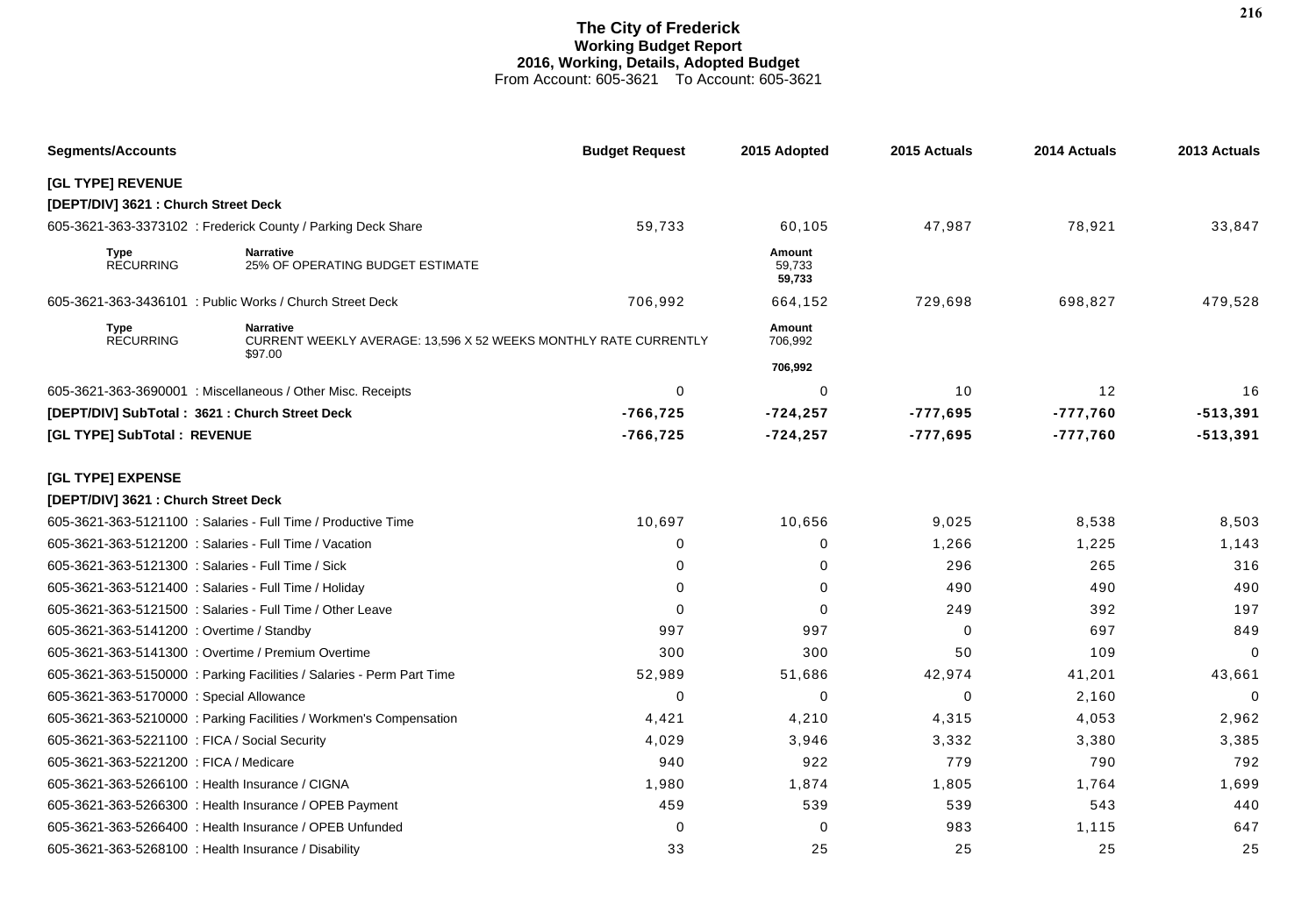| <b>Segments/Accounts</b>                                                                                                                        |                                                                                                                                                                                                                                                                                                                                            | <b>Budget Request</b> | 2015 Adopted                                                                  | 2015 Actuals | 2014 Actuals | 2013 Actuals |
|-------------------------------------------------------------------------------------------------------------------------------------------------|--------------------------------------------------------------------------------------------------------------------------------------------------------------------------------------------------------------------------------------------------------------------------------------------------------------------------------------------|-----------------------|-------------------------------------------------------------------------------|--------------|--------------|--------------|
| 605-3621-363-5269100 : Health Insurance / Life                                                                                                  |                                                                                                                                                                                                                                                                                                                                            | 17                    | 120                                                                           | 13           | 13           | 13           |
|                                                                                                                                                 | 605-3621-363-5282500 : Retirement / 25 Year Plan                                                                                                                                                                                                                                                                                           | 3,847                 | 4,543                                                                         | 4,543        | 11,540       | 11,002       |
|                                                                                                                                                 | 605-3621-363-5283000 : Retirement / 30 Year Plan                                                                                                                                                                                                                                                                                           | 4,068                 | 3,568                                                                         | 3,568        | 7,897        | 7,388        |
|                                                                                                                                                 | 605-3621-363-5310100 : Supplies / General Supplies                                                                                                                                                                                                                                                                                         | 44,950                | 47,450                                                                        | 39,255       | 46,627       | 34,651       |
| Type<br><b>RECURRING</b><br><b>RECURRING</b><br><b>RECURRING</b><br><b>RECURRING</b><br><b>RECURRING</b><br><b>RECURRING</b><br><b>ONE-TIME</b> | Narrative<br>MACHINE TICKETS FOR DECK OPERATION<br>CLEANING SUPPLIES FOR DECK<br>EQUIPMENT FOR BUILDING/BUILDING REPAIR<br>EQUIPMENT/PARTS FOR REPAIR OF OF EQUIPMENT IN DECK<br>PAINT FOR STRIPING<br><b>SMALL TOOLS/EQUIPMENT</b><br>BUILD 19 COMPUTER APPLICATION UPGRADE FOR CREDIT CARD SERVER FOR<br>FEDERAL CREDIT CARD COMPLIANCE. |                       | Amount<br>7,500<br>1,500<br>5,000<br>10,000<br>750<br>200<br>20,000<br>44,950 |              |              |              |
|                                                                                                                                                 | 605-3621-363-5310300: Supplies / Clothing/Uniforms                                                                                                                                                                                                                                                                                         | 300                   | 300                                                                           | 130          | 294          | 0            |
| Type<br><b>RECURRING</b>                                                                                                                        | <b>Narrative</b><br><b>CUSTODIAN/SECURITY PERSONNEL</b>                                                                                                                                                                                                                                                                                    |                       | Amount<br>300<br>300                                                          |              |              |              |
| 605-3621-363-5330100 : Energy / Fuel & Oil                                                                                                      |                                                                                                                                                                                                                                                                                                                                            | 300                   | 300                                                                           | 47           | 52           | 210          |
| Type<br><b>RECURRING</b>                                                                                                                        | <b>Narrative</b><br>FUEL/OIL FOR DECK SWEEPER/BASED ON HISTORICAL REVIEW                                                                                                                                                                                                                                                                   |                       | Amount<br>300<br>300                                                          |              |              |              |
| 605-3621-363-5330200 : Energy / Electricity                                                                                                     |                                                                                                                                                                                                                                                                                                                                            | 25,000                | 25,000                                                                        | 22,750       | 24,280       | 24,220       |
| Type<br><b>RECURRING</b>                                                                                                                        | Narrative<br>ELECTRIC USE FOR DECK/BASED ON HISTORICAL REVIEW                                                                                                                                                                                                                                                                              |                       | Amount<br>25,000<br>25,000                                                    |              |              |              |
|                                                                                                                                                 | 605-3621-363-5340000 : Parking Facilities / Chemicals                                                                                                                                                                                                                                                                                      | 750                   | 750                                                                           | 750          | 0            | 750          |
| Type<br><b>RECURRING</b>                                                                                                                        | Narrative<br>ICE MELT FOR DECK AND SIDEWALKS AROUND DECK                                                                                                                                                                                                                                                                                   |                       | Amount<br>750<br>750                                                          |              |              |              |
|                                                                                                                                                 | 605-3621-363-5410000: Parking Facilities / Professional Services                                                                                                                                                                                                                                                                           | 18,800                | 17,796                                                                        | 25,284       | 19,022       | 10,928       |
| Type<br><b>RECURRING</b>                                                                                                                        | <b>Narrative</b><br>CREDIT CARD SERVICES FOR DECK/HISTORICAL REVIEW, APPROX. AVG. \$1333.00<br><b>PER MONTH</b>                                                                                                                                                                                                                            |                       | Amount<br>17,000                                                              |              |              |              |
| <b>RECURRING</b><br><b>RECURRING</b>                                                                                                            | PROFESSIONAL ENGINEERING SERVICES FOR DECK<br>PHYSICAL AND DRUG TESTING                                                                                                                                                                                                                                                                    |                       | 1,500<br>300<br>18,800                                                        |              |              |              |
|                                                                                                                                                 | 605-3621-363-5520100 : Repair and Maint. Service / General Repair/Maint.                                                                                                                                                                                                                                                                   | 45,000                | 45,000                                                                        | 9,349        | 123,406      | 8,263        |
| Type<br><b>RECURRING</b><br><b>RECURRING</b>                                                                                                    | <b>Narrative</b><br>BUILDING/OUTSIDE REPAIRS/INCLUDES CONCRETE, ELEVATOR ETC.<br>EQUIPMENT REPAIRS/INCLUDES REVENUE EQUIPMENT                                                                                                                                                                                                              |                       | Amount<br>20,000<br>25,000<br>45,000                                          |              |              |              |
|                                                                                                                                                 | 605-3621-363-5520200 : Repair and Maint. Service / Maintenance Contracts                                                                                                                                                                                                                                                                   | 6,522                 | 6,522                                                                         | 5,115        | 5,325        | 5,000        |
| Type                                                                                                                                            | Narrative                                                                                                                                                                                                                                                                                                                                  |                       | Amount                                                                        |              |              |              |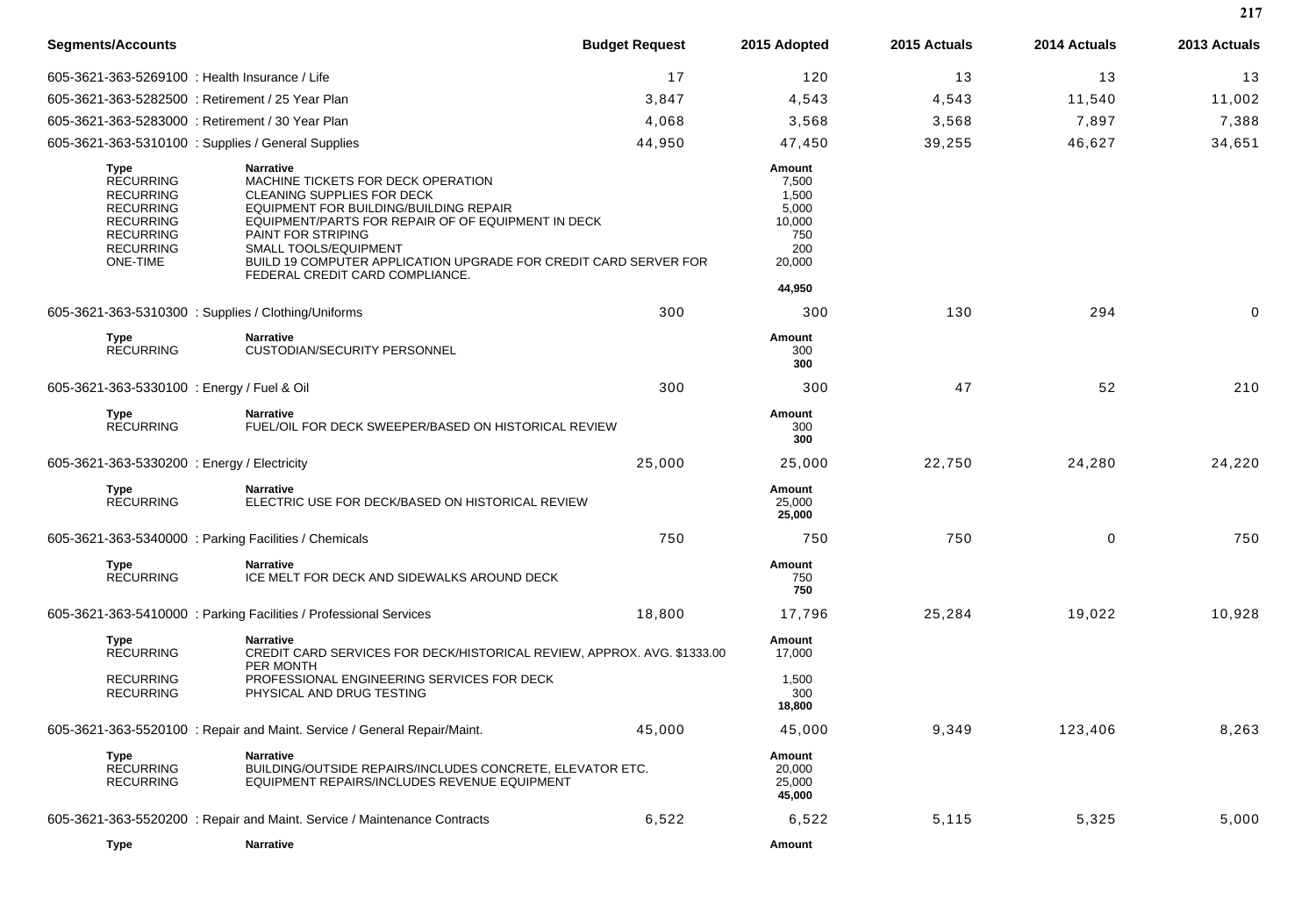| <b>Segments/Accounts</b>                                                                                                                     |                                                                                                                                                                                                              | <b>Budget Request</b> | 2015 Adopted                                 | 2015 Actuals | 2014 Actuals | 2013 Actuals |
|----------------------------------------------------------------------------------------------------------------------------------------------|--------------------------------------------------------------------------------------------------------------------------------------------------------------------------------------------------------------|-----------------------|----------------------------------------------|--------------|--------------|--------------|
| <b>RECURRING</b><br><b>RECURRING</b><br><b>RECURRING</b><br><b>RECURRING</b>                                                                 | ELEVATOR MAINTAINENCE CONTRACT<br>THIRD PARTY ELEVATOR MAINTAINENCE INSPECTION PER STATE<br>SECURITY CAMERA MAINTAINENCE<br>FIRE SERVICE MAINTENANCE/STAND PIPE/SMOKE TEST<br>PEST/RODENT CONTROL/BI-MONTHLY |                       | 2,322<br>400<br>3,000<br>600<br>200<br>6,522 |              |              |              |
|                                                                                                                                              | 605-3621-363-5540200: Rentals / Equipment and Vehicles                                                                                                                                                       | 1,000                 | 1,000                                        | $\mathbf 0$  | $\pmb{0}$    | 219          |
| <b>Narrative</b><br><b>Type</b><br><b>RECURRING</b><br>RENTAL FOR LIFT OR OTHER EQUIPMENT IF NEEDED FOR DECK OR POLE LIGHT<br><b>REPAIRS</b> |                                                                                                                                                                                                              |                       | Amount<br>1,000                              |              |              |              |
|                                                                                                                                              |                                                                                                                                                                                                              |                       | 1,000                                        |              |              |              |
|                                                                                                                                              | 605-3621-363-5560100: Property Services / Water/Sewer Service                                                                                                                                                | 800                   | 800                                          | 758          | 675          | 599          |
| <b>Type</b><br><b>RECURRING</b>                                                                                                              | <b>Narrative</b><br>WATER/SEWER USE/HISTORICAL REVIEW                                                                                                                                                        |                       | Amount<br>800<br>800                         |              |              |              |
|                                                                                                                                              | 605-3621-363-5561100: Property Services / Storm Water Mgmt Service                                                                                                                                           | 130                   | 130                                          | 100          | 80           | 104          |
| Type<br><b>RECURRING</b>                                                                                                                     | <b>Narrative</b><br>STORM WATER SERVICE/HISTORICAL REVIEW                                                                                                                                                    |                       | Amount<br>130<br>130                         |              |              |              |
|                                                                                                                                              | 605-3621-363-5562100: Property Services / Solid Waste Benefit Charg                                                                                                                                          | $\Omega$              | 1,890                                        | 1,890        | 1,890        | 1,890        |
|                                                                                                                                              | 605-3621-363-5610100 : Communications / Telephone                                                                                                                                                            | 1,750                 | 1,750                                        | 1,426        | 1,798        | 2,075        |
| Type<br><b>RECURRING</b>                                                                                                                     | <b>Narrative</b><br>INCLUDES MODEMS AND HIGH SPEED INTERNET CONNECTIONS/HISTORICAL USE<br><b>REVIEW</b>                                                                                                      |                       | Amount<br>1,750                              |              |              |              |
|                                                                                                                                              |                                                                                                                                                                                                              |                       | 1,750                                        |              |              |              |
| 605-3621-363-5650000: Parking Facilities / Insurance                                                                                         |                                                                                                                                                                                                              | 8,979                 | 8,347                                        | 8,404        | 8,264        | 5,190        |
| 605-3621-363-5781100 : Depreciation / Buildings                                                                                              |                                                                                                                                                                                                              | $\Omega$              | $\Omega$                                     | 29,701       | 29.701       | 29,701       |
| 605-3621-363-5785100 : Depreciation / Equipment                                                                                              |                                                                                                                                                                                                              | $\Omega$              | $\Omega$                                     | 19,243       | 19,243       | 28,174       |
| [DEPT/DIV] SubTotal: 3621: Church Street Deck                                                                                                |                                                                                                                                                                                                              | 239,058               | 240,421                                      | 238,454      | 366,854      | 235,486      |
| [GL TYPE] SubTotal: EXPENSE                                                                                                                  |                                                                                                                                                                                                              | 239,058               | 240,421                                      | 238,454      | 366,854      | 235,486      |
| <b>Grand Total</b>                                                                                                                           |                                                                                                                                                                                                              | $-527,667$            | $-483,836$                                   | $-539,241$   | $-410,906$   | $-277,905$   |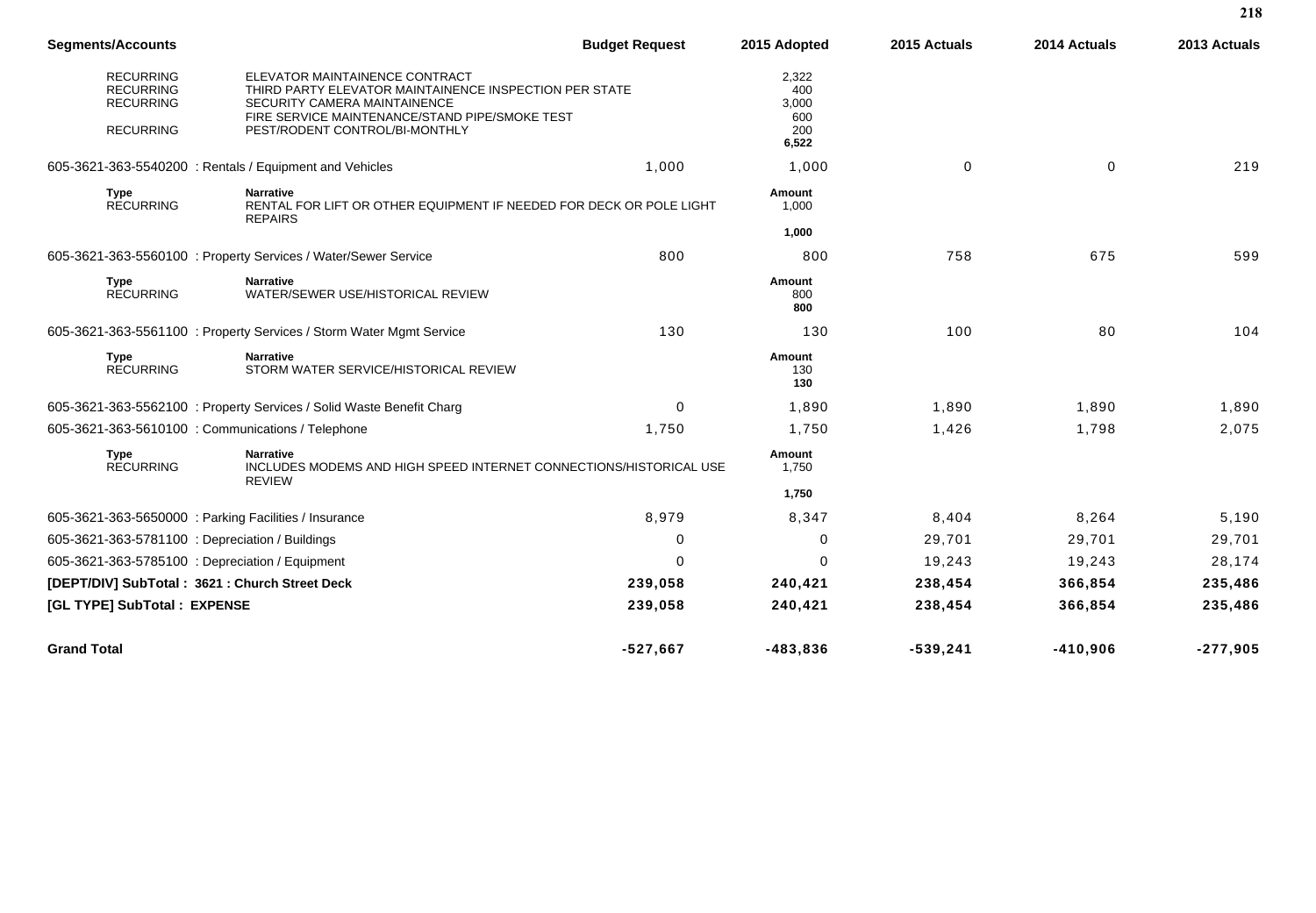## **The City of Frederick Working Budget Report 2016, Working, Details, Adopted Budget** From Account: 605-3622 To Account: 605-3622

| <b>Segments/Accounts</b>                                 |                                                                                                         | <b>Budget Request</b> | 2015 Adopted               | 2015 Actuals | 2014 Actuals | 2013 Actuals |
|----------------------------------------------------------|---------------------------------------------------------------------------------------------------------|-----------------------|----------------------------|--------------|--------------|--------------|
| [GL TYPE] REVENUE                                        |                                                                                                         |                       |                            |              |              |              |
| [DEPT/DIV] 3622 : Court Street Deck                      |                                                                                                         |                       |                            |              |              |              |
|                                                          | 605-3622-363-3436201: Public Works / Court Street Deck                                                  | 882,440               | 898,236                    | 865,392      | 902,943      | 824,320      |
| <b>Type</b><br><b>RECURRING</b>                          | <b>Narrative</b><br>CURRENT WEEKLY AVERAGE: \$16,970.00 X 52 WEEKS MONTHLY RATE IS<br>CURRENTLY \$97.00 |                       | Amount<br>882,440          |              |              |              |
|                                                          |                                                                                                         |                       | 882,440                    |              |              |              |
| 605-3622-363-3621001 : Rentals / Rents                   |                                                                                                         | 67,401                | 67,401                     | 67,401       | 67,401       | 67,401       |
| Type<br><b>RECURRING</b>                                 | <b>Narrative</b><br>POLICE UNITS                                                                        |                       | Amount<br>67,401<br>67,401 |              |              |              |
|                                                          | 605-3622-363-3690001 : Miscellaneous / Other Misc. Receipts                                             | 0                     | 0                          | 0            | 0            | 71           |
| [DEPT/DIV] SubTotal: 3622: Court Street Deck             |                                                                                                         | $-949,841$            | $-965,637$                 | $-932,793$   | $-970,344$   | $-891,792$   |
| [GL TYPE] SubTotal: REVENUE                              |                                                                                                         | $-949,841$            | $-965,637$                 | $-932,793$   | $-970,344$   | $-891,792$   |
| [GL TYPE] EXPENSE<br>[DEPT/DIV] 3622 : Court Street Deck |                                                                                                         |                       |                            |              |              |              |
|                                                          | 605-3622-363-5121100 : Salaries - Full Time / Productive Time                                           | 10,697                | 10,656                     | 9,025        | 8,538        | 8,503        |
|                                                          | 605-3622-363-5121200 : Salaries - Full Time / Vacation                                                  | 0                     | 0                          | 1,266        | 1,225        | 1,143        |
| 605-3622-363-5121300 : Salaries - Full Time / Sick       |                                                                                                         | 0                     | $\Omega$                   | 296          | 265          | 316          |
|                                                          | 605-3622-363-5121400 : Salaries - Full Time / Holiday                                                   | 0                     | 0                          | 490          | 490          | 490          |
|                                                          | 605-3622-363-5121500 : Salaries - Full Time / Other Leave                                               | 0                     | $\Omega$                   | 235          | 375          | 223          |
| 605-3622-363-5141200 : Overtime / Standby                |                                                                                                         | 997                   | 997                        | $\mathbf 0$  | 697          | 849          |
|                                                          | 605-3622-363-5141300 : Overtime / Premium Overtime                                                      | 300                   | 300                        | 164          | 95           | 50           |
|                                                          | 605-3622-363-5150000: Parking Facilities / Salaries - Perm Part Time                                    | 55,441                | 53,930                     | 45,365       | 41,845       | 44,559       |
| 605-3622-363-5170000 : Special Allowance                 |                                                                                                         | 0                     | 0                          | 0            | 2,160        | $\mathbf 0$  |
|                                                          | 605-3622-363-5210000: Parking Facilities / Workmen's Compensation                                       | 4,611                 | 4,391                      | 4,501        | 4,227        | 3,091        |
| 605-3622-363-5221100 : FICA / Social Security            |                                                                                                         | 4,181                 | 4,086                      | 3,486        | 3,418        | 3,446        |
| 605-3622-363-5221200 : FICA / Medicare                   |                                                                                                         | 975                   | 955                        | 815          | 799          | 806          |
|                                                          | 605-3622-363-5264100 : Health Insurance / Retirees >= 65                                                | 5,147                 | $\Omega$                   | 4,581        | 1,868        | $\mathbf{0}$ |
| 605-3622-363-5266100 : Health Insurance / CIGNA          |                                                                                                         | 1,980                 | 1,874                      | 1,805        | 1,764        | 1,699        |
|                                                          | 605-3622-363-5266200 : Health Insurance / CIGNA - Retirees                                              | 0                     | 8,566                      | $\Omega$     | 4,560        | 7,961        |
|                                                          | 605-3622-363-5266300 : Health Insurance / OPEB Payment                                                  | 4,284                 | 5,033                      | 5,033        | 5,066        | 4,106        |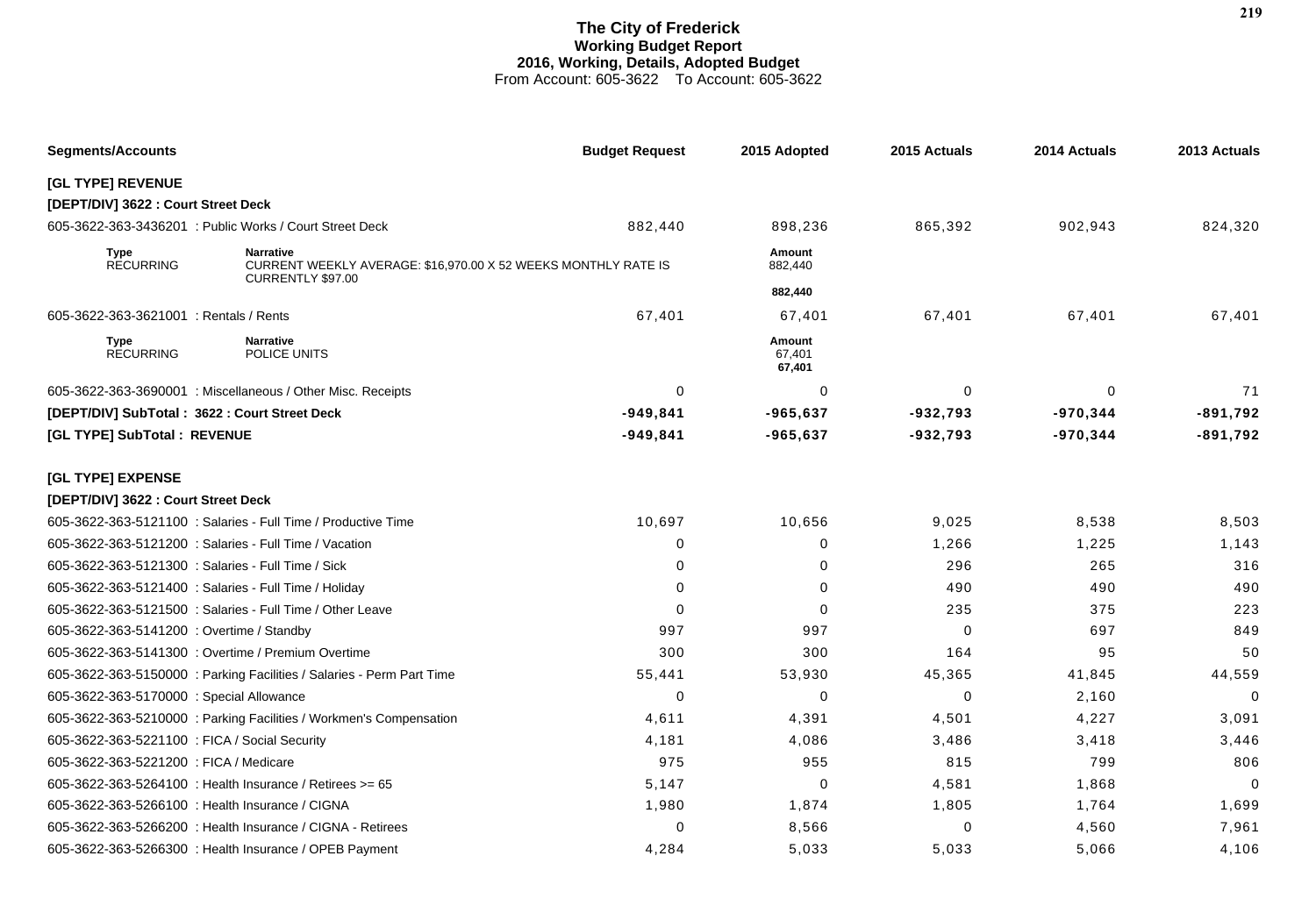| <b>Segments/Accounts</b>                                                                                                                 |                                                                                                                                                                                                                                                                                                                                               | <b>Budget Request</b> | 2015 Adopted                                                                    | 2015 Actuals | 2014 Actuals | 2013 Actuals |
|------------------------------------------------------------------------------------------------------------------------------------------|-----------------------------------------------------------------------------------------------------------------------------------------------------------------------------------------------------------------------------------------------------------------------------------------------------------------------------------------------|-----------------------|---------------------------------------------------------------------------------|--------------|--------------|--------------|
|                                                                                                                                          | 605-3622-363-5266400 : Health Insurance / OPEB Unfunded                                                                                                                                                                                                                                                                                       | 0                     | 0                                                                               | 4,597        | 3,992        | 192          |
|                                                                                                                                          | 605-3622-363-5268100 : Health Insurance / Disability                                                                                                                                                                                                                                                                                          | 33                    | 25                                                                              | 25           | 25           | 25           |
| 605-3622-363-5269100 : Health Insurance / Life                                                                                           |                                                                                                                                                                                                                                                                                                                                               | 150                   | 227                                                                             | 120          | 120          | 120          |
|                                                                                                                                          | 605-3622-363-5282500 : Retirement / 25 Year Plan                                                                                                                                                                                                                                                                                              | 410                   | 1,156                                                                           | 1,156        | 11,540       | 11,002       |
|                                                                                                                                          | 605-3622-363-5283000 : Retirement / 30 Year Plan                                                                                                                                                                                                                                                                                              | 7,081                 | 6,738                                                                           | 6,738        | 14,948       | 13,984       |
|                                                                                                                                          | 605-3622-363-5310100 : Supplies / General Supplies                                                                                                                                                                                                                                                                                            | 53,450                | 59,450                                                                          | 45,894       | 47,688       | 65,361       |
| Type<br><b>RECURRING</b><br><b>RECURRING</b><br><b>RECURRING</b><br><b>RECURRING</b><br><b>RECURRING</b><br><b>RECURRING</b><br>ONE-TIME | Narrative<br>MACHINE TICKETS FOR DECK OPERATION<br>CLEANING SUPPLIES FOR DECK<br><b>BUILDING EQUIPMENT/PARTS FOR REPAIR/SERVICE</b><br>EQUIPMENT FOR REPAIR/SERVICE OF REVENUE EQUIPMENT<br>PAINT FOR STRIPING<br>SMALL TOOLS/EQUIPMENT<br>BUILD 19 COMPUTER APPLICATION UPGRADE FOR CREDIT CARD SERVER FOR<br>FEDERAL CREDIT CARD COMPLIANCE |                       | Amount<br>12,000<br>1,500<br>10,000<br>10,000<br>750<br>200<br>19,000<br>53,450 |              |              |              |
|                                                                                                                                          | 605-3622-363-5310300 : Supplies / Clothing/Uniforms                                                                                                                                                                                                                                                                                           | 300                   | 300                                                                             | 80           | 451          | 0            |
| Type<br><b>RECURRING</b>                                                                                                                 | <b>Narrative</b><br><b>CUSTODIAN</b>                                                                                                                                                                                                                                                                                                          |                       | Amount<br>300<br>300                                                            |              |              |              |
| 605-3622-363-5330200 : Energy / Electricity                                                                                              |                                                                                                                                                                                                                                                                                                                                               | 39,000                | 39,000                                                                          | 28,170       | 29,847       | 31,288       |
| Type<br><b>RECURRING</b>                                                                                                                 | <b>Narrative</b><br>ELECTRIC USE FOR DECK/HISTORICAL REVIEW                                                                                                                                                                                                                                                                                   |                       | Amount<br>39,000<br>39,000                                                      |              |              |              |
|                                                                                                                                          | 605-3622-363-5340000 : Parking Facilities / Chemicals                                                                                                                                                                                                                                                                                         | 750                   | 750                                                                             | 750          | 0            | 750          |
| Type<br><b>RECURRING</b>                                                                                                                 | Narrative<br>ICE MELT FOR DECK/SIDEWALKS                                                                                                                                                                                                                                                                                                      |                       | Amount<br>750<br>750                                                            |              |              |              |
|                                                                                                                                          | 605-3622-363-5410000: Parking Facilities / Professional Services                                                                                                                                                                                                                                                                              | 25,800                | 24,172                                                                          | 25,105       | 25,329       | 21,720       |
| Type<br><b>RECURRING</b><br><b>RECURRING</b>                                                                                             | <b>Narrative</b><br>CREDIT CARD SERVICES FOR DECK/HISTORICAL REVIEW, APPROX. AVG. \$1781.00<br><b>PER MONTH</b><br>PROFESSIONAL ENGINEERING SERVICES                                                                                                                                                                                          |                       | Amount<br>23,000<br>2,500                                                       |              |              |              |
| <b>RECURRING</b>                                                                                                                         | PHYSICAL/DRUG TESTING                                                                                                                                                                                                                                                                                                                         |                       | 300<br>25,800                                                                   |              |              |              |
|                                                                                                                                          | 605-3622-363-5520100 : Repair and Maint. Service / General Repair/Maint.                                                                                                                                                                                                                                                                      | 30,000                | 30,000                                                                          | 6,967        | 2,979        | 1,636        |
| Type<br><b>RECURRING</b><br><b>RECURRING</b>                                                                                             | <b>Narrative</b><br>NORMAL DAY TO DAY REPAIRS IN DECK<br>EQUIPMENT/REVENUE PAY STATION REPAIR                                                                                                                                                                                                                                                 |                       | Amount<br>10,000<br>20,000<br>30,000                                            |              |              |              |
|                                                                                                                                          | 605-3622-363-5520200: Repair and Maint. Service / Maintenance Contracts                                                                                                                                                                                                                                                                       | 7,422                 | 7,422                                                                           | 6,124        | 5,640        | 5,861        |
| Type<br><b>RECURRING</b><br><b>RECURRING</b><br><b>RECURRING</b>                                                                         | <b>Narrative</b><br>ELEVATOR SERVICE CONTRACT<br>THIRD PARTY ELEVATOR INSPECTION PER STATE<br>SECURITY CAMERAS MAINTAINENCE                                                                                                                                                                                                                   |                       | Amount<br>2,322<br>400<br>3,000                                                 |              |              |              |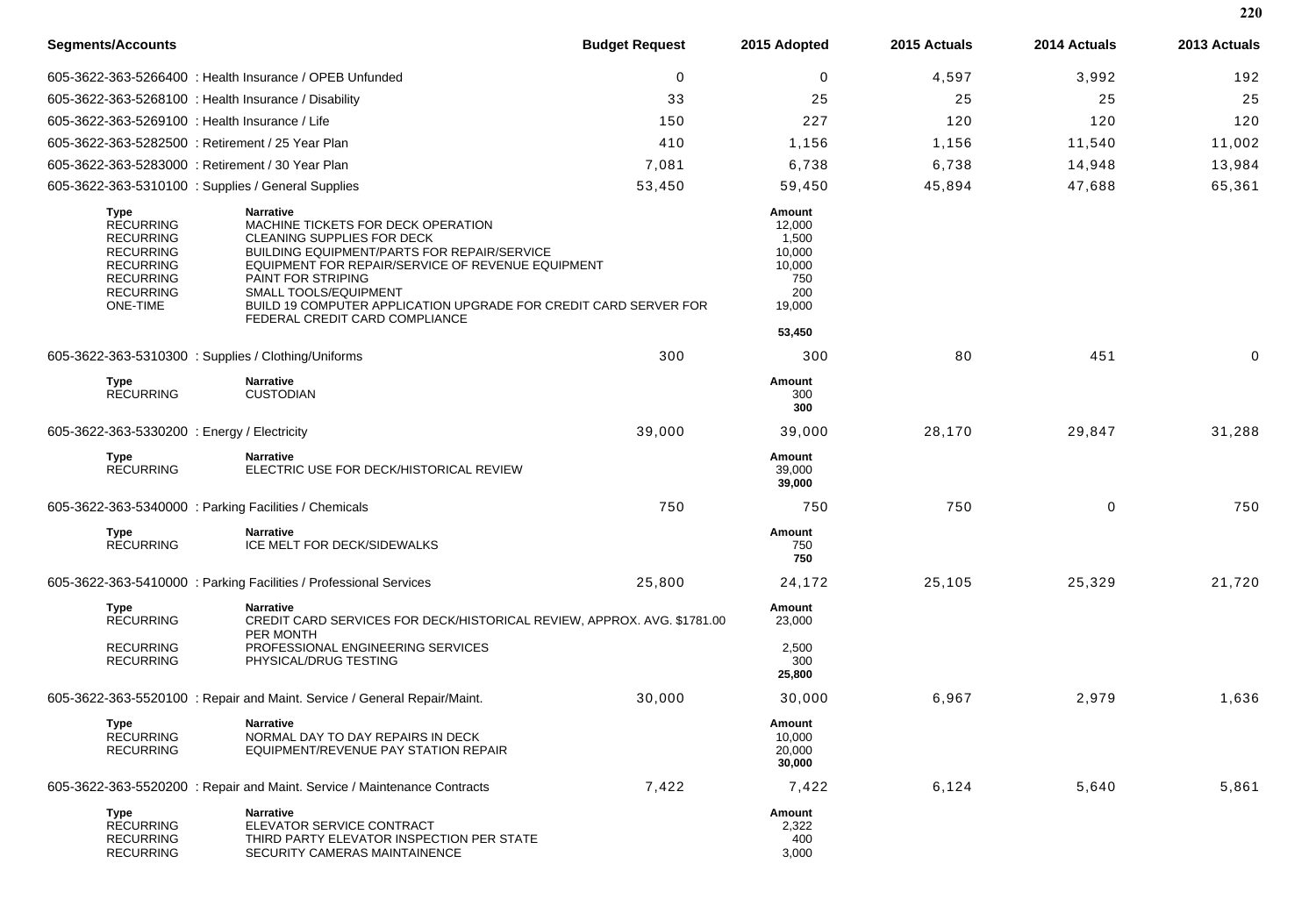| <b>Segments/Accounts</b>                                 |                                                                                                                        | <b>Budget Request</b> | 2015 Adopted               | 2015 Actuals | 2014 Actuals | 2013 Actuals |
|----------------------------------------------------------|------------------------------------------------------------------------------------------------------------------------|-----------------------|----------------------------|--------------|--------------|--------------|
| <b>RECURRING</b><br><b>RECURRING</b><br><b>RECURRING</b> | SECURITY ALARM MONITORING FOR OFFICE IN DECK<br>FIRE SERVICE MAINTAINENCE/STANDPIPE/SMOKE TEST<br>PEST CONTROL SERVICE |                       | 800<br>600<br>300<br>7,422 |              |              |              |
|                                                          | 605-3622-363-5561100: Property Services / Storm Water Mgmt Service                                                     | 0                     | 0                          | 68           | 0            | $\mathbf 0$  |
|                                                          | 605-3622-363-5562100 : Property Services / Solid Waste Benefit Charg                                                   | 4,242                 | 4,242                      | 4,242        | 4,242        | 4,242        |
|                                                          | 605-3622-363-5610100 : Communications / Telephone                                                                      | 5,000                 | 5,000                      | 3,627        | 4,081        | 3,937        |
| Type<br><b>RECURRING</b>                                 | <b>Narrative</b><br>INCLUDES MODEMS/HIGH SPEED INTERNET CONNECTIONS/HISTORICAL REVIEW                                  |                       | Amount<br>5,000<br>5,000   |              |              |              |
|                                                          | 605-3622-363-5650000 : Parking Facilities / Insurance                                                                  | 9,425                 | 8,941                      | 8,866        | 8,769        | 4,637        |
| 605-3622-363-5781100 : Depreciation / Buildings          |                                                                                                                        | 0                     | $\Omega$                   | 63,366       | 162,846      | 171,890      |
|                                                          | 605-3622-363-5785100 : Depreciation / Equipment                                                                        | 0                     | $\Omega$                   | 28,865       | 28,865       | 36,053       |
|                                                          | [DEPT/DIV] SubTotal: 3622: Court Street Deck                                                                           | 271,676               | 278,211                    | 311,822      | 428,754      | 449,940      |
| [GL TYPE] SubTotal: EXPENSE                              |                                                                                                                        | 271,676               | 278,211                    | 311,822      | 428,754      | 449,940      |
| <b>Grand Total</b>                                       |                                                                                                                        | $-678,165$            | $-687,426$                 | $-620.971$   | $-541,590$   | -441,852     |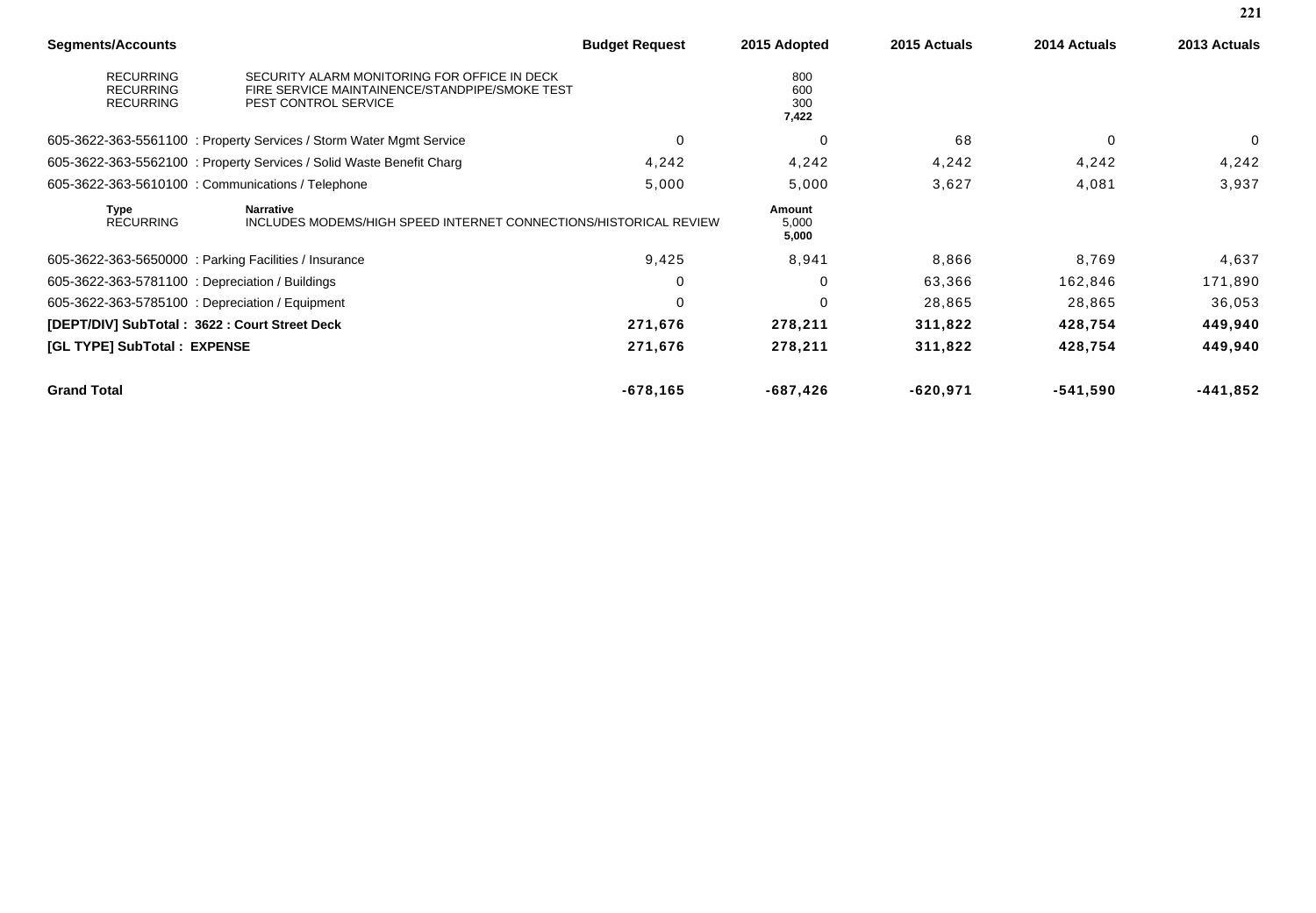### **The City of Frederick Working Budget Report 2016, Working, Details, Adopted Budget** From Account: 605-3623 To Account: 605-3623

| <b>Segments/Accounts</b>                       |                                                                                                      | <b>Budget Request</b> | 2015 Adopted      | 2015 Actuals | 2014 Actuals | 2013 Actuals |
|------------------------------------------------|------------------------------------------------------------------------------------------------------|-----------------------|-------------------|--------------|--------------|--------------|
| [GL TYPE] REVENUE                              |                                                                                                      |                       |                   |              |              |              |
| [DEPT/DIV] 3623 : Carroll Creek Deck           |                                                                                                      |                       |                   |              |              |              |
|                                                | 605-3623-363-3343201 : Indirect State Grant - Non-Recurring Parking                                  | $\Omega$              | $\mathbf{0}$      | $\Omega$     | 983          | $\Omega$     |
|                                                | 605-3623-363-3436301 : Public Works / Carroll Creek Deck                                             | 686,400               | 691,548           | 705,522      | 659,104      | 680,048      |
| Type<br><b>RECURRING</b>                       | <b>Narrative</b><br>CURRENT WEEKLY AVERAGE: \$13,200.00 X 52 WEEKS MONTHLY RATE<br>CURRENTLY \$97.00 |                       | Amount<br>686,400 |              |              |              |
|                                                |                                                                                                      |                       | 686,400           |              |              |              |
|                                                | 605-3623-363-3690001 : Miscellaneous / Other Misc. Receipts                                          | 0                     | 0                 | 5            | 10           | 103          |
|                                                | [DEPT/DIV] SubTotal: 3623: Carroll Creek Deck                                                        | $-686,400$            | $-691,548$        | $-705,527$   | $-660,097$   | $-680, 151$  |
| [GL TYPE] SubTotal: REVENUE                    |                                                                                                      | $-686,400$            | $-691,548$        | $-705,527$   | $-660,097$   | $-680, 151$  |
| [GL TYPE] EXPENSE                              |                                                                                                      |                       |                   |              |              |              |
| [DEPT/DIV] 3623 : Carroll Creek Deck           |                                                                                                      |                       |                   |              |              |              |
|                                                | 605-3623-363-5121100 : Salaries - Full Time / Productive Time                                        | 10,697                | 10,656            | 8,878        | 8,538        | 8,503        |
|                                                | 605-3623-363-5121200 : Salaries - Full Time / Vacation                                               | 0                     | 0                 | 1,266        | 1,225        | 1,143        |
|                                                | 605-3623-363-5121300 : Salaries - Full Time / Sick                                                   | 0                     | $\Omega$          | 296          | 265          | 316          |
|                                                | 605-3623-363-5121400 : Salaries - Full Time / Holiday                                                | 0                     | $\Omega$          | 490          | 490          | 490          |
|                                                | 605-3623-363-5121500 : Salaries - Full Time / Other Leave                                            | 0                     | 0                 | 228          | 251          | 197          |
| 605-3623-363-5141200 : Overtime / Standby      |                                                                                                      | 997                   | 997               | 0            | 697          | 849          |
|                                                | 605-3623-363-5141300 : Overtime / Premium Overtime                                                   | 300                   | 300               | 271          | 15           | $\Omega$     |
|                                                | 605-3623-363-5150000 : Parking Facilities / Salaries - Perm Part Time                                | 53,116                | 51,767            | 38,873       | 30,913       | 31,952       |
| 605-3623-363-5170000 : Special Allowance       |                                                                                                      | 0                     | $\Omega$          | 0            | 2,160        | $\Omega$     |
|                                                | 605-3623-363-5210000: Parking Facilities / Workmen's Compensation                                    | 4,572                 | 4,354             | 4,462        | 4,192        | 3,064        |
| 605-3623-363-5221100 : FICA / Social Security  |                                                                                                      | 4,037                 | 3,951             | 3,081        | 2,728        | 2,659        |
| 605-3623-363-5221200 : FICA / Medicare         |                                                                                                      | 942                   | 923               | 721          | 638          | 622          |
|                                                | 605-3623-363-5266100 : Health Insurance / CIGNA                                                      | 1,980                 | 1,874             | 1,805        | 1,764        | 1,699        |
|                                                | 605-3623-363-5266300 : Health Insurance / OPEB Payment                                               | 459                   | 539               | 539          | 543          | 4,106        |
|                                                | 605-3623-363-5266400 : Health Insurance / OPEB Unfunded                                              | 0                     | $\Omega$          | 983          | 1,115        | 7,979        |
|                                                | 605-3623-363-5268100 : Health Insurance / Disability                                                 | 33                    | 25                | 25           | 25           | 25           |
| 605-3623-363-5269100 : Health Insurance / Life |                                                                                                      | 17                    | 440               | 13           | 13           | 75           |
|                                                | 605-3623-363-5282500 : Retirement / 25 Year Plan                                                     | 1,859                 | 2,655             | 2,655        | 34,621       | 33,006       |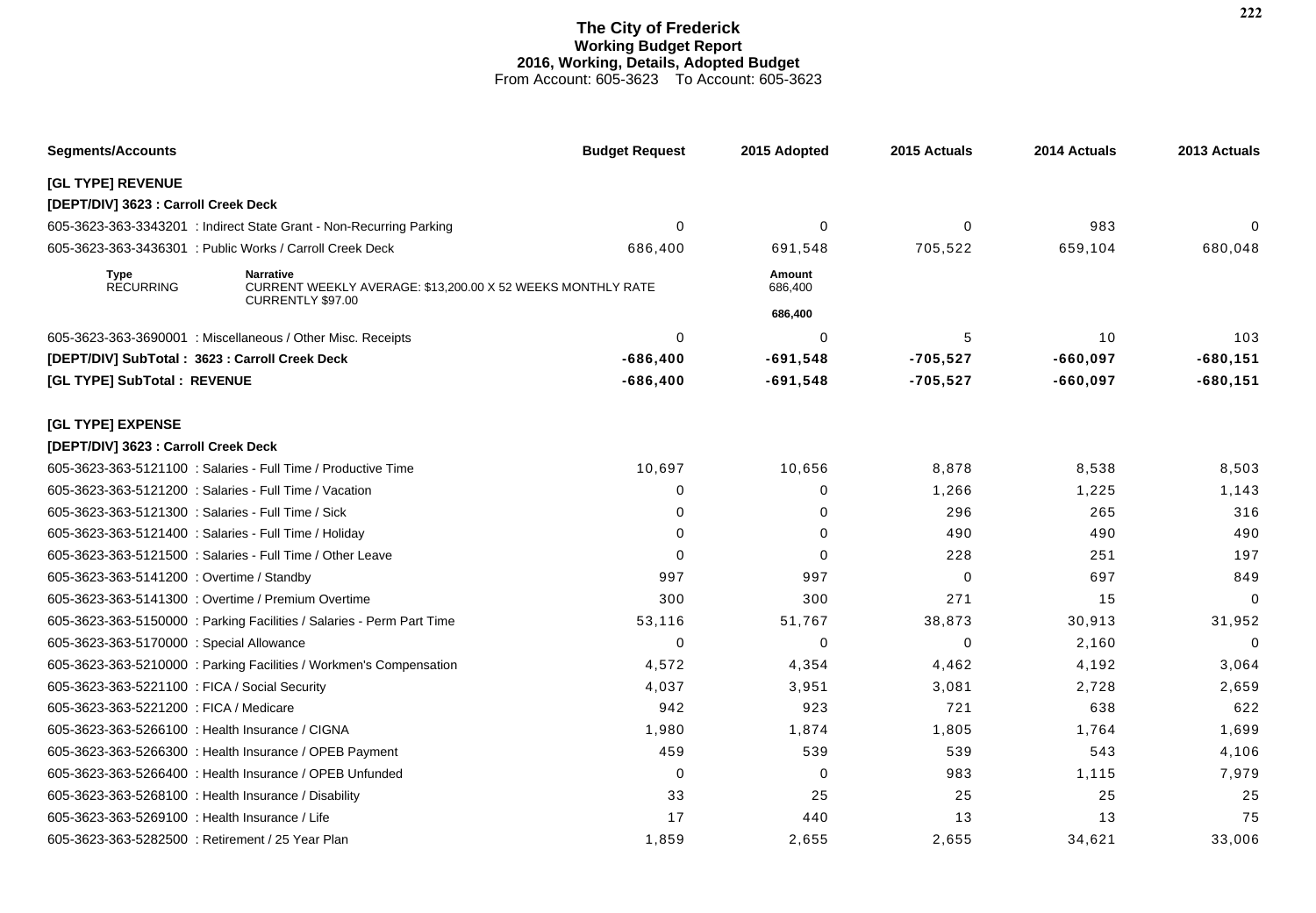| <b>Segments/Accounts</b>                                                                                             |                                                                                                                                                                                                                                                                                                                                       | <b>Budget Request</b> | 2015 Adopted                                                             | 2015 Actuals | 2014 Actuals | 2013 Actuals |
|----------------------------------------------------------------------------------------------------------------------|---------------------------------------------------------------------------------------------------------------------------------------------------------------------------------------------------------------------------------------------------------------------------------------------------------------------------------------|-----------------------|--------------------------------------------------------------------------|--------------|--------------|--------------|
| 605-3623-363-5283000 : Retirement / 30 Year Plan                                                                     |                                                                                                                                                                                                                                                                                                                                       | 3,832                 | 3,318                                                                    | 3,318        | 7,897        | 7,388        |
| 605-3623-363-5310100 : Supplies / General Supplies                                                                   |                                                                                                                                                                                                                                                                                                                                       | 52,700                | 58,700                                                                   | 40,483       | 46,262       | 39,412       |
| Type<br><b>RECURRING</b><br><b>RECURRING</b><br><b>RECURRING</b><br><b>RECURRING</b><br><b>RECURRING</b><br>ONE-TIME | <b>Narrative</b><br>MACHINE TICKETS FOR DECK OPERATION<br>CLEANING SUPPLIES FOR DECK<br>BUILDING/EQUIPMENT FOR REPAIR/MAINTAINENCE<br>EQUIPMENT FOR REPAIR/MAINTAINENCE OF REVENUE EQUIPMENT<br>SMALL EQUIPMENT/TOOLS AS NEEDED<br>BUILD 19 COMPUTER APPLICATION UPGRADE FOR CREDIT CARD SERVER FOR<br>FEDERAL CREDIT CARD COMPLIANCE |                       | Amount<br>12,000<br>1,500<br>10,000<br>10,000<br>200<br>19,000<br>52,700 |              |              |              |
| 605-3623-363-5310300 : Supplies / Clothing/Uniforms                                                                  |                                                                                                                                                                                                                                                                                                                                       | 300                   | 300                                                                      | 6            | 294          | 0            |
| Type<br><b>RECURRING</b>                                                                                             | <b>Narrative</b><br><b>CUSTODIAN</b>                                                                                                                                                                                                                                                                                                  |                       | Amount<br>300<br>300                                                     |              |              |              |
| 605-3623-363-5330100 : Energy / Fuel & Oil                                                                           |                                                                                                                                                                                                                                                                                                                                       | 300                   | 300                                                                      | $-12$        | 77           | 97           |
| Type<br><b>RECURRING</b>                                                                                             | <b>Narrative</b><br>FUEL/OIL FOR DECK SWEEPER/HISTORICAL REVIEW                                                                                                                                                                                                                                                                       |                       | Amount<br>300<br>300                                                     |              |              |              |
| 605-3623-363-5330200 : Energy / Electricity                                                                          |                                                                                                                                                                                                                                                                                                                                       | 35,000                | 35,000                                                                   | 26,526       | 29,811       | 31,182       |
| Type<br><b>RECURRING</b>                                                                                             | <b>Narrative</b><br>ELECTRIC FOR DECK/HISTORICAL REVIEW                                                                                                                                                                                                                                                                               |                       | Amount<br>35,000<br>35,000                                               |              |              |              |
| 605-3623-363-5340000 : Parking Facilities / Chemicals                                                                |                                                                                                                                                                                                                                                                                                                                       | 750                   | 750                                                                      | 750          | $\mathbf 0$  | 750          |
| Type<br><b>RECURRING</b>                                                                                             | <b>Narrative</b><br>ICE MELT FOR DECK/SIDEWALKS                                                                                                                                                                                                                                                                                       |                       | Amount<br>750<br>750                                                     |              |              |              |
|                                                                                                                      | 605-3623-363-5410000 : Parking Facilities / Professional Services                                                                                                                                                                                                                                                                     | 17,400                | 16,336                                                                   | 13,279       | 13,339       | 13,771       |
| Type<br><b>RECURRING</b>                                                                                             | Narrative<br>CREDIT CARD SERVICES FOR DECK/HISTORICAL REVIEW, APPROX. AVG. \$1078.00                                                                                                                                                                                                                                                  |                       | Amount<br>14,000                                                         |              |              |              |
| <b>RECURRING</b><br><b>RECURRING</b><br><b>RECURRING</b>                                                             | <b>PER MONTH</b><br>PROFESSIONAL ENGINEERING SERVICES<br>FIRE SERVICE MAINTAINENCE/STANDPIPES/SMOKE TEST<br>PHYSICAL/DRUG TESTS                                                                                                                                                                                                       |                       | 2,500<br>600<br>300<br>17,400                                            |              |              |              |
|                                                                                                                      | 605-3623-363-5520100 : Repair and Maint. Service / General Repair/Maint.                                                                                                                                                                                                                                                              | 125,000               | 75,000                                                                   | 124,188      | 8,293        | 13,610       |
| Type<br><b>RECURRING</b><br><b>RECURRING</b><br><b>RECURRING</b>                                                     | <b>Narrative</b><br><b>BUILDING REPAIR</b><br><b>REVENUE EQUIPMENT REPAIR</b><br>PREVENTATIVE MAINTENANCE/INCLUDES JOINT AND CONCRETE REPAIR,<br>INCLUDING REPAIR OR REPLACEMENT OF STAIRS IN STAIR TOWERS.<br>CONTINUING INCREMENTAL REPAIRS AND REHAB.                                                                              |                       | Amount<br>10,000<br>15,000<br>100,000                                    |              |              |              |
|                                                                                                                      |                                                                                                                                                                                                                                                                                                                                       |                       | 125,000                                                                  |              |              |              |
|                                                                                                                      | 605-3623-363-5520200 : Repair and Maint. Service / Maintenance Contracts                                                                                                                                                                                                                                                              | 7,387                 | 7,387                                                                    | 6,003        | 6,098        | 5,170        |
| Type<br><b>RECURRING</b>                                                                                             | <b>Narrative</b><br>ELEVATOR MAINTAINENCE                                                                                                                                                                                                                                                                                             |                       | Amount<br>2,322                                                          |              |              |              |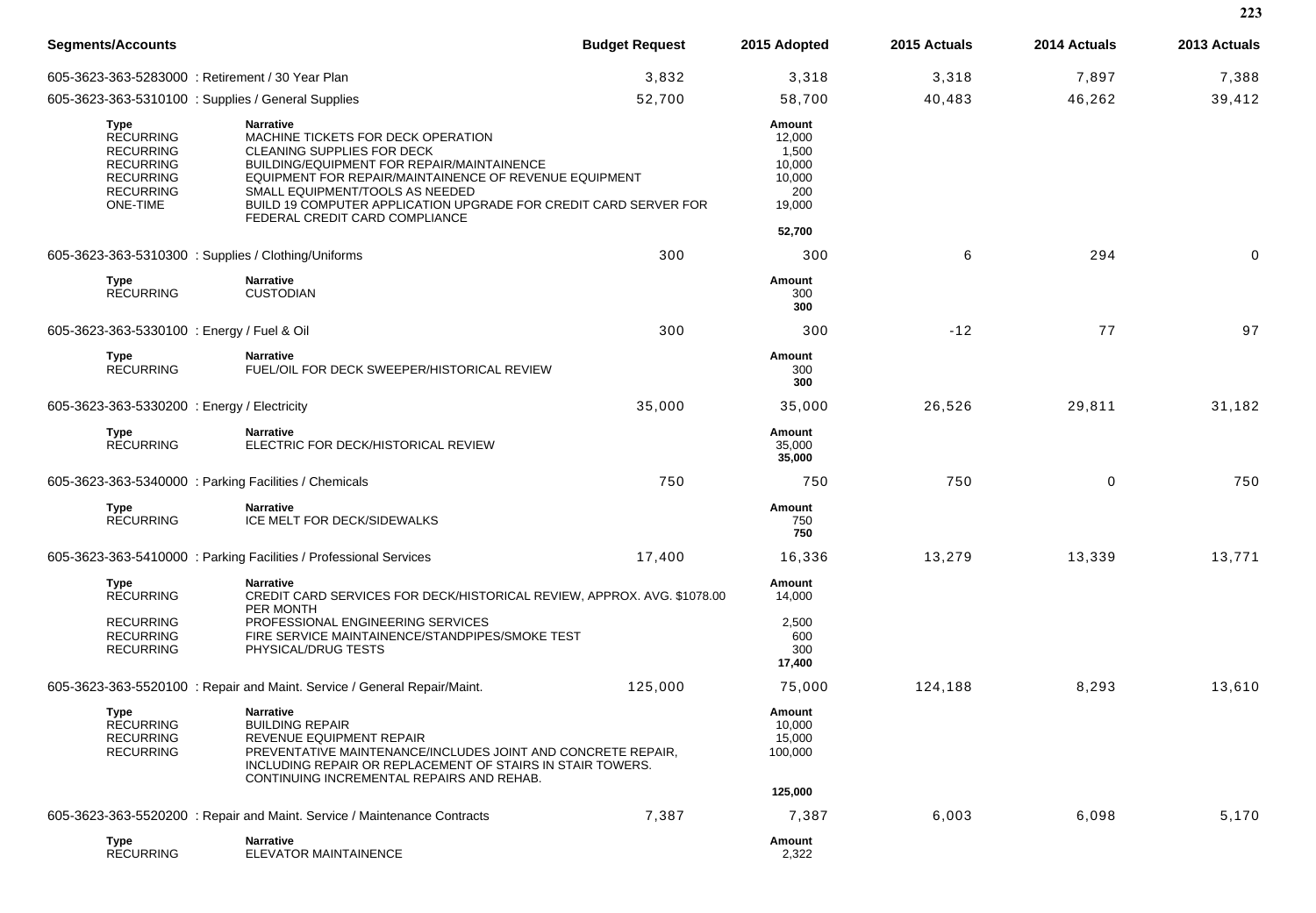| <b>Segments/Accounts</b>                                                                         |                                                                                                                                                                                                       | <b>Budget Request</b> | 2015 Adopted                               | 2015 Actuals | 2014 Actuals | 2013 Actuals |
|--------------------------------------------------------------------------------------------------|-------------------------------------------------------------------------------------------------------------------------------------------------------------------------------------------------------|-----------------------|--------------------------------------------|--------------|--------------|--------------|
| <b>RECURRING</b><br><b>RECURRING</b><br><b>RECURRING</b><br><b>RECURRING</b><br><b>RECURRING</b> | THIRD PARTY ELEVATOR INSPECTION PER STATE<br>SECURITY CAMERAS MAINTAINENCE<br>SECURITY ALARM MONITORING FOR DECK OFFICE<br>FIRE SERVICE MAINTAINENCE/STANDPIPES/SMOKE TESTS<br>PEST CONTROL SERVICESS |                       | 400<br>3,000<br>750<br>600<br>315<br>7,387 |              |              |              |
|                                                                                                  | 605-3623-363-5560100: Property Services / Water/Sewer Service                                                                                                                                         | 700                   | 700                                        | 644          | 521          | 584          |
| <b>Type</b><br><b>RECURRING</b>                                                                  | <b>Narrative</b><br>WATER/SEWER SERVICE/HISTORICAL REVIEW                                                                                                                                             |                       | Amount<br>700<br>700                       |              |              |              |
|                                                                                                  | 605-3623-363-5561100: Property Services / Storm Water Mgmt Service                                                                                                                                    | 500                   | 500                                        | 333          | 310          | 412          |
| <b>Type</b><br><b>RECURRING</b>                                                                  | <b>Narrative</b><br>STORM WATER MGT. SERVICES/HISTORICAL REVIEW                                                                                                                                       |                       | Amount<br>500<br>500                       |              |              |              |
|                                                                                                  | 605-3623-363-5562100: Property Services / Solid Waste Benefit Charg                                                                                                                                   | 3,024                 | 3,024                                      | 3,024        | 3,024        | 3,024        |
| 605-3623-363-5610100 : Communications / Telephone                                                |                                                                                                                                                                                                       | 1,700                 | 1,700                                      | 1,431        | 1,535        | 1,492        |
| <b>Type</b><br><b>RECURRING</b>                                                                  | <b>Narrative</b><br>INCLUDES MODEMS/HIGH SPEED INTERNET CONNECTIONS/HISTORICAL REVIEW                                                                                                                 |                       | Amount<br>1,700<br>1,700                   |              |              |              |
| 605-3623-363-5650000 : Parking Facilities / Insurance                                            |                                                                                                                                                                                                       | 10,101                | 9,546                                      | 9,477        | 9,355        | 5,116        |
| 605-3623-363-5781100 : Depreciation / Buildings                                                  |                                                                                                                                                                                                       | 0                     | 0                                          | 180,052      | 180,052      | 180,052      |
| 605-3623-363-5785100 : Depreciation / Equipment                                                  |                                                                                                                                                                                                       | $\Omega$              | $\Omega$                                   | 24,054       | 24,054       | 31,242       |
| [DEPT/DIV] SubTotal: 3623: Carroll Creek Deck                                                    |                                                                                                                                                                                                       | 337,703               | 291,042                                    | 498,142      | 421,115      | 429,987      |
| [GL TYPE] SubTotal: EXPENSE                                                                      |                                                                                                                                                                                                       | 337,703               | 291,042                                    | 498,142      | 421,115      | 429,987      |
| <b>Grand Total</b>                                                                               |                                                                                                                                                                                                       | $-348,697$            | $-400,506$                                 | $-207,385$   | $-238,982$   | $-250, 164$  |

**224**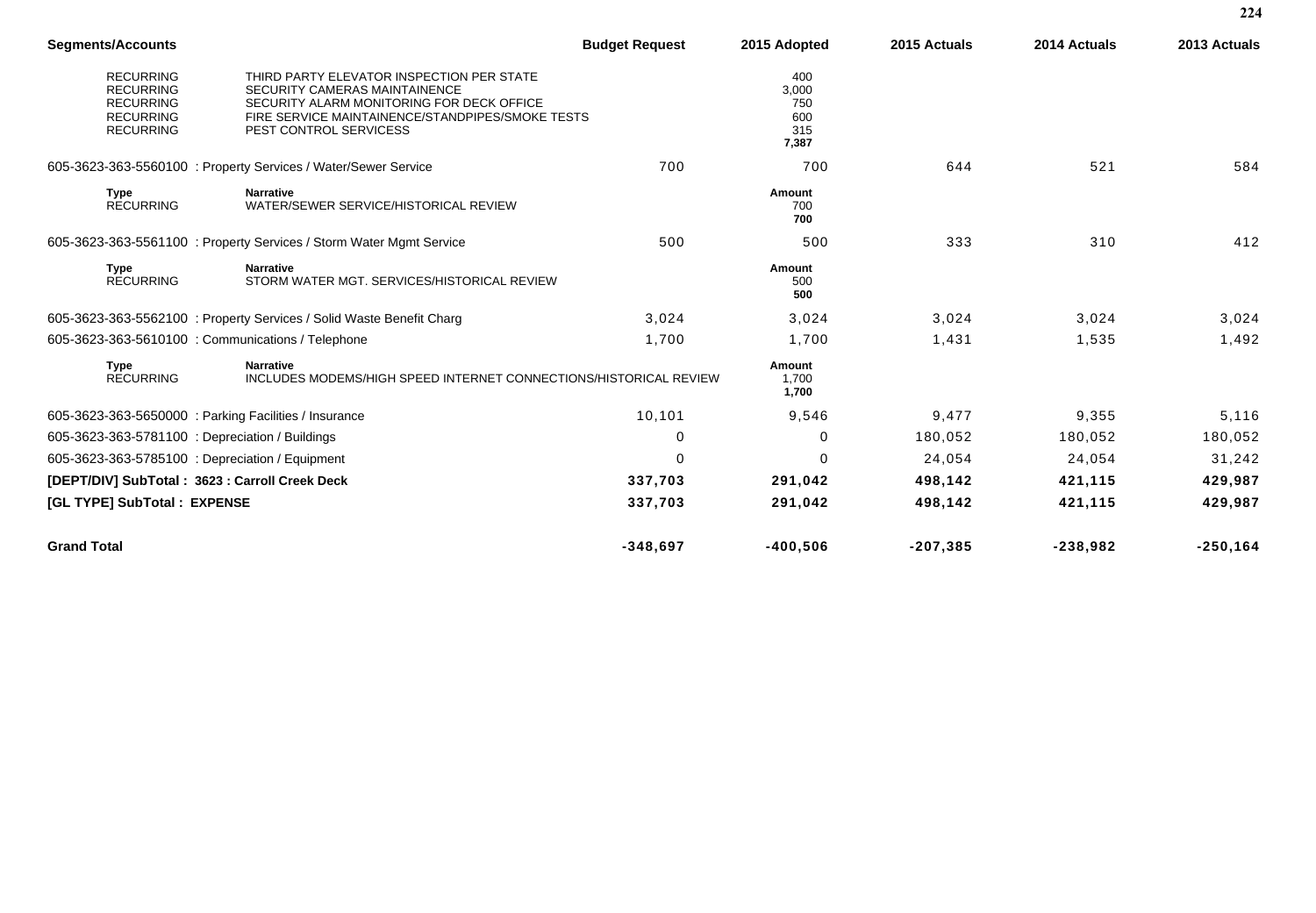# **The City of Frederick Working Budget Report 2016, Working, Details, Adopted Budget** From Account: 605-3624 To Account: 605-3624

| <b>Segments/Accounts</b>                            |                                                                                         | <b>Budget Request</b> | 2015 Adopted                 | 2015 Actuals | 2014 Actuals | 2013 Actuals |
|-----------------------------------------------------|-----------------------------------------------------------------------------------------|-----------------------|------------------------------|--------------|--------------|--------------|
| [GL TYPE] REVENUE                                   |                                                                                         |                       |                              |              |              |              |
| [DEPT/DIV] 3624 : West Patrick Street Deck          |                                                                                         |                       |                              |              |              |              |
|                                                     | 605-3624-363-3373103 : Frederick County / Parking Deck Share                            | 62,400                | 62,212                       | 52,645       | 55,558       | 57,447       |
| Type<br><b>RECURRING</b>                            | <b>Narrative</b><br>30% OF OPERATING BUDGET ESTIMATE                                    |                       | Amount<br>62,400<br>62,400   |              |              |              |
|                                                     | 605-3624-363-3436401 : Public Works / Parking Deck No. 4                                | 394,576               | 389,160                      | 410,053      | 399,994      | 358,882      |
| Type<br><b>RECURRING</b>                            | <b>Narrative</b><br>CURRENT WEEKLY AVERAGE: \$7588.00 X 52 WEEKS MONTHLY RATE CURRENTLY |                       | Amount<br>394,576            |              |              |              |
|                                                     | \$97.00                                                                                 |                       | 394,576                      |              |              |              |
| 605-3624-363-3621001 : Rentals / Rents              |                                                                                         | 280,070               | 280,070                      | 298,070      | 298,070      | 298,070      |
| <b>Type</b><br><b>RECURRING</b>                     | <b>Narrative</b><br>NORTH OFFICE ANNEX/SOUTH OFFICE POLICE                              |                       | Amount<br>280,070<br>280,070 |              |              |              |
|                                                     | 605-3624-363-3690001 : Miscellaneous / Other Misc. Receipts                             | $\Omega$              | $\Omega$                     | 14           | 8            | 223          |
| [DEPT/DIV] SubTotal: 3624: West Patrick Street Deck |                                                                                         | -737,046              | $-731,442$                   | -760,782     | $-753,630$   | $-714,622$   |
| [GL TYPE] SubTotal: REVENUE                         |                                                                                         | $-737,046$            | $-731, 442$                  | $-760,782$   | $-753,630$   | $-714,622$   |
| [GL TYPE] EXPENSE                                   |                                                                                         |                       |                              |              |              |              |
| [DEPT/DIV] 3624 : West Patrick Street Deck          |                                                                                         |                       |                              |              |              |              |
|                                                     | 605-3624-363-5121100 : Salaries - Full Time / Productive Time                           | 10,697                | 10,656                       | 8,772        | 8,538        | 8,503        |
|                                                     | 605-3624-363-5121200 : Salaries - Full Time / Vacation                                  | 0                     | $\Omega$                     | 1,266        | 1,225        | 1,143        |
| 605-3624-363-5121300 : Salaries - Full Time / Sick  |                                                                                         | 0                     | $\Omega$                     | 296          | 265          | 316          |
|                                                     | 605-3624-363-5121400 : Salaries - Full Time / Holiday                                   | 0                     | 0                            | 490          | 490          | 490          |
|                                                     | 605-3624-363-5121500 : Salaries - Full Time / Other Leave                               | $\Omega$              | $\Omega$                     | 234          | 319          | 250          |
| 605-3624-363-5141200 : Overtime / Standby           |                                                                                         | 997                   | 997                          | 0            | 697          | 849          |
|                                                     | 605-3624-363-5141300 : Overtime / Premium Overtime                                      | 300                   | 300                          | 430          | 45           | 33           |
|                                                     | 605-3624-363-5150000: Parking Facilities / Salaries - Perm Part Time                    | 52,715                | 51,678                       | 38,894       | 34,328       | 39,832       |
| 605-3624-363-5170000 : Special Allowance            |                                                                                         | 0                     | $\Omega$                     | $\Omega$     | 2,160        | $\mathbf{0}$ |
|                                                     | 605-3624-363-5210000: Parking Facilities / Workmen's Compensation                       | 4,352                 | 4,145                        | 4,248        | 3,988        | 2,917        |
| 605-3624-363-5221100 : FICA / Social Security       |                                                                                         | 4,012                 | 3,945                        | 3,085        | 2,945        | 3,153        |
| 605-3624-363-5221200 : FICA / Medicare              |                                                                                         | 936                   | 922                          | 722          | 689          | 737          |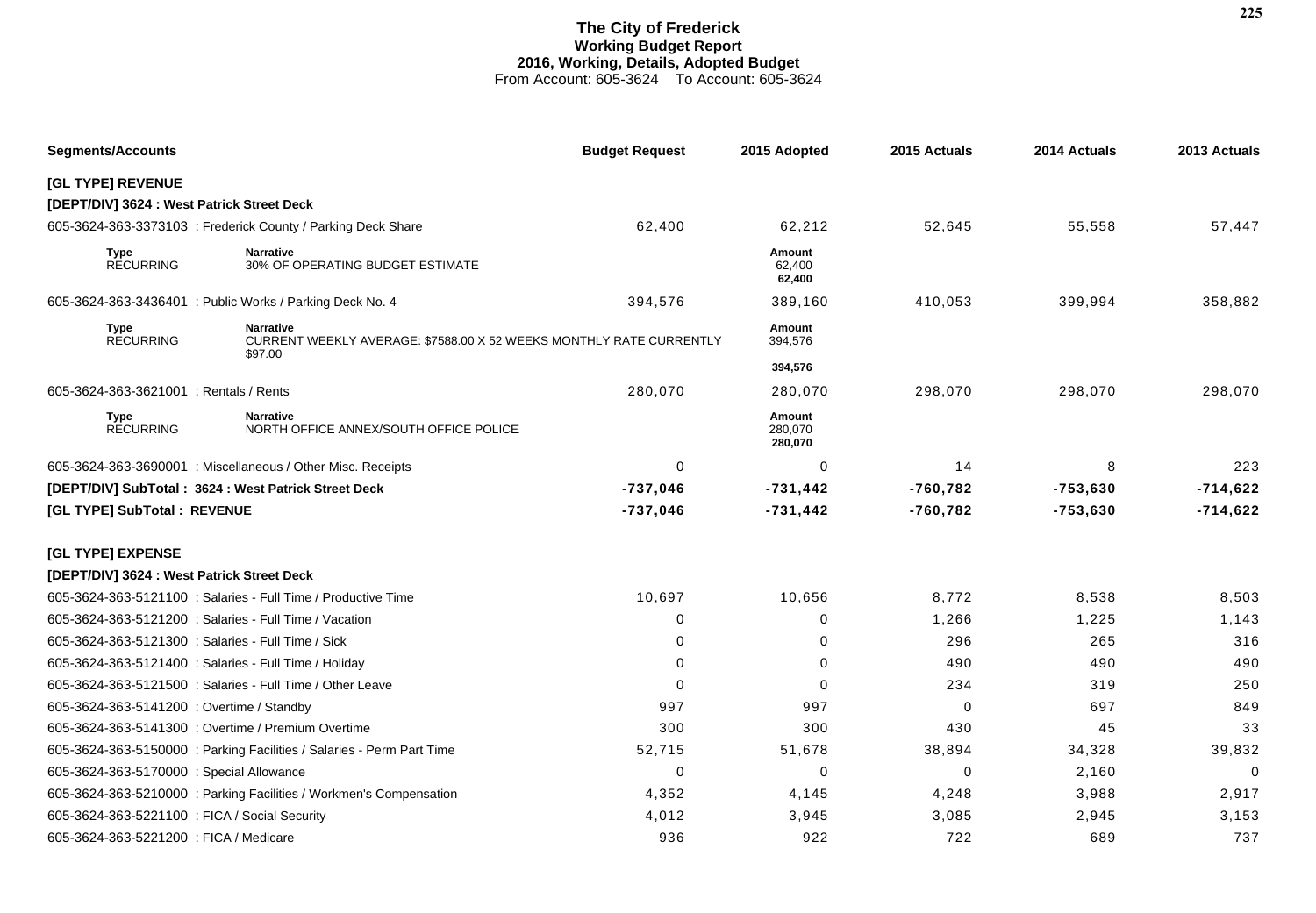| <b>Segments/Accounts</b>                                                                                |                                                                                                                                                                                                                                                                                                    | <b>Budget Request</b> | 2015 Adopted                                                    | 2015 Actuals | 2014 Actuals | 2013 Actuals |
|---------------------------------------------------------------------------------------------------------|----------------------------------------------------------------------------------------------------------------------------------------------------------------------------------------------------------------------------------------------------------------------------------------------------|-----------------------|-----------------------------------------------------------------|--------------|--------------|--------------|
| 605-3624-363-5266100 : Health Insurance / CIGNA                                                         |                                                                                                                                                                                                                                                                                                    | 1,980                 | 1,874                                                           | 1,805        | 1,764        | 1,699        |
|                                                                                                         | 605-3624-363-5266300 : Health Insurance / OPEB Payment                                                                                                                                                                                                                                             | 459                   | 539                                                             | 539          | 543          | 440          |
|                                                                                                         | 605-3624-363-5266400 : Health Insurance / OPEB Unfunded                                                                                                                                                                                                                                            | 0                     | 0                                                               | 983          | 1,115        | 647          |
| 605-3624-363-5268100 : Health Insurance / Disability                                                    |                                                                                                                                                                                                                                                                                                    | 33                    | 25                                                              | 25           | 25           | 25           |
| 605-3624-363-5269100 : Health Insurance / Life                                                          |                                                                                                                                                                                                                                                                                                    | 17                    | 120                                                             | 13           | 13           | 13           |
| 605-3624-363-5282500 : Retirement / 25 Year Plan                                                        |                                                                                                                                                                                                                                                                                                    | 352                   | 1,097                                                           | 1,097        | 11,540       | 11,002       |
| 605-3624-363-5283000 : Retirement / 30 Year Plan                                                        |                                                                                                                                                                                                                                                                                                    | 3,376                 | 2,836                                                           | 2,836        | 846          | 7,388        |
| 605-3624-363-5310100 : Supplies / General Supplies                                                      |                                                                                                                                                                                                                                                                                                    | 40,500                | 42,500                                                          | 36,374       | 49,049       | 48,398       |
| <b>Type</b><br><b>RECURRING</b><br><b>RECURRING</b><br><b>RECURRING</b><br><b>RECURRING</b><br>ONE-TIME | <b>Narrative</b><br>MACHINE TICKETS FOR DECK OPERATION<br>CLEANING SUPPLIES FOR DECK<br><b>BUILDING/EQUIPMENT FOR REPAIR/MAINTAINENCE</b><br>EQUIPMENT/PARTS ETC. FOR DECK REVENUE EQUIPMENT<br>BUILD 19 COMPUTER APPLICATION UPGRADE FOE CREDIT CARD SERVER FOR<br>FEDERAL CREDIT CARD COMPLIANCE |                       | Amount<br>6,000<br>1,500<br>5,000<br>10,000<br>18,000<br>40,500 |              |              |              |
| 605-3624-363-5310300: Supplies / Clothing/Uniforms                                                      |                                                                                                                                                                                                                                                                                                    | 300                   | 300                                                             | 4            | 296          | 0            |
| Type<br><b>RECURRING</b>                                                                                | Narrative<br><b>CUSTODIAN</b>                                                                                                                                                                                                                                                                      |                       | Amount<br>300<br>300                                            |              |              |              |
| 605-3624-363-5330100 : Energy / Fuel & Oil                                                              |                                                                                                                                                                                                                                                                                                    | 600                   | 600                                                             | 127          | 122          | 247          |
| <b>Type</b><br><b>RECURRING</b>                                                                         | <b>Narrative</b><br>FUEL/OIL FOR DECK SWEEPER/HISTORICAL REVIEW                                                                                                                                                                                                                                    |                       | Amount<br>600<br>600                                            |              |              |              |
| 605-3624-363-5330200 : Energy / Electricity                                                             |                                                                                                                                                                                                                                                                                                    | 46,500                | 46,500                                                          | 37,434       | 40,251       | 39,216       |
| Type<br><b>RECURRING</b>                                                                                | <b>Narrative</b><br>ELECTRIC FOR DECK/HISTORICAL REVIEW                                                                                                                                                                                                                                            |                       | Amount<br>46,500<br>46,500                                      |              |              |              |
| 605-3624-363-5340000 : Parking Facilities / Chemicals                                                   |                                                                                                                                                                                                                                                                                                    | 750                   | 750                                                             | 750          | $\mathbf 0$  | 750          |
| Type<br><b>RECURRING</b>                                                                                | <b>Narrative</b><br>ICE MELT FOR DECKS/SIDEWALKS                                                                                                                                                                                                                                                   |                       | Amount<br>750<br>750                                            |              |              |              |
|                                                                                                         | 605-3624-363-5410000: Parking Facilities / Professional Services                                                                                                                                                                                                                                   | 6,800                 | 6,004                                                           | 7,023        | 5,638        | 3,609        |
| Type<br><b>RECURRING</b>                                                                                | Narrative<br>CREDIT CARD SERVICES FOR DECK/HISTORICAL REVIEW/ APPROX. AVG. \$267.00<br>PER MONTH                                                                                                                                                                                                   |                       | Amount<br>4,000                                                 |              |              |              |
| <b>RECURRING</b><br><b>RECURRING</b>                                                                    | PROFESSIONAL ENGINEERING SERVICES<br>PHYSICAL/DRUG TESTS                                                                                                                                                                                                                                           |                       | 2,500<br>300<br>6,800                                           |              |              |              |
|                                                                                                         | 605-3624-363-5520100 : Repair and Maint. Service / General Repair/Maint.                                                                                                                                                                                                                           | 10,635                | 10,635                                                          | 4,793        | 1,251        | 3,559        |
| Type<br><b>RECURRING</b><br><b>RECURRING</b><br><b>RECURRING</b>                                        | Narrative<br>BUILDING/EQUIPMENT/PARTS FOR REPAIRS<br>EQUIPMENT/PARTS FOR DECK REVENUE EQUIPMENT<br><b>GENERATOR SERVICE AND MAINTENANCE</b>                                                                                                                                                        |                       | Amount<br>3,000<br>5,000<br>2,635                               |              |              |              |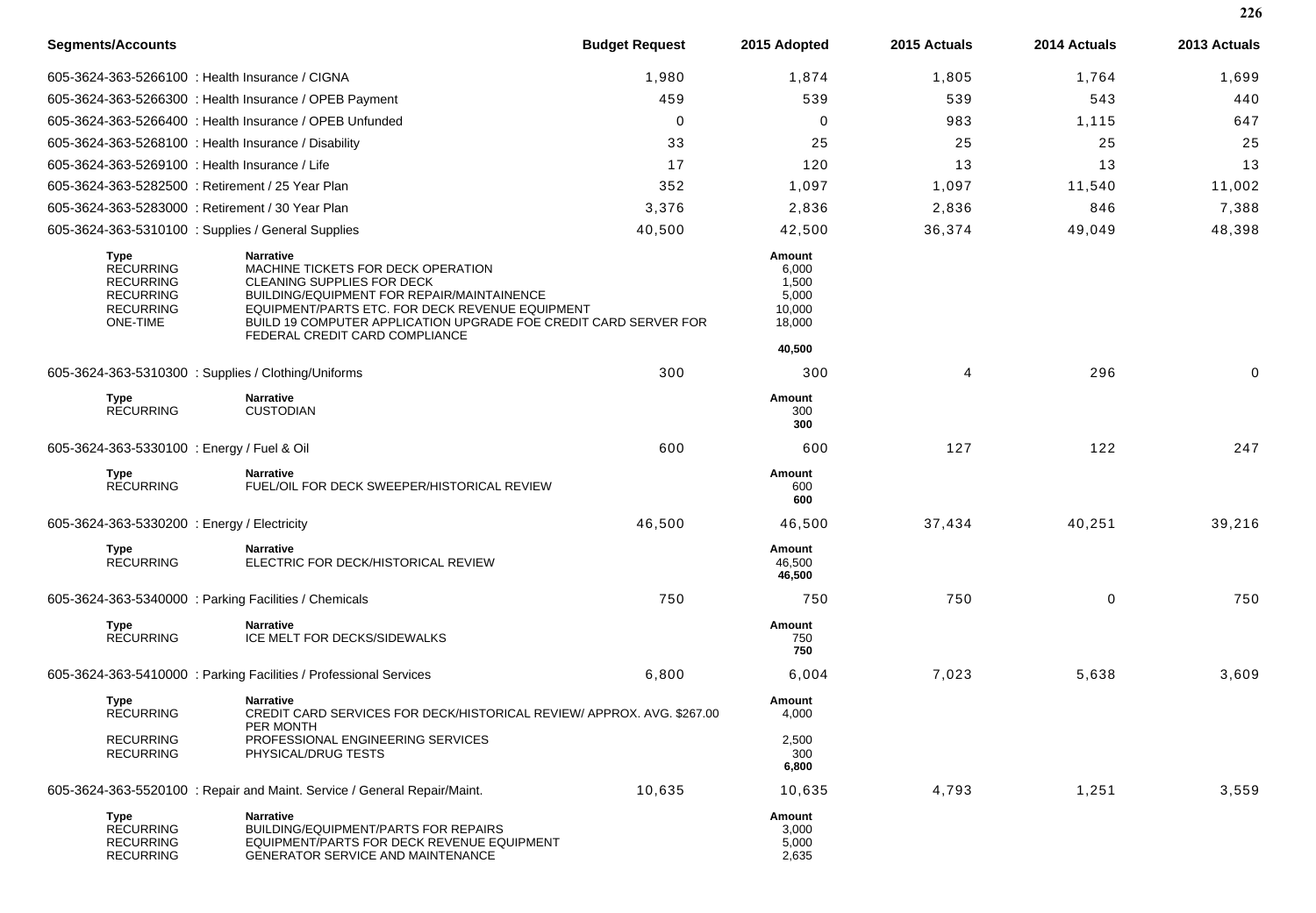| <b>Segments/Accounts</b>                                                                    |                                                                                                                                                                                              | <b>Budget Request</b> | 2015 Adopted                                    | 2015 Actuals | 2014 Actuals | 2013 Actuals |
|---------------------------------------------------------------------------------------------|----------------------------------------------------------------------------------------------------------------------------------------------------------------------------------------------|-----------------------|-------------------------------------------------|--------------|--------------|--------------|
|                                                                                             |                                                                                                                                                                                              |                       | 10,635                                          |              |              |              |
|                                                                                             | 605-3624-363-5520200: Repair and Maint. Service / Maintenance Contracts                                                                                                                      | 8,844                 | 8,844                                           | 11,377       | 10,195       | 7,530        |
| <b>Type</b><br><b>RECURRING</b><br><b>RECURRING</b><br><b>RECURRING</b><br><b>RECURRING</b> | <b>Narrative</b><br>ELEVATOR MAINTAINENCE X 2 @ \$2322 EACH<br>THIRD PARTY ELEVATOR INSPECTION PER STATE<br>SECURITY CAMERAS MAINTAINENCE<br>FIRE SERVICE MAINTAINENCE/STANDPIPES/SMOKE TEST |                       | Amount<br>4,644<br>400<br>3,000<br>800<br>8,844 |              |              |              |
| 605-3624-363-5560100 : Water/Sewer Service                                                  |                                                                                                                                                                                              | $\Omega$              | 0                                               | 0            | $\mathbf 0$  | 735          |
|                                                                                             | 605-3624-363-5610100 : Communications / Telephone                                                                                                                                            | 1,800                 | 1,800                                           | 1,590        | 1,734        | 1,735        |
| <b>Type</b><br><b>RECURRING</b>                                                             | <b>Narrative</b><br>INCLUDES MODEMS/HIGH SPEED INTERNET CONNECTIONS/HISTORICAL REVIEW                                                                                                        |                       | Amount<br>1,800<br>1,800                        |              |              |              |
|                                                                                             | 605-3624-363-5650000 : Parking Facilities / Insurance                                                                                                                                        | 11,070                | 10,307                                          | 10,388       | 10,019       | 5,518        |
| 605-3624-363-5781100 : Depreciation / Buildings                                             |                                                                                                                                                                                              | 0                     | 0                                               | 643,540      | 643,540      | 643,540      |
|                                                                                             | 605-3624-363-5785100 : Depreciation / Equipment                                                                                                                                              | 0                     | 0                                               | 29,151       | 29,151       | 39,056       |
|                                                                                             | [DEPT/DIV] SubTotal: 3624: West Patrick Street Deck                                                                                                                                          | 208,025               | 207,374                                         | 848,286      | 862,781      | 873,330      |
| [GL TYPE] SubTotal: EXPENSE                                                                 |                                                                                                                                                                                              | 208,025               | 207,374                                         | 848,286      | 862,781      | 873,330      |
| <b>Grand Total</b>                                                                          |                                                                                                                                                                                              | $-529,021$            | $-524.068$                                      | 87,504       | 109,151      | 158,708      |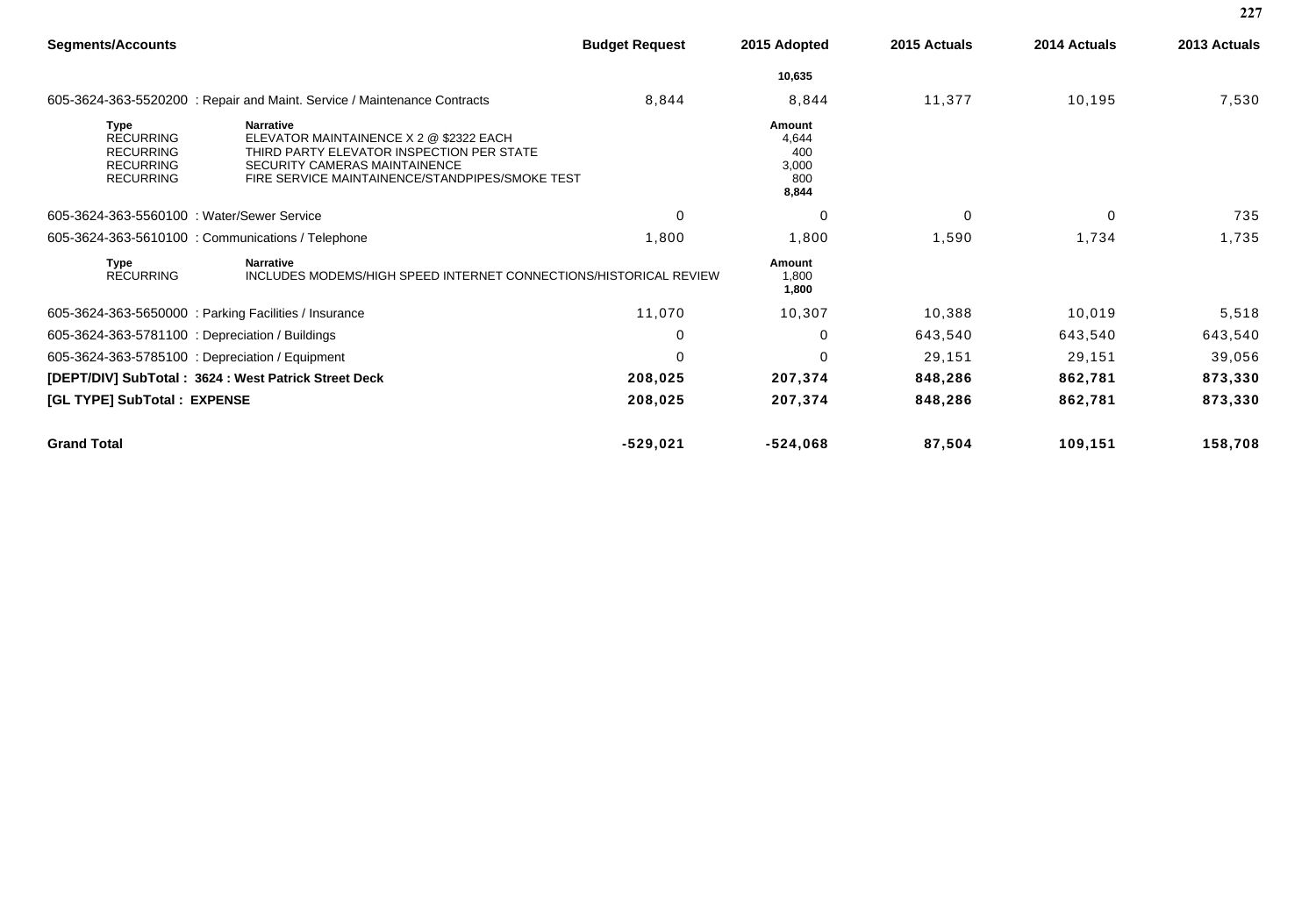## **The City of Frederick Working Budget Report 2016, Working, Details, Adopted Budget** From Account: 605-3625 To Account: 605-3625

| <b>Segments/Accounts</b>                                  |                                                                                  | <b>Budget Request</b> | 2015 Adopted               | 2015 Actuals | 2014 Actuals | 2013 Actuals |
|-----------------------------------------------------------|----------------------------------------------------------------------------------|-----------------------|----------------------------|--------------|--------------|--------------|
| [GL TYPE] REVENUE                                         |                                                                                  |                       |                            |              |              |              |
| [DEPT/DIV] 3625 : E. All Saints Street Deck               |                                                                                  |                       |                            |              |              |              |
| 605-3625-363-3400002 : Public Works / Labor               |                                                                                  | 0                     | $\Omega$                   | 0            | 24           | $\Omega$     |
|                                                           | 605-3625-363-3436006 : Parking Privileges / Commerce Parking Lot                 | 60,840                | 60,840                     | 60,840       | 55,770       | 55,770       |
| Type<br><b>RECURRING</b>                                  | <b>Narrative</b><br>BOA PARKING LOT/78 SPACES/\$65.00 X 12 MONTHS                |                       | Amount<br>60,840<br>60,840 |              |              |              |
|                                                           | 605-3625-363-3436501: Public Works / E. All Saints Street Deck                   | 426,348               | 373,104                    | 421,615      | 387,232      | 355,409      |
| <b>Type</b><br><b>RECURRING</b>                           | <b>Narrative</b><br>CURRENT WEEKLY AVERAGE: \$8199.00 X 52 WEEKS MONTHLY RATE IS |                       | Amount<br>426,348          |              |              |              |
|                                                           | CURRENTLY \$97.00                                                                |                       | 426,348                    |              |              |              |
|                                                           | 605-3625-363-3690001 : Miscellaneous / Other Misc. Receipts                      | $\Omega$              | $\Omega$                   | 10           | 17           | 21           |
| [DEPT/DIV] SubTotal: 3625 : E. All Saints Street Deck     |                                                                                  | $-487,188$            | $-433,944$                 | $-482, 465$  | $-443,043$   | $-411,200$   |
| [GL TYPE] SubTotal: REVENUE                               |                                                                                  | $-487, 188$           | $-433,944$                 | $-482, 465$  | $-443,043$   | $-411,200$   |
| [GL TYPE] EXPENSE                                         |                                                                                  |                       |                            |              |              |              |
| [DEPT/DIV] 3625 : E. All Saints Street Deck               |                                                                                  |                       |                            |              |              |              |
|                                                           | 605-3625-363-5121100 : Salaries - Full Time / Productive Time                    | 10,697                | 11,017                     | 9,023        | 8,537        | 8,501        |
| 605-3625-363-5121200 : Salaries - Full Time / Vacation    |                                                                                  | 0                     | 0                          | 1,265        | 1,225        | 1,143        |
| 605-3625-363-5121300 : Salaries - Full Time / Sick        |                                                                                  | 0                     | 0                          | 296          | 265          | 316          |
| 605-3625-363-5121400 : Salaries - Full Time / Holiday     |                                                                                  | 0                     | $\Omega$                   | 490          | 490          | 490          |
| 605-3625-363-5121500 : Salaries - Full Time / Other Leave |                                                                                  | $\mathbf 0$           | $\Omega$                   | 201          | 253          | 163          |
| 605-3625-363-5141200 : Overtime / Standby                 |                                                                                  | 997                   | 997                        | $\Omega$     | 699          | 850          |
| 605-3625-363-5141300 : Overtime / Premium Overtime        |                                                                                  | 300                   | 300                        | 50           | 15           | $\Omega$     |
|                                                           | 605-3625-363-5150000: Parking Facilities / Salaries - Perm Part Time             | 54,594                | 52,938                     | 29,298       | 27,503       | 30,186       |
| 605-3625-363-5170000 : Special Allowance                  |                                                                                  | 0                     | $\Omega$                   | 0            | 2,160        | $\mathbf 0$  |
|                                                           | 605-3625-363-5210000: Parking Facilities / Workmen's Compensation                | 4,498                 | 4,284                      | 4,390        | 4,123        | 3,015        |
| 605-3625-363-5221100 : FICA / Social Security             |                                                                                  | 4,128                 | 4,045                      | 2,480        | 2,517        | 2,547        |
| 605-3625-363-5221200 : FICA / Medicare                    |                                                                                  | 965                   | 945                        | 580          | 589          | 596          |
| 605-3625-363-5266100 : Health Insurance / CIGNA           |                                                                                  | 1,980                 | 1,874                      | 1,805        | 1,763        | 1,698        |
| 605-3625-363-5266300 : Health Insurance / OPEB Payment    |                                                                                  | 459                   | 539                        | 539          | 543          | 440          |
| 605-3625-363-5266400 : OPEB Unfunded                      |                                                                                  | 0                     | $\Omega$                   | 983          | 1,115        | 647          |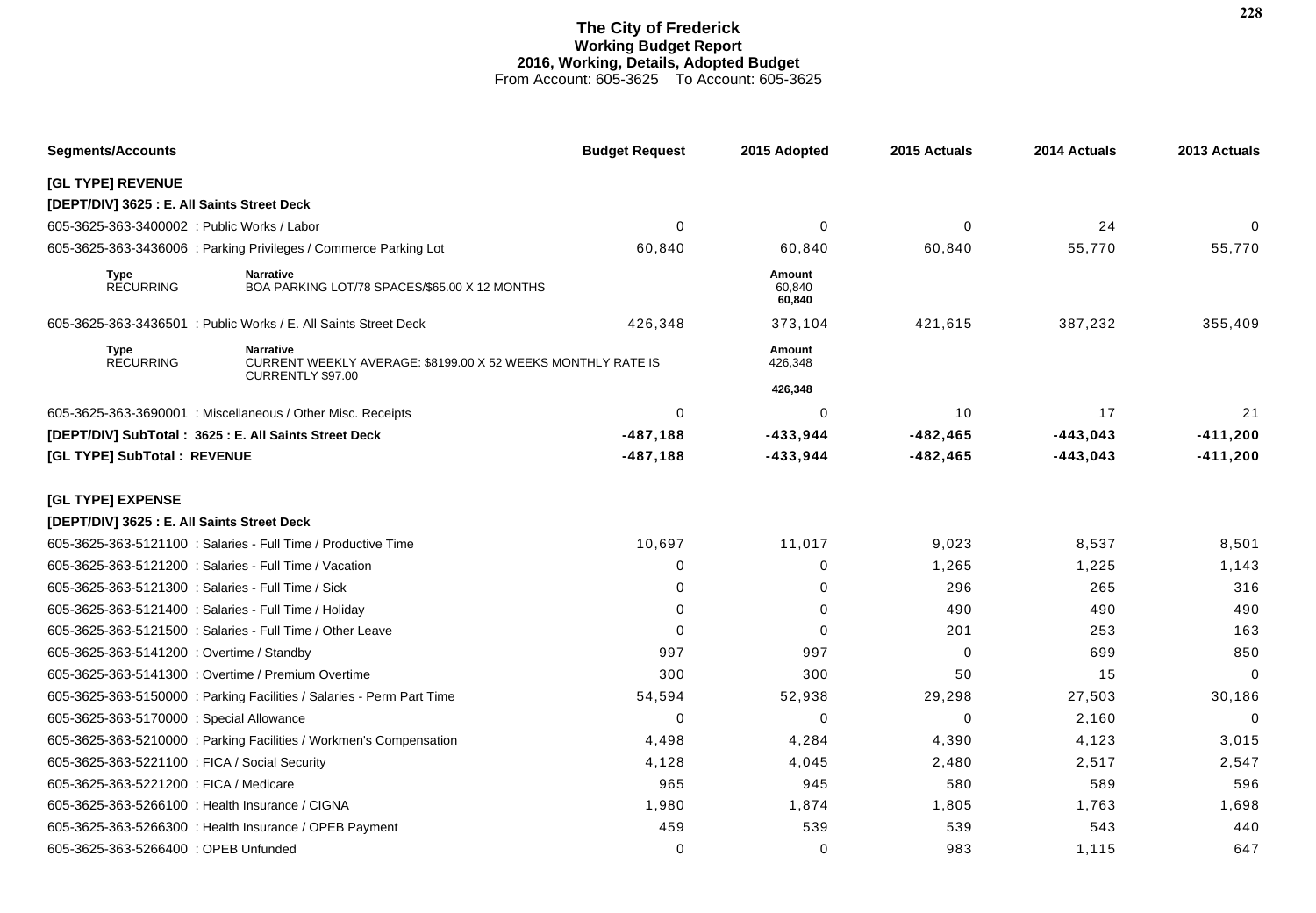| <b>Segments/Accounts</b>                                                                                             |                                                                                                                                                                                                                                                                                                                                   | <b>Budget Request</b> | 2015 Adopted                                                           | 2015 Actuals | 2014 Actuals | 2013 Actuals |
|----------------------------------------------------------------------------------------------------------------------|-----------------------------------------------------------------------------------------------------------------------------------------------------------------------------------------------------------------------------------------------------------------------------------------------------------------------------------|-----------------------|------------------------------------------------------------------------|--------------|--------------|--------------|
| 605-3625-363-5268100 : Health Insurance / Disability                                                                 |                                                                                                                                                                                                                                                                                                                                   | 33                    | 25                                                                     | 25           | 25           | 25           |
| 605-3625-363-5269100 : Health Insurance / Life                                                                       |                                                                                                                                                                                                                                                                                                                                   | 17                    | 14                                                                     | 13           | 13           | 13           |
| 605-3625-363-5282500 : 25 Year Plan                                                                                  |                                                                                                                                                                                                                                                                                                                                   | 0                     | 732                                                                    | 732          | 0            | 0            |
| 605-3625-363-5283000 : Retirement / 30 Year Plan                                                                     |                                                                                                                                                                                                                                                                                                                                   | 5,877                 | 5,490                                                                  | 5,490        | 7,897        | 7,388        |
| 605-3625-363-5310100 : Supplies / General Supplies                                                                   |                                                                                                                                                                                                                                                                                                                                   | 37,200                | 39,200                                                                 | 27,450       | 48,783       | 16,349       |
| Type<br><b>RECURRING</b><br><b>RECURRING</b><br><b>RECURRING</b><br><b>RECURRING</b><br><b>RECURRING</b><br>ONE-TIME | <b>Narrative</b><br>MACHINE TICKETS FOR DECK OPERATION<br>CLEANING SUPPLIES FOR DECK<br><b>BUILDING/EQUIPMENT/PARTS FOR REPAIRS</b><br>EQUIPMENT/PARTS FOR DECK REVENUE EQUIPMENT REPAIR<br>SMALL TOOLS/EQUIPMENT AS NEEDED<br>BUILD 19 COMPUTER APPLICATION UPGRADE FOR CREDIT CARD SERVER FOR<br>FEDERAL CREDIT CARD COMPLIANCE |                       | Amount<br>5,000<br>1,500<br>2,500<br>10,000<br>200<br>18,000<br>37,200 |              |              |              |
| 605-3625-363-5310300: Supplies / Clothing/Uniforms                                                                   |                                                                                                                                                                                                                                                                                                                                   | 300                   | 300                                                                    | 120          | 296          | 0            |
| Type<br><b>RECURRING</b>                                                                                             | <b>Narrative</b><br><b>CUSTODIAN</b>                                                                                                                                                                                                                                                                                              |                       | Amount<br>300<br>300                                                   |              |              |              |
| 605-3625-363-5330100 : Energy / Fuel & Oil                                                                           |                                                                                                                                                                                                                                                                                                                                   | 400                   | 400                                                                    | 219          | 282          | 458          |
| Type<br><b>RECURRING</b>                                                                                             | <b>Narrative</b><br>FUEL/OIL FOR DECK SWEEPER/HISTORICAL REVIEW                                                                                                                                                                                                                                                                   |                       | Amount<br>400<br>400                                                   |              |              |              |
| 605-3625-363-5330200 : Energy / Electricity                                                                          |                                                                                                                                                                                                                                                                                                                                   | 26,000                | 26,000                                                                 | 28,121       | 27,233       | 25,616       |
| Type<br><b>RECURRING</b>                                                                                             | <b>Narrative</b><br>ELECTRIC FOR DECK/HISTORICAL REVIEW                                                                                                                                                                                                                                                                           |                       | Amount<br>26,000<br>26,000                                             |              |              |              |
| 605-3625-363-5330300 : Energy / Natural Gas                                                                          |                                                                                                                                                                                                                                                                                                                                   | 500                   | 500                                                                    | 334          | 338          | 289          |
| Type<br><b>RECURRING</b>                                                                                             | <b>Narrative</b><br><b>GAS FOR BACK UP GENERATOR</b>                                                                                                                                                                                                                                                                              |                       | Amount<br>500<br>500                                                   |              |              |              |
| 605-3625-363-5340000 : Parking Facilities / Chemicals                                                                |                                                                                                                                                                                                                                                                                                                                   | 750                   | 750                                                                    | 750          | 0            | 750          |
| Type<br><b>RECURRING</b>                                                                                             | Narrative<br>ICE MELT FOR DECK/SIDEWALKS                                                                                                                                                                                                                                                                                          |                       | Amount<br>750<br>750                                                   |              |              |              |
|                                                                                                                      | 605-3625-363-5410000: Parking Facilities / Professional Services                                                                                                                                                                                                                                                                  | 121,719               | 2,004                                                                  | 1,501        | 1,324        | 10,410       |
| Type<br><b>RECURRING</b>                                                                                             | <b>Narrative</b><br>CREDIT CARD SERVICES FOR DECK/HISTORICAL REVIEW/APPROX.AVG. \$142.00<br>PER MONTH                                                                                                                                                                                                                             |                       | Amount<br>1,704                                                        |              |              |              |
| <b>RECURRING</b>                                                                                                     | PHYSICAL/DRUG TESTING<br>Tenant fit out of empty space                                                                                                                                                                                                                                                                            |                       | 300<br>119,715<br>121,719                                              |              |              |              |
|                                                                                                                      | 605-3625-363-5520100: Repair and Maint. Service / General Repair/Maint.                                                                                                                                                                                                                                                           | 9,620                 | 9,620                                                                  | 5,348        | 2,515        | 7,023        |
| Type<br>RECURRING                                                                                                    | <b>Narrative</b><br>BUILDING/EQUIPMENT/PARTS FOR REPAIRS                                                                                                                                                                                                                                                                          |                       | Amount<br>2,000                                                        |              |              |              |

**229**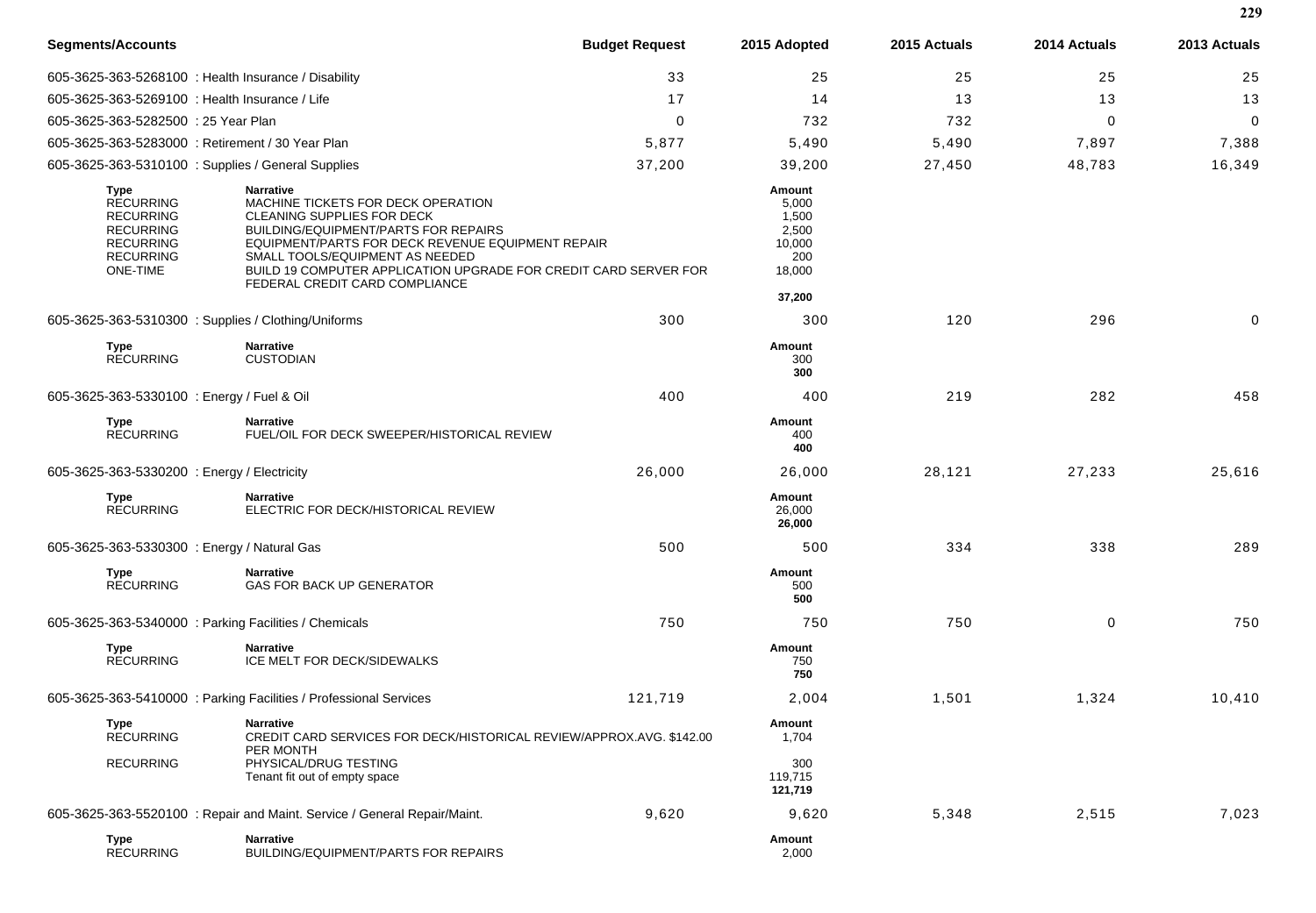| <b>Segments/Accounts</b>                                                                                 |                                                                                                                                                                                                             | <b>Budget Request</b> | 2015 Adopted                                           | 2015 Actuals | 2014 Actuals | 2013 Actuals |
|----------------------------------------------------------------------------------------------------------|-------------------------------------------------------------------------------------------------------------------------------------------------------------------------------------------------------------|-----------------------|--------------------------------------------------------|--------------|--------------|--------------|
| <b>RECURRING</b><br><b>RECURRING</b>                                                                     | EQUIPMENT/PARTS FOR REPAIRS OF DECK REVENUE EQUIPMENT<br><b>GENERATOR SERVICE AND MAINTENANCE</b>                                                                                                           |                       | 5,000<br>2,620<br>9,620                                |              |              |              |
|                                                                                                          | 605-3625-363-5520200 : Repair and Maint. Service / Maintenance Contracts                                                                                                                                    | 8.582                 | 8,582                                                  | 9,659        | 9,952        | 7,220        |
| Type<br><b>RECURRING</b><br><b>RECURRING</b><br><b>RECURRING</b><br><b>RECURRING</b><br><b>RECURRING</b> | <b>Narrative</b><br><b>ELEVATOR MAINTAINENCE</b><br>THIRD PARTY ELEVATOR INSPECTION PER STATE<br>SECURITY CAMERA MAINTAINENCE<br>FIRE ALARM MOINTORING<br>FIRE SERVICE/STANDPIPES AND SPRINKLERS/SMOKE TEST |                       | Amount<br>3,972<br>400<br>3,000<br>410<br>800<br>8,582 |              |              |              |
|                                                                                                          | 605-3625-363-5560100 : Property Services / Water/Sewer Service                                                                                                                                              | 4.000                 | 4,000                                                  | 3,977        | 3,247        | 3,261        |
| <b>Type</b><br><b>RECURRING</b>                                                                          | <b>Narrative</b><br>WATER/SEWER SERVICE/HISTORICAL REVIEW                                                                                                                                                   |                       | Amount<br>4,000<br>4,000                               |              |              |              |
|                                                                                                          | 605-3625-363-5561100: Property Services / Storm Water Mgmt Service                                                                                                                                          | 500                   | 500                                                    | 345          | 314          | 351          |
| Type<br><b>RECURRING</b>                                                                                 | <b>Narrative</b><br>STORM WATER MGT. SERVICES/HISTORICAL REVIEW                                                                                                                                             |                       | Amount<br>500<br>500                                   |              |              |              |
|                                                                                                          | 605-3625-363-5562100: Property Services / Solid Waste Benefit Charg                                                                                                                                         | 3,192                 | 3,192                                                  | 3,192        | 3,192        | 3,192        |
| 605-3625-363-5610100 : Communications / Telephone                                                        |                                                                                                                                                                                                             | 2,750                 | 2.750                                                  | 2,312        | 2,261        | 2,323        |
| Type<br><b>RECURRING</b>                                                                                 | <b>Narrative</b><br>INCLUDES MODEM/HIGH SPEED INTERNET CONNECTIONS/HISTORICAL REVIEW                                                                                                                        |                       | Amount<br>2,750<br>2,750                               |              |              |              |
| 605-3625-363-5650000 : Parking Facilities / Insurance                                                    |                                                                                                                                                                                                             | 8,985                 | 8,494                                                  | 8,461        | 8,204        | 3,936        |
| 605-3625-363-5781100 : Depreciation / Buildings                                                          |                                                                                                                                                                                                             | 0                     | $\Omega$                                               | 398,681      | 398,681      | 398,681      |
|                                                                                                          | 605-3625-363-5783100 : Depreciation / Improvements - Non-Bldgs.                                                                                                                                             | 0                     | $\Omega$                                               | 19,870       | 19.870       | 19,870       |
| 605-3625-363-5785100 : Depreciation / Equipment                                                          |                                                                                                                                                                                                             | 0                     | $\Omega$                                               | 30,909       | 30,910       | 30,909       |
| [DEPT/DIV] SubTotal: 3625 : E. All Saints Street Deck                                                    |                                                                                                                                                                                                             | 309,043               | 189.492                                                | 598,909      | 617,134      | 588,656      |
| [GL TYPE] SubTotal: EXPENSE                                                                              |                                                                                                                                                                                                             | 309,043               | 189,492                                                | 598,909      | 617,134      | 588,656      |
| <b>Grand Total</b>                                                                                       |                                                                                                                                                                                                             | $-178, 145$           | $-244, 452$                                            | 116,444      | 174,091      | 177,456      |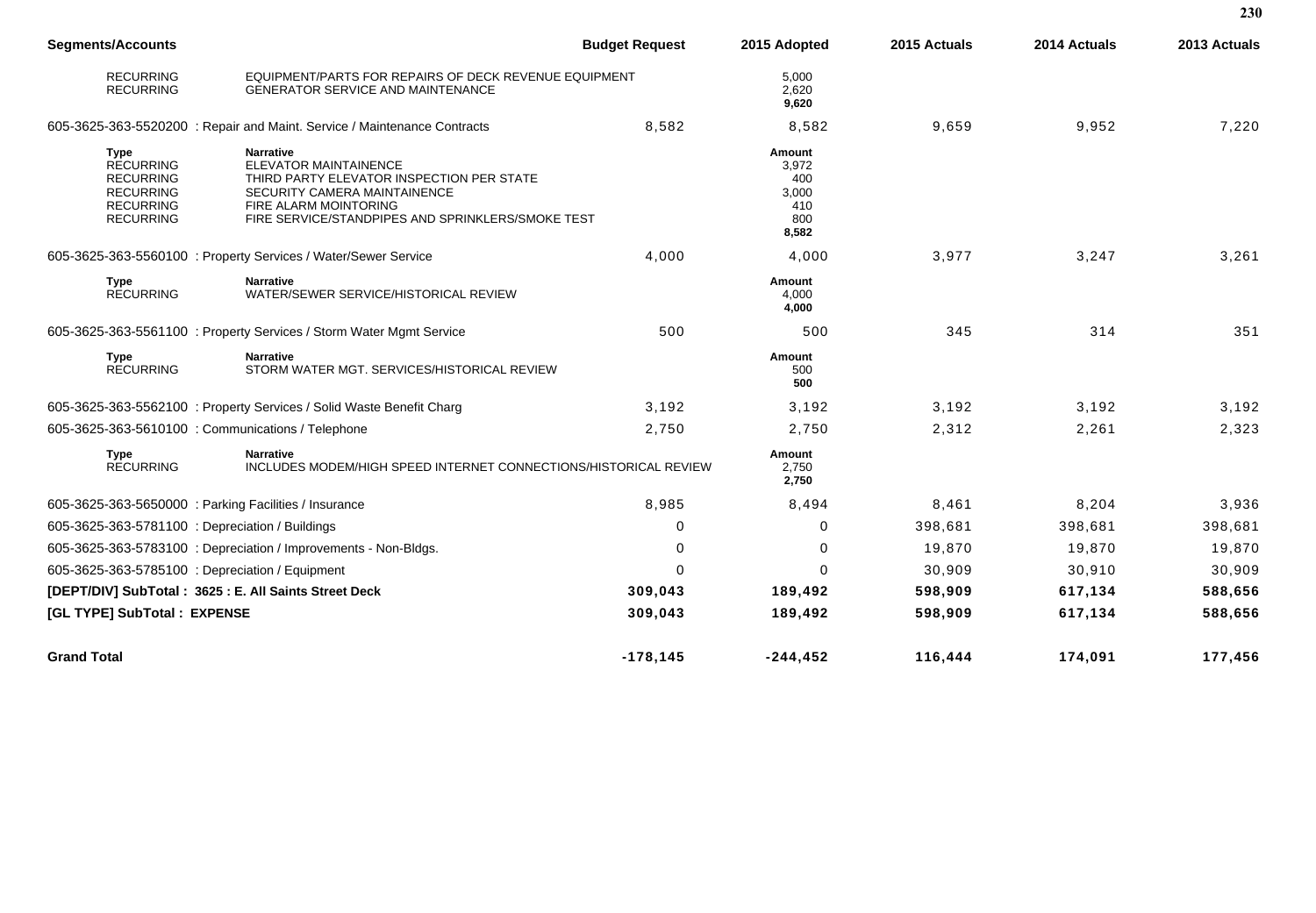# **The City of Frederick Working Budget Report 2016, Working, Details, Adopted Budget** From Account: 605-8111 To Account: 605-8111

| <b>Segments/Accounts</b>                                                                                                                                                    |                                                                                                                                                                                                                                                                                                                                          | <b>Budget Request</b> | 2015 Adopted                                                                | 2015 Actuals | 2014 Actuals | 2013 Actuals |
|-----------------------------------------------------------------------------------------------------------------------------------------------------------------------------|------------------------------------------------------------------------------------------------------------------------------------------------------------------------------------------------------------------------------------------------------------------------------------------------------------------------------------------|-----------------------|-----------------------------------------------------------------------------|--------------|--------------|--------------|
| [GL TYPE] EXPENSE                                                                                                                                                           |                                                                                                                                                                                                                                                                                                                                          |                       |                                                                             |              |              |              |
| [DEPT/DIV] 8111 : Bonded Debt                                                                                                                                               |                                                                                                                                                                                                                                                                                                                                          |                       |                                                                             |              |              |              |
| 605-8111-811-5810500 : Principal / 05 Issue                                                                                                                                 |                                                                                                                                                                                                                                                                                                                                          | 675,000               | 655,000                                                                     | 0            | $\mathbf 0$  | 0            |
| 605-8111-811-5810900 : Principal / 09 Issue                                                                                                                                 |                                                                                                                                                                                                                                                                                                                                          | 450,000               | 425,000                                                                     | 0            | 0            | 0            |
| 605-8111-811-5811100 : 11 Issue                                                                                                                                             |                                                                                                                                                                                                                                                                                                                                          | 174,000               | 217,000                                                                     | 0            | 0            | 0            |
| 605-8111-821-5820500 : Interest / 05 Issue                                                                                                                                  |                                                                                                                                                                                                                                                                                                                                          | 16,875                | 50,125                                                                      | 36,479       | 69,150       | 305,118      |
| 605-8111-821-5820900 : Interest / 09 Issue                                                                                                                                  |                                                                                                                                                                                                                                                                                                                                          | 638,842               | 662,196                                                                     | 654,411      | 673,593      | 690,273      |
|                                                                                                                                                                             | 605-8111-821-5821100 : Interest / 11 Taxable Issue                                                                                                                                                                                                                                                                                       | 28,553                | 32,463                                                                      | 32,101       | 36,383       | 40,533       |
|                                                                                                                                                                             | 605-8111-821-5821300 : Interest / 13 Refunding Bond                                                                                                                                                                                                                                                                                      | 313,410               | 313,410                                                                     | 313,410      | 313,410      | 132,643      |
|                                                                                                                                                                             | 605-8111-831-5410000 : Other Charges / Professional Services                                                                                                                                                                                                                                                                             | 6,408                 | 6,253                                                                       | 1,428        | 1,406        | 95,975       |
| <b>Type</b><br><b>RECURRING</b><br><b>RECURRING</b><br><b>RECURRING</b><br><b>RECURRING</b><br><b>RECURRING</b><br><b>RECURRING</b><br><b>RECURRING</b><br><b>RECURRING</b> | <b>Narrative</b><br>2005 Issue - Paying Agent/Registrar<br>2005 Issue - Out of Pocket Expenses<br>2009 Issue - Paying Agent/Registrar<br>2009 Issue - Out of Pocket Expenses<br>2011 Issue - Paying Agent/Registrar<br>2011 Issue - Out of Pocket Expenses<br>2013 Issue - Paying Agent/Registrar<br>2013 Issue - Out of Pocket Expenses |                       | Amount<br>246<br>615<br>800<br>2,000<br>199<br>992<br>234<br>1,322<br>6,408 |              |              |              |
|                                                                                                                                                                             | 605-8111-831-5831100 : 2011 Issue Series A Taxable                                                                                                                                                                                                                                                                                       | $\mathbf 0$           | 0                                                                           | $-1,006$     | $-1,006$     | $-1,006$     |
|                                                                                                                                                                             | 605-8111-831-5831300 : Amortization Issuance / 2013 Issue                                                                                                                                                                                                                                                                                | $\Omega$              | $\Omega$                                                                    | 45,446       | 45,446       | 45,446       |
| [DEPT/DIV] SubTotal: 8111: Bonded Debt                                                                                                                                      |                                                                                                                                                                                                                                                                                                                                          | 2,303,088             | 2,361,447                                                                   | 1,082,269    | 1,138,382    | 1,308,982    |
| [GL TYPE] SubTotal: EXPENSE                                                                                                                                                 |                                                                                                                                                                                                                                                                                                                                          | 2,303,088             | 2,361,447                                                                   | 1,082,269    | 1,138,382    | 1,308,982    |
| <b>Grand Total</b>                                                                                                                                                          |                                                                                                                                                                                                                                                                                                                                          | 2,303,088             | 2,361,447                                                                   | 1,082,269    | 1,138,382    | 1,308,982    |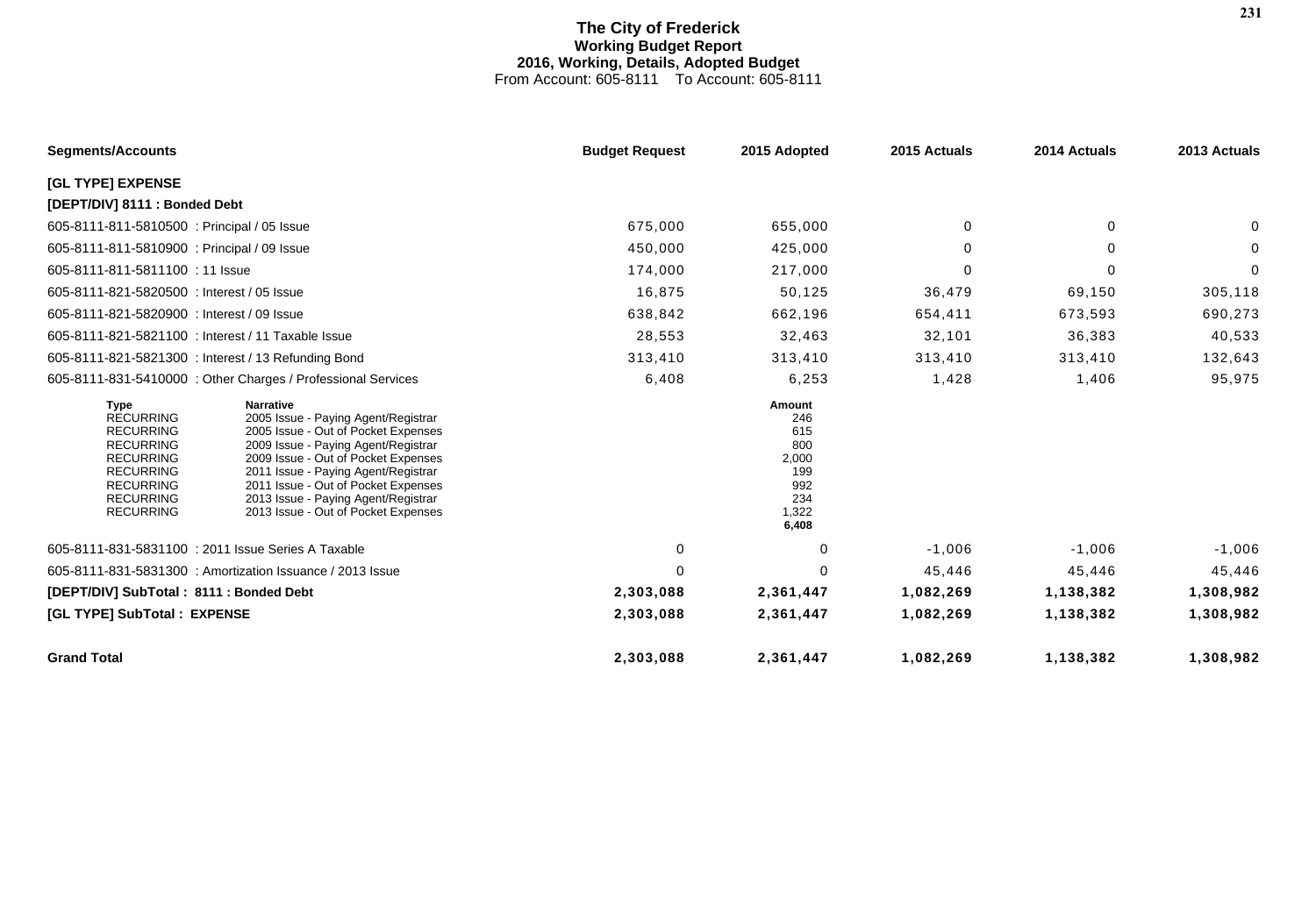# **The City of Frederick Working Budget Report 2016, Working, Details, Adopted Budget** From Account: 605-9111 To Account: 605-9111

| <b>Segments/Accounts</b> |                                                    |                                                                                                  | <b>Budget Request</b> | 2015 Adopted                                | 2015 Actuals | 2014 Actuals | 2013 Actuals |
|--------------------------|----------------------------------------------------|--------------------------------------------------------------------------------------------------|-----------------------|---------------------------------------------|--------------|--------------|--------------|
| <b>IGL TYPEI EXPENSE</b> | [DEPT/DIV] 9111 : Operating Transfers              | 605-9111-000-5910000: Transfers Out / Interfund Transfers                                        | 1.235.000             | 640.851                                     | 640.851      | 172.500      | 150.000      |
|                          | <b>Type</b><br><b>RECURRING</b><br><b>ONE-TIME</b> | <b>Narrative</b><br>Transfer to General Fund (overhead expense reimbursement)<br>Transfer to CIP |                       | Amount<br>235,000<br>1,000,000<br>1,235,000 |              |              |              |
|                          | [DEPT/DIV] SubTotal: 9111: Operating Transfers     |                                                                                                  | 1.235.000             | 640,851                                     | 640.851      | 172,500      | 150,000      |
|                          | [GL TYPE] SubTotal: EXPENSE                        |                                                                                                  | 1.235.000             | 640.851                                     | 640.851      | 172.500      | 150,000      |
| <b>Grand Total</b>       |                                                    |                                                                                                  | 1,235,000             | 640,851                                     | 640,851      | 172,500      | 150,000      |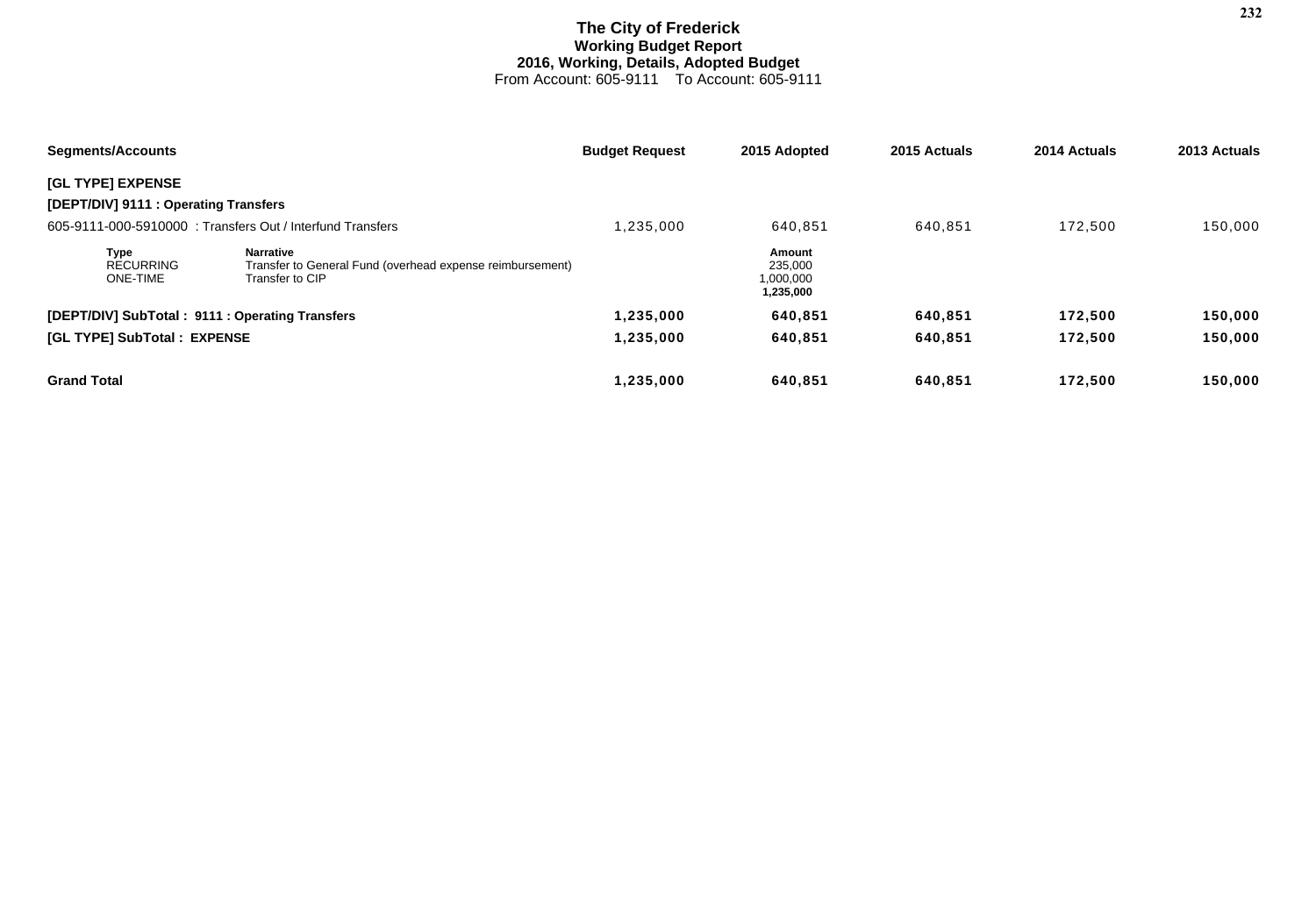# **The City of Frederick Working Budget Report 2016, Working, Details, Adopted Budget** From Account: 605-9211 To Account: 605-9211

| Segments/Accounts                                         | <b>Budget Request</b> | 2015 Adopted | 2015 Actuals | 2014 Actuals | 2013 Actuals |
|-----------------------------------------------------------|-----------------------|--------------|--------------|--------------|--------------|
| <b>IGL TYPEI EXPENSE</b>                                  |                       |              |              |              |              |
| [DEPT/DIV] 9211 : Contingency                             |                       |              |              |              |              |
| 605-9211-000-5920000: Contingency Fund / Contingency Fund | 100.000               | 100.000      | 0            |              | $\Omega$     |
| [DEPT/DIV] SubTotal: 9211: Contingency                    | 100.000               | 100,000      | 0            | 0            | 0            |
| [GL TYPE] SubTotal: EXPENSE                               | 100.000               | 100.000      | 0            | 0            | 0            |
| <b>Grand Total</b>                                        | 100.000               | 100.000      | 0            | 0            | 0            |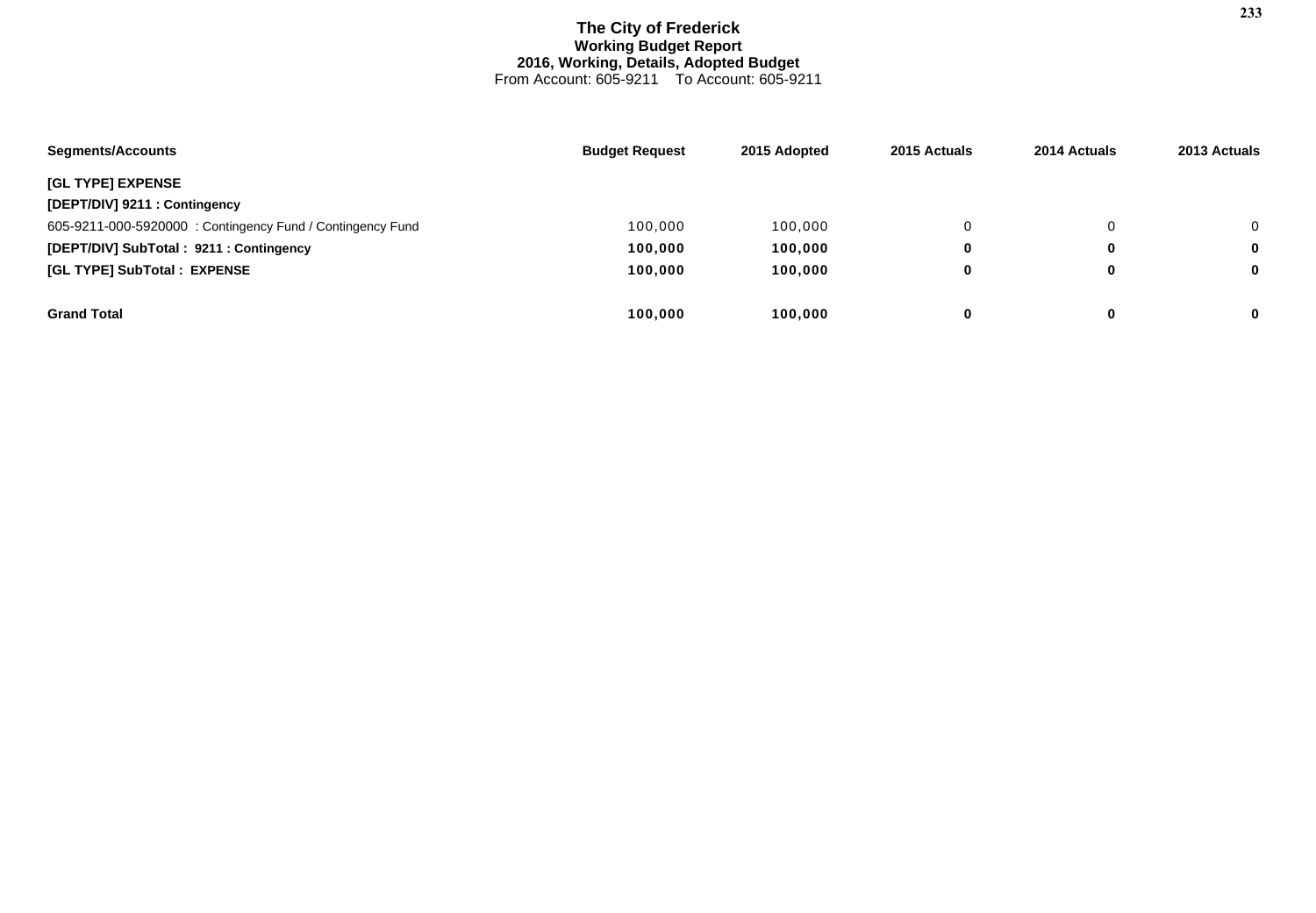## **The City of Frederick Working Budget Report 2016, Working, Details, Adopted Budget** From Account: 607-0000 To Account: 607-0000

| <b>Segments/Accounts</b>                                                | <b>Budget Request</b> | 2015 Adopted | 2015 Actuals | 2014 Actuals | 2013 Actuals |
|-------------------------------------------------------------------------|-----------------------|--------------|--------------|--------------|--------------|
| [GL TYPE] REVENUE                                                       |                       |              |              |              |              |
| [DEPT/DIV] 0000 : NA                                                    |                       |              |              |              |              |
| 607-0000-000-3010000 : Unencumbered                                     | 818.756               | 0            | 0            | 0            | 0            |
| 607-0000-000-3690002 : Miscellaneous / Discounts Earned                 | 0                     | 0            | 39           | 23           | 20           |
| 607-0000-000-3810001: Non-Operating Revenues / Investment Income        | 0                     | 0            | 10,636       | 10,780       | 9,362        |
| 607-0000-000-3910002 : General Long-Term Oblig. / Debt Issue Premium    | 0                     | 0            | 1,405        | 1,405        | 1,420        |
| 607-0000-000-3920309 : Inter-Fund Transfers / Transfer from Storm Water |                       | $\mathbf 0$  | 0            | 2,772        | 85,572       |
| [DEPT/DIV] SubTotal: 0000: NA                                           | $-818,756$            | $\mathbf 0$  | $-12,080$    | $-14,980$    | $-96,374$    |
| <b>[GL TYPE] SubTotal: REVENUE</b>                                      | $-818,756$            | $\mathbf 0$  | $-12.080$    | $-14,980$    | $-96,374$    |
| <b>Grand Total</b>                                                      | $-818.756$            | $\bf{0}$     | $-12.080$    | $-14.980$    | $-96.374$    |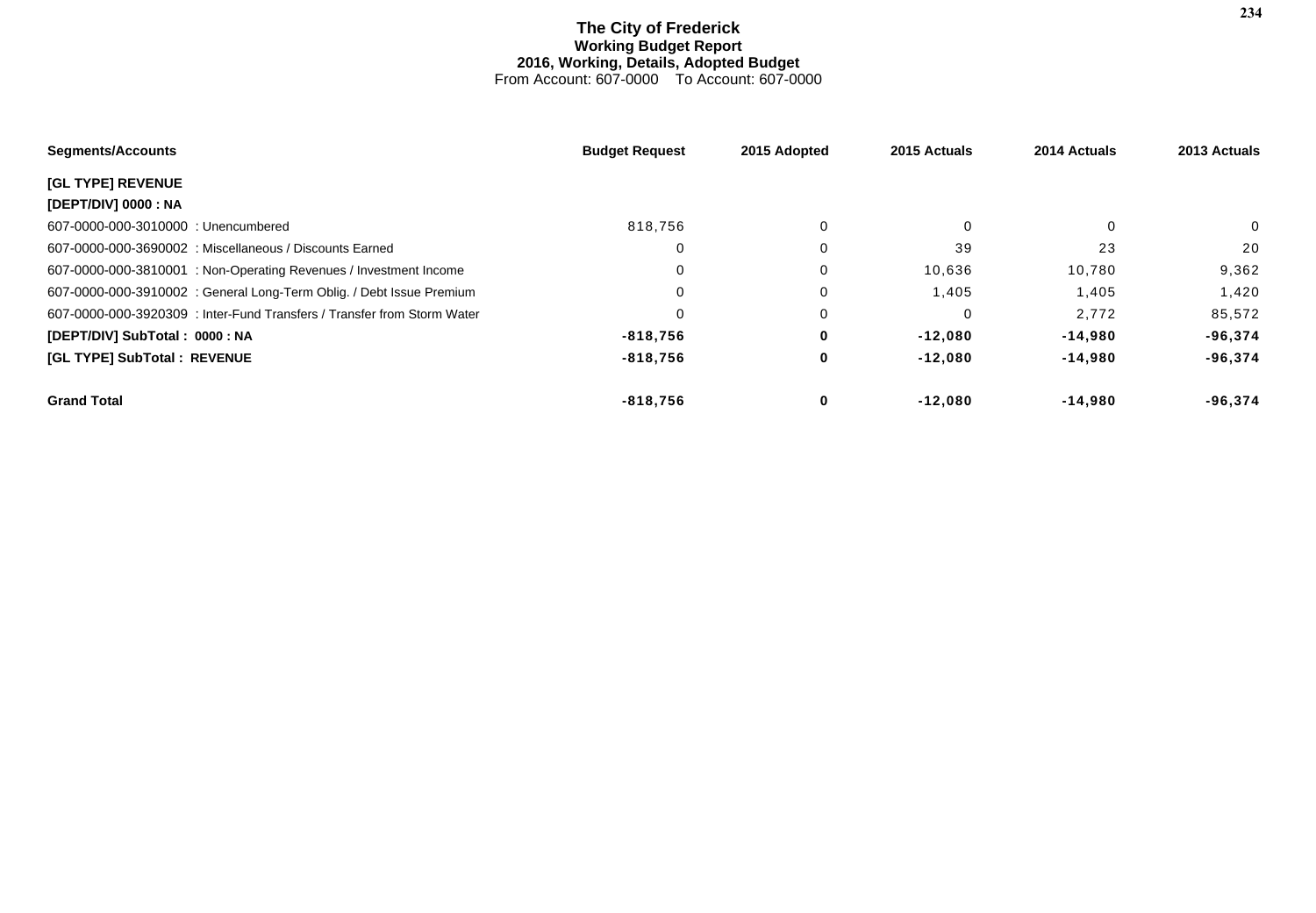# **The City of Frederick Working Budget Report 2016, Working, Details, Adopted Budget** From Account: 607-3422 To Account: 607-3422

| <b>Segments/Accounts</b>                                           | <b>Budget Request</b> | 2015 Adopted | 2015 Actuals | 2014 Actuals | 2013 Actuals |
|--------------------------------------------------------------------|-----------------------|--------------|--------------|--------------|--------------|
| [GL TYPE] REVENUE                                                  |                       |              |              |              |              |
| [DEPT/DIV] 3422 : Street Sweeping                                  |                       |              |              |              |              |
| 607-3422-355-3313200 : Federal / Public Works / Op Indirect        | $\Omega$              | $\Omega$     | $\Omega$     | $\Omega$     | 4,863        |
| 607-3422-355-3690001 : Miscellaneous / Other Misc. Receipts        | 0                     | 0            | $\Omega$     | 0            | 421          |
| [DEPT/DIV] SubTotal: 3422: Street Sweeping                         | 0                     | 0            | 0            | 0            | $-5,284$     |
| [GL TYPE] SubTotal: REVENUE                                        | O                     | 0            | 0            | $\bf{0}$     | $-5,284$     |
| [GL TYPE] EXPENSE                                                  |                       |              |              |              |              |
| [DEPT/DIV] 3422 : Street Sweeping                                  |                       |              |              |              |              |
| 607-3422-355-5121100 : Salaries - Full Time / Productive Time      | 151,317               | 129,426      | 114,002      | 95,071       | 87,315       |
| 607-3422-355-5121200 : Salaries - Full Time / Vacation             | 0                     | 0            | 13,183       | 17,424       | 7,018        |
| 607-3422-355-5121300 : Salaries - Full Time / Sick                 | 0                     | 0            | 3,412        | 4,181        | 3,546        |
| 607-3422-355-5121400 : Salaries - Full Time / Holiday              | $\Omega$              | $\Omega$     | 6,646        | 5,414        | 5,215        |
| 607-3422-355-5121500 : Salaries - Full Time / Other Leave          | $\Omega$              | $\Omega$     | 1,967        | 1,862        | 2,101        |
| 607-3422-355-5141300 : Overtime / Premium Overtime                 | 2,000                 | 2,000        | 1,660        | 675          | 917          |
| 607-3422-355-5170000 : Special Allowance                           | $\Omega$              | $\Omega$     | $\Omega$     | 4,500        | $\Omega$     |
| 607-3422-355-5210000: Sanitation Services / Workmen's Compensation | 8,561                 | 8,153        | 8,357        | 7,847        | 5,738        |
| 607-3422-355-5221100 : FICA / Social Security                      | 9,505                 | 8,148        | 7,766        | 7,282        | 5,953        |
| 607-3422-355-5221200 : FICA / Medicare                             | 2,223                 | 1,905        | 1,816        | 1,703        | 1,392        |
| 607-3422-355-5264100 : Health Insurance / Retirees >= 65           | 8,069                 | 6,212        | 6,924        | 5,160        | 4,756        |
| 607-3422-355-5266100 : Health Insurance / CIGNA                    | 47,220                | 35,461       | 42,898       | 33,916       | 29,563       |
| 607-3422-355-5266200 : Health Insurance / CIGNA - Retirees         | 9,013                 | 8,544        | 5,029        | 7,797        | 7,940        |
| 607-3422-355-5266300 : Health Insurance / OPEB Payment             | 22,949                | 17,974       | 17,974       | 13,569       | 14,664       |
| 607-3422-355-5266400 : Health Insurance / OPEB Unfunded            | 0                     | 0            | 20,823       | 20,096       | 12,743       |
| 607-3422-355-5267200 : Health Insurance / Aetna Dental - Emp       | $\mathbf 0$           | $\Omega$     | 0            | -85          | $\mathbf 0$  |
| 607-3422-355-5267900 : Vision - Emp                                | 0                     | 0            | 0            | $-33$        | $\mathbf 0$  |
| 607-3422-355-5268100 : Health Insurance / Disability               | 506                   | 342          | 399          | 350          | 297          |
| 607-3422-355-5269100 : Health Insurance / Life                     | 358                   | 270          | 288          | 260          | 238          |
| 607-3422-355-5282500 : Retirement / 25 Year Plan                   | 30,890                | 27,990       | 27,990       | 11,540       | 22,004       |
| 607-3422-355-5283000: Retirement / 30 Year Plan                    | 7,173                 | 7,275        | 7,275        | 14,102       | 19,789       |
| 607-3422-355-5310100 : Supplies / General Supplies                 | 22,200                | 19,000       | 17,292       | 24,306       | 20,747       |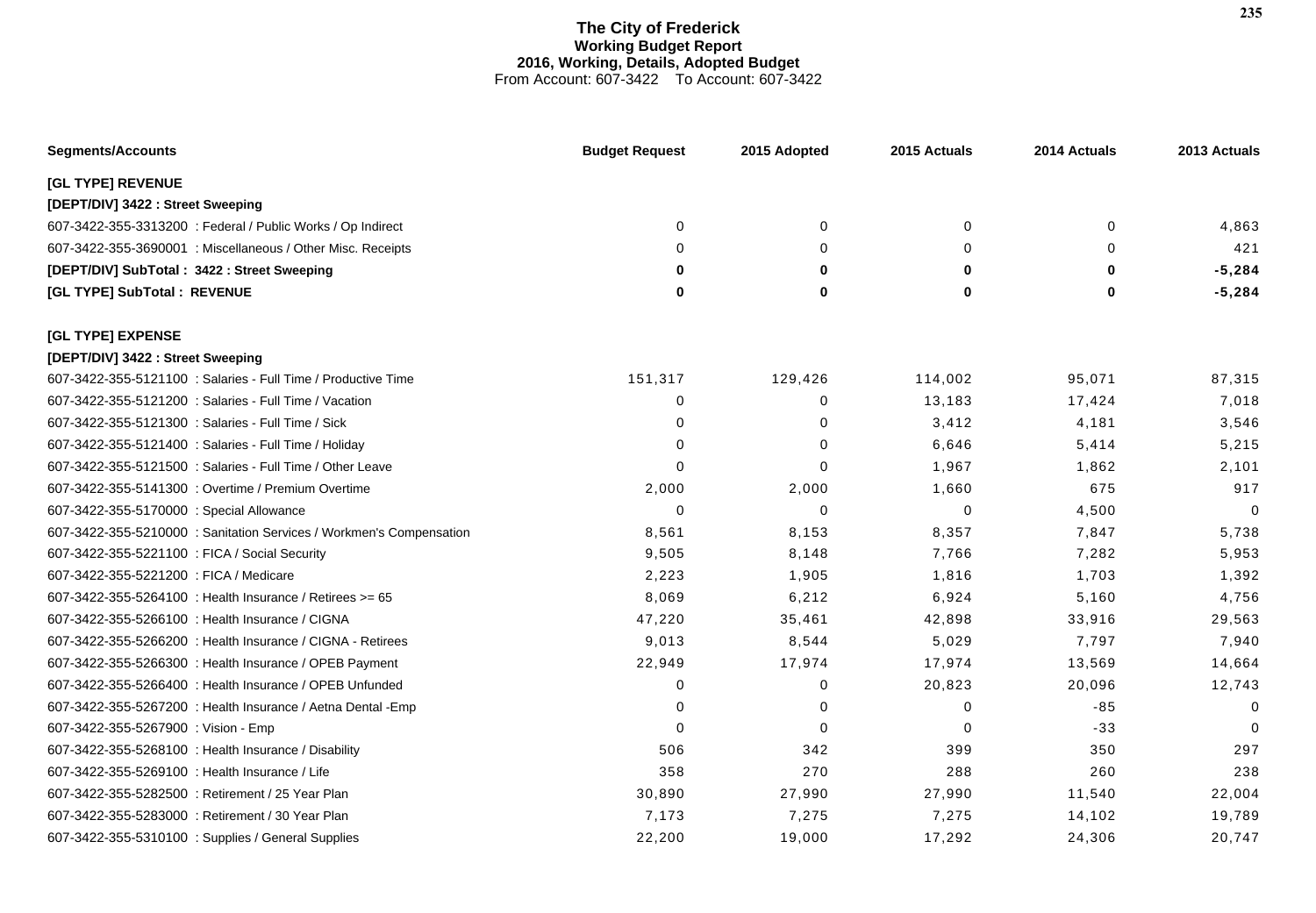| <b>Segments/Accounts</b>                                 |                                                                                                                                                                                    | <b>Budget Request</b> | 2015 Adopted                      | 2015 Actuals | 2014 Actuals | 2013 Actuals |
|----------------------------------------------------------|------------------------------------------------------------------------------------------------------------------------------------------------------------------------------------|-----------------------|-----------------------------------|--------------|--------------|--------------|
| <b>Type</b><br><b>RECURRING</b>                          | <b>Narrative</b><br>Replacement Brooms for three Street Sweepers (3 sweepers/ 25 sets/ sweeper @\$120/                                                                             |                       | Amount<br>10,200                  |              |              |              |
| <b>RECURRING</b><br><b>RECURRING</b><br><b>RECURRING</b> | set & 1 sweeper/ 10 sets/ sweeper @120/ set)<br>Tires (4 sweepers & pickup truck)<br>General Supplies (hand tools, lt. bulbs, hoses, etc)<br>New/Replace Sweeping related signage. |                       | 5,000<br>5,000<br>2.000<br>22,200 |              |              |              |
|                                                          | 607-3422-355-5310300: Supplies / Clothing/Uniforms                                                                                                                                 | 1,125                 | 2,175                             | 697          | 594          | 859          |
| Type<br><b>RECURRING</b><br><b>RECURRING</b>             | <b>Narrative</b><br>Replacement Uniforms (3 @ \$250/ person)<br>Boot Replacement (3 @ \$125/ person)                                                                               |                       | Amount<br>750<br>375<br>1,125     |              |              |              |
| 607-3422-355-5330100 : Energy / Fuel & Oil               |                                                                                                                                                                                    | 25,000                | 25,000                            | 17,142       | 22,625       | 27,964       |
| <b>Type</b>                                              | <b>Narrative</b><br>Fuel & oil for 4 Sweepers & a Pickup Truck                                                                                                                     |                       | Amount<br>25,000<br>25,000        |              |              |              |
|                                                          | 607-3422-355-5410000 : Sanitation Services / Professional Services                                                                                                                 | 500                   | 500                               | 42           | 108          | $\Omega$     |
|                                                          | 607-3422-355-5510100 : Cleaning Services / Disposal Fees                                                                                                                           | 27,600                | 24,000                            | 45,796       | 0            | 4,401        |
| <b>Type</b>                                              | <b>Narrative</b><br>Hauling of Sweeping Debris (400Tons @ \$69/Ton)                                                                                                                |                       | Amount<br>27,600<br>27,600        |              |              |              |
|                                                          | 607-3422-355-5520100 : Repair and Maint. Service / General Repair/Maint.                                                                                                           | 6,000                 | 6,000                             | 4,572        | 3,545        | 3,088        |
|                                                          | 607-3422-355-5570000 : Sanitation Services / Licenses/Permits                                                                                                                      | 0                     | 100                               | 100          | 0            | $\Omega$     |
| 607-3422-355-5620100 : Transportation                    |                                                                                                                                                                                    | $\Omega$              | $\Omega$                          | $\Omega$     | 40           | $\Omega$     |
|                                                          | 607-3422-355-5650000 : Sanitation Services / Insurance                                                                                                                             | 7,245                 | 6,069                             | 6,665        | 6,189        | 6,448        |
|                                                          | 607-3422-355-5740100 : Machinery & Equipment / Vehicles                                                                                                                            | 0                     | 230,000                           | 217,909      | $\Omega$     | 0            |
|                                                          | 607-3422-355-5740200 : Machinery & Equipment / Machinery                                                                                                                           | 0                     | 0                                 | $\mathbf 0$  | 31,936       | $\Omega$     |
|                                                          | 607-3422-355-5749000 : Machinery & Equipment / Contra-expense                                                                                                                      | $\Omega$              | $\Omega$                          | $-217,909$   | $-31,936$    | $\Omega$     |
|                                                          | 607-3422-355-5785100 : Depreciation / Equipment                                                                                                                                    | $\Omega$              | $\Omega$                          | 72,309       | 50,518       | 45,956       |
| [DEPT/DIV] SubTotal: 3422: Street Sweeping               |                                                                                                                                                                                    | 389,454               | 566,544                           | 453,024      | 360,556      | 340,652      |
| [GL TYPE] SubTotal: EXPENSE                              |                                                                                                                                                                                    | 389,454               | 566,544                           | 453,024      | 360,556      | 340,652      |
| <b>Grand Total</b>                                       |                                                                                                                                                                                    | 389,454               | 566,544                           | 453,024      | 360,556      | 335,368      |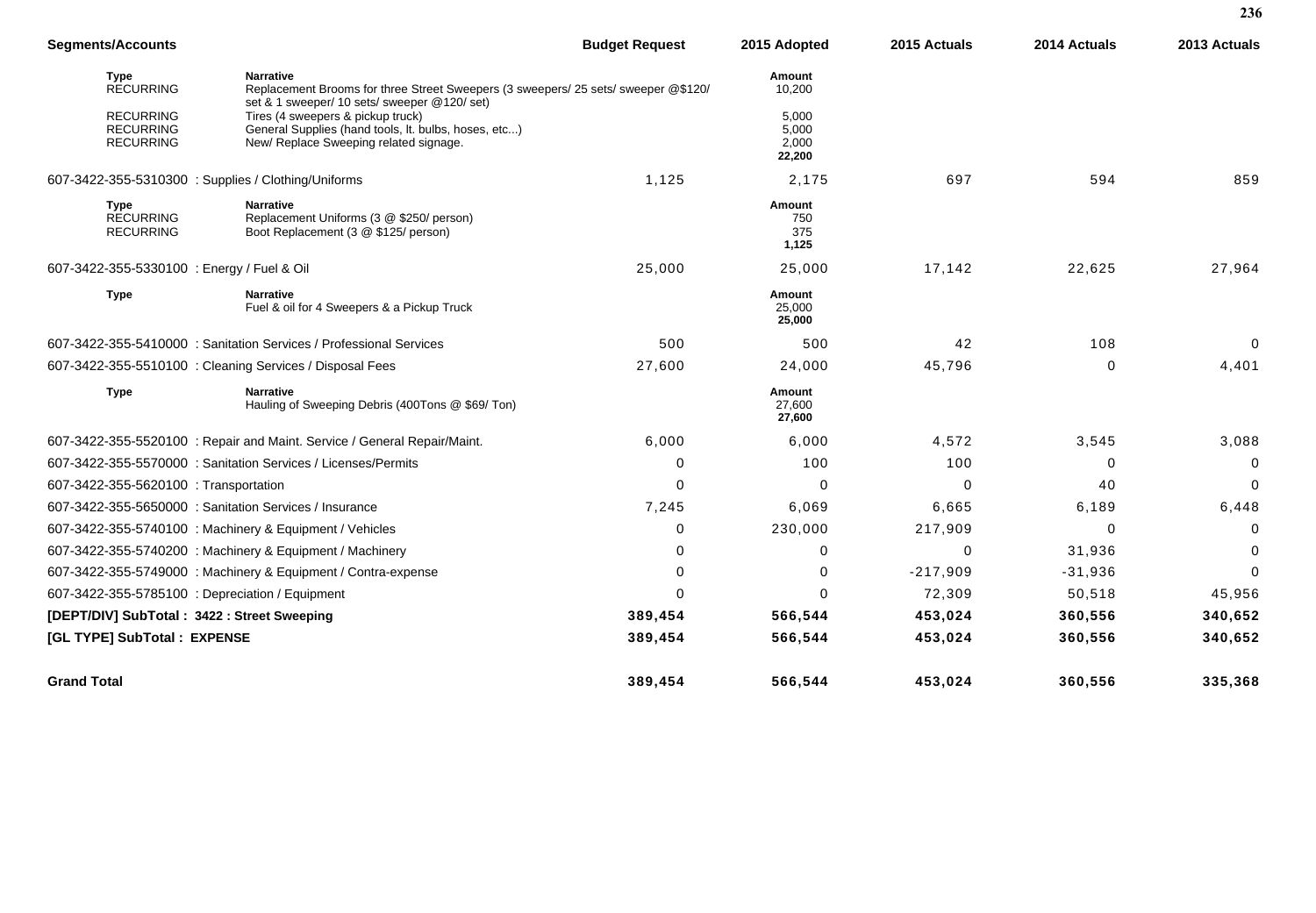# **The City of Frederick Working Budget Report 2016, Working, Details, Adopted Budget** From Account: 607-3531 To Account: 607-3531

| <b>Segments/Accounts</b>                                              | <b>Budget Request</b> | 2015 Adopted | 2015 Actuals | 2014 Actuals | 2013 Actuals |
|-----------------------------------------------------------------------|-----------------------|--------------|--------------|--------------|--------------|
| [GL TYPE] REVENUE                                                     |                       |              |              |              |              |
| [DEPT/DIV] 3531 : Storm Water                                         |                       |              |              |              |              |
| 607-3531-356-3313200 : Federal / Public Works / Op Indirect           | 0                     | $\Omega$     | 0            | 0            | 10,132       |
| 607-3531-356-3400001 : Public Works / Equipmental Rental              | 0                     | 0            | 0            | 282          | 0            |
| 607-3531-356-3400002 : Public Works / Labor                           | 0                     | 0            | $\Omega$     | 120          | $\Omega$     |
| 607-3531-356-3400003 : Public Works / Overhead                        | 0                     | $\Omega$     | $\Omega$     | 40           | 78           |
| 607-3531-356-3435001 : Storm Water / Service Fee                      | 1,830,000             | 1,830,000    | 1,681,946    | 1,737,621    | 1,732,039    |
| 607-3531-356-3435002 : Storm Water Credit App Review Fee              | 0                     | $\Omega$     | 450          | 0            | $\Omega$     |
| 607-3531-356-3690001 : Miscellaneous / Other Misc. Receipts           | 0                     | $\Omega$     | 50           |              | 120          |
| 607-3531-356-3813501: Non-Operating Revenues / Donated Infrastructure | 0                     | $\Omega$     | 180,365      | 329,873      | 279,127      |
| 607-3531-356-3930001 : Sale of Gen. Cap. Assets                       | 0                     | $\Omega$     | 0            | 4,500        | 0            |
| [DEPT/DIV] SubTotal: 3531: Storm Water                                | $-1,830,000$          | $-1,830,000$ | $-1,862,811$ | $-2,072,437$ | $-2,021,496$ |
| [GL TYPE] SubTotal: REVENUE                                           | $-1,830,000$          | $-1,830,000$ | $-1,862,811$ | $-2,072,437$ | $-2,021,496$ |
| [GL TYPE] EXPENSE                                                     |                       |              |              |              |              |
| [DEPT/DIV] 3531 : Storm Water                                         |                       |              |              |              |              |
| 607-3531-356-5121100 : Salaries - Full Time / Productive Time         | 285,500               | 256,347      | 211,562      | 188,162      | 201,801      |
| 607-3531-356-5121200 : Salaries - Full Time / Vacation                | 0                     | 0            | 22,797       | 22,921       | 15,897       |
| 607-3531-356-5121300 : Salaries - Full Time / Sick                    | 0                     | 0            | 4,280        | 2,741        | 4,351        |
| 607-3531-356-5121400 : Salaries - Full Time / Holiday                 | 0                     | $\Omega$     | 11,902       | 10,528       | 10,897       |
| 607-3531-356-5121500 : Salaries - Full Time / Other Leave             | 0                     | $\Omega$     | 2,413        | 3,901        | 3,528        |
| 607-3531-356-5141200 : Overtime / Standby                             | 4,000                 | 4,000        | 2,617        | 2,562        | 3,027        |
| 607-3531-356-5141300 : Overtime / Premium Overtime                    | 4,000                 | 4,000        | 2,043        | 2,407        | 3,296        |
| 607-3531-356-5170000 : Special Allowance                              | 0                     | $\Omega$     | $\mathbf{0}$ | 6,324        | $\mathbf 0$  |
| 607-3531-356-5210000: Streets/Traffic / Workmen's Compensation        | 20,533                | 19,555       | 20,044       | 18,822       | 13,761       |
| 607-3531-356-5221100 : FICA / Social Security                         | 18,199                | 16,392       | 14,893       | 13,949       | 13,993       |
| 607-3531-356-5221200 : FICA / Medicare                                | 4,256                 | 3,831        | 3,483        | 3,262        | 3,272        |
| 607-3531-356-5266100 : Health Insurance / CIGNA                       | 44,969                | 44,418       | 42,181       | 38,702       | 41,043       |
| 607-3531-356-5266200 : Health Insurance / CIGNA - Retirees            | 6,826                 | 6,475        | 6,530        | 5,909        | 6,018        |
| 607-3531-356-5266300 : Health Insurance / OPEB Payment                | 14,584                | 16,280       | 16,280       | 16,839       | 14,870       |
| 607-3531-356-5266400 : Health Insurance / OPEB Unfunded               | 0                     | 0            | 23,157       | 23,531       | 18,213       |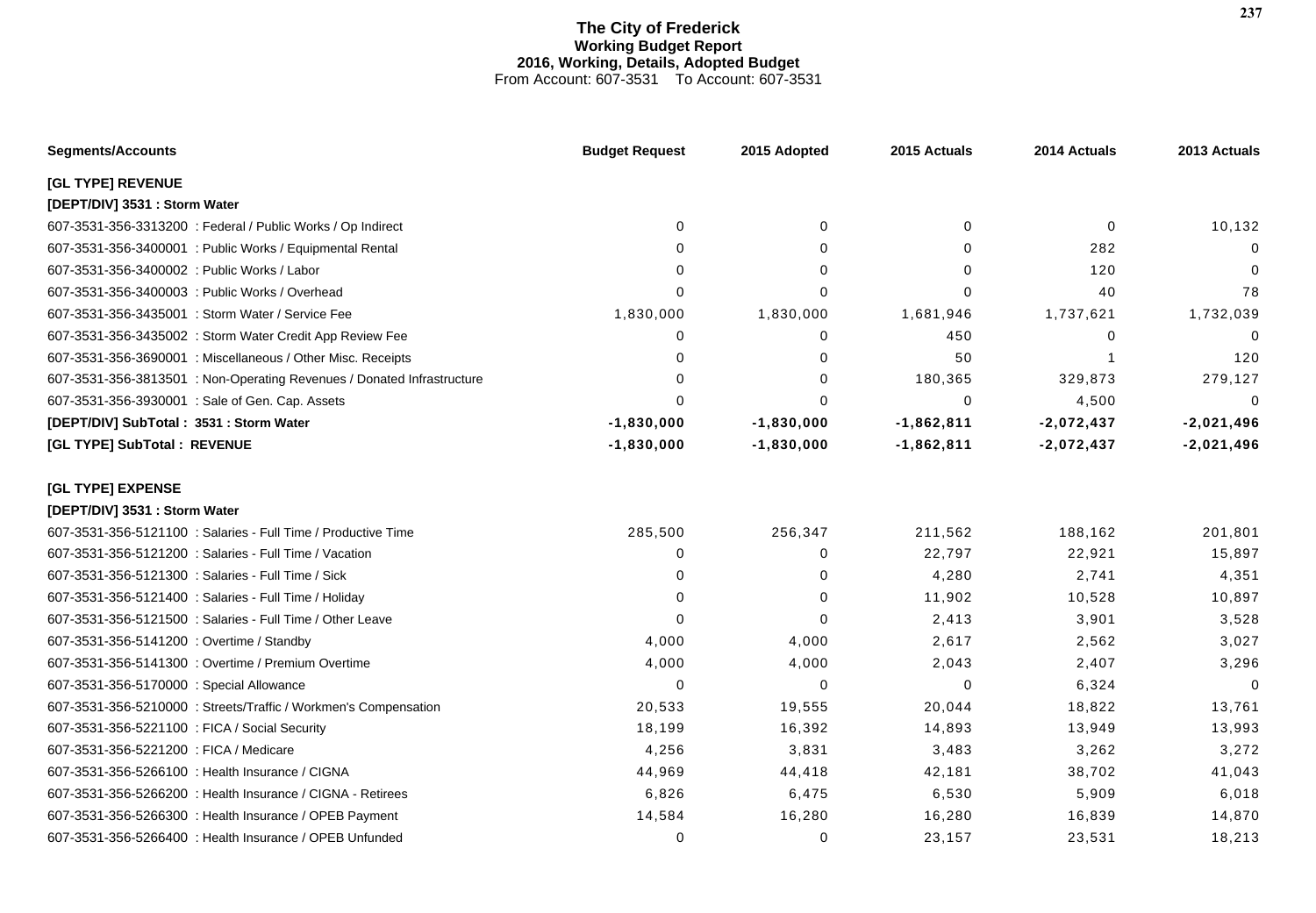| <b>Segments/Accounts</b>                       |                                                                                                                                                                                                                                 | <b>Budget Request</b> | 2015 Adopted                    | 2015 Actuals | 2014 Actuals | 2013 Actuals |
|------------------------------------------------|---------------------------------------------------------------------------------------------------------------------------------------------------------------------------------------------------------------------------------|-----------------------|---------------------------------|--------------|--------------|--------------|
|                                                | 607-3531-356-5266500 : OPEB Retirement Health Savings Plan                                                                                                                                                                      | 0                     | 0                               | 1,803        | 416          | 0            |
|                                                | 607-3531-356-5267200 : Health Insurance / Aetna Dental - Emp                                                                                                                                                                    | 0                     | 0                               | $-37$        | 22           | $-34$        |
|                                                | 607-3531-356-5268100 : Health Insurance / Disability                                                                                                                                                                            | 840                   | 612                             | 602          | 573          | 594          |
| 607-3531-356-5269100 : Health Insurance / Life |                                                                                                                                                                                                                                 | 404                   | 323                             | 305          | 289          | 300          |
|                                                | 607-3531-356-5282500 : Retirement / 25 Year Plan                                                                                                                                                                                | 49,125                | 49,063                          | 49,063       | 45,834       | 41,997       |
|                                                | 607-3531-356-5283000 : Retirement / 30 Year Plan                                                                                                                                                                                | 9,500                 | 9,261                           | 9,261        | 3,960        | 3,012        |
| 607-3531-356-5291300 : Misc Benefits / Other   |                                                                                                                                                                                                                                 | 885                   | 885                             | 885          | 829          | 806          |
|                                                | 607-3531-356-5310100 : Supplies / General Supplies                                                                                                                                                                              | 34,950                | 34,950                          | 59,036       | 27,494       | 23,256       |
| <b>Type</b><br><b>RECURRING</b>                | <b>Narrative</b><br>Repair & Maintenance for intakes (5000 +), storm water ponds (city ownes 31), storm<br>water undergraound structures (city owns 10). All is done to stay in complinace with MDE<br>storm water regulations. |                       | Amount<br>23,000                |              |              |              |
| <b>RECURRING</b><br><b>RECURRING</b>           | Misc electrical, pump parts and generator parts for 4 storm pump stations.<br>Small tool replacement ie: shovels, cut off saw and blades, wrenches, along with misc<br>office supplies.                                         |                       | 10,000<br>1,200                 |              |              |              |
| <b>RECURRING</b><br>ONE-TIME                   | Traffic signs, cones and barrels.<br>Increase of \$10,000 for new intake work on West Patrick street to go along side on West<br>Patrick improvements for new development                                                       |                       | 750<br>10,000                   |              |              |              |
|                                                | Remove intake work                                                                                                                                                                                                              |                       | $-10,000$<br>34,950             |              |              |              |
|                                                | 607-3531-356-5310300: Supplies / Clothing/Uniforms                                                                                                                                                                              | 1,500                 | 1,300                           | 2,155        | 666          | 621          |
| Type<br><b>RECURRING</b><br><b>RECURRING</b>   | <b>Narrative</b><br>4 employees @\$250 for uniform replacements.<br>4 employees safety shoe replacements 4 @ \$125.                                                                                                             |                       | Amount<br>1,000<br>500<br>1,500 |              |              |              |
| 607-3531-356-5330100 : Energy / Fuel & Oil     |                                                                                                                                                                                                                                 | 14,400                | 14,400                          | 4,767        | 5,976        | 10,094       |
| Type<br><b>RECURRING</b>                       | <b>Narrative</b><br>Using an average of \$1200 per month for 2 storm water pump stations and 4 trucks.                                                                                                                          |                       | Amount<br>14,400<br>14,400      |              |              |              |
| 607-3531-356-5330200 : Energy / Electricity    |                                                                                                                                                                                                                                 | 9,000                 | 9,000                           | 3,212        | 4,745        | 8,744        |
| Type<br><b>RECURRING</b>                       | <b>Narrative</b><br>Using an average of \$750 a month for 4 Stormwater pumping stations.                                                                                                                                        |                       | Amount<br>9,000<br>9,000        |              |              |              |
| 607-3531-356-5330300 : Energy / Natural Gas    |                                                                                                                                                                                                                                 | 350                   | 350                             | 250          | 236          | 226          |
| Type<br><b>RECURRING</b>                       | <b>Narrative</b><br>2 storm water stations using average of \$30 per month.                                                                                                                                                     |                       | Amount<br>350<br>350            |              |              |              |
|                                                | 607-3531-356-5340000 : Streets/Traffic / Chemicals                                                                                                                                                                              | 1,000                 | 1,000                           | 1,409        | 495          | 0            |
| <b>Type</b><br><b>RECURRING</b>                | <b>Narrative</b><br>Chemicals used to spray around pump stations, swale's and city owned ponds. Increased<br>\$250 due to rising costs.                                                                                         |                       | Amount<br>1,000                 |              |              |              |
|                                                |                                                                                                                                                                                                                                 |                       | 1,000                           |              |              |              |
|                                                | 607-3531-356-5410000: Streets/Traffic / Professional Services                                                                                                                                                                   | 21,419                | 21,419                          | 12,684       | 14,110       | 13,766       |
| <b>Type</b>                                    | <b>Narrative</b>                                                                                                                                                                                                                |                       | Amount                          |              |              |              |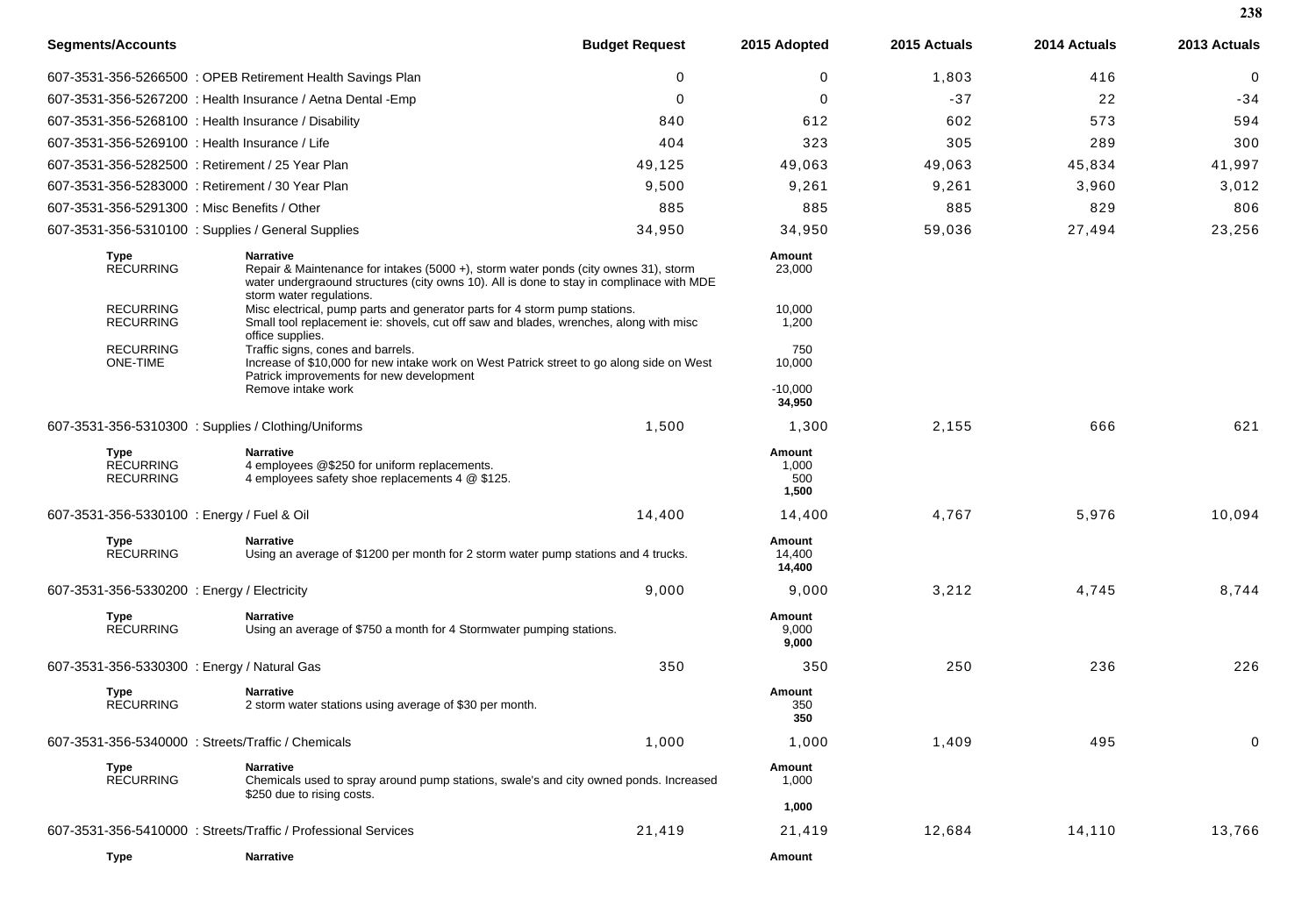| <b>Segments/Accounts</b>                                                                                                                 |                                                                                                                                                                                                                                                                                                                                                                                                                                                                                                                                                                                                                                                                                                 | <b>Budget Request</b> | 2015 Adopted                                                     | 2015 Actuals | 2014 Actuals | 2013 Actuals |
|------------------------------------------------------------------------------------------------------------------------------------------|-------------------------------------------------------------------------------------------------------------------------------------------------------------------------------------------------------------------------------------------------------------------------------------------------------------------------------------------------------------------------------------------------------------------------------------------------------------------------------------------------------------------------------------------------------------------------------------------------------------------------------------------------------------------------------------------------|-----------------------|------------------------------------------------------------------|--------------|--------------|--------------|
| <b>RECURRING</b><br><b>RECURRING</b><br><b>RECURRING</b><br><b>RECURRING</b><br><b>RECURRING</b><br><b>RECURRING</b><br><b>RECURRING</b> | SD pump stations - electrical maintennace for 3 pumpstaions @ 2415 per.<br>1 Software support plan (upgrades & updates) for camera truck- annual cost \$1800.<br>Storm water phase II - public awareness, per the city's storm water phase II permit.<br>Physicals and drug testing for 4 cdl drivers.<br>Misc towing cost and VEIP inspections.<br>Additional cost for electrical maintenance for 3 pump stations.<br>Hoist inspection/test SW station 3.                                                                                                                                                                                                                                      |                       | 12,556<br>1,800<br>1,000<br>250<br>200<br>5,313<br>300<br>21,419 |              |              |              |
|                                                                                                                                          | 607-3531-356-5520100: Repair and Maint. Service / General Repair/Maint.                                                                                                                                                                                                                                                                                                                                                                                                                                                                                                                                                                                                                         | 129,680               | 129,680                                                          | 64,992       | 4,107        | 7,416        |
| Type<br><b>RECURRING</b><br><b>RECURRING</b><br><b>RECURRING</b><br><b>RECURRING</b><br><b>RECURRING</b><br><b>RECURRING</b>             | <b>Narrative</b><br>Outside repairs for 4 trucks and other equipment.<br>Concrete & Blacktop repairs due to misc dig up and repairs of system.<br>Storm Drain pump station repairs, misc work to generators, transfer switches and pumps.<br>Repairs to City owned storm water ponds fences.<br>Calibrating gas detectors for confined space entry.<br>Carroll Creek - cleaning of the channel at Baker Park and Highland Street. Money used to<br>clean debris out of areas that have heavy debris from storms to help keep the channel<br>functioning properly. Added \$50,000 because fy16 the north side low pool is due to be<br>cleaned out so we will catch both of theses as 1 project. |                       | Amount<br>7,000<br>6,000<br>6,000<br>10,000<br>680<br>150,000    |              |              |              |
|                                                                                                                                          | Reduce Carroll Creek cleaning                                                                                                                                                                                                                                                                                                                                                                                                                                                                                                                                                                                                                                                                   |                       | $-50,000$<br>129,680                                             |              |              |              |
|                                                                                                                                          | 607-3531-356-5520200 : Repair and Maint. Service / Maintenance Contracts                                                                                                                                                                                                                                                                                                                                                                                                                                                                                                                                                                                                                        | 6,500                 | 12,000                                                           | 6,216        | 5,723        | 0            |
| Type<br><b>RECURRING</b>                                                                                                                 | <b>Narrative</b><br>Service for inspection and repairs of generators at Storm water Stations.                                                                                                                                                                                                                                                                                                                                                                                                                                                                                                                                                                                                   |                       | Amount<br>6,500<br>6,500                                         |              |              |              |
| 607-3531-356-5610100 : Communications / Telephone                                                                                        |                                                                                                                                                                                                                                                                                                                                                                                                                                                                                                                                                                                                                                                                                                 | 1,600                 | 1,600                                                            | 2,536        | 2,077        | 1,942        |
| Type<br><b>RECURRING</b><br><b>RECURRING</b>                                                                                             | <b>Narrative</b><br>Cost for 1 office phone and 2 pump station auto dailer alarms.<br>1 Cell phone.                                                                                                                                                                                                                                                                                                                                                                                                                                                                                                                                                                                             |                       | Amount<br>1,000<br>600<br>1,600                                  |              |              |              |
| 607-3531-356-5610200 : Communications / Postage                                                                                          |                                                                                                                                                                                                                                                                                                                                                                                                                                                                                                                                                                                                                                                                                                 | 75                    | 75                                                               | 4            | 21           | 0            |
| <b>Type</b><br><b>RECURRING</b>                                                                                                          | <b>Narrative</b><br>Postage for mailing gas detectors for calibration and camera repairs and parts.                                                                                                                                                                                                                                                                                                                                                                                                                                                                                                                                                                                             |                       | Amount<br>75<br>75                                               |              |              |              |
| 607-3531-356-5621100 : Travel / Dues/Registration Fees                                                                                   |                                                                                                                                                                                                                                                                                                                                                                                                                                                                                                                                                                                                                                                                                                 | 4,000                 | 1,000                                                            | 5,418        | $\mathbf 0$  | 830          |
| Type<br><b>RECURRING</b>                                                                                                                 | <b>Narrative</b><br>Increase to cover classes on new storm water regulations along with other storm water<br>classes to help learn and train staff on Storm water management                                                                                                                                                                                                                                                                                                                                                                                                                                                                                                                    |                       | Amount<br>4,000                                                  |              |              |              |
|                                                                                                                                          |                                                                                                                                                                                                                                                                                                                                                                                                                                                                                                                                                                                                                                                                                                 |                       | 4.000                                                            |              |              |              |
| 607-3531-356-5650000: Streets/Traffic / Insurance                                                                                        |                                                                                                                                                                                                                                                                                                                                                                                                                                                                                                                                                                                                                                                                                                 | 6,973                 | 5,972                                                            | 6,289        | 5,984        | 6,131        |
| 607-3531-356-5740100 : Machinery & Equipment / Vehicles                                                                                  |                                                                                                                                                                                                                                                                                                                                                                                                                                                                                                                                                                                                                                                                                                 | 0                     | 65,000                                                           | 59,120       | 0            | 0            |
|                                                                                                                                          | 607-3531-356-5740200 : Machinery & Equipment / Machinery                                                                                                                                                                                                                                                                                                                                                                                                                                                                                                                                                                                                                                        | 28,000                | 100,000                                                          | 96,981       | 17,900       | 0            |
| Type<br><b>ONE-TIME</b>                                                                                                                  | <b>Narrative</b><br>2 flow meters for SD projects. this will help in the Culler lake project and other up come<br>studies for new phases 2 reporting/studies 1@14,000                                                                                                                                                                                                                                                                                                                                                                                                                                                                                                                           |                       | Amount<br>28,000                                                 |              |              |              |
|                                                                                                                                          |                                                                                                                                                                                                                                                                                                                                                                                                                                                                                                                                                                                                                                                                                                 |                       | 28,000                                                           |              |              |              |
|                                                                                                                                          | 607-3531-356-5749000 : Machinery & Equipment / Contra-expense                                                                                                                                                                                                                                                                                                                                                                                                                                                                                                                                                                                                                                   | 0                     | 0                                                                | $-156, 101$  | $-17,900$    | 0            |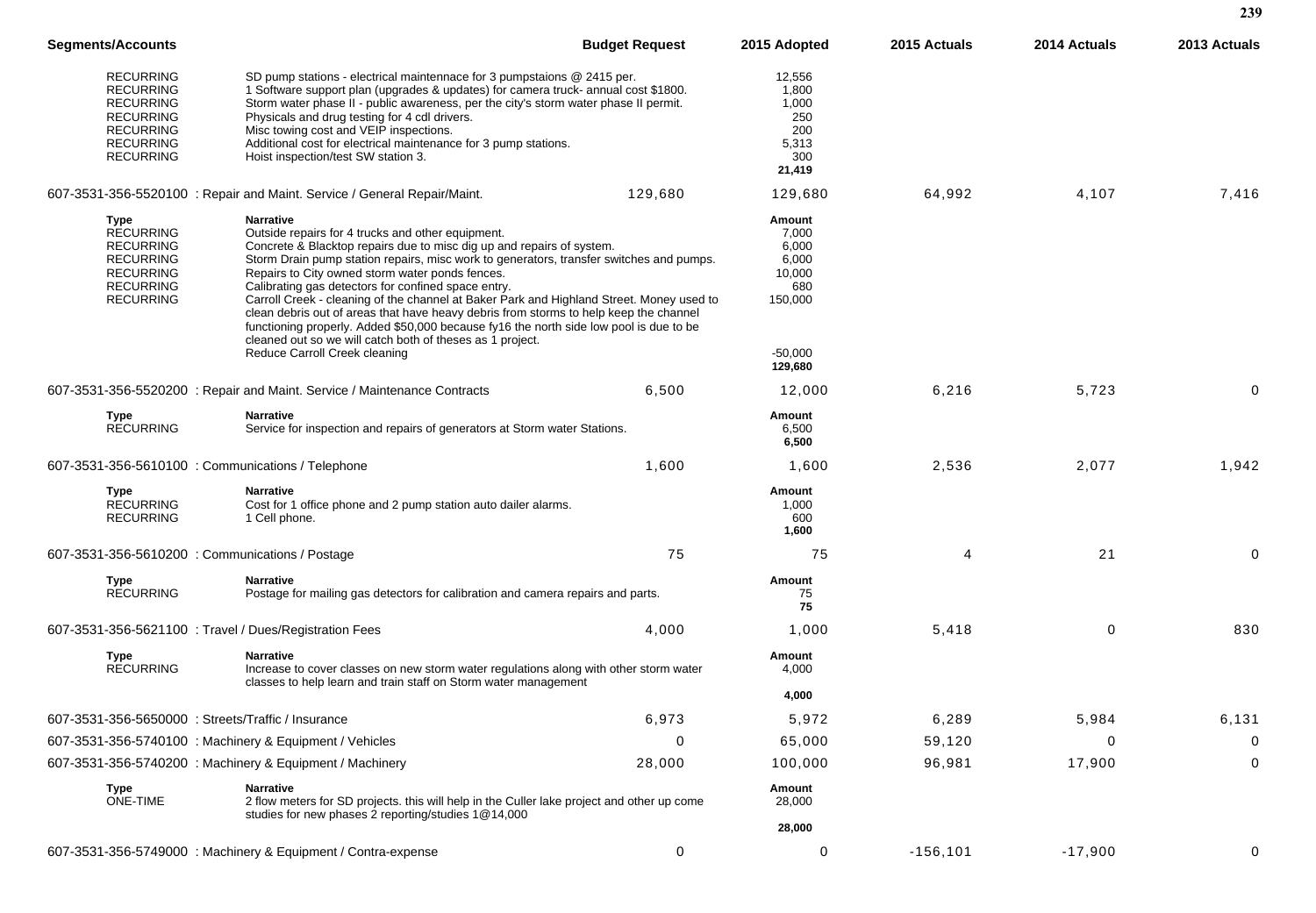| <b>Segments/Accounts</b>                                        | <b>Budget Reguest</b> | 2015 Adopted | 2015 Actuals | 2014 Actuals | 2013 Actuals |
|-----------------------------------------------------------------|-----------------------|--------------|--------------|--------------|--------------|
| 607-3531-356-5783100 : Depreciation / Improvements - Non-Bldgs. |                       | $\mathbf{0}$ | 1.533.126    | .528.617     | .520,370     |
| 607-3531-356-5785100 : Depreciation / Equipment                 |                       | 0            | 65.588       | 43.288       | 41,946       |
| [DEPT/DIV] SubTotal: 3531: Storm Water                          | 723.068               | 829.188      | 2,213,746    | 2,056,022    | 2,035,984    |
| [GL TYPE] SubTotal: EXPENSE                                     | 723.068               | 829.188      | 2,213,746    | 2,056,022    | 2,035,984    |
| <b>Grand Total</b>                                              | $-1,106,932$          | $-1.000.812$ | 350,935      | $-16.415$    | 14,488       |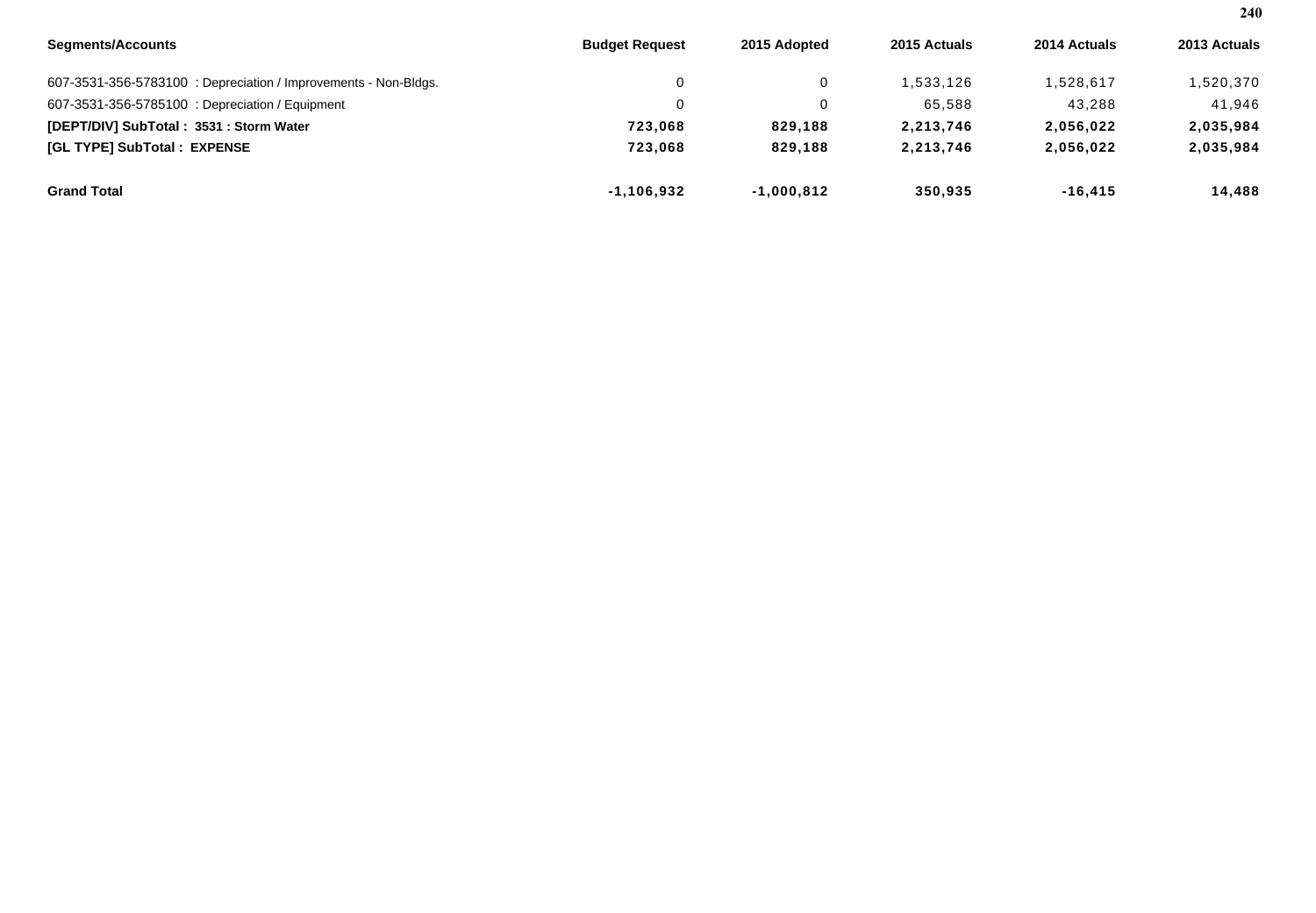# **The City of Frederick Working Budget Report 2016, Working, Details, Adopted Budget** From Account: 607-8111 To Account: 607-8111

| <b>Segments/Accounts</b>                            |                                                                                                | <b>Budget Request</b> | 2015 Adopted       | 2015 Actuals | 2014 Actuals | 2013 Actuals |
|-----------------------------------------------------|------------------------------------------------------------------------------------------------|-----------------------|--------------------|--------------|--------------|--------------|
| [GL TYPE] EXPENSE                                   |                                                                                                |                       |                    |              |              |              |
| [DEPT/DIV] 8111 : Bonded Debt                       |                                                                                                |                       |                    |              |              |              |
| 607-8111-811-5810900 : Principal / 09 Issue         |                                                                                                | 50,000                | 45,000             | $\mathbf 0$  | 0            | $\mathbf 0$  |
| 607-8111-821-5820900 : Interest / 09 Issue          |                                                                                                | 41,182                | 42,982             | 42,381       | 43,870       | 49,352       |
|                                                     | 607-8111-831-5410000: Other Charges / Professional Services                                    | 52                    | 53                 | 8            | 9            | 9            |
| <b>Type</b><br><b>RECURRING</b><br><b>RECURRING</b> | <b>Narrative</b><br>2009 Issue - Paying Agent/Registrar<br>2009 Issue - Out of Pocket Expenses |                       | Amount<br>43<br>52 |              |              |              |
| [DEPT/DIV] SubTotal: 8111: Bonded Debt              |                                                                                                | 91,234                | 88,035             | 42,389       | 43,879       | 49,361       |
| [GL TYPE] SubTotal: EXPENSE                         |                                                                                                | 91,234                | 88,035             | 42,389       | 43,879       | 49,361       |
| <b>Grand Total</b>                                  |                                                                                                | 91,234                | 88,035             | 42,389       | 43,879       | 49,361       |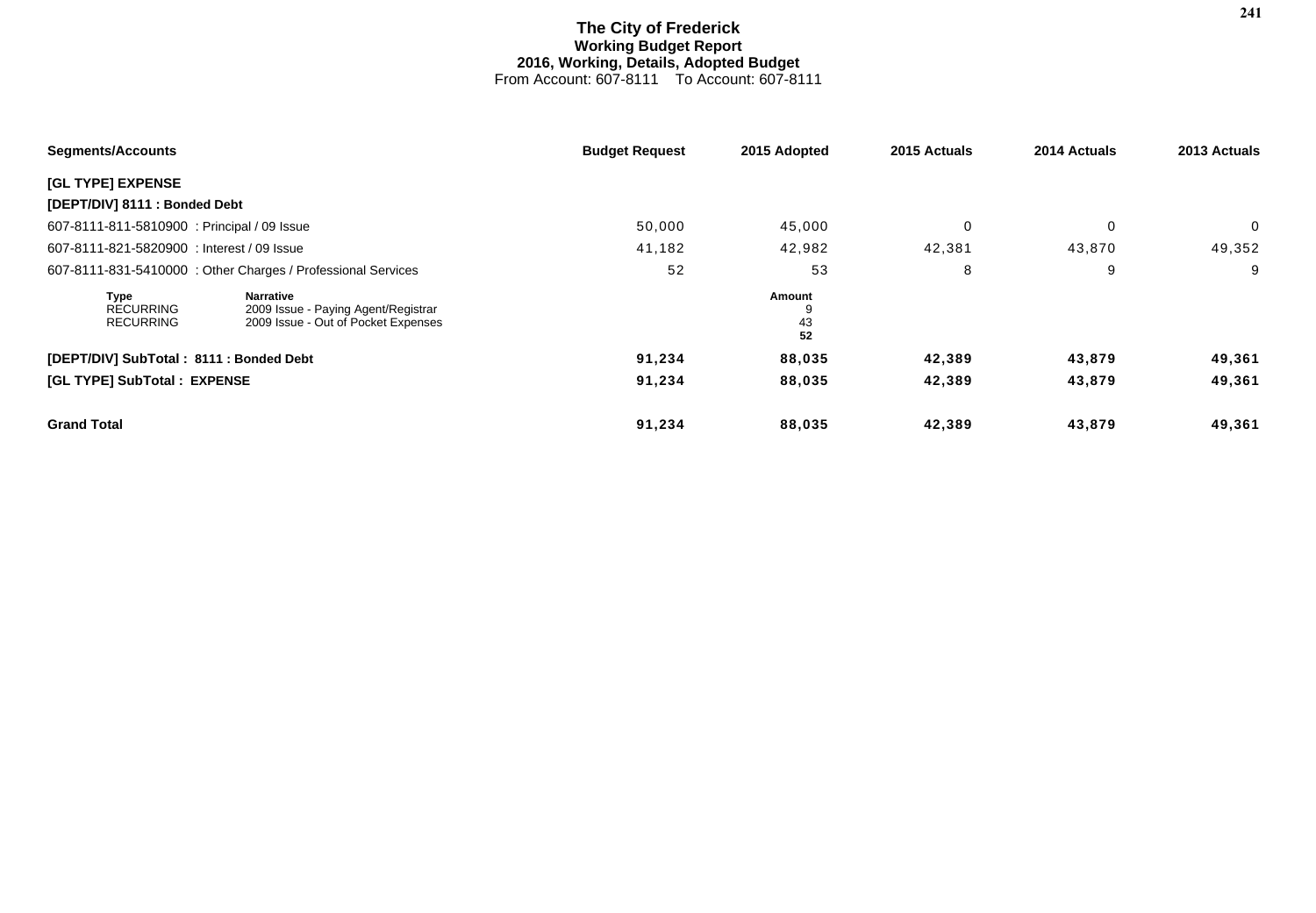# **The City of Frederick Working Budget Report 2016, Working, Details, Adopted Budget** From Account: 607-9111 To Account: 607-9111

| <b>Segments/Accounts</b>                                          |                                                                                                  | <b>Budget Request</b> | 2015 Adopted                                | 2015 Actuals | 2014 Actuals | 2013 Actuals |
|-------------------------------------------------------------------|--------------------------------------------------------------------------------------------------|-----------------------|---------------------------------------------|--------------|--------------|--------------|
| <b>IGL TYPEI EXPENSE</b><br>[DEPT/DIV] 9111 : Operating Transfers | 607-9111-000-5910000: Transfers Out / Interfund Transfers                                        | 1.435.000             | 80.000                                      | 1.690.000    | 54.625       | 1,297,500    |
| <b>Type</b><br><b>RECURRING</b>                                   | <b>Narrative</b><br>Transfer to General Fund (Overhead expense reimbursement)<br>Transfer to CIP |                       | Amount<br>150,000<br>1,285,000<br>1,435,000 |              |              |              |
|                                                                   | [DEPT/DIV] SubTotal: 9111: Operating Transfers                                                   | 1.435.000             | 80,000                                      | 1,690,000    | 54,625       | 1,297,500    |
| [GL TYPE] SubTotal: EXPENSE                                       |                                                                                                  | 1.435.000             | 80.000                                      | 1,690,000    | 54,625       | 1,297,500    |
| <b>Grand Total</b>                                                |                                                                                                  | 1,435,000             | 80,000                                      | 1,690,000    | 54,625       | 1,297,500    |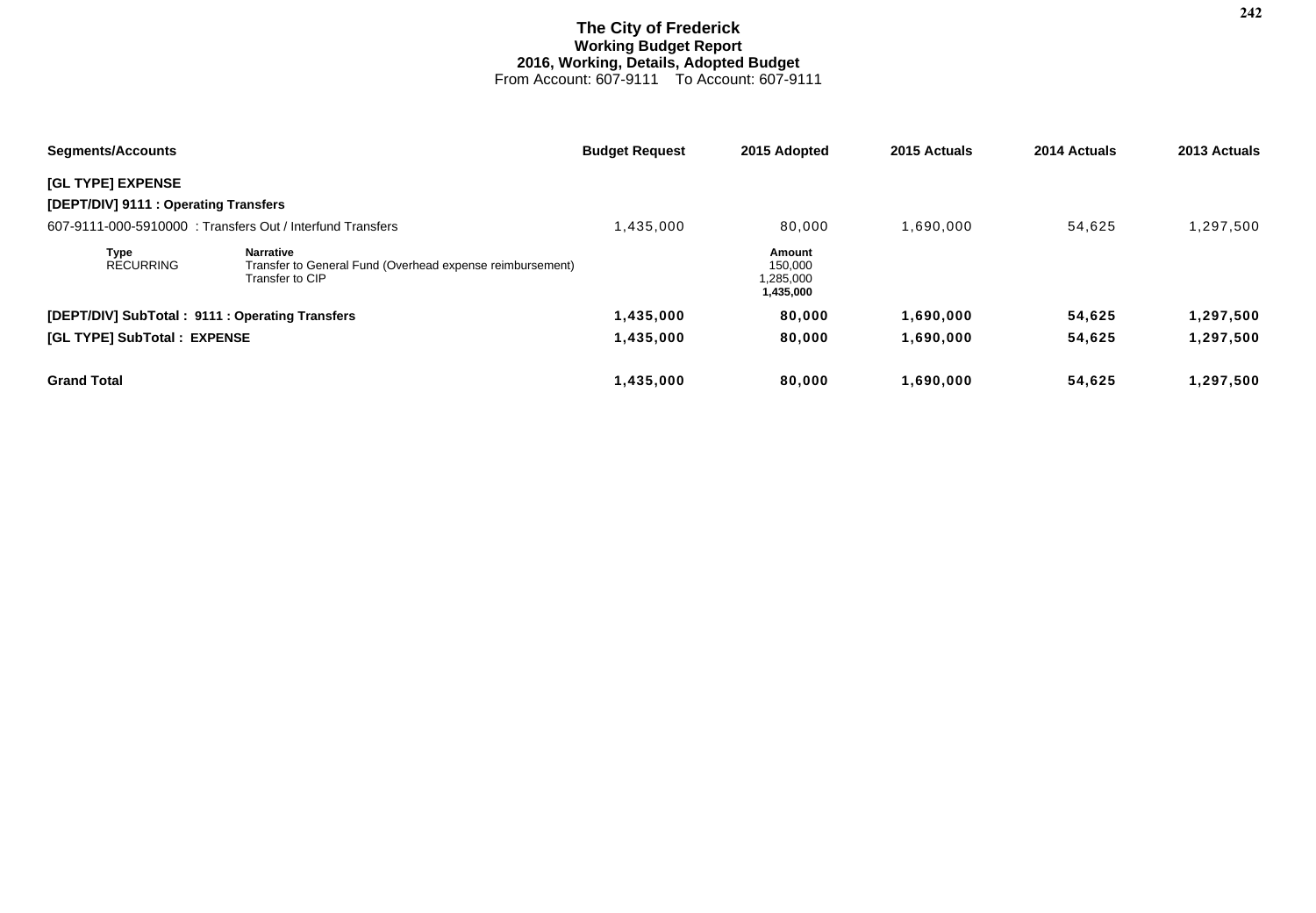# **The City of Frederick Working Budget Report 2016, Working, Details, Adopted Budget** From Account: 607-9211 To Account: 607-9211

| <b>Segments/Accounts</b>                                  | <b>Budget Request</b> | 2015 Adopted | 2015 Actuals | 2014 Actuals | 2013 Actuals |
|-----------------------------------------------------------|-----------------------|--------------|--------------|--------------|--------------|
| <b>IGL TYPEI EXPENSE</b>                                  |                       |              |              |              |              |
| [DEPT/DIV] 9211 : Contingency                             |                       |              |              |              |              |
| 607-9211-000-5920000: Contingency Fund / Contingency Fund | 10.000                | 10.000       | 0            |              | $\Omega$     |
| [DEPT/DIV] SubTotal: 9211: Contingency                    | 10.000                | 10.000       | 0            | 0            | 0            |
| [GL TYPE] SubTotal: EXPENSE                               | 10.000                | 10.000       | 0            | 0            | 0            |
| <b>Grand Total</b>                                        | 10.000                | 10.000       | 0            | 0            | 0            |